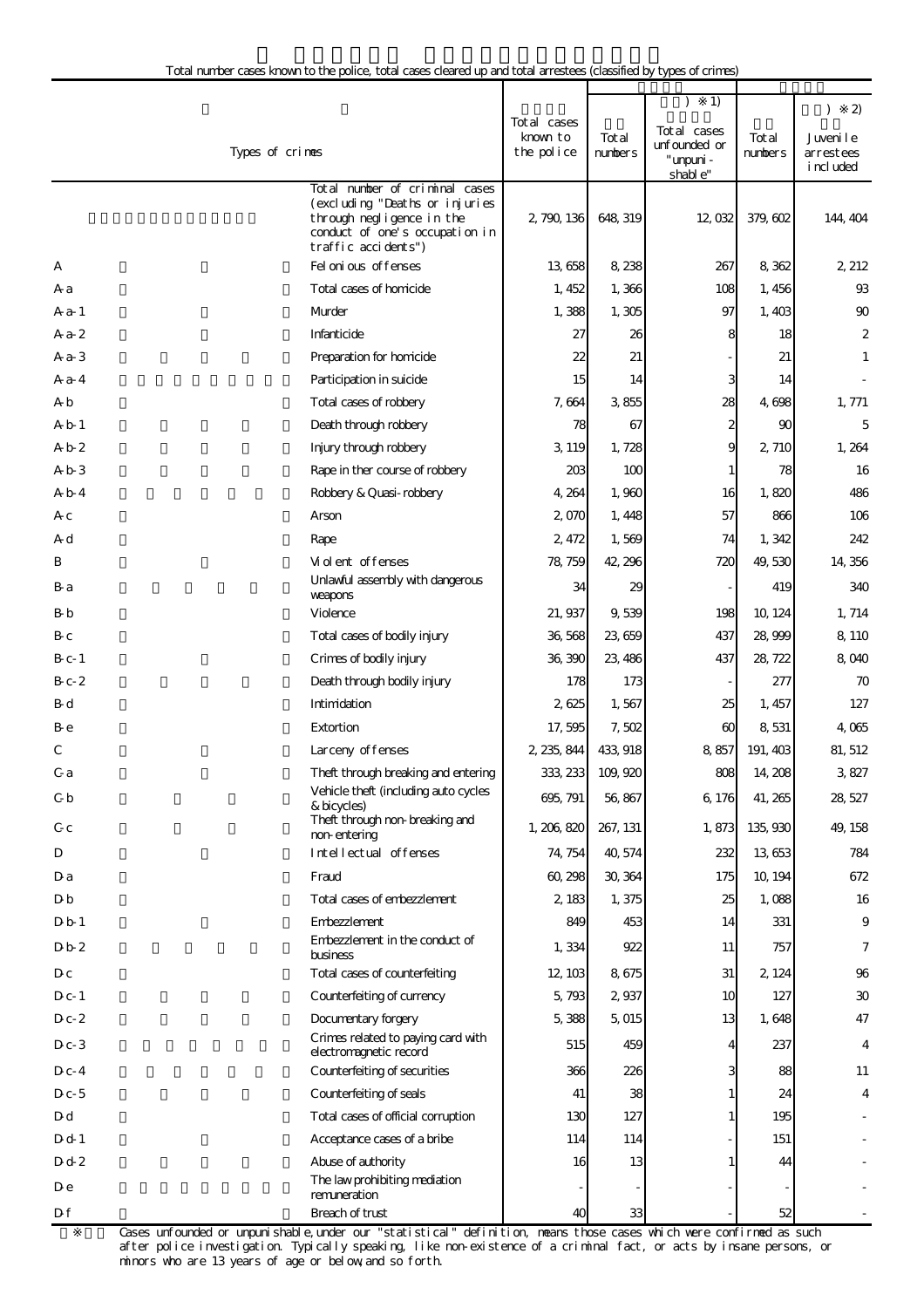| Total number cases known to the police, total cases cleared up |  |
|----------------------------------------------------------------|--|
|----------------------------------------------------------------|--|

|                  |                                                                                                                     | Tot al<br>cases<br>known to | Tot al   | 1)<br>Tot al cases<br>unfounded or | Total    | $\mathbf{2}$<br>Juveni le |
|------------------|---------------------------------------------------------------------------------------------------------------------|-----------------------------|----------|------------------------------------|----------|---------------------------|
|                  | Types of crimes                                                                                                     | the<br>police               | numbers  | " umpuni -<br>shable"              | numbers  | arrestees<br>i ncl uded   |
| E                | Moral offenses                                                                                                      | 13,034                      | 6 16 5   | 147                                | 5,886    | 425                       |
| E-a              | Total cases of gambling                                                                                             | 208                         | 202      |                                    | 1,725    | 33                        |
| $E-a-1$          | Common gambling                                                                                                     | 69                          | 65       |                                    | 1,053    | 21                        |
| $E-a-2$          | Habitual gambling                                                                                                   | 85                          | 84       |                                    | 237      | 3                         |
| $E-a-3$          | Opening of a gambling place, etc.                                                                                   | 54                          | 53       |                                    | 435      | 9                         |
| E-b              | Total cases of indecency                                                                                            | 12,826                      | 5,963    | 147                                | 4, 161   | 392                       |
| $E-b-1$          | Indecency through compulsion                                                                                        | 10,029                      | 3893     | 142                                | 2, 273   | 331                       |
| $E-b2$           | Offences of commiting indecency in<br>public                                                                        | 2,422                       | 1,706    | 5                                  | 1, 456   | 56                        |
| $E-b-3$          | Offences of destribution of obscene<br>literature, etc.                                                             | 375                         | 364      |                                    | 432      | 5                         |
| F                | Other offenses                                                                                                      | 374, 087                    | 117, 128 | 1,809                              | 110, 768 | 45, 115                   |
| $F-1$            | Offenses concerning insurrection                                                                                    |                             |          |                                    |          |                           |
| $F-2$            | Offenses concerning foreign<br>aggression                                                                           |                             |          |                                    |          |                           |
| $F-3$            | Offenses concerning foreign relations                                                                               |                             |          |                                    |          |                           |
| $F-4$            | Obstruction of the execution of<br>official duties                                                                  | 3,007                       | 2 909    |                                    | 2,508    | 307                       |
| $F-5$            | Offenses conerning improper evasion<br>of execution<br>Offenses of harboring criminals &                            |                             | 6        |                                    | 6        | $\mathbf{1}$              |
| F-6              | suppressing evidence                                                                                                | 364                         | 355      |                                    | 504      | 120                       |
| $F-7$            | Offensee of riot                                                                                                    |                             |          |                                    |          |                           |
| $F-8$            | Offenses of negligent burning                                                                                       | 300                         | 105      | 33                                 | 77       | 16                        |
| F-9              | Destruction by explosives & leakage<br>of gas, etc.<br>Offense concerning damage to                                 | 10                          | 5        |                                    |          |                           |
| $F-10$           | structures by inundation &<br>obstructing water utilization                                                         | 5                           |          | 2                                  |          |                           |
| $F-11$           | Offense for obstructing traffic                                                                                     | 169                         | 75       |                                    | 63       | 11                        |
| $F-11-1$         | Railroad transportation including<br>rail-tracks(Vehicles excluded)                                                 | 125                         | 38       |                                    | 27       | 10                        |
| $F-11-2$         | Others                                                                                                              | 44                          | 37       | z                                  | 36       | 1                         |
| $F-12$           | Intrusion upon habitation                                                                                           | 40, 348                     | 7,820    | 125                                | 5,361    | 2,519                     |
| $F-13$           | Secrecy violation<br>Possession of smoking opium and                                                                | 79                          | 5        | 3                                  |          |                           |
| $F-14$           | opium smoking implement                                                                                             |                             |          |                                    |          |                           |
| $F-15$           | Pollution of drinking water                                                                                         | 2                           | 1        |                                    |          |                           |
| $F-16$           | Perjury                                                                                                             | 16                          | 10       |                                    | 13       |                           |
| $F-17$           | False accusation                                                                                                    | 25                          | 25       |                                    | 33       | 1                         |
| $F-18$           | Inducing illicit intercourses and<br>bigany                                                                         |                             | 3        |                                    |          |                           |
| F-19             | Offenses concerning lottery<br>Offenses concerning disrespecting a                                                  |                             |          |                                    |          |                           |
| $F-20$<br>$F-21$ | place of worship<br>Unsafe driving resulting in death or                                                            | 114                         | 74       |                                    | 49       | 7                         |
|                  | injury                                                                                                              |                             |          |                                    |          |                           |
| $F-22$           | Bodily injury through negligence                                                                                    | 188                         | 119      |                                    | 115      | 9                         |
| $F-23$           | Death through negligence                                                                                            | 25                          | 19       |                                    | 19       |                           |
| $F-24$           | Death or bodily injury through<br>negligence in the conduct of one's<br>occupation(excluding traffic<br>acccidents) | 626                         | 478      | 16                                 | 714      | 14                        |

 2 Remark: Juvenile」,used here, is a youth whose age at the time of both his (or her) commission of a crime and subsequent police action was over 14 years old, but not older than 19 years.  $14 \t 19$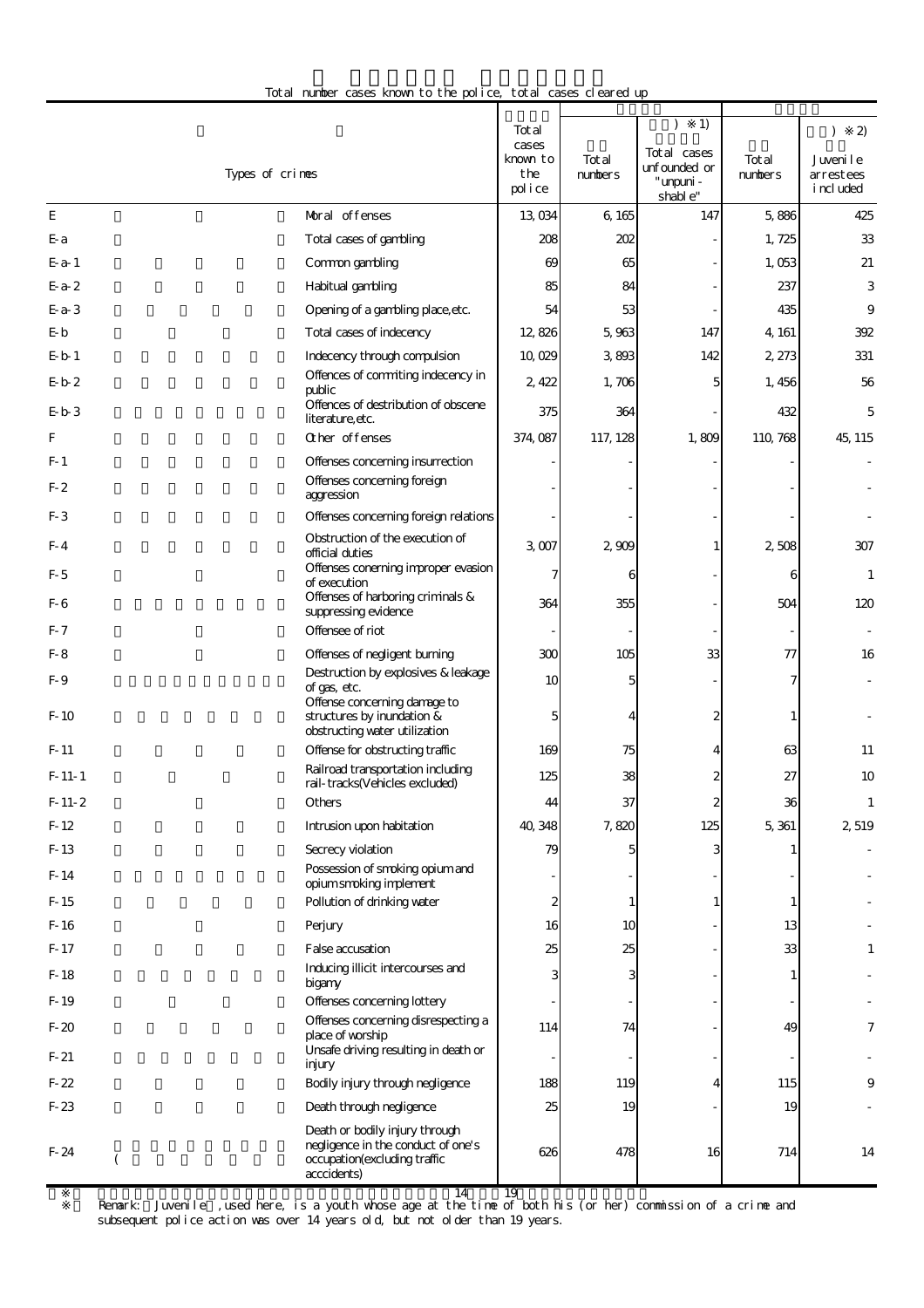| and total arrestees (classified by types of crimes) |  |  |  |
|-----------------------------------------------------|--|--|--|
|-----------------------------------------------------|--|--|--|

|        | Types of crimes                                                                                                                                       | Tot al<br>cases<br>known to<br>the police | Total<br>numbers | 1)<br>Tot al<br>cases<br>unfounded<br><b>or</b><br>" umpuni -<br>shable" | Tot al<br>numbers | 2)<br>Juveni le<br>arrestees<br>i ncl uded |
|--------|-------------------------------------------------------------------------------------------------------------------------------------------------------|-------------------------------------------|------------------|--------------------------------------------------------------------------|-------------------|--------------------------------------------|
| $F-25$ | Abortion                                                                                                                                              |                                           |                  |                                                                          |                   |                                            |
| $F-26$ | Abandonment                                                                                                                                           | 51                                        | 33               |                                                                          | 38                | $\overline{4}$                             |
| $F-27$ | Offenses concerning arrest &<br>imprisonment                                                                                                          | 643                                       | 522              | 4                                                                        | 822               | 165                                        |
| $F-28$ | kidnapping by force or enticement                                                                                                                     | 284                                       | 231              | 6                                                                        | 151               | $\boldsymbol{7}$                           |
| $F-29$ | Defamation                                                                                                                                            | 488                                       | 291              | 5                                                                        | 286               | 11                                         |
| $F-30$ | Offenses of damage to credit &<br>obstruction of business                                                                                             | 832                                       | 318              | 13                                                                       | 338               | 50                                         |
| $F-31$ | Wrongfully taking possession of<br>immovable property                                                                                                 | 48                                        | 36               |                                                                          | 52                |                                            |
| $F-32$ | Embezzlement of lost articles                                                                                                                         | 90, 163                                   | 87, 587          | 86                                                                       | 89, 358           | 38, 547                                    |
| F-33   | Offenses concerning property<br>obtained through crime                                                                                                | 4,519                                     | 4, 457           | 7                                                                        | 4,345             | 1,813                                      |
| F-34   | Destroying public documents                                                                                                                           | 70                                        | 65               |                                                                          | 52                | 1                                          |
| $F-35$ | Damaging structures                                                                                                                                   | 624                                       | 230              | 6                                                                        | 239               | 72                                         |
| $F-36$ | Damaging, destroying or transferring<br>"mete's and bounds"                                                                                           | 54                                        | 6                |                                                                          | 8                 |                                            |
| F-37   | Destroying things in general                                                                                                                          | 230, 743                                  | 11, 100          | 1,489                                                                    | 5,331             | 1,363                                      |
| $F-38$ | Offenses violating "Law Concerning<br>Punishment of Physical Violences and<br>Others" (Articles 2 and 3)                                              | 156                                       | 124              |                                                                          | 199               | 53                                         |
| $F-39$ | Offenses violating "Law Relating to<br>Duel"                                                                                                          |                                           |                  |                                                                          |                   |                                            |
| $F-40$ | Offenses violating "Explosives<br>Control Law                                                                                                         |                                           | 6                |                                                                          |                   |                                            |
| $F-41$ | Law concerning punishment of<br>unlawful seizure of an aircraft                                                                                       |                                           |                  |                                                                          |                   |                                            |
| $F-42$ | Law concerning punishment of use<br>and others of Molotov cocktails. (fire                                                                            | 20                                        | 13               |                                                                          | 25                | 22                                         |
| $F-43$ | Law concerning punishment of the                                                                                                                      |                                           | 2                |                                                                          |                   |                                            |
| F-44   | acts to cause aviational danger.<br>Law concerning punishment of<br>compulsion. And other related acts<br>committed by those having taken<br>hostages |                                           | 7                |                                                                          | 8                 | 2                                          |
| $F-45$ | Special Law regarding the prevention<br>of poisonous substance from<br>contaminating food in circulation<br>Law related to the prevention of          |                                           |                  |                                                                          |                   |                                            |
| F-46   | bodily harm caused by sarin and<br>similar substances                                                                                                 |                                           |                  |                                                                          |                   |                                            |
| F-47   | Law for punishment of organized<br>crimes, control of crime proceeds and<br>other matters                                                             | 87                                        | 86               |                                                                          | 39                |                                            |
| F-48   | Law concerning punishment of<br>provision, etc. of funds for criminal<br>acts for purposes of threatening the<br>public, etc                          |                                           |                  |                                                                          |                   |                                            |
|        | Total number of criminal cases<br>(including "Deaths or injuries through<br>negligence in the conduct of one's<br>occupation in traffic accidents")   | 3, 646, 253                               | 1,504,436        |                                                                          | 1, 269, 785       | 182, 145                                   |
|        | Deaths or injuries through negligence<br>in the conduct of one's occupation in<br>traffic accidents                                                   | 856, 117                                  | 856, 117         |                                                                          | 890, 183          | 37, 741                                    |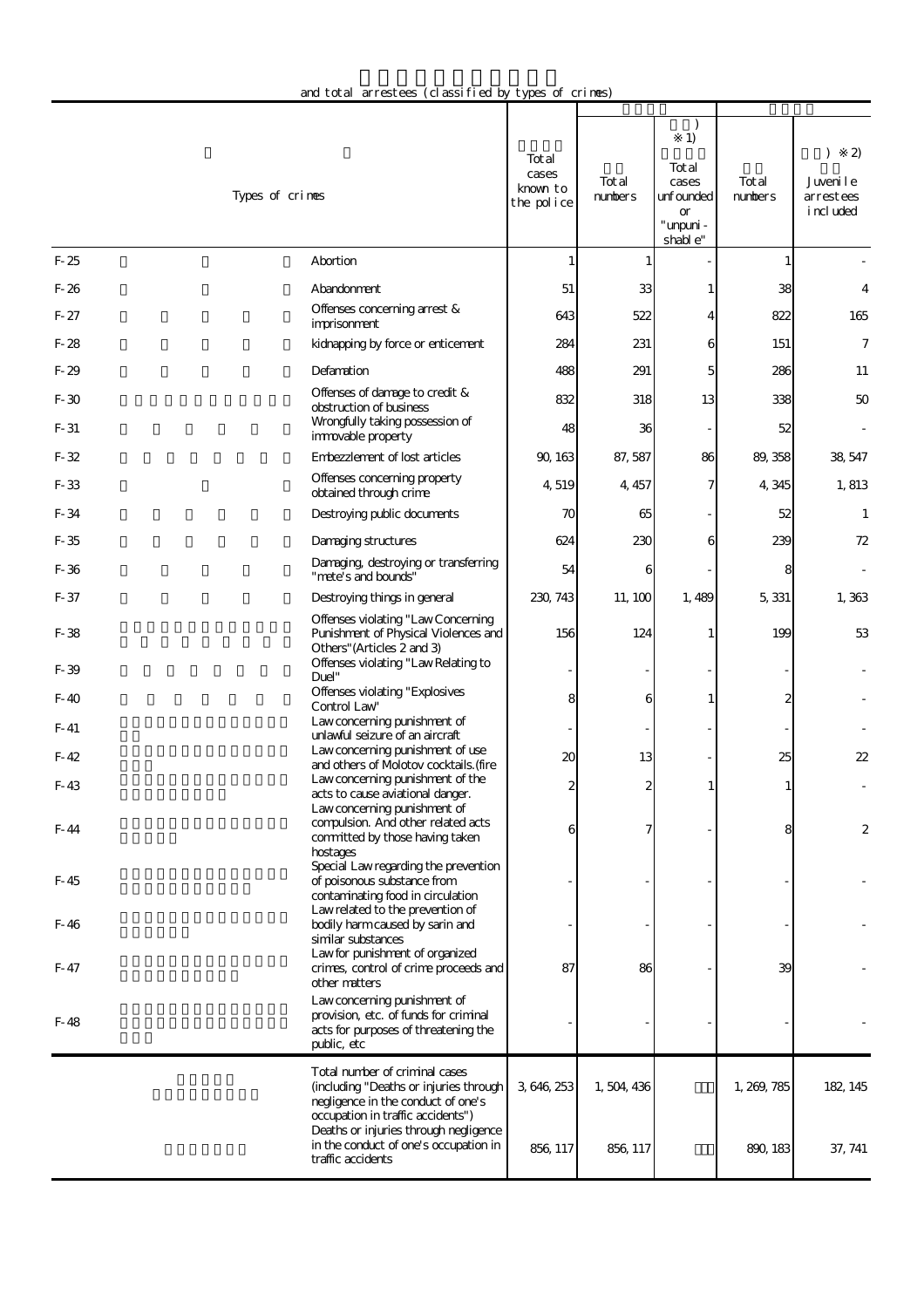| ( | 2, 790, 136          | 2, 631, 865         | 158, 144         | 127 | 648, 319            | 607, 879            |
|---|----------------------|---------------------|------------------|-----|---------------------|---------------------|
|   | 13,658               | 10, 793             | 2,738            | 127 | 8,238               | 6, 191              |
|   | 1, 452               | 633                 | 797              | 22  | 1,366               | 599                 |
|   | 1,388<br>27          | 596<br>23           | 792<br>4         |     | 1,305<br>26         | 564<br>22           |
|   | $\overline{22}$      |                     |                  | 22  | 21                  |                     |
|   | 15<br>7,664          | 14<br>6,697         | 893              | 74  | 14<br>3,855         | 13<br>3,330         |
|   | 78                   | 47                  | 31               |     | 67                  | 41                  |
|   | 3, 119               | 3, 119              |                  |     | 1,728               | 1,728               |
|   | 203<br>4, 264        | 180<br>3,351        | 23<br>839        | 74  | 100<br>1,960        | 88<br>1, 473        |
|   | 2,070                | 1,540               | 499              | 31  | 1,448               | 1,050               |
|   | 2,472                | 1,923               | 549              |     | 1,569               | 1, 212              |
|   | 78, 759<br>34        | 74, 430<br>34       | 4,329            |     | 42, 296<br>29       | 39, 772<br>29       |
|   | 21, 937              | 21, 937             |                  |     | 9,539               | 9,539               |
|   | 36,568               | 36,565              |                  |     | 23, 659             | 23,656              |
|   | 178<br>2,625         | 178<br>2,499        | 126              |     | 173<br>1,567        | 173<br>1, 479       |
|   | 17,595               | 13,395              | 4,200            |     | 7,502               | 5,069               |
|   | 2, 235, 844          | 2, 100, 633         | 135, 211         |     | 433, 918            | 401, 659            |
|   | 333, 233<br>695, 791 | 277,055<br>690, 745 | 56, 178<br>5,046 |     | 109, 920<br>56, 867 | 90, 548<br>56, 373  |
|   | 1, 206, 820          | 1, 132, 833         | 73, 987          |     | 267, 131            | 254, 738            |
|   | 74, 754              | 71, 491             | 3,263            |     | 40,574              | 38,518              |
|   | 60, 298<br>2,183     | 57, 132<br>2,183    | 3,166            |     | 30, 364<br>1,375    | 28, 370<br>1,375    |
|   | 849                  | 849                 |                  |     | 453                 | 453                 |
|   | 1,334                | 1,334<br>12,009     | 94               |     | 922                 | 922                 |
|   | 12, 103<br>5,793     | 5,775               | 18               |     | 8,675<br>2,937      | 8,616<br>2,934      |
|   | 5,388                | 5,328               | 60               |     | 5,015               | 4,967               |
|   | 515<br>366           | 506<br>359          | 9                |     | 459<br>226          | 454<br>223          |
|   | 41                   | 41                  |                  |     | 38                  | 38                  |
|   | 130<br>114           | 130                 |                  |     | 127                 | 127                 |
|   |                      | 114                 |                  |     | 114                 | 114                 |
|   | 40                   | 37                  | 3                |     | 33                  | 30                  |
|   | 13,034<br>208        | 12, 367<br>208      | 667              |     | 6, 165<br>202       | 5,832<br>202        |
|   | 69                   | 69                  |                  |     | 65                  | 65                  |
|   | 85                   | 85                  |                  |     | 84                  | 84                  |
|   | 54<br>12,826         | 54<br>12, 159       | 667              |     | 53<br>5,963         | 53<br>5,630         |
|   | 10,029               | 9,362               | 667              |     | 3,893               | 3,560               |
|   | 2,422                | 2, 422              |                  |     | 1,706               | 1,706               |
|   | 374, 087<br>90, 163  | 362, 151<br>90, 163 | 11, 936          |     | 117, 128<br>87,587  | 115, 907<br>87, 587 |
|   | 3,007                | 3,007               |                  |     | 2,909               | 2,909               |
|   | 40, 348              | 28, 492             | 11,856           |     | 7,820               | 6,642               |
|   | 643<br>284           | 643<br>212          | 72               |     | 522<br>231          | 522<br>193          |
|   | 4,519                | 4,519               |                  |     | 4, 457              | 4, 457              |
|   | 230 743              | 230, 743            |                  |     | 11, 100             | 11, 100             |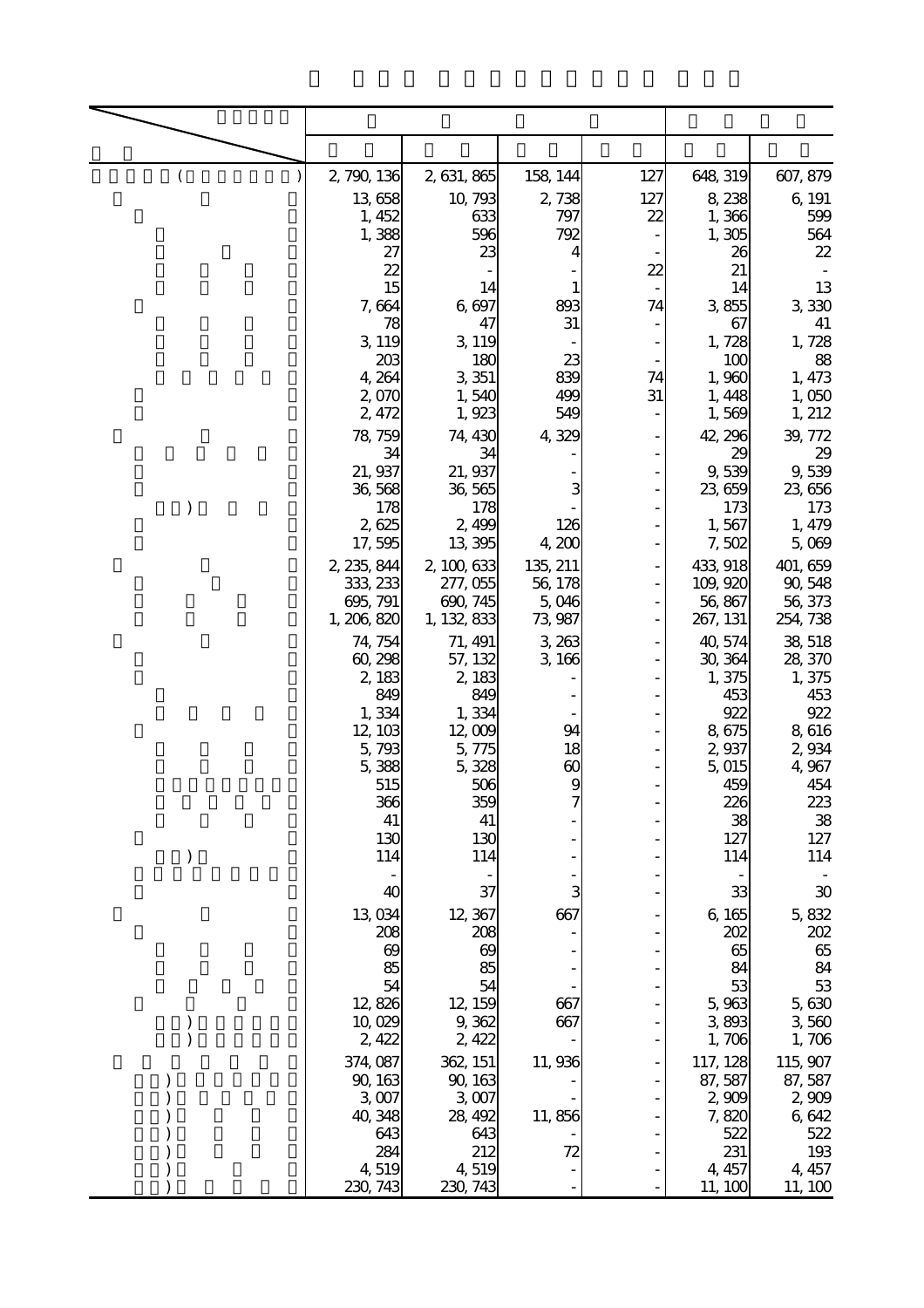| 40, 316             | 124 | 379, 602            | 367, 842           | 11, 667                  | 93 |  |
|---------------------|-----|---------------------|--------------------|--------------------------|----|--|
| 1,923               | 124 | 8,362               | 6,640              | 1,629                    | 93 |  |
| 746<br>741          | 21  | 1,456<br>1,403      | 642<br>617         | 793<br>786               | 21 |  |
| 4                   |     | 18                  | 15                 | 3                        |    |  |
|                     | 21  | 21                  |                    |                          | 21 |  |
| $\mathbf{1}$<br>451 | 74  | 14<br>4,698         | 10<br>4,259        | 4<br>397                 | 42 |  |
| 26                  |     | 90                  | 63                 | 27                       |    |  |
| 12                  |     | 2,710<br>78         | 2,710<br>70        | 8                        |    |  |
| 413                 | 74  | 1,820               | 1, 416             | 362                      | 42 |  |
| 369                 | 29  | 866                 | 626                | 210                      | 30 |  |
| 357<br>2,524        |     | 1,342<br>49,530     | 1, 113<br>46,603   | 229<br>2,927             |    |  |
|                     |     | 419                 | 419                |                          |    |  |
| 3                   |     | 10, 124             | 10, 124            |                          |    |  |
|                     |     | 28, 999<br>277      | 28,996<br>277      |                          |    |  |
| 88                  |     | 1, 457              | 1,358              | 99                       |    |  |
| 2, 433              |     | 8,531               | 5,706<br>185, 616  | 2,825                    |    |  |
| 32, 259<br>19, 372  |     | 191, 403<br>14, 208 | 12, 196            | 5,787<br>2,012           |    |  |
| 494                 |     | 41, 265             | 40,665             | 600                      |    |  |
| 12,393<br>2,056     |     | 135, 930<br>13,653  | 132, 755<br>12,596 | 3,175<br>1,057           |    |  |
| 1,994               |     | 10, 194             | 9,166              | 1,028                    |    |  |
|                     |     | 1,088               | 1,088              |                          |    |  |
|                     |     | 331<br>757          | 331<br>757         |                          |    |  |
|                     |     | 2, 124              | 2,097              | 27                       |    |  |
| 59<br>3<br>48<br>5  |     | 127<br>1,648        | 126<br>1,626       | 22                       |    |  |
|                     |     | 237                 | 236                | $\mathbf{1}$             |    |  |
| 3                   |     | 88<br>24            | 85                 | 3                        |    |  |
|                     |     | 195                 | 24<br>195          |                          |    |  |
|                     |     | 151                 | 151                |                          |    |  |
| 3                   |     | 52                  | 50                 | $\overline{\mathcal{Z}}$ |    |  |
| 333                 |     | 5,886               | 5,767              | 119                      |    |  |
|                     |     | 1,725               | 1,725              |                          |    |  |
|                     |     | 1,053<br>237        | 1,053<br>237       |                          |    |  |
|                     |     | 435                 | 435                |                          |    |  |
| 333<br>333          |     | 4, 161<br>2, 273    | 4,042<br>2, 154    | 119<br>119               |    |  |
|                     |     | 1,456               | 1,456              |                          |    |  |
| 1,221               |     | 110, 768            | 110, 620           | 148                      |    |  |
|                     |     | 89, 358<br>2508     | 89, 358<br>2,508   |                          |    |  |
| 1, 178              |     | 5,361               | 5, 242             | 119                      |    |  |
|                     |     | 822                 | 822                |                          |    |  |
| 38                  |     | 151<br>4,345        | 127<br>4,345       | 24                       |    |  |
|                     |     | 5, 331              | 5, 331             |                          |    |  |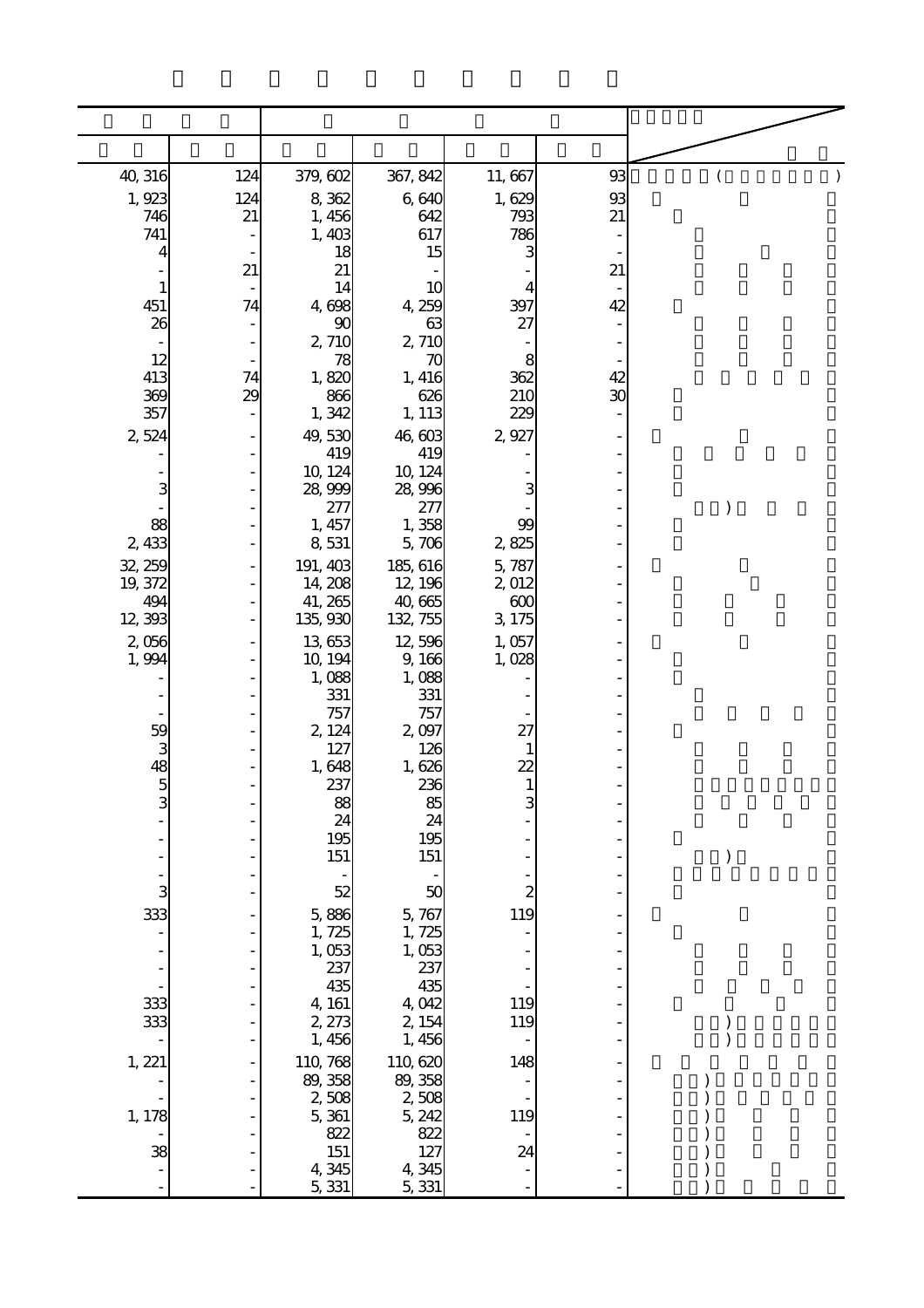| 1994<br>6<br>7<br>1995<br>1996<br>8<br>1997<br>$\overline{9}$<br>1998<br>10<br>1999<br>11<br>2000<br>12<br>2001<br>13<br>2002<br>14<br>2003<br>15 | 11, 103<br>10,652<br>11, 286<br>12,366<br>12, 725<br>14,682<br>18, 281<br>21,530<br>22, 294<br>23, 971                                                                                                                                                                                                                                                                                                                                                      | $\%$<br>89.1<br>$90\,5$<br>87.9<br>87.3<br>84 1<br>71.5<br>$60\ 4$<br>530<br>$50\ 2$<br>51.6 | 9,891<br>9,643<br>9,925<br>10, 798<br>10,700<br>10, 491<br>11,049<br>11, 418<br>11, 186<br>12, 362                                                                                                                                                                                                                                                                                                                              | 7,102<br>6,969<br>7,323<br>8,654<br>8,980<br>9,307<br>9,954<br>9,905<br>10,029<br>10, 786                                                                                                                                                                                                                                                                                                                         | 488<br>510<br>444<br>528<br>554<br>547<br>631<br>679<br>705<br>758                                                                                                                                                                                                                                                                           | 1,700<br>1,638<br>1,843<br>2,631<br>2,523<br>2,582<br>2, 476<br>2,459<br>2, 258<br>2550                                                                                                                                                                                                                                                                     | $95\,$<br>89<br>95<br>$108\,$<br>125<br>$127\,$<br>152<br>191<br>178<br>185                                                                                                                                                                                                                                                                                                                                                                                                                                                                                                                     |
|---------------------------------------------------------------------------------------------------------------------------------------------------|-------------------------------------------------------------------------------------------------------------------------------------------------------------------------------------------------------------------------------------------------------------------------------------------------------------------------------------------------------------------------------------------------------------------------------------------------------------|----------------------------------------------------------------------------------------------|---------------------------------------------------------------------------------------------------------------------------------------------------------------------------------------------------------------------------------------------------------------------------------------------------------------------------------------------------------------------------------------------------------------------------------|-------------------------------------------------------------------------------------------------------------------------------------------------------------------------------------------------------------------------------------------------------------------------------------------------------------------------------------------------------------------------------------------------------------------|----------------------------------------------------------------------------------------------------------------------------------------------------------------------------------------------------------------------------------------------------------------------------------------------------------------------------------------------|-------------------------------------------------------------------------------------------------------------------------------------------------------------------------------------------------------------------------------------------------------------------------------------------------------------------------------------------------------------|-------------------------------------------------------------------------------------------------------------------------------------------------------------------------------------------------------------------------------------------------------------------------------------------------------------------------------------------------------------------------------------------------------------------------------------------------------------------------------------------------------------------------------------------------------------------------------------------------|
|                                                                                                                                                   | 865<br>582<br>62<br>107<br>76<br>38<br>1, 152<br>234<br>133<br>351<br>89<br>84<br>261<br>3,095<br>7,726<br>682<br>362<br>366<br>1,832<br>1, 321<br>1, 917<br>305<br>182<br>229<br>530<br>2 1 1 4<br>111<br>168<br>90<br>321<br>1, 141<br>283<br>4,958<br>211<br>531<br>2,918<br>940<br>230<br>128<br>1, 213<br>108<br>$103$<br>326<br>490<br>186<br>603<br>113<br>154<br>181<br>$155\,$<br>2 2 45<br>1,028<br>159<br>160<br>216<br>115<br>153<br>136<br>278 |                                                                                              | 488<br>317<br>46<br>55<br>53<br>17<br>646<br>115<br>92<br>174<br>64<br>58<br>143<br>1,706<br>3,723<br>314<br>156<br>193<br>782<br>695<br>898<br>157<br>83<br>150<br>295<br>1,084<br>78<br>89<br>50<br>181<br>551<br>135<br>2, 254<br>103<br>351<br>1, 155<br>436<br>131<br>78<br>692<br>66<br>$62$<br>171<br>251<br>142<br>421<br>83<br>100<br>143<br>95<br>1,348<br>513<br>$78\,$<br>109<br>128<br>$92\,$<br>125<br>114<br>189 | 418<br>272<br>33<br>46<br>50<br>17<br>486<br>74<br>66<br>109<br>50<br>69<br>118<br>1,660<br>3, 150<br>228<br>148<br>156<br>646<br>628<br>761<br>132<br>62<br>120<br>269<br>909<br>46<br>85<br>53<br>126<br>477<br>122<br>1,966<br>112<br>289<br>983<br>403<br>103<br>76<br>622<br>$70$<br>59<br>155<br>230<br>108<br>314<br>58<br>92<br>98<br>66<br>1, 261<br>511<br>68<br>87<br>121<br>96<br>$97\,$<br>99<br>182 | 36<br>21<br>2<br>3<br>6<br>54<br>4<br>7<br>15<br>5<br>13<br>10<br>94<br>210<br>19<br>11<br>7<br>47<br>38<br>42<br>12<br>5<br>13<br>16<br>54<br>4<br>4<br>5<br>30<br>7<br>128<br>7<br>19<br>52<br>33<br>12<br>5<br>47<br>4<br>9<br>8<br>14<br>12<br>33<br>$\mathbf 5$<br>13<br>12<br>3<br>102<br>35<br>6<br>7<br>9<br>17<br>4<br>$12\,$<br>12 | 100<br>77<br>4<br>14<br>1<br>98<br>10<br>5<br>25<br>13<br>18<br>27<br>343<br>885<br>57<br>26<br>30<br>215<br>206<br>215<br>23<br>3<br>36<br>74<br>209<br>3<br>13<br>14<br>34<br>115<br>30<br>486<br>25<br>56<br>285<br>89<br>23<br>8<br>126<br>28<br>6<br>28<br>49<br>15<br>42<br>4<br>19<br>12<br>7<br>261<br>106<br>9<br>15<br>33<br>21<br>18<br>16<br>43 | 8<br>$\mathbf 5$<br>$\mathbf{1}$<br>$\boldsymbol{2}$<br>16<br>L.<br>$72528$<br>$383$<br>$7$<br>$\mathbf{1}$<br>$10$<br>13<br>13<br>$\boldsymbol{z}$<br>$\overline{\phantom{a}}$<br>$\boldsymbol{7}$<br>$\overline{5}$<br>9<br>$\mathbf{1}$<br>$\,6$<br>$\boldsymbol{2}$<br>$\frac{33}{5}$<br>$\overline{6}$<br>$11\,$<br>$\begin{array}{c} 9 \\ 2 \end{array}$<br>$\begin{array}{c} 11 \\ 3 \\ 3 \end{array}$<br>$\,1\,$<br>$\begin{array}{c} 2 \\ 2 \\ 6 \end{array}$<br>$\overline{5}$<br>$\,1\,$<br>16<br>$\overline{4}$<br>$\overline{\phantom{a}}$<br>$\boldsymbol{6}$<br>3<br>$\,$ 3 $\,$ |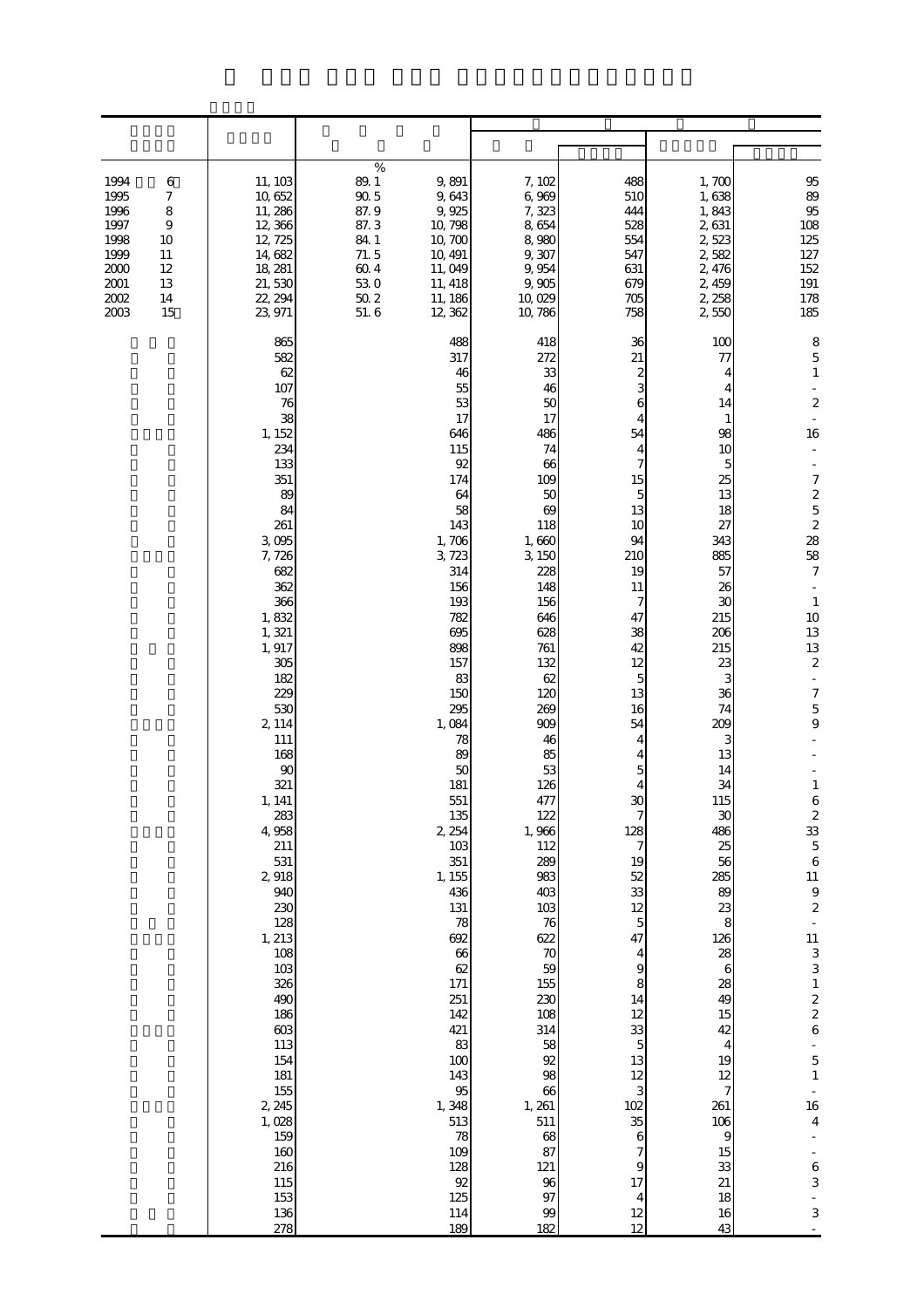| 1994<br>6<br>1995<br>7<br>1996<br>8<br>1997<br>$\overline{9}$<br>1998<br>10<br>1999<br>11<br>2000<br>12<br>2001<br>13<br>2002<br>14<br>2003<br>15 | 325, 987<br>313, 922<br>301, 310<br>305, 328<br>330, 369<br>367, 174<br>423, 281<br>443, 502<br>478, 476<br>469, 148                                                                                                                                                                                                                                                                                                                                                                                                                                                                | %<br>72.0<br>73.7<br>720<br>684<br>64 6<br>$53\ 7$<br>33.2<br>27.1<br>28.0<br>300 | 234, 735<br>231, 226<br>216, 794<br>208, 847<br>213, 261<br>197, 011<br>140, 351<br>120, 183<br>133,960<br>140, 861                                                                                                                                                                                                                                                                                                                                                                                                             | 26, 475<br>24, 423<br>24,023<br>24, 213<br>24,533<br>24, 533<br>22, 126<br>22, 493<br>22, 425<br>22,596                                                                                                                                                                                                                                                                                                                                              | 2,083<br>1,993<br>1,916<br>1,954<br>1,938<br>1,821<br>1,539<br>1,634<br>1,661<br>1,696                                                                                                                                                                                                                                                                               | 10, 151<br>9, 231<br>9,005<br>8,872<br>8,617<br>8,410<br>7,476<br>7, 747<br>7,724<br>7, 427                                                                                                                                                                                                                                                                                                               | 706<br>676<br>641<br>683<br>661<br>534<br>445<br>534<br>526<br>481                                                                                                                                                                                                                                                                                                                                                                                                                                                                                                                                                                                                           |
|---------------------------------------------------------------------------------------------------------------------------------------------------|-------------------------------------------------------------------------------------------------------------------------------------------------------------------------------------------------------------------------------------------------------------------------------------------------------------------------------------------------------------------------------------------------------------------------------------------------------------------------------------------------------------------------------------------------------------------------------------|-----------------------------------------------------------------------------------|---------------------------------------------------------------------------------------------------------------------------------------------------------------------------------------------------------------------------------------------------------------------------------------------------------------------------------------------------------------------------------------------------------------------------------------------------------------------------------------------------------------------------------|------------------------------------------------------------------------------------------------------------------------------------------------------------------------------------------------------------------------------------------------------------------------------------------------------------------------------------------------------------------------------------------------------------------------------------------------------|----------------------------------------------------------------------------------------------------------------------------------------------------------------------------------------------------------------------------------------------------------------------------------------------------------------------------------------------------------------------|-----------------------------------------------------------------------------------------------------------------------------------------------------------------------------------------------------------------------------------------------------------------------------------------------------------------------------------------------------------------------------------------------------------|------------------------------------------------------------------------------------------------------------------------------------------------------------------------------------------------------------------------------------------------------------------------------------------------------------------------------------------------------------------------------------------------------------------------------------------------------------------------------------------------------------------------------------------------------------------------------------------------------------------------------------------------------------------------------|
|                                                                                                                                                   | 15, 124<br>9,439<br>1,358<br>1,787<br>1,849<br>691<br>17,587<br>1,916<br>1,589<br>6,088<br>1, 165<br>1, 445<br>5,384<br>50, 597<br>156, 922<br>14,007<br>7, 431<br>8, 117<br>34, 450<br>36, 011<br>35, 907<br>4, 481<br>2,798<br>4, 273<br>9, 447<br>65, 428<br>1,877<br>2,902<br>1, 747<br>8,800<br>43, 438<br>6,664<br>87,063<br>3,730<br>8,735<br>44,684<br>23, 555<br>3, 741<br>2,618<br>17, 717<br>922<br>836<br>4,873<br>8,079<br>3,007<br>9,607<br>1, 405<br>2,813<br>3,804<br>1,585<br>49, 103<br>28, 794<br>2, 109<br>2, 162<br>3,662<br>2, 193<br>2,553<br>3,078<br>4,552 |                                                                                   | 4, 287<br>2, 181<br>571<br>510<br>652<br>373<br>7,226<br>1,099<br>741<br>1,673<br>827<br>1,030<br>1,856<br>22,552<br>39, 933<br>3,745<br>2,619<br>2,643<br>6,739<br>9,530<br>8,339<br>1, 412<br>676<br>1,525<br>2,705<br>17, 109<br>722<br>1,751<br>696<br>2,323<br>10,059<br>1,558<br>20, 259<br>1, 440<br>3,308<br>6,697<br>6,331<br>1,695<br>788<br>7,385<br>425<br>847<br>1,852<br>2, 781<br>1,480<br>4,510<br>1,072<br>772<br>1,756<br>910<br>17,600<br>8,680<br>867<br>1, 134<br>2, 262<br>1,028<br>896<br>1,660<br>1,073 | 1, 207<br>695<br>95<br>162<br>184<br>71<br>1,558<br>306<br>227<br>362<br>179<br>133<br>351<br>2, 271<br>5, 248<br>366<br>284<br>335<br>931<br>932<br>1,063<br>299<br>155<br>304<br>579<br>1,945<br>188<br>198<br>149<br>325<br>801<br>284<br>4,933<br>231<br>510<br>2,677<br>1,020<br>293<br>202<br>1,376<br>140<br>139<br>350<br>486<br>261<br>951<br>130<br>203<br>418<br>200<br>3, 107<br>1, 212<br>173<br>205<br>276<br>240<br>211<br>357<br>433 | 124<br>58<br>17<br>23<br>17<br>9<br>117<br>25<br>19<br>30<br>8<br>9<br>26<br>187<br>328<br>14<br>10<br>21<br>59<br>61<br>58<br>23<br>12<br>34<br>36<br>110<br>15<br>17<br>9<br>18<br>34<br>17<br>434<br>15<br>49<br>261<br>74<br>21<br>14<br>105<br>9<br>11<br>26<br>36<br>23<br>65<br>4<br>17<br>27<br>17<br>226<br>60<br>8<br>24<br>30<br>22<br>18<br>$30\,$<br>34 | 408<br>251<br>32<br>50<br>53<br>22<br>578<br>119<br>76<br>136<br>64<br>35<br>148<br>431<br>1,639<br>97<br>64<br>94<br>353<br>296<br>281<br>105<br>64<br>107<br>178<br>611<br>71<br>51<br>37<br>110<br>234<br>108<br>1,558<br>67<br>143<br>811<br>377<br>87<br>73<br>540<br>62<br>53<br>146<br>198<br>81<br>384<br>$51\,$<br>90<br>168<br>75<br>1, 278<br>524<br>69<br>76<br>102<br>64<br>74<br>168<br>201 | 33<br>$17\,$<br>$\,6$<br>$\,6$<br>$\overline{4}$<br>49<br>10<br>$\,6\,$<br>16<br>$\boldsymbol{2}$<br>$\mathbf{1}$<br>14<br>38<br>102<br>$\,$ 3 $\,$<br>$\mathbf{1}$<br>$\boldsymbol{z}$<br>23<br>21<br>19<br>$\mathbf 5$<br>$\,6\,$<br>13<br>$\,9$<br>35<br>$\boldsymbol{7}$<br>3<br>3<br>3<br>17<br>$\boldsymbol{2}$<br>112<br>$\,3$<br>$17\,$<br>$7\mspace{-1mu}4$<br>14<br>$\,3$<br>$1\,$<br>29<br>$\mathbf{1}$<br>$\boldsymbol{2}$<br>$\boldsymbol{9}$<br>$10\,$<br>$\boldsymbol{7}$<br>24<br>$\boldsymbol{2}$<br>$\boldsymbol{7}$<br>$10\,$<br>$\mathbf 5$<br>59<br>24<br>$\mathbf 5$<br>$\overline{9}$<br>$\,$ 6 $\,$<br>$\bf 4$<br>$\overline{4}$<br>$\boldsymbol{7}$ |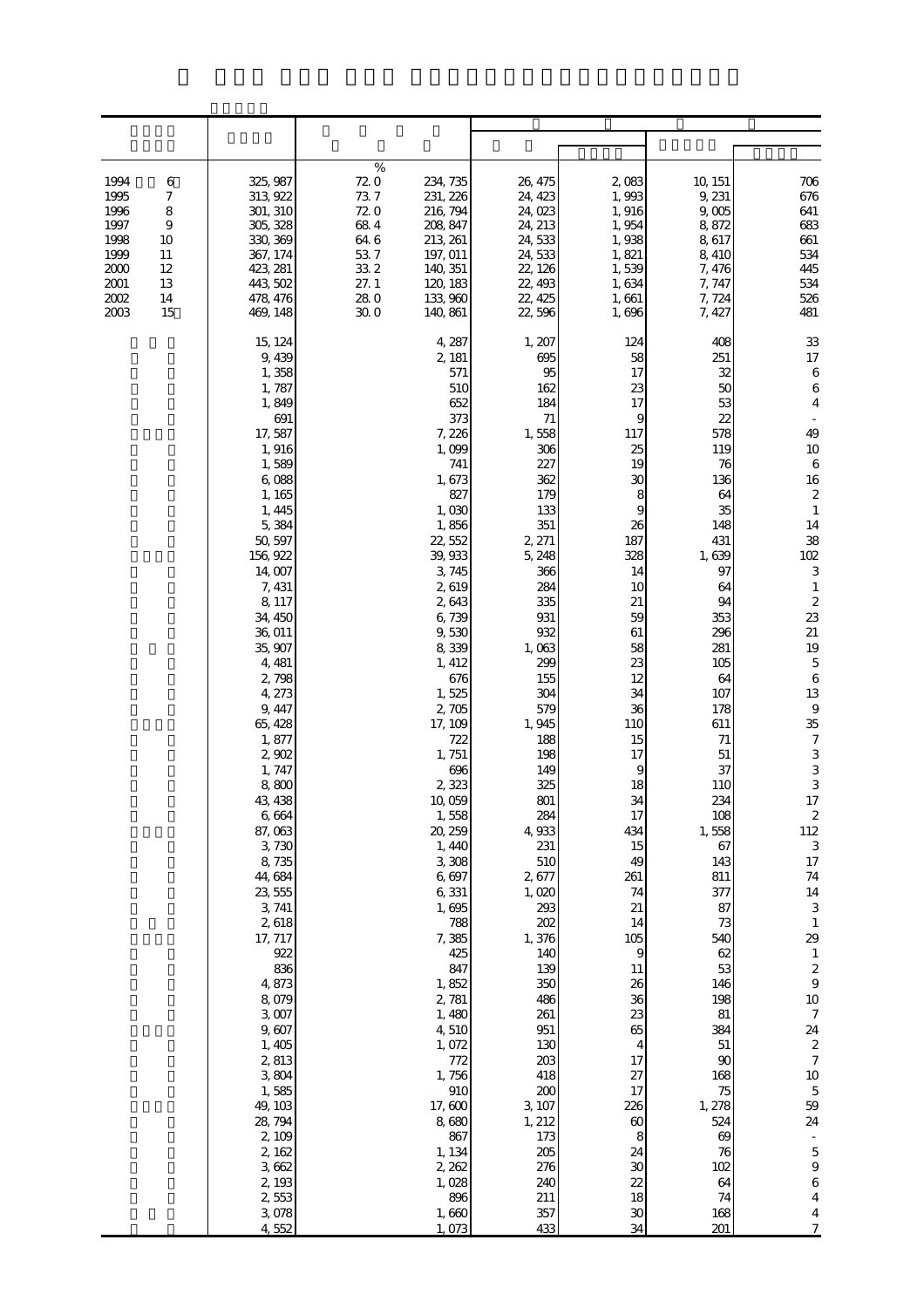| 1994<br>6<br>7<br>1995<br>1996<br>8<br>1997<br>$\overline{9}$<br>1998<br>10<br>1999<br>11<br>2000<br>12<br>2001<br>13<br>2002<br>14<br>2003<br>15 | 1, 784, 432<br>1, 782, 944<br>1, 812, 119<br>1, 899, 564<br>2,033,546<br>2, 165, 626<br>2, 443, 470<br>2, 735, 612<br>2,853,739<br>2, 790, 136                                                                                                                                                                                                                                                                                                                                                                                                                                                                                                              | %<br>43.0<br>767, 844<br>42.2<br>753, 174<br>40.6<br>735, 881<br>40. O<br>759, 609<br>38.0<br>772, 282<br>$33\;8$<br>731, 284<br>236<br>576, 771<br>19.8<br>542, 115<br>20.8<br>592, 359<br>23 2<br>648, 319                                                                                                                                                                                                                                                                                                                                                                                         | 307, 965<br>293, 252<br>295, 584<br>313, 573<br>324, 263<br>315, 355<br>309, 649<br>325, 292<br>347, 558<br>379, 602                                                                                                                                                                                                                                                                                                                                                                                                                                                             | 57,895<br>58, 781<br>60,666<br>70, 381<br>72, 723<br>64, 922<br>63, 378<br>68, 423<br>74, 574<br>79,589                                                                                                                                                                                                                                                                                                                                                                                                       | 131, 268<br>126, 249<br>133, 581<br>152, 825<br>157, 385<br>141, 721<br>132, 336<br>138, 654<br>141, 775<br>144, 404                                                                                                                                                                                                                                                                                                                                                                                                                              | 26,008<br>26,546<br>29,063<br>38, 422<br>40, 114<br>31,598<br>29, 703<br>33,043<br>34, 627<br>34, 733                                                                                                                                                                                                                                                                                                                                                           |
|---------------------------------------------------------------------------------------------------------------------------------------------------|-------------------------------------------------------------------------------------------------------------------------------------------------------------------------------------------------------------------------------------------------------------------------------------------------------------------------------------------------------------------------------------------------------------------------------------------------------------------------------------------------------------------------------------------------------------------------------------------------------------------------------------------------------------|------------------------------------------------------------------------------------------------------------------------------------------------------------------------------------------------------------------------------------------------------------------------------------------------------------------------------------------------------------------------------------------------------------------------------------------------------------------------------------------------------------------------------------------------------------------------------------------------------|----------------------------------------------------------------------------------------------------------------------------------------------------------------------------------------------------------------------------------------------------------------------------------------------------------------------------------------------------------------------------------------------------------------------------------------------------------------------------------------------------------------------------------------------------------------------------------|---------------------------------------------------------------------------------------------------------------------------------------------------------------------------------------------------------------------------------------------------------------------------------------------------------------------------------------------------------------------------------------------------------------------------------------------------------------------------------------------------------------|---------------------------------------------------------------------------------------------------------------------------------------------------------------------------------------------------------------------------------------------------------------------------------------------------------------------------------------------------------------------------------------------------------------------------------------------------------------------------------------------------------------------------------------------------|-----------------------------------------------------------------------------------------------------------------------------------------------------------------------------------------------------------------------------------------------------------------------------------------------------------------------------------------------------------------------------------------------------------------------------------------------------------------|
|                                                                                                                                                   | 93, 863<br>62, 143<br>7, 717<br>10, 817<br>9,564<br>3,622<br>135,031<br>18,940<br>13,686<br>43, 376<br>10,616<br>12,852<br>35, 561<br>299, 406<br>819, 702<br>64, 844<br>40, 469<br>40, 753<br>179, 276<br>164, 278<br>186, 290<br>35, 413<br>14, 130<br>31, 974<br>62, 275<br>361, 021<br>15, 501<br>17, 770<br>12,501<br>46,956<br>225, 706<br>42, 587<br>578, 761<br>27,801<br>63, 291<br>285, 307<br>153,080<br>28,018<br>21, 264<br>139,054<br>9,302<br>9, 217<br>43, 423<br>53, 512<br>23,600<br>75, 122<br>12,369<br>22, 185<br>27,380<br>13, 188<br>288, 176<br>154, 834<br>14, 351<br>14, 454<br>28, 973<br>17, 362<br>16,389<br>18,899<br>22, 914 | 17, 909<br>11, 181<br>1,561<br>2,077<br>2,025<br>1,065<br>43, 432<br>5,855<br>4, 495<br>11, 976<br>4,869<br>5, 130<br>11, 107<br>85, 995<br>170, 652<br>13,977<br>9,355<br>10,054<br>25,788<br>33, 458<br>40,019<br>10,096<br>3, 245<br>8,748<br>15, 912<br>80, 140<br>4,829<br>6,667<br>4,369<br>9,446<br>46, 468<br>8,361<br>106, 410<br>8, 191<br>15,908<br>42, 137<br>25, 973<br>9, 253<br>4,948<br>41,564<br>4,541<br>3,506<br>9,710<br>13, 525<br>10, 282<br>21,543<br>5,084<br>5, 415<br>6,694<br>4,350<br>80, 674<br>37, 121<br>4,176<br>6,896<br>9,546<br>5,483<br>4,606<br>6,619<br>6, 227 | 12, 484<br>8,323<br>993<br>1,328<br>1, 210<br>630<br>26, 731<br>4,005<br>2,910<br>7,772<br>2,758<br>2,958<br>6,328<br>54, 280<br>96, 636<br>5,960<br>5, 114<br>4,756<br>15, 631<br>15, 411<br>26, 576<br>5,550<br>1,968<br>5,403<br>10, 267<br>34, 389<br>3,076<br>2,994<br>2,438<br>5, 199<br>16, 344<br>4,338<br>69, 678<br>3, 231<br>8,667<br>33, 456<br>17,560<br>3,710<br>3 054<br>24, 941<br>2,390<br>1,813<br>7,196<br>8,500<br>5,042<br>12,519<br>2, 454<br>3,387<br>4,105<br>2,573<br>47, 944<br>22,838<br>2, 243<br>3,907<br>4,963<br>3,378<br>2, 724<br>3836<br>4,055 | 2,762<br>1,787<br>245<br>327<br>266<br>137<br>7,397<br>1, 251<br>759<br>1,977<br>819<br>811<br>1,780<br>8,439<br>20, 335<br>1, 242<br>1,052<br>1, 138<br>3, 164<br>3,402<br>4,787<br>1,583<br>419<br>1,390<br>2, 158<br>7,563<br>924<br>707<br>705<br>1,263<br>2,848<br>1, 116<br>12,780<br>840<br>1,464<br>5, 233<br>3,855<br>733<br>655<br>6,228<br>558<br>475<br>1,850<br>2,013<br>1,332<br>3, 491<br>656<br>1,053<br>1, 101<br>681<br>10,594<br>4,889<br>593<br>963<br>1, 167<br>812<br>688<br>920<br>562 | 5,220<br>3,700<br>388<br>458<br>424<br>250<br>11,025<br>1,600<br>1, 186<br>3,094<br>966<br>1,235<br>2,944<br>13,700<br>39, 351<br>2, 246<br>2,059<br>1,867<br>7,387<br>6,990<br>9,430<br>2,465<br>717<br>2,403<br>3,787<br>12, 969<br>1,204<br>1, 126<br>985<br>1,797<br>5,965<br>1,892<br>26,034<br>1,584<br>3, 210<br>11, 329<br>7,322<br>1,404<br>1, 185<br>9,887<br>1,003<br>822<br>2,663<br>3,382<br>2,017<br>5,092<br>964<br>1,460<br>1,576<br>1,092<br>21, 126<br>10, 186<br>1, 111<br>1,577<br>2,495<br>1,486<br>1, 185<br>1,694<br>1,392 | 1, 141<br>778<br>89<br>122<br>101<br>$51\,$<br>3,302<br>498<br>320<br>872<br>308<br>362<br>942<br>2860<br>9,557<br>468<br>443<br>523<br>1,762<br>1,779<br>2,010<br>830<br>127<br>675<br>940<br>3, 143<br>411<br>331<br>344<br>388<br>1, 185<br>484<br>5,502<br>481<br>617<br>2, 247<br>1,643<br>256<br>258<br>2,709<br>308<br>253<br>735<br>775<br>638<br>1,482<br>285<br>448<br>440<br>309<br>5,037<br>2, 174<br>328<br>474<br>649<br>382<br>361<br>458<br>211 |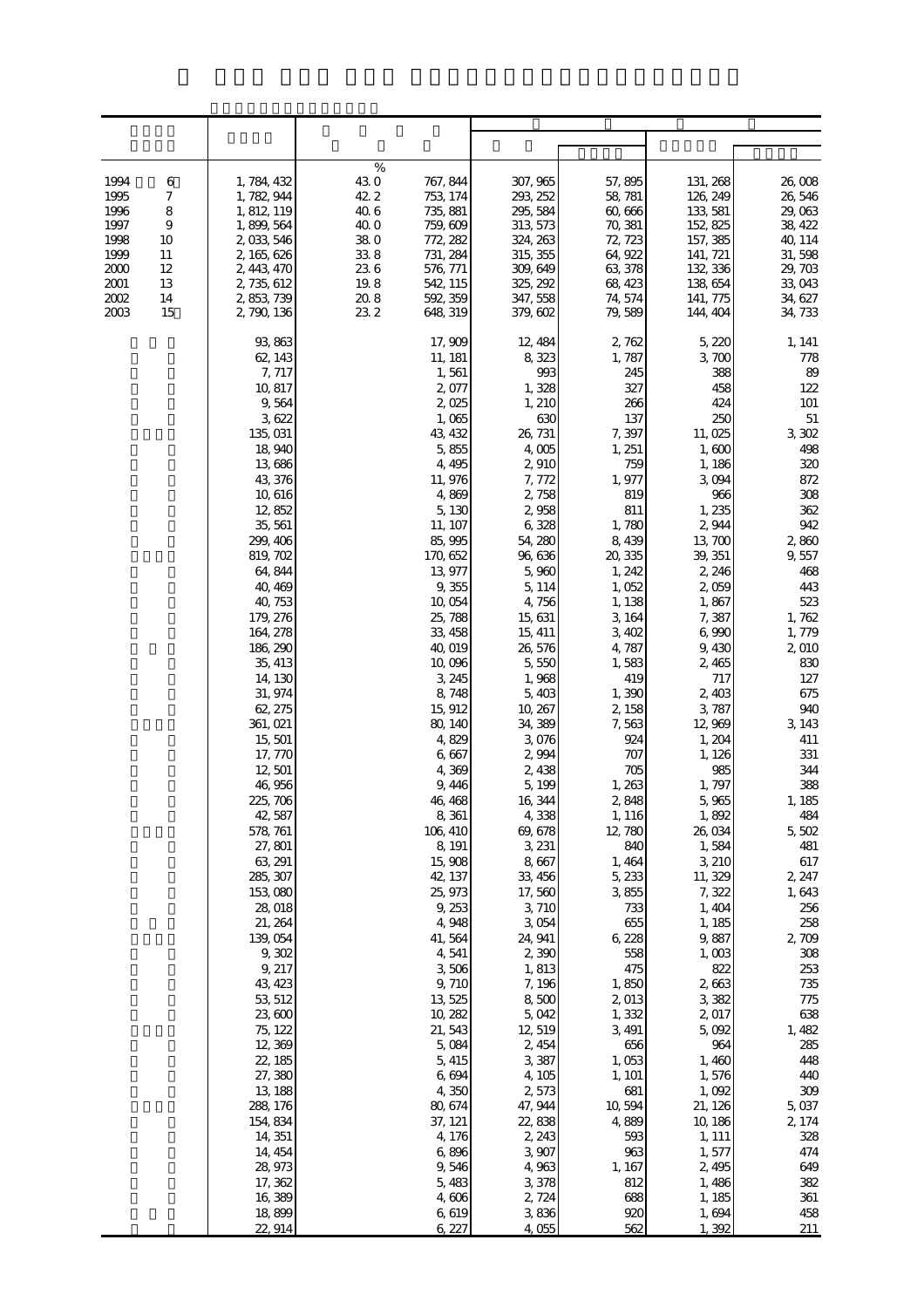|                                                                                  |                                                                                   | А                                                                                                                                                                                                                                                                                                                                                                                                                                                        |                                                                                        |                                                                                                                                                                                                                                                                                                                                                                                                                                                |                                                                                                                                                                                                                                                                                                                                                                                                                                             |                                                                                                                                                                                                                                                                                                                                                                              |                                                                                                                                                                                                                                                                                                                                                                                           |                                                                                                                                                                                                                                                                                                                                                                                                                                                                                                                                                                                                                                 |
|----------------------------------------------------------------------------------|-----------------------------------------------------------------------------------|----------------------------------------------------------------------------------------------------------------------------------------------------------------------------------------------------------------------------------------------------------------------------------------------------------------------------------------------------------------------------------------------------------------------------------------------------------|----------------------------------------------------------------------------------------|------------------------------------------------------------------------------------------------------------------------------------------------------------------------------------------------------------------------------------------------------------------------------------------------------------------------------------------------------------------------------------------------------------------------------------------------|---------------------------------------------------------------------------------------------------------------------------------------------------------------------------------------------------------------------------------------------------------------------------------------------------------------------------------------------------------------------------------------------------------------------------------------------|------------------------------------------------------------------------------------------------------------------------------------------------------------------------------------------------------------------------------------------------------------------------------------------------------------------------------------------------------------------------------|-------------------------------------------------------------------------------------------------------------------------------------------------------------------------------------------------------------------------------------------------------------------------------------------------------------------------------------------------------------------------------------------|---------------------------------------------------------------------------------------------------------------------------------------------------------------------------------------------------------------------------------------------------------------------------------------------------------------------------------------------------------------------------------------------------------------------------------------------------------------------------------------------------------------------------------------------------------------------------------------------------------------------------------|
|                                                                                  |                                                                                   |                                                                                                                                                                                                                                                                                                                                                                                                                                                          |                                                                                        |                                                                                                                                                                                                                                                                                                                                                                                                                                                |                                                                                                                                                                                                                                                                                                                                                                                                                                             |                                                                                                                                                                                                                                                                                                                                                                              |                                                                                                                                                                                                                                                                                                                                                                                           |                                                                                                                                                                                                                                                                                                                                                                                                                                                                                                                                                                                                                                 |
| 1994<br>1995<br>1996<br>1997<br>1998<br>1999<br>2000<br>2001<br>$2002\,$<br>2003 | $\,6$<br>7<br>$\,$ 8 $\,$<br>$\boldsymbol{9}$<br>10<br>11<br>12<br>13<br>14<br>15 | 7,320<br>6,768<br>7,010<br>7,684<br>8, 253<br>9,087<br>10, 567<br>11, 967<br>12, 567<br>13,658                                                                                                                                                                                                                                                                                                                                                           | $\%$<br>87.6<br>91.2<br>89.0<br>87.6<br>84.7<br>75.5<br>67.9<br>61.2<br>$60\,5$<br>603 | 6, 411<br>6,173<br>6, 237<br>6,733<br>6,991<br>6,859<br>7, 175<br>7,320<br>7,604<br>8,238                                                                                                                                                                                                                                                                                                                                                      | 5,526<br>5,309<br>5,459<br>6,633<br>6,949<br>7, 217<br>7,488<br>7,490<br>7,726<br>8,362                                                                                                                                                                                                                                                                                                                                                     | 466<br>476<br>423<br>504<br>526<br>533<br>603<br>645<br>677<br>735                                                                                                                                                                                                                                                                                                           | 1,382<br>1, 291<br>1,496<br>2, 263<br>2, 197<br>2, 237<br>2, 120<br>2, 127<br>1,986<br>2 212                                                                                                                                                                                                                                                                                              | 85<br>79<br>86<br>106<br>$115\,$<br>122<br>$141\,$<br>179<br>$17\!$<br>177                                                                                                                                                                                                                                                                                                                                                                                                                                                                                                                                                      |
|                                                                                  |                                                                                   | 507<br>337<br>37<br>63<br>59<br>11<br>590<br>111<br>78<br>170<br>42<br>$51\,$<br>138<br>1,796<br>4,682<br>409<br>229<br>209<br>1, 185<br>900<br>1,075<br>151<br>92<br>121<br>311<br>1, 234<br>54<br>76<br>50<br>143<br>748<br>163<br>2,683<br>94<br>233<br>1,645<br>548<br>$\frac{93}{70}$<br>577<br>40<br>48<br>176<br>203<br>110<br>320<br>62<br>93<br>93<br>72<br>1, 269<br>607<br>$\overline{77}$<br>85<br>103<br>$\frac{79}{102}$<br>$rac{65}{151}$ |                                                                                        | 336<br>214<br>25<br>39<br>46<br>12<br>419<br>64<br>66<br>115<br>35<br>45<br>94<br>1,075<br>2,569<br>224<br>119<br>127<br>543<br>529<br>576<br>98<br>58<br>92<br>203<br>714<br>44<br>51<br>38<br>104<br>379<br>98<br>1, 473<br>64<br>177<br>777<br>324<br>78<br>53<br>445<br>31<br>35<br>123<br>157<br>$9\hskip-2pt 9\hskip-2pt$<br>252<br>57<br>$73\,$<br>$71\,$<br>51<br>955<br>382<br>59<br>$73\,$<br>84<br>73<br>$90\,$<br>$\frac{65}{129}$ | 334<br>220<br>21<br>37<br>44<br>12<br>364<br>57<br>49<br>78<br>37<br>59<br>84<br>1, 170<br>2532<br>189<br>120<br>121<br>542<br>549<br>565<br>92<br>51<br>86<br>217<br>718<br>32<br>63<br>$41\,$<br>95<br>390<br>97<br>1,567<br>96<br>212<br>791<br>333<br>75<br>$\infty$<br>452<br>$51\,$<br>39<br>124<br>159<br>79<br>228<br>45<br>73<br>$68\,$<br>42<br>997<br>431<br>53<br>$\boldsymbol{\omega}$<br>$\, 91$<br>83<br>$77\,$<br>67<br>135 | 33<br>19<br>3<br>6<br>4<br>54<br>4<br>7<br>15<br>5<br>13<br>10<br>93<br>205<br>17<br>11<br>7<br>47<br>38<br>41<br>12<br>5<br>11<br>16<br>51<br>5<br>4<br>27<br>7<br>125<br>$\overline{7}$<br>19<br>$51\,$<br>33<br>$10$<br>$\overline{5}$<br>46<br>4<br>8<br>8<br>14<br>12<br>$\frac{32}{5}$<br>12<br>12<br>3<br>96<br>35<br>6<br>$\overline{7}$<br>5<br>16<br>4<br>12<br>11 | 90<br>68<br>4<br>13<br>1<br>82<br>10<br>4<br>24<br>11<br>16<br>17<br>299<br>795<br>54<br>20<br>25<br>203<br>194<br>186<br>15<br>3<br>28<br>67<br>167<br>2<br>11<br>8<br>24<br>96<br>26<br>422<br>23<br>44<br>250<br>80<br>18<br>7<br>107<br>25<br>$\overline{4}$<br>24<br>$41\,$<br>13<br>32<br>4<br>16<br>$10$<br>$\boldsymbol{z}$<br>218<br>99<br>8<br>10<br>22<br>17<br>14<br>11<br>37 | 8<br>$\mathbf 5$<br>$\mathbf{1}$<br>$\boldsymbol{2}$<br>16<br>$\boldsymbol{7}$<br>$\begin{array}{c} 2 \\ 5 \\ 28 \end{array}$<br>$57\,$<br>$\boldsymbol{7}$<br>$\mathbf{1}$<br>$10$<br>13<br>$12\,$<br>$\mathbf{z}$<br>÷.<br>$\boldsymbol{7}$<br>$\overline{5}$<br>$\overline{7}$<br>$\begin{array}{c} 4 \\ 2 \\ 33 \\ 5 \end{array}$<br>$\overline{6}$<br>$\begin{bmatrix} 11 \\ 9 \\ 2 \end{bmatrix}$<br>$\begin{array}{c} 11 \\ 3 \\ 3 \\ 1 \end{array}$<br>$\begin{array}{c} 2 \\ 2 \\ 6 \end{array}$<br>$\overline{5}$<br>$\,1\,$<br>11<br>$\boldsymbol{4}$<br>$\boldsymbol{z}$<br>$\overline{\mathcal{L}}$<br>$\Box$<br>3 |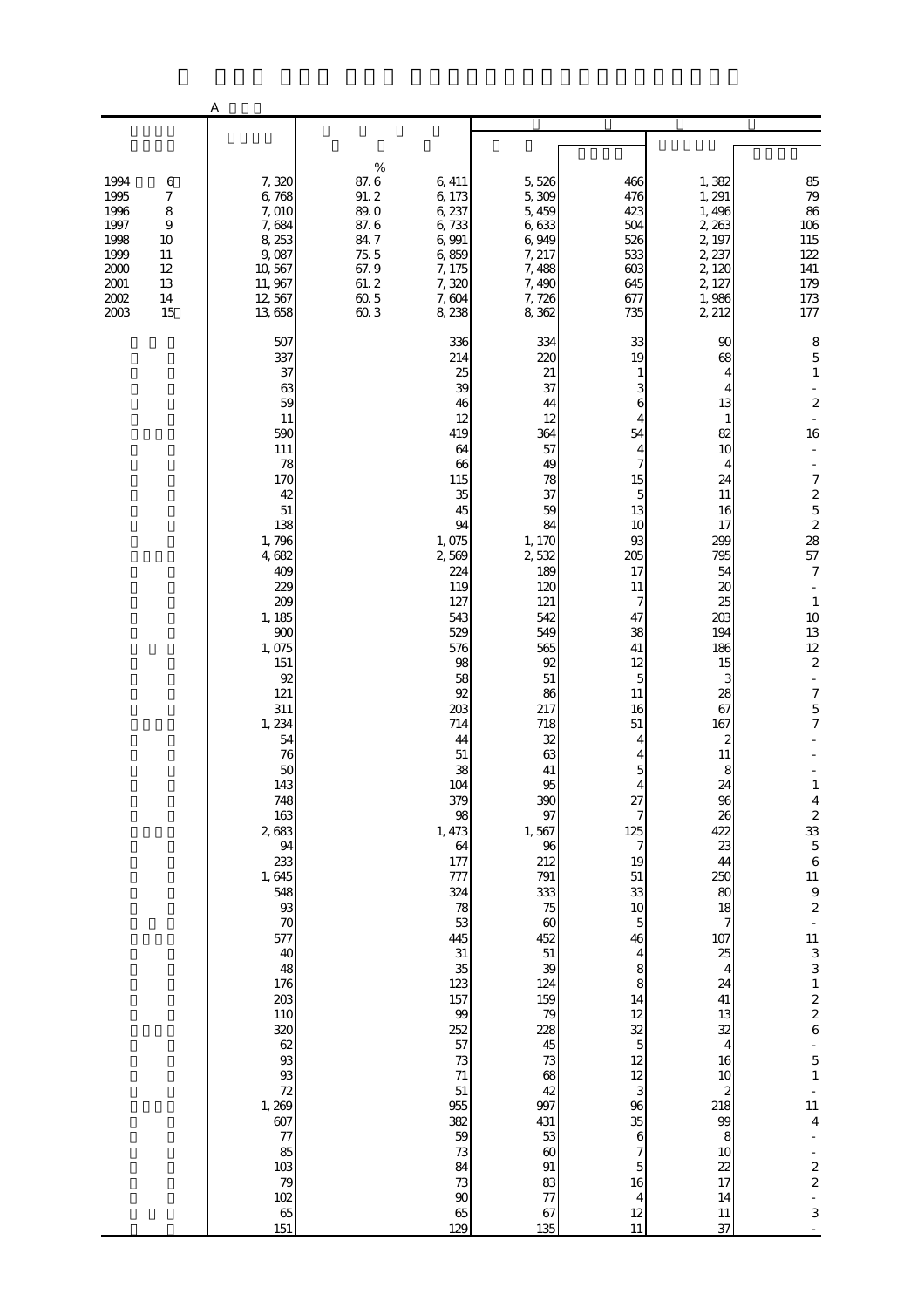|                                                                                      |                                                                                       | A a                                                                                                                                                                                                                                                                                                                                                                                                                                                           |                                                                                                  |                                                                                                                                                                                                                                                                                                                                                                                                                                          |                                                                                                                                                                                                                                                                                                                                                                                                                                               |                                                                                                                                                                                                                                                                                                                                                                                                                                                                                                |                                                                                                                                                                                                                                                                                                                |                                                                                                                                                                                              |
|--------------------------------------------------------------------------------------|---------------------------------------------------------------------------------------|---------------------------------------------------------------------------------------------------------------------------------------------------------------------------------------------------------------------------------------------------------------------------------------------------------------------------------------------------------------------------------------------------------------------------------------------------------------|--------------------------------------------------------------------------------------------------|------------------------------------------------------------------------------------------------------------------------------------------------------------------------------------------------------------------------------------------------------------------------------------------------------------------------------------------------------------------------------------------------------------------------------------------|-----------------------------------------------------------------------------------------------------------------------------------------------------------------------------------------------------------------------------------------------------------------------------------------------------------------------------------------------------------------------------------------------------------------------------------------------|------------------------------------------------------------------------------------------------------------------------------------------------------------------------------------------------------------------------------------------------------------------------------------------------------------------------------------------------------------------------------------------------------------------------------------------------------------------------------------------------|----------------------------------------------------------------------------------------------------------------------------------------------------------------------------------------------------------------------------------------------------------------------------------------------------------------|----------------------------------------------------------------------------------------------------------------------------------------------------------------------------------------------|
|                                                                                      |                                                                                       |                                                                                                                                                                                                                                                                                                                                                                                                                                                               |                                                                                                  |                                                                                                                                                                                                                                                                                                                                                                                                                                          |                                                                                                                                                                                                                                                                                                                                                                                                                                               |                                                                                                                                                                                                                                                                                                                                                                                                                                                                                                |                                                                                                                                                                                                                                                                                                                |                                                                                                                                                                                              |
| 1994<br>1995<br>1996<br>1997<br>1998<br>1999<br>2000<br>$2001\,$<br>$2002\,$<br>2003 | $\,6$<br>$\boldsymbol{7}$<br>$\,$ 8 $\,$<br>9<br>10<br>11<br>$12\,$<br>13<br>14<br>15 | 1, 279<br>1, 281<br>1, 218<br>1, 282<br>1,388<br>1,265<br>1,391<br>1,340<br>1,396<br>1, 452                                                                                                                                                                                                                                                                                                                                                                   | $\%$<br>$95.8\,$<br>$96\ 5$<br>983<br>$95\;6$<br>97.7<br>$96\ 4$<br>95.0<br>94.1<br>95.7<br>94.1 | 1, 225<br>1,236<br>1, 197<br>1, 225<br>1,356<br>1, 219<br>1,322<br>1, 261<br>1,336<br>1,366                                                                                                                                                                                                                                                                                                                                              | 1, 275<br>1, 295<br>1, 242<br>1, 284<br>1,365<br>1, 313<br>1, 416<br>1,334<br>1,405<br>1,456                                                                                                                                                                                                                                                                                                                                                  | 227<br>247<br>204<br>222<br>237<br>214<br>230<br>244<br>256<br>252                                                                                                                                                                                                                                                                                                                                                                                                                             | 75<br>78<br>96<br>74<br>115<br>110<br>105<br>99<br>80<br>93                                                                                                                                                                                                                                                    | $\begin{array}{c} 11 \\ 12 \end{array}$<br>$11\,$<br>$\overline{9}$<br>16<br>$\,9$<br>$11\,$<br>10<br>$\begin{array}{c} 11 \\ 13 \end{array}$                                                |
|                                                                                      |                                                                                       | 50<br>27<br>8<br>8<br>6<br>1<br>72<br>8<br>13<br>15<br>$\boldsymbol{6}$<br>11<br>19<br>154<br>449<br>38<br>33<br>19<br>81<br>92<br>93<br>16<br>12<br>15<br>$50\,$<br>136<br>$\,$ 8 $\,$<br>12<br>10<br>19<br>$73\,$<br>14<br>268<br>13<br>24<br>140<br>67<br>13<br>$11\,$<br>69<br>$\overline{\mathbf{4}}$<br>$\,$ 6 $\,$<br>$\infty$<br>23<br>$16\,$<br>58<br>10<br>19<br>17<br>12<br>196<br>73<br>12<br>16<br>24<br>$20\,$<br>$12 \text{ }$<br>$14\,$<br>25 |                                                                                                  | 45<br>26<br>6<br>7<br>4<br>2<br>67<br>8<br>15<br>14<br>6<br>10<br>14<br>140<br>416<br>33<br>29<br>16<br>74<br>89<br>88<br>14<br>12<br>14<br>47<br>129<br>7<br>11<br>9<br>$\infty$<br>70<br>12<br>256<br>14<br>26<br>129<br>65<br>$12 \text{ }$<br>$10$<br>64<br>$\overline{4}$<br>$\,$ 6 $\,$<br>19<br>$\boldsymbol{\chi}$<br>15<br>54<br>10<br>16<br>17<br>11<br>195<br>72<br>$11\,$<br>15<br>24<br>$20\,$<br>$12 \text{ }$<br>14<br>27 | 40<br>23<br>5<br>6<br>4<br>2<br>60<br>7<br>10<br>13<br>5<br>12<br>13<br>154<br>441<br>36<br>33<br>13<br>81<br>88<br>96<br>15<br>19<br>16<br>44<br>140<br>6<br>17<br>8<br>$\infty$<br>75<br>14<br>294<br>$\infty$<br>34<br>145<br>73<br>12<br>$10$<br>65<br>$\overline{4}$<br>$\,$ 6 $\,$<br>$\boldsymbol{\mathcal{Z}}$<br>24<br>$11\,$<br>53<br>$\boldsymbol{7}$<br>19<br>16<br>11<br>209<br>84<br>$11\,$<br>13<br>18<br>26<br>18<br>13<br>26 | 12<br>9<br>1<br>16<br>2<br>3<br>5<br>$\overline{c}$<br>3<br>1<br>28<br>79<br>7<br>5<br>4<br>18<br>9<br>19<br>5<br>2<br>3<br>7<br>24<br>1<br>2<br>3<br>3<br>14<br>$\mathbf{1}$<br>40<br>$\boldsymbol{z}$<br>$\overline{7}$<br>16<br>$\boldsymbol{9}$<br>4<br>$\overline{\mathcal{L}}$<br>12<br>$\frac{1}{2}$<br>$\mathbf{1}$<br>6<br>$\mathbf{1}$<br>4<br>9<br>$\mathbf{1}$<br>$\boldsymbol{z}$<br>6<br>32<br>8<br>3<br>$\mathbf{1}$<br>$\mathbf{1}$<br>9<br>$\overline{\mathcal{L}}$<br>3<br>5 | 2<br>1<br>1<br>5<br>40<br>$\boldsymbol{z}$<br>14<br>7<br>9<br>6<br>$\mathbf{z}$<br>6<br>1<br>1<br>16<br>$11\,$<br>4<br>$\overline{\phantom{a}}$<br>$\mathbf{1}$<br>$\overline{\mathbf{c}}$<br>$\mathbf{1}$<br>$\mathbf{1}$<br>1<br>1<br>21<br>10<br>÷<br>$\boldsymbol{7}$<br>$\mathbf{1}$<br>$\mathbf{1}$<br>2 | 1<br>$\,1\,$<br>6<br>$\mathbf{1}$<br>3<br>$\mathbf{1}$<br>$\mathbf{1}$<br>$\overline{\mathbf{c}}$<br>1<br>1<br>$\mathbf{1}$<br>$\,1\,$<br>3<br>$\boldsymbol{z}$<br>$\overline{a}$<br>$\,1\,$ |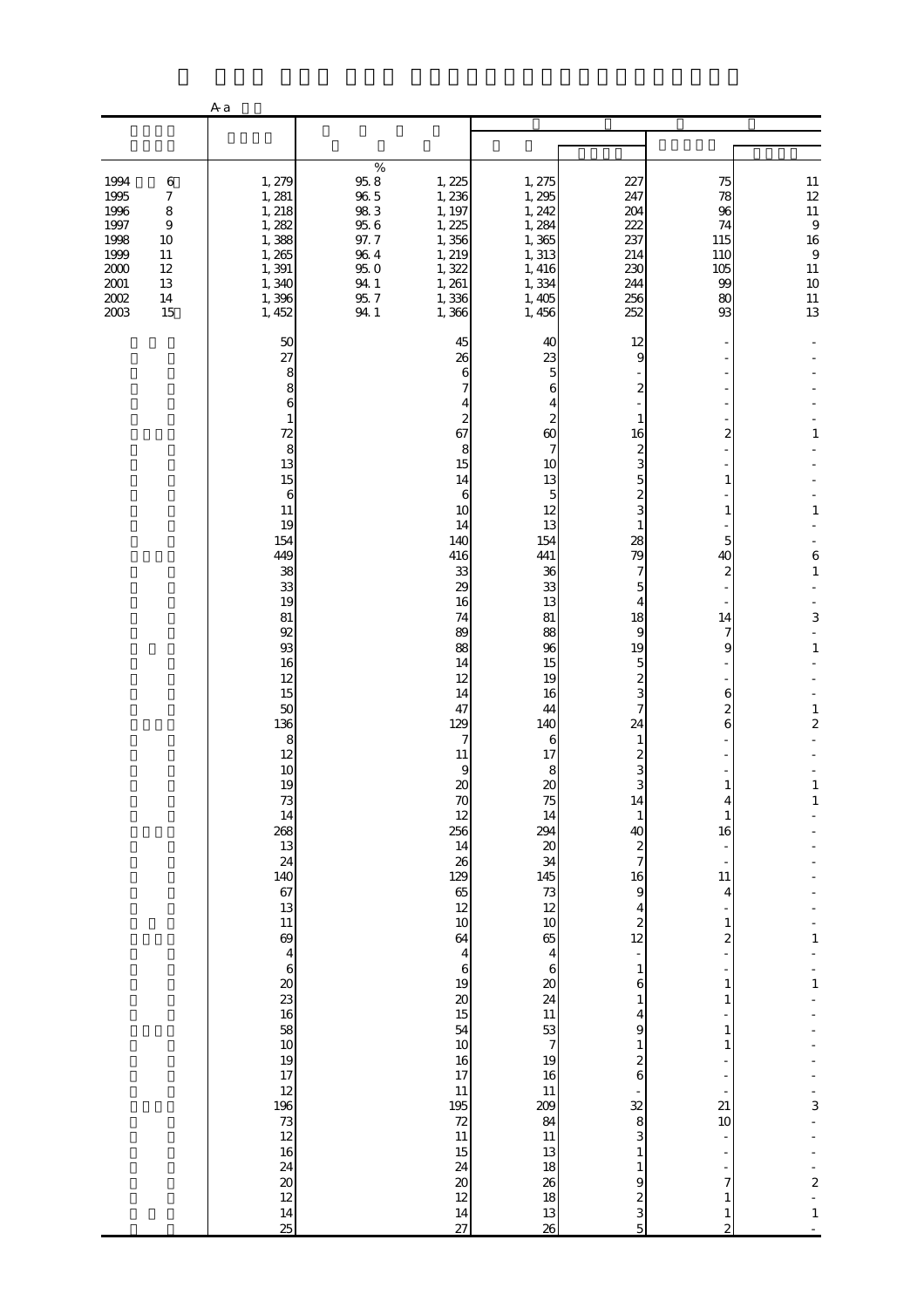|                                                                                  |                                                                                        | A a-1                                                                                                                                                                                                                                                                                                                                                                                                                                                            |                                                                                                                     |                                                                                                                                                                                                                                                                                                                                                                                                 |                                                                                                                                                                                                                                                                                                                                                                                                                                    |                                                                                                                                                                                                                                                                                                                                                                                                                                                                     |                                                                                                                                                                                                               |                                                                                                                                                             |
|----------------------------------------------------------------------------------|----------------------------------------------------------------------------------------|------------------------------------------------------------------------------------------------------------------------------------------------------------------------------------------------------------------------------------------------------------------------------------------------------------------------------------------------------------------------------------------------------------------------------------------------------------------|---------------------------------------------------------------------------------------------------------------------|-------------------------------------------------------------------------------------------------------------------------------------------------------------------------------------------------------------------------------------------------------------------------------------------------------------------------------------------------------------------------------------------------|------------------------------------------------------------------------------------------------------------------------------------------------------------------------------------------------------------------------------------------------------------------------------------------------------------------------------------------------------------------------------------------------------------------------------------|---------------------------------------------------------------------------------------------------------------------------------------------------------------------------------------------------------------------------------------------------------------------------------------------------------------------------------------------------------------------------------------------------------------------------------------------------------------------|---------------------------------------------------------------------------------------------------------------------------------------------------------------------------------------------------------------|-------------------------------------------------------------------------------------------------------------------------------------------------------------|
|                                                                                  |                                                                                        |                                                                                                                                                                                                                                                                                                                                                                                                                                                                  |                                                                                                                     |                                                                                                                                                                                                                                                                                                                                                                                                 |                                                                                                                                                                                                                                                                                                                                                                                                                                    |                                                                                                                                                                                                                                                                                                                                                                                                                                                                     |                                                                                                                                                                                                               |                                                                                                                                                             |
| 1994<br>1995<br>1996<br>1997<br>1998<br>1999<br>2000<br>2001<br>$2002\,$<br>2003 | $\,6\,$<br>$\boldsymbol{7}$<br>8<br>$\overline{9}$<br>10<br>11<br>12<br>13<br>14<br>15 | 1, 132<br>1, 108<br>1, 139<br>1, 210<br>1,308<br>1,205<br>1, 310<br>1, 259<br>1, 317<br>1,388                                                                                                                                                                                                                                                                                                                                                                    | $\%$<br>$95\,$ $1\,$<br>$95.8$<br>$98\ 2$<br>$95\ 4$<br>$97.7\,$<br>$96\ 3$<br>$95.2\,$<br>$93\ 8$<br>95.4<br>94. O | 1,076<br>1,062<br>1, 119<br>1, 154<br>1, 278<br>1, 161<br>1, 247<br>1, 181<br>1, 257<br>1,305                                                                                                                                                                                                                                                                                                   | 1, 164<br>1, 153<br>1, 177<br>1, 222<br>1, 301<br>1,268<br>1,352<br>1, 262<br>1,348<br>1,403                                                                                                                                                                                                                                                                                                                                       | 182<br>189<br>167<br>183<br>204<br>191<br>196<br>202<br>232<br>233                                                                                                                                                                                                                                                                                                                                                                                                  | 66<br>68<br>89<br>68<br>109<br>107<br>98<br>94<br>76<br>90                                                                                                                                                    | 7<br>6<br>8<br>$\overline{\mathbf{4}}$<br>10<br>$\,6$<br>8<br>$\boldsymbol{7}$<br>$\boldsymbol{7}$<br>11                                                    |
|                                                                                  |                                                                                        | 46<br>24<br>8<br>7<br>6<br>1<br>67<br>8<br>12<br>14<br>6<br>11<br>16<br>146<br>433<br>38<br>33<br>19<br>77<br>92<br>90<br>14<br>11<br>13<br>46<br>125<br>8<br>10<br>$\boldsymbol{7}$<br>17<br>70<br>13<br>261<br>13<br>23<br>134<br>67<br>13<br>$11\,$<br>69<br>$\overline{\mathbf{4}}$<br>$\,$ 6 $\,$<br>$\boldsymbol{\chi}$<br>23<br>16<br>$\begin{array}{c} 54 \\ 9 \end{array}$<br>18<br>16<br>11<br>187<br>73<br>11<br>16<br>24<br>15<br>12<br>$11\,$<br>25 |                                                                                                                     | 41<br>23<br>6<br>6<br>2<br>63<br>8<br>14<br>13<br>6<br>10<br>12<br>132<br>402<br>33<br>29<br>16<br>70<br>89<br>85<br>13<br>11<br>13<br>43<br>119<br>7<br>9<br>6<br>18<br>68<br>$11\,$<br>249<br>14<br>25<br>123<br>65<br>$12\,$<br>10<br>64<br>$\overline{4}$<br>$\boldsymbol{6}$<br>19<br>$20\,$<br>15<br>49<br>8<br>15<br>16<br>10<br>186<br>72<br>10<br>15<br>24<br>15<br>12<br>$11\,$<br>27 | 36<br>20<br>5<br>5<br>4<br>2<br>59<br>7<br>9<br>13<br>5<br>12<br>13<br>148<br>424<br>36<br>33<br>12<br>78<br>88<br>94<br>14<br>15<br>15<br>39<br>131<br>6<br>15<br>5<br>19<br>72<br>14<br>287<br>$\infty$<br>33<br>139<br>73<br>12<br>10<br>65<br>$\overline{\mathbf{4}}$<br>$\,6\,$<br>$\pmb{\mathcal{Z}}$<br>24<br>11<br>$\frac{52}{7}$<br>19<br>$15\,$<br>$11\,$<br>201<br>84<br>$11\,$<br>13<br>18<br>22<br>16<br>$11\,$<br>26 | 9<br>1<br>1<br>16<br>2<br>3<br>5<br>3<br>1<br>27<br>72<br>7<br>5<br>3<br>17<br>9<br>17<br>4<br>1<br>З<br>6<br>23<br>1<br>2<br>Q<br>14<br>$\mathbf{1}$<br>39<br>$\boldsymbol{z}$<br>$\boldsymbol{7}$<br>$15\,$<br>$\,9$<br>4<br>$\boldsymbol{z}$<br>12<br>$\overline{\phantom{a}}$<br>$1\,$<br>$\boldsymbol{6}$<br>$\mathbf{1}$<br>4<br>9<br>$\mathbf{1}$<br>$\boldsymbol{z}$<br>$\boldsymbol{6}$<br>26<br>8<br>3<br>1<br>1<br>5<br>$\boldsymbol{z}$<br>$\,1\,$<br>5 | 2<br>1<br>1<br>5<br>39<br>$\mathbf{z}$<br>13<br>7<br>9<br>6<br>2<br>6<br>1<br>16<br>$11\,$<br>4<br>$\mathbf{1}$<br>2<br>1<br>$\mathbf{1}$<br>1<br>1<br>19<br>$10$<br>$\overline{a}$<br>6<br>$\mathbf{1}$<br>2 | 1<br>$\mathbf{1}$<br>6<br>$\,1\,$<br>3<br>$\mathbf{1}$<br>$\mathbf{1}$<br>$\overline{\mathbf{c}}$<br>$\mathbf{1}$<br>1<br>1<br>$\mathbf{1}$<br>$\mathbf{1}$ |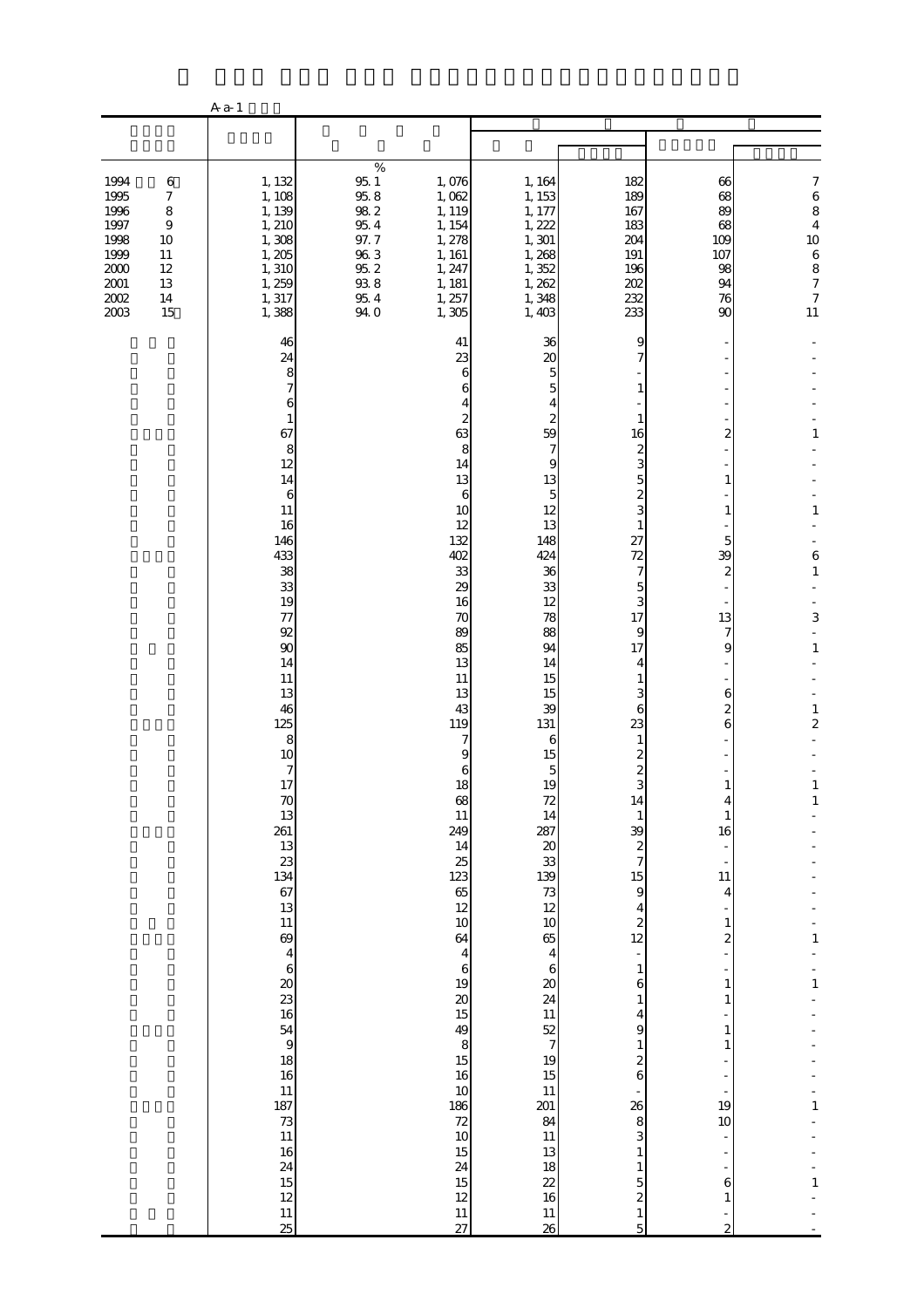|                                                              |                                                                                          | $Aa-2$                                                              |                                                                                                           |                                                                |                                            |                                            |                                 |                                               |  |  |
|--------------------------------------------------------------|------------------------------------------------------------------------------------------|---------------------------------------------------------------------|-----------------------------------------------------------------------------------------------------------|----------------------------------------------------------------|--------------------------------------------|--------------------------------------------|---------------------------------|-----------------------------------------------|--|--|
|                                                              |                                                                                          |                                                                     |                                                                                                           |                                                                |                                            |                                            |                                 |                                               |  |  |
|                                                              |                                                                                          |                                                                     |                                                                                                           |                                                                |                                            |                                            |                                 |                                               |  |  |
| 1994<br>1995<br>1996<br>$1997\,$<br>1998<br>1999<br>$2000\,$ | $\,6\,$<br>$\boldsymbol{7}$<br>$\,8\,$<br>$\boldsymbol{9}$<br>$10\,$<br>$11\,$<br>$12\,$ | 45<br>52<br>52<br>$41\,$<br>38<br>26<br>33                          | $\%$<br>$\begin{array}{c} 95.6 \\ 94.2 \end{array}$<br>$98\ 1$<br>$97.6\,$<br>$97.4\,$<br>92 3<br>$93\ 9$ | 43<br>49<br>$51\,$<br>40<br>37<br>24<br>$31\,$                 | 34<br>38<br>39<br>38<br>32<br>19<br>29     | 32<br>34<br>33<br>35<br>28<br>19<br>25     | 3<br>3<br>4<br>5<br>6<br>3<br>4 | 3335632342                                    |  |  |
| $2001\,$<br>$200\!$<br>2003                                  | $13\,$<br>$14\,$<br>15                                                                   | 40<br>29<br>27                                                      | $90\;0$<br>$\frac{10000}{963}$                                                                            | 36<br>29<br>26                                                 | 35<br>21<br>18                             | $31\,$<br>$\boldsymbol{\mathsf{20}}$<br>12 | 4<br>4<br>$\overline{a}$        |                                               |  |  |
|                                                              |                                                                                          | $\overline{\mathbf{c}}$<br>$\mathbf{1}$<br>1                        |                                                                                                           | 2<br>1<br>1                                                    | $\overline{c}$<br>$\mathbf{1}$<br>1        | 2<br>1<br>1                                |                                 |                                               |  |  |
|                                                              |                                                                                          | 4                                                                   |                                                                                                           | 3                                                              |                                            |                                            |                                 |                                               |  |  |
|                                                              |                                                                                          | 1                                                                   |                                                                                                           | 1                                                              |                                            |                                            |                                 |                                               |  |  |
|                                                              |                                                                                          | 3<br>4                                                              |                                                                                                           | $\boldsymbol{z}$<br>4                                          | 6                                          | 5                                          |                                 |                                               |  |  |
|                                                              |                                                                                          | 1                                                                   |                                                                                                           | 1                                                              | $\mathbf{1}$                               | $\mathbf{1}$<br>1                          |                                 |                                               |  |  |
|                                                              |                                                                                          | 1<br>1                                                              |                                                                                                           | -1                                                             | 1<br>1                                     | 1<br>1                                     |                                 |                                               |  |  |
|                                                              |                                                                                          | 1<br>6                                                              |                                                                                                           | 1<br>5                                                         | $\boldsymbol{z}$<br>$\overline{2}$         | 1                                          |                                 |                                               |  |  |
|                                                              |                                                                                          | 1                                                                   |                                                                                                           |                                                                | 1                                          |                                            |                                 |                                               |  |  |
|                                                              |                                                                                          | z<br>$\,$ 1 $\,$<br>3<br>۳                                          |                                                                                                           | $\mathbf{1}$<br>3                                              | 3                                          |                                            |                                 |                                               |  |  |
|                                                              |                                                                                          | $\frac{1}{2}$                                                       |                                                                                                           | $\mathbf{1}$<br>$\boldsymbol{z}$                               | $\mathbf{1}$<br>$\mathbf{z}$               |                                            |                                 |                                               |  |  |
|                                                              |                                                                                          | $\blacksquare$<br>÷,<br>-<br>$\frac{1}{2}$                          |                                                                                                           | ÷<br>-<br>÷                                                    | $\overline{\phantom{m}}$                   | ÷<br>-<br>$\overline{a}$                   |                                 |                                               |  |  |
|                                                              |                                                                                          | $\frac{1}{2}$<br>÷,<br>$\frac{1}{2}$<br>$\frac{1}{2}$               |                                                                                                           | $\overline{\phantom{0}}$<br>÷<br>$\overline{\phantom{0}}$<br>- |                                            | $\overline{a}$                             |                                 |                                               |  |  |
|                                                              |                                                                                          | $\qquad \qquad \blacksquare$<br>$\frac{1}{2}$<br>÷<br>$\frac{1}{2}$ |                                                                                                           | 1<br>$\mathbf{1}$<br>÷<br>$\frac{1}{2}$                        | $\frac{1}{2}$                              | $\frac{1}{2}$<br>$\overline{\phantom{m}}$  |                                 |                                               |  |  |
|                                                              |                                                                                          | ÷<br>8<br>÷                                                         |                                                                                                           | 8<br>$\overline{\phantom{a}}$                                  | 5                                          | 5<br>$\blacksquare$                        | $\overline{\mathbf{c}}$         | $\frac{1}{2}$                                 |  |  |
|                                                              |                                                                                          | $\,1$<br>$\overline{a}$<br>$\frac{1}{2}$<br>$\overline{\mathbf{r}}$ |                                                                                                           | $\mathbf{1}$<br>$\overline{4}$                                 | 3                                          | 3                                          | 1                               | $\begin{array}{c} -1 \\ -1 \\ -1 \end{array}$ |  |  |
|                                                              |                                                                                          | 3<br>$\overline{\phantom{a}}$                                       |                                                                                                           | 3                                                              | $\overline{\mathcal{L}}$<br>$\overline{a}$ | $\overline{\mathcal{L}}$                   | 1                               |                                               |  |  |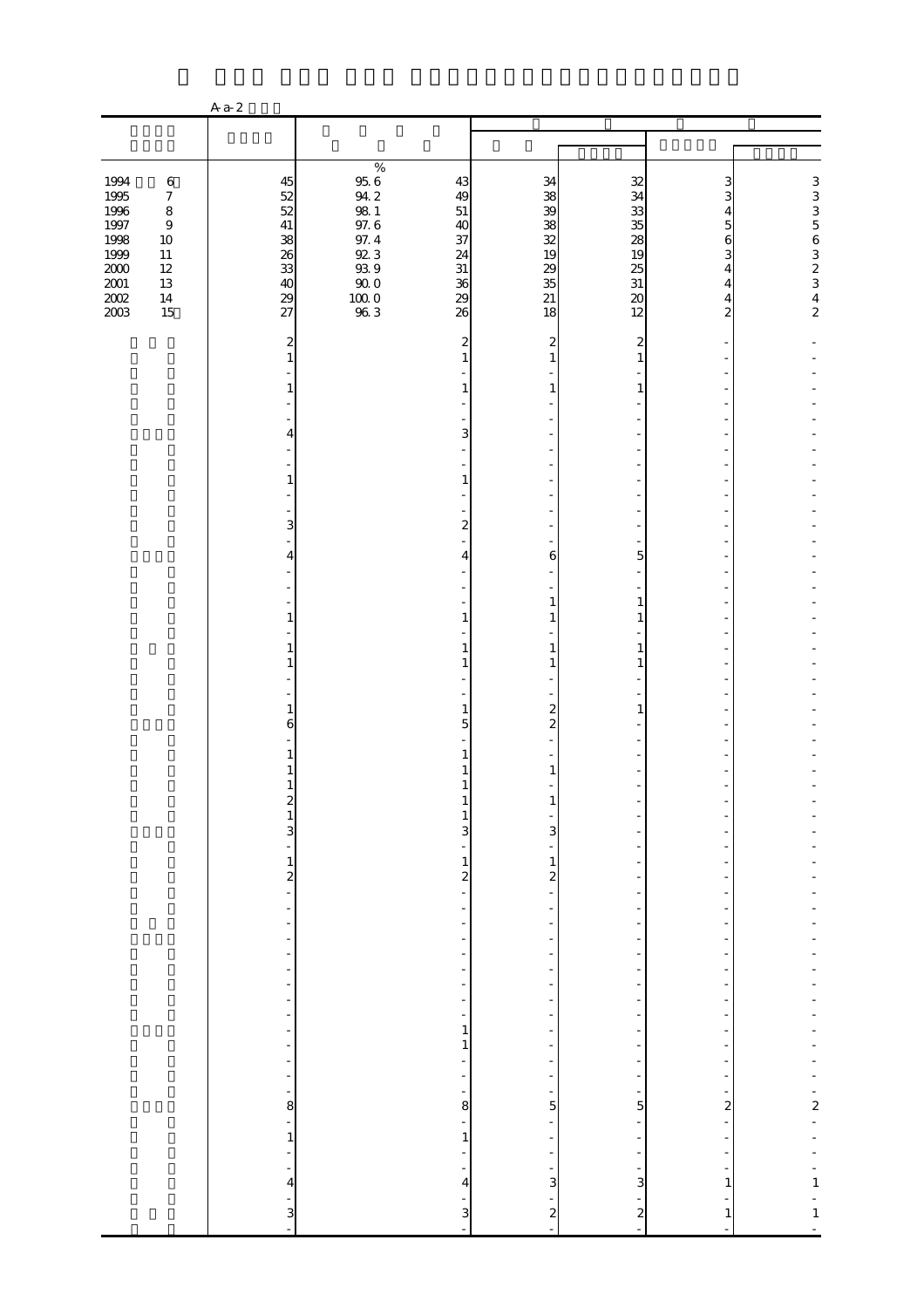|                                                  |                                               | $Aa-3$                                                          |                                                          |                                                                                  |                                                |                                                                        |                                |              |
|--------------------------------------------------|-----------------------------------------------|-----------------------------------------------------------------|----------------------------------------------------------|----------------------------------------------------------------------------------|------------------------------------------------|------------------------------------------------------------------------|--------------------------------|--------------|
|                                                  |                                               |                                                                 |                                                          |                                                                                  |                                                |                                                                        |                                |              |
|                                                  |                                               |                                                                 |                                                          |                                                                                  |                                                |                                                                        |                                |              |
| 1994<br>1995<br>1996                             | $\,6\,$<br>$\boldsymbol{7}$<br>$\,8\,$        | 17<br>15<br>17                                                  | $\%$<br>$100\;0$<br>$100\;0$<br>$100\;0$                 | 17<br>15<br>17                                                                   | 10<br>14<br>16                                 | 2<br>1<br>1                                                            | 3                              | $\mathbf{1}$ |
| $1997\,$<br>1998<br>1999<br>$2000\,$<br>$2001\,$ | $\,9$<br>$10\,$<br>$11\,$<br>$12\,$<br>$13\,$ | $\boldsymbol{8}$<br>$11\,$<br>13<br>22<br>$21\,$                | $100\;0$<br>$100\;0$<br>$100\;0$<br>$100\;0$<br>$100\;0$ | 8<br>$11\,$<br>13<br>22<br>$21\,$                                                | $\overline{4}$<br>10<br>10<br>16<br>19         | 1<br>1<br>4                                                            | 1<br>2<br>1                    | 1            |
| $200\!$<br>2003                                  | $14\,$<br>15                                  | 24<br>$\overline{22}$                                           | $\frac{95.8}{95.5}$                                      | 23<br>21                                                                         | 16<br>21                                       | 3                                                                      | 1                              |              |
|                                                  |                                               | 1<br>1                                                          |                                                          | 1<br>-1                                                                          | 1<br>1                                         |                                                                        |                                |              |
|                                                  |                                               |                                                                 |                                                          |                                                                                  |                                                |                                                                        |                                |              |
|                                                  |                                               |                                                                 |                                                          |                                                                                  |                                                |                                                                        |                                |              |
|                                                  |                                               |                                                                 |                                                          |                                                                                  |                                                |                                                                        |                                |              |
|                                                  |                                               | 7<br>7                                                          |                                                          | 7<br>6                                                                           | 6<br>6                                         | 1<br>1                                                                 | 1                              |              |
|                                                  |                                               |                                                                 |                                                          |                                                                                  |                                                |                                                                        |                                |              |
|                                                  |                                               | $\overline{\mathcal{L}}$<br>1                                   |                                                          | $\boldsymbol{z}$<br>1                                                            | $\overline{\mathcal{Z}}$<br>1                  | 1                                                                      | 1                              |              |
|                                                  |                                               | $\frac{2}{2}$                                                   |                                                          | 1<br>2                                                                           | 1<br>$\boldsymbol{z}$                          |                                                                        |                                |              |
|                                                  |                                               | 1                                                               |                                                          | 1                                                                                | $\overline{2}$                                 |                                                                        |                                |              |
|                                                  |                                               |                                                                 |                                                          | 1                                                                                | z                                              |                                                                        |                                |              |
|                                                  |                                               | 3<br>$\frac{1}{2}$                                              |                                                          | $\overline{3}$<br>-                                                              | 3                                              | 1                                                                      |                                |              |
|                                                  |                                               | $\frac{1}{\sqrt{2}}$<br>3<br>÷,                                 |                                                          | -<br>3<br>÷                                                                      | -<br>3<br>÷                                    | $\mathbf{1}$<br>$\overline{a}$                                         |                                |              |
|                                                  |                                               | $\blacksquare$<br>$\frac{1}{2}$<br>$\qquad \qquad \blacksquare$ |                                                          | $\overline{\phantom{a}}$<br>-                                                    | $\overline{\phantom{0}}$<br>-                  | $\overline{\phantom{a}}$<br>-                                          | $\overline{\phantom{m}}$       |              |
|                                                  |                                               | $\frac{1}{2}$<br>$\overline{\phantom{m}}$<br>$\frac{1}{2}$      |                                                          | $\overline{\phantom{a}}$<br>$\overline{\phantom{a}}$<br>$\overline{\phantom{m}}$ | -<br>-                                         | $\overline{\phantom{a}}$<br>$\overline{a}$<br>$\overline{a}$           | $\overline{\phantom{m}}$       |              |
|                                                  |                                               | $\overline{\phantom{a}}$<br>÷<br>3                              |                                                          | $\overline{\phantom{a}}$<br>$\overline{\phantom{a}}$<br>3                        | $\frac{1}{2}$<br>$\overline{\phantom{0}}$<br>1 | $\overline{\phantom{0}}$<br>$\overline{\phantom{m}}$<br>$\overline{a}$ |                                |              |
|                                                  |                                               | ÷,<br>$\,1$<br>$\,1$                                            |                                                          | $\frac{1}{\sqrt{2}}$<br>$\,1$<br>$\,1\,$                                         | -<br>$\frac{1}{\sqrt{2}}$<br>$\,1\,$           | $\frac{1}{2}$<br>$\overline{\phantom{m}}$<br>$\overline{\phantom{m}}$  | $\overline{\phantom{m}}$<br>÷, |              |
|                                                  |                                               | $1\,$<br>$\qquad \qquad \blacksquare$<br>$\frac{1}{2}$          |                                                          | $\mathbf{1}$<br>-<br>$\overline{\phantom{a}}$                                    | $\overline{a}$<br>÷                            | -<br>$\overline{\phantom{0}}$<br>$\frac{1}{2}$                         |                                |              |
|                                                  |                                               | ÷,<br>$\overline{\phantom{0}}$<br>$\frac{1}{2}$                 |                                                          | $\overline{\phantom{0}}$<br>$\overline{\phantom{a}}$                             | -                                              | $\overline{a}$<br>$\overline{\phantom{a}}$                             |                                |              |
|                                                  |                                               | $\qquad \qquad \blacksquare$<br>÷<br>ł,<br>$\blacksquare$       |                                                          | $\bar{a}$                                                                        | $\overline{\mathcal{L}}$<br>÷<br>÷,            |                                                                        |                                |              |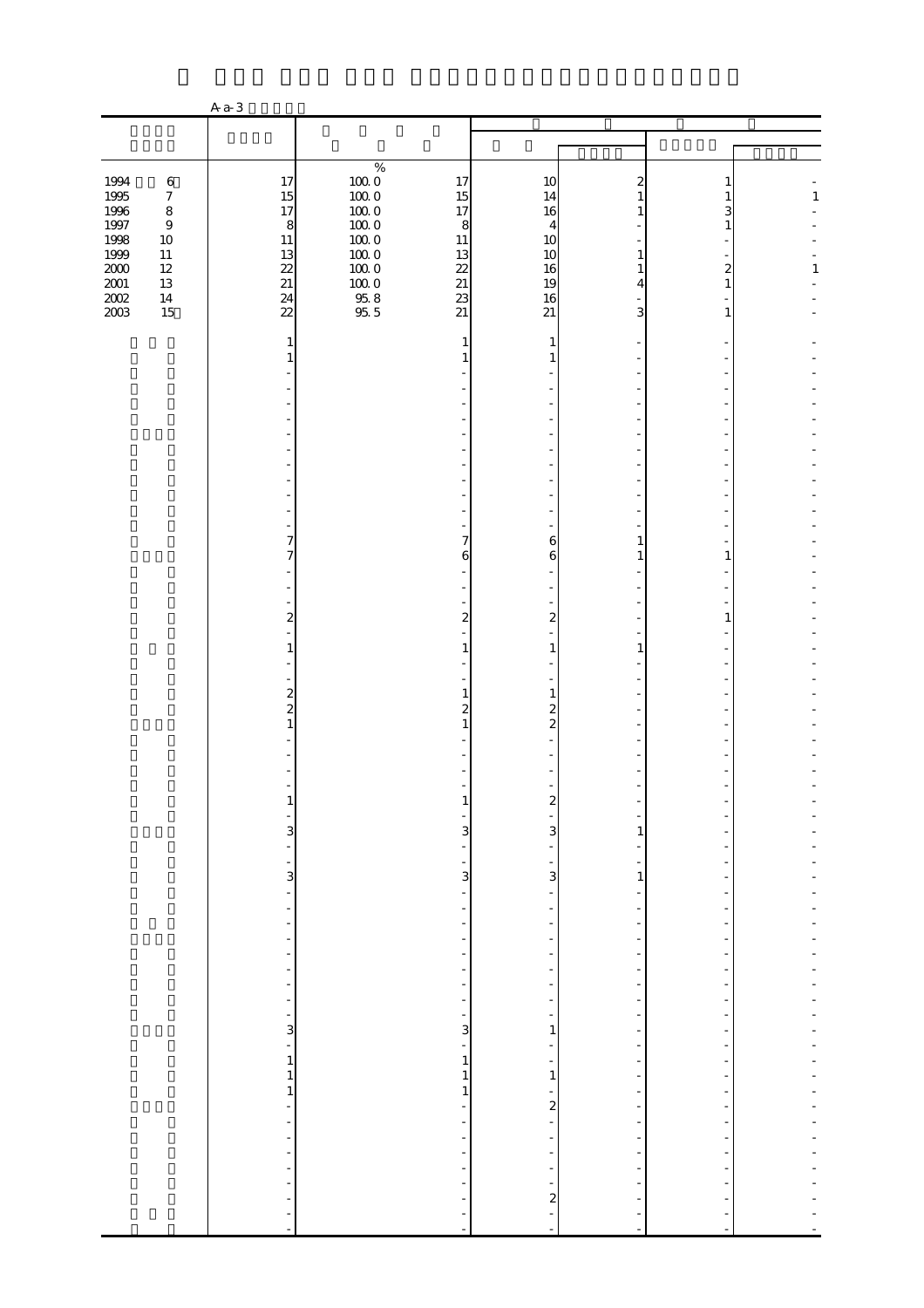|                     |                             | $A$ a-4                                   |                                              |                                                      |                                              |                                            |                          |  |
|---------------------|-----------------------------|-------------------------------------------|----------------------------------------------|------------------------------------------------------|----------------------------------------------|--------------------------------------------|--------------------------|--|
|                     |                             |                                           |                                              |                                                      |                                              |                                            |                          |  |
|                     |                             |                                           |                                              |                                                      |                                              |                                            |                          |  |
| 1994                | $\,6\,$                     | 8                                         | $\%$<br>$100\;0$                             | 8                                                    | 6                                            | 1                                          |                          |  |
| 1995                | $\boldsymbol{7}$            | 14                                        | $100\;0$                                     | 14                                                   | 15                                           | 4                                          |                          |  |
| 1996<br>$1997\,$    | $\,8\,$<br>$\boldsymbol{9}$ | 10<br>23                                  | $100\;0$<br>$100\;0$                         | 10<br>23                                             | 10<br>20                                     | 3<br>4                                     |                          |  |
| 1998                | $10\,$                      | $31\,$                                    | $96\;8$                                      | $\infty$                                             | 22                                           | 5                                          |                          |  |
| 1999                | $11\,$                      | 21                                        | $\begin{array}{c} 100.0 \\ 84.6 \end{array}$ | 21                                                   | 16                                           | 3                                          |                          |  |
| $2000\,$            | $12\,$                      | <b>26</b>                                 |                                              | 22                                                   | 19                                           | 8                                          | 1                        |  |
| $\frac{2001}{2002}$ | $13\,$<br>$14\,$            | $20\,$<br>26                              | $115\;0$                                     | 23<br>27                                             | 18<br>$20\,$                                 | 7<br>4                                     |                          |  |
| 2003                | 15                          | 15                                        | $\frac{103.8}{93.3}$                         | 14                                                   | 14                                           | 4                                          |                          |  |
|                     |                             |                                           |                                              |                                                      |                                              |                                            |                          |  |
|                     |                             | 1<br>1                                    |                                              | 1<br>-1                                              | 1<br>1                                       | 1<br>1                                     |                          |  |
|                     |                             |                                           |                                              |                                                      |                                              |                                            |                          |  |
|                     |                             |                                           |                                              |                                                      |                                              |                                            |                          |  |
|                     |                             |                                           |                                              |                                                      |                                              |                                            |                          |  |
|                     |                             | $\mathbf{1}$                              |                                              | 1                                                    | 1                                            |                                            |                          |  |
|                     |                             |                                           |                                              |                                                      |                                              |                                            |                          |  |
|                     |                             | $\mathbf{1}$                              |                                              | 1                                                    | $\mathbf{1}$                                 |                                            |                          |  |
|                     |                             |                                           |                                              |                                                      |                                              |                                            |                          |  |
|                     |                             |                                           |                                              |                                                      |                                              |                                            |                          |  |
|                     |                             |                                           |                                              |                                                      |                                              |                                            |                          |  |
|                     |                             | 1<br>5                                    |                                              | 1<br>4                                               | 5                                            | 1                                          |                          |  |
|                     |                             |                                           |                                              |                                                      |                                              |                                            |                          |  |
|                     |                             |                                           |                                              |                                                      |                                              |                                            |                          |  |
|                     |                             |                                           |                                              |                                                      |                                              |                                            |                          |  |
|                     |                             | 1                                         |                                              | 1                                                    |                                              |                                            |                          |  |
|                     |                             | 1                                         |                                              | 1                                                    |                                              |                                            |                          |  |
|                     |                             | 1                                         |                                              |                                                      |                                              |                                            |                          |  |
|                     |                             | 1                                         |                                              | 1                                                    | 4                                            | $\mathbf{1}$                               |                          |  |
|                     |                             | 1                                         |                                              | 1                                                    | 1                                            |                                            |                          |  |
|                     |                             | 4                                         |                                              | 4                                                    | 5                                            | 1                                          |                          |  |
|                     |                             |                                           |                                              |                                                      |                                              |                                            |                          |  |
|                     |                             | 1<br>$\overline{\mathcal{Z}}$             |                                              | $\mathbf{z}$                                         | $\boldsymbol{z}$<br>$\overline{\mathcal{Z}}$ | 1                                          |                          |  |
|                     |                             | $\mathbf{1}$                              |                                              |                                                      |                                              |                                            |                          |  |
|                     |                             |                                           |                                              |                                                      |                                              |                                            |                          |  |
|                     |                             | $\mathbf{1}$                              |                                              | 1                                                    | 1                                            |                                            |                          |  |
|                     |                             |                                           |                                              |                                                      |                                              |                                            |                          |  |
|                     |                             | $\frac{1}{2}$                             |                                              | $\overline{\phantom{0}}$                             |                                              |                                            |                          |  |
|                     |                             | $\,1\,$<br>÷,                             |                                              | $\mathbf{1}$<br>$\overline{\phantom{0}}$             | $\mathbf{1}$                                 | ÷<br>$\overline{a}$                        |                          |  |
|                     |                             | $\frac{1}{2}$                             |                                              | $\overline{\phantom{a}}$                             | $\overline{\phantom{m}}$                     | $\overline{\phantom{a}}$                   | $\overline{\phantom{m}}$ |  |
|                     |                             | ÷,                                        |                                              |                                                      |                                              |                                            |                          |  |
|                     |                             | -                                         |                                              | -                                                    | -                                            | $\overline{a}$                             |                          |  |
|                     |                             | $\frac{1}{2}$<br>$\overline{\phantom{m}}$ |                                              | $\overline{\phantom{a}}$<br>$\overline{\phantom{0}}$ | $\overline{\phantom{0}}$                     | $\frac{1}{2}$<br>$\overline{a}$            | $\overline{\phantom{m}}$ |  |
|                     |                             | ÷,                                        |                                              | $\frac{1}{2}$                                        |                                              | $\overline{a}$                             |                          |  |
|                     |                             | $\frac{1}{2}$                             |                                              | $\overline{\phantom{a}}$                             | $\frac{1}{2}$                                | $\overline{\phantom{0}}$                   |                          |  |
|                     |                             | $\overline{\phantom{a}}$<br>1             |                                              | $\overline{\phantom{a}}$<br>$\mathbf{1}$             | $\overline{\phantom{0}}$                     | $\overline{\phantom{a}}$<br>٠              |                          |  |
|                     |                             | $\mathbf{1}$                              |                                              | $\mathbf{1}$                                         | -                                            | -                                          |                          |  |
|                     |                             | $\frac{1}{2}$                             |                                              | -                                                    | -                                            | $\overline{\phantom{m}}$                   | $\overline{\phantom{m}}$ |  |
|                     |                             | $\frac{1}{2}$<br>$\frac{1}{2}$            |                                              | $\overline{\phantom{a}}$<br>÷                        | $\overline{\phantom{m}}$                     | $\overline{\phantom{m}}$                   | ÷,                       |  |
|                     |                             | $\mathbf{1}$                              |                                              | $\mathbf{1}$                                         | 1                                            | -<br>1                                     |                          |  |
|                     |                             | $\overline{\phantom{0}}$                  |                                              | $\overline{\phantom{a}}$                             | $\qquad \qquad \blacksquare$                 | $\overline{\phantom{m}}$                   | ٠                        |  |
|                     |                             | ÷,                                        |                                              |                                                      |                                              |                                            |                          |  |
|                     |                             | $\frac{1}{2}$<br>$\overline{\phantom{0}}$ |                                              | ÷<br>$\overline{\phantom{a}}$                        | ۰                                            | $\overline{\phantom{m}}$<br>$\overline{a}$ |                          |  |
|                     |                             | $\mathbf{1}$                              |                                              | $\mathbf{1}$                                         | 1                                            | $\mathbf{1}$                               |                          |  |
|                     |                             | ÷,                                        |                                              |                                                      |                                              |                                            |                          |  |
|                     |                             | ÷<br>$\overline{\phantom{a}}$             |                                              | $\bar{a}$                                            | ÷,<br>÷,                                     |                                            |                          |  |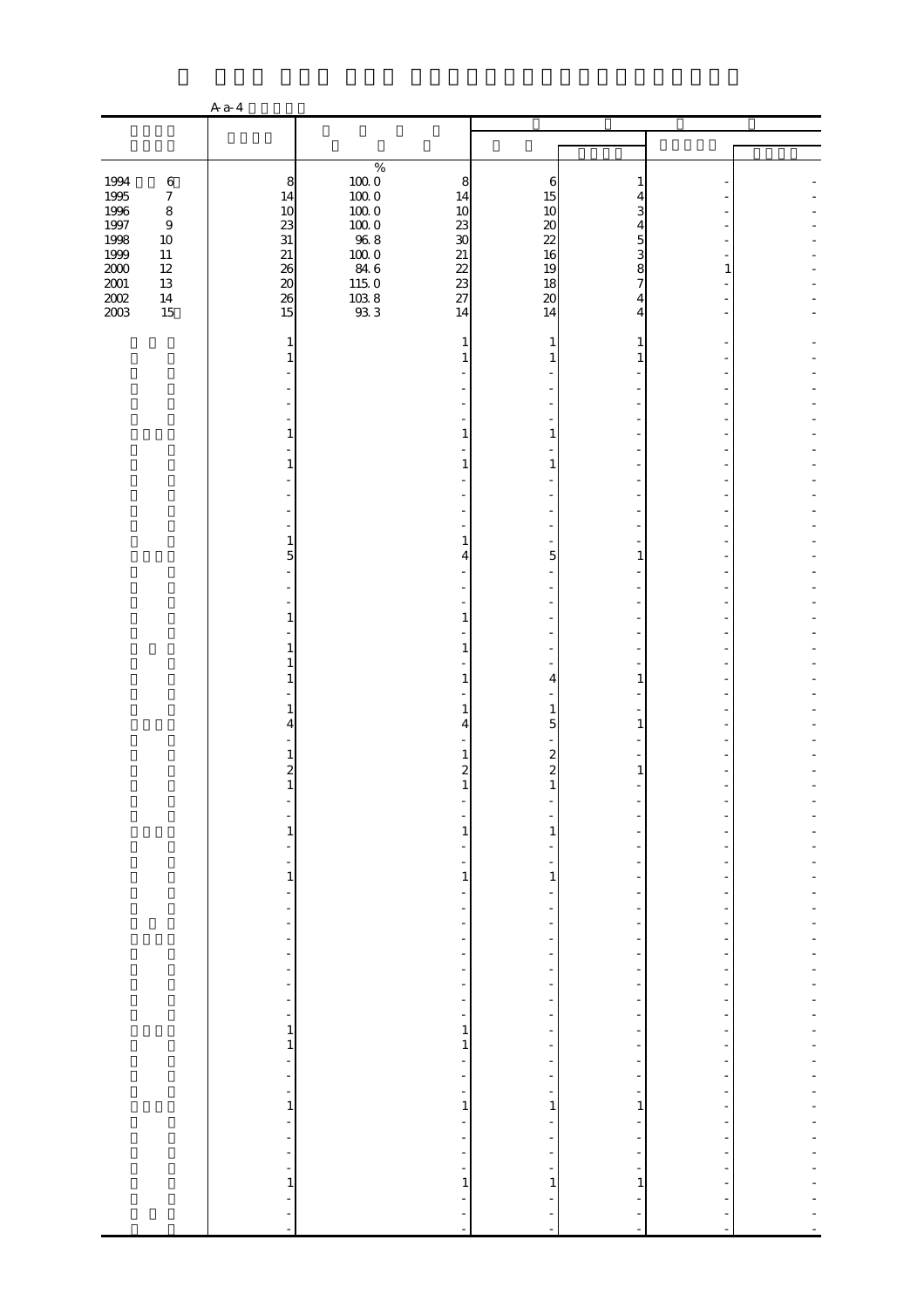|                                                                                                                                                                                      | ${\bf A}$ b                                                                                                                                                                                                                                                                                                                                                                                                     |                                                                                                          |                                                                                                                                                                                                                                                                                                                                                                                          |                                                                                                                                                                                                                                                                                                                                                                                                                          |                                                                                                                                                                                                                                                                                                                                                                                                                               |                                                                                                                                                                                                                                                                                                                                                                                                                       |                                                                                                                                                                                                                                                                                                                                                                                                                                                      |
|--------------------------------------------------------------------------------------------------------------------------------------------------------------------------------------|-----------------------------------------------------------------------------------------------------------------------------------------------------------------------------------------------------------------------------------------------------------------------------------------------------------------------------------------------------------------------------------------------------------------|----------------------------------------------------------------------------------------------------------|------------------------------------------------------------------------------------------------------------------------------------------------------------------------------------------------------------------------------------------------------------------------------------------------------------------------------------------------------------------------------------------|--------------------------------------------------------------------------------------------------------------------------------------------------------------------------------------------------------------------------------------------------------------------------------------------------------------------------------------------------------------------------------------------------------------------------|-------------------------------------------------------------------------------------------------------------------------------------------------------------------------------------------------------------------------------------------------------------------------------------------------------------------------------------------------------------------------------------------------------------------------------|-----------------------------------------------------------------------------------------------------------------------------------------------------------------------------------------------------------------------------------------------------------------------------------------------------------------------------------------------------------------------------------------------------------------------|------------------------------------------------------------------------------------------------------------------------------------------------------------------------------------------------------------------------------------------------------------------------------------------------------------------------------------------------------------------------------------------------------------------------------------------------------|
|                                                                                                                                                                                      |                                                                                                                                                                                                                                                                                                                                                                                                                 |                                                                                                          |                                                                                                                                                                                                                                                                                                                                                                                          |                                                                                                                                                                                                                                                                                                                                                                                                                          |                                                                                                                                                                                                                                                                                                                                                                                                                               |                                                                                                                                                                                                                                                                                                                                                                                                                       |                                                                                                                                                                                                                                                                                                                                                                                                                                                      |
| 1994<br>$\,6$<br>1995<br>$\boldsymbol{7}$<br>1996<br>$\,$ 8 $\,$<br>1997<br>$\boldsymbol{9}$<br>1998<br>10<br>1999<br>11<br>2000<br>12<br>$2001\,$<br>13<br>2002<br>14<br>2003<br>15 | 2,684<br>2, 277<br>2,463<br>2,809<br>3,426<br>4, 237<br>5, 173<br>6,393<br>6,984<br>7,664                                                                                                                                                                                                                                                                                                                       | $\%$<br>$78\ 2$<br>82.7<br>$80\,$ $1\,$<br>$79.5$<br>$76.3$<br>$66\ 4$<br>$56\ 9$<br>48.7<br>51.1<br>503 | 2,100<br>1,882<br>1,974<br>2, 232<br>2,614<br>2,813<br>2,941<br>3, 115<br>3,566<br>3,855                                                                                                                                                                                                                                                                                                 | 2,372<br>2,169<br>2,390<br>3, 152<br>3,379<br>3,762<br>3,797<br>4,096<br>4, 151<br>4,698                                                                                                                                                                                                                                                                                                                                 | 109<br>96<br>97<br>147<br>156<br>171<br>214<br>254<br>279<br>304                                                                                                                                                                                                                                                                                                                                                              | 911<br>856<br>1,068<br>1,675<br>1,538<br>1,611<br>1,638<br>1,670<br>1,586<br>1, 771                                                                                                                                                                                                                                                                                                                                   | 57<br>47<br>48<br>$74\,$<br>76<br>94<br>115<br>139<br>149<br>148                                                                                                                                                                                                                                                                                                                                                                                     |
|                                                                                                                                                                                      | 273<br>183<br>21<br>31<br>31<br>7<br>221<br>32<br>26<br>77<br>12<br>15<br>59<br>1, 187<br>2,879<br>196<br>119<br>114<br>869<br>594<br>684<br>69<br>33<br>53<br>148<br>662<br>26<br>26<br>18<br>65<br>463<br>64<br>1,643<br>51<br>137<br>1, 016<br>359<br>50<br>30<br>207<br>15<br>16<br>46<br>97<br>33<br>89<br>$\infty$<br>29<br>$\overline{22}$<br>18<br>503<br>293<br>34<br>28<br>34<br>24<br>18<br>13<br>59 |                                                                                                          | 151<br>94<br>12<br>13<br>25<br>7<br>131<br>19<br>17<br>45<br>7<br>14<br>29<br>627<br>1,351<br>98<br>47<br>61<br>341<br>301<br>317<br>40<br>22<br>40<br>84<br>324<br>16<br>18<br>11<br>36<br>198<br>45<br>732<br>38<br>86<br>359<br>184<br>41<br>24<br>161<br>10<br>$\,9$<br>40<br>69<br>33<br>68<br>16<br>22<br>16<br>14<br>310<br>150<br>23<br>21<br>25<br>$17\,$<br>14<br>$12\,$<br>48 | 187<br>122<br>11<br>15<br>32<br>$\overline{7}$<br>158<br>18<br>$\boldsymbol{\chi}$<br>37<br>16<br>27<br>40<br>796<br>1,518<br>116<br>53<br>68<br>352<br>352<br>352<br>45<br>23<br>43<br>114<br>399<br>12<br>26<br>18<br>49<br>238<br>56<br>930<br>66<br>130<br>474<br>182<br>45<br>33<br>203<br>29<br>$11\,$<br>47<br>85<br>$31\,$<br>71<br>15<br>26<br>18<br>12<br>436<br>213<br>24<br>25<br>43<br>26<br>28<br>14<br>63 | 12<br>6<br>3<br>1<br>21<br>$\overline{\mathcal{Z}}$<br>6<br>$\boldsymbol{z}$<br>8<br>3<br>58<br>78<br>8<br>$\boldsymbol{z}$<br>$\mathbf{1}$<br>17<br>23<br>16<br>2<br>4<br>5<br>12<br>7<br>5<br>62<br>$\overline{5}$<br>11<br>25<br>17<br>3<br>$\mathbf{1}$<br>18<br>4<br>$\boldsymbol{z}$<br>$\mathbf{1}$<br>6<br>$\overline{5}$<br>12<br>$\mathbf{1}$<br>8<br>3<br>31<br>18<br>3<br>$\overline{\mathcal{Z}}$<br>3<br>4<br>1 | 78<br>58<br>4<br>З<br>12<br>$\mathbf{1}$<br>63<br>8<br>3<br>15<br>10<br>11<br>16<br>266<br>656<br>50<br>15<br>23<br>165<br>160<br>164<br>11<br>2<br>14<br>52<br>136<br>2<br>11<br>8<br>19<br>78<br>18<br>343<br>23<br>38<br>208<br>57<br>14<br>3<br>74<br>20<br>$\boldsymbol{z}$<br>13<br>29<br>10<br>16<br>12<br>$\boldsymbol{z}$<br>$\overline{\mathcal{L}}$<br>139<br>64<br>3<br>7<br>20<br>4<br>$11\,$<br>4<br>26 | $\boldsymbol{7}$<br>$\overline{5}$<br>$\,1\,$<br>$\mathbf{1}$<br>14<br>6242856<br>$\mathbf{1}$<br>$\boldsymbol{7}$<br>13<br>$11\,$<br>$\mathbf{1}$<br>$\blacksquare$<br>3<br>3<br>5<br>$\begin{array}{c} 3 \\ 2 \\ 30 \\ 5 \end{array}$<br>$\boldsymbol{6}$<br>11<br>$\boldsymbol{7}$<br>$\,1\,$<br>$\begin{array}{c} 9 \\ 3 \\ 2 \end{array}$<br>$\begin{array}{c}\n2 \\ 2 \\ 4\n\end{array}$<br>$\overline{4}$<br>6<br>$\bf 4$<br>$\boldsymbol{2}$ |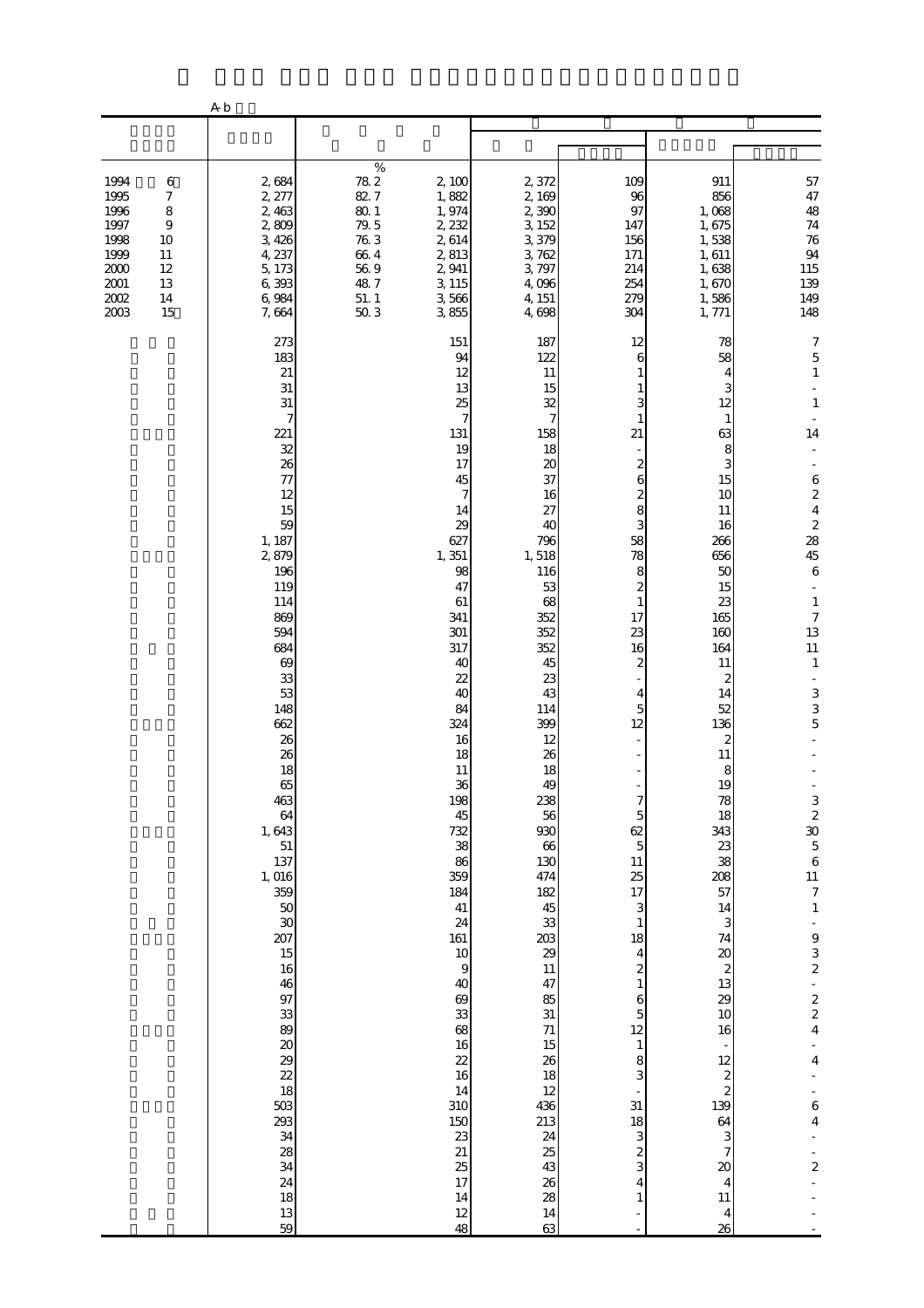|                                                                                                          |                                                                                                         | A b 1                                                                                                                     |                                                                        |                                                                                                                                                   |                                                                                       |                                                                              |                                                     |                                                        |
|----------------------------------------------------------------------------------------------------------|---------------------------------------------------------------------------------------------------------|---------------------------------------------------------------------------------------------------------------------------|------------------------------------------------------------------------|---------------------------------------------------------------------------------------------------------------------------------------------------|---------------------------------------------------------------------------------------|------------------------------------------------------------------------------|-----------------------------------------------------|--------------------------------------------------------|
|                                                                                                          |                                                                                                         |                                                                                                                           |                                                                        |                                                                                                                                                   |                                                                                       |                                                                              |                                                     |                                                        |
| 1994<br>1995<br>1996<br>$1997\,$<br>1998<br>$\frac{1500}{200}$<br>$\frac{200}{200}$<br>$\frac{200}{203}$ | $\,6\,$<br>$\boldsymbol{7}$<br>$\,8\,$<br>$\,9$<br>$10\,$<br>$11\,$<br>$12\,$<br>$13\,$<br>$14\,$<br>15 | $42\,$<br>$31\,$<br>39<br>$41\,$<br>78<br>73<br>$71\,$<br>96<br>$93$<br>78                                                | $\%$<br>104 8<br>87. 1<br>105 1 8<br>87. 93 6<br>75 78 9<br>77. 89. 85 | 44<br>27<br>$41\,$<br>36<br>73<br>55<br>56<br>$74\,$<br>83<br>67                                                                                  | 65<br>39<br>52<br>51<br>118<br>96<br>109<br>114<br>141<br>90                          | 4<br>1<br>5<br>11<br>$11\,$<br>$\boldsymbol{6}$<br>6<br>12<br>$\overline{7}$ | 6<br>3<br>3<br>4<br>26<br>10<br>18<br>20<br>16<br>5 | $\overline{\mathbf{4}}$<br>3<br>$\,1$<br>$\frac{2}{1}$ |
|                                                                                                          |                                                                                                         | 1<br>1                                                                                                                    |                                                                        |                                                                                                                                                   | 1<br>1                                                                                |                                                                              |                                                     |                                                        |
|                                                                                                          |                                                                                                         | ÷,<br>14<br>8<br>1<br>1<br>$\boldsymbol{z}$<br>3                                                                          |                                                                        | 8<br>8<br>1<br>1<br>3                                                                                                                             | 6<br>11<br>1<br>3<br>$\boldsymbol{2}$<br>3                                            | 1<br>1                                                                       |                                                     |                                                        |
|                                                                                                          |                                                                                                         | $\mathbf{1}$<br>17<br>$\mathbf{1}$<br>$\mathbf{1}$                                                                        |                                                                        | 2<br>17<br>1<br>13                                                                                                                                | $\mathbf{1}$<br>1<br>16<br>1                                                          | 1                                                                            |                                                     |                                                        |
|                                                                                                          |                                                                                                         | $\begin{array}{c}\n 13 \\  24 \\  1 \\  21 \\  1\n \end{array}$<br>$\overline{\mathbf{3}}$                                |                                                                        | $\begin{array}{c}\n2 \\ 20 \\ 1 \\ 24 \\ 1\n\end{array}$<br>÷<br>$\overline{3}$                                                                   | 12<br>$28015$<br>$727$<br>$1\,$<br>$\overline{5}$                                     | 3<br>$\overline{\mathcal{L}}$<br>$\,1\,$<br>÷<br>1                           | $\overline{\mathbf{c}}$<br>$\boldsymbol{z}$         | $\mathbf{1}$<br>$\frac{1}{1}$                          |
|                                                                                                          |                                                                                                         | ÷,<br><sup>-</sup><br>$\mathbf 1$<br>$\frac{2}{1}$<br>÷<br>$\frac{1}{\sqrt{2}}$<br>$\mathbf 1$                            |                                                                        | ÷<br>-<br>$\,1\,$<br>$\frac{2}{1}$<br>$\mathbf{1}$<br>-<br>$\,1\,$                                                                                | $\,1\,$<br>$\begin{array}{c} 2 \\ 2 \\ 2 \end{array}$<br>-<br>$\,1\,$<br>$\mathbf{1}$ | $\,1\,$<br>$\overline{a}$                                                    | 1<br>$\mathbf{1}$                                   |                                                        |
|                                                                                                          |                                                                                                         | $\frac{1}{2}$<br>$\begin{smallmatrix} 2\\1 \end{smallmatrix}$<br>$\mathbf{1}$<br>$\boldsymbol{z}$<br>÷,<br>$\overline{c}$ |                                                                        | $\begin{bmatrix} 10 \\ 2 \\ -1 \end{bmatrix}$<br>$\begin{smallmatrix}2\\1\end{smallmatrix}$<br>$\mathbf{1}$<br>$\boldsymbol{z}$<br>$\overline{c}$ | $\frac{13}{3}$<br>$\mathbf{1}$<br>4<br>1<br>$\boldsymbol{z}$<br>$\overline{c}$        | 1<br>1                                                                       | $\overline{\mathbf{c}}$<br>$\mathbf{1}$             |                                                        |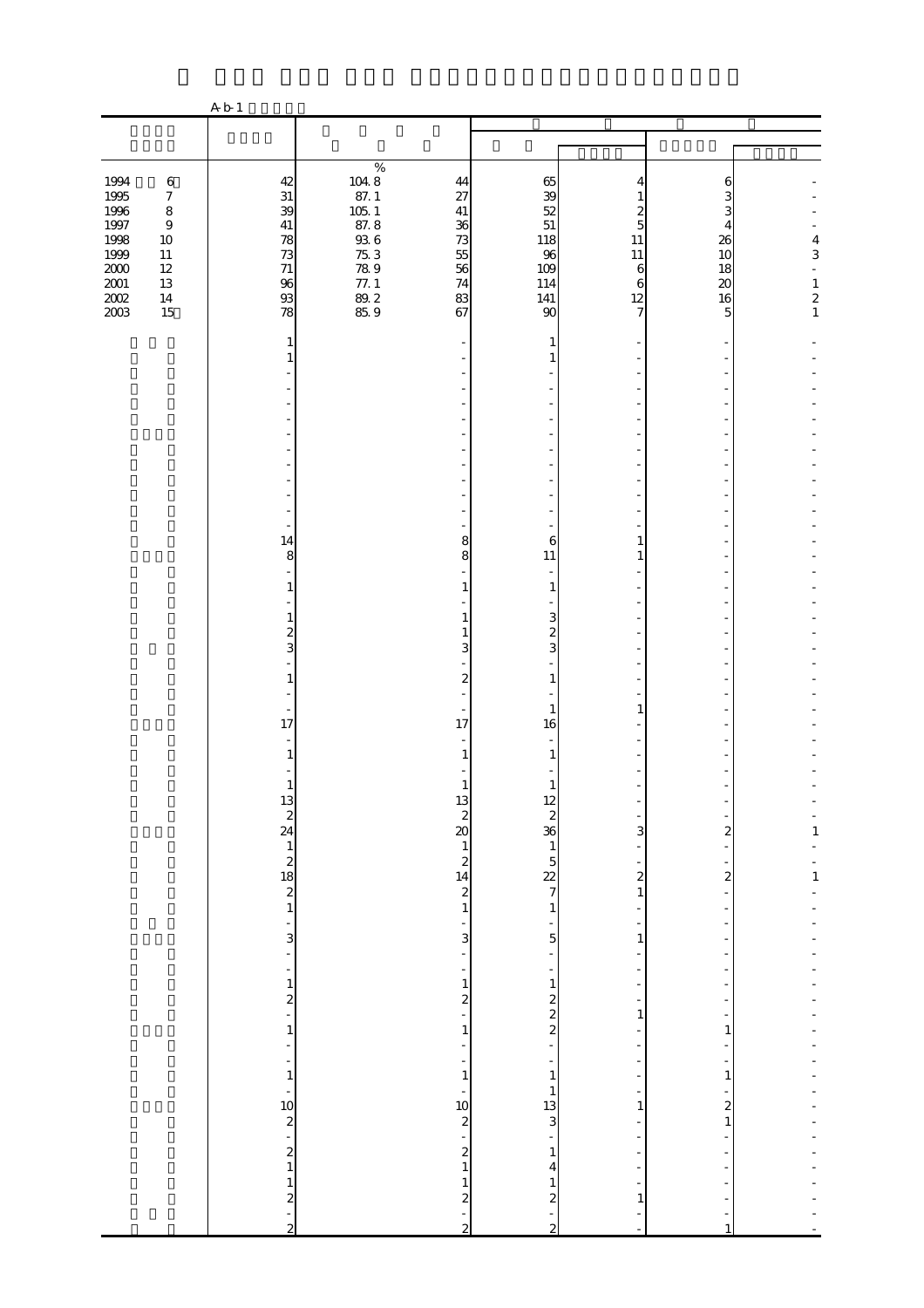|                                                                                      |                                                                                                          | A b 2                                                                                                                                                                                                                                                                                                                                                                                                                                                                                                                   |                                                                                                         |                                                                                                                                                                                                                                                                                                                                                                                                                                                         |                                                                                                                                                                                                                                                                                                                                                                                                                     |                                                                                                                                                                                                                                                                                                                                                                                                                                                                |                                                                                                                                                                                                                                                                                                                                                                                                                   |                                                                                                                                                                                                                                                                                                                                                                                                                                                                  |
|--------------------------------------------------------------------------------------|----------------------------------------------------------------------------------------------------------|-------------------------------------------------------------------------------------------------------------------------------------------------------------------------------------------------------------------------------------------------------------------------------------------------------------------------------------------------------------------------------------------------------------------------------------------------------------------------------------------------------------------------|---------------------------------------------------------------------------------------------------------|---------------------------------------------------------------------------------------------------------------------------------------------------------------------------------------------------------------------------------------------------------------------------------------------------------------------------------------------------------------------------------------------------------------------------------------------------------|---------------------------------------------------------------------------------------------------------------------------------------------------------------------------------------------------------------------------------------------------------------------------------------------------------------------------------------------------------------------------------------------------------------------|----------------------------------------------------------------------------------------------------------------------------------------------------------------------------------------------------------------------------------------------------------------------------------------------------------------------------------------------------------------------------------------------------------------------------------------------------------------|-------------------------------------------------------------------------------------------------------------------------------------------------------------------------------------------------------------------------------------------------------------------------------------------------------------------------------------------------------------------------------------------------------------------|------------------------------------------------------------------------------------------------------------------------------------------------------------------------------------------------------------------------------------------------------------------------------------------------------------------------------------------------------------------------------------------------------------------------------------------------------------------|
|                                                                                      |                                                                                                          |                                                                                                                                                                                                                                                                                                                                                                                                                                                                                                                         |                                                                                                         |                                                                                                                                                                                                                                                                                                                                                                                                                                                         |                                                                                                                                                                                                                                                                                                                                                                                                                     |                                                                                                                                                                                                                                                                                                                                                                                                                                                                |                                                                                                                                                                                                                                                                                                                                                                                                                   |                                                                                                                                                                                                                                                                                                                                                                                                                                                                  |
| 1994<br>1995<br>1996<br>1997<br>1998<br>1999<br>2000<br>$2001\,$<br>$2002\,$<br>2003 | $\,6$<br>$\boldsymbol{7}$<br>$\,$ 8 $\,$<br>$\boldsymbol{9}$<br>10<br>$11\,$<br>$12\,$<br>13<br>14<br>15 | 986<br>926<br>1,044<br>1,262<br>1, 411<br>1, 815<br>2,280<br>2,755<br>3,038<br>3, 119                                                                                                                                                                                                                                                                                                                                                                                                                                   | $\%$<br>$86\ 1$<br>87.6<br>829<br>$85\;6$<br>82.4<br>$70\;0$<br>$58\ 5$<br>52.7<br>$50\,$ $1\,$<br>55.4 | 849<br>811<br>865<br>1,080<br>1, 163<br>1, 271<br>1,333<br>1, 453<br>1,521<br>1,728                                                                                                                                                                                                                                                                                                                                                                     | 1,306<br>1, 219<br>1, 422<br>2,015<br>1,957<br>2, 224<br>2, 215<br>2,539<br>2,391<br>2,710                                                                                                                                                                                                                                                                                                                          | 61<br>64<br>62<br>88<br>105<br>120<br>138<br>183<br>180<br>203                                                                                                                                                                                                                                                                                                                                                                                                 | 628<br>616<br>802<br>1, 282<br>1,099<br>1, 186<br>1, 196<br>1,331<br>1, 123<br>1, 264                                                                                                                                                                                                                                                                                                                             | $33\,$<br>$\frac{33}{36}$<br>$50$<br>57<br>$74\,$<br>81<br>114<br>$107\,$<br>113                                                                                                                                                                                                                                                                                                                                                                                 |
|                                                                                      |                                                                                                          | 118<br>77<br>7<br>18<br>12<br>$\overline{4}$<br>100<br>15<br>14<br>34<br>4<br>10<br>23<br>379<br>1,225<br>$\infty$<br>35<br>43<br>405<br>283<br>269<br>23<br>16<br>25<br>66<br>235<br>16<br>8<br>10<br>31<br>141<br>29<br>723<br>23<br>53<br>462<br>150<br>$\frac{28}{7}$<br>$\begin{array}{c}\n 98 \\  8 \\  12\n \end{array}$<br>18<br>46<br>14<br>42<br>13<br>$\begin{array}{c}\n 12 \\  8 \\  9 \\  \hline\n 199\n \end{array}$<br>108<br>11<br>8<br>14<br>$\begin{array}{c} 8 \\ 12 \end{array}$<br>$\theta$<br>29 |                                                                                                         | 71<br>42<br>$\overline{5}$<br>8<br>11<br>5<br>62<br>9<br>9<br>17<br>3<br>9<br>15<br>224<br>614<br>34<br>21<br>20<br>156<br>158<br>144<br>15<br>7<br>18<br>$41\,$<br>141<br>9<br>8<br>5<br>18<br>79<br>22<br>354<br>19<br>37<br>171<br>97<br>22<br>$\bf8$<br>83<br>$\,$ 6 $\,$<br>$\overline{7}$<br>17<br>39<br>14<br>31<br>$10$<br>$\,$ 8 $\,$<br>$\overline{7}$<br>6<br>148<br>$70$<br>9<br>$\overline{5}$<br>13<br>$\,$ 6 $\,$<br>9<br>$\theta$<br>27 | 94<br>56<br>4<br>10<br>19<br>5<br>109<br>11<br>13<br>22<br>12<br>22<br>29<br>364<br>939<br>66<br>33<br>$31\,$<br>227<br>248<br>217<br>25<br>11<br>26<br>55<br>241<br>9<br>15<br>9<br>37<br>128<br>43<br>529<br>33<br>74<br>281<br>97<br>30<br>14<br>131<br>26<br>$\overline{9}$<br>25<br>57<br>14<br>34<br>12<br>$\,$ 6 $\,$<br>$10$<br>$\,$ 6 $\,$<br>269<br>129<br>12<br>$11\,$<br>23<br>13<br>23<br>$11\,$<br>47 | 7<br>3<br>3<br>1<br>17<br>$\boldsymbol{z}$<br>4<br>$\overline{\mathcal{Z}}$<br>$\overline{7}$<br>2<br>37<br>63<br>8<br>1<br>12<br>17<br>15<br>1<br>4<br>4<br>11<br>7<br>4<br>35<br>$\overline{5}$<br>7<br>11<br>8<br>3<br>$\mathbf{1}$<br>10<br>4<br>$\overline{\mathcal{Z}}$<br>$\overline{\mathcal{Z}}$<br>$\overline{\mathcal{Z}}$<br>6<br>$\mathbf{1}$<br>$\frac{2}{3}$<br>17<br>8<br>$\overline{\mathcal{Z}}$<br>$\,1\,$<br>$\overline{\mathcal{Z}}$<br>4 | 43<br>28<br>1<br>3<br>11<br>51<br>6<br>1<br>10<br>10<br>10<br>14<br>142<br>504<br>41<br>12<br>14<br>127<br>128<br>126<br>9<br>2<br>12<br>33<br>103<br>1<br>6<br>З<br>18<br>58<br>17<br>260<br>21<br>19<br>162<br>44<br>13<br>$\mathbf{1}$<br>55<br>18<br>$\boldsymbol{z}$<br>$11\,$<br>22<br>$\overline{\mathcal{L}}$<br>6<br>3<br>1<br>$\boldsymbol{z}$<br>100<br>47<br>3<br>13<br>$\mathbf{1}$<br>11<br>4<br>21 | $\mathbf{3}$<br>$\boldsymbol{2}$<br>$\mathbf{1}$<br>12<br>L,<br>$\overline{4}$<br>$242$<br>$20$<br>40<br>$\overline{6}$<br>÷<br>$\mathbf{1}$<br>$\boldsymbol{7}$<br>$\,9$<br>$10$<br>$\mathbf{1}$<br>3<br>3<br>5<br>$32355$<br>$555$<br>$3$<br>$\,1\,$<br>$\begin{array}{c} 6 \\ 3 \\ 2 \end{array}$<br>÷,<br>$\mathbf{1}$<br>÷<br>$\overline{a}$<br>÷,<br>$\overline{\mathcal{L}}$<br>$\overline{a}$<br>$\overline{\mathbf{c}}$<br>$\mathbf{1}$<br>$\mathbf{1}$ |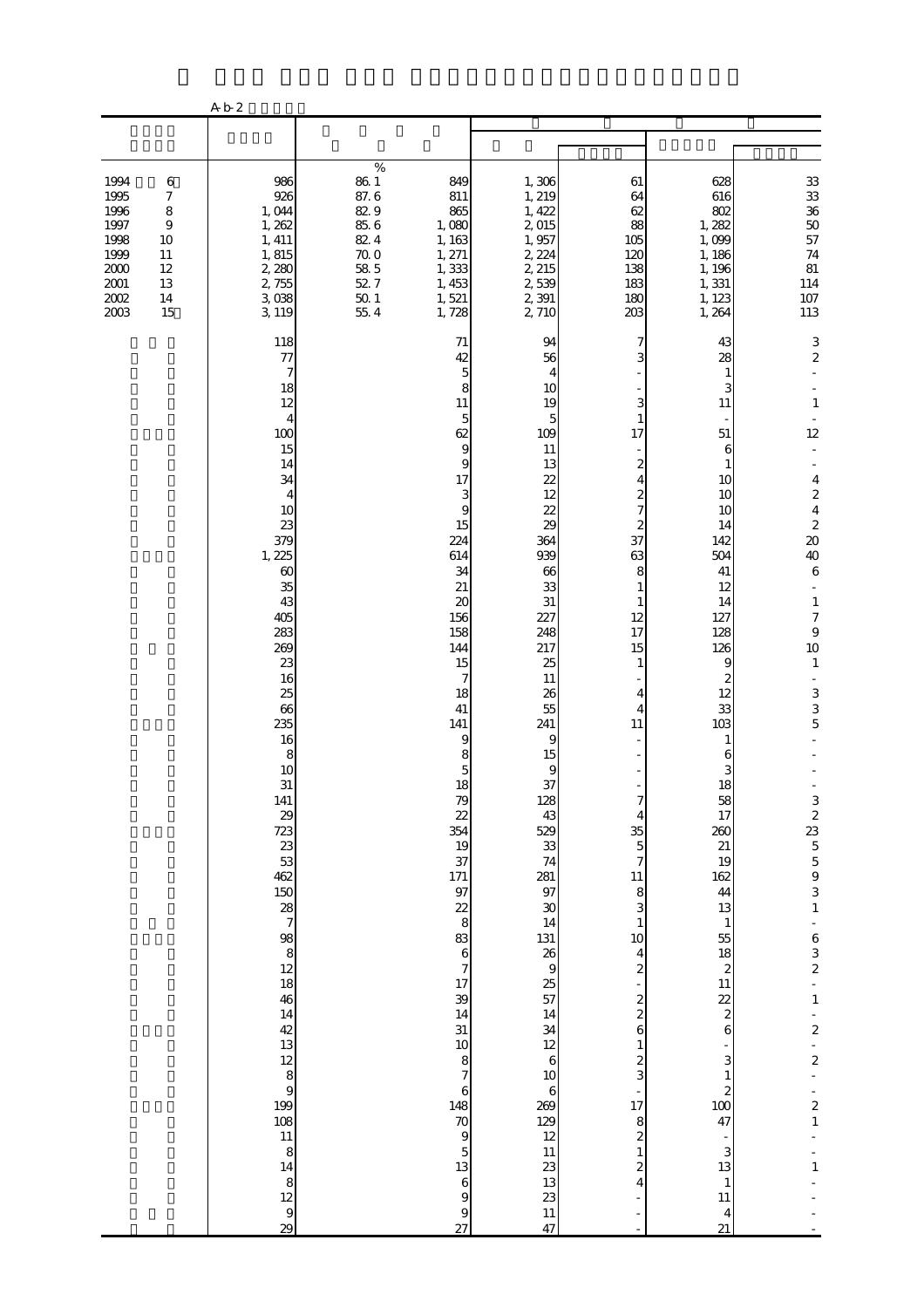|                                                                                            |                                                                                                                        | A b 3                                                                                                                                                                                                                                                                                                                                                                                          |                                                                                            |                                                                                                                                                                                                                                                                              |                                                                                                                                                                                                                                     |                          |                                                                                                                    |                         |
|--------------------------------------------------------------------------------------------|------------------------------------------------------------------------------------------------------------------------|------------------------------------------------------------------------------------------------------------------------------------------------------------------------------------------------------------------------------------------------------------------------------------------------------------------------------------------------------------------------------------------------|--------------------------------------------------------------------------------------------|------------------------------------------------------------------------------------------------------------------------------------------------------------------------------------------------------------------------------------------------------------------------------|-------------------------------------------------------------------------------------------------------------------------------------------------------------------------------------------------------------------------------------|--------------------------|--------------------------------------------------------------------------------------------------------------------|-------------------------|
|                                                                                            |                                                                                                                        |                                                                                                                                                                                                                                                                                                                                                                                                |                                                                                            |                                                                                                                                                                                                                                                                              |                                                                                                                                                                                                                                     |                          |                                                                                                                    |                         |
| 1994<br>1995<br>1996<br>1997<br>1998<br>$\frac{1999}{2000}$<br>$2001\,$<br>$200\!$<br>2003 | $\,6\,$<br>$\boldsymbol{7}$<br>$\,$ 8 $\,$<br>$\boldsymbol{9}$<br>$10\,$<br>$11\,$<br>$12\,$<br>$13\,$<br>$14\,$<br>15 | 87<br>63<br>84<br>98<br>109<br>128<br>137<br>$171\,$<br>154<br>203                                                                                                                                                                                                                                                                                                                             | $\%$<br>$71.3$<br>81.0<br>81.0<br>$69.4$<br>$79.7$<br>$66.4$<br>$62.0$<br>$63.6$<br>$49.3$ | 62<br>$51\,$<br>68<br>68<br>88<br>102<br>$91\,$<br>106<br>98<br>100                                                                                                                                                                                                          | 37<br>26<br>43<br>70<br>50<br>73<br>89<br>72<br>67<br>78                                                                                                                                                                            | 1<br>4<br>4              | 11<br>5<br>$11\,$<br>17<br>6<br>16<br>12<br>10<br>15<br>16                                                         | $\,1\,$<br>$\bf 4$<br>3 |
|                                                                                            |                                                                                                                        | 10<br>$\overline{9}$<br>$\mathbf{1}$<br>10<br>3<br>6<br>$\mathbf{1}$<br>32<br>49<br>$\mathbf{1}$<br>4<br>14<br>$\overline{9}$<br>10<br>4<br>$\mathbf{1}$<br>$\boldsymbol{z}$<br>$\overline{\mathbf{4}}$<br>26<br>$\mathbf{1}$<br>$\mathbf{1}$<br>24<br>$\overline{\phantom{a}}$<br>44<br>$\frac{1}{2}$<br>$\infty$<br>11<br>$\frac{1}{2}$ $\frac{1}{2}$<br>$\frac{3}{3}$<br>÷,<br>$\mathbf{8}$ |                                                                                            | 4<br>3<br>1<br>11<br>3<br>$\mathbf{1}$<br>6<br>1<br>18<br>23<br>$\mathbf{1}$<br>$\mathbf{z}$<br>$\overline{\mathcal{Z}}$<br>7<br>6<br>9<br>8<br>÷<br>16<br>÷,<br>$\overline{\phantom{0}}$<br>4<br>8<br>÷<br>$\overline{\mathbf{r}}$<br>$33 - 20$<br>$\frac{1}{3}$<br>$\,1\,$ | 5<br>3<br>$\boldsymbol{z}$<br>1<br>1<br>13<br>14<br>2<br>1<br>1<br>4<br>1<br>1<br>2<br>5<br>5<br>17<br>$\frac{1}{\sqrt{2}}$<br>$\frac{2}{9}$<br>$\mathbf 6$<br>8<br>$\mathbf{1}$<br>$\begin{array}{c} 2 \\ 3 \\ 2 \\ 1 \end{array}$ | ٠<br>٠<br>$\overline{a}$ | 5<br>$\overline{2}$<br>$\boldsymbol{z}$<br>2<br>2<br>1<br>1<br>$\overline{\mathbf{c}}$<br>$\overline{\mathcal{Z}}$ |                         |
|                                                                                            |                                                                                                                        | $\frac{1}{2}$<br>$\frac{2}{3}$<br>$\frac{3}{2}$<br>$\frac{3}{16}$<br>$\overline{\phantom{a}}$<br>$\mathbf{1}$<br>$\mathbf{1}$<br>1                                                                                                                                                                                                                                                             |                                                                                            | ÷,<br>200<br>÷,<br>$\,1\,$<br>1<br>-1                                                                                                                                                                                                                                        | $\mathbf{1}$<br>14<br>9<br>$\,1\,$<br>3<br>$\mathbf{1}$                                                                                                                                                                             | ÷,<br>$\overline{a}$     | 4<br>$\mathbf{1}$<br>3                                                                                             |                         |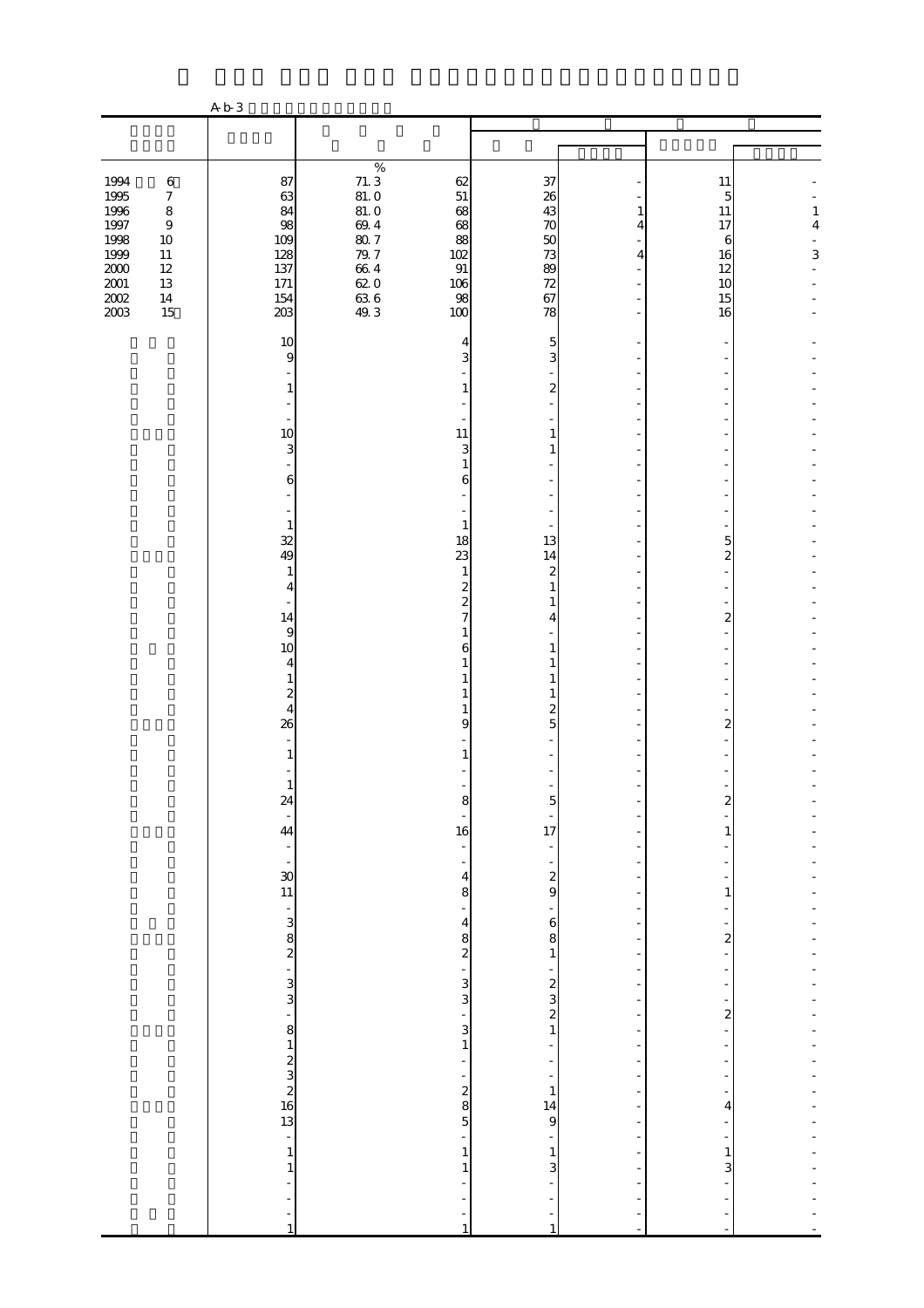|                                                                                        |                                                                                                            | A b 4                                                                                                                                                                                                                                                                                                                                                                                                                                     |                                                                                                               |                                                                                                                                                                                                                                                                                                                                                                                                                                                                                                                              |                                                                                                                                                                                                                                                                                                                                                                                                                                                                                                                                         |                                                                                                                                                                                                                           |                                                                                                                                                                                                                                                                                                                                                                                                                                                                               |                                                                                                                                                                                                                                                                                                                                                                  |
|----------------------------------------------------------------------------------------|------------------------------------------------------------------------------------------------------------|-------------------------------------------------------------------------------------------------------------------------------------------------------------------------------------------------------------------------------------------------------------------------------------------------------------------------------------------------------------------------------------------------------------------------------------------|---------------------------------------------------------------------------------------------------------------|------------------------------------------------------------------------------------------------------------------------------------------------------------------------------------------------------------------------------------------------------------------------------------------------------------------------------------------------------------------------------------------------------------------------------------------------------------------------------------------------------------------------------|-----------------------------------------------------------------------------------------------------------------------------------------------------------------------------------------------------------------------------------------------------------------------------------------------------------------------------------------------------------------------------------------------------------------------------------------------------------------------------------------------------------------------------------------|---------------------------------------------------------------------------------------------------------------------------------------------------------------------------------------------------------------------------|-------------------------------------------------------------------------------------------------------------------------------------------------------------------------------------------------------------------------------------------------------------------------------------------------------------------------------------------------------------------------------------------------------------------------------------------------------------------------------|------------------------------------------------------------------------------------------------------------------------------------------------------------------------------------------------------------------------------------------------------------------------------------------------------------------------------------------------------------------|
|                                                                                        |                                                                                                            |                                                                                                                                                                                                                                                                                                                                                                                                                                           |                                                                                                               |                                                                                                                                                                                                                                                                                                                                                                                                                                                                                                                              |                                                                                                                                                                                                                                                                                                                                                                                                                                                                                                                                         |                                                                                                                                                                                                                           |                                                                                                                                                                                                                                                                                                                                                                                                                                                                               |                                                                                                                                                                                                                                                                                                                                                                  |
| 1994<br>1995<br>1996<br>1997<br>1998<br>1999<br>$2000$<br>$2001\,$<br>$2002\,$<br>2003 | $\,6$<br>$\boldsymbol{7}$<br>$\,$ 8 $\,$<br>$\overline{9}$<br>10<br>$11\,$<br>$12\,$<br>13<br>$14\,$<br>15 | 1,569<br>1, 257<br>1,296<br>1,408<br>1,828<br>2, 221<br>2,685<br>3,371<br>3,699<br>4, 264                                                                                                                                                                                                                                                                                                                                                 | $\%$<br>$730$<br>$790$<br>77.2<br>$74\ 4$<br>$70\;6$<br>62.4<br>$54\ 4$<br>44.0<br>$50\ 4$<br>46 <sub>0</sub> | 1, 145<br>993<br>1,000<br>1,048<br>1,290<br>1,385<br>1,461<br>1, 482<br>1,864<br>1,960                                                                                                                                                                                                                                                                                                                                                                                                                                       | 964<br>885<br>873<br>1, 016<br>1, 254<br>1,369<br>1,384<br>1,371<br>1,552<br>1,820                                                                                                                                                                                                                                                                                                                                                                                                                                                      | 44<br>31<br>32<br>50<br>40<br>36<br>70<br>65<br>87<br>94                                                                                                                                                                  | 266<br>232<br>252<br>372<br>407<br>399<br>412<br>309<br>432<br>486                                                                                                                                                                                                                                                                                                                                                                                                            | 24<br>14<br>$11\,$<br>$20\,$<br>15<br>14<br>34<br>24<br>40<br>34                                                                                                                                                                                                                                                                                                 |
|                                                                                        |                                                                                                            | 144<br>96<br>14<br>12<br>19<br>3<br>111<br>14<br>12<br>37<br>8<br>$\overline{5}$<br>35<br>762<br>1,597<br>135<br>79<br>71<br>449<br>300<br>402<br>42<br>15<br>26<br>78<br>384<br>10<br>16<br>8<br>32<br>හ සු සු සු සු සු සු සු<br>$\begin{array}{c}\n 0 \\  98 \\  5 \\  4\n \end{array}$<br>24<br>46<br>$\begin{array}{c}\n19 \\ 38 \\ 6 \\ 15 \\ 10 \\ 7 \\ 278 \\ 170 \\ 23 \\ 17 \\ 18\n\end{array}$<br>$15\,$<br>$\frac{4}{4}$<br>27 |                                                                                                               | 76<br>49<br>7<br>4<br>14<br>$\boldsymbol{z}$<br>58<br>$\overline{7}$<br>7<br>22<br>4<br>5<br>13<br>377<br>706<br>63<br>23<br>39<br>177<br>141<br>164<br>24<br>12<br>21<br>42<br>157<br>7<br>8<br>6<br>17<br>$\begin{array}{c} 98 \\ 21 \end{array}$<br>342<br>18<br>47<br>170<br>$\frac{77}{18}$<br>$12$<br>$67$<br>$2$<br>$2$<br>$19$<br>$\begin{array}{c} 25 \\ 19 \end{array}$<br>$\frac{33}{5}$<br>$\frac{14}{8}$<br>$\mathbf 6$<br>144<br>73<br>14<br>13<br>$10$<br>$10$<br>$\begin{array}{c} 3 \\ 3 \\ 18 \end{array}$ | 87<br>62<br>7<br>3<br>13<br>$\overline{\mathcal{Z}}$<br>48<br>6<br>7<br>15<br>$\overline{4}$<br>$\overline{5}$<br>11<br>413<br>554<br>48<br>18<br>36<br>118<br>102<br>131<br>19<br>10<br>16<br>56<br>137<br>3<br>10<br>9<br>$11\,$<br>93<br>11<br>348<br>32<br>51<br>$\frac{169}{69}$<br>14<br>$13$ 59 $2$ $2$ $2$ $19$ $23$ $13$<br>$\frac{34}{3}$<br>$\begin{array}{c} 20 \\ 7 \end{array}$<br>$\overline{\mathbf{4}}$<br>$\frac{140}{72}$<br>$\frac{12}{12}$<br>$\frac{12}{13}$<br>$\begin{array}{c} 12 \\ 3 \\ 3 \end{array}$<br>13 | 5<br>4<br>2<br>20<br>14<br>1<br>5<br>6<br>1<br>1<br>1<br>$\mathbf{1}$<br>24<br>4<br>12<br>8<br>7<br>$\mathbf{1}$<br>$\overline{4}$<br>$\overline{\mathcal{Z}}$<br>6<br>6<br>13<br>10<br>$\mathbf{1}$<br>$\mathbf{1}$<br>1 | 35<br>30<br>З<br>1<br>1<br>12<br>$\overline{\mathcal{Z}}$<br>$\overline{\mathcal{L}}$<br>5<br>1<br>119<br>150<br>9<br>3<br>9<br>36<br>32<br>38<br>$\boldsymbol{z}$<br>$\overline{\mathcal{Z}}$<br>19<br>31<br>5<br>5<br>1<br>18<br>$\mathbf{1}$<br>80<br>$\boldsymbol{z}$<br>19<br>44<br>12<br>$\,1\,$<br>$\begin{array}{c} 2 \\ 17 \end{array}$<br>$\overline{\mathcal{L}}$<br>$\boldsymbol{z}$<br>$\overline{7}$<br>6<br>9<br>$\Theta$<br>33<br>16<br>3<br>3<br>4<br>3<br>4 | $\overline{\mathcal{A}}$<br>$\ensuremath{\mathsf{3}}$<br>$\,1\,$<br>2<br>$\mathbf{z}$<br>$\begin{array}{c} 8 \\ 5 \end{array}$<br>4<br>$\mathbf{1}$<br>$\epsilon$<br>$\begin{smallmatrix}1\\1\end{smallmatrix}$<br>$\overline{4}$<br>3<br>$\begin{array}{c} 1 \\ 2 \\ 2 \end{array}$<br>$\overline{\mathcal{L}}$<br>$\overline{\mathbf{r}}$<br>3<br>$\mathbf{1}$ |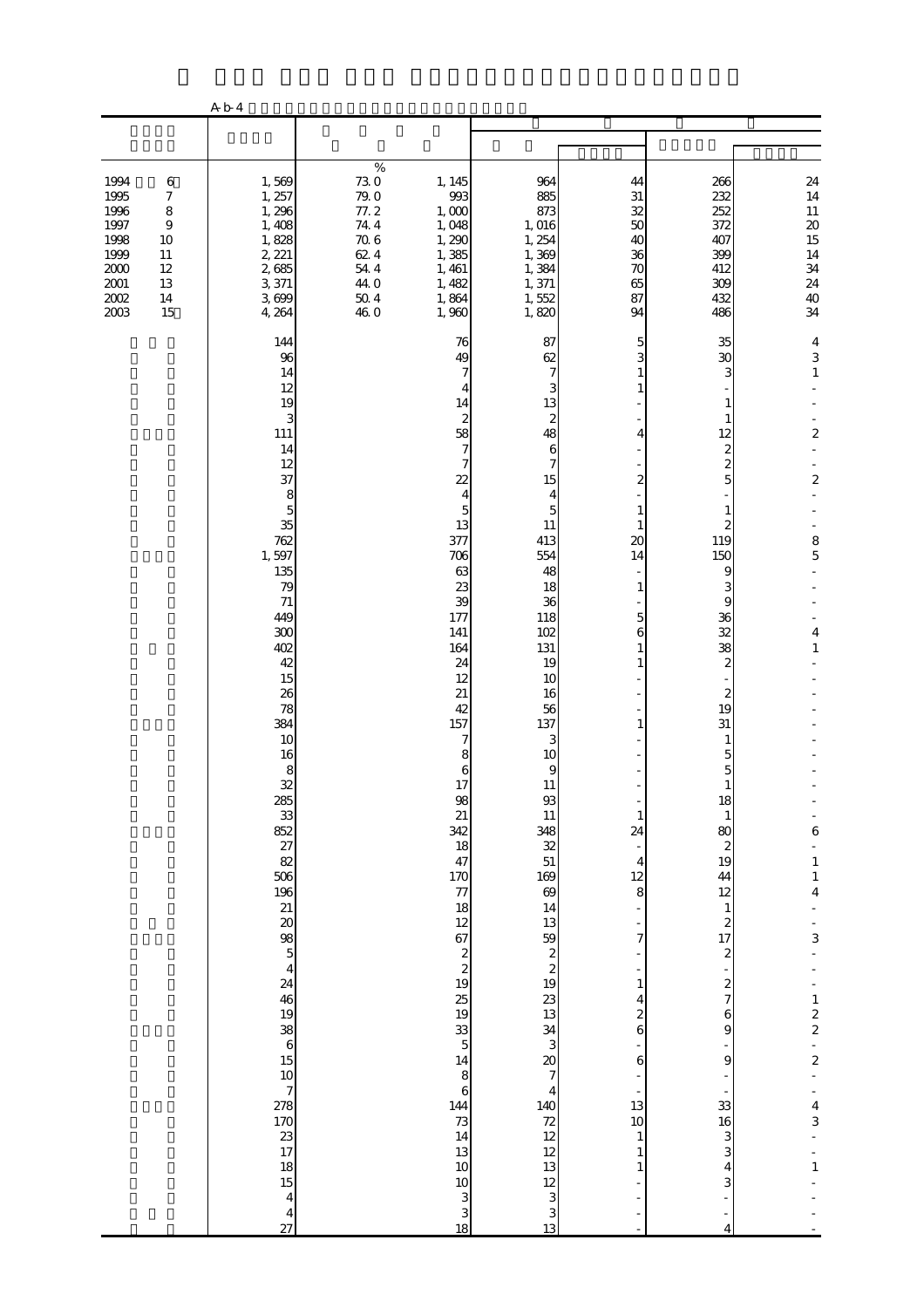|                                                                                        |                                                                                        | A c                                                                                                                                                                                                                                                                                                                                                                                                                   |                                                                                                                 |                                                                                                                                                                                                                                                                                                                                                                                                                                                            |                                                                                                                                                                                                                                                                                                                                                                                                                                                                                                                     |                                                                                                                                                                                                                                                                                                                                                                                                                                                                                                                      |                                                                                                                                                                                                                                                                                                                     |                                                                                                                                                                                                                                                            |
|----------------------------------------------------------------------------------------|----------------------------------------------------------------------------------------|-----------------------------------------------------------------------------------------------------------------------------------------------------------------------------------------------------------------------------------------------------------------------------------------------------------------------------------------------------------------------------------------------------------------------|-----------------------------------------------------------------------------------------------------------------|------------------------------------------------------------------------------------------------------------------------------------------------------------------------------------------------------------------------------------------------------------------------------------------------------------------------------------------------------------------------------------------------------------------------------------------------------------|---------------------------------------------------------------------------------------------------------------------------------------------------------------------------------------------------------------------------------------------------------------------------------------------------------------------------------------------------------------------------------------------------------------------------------------------------------------------------------------------------------------------|----------------------------------------------------------------------------------------------------------------------------------------------------------------------------------------------------------------------------------------------------------------------------------------------------------------------------------------------------------------------------------------------------------------------------------------------------------------------------------------------------------------------|---------------------------------------------------------------------------------------------------------------------------------------------------------------------------------------------------------------------------------------------------------------------------------------------------------------------|------------------------------------------------------------------------------------------------------------------------------------------------------------------------------------------------------------------------------------------------------------|
|                                                                                        |                                                                                        |                                                                                                                                                                                                                                                                                                                                                                                                                       |                                                                                                                 |                                                                                                                                                                                                                                                                                                                                                                                                                                                            |                                                                                                                                                                                                                                                                                                                                                                                                                                                                                                                     |                                                                                                                                                                                                                                                                                                                                                                                                                                                                                                                      |                                                                                                                                                                                                                                                                                                                     |                                                                                                                                                                                                                                                            |
| 1994<br>1995<br>1996<br>1997<br>1998<br>1999<br>$2000$<br>$2001\,$<br>$2002\,$<br>2003 | $\,6$<br>$\boldsymbol{7}$<br>8<br>$\boldsymbol{9}$<br>10<br>11<br>12<br>13<br>14<br>15 | 1, 741<br>1,710<br>1,846<br>1,936<br>1,566<br>1,728<br>1,743<br>2,006<br>1,830<br>2,070                                                                                                                                                                                                                                                                                                                               | $\%$<br>$92.2\,$<br>$96\ 2$<br>$94\,7$<br>$93\ 2$<br>87.4<br>84.4<br>78.7<br>$76\ 8$<br>67.4<br>70 <sub>0</sub> | 1,606<br>1,645<br>1,749<br>1,804<br>1,369<br>1, 458<br>1,372<br>1,540<br>1,234<br>1,448                                                                                                                                                                                                                                                                                                                                                                    | 718<br>685<br>710<br>749<br>693<br>750<br>789<br>783<br>815<br>866                                                                                                                                                                                                                                                                                                                                                                                                                                                  | 124<br>117<br>105<br>119<br>115<br>136<br>144<br>132<br>131<br>171                                                                                                                                                                                                                                                                                                                                                                                                                                                   | 95<br>93<br>111<br>113<br>89<br>90<br>81<br>103<br>90<br>106                                                                                                                                                                                                                                                        | 16<br>10<br>16<br>10<br>10<br>$11\,$<br>$\,$ 6 $\,$<br>16<br>$\begin{array}{c} 10 \\ 13 \end{array}$                                                                                                                                                       |
|                                                                                        |                                                                                        | 86<br>53<br>3<br>11<br>16<br>3<br>170<br>43<br>24<br>40<br>14<br>15<br>34<br>167<br>616<br>102<br>48<br>41<br>84<br>63<br>111<br>32<br>31<br>33<br>71<br>159<br>12<br>18<br>$\boldsymbol{7}$<br>29<br>46<br>47<br>373<br>$10$<br>38<br>253<br>43<br>14<br>15<br>160<br>$\,$ 1<br>17<br>64<br>44<br>34<br>92<br>22<br>26<br>28<br>16<br>247<br>$61\,$<br>$\boldsymbol{\chi}$<br>18<br>26<br>22<br>49<br>$\infty$<br>31 |                                                                                                                 | 66<br>39<br>3<br>8<br>13<br>3<br>133<br>26<br>20<br>31<br>14<br>12<br>30<br>92<br>371<br>66<br>29<br>21<br>46<br>33<br>74<br>25<br>16<br>21<br>40<br>123<br>11<br>7<br>5<br>25<br>54<br>21<br>259<br>$\frac{2}{34}$<br>$\frac{173}{32}$<br>$11\,$<br>$\overline{7}$<br>109<br>$\overline{\phantom{a}}$<br>11<br>28<br>38<br>32<br>71<br>$\boldsymbol{\alpha}$<br>21<br>22<br>8<br>224<br>$51\,$<br>17<br>16<br>25<br>22<br>45<br>$\pmb{\mathcal{X}}$<br>28 | 41<br>27<br>2<br>4<br>5<br>З<br>81<br>$\boldsymbol{\chi}$<br>9<br>18<br>8<br>$\overline{7}$<br>19<br>54<br>239<br>16<br>19<br>24<br>36<br>32<br>44<br>17<br>5<br>18<br>28<br>70<br>9<br>6<br>5<br>14<br>31<br>5<br><b>117</b><br>$\boldsymbol{z}$<br>15<br>59<br>$\overline{30}$<br>$\boldsymbol{6}$<br>$\overline{5}$<br>62<br>$\overline{\phantom{a}}$<br>11<br>$15\,$<br>18<br>18<br>49<br>14<br>12<br>15<br>$\bf8$<br>153<br>47<br>$\,$ 6 $\,$<br>$\overline{9}$<br>18<br>16<br>$11\,$<br>25<br>$\overline{21}$ | 9<br>2<br>15<br>2<br>$\overline{c}$<br>3<br>1<br>1<br>6<br>7<br>45<br>$\mathbf{z}$<br>4<br>2<br>12<br>6<br>5<br>5<br>3<br>4<br>2<br>15<br>3<br>2<br>$\overline{\mathcal{Z}}$<br>6<br>$\mathbf{1}$<br>$\overline{22}$<br>$\mathbf{1}$<br>10<br>$\boldsymbol{7}$<br>$\boldsymbol{z}$<br>$\boldsymbol{2}$<br>16<br>$\mathbf 5$<br>$\mathbf{1}$<br>7<br>3<br>10<br>3<br>$\overline{\mathcal{L}}$<br>$\overline{\mathcal{L}}$<br>3<br>32<br>$\mathbf{9}$<br>4<br>$\mathbf{1}$<br>3<br>$\mathbf{1}$<br>9<br>$\overline{5}$ | 2<br>1<br>1<br>6<br>1<br>3<br>2<br>7<br>38<br>2<br>$\mathbf{1}$<br>10<br>4<br>5<br>$\mathbf{1}$<br>8<br>7<br>9<br>З<br>2<br>18<br>$\mathbf 5$<br>$\bf8$<br>5<br>7<br>$\boldsymbol{z}$<br>3<br>$\mathbf{1}$<br>$\mathbf{1}$<br>7<br>3<br>$\mathbf{1}$<br>3<br>12<br>3<br>$\mathbf{1}$<br>1<br>$\mathbf{1}$<br>5<br>1 | $\mathbf{1}$<br>$\mathbf{1}$<br>6<br>$\mathbf{1}$<br>$\overline{\mathbf{4}}$<br>$\mathbf{1}$<br>$\overline{\mathbf{c}}$<br>$\boldsymbol{z}$<br>$\mathbf{1}$<br>$\,1\,$<br>$\mathbf{1}$<br>$\,1\,$<br>$\overline{\mathbf{c}}$<br>$\boldsymbol{2}$<br>$\sim$ |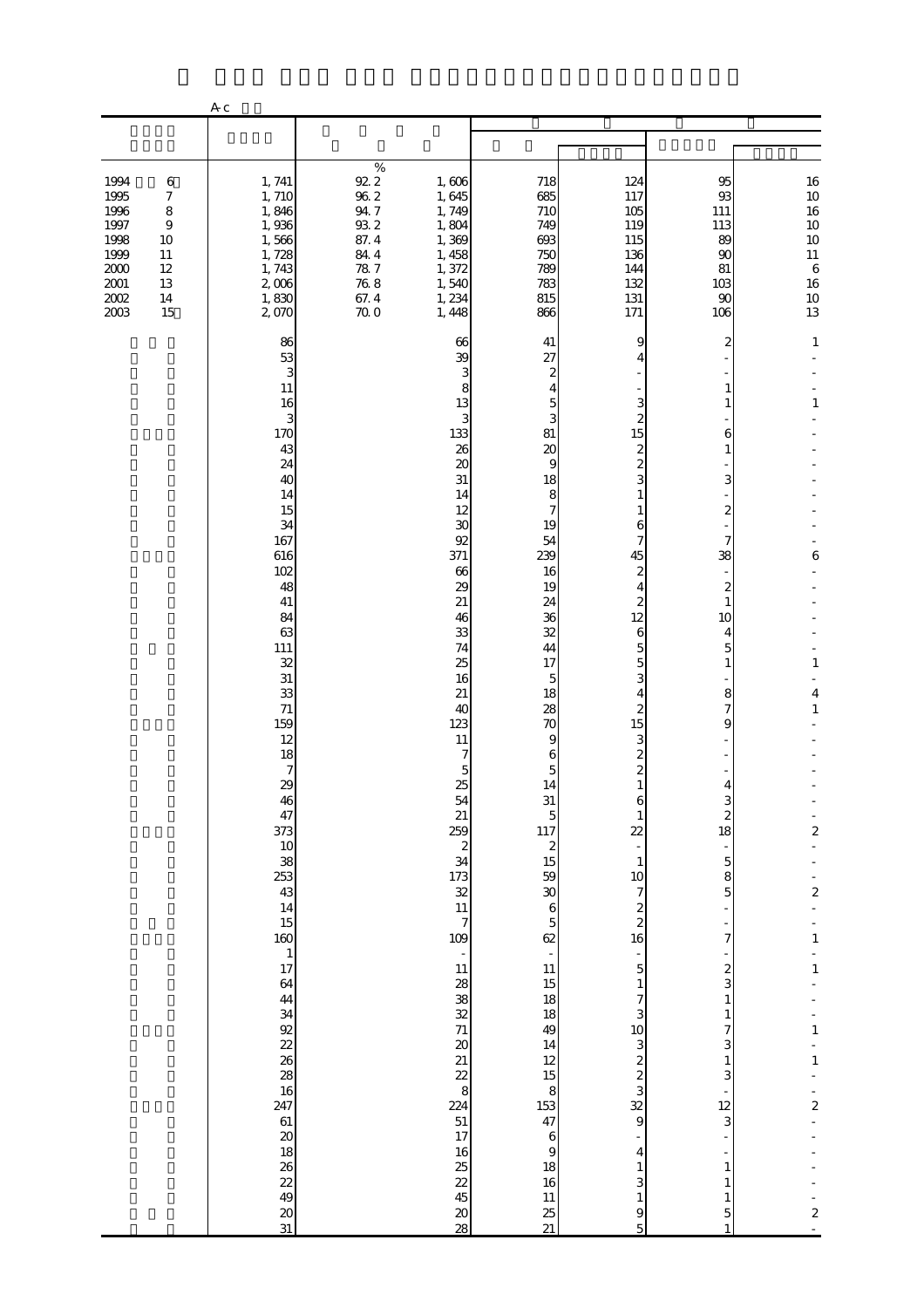|                                                                                        |                                                                                        | A d                                                                                                                                                                                                                                                                                                                                                                                                                                                                |                                                                                                      |                                                                                                                                                                                                                                                                                                                                                                                      |                                                                                                                                                                                                                                                                                                                                                                                                                        |                                                                     |                                                                                                                                                                                                                                                                                                                                          |                                                                               |
|----------------------------------------------------------------------------------------|----------------------------------------------------------------------------------------|--------------------------------------------------------------------------------------------------------------------------------------------------------------------------------------------------------------------------------------------------------------------------------------------------------------------------------------------------------------------------------------------------------------------------------------------------------------------|------------------------------------------------------------------------------------------------------|--------------------------------------------------------------------------------------------------------------------------------------------------------------------------------------------------------------------------------------------------------------------------------------------------------------------------------------------------------------------------------------|------------------------------------------------------------------------------------------------------------------------------------------------------------------------------------------------------------------------------------------------------------------------------------------------------------------------------------------------------------------------------------------------------------------------|---------------------------------------------------------------------|------------------------------------------------------------------------------------------------------------------------------------------------------------------------------------------------------------------------------------------------------------------------------------------------------------------------------------------|-------------------------------------------------------------------------------|
|                                                                                        |                                                                                        |                                                                                                                                                                                                                                                                                                                                                                                                                                                                    |                                                                                                      |                                                                                                                                                                                                                                                                                                                                                                                      |                                                                                                                                                                                                                                                                                                                                                                                                                        |                                                                     |                                                                                                                                                                                                                                                                                                                                          |                                                                               |
| 1994<br>1995<br>1996<br>1997<br>1998<br>1999<br>$2000$<br>$2001\,$<br>$2002\,$<br>2003 | $\,6$<br>$\boldsymbol{7}$<br>8<br>$\boldsymbol{9}$<br>10<br>11<br>12<br>13<br>14<br>15 | 1,616<br>1,500<br>1,483<br>1,657<br>1,873<br>1,857<br>2,260<br>2, 228<br>2,357<br>2, 472                                                                                                                                                                                                                                                                                                                                                                           | $\%$<br>$91.\,6$<br>94.0<br>$88\;8$<br>$88\;8$<br>$88\ 2$<br>$73.7\,$<br>68 1<br>630<br>62 3<br>63 5 | 1,480<br>1, 410<br>1, 317<br>1, 472<br>1,652<br>1,369<br>1,540<br>1, 404<br>1,468<br>1,569                                                                                                                                                                                                                                                                                           | 1, 161<br>1,160<br>1, 117<br>1, 448<br>1,512<br>1,392<br>1,486<br>1, 277<br>1,355<br>1,342                                                                                                                                                                                                                                                                                                                             | 6<br>16<br>17<br>16<br>18<br>12<br>15<br>15<br>11<br>8              | 301<br>264<br>221<br>401<br>455<br>426<br>296<br>255<br>230<br>242                                                                                                                                                                                                                                                                       | $\mathbf{1}$<br>10<br>$11\,$<br>13<br>13<br>8<br>$\,9$<br>14<br>$\frac{3}{3}$ |
|                                                                                        |                                                                                        | 98<br>74<br>5<br>13<br>6<br>127<br>28<br>15<br>38<br>10<br>10<br>26<br>288<br>738<br>$73\,$<br>29<br>35<br>151<br>151<br>187<br>34<br>16<br>$\boldsymbol{\chi}$<br>42<br>277<br>8<br>20<br>15<br>$\boldsymbol{\mathfrak{D}}$<br>166<br>38<br>399<br>$\boldsymbol{\mathsf{20}}$<br>34<br>236<br>79<br>16<br>14<br>141<br>$\pmb{20}$<br>$\overline{9}$<br>46<br>39<br>27<br>81<br>$10$<br>19<br>26<br>26<br>323<br>180<br>$11\,$<br>23<br>19<br>13<br>23<br>18<br>36 |                                                                                                      | 74<br>55<br>4<br>11<br>4<br>88<br>11<br>14<br>25<br>8<br>9<br>21<br>216<br>431<br>27<br>14<br>29<br>82<br>106<br>97<br>19<br>8<br>17<br>32<br>138<br>10<br>15<br>13<br>23<br>57<br>$20\,$<br>226<br>10<br>$31\,$<br>116<br>43<br>14<br>12<br>111<br>$17\,$<br>$\,9$<br>36<br>$30\,$<br>19<br>59<br>$11\,$<br>14<br>16<br>18<br>226<br>109<br>8<br>21<br>$10$<br>14<br>19<br>19<br>26 | 66<br>48<br>3<br>12<br>3<br>65<br>12<br>10<br>10<br>8<br>13<br>12<br>166<br>334<br>21<br>15<br>16<br>73<br>77<br>73<br>15<br>4<br>9<br>31<br>109<br>5<br>14<br>10<br>12<br>46<br>22<br>226<br>$\begin{array}{c} 8 \\ 33 \end{array}$<br>113<br>48<br>12<br>12<br>122<br>18<br>$11\,$<br>42<br>$\mathfrak{B}$<br>19<br>55<br>$\,9$<br>16<br>19<br>$11\,$<br>199<br>87<br>12<br>13<br>12<br>15<br>$20\,$<br>$15\,$<br>25 | 2<br>1<br>1<br>3<br>1<br>2<br>1<br>1<br>1<br>1<br>1<br>$\mathbf{1}$ | 10<br>10<br>11<br>1<br>5<br>1<br>2<br>1<br>21<br>61<br>2<br>3<br>1<br>14<br>23<br>8<br>3<br>1<br>6<br>16<br>$11\,$<br>5<br>45<br>$\mathbf{1}$<br>23<br>14<br>4<br>3<br>24<br>$\overline{5}$<br>7<br>$10$<br>$\boldsymbol{z}$<br>8<br>3<br>5<br>46<br>22<br>$\overline{5}$<br>3<br>$\mathbf{1}$<br>5<br>$\mathbf{1}$<br>$\mathbf{1}$<br>8 | 1<br>$\mathbf{1}$<br>1<br>1<br>$\mathbf{1}$<br>$\mathbf{1}$                   |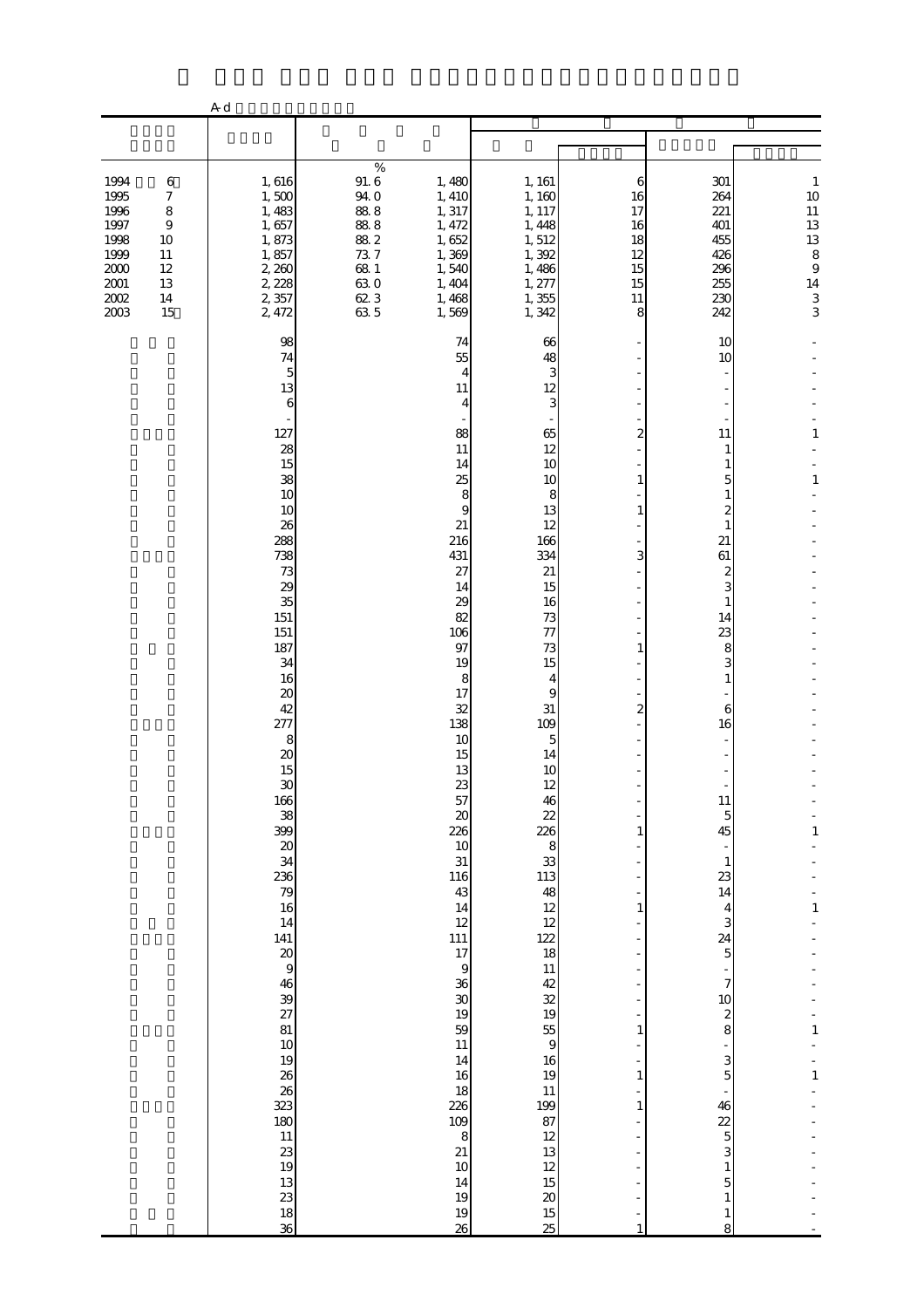|                                                                              |                                                                     | B                                                                                                                                                                                                                                                                                                                                                                                                                                                                                    |                                                                                     |                                                                                                                                                                                                                                                                                                                                                                                                                                                                       |                                                                                                                                                                                                                                                                                                                                                                                                                                                                      |                                                                                                                                                                                                                                                                                                                                                                                 |                                                                                                                                                                                                                                                                                                                                                                                                                                       |                                                                                                                                                                                                                                                                                                                                                                                                                                                                                                                    |
|------------------------------------------------------------------------------|---------------------------------------------------------------------|--------------------------------------------------------------------------------------------------------------------------------------------------------------------------------------------------------------------------------------------------------------------------------------------------------------------------------------------------------------------------------------------------------------------------------------------------------------------------------------|-------------------------------------------------------------------------------------|-----------------------------------------------------------------------------------------------------------------------------------------------------------------------------------------------------------------------------------------------------------------------------------------------------------------------------------------------------------------------------------------------------------------------------------------------------------------------|----------------------------------------------------------------------------------------------------------------------------------------------------------------------------------------------------------------------------------------------------------------------------------------------------------------------------------------------------------------------------------------------------------------------------------------------------------------------|---------------------------------------------------------------------------------------------------------------------------------------------------------------------------------------------------------------------------------------------------------------------------------------------------------------------------------------------------------------------------------|---------------------------------------------------------------------------------------------------------------------------------------------------------------------------------------------------------------------------------------------------------------------------------------------------------------------------------------------------------------------------------------------------------------------------------------|--------------------------------------------------------------------------------------------------------------------------------------------------------------------------------------------------------------------------------------------------------------------------------------------------------------------------------------------------------------------------------------------------------------------------------------------------------------------------------------------------------------------|
|                                                                              |                                                                     |                                                                                                                                                                                                                                                                                                                                                                                                                                                                                      |                                                                                     |                                                                                                                                                                                                                                                                                                                                                                                                                                                                       |                                                                                                                                                                                                                                                                                                                                                                                                                                                                      |                                                                                                                                                                                                                                                                                                                                                                                 |                                                                                                                                                                                                                                                                                                                                                                                                                                       |                                                                                                                                                                                                                                                                                                                                                                                                                                                                                                                    |
| 1994<br>1995<br>1996<br>1997<br>1998<br>1999<br>2000<br>2001<br>2002<br>2003 | 6<br>7<br>8<br>$\boldsymbol{9}$<br>10<br>11<br>12<br>13<br>14<br>15 | 36, 515<br>35,860<br>37,506<br>40, 570<br>41, 751<br>43, 822<br>64, 418<br>72, 801<br>76, 573<br>78, 759                                                                                                                                                                                                                                                                                                                                                                             | $\%$<br>$80\,2$<br>79.4<br>74.8<br>739<br>71.0<br>65.0<br>609<br>548<br>52.8<br>537 | 29, 270<br>28, 486<br>28,046<br>29, 967<br>29,638<br>28, 488<br>39, 211<br>39, 924<br>40, 425<br>42, 296                                                                                                                                                                                                                                                                                                                                                              | 38, 139<br>37, 370<br>37, 110<br>40, 432<br>39, 755<br>37, 874<br>50, 419<br>50, 428<br>49, 615<br>49,530                                                                                                                                                                                                                                                                                                                                                            | 2,460<br>2,348<br>2,094<br>2,495<br>2,936<br>2,589<br>3,666<br>3,991<br>3,837<br>3,629                                                                                                                                                                                                                                                                                          | 14,655<br>15, 449<br>15,568<br>17, 981<br>17, 321<br>15,930<br>19, 691<br>18, 416<br>15,954<br>14, 356                                                                                                                                                                                                                                                                                                                                | 1,806<br>1,761<br>1,463<br>1,871<br>2,315<br>1,894<br>2, 432<br>2,646<br>2,350<br>2,017                                                                                                                                                                                                                                                                                                                                                                                                                            |
|                                                                              |                                                                     | 2,500<br>1,686<br>196<br>260<br>254<br>104<br>3,966<br>828<br>312<br>950<br>342<br>471<br>1,063<br>9,543<br>23, 696<br>1,778<br>1,320<br>802<br>4,655<br>4, 448<br>7, 242<br>763<br>412<br>542<br>1,734<br>7, 679<br>390<br>486<br>278<br>796<br>4,873<br>856<br>16, 458<br>672<br>1,920<br>8,543<br>3,943<br>727<br>653<br>4,560<br>281<br>221<br>1,309<br>1,999<br>750<br>1,768<br>376<br>509<br>513<br>370<br>8,589<br>4, 225<br>267<br>728<br>808<br>517<br>289<br>498<br>1, 257 |                                                                                     | 1,692<br>1,053<br>161<br>201<br>195<br>82<br>2,371<br>459<br>225<br>481<br>240<br>309<br>657<br>5,916<br>11, 920<br>815<br>676<br>512<br>2,263<br>1,963<br>3, 447<br>504<br>222<br>444<br>1,074<br>2885<br>258<br>313<br>174<br>381<br>1, 411<br>348<br>8,041<br>339<br>1, 199<br>3,392<br>2, 207<br>504<br>400<br>3,059<br>345<br>160<br>757<br>1,284<br>513<br>1,351<br>276<br>344<br>443<br>288<br>5,061<br>1,961<br>220<br>517<br>454<br>410<br>248<br>416<br>835 | 2,057<br>1,284<br>193<br>239<br>239<br>102<br>2583<br>382<br>268<br>582<br>269<br>378<br>704<br>7, 240<br>13, 444<br>973<br>824<br>546<br>2,532<br>2,160<br>3,786<br>548<br>307<br>566<br>1,202<br>3,647<br>317<br>322<br>194<br>467<br>1,834<br>513<br>9,564<br>379<br>1,335<br>4,071<br>2,696<br>641<br>442<br>3,387<br>274<br>149<br>988<br>1,395<br>581<br>1,581<br>315<br>405<br>555<br>306<br>6,027<br>2, 458<br>226<br>660<br>571<br>365<br>271<br>532<br>944 | 128<br>74<br>14<br>23<br>11<br>6<br>150<br>25<br>12<br>30<br>11<br>24<br>48<br>365<br>965<br>69<br>53<br>38<br>183<br>148<br>260<br>55<br>24<br>61<br>74<br>332<br>46<br>23<br>15<br>35<br>189<br>24<br>734<br>40<br>108<br>315<br>203<br>32<br>36<br>311<br>19<br>7<br>103<br>133<br>49<br>166<br>41<br>45<br>55<br>25<br>478<br>217<br>16<br>40<br>39<br>30<br>13<br>41<br>82 | 621<br>419<br>52<br>68<br>57<br>25<br>938<br>172<br>106<br>207<br>72<br>120<br>261<br>1,322<br>4, 158<br>372<br>274<br>187<br>807<br>595<br>1,036<br>164<br>101<br>238<br>384<br>1, 459<br>145<br>81<br>81<br>190<br>727<br>235<br>2581<br>163<br>328<br>1, 102<br>731<br>158<br>99<br>1,069<br>76<br>43<br>326<br>457<br>167<br>469<br>126<br>112<br>180<br>$51\,$<br>1,739<br>779<br>77<br>172<br>165<br>$71\,$<br>59<br>174<br>242 | 70<br>48<br>$10$<br>$\frac{5}{5}$<br>$\begin{array}{c} 2 \\ 82 \end{array}$<br>15<br>$\boldsymbol{7}$<br>18<br>3<br>$11\,$<br>28<br>135<br>560<br>44<br>24<br>$27\,$<br>113<br>84<br>133<br>$31\,$<br>13<br>48<br>43<br>234<br>$41\,$<br>$12\,$<br>8<br>$20\,$<br>136<br>$17\,$<br>400<br>28<br>$50\,$<br>192<br>$9\!6$<br>17<br>$17\,$<br>165<br>$\,8\,$<br>$\mathbf 5$<br>57<br>$77\,$<br>18<br>108<br>29<br>33<br>$35\,$<br>$11\,$<br>263<br>120<br>$\,8\,$<br>15<br>19<br>$\,9$<br>$\,$ 3 $\,$<br>$31\,$<br>58 |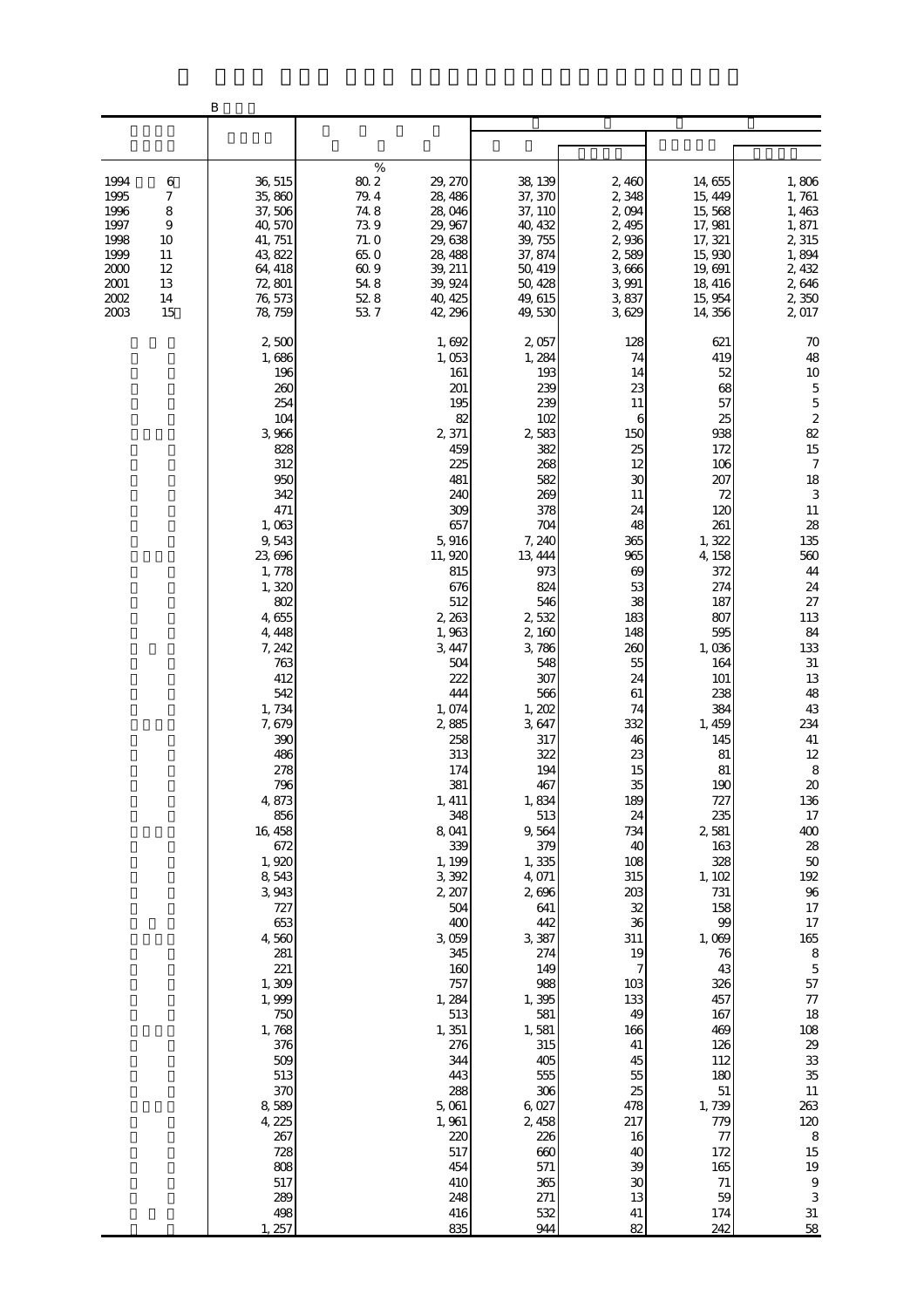|                                                                                             |                                                                                                                    | B a                                                                    |                                                                                                                      |                                                                          |                                                                        |                                                      |                                                                    |                                                                                                 |
|---------------------------------------------------------------------------------------------|--------------------------------------------------------------------------------------------------------------------|------------------------------------------------------------------------|----------------------------------------------------------------------------------------------------------------------|--------------------------------------------------------------------------|------------------------------------------------------------------------|------------------------------------------------------|--------------------------------------------------------------------|-------------------------------------------------------------------------------------------------|
|                                                                                             |                                                                                                                    |                                                                        |                                                                                                                      |                                                                          |                                                                        |                                                      |                                                                    |                                                                                                 |
|                                                                                             |                                                                                                                    |                                                                        |                                                                                                                      |                                                                          |                                                                        |                                                      |                                                                    |                                                                                                 |
| 1994<br>1995<br>1996<br>$1997\,$<br>1998<br>1999<br>$2000\,$<br>$2001\,$<br>$200\!$<br>2003 | $\,6\,$<br>$\boldsymbol{7}$<br>$\,8\,$<br>$\boldsymbol{9}$<br>$10\,$<br>$11\,$<br>$12\,$<br>$13\,$<br>$14\,$<br>15 | 21<br>38<br>$31\,$<br>$41\,$<br>37<br>34<br>36<br>42<br>$\infty$<br>34 | $\%$<br>$95.2\,$<br>$105.3$<br>$100\;0$<br>$100\;0$<br>$97.3\,$<br>97.1<br>$100\;0$<br>$102.4\,$<br>$100\;0$<br>85.3 | $20\,$<br>40<br>$31\,$<br>$41\,$<br>36<br>33<br>36<br>43<br>$30\,$<br>29 | 214<br>394<br>259<br>384<br>193<br>180<br>222<br>497<br>283<br>419     | 1<br>8<br>1<br>4<br>14<br>$\boldsymbol{z}$<br>9<br>5 | 183<br>349<br>248<br>356<br>160<br>138<br>126<br>408<br>250<br>340 | $\mathbf{1}$<br>8<br>$\,1$<br>$\overline{a}$<br>$\begin{array}{c} 2 \\ 1 \\ 6 \\ 5 \end{array}$ |
|                                                                                             |                                                                                                                    |                                                                        |                                                                                                                      |                                                                          |                                                                        |                                                      |                                                                    |                                                                                                 |
|                                                                                             |                                                                                                                    |                                                                        |                                                                                                                      |                                                                          |                                                                        |                                                      |                                                                    |                                                                                                 |
|                                                                                             |                                                                                                                    |                                                                        |                                                                                                                      |                                                                          |                                                                        |                                                      |                                                                    |                                                                                                 |
|                                                                                             |                                                                                                                    | 3<br>9<br>$\overline{\mathcal{L}}$<br>$\overline{\phantom{0}}$         |                                                                                                                      | 3<br>9<br>$\boldsymbol{z}$                                               | 130<br>98<br>24<br>$\sim$                                              | 4<br>3                                               | 120<br>79<br>14                                                    | 4<br>3                                                                                          |
|                                                                                             |                                                                                                                    | 3<br>$\mathbf{1}$<br>$\overline{\mathcal{L}}$                          |                                                                                                                      | 3<br>$\mathbf{1}$<br>$\overline{\mathcal{Z}}$                            | 34<br>10<br>27<br>$\overline{\phantom{a}}$<br>$\overline{\phantom{a}}$ | $\mathbf{1}$                                         | 34<br>10<br>18                                                     | $\mathbf{1}$                                                                                    |
|                                                                                             |                                                                                                                    | $\mathbf{1}$<br>3                                                      |                                                                                                                      | 1<br>$\overline{2}$                                                      | 3<br>27                                                                |                                                      | 3<br>27                                                            |                                                                                                 |
|                                                                                             |                                                                                                                    | $\frac{2}{5}$                                                          |                                                                                                                      | 1<br>4                                                                   | 8<br>19<br>9                                                           |                                                      | ŏ<br>19<br>4                                                       |                                                                                                 |
|                                                                                             |                                                                                                                    | $\frac{2}{3}$                                                          |                                                                                                                      | $\frac{2}{2}$                                                            | $\overline{7}$<br>$\overline{\mathcal{Z}}$                             |                                                      | 4                                                                  |                                                                                                 |
|                                                                                             |                                                                                                                    | $\overline{\mathbf{c}}$<br>1                                           |                                                                                                                      | 1<br>1                                                                   | 30<br>$\infty$                                                         |                                                      | 4<br>4                                                             |                                                                                                 |
|                                                                                             |                                                                                                                    | 1<br>1<br>1                                                            |                                                                                                                      | 1<br>1                                                                   | 6<br>6                                                                 |                                                      |                                                                    |                                                                                                 |
|                                                                                             |                                                                                                                    | f<br>11<br>$\overline{5}$<br>÷,                                        |                                                                                                                      | 9<br>5                                                                   | 119<br>45                                                              | 1                                                    | 106<br>45                                                          | 1                                                                                               |
|                                                                                             |                                                                                                                    | 4<br>1<br>$\mathbf{1}$                                                 |                                                                                                                      | 3<br>1                                                                   | $\frac{1}{74}$<br>-<br>L,                                              | 1                                                    | $\frac{1}{61}$                                                     | $\mathbf{1}$                                                                                    |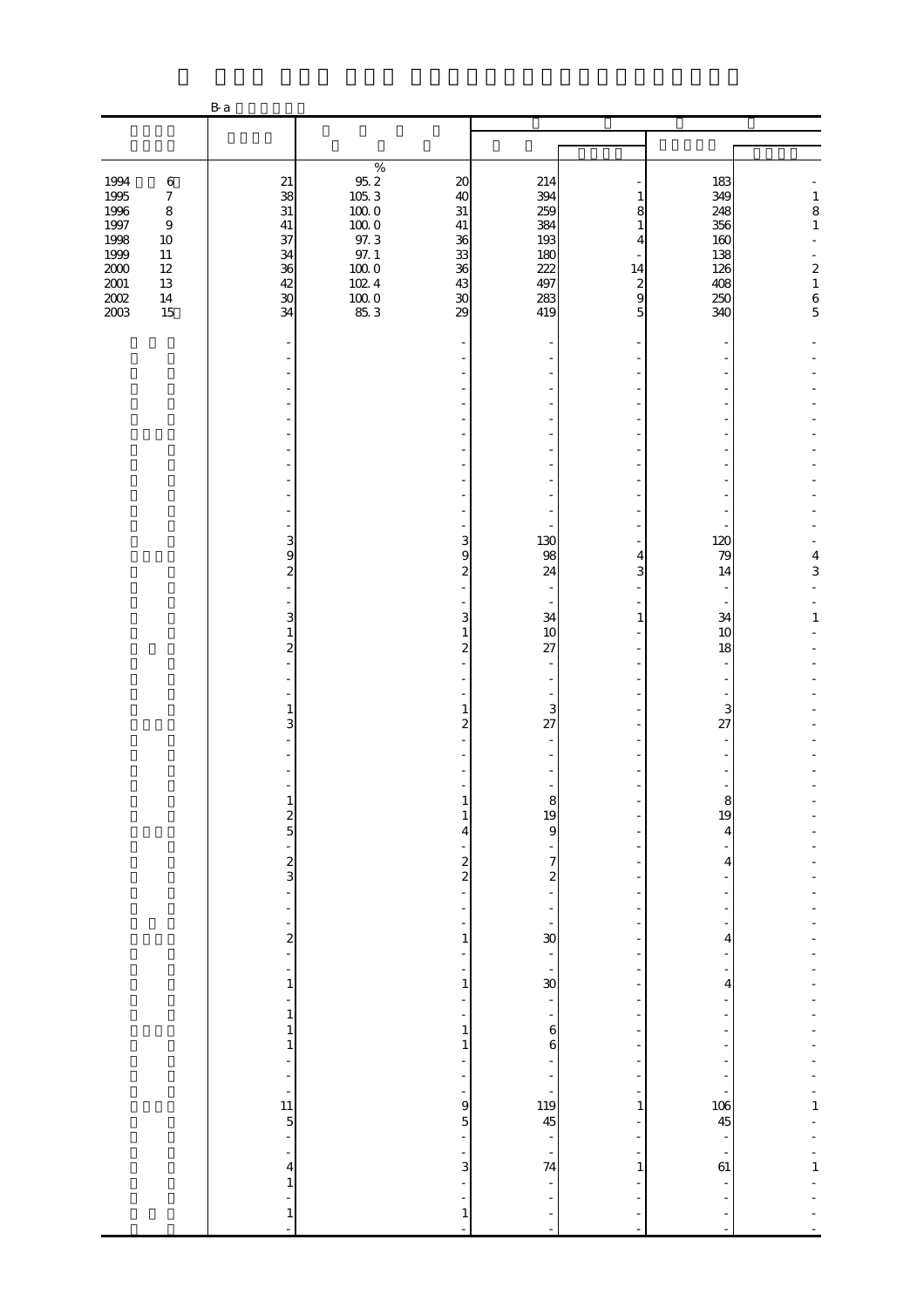|                                                                                                                                                        | $\rm B\,b$                                                                                                                                                                                                                                                                                                                                                                                                                                 |                                                                                             |                                                                                                                                                                                                                                                                                                                                                                                                                                         |                                                                                                                                                                                                                                                                                                                                                                                                                                  |                                                                                                                                                                                                                                                                                                                                                                                      |                                                                                                                                                                                                                                                                                                                                                                         |                                                                                                                                                                                                                                                                                                                                                                                                                                                                                                                                                                                                                                                        |
|--------------------------------------------------------------------------------------------------------------------------------------------------------|--------------------------------------------------------------------------------------------------------------------------------------------------------------------------------------------------------------------------------------------------------------------------------------------------------------------------------------------------------------------------------------------------------------------------------------------|---------------------------------------------------------------------------------------------|-----------------------------------------------------------------------------------------------------------------------------------------------------------------------------------------------------------------------------------------------------------------------------------------------------------------------------------------------------------------------------------------------------------------------------------------|----------------------------------------------------------------------------------------------------------------------------------------------------------------------------------------------------------------------------------------------------------------------------------------------------------------------------------------------------------------------------------------------------------------------------------|--------------------------------------------------------------------------------------------------------------------------------------------------------------------------------------------------------------------------------------------------------------------------------------------------------------------------------------------------------------------------------------|-------------------------------------------------------------------------------------------------------------------------------------------------------------------------------------------------------------------------------------------------------------------------------------------------------------------------------------------------------------------------|--------------------------------------------------------------------------------------------------------------------------------------------------------------------------------------------------------------------------------------------------------------------------------------------------------------------------------------------------------------------------------------------------------------------------------------------------------------------------------------------------------------------------------------------------------------------------------------------------------------------------------------------------------|
|                                                                                                                                                        |                                                                                                                                                                                                                                                                                                                                                                                                                                            |                                                                                             |                                                                                                                                                                                                                                                                                                                                                                                                                                         |                                                                                                                                                                                                                                                                                                                                                                                                                                  |                                                                                                                                                                                                                                                                                                                                                                                      |                                                                                                                                                                                                                                                                                                                                                                         |                                                                                                                                                                                                                                                                                                                                                                                                                                                                                                                                                                                                                                                        |
| 1994<br>$\,6$<br>1995<br>7<br>1996<br>$\,$ 8 $\,$<br>1997<br>9<br>1998<br>10<br>1999<br>11<br>2000<br>12<br>$2001\,$<br>13<br>2002<br>14<br>2003<br>15 | 6,112<br>6,190<br>6,469<br>7, 254<br>7,367<br>7,792<br>13, 225<br>16,928<br>19, 442<br>21, 937                                                                                                                                                                                                                                                                                                                                             | $\%$<br>81.1<br>81.3<br>77.2<br>72.7<br>683<br>61.0<br>$54\,$ $4\,$<br>46.4<br>42.9<br>43.5 | 4,956<br>5,034<br>4,993<br>5, 274<br>5,035<br>4,751<br>7, 195<br>7,852<br>8,348<br>9,539                                                                                                                                                                                                                                                                                                                                                | 5,831<br>5,976<br>5,877<br>6,492<br>5,885<br>5,505<br>8,119<br>8,636<br>9, 132<br>10 124                                                                                                                                                                                                                                                                                                                                         | 299<br>275<br>230<br>293<br>276<br>249<br>459<br>538<br>581<br>573                                                                                                                                                                                                                                                                                                                   | 1,503<br>1,710<br>1,699<br>2,095<br>1,650<br>1, 418<br>2,009<br>1,915<br>1,794<br>1,714                                                                                                                                                                                                                                                                                 | 183<br>$170\,$<br>116<br>189<br>168<br>129<br>210<br>261<br>241<br>206                                                                                                                                                                                                                                                                                                                                                                                                                                                                                                                                                                                 |
|                                                                                                                                                        | 598<br>417<br>46<br>57<br>57<br>21<br>918<br>154<br>50<br>228<br>68<br>129<br>289<br>3, 401<br>6,441<br>412<br>391<br>121<br>1, 248<br>995<br>2,624<br>184<br>71<br>85<br>310<br>2,058<br>104<br>149<br>45<br>162<br>1,399<br>199<br>4,680<br>156<br>689<br>2, 244<br>1, 256<br>175<br>$160\,$<br>1,320<br>59<br>59<br>380<br>580<br>242<br>315<br>62<br>87<br>$71\,$<br>95<br>2,206<br>1,324<br>42<br>239<br>184<br>59<br>30<br>68<br>260 |                                                                                             | 359<br>237<br>37<br>36<br>37<br>12<br>445<br>$71\,$<br>27<br>77<br>46<br>68<br>156<br>1, 942<br>2 214<br>137<br>138<br>52<br>439<br>271<br>849<br>89<br>26<br>69<br>144<br>559<br>47<br>103<br>28<br>44<br>277<br>$\boldsymbol{\omega}$<br>2,039<br>36<br>309<br>879<br>$609$<br>109<br>97<br>687<br>51<br>29<br>164<br>321<br>122<br>212<br>39<br>49<br>64<br>$\infty$<br>1,082<br>525<br>$31\,$<br>143<br>84<br>37<br>28<br>65<br>169 | 403<br>268<br>42<br>41<br>38<br>14<br>427<br>28<br>$31\,$<br>75<br>58<br>68<br>167<br>2 3 13<br>2091<br>126<br>138<br>46<br>397<br>251<br>821<br>82<br>27<br>69<br>134<br>606<br>58<br>92<br>37<br>45<br>279<br>95<br>2 206<br>38<br>293<br>957<br>709<br>120<br>89<br>688<br>59<br>$\boldsymbol{\chi}$<br>196<br>294<br>119<br>199<br>37<br>43<br>74<br>45<br>1, 191<br>581<br>29<br>174<br>$93\,$<br>35<br>37<br>$73\,$<br>169 | 23<br>11<br>$\boldsymbol{z}$<br>7<br>1<br>18<br>2<br>4<br>88<br>123<br>11<br>7<br>4<br>29<br>15<br>39<br>8<br>$\boldsymbol{z}$<br>$\overline{\mathcal{Z}}$<br>6<br>54<br>8<br>6<br>3<br>$\overline{5}$<br>31<br>1<br>147<br>3<br>25<br>57<br>54<br>$\boldsymbol{2}$<br>6<br>45<br>3<br>18<br>17<br>7<br>19<br>6<br>4<br>6<br>3<br>56<br>31<br>$\mathbf{1}$<br>11<br>4<br>2<br>4<br>3 | 83<br>66<br>9<br>163<br>14<br>13<br>19<br>14<br>21<br>82<br>163<br>369<br>25<br>36<br>10<br>81<br>33<br>111<br>20<br>3<br>17<br>33<br>176<br>26<br>13<br>10<br>14<br>77<br>36<br>350<br>16<br>32<br>128<br>144<br>22<br>8<br>149<br>12<br>$\mathbf 5$<br>68<br>37<br>27<br>35<br>12<br>$10$<br>10<br>3<br>226<br>123<br>13<br>28<br>13<br>$\mathbf 5$<br>10<br>13<br>21 | 9<br>$\overline{7}$<br>$\boldsymbol{z}$<br>10<br>$rac{2}{3}$<br>3<br>$\begin{array}{c} 2 \\ 14 \end{array}$<br>48<br>7<br>$\frac{5}{3}$<br>18<br>$\mathbf{1}$<br>$\begin{array}{c} 8 \\ 5 \end{array}$<br>$\mathbf{1}$<br>30<br>$\boldsymbol{7}$<br>$\mathbf{1}$<br>$\mathbf{1}$<br>$\,$ 3 $\,$<br>18<br>$\overline{\phantom{a}}$<br>52<br>$\overline{\mathcal{L}}$<br>$\overline{4}$<br>27<br>16<br>$\blacksquare$<br>3<br>24<br>$\boldsymbol{z}$<br>$\overline{\phantom{a}}$<br>$13\,$<br>$\begin{array}{c} 6 \\ 3 \end{array}$<br>$\begin{array}{c}\n63 \\ 21\n\end{array}$<br>13<br>$\overline{6}$<br>$\,$ 3 $\,$<br>$\boldsymbol{2}$<br>$\bar{z}$ |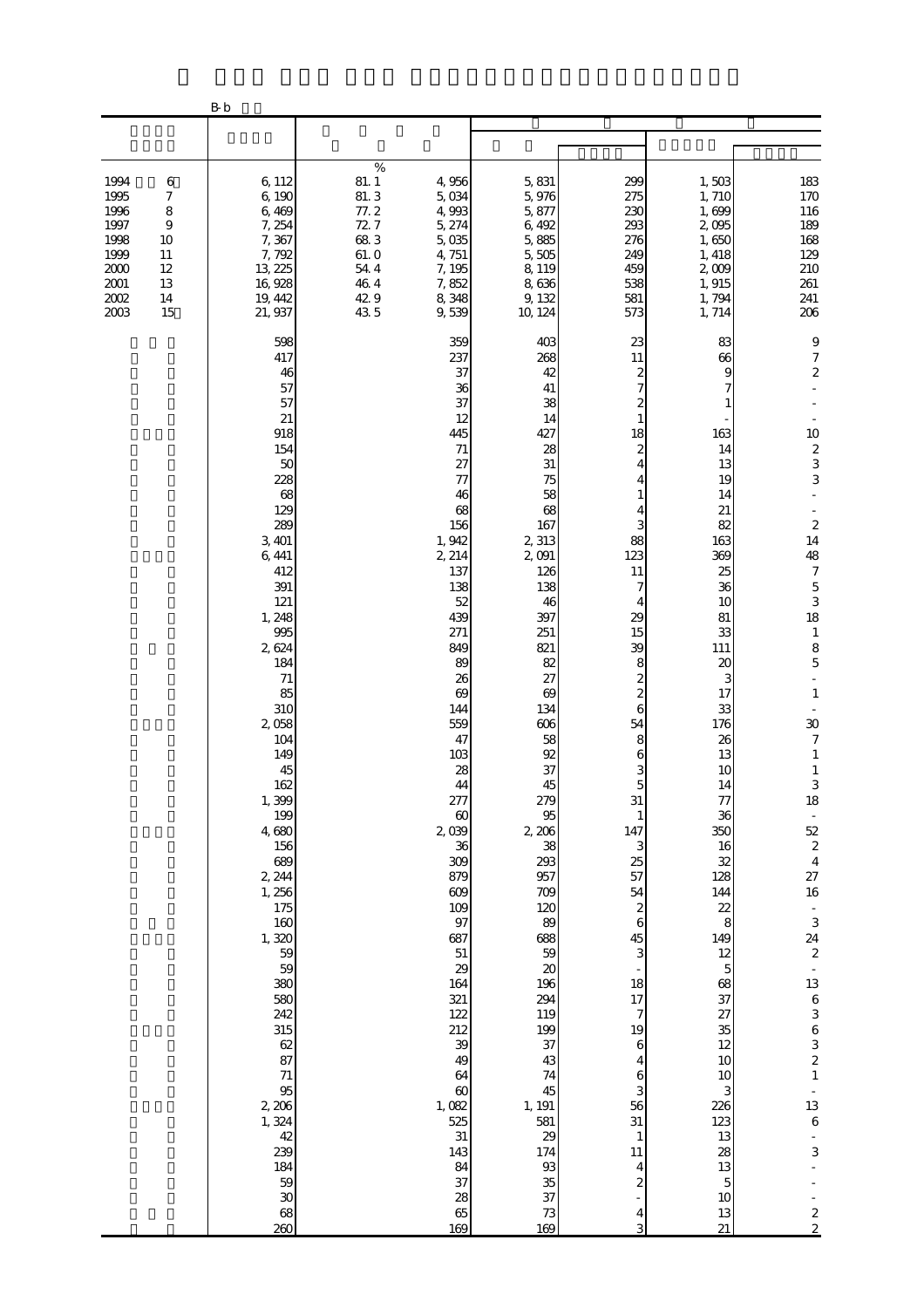|                                                                              |                                                                | $\rm B\,\rm c$                                                                                                                                                                                                                                                                                                                                                                                                                                             |                                                                                    |                                                                                                                                                                                                                                                                                                                                                                                                                                                       |                                                                                                                                                                                                                                                                                                                                                                                                                                                         |                                                                                                                                                                                                                                                                                                                                                                                    |                                                                                                                                                                                                                                                                                                                                                                                                              |                                                                                                                                                                                                                                                                                                                                                                                                                                                                                                                                                                                                                    |
|------------------------------------------------------------------------------|----------------------------------------------------------------|------------------------------------------------------------------------------------------------------------------------------------------------------------------------------------------------------------------------------------------------------------------------------------------------------------------------------------------------------------------------------------------------------------------------------------------------------------|------------------------------------------------------------------------------------|-------------------------------------------------------------------------------------------------------------------------------------------------------------------------------------------------------------------------------------------------------------------------------------------------------------------------------------------------------------------------------------------------------------------------------------------------------|---------------------------------------------------------------------------------------------------------------------------------------------------------------------------------------------------------------------------------------------------------------------------------------------------------------------------------------------------------------------------------------------------------------------------------------------------------|------------------------------------------------------------------------------------------------------------------------------------------------------------------------------------------------------------------------------------------------------------------------------------------------------------------------------------------------------------------------------------|--------------------------------------------------------------------------------------------------------------------------------------------------------------------------------------------------------------------------------------------------------------------------------------------------------------------------------------------------------------------------------------------------------------|--------------------------------------------------------------------------------------------------------------------------------------------------------------------------------------------------------------------------------------------------------------------------------------------------------------------------------------------------------------------------------------------------------------------------------------------------------------------------------------------------------------------------------------------------------------------------------------------------------------------|
|                                                                              |                                                                |                                                                                                                                                                                                                                                                                                                                                                                                                                                            |                                                                                    |                                                                                                                                                                                                                                                                                                                                                                                                                                                       |                                                                                                                                                                                                                                                                                                                                                                                                                                                         |                                                                                                                                                                                                                                                                                                                                                                                    |                                                                                                                                                                                                                                                                                                                                                                                                              |                                                                                                                                                                                                                                                                                                                                                                                                                                                                                                                                                                                                                    |
| 1994<br>1995<br>1996<br>1997<br>1998<br>1999<br>2000<br>2001<br>2002<br>2003 | 6<br>7<br>$\,$ 8 $\,$<br>9<br>10<br>11<br>12<br>13<br>14<br>15 | 18,097<br>17, 482<br>17,876<br>19, 288<br>19, 476<br>20, 233<br>30, 184<br>33,965<br>36, 324<br>36,568                                                                                                                                                                                                                                                                                                                                                     | $\%$<br>86.9<br>87.0<br>84.3<br>83 5<br>81.6<br>77.3<br>720<br>664<br>64.6<br>64.7 | 15,733<br>15, 209<br>15,078<br>16,098<br>15,892<br>15,644<br>21, 731<br>22, 544<br>23, 453<br>23, 659                                                                                                                                                                                                                                                                                                                                                 | 21, 674<br>20, 972<br>21,076<br>22,826<br>22, 795<br>21, 952<br>29, 359<br>29, 584<br>29,862<br>28, 999                                                                                                                                                                                                                                                                                                                                                 | 1,430<br>1,378<br>1,233<br>1,404<br>1,791<br>1,609<br>2, 184<br>2,398<br>2, 411<br>2, 216                                                                                                                                                                                                                                                                                          | 7, 479<br>7,675<br>7,869<br>9,092<br>9,306<br>8,596<br>10,687<br>10, 102<br>9,140<br>8,110                                                                                                                                                                                                                                                                                                                   | 1,067<br>1,050<br>864<br>1,049<br>1, 442<br>1, 196<br>1, 445<br>1,621<br>1, 478<br>1,228                                                                                                                                                                                                                                                                                                                                                                                                                                                                                                                           |
|                                                                              |                                                                | 1,318<br>865<br>111<br>150<br>141<br>51<br>2,010<br>472<br>172<br>456<br>183<br>223<br>504<br>3,806<br>10,986<br>780<br>553<br>357<br>2, 121<br>2, 216<br>3, 207<br>366<br>252<br>288<br>846<br>2,998<br>180<br>237<br>132<br>388<br>1,613<br>448<br>8,048<br>313<br>837<br>4,313<br>1,823<br>378<br>384<br>2,032<br>137<br>101<br>544<br>883<br>367<br>973<br>236<br>282<br>264<br>191<br>4,397<br>1,825<br>140<br>418<br>401<br>292<br>194<br>310<br>817 |                                                                                    | 998<br>623<br>$93\,$<br>122<br>115<br>45<br>1,391<br>291<br>142<br>296<br>136<br>170<br>356<br>2,725<br>7,012<br>443<br>372<br>254<br>1, 415<br>1,263<br>1,980<br>278<br>154<br>242<br>611<br>1,627<br>135<br>152<br>85<br>251<br>795<br>209<br>4,549<br>191<br>631<br>1,895<br>1, 282<br>301<br>249<br>1,550<br>124<br>87<br>406<br>647<br>286<br>796<br>179<br>200<br>256<br>161<br>3,011<br>1,053<br>127<br>319<br>261<br>208<br>180<br>279<br>584 | 1, 228<br>763<br>115<br>150<br>146<br>54<br>1,588<br>243<br>175<br>395<br>160<br>213<br>402<br>3,455<br>8, 477<br>564<br>494<br>338<br>1,685<br>1,439<br>2,306<br>338<br>235<br>338<br>740<br>2 157<br>165<br>175<br>99<br>303<br>1, 132<br>283<br>5,594<br>230<br>754<br>2,373<br>1,584<br>377<br>276<br>1,877<br>163<br>83<br>510<br>778<br>343<br>964<br>223<br>248<br>304<br>189<br>3,659<br>1,331<br>142<br>420<br>292<br>243<br>199<br>357<br>675 | 76<br>46<br>7<br>12<br>7<br>4<br>99<br>17<br>5<br>19<br>10<br>12<br>36<br>212<br>587<br>26<br>33<br>23<br>111<br>93<br>179<br>23<br>18<br>41<br>40<br>199<br>25<br>14<br>4<br>21<br>121<br>14<br>432<br>21<br>50<br>191<br>126<br>20<br>24<br>179<br>11<br>$\overline{4}$<br>52<br>85<br>27<br>104<br>31<br>24<br>33<br>16<br>328<br>130<br>14<br>27<br>23<br>20<br>11<br>33<br>70 | 342<br>216<br>26<br>45<br>40<br>15<br>514<br>97<br>61<br>143<br>35<br>70<br>108<br>688<br>2,318<br>175<br>142<br>122<br>463<br>318<br>597<br>90<br>82<br>136<br>193<br>826<br>65<br>37<br>32<br>124<br>455<br>113<br>1,532<br>94<br>177<br>675<br>416<br>100<br>70<br>596<br>$51\,$<br>23<br>169<br>253<br>100<br>290<br>100<br>53<br>100<br>37<br>1,004<br>409<br>47<br>116<br>48<br>47<br>37<br>125<br>175 | 41<br>27<br>$\frac{3}{5}$<br>$\overline{4}$<br>$\begin{array}{c} 2 \\ 49 \end{array}$<br>$\begin{array}{c}\n8 \\ 2 \\ 9 \\ 3\n\end{array}$<br>$\overline{6}$<br>$21\,$<br>92<br>314<br>$12 \text{ }$<br>13<br>15<br>58<br>49<br>$95\,$<br>$\,9$<br>10<br>$31\,$<br>22<br>141<br>21<br>$\,8\,$<br>$\sim$<br>12<br>$\rm 91$<br>$\,9$<br>239<br>14<br>22<br>115<br>66<br>$12\,$<br>$10\,$<br>89<br>$\,3$<br>$\,$ 3 $\,$<br>$2\!$<br>$50\,$<br>$\,9$<br>68<br>$23\,$<br>14<br>$2\!$<br>$\overline{9}$<br>195<br>$81\,$<br>$\boldsymbol{7}$<br>$10\,$<br>$11\,$<br>$\boldsymbol{7}$<br>$\boldsymbol{2}$<br>$27\,$<br>50 |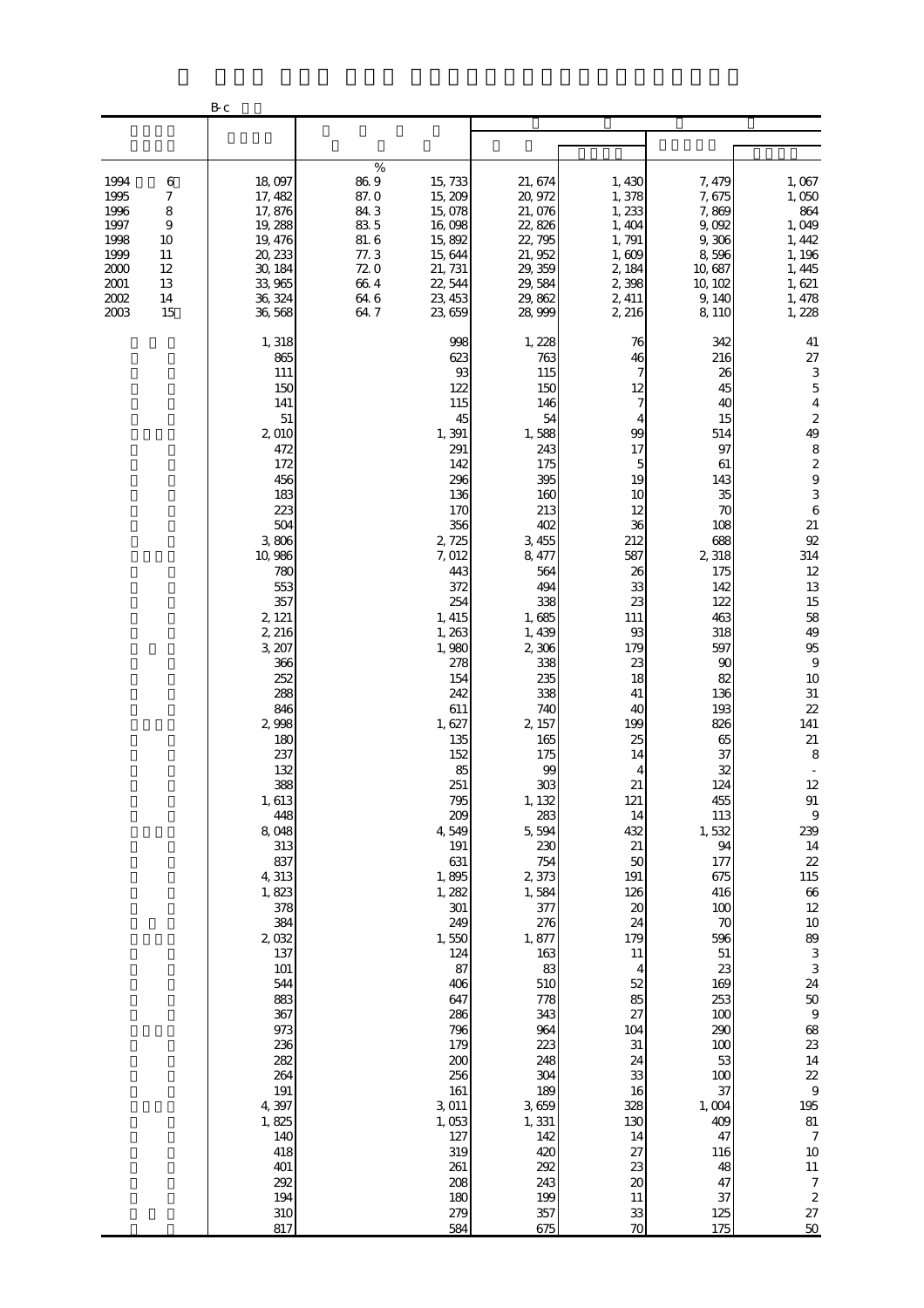|                                                                              |                                                                             | $B_{c-1}$                                                                                                                                                                                                                                                                                                                                                                                                                                                             |                                                                                       |                                                                                                                                                                                                                                                                                                                                                                                                                                                        |                                                                                                                                                                                                                                                                                                                                                                                                                                                           |                                                                                                                                                                                                                                                                                                                                                                                   |                                                                                                                                                                                                                                                                                                                                                                                                            |                                                                                                                                                                                                                                                                                                                                                                                                                                                                                                                                                                                                                                                                               |
|------------------------------------------------------------------------------|-----------------------------------------------------------------------------|-----------------------------------------------------------------------------------------------------------------------------------------------------------------------------------------------------------------------------------------------------------------------------------------------------------------------------------------------------------------------------------------------------------------------------------------------------------------------|---------------------------------------------------------------------------------------|--------------------------------------------------------------------------------------------------------------------------------------------------------------------------------------------------------------------------------------------------------------------------------------------------------------------------------------------------------------------------------------------------------------------------------------------------------|-----------------------------------------------------------------------------------------------------------------------------------------------------------------------------------------------------------------------------------------------------------------------------------------------------------------------------------------------------------------------------------------------------------------------------------------------------------|-----------------------------------------------------------------------------------------------------------------------------------------------------------------------------------------------------------------------------------------------------------------------------------------------------------------------------------------------------------------------------------|------------------------------------------------------------------------------------------------------------------------------------------------------------------------------------------------------------------------------------------------------------------------------------------------------------------------------------------------------------------------------------------------------------|-------------------------------------------------------------------------------------------------------------------------------------------------------------------------------------------------------------------------------------------------------------------------------------------------------------------------------------------------------------------------------------------------------------------------------------------------------------------------------------------------------------------------------------------------------------------------------------------------------------------------------------------------------------------------------|
|                                                                              |                                                                             |                                                                                                                                                                                                                                                                                                                                                                                                                                                                       |                                                                                       |                                                                                                                                                                                                                                                                                                                                                                                                                                                        |                                                                                                                                                                                                                                                                                                                                                                                                                                                           |                                                                                                                                                                                                                                                                                                                                                                                   |                                                                                                                                                                                                                                                                                                                                                                                                            |                                                                                                                                                                                                                                                                                                                                                                                                                                                                                                                                                                                                                                                                               |
| 1994<br>1995<br>1996<br>1997<br>1998<br>1999<br>2000<br>2001<br>2002<br>2003 | 6<br>7<br>$\,$ 8 $\,$<br>$\overline{9}$<br>10<br>11<br>12<br>13<br>14<br>15 | 17,920<br>17, 299<br>17,695<br>19, 108<br>19, 289<br>20,034<br>30,004<br>33, 763<br>36, 131<br>36, 390                                                                                                                                                                                                                                                                                                                                                                | $\%$<br>$86\ 8$<br>86.9<br>84.2<br>833<br>81.5<br>77.1<br>71.9<br>662<br>64.4<br>64.5 | 15,562<br>15,031<br>14,899<br>15, 922<br>15, 714<br>15, 451<br>21, 561<br>22, 352<br>23, 271<br>23, 486                                                                                                                                                                                                                                                                                                                                                | 21, 410<br>20, 703<br>20,802<br>22,538<br>22, 457<br>21, 652<br>29,063<br>29, 265<br>29,585<br>28, 722                                                                                                                                                                                                                                                                                                                                                    | 1, 414<br>1,367<br>1, 219<br>1,386<br>1,763<br>1,587<br>2, 158<br>2,366<br>2,387<br>2, 193                                                                                                                                                                                                                                                                                        | 7,395<br>7,602<br>7,772<br>8,997<br>9,163<br>8,509<br>10,609<br>10,032<br>9,083<br>8,040                                                                                                                                                                                                                                                                                                                   | 1,065<br>1,049<br>863<br>1,047<br>1, 425<br>1, 193<br>1, 441<br>1,619<br>1, 475<br>1, 227                                                                                                                                                                                                                                                                                                                                                                                                                                                                                                                                                                                     |
|                                                                              |                                                                             | 1,315<br>862<br>111<br>150<br>141<br>51<br>2,002<br>472<br>169<br>454<br>181<br>223<br>503<br>3, 779<br>10, 936<br>773<br>546<br>356<br>2, 115<br>2, 199<br>3, 199<br>365<br>252<br>288<br>843<br>2,981<br>179<br>236<br>132<br>384<br>1,605<br>445<br>8,016<br>309<br>835<br>4, 292<br>1,819<br>378<br>383<br>2,023<br>136<br>$101\,$<br>543<br>878<br>365<br>966<br>233<br>281<br>$261\,$<br>191<br>4,372<br>1,819<br>140<br>414<br>396<br>288<br>193<br>309<br>813 |                                                                                       | 995<br>620<br>$93\,$<br>122<br>115<br>45<br>1,382<br>291<br>139<br>294<br>133<br>170<br>355<br>2,700<br>6,966<br>437<br>366<br>253<br>1, 410<br>1, 247<br>1,972<br>277<br>154<br>242<br>608<br>1,609<br>134<br>151<br>85<br>247<br>787<br>205<br>4,517<br>187<br>629<br>1,874<br>1, 278<br>301<br>248<br>1,544<br>124<br>87<br>405<br>644<br>284<br>789<br>176<br>199<br>253<br>161<br>2 984<br>1,046<br>127<br>315<br>255<br>204<br>179<br>278<br>580 | 1,218<br>753<br>115<br>150<br>146<br>54<br>1,574<br>243<br>172<br>388<br>157<br>213<br>401<br>3, 423<br>8,396<br>549<br>466<br>337<br>1,681<br>1, 421<br>2, 297<br>337<br>234<br>338<br>736<br>2 134<br>164<br>174<br>99<br>299<br>1, 119<br>279<br>5,541<br>221<br>751<br>2,342<br>1,577<br>377<br>273<br>1,867<br>163<br>83<br>509<br>771<br>341<br>952<br>217<br>246<br>300<br>189<br>3, 617<br>1,323<br>142<br>404<br>285<br>239<br>198<br>356<br>670 | 75<br>45<br>7<br>12<br>7<br>98<br>17<br>4<br>19<br>10<br>12<br>36<br>212<br>583<br>26<br>32<br>23<br>111<br>91<br>178<br>23<br>18<br>41<br>40<br>198<br>25<br>14<br>4<br>21<br>120<br>14<br>424<br>17<br>50<br>188<br>126<br>$\boldsymbol{\chi}$<br>23<br>177<br>11<br>4<br>52<br>85<br>25<br>102<br>31<br>23<br>32<br>16<br>324<br>130<br>14<br>26<br>22<br>19<br>10<br>33<br>70 | 342<br>216<br>26<br>45<br>40<br>15<br>511<br>97<br>61<br>140<br>35<br>70<br>108<br>686<br>2, 281<br>166<br>119<br>122<br>462<br>315<br>597<br>90<br>82<br>136<br>192<br>824<br>65<br>37<br>32<br>123<br>454<br>113<br>1,522<br>93<br>175<br>671<br>413<br>100<br>70<br>593<br>$51\,$<br>23<br>169<br>250<br>100<br>288<br>98<br>53<br>100<br>37<br>993<br>409<br>47<br>106<br>48<br>46<br>37<br>125<br>175 | 41<br>$27\,$<br>$\ensuremath{\mathsf{3}}$<br>$\overline{5}$<br>$\overline{4}$<br>$\begin{array}{c} 2 \\ 49 \end{array}$<br>$\begin{array}{c} 8 \\ 2 \\ 9 \end{array}$<br>$\begin{array}{c} 3 \\ 6 \end{array}$<br>$21\,$<br>92<br>314<br>$12 \,$<br>13<br>15<br>58<br>49<br>$95\,$<br>$\,9$<br>10<br>$31\,$<br>$2\!2$<br>141<br>21<br>$\,8\,$<br>$\Box$<br>12<br>$\rm 91$<br>$\,9$<br>238<br>13<br>22<br>115<br>66<br>12<br>$10\,$<br>89<br>$\ensuremath{\mathsf{3}}$<br>3<br>24<br>$50\,$<br>$\boldsymbol{9}$<br>68<br>23<br>$14\phantom{.}$<br>22<br>$\,9$<br>195<br>$8\!1$<br>$\boldsymbol{7}$<br>$10\,$<br>$11\,$<br>$\boldsymbol{7}$<br>$\boldsymbol{2}$<br>$27\,$<br>50 |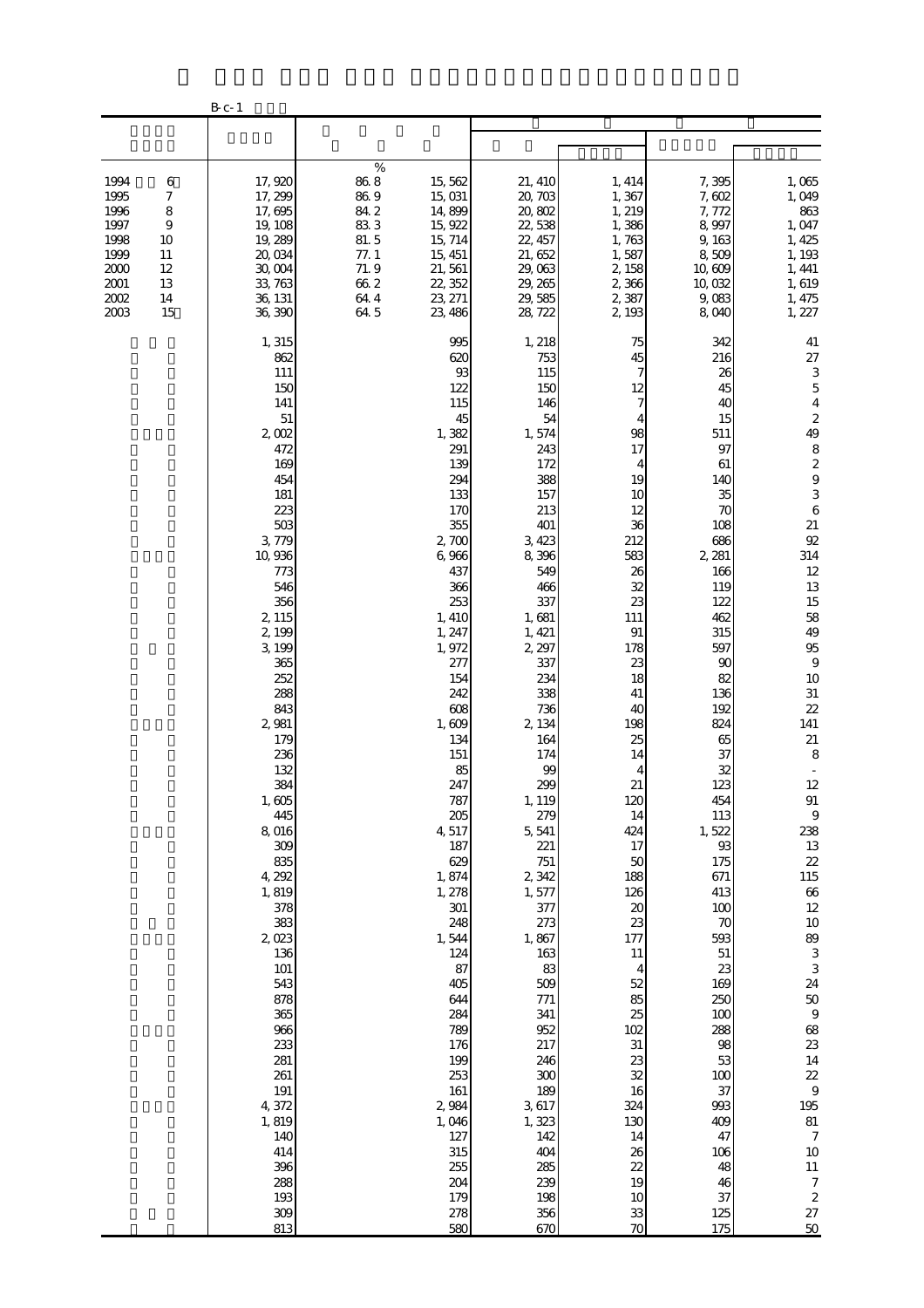|                                                                                             |                                                                                             | B c - 2                                                            |                                                                                                                                                                          |                                                                                                         |                                                          |                                                           |                                                                                                                               |
|---------------------------------------------------------------------------------------------|---------------------------------------------------------------------------------------------|--------------------------------------------------------------------|--------------------------------------------------------------------------------------------------------------------------------------------------------------------------|---------------------------------------------------------------------------------------------------------|----------------------------------------------------------|-----------------------------------------------------------|-------------------------------------------------------------------------------------------------------------------------------|
|                                                                                             |                                                                                             |                                                                    |                                                                                                                                                                          |                                                                                                         |                                                          |                                                           |                                                                                                                               |
|                                                                                             |                                                                                             |                                                                    |                                                                                                                                                                          |                                                                                                         |                                                          |                                                           |                                                                                                                               |
| 1994<br>1995<br>1996<br>$1997\,$<br>1998<br>1999<br>$2000\,$<br>$2001\,$<br>$200\!$<br>2003 | $\,6\,$<br>$\boldsymbol{7}$<br>$\,8\,$<br>$\,9$<br>10<br>11<br>$12\,$<br>13<br>$14\,$<br>15 | 177<br>183<br>181<br>180<br>187<br>199<br>180<br>202<br>193<br>178 | $\%$<br>$96\ 6$<br>171<br>97.3<br>178<br>$98\ 9$<br>179<br>$97.8$ $95.2$<br>176<br>178<br>97.0<br>193<br>94 4<br>170<br>$95\ 0$<br>192<br>$94.3$<br>$97.2$<br>182<br>173 | 264<br>269<br>274<br>288<br>338<br>300<br>296<br>319<br>277<br>277                                      | 16<br>11<br>14<br>18<br>28<br>22<br>26<br>32<br>24<br>23 | 84<br>73<br>97<br>95<br>143<br>87<br>78<br>70<br>57<br>70 | $\boldsymbol{2}$<br>$\,1\,$<br>$\mathbf{1}$<br>$\boldsymbol{z}$<br>17<br>3<br>$\begin{array}{c} 4 \\ 2 \\ 3 \\ 1 \end{array}$ |
|                                                                                             |                                                                                             | 3                                                                  |                                                                                                                                                                          | 10<br>3                                                                                                 | 1                                                        |                                                           |                                                                                                                               |
|                                                                                             |                                                                                             | 3                                                                  |                                                                                                                                                                          | 10<br>3                                                                                                 | 1                                                        |                                                           |                                                                                                                               |
|                                                                                             |                                                                                             |                                                                    |                                                                                                                                                                          |                                                                                                         |                                                          |                                                           |                                                                                                                               |
|                                                                                             |                                                                                             |                                                                    |                                                                                                                                                                          |                                                                                                         |                                                          |                                                           |                                                                                                                               |
|                                                                                             |                                                                                             | 8                                                                  |                                                                                                                                                                          | 9<br>14                                                                                                 | 1                                                        | 3                                                         |                                                                                                                               |
|                                                                                             |                                                                                             | 3<br>$\overline{\mathcal{Z}}$                                      |                                                                                                                                                                          | 3<br>3<br>$\overline{\mathcal{L}}$<br>$\overline{7}$                                                    | $\mathbf{1}$                                             | 3                                                         |                                                                                                                               |
|                                                                                             |                                                                                             | $\overline{\mathcal{L}}$                                           |                                                                                                                                                                          | 3<br>3                                                                                                  |                                                          |                                                           |                                                                                                                               |
|                                                                                             |                                                                                             | $\mathbf{1}$                                                       |                                                                                                                                                                          | 1<br>1                                                                                                  |                                                          |                                                           |                                                                                                                               |
|                                                                                             |                                                                                             | 27<br>50                                                           |                                                                                                                                                                          | 25<br>32<br>81<br>46                                                                                    | 4                                                        | $\overline{\mathbf{c}}$<br>37                             |                                                                                                                               |
|                                                                                             |                                                                                             | 7<br>7                                                             |                                                                                                                                                                          | 6<br>15<br>28<br>6                                                                                      | 1                                                        | 9<br>23                                                   |                                                                                                                               |
|                                                                                             |                                                                                             | 1<br>6                                                             |                                                                                                                                                                          | 1<br>1<br>5<br>$\overline{4}$                                                                           |                                                          | $\mathbf{1}$                                              |                                                                                                                               |
|                                                                                             |                                                                                             | 17<br>8                                                            |                                                                                                                                                                          | 16<br>18<br>8<br>9                                                                                      | $\overline{\mathcal{Z}}$<br>$\mathbf{1}$                 | 3                                                         |                                                                                                                               |
|                                                                                             |                                                                                             | $\mathbf{1}$                                                       |                                                                                                                                                                          | 1<br>1<br>$\mathbf{1}$                                                                                  |                                                          |                                                           |                                                                                                                               |
|                                                                                             |                                                                                             |                                                                    |                                                                                                                                                                          |                                                                                                         |                                                          |                                                           |                                                                                                                               |
|                                                                                             |                                                                                             | 3<br>17                                                            |                                                                                                                                                                          | 3<br>4<br>18<br>23                                                                                      | 1                                                        | 1<br>2                                                    |                                                                                                                               |
|                                                                                             |                                                                                             | $\mathbf{1}$<br>1                                                  |                                                                                                                                                                          | 1<br>1                                                                                                  |                                                          |                                                           |                                                                                                                               |
|                                                                                             |                                                                                             | $\overline{4}$                                                     |                                                                                                                                                                          | 4<br>4                                                                                                  |                                                          | 1                                                         |                                                                                                                               |
|                                                                                             |                                                                                             |                                                                    |                                                                                                                                                                          | ŏ<br>$\frac{13}{4}$<br>$\overline{\mathcal{L}}$                                                         | T                                                        | T                                                         |                                                                                                                               |
|                                                                                             |                                                                                             | 832421                                                             |                                                                                                                                                                          | $\begin{array}{c} 53 \\ 9 \end{array}$                                                                  | 8<br>4                                                   | 10<br>$\mathbf{1}$                                        | $\begin{bmatrix} 1 \\ 1 \end{bmatrix}$                                                                                        |
|                                                                                             |                                                                                             |                                                                    |                                                                                                                                                                          | $\begin{array}{c}\n 32 \\  4 \\  2 \\  21\n \end{array}$<br>$\begin{array}{c} 3 \\ 31 \\ 7 \end{array}$ | 3                                                        | $\boldsymbol{z}$<br>$\overline{\mathbf{4}}$               |                                                                                                                               |
|                                                                                             |                                                                                             |                                                                    |                                                                                                                                                                          | $\overline{4}$                                                                                          | ÷,                                                       | 3                                                         |                                                                                                                               |
|                                                                                             |                                                                                             | ÷<br>$\mathbf{1}$                                                  |                                                                                                                                                                          | ÷<br>$\ddot{\circ}$<br>$\mathbf{1}$                                                                     | $\overline{\phantom{a}}$<br>$\mathbf{1}$                 |                                                           |                                                                                                                               |
|                                                                                             |                                                                                             | 9<br>$\mathbf 1$                                                   |                                                                                                                                                                          | 10<br>6<br>$\frac{1}{\sqrt{2}}$<br>$\frac{1}{2}$                                                        | $\overline{\mathbf{c}}$<br>$\overline{\phantom{a}}$      | 3                                                         |                                                                                                                               |
|                                                                                             |                                                                                             | $\frac{1}{2}$<br>$\mathbf{1}$                                      |                                                                                                                                                                          | $\,1\,$<br>$\,1\,$                                                                                      | $\overline{\phantom{0}}$<br>$\overline{\phantom{a}}$     |                                                           |                                                                                                                               |
|                                                                                             |                                                                                             |                                                                    |                                                                                                                                                                          | $\begin{array}{c} 3 \\ 2 \\ 7 \end{array}$                                                              | $\overline{\phantom{a}}$                                 | 3                                                         |                                                                                                                               |
|                                                                                             |                                                                                             | $\frac{5}{2}$ $\frac{2}{3}$                                        |                                                                                                                                                                          | $\begin{array}{c}\n7 \\ 2 \\ 12 \\ 6 \\ 2 \\ 4\n\end{array}$<br>3                                       | $\frac{2}{2}$<br>$\frac{1}{\sqrt{2}}$                    | $\frac{2}{2}$                                             |                                                                                                                               |
|                                                                                             |                                                                                             |                                                                    |                                                                                                                                                                          | $\frac{1}{3}$                                                                                           | $\,1$                                                    |                                                           |                                                                                                                               |
|                                                                                             |                                                                                             | $\frac{1}{3}$ - 25 6                                               |                                                                                                                                                                          |                                                                                                         | $\,1\,$                                                  | $\frac{1}{11}$                                            |                                                                                                                               |
|                                                                                             |                                                                                             |                                                                    |                                                                                                                                                                          | $\frac{1}{27}$<br>$rac{1}{8}$                                                                           | 4<br>$\frac{1}{2}$                                       |                                                           |                                                                                                                               |
|                                                                                             |                                                                                             |                                                                    |                                                                                                                                                                          | $\begin{array}{c} 16 \\ 7 \end{array}$<br>$\overline{\mathcal{L}}$                                      | $\,1\,$                                                  | 10                                                        |                                                                                                                               |
|                                                                                             |                                                                                             | $\begin{array}{c} 4 \\ 4 \\ 5 \\ 4 \end{array}$                    |                                                                                                                                                                          | 6<br>4<br>4                                                                                             | 1<br>$\mathbf{1}$                                        | $\mathbf{1}$                                              |                                                                                                                               |
|                                                                                             |                                                                                             | $\mathbf{1}$                                                       |                                                                                                                                                                          | $\mathbf{1}$<br>1                                                                                       | $\mathbf{1}$                                             |                                                           |                                                                                                                               |
|                                                                                             |                                                                                             | $\mathbf{1}$<br>$\overline{4}$                                     |                                                                                                                                                                          | $\mathbf{1}$<br>$\mathbf{1}$<br>5<br>$\overline{4}$                                                     |                                                          | $\overline{a}$<br>÷,                                      |                                                                                                                               |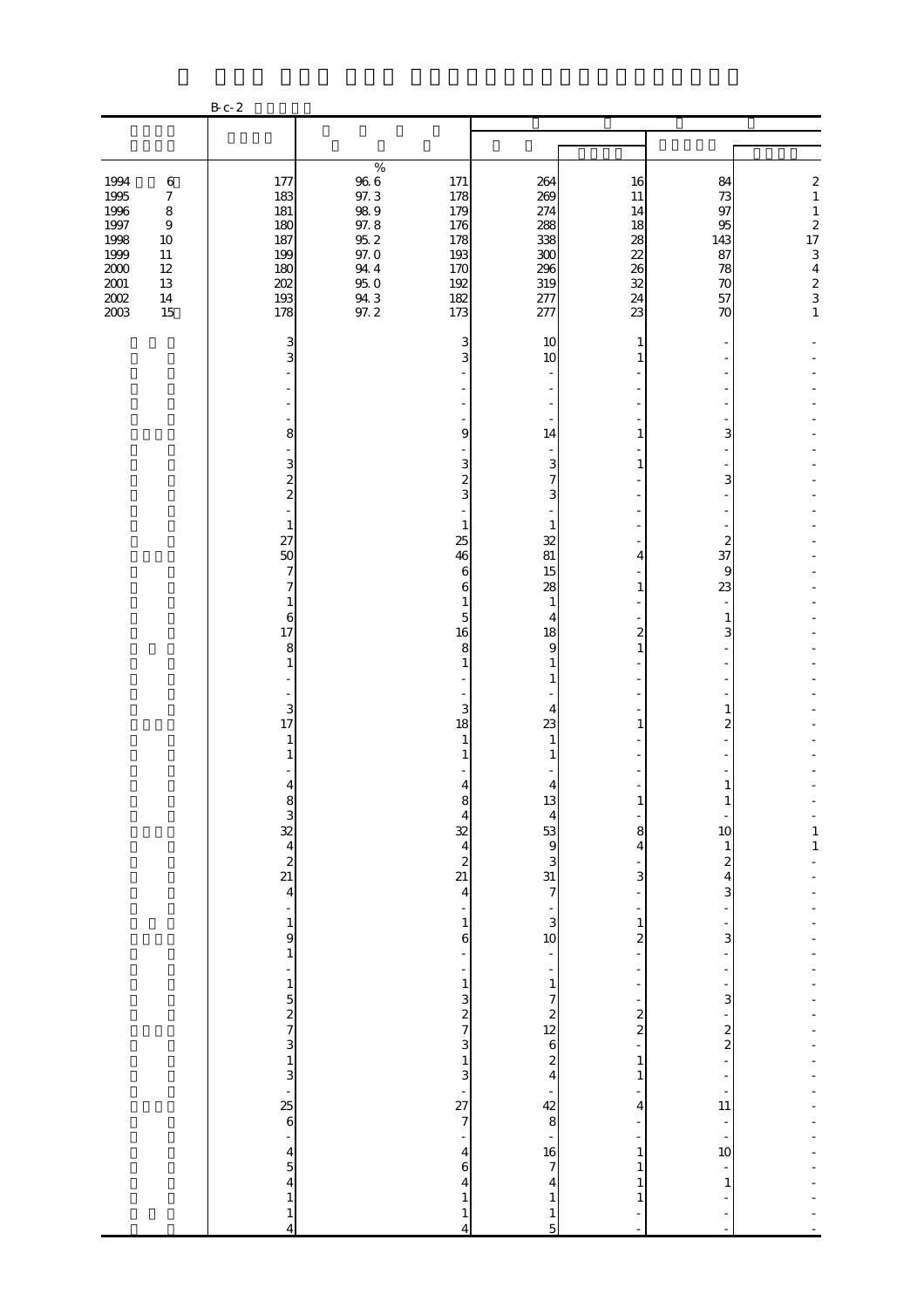|                                                                                                                                                                                          | $\mathbf B$ d                                                                                                                                                                                                                                                                                                                                                                                                                         |                                                                                                                                                                                                                 |                                                                                                                                                                                                                                                                                                                                                                                                                                                                                                                                                                                                                                                                                                                                                                                 |                                                                                                                                                                                                                                                                                                                                                                                               |                                                                                                                                                                                                                                                                                                                                                                                                                                |                                                                                                                                                                                                                                                                                                                                                     |
|------------------------------------------------------------------------------------------------------------------------------------------------------------------------------------------|---------------------------------------------------------------------------------------------------------------------------------------------------------------------------------------------------------------------------------------------------------------------------------------------------------------------------------------------------------------------------------------------------------------------------------------|-----------------------------------------------------------------------------------------------------------------------------------------------------------------------------------------------------------------|---------------------------------------------------------------------------------------------------------------------------------------------------------------------------------------------------------------------------------------------------------------------------------------------------------------------------------------------------------------------------------------------------------------------------------------------------------------------------------------------------------------------------------------------------------------------------------------------------------------------------------------------------------------------------------------------------------------------------------------------------------------------------------|-----------------------------------------------------------------------------------------------------------------------------------------------------------------------------------------------------------------------------------------------------------------------------------------------------------------------------------------------------------------------------------------------|--------------------------------------------------------------------------------------------------------------------------------------------------------------------------------------------------------------------------------------------------------------------------------------------------------------------------------------------------------------------------------------------------------------------------------|-----------------------------------------------------------------------------------------------------------------------------------------------------------------------------------------------------------------------------------------------------------------------------------------------------------------------------------------------------|
|                                                                                                                                                                                          |                                                                                                                                                                                                                                                                                                                                                                                                                                       |                                                                                                                                                                                                                 |                                                                                                                                                                                                                                                                                                                                                                                                                                                                                                                                                                                                                                                                                                                                                                                 |                                                                                                                                                                                                                                                                                                                                                                                               |                                                                                                                                                                                                                                                                                                                                                                                                                                |                                                                                                                                                                                                                                                                                                                                                     |
| 1994<br>$\,6$<br>1995<br>$\boldsymbol{7}$<br>1996<br>$\,8\,$<br>1997<br>$\boldsymbol{9}$<br>1998<br>10<br>1999<br>11<br>2000<br>$12\,$<br>$2001\,$<br>13<br>$2002\,$<br>14<br>2003<br>15 | 1, 019<br>943<br>904<br>1,040<br>971<br>995<br>2,047<br>2,300<br>2,374<br>2,625                                                                                                                                                                                                                                                                                                                                                       | $\%$<br>$94.2\,$<br>960<br>$\begin{array}{c} 96.3 \\ 94.2 \end{array}$<br>908<br>852<br>$90\,7$<br>943<br>$93\ 7$<br>910<br>87.3<br>869<br>74 5<br>1,524<br>$69.1\,$<br>1,590<br>66.2<br>1,572<br>59.7<br>1,567 | 1,038<br>892<br>844<br>974<br>961<br>896<br>1, 458<br>1,525<br>1,527<br>1, 457                                                                                                                                                                                                                                                                                                                                                                                                                                                                                                                                                                                                                                                                                                  | 21<br>14<br>12<br>24<br>25<br>20<br>55<br>91<br>57<br>79                                                                                                                                                                                                                                                                                                                                      | 84<br>57<br>40<br>77<br>78<br>68<br>157<br>149<br>154<br>127                                                                                                                                                                                                                                                                                                                                                                   | $\overline{7}$<br>$\overline{5}$<br>$\Box$<br>12<br>$\boldsymbol{7}$<br>$\frac{2}{13}$<br>$\begin{array}{c} 28 \\ 17 \end{array}$<br>24                                                                                                                                                                                                             |
|                                                                                                                                                                                          | 79<br>47<br>8<br>5<br>12<br>$\overline{7}$<br>163<br>29<br>12<br>29<br>26<br>33<br>34<br>353<br>713<br>$50$<br>58<br>34<br>111<br>128<br>197<br>40<br>8<br>19<br>68<br>196<br>21<br>14<br>13<br>25<br>101<br>22<br>525<br>16<br>48<br>276<br>$\begin{array}{c} 118 \\ 38 \\ 29 \end{array}$<br>220<br>$\frac{12}{22}$<br>65<br>$93$<br>28<br>124<br>25<br>28<br>36<br>35<br>252<br>113<br>21<br>19<br>29<br>24<br>8<br>18<br>$\infty$ | 27<br>238<br>394<br>23<br>21<br>105<br>31<br>277<br>45<br>111<br>$\frac{71}{27}$<br>17<br>137<br>106<br>35<br>194<br>83                                                                                         | 59<br>55<br>34<br>29<br>7<br>8<br>6<br>5<br>8<br>6<br>5<br>6<br>83<br>69<br>9<br>9<br>6<br>8<br>10<br>10<br>15<br>11<br>16<br>15<br>16<br>231<br>337<br>21<br>21<br>20<br>13<br>54<br>48<br>73<br>60<br>99<br>26<br>5<br>4<br>12<br>11<br>50<br>34<br>79<br>65<br>12<br>12<br>9<br>8<br>$rac{2}{7}$<br>6<br>9<br>29<br>25<br>11<br>14<br>280<br>$\boldsymbol{6}$<br>$\,$ 6 $\,$<br>37<br>112<br>$\begin{array}{c} 75 \\ 31 \end{array}$<br>19<br>128<br>8<br>$\overline{7}$<br>15<br>14<br>35<br>34<br>55<br>$\begin{array}{c} 50 \\ 23 \end{array}$<br>24<br>82<br>$20\,$<br>14<br>19<br>$10$<br>$\begin{array}{c} 33 \\ 25 \end{array}$<br>$\overline{32}$<br>210<br>$90\,$<br>17<br>14<br>17<br>15<br>17<br>16<br>17<br>28<br>$\,8\,$<br>$\,$ 8 $\,$<br>16<br>16<br>19<br>23 | 3<br>$\overline{c}$<br>1<br>3<br>1<br>2<br>8<br>24<br>3<br>6<br>4<br>2<br>5<br>$\overline{c}$<br>2<br>4<br>1<br>$\boldsymbol{z}$<br>$\mathbf{1}$<br>13<br>$\mathbf{1}$<br>$\overline{\mathcal{Z}}$<br>3<br>6<br>$\mathbf{1}$<br>11<br>$\mathbf{1}$<br>4<br>4<br>$\overline{\mathcal{Z}}$<br>4<br>$\mathbf{1}$<br>$\mathbf{1}$<br>$\boldsymbol{z}$<br>9<br>$\overline{7}$<br>1<br>$\mathbf{1}$ | 7<br>6<br>1<br>6<br>1<br>3<br>$\mathbf{z}$<br>10<br>38<br>9<br>2<br>4<br>4<br>9<br>3<br>3<br>4<br>10<br>4<br>1<br>З<br>$\boldsymbol{z}$<br>21<br>$\boldsymbol{z}$<br>3<br>$\,$ 6 $\,$<br>$\,$ 6 $\,$<br>3<br>$\mathbf{1}$<br>21<br>$\boldsymbol{z}$<br>$\overline{4}$<br>8<br>$\overline{7}$<br>$\overline{\mathbf{c}}$<br>$\frac{1}{2}$<br>$\mathbf{1}$<br>$\mathbf{1}$<br>12<br>8<br>÷<br>$\mathbf{1}$<br>3<br>$\frac{1}{2}$ | $\overline{\mathbf{c}}$<br>$\overline{c}$<br>$\overline{c}$<br>$\mathbf{1}$<br>$\mathbf{1}$<br>1<br>9<br>$\,$ 3 $\,$<br>$\mathbf{1}$<br>$\,1\,$<br>$\boldsymbol{2}$<br>$\,1\,$<br>$\mathbf{1}$<br>4<br>$\,1\,$<br>$\begin{smallmatrix}1\\1\end{smallmatrix}$<br>$\,1$<br>5<br>$\begin{array}{c} 1 \\ 2 \\ 2 \end{array}$<br>$\mathbf{1}$<br>$\,1\,$ |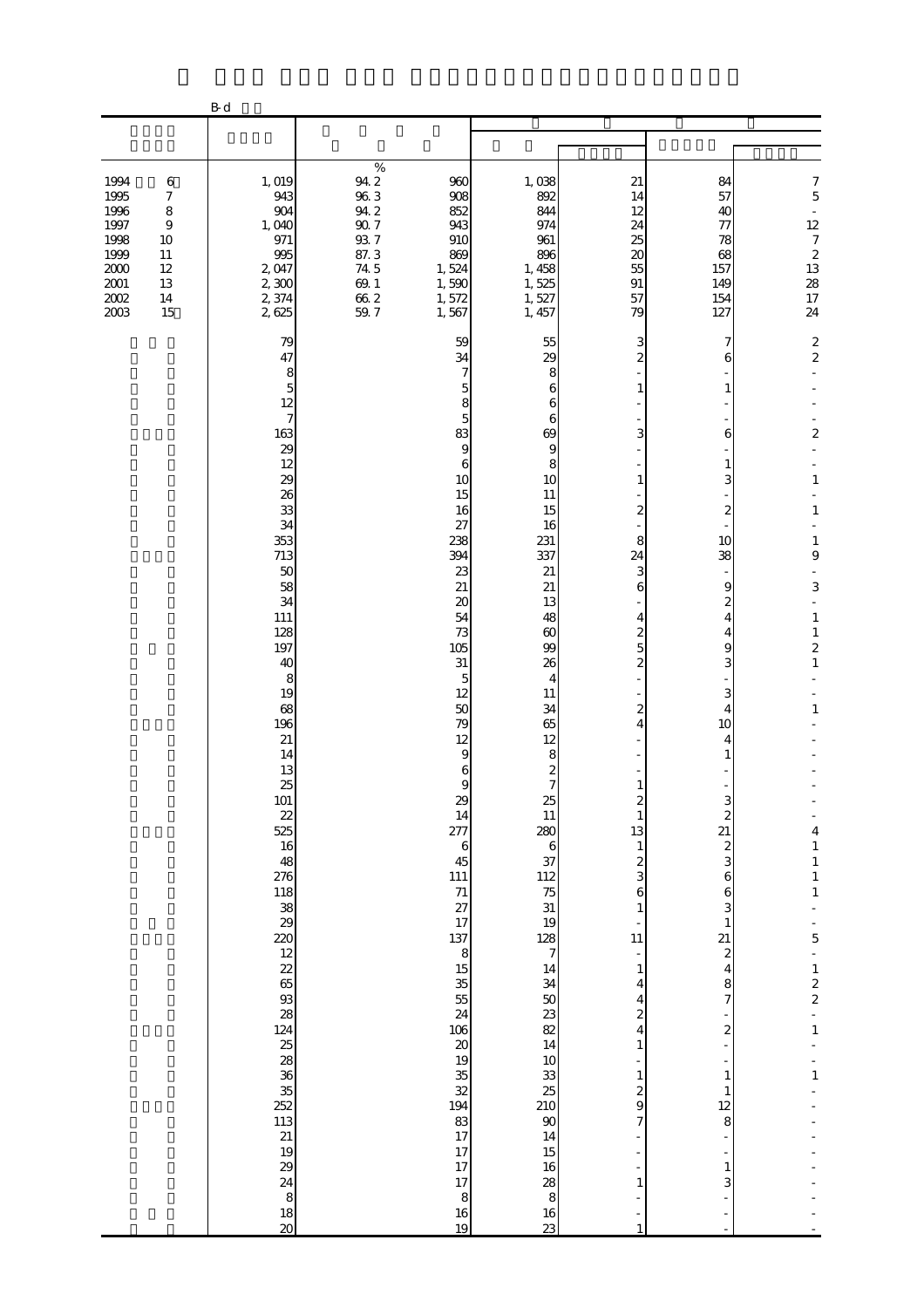|                                                                                  |                                                                   | B-e                                                                                                                                                                                                                                                                                                                                                                                                                                    |                                                                                              |                                                                                                                                                                                                                                                                                                                                                                                                                                       |                                                                                                                                                                                                                                                                                                                                                                                                                |                                                                                                                                                                                                                                                                                                                                                                                                                                                                    |                                                                                                                                                                                                                                                                                                                                                                                                                 |                                                                                                                                                                                                                                                                                                                                                                                                                                                                                                                                                                                                                                                                                                                                      |
|----------------------------------------------------------------------------------|-------------------------------------------------------------------|----------------------------------------------------------------------------------------------------------------------------------------------------------------------------------------------------------------------------------------------------------------------------------------------------------------------------------------------------------------------------------------------------------------------------------------|----------------------------------------------------------------------------------------------|---------------------------------------------------------------------------------------------------------------------------------------------------------------------------------------------------------------------------------------------------------------------------------------------------------------------------------------------------------------------------------------------------------------------------------------|----------------------------------------------------------------------------------------------------------------------------------------------------------------------------------------------------------------------------------------------------------------------------------------------------------------------------------------------------------------------------------------------------------------|--------------------------------------------------------------------------------------------------------------------------------------------------------------------------------------------------------------------------------------------------------------------------------------------------------------------------------------------------------------------------------------------------------------------------------------------------------------------|-----------------------------------------------------------------------------------------------------------------------------------------------------------------------------------------------------------------------------------------------------------------------------------------------------------------------------------------------------------------------------------------------------------------|--------------------------------------------------------------------------------------------------------------------------------------------------------------------------------------------------------------------------------------------------------------------------------------------------------------------------------------------------------------------------------------------------------------------------------------------------------------------------------------------------------------------------------------------------------------------------------------------------------------------------------------------------------------------------------------------------------------------------------------|
|                                                                                  |                                                                   |                                                                                                                                                                                                                                                                                                                                                                                                                                        |                                                                                              |                                                                                                                                                                                                                                                                                                                                                                                                                                       |                                                                                                                                                                                                                                                                                                                                                                                                                |                                                                                                                                                                                                                                                                                                                                                                                                                                                                    |                                                                                                                                                                                                                                                                                                                                                                                                                 |                                                                                                                                                                                                                                                                                                                                                                                                                                                                                                                                                                                                                                                                                                                                      |
| 1994<br>1995<br>1996<br>1997<br>1998<br>1999<br>2000<br>$2001\,$<br>2002<br>2003 | 6<br>7<br>8<br>$\overline{9}$<br>10<br>11<br>12<br>13<br>14<br>15 | 11, 266<br>11, 207<br>12, 226<br>12, 947<br>13,900<br>14,768<br>18,926<br>19,566<br>18,403<br>17,595                                                                                                                                                                                                                                                                                                                                   | $\%$<br>67.5<br>65.1<br>58.0<br>$58\ 8$<br>$55\,9$<br>487<br>46 1<br>$40\,4$<br>38 2<br>42 6 | 7,601<br>7,295<br>7,092<br>7,611<br>7,765<br>7, 191<br>8,725<br>7,895<br>7,022<br>7,502                                                                                                                                                                                                                                                                                                                                               | 9,382<br>9,136<br>9,054<br>9,756<br>9, 921<br>9,341<br>11, 261<br>10, 186<br>8,811<br>8,531                                                                                                                                                                                                                                                                                                                    | 710<br>680<br>611<br>773<br>840<br>711<br>954<br>962<br>779<br>756                                                                                                                                                                                                                                                                                                                                                                                                 | 5,406<br>5,658<br>5, 712<br>6,361<br>6, 127<br>5,710<br>6,712<br>5,842<br>4,616<br>4,065                                                                                                                                                                                                                                                                                                                        | 549<br>535<br>475<br>620<br>698<br>567<br>762<br>735<br>$608$<br>554                                                                                                                                                                                                                                                                                                                                                                                                                                                                                                                                                                                                                                                                 |
|                                                                                  |                                                                   | 505<br>357<br>31<br>48<br>44<br>25<br>875<br>173<br>78<br>237<br>65<br>86<br>236<br>1,980<br>5,547<br>534<br>318<br>290<br>1, 172<br>1, 108<br>1, 212<br>173<br>81<br>150<br>509<br>2, 424<br>85<br>86<br>88<br>221<br>1,759<br>185<br>3,200<br>187<br>344<br>1,707<br>746<br>136<br>80<br>986<br>73<br>39<br>319<br>443<br>112<br>355<br>52<br>112<br>142<br>49<br>1,723<br>958<br>64<br>52<br>190<br>$141\,$<br>57<br>$101\,$<br>160 |                                                                                              | 276<br>159<br>24<br>38<br>35<br>20<br>452<br>88<br>50<br>98<br>43<br>55<br>118<br>1,008<br>2, 291<br>210<br>145<br>186<br>352<br>355<br>511<br>106<br>37<br>121<br>268<br>618<br>64<br>49<br>55<br>77<br>309<br>64<br>1, 172<br>106<br>212<br>$505$<br>245<br>67<br>37<br>684<br>162<br>29<br>151<br>261<br>81<br>236<br>37<br>76<br>88<br>35<br>765<br>295<br>45<br>38<br>89<br>148<br>$\begin{array}{c} 32 \\ 55 \\ 63 \end{array}$ | 371<br>224<br>28<br>42<br>49<br>28<br>499<br>102<br>54<br>102<br>40<br>82<br>119<br>1, 111<br>2, 441<br>238<br>171<br>149<br>368<br>400<br>533<br>102<br>41<br>148<br>291<br>792<br>82<br>47<br>56<br>112<br>390<br>105<br>1, 475<br>105<br>244<br>627<br>328<br>113<br>58<br>664<br>45<br>32<br>218<br>273<br>96<br>330<br>35<br>104<br>144<br>47<br>848<br>411<br>41<br>$51\,$<br>96<br>59<br>27<br>86<br>77 | 26<br>15<br>5<br>3<br>$\overline{c}$<br>1<br>30<br>6<br>3<br>6<br>6<br>9<br>57<br>227<br>26<br>7<br>11<br>38<br>38<br>37<br>22<br>4<br>18<br>26<br>75<br>13<br>3<br>8<br>8<br>35<br>8<br>142<br>15<br>$31\,$<br>64<br>17<br>$\boldsymbol{9}$<br>6<br>76<br>$\overline{5}$<br>$\boldsymbol{z}$<br>29<br>27<br>13<br>39<br>3<br>17<br>15<br>$\overline{\mathbf{4}}$<br>84<br>49<br>$\mathbf{1}$<br>$\boldsymbol{2}$<br>11<br>7<br>$\overline{\mathcal{Z}}$<br>4<br>8 | 189<br>131<br>17<br>15<br>16<br>10<br>255<br>61<br>31<br>42<br>23<br>27<br>71<br>341<br>1,354<br>158<br>87<br>53<br>225<br>230<br>301<br>$51\,$<br>16<br>82<br>151<br>420<br>50<br>30<br>39<br>52<br>184<br>65<br>674<br>$51\,$<br>112<br>293<br>165<br>33<br>$20\,$<br>299<br>$11\,$<br>$11\,$<br>77<br>160<br>40<br>142<br>14<br>49<br>$69$<br>10<br>391<br>194<br>17<br>28<br>$42\,$<br>16<br>12<br>36<br>46 | 18<br>$12\,$<br>$\mathbf 5$<br>$\mathbf{1}$<br>21<br>$\overline{5}$<br>$\frac{2}{5}$<br>$\overline{4}$<br>$\mathbf 5$<br>28<br>185<br>$2\!2$<br>3<br>$\,9$<br>35<br>33<br>${\bf 28}$<br>16<br>$\,3$<br>16<br>$20\,$<br>63<br>13<br>$\mathbf{3}$<br>$\overline{7}$<br>$\mathbf 5$<br>$\begin{array}{c} 27 \\ 8 \\ 105 \end{array}$<br>$11\,$<br>$23\,$<br>49<br>$\begin{array}{c} 13 \\ 5 \end{array}$<br>$\overline{4}$<br>47<br>$\ensuremath{\mathsf{3}}$<br>$\,$ 1<br>18<br>$19$ 6<br>33<br>3<br>3<br>$17\,$<br>$11\,$<br>$\begin{array}{c}\n2 \\ 54\n\end{array}$<br>33<br>$\,1\,$<br>$\boldsymbol{z}$<br>$\begin{array}{c} 7 \end{array}$<br>$\begin{smallmatrix}2\\1\end{smallmatrix}$<br>$\begin{array}{c} 2 \\ 6 \end{array}$ |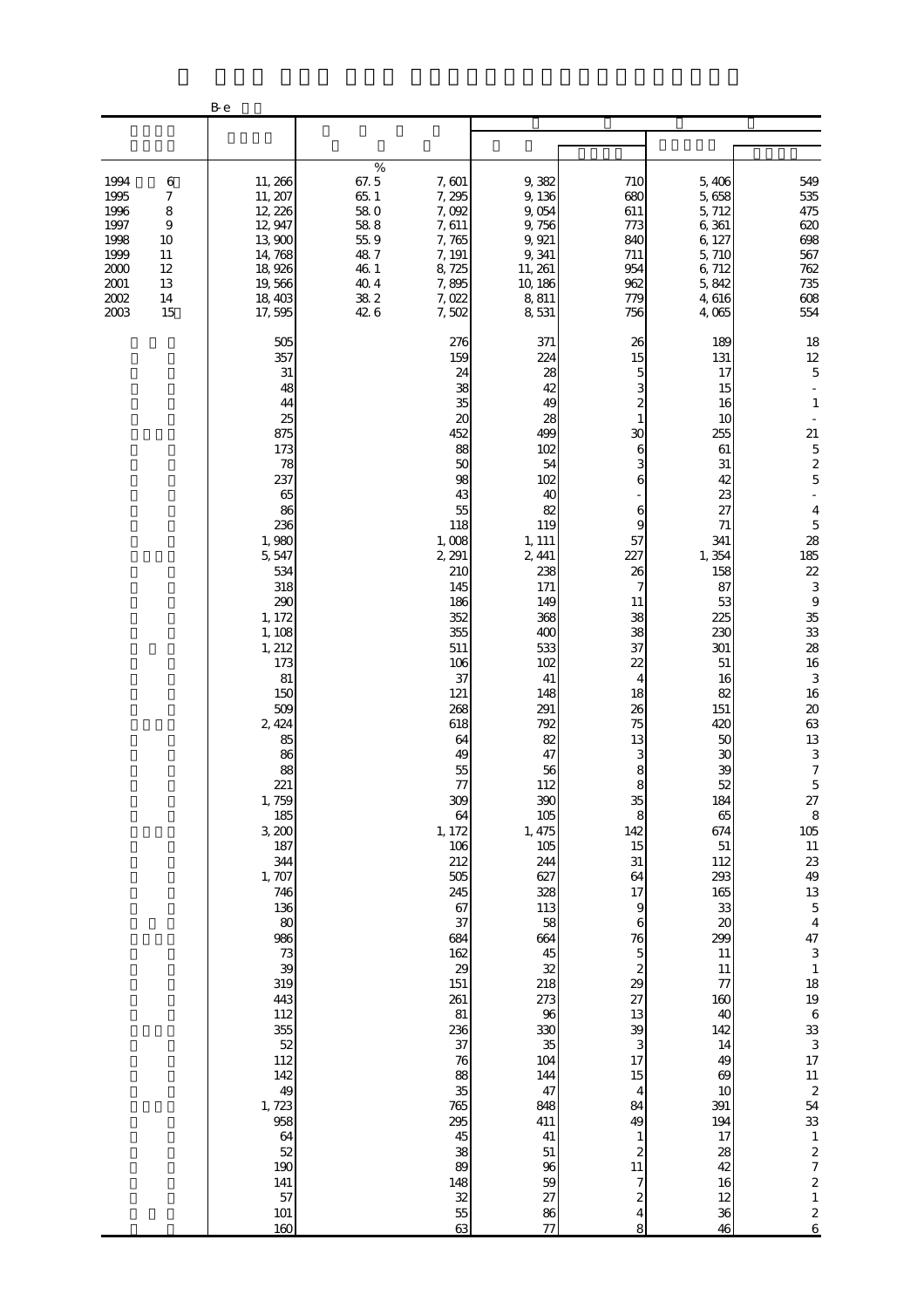|              |                     | $\mathcal{C}$              |                                          |                      |                    |                   |                    |
|--------------|---------------------|----------------------------|------------------------------------------|----------------------|--------------------|-------------------|--------------------|
|              |                     |                            |                                          |                      |                    |                   |                    |
|              |                     |                            |                                          |                      |                    |                   |                    |
| 1994         | 6                   | 1, 557, 738                | $\%$<br>37.7<br>587, 119                 | 164, 913             | 42, 394            | 83, 822           | 20,079             |
| 1995         | 7                   | 1, 570, 492                | 37.4<br>587, 266                         | 159, 453             | 43,584             | 81,060            | 20, 501            |
| 1996<br>1997 | 8<br>$\overline{9}$ | 1,588,698<br>1, 665, 543   | 35.6<br>566, 207<br>$35.2\,$<br>586, 648 | 162, 675<br>175, 632 | 46, 542<br>55, 290 | 85, 306<br>97,836 | 22, 961<br>30, 821 |
| 1998         | 10                  | 1, 789, 049                | 33 4<br>597, 283                         | 181, 329             | 56, 126            | 99, 768           | 30, 962            |
| 1999         | 11                  | 1, 910, 393                | 29.4<br>561, 148                         | 172, 147             | 48, 442            | 86, 561           | 23, 225            |
| 2000<br>2001 | 12<br>13            | 2, 131, 164<br>2, 340, 511 | $19.1\,$<br>407, 246<br>15.7<br>367, 643 | 162, 610<br>168, 919 | 47, 377<br>50, 612 | 77,903<br>81, 260 | 21,640<br>23, 556  |
| 2002         | 14                  | 2, 377, 488                | 17. O<br>403, 872                        | 180, 725             | 54, 974            | 83, 300           | 24, 487            |
| 2003         | 15                  | 2, 235, 844                | 19.4<br>433, 918                         | 191, 403             | 56,892             | 81, 512           | 23,800             |
|              |                     | 76, 395                    | 12,504                                   | 7,606                | 2, 272             | 3, 449            | 895                |
|              |                     | 50, 494<br>6,321           | 7,488                                    | 5,012                | 1, 479<br>198      | 2, 401            | 620<br>$60\,$      |
|              |                     | 8,893                      | 1, 188<br>1,512                          | 608<br>833           | 264                | 269<br>323        | $98\,$             |
|              |                     | 7,839                      | 1,486                                    | 725                  | 212                | 273               | $7\!$              |
|              |                     | 2,848                      | 830                                      | 428                  | 119                | 183               | 44                 |
|              |                     | 104, 564<br>14, 373        | 29, 796<br>4,016                         | 16, 788<br>2,821     | 6, 113<br>1, 101   | 7,050<br>1, 131   | 2,664<br>437       |
|              |                     | 10,504                     | 2,905                                    | 1,865                | 626                | 772               | 255                |
|              |                     | 34,066                     | 7,731                                    | 4, 225               | 1,485              | 1,858             | 669<br>261         |
|              |                     | 7,916<br>9,902             | 3,307<br>3,699                           | 1,835<br>1,757       | 718<br>654         | 636<br>683        | 267                |
|              |                     | 27,803                     | 8,138                                    | 4,285                | 1,529              | 1,970             | 775                |
|              |                     | 228, 732                   | 50, 516                                  | 18, 672              | 4,877<br>14, 974   | 5,885<br>21, 144  | 1,637              |
|              |                     | 662, 959<br>53, 646        | 117, 405<br>11, 336                      | 50,042<br>3,915      | 1,052              | 1,480             | 6,506<br>375       |
|              |                     | 32, 161                    | 6,550                                    | 2,585                | 717                | 977               | 248                |
|              |                     | 32,867<br>144, 633         | 7, 434                                   | 2,967                | 911                | 1, 149<br>3,265   | 379<br>910         |
|              |                     | 135, 853                   | 16, 139<br>24, 121                       | 6,677<br>7,601       | 1,862<br>2, 449    | 3554              | 1,220              |
|              |                     | 149, 929                   | 24, 715                                  | 11, 904              | 3,395              | 4, 771            | 1,358              |
|              |                     | 27, 131<br>11, 571         | 6,943<br>2,344                           | 3,570<br>1, 212      | 1,323<br>325       | 1,612<br>419      | 664<br>68          |
|              |                     | 26,033                     | 6,618                                    | 3,550                | 1,163              | 1,534             | 533                |
|              |                     | 49, 135                    | 11, 205                                  | 6,061                | 1, 777             | 2,383             | 751                |
|              |                     | 294, 473<br>11,999         | 60,975<br>3,453                          | 19,002<br>2,008      | 5,541<br>751       | 7, 289<br>749     | 2,087<br>297       |
|              |                     | 14,054                     | 4,944                                    | 1,772                | 548                | 717               | 250                |
|              |                     | 9,976                      | 3,186                                    | 1,635                | 588                | 667               | 277                |
|              |                     | 37, 810<br>186, 167        | 7,061<br>35, 792                         | 3,076<br>7,559       | 1, 017<br>1,673    | 984<br>2,871      | 267<br>581         |
|              |                     | 34, 467                    | 6,539                                    | 2,952                | 964                | 1, 301            | 415                |
|              |                     | 462, 901                   | 61, 187                                  | 30, 854              | 7,584              | 14,664            | 3, 327             |
|              |                     | 22, 357<br>48, 310         | 4,795<br>9,945                           | 2, 107<br>3, 174     | 711<br>685         | 1,084<br>1,505    | 390<br>$302\,$     |
|              |                     | 233, 185                   | 19, 279                                  | 13,008               | 2,464              | 6,293             | 1, 214             |
|              |                     | 121, 249                   | 16,872                                   | 8,560                | 2,649              | 4,044             | 1,055              |
|              |                     | 21, 510<br>16, 290         | 6,767<br>3,529                           | 2, 216<br>1,789      | 591<br>484         | 986<br>752        | 205<br>161         |
|              |                     | 106,603                    | 28, 407                                  | 14, 118              | 4,708              | 6,089             | 1,963              |
|              |                     | 6,710                      | 3 094                                    | 1,342                | 406                | 629               | 231                |
|              |                     | 6,978<br>33, 843           | 2,581<br>6,393                           | 1,189<br>3,985       | 387<br>1,374       | 583<br>1,684      | 202<br>519         |
|              |                     | 41, 528                    | 8,959                                    | 4,760                | 1,521              | 2,013             | 544                |
|              |                     | 17, 544                    | 7,380                                    | 2,842                | 1,020              | 1, 180            | 467                |
|              |                     | 61,960<br>9,385            | 15,846<br>3,818                          | 7,808<br>1, 441      | 2,764<br>492       | 3, 427<br>621     | 1,063<br>195       |
|              |                     | 17,884                     | 3,850                                    | 2, 216               | 862                | 1,032             | 333                |
|              |                     | 24, 145                    | 4,985                                    | 2,654                | 905                | 1,098             | 336                |
|              |                     | 10, 546<br>237, 257        | 3, 193<br>57, 282                        | 1, 497<br>26,513     | 505<br>8,059       | 676<br>12,515     | 199<br>3,658       |
|              |                     | 129, 378                   | 25,889                                   | 11, 481              | 3, 473             | 5, 162            | 1,380              |
|              |                     | 11,830                     | 3, 175                                   | 1, 437               | 512                | 756               | 280                |
|              |                     | 10,883<br>23,693           | 4,765<br>7, 165                          | 2,499<br>2,849       | 848<br>879         | 1, 185<br>1,523   | 439<br>476         |
|              |                     | 13, 597                    | 3,669                                    | 1,897                | 619                | 849               | 286                |
|              |                     | 13,690                     | 3, 273                                   | 1,689                | 550                | 776               | 271                |
|              |                     | 16,051<br>18, 135          | 5, 103<br>4, 243                         | 2,574<br>2,087       | 776<br>402         | 1, 281<br>983     | 387<br>139         |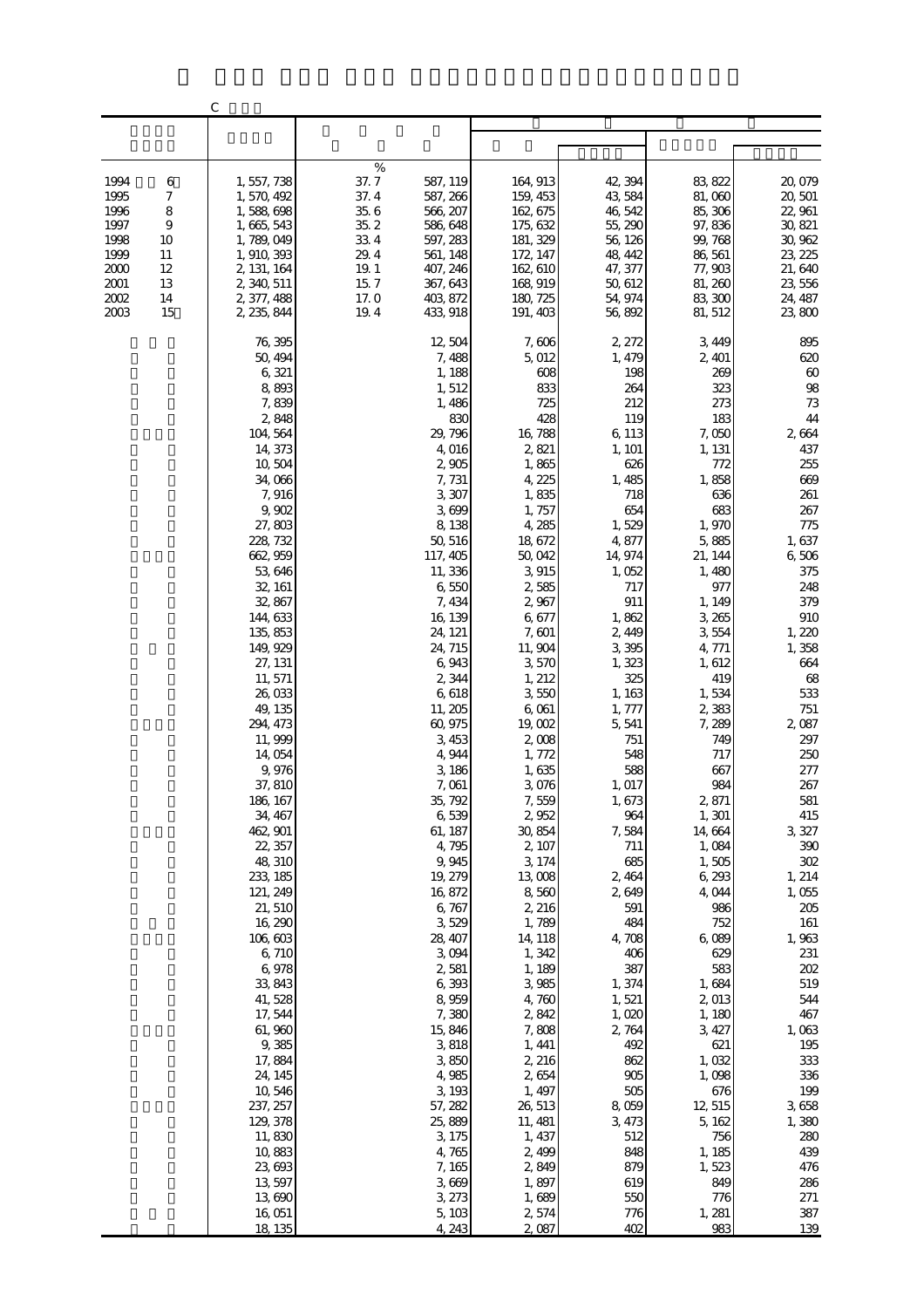|                                                                              |                                                                             | D                                                                                                                                                                                                                                                                                                                                                                                                                                                                                                        |                                                                                                                                                                                                   |                                                                                                                                                                                                                                                                                                                                                                                                                                                                                                                                                                                                                                                                                                                                                    |                                                                                                                                                                                                                                                                                                                                                                                      |                                                                                                                                                                                                                                                                                                                                                               |                                                                                                                                                                                                                                                                                                                                                                                                                                                                                                                                                                                                                                                                                     |
|------------------------------------------------------------------------------|-----------------------------------------------------------------------------|----------------------------------------------------------------------------------------------------------------------------------------------------------------------------------------------------------------------------------------------------------------------------------------------------------------------------------------------------------------------------------------------------------------------------------------------------------------------------------------------------------|---------------------------------------------------------------------------------------------------------------------------------------------------------------------------------------------------|----------------------------------------------------------------------------------------------------------------------------------------------------------------------------------------------------------------------------------------------------------------------------------------------------------------------------------------------------------------------------------------------------------------------------------------------------------------------------------------------------------------------------------------------------------------------------------------------------------------------------------------------------------------------------------------------------------------------------------------------------|--------------------------------------------------------------------------------------------------------------------------------------------------------------------------------------------------------------------------------------------------------------------------------------------------------------------------------------------------------------------------------------|---------------------------------------------------------------------------------------------------------------------------------------------------------------------------------------------------------------------------------------------------------------------------------------------------------------------------------------------------------------|-------------------------------------------------------------------------------------------------------------------------------------------------------------------------------------------------------------------------------------------------------------------------------------------------------------------------------------------------------------------------------------------------------------------------------------------------------------------------------------------------------------------------------------------------------------------------------------------------------------------------------------------------------------------------------------|
|                                                                              |                                                                             |                                                                                                                                                                                                                                                                                                                                                                                                                                                                                                          |                                                                                                                                                                                                   |                                                                                                                                                                                                                                                                                                                                                                                                                                                                                                                                                                                                                                                                                                                                                    |                                                                                                                                                                                                                                                                                                                                                                                      |                                                                                                                                                                                                                                                                                                                                                               |                                                                                                                                                                                                                                                                                                                                                                                                                                                                                                                                                                                                                                                                                     |
|                                                                              |                                                                             |                                                                                                                                                                                                                                                                                                                                                                                                                                                                                                          |                                                                                                                                                                                                   |                                                                                                                                                                                                                                                                                                                                                                                                                                                                                                                                                                                                                                                                                                                                                    |                                                                                                                                                                                                                                                                                                                                                                                      |                                                                                                                                                                                                                                                                                                                                                               |                                                                                                                                                                                                                                                                                                                                                                                                                                                                                                                                                                                                                                                                                     |
| 1994<br>1995<br>1996<br>1997<br>1998<br>1999<br>2000<br>2001<br>2002<br>2003 | 6<br>7<br>$\,$ 8 $\,$<br>$\overline{9}$<br>10<br>11<br>12<br>13<br>14<br>15 | 63,780<br>56, 928<br>61, 187<br>61, 316<br>59, 271<br>53, 528<br>55, 184<br>53,007<br>62, 751<br>74, 754                                                                                                                                                                                                                                                                                                                                                                                                 | $\%$<br>94.6<br>60,308<br>94.4<br>53, 742<br>95.1<br>58, 178<br>94.3<br>57, 811<br>930<br>55, 118<br>89.3<br>47, 827<br>$80\,3$<br>44, 322<br>71.3<br>37,800<br>636<br>39, 884<br>54.3<br>40, 574 | 13,029<br>11,738<br>11, 478<br>11,639<br>11, 286<br>10,562<br>11, 341<br>11,539<br>13, 173<br>13, 653                                                                                                                                                                                                                                                                                                                                                                                                                                                                                                                                                                                                                                              | 1,903<br>1,598<br>1,484<br>1,604<br>1,456<br>1,360<br>1,616<br>1,545<br>1,886<br>2000                                                                                                                                                                                                                                                                                                | 598<br>505<br>532<br>628<br>715<br>561<br>584<br>526<br>632<br>784                                                                                                                                                                                                                                                                                            | 211<br>$161\,$<br>153<br>226<br>245<br>154<br>186<br>156<br>180<br>238                                                                                                                                                                                                                                                                                                                                                                                                                                                                                                                                                                                                              |
|                                                                              |                                                                             | 1,740<br>1, 169<br>106<br>218<br>163<br>84<br>5,310<br>755<br>800<br>1, 244<br>643<br>462<br>1,406<br>9,853<br>18, 186<br>1,541<br>1, 453<br>1, 182<br>2, 434<br>3, 294<br>3,559<br>1,632<br>441<br>988<br>1,662<br>8,329<br>577<br>641<br>489<br>1,021<br>4, 497<br>1, 104<br>16, 871<br>826<br>1,486<br>9,991<br>2, 731<br>1, 115<br>722<br>5,304<br>507<br>469<br>1,577<br>1,670<br>1,081<br>2, 245<br>425<br>693<br>794<br>333<br>6,916<br>2,819<br>323<br>1, 013<br>752<br>485<br>473<br>458<br>593 | 4,024<br>3, 111<br>8,914<br>1,658<br>1, 241<br>1, 117<br>4,734<br>2,617<br>10, 144<br>2,280<br>4,505<br>1, 141<br>1, 209<br>3,581<br>1,058<br>1,342<br>3, 923                                     | 801<br>423<br>510<br>263<br>46<br>45<br>123<br>61<br>79<br>32<br>22<br>43<br>1,105<br>489<br>159<br>681<br>191<br>915<br>294<br>122<br>678<br>138<br>317<br>944<br>201<br>1,857<br>3,353<br>781<br>244<br>466<br>711<br>847<br>207<br>956<br>427<br>448<br>703<br>151<br>234<br>72<br>488<br>179<br>881<br>456<br>1, 143<br>307<br>121<br>438<br>103<br>401<br>58<br>285<br>188<br>475<br>198<br>686<br>2, 273<br>134<br>749<br>271<br>871<br>563<br>298<br>260<br>136<br>1,301<br>425<br>132<br>262<br>78<br>928<br>394<br>319<br>378<br>908<br>489<br>289<br>91<br>469<br>159<br>406<br>148<br>178<br>$\rm 91$<br>1,709<br>987<br>$606$<br>215<br>$90\,$<br>234<br>909<br>139<br>406<br>309<br>$105\,$<br>424<br>169<br>325<br>147<br>348<br>219 | 66<br>35<br>13<br>9<br>7<br>$\boldsymbol{z}$<br>155<br>23<br>29<br>43<br>17<br>12<br>31<br>243<br>478<br>36<br>90<br>33<br>58<br>70<br>82<br>15<br>14<br>28<br>52<br>184<br>19<br>13<br>8<br>27<br>74<br>43<br>354<br>9<br>42<br>132<br>106<br>46<br>19<br>232<br>17<br>10<br>57<br>56<br>$92$<br>77<br>11<br>21<br>28<br>17<br>271<br>111<br>16<br>29<br>23<br>15<br>23<br>23<br>31 | 11<br>7<br>2<br>42<br>3<br>10<br>13<br>3<br>9<br>62<br>198<br>17<br>61<br>18<br>28<br>31<br>13<br>3<br>14<br>13<br>40<br>4<br>2<br>9<br>19<br>6<br>148<br>12<br>19<br>23<br>68<br>18<br>8<br>171<br>3<br>$\boldsymbol{z}$<br>10<br>22<br>134<br>26<br>$\mathbf{1}$<br>10<br>11<br>4<br>86<br>47<br>8<br>12<br>2<br>$\mathbf{1}$<br>$\boldsymbol{z}$<br>6<br>8 | 3<br>$\mathbf{1}$<br>$\mathbf{1}$<br>$\mathbf{1}$<br>12<br>$\overline{\phantom{a}}$<br>$\boldsymbol{2}$<br>$\overline{\mathbf{4}}$<br>$\mathbf{1}$<br>$\mathbf{1}$<br>$\overline{4}$<br>18<br>56<br>$\boldsymbol{z}$<br>29<br>8<br>$\boldsymbol{7}$<br>$\mathbf{1}$<br>$\boldsymbol{z}$<br>$\overline{6}$<br>$\mathbf{1}$<br>9<br>$\,1\,$<br>$\,$ 6 $\,$<br>$\frac{2}{57}$<br>$\,1\,$<br>$\mathbf 5$<br>$10$<br>$3\!4$<br>$\,6\,$<br>$\mathbf{1}$<br>56<br>$1\,$<br>$\frac{1}{2}$<br>$\,1\,$<br>$\,$ 6 $\,$<br>48<br>$\boldsymbol{6}$<br>$\overline{4}$<br>$\,1\,$<br>$\mathbf{1}$<br>21<br>$12\,$<br>$\boldsymbol{4}$<br>$\ensuremath{\mathsf{3}}$<br>$\mathbf{1}$<br>$\mathbf{1}$ |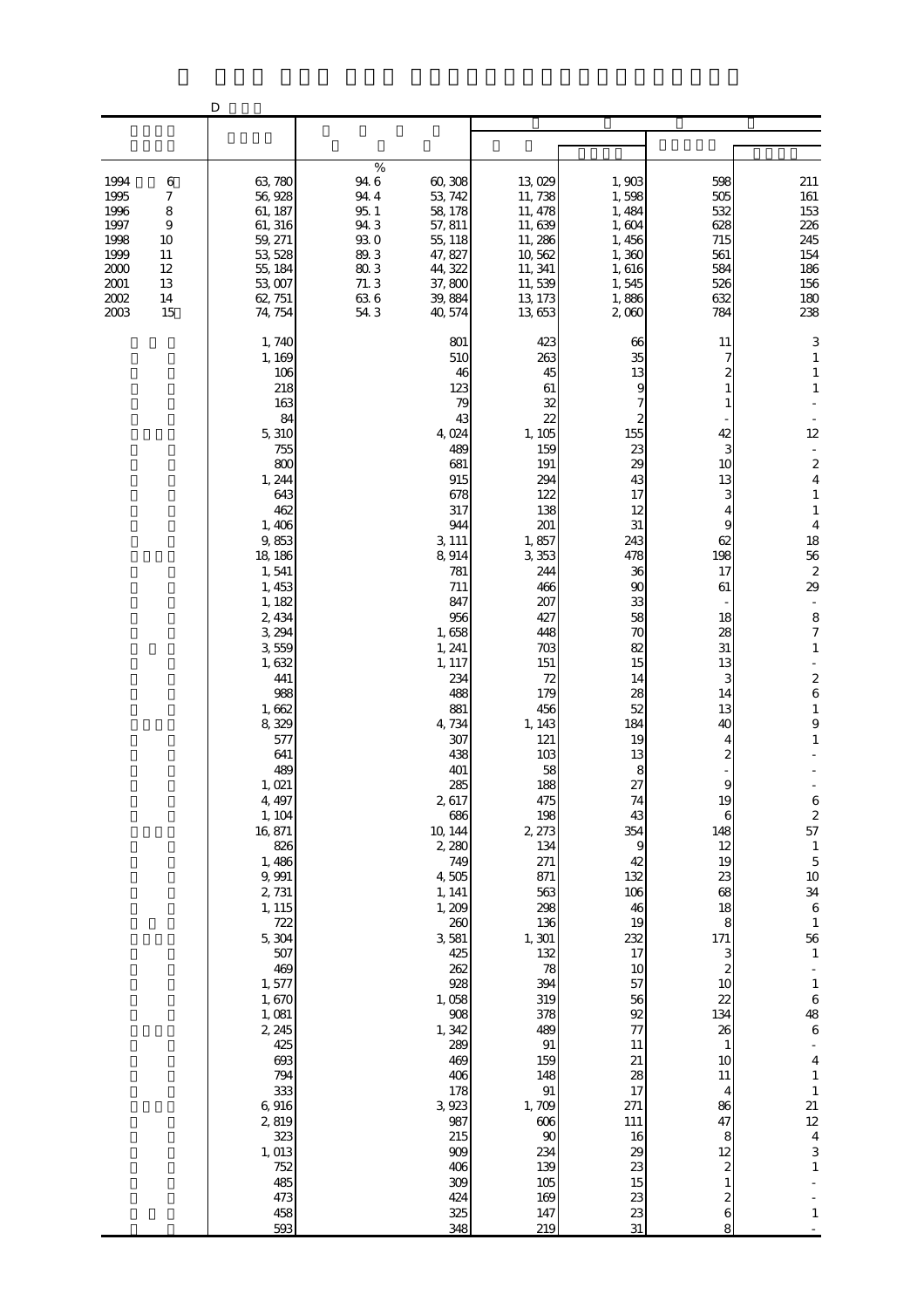|                                                                                                                                                   | D a                                                                                                                                                                                                                                                                                                                                                                                                                                                                                       |                                                                                                    |                                                                                                                                                                                                                                                                                                                                                                                                                                                 |                                                                                                                                                                                                                                                                                                                                                                                                                      |                                                                                                                                                                                                                                                                                                                                                                     |                                                                                                                                                                                                                                                                                                       |                                                                                                                                                                                                                                                                                                                                                                                                                                                                                                                                                                                                       |
|---------------------------------------------------------------------------------------------------------------------------------------------------|-------------------------------------------------------------------------------------------------------------------------------------------------------------------------------------------------------------------------------------------------------------------------------------------------------------------------------------------------------------------------------------------------------------------------------------------------------------------------------------------|----------------------------------------------------------------------------------------------------|-------------------------------------------------------------------------------------------------------------------------------------------------------------------------------------------------------------------------------------------------------------------------------------------------------------------------------------------------------------------------------------------------------------------------------------------------|----------------------------------------------------------------------------------------------------------------------------------------------------------------------------------------------------------------------------------------------------------------------------------------------------------------------------------------------------------------------------------------------------------------------|---------------------------------------------------------------------------------------------------------------------------------------------------------------------------------------------------------------------------------------------------------------------------------------------------------------------------------------------------------------------|-------------------------------------------------------------------------------------------------------------------------------------------------------------------------------------------------------------------------------------------------------------------------------------------------------|-------------------------------------------------------------------------------------------------------------------------------------------------------------------------------------------------------------------------------------------------------------------------------------------------------------------------------------------------------------------------------------------------------------------------------------------------------------------------------------------------------------------------------------------------------------------------------------------------------|
|                                                                                                                                                   |                                                                                                                                                                                                                                                                                                                                                                                                                                                                                           |                                                                                                    |                                                                                                                                                                                                                                                                                                                                                                                                                                                 |                                                                                                                                                                                                                                                                                                                                                                                                                      |                                                                                                                                                                                                                                                                                                                                                                     |                                                                                                                                                                                                                                                                                                       |                                                                                                                                                                                                                                                                                                                                                                                                                                                                                                                                                                                                       |
| 1994<br>6<br>1995<br>7<br>1996<br>8<br>1997<br>$\overline{9}$<br>1998<br>10<br>1999<br>11<br>2000<br>12<br>2001<br>13<br>2002<br>14<br>2003<br>15 | 52, 047<br>45, 923<br>49, 394<br>49, 426<br>48, 279<br>43, 431<br>44,384<br>43, 104<br>49, 482<br>60,298                                                                                                                                                                                                                                                                                                                                                                                  | $\%$<br>$93\ 9$<br>$93\,5$<br>94.3<br>$93\,5$<br>920<br>883<br>$79.4\,$<br>$69.6\,$<br>638<br>50.4 | 48, 881<br>42, 940<br>46,582<br>46, 233<br>44, 405<br>38, 340<br>35, 255<br>30, 017<br>31, 547<br>30, 364                                                                                                                                                                                                                                                                                                                                       | 10,338<br>8,846<br>8,256<br>8,748<br>8,651<br>8,178<br>8,492<br>8,495<br>9,507<br>10, 194                                                                                                                                                                                                                                                                                                                            | 1,599<br>1, 216<br>1,030<br>1,264<br>1, 124<br>1,068<br>1, 186<br>1, 120<br>1, 315<br>1,523                                                                                                                                                                                                                                                                         | 527<br>431<br>437<br>555<br>641<br>492<br>510<br>449<br>559<br>672                                                                                                                                                                                                                                    | 194<br>147<br>128<br>211<br>223<br>138<br>165<br>134<br>163<br>217                                                                                                                                                                                                                                                                                                                                                                                                                                                                                                                                    |
|                                                                                                                                                   | 1,480<br>1, 001<br>90<br>186<br>132<br>71<br>4,689<br>697<br>695<br>1,092<br>580<br>376<br>1, 249<br>7,817<br>15,034<br>1, 232<br>1, 313<br>955<br>2, 117<br>2,317<br>2,944<br>1,468<br>360<br>875<br>1, 453<br>7,068<br>493<br>564<br>411<br>$903$<br>3,806<br>891<br>12,583<br>679<br>1,077<br>7, 272<br>2, 148<br>854<br>553<br>4,286<br>426<br>386<br>1, 314<br>1,236<br>924<br>1,768<br>363<br>529<br>607<br>269<br>5,573<br>2, 145<br>288<br>895<br>635<br>385<br>364<br>379<br>482 |                                                                                                    | 614<br>402<br>36<br>98<br>47<br>31<br>3,538<br>456<br>611<br>791<br>606<br>211<br>863<br>2,052<br>7,068<br>588<br>655<br>591<br>735<br>1, 214<br>943<br>982<br>188<br>417<br>755<br>3,812<br>249<br>388<br>319<br>210<br>2, 133<br>513<br>6, 243<br>333<br>652<br>3,086<br>905<br>1,057<br>210<br>2,861<br>355<br>211<br>758<br>744<br>793<br>959<br>242<br>356<br>231<br>130<br>3, 217<br>769<br>196<br>811<br>331<br>258<br>328<br>268<br>256 | 316<br>217<br>38<br>33<br>20<br>8<br>930<br>139<br>173<br>255<br>97<br>99<br>167<br>1, 231<br>2,608<br>183<br>432<br>142<br>314<br>325<br>536<br>121<br>51<br>136<br>368<br>796<br>78<br>84<br>37<br>121<br>339<br>137<br>1,578<br>77<br>184<br>627<br>416<br>185<br>89<br>1,028<br>104<br>63<br>309<br>211<br>341<br>332<br>79<br>92<br>105<br>56<br>1,375<br>522<br>77<br>202<br>109<br>$7\!$<br>125<br>105<br>162 | 46<br>29<br>11<br>2<br>130<br>22<br>25<br>37<br>9<br>9<br>28<br>164<br>354<br>22<br>86<br>23<br>40<br>45<br>60<br>13<br>8<br>21<br>36<br>121<br>9<br>10<br>7<br>8<br>53<br>34<br>260<br>5<br>26<br>105<br>82<br>30<br>12<br>173<br>$11\,$<br>$\overline{7}$<br>43<br>32<br>80<br>52<br>10<br>15<br>17<br>10<br>223<br>103<br>15<br>23<br>15<br>11<br>16<br>17<br>23 | 10<br>2<br>40<br>3<br>10<br>13<br>З<br>3<br>8<br>56<br>166<br>15<br>59<br>17<br>24<br>24<br>10<br>1<br>6<br>10<br>29<br>3<br>$\mathbf{5}$<br>15<br>6<br>137<br>11<br>18<br>21<br>62<br>18<br>7<br>157<br>$\boldsymbol{z}$<br>1<br>7<br>14<br>133<br>17<br>1<br>7<br>9<br>60<br>34<br>8<br>7<br>6<br>2 | 3<br>$\mathbf{1}$<br>$\mathbf{1}$<br>$\mathbf{1}$<br>12<br>$\overline{\phantom{a}}$<br>$\boldsymbol{z}$<br>$\overline{\mathbf{4}}$<br>$\mathbf{1}$<br>$\mathbf{1}$<br>$\overline{4}$<br>17<br>50<br>$\boldsymbol{z}$<br>29<br>8<br>$\,$ 6 $\,$<br>$\mathbf{1}$<br>3<br>$\,1\,$<br>8<br>$\mathbf{1}$<br>$\mathbf 5$<br>$\overline{\mathcal{L}}$<br>52<br>÷<br>$\mathbf 5$<br>$10\,$<br>$31\,$<br>$\,6$<br>54<br>$1\,$<br>$\mathbf{1}$<br>$\overline{\mathbf{4}}$<br>48<br>$\mathbf{1}$<br>$\,1\,$<br>$\infty$<br>$11\,$<br>$\overline{4}$<br>$\ensuremath{\mathsf{3}}$<br>$\mathbf{1}$<br>$\mathbf{1}$ |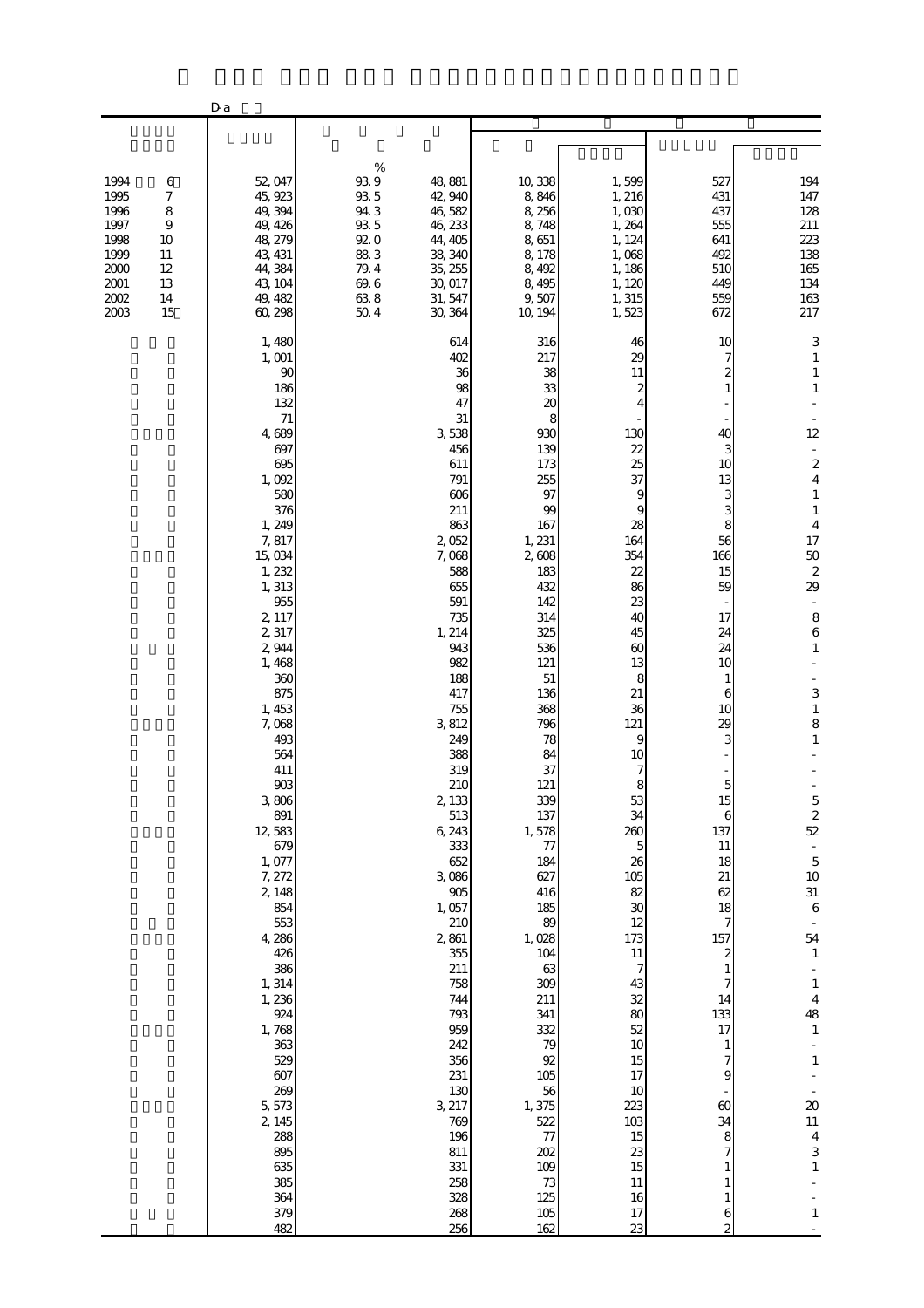|                                                                                                                      |                                                                | ${\bf D}$ ${\bf b}$                                                                                                                                                                                                                                                                                                                                                                                                                             |                                                                                                       |                                                                                                                                                                                                                                                                                                                                                                                                                                             |                                                                                                                                                                                                                                                                                                                                                                                                                                                          |                                                                                                                                                                                                                                                                                                                                                        |                                                                    |                                                                                                           |
|----------------------------------------------------------------------------------------------------------------------|----------------------------------------------------------------|-------------------------------------------------------------------------------------------------------------------------------------------------------------------------------------------------------------------------------------------------------------------------------------------------------------------------------------------------------------------------------------------------------------------------------------------------|-------------------------------------------------------------------------------------------------------|---------------------------------------------------------------------------------------------------------------------------------------------------------------------------------------------------------------------------------------------------------------------------------------------------------------------------------------------------------------------------------------------------------------------------------------------|----------------------------------------------------------------------------------------------------------------------------------------------------------------------------------------------------------------------------------------------------------------------------------------------------------------------------------------------------------------------------------------------------------------------------------------------------------|--------------------------------------------------------------------------------------------------------------------------------------------------------------------------------------------------------------------------------------------------------------------------------------------------------------------------------------------------------|--------------------------------------------------------------------|-----------------------------------------------------------------------------------------------------------|
|                                                                                                                      |                                                                |                                                                                                                                                                                                                                                                                                                                                                                                                                                 |                                                                                                       |                                                                                                                                                                                                                                                                                                                                                                                                                                             |                                                                                                                                                                                                                                                                                                                                                                                                                                                          |                                                                                                                                                                                                                                                                                                                                                        |                                                                    |                                                                                                           |
| 1994<br>1995<br>1996<br>1997<br>1998<br>1999<br>11<br>$2000\,$<br>$12\,$<br>$2001\,$<br>13<br>$2002\,$<br>14<br>2003 | $\,6$<br>$\boldsymbol{7}$<br>8<br>$\boldsymbol{9}$<br>10<br>15 | 1,875<br>1,632<br>1,621<br>1,569<br>1,355<br>1,229<br>1,553<br>1,995<br>2, 151<br>2,183                                                                                                                                                                                                                                                                                                                                                         | $\%$<br>94.8<br>$93\,9$<br>$93\ 6$<br>94.5<br>91.7<br>$90\,5$<br>$79\!\!.$ $1$<br>75.4<br>69.9<br>630 | 1, 777<br>1,533<br>1,518<br>1,483<br>1, 242<br>1, 112<br>1, 229<br>1,505<br>1,503<br>1,375                                                                                                                                                                                                                                                                                                                                                  | 1, 110<br>878<br>913<br>930<br>882<br>759<br>971<br>1,067<br>1, 184<br>1,088                                                                                                                                                                                                                                                                                                                                                                             | 130<br>109<br>109<br>118<br>$\, 91$<br>97<br>129<br>158<br>186<br>147                                                                                                                                                                                                                                                                                  | 10<br>11<br>7<br>11<br>7<br>14<br>10<br>11<br>16<br>16             | $\mathbf{1}$<br>3<br>$\mathbf{1}$<br>$\overline{\phantom{0}}$<br>3<br>$\mathbf{1}$<br>÷,<br>$\frac{2}{3}$ |
|                                                                                                                      |                                                                | 49<br>28<br>$\boldsymbol{2}$<br>10<br>5<br>4<br>148<br>27<br>16<br>$30\,$<br>23<br>19<br>33<br>284<br>492<br>53<br>35<br>47<br>63<br>$71\,$<br>127<br>14<br>18<br>18<br>46<br>201<br>17<br>15<br>11<br>24<br>94<br>40<br>456<br>23<br>43<br>263<br>79<br>28<br>$\infty$<br>234<br>12<br>22<br>44<br>124<br>$\frac{32}{88}$<br>8<br>$\frac{25}{29}$<br>26<br>231<br>74<br>8<br>$10$<br>22<br>23<br>$\begin{array}{c} 23 \\ 28 \end{array}$<br>43 |                                                                                                       | 41<br>23<br>1<br>6<br>4<br>102<br>15<br>16<br>21<br>23<br>9<br>18<br>177<br>300<br>25<br>12<br>37<br>33<br>44<br>84<br>9<br>10<br>10<br>36<br>133<br>13<br>11<br>8<br>18<br>51<br>32<br>213<br>$\,$ 6 $\,$<br>33<br>88<br>63<br>16<br>$\overline{7}$<br>183<br>$\overline{9}$<br>13<br>30<br>115<br>16<br>68<br>$\overline{5}$<br>18<br>26<br>19<br>158<br>44<br>$\overline{7}$<br>$\overline{7}$<br>$\overline{9}$<br>13<br>22<br>24<br>32 | 38<br>21<br>2<br>7<br>5<br>3<br>81<br>12<br>10<br>17<br>20<br>9<br>13<br>167<br>240<br>22<br>11<br>17<br>34<br>36<br>65<br>7<br>8<br>12<br>28<br>107<br>10<br>7<br>7<br>12<br>43<br>28<br>177<br>$\boldsymbol{6}$<br>28<br>69<br>54<br>14<br>$\boldsymbol{6}$<br>102<br>10<br>$\overline{9}$<br>24<br>45<br>14<br>33<br>$\boldsymbol{z}$<br>$\overline{5}$<br>13<br>13<br>143<br>39<br>$\,$ 6 $\,$<br>$\overline{5}$<br>$11\,$<br>$10$<br>19<br>25<br>28 | 7<br>2<br>13<br>2<br>7<br>2<br>$\mathbf{1}$<br>19<br>25<br>1<br>2<br>2<br>5<br>1<br>4<br>12<br>2<br>1<br>6<br>3<br>26<br>÷,<br>7<br>6<br>8<br>3<br>$\overline{\mathcal{L}}$<br>17<br>$\mathbf{1}$<br>$\boldsymbol{z}$<br>6<br>4<br>4<br>8<br>÷<br>$\overline{5}$<br>3<br>20<br>$\overline{5}$<br>3<br>$\mathbf{1}$<br>$\mathbf 5$<br>$\mathbf{1}$<br>5 | 1<br>5<br>1<br>3<br>1<br>1<br>2<br>1<br>1<br>1<br>1<br>6<br>5<br>1 | 1<br>$\,1\,$<br>1<br>$\mathbf 1$                                                                          |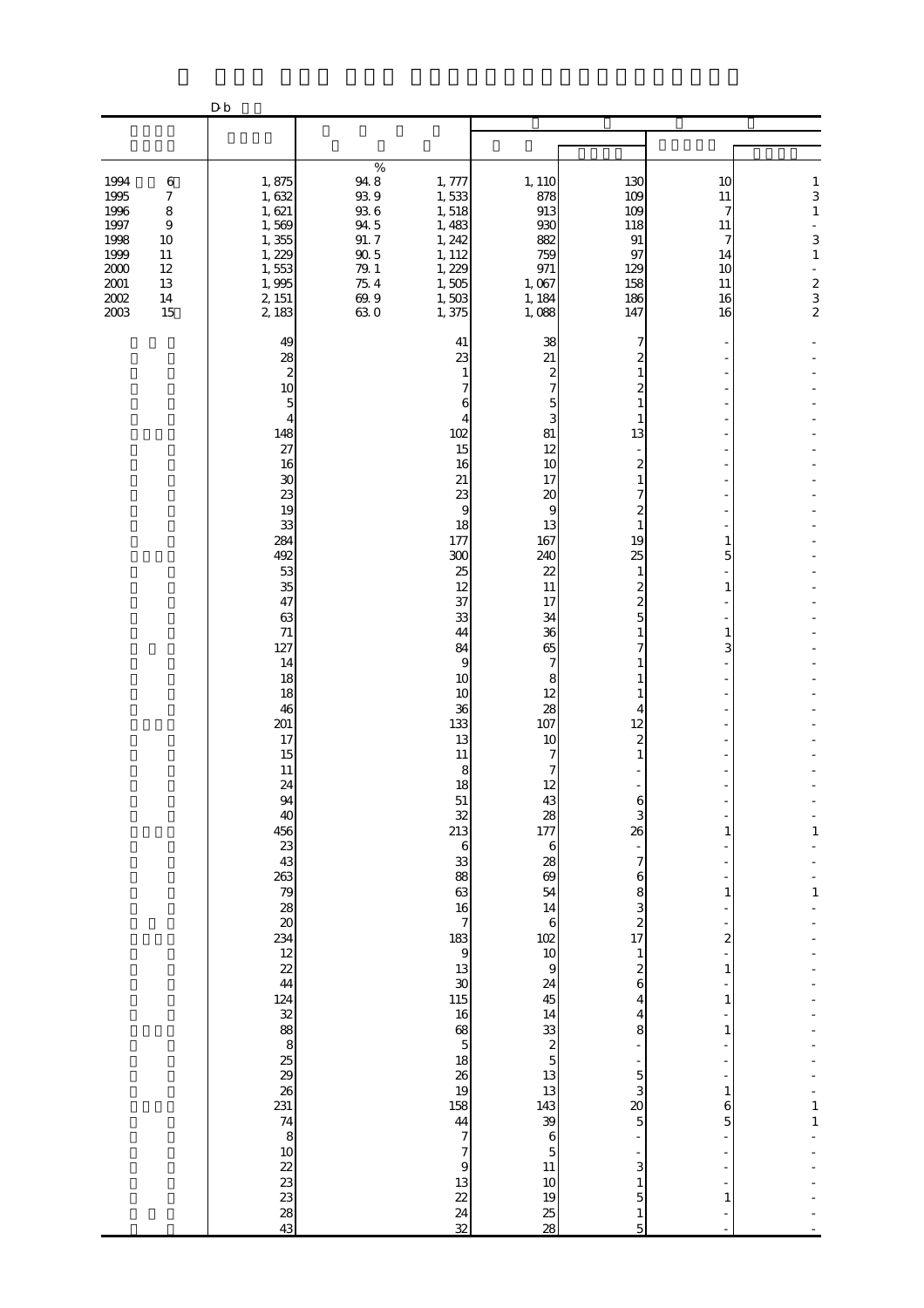|                                                                                         |                                                                                                                | D b 1                                                                                                                                                                                                                                                                                                                                                                                                                                                                                |                                                                                                       |                                                                                                                                                                                                                                                                                                                                                                                                                                                      |                                                                                                                                                                                                                                                                                                                                                                                                                                                                                                |                                                                                                                                                                                                                                                        |                                                             |                                                                            |
|-----------------------------------------------------------------------------------------|----------------------------------------------------------------------------------------------------------------|--------------------------------------------------------------------------------------------------------------------------------------------------------------------------------------------------------------------------------------------------------------------------------------------------------------------------------------------------------------------------------------------------------------------------------------------------------------------------------------|-------------------------------------------------------------------------------------------------------|------------------------------------------------------------------------------------------------------------------------------------------------------------------------------------------------------------------------------------------------------------------------------------------------------------------------------------------------------------------------------------------------------------------------------------------------------|------------------------------------------------------------------------------------------------------------------------------------------------------------------------------------------------------------------------------------------------------------------------------------------------------------------------------------------------------------------------------------------------------------------------------------------------------------------------------------------------|--------------------------------------------------------------------------------------------------------------------------------------------------------------------------------------------------------------------------------------------------------|-------------------------------------------------------------|----------------------------------------------------------------------------|
|                                                                                         |                                                                                                                |                                                                                                                                                                                                                                                                                                                                                                                                                                                                                      |                                                                                                       |                                                                                                                                                                                                                                                                                                                                                                                                                                                      |                                                                                                                                                                                                                                                                                                                                                                                                                                                                                                |                                                                                                                                                                                                                                                        |                                                             |                                                                            |
|                                                                                         |                                                                                                                |                                                                                                                                                                                                                                                                                                                                                                                                                                                                                      |                                                                                                       |                                                                                                                                                                                                                                                                                                                                                                                                                                                      |                                                                                                                                                                                                                                                                                                                                                                                                                                                                                                |                                                                                                                                                                                                                                                        |                                                             |                                                                            |
| 1994<br>1995<br>1996<br>1997<br>1998<br>1999<br>$2000\,$<br>$2001\,$<br>$200\!$<br>2003 | $\,6\,$<br>$\boldsymbol{7}$<br>$\,8\,$<br>$\boldsymbol{9}$<br>$10\,$<br>$11\,$<br>$12\,$<br>13<br>$14\,$<br>15 | 745<br>673<br>646<br>601<br>473<br>432<br>608<br>806<br>859<br>849                                                                                                                                                                                                                                                                                                                                                                                                                   | $\%$<br>94.0<br>$92\,9$<br>929<br>$93\ 8$<br>$8\!\,4$<br>84 5<br>$68\ 4$<br>65.8<br>$\frac{58}{53}$ 6 | 700<br>625<br>600<br>564<br>423<br>365<br>416<br>530<br>$503\,$<br>453                                                                                                                                                                                                                                                                                                                                                                               | 373<br>292<br>330<br>302<br>286<br>216<br>284<br>340<br>365<br>331                                                                                                                                                                                                                                                                                                                                                                                                                             | 31<br>$30\,$<br>28<br>38<br>27<br>$\boldsymbol{\chi}$<br>28<br>45<br>42<br>37                                                                                                                                                                          | 6<br>9<br>6<br>8<br>5<br>11<br>7<br>10<br>11<br>9           | $\overline{\mathcal{L}}$<br>$\overline{\mathcal{L}}$<br>$\frac{2}{1}$<br>1 |
|                                                                                         |                                                                                                                | 17<br>10<br>1<br>3<br>$\overline{\mathcal{Z}}$<br>$\mathbf{1}$<br>59<br>$\overline{7}$<br>5<br>14<br>10<br>5<br>18<br>83<br>188<br>15<br>22<br>19<br>22<br>28<br>49<br>4<br>$\overline{4}$<br>10<br>15<br>96<br>11<br>8<br>4<br>$\overline{5}$<br>47<br>21<br>201<br>$\boldsymbol{6}$<br>18<br>108<br>$\begin{array}{c}\n 43 \\  13 \\  13 \\  86 \\  6\n 16 \\  13 \\  38\n 12\n 19\n \end{array}$<br>$\frac{4}{5}$<br>$\frac{7}{27}$<br>$\frac{3}{27}$<br>$\overline{\phantom{a}}$ |                                                                                                       | 17<br>9<br>1<br>3<br>1<br>41<br>$\mathbf{z}$<br>6<br>10<br>11<br>3<br>9<br>40<br>98<br>$\overline{4}$<br>7<br>14<br>6<br>19<br>32<br>$\mathbf{1}$<br>4<br>3<br>8<br>50<br>9<br>7<br>$\mathbf{z}$<br>$\begin{array}{c} 12 \\ 17 \end{array}$<br>79<br>÷,<br>11<br>25<br>32<br>8<br>3<br>55<br>$\overline{4}$<br>8<br>10<br>$\overline{30}$<br>3<br>16<br>3<br>$\overline{5}$<br>6<br>$\boldsymbol{z}$<br>57<br>12<br>$\,1\,$<br>$\boldsymbol{z}$<br>3 | 12<br>6<br>1<br>3<br>1<br>1<br>30<br>3<br>6<br>6<br>8<br>3<br>4<br>34<br>79<br>4<br>7<br>6<br>6<br>18<br>22<br>5<br>3<br>8<br>36<br>7<br>4<br>$\boldsymbol{z}$<br>$\overline{c}$<br>10<br>11<br>59<br>$\mathbf{1}$<br>9<br>17<br>$\begin{array}{c} 24 \\ 5 \\ 3 \end{array}$<br>$\begin{bmatrix} 27 \\ 3 \end{bmatrix}$<br>$\overline{4}$<br>$\overline{5}$<br>14<br>$\mathbf{1}$<br>6<br>$\mathbf{1}$<br>$\mathbf{1}$<br>3<br>$\mathbf{1}$<br>48<br>$10$<br>$\mathbf{1}$<br>$\mathbf{1}$<br>3 | 2<br>1<br>5<br>$\boldsymbol{z}$<br>1<br>$\mathbf{z}$<br>1<br>4<br>1<br>1<br>1<br>1<br>3<br>1<br>13<br>$\overline{a}$<br>4<br>$\boldsymbol{z}$<br>$\overline{5}$<br>$\mathbf{1}$<br>1<br>4<br>1<br>1<br>$\boldsymbol{z}$<br>L,<br>1<br>1<br>4<br>1<br>1 | 4<br>3<br>1<br>1<br>1<br>1<br>3<br>$\overline{\mathcal{Z}}$ | 1<br>$\mathbf{1}$                                                          |
|                                                                                         |                                                                                                                | $\begin{array}{c}\n3 \\ \times 7 \\ \hline\n15\n\end{array}$<br>19                                                                                                                                                                                                                                                                                                                                                                                                                   |                                                                                                       | 10 <sup>1</sup><br>8<br>12<br>$\overline{9}$                                                                                                                                                                                                                                                                                                                                                                                                         | $\,$ 8 $\,$<br>7<br>9<br>$\overline{9}$                                                                                                                                                                                                                                                                                                                                                                                                                                                        | 1<br>$\mathbf{1}$                                                                                                                                                                                                                                      | 1                                                           |                                                                            |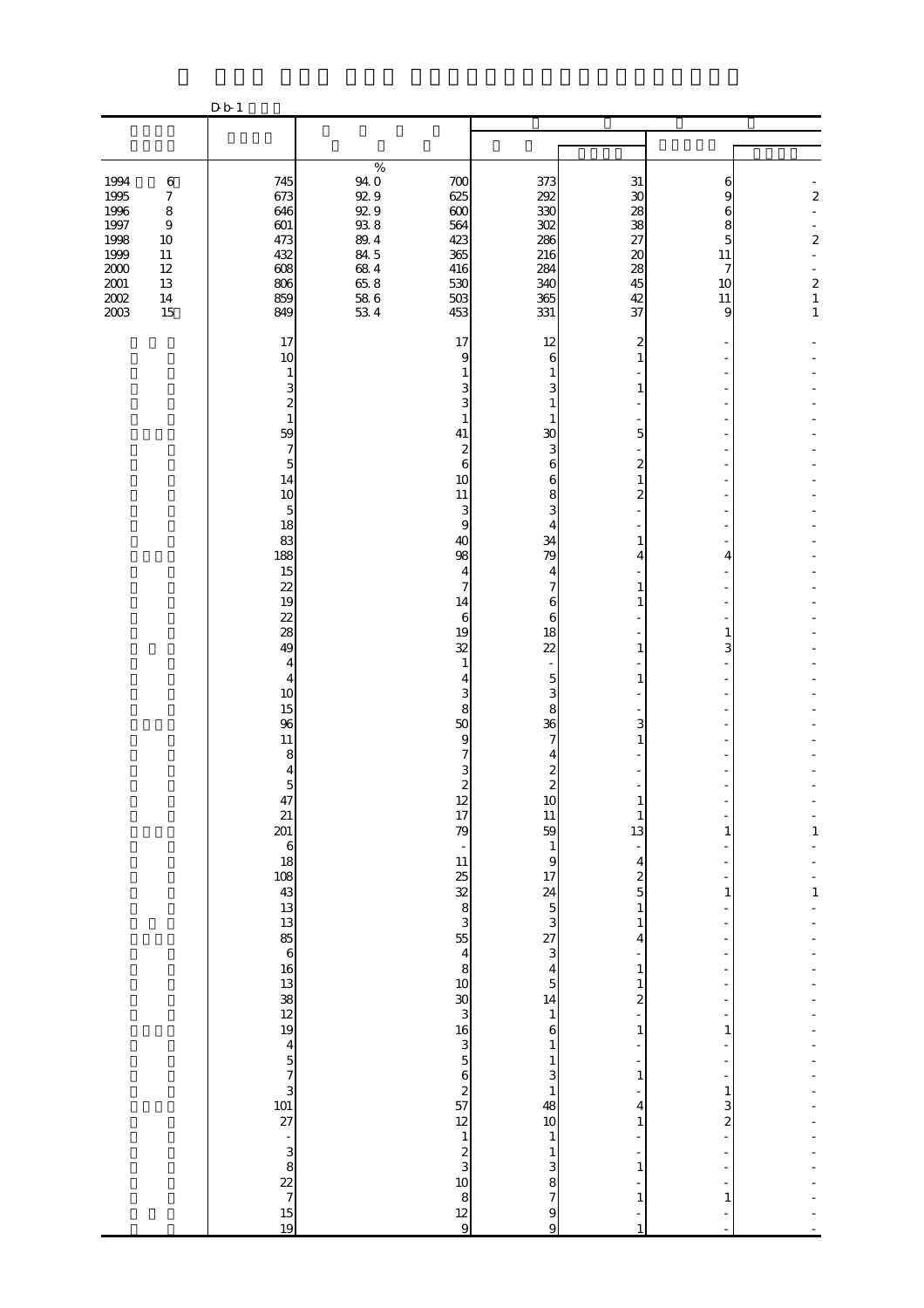|                                                                                          |                                                                                             | D b 2                                                                                                                                                                                                                                                                                                                                                                                                                     |                                                                                                        |                                                                                                                                                                                                                                                                                                                                                                                                                                                                 |                                                                                                                                                                                                                                                                                                                                                                                                                                                                  |                                                                                                                                                                                                                                                                                                                                                                                                                                                            |                                                                                                                                                                             |                                                                                                |
|------------------------------------------------------------------------------------------|---------------------------------------------------------------------------------------------|---------------------------------------------------------------------------------------------------------------------------------------------------------------------------------------------------------------------------------------------------------------------------------------------------------------------------------------------------------------------------------------------------------------------------|--------------------------------------------------------------------------------------------------------|-----------------------------------------------------------------------------------------------------------------------------------------------------------------------------------------------------------------------------------------------------------------------------------------------------------------------------------------------------------------------------------------------------------------------------------------------------------------|------------------------------------------------------------------------------------------------------------------------------------------------------------------------------------------------------------------------------------------------------------------------------------------------------------------------------------------------------------------------------------------------------------------------------------------------------------------|------------------------------------------------------------------------------------------------------------------------------------------------------------------------------------------------------------------------------------------------------------------------------------------------------------------------------------------------------------------------------------------------------------------------------------------------------------|-----------------------------------------------------------------------------------------------------------------------------------------------------------------------------|------------------------------------------------------------------------------------------------|
|                                                                                          |                                                                                             |                                                                                                                                                                                                                                                                                                                                                                                                                           |                                                                                                        |                                                                                                                                                                                                                                                                                                                                                                                                                                                                 |                                                                                                                                                                                                                                                                                                                                                                                                                                                                  |                                                                                                                                                                                                                                                                                                                                                                                                                                                            |                                                                                                                                                                             |                                                                                                |
|                                                                                          |                                                                                             |                                                                                                                                                                                                                                                                                                                                                                                                                           |                                                                                                        |                                                                                                                                                                                                                                                                                                                                                                                                                                                                 |                                                                                                                                                                                                                                                                                                                                                                                                                                                                  |                                                                                                                                                                                                                                                                                                                                                                                                                                                            |                                                                                                                                                                             |                                                                                                |
| 1994<br>1995<br>1996<br>1997<br>1998<br>1999<br>$2000\,$<br>$2001\,$<br>$2002\,$<br>2003 | $\,6\,$<br>$\boldsymbol{7}$<br>$\,8\,$<br>$\,9$<br>10<br>11<br>$12\,$<br>13<br>$14\,$<br>15 | 1, 130<br>959<br>975<br>968<br>882<br>797<br>945<br>1, 189<br>1, 292<br>1,334                                                                                                                                                                                                                                                                                                                                             | $\%$<br>$95.3\,$<br>$94\,7$<br>$94\ 2$<br>94.9<br>$92\,9$<br>$93\ 7$<br>$86\ 0$<br>820<br>77.4<br>69.1 | 1,077<br>908<br>918<br>919<br>819<br>747<br>813<br>975<br>1,000<br>922                                                                                                                                                                                                                                                                                                                                                                                          | 737<br>586<br>583<br>628<br>596<br>543<br>687<br>727<br>819<br>757                                                                                                                                                                                                                                                                                                                                                                                               | 99<br>79<br>81<br>80<br>64<br>77<br>101<br>113<br>144<br>110                                                                                                                                                                                                                                                                                                                                                                                               | 2<br>1<br>3<br>2<br>3<br>3<br>1<br>5<br>7                                                                                                                                   | 1<br>$1\,$<br>$\mathbf{1}$<br>$\mathbf{1}$<br>$\mathbf{1}$<br>$\boldsymbol{z}$<br>$\mathbf{1}$ |
|                                                                                          |                                                                                             | 32<br>18<br>1<br>7<br>3<br>3<br>89<br>$\infty$<br>11<br>16<br>13<br>14<br>15<br>201<br>304<br>38<br>13<br>28<br>41<br>43<br>78<br>10<br>14<br>8<br>$31\,$<br>105<br>6<br>7<br>7<br>19<br>47<br>19<br>255<br>17<br>$\frac{25}{155}$<br>$\frac{36}{15}$<br>149<br>6<br>28<br>30<br>30<br>$\frac{69}{4}$<br>$\begin{array}{c}\n 36 \\  288 \\  37\n \end{array}$<br>14<br>$\begin{array}{c} 1 \\ 16 \end{array}$<br>13<br>24 |                                                                                                        | 24<br>14<br>3<br>3<br>61<br>13<br>10<br>11<br>12<br>6<br>9<br>137<br>202<br>21<br>5<br>23<br>27<br>25<br>52<br>8<br>6<br>7<br>28<br>83<br>4<br>5<br>16<br>39<br>15<br>134<br>$\mathbf 6$<br>22<br>63<br>31<br>8<br>$\overline{4}$<br>128<br>$\begin{array}{c} 5 \\ 13 \end{array}$<br>$\begin{array}{c} 52 \\ 23 \\ 20 \end{array}$<br>17<br>$\begin{bmatrix} 101 \\ 32 \\ 6 \end{bmatrix}$<br>$\overline{5}$<br>$\boldsymbol{6}$<br>3<br>14<br>$\frac{12}{23}$ | 26<br>15<br>1<br>4<br>4<br>2<br>51<br>9<br>4<br>11<br>12<br>6<br>9<br>133<br>161<br>18<br>4<br>11<br>28<br>18<br>43<br>7<br>3<br>9<br>$\infty$<br>71<br>3<br>3<br>5<br>10<br>$\frac{33}{17}$<br>118<br>$\overline{5}$<br>$19$<br>$52$<br>$30$<br>$9$<br>3<br>$\frac{75}{7}$<br>$\frac{5}{19}$<br>$\frac{13}{27}$<br>$\,1\,$<br>$\overline{4}$<br>$\frac{10}{12}$<br>$\frac{95}{29}$<br>$\overline{4}$<br>8<br>$\begin{array}{c} 2 \\ 12 \end{array}$<br>16<br>19 | 5<br>1<br>1<br>8<br>5<br>$\overline{c}$<br>1<br>18<br>21<br>1<br>1<br>1<br>5<br>1<br>6<br>1<br>1<br>4<br>9<br>C<br>$\begin{array}{c} 2 \\ 13 \end{array}$<br>$\overline{\phantom{0}}$<br>3<br>4<br>3<br>$\overline{\mathcal{Z}}$<br>$\mathbf 1$<br>13<br>$\mathbf{1}$<br>$\mathbf{1}$<br>5<br>$\overline{\mathcal{Z}}$<br>$\overline{4}$<br>7<br>$\overline{4}$<br>3<br>16<br>$\overline{4}$<br>$\boldsymbol{z}$<br>$\mathbf{1}$<br>4<br>$\mathbf{1}$<br>4 | 1<br>1<br>1<br>$\overline{\phantom{a}}$<br>2<br>÷<br>$\mathbf{1}$<br>$\mathbf{1}$<br>3<br>3<br>$\blacksquare$<br>$\overline{\phantom{a}}$<br>$\overline{\phantom{0}}$<br>L, | $\mathbf{1}$<br>$\,1\,$                                                                        |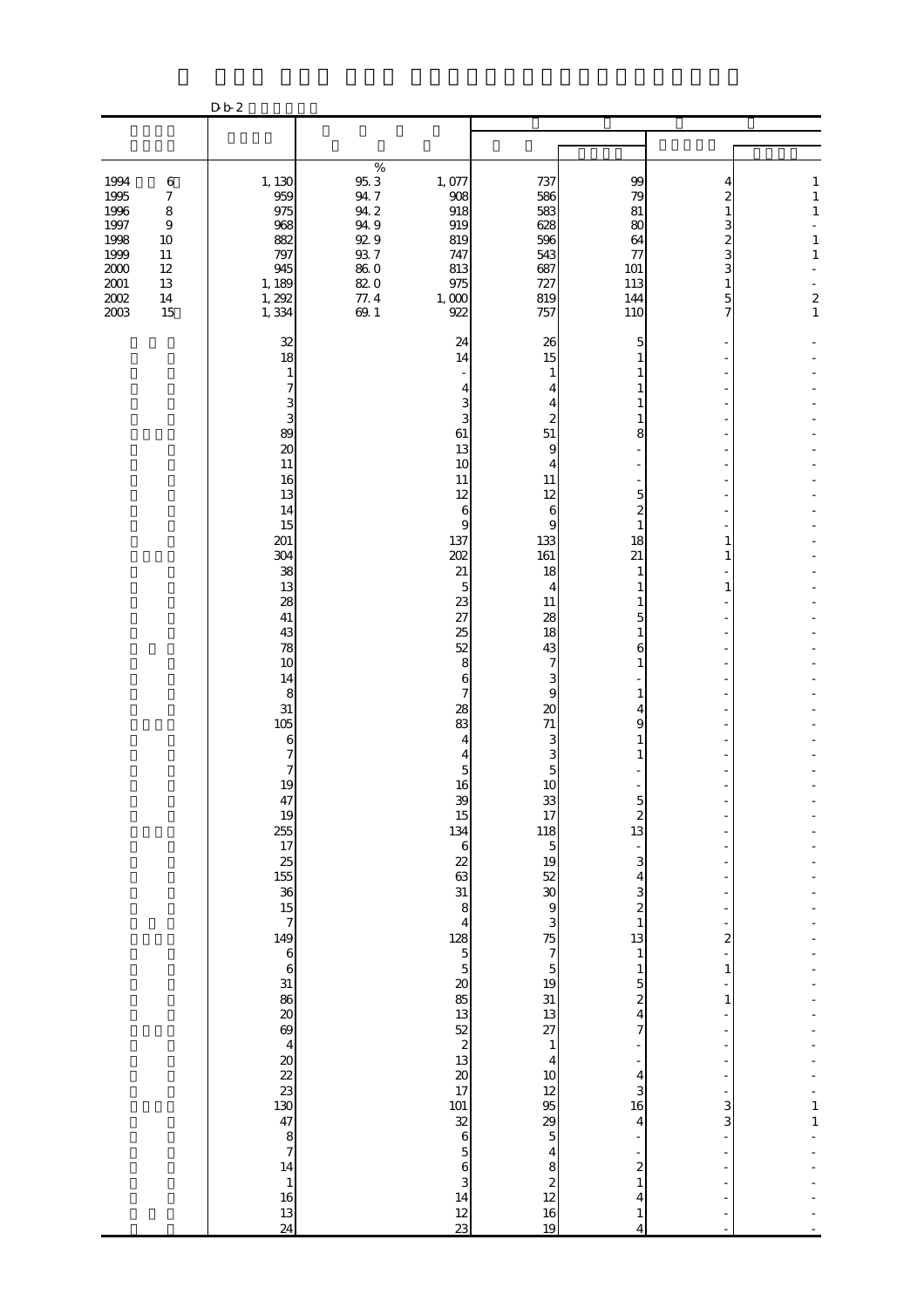|                                                                                  |                                                                       | $D_{c}$                                                                                                                                                                                                                                                                                                                                                                                                                |                                                                                     |                                                                                                                                                                                                                                                                                                                                                                                                                                          |                                                                                                                                                                                                                                                                                                                                                                                                  |                                                                                                                                                                                                                                                                                                                                                                                                                         |                                                                                                                                                                                                                                                            |                                                                                                                                                                                                     |
|----------------------------------------------------------------------------------|-----------------------------------------------------------------------|------------------------------------------------------------------------------------------------------------------------------------------------------------------------------------------------------------------------------------------------------------------------------------------------------------------------------------------------------------------------------------------------------------------------|-------------------------------------------------------------------------------------|------------------------------------------------------------------------------------------------------------------------------------------------------------------------------------------------------------------------------------------------------------------------------------------------------------------------------------------------------------------------------------------------------------------------------------------|--------------------------------------------------------------------------------------------------------------------------------------------------------------------------------------------------------------------------------------------------------------------------------------------------------------------------------------------------------------------------------------------------|-------------------------------------------------------------------------------------------------------------------------------------------------------------------------------------------------------------------------------------------------------------------------------------------------------------------------------------------------------------------------------------------------------------------------|------------------------------------------------------------------------------------------------------------------------------------------------------------------------------------------------------------------------------------------------------------|-----------------------------------------------------------------------------------------------------------------------------------------------------------------------------------------------------|
|                                                                                  |                                                                       |                                                                                                                                                                                                                                                                                                                                                                                                                        |                                                                                     |                                                                                                                                                                                                                                                                                                                                                                                                                                          |                                                                                                                                                                                                                                                                                                                                                                                                  |                                                                                                                                                                                                                                                                                                                                                                                                                         |                                                                                                                                                                                                                                                            |                                                                                                                                                                                                     |
| 1994<br>1995<br>1996<br>1997<br>1998<br>1999<br>2000<br>$2001\,$<br>2002<br>2003 | $\,6$<br>7<br>8<br>$\overline{9}$<br>10<br>11<br>12<br>13<br>14<br>15 | 9,615<br>9,159<br>9,973<br>10, 100<br>9, 458<br>8,737<br>9,091<br>7,671<br>10,883<br>12, 103                                                                                                                                                                                                                                                                                                                           | $\%$<br>97.9<br>98.9<br>99.1<br>97.8<br>983<br>94.4<br>84.6<br>78.9<br>60.7<br>71.7 | 9,409<br>9,054<br>9,879<br>9,873<br>9,293<br>8, 245<br>7,690<br>6,050<br>6,608<br>8,675                                                                                                                                                                                                                                                                                                                                                  | 1, 247<br>1,702<br>1,999<br>1,598<br>1, 474<br>1,388<br>1,631<br>1,634<br>2, 112<br>2, 124                                                                                                                                                                                                                                                                                                       | 157<br>257<br>323<br>206<br>234<br>190<br>287<br>251<br>373<br>378                                                                                                                                                                                                                                                                                                                                                      | 61<br>63<br>88<br>62<br>67<br>55<br>64<br>65<br>56<br>96                                                                                                                                                                                                   | 16<br>$11\,$<br>24<br>15<br>19<br>15<br>$21\,$<br>$20\,$<br>$\begin{array}{c} 14 \\ 19 \end{array}$                                                                                                 |
|                                                                                  |                                                                       | 208<br>139<br>13<br>22<br>26<br>8<br>442<br>30<br>89<br>122<br>40<br>47<br>114<br>1,728<br>2636<br>254<br>102<br>180<br>252<br>902<br>488<br>147<br>56<br>94<br>161<br>1,052<br>67<br>62<br>67<br>$93$<br>592<br>171<br>3,790<br>121<br>360<br>2, 447<br>494<br>222<br>146<br>775<br>69<br>$\infty$<br>214<br>307<br>125<br>379<br>54<br>136<br>154<br>35<br>1,093<br>596<br>27<br>106<br>95<br>$70$<br>82<br>51<br>66 |                                                                                     | 143<br>84<br>8<br>18<br>26<br>7<br>355<br>17<br>54<br>103<br>49<br>76<br>56<br>858<br>1,520<br>167<br>40<br>219<br>186<br>394<br>214<br>123<br>29<br>$\infty$<br>88<br>780<br>45<br>39<br>73<br>56<br>427<br>140<br>3,657<br>1,938<br>$61\,$<br>1,326<br>166<br>125<br>41<br>528<br>$61\,$<br>37<br>135<br>$196\,$<br>99<br>306<br>42<br>92<br>146<br>26<br>528<br>$170\,$<br>12<br>89<br>66<br>$31\,$<br>$\boldsymbol{\pi}$<br>33<br>57 | 64<br>24<br>3<br>21<br>7<br>9<br>67<br>7<br>8<br>22<br>5<br>15<br>10<br>437<br>476<br>37<br>19<br>48<br>77<br>79<br>102<br>21<br>11<br>25<br>57<br>222<br>33<br>12<br>14<br>53<br>78<br>32<br>455<br>39<br>$51\,$<br>162<br>85<br>85<br>33<br>155<br>18<br>$\mathbf{1}$<br>56<br>57<br>23<br>86<br>10<br>31<br>26<br>19<br>162<br>37<br>$\boldsymbol{7}$<br>24<br>19<br>15<br>$17\,$<br>17<br>26 | 13<br>4<br>5<br>2<br>11<br>1<br>2<br>5<br>2<br>60<br>94<br>13<br>1<br>8<br>13<br>22<br>15<br>1<br>5<br>6<br>10<br>47<br>8<br>2<br>1<br>18<br>13<br>$\overline{5}$<br>67<br>4<br>9<br>21<br>16<br>13<br>4<br>42<br>$\overline{5}$<br>$\mathbf{1}$<br>8<br>$\boldsymbol{\alpha}$<br>8<br>17<br>$\mathbf{1}$<br>6<br>6<br>4<br>27<br>3<br>1<br>6<br>5<br>3<br>$\overline{\mathcal{Z}}$<br>$\overline{5}$<br>$\overline{c}$ | 1<br>1<br>2<br>1<br>5<br>27<br>$\boldsymbol{z}$<br>$\mathbf{1}$<br>1<br>З<br>4<br>3<br>$\overline{\mathcal{Z}}$<br>8<br>3<br>11<br>2<br>10<br>1<br>1<br>2<br>5<br>1<br>12<br>1<br>3<br>7<br>1<br>8<br>3<br>$\boldsymbol{z}$<br>3<br>20<br>8<br>5<br>1<br>6 | 1<br>6<br>$\mathbf{1}$<br>$rac{2}{3}$<br>$\overline{a}$<br>$\mathbf{1}$<br>$\mathbf{1}$<br>4<br>$\mathbf{1}$<br>$\boldsymbol{2}$<br>$\frac{1}{2}$<br>$\boldsymbol{2}$<br>5<br>3<br>$\,1\,$<br>$1\,$ |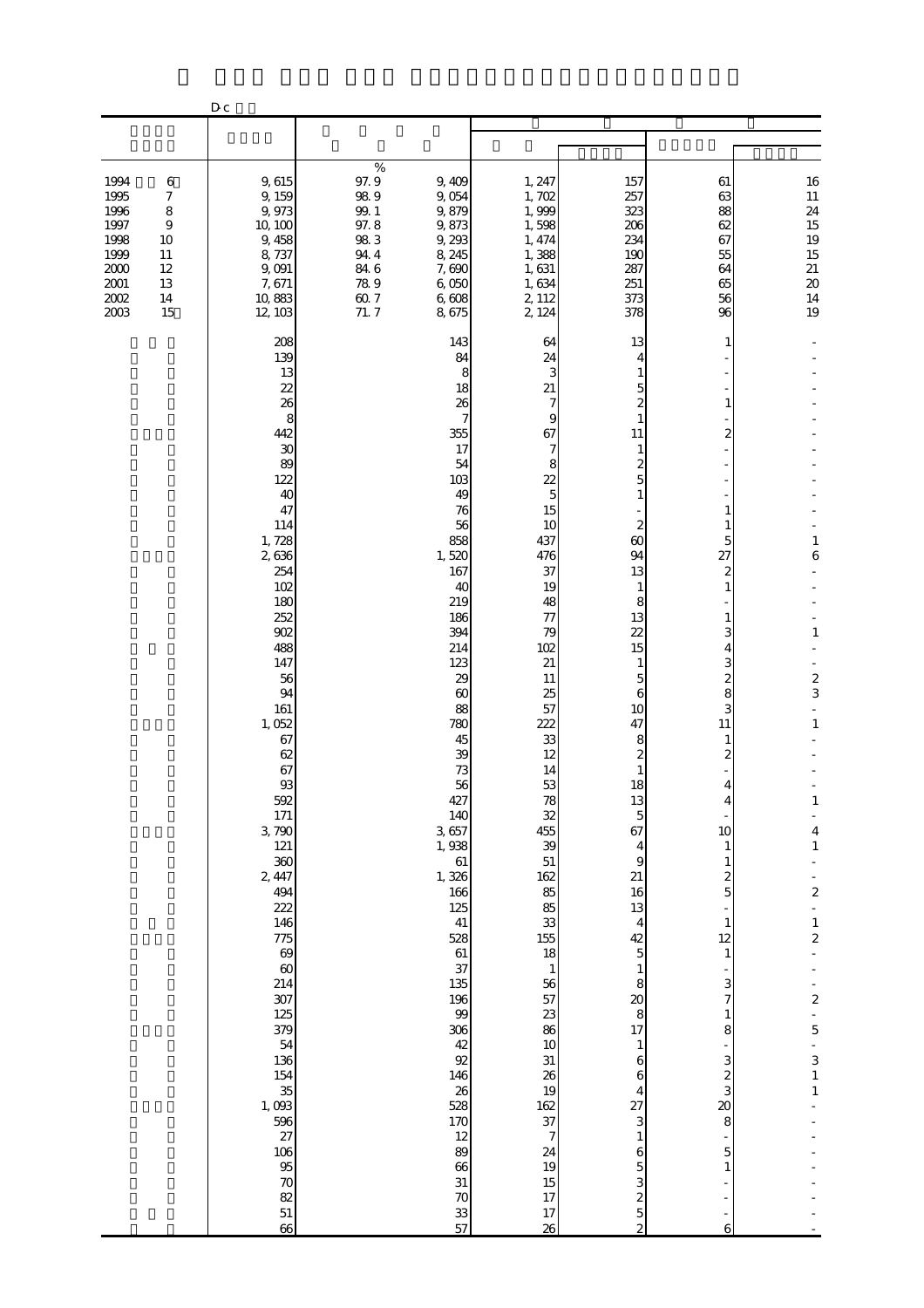|                                                                                              |                                                                                                              | $D_{c-1}$                                                                                                                                                                                                                                                                                                                                                                                                                                                   |                                                                                           |                                                                                                                                                                                                                                                                                                                                                          |                                                                                                                                                                                                                                                                                                     |                                                                  |                                                                             |                                                                            |
|----------------------------------------------------------------------------------------------|--------------------------------------------------------------------------------------------------------------|-------------------------------------------------------------------------------------------------------------------------------------------------------------------------------------------------------------------------------------------------------------------------------------------------------------------------------------------------------------------------------------------------------------------------------------------------------------|-------------------------------------------------------------------------------------------|----------------------------------------------------------------------------------------------------------------------------------------------------------------------------------------------------------------------------------------------------------------------------------------------------------------------------------------------------------|-----------------------------------------------------------------------------------------------------------------------------------------------------------------------------------------------------------------------------------------------------------------------------------------------------|------------------------------------------------------------------|-----------------------------------------------------------------------------|----------------------------------------------------------------------------|
|                                                                                              |                                                                                                              |                                                                                                                                                                                                                                                                                                                                                                                                                                                             |                                                                                           |                                                                                                                                                                                                                                                                                                                                                          |                                                                                                                                                                                                                                                                                                     |                                                                  |                                                                             |                                                                            |
|                                                                                              |                                                                                                              |                                                                                                                                                                                                                                                                                                                                                                                                                                                             |                                                                                           |                                                                                                                                                                                                                                                                                                                                                          |                                                                                                                                                                                                                                                                                                     |                                                                  |                                                                             |                                                                            |
| 1994<br>1995<br>1996<br>$1997\,$<br>1998<br>1999<br>$2000\,$<br>$2001\,$<br>$2002\,$<br>2003 | $\,6$<br>$\boldsymbol{7}$<br>$\,8\,$<br>$\boldsymbol{9}$<br>$10\,$<br>$11\,$<br>$12\,$<br>13<br>$14\,$<br>15 | 190<br>116<br>141<br>165<br>373<br>467<br>1, 498<br>1,645<br>4,783<br>5,793                                                                                                                                                                                                                                                                                                                                                                                 | $\%$<br>21.6<br>50.0<br>70.2<br>20.6<br>67.0<br>15.6<br>27.9<br>21.1<br>$\frac{20}{50}$ 1 | 41<br>58<br>99<br>34<br>250<br>73<br>418<br>347<br>959<br>2 937                                                                                                                                                                                                                                                                                          | 4<br>9<br>32<br>23<br>31<br>45<br>53<br>$\,91$<br>127                                                                                                                                                                                                                                               | 1<br>2<br>2<br>3<br>6<br>16<br>10                                | З<br>10<br>5<br>12<br>5<br>30                                               | $\mathbf{1}$<br>$\mathbf{1}$<br>$\begin{array}{c} 2 \\ 3 \\ 1 \end{array}$ |
|                                                                                              |                                                                                                              | 37<br>35<br>$\overline{\mathcal{Z}}$<br>65<br>$\overline{5}$<br>$\boldsymbol{z}$<br>17<br>$\boldsymbol{6}$<br>$\overline{4}$<br>31<br>853<br>1,271<br>95<br>50<br>92<br>41<br>591<br>233<br>33<br>24<br>43<br>$\Theta$<br>356<br>10<br>18<br>$\frac{29}{29}$<br>213<br>57<br>2 1 2 3<br>80<br>281<br>1, 216<br>301<br>121<br>124<br>215<br>12<br>11<br>71<br>83<br>38<br>176<br>14<br>62<br>97<br>3<br>697<br>455<br>11<br>32<br>51<br>48<br>52<br>17<br>31 |                                                                                           | 1<br>5<br>5<br>94<br>352<br>12<br>130<br>8<br>148<br>31<br>$\overline{7}$<br>10<br>$\boldsymbol{6}$<br>49<br>$\overline{4}$<br>12<br>$\begin{array}{c} 33 \\ 2,117 \end{array}$<br>1,904<br>3<br>183<br>$\overline{4}$<br>23<br>$\infty$<br>10<br>4<br>5<br>$\mathbf{1}$<br>124<br>$\overline{4}$<br>27<br>93<br>175<br>49<br>18<br>36<br>13<br>33<br>26 | 1<br>1<br>1<br>17<br>28<br>7<br>4<br>1<br>1<br>6<br>1<br>5<br>3<br>15<br>$\overline{7}$<br>26<br>4<br>4<br>7<br>10<br>6<br>$\boldsymbol{2}$<br>1<br>$\overline{\mathcal{Z}}$<br>1<br>4<br>$\boldsymbol{z}$<br>1<br>29<br>11<br>$\overline{5}$<br>$\boldsymbol{z}$<br>$\mathbf{1}$<br>$\overline{9}$ | 3<br>3<br>$\overline{c}$<br>1<br>4<br>1<br>$\boldsymbol{z}$<br>1 | 9<br>1<br>$\overline{c}$<br>4<br>2<br>1<br>2<br>1<br>1<br>18<br>7<br>5<br>6 | 1<br>$\mathbf{1}$                                                          |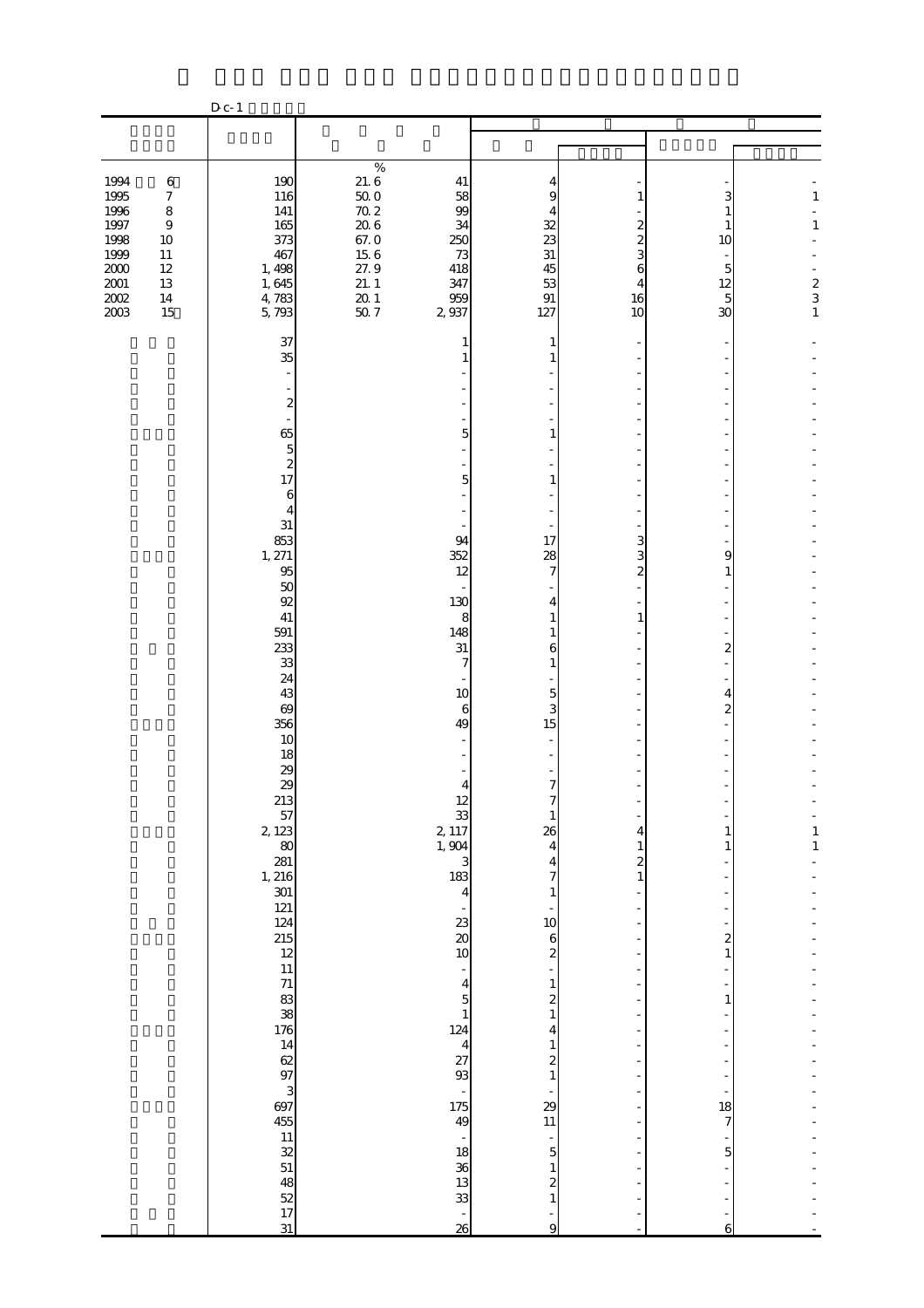|                                                                                    |                                                                             | $D$ c- $2\,$                                                                                                                                                                                                                                                                                                                                                                                                        |                                                                                                           |                                                                                                                                                                                                                                                                                                                                                                                                                             |                                                                                                                                                                                                                                                                                                                                                                                                 |                                                                                                                                                                                                                                                                                                                                                                                                                                                                               |                                                                                                                                                                                                                                                                                       |                                                                                                                                                                                                |
|------------------------------------------------------------------------------------|-----------------------------------------------------------------------------|---------------------------------------------------------------------------------------------------------------------------------------------------------------------------------------------------------------------------------------------------------------------------------------------------------------------------------------------------------------------------------------------------------------------|-----------------------------------------------------------------------------------------------------------|-----------------------------------------------------------------------------------------------------------------------------------------------------------------------------------------------------------------------------------------------------------------------------------------------------------------------------------------------------------------------------------------------------------------------------|-------------------------------------------------------------------------------------------------------------------------------------------------------------------------------------------------------------------------------------------------------------------------------------------------------------------------------------------------------------------------------------------------|-------------------------------------------------------------------------------------------------------------------------------------------------------------------------------------------------------------------------------------------------------------------------------------------------------------------------------------------------------------------------------------------------------------------------------------------------------------------------------|---------------------------------------------------------------------------------------------------------------------------------------------------------------------------------------------------------------------------------------------------------------------------------------|------------------------------------------------------------------------------------------------------------------------------------------------------------------------------------------------|
|                                                                                    |                                                                             |                                                                                                                                                                                                                                                                                                                                                                                                                     |                                                                                                           |                                                                                                                                                                                                                                                                                                                                                                                                                             |                                                                                                                                                                                                                                                                                                                                                                                                 |                                                                                                                                                                                                                                                                                                                                                                                                                                                                               |                                                                                                                                                                                                                                                                                       |                                                                                                                                                                                                |
| 1994<br>1995<br>1996<br>1997<br>1998<br>1999<br>$2000$<br>2001<br>$2002\,$<br>2003 | $\,6$<br>$\boldsymbol{7}$<br>8<br>9<br>10<br>11<br>$12\,$<br>13<br>14<br>15 | 8,618<br>7,914<br>7,813<br>9, 127<br>8,476<br>7,846<br>7,011<br>5,560<br>5,506<br>5,388                                                                                                                                                                                                                                                                                                                             | $\%$<br>$99.5$<br>$99.6\,$<br>$99.5$<br>$99.5\,$<br>99.5<br>99.1<br>$98\ 2$<br>$96\ 1$<br>$93\ 6$<br>93 1 | 8,571<br>7,886<br>7,775<br>9,083<br>8,437<br>7,774<br>6,888<br>5,343<br>5, 151<br>5,015                                                                                                                                                                                                                                                                                                                                     | 983<br>1, 166<br>1, 180<br>1, 263<br>1, 272<br>1, 217<br>1, 474<br>1,485<br>1,780<br>1,648                                                                                                                                                                                                                                                                                                      | 134<br>201<br>200<br>161<br>207<br>175<br>265<br>234<br>323<br>307                                                                                                                                                                                                                                                                                                                                                                                                            | 46<br>39<br>45<br>51<br>34<br>50<br>42<br>45<br>41<br>47                                                                                                                                                                                                                              | 15<br>$\frac{9}{15}$<br>$10$<br>$\sqrt{6}$<br>$\begin{array}{c} 15 \\ 13 \end{array}$<br>$17\,$<br>$\boldsymbol{9}$<br>8                                                                       |
|                                                                                    |                                                                             | 161<br>99<br>12<br>19<br>23<br>8<br>306<br>16<br>63<br>86<br>26<br>37<br>78<br>600<br>1, 125<br>88<br>48<br>84<br>195<br>264<br>217<br>76<br>$30\,$<br>45<br>78<br>634<br>51<br>42<br>33<br>50<br>352<br>106<br>1,502<br>38<br>67<br>1, 106<br>175<br>96<br>$\infty$<br>505<br>55<br>48<br>126<br>199<br>77<br>182<br>32<br>67<br>52<br>31<br>373<br>135<br>$15\,$<br>73<br>36<br>22<br>$\overline{30}$<br>33<br>29 |                                                                                                           | 136<br>82<br>7<br>15<br>25<br>7<br>283<br>10<br>49<br>88<br>41<br>42<br>53<br>514<br>1,003<br>87<br>40<br>88<br>173<br>230<br>161<br>83<br>27<br>43<br>71<br>687<br>43<br>38<br>69<br>41<br>393<br>$103\,$<br>1, 412<br>$30\,$<br>$50$<br>1,054<br>142<br>119<br>$17\,$<br>47 <sub>O</sub><br>49<br>37<br>120<br>177<br>87<br>166<br>$30\,$<br>62<br>49<br>25<br>344<br>119<br>12<br>$70$<br>30<br>18<br>37<br>$32\,$<br>26 | 58<br>23<br>2<br>18<br>6<br>9<br>61<br>7<br>8<br>21<br>4<br>11<br>10<br>263<br>401<br>30<br>19<br>42<br>72<br>68<br>84<br>17<br>9<br>16<br>44<br>178<br>33<br>12<br>13<br>30<br>$\infty$<br>30<br>356<br>$30\,$<br>39<br>113<br>$70$<br>82<br>22<br>130<br>15<br>$\mathbf{1}$<br>48<br>46<br>$20\,$<br>72<br>$\,6$<br>24<br>24<br>18<br>129<br>25<br>$\tau$<br>19<br>18<br>13<br>16<br>17<br>14 | 11<br>4<br>4<br>1<br>11<br>1<br>2<br>5<br>1<br>2<br>39<br>81<br>11<br>1<br>8<br>12<br>18<br>15<br>1<br>3<br>4<br>8<br>32<br>8<br>2<br>1<br>12<br>$\overline{5}$<br>59<br>3<br>6<br>18<br>15<br>13<br>$\overline{4}$<br>35<br>$\mathbf 5$<br>$\mathbf{1}$<br>7<br>14<br>8<br>12<br>$\mathbf{1}$<br>$\boldsymbol{z}$<br>$\overline{5}$<br>$\overline{4}$<br>27<br>3<br>$\mathbf{1}$<br>6<br>$\overline{5}$<br>3<br>$\overline{\mathcal{L}}$<br>$\overline{5}$<br>$\overline{c}$ | 2<br>1<br>1<br>3<br>11<br>1<br>1<br>1<br>1<br>1<br>3<br>2<br>1<br>10<br>1<br>2<br>З<br>7<br>$\mathbf{1}$<br>$\overline{\mathcal{Z}}$<br>3<br>$\mathbf{1}$<br>7<br>$\,1$<br>5<br>$\mathbf{1}$<br>5<br>$\boldsymbol{z}$<br>3<br>$\overline{\mathbf{c}}$<br>$\mathbf{1}$<br>$\mathbf{1}$ | $\mathbf{1}$<br>$\overline{\mathbf{c}}$<br>$\mathbf{1}$<br>$\mathbf{1}$<br>$\overline{\mathbf{c}}$<br>$\mathbf{1}$<br>$\,1\,$<br>1<br>$\,1\,$<br>$\overline{\mathbf{c}}$<br>$\,1\,$<br>$\,1\,$ |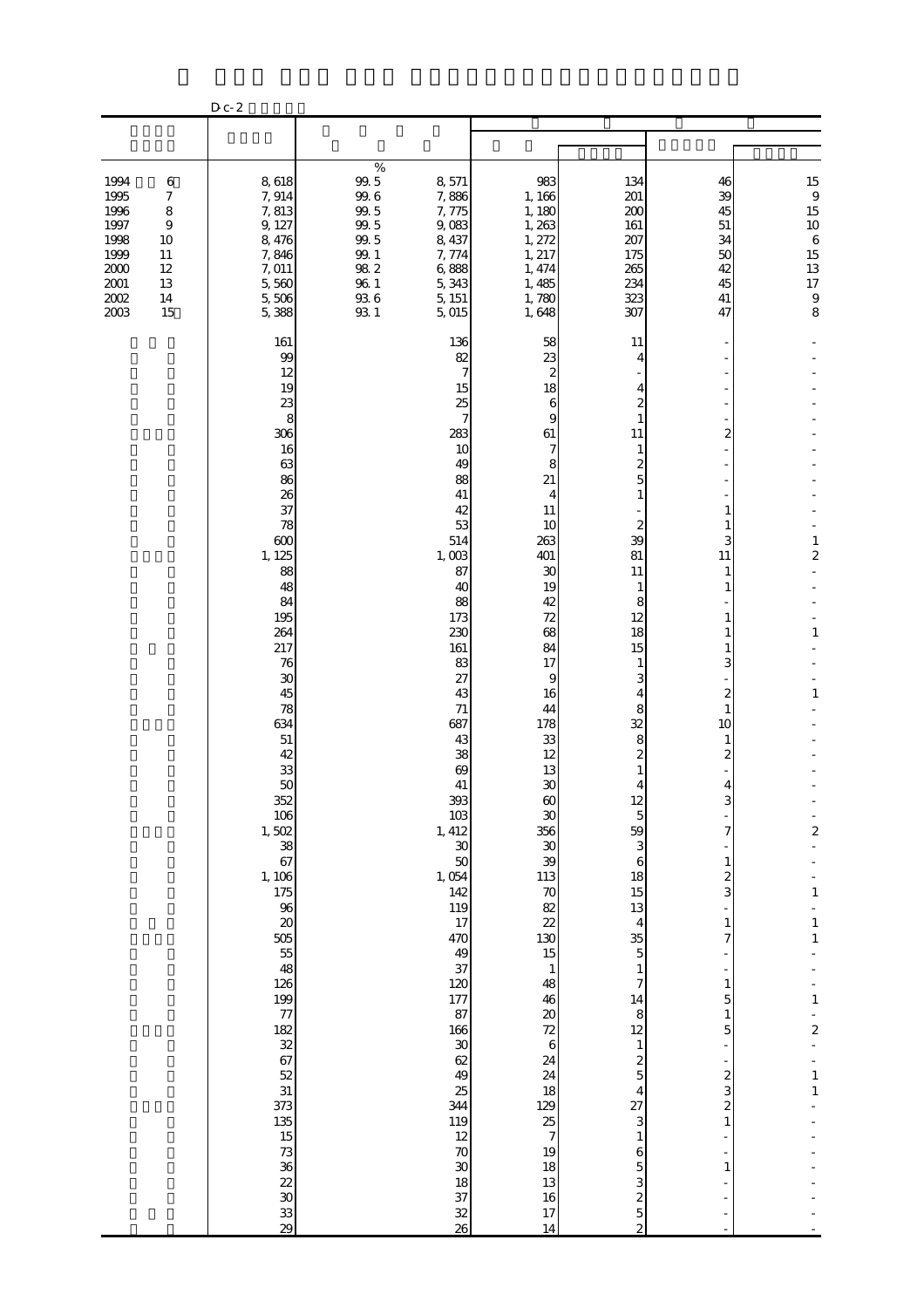|                                                          |                                                                                                        | $D c-3$                                                                                                                |              |                                                                                                                   |                                     |                                                      |                                                      |              |
|----------------------------------------------------------|--------------------------------------------------------------------------------------------------------|------------------------------------------------------------------------------------------------------------------------|--------------|-------------------------------------------------------------------------------------------------------------------|-------------------------------------|------------------------------------------------------|------------------------------------------------------|--------------|
|                                                          |                                                                                                        |                                                                                                                        |              |                                                                                                                   |                                     |                                                      |                                                      |              |
|                                                          |                                                                                                        |                                                                                                                        |              |                                                                                                                   |                                     |                                                      |                                                      |              |
| 1994<br>1995<br>1996<br>1997<br>1998<br>1999<br>$2000\,$ | $\,6\,$<br>$\boldsymbol{7}$<br>$\,$ 8 $\,$<br>$\boldsymbol{9}$<br>$10\,$<br>$11\,$<br>$12\,$<br>$13\,$ |                                                                                                                        | $\%$         |                                                                                                                   |                                     |                                                      |                                                      |              |
| $\frac{2001}{2002}$                                      | $14\,$<br>15                                                                                           | 287<br>515                                                                                                             | 96.5<br>89.1 | 277<br>459                                                                                                        | 148<br>237                          | $\pmb{\mathcal{Z}}$<br>39                            | 3<br>4                                               | $\mathbf{1}$ |
|                                                          |                                                                                                        | 1                                                                                                                      |              | 1                                                                                                                 | 1                                   | 1                                                    |                                                      |              |
|                                                          |                                                                                                        | 1                                                                                                                      |              | 1                                                                                                                 | $\mathbf{1}$                        | 1                                                    |                                                      |              |
|                                                          |                                                                                                        |                                                                                                                        |              |                                                                                                                   | ۰                                   |                                                      | $\overline{\phantom{m}}$                             |              |
|                                                          |                                                                                                        | 68                                                                                                                     |              | 64                                                                                                                | 3                                   |                                                      |                                                      |              |
|                                                          |                                                                                                        | 9<br>23                                                                                                                |              | $\boldsymbol{7}$<br>$\overline{4}$                                                                                | L,<br>Ξ                             |                                                      | ÷,                                                   |              |
|                                                          |                                                                                                        | 19<br>8                                                                                                                |              | 10<br>8                                                                                                           | $\blacksquare$<br>$\mathbf{1}$      |                                                      | ÷,                                                   |              |
|                                                          |                                                                                                        | $\overline{5}$<br>$\overline{4}$                                                                                       |              | $\frac{32}{3}$                                                                                                    | $\overline{\mathcal{L}}$            | ÷,                                                   | ÷,                                                   |              |
|                                                          |                                                                                                        | 206<br>95                                                                                                              |              | 214<br>69                                                                                                         | 137<br>25                           | 17<br>$\overline{\mathbf{c}}$                        | $\frac{2}{2}$                                        |              |
|                                                          |                                                                                                        | 1                                                                                                                      |              | L,                                                                                                                |                                     |                                                      | L,                                                   |              |
|                                                          |                                                                                                        | $\mathbf{1}$<br>$\overline{9}$                                                                                         |              | L,<br>$\blacksquare$                                                                                              | $\mathbf{1}$                        |                                                      | ÷,<br>$\overline{\phantom{a}}$                       |              |
|                                                          |                                                                                                        | 19<br>17                                                                                                               |              | $11\,$<br>18                                                                                                      | $\overline{5}$<br>9                 | 1                                                    | $\overline{\mathcal{L}}$                             |              |
|                                                          |                                                                                                        | 37                                                                                                                     |              | 32                                                                                                                | $\overline{\mathbf{c}}$             | ä,                                                   | $\overline{\phantom{a}}$                             |              |
|                                                          |                                                                                                        | $\sim$<br>$\mathbf{1}$                                                                                                 |              | $\bar{\phantom{a}}$<br>$\mathbf{1}$                                                                               | ÷,<br>$\mathbf{1}$                  |                                                      |                                                      |              |
|                                                          |                                                                                                        | 10<br>36                                                                                                               |              | $\overline{7}$<br>$\overline{22}$                                                                                 | $\boldsymbol{7}$<br>$\overline{22}$ | $\mathbf{1}$<br>13                                   |                                                      |              |
|                                                          |                                                                                                        | 6<br>$\mathbf{1}$                                                                                                      |              | $\overline{\phantom{a}}$                                                                                          | $\overline{\phantom{a}}$            | $\sim$                                               | $\overline{\phantom{a}}$                             |              |
|                                                          |                                                                                                        | 10                                                                                                                     |              | $\overline{9}$                                                                                                    | 14                                  | 13                                                   | $\overline{\phantom{m}}$                             |              |
|                                                          |                                                                                                        | 15<br>4<br>4<br>2<br>4<br>2<br>4<br>2<br>4<br>2<br>4<br>2<br>1<br>2<br>2<br>2<br>1<br>2<br>1<br>2<br>2<br>1<br>2<br>12 |              | $\begin{array}{c} 11 \\ 2 \\ 53 \\ 4 \end{array}$                                                                 | 8                                   | $\frac{1}{1}$                                        | ÷                                                    |              |
|                                                          |                                                                                                        |                                                                                                                        |              |                                                                                                                   |                                     | $\overline{\phantom{0}}$                             | ÷<br>$\overline{a}$                                  |              |
|                                                          |                                                                                                        |                                                                                                                        |              | $\begin{array}{c}\n 4 \\  26 \\  14 \\  4 \\  1 \\  7 \\  1 \\  -6 \\  10 \\  6 \\  10 \\  6 \\  4\n \end{array}$ |                                     | $\overline{\phantom{0}}$<br>$\,1\,$                  | ÷<br>$\frac{1}{2}$                                   |              |
|                                                          |                                                                                                        |                                                                                                                        |              |                                                                                                                   |                                     | $\frac{1}{2}$<br>$\frac{1}{2}$                       | $\overline{\phantom{a}}$<br>$\frac{1}{2}$            |              |
|                                                          |                                                                                                        |                                                                                                                        |              |                                                                                                                   |                                     | $\frac{1}{5}$                                        | $\overline{\phantom{0}}$<br>-                        |              |
|                                                          |                                                                                                        |                                                                                                                        |              |                                                                                                                   | $\frac{1}{1}$                       | ÷,<br>$\overline{\phantom{a}}$                       | ÷<br>÷                                               |              |
|                                                          |                                                                                                        |                                                                                                                        |              |                                                                                                                   |                                     | $\frac{1}{5}$                                        | ÷<br>$\overline{\phantom{0}}$                        |              |
|                                                          |                                                                                                        |                                                                                                                        |              |                                                                                                                   |                                     |                                                      | ÷                                                    |              |
|                                                          |                                                                                                        |                                                                                                                        |              |                                                                                                                   | 6122                                | ÷,<br>÷,                                             | -<br>$\frac{1}{2}$                                   |              |
|                                                          |                                                                                                        |                                                                                                                        |              |                                                                                                                   |                                     | ÷,<br>÷                                              | ÷<br>÷                                               |              |
|                                                          |                                                                                                        | $12$<br>$21$<br>$6$<br>$10$<br>$4$<br>$3$<br>$3$<br>$1$<br>$5$                                                         |              |                                                                                                                   | $\frac{1}{1}$                       | $\overline{\phantom{a}}$<br>$\overline{\phantom{a}}$ | $\overline{\phantom{0}}$<br>$\overline{a}$           |              |
|                                                          |                                                                                                        |                                                                                                                        |              |                                                                                                                   | ÷<br>f,                             | $\qquad \qquad \blacksquare$<br>÷                    | $\overline{\phantom{m}}$<br>$\overline{\phantom{0}}$ |              |
|                                                          |                                                                                                        |                                                                                                                        |              |                                                                                                                   | $\overline{a}$<br>÷                 | ÷<br>÷                                               | ÷<br>$\blacksquare$                                  |              |
|                                                          |                                                                                                        | ÷                                                                                                                      |              | $\begin{bmatrix} 1 \\ 1 \end{bmatrix}$                                                                            | $\frac{1}{2}$                       | Ĩ,<br>÷,                                             | ÷                                                    |              |
|                                                          |                                                                                                        | $\mathbf{1}$<br>L,                                                                                                     |              | L,                                                                                                                | $\overline{a}$                      | ÷<br>L,                                              | ÷<br>L,                                              |              |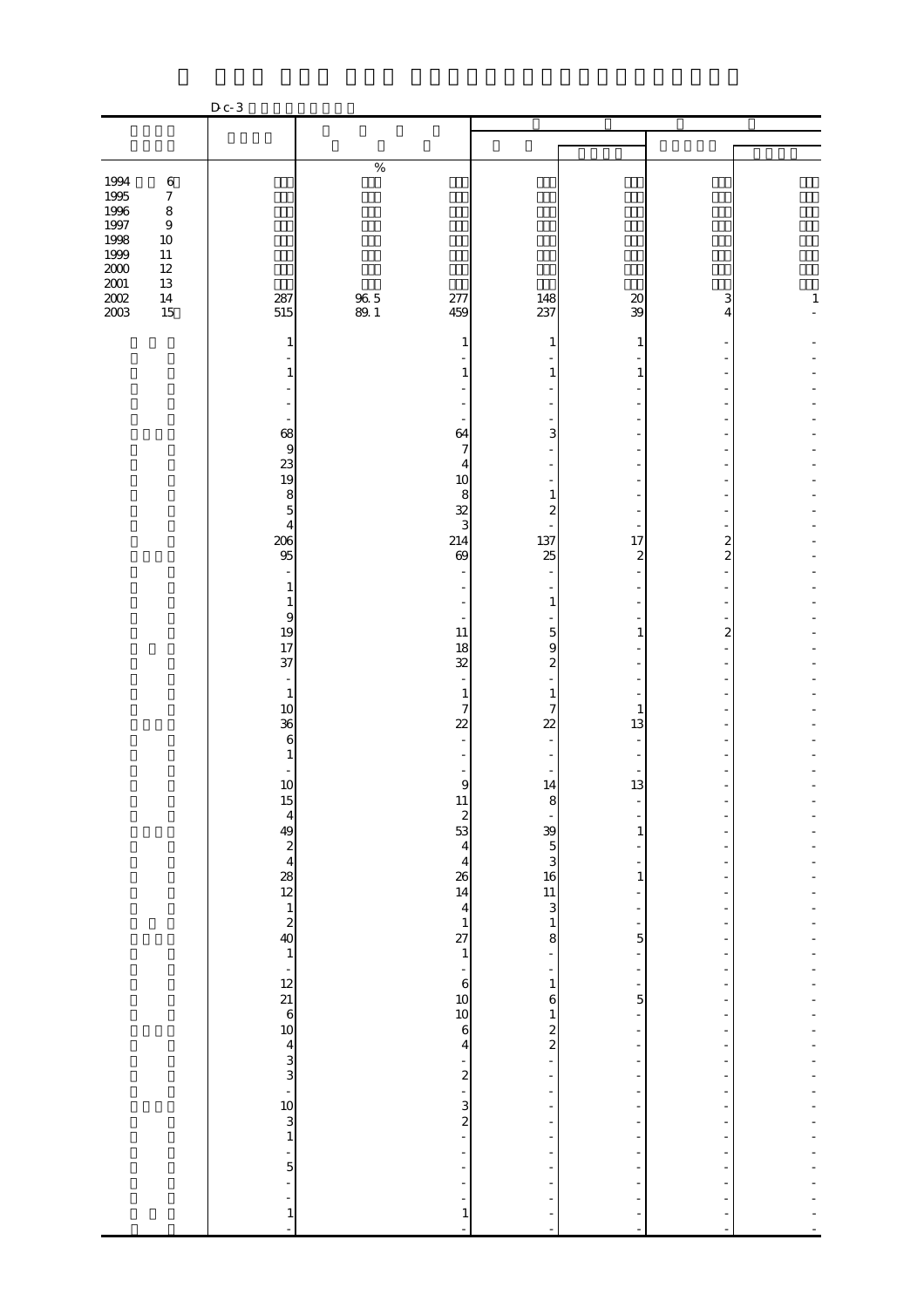|                                                                                             |                                                                                                                    | D c- 4                                                                  |                                                                                                         |                                                                        |                                                                                        |                                                                           |                                                                    |                                                                                                                        |
|---------------------------------------------------------------------------------------------|--------------------------------------------------------------------------------------------------------------------|-------------------------------------------------------------------------|---------------------------------------------------------------------------------------------------------|------------------------------------------------------------------------|----------------------------------------------------------------------------------------|---------------------------------------------------------------------------|--------------------------------------------------------------------|------------------------------------------------------------------------------------------------------------------------|
|                                                                                             |                                                                                                                    |                                                                         |                                                                                                         |                                                                        |                                                                                        |                                                                           |                                                                    |                                                                                                                        |
|                                                                                             |                                                                                                                    |                                                                         | $\%$                                                                                                    |                                                                        |                                                                                        |                                                                           |                                                                    |                                                                                                                        |
| 1994<br>1995<br>1996<br>$1997\,$<br>1998<br>1999<br>$2000\,$<br>$2001\,$<br>$200\!$<br>2003 | $\,6\,$<br>$\boldsymbol{7}$<br>$\,8\,$<br>$\boldsymbol{9}$<br>$10\,$<br>$11\,$<br>$12\,$<br>$13\,$<br>$14\,$<br>15 | 787<br>1, 109<br>1,998<br>780<br>557<br>406<br>547<br>420<br>239<br>366 | $98\ 7$<br>98.3<br>$99.3\,$<br>$93\ 3$<br>99.5<br>$93\ 6$<br><b>64 O</b><br>74 5<br>$\frac{66}{61}$ . 7 | 777<br>1,000<br>1,985<br>728<br>554<br>380<br>350<br>313<br>158<br>226 | 246<br>513<br>805<br>286<br>155<br>127<br>88<br>73<br>68<br>88                         | 23<br>$51\,$<br>121<br>40<br>23<br>10<br>12<br>$\overline{9}$<br>11<br>21 | 14<br>20<br>42<br>10<br>22<br>4<br>14<br>5<br>$\overline{5}$<br>11 | $\mathbf{1}$<br>$\mathbf{1}$<br>$\boldsymbol{9}$<br>$\overline{4}$<br>$12 \text{ }$<br>$\Box$<br>$\boldsymbol{7}$<br>9 |
|                                                                                             |                                                                                                                    | 8<br>5                                                                  |                                                                                                         | 4<br>1                                                                 | 3                                                                                      | 1                                                                         |                                                                    |                                                                                                                        |
|                                                                                             |                                                                                                                    | 3                                                                       |                                                                                                         | 3                                                                      | 3                                                                                      | 1                                                                         |                                                                    |                                                                                                                        |
|                                                                                             |                                                                                                                    | 3<br>1                                                                  |                                                                                                         | 3<br>$\mathbf{1}$                                                      | $\overline{\mathbf{c}}$                                                                |                                                                           |                                                                    |                                                                                                                        |
|                                                                                             |                                                                                                                    | 1<br>1                                                                  |                                                                                                         | $\overline{\mathcal{L}}$                                               | $\overline{\phantom{a}}$<br>$\boldsymbol{z}$                                           |                                                                           |                                                                    |                                                                                                                        |
|                                                                                             |                                                                                                                    | $\omega$<br>133<br>$71\,$                                               |                                                                                                         | 27<br>86<br>68<br>$\overline{\phantom{a}}$                             | 11<br>19                                                                               | 1<br>8                                                                    | 4                                                                  | 4                                                                                                                      |
|                                                                                             |                                                                                                                    | $\boldsymbol{z}$<br>3<br>3<br>27                                        |                                                                                                         | 1<br>$\mathbf{z}$<br>$\overline{4}$                                    | $\overline{\phantom{a}}$<br>$\mathbf{1}$<br>$\overline{\mathcal{L}}$<br>$\overline{5}$ | 3                                                                         |                                                                    |                                                                                                                        |
|                                                                                             |                                                                                                                    | 19<br>$\mathbf{1}$<br>$\boldsymbol{z}$<br>$\frac{2}{3}$                 |                                                                                                         | $\boldsymbol{z}$<br>$\mathbf{1}$<br>$\overline{\mathcal{Z}}$<br>3      | $\overline{\mathcal{L}}$<br>$\,1\,$<br>$\frac{2}{3}$                                   | $\boldsymbol{z}$<br>$\overline{\mathcal{Z}}$                              | $\boldsymbol{z}$<br>$\overline{\mathcal{L}}$                       | $\begin{array}{c} 2 \\ 2 \end{array}$                                                                                  |
|                                                                                             |                                                                                                                    | 23                                                                      |                                                                                                         | 3<br>19<br>$\overline{\mathcal{Z}}$                                    | 3<br>6                                                                                 | 1<br>$\overline{2}$                                                       | 1                                                                  | $\mathbf{1}$                                                                                                           |
|                                                                                             |                                                                                                                    | $\overline{5}$<br>$\overline{4}$                                        |                                                                                                         | 4<br>$\overline{\mathcal{L}}$<br>11                                    | 1<br>$\overline{\mathcal{Z}}$                                                          | 1                                                                         |                                                                    | Ţ                                                                                                                      |
|                                                                                             |                                                                                                                    |                                                                         |                                                                                                         | 68                                                                     | $28 - 25$<br>$25$<br>$1$                                                               | $\overline{\mathbf{c}}$<br>1                                              |                                                                    |                                                                                                                        |
|                                                                                             |                                                                                                                    | $\frac{12}{2}$<br>109<br>109<br>3<br>2<br>3<br>2<br>3<br>2<br>12        |                                                                                                         | $rac{3}{62}$<br>$\overline{a}$                                         |                                                                                        | 1                                                                         |                                                                    |                                                                                                                        |
|                                                                                             |                                                                                                                    | $\blacksquare$<br>$\mathbf{1}$                                          |                                                                                                         | 8<br>÷,<br>$\overline{\phantom{0}}$                                    | 9                                                                                      | $\overline{\mathbf{c}}$                                                   | 3                                                                  | $\mathbf{1}$                                                                                                           |
|                                                                                             |                                                                                                                    | $\overline{\mathbf{4}}$<br>$\overline{\mathbf{4}}$                      |                                                                                                         | $\overline{\mathbf{4}}$<br>$\overline{4}$                              | $\mathbf{6}$<br>3                                                                      | $\mathbf{1}$<br>1                                                         | $\boldsymbol{z}$<br>$\mathbf{1}$                                   |                                                                                                                        |
|                                                                                             |                                                                                                                    | $\frac{3}{4}$<br>$\mathbf{1}$                                           |                                                                                                         | 6<br>$rac{2}{3}$<br>$\mathbf{1}$                                       | 6<br>$\overline{5}$<br>$\,1\,$                                                         | 5<br>$\overline{4}$<br>$\mathbf{1}$                                       | 3<br>3                                                             | $-1$ $-3$ $-3$ $-$                                                                                                     |
|                                                                                             |                                                                                                                    | $\frac{1}{11}$<br>$\frac{2}{1}$                                         |                                                                                                         | 5                                                                      | 4<br>$\mathbf{1}$                                                                      |                                                                           |                                                                    |                                                                                                                        |
|                                                                                             |                                                                                                                    | $\mathbf{1}$<br>3                                                       |                                                                                                         | $\mathbf{1}$                                                           |                                                                                        |                                                                           |                                                                    |                                                                                                                        |
|                                                                                             |                                                                                                                    | 5                                                                       |                                                                                                         | $\overline{A}$                                                         | 3                                                                                      |                                                                           |                                                                    |                                                                                                                        |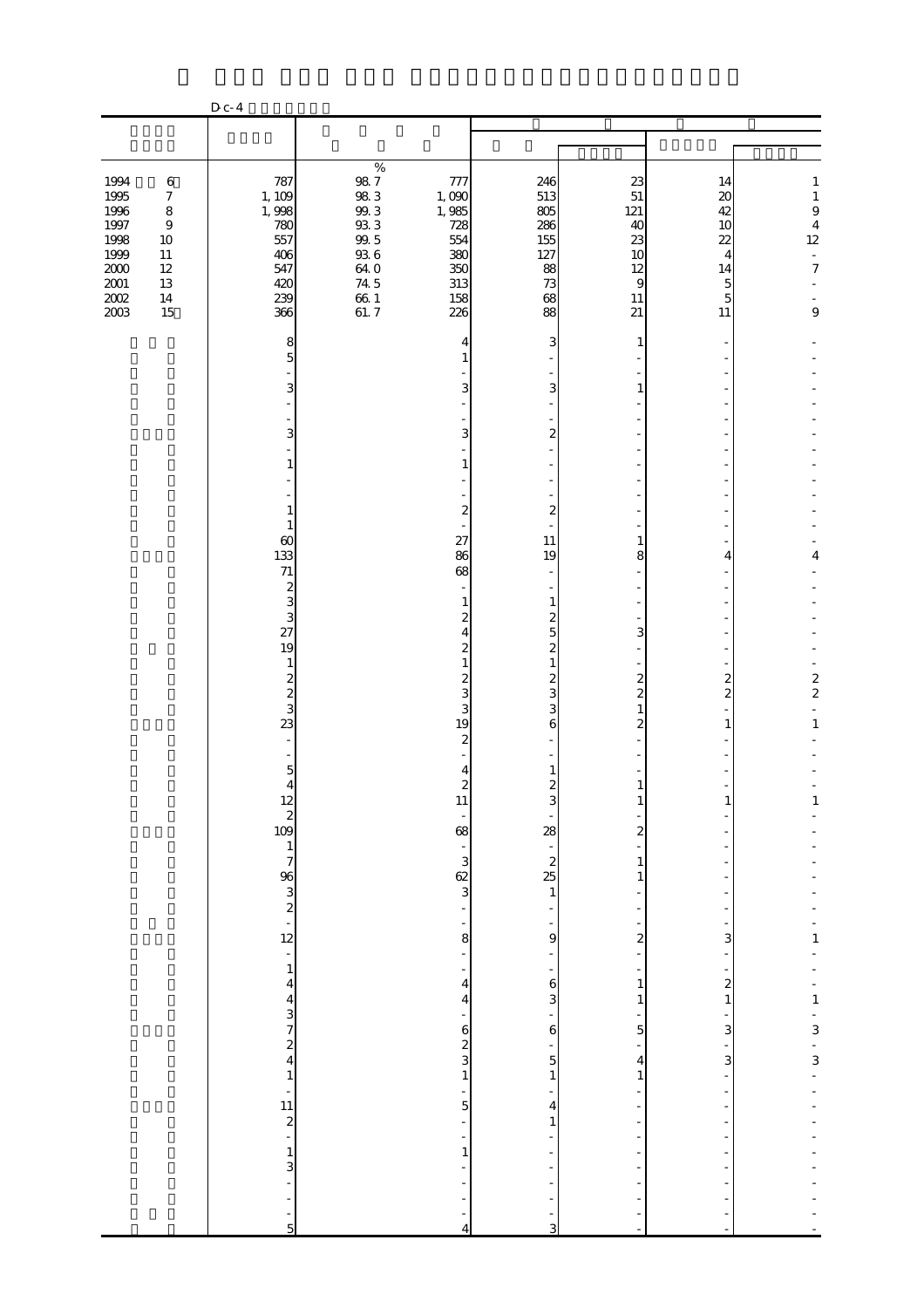|                                                                          |                                                                                                    | $D_{c-5}$                                                                |                                                                                                        |                                                                         |                                                  |                                                         |                               |                            |
|--------------------------------------------------------------------------|----------------------------------------------------------------------------------------------------|--------------------------------------------------------------------------|--------------------------------------------------------------------------------------------------------|-------------------------------------------------------------------------|--------------------------------------------------|---------------------------------------------------------|-------------------------------|----------------------------|
|                                                                          |                                                                                                    |                                                                          |                                                                                                        |                                                                         |                                                  |                                                         |                               |                            |
|                                                                          |                                                                                                    |                                                                          |                                                                                                        |                                                                         |                                                  |                                                         |                               |                            |
| 1994<br>1995<br>1996<br>$1997\,$<br>1998<br>1999<br>$2000\,$<br>$2001\,$ | $\,6\,$<br>$\boldsymbol{7}$<br>$\,8\,$<br>$\boldsymbol{9}$<br>$10\,$<br>$11\,$<br>$12\,$<br>$13\,$ | $20\,$<br>$\boldsymbol{\mathsf{20}}$<br>21<br>28<br>52<br>18<br>35<br>46 | $\%$<br>$100\;0$<br>$100\;0$<br>$95.2\,$<br>$100\;0$<br>$100\;0$<br>$100\;0$<br>$97. \;1$<br>$102.2\,$ | $20\,$<br>$20\,$<br>$\boldsymbol{\chi}$<br>28<br>$52$<br>18<br>34<br>47 | 14<br>14<br>10<br>17<br>24<br>13<br>24<br>23     | 4<br>2<br>3<br>2<br>$\mathbf{z}$<br>$\overline{4}$<br>4 | 1<br>1<br>3<br>3              | $\mathbf{1}$<br>1<br>$\,1$ |
| $200\!$<br>2003                                                          | $14\,$<br>15                                                                                       | 68<br>41                                                                 | $\frac{92}{92}$ 6                                                                                      | 63<br>38                                                                | 25<br>24                                         | 3<br>1                                                  | $\overline{\mathcal{Z}}$<br>4 | $\,1$<br>$\mathbf{1}$      |
|                                                                          |                                                                                                    | 1                                                                        |                                                                                                        | 1                                                                       | 1                                                |                                                         | 1                             |                            |
|                                                                          |                                                                                                    | $\mathbf{1}$                                                             |                                                                                                        | $\mathbf{1}$                                                            | 1                                                |                                                         | 1                             |                            |
|                                                                          |                                                                                                    |                                                                          |                                                                                                        |                                                                         |                                                  |                                                         |                               |                            |
|                                                                          |                                                                                                    |                                                                          |                                                                                                        |                                                                         |                                                  |                                                         |                               |                            |
|                                                                          |                                                                                                    |                                                                          |                                                                                                        |                                                                         |                                                  |                                                         |                               |                            |
|                                                                          |                                                                                                    | 9<br>12<br>$\overline{\phantom{a}}$                                      |                                                                                                        | 9<br>10                                                                 | 9<br>3                                           |                                                         | 1                             |                            |
|                                                                          |                                                                                                    | $\mathbf{1}$<br>4                                                        |                                                                                                        | 3                                                                       | $\overline{\mathcal{Z}}$                         |                                                         |                               |                            |
|                                                                          |                                                                                                    | 1<br>$\overline{\mathcal{Z}}$                                            |                                                                                                        | $\mathbf{1}$<br>$\overline{\mathcal{Z}}$                                | 1                                                |                                                         | 1                             |                            |
|                                                                          |                                                                                                    | 3                                                                        |                                                                                                        | 3                                                                       |                                                  |                                                         |                               |                            |
|                                                                          |                                                                                                    | $1\,$<br>3                                                               |                                                                                                        | 1<br>3                                                                  | 1                                                |                                                         |                               |                            |
|                                                                          |                                                                                                    | 1                                                                        |                                                                                                        |                                                                         |                                                  |                                                         |                               |                            |
|                                                                          |                                                                                                    | $\frac{2}{7}$                                                            |                                                                                                        | $\frac{2}{7}$                                                           | 1<br>6                                           | 1                                                       | $\overline{\mathbf{c}}$       | $\frac{1}{1}$              |
|                                                                          |                                                                                                    | -<br>$\mathbf{1}$                                                        |                                                                                                        | $\mathbf{1}$<br>$\mathbf{1}$                                            | $\mathbf{3}$<br>$\,1\,$                          | ÷                                                       |                               | $\overline{a}$<br>÷        |
|                                                                          |                                                                                                    | $\frac{1}{2}$ 3                                                          |                                                                                                        | $\frac{3}{2}$                                                           | $\mathbf{z}$<br>÷,                               | $\,1$<br>÷                                              | $\overline{\mathbf{c}}$       | $\frac{1}{1}$              |
|                                                                          |                                                                                                    | $\frac{3}{1}$                                                            |                                                                                                        | 3<br>$\,1\,$                                                            | $\begin{bmatrix} 2 \\ 1 \end{bmatrix}$           | -<br>$\frac{1}{2}$                                      |                               |                            |
|                                                                          |                                                                                                    | ÷<br>$\,1$<br>$\frac{1}{2}$                                              |                                                                                                        | ÷<br>$1\,$<br>-                                                         | $\frac{1}{2}$                                    | $\overline{a}$<br>$\overline{a}$<br>÷                   |                               |                            |
|                                                                          |                                                                                                    | $\mathbf{1}$<br>$\frac{4}{2}$                                            |                                                                                                        | $\,1$<br>$\overline{\mathcal{L}}$                                       | $\mathbf{1}$<br>$\overline{a}$<br>$\,1\,$        | $\overline{\phantom{m}}$<br>-                           |                               |                            |
|                                                                          |                                                                                                    | $\,1$                                                                    |                                                                                                        | $\frac{2}{1}$<br>$\,1\,$                                                | $\frac{1}{\sqrt{2}}$<br>$\overline{\phantom{0}}$ | $\overline{\phantom{m}}$<br>$\overline{\phantom{m}}$    |                               |                            |
|                                                                          |                                                                                                    | $\mathbf{1}$<br>$\frac{2}{1}$                                            |                                                                                                        | $\mathbf{1}$<br>1<br>$\overline{\phantom{m}}$                           | $\,1\,$<br>$\overline{\phantom{0}}$              | $\overline{a}$<br>$\overline{\phantom{m}}$              |                               |                            |
|                                                                          |                                                                                                    | $\blacksquare$<br>$\blacksquare$<br>$\frac{1}{2}$                        |                                                                                                        | $\frac{1}{2}$<br>$\overline{\phantom{0}}$                               |                                                  |                                                         |                               |                            |
|                                                                          |                                                                                                    | ÷<br>÷                                                                   |                                                                                                        |                                                                         |                                                  |                                                         |                               |                            |
|                                                                          |                                                                                                    | $\mathbf{1}$                                                             |                                                                                                        | $\mathbf{1}$                                                            | $\overline{a}$                                   |                                                         |                               |                            |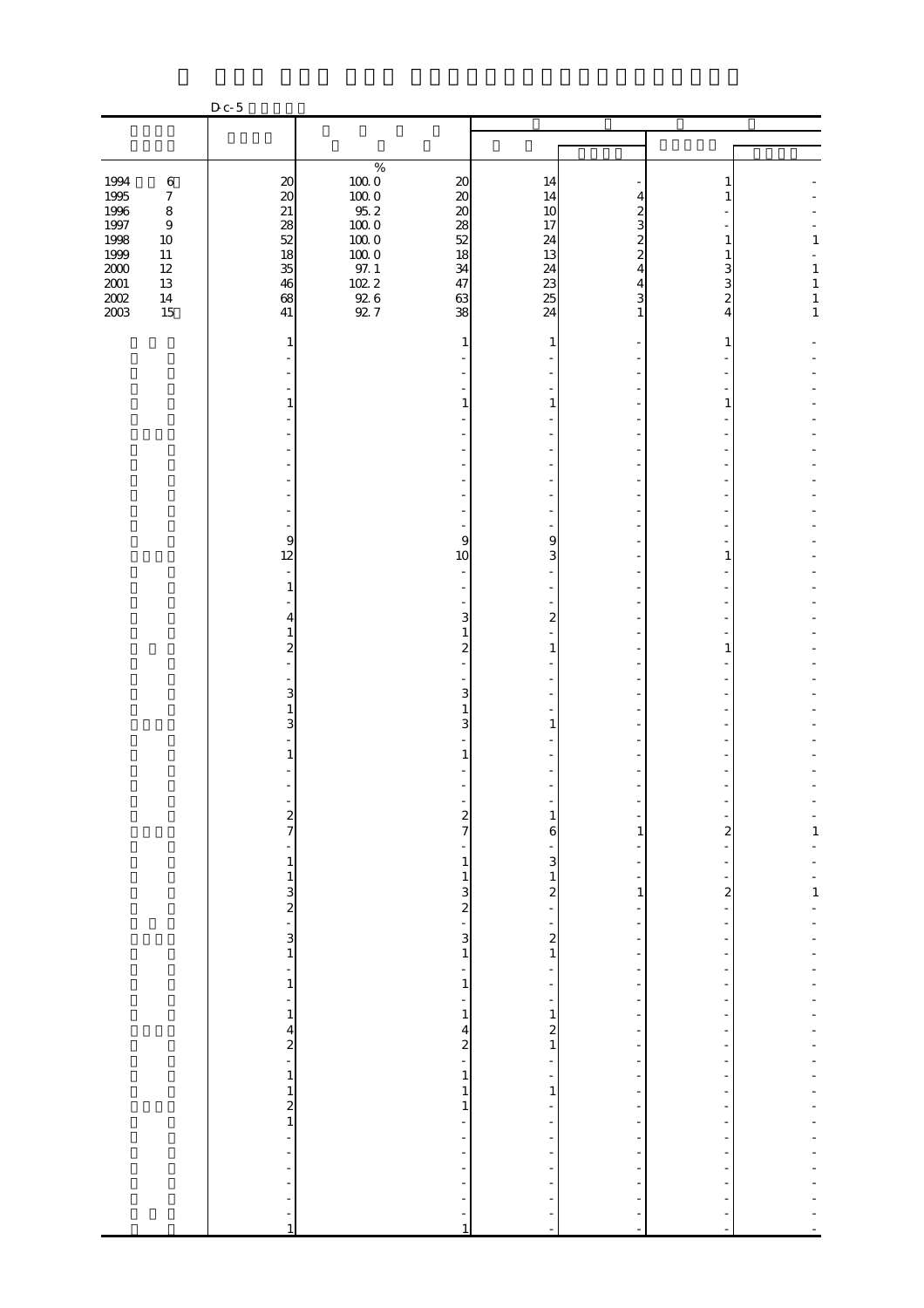|                                      |                                        | D d                                                  |                                              |                                                 |                                                                         |                                                      |                      |  |
|--------------------------------------|----------------------------------------|------------------------------------------------------|----------------------------------------------|-------------------------------------------------|-------------------------------------------------------------------------|------------------------------------------------------|----------------------|--|
|                                      |                                        |                                                      |                                              |                                                 |                                                                         |                                                      |                      |  |
|                                      |                                        |                                                      |                                              |                                                 |                                                                         |                                                      |                      |  |
| 1994<br>1995<br>1996                 | $\,6\,$<br>$\boldsymbol{7}$<br>$\,8\,$ | 185<br>176<br>147                                    | $\%$<br>$100\;0$<br>$100\;6$<br>$100\;0$     | 185<br>177<br>147                               | 256<br>259<br>240                                                       | 14<br>13<br>15                                       |                      |  |
| $1997\,$<br>1998<br>1999<br>$2000\,$ | $\boldsymbol{9}$<br>10<br>11<br>$12\,$ | 173<br>147<br>100<br>115                             | $99.4\,$<br>$99.3\,$<br>$99.0\,$<br>$97.4\,$ | 172<br>146<br>99<br>112                         | 282<br>228<br>172<br>188                                                | 13<br>5<br>4<br>12                                   |                      |  |
| $2001\,$<br>$200\!$<br>2003          | 13<br>$14\,$<br>15                     | 171<br>178<br>130<br>3                               | $99\,4$<br>$97.8\,$<br>97.7                  | 170<br>174<br>127<br>3                          | 255<br>283<br>195<br>5                                                  | 9<br>7<br>5                                          |                      |  |
|                                      |                                        | $\mathbf{1}$<br>1                                    |                                              |                                                 | 1<br>$\boldsymbol{z}$                                                   |                                                      |                      |  |
|                                      |                                        | $\mathbf{1}$<br>26                                   |                                              | 1<br>26                                         | $\boldsymbol{z}$<br>$\infty$                                            | 1                                                    |                      |  |
|                                      |                                        | $\boldsymbol{\chi}$<br>$\boldsymbol{6}$              |                                              | 21<br>5                                         | 15<br>5                                                                 | 1                                                    |                      |  |
|                                      |                                        | 16<br>19<br>1<br>3                                   |                                              | 16<br>19<br>1<br>3                              | 4<br>22<br>$\boldsymbol{z}$<br>3                                        | 2                                                    |                      |  |
|                                      |                                        | 1<br>3                                               |                                              | 3                                               | $\mathbf{1}$<br>5                                                       | $\mathbf{z}$                                         |                      |  |
|                                      |                                        | $\boldsymbol{z}$<br>$\overline{7}$<br>1<br>1<br>3    |                                              | 2<br>4                                          | $\boldsymbol{2}$<br>$\overline{\mathcal{Z}}$<br>6<br>$\mathbf{1}$<br>12 | 1                                                    |                      |  |
|                                      |                                        |                                                      |                                              |                                                 |                                                                         |                                                      |                      |  |
|                                      |                                        | $\begin{array}{c}\n2 \\ 1 \\ 3 \\ 6\n\end{array}$    |                                              |                                                 | 12                                                                      | T                                                    |                      |  |
|                                      |                                        | $\begin{array}{c} 4 \\ 8 \\ 11 \end{array}$          |                                              | 28<br>3<br>3<br>3<br>7<br>11                    | $\frac{53}{12}$ $\frac{12}{8}$ $\frac{7}{8}$ $\frac{8}{14}$             | $\overline{\phantom{a}}$<br>$\overline{\phantom{a}}$ |                      |  |
|                                      |                                        | $\mathbf{1}$<br>5<br>$\frac{1}{\sqrt{2}}$<br>$\,1\,$ |                                              | $\,1\,$<br>5<br>$\frac{1}{2}$<br>$\mathbf{1}$   | $\overline{\mathbf{4}}$<br>13                                           | ÷<br>$\overline{a}$<br>$\overline{\phantom{a}}$      |                      |  |
|                                      |                                        | $\mathbf{1}$<br>3<br>-<br>9                          |                                              | $\mathbf{1}$<br>3<br>÷<br>9                     | $\begin{bmatrix} 5 \\ 2 \\ 6 \end{bmatrix}$                             | $\overline{a}$<br>$\overline{\phantom{a}}$           |                      |  |
|                                      |                                        | .<br>30 ن 30<br>16                                   |                                              | $\begin{array}{c} 3 \\ 3 \\ 3 \\ 1 \end{array}$ | $-38$<br>$-31$<br>$-31$<br>$-33$<br>$-8$<br>$-8$                        | -<br>$\overline{a}$                                  |                      |  |
|                                      |                                        | $\overline{4}$<br>$\frac{1}{2}$                      |                                              | $\overline{4}$<br>$\boldsymbol{z}$              | 3                                                                       | 1<br>$\overline{a}$                                  |                      |  |
|                                      |                                        | $\overline{\mathcal{A}}$<br>$\overline{4}$           |                                              | $\overline{4}$<br>$\overline{4}$                | $\mathbf{6}$<br>8                                                       |                                                      |                      |  |
|                                      |                                        | ÷,<br>$\overline{c}$                                 |                                              | ÷<br>3                                          | 3                                                                       | $\overline{1}$                                       | $\overline{a}$<br>÷, |  |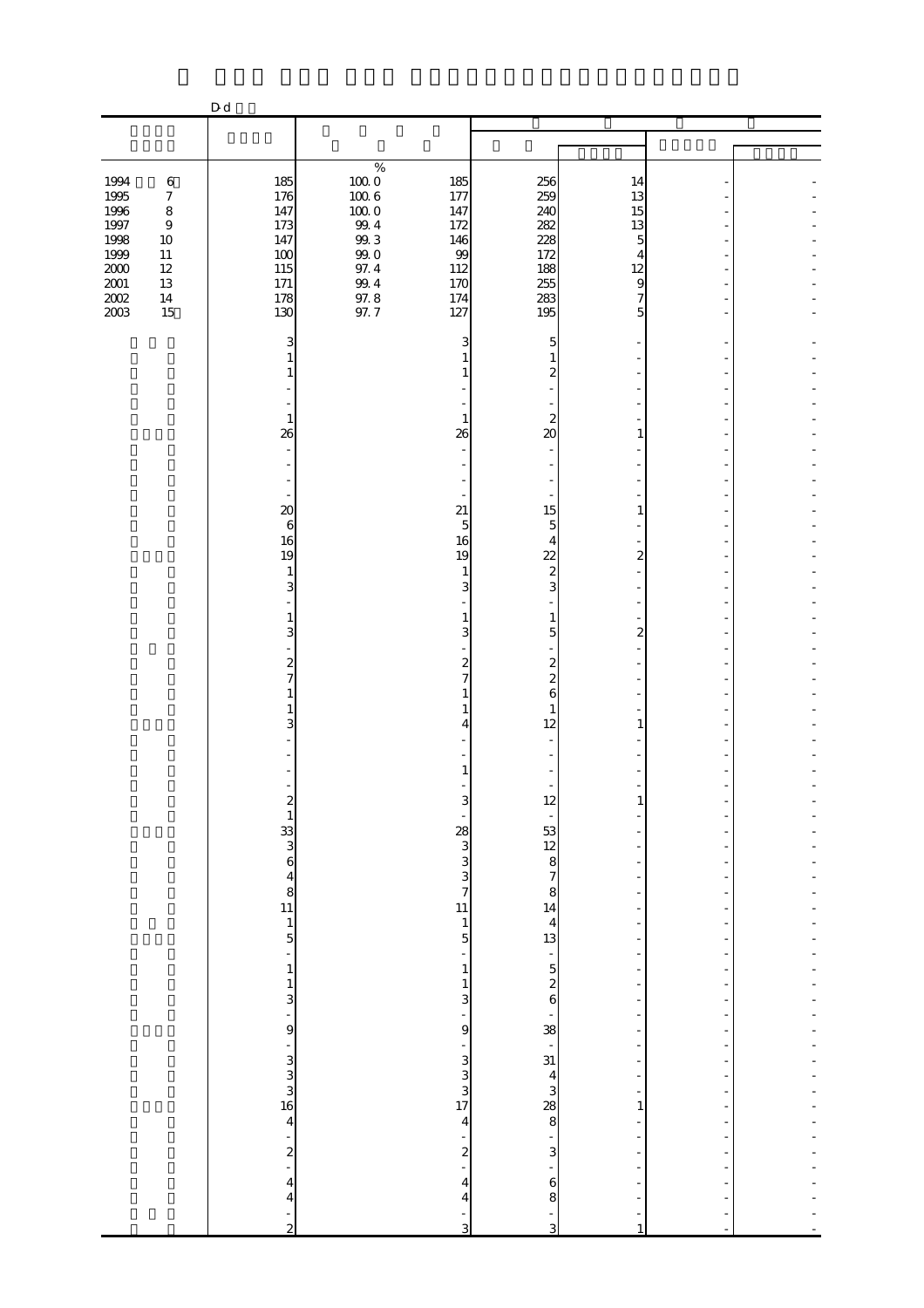| 1994<br>1995<br>1996                 | $\,6\,$<br>$\boldsymbol{7}$<br>$\,8\,$         | 170<br>175<br>144                           | $\%$<br>$\begin{array}{c} 100.0 \\ 100.6 \end{array}$<br>$100\;0$ | 170<br>176<br>144                                   | 225<br>258<br>234                                      | 14<br>13<br>15                                                   |                |  |
|--------------------------------------|------------------------------------------------|---------------------------------------------|-------------------------------------------------------------------|-----------------------------------------------------|--------------------------------------------------------|------------------------------------------------------------------|----------------|--|
| $1997\,$<br>1998<br>1999<br>$2000\,$ | $\boldsymbol{9}$<br>$10\,$<br>$11\,$<br>$12\,$ | 167<br>145<br>97<br>100                     | $100\;0$<br>$98\ 6$<br>$99.0\,$<br>$97.0\,$                       | 167<br>143<br>96<br>97                              | 273<br>226<br>169<br>163                               | 13<br>5<br>$\overline{4}$<br>$11\,$                              |                |  |
| $2001\,$<br>$200\!$<br>2003          | $13\,$<br>$14\,$<br>15                         | 158<br>164<br>114                           | $9\!.4$<br>$\frac{98.8}{100.0}$                                   | 157<br>162<br>114                                   | 223<br>252<br>151                                      | $\overline{9}$<br>$\overline{7}$<br>5                            |                |  |
|                                      |                                                | 3                                           |                                                                   | 3                                                   | 5<br>$\mathbf{1}$<br>$\boldsymbol{z}$                  |                                                                  |                |  |
|                                      |                                                | $\mathbf{1}$<br>25                          |                                                                   | $\mathbf{1}$<br>25                                  | $\boldsymbol{z}$<br>19                                 | 1                                                                |                |  |
|                                      |                                                |                                             |                                                                   |                                                     |                                                        |                                                                  |                |  |
|                                      |                                                | 19<br>$\,6$<br>16<br>17                     |                                                                   | $\boldsymbol{\chi}$<br>5<br>16<br>17                | 14<br>$\overline{5}$<br>4<br>20                        | 1<br>$\overline{2}$                                              |                |  |
|                                      |                                                | $\mathbf{1}$<br>$\overline{\mathcal{Z}}$    |                                                                   | $\mathbf{1}$<br>$\boldsymbol{z}$                    | $\boldsymbol{z}$<br>$\overline{\mathcal{L}}$           |                                                                  |                |  |
|                                      |                                                | 3<br>1                                      |                                                                   | 3<br>1                                              | $\mathbf{1}$<br>5<br>$\mathbf{1}$                      | $\boldsymbol{z}$                                                 |                |  |
|                                      |                                                | 7<br>3                                      |                                                                   | 7<br>4                                              | $\boldsymbol{z}$<br>6<br>$\mathbf{1}$<br>12            | 1                                                                |                |  |
|                                      |                                                |                                             |                                                                   |                                                     |                                                        |                                                                  |                |  |
|                                      |                                                |                                             |                                                                   | 3                                                   | 12                                                     | T                                                                |                |  |
|                                      |                                                | $2\frac{2}{1}$<br>2 3 3 3 3 3 4 5 1 1 2 -   |                                                                   | $26$<br>$3$<br>$3$<br>$3$<br>$3$<br>$5$<br>$11$     | $-52$ $12$ $7$ $7$ $8$ $14$ $4$ 5                      | $\qquad \qquad \blacksquare$<br>÷,                               |                |  |
|                                      |                                                |                                             |                                                                   | $\mathbf{1}$<br>$\frac{2}{1}$                       |                                                        | $\overline{\phantom{a}}$<br>$\overline{a}$                       |                |  |
|                                      |                                                | -                                           |                                                                   | ÷<br>$\frac{1}{2}$                                  | $\overline{\phantom{0}}$<br>÷,<br>$\frac{1}{5}$        | $\overline{\phantom{0}}$<br>-<br>$\overline{a}$<br>$\frac{1}{2}$ |                |  |
|                                      |                                                | $2 - 2 - 6$<br>÷                            |                                                                   | $\ddot{\mathbf{6}}$<br>÷                            | $\frac{1}{7}$                                          | $\overline{\phantom{0}}$<br>$\overline{\phantom{0}}$             |                |  |
|                                      |                                                | $\begin{array}{c}\n1 \\ 4\n\end{array}$     |                                                                   | $\begin{array}{c} 1 \ \ 3 \ \ 3 \ \ 15 \end{array}$ | $\begin{array}{c}\n 4 \\  3 \\  8\n \end{array}$       | $\overline{a}$<br>$\overline{\phantom{0}}$<br>-<br>1             |                |  |
|                                      |                                                |                                             |                                                                   | $\overline{4}$<br>$\frac{1}{2}$                     | $\frac{1}{3}$                                          | $\overline{\phantom{0}}$<br>$\frac{1}{2}$                        |                |  |
|                                      |                                                | $\sim$ 2 $\sim$ 3 4 $\sim$<br>$\frac{1}{2}$ |                                                                   | 3<br>$\overline{\mathbf{4}}$<br>$\frac{1}{2}$       | $\begin{array}{c} 5 \\ 8 \end{array}$<br>$\frac{1}{3}$ | f<br>$\,1\,$                                                     | $\overline{a}$ |  |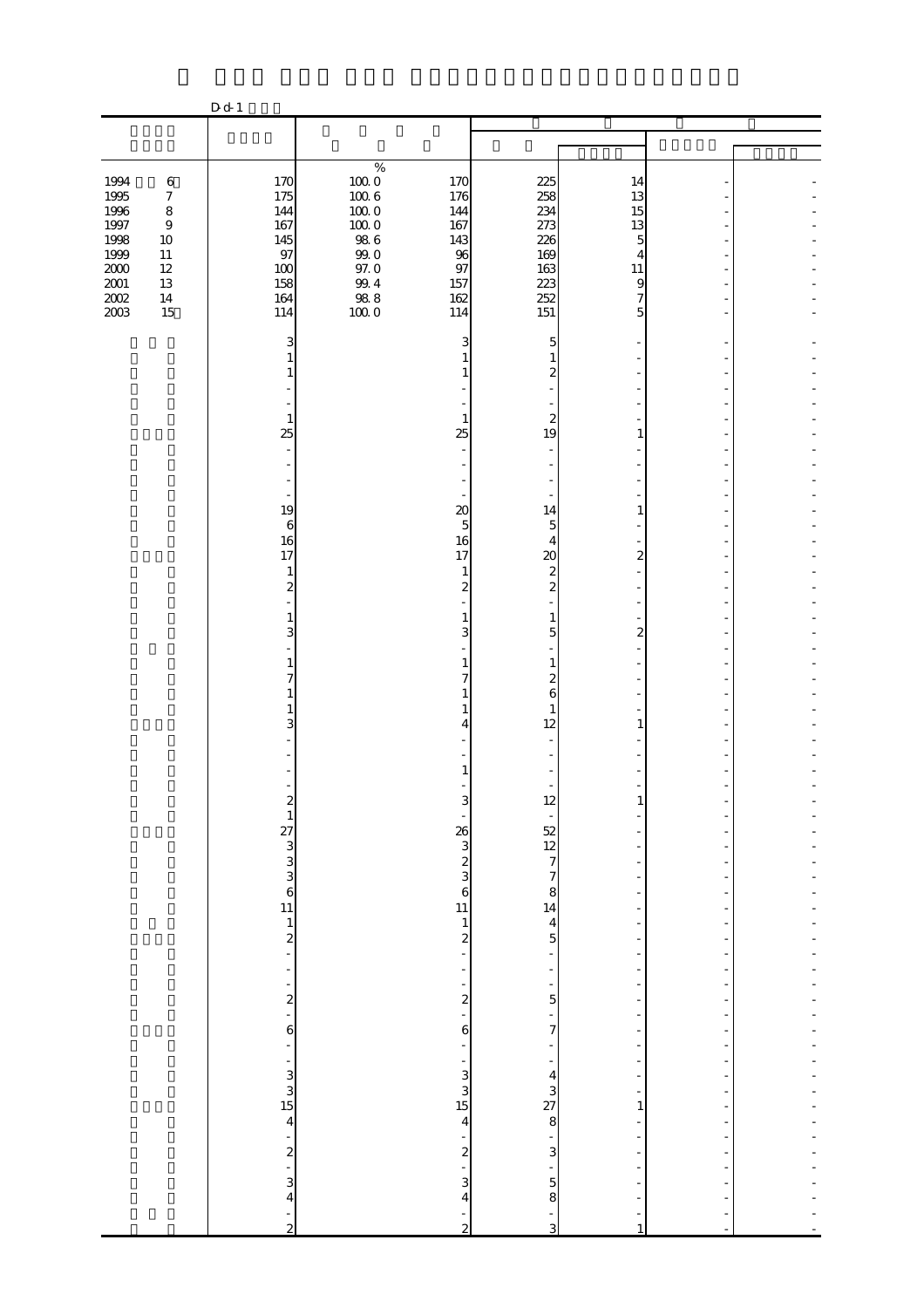|                      |                             | D d 2                                          |                                               |                                          |                                                     |                                                      |        |  |
|----------------------|-----------------------------|------------------------------------------------|-----------------------------------------------|------------------------------------------|-----------------------------------------------------|------------------------------------------------------|--------|--|
|                      |                             |                                                |                                               |                                          |                                                     |                                                      |        |  |
|                      |                             |                                                |                                               |                                          |                                                     |                                                      |        |  |
|                      |                             |                                                | $\%$                                          |                                          |                                                     |                                                      |        |  |
| 1994                 | $\,6\,$                     | 15                                             | $\begin{array}{c} 100.0 \\ 100.0 \end{array}$ | 15                                       | 31                                                  |                                                      |        |  |
| 1995<br>$1996\,$     | $\boldsymbol{7}$<br>$\,8\,$ | $\mathbf{1}$<br>3                              | $100\;0$                                      | $\mathbf{1}$<br>3                        | 1<br>6                                              |                                                      |        |  |
| $1997\,$             | $\boldsymbol{9}$            | $\mathbf{6}$                                   | 833                                           | 5                                        | 9                                                   |                                                      |        |  |
| 1998                 | $10\,$                      | $\frac{2}{3}$                                  | $150\;0$                                      | 3                                        | $\boldsymbol{z}$                                    |                                                      |        |  |
| 1999                 | $11\,$                      |                                                | 1000                                          | 3                                        | 3                                                   |                                                      |        |  |
| $2000\,$<br>$2001\,$ | $12\,$<br>13                | 15<br>13                                       | $100\;0$                                      | 15<br>13                                 |                                                     | 1                                                    |        |  |
| $200\!$              | $14\,$                      | 14                                             | $100\;0$                                      | 12                                       | $\begin{array}{c}\n 25 \\  32 \\  31\n \end{array}$ | 1                                                    |        |  |
| 2003                 | 15                          | 16                                             | 85.7<br>81.3                                  | 13                                       | 44                                                  |                                                      |        |  |
|                      |                             |                                                |                                               |                                          |                                                     |                                                      |        |  |
|                      |                             |                                                |                                               |                                          |                                                     |                                                      |        |  |
|                      |                             |                                                |                                               |                                          |                                                     |                                                      |        |  |
|                      |                             |                                                |                                               |                                          |                                                     |                                                      |        |  |
|                      |                             |                                                |                                               |                                          |                                                     |                                                      |        |  |
|                      |                             |                                                |                                               |                                          |                                                     |                                                      |        |  |
|                      |                             | $\mathbf{1}$                                   |                                               | 1                                        | 1                                                   |                                                      |        |  |
|                      |                             |                                                |                                               |                                          |                                                     |                                                      |        |  |
|                      |                             |                                                |                                               |                                          |                                                     |                                                      |        |  |
|                      |                             |                                                |                                               |                                          |                                                     |                                                      |        |  |
|                      |                             | $\mathbf{1}$                                   |                                               |                                          | 1                                                   |                                                      |        |  |
|                      |                             |                                                |                                               |                                          |                                                     |                                                      |        |  |
|                      |                             | $\overline{2}$                                 |                                               | 2                                        | 2                                                   |                                                      |        |  |
|                      |                             |                                                |                                               |                                          |                                                     |                                                      |        |  |
|                      |                             | 1                                              |                                               |                                          | 1                                                   |                                                      |        |  |
|                      |                             |                                                |                                               |                                          |                                                     |                                                      |        |  |
|                      |                             |                                                |                                               |                                          |                                                     |                                                      |        |  |
|                      |                             |                                                |                                               |                                          |                                                     |                                                      |        |  |
|                      |                             | 1                                              |                                               |                                          | 1                                                   |                                                      |        |  |
|                      |                             |                                                |                                               |                                          |                                                     |                                                      |        |  |
|                      |                             |                                                |                                               |                                          |                                                     |                                                      |        |  |
|                      |                             |                                                |                                               |                                          |                                                     |                                                      |        |  |
|                      |                             |                                                |                                               |                                          |                                                     |                                                      |        |  |
|                      |                             |                                                |                                               |                                          |                                                     |                                                      |        |  |
|                      |                             |                                                |                                               |                                          |                                                     |                                                      |        |  |
|                      |                             |                                                |                                               |                                          |                                                     |                                                      |        |  |
|                      |                             |                                                |                                               |                                          |                                                     |                                                      |        |  |
|                      |                             | 6                                              |                                               | $\overline{\mathbf{c}}$                  | 1                                                   |                                                      |        |  |
|                      |                             | f                                              |                                               |                                          |                                                     |                                                      |        |  |
|                      |                             | 3                                              |                                               | $\mathbf{1}$                             | 1                                                   |                                                      |        |  |
|                      |                             | $\frac{1}{2}$                                  |                                               |                                          |                                                     | $\overline{a}$                                       |        |  |
|                      |                             | $\Box$                                         |                                               | $\mathbf{1}$<br>$\overline{\phantom{a}}$ |                                                     | ÷<br>$\overline{\phantom{a}}$                        |        |  |
|                      |                             |                                                |                                               |                                          |                                                     |                                                      |        |  |
|                      |                             | 3                                              |                                               | 3                                        | 8                                                   | $\overline{a}$                                       |        |  |
|                      |                             | $\overline{\phantom{a}}$                       |                                               | $\overline{\phantom{m}}$                 | -                                                   | $\overline{\phantom{a}}$                             |        |  |
|                      |                             | $\,1\,$<br>$\,1\,$                             |                                               | $\mathbf{1}$<br>$\mathbf{1}$             | $\frac{5}{2}$                                       | $\overline{\phantom{a}}$<br>$\overline{\phantom{a}}$ |        |  |
|                      |                             | $\,1\,$                                        |                                               | $\mathbf{1}$                             | $\,1\,$                                             | $\overline{\phantom{a}}$                             |        |  |
|                      |                             | $\overline{\phantom{0}}$                       |                                               |                                          |                                                     | $\overline{\phantom{a}}$                             |        |  |
|                      |                             | 3                                              |                                               | $\mathsf{a}$                             | $\frac{1}{31}$                                      | $\overline{a}$                                       |        |  |
|                      |                             | $\frac{1}{3}$                                  |                                               | $\overline{\phantom{a}}$                 | $\frac{1}{31}$                                      | $\overline{\phantom{a}}$                             |        |  |
|                      |                             | ÷                                              |                                               | $\mathbf{3}$                             |                                                     | $\overline{\phantom{a}}$<br>$\overline{\phantom{a}}$ |        |  |
|                      |                             | -                                              |                                               |                                          |                                                     |                                                      |        |  |
|                      |                             | $\mathbf{1}$                                   |                                               | $\overline{a}$                           | 1                                                   | $\overline{a}$                                       |        |  |
|                      |                             | $\overline{\phantom{a}}$                       |                                               | $\blacksquare$                           |                                                     | $\overline{\phantom{a}}$                             |        |  |
|                      |                             | $\overline{\phantom{0}}$                       |                                               |                                          |                                                     |                                                      |        |  |
|                      |                             | $\blacksquare$<br>$\qquad \qquad \blacksquare$ |                                               |                                          |                                                     | $\overline{a}$<br>$\overline{\phantom{a}}$           |        |  |
|                      |                             | $\mathbf{1}$                                   |                                               | 1                                        | 1                                                   |                                                      |        |  |
|                      |                             |                                                |                                               |                                          |                                                     |                                                      |        |  |
|                      |                             | ÷                                              |                                               |                                          |                                                     |                                                      |        |  |
|                      |                             | ÷,                                             |                                               | 1                                        | ÷,                                                  | $\sim$                                               | $\sim$ |  |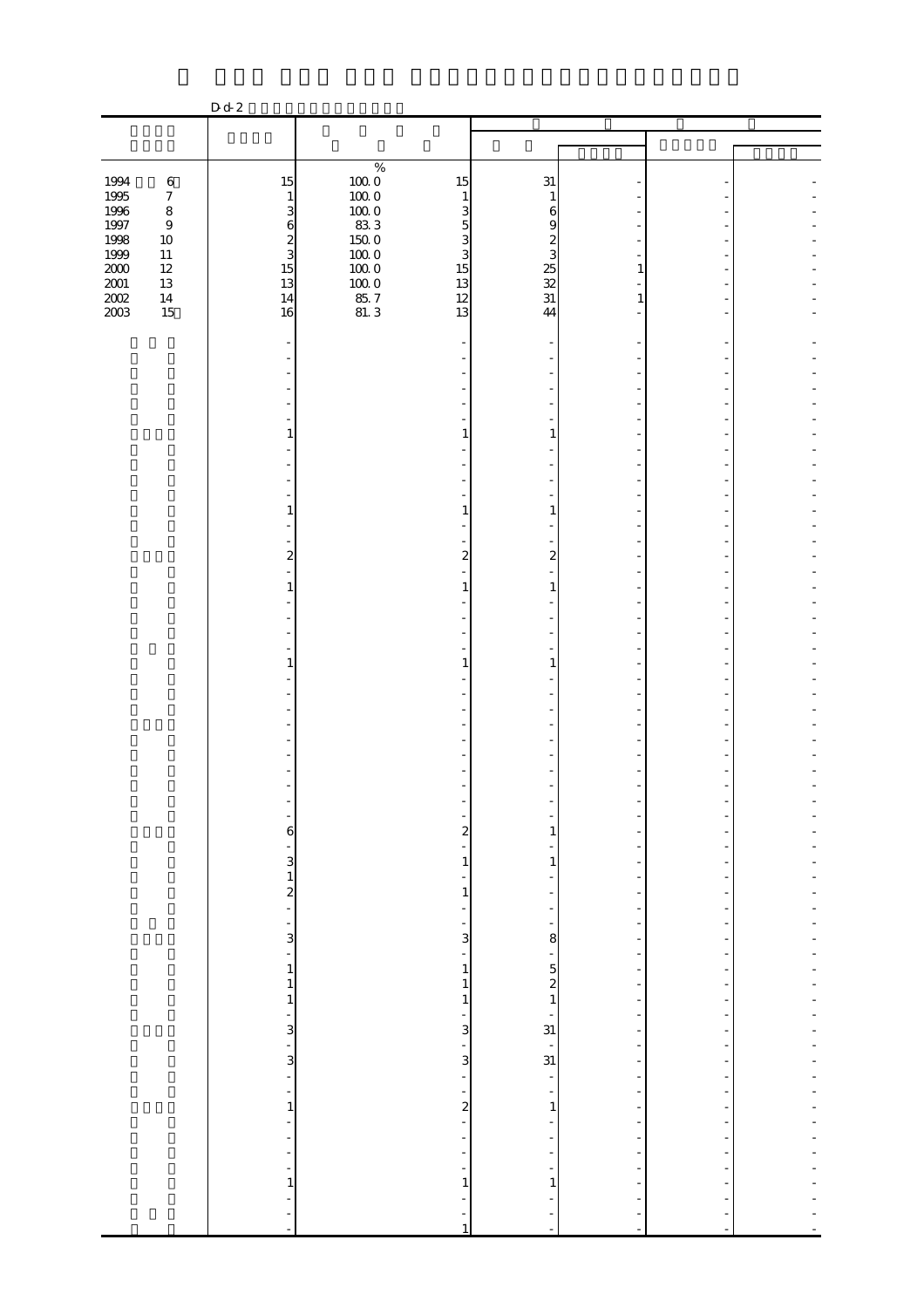|                  |                  | D e                                          |                                                  |                                |                                             |                                |  |
|------------------|------------------|----------------------------------------------|--------------------------------------------------|--------------------------------|---------------------------------------------|--------------------------------|--|
|                  |                  |                                              |                                                  |                                |                                             |                                |  |
|                  |                  |                                              |                                                  |                                |                                             |                                |  |
|                  |                  |                                              | $\%$                                             |                                |                                             |                                |  |
| 1994             | $\,6\,$          |                                              |                                                  |                                |                                             |                                |  |
| 1995<br>1996     | $\boldsymbol{7}$ |                                              |                                                  |                                |                                             |                                |  |
|                  | $\,8\,$          |                                              |                                                  |                                |                                             |                                |  |
| $1997\,$<br>1998 | $\boldsymbol{9}$ |                                              |                                                  |                                |                                             |                                |  |
| 1999             | $10\,$<br>$11\,$ |                                              |                                                  |                                |                                             |                                |  |
| $2000\,$         | $12\,$           |                                              |                                                  |                                |                                             |                                |  |
| $2001\,$         | $13\,$           |                                              |                                                  |                                |                                             |                                |  |
| $200\!$          | $14\,$           | $\mathbf{1}$                                 | $100\;0$<br>$\mathbf{1}$                         | $\boldsymbol{z}$               | 1                                           |                                |  |
| $2003\,$         | 15               | -                                            | $\blacksquare$                                   |                                |                                             |                                |  |
|                  |                  |                                              |                                                  |                                |                                             |                                |  |
|                  |                  |                                              |                                                  |                                |                                             |                                |  |
|                  |                  |                                              |                                                  |                                |                                             |                                |  |
|                  |                  |                                              |                                                  |                                |                                             |                                |  |
|                  |                  |                                              |                                                  |                                |                                             |                                |  |
|                  |                  |                                              |                                                  |                                |                                             |                                |  |
|                  |                  |                                              |                                                  |                                |                                             |                                |  |
|                  |                  |                                              |                                                  |                                |                                             |                                |  |
|                  |                  |                                              |                                                  |                                |                                             |                                |  |
|                  |                  |                                              |                                                  |                                |                                             |                                |  |
|                  |                  |                                              |                                                  |                                |                                             |                                |  |
|                  |                  |                                              |                                                  |                                |                                             |                                |  |
|                  |                  |                                              |                                                  |                                |                                             |                                |  |
|                  |                  |                                              |                                                  |                                |                                             |                                |  |
|                  |                  |                                              |                                                  |                                |                                             |                                |  |
|                  |                  |                                              |                                                  |                                |                                             |                                |  |
|                  |                  |                                              |                                                  |                                |                                             |                                |  |
|                  |                  |                                              |                                                  |                                |                                             |                                |  |
|                  |                  |                                              |                                                  |                                |                                             |                                |  |
|                  |                  |                                              |                                                  |                                |                                             |                                |  |
|                  |                  |                                              |                                                  |                                |                                             |                                |  |
|                  |                  |                                              |                                                  |                                |                                             |                                |  |
|                  |                  |                                              |                                                  |                                |                                             |                                |  |
|                  |                  |                                              |                                                  |                                |                                             |                                |  |
|                  |                  |                                              |                                                  |                                |                                             |                                |  |
|                  |                  |                                              |                                                  |                                |                                             |                                |  |
|                  |                  |                                              |                                                  |                                |                                             |                                |  |
|                  |                  |                                              |                                                  |                                |                                             |                                |  |
|                  |                  |                                              |                                                  |                                |                                             |                                |  |
|                  |                  | ۰                                            | -                                                |                                | $\qquad \qquad \blacksquare$                |                                |  |
|                  |                  | ۳                                            | $\overline{\phantom{0}}$                         |                                | -                                           |                                |  |
|                  |                  | $\blacksquare$                               | $\overline{\phantom{a}}$                         | -                              | ÷                                           | $\overline{\phantom{0}}$       |  |
|                  |                  | $\blacksquare$                               |                                                  | ÷                              |                                             | $\frac{1}{2}$                  |  |
|                  |                  | $\overline{\phantom{a}}$                     | $\frac{1}{2}$                                    | $\frac{1}{2}$                  | $\frac{1}{2}$                               | $\frac{1}{2}$                  |  |
|                  |                  | $\blacksquare$<br>$\blacksquare$             | $\overline{\phantom{a}}$                         | ÷<br>$\frac{1}{2}$             |                                             | $\frac{1}{2}$<br>-             |  |
|                  |                  | $\overline{\phantom{a}}$                     |                                                  | $\qquad \qquad \blacksquare$   |                                             | -                              |  |
|                  |                  | $\sim$                                       | $\frac{1}{2}$                                    | ÷                              | $\frac{1}{2}$                               | $\frac{1}{2}$                  |  |
|                  |                  | $\blacksquare$                               | $\frac{1}{\sqrt{2}}$                             | $\overline{\phantom{0}}$       | $\overline{\phantom{0}}$                    | -                              |  |
|                  |                  | $\overline{\phantom{a}}$                     | $\frac{1}{2}$                                    | $\frac{1}{2}$                  |                                             | $\frac{1}{2}$                  |  |
|                  |                  | $\blacksquare$                               |                                                  | $\overline{\phantom{0}}$       | $\frac{1}{2}$                               | $\frac{1}{2}$                  |  |
|                  |                  | $\blacksquare$                               | $\blacksquare$                                   | $\frac{1}{2}$                  | ÷,                                          | $\frac{1}{2}$                  |  |
|                  |                  | $\overline{\phantom{a}}$                     | $\overline{\phantom{0}}$<br>$\frac{1}{\sqrt{2}}$ | -                              | $\begin{bmatrix} 1 \\ 1 \\ 1 \end{bmatrix}$ | $\qquad \qquad \blacksquare$   |  |
|                  |                  | $\overline{\phantom{a}}$                     |                                                  | ÷                              |                                             | $\frac{1}{2}$                  |  |
|                  |                  | $\overline{\phantom{a}}$<br>$\equiv$         | $\frac{1}{2}$                                    | $\frac{1}{2}$<br>$\frac{1}{2}$ |                                             | $\frac{1}{2}$<br>$\frac{1}{2}$ |  |
|                  |                  | $\overline{\phantom{a}}$                     |                                                  | $\frac{1}{2}$                  |                                             | -                              |  |
|                  |                  | $\overline{\phantom{a}}$                     | $\frac{1}{2}$                                    | $\qquad \qquad \blacksquare$   |                                             | -                              |  |
|                  |                  | $\blacksquare$                               |                                                  | ÷                              |                                             | $\frac{1}{2}$                  |  |
|                  |                  | $\blacksquare$                               | ÷,                                               | $\frac{1}{2}$                  |                                             | -                              |  |
|                  |                  | $\blacksquare$                               | $\frac{1}{2}$                                    | ÷                              |                                             | $\frac{1}{2}$                  |  |
|                  |                  | $\overline{\phantom{a}}$                     |                                                  | ÷                              |                                             | $\frac{1}{2}$                  |  |
|                  |                  | $\blacksquare$                               | $\overline{\phantom{0}}$                         |                                | ÷,                                          | $\overline{\phantom{0}}$       |  |
|                  |                  | $\frac{1}{2}$                                | $\overline{\phantom{a}}$                         | ÷                              |                                             |                                |  |
|                  |                  | $\frac{1}{2}$<br>$\mathcal{L}_{\mathcal{A}}$ | $\frac{1}{2}$                                    | $\frac{1}{2}$                  | $\begin{bmatrix} 1 \\ 1 \\ 1 \end{bmatrix}$ | $\frac{1}{2}$                  |  |
|                  |                  |                                              |                                                  |                                |                                             |                                |  |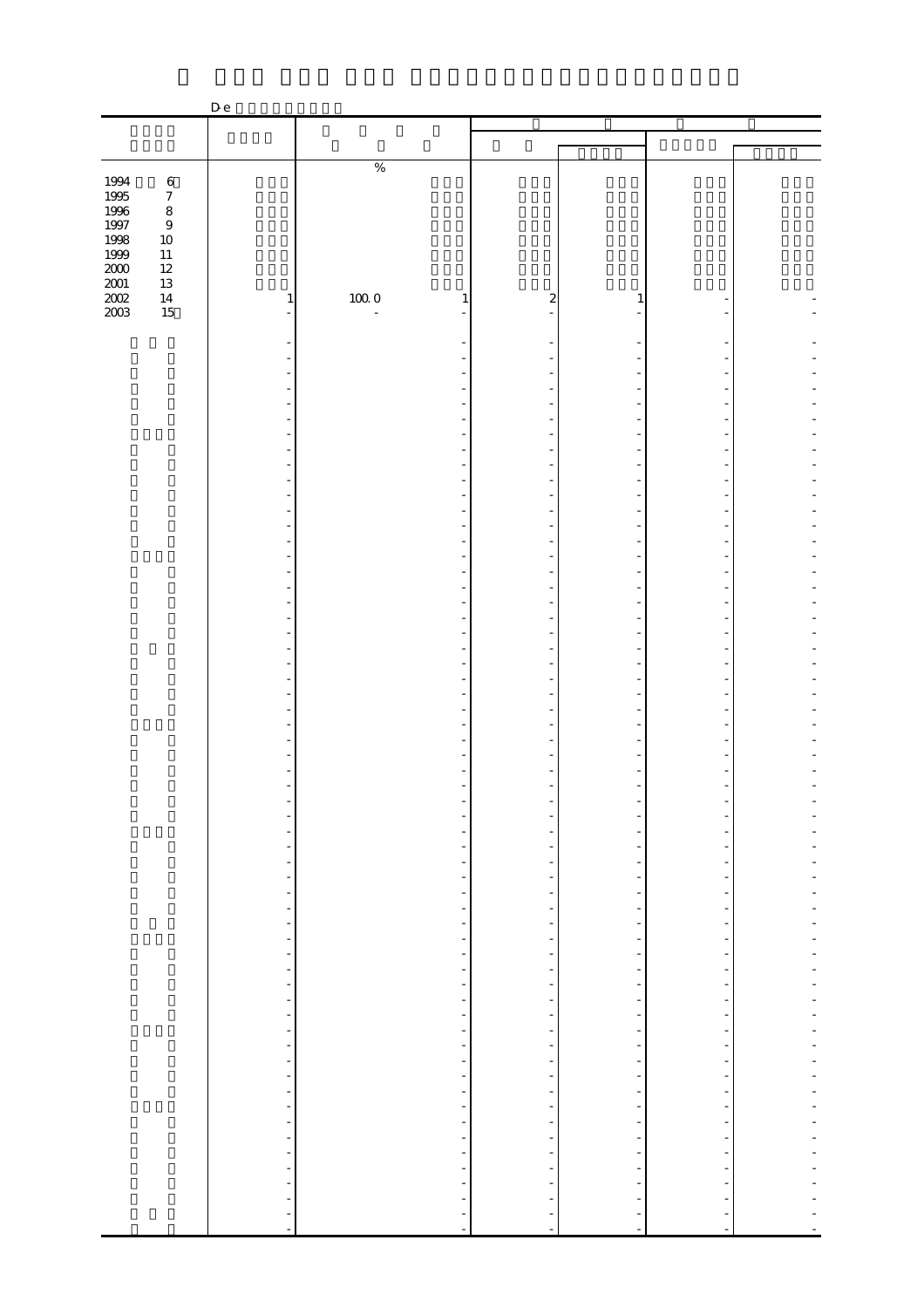|                                      |                                                | D f                                                         |                                              |                                                                        |                                                                                         |                                                                                  |                                                              |                                     |
|--------------------------------------|------------------------------------------------|-------------------------------------------------------------|----------------------------------------------|------------------------------------------------------------------------|-----------------------------------------------------------------------------------------|----------------------------------------------------------------------------------|--------------------------------------------------------------|-------------------------------------|
|                                      |                                                |                                                             |                                              |                                                                        |                                                                                         |                                                                                  |                                                              |                                     |
|                                      |                                                |                                                             |                                              |                                                                        |                                                                                         |                                                                                  |                                                              |                                     |
| 1994<br>1995<br>1996                 | $\,6\,$<br>$\boldsymbol{7}$<br>$\,8\,$         | 58<br>$\frac{38}{52}$                                       | $\%$<br>$966$<br>$1000$<br>$1000$            | 56<br>38<br>52                                                         | 78<br>53<br>70                                                                          | 3<br>7                                                                           |                                                              |                                     |
| $1997\,$<br>1998<br>1999<br>$2000\,$ | $\boldsymbol{9}$<br>$10\,$<br>$11\,$<br>$12\,$ | 48<br>32<br>31<br>$41\,$                                    | $104\ 2$<br>$100\;0$<br>$\frac{10000}{87.8}$ | 50<br>32<br>31<br>36                                                   | 81<br>51<br>65<br>59                                                                    | 3<br>2<br>1<br>2                                                                 |                                                              |                                     |
| $\frac{2001}{2002}$<br>2003          | $13\,$<br>$14\,$<br>15                         | 66<br>56<br>40                                              | 87.9<br>$\frac{91.1}{82.5}$                  | 58<br>51<br>33                                                         | 88<br>85<br>52                                                                          | 7<br>4<br>7                                                                      | 1<br>1                                                       |                                     |
|                                      |                                                | $\overline{\phantom{a}}$                                    |                                              |                                                                        |                                                                                         |                                                                                  |                                                              |                                     |
|                                      |                                                |                                                             |                                              |                                                                        |                                                                                         |                                                                                  |                                                              |                                     |
|                                      |                                                | 5                                                           |                                              | 3                                                                      | 7                                                                                       |                                                                                  |                                                              |                                     |
|                                      |                                                | $\mathbf{1}$                                                |                                              | 1                                                                      | 1                                                                                       |                                                                                  |                                                              |                                     |
|                                      |                                                |                                                             |                                              |                                                                        |                                                                                         |                                                                                  |                                                              |                                     |
|                                      |                                                | 4<br>8<br>5                                                 |                                              | $\boldsymbol{z}$<br>8<br>$\overline{7}$                                | 6<br>18<br>7                                                                            | 3                                                                                |                                                              |                                     |
|                                      |                                                | $\mathbf{1}$                                                |                                              | 1                                                                      | 1                                                                                       | 1                                                                                |                                                              |                                     |
|                                      |                                                | 1                                                           |                                              | 1<br>3                                                                 | 1<br>3                                                                                  |                                                                                  |                                                              |                                     |
|                                      |                                                | 1                                                           |                                              | 1                                                                      |                                                                                         |                                                                                  |                                                              |                                     |
|                                      |                                                | 1<br>5                                                      |                                              | 1<br>5                                                                 | $\boldsymbol{z}$<br>6                                                                   | $\mathbf{z}$<br>3                                                                |                                                              |                                     |
|                                      |                                                |                                                             |                                              |                                                                        |                                                                                         |                                                                                  |                                                              |                                     |
|                                      |                                                | $\mathbf{1}$                                                |                                              | 1<br>$\mathbf{3}$                                                      | $\mathbf{z}$<br>$\mathbf{3}$                                                            | 1<br>$\mathbf{1}$                                                                |                                                              |                                     |
|                                      |                                                | $\begin{array}{c} 3 \\ 1 \\ 9 \end{array}$<br>$\frac{1}{2}$ |                                              | $1\,$<br>$\overline{\mathbf{3}}$<br>$\frac{1}{2}$                      | $\mathbf{1}$<br>10                                                                      | $\mathbf{1}$<br>1<br>$\overline{a}$                                              | $\overline{\phantom{a}}$                                     |                                     |
|                                      |                                                | ۳                                                           |                                              | -<br>$\frac{2}{1}$                                                     | -<br>$\mathbf 6$                                                                        | $\overline{\phantom{0}}$                                                         | $\overline{\phantom{m}}$                                     | $\overline{a}$                      |
|                                      |                                                | $52 - 2$                                                    |                                              | $\overline{\phantom{0}}$<br>$\,1$                                      | $\qquad \qquad \blacksquare$<br>$\qquad \qquad \blacksquare$<br>$\overline{\mathbf{4}}$ | $\overline{\phantom{a}}$<br>$\overline{\phantom{0}}$<br>$\mathbf{1}$             | $\frac{1}{2}$<br>$\overline{\phantom{0}}$<br>÷,              | L,<br>-<br>÷,                       |
|                                      |                                                | $\frac{1}{\sqrt{2}}$<br>$\blacksquare$                      |                                              | 4<br>$\overline{\phantom{0}}$<br>$\overline{\phantom{a}}$              | 3<br>÷                                                                                  | $\overline{\phantom{0}}$<br>$\overline{\phantom{0}}$<br>$\overline{\phantom{a}}$ | $\overline{a}$<br>$\overline{a}$<br>$\overline{\phantom{m}}$ | ÷<br>$\overline{a}$<br>÷            |
|                                      |                                                | $\overline{\mathbf{4}}$<br>÷,                               |                                              | $\overline{4}$<br>$\overline{\phantom{a}}$<br>$\overline{\phantom{a}}$ | $\frac{1}{3}$<br>÷,<br>$\overline{\phantom{a}}$                                         | -<br>$\overline{\phantom{0}}$<br>$\overline{\phantom{a}}$                        | $\overline{a}$<br>÷<br>$\frac{1}{2}$                         | $\overline{a}$<br>$\overline{a}$    |
|                                      |                                                | $\overline{\phantom{a}}$<br>$\mathbf{1}$<br>÷,              |                                              | f<br>$\overline{\phantom{a}}$                                          | -<br>-                                                                                  | ÷<br>$\overline{\phantom{0}}$                                                    | $\frac{1}{2}$                                                | ÷<br>$\overline{\phantom{0}}$<br>l, |
|                                      |                                                | $\frac{1}{1}$                                               |                                              | $\frac{1}{\sqrt{2}}$<br>f<br>$\frac{1}{\sqrt{2}}$                      | $\overline{\phantom{a}}$<br>Ĩ,<br>f                                                     | $\overline{\phantom{a}}$<br>÷<br>-                                               | $\overline{\phantom{a}}$<br>÷                                | -<br>÷<br>l,                        |
|                                      |                                                | $\frac{1}{3}$<br>f<br>÷,                                    |                                              | $\overline{3}$<br>÷<br>$\overline{\phantom{0}}$                        | $\mathbf{1}$<br>-<br>÷                                                                  | $\overline{a}$<br>$\frac{1}{2}$<br>÷                                             | $\overline{a}$                                               | $\overline{a}$<br>-<br>÷            |
|                                      |                                                | $\frac{1}{\sqrt{2}}$<br>$\frac{1}{3}$                       |                                              | $\frac{1}{\sqrt{2}}$<br>$\frac{1}{3}$                                  | ÷<br>$\overline{\phantom{0}}$                                                           | $\overline{\phantom{a}}$<br>-                                                    |                                                              | ÷,<br>÷                             |
|                                      |                                                | $\overline{a}$<br>$\overline{\phantom{0}}$                  |                                              | $\overline{\phantom{0}}$<br>÷                                          | $\,1\,$                                                                                 | $\overline{a}$                                                                   |                                                              | ÷,                                  |
|                                      |                                                |                                                             |                                              |                                                                        | Ē,                                                                                      |                                                                                  |                                                              |                                     |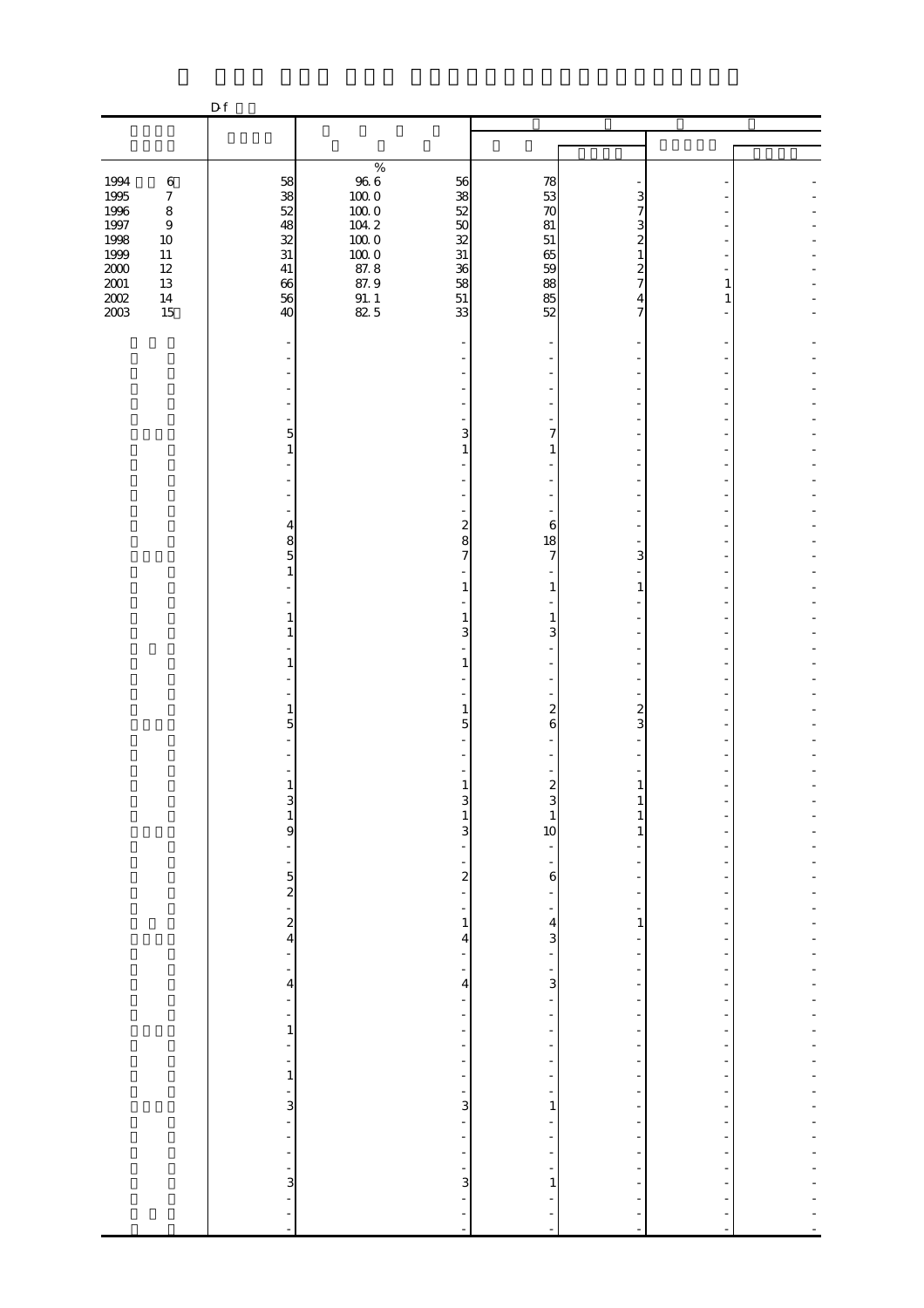|                                                                                  |                                                      | $\mathbf E$                                                                                                                                                                                                                                                                                                                                                                                                                    |                                                                                                 |                                                                                                                                                                                                                                                                                                                                                                                                                        |                                                                                                                                                                                                                                                                                                                                                                                               |                                                                                                                                                                                                                                                                                                                                                                                                        |                                                                                                                                                                                                                                                                                                                                                                                                                                          |                                                                                                                                    |
|----------------------------------------------------------------------------------|------------------------------------------------------|--------------------------------------------------------------------------------------------------------------------------------------------------------------------------------------------------------------------------------------------------------------------------------------------------------------------------------------------------------------------------------------------------------------------------------|-------------------------------------------------------------------------------------------------|------------------------------------------------------------------------------------------------------------------------------------------------------------------------------------------------------------------------------------------------------------------------------------------------------------------------------------------------------------------------------------------------------------------------|-----------------------------------------------------------------------------------------------------------------------------------------------------------------------------------------------------------------------------------------------------------------------------------------------------------------------------------------------------------------------------------------------|--------------------------------------------------------------------------------------------------------------------------------------------------------------------------------------------------------------------------------------------------------------------------------------------------------------------------------------------------------------------------------------------------------|------------------------------------------------------------------------------------------------------------------------------------------------------------------------------------------------------------------------------------------------------------------------------------------------------------------------------------------------------------------------------------------------------------------------------------------|------------------------------------------------------------------------------------------------------------------------------------|
|                                                                                  |                                                      |                                                                                                                                                                                                                                                                                                                                                                                                                                |                                                                                                 |                                                                                                                                                                                                                                                                                                                                                                                                                        |                                                                                                                                                                                                                                                                                                                                                                                               |                                                                                                                                                                                                                                                                                                                                                                                                        |                                                                                                                                                                                                                                                                                                                                                                                                                                          |                                                                                                                                    |
| 1994<br>1995<br>1996<br>1997<br>1998<br>1999<br>2000<br>2001<br>$2002\,$<br>2003 | 6<br>7<br>8<br>9<br>10<br>11<br>12<br>13<br>14<br>15 | 6,112<br>6,157<br>6,439<br>6,763<br>6,686<br>7,448<br>9,801<br>11, 841<br>12, 220<br>13,034                                                                                                                                                                                                                                                                                                                                    | $\%$<br>94.9<br>92.9<br>$90.7\,$<br>$90\;6$<br>88.2<br>73.0<br>$59.3\,$<br>51.2<br>46.1<br>47.3 | 5,800<br>5, 717<br>5,841<br>6, 124<br>5,899<br>5,438<br>5,809<br>6,066<br>5,633<br>6, 165                                                                                                                                                                                                                                                                                                                              | 8,146<br>8,473<br>7,655<br>6,923<br>7, 239<br>6,110<br>6, 112<br>6,166<br>5, 912<br>5,886                                                                                                                                                                                                                                                                                                     | 920<br>1,006<br>751<br>580<br>815<br>535<br>422<br>368<br>327<br>395                                                                                                                                                                                                                                                                                                                                   | 450<br>492<br>458<br>486<br>434<br>409<br>429<br>410<br>347<br>425                                                                                                                                                                                                                                                                                                                                                                       | 34<br>$47\,$<br>27<br>19<br>$30\,$<br>$\begin{array}{c} 22 \\ 18 \end{array}$<br>$17\,$<br>$11\,$<br>$\infty$                      |
|                                                                                  |                                                      | 437<br>299<br>33<br>50<br>22<br>33<br>820<br>206<br>62<br>215<br>72<br>68<br>197<br>1, 747<br>3,574<br>312<br>174<br>168<br>705<br>488<br>985<br>175<br>122<br>127<br>318<br>1, 165<br>89<br>140<br>56<br>244<br>465<br>171<br>2,798<br>167<br>329<br>1,584<br>468<br>161<br>89<br>878<br>115<br>63<br>206<br>391<br>103<br>345<br>75<br>81<br>94<br>95<br>1, 270<br>485<br>105<br>139<br>160<br>$\frac{52}{62}$<br>105<br>162 |                                                                                                 | 193<br>131<br>26<br>17<br>12<br>7<br>344<br>61<br>32<br>89<br>50<br>28<br>84<br>1,063<br>1,520<br>104<br>53<br>$71\,$<br>278<br>215<br>456<br>71<br>43<br>69<br>160<br>582<br>55<br>53<br>26<br>122<br>243<br>83<br>1, 236<br>85<br>210<br>668<br>169<br>65<br>39<br>419<br>63<br>33<br>$93$<br>158<br>72<br>217<br>$50\,$<br>$3\hskip-2pt 9$<br>78<br>50<br>591<br>186<br>37<br>$62$<br>78<br>32<br>47<br>$7\!$<br>76 | 126<br>83<br>17<br>10<br>10<br>6<br>234<br>30<br>24<br>82<br>26<br>17<br>55<br>1,313<br>1,051<br>55<br>45<br>40<br>180<br>133<br>357<br>51<br>25<br>38<br>127<br>467<br>21<br>33<br>37<br>112<br>209<br>55<br>1, 190<br>57<br>114<br>751<br>190<br>49<br>29<br>834<br>36<br>27<br>564<br>142<br>65<br>172<br>74<br>34<br>38<br>26<br>499<br>168<br>19<br>$41\,$<br>48<br>28<br>31<br>85<br>79 | 2<br>12<br>11<br>1<br>96<br>26<br>9<br>7<br>$\overline{7}$<br>3<br>42<br>$\boldsymbol{2}$<br>3<br>8<br>21<br>$\,$ 8 $\,$<br>82<br>$\mathbf{1}$<br>71<br>$\,$ 8 $\,$<br>$\boldsymbol{z}$<br>$\infty$<br>$\mathbf{1}$<br>$\mathbf{1}$<br>83<br>4<br>$\mathbf{1}$<br>4<br>2<br>$\mathbf{1}$<br>1<br>$\qquad \qquad \blacksquare$<br>41<br>$\boldsymbol{z}$<br>$\overline{5}$<br>$\overline{4}$<br>21<br>9 | 10<br>g<br>1<br>19<br>1<br>1<br>2<br>$\overline{c}$<br>3<br>10<br>58<br>113<br>3<br>6<br>5<br>14<br>13<br>36<br>9<br>8<br>19<br>46<br>1<br>2<br>6<br>1 <sub>O</sub><br>22<br>5<br>91<br>2<br>14<br>56<br>13<br>5<br>$\mathbf{1}$<br>26<br>$\overline{5}$<br>$\boldsymbol{z}$<br>8<br>$\boldsymbol{9}$<br>$\boldsymbol{z}$<br>13<br>$\overline{\mathcal{Z}}$<br>4<br>$\boldsymbol{z}$<br>5<br>49<br>9<br>1<br>6<br>11<br>5<br>5<br>7<br>5 | 1<br>$\,1$<br>3<br>$\,$ 3 $\,$<br>$\overline{\phantom{a}}$<br>8<br>8<br>1<br>$\mathbf{1}$<br>7<br>4<br>$\,1\,$<br>$\boldsymbol{z}$ |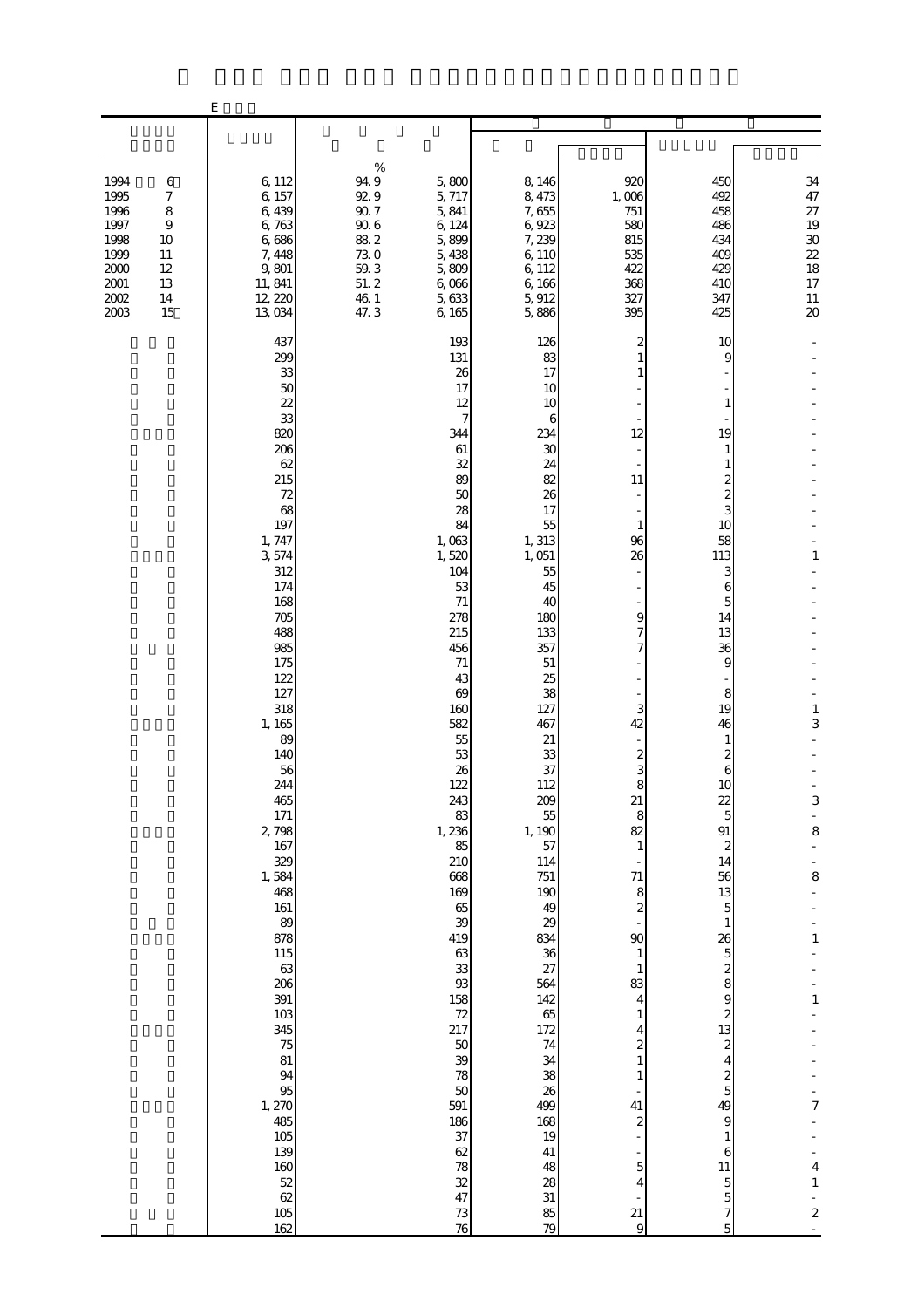|                                                                                         |                                                                                                      | $E-a$                                                                                                                                                                                                                                                                                                                                                  |                                                                                                                             |                                                                                                                                                                                                                                                                                              |                                                                                                                                                                                                                                                                                                                           |                                                                                                                                                                       |                                                           |                                                                             |
|-----------------------------------------------------------------------------------------|------------------------------------------------------------------------------------------------------|--------------------------------------------------------------------------------------------------------------------------------------------------------------------------------------------------------------------------------------------------------------------------------------------------------------------------------------------------------|-----------------------------------------------------------------------------------------------------------------------------|----------------------------------------------------------------------------------------------------------------------------------------------------------------------------------------------------------------------------------------------------------------------------------------------|---------------------------------------------------------------------------------------------------------------------------------------------------------------------------------------------------------------------------------------------------------------------------------------------------------------------------|-----------------------------------------------------------------------------------------------------------------------------------------------------------------------|-----------------------------------------------------------|-----------------------------------------------------------------------------|
|                                                                                         |                                                                                                      |                                                                                                                                                                                                                                                                                                                                                        |                                                                                                                             |                                                                                                                                                                                                                                                                                              |                                                                                                                                                                                                                                                                                                                           |                                                                                                                                                                       |                                                           |                                                                             |
| 1994<br>1995<br>1996<br>1997<br>1998<br>1999<br>$2000\,$<br>$2001\,$<br>$200\!$<br>2003 | $\,6\,$<br>$\boldsymbol{7}$<br>$\,8\,$<br>$\boldsymbol{9}$<br>$10$<br>11<br>$12\,$<br>13<br>14<br>15 | 774<br>702<br>590<br>604<br>515<br>293<br>278<br>290<br>300<br>208                                                                                                                                                                                                                                                                                     | $\%$<br>$100\ 3$<br>$100\,$ $1$<br>$99.7\,$<br>$100\;0$<br>$100\;0$<br>$99.3\,$<br>$100\;0$<br>$100\;0$<br>$100\;0$<br>97.1 | 776<br>703<br>588<br>604<br>515<br>291<br>278<br>290<br>300<br>202                                                                                                                                                                                                                           | 4,917<br>5, 270<br>4,100<br>3, 253<br>3,372<br>2,327<br>1,905<br>2,077<br>1,928<br>1,725                                                                                                                                                                                                                                  | 750<br>828<br>614<br>433<br>664<br>405<br>343<br>293<br>271<br>325                                                                                                    | 70<br>109<br>59<br>78<br>71<br>40<br>22<br>20<br>36<br>33 | $19$ 28 $15$ $11$ $15$ $12$ $5$ $3$ $6$ 8                                   |
|                                                                                         |                                                                                                      | 1<br>2<br>$\mathbf{z}$<br>67<br>13<br>$\mathbf{1}$<br>$\mathbf{z}$<br>$\mathbf{1}$<br>4<br>$\overline{5}$<br>13<br>3<br>$\mathbf{Q}$<br>6<br>$rac{60}{29}$<br>$rac{3}{19}$<br>$\overline{4}$<br>$\frac{1}{5}$<br>$\frac{34}{9}$<br>$\frac{1}{10}$<br>$15\,$<br>$\overline{\phantom{a}}$<br>6 <sub>5</sub><br>$\mathbf{1}$<br>÷,<br>$\frac{12}{5}$<br>1 |                                                                                                                             | 1<br>2<br>$\overline{c}$<br>60<br>12<br>1<br>2<br>4<br>5<br>13<br>3<br>$\mathbf{Q}$<br>1<br>6<br>57<br>29<br>3<br>19<br>$\overline{4}$<br>$\boldsymbol{z}$<br>34<br>$\overline{9}$<br>÷<br>10<br>$15\,$<br>$\overline{\phantom{a}}$<br>13<br>12<br>$\mathbf{1}$<br>$\bar{a}$<br>10<br>3<br>1 | 6<br>6<br>18<br>18<br>427<br>86<br>7<br>33<br>28<br>18<br>136<br>16<br>58<br>ᆬ<br>51<br>$11\,$<br>$\begin{array}{c} 331 \\ 31 \end{array}$<br>8<br>$\begin{array}{c} 236 \\ 51 \end{array}$<br>5<br>558<br>7<br>$507$<br>43<br>$\mathbf{1}$<br>$\omega$<br>$51\,$<br>$\overline{7}$<br>$\boldsymbol{z}$<br>103<br>40<br>4 | 4<br>4<br>85<br>13<br>9<br>4<br>34<br>3<br>Ω<br>15<br>$\,8\,$<br>67<br>61<br>$\,6$<br>88<br>$\mathbf{1}$<br>83<br>4<br>2<br>$\mathbf{1}$<br>1<br>32<br>$\overline{c}$ | 3<br>10<br>9<br>1<br>12<br>8<br>4<br>4<br>3<br>1<br>3     | 1<br>$\mathbf{1}$<br>4<br>4<br>1<br>$\mathbf{1}$<br>$\overline{\mathbf{c}}$ |
|                                                                                         |                                                                                                      | 1<br>$rac{2}{3}$                                                                                                                                                                                                                                                                                                                                       |                                                                                                                             | 1<br>$\boldsymbol{z}$<br>3                                                                                                                                                                                                                                                                   | $\boldsymbol{7}$<br>32<br>$\infty$                                                                                                                                                                                                                                                                                        | 21<br>9                                                                                                                                                               | 2                                                         | $\boldsymbol{z}$                                                            |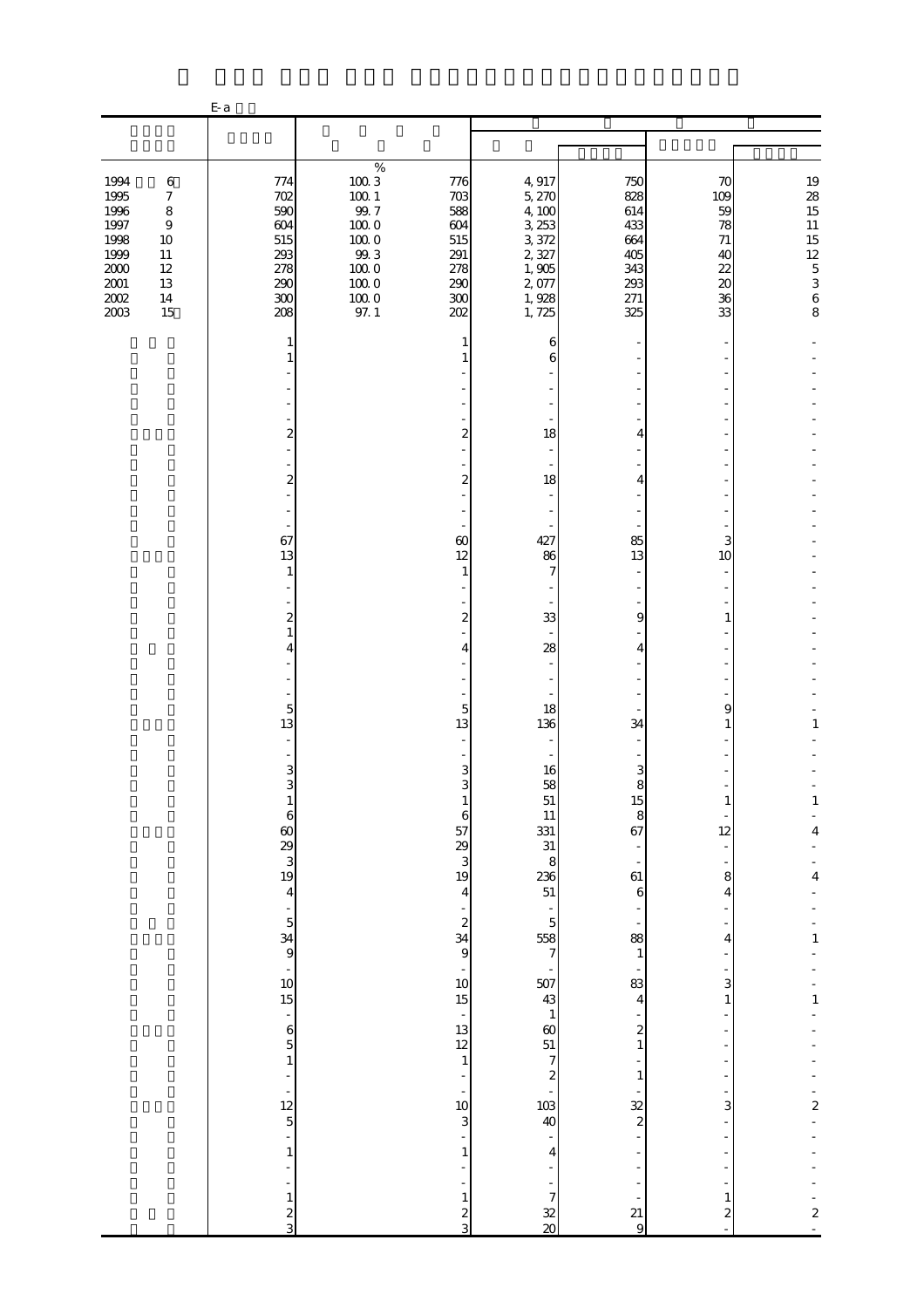|                              |                             | $E-a-1$                      |                                                          |                       |                          |                    |                   |                                           |
|------------------------------|-----------------------------|------------------------------|----------------------------------------------------------|-----------------------|--------------------------|--------------------|-------------------|-------------------------------------------|
|                              |                             |                              |                                                          |                       |                          |                    |                   |                                           |
| 1994                         | $\,6\,$                     | 295                          | $\%$<br>$9\!.7$                                          | 294                   | 3,223                    | 407                | 41                | $\frac{4}{10}$                            |
| 1995<br>1996                 | $\boldsymbol{7}$<br>$\,8\,$ | 241<br>220                   | $\begin{array}{c} 99.2 \\ 98.6 \end{array}$              | 239<br>217            | 3, 289<br>2,673          | 439<br>318         | 49<br>23          |                                           |
| $1997\,$<br>1998             | $\boldsymbol{9}$<br>$10\,$  | 231<br>205                   | $100\;0$<br>$99.5$                                       | 231<br>204            | 1,890<br>1,838           | 201<br>305         | 43<br>34          | $\frac{1}{2}$ $\frac{2}{1}$ $\frac{1}{3}$ |
| 1999<br>$2000\,$             | $11\,$<br>$12\,$            | 127<br>94                    | $98\ 4$<br>$\begin{array}{c} 101.1 \\ 100.0 \end{array}$ | 125<br>95             | 1,465<br>$966$<br>1, 123 | 226<br>157         | 17<br>14          |                                           |
| $2001\,$<br>$2002\,$<br>2003 | $13\,$<br>$14\,$<br>15      | 92<br>96<br>69               | $\frac{10000}{94.2}$                                     | 92<br>96<br>65        | 1, 118<br>1,053          | 152<br>145<br>186  | 8<br>$20\,$<br>21 | $\blacksquare$<br>$\,1$                   |
|                              |                             | 1<br>1                       |                                                          | 1<br>1                | 6<br>6                   |                    |                   |                                           |
|                              |                             |                              |                                                          |                       |                          |                    |                   |                                           |
|                              |                             |                              |                                                          |                       |                          |                    |                   |                                           |
|                              |                             |                              |                                                          |                       | 9                        | 3                  |                   |                                           |
|                              |                             |                              |                                                          |                       |                          |                    |                   |                                           |
|                              |                             |                              |                                                          |                       | 9                        | 3                  |                   |                                           |
|                              |                             |                              |                                                          |                       |                          |                    |                   |                                           |
|                              |                             | 15<br>3                      |                                                          | 15<br>3               | 181<br>40                | 43<br>7            | 2<br>9            |                                           |
|                              |                             |                              |                                                          |                       |                          |                    |                   |                                           |
|                              |                             | 1                            |                                                          | 1                     | 15                       | 6                  |                   |                                           |
|                              |                             |                              |                                                          |                       | 10                       | 1                  |                   |                                           |
|                              |                             |                              |                                                          |                       |                          |                    |                   |                                           |
|                              |                             | 2                            |                                                          | 2                     | 15                       |                    | 9                 |                                           |
|                              |                             | 4                            |                                                          | 4                     | 68                       | 11                 |                   |                                           |
|                              |                             |                              |                                                          |                       |                          |                    |                   |                                           |
|                              |                             | 1<br>$\overline{c}$          |                                                          | 1<br>$\overline{2}$   | 6<br>54                  | 2<br>8             |                   |                                           |
|                              |                             | 1                            |                                                          | 1                     | 6<br>$\boldsymbol{z}$    | 1                  |                   |                                           |
|                              |                             | $\frac{32}{22}$              |                                                          | 29<br>$\overline{22}$ | $\frac{151}{24}$         | 32                 | 6                 |                                           |
|                              |                             | $\,$ 6 $\,$                  |                                                          | 6                     | 89                       | 28                 | 2                 |                                           |
|                              |                             |                              |                                                          |                       | 34                       | 4                  | 4                 |                                           |
|                              |                             | $\overline{\mathbf{4}}$<br>8 |                                                          | 1<br>8                | 4<br>492                 | 80                 | 3                 |                                           |
|                              |                             | $\overline{4}$               |                                                          | 4                     | 4                        | $\mathbf{1}$       |                   |                                           |
|                              |                             | 3<br>$\mathbf{1}$            |                                                          | 3<br>$\mathbf{1}$     | 477<br>$11\,$            | 78<br>$\mathbf{1}$ | 3                 |                                           |
|                              |                             | 1                            |                                                          | 1                     | 46                       | 1                  |                   |                                           |
|                              |                             | 1                            |                                                          | 1                     | $41\,$<br>$\mathbf{5}$   | 1                  |                   |                                           |
|                              |                             |                              |                                                          |                       |                          |                    |                   |                                           |
|                              |                             | 5                            |                                                          | 4                     | $\omega$                 | 9                  | 1                 |                                           |
|                              |                             | 3                            |                                                          | $\boldsymbol{z}$      | 33                       | 1                  |                   |                                           |
|                              |                             | 1                            |                                                          | 1                     | 4                        |                    |                   |                                           |
|                              |                             |                              |                                                          |                       | $\mathbf{1}$             |                    | 1                 |                                           |
|                              |                             | $\mathbf{1}$                 |                                                          | $\mathbf{1}$          | 12<br>10                 | 5<br>3             |                   |                                           |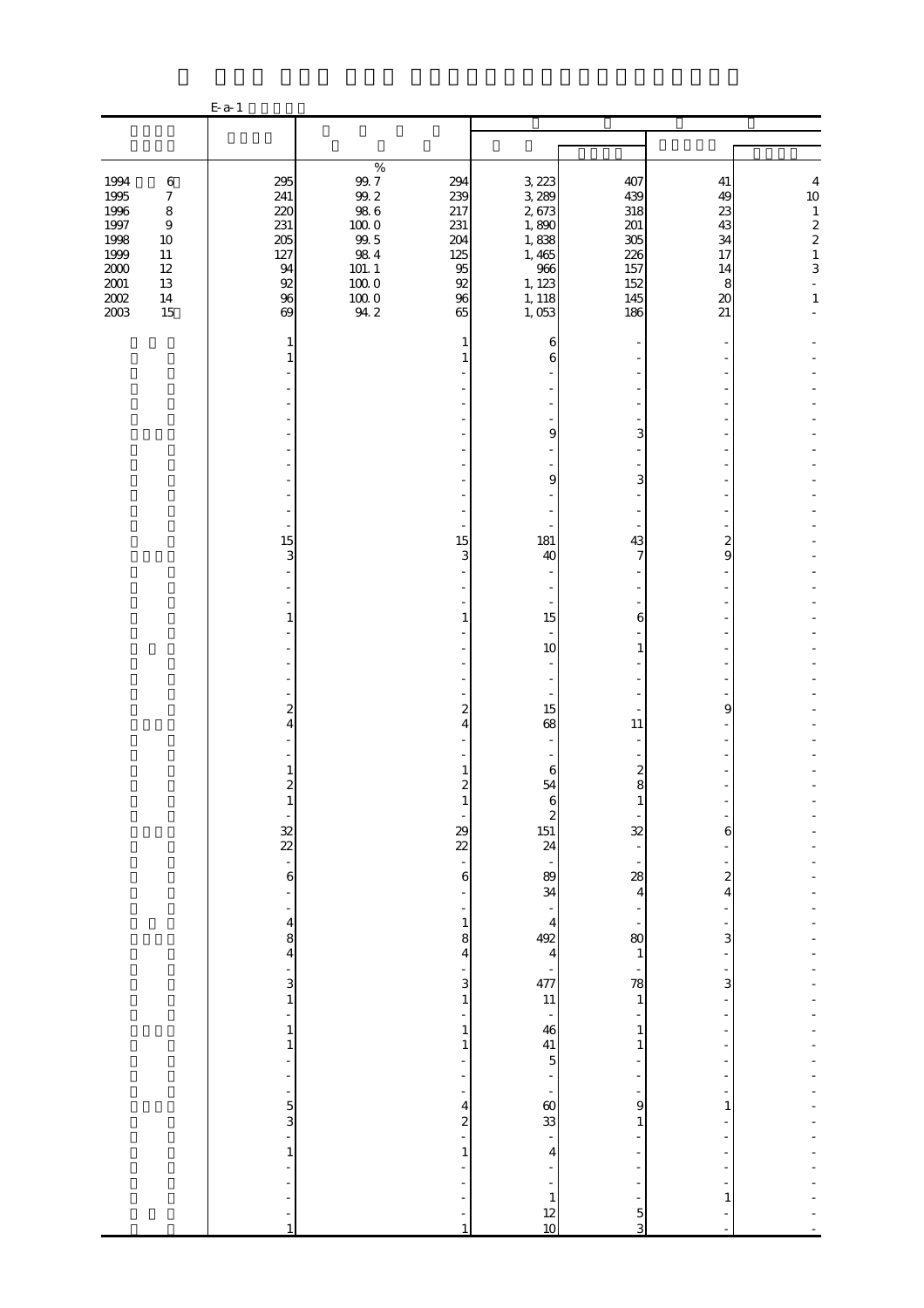|                                                                                             |                                                                                                            | $E-a-2$                                                          |                                                                                                         |                                                                  |                                                                      |                                                                   |                                                      |                                                                                                                                                      |
|---------------------------------------------------------------------------------------------|------------------------------------------------------------------------------------------------------------|------------------------------------------------------------------|---------------------------------------------------------------------------------------------------------|------------------------------------------------------------------|----------------------------------------------------------------------|-------------------------------------------------------------------|------------------------------------------------------|------------------------------------------------------------------------------------------------------------------------------------------------------|
|                                                                                             |                                                                                                            |                                                                  |                                                                                                         |                                                                  |                                                                      |                                                                   |                                                      |                                                                                                                                                      |
|                                                                                             |                                                                                                            |                                                                  | $\%$                                                                                                    |                                                                  |                                                                      |                                                                   |                                                      |                                                                                                                                                      |
| 1994<br>1995<br>1996<br>$1997\,$<br>1998<br>1999<br>$2000\,$<br>$2001\,$<br>$200\!$<br>2003 | $\,6\,$<br>$\boldsymbol{7}$<br>$\,8\,$<br>$\boldsymbol{9}$<br>10<br>$11\,$<br>$12\,$<br>13<br>$14\,$<br>15 | 292<br>243<br>198<br>209<br>172<br>$77$<br>97<br>98<br>137<br>85 | $101.0$<br>100.8<br>$101.0$<br>$100\ 5$<br>$100\ 6$<br>$100\;0$<br>$100\;0$<br>99.0<br>$100\;0$<br>98.8 | 295<br>245<br>200<br>210<br>173<br>$77$<br>97<br>97<br>137<br>84 | 1,064<br>929<br>587<br>596<br>668<br>319<br>332<br>347<br>309<br>237 | 241<br>223<br>170<br>136<br>221<br>92<br>69<br>54<br>$42\,$<br>46 | 27<br>26<br>13<br>15<br>16<br>13<br>1<br>6<br>3<br>3 | $\begin{array}{c} 14 \\ 12 \\ 8 \\ 9 \end{array}$<br>$\boldsymbol{7}$<br>$\,$ 6 $\,$<br>$\,1\,$<br>$\boldsymbol{z}$<br>$\overline{\phantom{a}}$<br>3 |
|                                                                                             |                                                                                                            |                                                                  |                                                                                                         |                                                                  |                                                                      |                                                                   |                                                      |                                                                                                                                                      |
|                                                                                             |                                                                                                            |                                                                  |                                                                                                         |                                                                  |                                                                      |                                                                   |                                                      |                                                                                                                                                      |
|                                                                                             |                                                                                                            |                                                                  |                                                                                                         |                                                                  |                                                                      |                                                                   |                                                      |                                                                                                                                                      |
|                                                                                             |                                                                                                            | $\overline{\mathbf{c}}$                                          |                                                                                                         | 2                                                                | 9                                                                    | 1                                                                 |                                                      |                                                                                                                                                      |
|                                                                                             |                                                                                                            | $\overline{\mathcal{L}}$                                         |                                                                                                         | $\boldsymbol{z}$                                                 | 9                                                                    | 1                                                                 |                                                      |                                                                                                                                                      |
|                                                                                             |                                                                                                            |                                                                  |                                                                                                         |                                                                  |                                                                      |                                                                   |                                                      |                                                                                                                                                      |
|                                                                                             |                                                                                                            | 31                                                               |                                                                                                         | 24                                                               | 69                                                                   | 4                                                                 |                                                      |                                                                                                                                                      |
|                                                                                             |                                                                                                            | $\overline{7}$<br>$\mathbf{1}$                                   |                                                                                                         | 6                                                                | 25<br>7                                                              | 3                                                                 |                                                      |                                                                                                                                                      |
|                                                                                             |                                                                                                            |                                                                  |                                                                                                         |                                                                  |                                                                      |                                                                   |                                                      |                                                                                                                                                      |
|                                                                                             |                                                                                                            |                                                                  |                                                                                                         |                                                                  |                                                                      |                                                                   |                                                      |                                                                                                                                                      |
|                                                                                             |                                                                                                            | $\mathbf{1}$<br>4                                                |                                                                                                         | 4                                                                | 18                                                                   | 3                                                                 |                                                      |                                                                                                                                                      |
|                                                                                             |                                                                                                            |                                                                  |                                                                                                         |                                                                  | $\overline{\phantom{a}}$                                             |                                                                   |                                                      |                                                                                                                                                      |
|                                                                                             |                                                                                                            | $\mathbf{1}$                                                     |                                                                                                         | 1                                                                |                                                                      |                                                                   |                                                      |                                                                                                                                                      |
|                                                                                             |                                                                                                            | 8                                                                |                                                                                                         | 8                                                                | 19                                                                   | 9                                                                 |                                                      |                                                                                                                                                      |
|                                                                                             |                                                                                                            | $\overline{\mathcal{L}}$                                         |                                                                                                         | $\boldsymbol{z}$                                                 | 10                                                                   | 1                                                                 |                                                      |                                                                                                                                                      |
|                                                                                             |                                                                                                            |                                                                  |                                                                                                         |                                                                  |                                                                      |                                                                   |                                                      |                                                                                                                                                      |
|                                                                                             |                                                                                                            | $\boldsymbol{6}$<br>8                                            |                                                                                                         | $\boldsymbol{6}$<br>8                                            | $\theta$<br>36                                                       | 8<br>$\overline{\mathbf{c}}$                                      |                                                      |                                                                                                                                                      |
|                                                                                             |                                                                                                            | $\frac{1}{3}$                                                    |                                                                                                         | 3                                                                |                                                                      |                                                                   |                                                      |                                                                                                                                                      |
|                                                                                             |                                                                                                            | $\overline{4}$                                                   |                                                                                                         | 4                                                                | $-8$<br>17<br>11                                                     | $\boldsymbol{z}$                                                  |                                                      |                                                                                                                                                      |
|                                                                                             |                                                                                                            | $\mathbf{1}$<br>÷,                                               |                                                                                                         | $\mathbf{1}$                                                     |                                                                      | $\overline{\phantom{a}}$                                          |                                                      |                                                                                                                                                      |
|                                                                                             |                                                                                                            | ÷<br>21                                                          |                                                                                                         | $\overline{21}$                                                  | $rac{37}{2}$<br>$rac{1}{7}$                                          | 4                                                                 | 1                                                    | $\mathbf{1}$                                                                                                                                         |
|                                                                                             |                                                                                                            | $\overline{4}$                                                   |                                                                                                         | $\overline{4}$<br>÷,                                             |                                                                      | $\overline{a}$<br>$\overline{\phantom{a}}$                        |                                                      |                                                                                                                                                      |
|                                                                                             |                                                                                                            | $\frac{1}{3}$<br>14                                              |                                                                                                         | 3<br>14                                                          |                                                                      | $\,1\,$<br>3                                                      | $\mathbf{1}$                                         | $\mathbf{1}$                                                                                                                                         |
|                                                                                             |                                                                                                            |                                                                  |                                                                                                         | $\frac{1}{9}$                                                    | $\frac{28}{1}$                                                       | ÷<br>$\mathbf{1}$                                                 |                                                      |                                                                                                                                                      |
|                                                                                             |                                                                                                            | $\begin{array}{c}\n1 \\ 2 \\ 1\n\end{array}$                     |                                                                                                         | $\,1\,$                                                          | $\begin{array}{c}\n6 \\ 3 \\ 2 \\ 1\n\end{array}$                    | ÷<br>$\overline{\phantom{a}}$                                     |                                                      |                                                                                                                                                      |
|                                                                                             |                                                                                                            | ÷,                                                               |                                                                                                         |                                                                  |                                                                      | $\mathbf 1$                                                       |                                                      |                                                                                                                                                      |
|                                                                                             |                                                                                                            | $\frac{1}{5}$                                                    |                                                                                                         | 5                                                                | $\frac{1}{36}$                                                       | $\overline{22}$                                                   | $\overline{\mathbf{c}}$                              | $\frac{1}{2}$                                                                                                                                        |
|                                                                                             |                                                                                                            | ÷,                                                               |                                                                                                         | $\frac{1}{2}$                                                    |                                                                      | $\overline{\phantom{a}}$                                          |                                                      |                                                                                                                                                      |
|                                                                                             |                                                                                                            | ÷,<br>÷,                                                         |                                                                                                         |                                                                  |                                                                      | $\overline{\phantom{a}}$                                          |                                                      |                                                                                                                                                      |
|                                                                                             |                                                                                                            | $\overline{\phantom{0}}$<br>$\,1\,$                              |                                                                                                         | $\mathbf{1}$                                                     |                                                                      | $\overline{a}$                                                    |                                                      |                                                                                                                                                      |
|                                                                                             |                                                                                                            | $\frac{2}{2}$                                                    |                                                                                                         | $\frac{2}{2}$                                                    | $\begin{array}{c}\n6 \\ 20 \\ 10\n\end{array}$                       | 16<br>$\sqrt{6}$                                                  | $\boldsymbol{z}$<br>$\Box$                           | $\frac{1}{2}$                                                                                                                                        |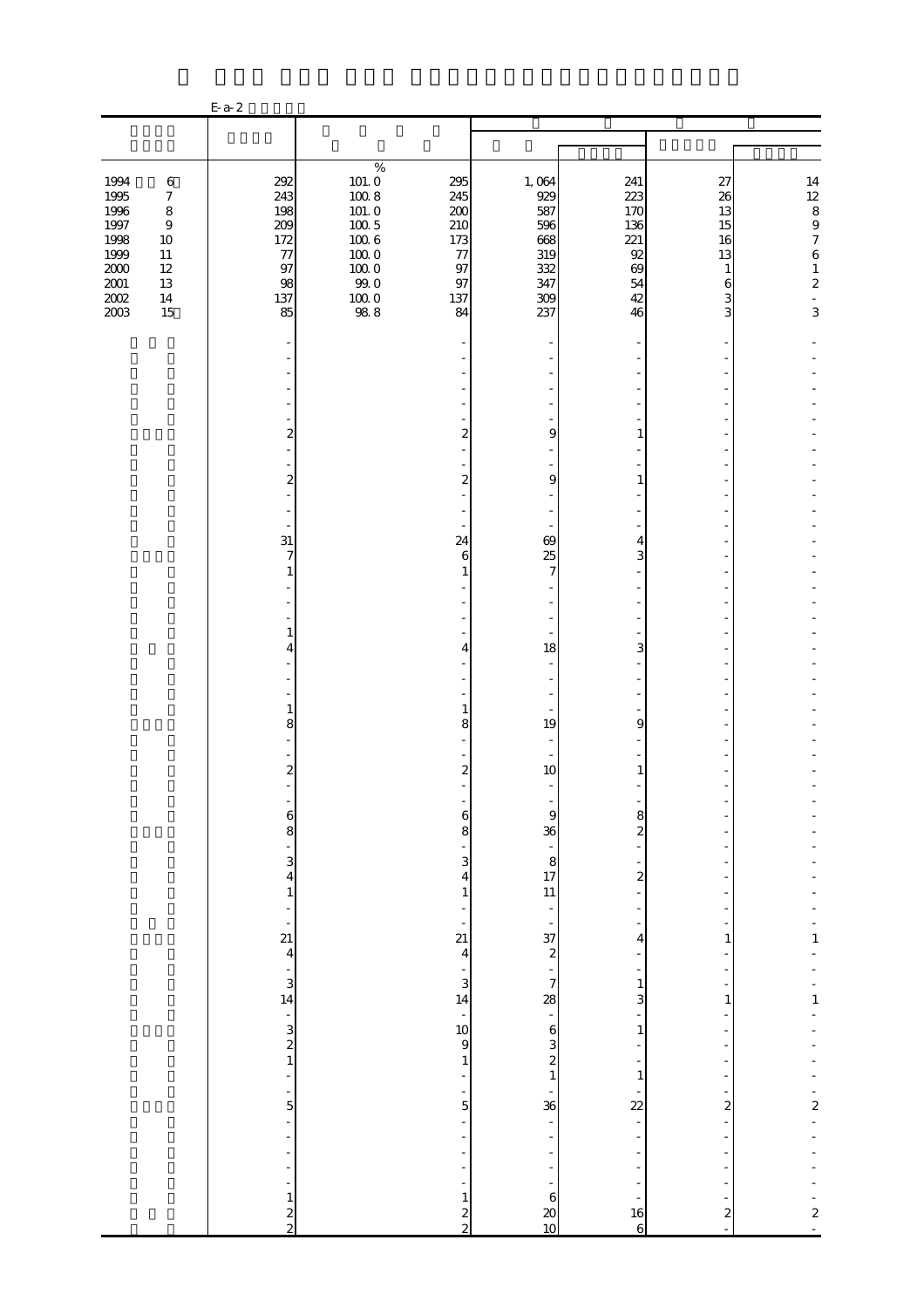|                                                                                             |                                                                                                                | $E-a-3$                                                        |                                                                                                                                         |                                                                |                                                                          |                                                               |                                                                           |                                                                                                               |
|---------------------------------------------------------------------------------------------|----------------------------------------------------------------------------------------------------------------|----------------------------------------------------------------|-----------------------------------------------------------------------------------------------------------------------------------------|----------------------------------------------------------------|--------------------------------------------------------------------------|---------------------------------------------------------------|---------------------------------------------------------------------------|---------------------------------------------------------------------------------------------------------------|
|                                                                                             |                                                                                                                |                                                                |                                                                                                                                         |                                                                |                                                                          |                                                               |                                                                           |                                                                                                               |
|                                                                                             |                                                                                                                |                                                                |                                                                                                                                         |                                                                |                                                                          |                                                               |                                                                           |                                                                                                               |
| 1994<br>1995<br>1996<br>$1997\,$<br>1998<br>1999<br>$2000\,$<br>$2001\,$<br>$200\!$<br>2003 | $\,6\,$<br>$\boldsymbol{7}$<br>$\,8\,$<br>$\boldsymbol{9}$<br>10<br>$11\,$<br>$12\,$<br>$13\,$<br>$14\,$<br>15 | 187<br>218<br>172<br>164<br>138<br>89<br>87<br>100<br>67<br>54 | $\%$<br>$\begin{array}{c} 100.0 \\ 100.5 \end{array}$<br>$99.4\,$<br>$99.4\,$<br>1000<br>1000<br>$98\ 9$<br>101.0<br>$\frac{100}{98}$ 1 | 187<br>219<br>171<br>163<br>138<br>89<br>86<br>101<br>67<br>53 | 630<br>1,052<br>840<br>767<br>866<br>543<br>607<br>607<br>$501\,$<br>435 | 102<br>166<br>126<br>96<br>138<br>87<br>117<br>87<br>84<br>93 | $\boldsymbol{z}$<br>34<br>23<br>$\infty$<br>21<br>10<br>7<br>6<br>13<br>9 | $\mathbf{1}$<br>$^6$ 6 $\,$<br>$\equiv$<br>$\,$ 6 $\,$<br>$\overline{5}$<br>$\,1\,$<br>$\,1$<br>$\frac{5}{5}$ |
|                                                                                             |                                                                                                                |                                                                |                                                                                                                                         |                                                                |                                                                          |                                                               |                                                                           |                                                                                                               |
|                                                                                             |                                                                                                                |                                                                |                                                                                                                                         |                                                                |                                                                          |                                                               |                                                                           |                                                                                                               |
|                                                                                             |                                                                                                                |                                                                |                                                                                                                                         |                                                                |                                                                          |                                                               |                                                                           |                                                                                                               |
|                                                                                             |                                                                                                                |                                                                |                                                                                                                                         |                                                                |                                                                          |                                                               |                                                                           |                                                                                                               |
|                                                                                             |                                                                                                                |                                                                |                                                                                                                                         |                                                                |                                                                          |                                                               |                                                                           |                                                                                                               |
|                                                                                             |                                                                                                                |                                                                |                                                                                                                                         |                                                                |                                                                          |                                                               |                                                                           |                                                                                                               |
|                                                                                             |                                                                                                                |                                                                |                                                                                                                                         |                                                                |                                                                          |                                                               |                                                                           |                                                                                                               |
|                                                                                             |                                                                                                                | $\overline{\phantom{a}}$<br>21                                 |                                                                                                                                         | 21                                                             | 177                                                                      | 38                                                            | 1                                                                         |                                                                                                               |
|                                                                                             |                                                                                                                | 3                                                              |                                                                                                                                         | 3                                                              | 21                                                                       | 3                                                             | 1                                                                         |                                                                                                               |
|                                                                                             |                                                                                                                |                                                                |                                                                                                                                         |                                                                |                                                                          |                                                               |                                                                           |                                                                                                               |
|                                                                                             |                                                                                                                | 1                                                              |                                                                                                                                         | 1                                                              | 18                                                                       | 3                                                             | 1                                                                         |                                                                                                               |
|                                                                                             |                                                                                                                |                                                                |                                                                                                                                         |                                                                |                                                                          |                                                               |                                                                           |                                                                                                               |
|                                                                                             |                                                                                                                |                                                                |                                                                                                                                         |                                                                |                                                                          |                                                               |                                                                           |                                                                                                               |
|                                                                                             |                                                                                                                |                                                                |                                                                                                                                         |                                                                |                                                                          |                                                               |                                                                           |                                                                                                               |
|                                                                                             |                                                                                                                | $\boldsymbol{z}$<br>$\mathbf{1}$                               |                                                                                                                                         | $\boldsymbol{z}$<br>1                                          | 3<br>49                                                                  | 14                                                            | 1                                                                         | 1                                                                                                             |
|                                                                                             |                                                                                                                |                                                                |                                                                                                                                         |                                                                |                                                                          |                                                               |                                                                           |                                                                                                               |
|                                                                                             |                                                                                                                | $\mathbf{1}$                                                   |                                                                                                                                         | 1                                                              | 4                                                                        |                                                               |                                                                           |                                                                                                               |
|                                                                                             |                                                                                                                |                                                                |                                                                                                                                         |                                                                | 45                                                                       | $^{14}$                                                       |                                                                           |                                                                                                               |
|                                                                                             |                                                                                                                | $\frac{20}{7}$                                                 |                                                                                                                                         | 20<br>$\overline{7}$                                           | 144                                                                      | 33                                                            | 6                                                                         | 4                                                                                                             |
|                                                                                             |                                                                                                                | $\frac{9}{3}$                                                  |                                                                                                                                         | 9<br>3                                                         | 130<br>$\mathbf 6$                                                       | $\frac{31}{2}$                                                | 6                                                                         | $\overline{\mathbf{4}}$                                                                                       |
|                                                                                             |                                                                                                                |                                                                |                                                                                                                                         |                                                                |                                                                          |                                                               |                                                                           |                                                                                                               |
|                                                                                             |                                                                                                                | $\mathbf{1}$<br>5                                              |                                                                                                                                         | $\mathbf{1}$<br>5                                              | $\mathbf{1}$<br>29                                                       | 4                                                             |                                                                           |                                                                                                               |
|                                                                                             |                                                                                                                | $\mathbf{1}$                                                   |                                                                                                                                         | $\mathbf{1}$                                                   | $\mathbf{1}$                                                             |                                                               |                                                                           |                                                                                                               |
|                                                                                             |                                                                                                                | $\overline{4}$                                                 |                                                                                                                                         | 4                                                              | 23                                                                       | 4                                                             |                                                                           |                                                                                                               |
|                                                                                             |                                                                                                                |                                                                |                                                                                                                                         |                                                                | $\overline{\mathbf{4}}$<br>$\mathbf{1}$                                  |                                                               |                                                                           |                                                                                                               |
|                                                                                             |                                                                                                                | $\frac{2}{2}$                                                  |                                                                                                                                         | $\frac{2}{2}$                                                  | 8<br>$\overline{\phantom{a}}$                                            |                                                               |                                                                           |                                                                                                               |
|                                                                                             |                                                                                                                |                                                                |                                                                                                                                         |                                                                | 1                                                                        |                                                               |                                                                           |                                                                                                               |
|                                                                                             |                                                                                                                |                                                                |                                                                                                                                         |                                                                |                                                                          |                                                               |                                                                           |                                                                                                               |
|                                                                                             |                                                                                                                | $\frac{2}{2}$                                                  |                                                                                                                                         | 1<br>1                                                         | 7<br>7                                                                   | 1<br>1                                                        |                                                                           |                                                                                                               |
|                                                                                             |                                                                                                                |                                                                |                                                                                                                                         |                                                                |                                                                          |                                                               |                                                                           |                                                                                                               |
|                                                                                             |                                                                                                                |                                                                |                                                                                                                                         |                                                                |                                                                          |                                                               |                                                                           |                                                                                                               |
|                                                                                             |                                                                                                                |                                                                |                                                                                                                                         |                                                                |                                                                          |                                                               |                                                                           |                                                                                                               |
|                                                                                             |                                                                                                                |                                                                |                                                                                                                                         |                                                                | L,                                                                       |                                                               |                                                                           |                                                                                                               |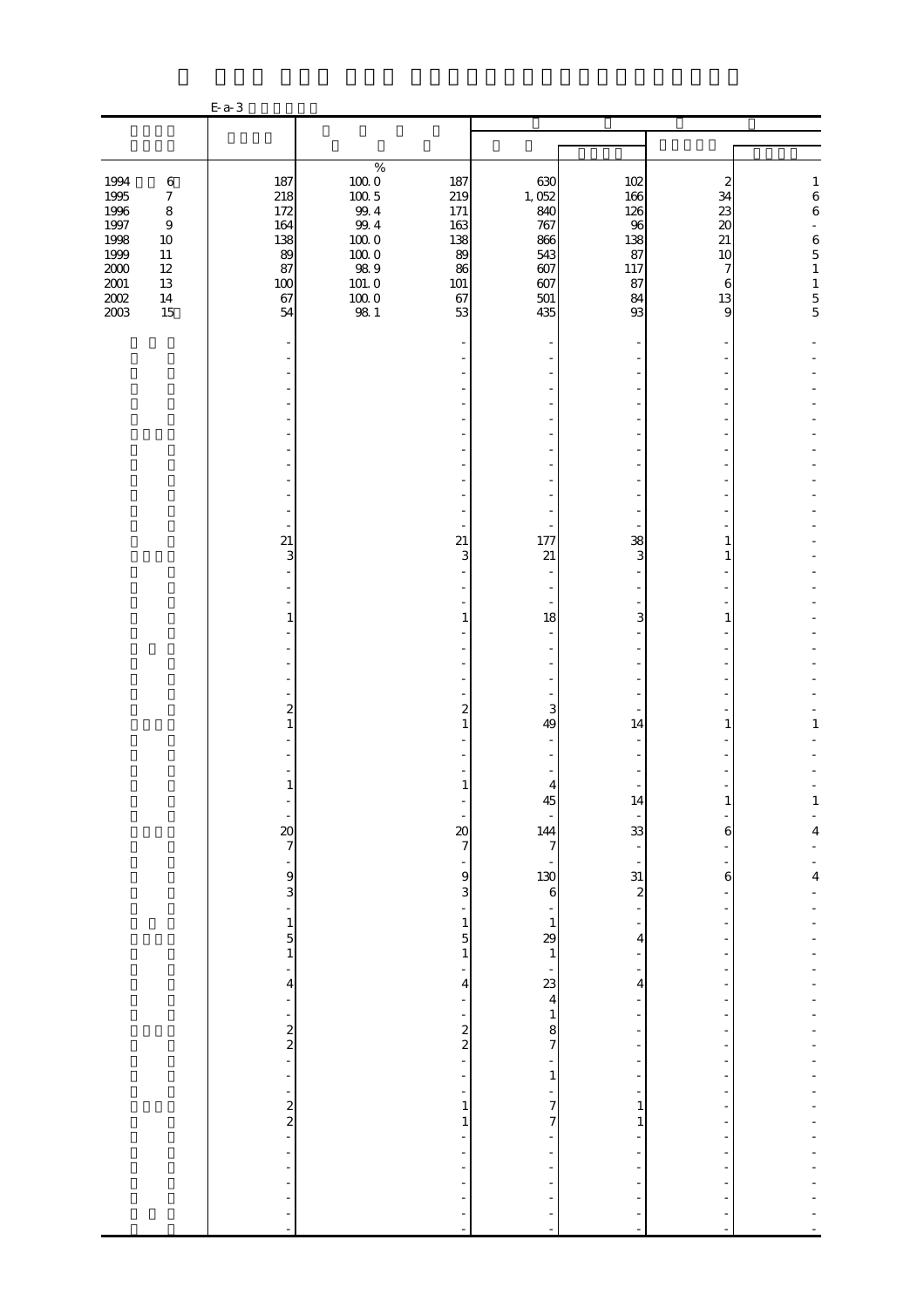|                                                                                      |                                                                                 | $\mathbf{E} \cdot \mathbf{b}$                                                                                                                                                                                                                                                                                                                                                                                         |                                                                                                     |                                                                                                                                                                                                                                                                                                                                                                                                                       |                                                                                                                                                                                                                                                                                                                                                                                     |                                                                                                                                                                                                                      |                                                                                                                                                                                                                                                                                                                                                                                                                                            |                                                                                                             |
|--------------------------------------------------------------------------------------|---------------------------------------------------------------------------------|-----------------------------------------------------------------------------------------------------------------------------------------------------------------------------------------------------------------------------------------------------------------------------------------------------------------------------------------------------------------------------------------------------------------------|-----------------------------------------------------------------------------------------------------|-----------------------------------------------------------------------------------------------------------------------------------------------------------------------------------------------------------------------------------------------------------------------------------------------------------------------------------------------------------------------------------------------------------------------|-------------------------------------------------------------------------------------------------------------------------------------------------------------------------------------------------------------------------------------------------------------------------------------------------------------------------------------------------------------------------------------|----------------------------------------------------------------------------------------------------------------------------------------------------------------------------------------------------------------------|--------------------------------------------------------------------------------------------------------------------------------------------------------------------------------------------------------------------------------------------------------------------------------------------------------------------------------------------------------------------------------------------------------------------------------------------|-------------------------------------------------------------------------------------------------------------|
|                                                                                      |                                                                                 |                                                                                                                                                                                                                                                                                                                                                                                                                       |                                                                                                     |                                                                                                                                                                                                                                                                                                                                                                                                                       |                                                                                                                                                                                                                                                                                                                                                                                     |                                                                                                                                                                                                                      |                                                                                                                                                                                                                                                                                                                                                                                                                                            |                                                                                                             |
| 1994<br>1995<br>1996<br>1997<br>1998<br>1999<br>2000<br>$2001\,$<br>$2002\,$<br>2003 | $\,6$<br>7<br>$\,$ 8 $\,$<br>$\overline{9}$<br>10<br>11<br>12<br>13<br>14<br>15 | 5,338<br>5,455<br>5,849<br>6,159<br>6, 171<br>7, 155<br>9,523<br>11, 551<br>11,920<br>12,826                                                                                                                                                                                                                                                                                                                          | $\%$<br>94 1<br>91.9<br>89.8<br>$89.6\,$<br>87.2<br>71.9<br>$58\,$ $1\,$<br>$50\;0$<br>44.7<br>46 5 | 5,024<br>5, 014<br>5, 253<br>5,520<br>5,384<br>5, 147<br>5, 531<br>5,776<br>5,333<br>5,963                                                                                                                                                                                                                                                                                                                            | 3, 229<br>3, 203<br>3,555<br>3,670<br>3,867<br>3,783<br>4, 207<br>4,089<br>3,984<br>4, 161                                                                                                                                                                                                                                                                                          | 170<br>178<br>137<br>147<br>151<br>130<br>79<br>75<br>56<br>70                                                                                                                                                       | 380<br>383<br>399<br>408<br>363<br>369<br>407<br>390<br>311<br>392                                                                                                                                                                                                                                                                                                                                                                         | $\begin{array}{c} 15 \\ 19 \\ 12 \end{array}$<br>$\,$ 8 $\,$<br>15<br>$10$<br>13<br>14<br>$\mathbf 5$<br>12 |
|                                                                                      |                                                                                 | 436<br>298<br>33<br>50<br>22<br>33<br>818<br>206<br>62<br>213<br>72<br>68<br>197<br>1,680<br>3,561<br>311<br>174<br>168<br>703<br>487<br>981<br>175<br>122<br>127<br>313<br>1, 152<br>89<br>140<br>53<br>241<br>464<br>165<br>2,738<br>138<br>326<br>1,565<br>464<br>161<br>84<br>844<br>106<br>63<br>196<br>376<br>103<br>339<br>70<br>80<br>94<br>95<br>1,258<br>480<br>105<br>138<br>160<br>52<br>61<br>103<br>159 |                                                                                                     | 192<br>130<br>26<br>17<br>12<br>7<br>342<br>61<br>32<br>87<br>50<br>28<br>84<br>1,003<br>1,508<br>103<br>53<br>71<br>276<br>215<br>452<br>71<br>43<br>69<br>155<br>569<br>55<br>53<br>23<br>119<br>242<br>77<br>1, 179<br>56<br>207<br>649<br>165<br>65<br>37<br>385<br>54<br>33<br>83<br>143<br>72<br>204<br>38<br>38<br>78<br>50<br>581<br>183<br>37<br>61<br>78<br>$\overline{\text{32}}$<br>46<br>$\frac{71}{73}$ | 120<br>77<br>17<br>10<br>10<br>6<br>216<br>30<br>24<br>64<br>26<br>17<br>55<br>886<br>965<br>48<br>45<br>40<br>147<br>133<br>329<br>$51\,$<br>25<br>38<br>109<br>331<br>21<br>33<br>21<br>54<br>158<br>44<br>859<br>26<br>106<br>515<br>139<br>49<br>24<br>276<br>29<br>27<br>57<br>99<br>64<br>112<br>23<br>27<br>36<br>26<br>396<br>128<br>19<br>37<br>48<br>28<br>24<br>53<br>59 | 2<br>8<br>7<br>1<br>11<br>13<br>7<br>3<br>3<br>8<br>2<br>6<br>15<br>$\mathbf{1}$<br>10<br>$\boldsymbol{z}$<br>$\overline{\mathcal{Z}}$<br>2<br>1<br>1<br>$\overline{\mathbf{c}}$<br>$\mathbf{1}$<br>1<br>9<br>5<br>4 | 10<br>9<br>1<br>19<br>1<br>1<br>2<br>2<br>3<br>10<br>55<br>103<br>З<br>6<br>5<br>13<br>13<br>36<br>9<br>8<br>10<br>45<br>1<br>2<br>6<br>10<br>21<br>5<br>79<br>2<br>14<br>48<br>9<br>5<br>$\mathbf{1}$<br>$\overline{2}$<br>$\overline{5}$<br>$\frac{2}{5}$<br>8<br>$\boldsymbol{z}$<br>13<br>$\boldsymbol{2}$<br>$\overline{4}$<br>$\overline{\mathcal{Z}}$<br>$\overline{5}$<br>46<br>9<br>1<br>6<br>11<br>$\overline{5}$<br>4<br>5<br>5 | 1<br>$\mathbf{1}$<br>2<br>$\boldsymbol{z}$<br>$\overline{a}$<br>4<br>4<br>5<br>4<br>$\,1\,$                 |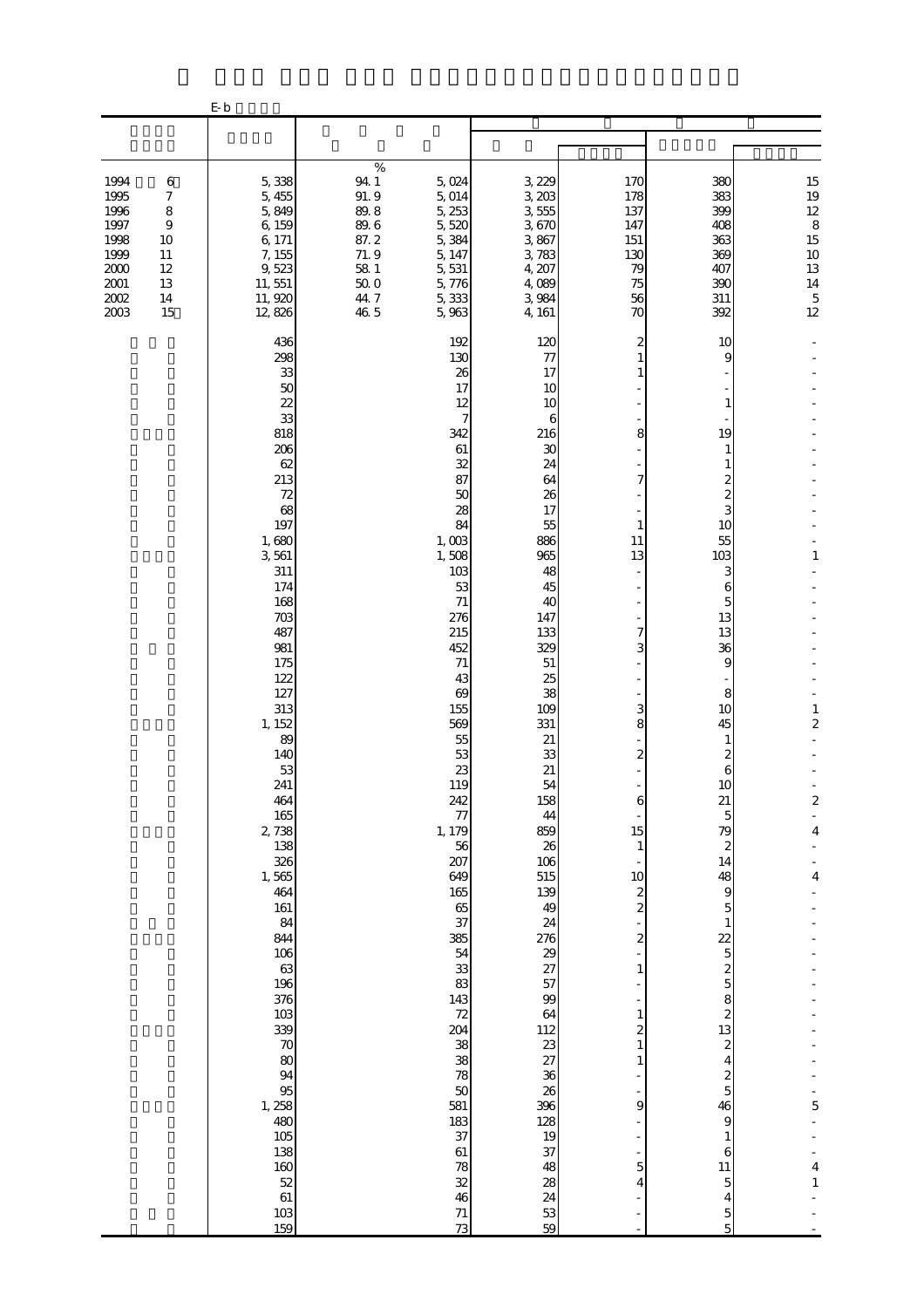|                                                                                          |                                                                    | $\rm E$ b- 1                                                                                                                                                                                                                                                                                                                                                                                                                 |                                                                                                   |                                                                                                                                                                                                                                                                                                                                                                                                                   |                                                                                                                                                                                                                                                                                                                                                                                                           |                                                                                                |                                                                                                                                                                                                                                                                                                                                                                                                                                                                                   |                                                                                                        |
|------------------------------------------------------------------------------------------|--------------------------------------------------------------------|------------------------------------------------------------------------------------------------------------------------------------------------------------------------------------------------------------------------------------------------------------------------------------------------------------------------------------------------------------------------------------------------------------------------------|---------------------------------------------------------------------------------------------------|-------------------------------------------------------------------------------------------------------------------------------------------------------------------------------------------------------------------------------------------------------------------------------------------------------------------------------------------------------------------------------------------------------------------|-----------------------------------------------------------------------------------------------------------------------------------------------------------------------------------------------------------------------------------------------------------------------------------------------------------------------------------------------------------------------------------------------------------|------------------------------------------------------------------------------------------------|-----------------------------------------------------------------------------------------------------------------------------------------------------------------------------------------------------------------------------------------------------------------------------------------------------------------------------------------------------------------------------------------------------------------------------------------------------------------------------------|--------------------------------------------------------------------------------------------------------|
|                                                                                          |                                                                    |                                                                                                                                                                                                                                                                                                                                                                                                                              |                                                                                                   |                                                                                                                                                                                                                                                                                                                                                                                                                   |                                                                                                                                                                                                                                                                                                                                                                                                           |                                                                                                |                                                                                                                                                                                                                                                                                                                                                                                                                                                                                   |                                                                                                        |
| 1994<br>1995<br>1996<br>1997<br>1998<br>1999<br>$2000\,$<br>$2001\,$<br>$2002\,$<br>2003 | $\,6$<br>7<br>$\,$ 8 $\,$<br>9<br>10<br>11<br>12<br>13<br>14<br>15 | 3,580<br>3644<br>4,025<br>4,398<br>4, 251<br>5,346<br>7, 412<br>9,326<br>9,476<br>10,029                                                                                                                                                                                                                                                                                                                                     | $\%$<br>91.7<br>88.7<br>$85.4\,$<br>$86\ 1$<br>823<br>634<br>$48\ 6$<br>41.7<br>$\frac{35}{38}$ 5 | 3, 282<br>3, 232<br>3,438<br>3,786<br>3,498<br>3,388<br>3,602<br>3,887<br>3,367<br>3,893                                                                                                                                                                                                                                                                                                                          | 1, 412<br>1,464<br>1,675<br>1,854<br>1,890<br>1,926<br>2, 286<br>2, 236<br>2, 130<br>2, 273                                                                                                                                                                                                                                                                                                               | 9<br>13<br>17<br>11<br>17<br>10<br>15<br>16<br>10<br>12                                        | 296<br>321<br>330<br>353<br>$301\,$<br>314<br>344<br>321<br>256<br>331                                                                                                                                                                                                                                                                                                                                                                                                            | 3<br>10<br>$\begin{array}{c} 9 \\ 2 \\ 9 \end{array}$<br>$\overline{4}$<br>11<br>$10$<br>$\frac{3}{7}$ |
|                                                                                          |                                                                    | 354<br>243<br>25<br>43<br>16<br>27<br>545<br>115<br>48<br>181<br>47<br>33<br>121<br>1, 278<br>2,960<br>259<br>129<br>149<br>629<br>410<br>832<br>149<br>89<br>104<br>210<br>861<br>55<br>91<br>40<br>178<br>378<br>119<br>2, 202<br>116<br>291<br>1, 250<br>371<br>117<br>57<br>617<br>64<br>51<br>148<br>280<br>74<br>276<br>49<br>61<br>85<br>81<br>936<br>411<br>81<br>$\boldsymbol{\pi}$<br>111<br>36<br>51<br>69<br>107 |                                                                                                   | 149<br>101<br>21<br>16<br>6<br>5<br>208<br>39<br>$\boldsymbol{\chi}$<br>59<br>29<br>13<br>48<br>609<br>1,089<br>82<br>33<br>$\infty$<br>227<br>154<br>312<br>57<br>24<br>54<br>86<br>353<br>32<br>37<br>12<br>77<br>159<br>36<br>722<br>39<br>167<br>366<br>92<br>$\frac{33}{25}$<br>229<br>31<br>24<br>46<br>87<br>41<br>163<br>25<br>27<br>69<br>42<br>371<br>125<br>18<br>$31\,$<br>42<br>19<br>35<br>47<br>54 | 80<br>49<br>12<br>9<br>5<br>5<br>116<br>15<br>14<br>31<br>13<br>10<br>33<br>458<br>578<br>32<br>26<br>30<br>100<br>74<br>189<br>38<br>10<br>30<br>49<br>183<br>11<br>21<br>12<br>31<br>84<br>24<br>366<br>16<br>70<br>182<br>65<br>17<br>16<br>161<br>17<br>19<br>$30\,$<br>68<br>27<br>82<br>13<br>19<br>28<br>$\overline{22}$<br>249<br>75<br>14<br>25<br>29<br>13<br>$\boldsymbol{\alpha}$<br>32<br>41 | 1<br>1<br>3<br>3<br>1<br>$\mathbf{1}$<br>1<br>$\mathbf{1}$<br>1<br>$\mathbf{1}$<br>5<br>4<br>1 | 10<br>9<br>1<br>16<br>1<br>1<br>2<br>$\overline{\mathcal{Z}}$<br>10<br>44<br>87<br>3<br>5<br>4<br>12<br>12<br>28<br>8<br>8<br>7<br>42<br>1<br>2<br>6<br>10<br>19<br>4<br>63<br>$\boldsymbol{z}$<br>12<br>35<br>$\overline{9}$<br>4<br>$\mathbf{1}$<br>19<br>3<br>$\boldsymbol{z}$<br>$\overline{\mathbf{4}}$<br>8<br>$\overline{\mathcal{L}}$<br>9<br>3<br>$\mathbf{1}$<br>$\overline{5}$<br>41<br>7<br>$\mathbf{1}$<br>$\overline{5}$<br>$11\,$<br>4<br>4<br>$\overline{5}$<br>4 | $\overline{\mathbf{c}}$<br>$\boldsymbol{2}$<br>5<br>$\overline{\mathbf{4}}$<br>$\,1\,$                 |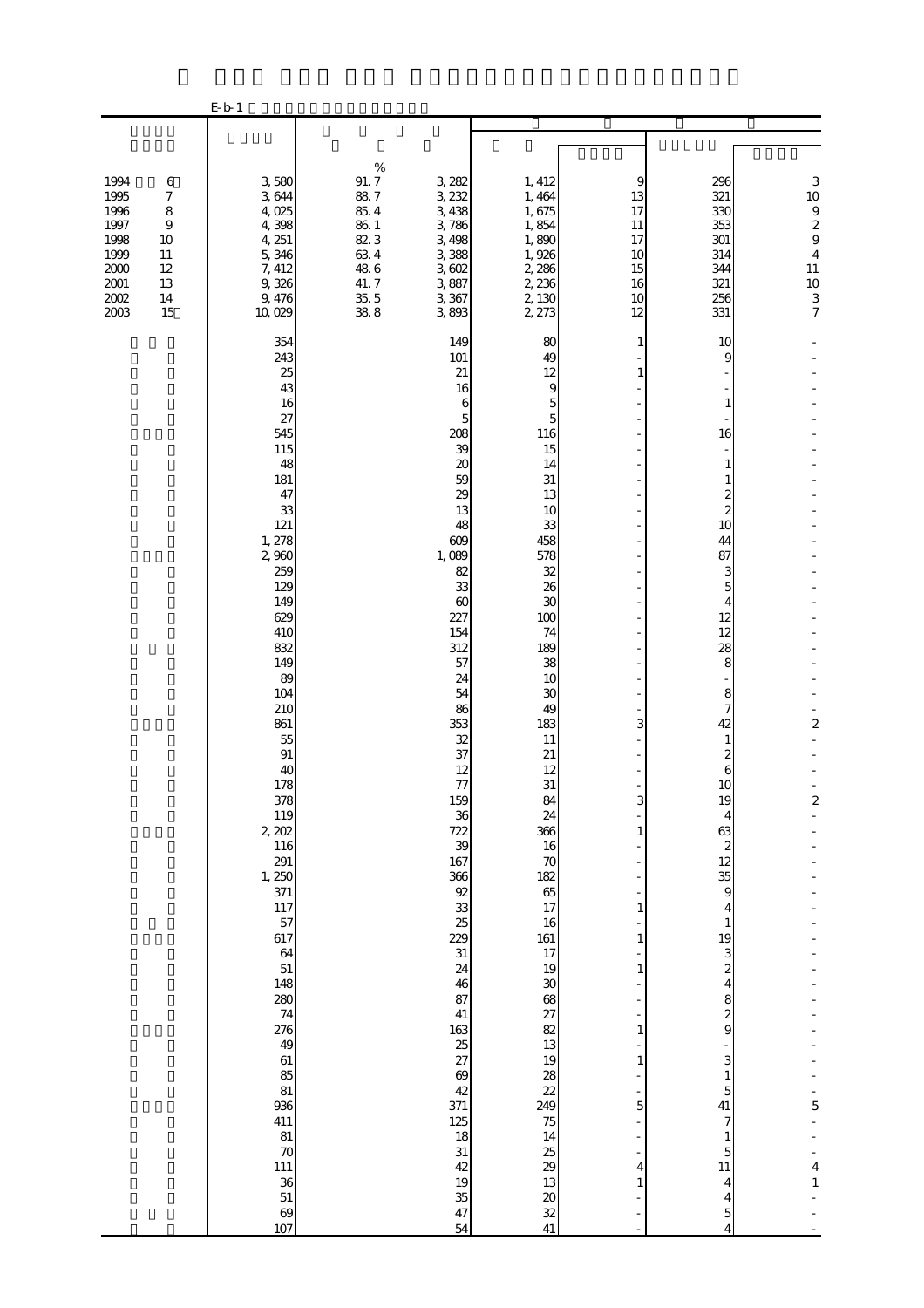|                                                                                                                                                                               | $\rm E\,b\,2$                                                                                                                                                                                                                                                                                                                                                                                                                 |                                                                                                                                                                                                                                                                                                                                                                                                                                                                                                    |                                                                                                                                                                                                                                                                                                                                                                                                                               |                                                                                          |                                                                                                                                                                                                                                                                                                                                                                                    |                                                                                                                                        |
|-------------------------------------------------------------------------------------------------------------------------------------------------------------------------------|-------------------------------------------------------------------------------------------------------------------------------------------------------------------------------------------------------------------------------------------------------------------------------------------------------------------------------------------------------------------------------------------------------------------------------|----------------------------------------------------------------------------------------------------------------------------------------------------------------------------------------------------------------------------------------------------------------------------------------------------------------------------------------------------------------------------------------------------------------------------------------------------------------------------------------------------|-------------------------------------------------------------------------------------------------------------------------------------------------------------------------------------------------------------------------------------------------------------------------------------------------------------------------------------------------------------------------------------------------------------------------------|------------------------------------------------------------------------------------------|------------------------------------------------------------------------------------------------------------------------------------------------------------------------------------------------------------------------------------------------------------------------------------------------------------------------------------------------------------------------------------|----------------------------------------------------------------------------------------------------------------------------------------|
|                                                                                                                                                                               |                                                                                                                                                                                                                                                                                                                                                                                                                               |                                                                                                                                                                                                                                                                                                                                                                                                                                                                                                    |                                                                                                                                                                                                                                                                                                                                                                                                                               |                                                                                          |                                                                                                                                                                                                                                                                                                                                                                                    |                                                                                                                                        |
| 1994<br>$\,6$<br>1995<br>$\boldsymbol{7}$<br>1996<br>$\,$ 8 $\,$<br>1997<br>9<br>1998<br>10<br>1999<br>11<br>$2000\,$<br>12<br>$2001\,$<br>13<br>$2002\,$<br>14<br>2003<br>15 | 1, 113<br>1, 108<br>1,203<br>1,290<br>1,250<br>1, 212<br>1,554<br>1, 771<br>2,052<br>2,422                                                                                                                                                                                                                                                                                                                                    | $\%$<br>$98\ 7$<br>1,098<br>$97.5\,$<br>1,080<br>$99.2\,$<br>1, 193<br>97.8<br>1, 261<br>97.4<br>1, 217<br>$96\ 0$<br>1,163<br>$88\;6$<br>1,377<br>81.2<br>1,438<br>76.7<br>1,573<br>704<br>1,706                                                                                                                                                                                                                                                                                                  | 894<br>882<br>1, 114<br>1, 143<br>1,096<br>1, 102<br>1, 179<br>1, 261<br>1,371<br>1,456                                                                                                                                                                                                                                                                                                                                       | 64<br>59<br>51<br>54<br>55<br>56<br>11<br>33<br>20<br>29                                 | 49<br>42<br>49<br>42<br>50<br>46<br>56<br>54<br>53<br>56                                                                                                                                                                                                                                                                                                                           | $\begin{array}{c}\n11 \\ 8 \\ 2 \\ 6\n\end{array}$<br>$\overline{4}$<br>$\overline{5}$<br>$\overline{\mathbf{4}}$<br>$\mathbf{1}$<br>5 |
|                                                                                                                                                                               | 79<br>52<br>8<br>7<br>6<br>6<br>248<br>86<br>14<br>26<br>24<br>31<br>67<br>279<br>522<br>51<br>$41\,$<br>17<br>66<br>65<br>111<br>25<br>32<br>20<br>94<br>256<br>32<br>44<br>13<br>59<br>63<br>45<br>475<br>$\boldsymbol{\alpha}$<br>34<br>278<br>74<br>$\frac{42}{27}$<br>205<br>40<br>$11\,$<br>42<br>94<br>18<br>$\omega$<br>21<br>19<br>$\overline{9}$<br>11<br>298<br>58<br>24<br>66<br>46<br>$11\,$<br>$10$<br>32<br>51 | 39<br>25<br>5<br>1<br>6<br>$\boldsymbol{z}$<br>113<br>17<br>12<br>24<br>20<br>10<br>30<br>264<br>362<br>21<br>16<br>10<br>49<br>52<br>107<br>13<br>19<br>13<br>62<br>163<br>18<br>10<br>11<br>$41\,$<br>43<br>40<br>406<br>15<br>35<br>253<br>$61\,$<br>$\boldsymbol{30}$<br>12<br>130<br>$rac{22}{8}$<br>31<br>55<br>14<br>38<br>13<br>$11\,$<br>$\boldsymbol{9}$<br>$\overline{5}$<br>191<br>52<br>19<br>$\boldsymbol{\mathcal{X}}$<br>$\overline{32}$<br>8<br>$\overline{9}$<br>$\frac{22}{19}$ | 35<br>23<br>5<br>1<br>5<br>1<br>81<br>11<br>10<br>31<br>13<br>5<br>11<br>281<br>320<br>16<br>14<br>9<br>47<br>40<br>107<br>12<br>15<br>7<br>53<br>110<br>10<br>5<br>9<br>23<br>44<br>19<br>400<br>8<br>31<br>262<br>88 00 88<br>11<br>$\overline{7}$<br>23<br>$\overline{30}$<br>14<br>28<br>10<br>8<br>$\begin{array}{c} 8 \\ 2 \end{array}$<br>116<br>43<br>$\overline{5}$<br>12<br>14<br>$\boldsymbol{7}$<br>3<br>14<br>18 | 7<br>7<br>8<br>5<br>3<br>1<br>1<br>7<br>$\mathbf 6$<br>$\mathbf{1}$<br>1<br>$\mathbf{1}$ | 3<br>1<br>1<br>1<br>9<br>16<br>1<br>8<br>1<br>3<br>1<br>$\mathbf{1}$<br>15<br>$\overline{\phantom{a}}$<br>$\boldsymbol{z}$<br>12<br>$\overline{\phantom{a}}$<br>$\mathbf{1}$<br>3<br>$\overline{\mathcal{L}}$<br>÷,<br>$\mathbf{1}$<br>4<br>$\boldsymbol{2}$<br>$\mathbf{1}$<br>$\mathbf{1}$<br>5<br>$\overline{\mathcal{L}}$<br>$\mathbf{1}$<br>$\mathbf{1}$<br>÷<br>$\mathbf{1}$ | 1<br>$\mathbf{1}$<br>4<br>$\overline{4}$                                                                                               |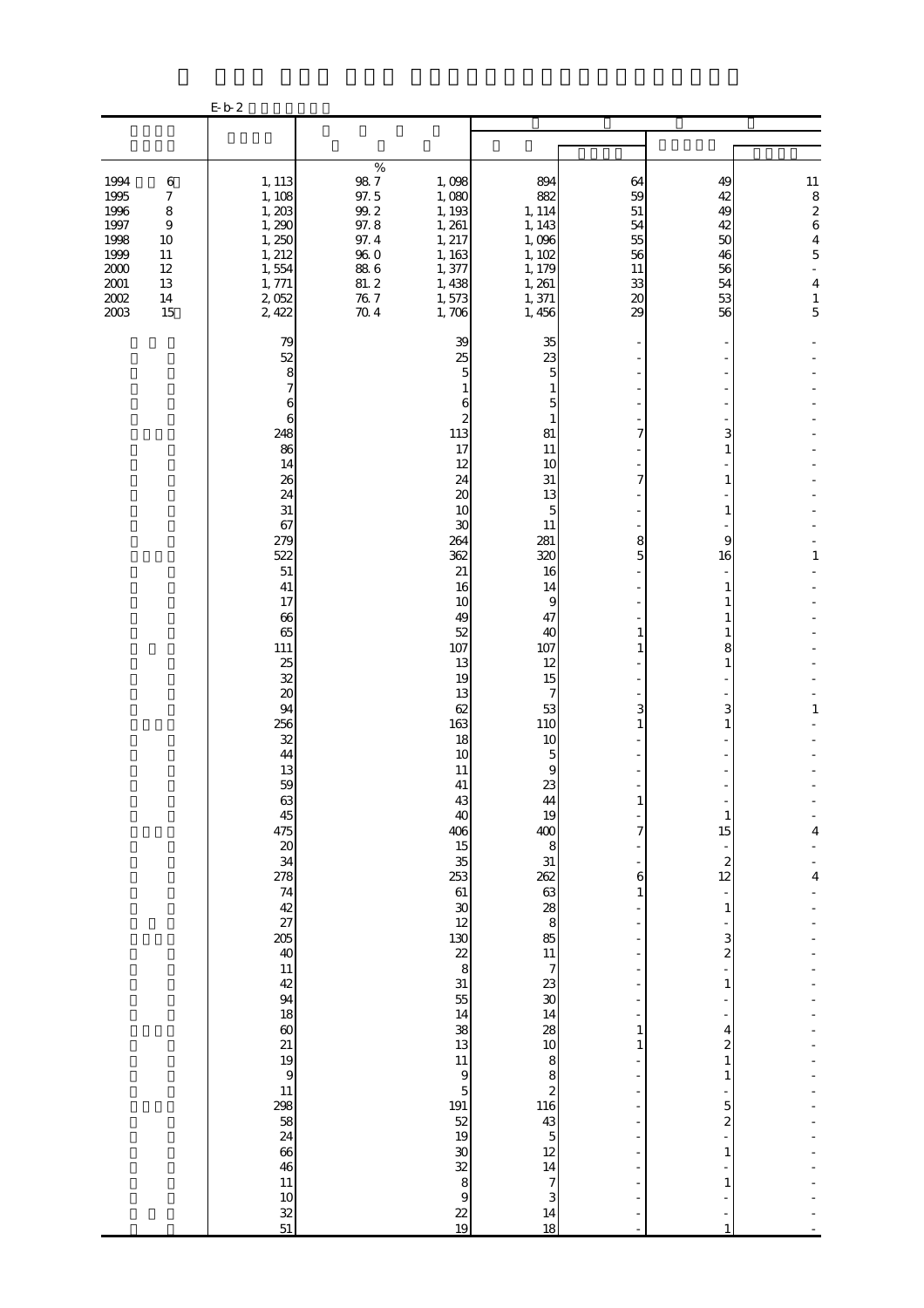|                                                                                     |                                                                                                      | E b 3                                                       |                                                                                                                                 |                                                             |                                                             |                                                     |                                                                                                                             |                                                                                                               |
|-------------------------------------------------------------------------------------|------------------------------------------------------------------------------------------------------|-------------------------------------------------------------|---------------------------------------------------------------------------------------------------------------------------------|-------------------------------------------------------------|-------------------------------------------------------------|-----------------------------------------------------|-----------------------------------------------------------------------------------------------------------------------------|---------------------------------------------------------------------------------------------------------------|
|                                                                                     |                                                                                                      |                                                             |                                                                                                                                 |                                                             |                                                             |                                                     |                                                                                                                             |                                                                                                               |
|                                                                                     |                                                                                                      |                                                             |                                                                                                                                 |                                                             |                                                             |                                                     |                                                                                                                             |                                                                                                               |
| 1994<br>1995<br>1996<br>$1997\,$<br>1998<br>1999<br>$2000\,$<br>$2001\,$<br>$200\!$ | $\,6\,$<br>$\boldsymbol{7}$<br>$\,8\,$<br>$\boldsymbol{9}$<br>10<br>$11\,$<br>$12\,$<br>13<br>$14\,$ | 645<br>703<br>621<br>471<br>670<br>597<br>557<br>454<br>392 | $\%$<br>$\frac{99.8}{99.9}$<br>$100\ 2$<br>$100\ 4$<br>$99\,9$<br>$99.8$<br>$99\!\!.$ $1\!\!$<br>$99.3$<br>$\frac{100}{97}$ . 1 | 644<br>702<br>622<br>473<br>669<br>596<br>552<br>451<br>393 | 923<br>857<br>766<br>673<br>881<br>755<br>742<br>592<br>483 | 97<br>106<br>69<br>82<br>79<br>64<br>53<br>26<br>26 | 35<br>$\boldsymbol{\mathsf{20}}$<br>$\boldsymbol{\mathsf{20}}$<br>13<br>12<br>$\overline{9}$<br>7<br>15<br>$\boldsymbol{z}$ | 1<br>$1\,$<br>$\mathbf{1}$<br>$\overline{a}$<br>$\boldsymbol{z}$<br>$\,1\,$<br>$\overline{c}$<br>$\mathbf{1}$ |
| 2003                                                                                | 15                                                                                                   | 375                                                         |                                                                                                                                 | 364                                                         | 432                                                         | 29                                                  | 5                                                                                                                           |                                                                                                               |
|                                                                                     |                                                                                                      | 3<br>3                                                      |                                                                                                                                 | 4<br>4                                                      | 5<br>5                                                      | 1<br>1                                              |                                                                                                                             |                                                                                                               |
|                                                                                     |                                                                                                      |                                                             |                                                                                                                                 |                                                             |                                                             |                                                     |                                                                                                                             |                                                                                                               |
|                                                                                     |                                                                                                      | 25<br>$\overline{5}$                                        |                                                                                                                                 | 21<br>5                                                     | 19<br>4                                                     | 1                                                   |                                                                                                                             |                                                                                                               |
|                                                                                     |                                                                                                      | 6<br>1                                                      |                                                                                                                                 | 4                                                           | $\boldsymbol{z}$                                            |                                                     |                                                                                                                             |                                                                                                               |
|                                                                                     |                                                                                                      | 4<br>9                                                      |                                                                                                                                 | 5<br>6                                                      | 2<br>11                                                     | 1                                                   |                                                                                                                             |                                                                                                               |
|                                                                                     |                                                                                                      | 123<br>79<br>1                                              |                                                                                                                                 | 130<br>57                                                   | 147<br>67                                                   | 3<br>8                                              | 2                                                                                                                           |                                                                                                               |
|                                                                                     |                                                                                                      | 4<br>$\boldsymbol{z}$                                       |                                                                                                                                 | 4<br>1                                                      | $\overline{5}$<br>$\mathbf{1}$                              |                                                     |                                                                                                                             |                                                                                                               |
|                                                                                     |                                                                                                      | 8<br>12                                                     |                                                                                                                                 | 9                                                           | 19                                                          | 6                                                   |                                                                                                                             |                                                                                                               |
|                                                                                     |                                                                                                      | 38                                                          |                                                                                                                                 | 33                                                          | 33                                                          | $\overline{\mathcal{Z}}$                            |                                                                                                                             |                                                                                                               |
|                                                                                     |                                                                                                      | $\mathbf{1}$<br>$\mathbf{1}$                                |                                                                                                                                 | 1                                                           | 1                                                           |                                                     |                                                                                                                             |                                                                                                               |
|                                                                                     |                                                                                                      | 3<br>$\overline{9}$                                         |                                                                                                                                 | $\boldsymbol{z}$<br>7                                       | 1<br>7                                                      |                                                     |                                                                                                                             |                                                                                                               |
|                                                                                     |                                                                                                      | 35<br>$\boldsymbol{z}$                                      |                                                                                                                                 | 53<br>5                                                     | 38                                                          | 4                                                   | 2                                                                                                                           |                                                                                                               |
|                                                                                     |                                                                                                      | $\overline{5}$                                              |                                                                                                                                 | 6                                                           | 7                                                           | $\overline{\mathcal{Z}}$                            |                                                                                                                             |                                                                                                               |
|                                                                                     |                                                                                                      | 4                                                           |                                                                                                                                 |                                                             |                                                             |                                                     |                                                                                                                             |                                                                                                               |
|                                                                                     |                                                                                                      | 23                                                          |                                                                                                                                 | 44<br>$\mathbf{1}$                                          | 3U<br>$\,1\,$                                               | Z                                                   |                                                                                                                             |                                                                                                               |
|                                                                                     |                                                                                                      |                                                             |                                                                                                                                 | 51                                                          |                                                             | 7<br>1                                              | 1                                                                                                                           |                                                                                                               |
|                                                                                     |                                                                                                      |                                                             |                                                                                                                                 |                                                             | $\frac{93}{11}$ $\frac{7}{11}$ $\frac{11}{4}$               | 4                                                   | 1                                                                                                                           |                                                                                                               |
|                                                                                     |                                                                                                      | $\frac{1}{61}$ $\frac{2}{37}$ $\frac{1}{19}$ $\frac{2}{2}$  |                                                                                                                                 | $\begin{array}{c}\n2 \\ 30 \\ 2\n\end{array}$               |                                                             | $\mathbf{1}$<br>$\mathbf{1}$                        |                                                                                                                             |                                                                                                               |
|                                                                                     |                                                                                                      |                                                             |                                                                                                                                 | 26                                                          |                                                             | 1                                                   |                                                                                                                             |                                                                                                               |
|                                                                                     |                                                                                                      |                                                             |                                                                                                                                 | $\,1\,$<br>$\,1\,$                                          | $\frac{30}{1}$<br>$\mathbf{1}$                              | ÷<br>÷                                              |                                                                                                                             |                                                                                                               |
|                                                                                     |                                                                                                      |                                                             |                                                                                                                                 | $\boldsymbol{6}$                                            | 4                                                           |                                                     |                                                                                                                             |                                                                                                               |
|                                                                                     |                                                                                                      | $222$<br>$162$<br>$11$<br>$3$                               |                                                                                                                                 | $\begin{array}{c} 1 \\ 17 \end{array}$                      | $\mathbf{1}$<br>$\frac{23}{2}$                              | $\,1$                                               |                                                                                                                             |                                                                                                               |
|                                                                                     |                                                                                                      | ÷,                                                          |                                                                                                                                 | 3<br>÷,                                                     |                                                             | $\overline{\phantom{a}}$                            |                                                                                                                             |                                                                                                               |
|                                                                                     |                                                                                                      | ÷,                                                          |                                                                                                                                 | -<br>÷                                                      |                                                             | $\overline{\phantom{a}}$                            |                                                                                                                             |                                                                                                               |
|                                                                                     |                                                                                                      | $\frac{3}{24}$<br>11                                        |                                                                                                                                 | $\begin{array}{c} 3 \\ 19 \end{array}$                      | $\frac{1}{2}$<br>31<br>10                                   | 4                                                   |                                                                                                                             |                                                                                                               |
|                                                                                     |                                                                                                      |                                                             |                                                                                                                                 | $\boldsymbol{6}$                                            |                                                             | $\overline{\phantom{0}}$                            |                                                                                                                             |                                                                                                               |
|                                                                                     |                                                                                                      | $\frac{1}{5}$ as $\frac{1}{5}$                              |                                                                                                                                 |                                                             | $\overline{\phantom{a}}$<br>$\frac{1}{5}$                   | $\frac{1}{2}$                                       |                                                                                                                             |                                                                                                               |
|                                                                                     |                                                                                                      |                                                             |                                                                                                                                 | $\overline{\mathbf{4}}$                                     | 8                                                           | $\mathbf{1}$<br>3                                   |                                                                                                                             |                                                                                                               |
|                                                                                     |                                                                                                      | $\frac{1}{2}$                                               |                                                                                                                                 | $\frac{5}{2}$                                               | $\mathbf{1}$<br>$\overline{7}$                              | $\overline{\phantom{0}}$                            | $\overline{a}$                                                                                                              |                                                                                                               |
|                                                                                     |                                                                                                      |                                                             |                                                                                                                                 | $\overline{a}$                                              | $\overline{\phantom{a}}$                                    |                                                     |                                                                                                                             |                                                                                                               |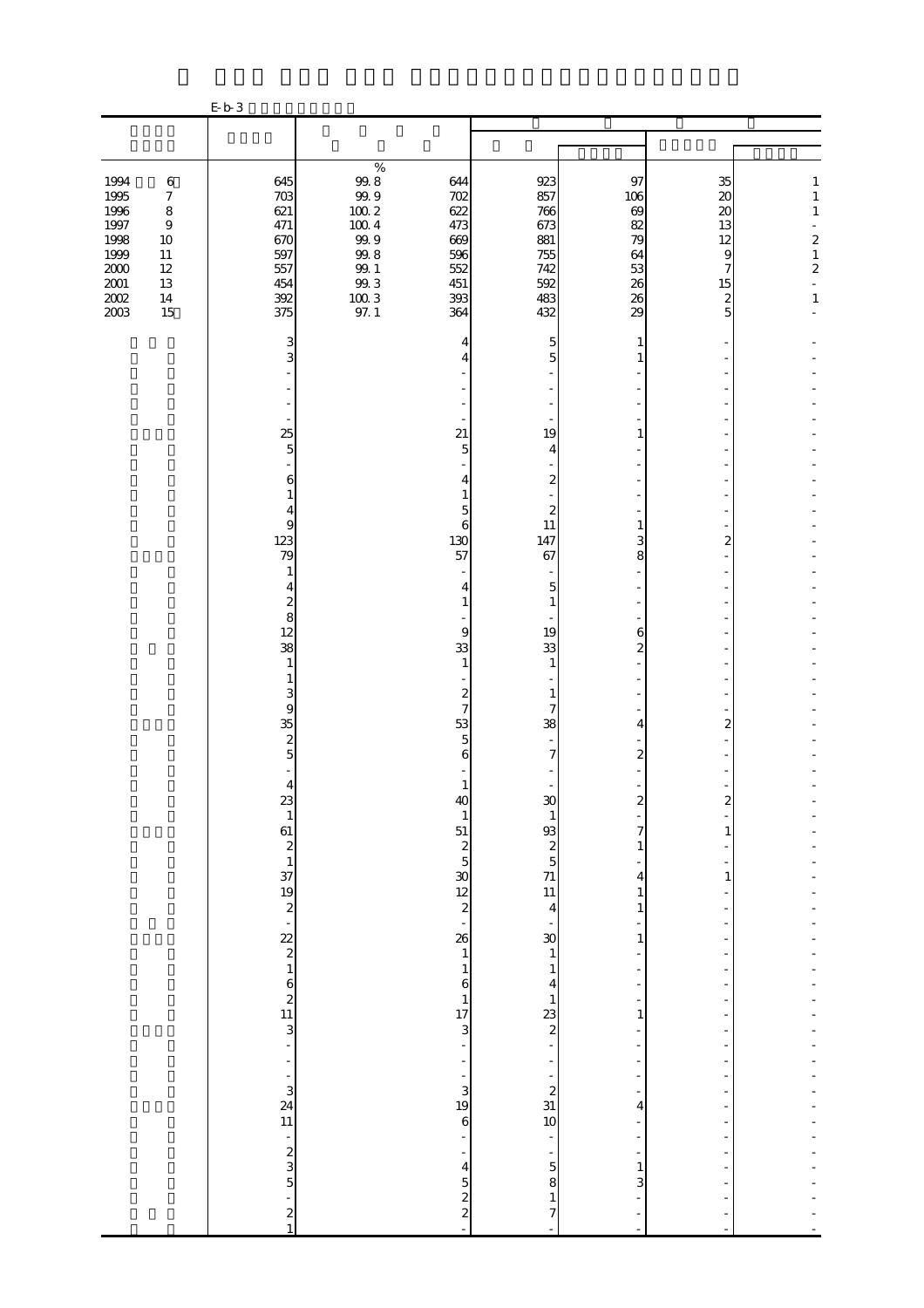|                                                                                                                                      | F                                                                                                                                                                                                                                                                                                                                                                                                                                                                                                                                                                               |                                                                                                                                                                                                                                                                                                                                                                                                                                                                                                   |                                                                                                                                                                                                                                                                                                                                                                                                                                                                                                  |                                                                                                                                                                                                                                                                                                                                                                                                                              |                                                                                                                                                                                                                                                                                                                                                                                                                                                           |                                                                                                                                                                                                                                                                                                                                                                                                                                                   |
|--------------------------------------------------------------------------------------------------------------------------------------|---------------------------------------------------------------------------------------------------------------------------------------------------------------------------------------------------------------------------------------------------------------------------------------------------------------------------------------------------------------------------------------------------------------------------------------------------------------------------------------------------------------------------------------------------------------------------------|---------------------------------------------------------------------------------------------------------------------------------------------------------------------------------------------------------------------------------------------------------------------------------------------------------------------------------------------------------------------------------------------------------------------------------------------------------------------------------------------------|--------------------------------------------------------------------------------------------------------------------------------------------------------------------------------------------------------------------------------------------------------------------------------------------------------------------------------------------------------------------------------------------------------------------------------------------------------------------------------------------------|------------------------------------------------------------------------------------------------------------------------------------------------------------------------------------------------------------------------------------------------------------------------------------------------------------------------------------------------------------------------------------------------------------------------------|-----------------------------------------------------------------------------------------------------------------------------------------------------------------------------------------------------------------------------------------------------------------------------------------------------------------------------------------------------------------------------------------------------------------------------------------------------------|---------------------------------------------------------------------------------------------------------------------------------------------------------------------------------------------------------------------------------------------------------------------------------------------------------------------------------------------------------------------------------------------------------------------------------------------------|
|                                                                                                                                      |                                                                                                                                                                                                                                                                                                                                                                                                                                                                                                                                                                                 |                                                                                                                                                                                                                                                                                                                                                                                                                                                                                                   |                                                                                                                                                                                                                                                                                                                                                                                                                                                                                                  |                                                                                                                                                                                                                                                                                                                                                                                                                              |                                                                                                                                                                                                                                                                                                                                                                                                                                                           |                                                                                                                                                                                                                                                                                                                                                                                                                                                   |
| 1994<br>6<br>1995<br>7<br>8<br>1996<br>1997<br>9<br>1998<br>10<br>1999<br>11<br>2000<br>12<br>2001<br>13<br>2002<br>14<br>2003<br>15 | 112, 967<br>106, 739<br>111, 279<br>117,688<br>128, 536<br>141, 348<br>172, 336<br>245, 485<br>312, 140<br>374, 087                                                                                                                                                                                                                                                                                                                                                                                                                                                             | $\%$<br>69.9<br>78,936<br>67.3<br>71, 790<br>64 1<br>71, 372<br>61.5<br>72, 326<br>60.2<br>77, 353<br>57.7<br>81, 524<br>$42\;4$<br>73,008<br>34.0<br>83, 362<br>$30.4\,$<br>94, 941<br>31.3<br>117, 128                                                                                                                                                                                                                                                                                          | 78, 212<br>70,909<br>71, 207<br>72, 314<br>77, 705<br>81, 445<br>71, 679<br>80, 750<br>90, 407<br>110, 768                                                                                                                                                                                                                                                                                                                                                                                       | 9,752<br>9,769<br>9,372<br>9,908<br>10,864<br>11, 463<br>9,694<br>11, 262<br>12,873<br>15,878                                                                                                                                                                                                                                                                                                                                | 30, 361<br>27, 452<br>30, 221<br>33, 631<br>36,950<br>36,023<br>31,609<br>35, 915<br>39, 556<br>45, 115                                                                                                                                                                                                                                                                                                                                                   | 3,793<br>3,997<br>4,373<br>5,379<br>6,447<br>6, 181<br>5,286<br>6,489<br>7,426<br>8,481                                                                                                                                                                                                                                                                                                                                                           |
|                                                                                                                                      | 12, 284<br>8,158<br>1,024<br>1,333<br>1, 227<br>542<br>19,781<br>2,667<br>1,930<br>6,731<br>1,601<br>1,898<br>4,954<br>47, 735<br>106,605<br>7,158<br>5, 132<br>5,525<br>25,664<br>19, 295<br>23,500<br>5,561<br>1, 492<br>4,163<br>9, 115<br>48, 141<br>2,392<br>2,373<br>1,652<br>6,942<br>28,956<br>5,826<br>77,050<br>3,685<br>11, 013<br>30, 359<br>24, 141<br>4, 412<br>3,440<br>21, 132<br>1,649<br>1, 438<br>6,312<br>7, 721<br>4,012<br>8,484<br>2,046<br>2,925<br>1, 741<br>1,772<br>32, 875<br>17,320<br>1,749<br>1,606<br>3,457<br>2,632<br>1,773<br>1,722<br>2,616 | 2,383<br>1,785<br>115<br>185<br>207<br>91<br>6,478<br>766<br>586<br>2,645<br>559<br>732<br>1, 190<br>24, 314<br>28, 324<br>717<br>1,246<br>1,063<br>5,609<br>4,972<br>9,584<br>1,363<br>344<br>1,037<br>2,389<br>10, 250<br>712<br>868<br>544<br>1,493<br>6,026<br>607<br>24, 329<br>628<br>3,628<br>13, 516<br>5,260<br>630<br>667<br>5,653<br>583<br>435<br>1, 416<br>1,909<br>1,310<br>2535<br>594<br>640<br>711<br>590<br>12,862<br>7, 716<br>470<br>570<br>1,359<br>990<br>524<br>637<br>596 | 1,938<br>1, 461<br>109<br>148<br>160<br>60<br>5,657<br>556<br>513<br>2,511<br>469<br>609<br>999<br>24,028<br>26, 214<br>584<br>1,074<br>875<br>5, 273<br>4,520<br>9, 261<br>1, 138<br>301<br>984<br>2, 204<br>9, 412<br>577<br>701<br>473<br>1, 261<br>5,877<br>523<br>24, 230<br>458<br>3,561<br>13,964<br>5, 218<br>431<br>598<br>4,849<br>555<br>331<br>1, 141<br>1,725<br>1,097<br>2, 241<br>488<br>500<br>642<br>611<br>12, 199<br>7,694<br>418<br>413<br>1,265<br>900<br>487<br>431<br>591 | 261<br>179<br>18<br>28<br>30<br>6<br>913<br>98<br>85<br>393<br>68<br>108<br>161<br>2,765<br>3,687<br>68<br>181<br>149<br>1,005<br>690<br>1,002<br>178<br>$51\,$<br>127<br>236<br>1, 413<br>104<br>117<br>86<br>172<br>864<br>70<br>3,901<br>72<br>610<br>2,200<br>856<br>52<br>111<br>841<br>111<br>62<br>225<br>285<br>158<br>448<br>105<br>112<br>100<br>131<br>1,649<br>1,051<br>43<br>39<br>216<br>128<br>98<br>47<br>27 | 1,039<br>796<br>61<br>62<br>79<br>41<br>2894<br>283<br>293<br>990<br>242<br>409<br>677<br>6,074<br>12, 943<br>320<br>721<br>501<br>3,080<br>2,606<br>3,370<br>652<br>191<br>581<br>921<br>3,968<br>303<br>313<br>223<br>580<br>2,230<br>319<br>8,128<br>300<br>1,300<br>3,605<br>2,386<br>219<br>318<br>2,425<br>265<br>188<br>611<br>840<br>521<br>1, 125<br>210<br>286<br>275<br>354<br>6,519<br>4,090<br>261<br>192<br>772<br>543<br>329<br>215<br>117 | 165<br>104<br>17<br>18<br>$21\,$<br>$\mathbf 5$<br>528<br>46<br>$5\!6$<br>174<br>$41\,$<br>$78\,$<br>133<br>1,042<br>2,377<br>40<br>142<br>116<br>721<br>455<br>506<br>133<br>44<br>$81\,$<br>139<br>803<br>$72\,$<br>$69\,$<br>59<br>100<br>455<br>48<br>1, 677<br>57<br>254<br>812<br>449<br>26<br>79<br>513<br>65<br>43<br>157<br>145<br>103<br>299<br>$61\,$<br>73<br>67<br>98<br>1,077<br>658<br>$36\,$<br>17<br>147<br>84<br>87<br>34<br>14 |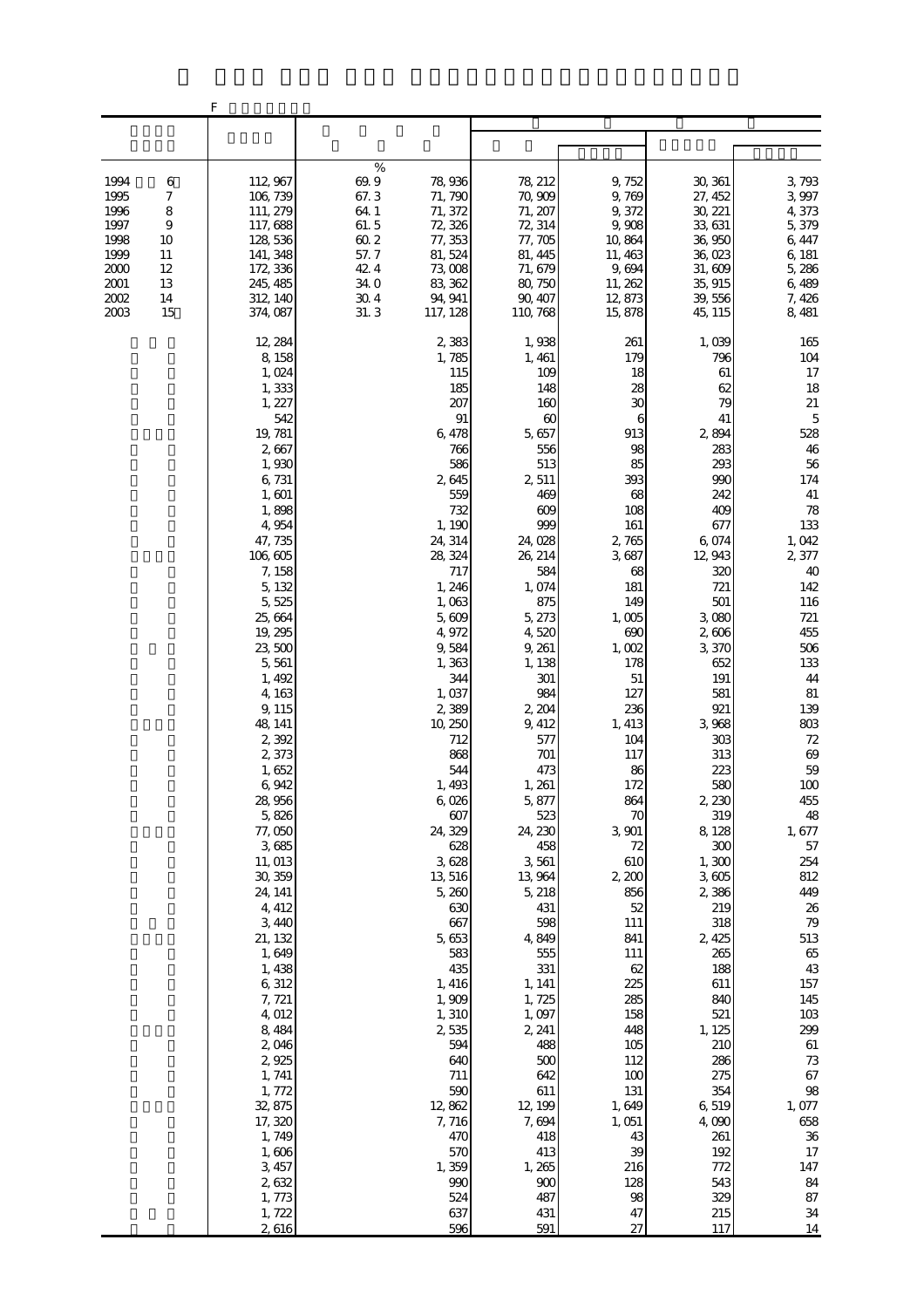|                                                                                          |                                                                         | $F-4$                                                                                                                                                                                                                                                                                                                                                                                                                                  |                                                                                                             |                                                                                                                                                                                                                                                                                                                                                                       |                                                                                                                                                                                                                                                                                                                                                                                                                                                                                                                                          |                                                                                                                                                                                                                                                                                                      |                                                                                                                                                                                                                                                                                                                                                                                                                                                                                |                                                                                                               |
|------------------------------------------------------------------------------------------|-------------------------------------------------------------------------|----------------------------------------------------------------------------------------------------------------------------------------------------------------------------------------------------------------------------------------------------------------------------------------------------------------------------------------------------------------------------------------------------------------------------------------|-------------------------------------------------------------------------------------------------------------|-----------------------------------------------------------------------------------------------------------------------------------------------------------------------------------------------------------------------------------------------------------------------------------------------------------------------------------------------------------------------|------------------------------------------------------------------------------------------------------------------------------------------------------------------------------------------------------------------------------------------------------------------------------------------------------------------------------------------------------------------------------------------------------------------------------------------------------------------------------------------------------------------------------------------|------------------------------------------------------------------------------------------------------------------------------------------------------------------------------------------------------------------------------------------------------------------------------------------------------|--------------------------------------------------------------------------------------------------------------------------------------------------------------------------------------------------------------------------------------------------------------------------------------------------------------------------------------------------------------------------------------------------------------------------------------------------------------------------------|---------------------------------------------------------------------------------------------------------------|
|                                                                                          |                                                                         |                                                                                                                                                                                                                                                                                                                                                                                                                                        |                                                                                                             |                                                                                                                                                                                                                                                                                                                                                                       |                                                                                                                                                                                                                                                                                                                                                                                                                                                                                                                                          |                                                                                                                                                                                                                                                                                                      |                                                                                                                                                                                                                                                                                                                                                                                                                                                                                |                                                                                                               |
| 1994<br>1995<br>1996<br>1997<br>1998<br>1999<br>$2000\,$<br>$2001\,$<br>$2002\,$<br>2003 | $\,6$<br>7<br>8<br>$\boldsymbol{9}$<br>10<br>11<br>12<br>13<br>14<br>15 | 1, 113<br>1, 188<br>1,268<br>1, 434<br>1,395<br>1,531<br>2,082<br>2,354<br>2,621<br>3,007                                                                                                                                                                                                                                                                                                                                              | $\%$<br>99.3<br>99.7<br>$99.1\,$<br>$99.2\,$<br>$99.2\,$<br>$98\ 5$<br>$98\ 4$<br>97.8<br>$97. \;1$<br>96.7 | 1, 105<br>1, 184<br>1,256<br>1, 423<br>1,384<br>1,508<br>2,049<br>2,302<br>2,544<br>2,909                                                                                                                                                                                                                                                                             | 1,031<br>1, 147<br>1,379<br>1,567<br>1, 492<br>1,569<br>1,997<br>2,057<br>2, 194<br>2,508                                                                                                                                                                                                                                                                                                                                                                                                                                                | 18<br>28<br>40<br>37<br>27<br>28<br>38<br>58<br>61<br>75                                                                                                                                                                                                                                             | 197<br>197<br>189<br>222<br>286<br>362<br>420<br>370<br>342<br>307                                                                                                                                                                                                                                                                                                                                                                                                             | 4<br>$\theta$<br>$\begin{array}{c} 7 \\ 3 \\ 3 \\ 6 \end{array}$<br>$\boldsymbol{6}$<br>$\frac{9}{13}$        |
|                                                                                          |                                                                         | 134<br>87<br>4<br>20<br>20<br>3<br>102<br>10<br>13<br>30<br>17<br>8<br>24<br>825<br>684<br>35<br>31<br>23<br>134<br>167<br>177<br>20<br>4<br>24<br>69<br>164<br>6<br>18<br>8<br>37<br>80<br>15<br>580<br>31<br>$\frac{75}{237}$<br>$173$<br>$39$<br>$25$<br>$167$<br>$18$<br>$17$<br>41<br>63<br>28<br>$rac{60}{12}$<br>$\begin{array}{c}\n9 \\ 22 \\ 17\n\end{array}$<br>$\frac{291}{137}$<br>24<br>28<br>16<br>10<br>$\frac{21}{42}$ |                                                                                                             | 135<br>88<br>20<br>20<br>3<br>100<br>9<br>13<br>31<br>16<br>8<br>23<br>815<br>644<br>32<br>30<br>22<br>124<br>149<br>170<br>19<br>4<br>23<br>71<br>157<br>5<br>18<br>9<br>34<br>77<br>14<br>559<br>28<br>74<br>225<br>169<br>38<br>25<br>164<br>18<br>17<br>41<br>$\infty$<br>28<br>58<br>12<br>8<br>21<br>17<br>277<br>130<br>13<br>22<br>28<br>13<br>10<br>21<br>40 | 108<br>72<br>3<br>16<br>15<br>2<br>73<br>7<br>5<br>24<br>8<br>6<br>23<br>806<br>461<br>22<br>23<br>15<br>93<br>86<br>120<br>17<br>3<br>16<br>66<br>145<br>$\boldsymbol{z}$<br>10<br>6<br>30<br>89<br>8<br>$\frac{460}{23}$<br>64<br>157<br>$\begin{array}{c} 158 \\ 25 \\ 33 \end{array}$<br>143<br>11<br>$\boldsymbol{\mathfrak{D}}$<br>42<br>51<br>19<br>$\omega$<br>12<br>3<br>29<br>16<br>$\begin{array}{c}\n 252 \\  133 \\  8\n \end{array}$<br>$\begin{array}{c} 19 \\ 22 \\ 13 \end{array}$<br>$\overline{9}$<br>$\frac{13}{35}$ | 3<br>1<br>2<br>3<br>1<br>1<br>1<br>20<br>14<br>1<br>-1<br>3<br>4<br>3<br>1<br>3<br>3<br>16<br>$\boldsymbol{z}$<br>4<br>7<br>$\mathbf{1}$<br>$\boldsymbol{z}$<br>9<br>$\mathbf{1}$<br>$\boldsymbol{z}$<br>3<br>3<br>$\overline{\mathbf{c}}$<br>$\mathbf{1}$<br>$\mathbf{1}$<br>5<br>4<br>$\mathbf{1}$ | 3<br>2<br>16<br>3<br>1<br>1<br>1<br>10<br>79<br>57<br>З<br>2<br>2<br>16<br>8<br>10<br>4<br>1<br>2<br>9<br>17<br>3<br>R<br>8<br>3<br>70<br>$\boldsymbol{z}$<br>$11\,$<br>$\begin{array}{c} 22 \\ 28 \\ 3 \end{array}$<br>$\overline{4}$<br>$\begin{bmatrix} 23 \\ 5 \end{bmatrix}$<br>3<br>$\overline{5}$<br>10<br>6<br>$\mathbf{1}$<br>$\mathbf{1}$<br>4<br>36<br>22<br>$\boldsymbol{z}$<br>3<br>$\mathbf{1}$<br>$\mathbf{1}$<br>$\overline{\mathcal{Z}}$<br>$\mathbf{1}$<br>4 | $\mathbf{1}$<br>$\overline{\mathbf{c}}$<br>$\mathbf{z}$<br>3<br>3<br>$\mathbf{1}$<br>$\,1\,$<br>$\frac{2}{2}$ |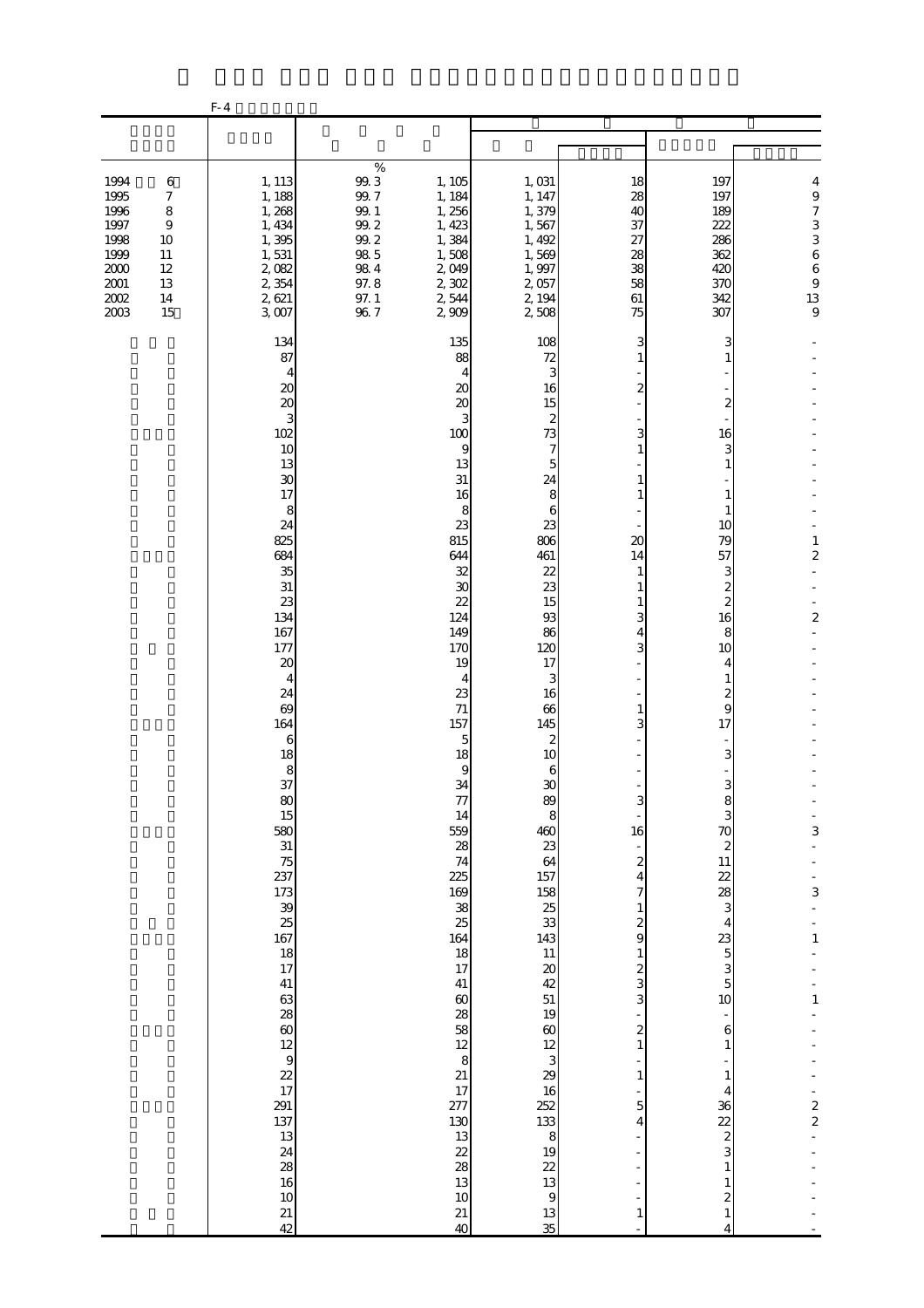|                  |                  | $F-5$                                                    |                                                      |                               |                                                      |                |              |
|------------------|------------------|----------------------------------------------------------|------------------------------------------------------|-------------------------------|------------------------------------------------------|----------------|--------------|
|                  |                  |                                                          |                                                      |                               |                                                      |                |              |
|                  |                  |                                                          |                                                      |                               |                                                      |                |              |
|                  |                  |                                                          | $\%$                                                 |                               |                                                      |                |              |
| 1994             | $\,6\,$          | 3                                                        | $66\ 7$<br>$\boldsymbol{z}$                          | 3                             |                                                      |                |              |
| $1995\,$         | $\boldsymbol{7}$ | $\overline{4}$                                           | 125.0<br>$\overline{5}$                              | 7                             | 2                                                    |                |              |
| $1996\,$         | $\,8\,$          | $\overline{5}$                                           | $100\;0$<br>$\overline{5}$<br>$100\;0$               | 10                            |                                                      |                |              |
| $1997\,$<br>1998 | $\,9$<br>$10\,$  | $\overline{5}$<br>3                                      | $\overline{5}$<br>$100\;0$<br>3                      | 4<br>3                        | 1                                                    |                |              |
| 1999             | $11\,$           |                                                          | $100\;0$<br>$\overline{5}$                           | 2                             |                                                      |                |              |
| $2000\,$         | $12\,$           | $\begin{array}{c} 5 \\ 5 \\ 8 \end{array}$               | $100\;0$<br>$\overline{5}$                           | 8                             |                                                      | 5              |              |
| $2001\,$         | $13\,$           |                                                          | 87.5<br>$\overline{7}$                               | 3                             |                                                      | 1              |              |
| $200\!$          | $14\,$           |                                                          | $\frac{120}{85}$ 7<br>$\boldsymbol{6}$               | $\overline{5}$                | 1                                                    |                | $\mathbf{1}$ |
| 2003             | 15               | $\overline{7}$                                           | 6                                                    | 6                             | 1                                                    | 1              | $\mathbf{1}$ |
|                  |                  |                                                          |                                                      |                               |                                                      |                |              |
|                  |                  |                                                          |                                                      |                               |                                                      |                |              |
|                  |                  |                                                          |                                                      |                               |                                                      |                |              |
|                  |                  |                                                          |                                                      |                               |                                                      |                |              |
|                  |                  |                                                          |                                                      |                               |                                                      |                |              |
|                  |                  |                                                          |                                                      |                               |                                                      |                |              |
|                  |                  |                                                          |                                                      |                               |                                                      |                |              |
|                  |                  |                                                          |                                                      |                               |                                                      |                |              |
|                  |                  |                                                          |                                                      |                               |                                                      |                |              |
|                  |                  |                                                          |                                                      |                               |                                                      |                |              |
|                  |                  |                                                          |                                                      |                               |                                                      |                |              |
|                  |                  |                                                          |                                                      |                               |                                                      |                |              |
|                  |                  |                                                          |                                                      |                               |                                                      |                |              |
|                  |                  | $\overline{\mathbf{c}}$                                  |                                                      | 2<br>1                        | 1                                                    | 1              | 1            |
|                  |                  |                                                          |                                                      |                               |                                                      |                |              |
|                  |                  |                                                          |                                                      |                               |                                                      |                |              |
|                  |                  |                                                          |                                                      |                               |                                                      |                |              |
|                  |                  | 1                                                        | 1                                                    | 1                             | 1                                                    | 1              | $\,1\,$      |
|                  |                  | 1                                                        |                                                      |                               |                                                      |                |              |
|                  |                  |                                                          |                                                      |                               |                                                      |                |              |
|                  |                  |                                                          |                                                      |                               |                                                      |                |              |
|                  |                  |                                                          |                                                      |                               |                                                      |                |              |
|                  |                  | 1                                                        |                                                      |                               |                                                      |                |              |
|                  |                  |                                                          |                                                      |                               |                                                      |                |              |
|                  |                  |                                                          |                                                      |                               |                                                      |                |              |
|                  |                  |                                                          |                                                      |                               |                                                      |                |              |
|                  |                  |                                                          |                                                      |                               |                                                      |                |              |
|                  |                  |                                                          |                                                      |                               |                                                      |                |              |
|                  |                  |                                                          |                                                      |                               |                                                      |                |              |
|                  |                  | $\overline{3}$<br>$\frac{1}{2}$                          |                                                      | $\overline{3}$<br>5           |                                                      |                |              |
|                  |                  | $\overline{\phantom{0}}$                                 | $\overline{a}$<br>$\overline{\phantom{0}}$           | -<br>$\boldsymbol{z}$         |                                                      |                |              |
|                  |                  | ÷,                                                       | ÷,                                                   | $\overline{\phantom{0}}$      | $\overline{\phantom{m}}$                             |                |              |
|                  |                  | $\mathbf{3}$                                             |                                                      | 3<br>$\mathbf{3}$             | $\overline{\phantom{m}}$                             |                |              |
|                  |                  | $\blacksquare$                                           | $\overline{\phantom{a}}$                             | $\overline{\phantom{0}}$      | $\overline{\phantom{a}}$                             | $\overline{a}$ |              |
|                  |                  | $\overline{\phantom{0}}$                                 | $\overline{\phantom{0}}$                             |                               |                                                      |                |              |
|                  |                  | -                                                        | ÷                                                    | -                             | -                                                    |                |              |
|                  |                  | $\blacksquare$<br>$\frac{1}{2}$                          | $\overline{\phantom{a}}$<br>$\overline{\phantom{0}}$ | -<br>÷                        | $\overline{\phantom{m}}$<br>$\overline{\phantom{m}}$ | $\overline{a}$ |              |
|                  |                  | $\frac{1}{2}$                                            | $\overline{\phantom{a}}$                             |                               | $\overline{\phantom{a}}$                             |                |              |
|                  |                  | $\overline{\phantom{a}}$                                 | $\overline{\phantom{a}}$                             | $\frac{1}{2}$                 | $\frac{1}{2}$                                        |                |              |
|                  |                  | $\overline{\phantom{a}}$                                 | $\overline{\phantom{a}}$                             | -                             | $\overline{\phantom{m}}$                             |                |              |
|                  |                  | $\qquad \qquad \blacksquare$                             | -                                                    |                               | ÷                                                    |                |              |
|                  |                  | $\overline{\phantom{0}}$                                 | $\overline{\phantom{a}}$                             | ÷                             | $\frac{1}{2}$                                        | -              |              |
|                  |                  | $\overline{\phantom{a}}$                                 | $\overline{\phantom{0}}$                             | -                             | $\overline{\phantom{m}}$                             | ۰<br>÷         |              |
|                  |                  | $\overline{\phantom{0}}$<br>$\qquad \qquad \blacksquare$ | $\overline{\phantom{a}}$<br>$\frac{1}{\sqrt{2}}$     | $\frac{1}{2}$                 | $\overline{\phantom{m}}$<br>$\overline{\phantom{m}}$ |                |              |
|                  |                  | 1                                                        | 1                                                    | $\overline{a}$                | $\overline{a}$                                       |                |              |
|                  |                  | $\blacksquare$                                           | $\overline{\phantom{a}}$                             | $\overline{\phantom{m}}$      | $\overline{\phantom{a}}$                             | $\overline{a}$ |              |
|                  |                  | $\overline{\phantom{0}}$                                 | -                                                    |                               |                                                      |                |              |
|                  |                  | $\frac{1}{2}$                                            | $\overline{\phantom{a}}$                             | -                             | $\overline{\phantom{m}}$                             |                |              |
|                  |                  | $\blacksquare$                                           | $\overline{\phantom{a}}$                             | -                             | $\overline{\phantom{a}}$                             |                |              |
|                  |                  | $\,1$                                                    | $\,1\,$                                              |                               |                                                      |                |              |
|                  |                  | $\blacksquare$<br>÷                                      |                                                      |                               |                                                      |                |              |
|                  |                  | $\blacksquare$                                           | $\overline{a}$                                       | ÷<br>$\overline{\phantom{a}}$ | $\blacksquare$                                       |                |              |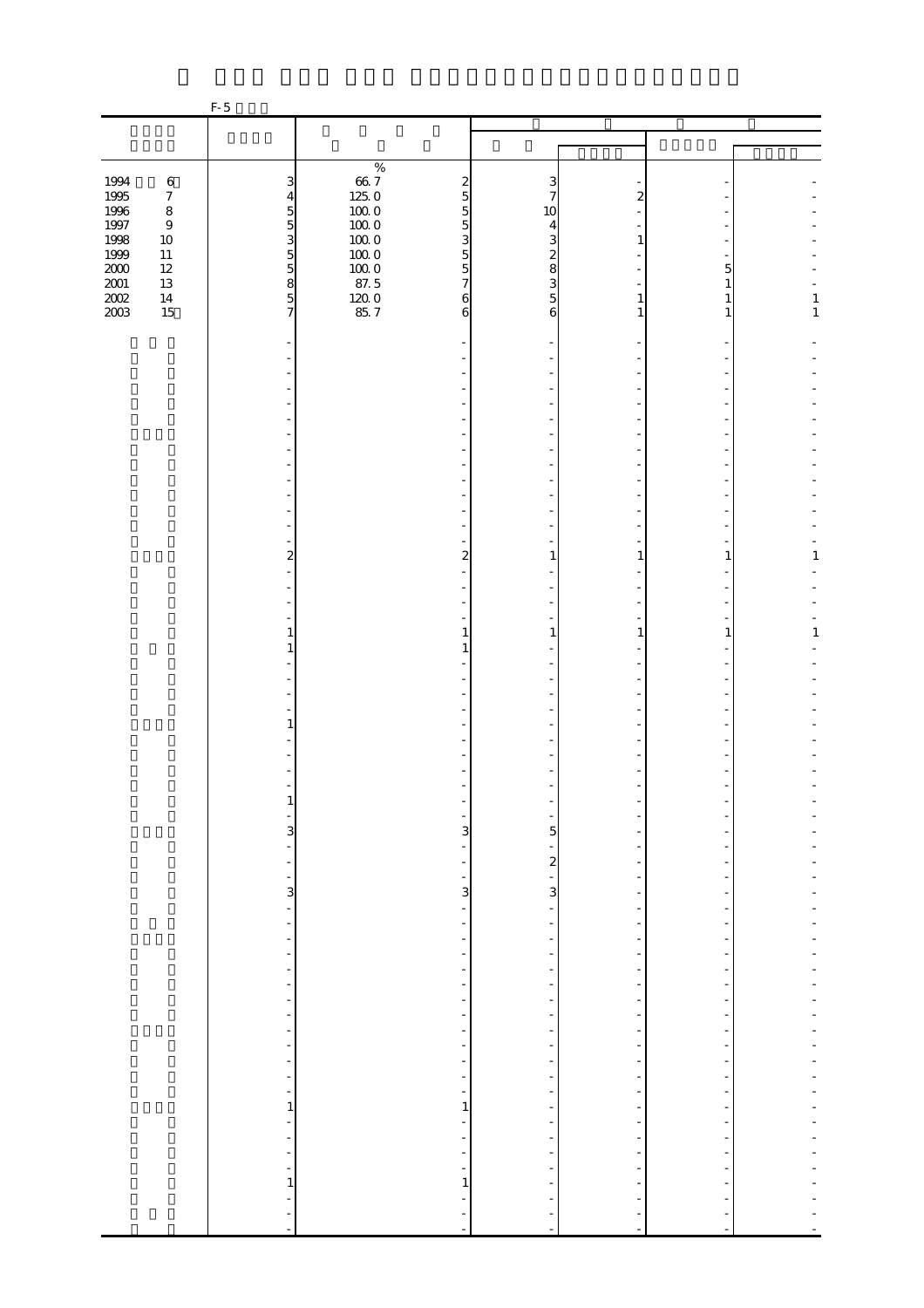|                                                                                                                                                                                                             | $F-6$                                                              |                                                                                                                                                                                                                                              |                                                                                                                                                                                                                                                                                                                                                                                                                                                                                                                                              |                                                                                                                                                                                                                                                                                                  |                                                                                                                                                                                                                                                                                                                                                                                                                                                                                                                                      |                                                                                                                                                                                                                                                                                                                                                                                                                                                                        |                                                                                                                                                                                                                                        |
|-------------------------------------------------------------------------------------------------------------------------------------------------------------------------------------------------------------|--------------------------------------------------------------------|----------------------------------------------------------------------------------------------------------------------------------------------------------------------------------------------------------------------------------------------|----------------------------------------------------------------------------------------------------------------------------------------------------------------------------------------------------------------------------------------------------------------------------------------------------------------------------------------------------------------------------------------------------------------------------------------------------------------------------------------------------------------------------------------------|--------------------------------------------------------------------------------------------------------------------------------------------------------------------------------------------------------------------------------------------------------------------------------------------------|--------------------------------------------------------------------------------------------------------------------------------------------------------------------------------------------------------------------------------------------------------------------------------------------------------------------------------------------------------------------------------------------------------------------------------------------------------------------------------------------------------------------------------------|------------------------------------------------------------------------------------------------------------------------------------------------------------------------------------------------------------------------------------------------------------------------------------------------------------------------------------------------------------------------------------------------------------------------------------------------------------------------|----------------------------------------------------------------------------------------------------------------------------------------------------------------------------------------------------------------------------------------|
|                                                                                                                                                                                                             |                                                                    |                                                                                                                                                                                                                                              |                                                                                                                                                                                                                                                                                                                                                                                                                                                                                                                                              |                                                                                                                                                                                                                                                                                                  |                                                                                                                                                                                                                                                                                                                                                                                                                                                                                                                                      |                                                                                                                                                                                                                                                                                                                                                                                                                                                                        |                                                                                                                                                                                                                                        |
| 1994<br>$\boldsymbol{6}$<br>1995<br>$\boldsymbol{7}$<br>1996<br>$\,8\,$<br>1997<br>$\boldsymbol{9}$<br>1998<br>10<br>1999<br>11<br>$2000\,$<br>$12\,$<br>$2001\,$<br>13<br>$2002\,$<br>$14\,$<br>2003<br>15 | 237<br>236<br>222<br>265<br>210<br>224<br>259<br>287<br>318<br>364 | $\%$<br>$100\;0$<br>$100\;0$<br>$100\;0$<br>$100\ 4$<br>$99.5$<br>$99.6$<br>$98\ 8$<br>97.9<br>99.4<br>97.5                                                                                                                                  | 237<br>236<br>222<br>266<br>209<br>223<br>256<br>281<br>316<br>355                                                                                                                                                                                                                                                                                                                                                                                                                                                                           | 330<br>356<br>313<br>428<br>309<br>356<br>380<br>407<br>459<br>504                                                                                                                                                                                                                               | 64<br>75<br>52<br>75<br>66<br>61<br>56<br>100<br>94<br>73                                                                                                                                                                                                                                                                                                                                                                                                                                                                            | 82<br>67<br>67<br>83<br>72<br>104<br>79<br>104<br>113<br>120                                                                                                                                                                                                                                                                                                                                                                                                           | $29$<br>$14$<br>$12$<br>$\,8\,$<br>14<br>$11\,$<br>$\boldsymbol{9}$<br>26<br>$17\,$<br>14                                                                                                                                              |
|                                                                                                                                                                                                             | 26<br>18<br>23<br>38<br>59<br>15<br>11<br>39                       | $\boldsymbol{z}$<br>$\overline{\mathcal{Z}}$<br>3<br>1<br>3<br>$\mathbf{1}$<br>3<br>4<br>7<br>5<br>$\overline{\mathcal{Z}}$<br>$\overline{5}$<br>3<br>6<br>5<br>7<br>$\overline{\mathcal{Z}}$<br>3<br>8<br>4<br>1<br>6<br>21 5 8 $-$ 2 3 4 3 | 25<br>16<br>$\boldsymbol{z}$<br>3<br>3<br>1<br>23<br>3<br>$\mathbf{1}$<br>3<br>4<br>7<br>5<br>38<br>58<br>$\mathbf{1}$<br>$\overline{5}$<br>3<br>15<br>6<br>5<br>7<br>$\boldsymbol{z}$<br>3<br>11<br>37<br>8<br>4<br>1<br>6<br>14<br>$\begin{array}{c}\n4 \\ 60 \\ 3\n\end{array}$<br>11<br>18<br>$\begin{array}{c} 18 \\ 6 \end{array}$<br>$\overline{4}$<br>$\begin{array}{c} 51 \\ 8 \\ 5 \\ 11 \end{array}$<br>21<br>$617$<br>$23$<br>$1$<br>$11$<br>46<br>$\begin{array}{c} 21 \\ 5 \\ 8 \end{array}$<br>$\frac{1}{2}$<br>$\frac{4}{3}$ | 44<br>31<br>4<br>3<br>5<br>1<br>38<br>$\overline{4}$<br>$\boldsymbol{z}$<br>6<br>9<br>11<br>6<br>50<br>68<br>$\boldsymbol{z}$<br>$\overline{7}$<br>3<br>14<br>6<br>6<br>10<br>1<br>3<br>16<br>56<br>11<br>7<br>3<br>9<br>$\begin{array}{c}\n19 \\ 79 \\ 86 \\ 68 \\ -106 \\ 7\n\end{array}$<br>6 | 4<br>3<br>1<br>5<br>$\boldsymbol{z}$<br>$\overline{\mathcal{Z}}$<br>$\mathbf{1}$<br>7<br>12<br>5<br>$\mathbf{1}$<br>1<br>5<br>8<br>3<br>1<br>$\mathbf{1}$<br>$\frac{2}{8}$<br>$\mathbf{1}$<br>$1\,$<br>$\mathbf{1}$<br>$\begin{array}{c} 2 \\ 2 \\ 1 \end{array}$<br>$\frac{13}{4}$<br>$\frac{1}{\sqrt{2}}$<br>$\overline{\mathcal{L}}$<br>$\overline{\mathbf{4}}$<br>$\frac{3}{5}$<br>$\overline{\mathcal{L}}$<br>$\frac{1}{3}$<br>11<br>3<br>$\overline{4}$<br>$\mathbf{1}$<br>$\overline{\mathcal{L}}$<br>$\overline{a}$<br>$1\,$ | 5<br>5<br>5<br>$\overline{c}$<br>1<br>1<br>1<br>8<br>19<br>$\boldsymbol{z}$<br>6<br>1<br>1<br>1<br>7<br>9<br>4<br>3<br>$\boldsymbol{z}$<br>$\frac{1}{17}$<br>$\overline{4}$<br>$\frac{3}{7}$<br>$\begin{array}{c}\n 28 \\  3 \\  7\n \end{array}$<br>$\begin{array}{c} 5 \\ 13 \end{array}$<br>$\overline{\phantom{a}}$<br>$\overline{\mathbf{r}}$<br>$\mathbf{1}$<br>$\begin{array}{c}\n3 \\ 14\n\end{array}$<br>$\frac{3}{3}$<br>$\mathbf{1}$<br>$\overline{4}$<br>÷ | $\mathbf{1}$<br>$\mathbf{1}$<br>3<br>3<br>$\,$ 3 $\,$<br>$\mathbf{1}$<br>$\mathbf{1}$<br>$\begin{array}{c} 3 \\ 1 \end{array}$<br>$\begin{array}{c} 1 \\ 1 \\ 1 \end{array}$<br>$\begin{array}{c} 3 \\ 1 \end{array}$<br>$\frac{1}{2}$ |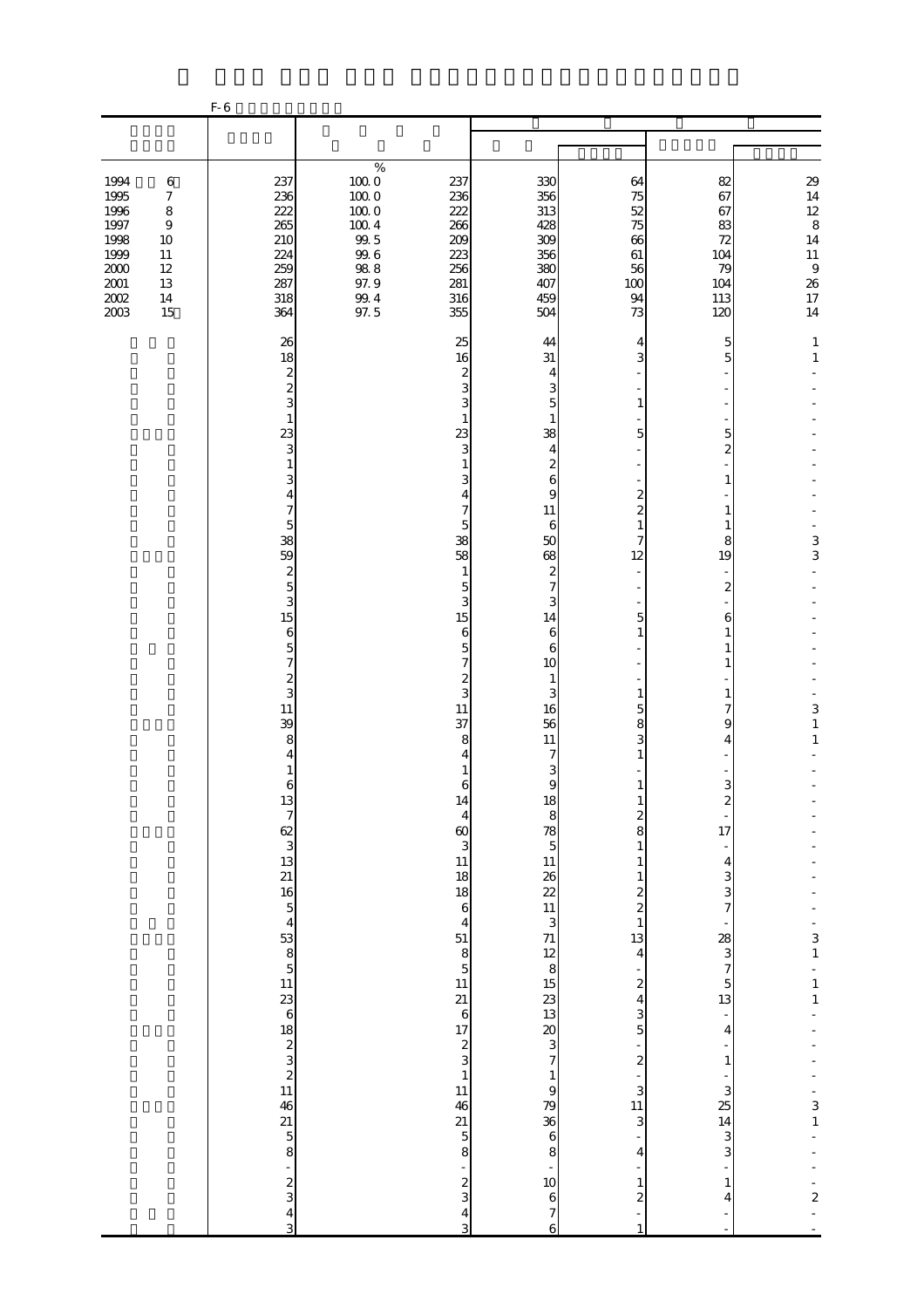|                                                                                             |                                                                                                                  | $F-8$                                                                                                                                                                                                                                                                                                           |                                                                                                 |                                                                                                                                                                                                                                                       |                                                                                                                                                                                 |                                                                                                                                  |                                                         |                                                                                                                    |
|---------------------------------------------------------------------------------------------|------------------------------------------------------------------------------------------------------------------|-----------------------------------------------------------------------------------------------------------------------------------------------------------------------------------------------------------------------------------------------------------------------------------------------------------------|-------------------------------------------------------------------------------------------------|-------------------------------------------------------------------------------------------------------------------------------------------------------------------------------------------------------------------------------------------------------|---------------------------------------------------------------------------------------------------------------------------------------------------------------------------------|----------------------------------------------------------------------------------------------------------------------------------|---------------------------------------------------------|--------------------------------------------------------------------------------------------------------------------|
|                                                                                             |                                                                                                                  |                                                                                                                                                                                                                                                                                                                 |                                                                                                 |                                                                                                                                                                                                                                                       |                                                                                                                                                                                 |                                                                                                                                  |                                                         |                                                                                                                    |
| 1994<br>1995<br>1996<br>$1997\,$<br>1998<br>1999<br>$2000\,$<br>$2001\,$<br>$200\!$<br>2003 | $\,6$<br>$\boldsymbol{7}$<br>$\,8\,$<br>$\boldsymbol{9}$<br>$10\,$<br>$11\,$<br>$12\,$<br>$13\,$<br>$14\,$<br>15 | 335<br>287<br>288<br>307<br>229<br>211<br>325<br>429<br>329<br>300                                                                                                                                                                                                                                              | $\%$<br>$\frac{57.9}{56.8}$<br>$61.\,\,5$<br>44.3<br>41.9<br>$\frac{360}{258}$<br>$246$<br>35.0 | 194<br>163<br>177<br>136<br>96<br>76<br>84<br>102<br>81<br>105                                                                                                                                                                                        | 106<br>101<br>85<br>63<br>69<br>54<br>65<br>84<br>84<br>77                                                                                                                      | 45<br>32<br>19<br>15<br>22<br>16<br>16<br>17<br>14<br>18                                                                         | 14<br>34<br>21<br>8<br>24<br>10<br>15<br>15<br>18<br>16 | 3<br>$\overline{4}$<br>$\overline{\mathcal{L}}$<br>$\frac{1}{2}$<br>$\boldsymbol{7}$<br>$\,1$<br>3<br>$\,1\,$<br>3 |
|                                                                                             |                                                                                                                  | 11<br>$\boldsymbol{z}$<br>3<br>$\overline{\mathcal{Z}}$<br>$\mathbf{1}$<br>3<br>26<br>$\boldsymbol{7}$<br>$\mathbf{1}$<br>$\overline{a}$<br>18<br>4<br>87<br>$\overline{\phantom{a}}$                                                                                                                           |                                                                                                 | 4<br>3<br>$\mathbf{1}$<br>$\mathbf{z}$<br>5<br>19                                                                                                                                                                                                     | 4<br>1<br>1<br>1<br>1<br>1<br>4<br>$\overline{22}$                                                                                                                              | 1<br>1<br>1<br>1<br>1<br>2                                                                                                       | 1<br>1<br>8                                             | $\mathbf{1}$<br>$\mathbf{1}$                                                                                       |
|                                                                                             |                                                                                                                  | 3<br>$\overline{\mathcal{L}}$<br>$1\,$<br>63<br>4<br>1<br>3<br>$\overline{\mathcal{L}}$<br>8<br>10<br>3<br>1<br>1<br>$\overline{3}$<br>$\mathbf{1}$<br>$\frac{32}{1}$                                                                                                                                           |                                                                                                 | 1<br>6<br>4<br>$\boldsymbol{z}$<br>1<br>4<br>8<br>2<br>$\boldsymbol{2}$<br>$\mathbf{1}$<br>13<br>$\mathbf{1}$                                                                                                                                         | 1<br>1<br>8<br>6<br>$\boldsymbol{z}$<br>$\mathbf{1}$<br>3<br>7<br>2<br>1<br>$\mathbf{z}$<br>1<br>4<br>1                                                                         | 1<br>1<br>3<br>2<br>1                                                                                                            | 3<br>4<br>1<br>2<br>1<br>1                              | 1<br>$\,1$                                                                                                         |
|                                                                                             |                                                                                                                  | $\,1\,$<br>$\begin{array}{c} 2 \\ 3 \\ 1 \end{array}$<br>24<br>$34$<br>$5$<br>$3$<br>$5$<br>$5$<br>$9$<br>$12$<br>$3$<br>$5$<br>$5$<br>$4$<br>$1$<br>$3$<br>$5$<br>$5$<br>$4$<br>$1$<br>$3$<br>$5$<br>$4$<br>$1$<br>$3$<br>$5$<br>$4$<br>$1$<br>$3$<br>$5$<br>$4$<br>$1$<br>$3$<br>$5$<br>$4$<br>$1$<br>$3$<br> |                                                                                                 | $\mathbf{1}$<br>$\mathbf{1}$<br>$\overline{\phantom{0}}$<br>10<br>13<br>$\overline{\mathcal{L}}$<br>÷,<br>$\mathbf{3}$<br>$\bf{8}$<br>÷<br>9<br>$\begin{array}{c}\n2 \\ 3 \\ 3 \\ 1 \\ \end{array}$<br>$\frac{2}{1}$<br>$\overline{\mathbf{4}}$<br>15 | 1<br>1<br>$\mathbf{1}$<br>13<br>$\boldsymbol{z}$<br>4<br>$\overline{\phantom{a}}$<br>7<br>$\boldsymbol{z}$<br>$\,1\,$<br>3<br>$\mathbf{1}$<br>15<br>÷<br>$\mathbf{1}$<br>9<br>4 | 7<br>$\overline{a}$<br>$\boldsymbol{z}$<br>$\overline{5}$<br>1<br>$\,1\,$<br>$\overline{\mathbf{c}}$<br>$\overline{\mathcal{Z}}$ | 1<br>1<br>2<br>$\mathbf{1}$<br>1<br>2<br>1              | $\mathbf{1}$<br>$\mathbf 1$                                                                                        |
|                                                                                             |                                                                                                                  | $\begin{array}{c} 15 \\ 1 \\ 3 \end{array}$                                                                                                                                                                                                                                                                     |                                                                                                 | $\,1\,$<br>7                                                                                                                                                                                                                                          | 1<br>Ē,                                                                                                                                                                         |                                                                                                                                  |                                                         |                                                                                                                    |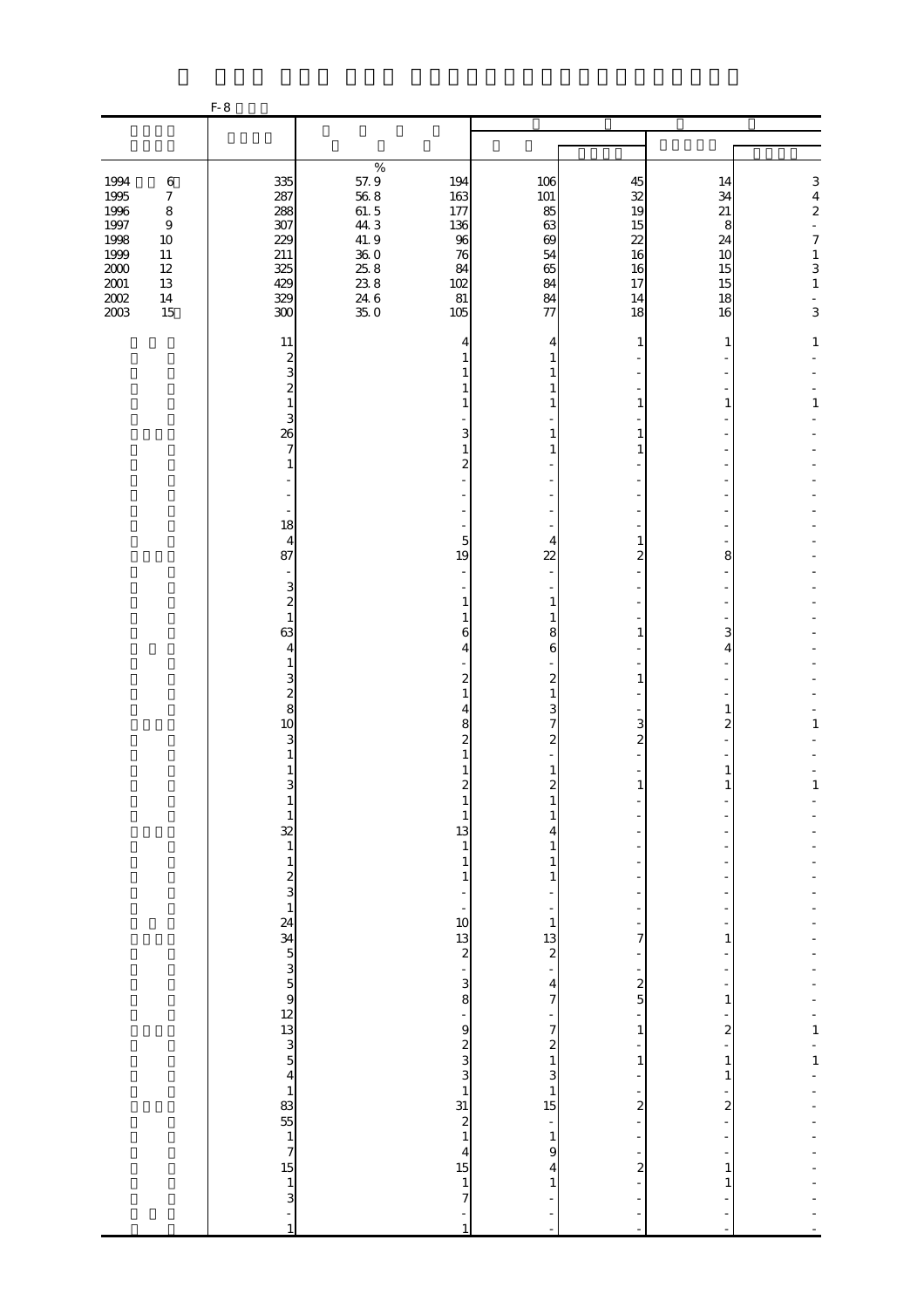|                                            |                            | F-9                                        |                                      |                               |                                            |                                                      |              |                  |
|--------------------------------------------|----------------------------|--------------------------------------------|--------------------------------------|-------------------------------|--------------------------------------------|------------------------------------------------------|--------------|------------------|
|                                            |                            |                                            |                                      |                               |                                            |                                                      |              |                  |
|                                            |                            |                                            |                                      |                               |                                            |                                                      |              |                  |
|                                            |                            |                                            | $\%$                                 |                               |                                            |                                                      |              |                  |
| 1994                                       | $\,6\,$                    | $\overline{5}$                             | $1000$<br>$1000$<br>$1000$<br>$500$  | 5                             | 4                                          | $\mathbf{z}$                                         |              |                  |
| 1995<br>1996                               | $\boldsymbol{7}$           | $\overline{3}$                             |                                      | 3                             | 1                                          |                                                      |              |                  |
|                                            | $\,8\,$                    | 3                                          |                                      | 3                             | 6                                          | $\mathbf{z}$                                         | 3            | $\boldsymbol{z}$ |
| 1997<br>1998                               | $\boldsymbol{9}$<br>$10\,$ | $\overline{4}$                             |                                      | $\overline{c}$<br>6           | $\overline{c}$                             |                                                      |              |                  |
|                                            | $11\,$                     | $\begin{array}{c} 8 \\ 5 \\ 9 \end{array}$ | $75.0$<br>$80.0$<br>$77.8$<br>$40.0$ | 4                             | 4<br>3                                     |                                                      |              |                  |
| $\frac{1999}{2000}$<br>$\frac{2001}{2002}$ | $12\,$                     |                                            |                                      | 7                             |                                            |                                                      |              |                  |
|                                            | $13\,$                     |                                            |                                      | 6                             | $\begin{array}{c} 5 \\ 8 \\ 5 \end{array}$ |                                                      |              |                  |
|                                            | $14\,$                     | $\frac{15}{5}$                             | 10000                                | $\overline{5}$                |                                            | 1                                                    | $\mathbf{z}$ |                  |
|                                            | 15                         | 10                                         |                                      | 5                             | $\overline{7}$                             | 1                                                    |              |                  |
|                                            |                            |                                            |                                      |                               |                                            |                                                      |              |                  |
|                                            |                            |                                            |                                      |                               |                                            |                                                      |              |                  |
|                                            |                            |                                            |                                      |                               |                                            |                                                      |              |                  |
|                                            |                            |                                            |                                      |                               |                                            |                                                      |              |                  |
|                                            |                            |                                            |                                      |                               |                                            |                                                      |              |                  |
|                                            |                            |                                            |                                      |                               |                                            |                                                      |              |                  |
|                                            |                            | 1                                          |                                      |                               |                                            |                                                      |              |                  |
|                                            |                            |                                            |                                      |                               |                                            |                                                      |              |                  |
|                                            |                            |                                            |                                      |                               |                                            |                                                      |              |                  |
|                                            |                            |                                            |                                      |                               |                                            |                                                      |              |                  |
|                                            |                            | $\mathbf{1}$                               |                                      |                               |                                            |                                                      |              |                  |
|                                            |                            |                                            |                                      |                               |                                            |                                                      |              |                  |
|                                            |                            | 1                                          |                                      | 1                             |                                            |                                                      |              |                  |
|                                            |                            | 1                                          |                                      |                               |                                            |                                                      |              |                  |
|                                            |                            |                                            |                                      |                               |                                            |                                                      |              |                  |
|                                            |                            |                                            |                                      |                               |                                            |                                                      |              |                  |
|                                            |                            |                                            |                                      |                               |                                            |                                                      |              |                  |
|                                            |                            |                                            |                                      |                               |                                            |                                                      |              |                  |
|                                            |                            |                                            |                                      |                               |                                            |                                                      |              |                  |
|                                            |                            | 1                                          |                                      |                               |                                            |                                                      |              |                  |
|                                            |                            |                                            |                                      |                               |                                            |                                                      |              |                  |
|                                            |                            |                                            |                                      |                               |                                            |                                                      |              |                  |
|                                            |                            |                                            |                                      |                               |                                            |                                                      |              |                  |
|                                            |                            | $\overline{\mathbf{c}}$                    |                                      | 2                             | 5                                          | 1                                                    |              |                  |
|                                            |                            |                                            |                                      |                               |                                            |                                                      |              |                  |
|                                            |                            |                                            |                                      |                               |                                            |                                                      |              |                  |
|                                            |                            | 1                                          |                                      |                               | 1<br>4                                     |                                                      |              |                  |
|                                            |                            |                                            |                                      |                               |                                            |                                                      |              |                  |
|                                            |                            |                                            |                                      |                               |                                            |                                                      |              |                  |
|                                            |                            |                                            |                                      |                               |                                            |                                                      |              |                  |
|                                            |                            |                                            |                                      |                               |                                            |                                                      |              |                  |
|                                            |                            |                                            |                                      |                               |                                            |                                                      |              |                  |
|                                            |                            | ÷                                          |                                      | $\overline{a}$                |                                            | ł,                                                   |              |                  |
|                                            |                            | $\frac{1}{2}$                              |                                      | $\overline{\phantom{a}}$      |                                            | $\overline{\phantom{a}}$                             |              |                  |
|                                            |                            |                                            |                                      | $\overline{\phantom{a}}$      | $\overline{\phantom{a}}$                   | $\overline{\phantom{a}}$                             |              |                  |
|                                            |                            | $\frac{1}{3}$                              |                                      | 1                             | 1                                          | $\overline{\phantom{a}}$                             |              |                  |
|                                            |                            | ÷                                          |                                      |                               |                                            | $\overline{a}$                                       |              |                  |
|                                            |                            |                                            |                                      |                               |                                            | $\overline{a}$                                       |              |                  |
|                                            |                            | $\frac{1}{3}$                              |                                      | $\mathbf{1}$                  | $1\vert$                                   | $\overline{\phantom{m}}$                             |              |                  |
|                                            |                            |                                            |                                      | $\overline{\phantom{a}}$      |                                            | $\overline{\phantom{a}}$                             |              |                  |
|                                            |                            | ÷,                                         |                                      | $\overline{\phantom{a}}$      |                                            | $\overline{\phantom{m}}$                             |              |                  |
|                                            |                            | $\overline{\phantom{a}}$                   |                                      |                               |                                            | $\overline{\phantom{a}}$                             |              |                  |
|                                            |                            | $\frac{1}{\sqrt{2}}$                       |                                      | $\overline{\phantom{0}}$      |                                            | $\overline{\phantom{a}}$<br>$\overline{\phantom{a}}$ |              |                  |
|                                            |                            | $\ddot{\phantom{0}}$<br>÷,                 |                                      | ÷<br>$\overline{\phantom{a}}$ | ÷<br>$\overline{\phantom{a}}$              | $\overline{\phantom{a}}$                             |              |                  |
|                                            |                            |                                            |                                      | ÷,                            |                                            | ÷                                                    |              |                  |
|                                            |                            | $\frac{1}{2}$                              |                                      | 1                             | $\mathbf{1}$                               | $\overline{a}$                                       |              |                  |
|                                            |                            |                                            |                                      | $\overline{\phantom{a}}$      | $\qquad \qquad \blacksquare$               | $\overline{\phantom{a}}$                             |              |                  |
|                                            |                            | $\overline{a}$                             |                                      |                               |                                            |                                                      |              |                  |
|                                            |                            | $\frac{1}{1}$                              |                                      | $\overline{\phantom{a}}$      |                                            | $\overline{\phantom{m}}$                             |              |                  |
|                                            |                            |                                            |                                      | $\overline{\phantom{a}}$      |                                            | $\overline{\phantom{m}}$                             |              |                  |
|                                            |                            | $\mathbf 1$                                |                                      | 1                             | 1                                          |                                                      |              |                  |
|                                            |                            | $\mathbf{1}$                               |                                      |                               |                                            |                                                      |              |                  |
|                                            |                            | $\overline{a}$                             |                                      | $\sim$                        | $\Box$                                     |                                                      |              |                  |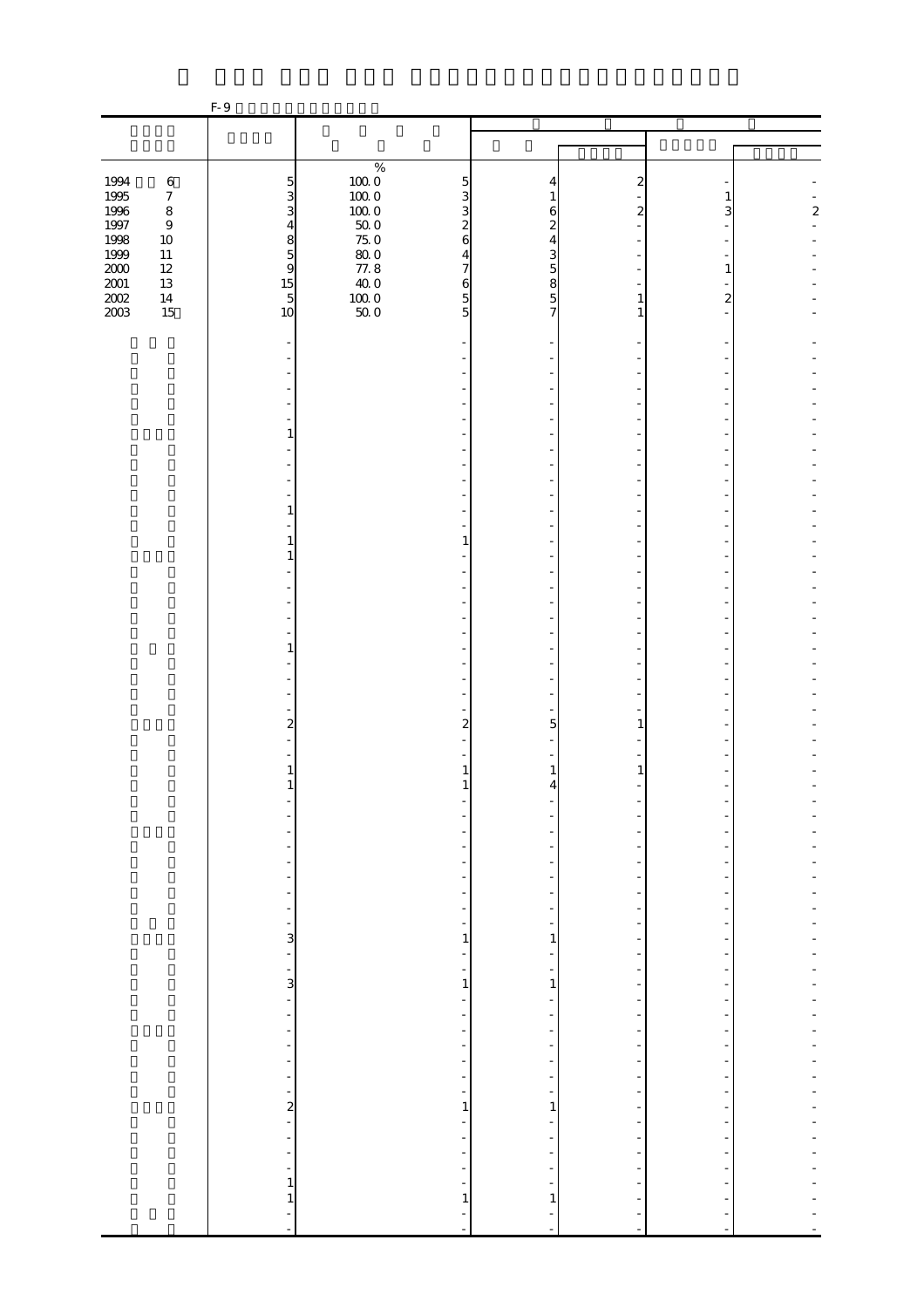|                              |                  | $F-10$                                     |                                                                 |                          |                                                      |                          |  |
|------------------------------|------------------|--------------------------------------------|-----------------------------------------------------------------|--------------------------|------------------------------------------------------|--------------------------|--|
|                              |                  |                                            |                                                                 |                          |                                                      |                          |  |
|                              |                  |                                            |                                                                 |                          |                                                      |                          |  |
|                              |                  |                                            | $\%$                                                            |                          |                                                      |                          |  |
| 1994                         | $\,6\,$          | $\boldsymbol{z}$                           | 1                                                               |                          |                                                      |                          |  |
| 1995<br>1996<br>1997         | $\boldsymbol{7}$ | $\overline{4}$                             | $\begin{array}{c} 50.0 \\ 50.0 \end{array}$<br>$\boldsymbol{z}$ | 4                        |                                                      |                          |  |
|                              | $\,8\,$          | 3                                          | $133\ 3$<br>4                                                   | 4                        |                                                      |                          |  |
|                              | $\boldsymbol{9}$ | $\mathbf{1}$                               | $\Box$                                                          |                          |                                                      |                          |  |
| 1998<br>1999                 | $10\,$           | $\overline{\mathbf{c}}$                    | $50\;0$<br>$\mathbf{1}$                                         |                          |                                                      |                          |  |
|                              | $11\,$<br>$12\,$ | $\,1\,$                                    | $\bar{\phantom{a}}$<br>$33\;3$<br>1                             | 1<br>1                   |                                                      |                          |  |
| 2000<br>2001<br>2002<br>2003 | $13\,$           | $\frac{3}{2}$                              | $50\;0$<br>1                                                    | 3                        |                                                      |                          |  |
|                              | $14\,$           |                                            | $\mathbf{1}$                                                    | 1                        |                                                      |                          |  |
|                              | 15               | 5                                          | $\frac{33}{33}$ 3<br>4                                          | 1                        |                                                      |                          |  |
|                              |                  |                                            |                                                                 |                          |                                                      |                          |  |
|                              |                  |                                            |                                                                 |                          |                                                      |                          |  |
|                              |                  |                                            |                                                                 |                          |                                                      |                          |  |
|                              |                  |                                            |                                                                 |                          |                                                      |                          |  |
|                              |                  |                                            |                                                                 |                          |                                                      |                          |  |
|                              |                  |                                            |                                                                 |                          |                                                      |                          |  |
|                              |                  |                                            |                                                                 |                          |                                                      |                          |  |
|                              |                  |                                            |                                                                 |                          |                                                      |                          |  |
|                              |                  |                                            |                                                                 |                          |                                                      |                          |  |
|                              |                  |                                            |                                                                 |                          |                                                      |                          |  |
|                              |                  |                                            |                                                                 |                          |                                                      |                          |  |
|                              |                  |                                            |                                                                 |                          |                                                      |                          |  |
|                              |                  |                                            |                                                                 |                          |                                                      |                          |  |
|                              |                  |                                            |                                                                 |                          |                                                      |                          |  |
|                              |                  | 1                                          |                                                                 |                          |                                                      |                          |  |
|                              |                  |                                            |                                                                 |                          |                                                      |                          |  |
|                              |                  |                                            |                                                                 |                          |                                                      |                          |  |
|                              |                  |                                            |                                                                 |                          |                                                      |                          |  |
|                              |                  | 1                                          |                                                                 |                          |                                                      |                          |  |
|                              |                  |                                            |                                                                 |                          |                                                      |                          |  |
|                              |                  |                                            |                                                                 |                          |                                                      |                          |  |
|                              |                  |                                            |                                                                 |                          |                                                      |                          |  |
|                              |                  |                                            |                                                                 |                          |                                                      |                          |  |
|                              |                  |                                            |                                                                 |                          |                                                      |                          |  |
|                              |                  |                                            |                                                                 |                          |                                                      |                          |  |
|                              |                  |                                            |                                                                 |                          |                                                      |                          |  |
|                              |                  |                                            |                                                                 |                          |                                                      |                          |  |
|                              |                  |                                            |                                                                 |                          |                                                      |                          |  |
|                              |                  |                                            |                                                                 |                          |                                                      |                          |  |
|                              |                  |                                            |                                                                 |                          |                                                      |                          |  |
|                              |                  |                                            |                                                                 |                          |                                                      |                          |  |
|                              |                  |                                            |                                                                 |                          |                                                      |                          |  |
|                              |                  | $\overline{\phantom{a}}$                   | $\overline{a}$                                                  |                          |                                                      |                          |  |
|                              |                  | $\frac{1}{2}$                              | $\overline{\phantom{a}}$                                        |                          | $\overline{\phantom{m}}$                             |                          |  |
|                              |                  | $\overline{\phantom{a}}$                   | Ĩ,                                                              | Ξ                        | $\overline{\phantom{a}}$                             |                          |  |
|                              |                  | $\frac{1}{2}$                              | $\overline{\phantom{a}}$                                        | $\frac{1}{2}$            | $\overline{\phantom{a}}$                             |                          |  |
|                              |                  | ÷,                                         | $\overline{\phantom{a}}$                                        |                          | Ξ                                                    |                          |  |
|                              |                  | $\frac{2}{1}$                              | $\frac{2}{1}$                                                   | -<br>$\frac{1}{2}$       | $\overline{\phantom{a}}$<br>$\overline{\phantom{m}}$ |                          |  |
|                              |                  | $\overline{\phantom{a}}$                   | $\,1\,$                                                         |                          |                                                      |                          |  |
|                              |                  | $\,1\,$                                    | $\mathbf{1}$                                                    | ÷                        | $\frac{1}{2}$                                        |                          |  |
|                              |                  | $\frac{1}{2}$                              | $\overline{\phantom{a}}$                                        | ÷                        | $\overline{\phantom{m}}$                             | $\overline{a}$           |  |
|                              |                  | $\,1\,$                                    | ÷,                                                              |                          | $\overline{\phantom{m}}$                             |                          |  |
|                              |                  | $\frac{2}{1}$                              | $\frac{2}{1}$                                                   | 1                        | $\overline{a}$                                       |                          |  |
|                              |                  |                                            |                                                                 |                          | $\overline{\phantom{m}}$                             |                          |  |
|                              |                  | $\blacksquare$                             | ÷,                                                              | $\overline{\phantom{0}}$ | $\overline{\phantom{m}}$                             |                          |  |
|                              |                  | $\frac{1}{\sqrt{2}}$                       | $\frac{1}{\sqrt{2}}$                                            |                          | $\overline{a}$                                       |                          |  |
|                              |                  | $\frac{2}{1}$                              | $\mathbf{z}$                                                    | $\mathbf{1}$             | $\frac{1}{2}$                                        |                          |  |
|                              |                  |                                            | $\overline{\phantom{a}}$                                        | -                        | $\overline{a}$                                       |                          |  |
|                              |                  | $\blacksquare$<br>$\overline{\phantom{a}}$ | $\overline{\phantom{a}}$                                        | $\frac{1}{2}$            | $\overline{\phantom{a}}$<br>$\overline{\phantom{m}}$ | $\overline{\phantom{a}}$ |  |
|                              |                  | $\blacksquare$                             | ÷,<br>$\overline{\phantom{a}}$                                  |                          | $\frac{1}{2}$                                        |                          |  |
|                              |                  | $\blacksquare$                             | $\overline{\phantom{a}}$                                        | $\frac{1}{2}$            | $\overline{\phantom{a}}$                             |                          |  |
|                              |                  | $\blacksquare$                             |                                                                 |                          |                                                      |                          |  |
|                              |                  | ÷                                          |                                                                 |                          |                                                      |                          |  |
|                              |                  | ÷                                          |                                                                 | ÷                        |                                                      |                          |  |
|                              |                  | $\blacksquare$                             | ÷,                                                              | ÷                        | $\overline{\phantom{a}}$                             |                          |  |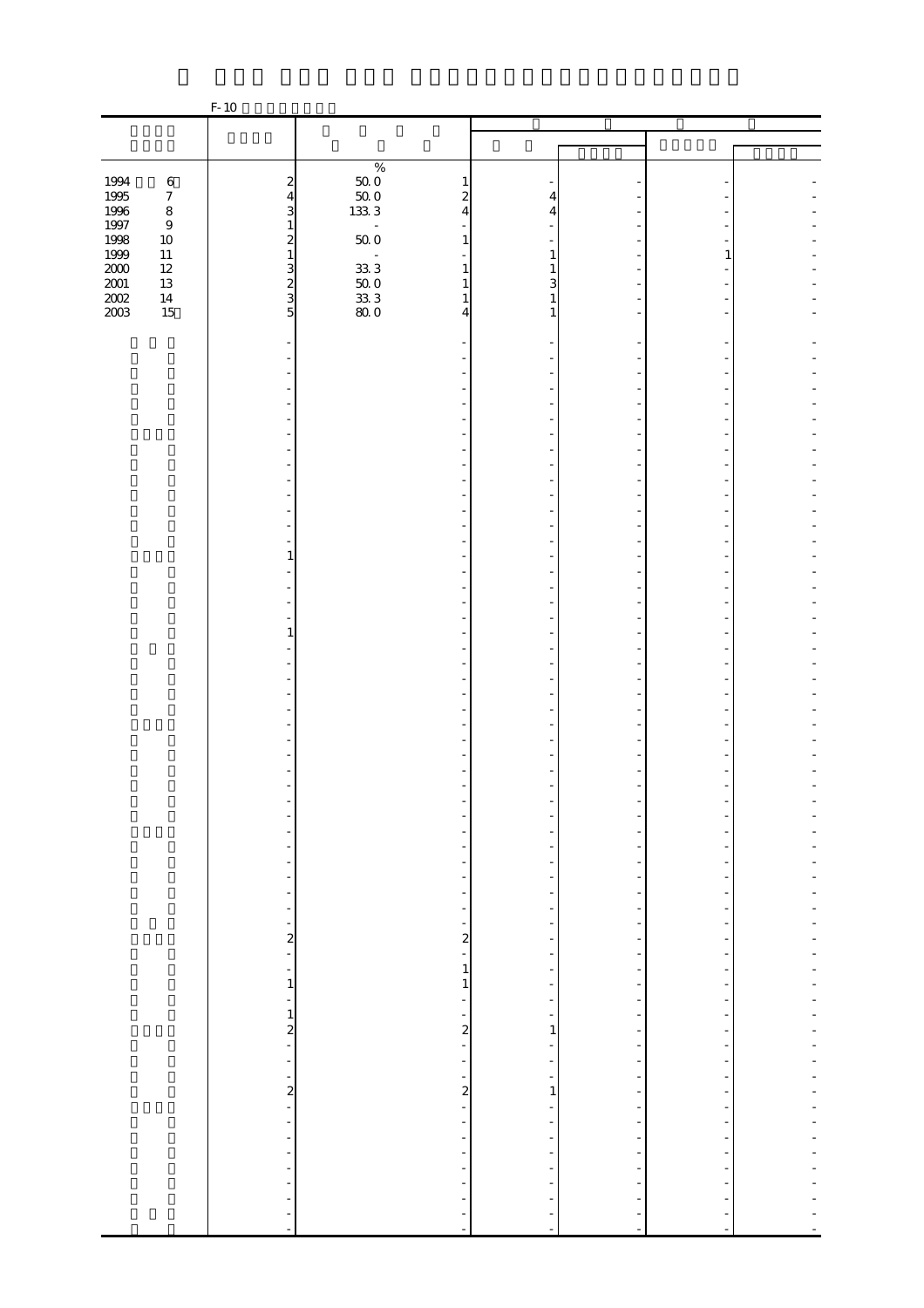|                     |                             | $F-11$                                               |                                                     |                                                        |                                            |                               |                        |         |
|---------------------|-----------------------------|------------------------------------------------------|-----------------------------------------------------|--------------------------------------------------------|--------------------------------------------|-------------------------------|------------------------|---------|
|                     |                             |                                                      |                                                     |                                                        |                                            |                               |                        |         |
| 1994                | $\,6\,$                     | $61\,$                                               | $\%$                                                | 58                                                     | 45                                         | 5                             | 8                      |         |
| 1995<br>1996        | $\boldsymbol{7}$<br>$\,8\,$ | $77$<br>125                                          | $\begin{array}{c} 95.1 \\ 83.1 \\ 91.2 \end{array}$ | 64<br>114                                              | 55<br>85                                   | 7<br>5                        | $\boldsymbol{6}$<br>24 | $1\,$   |
| 1997<br>1998        | $\boldsymbol{9}$<br>$10\,$  | 75<br>75                                             | $\frac{90}{92}$ 7                                   | 68<br>$69$                                             | 66<br>51                                   | 8<br>6                        | $\sqrt{6}$<br>7        |         |
| 1999<br>$2000\,$    | $11\,$<br>$12\,$            | $77$<br>107                                          | $83\ 1$                                             | 64<br>$71\,$                                           | $51\,$<br>54                               | 6<br>4                        | 13<br>7                | $\,1\,$ |
| $\frac{2001}{2002}$ | $13\,$<br>$14\,$            | 105<br>163                                           | $664$<br>$724$<br>$49.7$                            | 76<br>$81\,$                                           | 62<br>66                                   | 4<br>$\boldsymbol{6}$         | 16<br>18               | $\,1\,$ |
|                     | 15                          | 169                                                  | 44.4                                                | 75                                                     | 63                                         | 11                            | 11                     |         |
|                     |                             | 5<br>3                                               |                                                     | $\overline{\mathbf{c}}$<br>$\overline{c}$              | $\overline{\mathbf{c}}$<br>$\overline{c}$  | 1                             |                        |         |
|                     |                             | 1                                                    |                                                     |                                                        |                                            |                               |                        |         |
|                     |                             |                                                      |                                                     |                                                        |                                            |                               |                        |         |
|                     |                             | $\mathbf{1}$<br>15                                   |                                                     | 9                                                      | 7                                          | 1                             |                        |         |
|                     |                             | 3<br>$\mathbf{1}$                                    |                                                     |                                                        | 1                                          |                               |                        |         |
|                     |                             | 5<br>4                                               |                                                     | 2                                                      | 3<br>$\boldsymbol{z}$                      | 1                             |                        |         |
|                     |                             | 2                                                    |                                                     | 1                                                      | $\mathbf{1}$                               |                               |                        |         |
|                     |                             | $\overline{\mathbf{c}}$<br>59                        |                                                     | $\overline{\mathbf{c}}$<br>15                          | $\overline{a}$<br>15                       | 2                             | 1<br>1                 |         |
|                     |                             | $\boldsymbol{7}$<br>15                               |                                                     | 3                                                      | $\boldsymbol{z}$                           |                               |                        |         |
|                     |                             | $\overline{4}$                                       |                                                     | $\overline{\mathbf{c}}$<br>5                           | 3<br>5                                     |                               |                        |         |
|                     |                             | 9<br>6                                               |                                                     |                                                        |                                            | $\boldsymbol{z}$              |                        |         |
|                     |                             | 11<br>$\mathbf{1}$                                   |                                                     | 3                                                      | 3<br>1                                     |                               |                        |         |
|                     |                             | 1                                                    |                                                     | 1                                                      | $\mathbf{1}$                               |                               |                        |         |
|                     |                             | $\mathbf 5$<br>29                                    |                                                     | 8                                                      | 8                                          | 1                             | 3                      |         |
|                     |                             | $\mathbf{1}$                                         |                                                     |                                                        |                                            |                               |                        |         |
|                     |                             | $\overline{4}$                                       |                                                     | 3                                                      | 3                                          |                               |                        |         |
|                     |                             | $\boldsymbol{6}$<br>18                               |                                                     | $\overline{5}$                                         | $\overline{5}$                             | 1                             |                        |         |
|                     |                             |                                                      |                                                     | 6                                                      | 6                                          |                               | $\frac{2}{2}$          |         |
|                     |                             | $\begin{array}{c} 14 \\ 2 \\ 5 \\ 6 \end{array}$     |                                                     | $\overline{\mathcal{L}}$<br>÷                          | $\mathbf{z}$<br>$\overline{a}$             |                               |                        |         |
|                     |                             |                                                      |                                                     | $\frac{2}{2}$                                          | $\frac{2}{2}$                              |                               | 1                      |         |
|                     |                             |                                                      |                                                     | ÷,<br>÷                                                | $\blacksquare$<br>$\overline{\phantom{a}}$ | ł,<br>÷,                      |                        |         |
|                     |                             | $\begin{array}{c} 1 \\ 1 \\ 1 \\ 1 \\ 7 \end{array}$ |                                                     | 12                                                     | 9<br>$\mathbf{1}$                          | 4<br>$\overline{a}$           |                        |         |
|                     |                             |                                                      |                                                     | $\begin{array}{c}\n1 \\ 2 \\ 7\n\end{array}$           | $\frac{1}{2}$<br>$\overline{5}$            | ÷<br>$\boldsymbol{z}$         |                        |         |
|                     |                             |                                                      |                                                     |                                                        | $\,1$                                      | $\mathbf{1}$<br>$\mathbf{1}$  |                        |         |
|                     |                             | $\frac{4}{7}$                                        |                                                     | 3                                                      | $\frac{2}{2}$                              | $\overline{\mathbf{c}}$       |                        |         |
|                     |                             |                                                      |                                                     | $1\,$                                                  | $\,1$                                      | $\mathbf{1}$<br>÷             |                        |         |
|                     |                             |                                                      |                                                     | $\mathbf{1}$<br>$\begin{array}{c} 2 \\ 14 \end{array}$ | ÷,<br>$\frac{2}{9}$                        | $\overline{\phantom{a}}$<br>1 | ۰                      |         |
|                     |                             | $\frac{1}{4}$<br>$\frac{1}{4}$<br>$\frac{1}{4}$      |                                                     | $\overline{7}$                                         | $\overline{5}$                             | ÷<br>ł,                       | 4<br>З                 |         |
|                     |                             |                                                      |                                                     | $\mathbf{1}$<br>4                                      | $\mathbf{1}$<br>$\boldsymbol{z}$           | ÷,                            | 1                      |         |
|                     |                             | $\frac{1}{2}$                                        |                                                     | $\overline{\mathcal{L}}$                               | $\,1\,$                                    | ÷,                            |                        |         |
|                     |                             | $\overline{a}$                                       |                                                     |                                                        |                                            |                               |                        |         |
|                     |                             | ł,                                                   |                                                     |                                                        |                                            |                               |                        |         |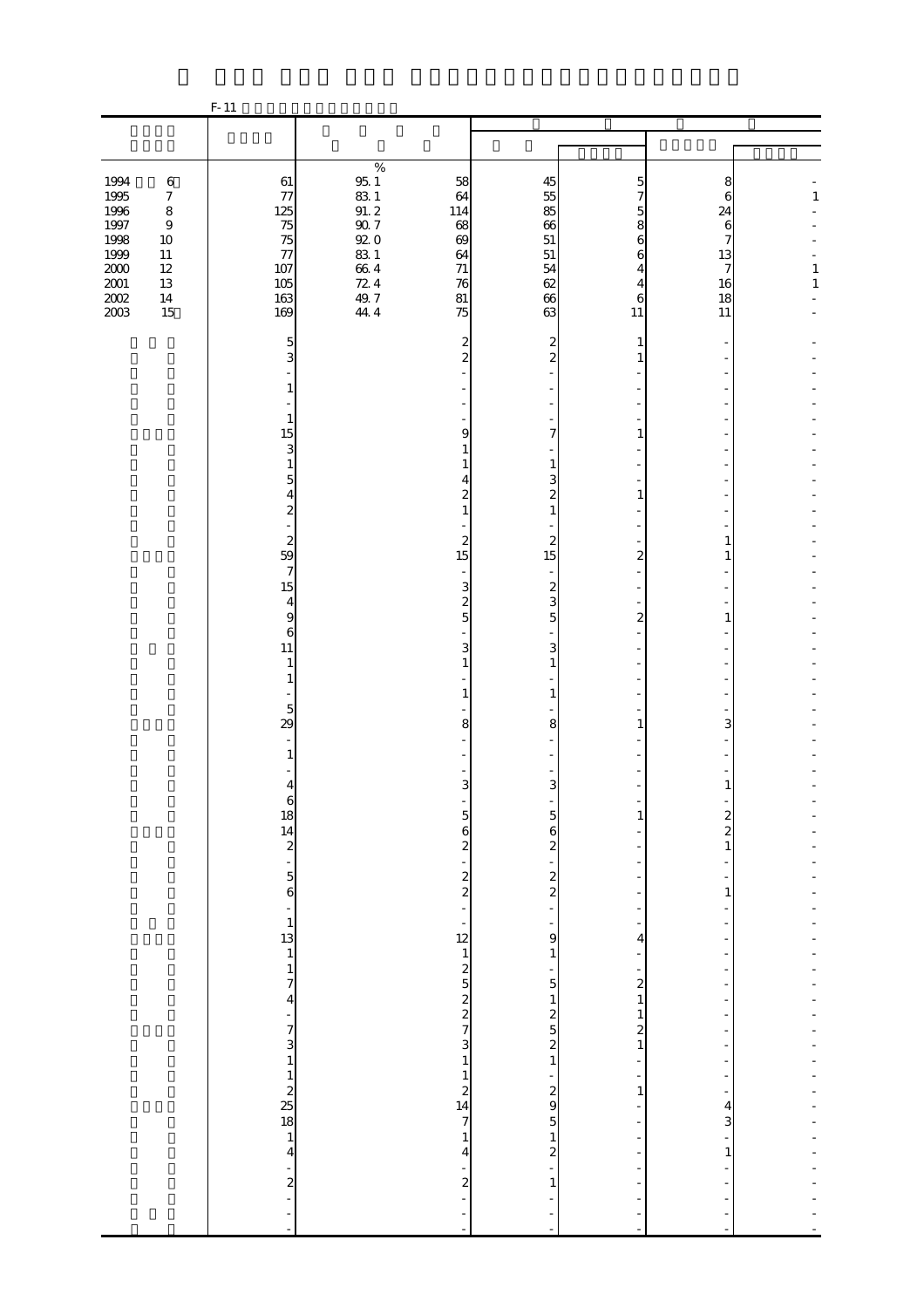|                                                                              |                                                                                   | $F-12$                                                                                                                                                                                                                                                                                                                                                                                                                                                                        |                                                                                               |                                                                                                                                                                                                                                                                                                                                                                                                            |                                                                                                                                                                                                                                                                                                                                                                                            |                                                                                                                                                                                                                                                                                                                                                                                                                                                                                                                                                                   |                                                                                                                                                                                                                                                                                                                                                                                                                  |                                                                                                                                                                                                                                                                                                                                                                                                                                                                                                                                                                                                                   |
|------------------------------------------------------------------------------|-----------------------------------------------------------------------------------|-------------------------------------------------------------------------------------------------------------------------------------------------------------------------------------------------------------------------------------------------------------------------------------------------------------------------------------------------------------------------------------------------------------------------------------------------------------------------------|-----------------------------------------------------------------------------------------------|------------------------------------------------------------------------------------------------------------------------------------------------------------------------------------------------------------------------------------------------------------------------------------------------------------------------------------------------------------------------------------------------------------|--------------------------------------------------------------------------------------------------------------------------------------------------------------------------------------------------------------------------------------------------------------------------------------------------------------------------------------------------------------------------------------------|-------------------------------------------------------------------------------------------------------------------------------------------------------------------------------------------------------------------------------------------------------------------------------------------------------------------------------------------------------------------------------------------------------------------------------------------------------------------------------------------------------------------------------------------------------------------|------------------------------------------------------------------------------------------------------------------------------------------------------------------------------------------------------------------------------------------------------------------------------------------------------------------------------------------------------------------------------------------------------------------|-------------------------------------------------------------------------------------------------------------------------------------------------------------------------------------------------------------------------------------------------------------------------------------------------------------------------------------------------------------------------------------------------------------------------------------------------------------------------------------------------------------------------------------------------------------------------------------------------------------------|
|                                                                              |                                                                                   |                                                                                                                                                                                                                                                                                                                                                                                                                                                                               |                                                                                               |                                                                                                                                                                                                                                                                                                                                                                                                            |                                                                                                                                                                                                                                                                                                                                                                                            |                                                                                                                                                                                                                                                                                                                                                                                                                                                                                                                                                                   |                                                                                                                                                                                                                                                                                                                                                                                                                  |                                                                                                                                                                                                                                                                                                                                                                                                                                                                                                                                                                                                                   |
| 1994<br>1995<br>1996<br>1997<br>1998<br>1999<br>2000<br>2001<br>2002<br>2003 | 6<br>$\boldsymbol{7}$<br>$\,$ 8 $\,$<br>9<br>10<br>11<br>$12\,$<br>13<br>14<br>15 | 11, 213<br>11,009<br>11, 246<br>12, 281<br>13,308<br>14,549<br>20,976<br>26,686<br>33, 872<br>40, 348                                                                                                                                                                                                                                                                                                                                                                         | $\%$<br>$33\ 1$<br>33.8<br>32.6<br>32.6<br>$30\,2$<br>28 1<br>230<br>19.7<br>$19.1\,$<br>19.4 | 3, 711<br>3, 724<br>3,666<br>3,999<br>4,013<br>4,094<br>4,818<br>5, 245<br>6,461<br>7,820                                                                                                                                                                                                                                                                                                                  | 2,040<br>2,324<br>2,336<br>2,489<br>2,679<br>2,868<br>3, 445<br>3,856<br>4, 214<br>5,361                                                                                                                                                                                                                                                                                                   | 107<br>129<br>138<br>153<br>192<br>227<br>245<br>260<br>358<br>484                                                                                                                                                                                                                                                                                                                                                                                                                                                                                                | 804<br>971<br>909<br>998<br>1, 178<br>1, 178<br>1,337<br>1,665<br>1,796<br>2519                                                                                                                                                                                                                                                                                                                                  | $76\,$<br>95<br>105<br>129<br>160<br>$177\,$<br>166<br>176<br>245<br>350                                                                                                                                                                                                                                                                                                                                                                                                                                                                                                                                          |
|                                                                              |                                                                                   | 1,733<br>991<br>189<br>205<br>257<br>$\, 91$<br>2,763<br>333<br>205<br>839<br>194<br>254<br>938<br>2,623<br>14, 849<br>1,081<br>1, 204<br>772<br>1, 467<br>2,708<br>4,874<br>568<br>215<br>481<br>1, 479<br>4,972<br>214<br>281<br>194<br>900<br>2, 411<br>972<br>6, 147<br>638<br>559<br>3, 145<br>1, 222<br>366<br>217<br>2, 453<br>185<br>138<br>770<br>828<br>532<br>861<br>208<br>331<br>147<br>175<br>3, 947<br>1, 917<br>336<br>288<br>327<br>262<br>213<br>287<br>317 |                                                                                               | 274<br>136<br>21<br>30<br>55<br>32<br>614<br>134<br>45<br>75<br>77<br>123<br>160<br>1,032<br>2 205<br>135<br>234<br>142<br>263<br>286<br>631<br>101<br>35<br>70<br>308<br>773<br>85<br>110<br>61<br>140<br>276<br>101<br>1,004<br>132<br>182<br>260<br>309<br>81<br>40<br>650<br>52<br>52<br>150<br>218<br>178<br>227<br>78<br>59<br>33<br>57<br>1,041<br>353<br>73<br>125<br>98<br>62<br>54<br>133<br>143 | 152<br>88<br>10<br>15<br>32<br>7<br>200<br>22<br>23<br>31<br>22<br>46<br>56<br>839<br>1,567<br>86<br>67<br>60<br>207<br>159<br>609<br>60<br>16<br>65<br>238<br>404<br>51<br>41<br>17<br>99<br>164<br>32<br>1,001<br>26<br>194<br>300<br>393<br>67<br>21<br>380<br>32<br>24<br>76<br>157<br>$\, 91$<br>155<br>26<br>21<br>23<br>85<br>663<br>249<br>33<br>96<br>28<br>25<br>37<br>34<br>161 | 11<br>5<br>3<br>$\overline{c}$<br>7<br>1<br>$\overline{\mathcal{Z}}$<br>$\overline{\mathcal{Z}}$<br>$\overline{\mathcal{Z}}$<br>47<br>150<br>3<br>$\overline{\mathcal{Z}}$<br>$\overline{\mathcal{Z}}$<br>15<br>18<br>66<br>5<br>6<br>33<br>26<br>8<br>1<br>$\overline{7}$<br>10<br>116<br>$\mathbf{1}$<br>21<br>35<br>47<br>12<br>44<br>6<br>$\mathbf{1}$<br>$\overline{7}$<br>19<br>$11\,$<br>34<br>4<br>3<br>$\overline{4}$<br>23<br>49<br>25<br>$\overline{\mathcal{L}}$<br>10<br>$\blacksquare$<br>$\mathbf{1}$<br>$\overline{\mathcal{Z}}$<br>$\frac{2}{7}$ | 53<br>29<br>3<br>3<br>15<br>3<br>70<br>3<br>18<br>13<br>3<br>18<br>15<br>187<br>866<br>41<br>26<br>25<br>79<br>79<br>375<br>26<br>9<br>48<br>158<br>188<br>37<br>8<br>3<br>68<br>61<br>11<br>608<br>12<br>85<br>203<br>259<br>41<br>8<br>197<br>18<br>$\boldsymbol{7}$<br>36<br>79<br>57<br>100<br>16<br>10<br>$\boldsymbol{7}$<br>67<br>250<br>100<br>12<br>53<br>$\boldsymbol{7}$<br>17<br>$\,8\,$<br>13<br>40 | 5<br>$\mathbf{1}$<br>$\,$ 1 $\,$<br>$\overline{\mathcal{L}}$<br>$\,1\,$<br>$\overline{\mathbf{c}}$<br>$\boldsymbol{2}$<br>$22\,$<br>116<br>$\boldsymbol{2}$<br>$\mathbf{1}$<br>8<br>15<br>${\bf 54}$<br>$\,3$<br>$\,6\,$<br>$27\,$<br>18<br>$\boldsymbol{7}$<br>$\mathbf{1}$<br>$\,$ 6 $\,$<br>$\overline{4}$<br>88<br>$\bar{\phantom{a}}$<br>$11\,$<br>29<br>37<br>$11\,$<br>$\overline{\phantom{a}}$<br>$\frac{36}{5}$<br>$\,1\,$<br>$\frac{3}{16}$<br>11<br>$\frac{29}{4}$<br>$\frac{2}{2}$<br>$\frac{21}{34}$<br>$\begin{array}{c} 17 \\ 2 \\ 7 \end{array}$<br>$\,1\,$<br>$\boldsymbol{2}$<br>$\overline{5}$ |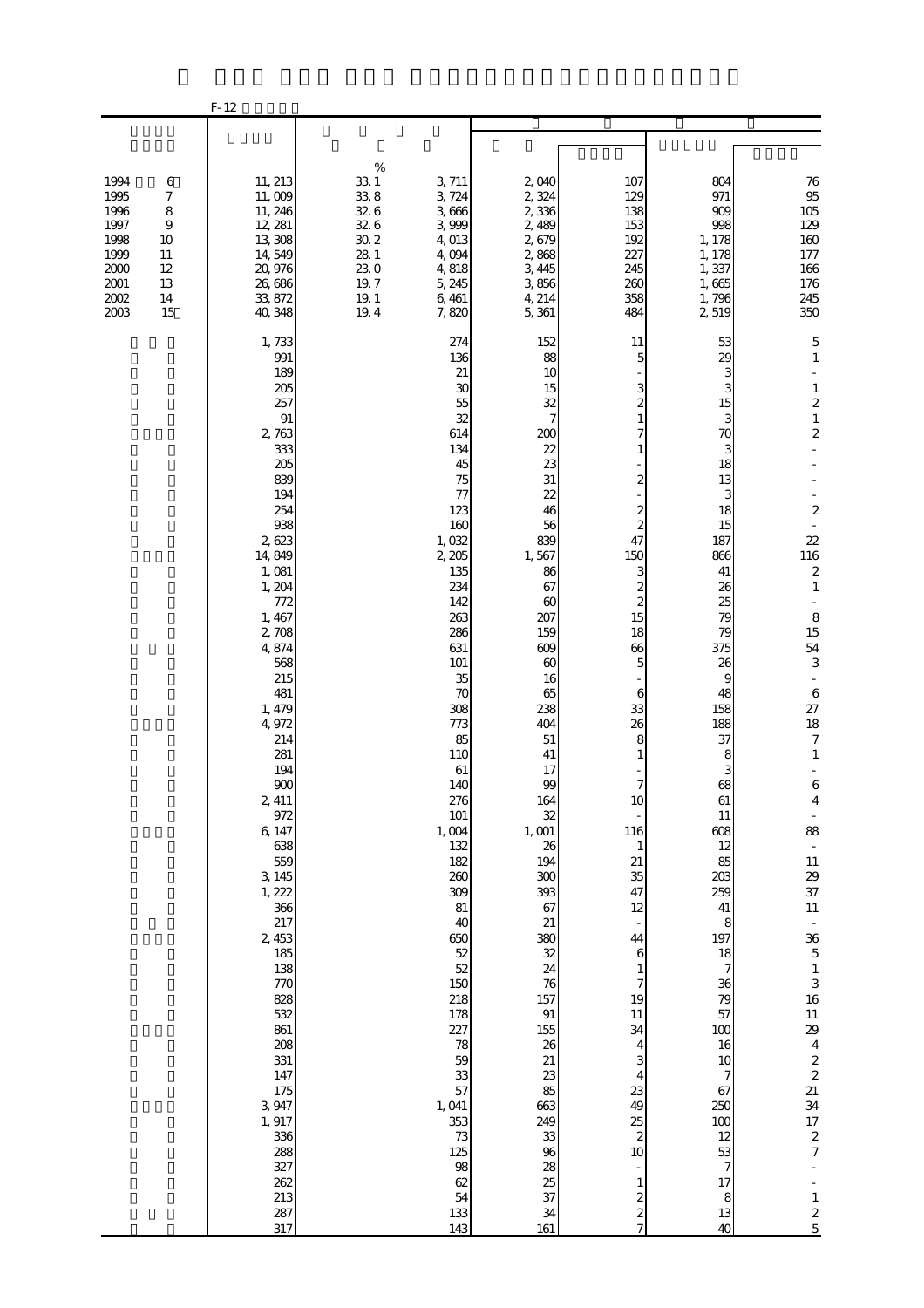|                                            |                             | $F-13$                                                      |                                                                           |                                                |                                                      |   |              |
|--------------------------------------------|-----------------------------|-------------------------------------------------------------|---------------------------------------------------------------------------|------------------------------------------------|------------------------------------------------------|---|--------------|
|                                            |                             |                                                             |                                                                           |                                                |                                                      |   |              |
|                                            |                             |                                                             |                                                                           |                                                |                                                      |   |              |
|                                            |                             |                                                             | $\%$                                                                      |                                                |                                                      |   |              |
| 1994                                       | $\,6\,$                     | 12                                                          | $66.7686$ $66.76800$ $66.8600$ $66.8600$ $66.8600$ $66.860$ $66.860$<br>8 | 2                                              |                                                      |   |              |
|                                            | $\boldsymbol{7}$<br>$\,8\,$ | $\overline{7}$<br>4                                         | $\boldsymbol{z}$<br>3                                                     | $\mathbf{1}$                                   | 1                                                    | 1 | $\mathbf{1}$ |
| 1995<br>1996<br>1997<br>1998               | $\boldsymbol{9}$            | $\overline{5}$                                              | 1                                                                         | 1                                              |                                                      |   |              |
|                                            | $10\,$                      |                                                             | $\overline{\mathcal{L}}$                                                  |                                                |                                                      |   |              |
| $\frac{1999}{2000}$<br>$\frac{2001}{2002}$ | $11\,$                      | $\begin{array}{c} 11 \\ 20 \\ 21 \\ 48 \end{array}$         | $\overline{7}$                                                            | 12                                             | 1                                                    | 2 |              |
|                                            | $12\,$                      |                                                             | $\frac{2}{9}$                                                             | $\frac{2}{3}$                                  |                                                      | 1 |              |
|                                            | $13\,$<br>$14\,$            |                                                             | $\mathbf 6$                                                               | 3                                              | $\overline{c}$                                       | 1 |              |
|                                            | 15                          | 66<br>79                                                    | 5                                                                         | 1                                              | 1                                                    |   |              |
|                                            |                             |                                                             |                                                                           |                                                |                                                      |   |              |
|                                            |                             | 1                                                           |                                                                           |                                                |                                                      |   |              |
|                                            |                             |                                                             |                                                                           |                                                |                                                      |   |              |
|                                            |                             |                                                             |                                                                           |                                                |                                                      |   |              |
|                                            |                             |                                                             |                                                                           |                                                |                                                      |   |              |
|                                            |                             |                                                             |                                                                           |                                                |                                                      |   |              |
|                                            |                             | 1                                                           | 1                                                                         |                                                |                                                      |   |              |
|                                            |                             |                                                             | $\mathbf{1}$                                                              |                                                |                                                      |   |              |
|                                            |                             |                                                             |                                                                           |                                                |                                                      |   |              |
|                                            |                             |                                                             |                                                                           |                                                |                                                      |   |              |
|                                            |                             |                                                             |                                                                           |                                                |                                                      |   |              |
|                                            |                             | 1                                                           |                                                                           |                                                |                                                      |   |              |
|                                            |                             | 8                                                           | $\overline{\mathbf{c}}$                                                   |                                                |                                                      |   |              |
|                                            |                             | $\frac{23}{2}$                                              | $\mathbf{1}$                                                              |                                                |                                                      |   |              |
|                                            |                             |                                                             |                                                                           |                                                |                                                      |   |              |
|                                            |                             |                                                             |                                                                           |                                                |                                                      |   |              |
|                                            |                             | 8                                                           | $\mathbf{1}$                                                              |                                                |                                                      |   |              |
|                                            |                             | 1                                                           |                                                                           |                                                |                                                      |   |              |
|                                            |                             | 4                                                           |                                                                           |                                                |                                                      |   |              |
|                                            |                             | 4                                                           |                                                                           |                                                |                                                      |   |              |
|                                            |                             | 1                                                           |                                                                           |                                                |                                                      |   |              |
|                                            |                             | 3                                                           |                                                                           |                                                |                                                      |   |              |
|                                            |                             | 7                                                           |                                                                           |                                                |                                                      |   |              |
|                                            |                             |                                                             |                                                                           |                                                |                                                      |   |              |
|                                            |                             |                                                             |                                                                           |                                                |                                                      |   |              |
|                                            |                             | 4                                                           |                                                                           |                                                |                                                      |   |              |
|                                            |                             | 3                                                           |                                                                           |                                                |                                                      |   |              |
|                                            |                             |                                                             |                                                                           |                                                |                                                      |   |              |
|                                            |                             |                                                             |                                                                           |                                                |                                                      |   |              |
|                                            |                             |                                                             | $\overline{\phantom{a}}$<br>$\blacksquare$                                |                                                |                                                      |   |              |
|                                            |                             |                                                             | $\overline{\phantom{a}}$                                                  | -                                              | ÷,                                                   |   |              |
|                                            |                             | $\begin{bmatrix} 13 \\ 2 \\ 1 \\ 7 \\ 2 \\ 1 \end{bmatrix}$ | $\overline{\phantom{a}}$                                                  | $\overline{\phantom{0}}$                       | $\overline{a}$                                       |   |              |
|                                            |                             |                                                             | $\blacksquare$                                                            | $\overline{\phantom{0}}$                       | $\overline{\phantom{a}}$                             |   |              |
|                                            |                             | $\frac{11}{2}$ $\frac{2}{4}$ $\frac{4}{3}$ $\frac{1}{3}$    | ÷                                                                         |                                                |                                                      |   |              |
|                                            |                             |                                                             | 1                                                                         | 1<br>-                                         | 1                                                    |   |              |
|                                            |                             |                                                             | $\overline{\phantom{a}}$<br>$\overline{\phantom{a}}$                      | -                                              | $\overline{\phantom{0}}$<br>$\frac{1}{2}$            |   |              |
|                                            |                             |                                                             | $1\,$                                                                     | $\mathbf{1}$                                   | $\mathbf{1}$                                         |   |              |
|                                            |                             |                                                             | $\overline{\phantom{a}}$                                                  | $\overline{\phantom{0}}$                       | $\frac{1}{2}$                                        |   |              |
|                                            |                             |                                                             | $\overline{\phantom{a}}$                                                  | $\overline{\phantom{0}}$                       | $\overline{\phantom{m}}$                             |   |              |
|                                            |                             |                                                             | $\overline{\phantom{a}}$                                                  | ÷,                                             | ÷                                                    |   |              |
|                                            |                             | $\mathbf{1}$                                                | $\overline{\phantom{a}}$<br>$\overline{\phantom{a}}$                      | $\overline{\phantom{0}}$<br>$\overline{a}$     | $\frac{1}{2}$<br>$\overline{\phantom{0}}$            |   |              |
|                                            |                             |                                                             | $\overline{\phantom{a}}$                                                  | $\overline{\phantom{0}}$                       | $\overline{\phantom{a}}$                             |   |              |
|                                            |                             | $-2$<br>$-2$<br>$-2$<br>$-2$<br>$-2$                        | $\overline{\phantom{a}}$                                                  |                                                | -                                                    |   |              |
|                                            |                             |                                                             | $\overline{\phantom{a}}$                                                  | $\overline{\phantom{0}}$                       | $\overline{a}$                                       | ۰ |              |
|                                            |                             |                                                             | $\overline{\phantom{a}}$                                                  | $\frac{1}{2}$                                  | $\overline{\phantom{a}}$                             |   |              |
|                                            |                             |                                                             | ÷                                                                         |                                                |                                                      |   |              |
|                                            |                             |                                                             | $\overline{\phantom{a}}$<br>$\overline{\phantom{a}}$                      | $\overline{a}$<br>$\qquad \qquad \blacksquare$ | $\overline{\phantom{m}}$<br>$\overline{\phantom{a}}$ |   |              |
|                                            |                             |                                                             | ÷                                                                         |                                                |                                                      |   |              |
|                                            |                             | ÷                                                           | ÷,                                                                        |                                                |                                                      |   |              |
|                                            |                             | $\mathbf{1}$                                                | ÷                                                                         | ÷                                              |                                                      |   |              |
|                                            |                             | $\overline{4}$                                              | $\sim$                                                                    | $\overline{\phantom{a}}$                       | $\sim$                                               |   |              |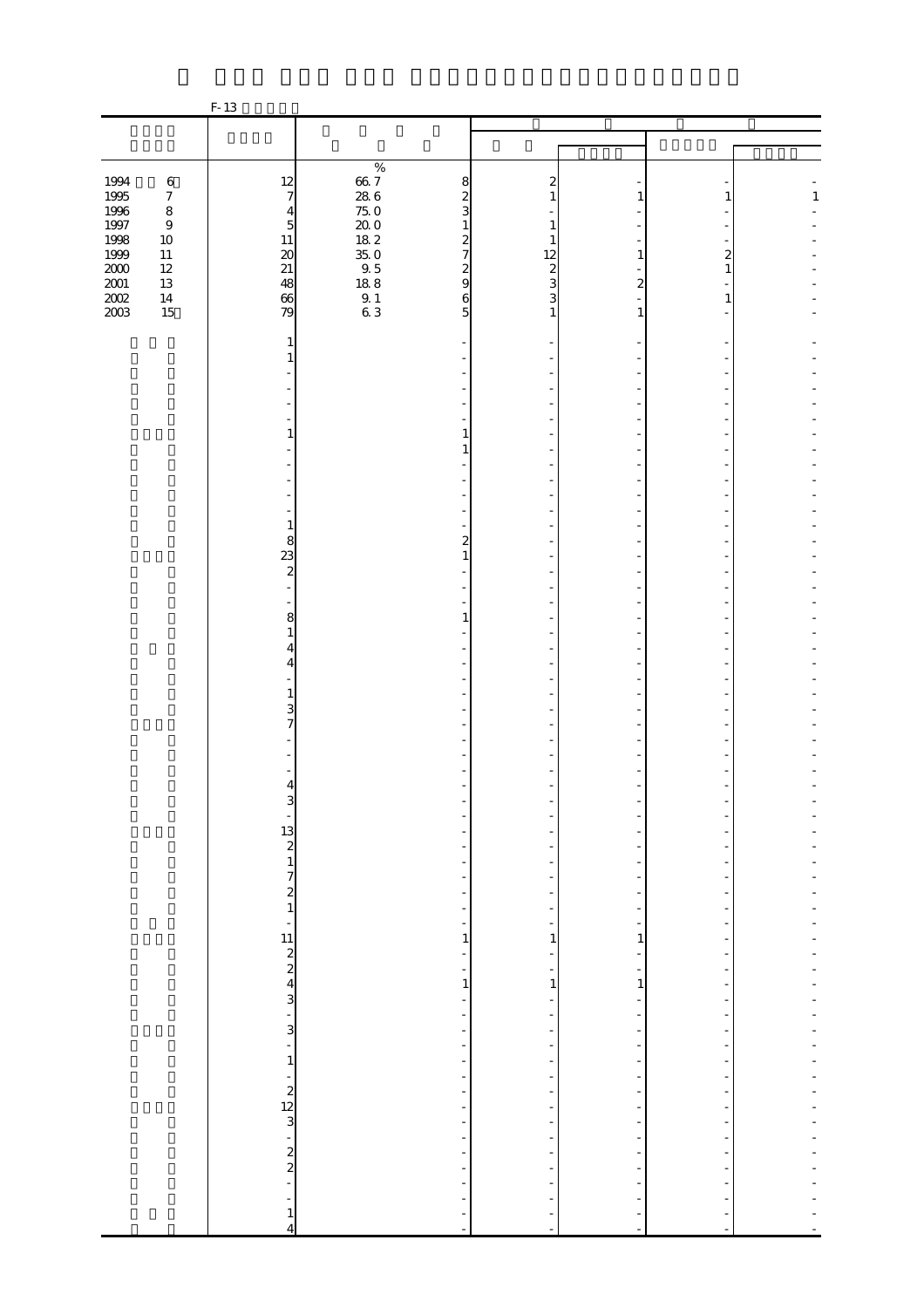|                              |                  | $F-15$                                     |                                                                         |                               |                                            |  |
|------------------------------|------------------|--------------------------------------------|-------------------------------------------------------------------------|-------------------------------|--------------------------------------------|--|
|                              |                  |                                            |                                                                         |                               |                                            |  |
|                              |                  |                                            |                                                                         |                               |                                            |  |
|                              |                  |                                            | $\%$                                                                    |                               |                                            |  |
| 1994                         | $\,6\,$          | 3                                          | $\boldsymbol{z}$                                                        | 3                             |                                            |  |
| 1995                         | $\boldsymbol{7}$ | $\overline{\mathbf{c}}$                    | $\begin{matrix} 66.7 \\ 100.0 \end{matrix}$<br>$\overline{\mathcal{L}}$ | 1                             |                                            |  |
| 1996                         | $\,8\,$          |                                            | $\overline{\phantom{a}}$                                                |                               |                                            |  |
| $1997\,$                     | $\,9$            |                                            | $\overline{\phantom{a}}$                                                | 1                             |                                            |  |
| 1998<br>1999                 | $10\,$<br>$11\,$ | $\overline{5}$<br>$\overline{4}$           | 40.0<br>$\boldsymbol{2}$<br>$\overline{4}$                              | $\overline{\mathcal{Z}}$<br>3 |                                            |  |
|                              | $12\,$           |                                            | $\frac{10000}{800}$<br>4                                                | 4                             |                                            |  |
| 2000<br>2001<br>2002<br>2003 | $13\,$           | $\begin{array}{c} 5 \\ 2 \\ 6 \end{array}$ | $50\;0$<br>$\mathbf{1}$                                                 | 1                             |                                            |  |
|                              | $14\,$           |                                            | $\frac{33}{50}$ 3<br>$\boldsymbol{z}$                                   | 3                             |                                            |  |
|                              | 15               | $\overline{\mathbf{c}}$                    | $\mathbf{1}$                                                            | 1                             | 1                                          |  |
|                              |                  |                                            |                                                                         |                               |                                            |  |
|                              |                  |                                            |                                                                         |                               |                                            |  |
|                              |                  |                                            |                                                                         |                               |                                            |  |
|                              |                  |                                            |                                                                         |                               |                                            |  |
|                              |                  |                                            |                                                                         |                               |                                            |  |
|                              |                  |                                            |                                                                         |                               |                                            |  |
|                              |                  | 1                                          |                                                                         |                               |                                            |  |
|                              |                  |                                            |                                                                         |                               |                                            |  |
|                              |                  | 1                                          |                                                                         |                               |                                            |  |
|                              |                  |                                            |                                                                         |                               |                                            |  |
|                              |                  |                                            |                                                                         |                               |                                            |  |
|                              |                  |                                            |                                                                         |                               |                                            |  |
|                              |                  |                                            |                                                                         |                               |                                            |  |
|                              |                  |                                            |                                                                         |                               |                                            |  |
|                              |                  |                                            |                                                                         |                               |                                            |  |
|                              |                  |                                            |                                                                         |                               |                                            |  |
|                              |                  |                                            |                                                                         |                               |                                            |  |
|                              |                  |                                            |                                                                         |                               |                                            |  |
|                              |                  |                                            |                                                                         |                               |                                            |  |
|                              |                  |                                            |                                                                         |                               |                                            |  |
|                              |                  |                                            |                                                                         |                               |                                            |  |
|                              |                  |                                            |                                                                         |                               |                                            |  |
|                              |                  |                                            |                                                                         |                               |                                            |  |
|                              |                  |                                            |                                                                         |                               |                                            |  |
|                              |                  |                                            |                                                                         |                               |                                            |  |
|                              |                  |                                            |                                                                         |                               |                                            |  |
|                              |                  |                                            |                                                                         |                               |                                            |  |
|                              |                  |                                            |                                                                         |                               |                                            |  |
|                              |                  |                                            |                                                                         |                               |                                            |  |
|                              |                  |                                            |                                                                         |                               |                                            |  |
|                              |                  |                                            |                                                                         |                               |                                            |  |
|                              |                  |                                            |                                                                         |                               |                                            |  |
|                              |                  | $\frac{1}{2}$                              | -                                                                       |                               |                                            |  |
|                              |                  | $\overline{\phantom{0}}$                   | $\overline{\phantom{0}}$                                                |                               |                                            |  |
|                              |                  | -                                          | $\frac{1}{\sqrt{2}}$                                                    |                               |                                            |  |
|                              |                  | $\frac{1}{2}$                              | $\overline{\phantom{a}}$                                                | $\frac{1}{2}$                 | $\overline{\phantom{m}}$                   |  |
|                              |                  | $\frac{1}{2}$<br>$\overline{\phantom{a}}$  | -<br>-                                                                  | 1                             | 1                                          |  |
|                              |                  | $\frac{1}{2}$                              | $\overline{\phantom{a}}$                                                |                               | $\overline{\phantom{a}}$                   |  |
|                              |                  | $\frac{1}{2}$                              |                                                                         |                               |                                            |  |
|                              |                  | $\qquad \qquad \blacksquare$               | -                                                                       | ÷                             | $\frac{1}{2}$                              |  |
|                              |                  | $\overline{\phantom{a}}$                   | $\overline{\phantom{a}}$                                                | $\,1\,$                       | $1\,$                                      |  |
|                              |                  | $\frac{1}{2}$                              | $\overline{\phantom{a}}$                                                |                               | ÷                                          |  |
|                              |                  | $\qquad \qquad \blacksquare$               | Ξ.                                                                      |                               | ۰                                          |  |
|                              |                  | $\blacksquare$                             | $\overline{\phantom{a}}$                                                |                               |                                            |  |
|                              |                  | $\frac{1}{2}$                              | $\overline{\phantom{a}}$                                                |                               | $\overline{\phantom{m}}$                   |  |
|                              |                  | $\overline{\phantom{0}}$                   | $\blacksquare$                                                          |                               |                                            |  |
|                              |                  | $\frac{1}{\sqrt{2}}$                       | $\frac{1}{\sqrt{2}}$                                                    |                               | $\overline{\phantom{m}}$                   |  |
|                              |                  | $\mathbf{1}$                               | $\mathbf{1}$                                                            |                               | $\overline{a}$<br>$\overline{\phantom{m}}$ |  |
|                              |                  | $\blacksquare$<br>۳                        | $\overline{\phantom{a}}$<br>$\frac{1}{\sqrt{2}}$                        |                               | $\overline{a}$                             |  |
|                              |                  | $\,1\,$                                    | $\,1\,$                                                                 |                               | $\overline{\phantom{m}}$                   |  |
|                              |                  | $\blacksquare$                             | $\frac{1}{2}$                                                           | $\overline{a}$                | ÷,                                         |  |
|                              |                  | ÷,                                         |                                                                         |                               |                                            |  |
|                              |                  | $\blacksquare$                             |                                                                         |                               |                                            |  |
|                              |                  | ÷                                          |                                                                         |                               |                                            |  |
|                              |                  | $\blacksquare$                             | ÷,                                                                      | ÷                             | $\overline{\phantom{a}}$                   |  |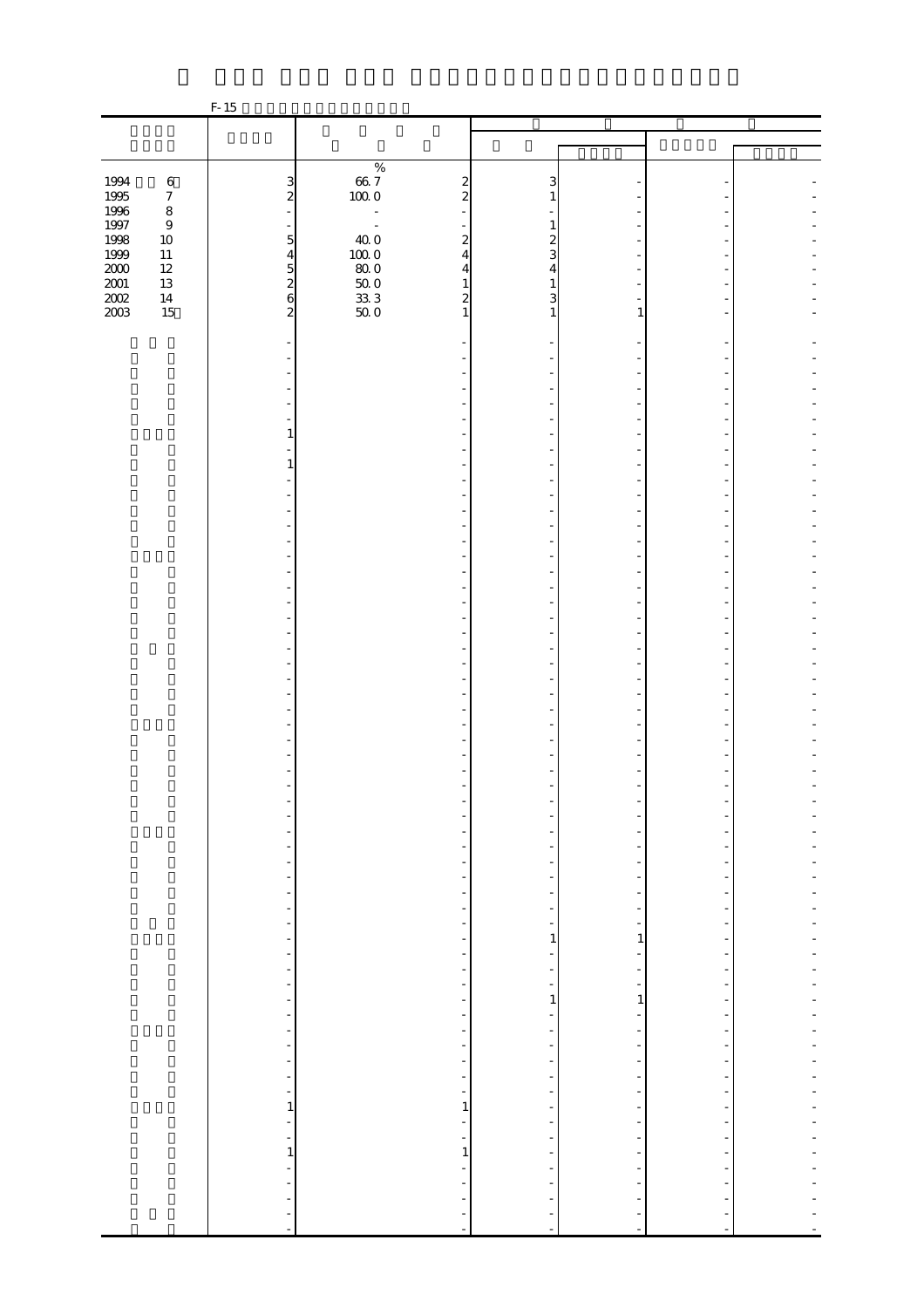|                     |                            | $F-16$                         |                     |                                     |                               |                                           |                          |              |
|---------------------|----------------------------|--------------------------------|---------------------|-------------------------------------|-------------------------------|-------------------------------------------|--------------------------|--------------|
|                     |                            |                                |                     |                                     |                               |                                           |                          |              |
|                     |                            |                                |                     |                                     |                               |                                           |                          |              |
|                     |                            |                                | $\%$                |                                     |                               |                                           |                          |              |
| 1994                | $\,6\,$                    | 3                              | $100\;0$            | 3                                   | 3                             |                                           |                          |              |
| 1995                | $\boldsymbol{7}$           | $\mathbf 6$                    | $100\;0$            | 6                                   | 8                             | 2                                         |                          |              |
| 1996                | $\,8\,$                    | 8                              | $100\;0$            | 8                                   | 5                             | 1                                         |                          |              |
| $1997\,$<br>1998    | $\boldsymbol{9}$<br>$10\,$ | $\boldsymbol{7}$               | $100\;0$<br>$66\ 7$ | $\overline{7}$                      | 11<br>6                       | Е<br>1                                    | 1                        | $\mathbf{1}$ |
| 1999                | $11\,$                     | $\mathbf{6}$<br>$\overline{4}$ | $100\;0$            | 4<br>$\overline{4}$                 | 5                             |                                           | 1                        |              |
| $2000\,$            | $12\,$                     | $\infty$                       | $90\;0$             | 18                                  | 18                            | 3                                         |                          |              |
|                     | $13\,$                     | $\overline{9}$                 | $55\;6$             | $\overline{5}$                      | 8                             | 1                                         |                          |              |
| $\frac{2001}{2002}$ | $14\,$                     | 18                             | $\frac{88.9}{62.5}$ | 16                                  | 18                            | 2                                         |                          |              |
| 2003                | 15                         | 16                             |                     | 10                                  | 13                            | 3                                         |                          |              |
|                     |                            |                                |                     |                                     |                               |                                           |                          |              |
|                     |                            | 1                              |                     | 1                                   | 3<br>3                        |                                           |                          |              |
|                     |                            | 1                              |                     |                                     |                               |                                           |                          |              |
|                     |                            |                                |                     |                                     |                               |                                           |                          |              |
|                     |                            |                                |                     |                                     |                               |                                           |                          |              |
|                     |                            |                                |                     |                                     |                               |                                           |                          |              |
|                     |                            |                                |                     |                                     |                               |                                           |                          |              |
|                     |                            |                                |                     |                                     |                               |                                           |                          |              |
|                     |                            |                                |                     |                                     |                               |                                           |                          |              |
|                     |                            |                                |                     |                                     |                               |                                           |                          |              |
|                     |                            |                                |                     |                                     |                               |                                           |                          |              |
|                     |                            |                                |                     |                                     |                               |                                           |                          |              |
|                     |                            |                                |                     |                                     |                               |                                           |                          |              |
|                     |                            | $\overline{a}$                 |                     | 1                                   | 1                             | 1                                         |                          |              |
|                     |                            |                                |                     |                                     |                               |                                           |                          |              |
|                     |                            | 1                              |                     |                                     |                               |                                           |                          |              |
|                     |                            |                                |                     |                                     |                               |                                           |                          |              |
|                     |                            |                                |                     |                                     |                               |                                           |                          |              |
|                     |                            |                                |                     |                                     |                               |                                           |                          |              |
|                     |                            |                                |                     |                                     |                               |                                           |                          |              |
|                     |                            |                                |                     |                                     |                               |                                           |                          |              |
|                     |                            |                                |                     |                                     |                               |                                           |                          |              |
|                     |                            | 1                              |                     | 1                                   | 1                             | 1                                         |                          |              |
|                     |                            | 1                              |                     | 1                                   | 1                             | 1                                         |                          |              |
|                     |                            |                                |                     |                                     |                               |                                           |                          |              |
|                     |                            |                                |                     |                                     |                               |                                           |                          |              |
|                     |                            | $\mathbf{1}$                   |                     |                                     |                               | 1                                         |                          |              |
|                     |                            |                                |                     |                                     |                               |                                           |                          |              |
|                     |                            |                                |                     |                                     |                               |                                           |                          |              |
|                     |                            | 5                              |                     | $\overline{3}$                      | 4                             | 1                                         |                          |              |
|                     |                            | $\frac{1}{2}$                  |                     | $\overline{a}$                      |                               |                                           |                          |              |
|                     |                            | $\qquad \qquad \blacksquare$   |                     | $\frac{1}{2}$                       | ÷                             |                                           |                          |              |
|                     |                            | $\frac{3}{2}$                  |                     | $\,1\,$                             | $\frac{2}{2}$                 | $\overline{\phantom{a}}$                  |                          |              |
|                     |                            | $\mathbb{Z}^2$                 |                     | $\boldsymbol{z}$                    |                               | $\,1$                                     |                          |              |
|                     |                            | $\qquad \qquad \blacksquare$   |                     | $\overline{\phantom{a}}$<br>-       | ÷                             | $\overline{\phantom{a}}$                  | $\overline{\phantom{m}}$ |              |
|                     |                            | $\overline{\mathbf{c}}$        |                     | $\overline{a}$                      | $\overline{\mathbf{c}}$       | -                                         |                          |              |
|                     |                            | ÷,                             |                     | ÷                                   | -                             | $\frac{1}{2}$                             | $\overline{\phantom{m}}$ |              |
|                     |                            | $\,1\,$                        |                     | $\,1\,$                             | $\,1\,$                       | $\overline{\phantom{m}}$                  |                          |              |
|                     |                            | $\blacksquare$                 |                     | -                                   |                               | $\overline{\phantom{m}}$                  |                          |              |
|                     |                            | $\blacksquare$                 |                     | $\overline{\phantom{a}}$            | ÷                             | $\overline{\phantom{m}}$                  |                          |              |
|                     |                            | $\,1$                          |                     | $\,1\,$                             | $\,1$                         | $\overline{\phantom{m}}$                  |                          |              |
|                     |                            | $\overline{\mathbf{c}}$<br>Ê,  |                     | 1                                   | 1                             | $\overline{\phantom{a}}$                  |                          |              |
|                     |                            | $\,1\,$                        |                     | $\frac{1}{\sqrt{2}}$                | $\overline{\phantom{0}}$      | $\frac{1}{2}$<br>$\overline{\phantom{m}}$ | -<br>۰                   |              |
|                     |                            | $\,1\,$                        |                     | $\overline{\phantom{a}}$<br>$\,1\,$ | ÷<br>$\,1\,$                  | $\overline{\phantom{m}}$                  | ÷,                       |              |
|                     |                            | $\frac{1}{2}$                  |                     | $\frac{1}{\sqrt{2}}$                | ÷                             | $\overline{\phantom{m}}$                  |                          |              |
|                     |                            |                                |                     | 1                                   | 1                             | $\overline{a}$                            |                          |              |
|                     |                            | $\frac{3}{2}$                  |                     | $\,1\,$                             | $\mathbf{1}$                  | $\overline{\phantom{a}}$                  | $\overline{a}$           |              |
|                     |                            |                                |                     | ÷                                   |                               |                                           |                          |              |
|                     |                            | $\overline{\phantom{a}}$       |                     | $\overline{\phantom{0}}$            |                               | $\overline{a}$                            |                          |              |
|                     |                            | $\blacksquare$                 |                     | $\overline{\phantom{a}}$            | ۰                             | $\overline{\phantom{a}}$                  |                          |              |
|                     |                            | $\,1\,$                        |                     | $\frac{1}{2}$                       |                               |                                           |                          |              |
|                     |                            | ÷,<br>÷                        |                     |                                     |                               |                                           |                          |              |
|                     |                            | $\blacksquare$                 |                     | $\overline{a}$                      | f<br>$\overline{\phantom{a}}$ | $\blacksquare$                            |                          |              |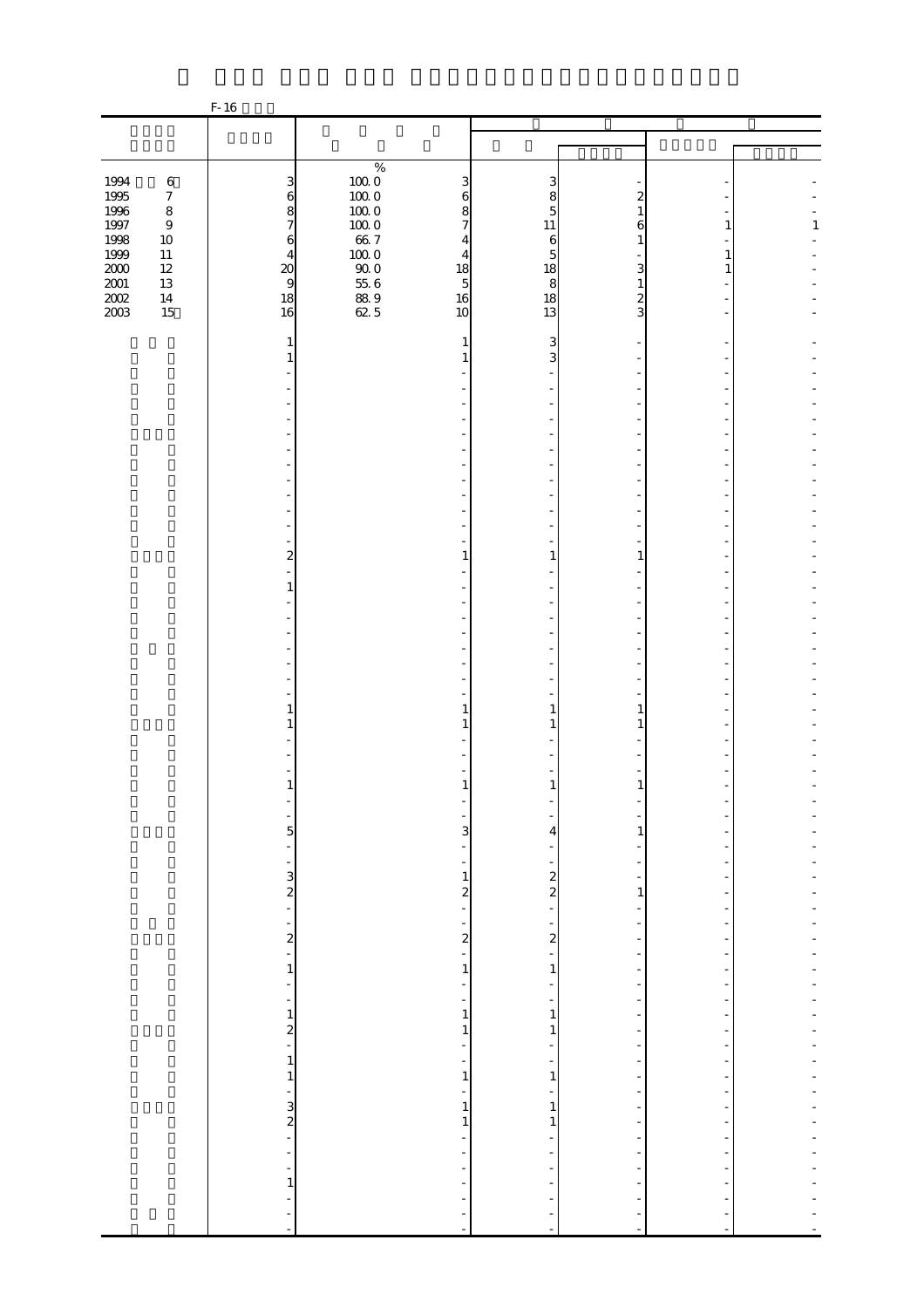|                                                                                     |                                                                                                              | F-17                                                   |                                                                                            |                                                        |                                                        |                                                                     |                                                               |                                                    |
|-------------------------------------------------------------------------------------|--------------------------------------------------------------------------------------------------------------|--------------------------------------------------------|--------------------------------------------------------------------------------------------|--------------------------------------------------------|--------------------------------------------------------|---------------------------------------------------------------------|---------------------------------------------------------------|----------------------------------------------------|
|                                                                                     |                                                                                                              |                                                        |                                                                                            |                                                        |                                                        |                                                                     |                                                               |                                                    |
|                                                                                     |                                                                                                              |                                                        |                                                                                            |                                                        |                                                        |                                                                     |                                                               |                                                    |
| 1994<br>1995<br>1996<br>$1997\,$<br>1998<br>1999<br>$2000\,$<br>$2001\,$<br>$200\!$ | $\,6\,$<br>$\boldsymbol{7}$<br>$\,8\,$<br>$\boldsymbol{9}$<br>$10\,$<br>$11\,$<br>$12\,$<br>$13\,$<br>$14\,$ | 14<br>14<br>19<br>$11\,$<br>14<br>15<br>17<br>23<br>37 | $\%$<br>$100\;0$<br>$100\;0$<br>94.7<br>$100\;0$<br>$100\;0$<br>933<br>94 1<br>$104\,$ $3$ | 14<br>14<br>18<br>11<br>14<br>14<br>16<br>24<br>$30\,$ | 20<br>36<br>29<br>74<br>$11\,$<br>19<br>17<br>28<br>45 | 6<br>4<br>8<br>14<br>5<br>$\overline{4}$<br>10<br>13<br>$\,$ 6 $\,$ | 1<br>2<br>$\mathbf{1}$<br>3<br>$\overline{5}$<br>$\mathbf{1}$ | $\boldsymbol{z}$<br>$\,1$<br>3<br>$\,1\,$<br>$\,1$ |
| 2003                                                                                | 15                                                                                                           | 25                                                     | $\frac{81.1}{100.0}$                                                                       | 25                                                     | 33                                                     | 17                                                                  | 1                                                             |                                                    |
|                                                                                     |                                                                                                              |                                                        |                                                                                            |                                                        |                                                        |                                                                     |                                                               |                                                    |
|                                                                                     |                                                                                                              |                                                        |                                                                                            |                                                        |                                                        |                                                                     |                                                               |                                                    |
|                                                                                     |                                                                                                              |                                                        |                                                                                            |                                                        |                                                        |                                                                     |                                                               |                                                    |
|                                                                                     |                                                                                                              | 2                                                      |                                                                                            | $\overline{a}$                                         | 3                                                      | $\overline{2}$                                                      |                                                               |                                                    |
|                                                                                     |                                                                                                              |                                                        |                                                                                            |                                                        |                                                        |                                                                     |                                                               |                                                    |
|                                                                                     |                                                                                                              |                                                        |                                                                                            |                                                        |                                                        |                                                                     |                                                               |                                                    |
|                                                                                     |                                                                                                              | 1                                                      |                                                                                            | 1                                                      | $\boldsymbol{z}$                                       | 1                                                                   |                                                               |                                                    |
|                                                                                     |                                                                                                              | 1                                                      |                                                                                            | 1                                                      | $\mathbf{1}$                                           | 1                                                                   |                                                               |                                                    |
|                                                                                     |                                                                                                              | 4                                                      |                                                                                            | 3                                                      | 5                                                      | 1                                                                   |                                                               |                                                    |
|                                                                                     |                                                                                                              |                                                        |                                                                                            |                                                        |                                                        |                                                                     |                                                               |                                                    |
|                                                                                     |                                                                                                              |                                                        |                                                                                            |                                                        |                                                        |                                                                     |                                                               |                                                    |
|                                                                                     |                                                                                                              | $\mathbf{1}$<br>$\overline{\mathcal{L}}$               |                                                                                            | $\overline{\mathcal{Z}}$                               | 4                                                      | 1                                                                   |                                                               |                                                    |
|                                                                                     |                                                                                                              |                                                        |                                                                                            |                                                        |                                                        |                                                                     |                                                               |                                                    |
|                                                                                     |                                                                                                              |                                                        |                                                                                            |                                                        |                                                        |                                                                     |                                                               |                                                    |
|                                                                                     |                                                                                                              | $\mathbf{1}$<br>$\overline{\mathbf{c}}$                |                                                                                            | 1<br>2                                                 | 1<br>2                                                 | 1                                                                   |                                                               |                                                    |
|                                                                                     |                                                                                                              | 1                                                      |                                                                                            |                                                        |                                                        |                                                                     |                                                               |                                                    |
|                                                                                     |                                                                                                              |                                                        |                                                                                            |                                                        |                                                        |                                                                     |                                                               |                                                    |
|                                                                                     |                                                                                                              |                                                        |                                                                                            | T                                                      |                                                        |                                                                     |                                                               |                                                    |
|                                                                                     |                                                                                                              | 6                                                      |                                                                                            | $\epsilon$                                             | 6                                                      | 4                                                                   |                                                               |                                                    |
|                                                                                     |                                                                                                              | ۳<br>$\mathbf{1}$                                      |                                                                                            | ÷<br>$\,1$                                             | $\mathbf{1}$                                           | ۰<br>$\mathbf{1}$                                                   |                                                               |                                                    |
|                                                                                     |                                                                                                              | 3<br>$\,$ 1 $\,$                                       |                                                                                            | $\mathbf{3}$<br>$\,1$                                  | $\mathbf{3}$<br>$\,1$                                  | 3<br>$\overline{\phantom{0}}$                                       |                                                               |                                                    |
|                                                                                     |                                                                                                              | $\,$ 1 $\,$                                            |                                                                                            | $\,1$                                                  | $\,1$                                                  | $\overline{\phantom{a}}$                                            | $\overline{\phantom{m}}$                                      |                                                    |
|                                                                                     |                                                                                                              | ÷<br>6                                                 |                                                                                            | $\epsilon$                                             | 9                                                      | 4                                                                   |                                                               |                                                    |
|                                                                                     |                                                                                                              | $\mathbf{1}$                                           |                                                                                            | $\,1$                                                  | $\begin{matrix} 2 \\ 1 \end{matrix}$                   | ÷<br>$\,1$                                                          | $\overline{\phantom{m}}$                                      |                                                    |
|                                                                                     |                                                                                                              | $\frac{1}{2}$                                          |                                                                                            | $\frac{1}{2}$<br>2 $\frac{1}{2}$                       | $\overline{a}$                                         | 3                                                                   |                                                               |                                                    |
|                                                                                     |                                                                                                              |                                                        |                                                                                            |                                                        | $\begin{array}{c} 2 \\ -2 \end{array}$                 | ÷<br>-                                                              |                                                               |                                                    |
|                                                                                     |                                                                                                              | $\mathbf{1}$<br>۳                                      |                                                                                            | ÷,                                                     | ÷                                                      | $\overline{\mathbf{c}}$<br>÷,                                       |                                                               |                                                    |
|                                                                                     |                                                                                                              | $\,1\,$<br>$\frac{1}{2}$                               |                                                                                            | $\frac{2}{1}$                                          | $\frac{2}{1}$                                          | $\boldsymbol{z}$<br>÷,                                              | $\frac{1}{2}$<br>÷,                                           |                                                    |
|                                                                                     |                                                                                                              | $\frac{1}{2}$                                          |                                                                                            | ÷                                                      | $\overline{\phantom{a}}$                               | ÷,                                                                  |                                                               |                                                    |
|                                                                                     |                                                                                                              | 4<br>$\,1\,$                                           |                                                                                            | 4<br>$\,1\,$                                           | $\epsilon$<br>$\,1\,$                                  | 3<br>÷                                                              | 1<br>$\mathbf{1}$                                             |                                                    |
|                                                                                     |                                                                                                              | $\frac{1}{2}$<br>$\frac{1}{2}$                         |                                                                                            | ÷<br>÷                                                 |                                                        | ÷<br>$\frac{1}{2}$                                                  |                                                               |                                                    |
|                                                                                     |                                                                                                              | $\overline{\phantom{0}}$                               |                                                                                            | -                                                      | Ξ                                                      | -<br>$\overline{\mathcal{L}}$                                       |                                                               |                                                    |
|                                                                                     |                                                                                                              | $\overline{\mathcal{L}}$<br>÷,                         |                                                                                            | $\boldsymbol{z}$                                       | 4                                                      |                                                                     |                                                               |                                                    |
|                                                                                     |                                                                                                              | $\overline{\phantom{0}}$<br>$\mathbf{1}$               |                                                                                            | $\mathbf{1}$                                           | 1                                                      | 1                                                                   |                                                               |                                                    |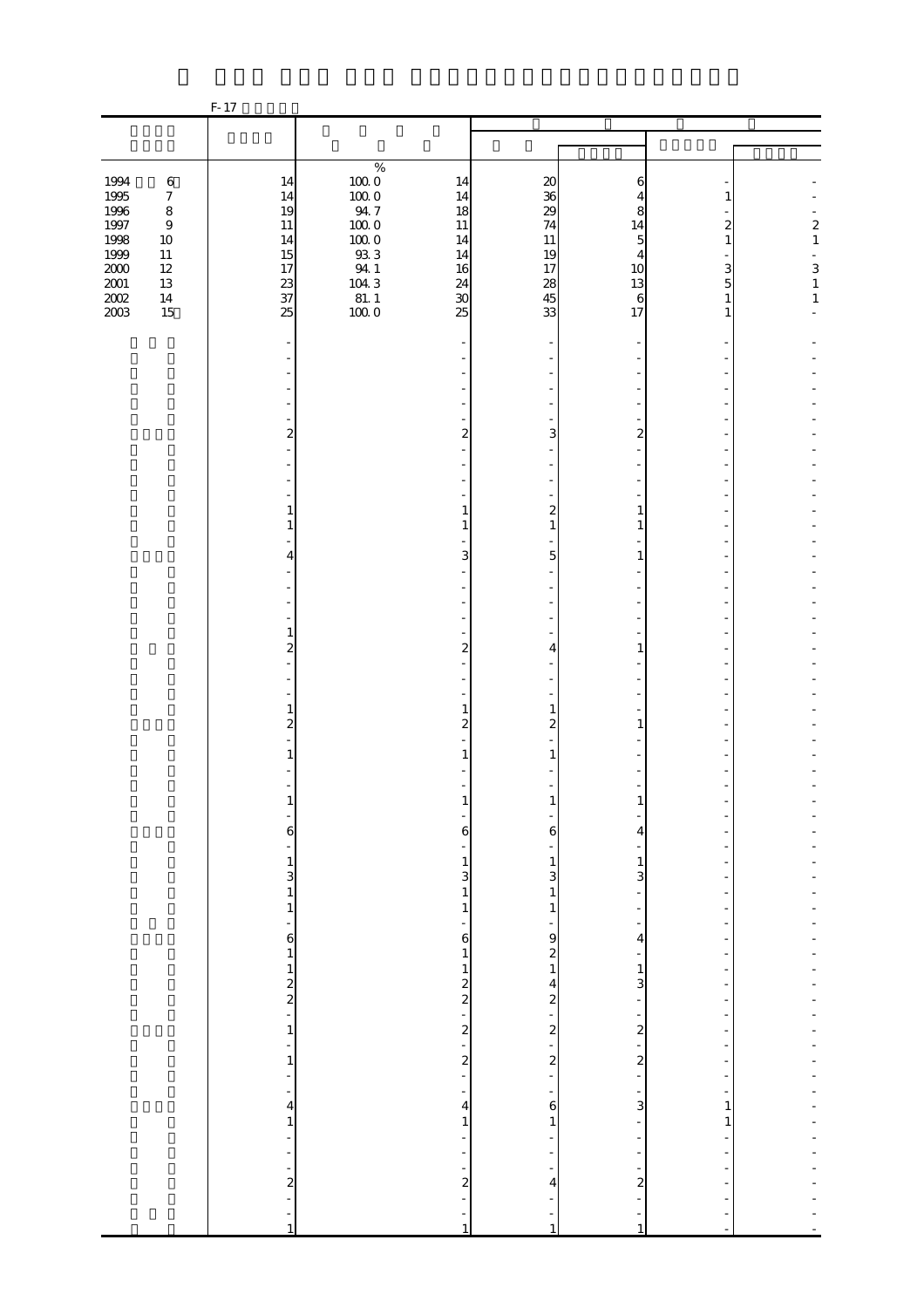|                   |                            | $F-18$                                               |                                              |                                                      |                     |                                                      |  |
|-------------------|----------------------------|------------------------------------------------------|----------------------------------------------|------------------------------------------------------|---------------------|------------------------------------------------------|--|
|                   |                            |                                                      |                                              |                                                      |                     |                                                      |  |
|                   |                            |                                                      |                                              |                                                      |                     |                                                      |  |
|                   |                            |                                                      | $\%$                                         |                                                      |                     |                                                      |  |
| 1994              | $\,6\,$                    |                                                      | $\mathbb{Z}$                                 |                                                      |                     |                                                      |  |
| $1995\,$          | $\boldsymbol{7}$           | $\overline{\mathcal{L}}$                             | $100\;0$                                     | $\overline{\mathcal{Z}}$                             |                     |                                                      |  |
| 1996              | $\,8\,$                    | $\mathbf{1}$                                         | $\bar{\phantom{a}}$                          |                                                      |                     |                                                      |  |
| 1997<br>1998      | $\boldsymbol{9}$<br>$10\,$ | $\mathbf{1}$                                         | $100\;0$<br>$\bar{\phantom{a}}$              | 1                                                    |                     |                                                      |  |
| 1999              | $11\,$                     | $\mathbf{1}$                                         | $100\;0$                                     | 1                                                    |                     |                                                      |  |
| $\frac{200}{200}$ | $12\,$                     | $\mathbf{1}$                                         | $100\;0$                                     | 1                                                    |                     |                                                      |  |
|                   | 13                         | $\frac{8}{5}$                                        | $100\;0$                                     | 8                                                    | $\boldsymbol{z}$    |                                                      |  |
|                   | $14\,$                     |                                                      | $\begin{array}{c} 80.0 \\ 100.0 \end{array}$ | $\overline{4}$<br>3                                  | $\overline{c}$<br>1 | 1                                                    |  |
| $2003\,$          | 15                         | 3                                                    |                                              |                                                      |                     | 1                                                    |  |
|                   |                            |                                                      |                                              |                                                      |                     |                                                      |  |
|                   |                            |                                                      |                                              |                                                      |                     |                                                      |  |
|                   |                            |                                                      |                                              |                                                      |                     |                                                      |  |
|                   |                            |                                                      |                                              |                                                      |                     |                                                      |  |
|                   |                            |                                                      |                                              |                                                      |                     |                                                      |  |
|                   |                            |                                                      |                                              |                                                      |                     |                                                      |  |
|                   |                            |                                                      |                                              |                                                      |                     |                                                      |  |
|                   |                            |                                                      |                                              |                                                      |                     |                                                      |  |
|                   |                            |                                                      |                                              |                                                      |                     |                                                      |  |
|                   |                            |                                                      |                                              |                                                      |                     |                                                      |  |
|                   |                            |                                                      |                                              |                                                      |                     |                                                      |  |
|                   |                            | 1                                                    |                                              | 1                                                    |                     |                                                      |  |
|                   |                            |                                                      |                                              |                                                      |                     |                                                      |  |
|                   |                            |                                                      |                                              |                                                      |                     |                                                      |  |
|                   |                            |                                                      |                                              |                                                      |                     |                                                      |  |
|                   |                            |                                                      |                                              |                                                      |                     |                                                      |  |
|                   |                            |                                                      |                                              |                                                      |                     |                                                      |  |
|                   |                            |                                                      |                                              |                                                      |                     |                                                      |  |
|                   |                            |                                                      |                                              |                                                      |                     |                                                      |  |
|                   |                            |                                                      |                                              |                                                      |                     |                                                      |  |
|                   |                            |                                                      |                                              |                                                      |                     |                                                      |  |
|                   |                            |                                                      |                                              |                                                      |                     |                                                      |  |
|                   |                            | $\mathbf{1}$                                         |                                              | 1                                                    | 1                   | 1                                                    |  |
|                   |                            |                                                      |                                              |                                                      |                     |                                                      |  |
|                   |                            |                                                      |                                              |                                                      |                     |                                                      |  |
|                   |                            |                                                      |                                              |                                                      |                     |                                                      |  |
|                   |                            |                                                      |                                              |                                                      |                     | T                                                    |  |
|                   |                            |                                                      |                                              |                                                      |                     |                                                      |  |
|                   |                            | $\mathbf{1}$                                         |                                              | 1                                                    |                     |                                                      |  |
|                   |                            | $\overline{\phantom{a}}$                             |                                              |                                                      |                     | $\overline{\phantom{a}}$                             |  |
|                   |                            | $\overline{\phantom{a}}$                             |                                              | $\overline{\phantom{a}}$                             |                     | $\overline{\phantom{a}}$                             |  |
|                   |                            | $\overline{\phantom{a}}$                             |                                              | $\overline{\phantom{a}}$                             |                     | $\overline{\phantom{a}}$                             |  |
|                   |                            | $\,1\,$                                              |                                              | $\mathbf{1}$                                         |                     | $\overline{a}$                                       |  |
|                   |                            | $\overline{\phantom{a}}$                             |                                              | $\overline{\phantom{a}}$                             |                     | $\overline{\phantom{a}}$                             |  |
|                   |                            | $\overline{\phantom{a}}$<br>$\overline{\phantom{a}}$ |                                              | -<br>$\overline{\phantom{a}}$                        |                     | $\overline{a}$<br>$\overline{\phantom{a}}$           |  |
|                   |                            | $\overline{\phantom{a}}$                             |                                              | $\overline{\phantom{a}}$                             |                     | $\overline{\phantom{a}}$                             |  |
|                   |                            | $\overline{\phantom{a}}$                             |                                              | $\overline{\phantom{a}}$                             |                     | $\overline{\phantom{a}}$                             |  |
|                   |                            | $\overline{\phantom{a}}$                             |                                              | $\overline{\phantom{a}}$                             |                     | $\overline{\phantom{a}}$                             |  |
|                   |                            | ÷                                                    |                                              |                                                      |                     |                                                      |  |
|                   |                            | $\overline{\phantom{0}}$                             |                                              | Ξ,                                                   |                     | $\overline{a}$                                       |  |
|                   |                            | $\overline{\phantom{a}}$<br>$\overline{\phantom{a}}$ |                                              | $\overline{\phantom{a}}$                             |                     | $\overline{\phantom{a}}$<br>$\overline{\phantom{a}}$ |  |
|                   |                            | $\overline{\phantom{a}}$                             |                                              |                                                      |                     | ÷,                                                   |  |
|                   |                            | $\overline{\phantom{a}}$                             |                                              | $\overline{\phantom{a}}$                             |                     | $\overline{\phantom{a}}$                             |  |
|                   |                            | $\overline{\phantom{a}}$                             |                                              | $\overline{\phantom{a}}$                             |                     | $\overline{\phantom{a}}$                             |  |
|                   |                            | $\overline{\phantom{a}}$                             |                                              |                                                      |                     | $\overline{\phantom{a}}$                             |  |
|                   |                            | $\overline{\phantom{a}}$                             |                                              | $\overline{\phantom{a}}$                             |                     | $\overline{\phantom{a}}$                             |  |
|                   |                            | $\overline{\phantom{a}}$<br>$\overline{\phantom{a}}$ |                                              | $\overline{\phantom{a}}$<br>$\overline{\phantom{a}}$ |                     | $\overline{\phantom{a}}$<br>$\overline{\phantom{a}}$ |  |
|                   |                            | $\blacksquare$                                       |                                              |                                                      |                     |                                                      |  |
|                   |                            |                                                      |                                              |                                                      |                     |                                                      |  |
|                   |                            | ÷,                                                   |                                              |                                                      |                     |                                                      |  |
|                   |                            |                                                      |                                              |                                                      |                     |                                                      |  |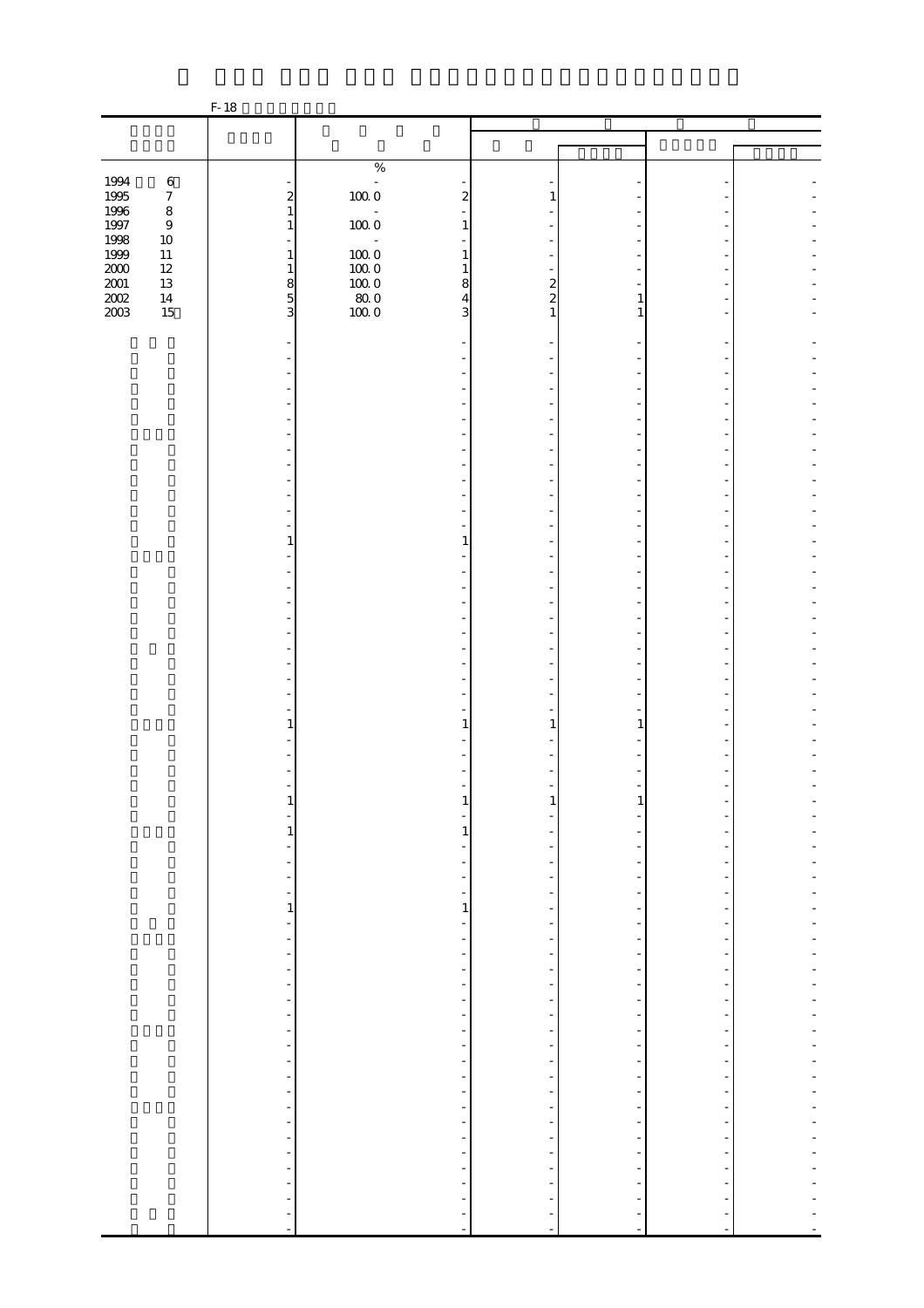|                                                                              |                            | F-19                                          |                     |                                                  |                                                      |                                                      |                                                      |                          |
|------------------------------------------------------------------------------|----------------------------|-----------------------------------------------|---------------------|--------------------------------------------------|------------------------------------------------------|------------------------------------------------------|------------------------------------------------------|--------------------------|
|                                                                              |                            |                                               |                     |                                                  |                                                      |                                                      |                                                      |                          |
|                                                                              |                            |                                               |                     |                                                  |                                                      |                                                      |                                                      |                          |
|                                                                              |                            |                                               | $\%$                |                                                  |                                                      |                                                      |                                                      |                          |
|                                                                              | $\,6\,$                    |                                               | $\overline{a}$      |                                                  |                                                      |                                                      |                                                      |                          |
|                                                                              | $\boldsymbol{7}$           |                                               |                     |                                                  |                                                      |                                                      |                                                      |                          |
|                                                                              | $\,8\,$                    | $\frac{26}{22}$                               |                     | 23                                               | $\frac{32}{20}$                                      | 3                                                    |                                                      |                          |
|                                                                              | $\boldsymbol{9}$<br>$10\,$ | $\Box$                                        | 104.5               |                                                  |                                                      | 6                                                    |                                                      |                          |
|                                                                              | $11\,$                     | $\overline{a}$                                |                     |                                                  |                                                      |                                                      |                                                      |                          |
|                                                                              | $12\,$                     |                                               |                     |                                                  |                                                      |                                                      |                                                      |                          |
|                                                                              | 13                         | $\,1\,$                                       | $100\;0$            | $\mathbf{1}$                                     | 3                                                    |                                                      |                                                      |                          |
| 1994<br>1995<br>1996<br>1997<br>1998<br>1999<br>2000<br>2000<br>2002<br>2002 | $14\,$<br>15               |                                               | Ξ<br>$\overline{a}$ |                                                  |                                                      |                                                      |                                                      |                          |
|                                                                              |                            |                                               |                     |                                                  |                                                      |                                                      |                                                      |                          |
|                                                                              |                            |                                               |                     |                                                  |                                                      |                                                      |                                                      |                          |
|                                                                              |                            |                                               |                     |                                                  |                                                      |                                                      |                                                      |                          |
|                                                                              |                            |                                               |                     |                                                  |                                                      |                                                      |                                                      |                          |
|                                                                              |                            |                                               |                     |                                                  |                                                      |                                                      |                                                      |                          |
|                                                                              |                            |                                               |                     |                                                  |                                                      |                                                      |                                                      |                          |
|                                                                              |                            |                                               |                     |                                                  |                                                      |                                                      |                                                      |                          |
|                                                                              |                            |                                               |                     |                                                  |                                                      |                                                      |                                                      |                          |
|                                                                              |                            |                                               |                     |                                                  |                                                      |                                                      |                                                      |                          |
|                                                                              |                            |                                               |                     |                                                  |                                                      |                                                      |                                                      |                          |
|                                                                              |                            |                                               |                     |                                                  |                                                      |                                                      |                                                      |                          |
|                                                                              |                            |                                               |                     |                                                  |                                                      |                                                      |                                                      |                          |
|                                                                              |                            |                                               |                     |                                                  |                                                      |                                                      |                                                      |                          |
|                                                                              |                            |                                               |                     |                                                  |                                                      |                                                      |                                                      |                          |
|                                                                              |                            |                                               |                     |                                                  |                                                      |                                                      |                                                      |                          |
|                                                                              |                            |                                               |                     |                                                  |                                                      |                                                      |                                                      |                          |
|                                                                              |                            |                                               |                     |                                                  |                                                      |                                                      |                                                      |                          |
|                                                                              |                            |                                               |                     |                                                  |                                                      |                                                      |                                                      |                          |
|                                                                              |                            |                                               |                     |                                                  |                                                      |                                                      |                                                      |                          |
|                                                                              |                            |                                               |                     |                                                  |                                                      |                                                      |                                                      |                          |
|                                                                              |                            |                                               |                     |                                                  |                                                      |                                                      |                                                      |                          |
|                                                                              |                            |                                               |                     |                                                  |                                                      |                                                      |                                                      |                          |
|                                                                              |                            |                                               |                     |                                                  |                                                      |                                                      |                                                      |                          |
|                                                                              |                            |                                               |                     |                                                  |                                                      |                                                      |                                                      |                          |
|                                                                              |                            |                                               |                     |                                                  |                                                      |                                                      |                                                      |                          |
|                                                                              |                            |                                               |                     |                                                  |                                                      |                                                      |                                                      |                          |
|                                                                              |                            |                                               |                     |                                                  |                                                      |                                                      |                                                      |                          |
|                                                                              |                            |                                               |                     |                                                  |                                                      |                                                      |                                                      |                          |
|                                                                              |                            | -                                             |                     | -                                                | -                                                    | $\overline{\phantom{a}}$                             | -                                                    |                          |
|                                                                              |                            | $\overline{\phantom{0}}$                      |                     | $\overline{\phantom{0}}$                         |                                                      | $\overline{\phantom{a}}$                             |                                                      |                          |
|                                                                              |                            | $\overline{\phantom{0}}$                      |                     | $\overline{\phantom{a}}$                         | $\frac{1}{2}$                                        | $\overline{\phantom{a}}$                             | $\overline{\phantom{a}}$                             |                          |
|                                                                              |                            | ÷                                             |                     | $\overline{\phantom{0}}$                         | $\overline{\phantom{a}}$                             | $\overline{\phantom{a}}$                             | $\overline{\phantom{a}}$                             |                          |
|                                                                              |                            | $\frac{1}{2}$                                 |                     | $\overline{\phantom{a}}$                         | $\overline{\phantom{0}}$                             | $\overline{\phantom{a}}$                             | $\overline{\phantom{a}}$                             |                          |
|                                                                              |                            | $\qquad \qquad \blacksquare$<br>$\frac{1}{2}$ |                     | $\overline{\phantom{a}}$<br>$\frac{1}{2}$        | $\frac{1}{2}$<br>$\overline{\phantom{0}}$            | $\overline{\phantom{a}}$<br>$\overline{\phantom{a}}$ | $\overline{\phantom{a}}$<br>$\overline{\phantom{a}}$ | Ĭ.                       |
|                                                                              |                            | $\overline{\phantom{a}}$                      |                     | Ĩ,                                               | Ξ                                                    | $\qquad \qquad \blacksquare$                         | -                                                    | -                        |
|                                                                              |                            | ÷,                                            |                     | f                                                | $\overline{\phantom{a}}$                             | $\overline{\phantom{a}}$                             | $\overline{\phantom{a}}$                             |                          |
|                                                                              |                            |                                               |                     | Ť,                                               | Ť,                                                   | Ĩ,                                                   | $\overline{a}$                                       |                          |
|                                                                              |                            | $\frac{1}{2}$                                 |                     | $\ddot{\phantom{0}}$                             | f                                                    | $\frac{1}{\sqrt{2}}$                                 | $\overline{a}$                                       |                          |
|                                                                              |                            |                                               |                     | $\blacksquare$                                   | $\frac{1}{2}$                                        | $\overline{\phantom{a}}$                             | $\blacksquare$                                       | $\overline{a}$           |
|                                                                              |                            | f                                             |                     | f<br>÷,                                          | $\overline{\phantom{0}}$<br>$\overline{\phantom{a}}$ | $\overline{\phantom{a}}$<br>$\overline{\phantom{a}}$ | $\overline{\phantom{a}}$<br>Ξ,                       | $\overline{a}$           |
|                                                                              |                            | $\overline{\phantom{a}}$<br>f                 |                     | ÷,                                               | $\overline{\phantom{a}}$                             | $\overline{\phantom{a}}$                             | $\overline{\phantom{a}}$                             |                          |
|                                                                              |                            | $\overline{\phantom{0}}$                      |                     | f                                                | $\overline{\phantom{0}}$                             | $\overline{\phantom{a}}$                             | $\overline{\phantom{a}}$                             |                          |
|                                                                              |                            | $\overline{\phantom{0}}$                      |                     | ÷,                                               | $\frac{1}{\sqrt{2}}$                                 | $\overline{\phantom{a}}$                             | $\overline{\phantom{a}}$                             |                          |
|                                                                              |                            | $\overline{\phantom{0}}$                      |                     | $\overline{\phantom{a}}$                         | $\overline{\phantom{a}}$                             | $\overline{\phantom{a}}$                             | $\overline{\phantom{a}}$                             | $\overline{\phantom{a}}$ |
|                                                                              |                            | $\overline{\phantom{a}}$                      |                     | $\overline{\phantom{a}}$                         | $\overline{\phantom{a}}$                             | $\blacksquare$                                       | $\overline{\phantom{a}}$                             | ÷                        |
|                                                                              |                            | $\overline{\phantom{0}}$                      |                     | $\overline{\phantom{a}}$<br>$\frac{1}{\sqrt{2}}$ | $\frac{1}{2}$<br>f                                   | $\overline{\phantom{a}}$<br>$\frac{1}{\sqrt{2}}$     | $\overline{\phantom{a}}$<br>$\overline{\phantom{a}}$ | Ĭ.                       |
|                                                                              |                            | $\frac{1}{2}$                                 |                     | $\frac{1}{2}$                                    | $\frac{1}{\sqrt{2}}$                                 | $\overline{\phantom{0}}$                             | $\overline{\phantom{a}}$                             |                          |
|                                                                              |                            | ÷,                                            |                     | $\overline{\phantom{a}}$                         | ÷                                                    | $\overline{\phantom{a}}$                             |                                                      |                          |
|                                                                              |                            | f                                             |                     | ÷,                                               | f                                                    | ÷,                                                   |                                                      |                          |
|                                                                              |                            | $\overline{a}$                                |                     | ÷,                                               | <sup>-</sup>                                         | $\overline{a}$                                       |                                                      |                          |
|                                                                              |                            | ÷<br>$\overline{a}$                           |                     | $\frac{1}{\sqrt{2}}$<br>$\blacksquare$           | $\frac{1}{2}$                                        | $\overline{\phantom{a}}$<br>$\Box$                   | ÷<br>$\blacksquare$                                  |                          |
|                                                                              |                            |                                               |                     |                                                  |                                                      |                                                      |                                                      |                          |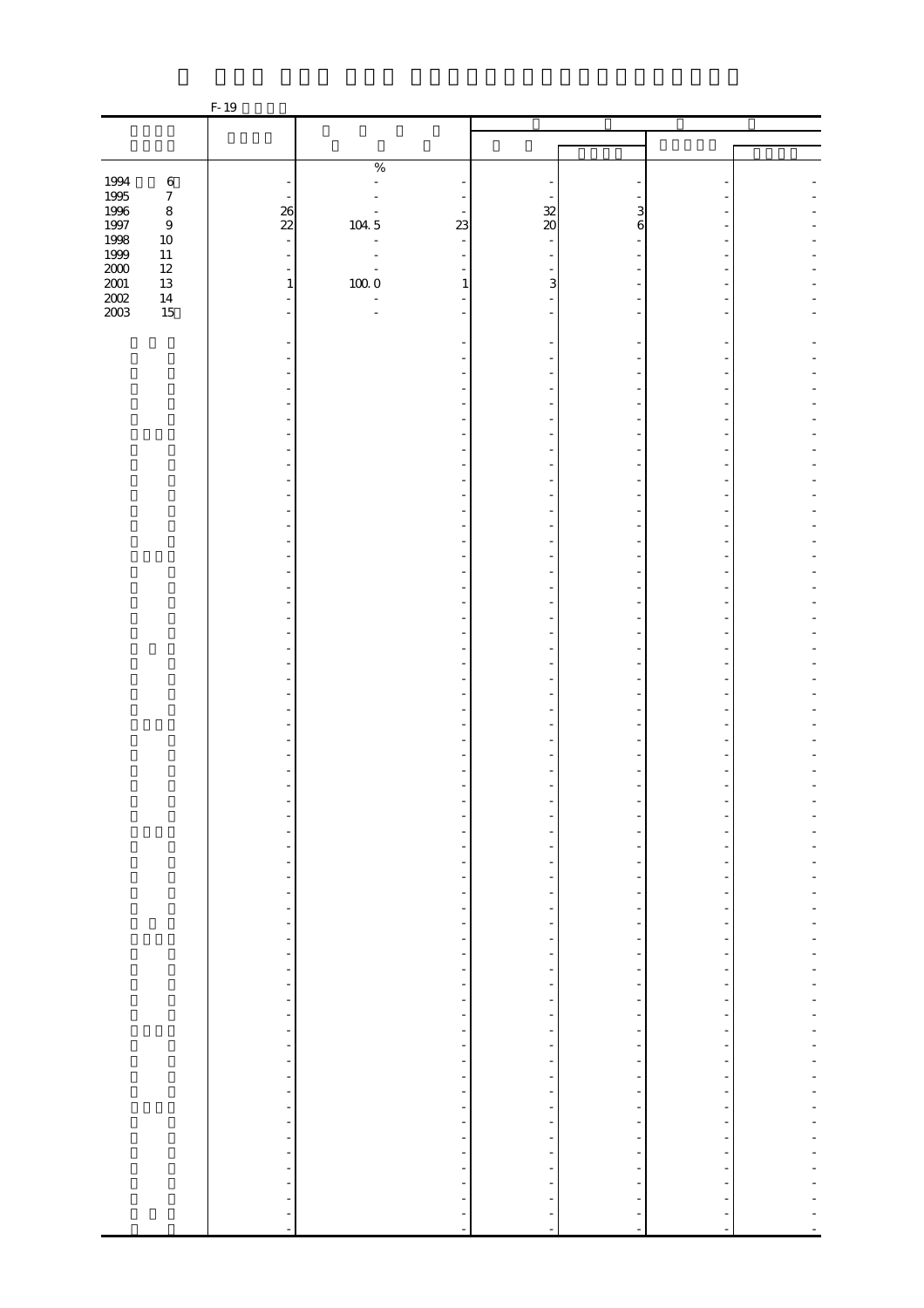|                                                                                             |                                                                                                                    | $F-20$                                                                                        |                                                                                                     |                                                                                               |                                                                                                   |                                                                                          |                                                                                                              |                                                                                                                      |
|---------------------------------------------------------------------------------------------|--------------------------------------------------------------------------------------------------------------------|-----------------------------------------------------------------------------------------------|-----------------------------------------------------------------------------------------------------|-----------------------------------------------------------------------------------------------|---------------------------------------------------------------------------------------------------|------------------------------------------------------------------------------------------|--------------------------------------------------------------------------------------------------------------|----------------------------------------------------------------------------------------------------------------------|
|                                                                                             |                                                                                                                    |                                                                                               |                                                                                                     |                                                                                               |                                                                                                   |                                                                                          |                                                                                                              |                                                                                                                      |
|                                                                                             |                                                                                                                    |                                                                                               |                                                                                                     |                                                                                               |                                                                                                   |                                                                                          |                                                                                                              |                                                                                                                      |
| 1994<br>1995<br>1996<br>$1997\,$<br>1998<br>1999<br>$2000\,$<br>$2001\,$<br>$200\!$<br>2003 | $\,6\,$<br>$\boldsymbol{7}$<br>$\,8\,$<br>$\boldsymbol{9}$<br>$10\,$<br>$11\,$<br>$12\,$<br>$13\,$<br>$14\,$<br>15 | 105<br>102<br>99<br>88<br>107<br>84<br>117<br>117<br>$161\,$<br>114                           | $\%$<br>$95.2\,$<br>$89.2\,$<br>92.9<br>84.1<br>92.5<br>85.7<br>$79.5\,$<br>$88\;9$<br>57.8<br>64.9 | 100<br>$\, 91$<br>92<br>74<br>$9\hskip-2pt 9\hskip-2pt$<br>72<br>93<br>104<br>$93\,$<br>74    | 59<br>54<br>49<br>21<br>40<br>31<br>62<br>50<br>$51\,$<br>49                                      | 22<br>15<br>15<br>10<br>18<br>14<br>19<br>25<br>13<br>18                                 | 3<br>5<br>2<br>$\mathbf{1}$<br>3<br>$\boldsymbol{z}$<br>3<br>$\overline{9}$<br>$\overline{\mathcal{L}}$<br>7 | $\boldsymbol{z}$<br>$\,1\,$<br>$\boldsymbol{z}$<br>$\,1$<br>$\begin{array}{c} 3 \\ 2 \\ 1 \end{array}$<br>$\,6$<br>4 |
|                                                                                             |                                                                                                                    | 2<br>$\mathbf{1}$<br>1                                                                        |                                                                                                     | 2<br>1<br>1                                                                                   | 3<br>$\mathbf{1}$<br>$\boldsymbol{z}$                                                             | 1<br>1                                                                                   | 2<br>$\mathbf{z}$                                                                                            | $\mathbf{1}$<br>$\mathbf{1}$                                                                                         |
|                                                                                             |                                                                                                                    | 8<br>$\mathbf{1}$<br>$\boldsymbol{z}$<br>$\overline{\mathcal{L}}$<br>$\overline{\mathcal{L}}$ |                                                                                                     | 7<br>1<br>2<br>$\mathbf{1}$<br>$\mathbf{z}$                                                   | 3<br>$\mathbf{1}$<br>1<br>1                                                                       | 1<br>1                                                                                   | 1<br>1                                                                                                       | 1<br>$\mathbf{1}$                                                                                                    |
|                                                                                             |                                                                                                                    | $\mathbf{1}$<br>7<br>45<br>3<br>$\overline{5}$                                                |                                                                                                     | $\mathbf{1}$<br>6<br>29<br>$\boldsymbol{z}$<br>4                                              | 5<br>11<br>3                                                                                      | 4<br>3                                                                                   | 1                                                                                                            |                                                                                                                      |
|                                                                                             |                                                                                                                    | $\overline{7}$<br>16<br>7<br>$\mathbf{1}$<br>$\overline{\mathcal{Z}}$<br>$\mathbf{1}$         |                                                                                                     | 4<br>10<br>3<br>1<br>2                                                                        | 3<br>$\boldsymbol{z}$<br>$\mathbf{1}$<br>1                                                        | $\overline{\mathcal{Z}}$                                                                 | 1                                                                                                            |                                                                                                                      |
|                                                                                             |                                                                                                                    | 3<br>10<br>$\mathbf{1}$<br>$\overline{\mathcal{L}}$                                           |                                                                                                     | $\boldsymbol{z}$<br>7<br>$\boldsymbol{z}$                                                     | 1<br>4                                                                                            | 1                                                                                        | 1                                                                                                            |                                                                                                                      |
|                                                                                             |                                                                                                                    | 6<br>$\mathbf{1}$<br>11<br>$\mathbf{1}$<br>$\,1\,$<br>$\begin{array}{c} 8 \\ 1 \end{array}$   |                                                                                                     | 5<br>$\frac{6}{2}$<br>$\overline{3}$                                                          | 3<br>$\mathbf{z}$                                                                                 | 1                                                                                        |                                                                                                              |                                                                                                                      |
|                                                                                             |                                                                                                                    | ÷<br>÷<br>10<br>÷<br>$\overline{\phantom{a}}$                                                 |                                                                                                     | $\,1\,$<br>$\overline{a}$<br>$\overline{5}$<br>÷<br>÷                                         | $1\,$<br>12<br>÷<br>$\frac{1}{3}$                                                                 | $\mathbf{1}$<br>$\overline{\mathbf{c}}$<br>÷                                             |                                                                                                              |                                                                                                                      |
|                                                                                             |                                                                                                                    | $\overline{\mathbf{r}}$<br>6<br>$\frac{1}{2}$<br>$\mathbf{1}$                                 |                                                                                                     | $\overline{\mathbf{4}}$<br>$\mathbf{1}$<br>$\overline{\mathbf{c}}$<br>$\overline{a}$<br>$1\,$ | ÷<br>$\mathbf{9}$<br>1                                                                            | $\boldsymbol{z}$<br>÷<br>1                                                               | 1                                                                                                            | $\frac{1}{1}$                                                                                                        |
|                                                                                             |                                                                                                                    | ÷<br>$\mathbf{1}$<br>$\frac{19}{5}$<br>$\sim$ 2 $\mu$ 3 $\mu$ 3 $\mu$                         |                                                                                                     | $\,1\,$<br>10<br>$\overline{4}$<br>$\,1\,$<br>$\frac{2}{2}$                                   | $\mathbf{1}$<br>7<br>$\overline{\mathcal{Z}}$<br>$\mathbf{1}$<br>$\mathbf{1}$<br>$\boldsymbol{z}$ | $\overline{a}$<br>$\mathbf{1}$<br>5<br>$\mathbf{1}$<br>$\mathbf{1}$<br>$\mathbf{1}$<br>1 | $\mathbf{1}$<br>1                                                                                            | $\frac{1}{1}$                                                                                                        |
|                                                                                             |                                                                                                                    |                                                                                               |                                                                                                     | $\mathbf{1}$                                                                                  | $\mathbf{1}$                                                                                      | 1                                                                                        |                                                                                                              |                                                                                                                      |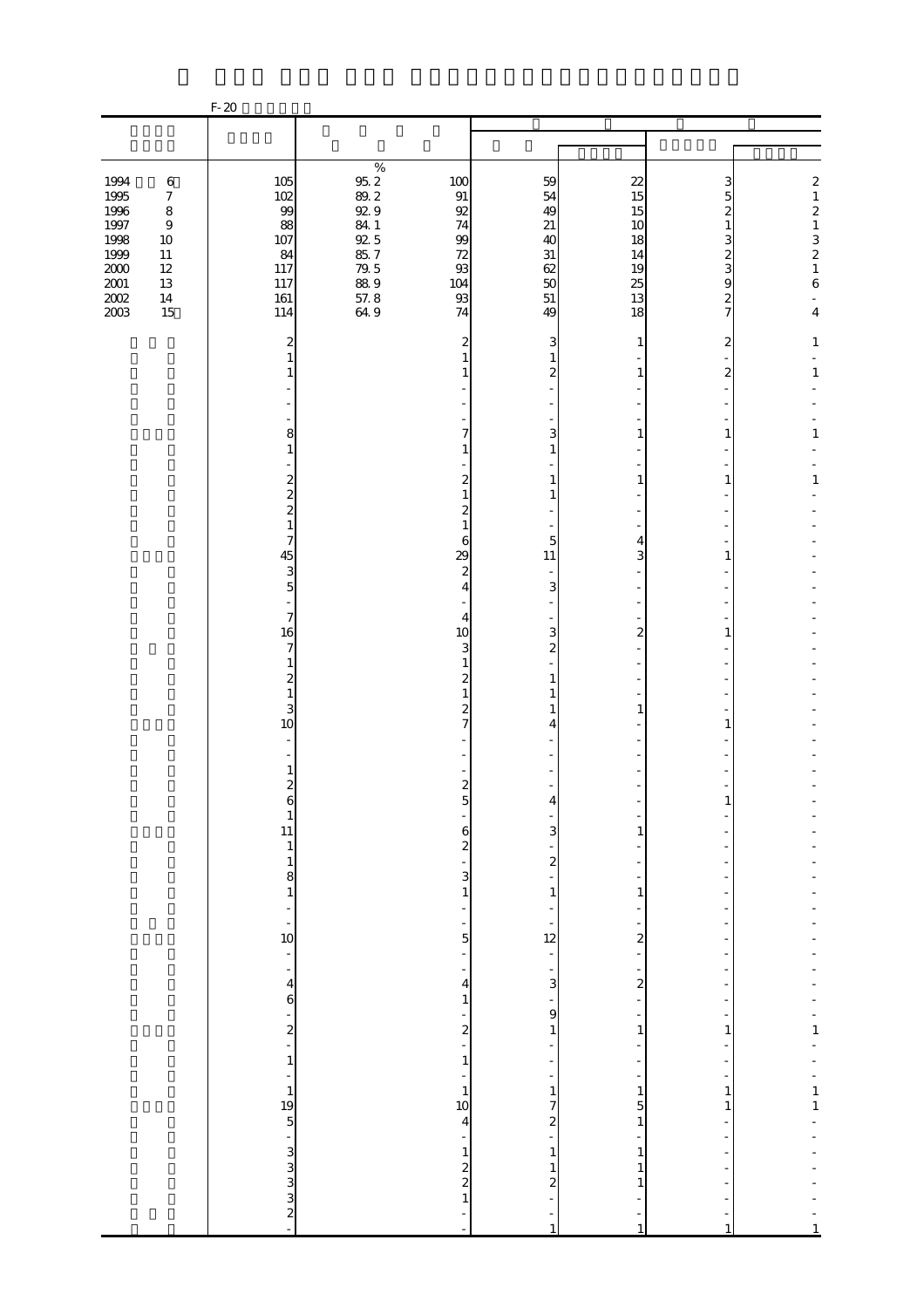|                                                                                                                 |                                                                                                                | $F-22$                                                                                                                                                                                                                            |                                                                                                                                             |                                                                                                                               |                                                                                                                       |                                                                                                                                                               |                                                   |                                |
|-----------------------------------------------------------------------------------------------------------------|----------------------------------------------------------------------------------------------------------------|-----------------------------------------------------------------------------------------------------------------------------------------------------------------------------------------------------------------------------------|---------------------------------------------------------------------------------------------------------------------------------------------|-------------------------------------------------------------------------------------------------------------------------------|-----------------------------------------------------------------------------------------------------------------------|---------------------------------------------------------------------------------------------------------------------------------------------------------------|---------------------------------------------------|--------------------------------|
|                                                                                                                 |                                                                                                                |                                                                                                                                                                                                                                   |                                                                                                                                             |                                                                                                                               |                                                                                                                       |                                                                                                                                                               |                                                   |                                |
| 1994<br>1995<br>1996<br>1997<br>1998<br>1999<br>$2000\,$<br>$\begin{array}{c} 2001 \\ 2002 \end{array}$<br>2003 | $\,6\,$<br>$\boldsymbol{7}$<br>$\,8\,$<br>$\boldsymbol{9}$<br>$10\,$<br>$11\,$<br>$12\,$<br>$13\,$<br>14<br>15 | $30\,$<br>21<br>$31\,$<br>27<br>38<br>40<br>89<br>117<br>151<br>188                                                                                                                                                               | $\%$<br>$\begin{array}{c} 90.0 \\ 95.2 \end{array}$<br>$\frac{93}{81}$ . 5<br>$\frac{81.6}{82.5}$<br>$69.7\,$<br>$63.2$<br>$64.9$<br>$63.3$ | 27<br>20<br>29<br>22<br>$31\,$<br>33<br>62<br>74<br>98<br>119                                                                 | 25<br>18<br>27<br>19<br>27<br>28<br>64<br>73<br>$93$<br>115                                                           | 4<br>2<br>8<br>4<br>4<br>6<br>16<br>18<br>22<br>27                                                                                                            | 4<br>7<br>5<br>11<br>8<br>7<br>9                  | 1<br>$\frac{1}{2}$             |
|                                                                                                                 |                                                                                                                | 13<br>9<br>3<br>1<br>4<br>1<br>2<br>$\mathbf{1}$                                                                                                                                                                                  |                                                                                                                                             | 8<br>5<br>2<br>1<br>6<br>1<br>2<br>1<br>2                                                                                     | 8<br>5<br>$\boldsymbol{z}$<br>1<br>5<br>1<br>2<br>$\mathbf{z}$                                                        | 3<br>3<br>$\overline{2}$<br>1                                                                                                                                 | 1<br>1                                            |                                |
|                                                                                                                 |                                                                                                                | 23<br>57<br>$\overline{4}$<br>$\overline{\mathcal{Z}}$<br>$\mathbf{1}$<br>6<br>10<br>26<br>$\overline{a}$<br>$\mathbf{1}$<br>7                                                                                                    |                                                                                                                                             | 17<br>32<br>4<br>2<br>1<br>5<br>6<br>10<br>1<br>3                                                                             | 14<br>33<br>3<br>$\boldsymbol{z}$<br>4<br>9<br>11<br>1<br>3                                                           | 5<br>10<br>1<br>$\mathbf{z}$<br>$\mathbf{z}$<br>4                                                                                                             | 1                                                 |                                |
|                                                                                                                 |                                                                                                                | 18<br>$\overline{\mathcal{Z}}$<br>$\mathbf{1}$<br>$\overline{\mathcal{Z}}$<br>6<br>$4$<br>3<br>3<br>3<br>5<br>5<br>5<br>4<br>3<br>4<br>5<br>1<br>6<br>1<br>9<br>1<br>1<br><br><br>5<br><br><br>5<br><br><br>5<br><br>10<br><br>10 |                                                                                                                                             | 12<br>$\mathbf{z}$<br>1<br>5<br>$\mathbf{1}$<br>3<br>19<br>$rac{2}{7}$<br>8<br>$1\,$                                          | 8<br>1<br>1<br>2<br>$\mathbf{1}$<br>3<br>$\overline{2}$<br>$\begin{bmatrix} 2 \\ 2 \\ 10 \end{bmatrix}$<br>8<br>$1\,$ | 1<br>$\mathbf{1}$<br>4<br>$\mathbf{1}$<br>$\mathbf{1}$<br>÷,<br>$\mathbf{1}$                                                                                  | 3<br>$\mathbf{1}$<br>$\mathbf{1}$<br>$\mathbf{1}$ | $\mathbf{1}$<br>$\mathbf{1}$   |
|                                                                                                                 |                                                                                                                | $\frac{1}{7}$<br>-<br>$\,1\,$<br>-                                                                                                                                                                                                |                                                                                                                                             | $\mathbf{1}$<br>4<br>$\mathbf{1}$<br>$\frac{2}{1}$<br>$\overline{\mathbf{c}}$<br>÷<br>$\begin{array}{c} 2 \\ -19 \end{array}$ | $\mathbf{1}$<br>3<br>$\mathbf{1}$<br>$\frac{2}{2}$<br>-<br>$\frac{2}{1}$                                              | $\mathbf{1}$<br>$\overline{\phantom{a}}$<br>÷,<br>÷,<br>$\overline{a}$<br>$\overline{a}$<br>÷,<br>$\overline{a}$<br>÷<br>$\overline{a}$<br>÷<br>$\frac{1}{2}$ | 1<br>$\mathbf{1}$                                 |                                |
|                                                                                                                 |                                                                                                                |                                                                                                                                                                                                                                   |                                                                                                                                             | $\overline{\mathbf{4}}$<br>$\frac{2}{2}$<br>$\,1\,$<br>$\,1\,$<br>$\boldsymbol{z}$<br>7                                       | 20<br>4<br>2<br>2<br>2<br>2<br>2<br>2<br>7                                                                            | $\overline{a}$<br>÷<br>$\overline{a}$<br>$\overline{a}$<br>$\mathbf{1}$<br>-                                                                                  | $\frac{3}{2}$                                     | $\mathbf{1}$<br>$\overline{1}$ |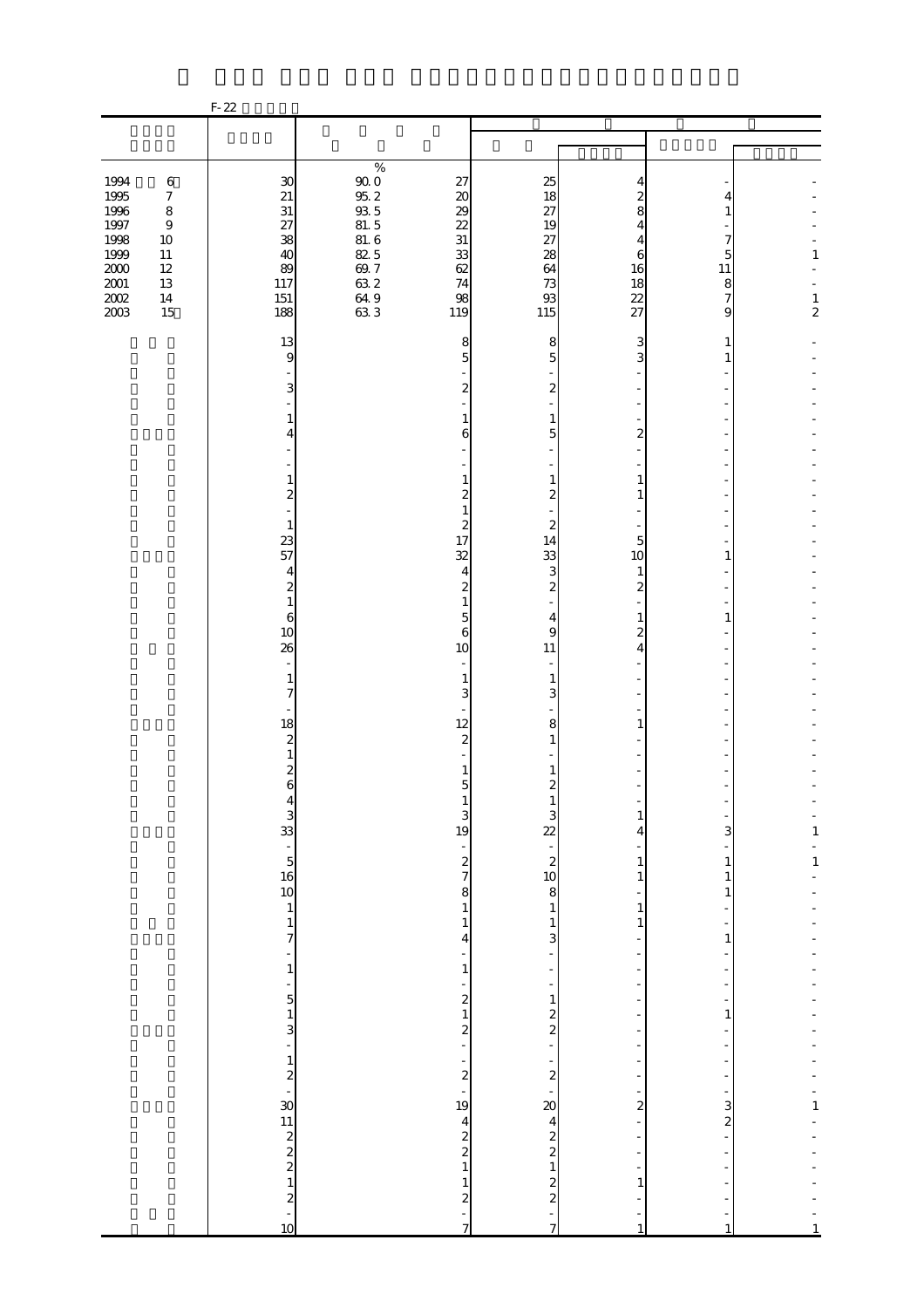|                                         |                                        | $F-23$                                                            |                                                                              |                                                          |                                            |                    |             |                   |
|-----------------------------------------|----------------------------------------|-------------------------------------------------------------------|------------------------------------------------------------------------------|----------------------------------------------------------|--------------------------------------------|--------------------|-------------|-------------------|
|                                         |                                        |                                                                   |                                                                              |                                                          |                                            |                    |             |                   |
|                                         |                                        |                                                                   |                                                                              |                                                          |                                            |                    |             |                   |
| 1994<br>1995<br>1996                    | $\,6\,$<br>$\boldsymbol{7}$<br>$\,8\,$ | $21\,$<br>$11\,$<br>15                                            | $\%$<br>$\begin{smallmatrix} 100 & 0 \\ 90 & 9 \end{smallmatrix}$<br>$86\ 7$ | 21<br>10<br>13                                           | 24<br>12<br>14                             | 7<br>6             | 3           | $\boldsymbol{z}$  |
| $1997\,$<br>1998<br>1999                | $\boldsymbol{9}$<br>$10\,$<br>$11\,$   | 17<br>12<br>$20\,$                                                | $\frac{105.9}{91.7}$<br>950                                                  | 18<br>$11\,$<br>19                                       | 32<br>11<br>25                             | 5<br>9<br>5<br>10  | 2<br>1      | $\mathbf{1}$      |
| $2000\,$<br>$2001\,$<br>$200\!$<br>2003 | $12\,$<br>$13\,$<br>$14\,$<br>15       | 23<br>18<br>$21\,$<br>25                                          | $100\;0$<br>$94\ 4$<br>$\frac{90}{76}$ 0                                     | 23<br>17<br>19<br>19                                     | 38<br>15<br>22<br>19                       | 11<br>7<br>7<br>6  | 6<br>3<br>4 | 1<br>$\mathbf{1}$ |
|                                         |                                        |                                                                   |                                                                              |                                                          |                                            |                    |             |                   |
|                                         |                                        |                                                                   |                                                                              |                                                          |                                            |                    |             |                   |
|                                         |                                        | 5                                                                 |                                                                              | 4                                                        | 5                                          | 3                  |             |                   |
|                                         |                                        | 1                                                                 |                                                                              | 1                                                        | $\mathbf{1}$                               | 1                  |             |                   |
|                                         |                                        | 3<br>$\mathbf{1}$<br>5                                            |                                                                              | 2<br>1<br>3                                              | 3<br>$\mathbf{1}$<br>2                     | $\mathbf{z}$       |             |                   |
|                                         |                                        | 9<br>1<br>1                                                       |                                                                              | 7<br>1<br>1                                              | 7<br>$\mathbf{1}$<br>$\mathbf{1}$          | 1                  |             |                   |
|                                         |                                        | 1<br>$\boldsymbol{z}$                                             |                                                                              | 1                                                        | $\mathbf{1}$                               |                    |             |                   |
|                                         |                                        | $\overline{\mathcal{L}}$<br>$\overline{c}$                        |                                                                              | $\mathbf{z}$<br>$\overline{c}$                           | $\overline{\mathcal{Z}}$<br>$\overline{c}$ | 1                  |             |                   |
|                                         |                                        | 3                                                                 |                                                                              | 2                                                        | 2                                          | 1                  |             |                   |
|                                         |                                        |                                                                   |                                                                              | 1                                                        | 1                                          | 1                  |             |                   |
|                                         |                                        |                                                                   |                                                                              | 1                                                        | $\mathbf{1}$                               |                    |             |                   |
|                                         |                                        |                                                                   |                                                                              |                                                          |                                            |                    |             |                   |
|                                         |                                        | $\frac{1}{2}$<br>$\overline{\phantom{a}}$                         |                                                                              | $\overline{\phantom{a}}$                                 |                                            | ٠                  |             |                   |
|                                         |                                        | 3<br>$\frac{1}{2}$                                                |                                                                              | 3<br>$\frac{1}{2}$                                       | 3                                          | 1<br>÷             |             |                   |
|                                         |                                        | $\overline{\phantom{0}}$<br>$\begin{array}{c} 2 \\ 1 \end{array}$ |                                                                              | $\frac{1}{\sqrt{2}}$<br>$\boldsymbol{z}$<br>$\mathbf{1}$ | $\boldsymbol{z}$<br>$\mathbf{1}$           | ÷,<br>$\mathbf{1}$ |             |                   |
|                                         |                                        | ÷,<br>$\frac{1}{2}$                                               |                                                                              | ÷,                                                       |                                            | ٠                  |             |                   |
|                                         |                                        | $\frac{1}{2}$<br>$\frac{1}{2}$<br>÷,                              |                                                                              | $\overline{a}$<br>$\overline{\phantom{a}}$               |                                            | ÷,<br>÷,           |             |                   |
|                                         |                                        | $\overline{a}$<br>$\overline{\phantom{a}}$                        |                                                                              | $\overline{a}$<br>$\overline{\phantom{a}}$               |                                            | ٠<br>÷,            |             |                   |
|                                         |                                        | $\overline{\phantom{m}}$                                          |                                                                              |                                                          |                                            |                    |             |                   |
|                                         |                                        | $\blacksquare$                                                    |                                                                              | $\sim$                                                   | ÷,                                         |                    |             |                   |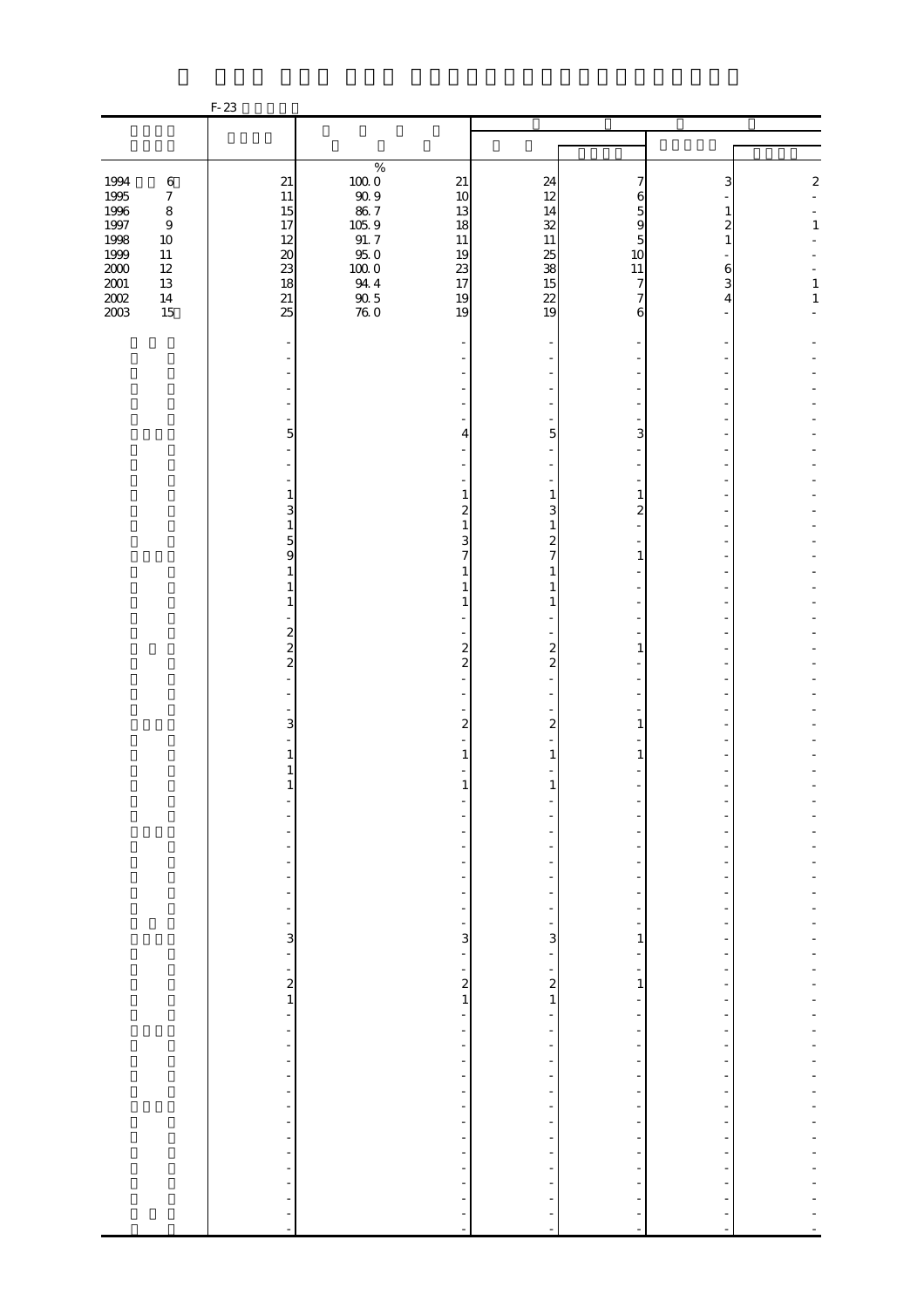|                                                                                         |                                                                                                  | $F-24$                                                                                                                                                                                                                                                                                                                                                     |                                                                                                                                                                                                                                                                                                                                                              |                                                                                                                                                                                                                                                                                                                                                                                                                                                                                                                                                                                                                                                                                                                            |                                                                                                                                                                                                                                                                                                                                                                                                                                                                                                                                                       |                                                                                                                                                                                                            |                                                                                                              |
|-----------------------------------------------------------------------------------------|--------------------------------------------------------------------------------------------------|------------------------------------------------------------------------------------------------------------------------------------------------------------------------------------------------------------------------------------------------------------------------------------------------------------------------------------------------------------|--------------------------------------------------------------------------------------------------------------------------------------------------------------------------------------------------------------------------------------------------------------------------------------------------------------------------------------------------------------|----------------------------------------------------------------------------------------------------------------------------------------------------------------------------------------------------------------------------------------------------------------------------------------------------------------------------------------------------------------------------------------------------------------------------------------------------------------------------------------------------------------------------------------------------------------------------------------------------------------------------------------------------------------------------------------------------------------------------|-------------------------------------------------------------------------------------------------------------------------------------------------------------------------------------------------------------------------------------------------------------------------------------------------------------------------------------------------------------------------------------------------------------------------------------------------------------------------------------------------------------------------------------------------------|------------------------------------------------------------------------------------------------------------------------------------------------------------------------------------------------------------|--------------------------------------------------------------------------------------------------------------|
|                                                                                         |                                                                                                  |                                                                                                                                                                                                                                                                                                                                                            |                                                                                                                                                                                                                                                                                                                                                              |                                                                                                                                                                                                                                                                                                                                                                                                                                                                                                                                                                                                                                                                                                                            |                                                                                                                                                                                                                                                                                                                                                                                                                                                                                                                                                       |                                                                                                                                                                                                            |                                                                                                              |
|                                                                                         |                                                                                                  |                                                                                                                                                                                                                                                                                                                                                            |                                                                                                                                                                                                                                                                                                                                                              |                                                                                                                                                                                                                                                                                                                                                                                                                                                                                                                                                                                                                                                                                                                            |                                                                                                                                                                                                                                                                                                                                                                                                                                                                                                                                                       |                                                                                                                                                                                                            |                                                                                                              |
| 1994<br>1995<br>1996<br>1997<br>1998<br>1999<br>$2000\,$<br>$2001\,$<br>$200\!$<br>2003 | $\,6\,$<br>$\boldsymbol{7}$<br>8<br>$\boldsymbol{9}$<br>10<br>11<br>$12\,$<br>13<br>$14\,$<br>15 | 425<br>369<br>398<br>381<br>378<br>339<br>481<br>546<br>586<br>626                                                                                                                                                                                                                                                                                         | %<br>$96\ 9$<br>412<br>95.9<br>354<br>$94.2\,$<br>375<br>$96\ 6$<br>368<br>$94\,7$<br>358<br>$88\ 5$<br>300<br>85.2<br>410<br>839<br>458<br>84.8<br>76.4<br>497<br>478                                                                                                                                                                                       | 529<br>433<br>505<br>507<br>494<br>415<br>611<br>674<br>711<br>714                                                                                                                                                                                                                                                                                                                                                                                                                                                                                                                                                                                                                                                         | 27<br>24<br>26<br>32<br>24<br>33<br>72<br>72<br>77<br>108                                                                                                                                                                                                                                                                                                                                                                                                                                                                                             | 12<br>11<br>12<br>18<br>10<br>12<br>13<br>12<br>15<br>14                                                                                                                                                   | $\mathbf{1}$<br>$\mathbf{1}$<br>$\overline{4}$<br>$\mathbf{1}$<br>$\mathbf{1}$<br>$\mathbf 5$<br>$\mathbf 2$ |
|                                                                                         |                                                                                                  | 37<br>18<br>3<br>$\overline{7}$<br>$\overline{5}$<br>$\overline{4}$<br>70<br>15<br>14<br>5<br>11<br>9<br>16<br>41<br>153<br>9<br>14<br>$\mathbf{1}$<br>19<br>40<br>15<br>17<br>7<br>$\boldsymbol{9}$<br>22<br>44<br>7<br>6<br>$\begin{array}{c} 2 \\ 13 \end{array}$<br>$10$<br>$\frac{6}{81}$<br>$\frac{5}{14}$<br>$\frac{29}{22}$<br>$\frac{4}{7}$<br>61 | 26<br>13<br>52<br>12<br>11<br>13<br>42<br>108<br>12<br>16<br>25<br>15<br>12<br>10<br>39<br>10<br>$\frac{5}{69}$<br>$\begin{array}{c} 14 \\ 23 \\ 21 \end{array}$<br>55<br>$\frac{8}{19}$<br>$\begin{array}{c} 23 \\ 2 \\ 4 \\ 9 \end{array}$<br>64<br>$\begin{array}{c}\n20 \\ 2 \\ 7\n\end{array}$<br>$\begin{array}{c} 9 \\ 3 \\ 3 \\ 7 \\ 13 \end{array}$ | 32<br>16<br>$\boldsymbol{z}$<br>$\boldsymbol{z}$<br>$\overline{7}$<br>5<br>3<br>3<br>3<br>$\overline{4}$<br>51<br>$\overline{4}$<br>12<br>$\overline{5}$<br>6<br>$\overline{5}$<br>5<br>6<br>6<br>18<br>70<br>142<br>13<br>6<br>14<br>$\mathbf{1}$<br>$\mathbf{1}$<br>22<br>37<br>18<br>13<br>3<br>$\mathbf{1}$<br>8<br>13<br>10<br>64<br>20<br>8<br>6<br>4<br>3<br>5<br>13<br>$\begin{array}{c}\n 12 \\  8 \\  134\n \end{array}$<br>9<br>$\begin{array}{c} \n7 \n\end{array}$<br>$\overline{4}$<br>$48$<br>$38$<br>$6$<br>$\overline{\mathbf{4}}$<br>3<br>$\overline{\mathbf{4}}$<br>J 7 3 4 5 5 5 6 5 6 7 8 9 5 6 5 6 9 6 7<br>$\overline{\mathbf{4}}$<br>$\overline{9}$<br>8<br>$\begin{array}{c} 8 \\ 13 \end{array}$ | 5<br>$\overline{c}$<br>3<br>6<br>$\boldsymbol{z}$<br>$\overline{\mathcal{L}}$<br>1<br>1<br>18<br>19<br>7<br>$\boldsymbol{z}$<br>$\boldsymbol{2}$<br>$\overline{5}$<br>1<br>$\mathbf{1}$<br>1<br>7<br>$\overline{4}$<br>$\boldsymbol{z}$<br>$\mathbf{1}$<br>29<br>$\,1\,$<br>16<br>$\overline{4}$<br>$\,$ 6 $\,$<br>$\overline{\mathcal{L}}$<br>11<br>$\overline{\phantom{a}}$<br>$\mathbf{1}$<br>3<br>$\boldsymbol{6}$<br>$\mathbf 1$<br>3<br>$\,1$<br>$\boldsymbol{z}$<br>10<br>$\boldsymbol{z}$<br>$\overline{5}$<br>$\mathbf{1}$<br>$\overline{2}$ | 1<br>1<br>1<br>4<br>1<br>$\boldsymbol{z}$<br>1<br>1<br>1<br>$\overline{\mathbf{c}}$<br>$\boldsymbol{z}$<br>3<br>$\boldsymbol{z}$<br>$\,1\,$<br>$\frac{2}{2}$<br>$\overline{\phantom{0}}$<br>$\overline{a}$ | $\mathbf{1}$<br>$\,1\,$<br>$\mathbf{1}$<br>$\,1\,$                                                           |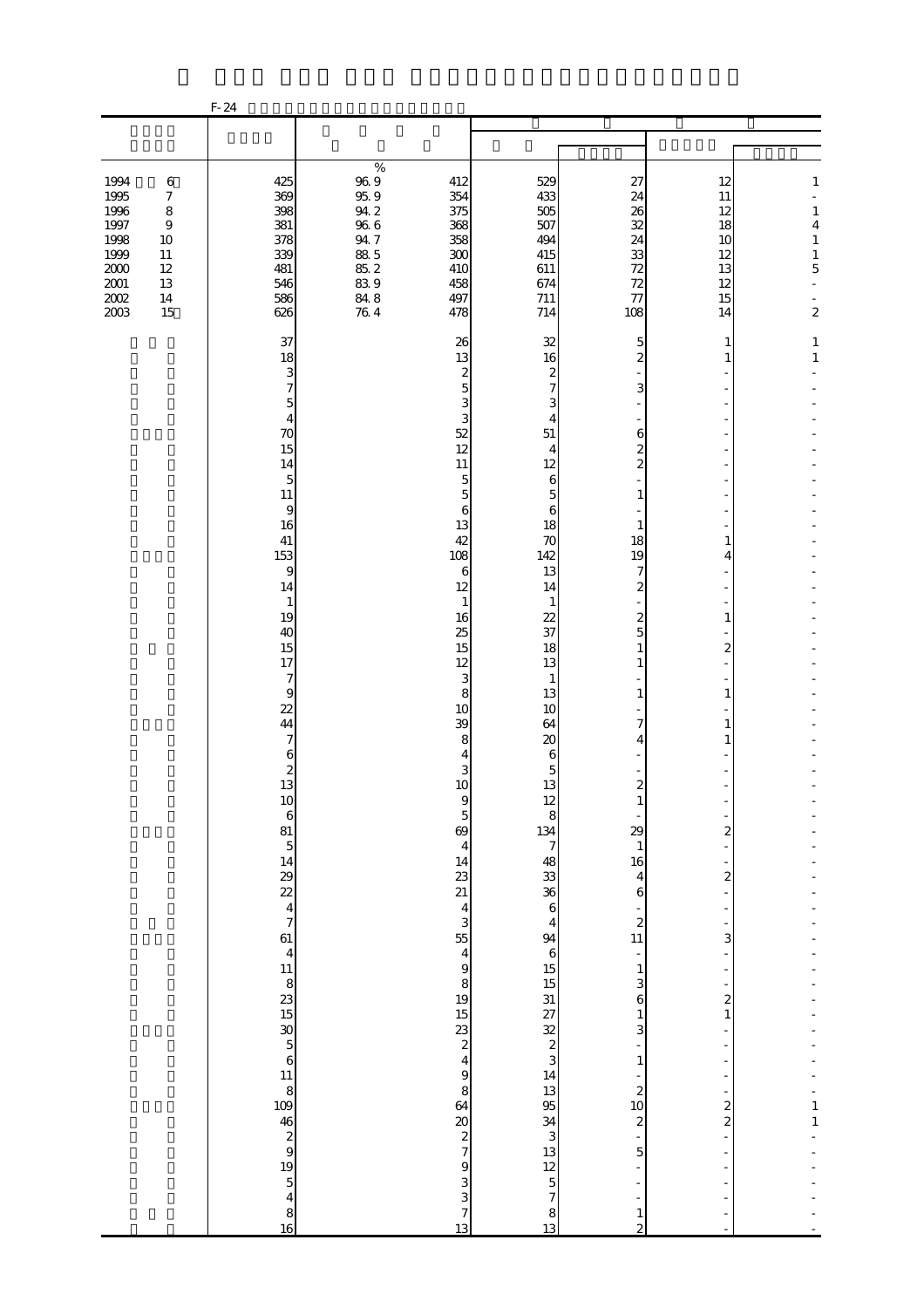|                   |                  | $F-25$                                               |                                                      |                               |                                                      |  |
|-------------------|------------------|------------------------------------------------------|------------------------------------------------------|-------------------------------|------------------------------------------------------|--|
|                   |                  |                                                      |                                                      |                               |                                                      |  |
|                   |                  |                                                      |                                                      |                               |                                                      |  |
|                   |                  |                                                      | $\%$                                                 |                               |                                                      |  |
| 1994              | $\,6\,$          |                                                      | $\Box$                                               |                               |                                                      |  |
| 1995              | $\boldsymbol{7}$ | $\mathbf{1}$                                         | $100\;0$<br>1                                        |                               |                                                      |  |
| 1996<br>1997      | $\,8\,$<br>$\,9$ |                                                      | $\equiv$                                             |                               |                                                      |  |
|                   | $10\,$           | $\mathbf{1}$                                         | $100\;0$<br>$\mathbf{1}$                             | 1                             |                                                      |  |
| 1998<br>1999      | $11\,$           | $\mathbf{1}$                                         | $100\;0$<br>$\mathbf{1}$                             |                               |                                                      |  |
| $\frac{200}{200}$ | $12\,$           | $\equiv$                                             | $\mathcal{L}_{\mathcal{A}}$                          |                               |                                                      |  |
|                   | $13\,$<br>$14\,$ | $\mathbf{1}$<br>$\mathbf{1}$                         | $100\;0$<br>$\mathbf{1}$<br>$\mathbf{1}$             | $\boldsymbol{z}$              |                                                      |  |
| 2003              | $15\,$           | $\mathbf{1}$                                         | $\frac{100}{100}$ 0<br>$\mathbf{1}$                  | 1                             | 1                                                    |  |
|                   |                  |                                                      |                                                      |                               |                                                      |  |
|                   |                  |                                                      |                                                      |                               |                                                      |  |
|                   |                  |                                                      |                                                      |                               |                                                      |  |
|                   |                  |                                                      |                                                      |                               |                                                      |  |
|                   |                  |                                                      |                                                      |                               |                                                      |  |
|                   |                  |                                                      |                                                      |                               |                                                      |  |
|                   |                  |                                                      |                                                      |                               |                                                      |  |
|                   |                  |                                                      |                                                      |                               |                                                      |  |
|                   |                  |                                                      |                                                      |                               |                                                      |  |
|                   |                  |                                                      |                                                      |                               |                                                      |  |
|                   |                  |                                                      |                                                      |                               |                                                      |  |
|                   |                  |                                                      |                                                      |                               |                                                      |  |
|                   |                  |                                                      |                                                      |                               |                                                      |  |
|                   |                  |                                                      |                                                      |                               |                                                      |  |
|                   |                  |                                                      |                                                      |                               |                                                      |  |
|                   |                  |                                                      |                                                      |                               |                                                      |  |
|                   |                  |                                                      |                                                      |                               |                                                      |  |
|                   |                  |                                                      |                                                      |                               |                                                      |  |
|                   |                  |                                                      |                                                      |                               |                                                      |  |
|                   |                  |                                                      |                                                      |                               |                                                      |  |
|                   |                  |                                                      |                                                      |                               |                                                      |  |
|                   |                  |                                                      |                                                      |                               |                                                      |  |
|                   |                  |                                                      |                                                      |                               |                                                      |  |
|                   |                  |                                                      |                                                      |                               |                                                      |  |
|                   |                  |                                                      |                                                      |                               |                                                      |  |
|                   |                  |                                                      |                                                      |                               |                                                      |  |
|                   |                  |                                                      |                                                      |                               |                                                      |  |
|                   |                  |                                                      |                                                      |                               |                                                      |  |
|                   |                  | $\qquad \qquad \blacksquare$                         |                                                      |                               |                                                      |  |
|                   |                  | $\frac{1}{2}$                                        | -                                                    |                               |                                                      |  |
|                   |                  | $\qquad \qquad \blacksquare$                         | $\overline{\phantom{0}}$                             |                               | $\overline{a}$                                       |  |
|                   |                  | $\overline{\phantom{a}}$                             | $\overline{\phantom{a}}$                             | Ξ                             | $\overline{a}$                                       |  |
|                   |                  | $\overline{\phantom{0}}$                             | $\overline{\phantom{a}}$                             | $\frac{1}{2}$                 | $\overline{\phantom{m}}$                             |  |
|                   |                  | $\qquad \qquad \blacksquare$                         | $\overline{\phantom{a}}$                             |                               | ÷                                                    |  |
|                   |                  | $\qquad \qquad \blacksquare$<br>$\equiv$             | $\overline{\phantom{0}}$<br>$\overline{\phantom{a}}$ | -<br>$\overline{\phantom{m}}$ | $\overline{a}$<br>$\overline{\phantom{m}}$           |  |
|                   |                  | $\overline{\phantom{0}}$                             | $\overline{\phantom{0}}$                             |                               |                                                      |  |
|                   |                  | $\frac{1}{2}$                                        | $\overline{\phantom{a}}$                             |                               | $\frac{1}{2}$                                        |  |
|                   |                  | $\frac{1}{\sqrt{2}}$                                 | $\overline{\phantom{a}}$                             | -                             | $\overline{\phantom{m}}$                             |  |
|                   |                  | $\frac{1}{\sqrt{2}}$<br>$\mathbf{1}$                 | ÷,<br>$\mathbf{1}$                                   | 1                             | $\frac{1}{2}$<br>$\mathbf{1}$                        |  |
|                   |                  | $\frac{1}{\sqrt{2}}$                                 | $\overline{\phantom{a}}$                             | $\overline{\phantom{0}}$      | $\frac{1}{2}$                                        |  |
|                   |                  | $\,1\,$                                              | $\,1\,$                                              | $1\vert$                      | $\,1$                                                |  |
|                   |                  | $\blacksquare$                                       |                                                      |                               |                                                      |  |
|                   |                  | $\overline{\phantom{a}}$                             | $\overline{\phantom{a}}$                             | $\overline{\phantom{0}}$      | $\frac{1}{2}$                                        |  |
|                   |                  | Ť,                                                   | Ξ.                                                   | Ξ,                            | $\overline{a}$                                       |  |
|                   |                  | $\overline{\phantom{a}}$<br>$\overline{\phantom{a}}$ | $\overline{\phantom{a}}$                             |                               | $\overline{\phantom{m}}$<br>$\overline{\phantom{m}}$ |  |
|                   |                  | $\overline{\phantom{a}}$                             | f<br>$\overline{\phantom{a}}$                        |                               | $\frac{1}{2}$                                        |  |
|                   |                  | $\blacksquare$                                       | $\overline{\phantom{a}}$                             | $\overline{\phantom{m}}$      | $\overline{\phantom{a}}$                             |  |
|                   |                  | $\qquad \qquad \blacksquare$                         |                                                      |                               |                                                      |  |
|                   |                  | $\overline{a}$                                       |                                                      |                               |                                                      |  |
|                   |                  | ÷<br>$\blacksquare$                                  | $\overline{a}$                                       | ÷                             | $\overline{\phantom{a}}$                             |  |
|                   |                  |                                                      |                                                      |                               |                                                      |  |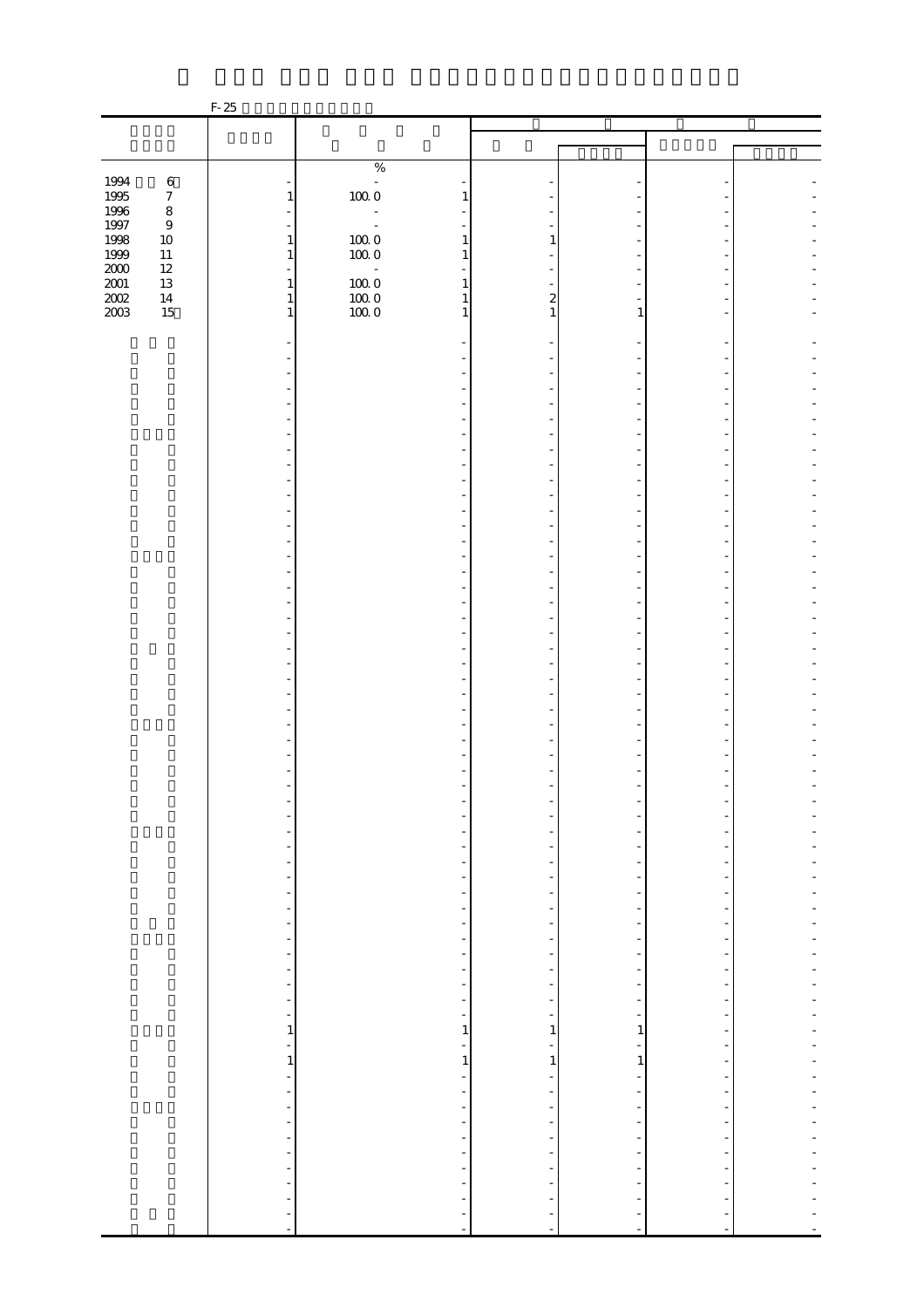|                                                                                                                            |                                                                                                                    | $F-26$                                                                  |                                                                                                |                                                                  |                                                          |                                                                                       |                                                                                                                  |                                |
|----------------------------------------------------------------------------------------------------------------------------|--------------------------------------------------------------------------------------------------------------------|-------------------------------------------------------------------------|------------------------------------------------------------------------------------------------|------------------------------------------------------------------|----------------------------------------------------------|---------------------------------------------------------------------------------------|------------------------------------------------------------------------------------------------------------------|--------------------------------|
|                                                                                                                            |                                                                                                                    |                                                                         |                                                                                                |                                                                  |                                                          |                                                                                       |                                                                                                                  |                                |
|                                                                                                                            |                                                                                                                    |                                                                         |                                                                                                |                                                                  |                                                          |                                                                                       |                                                                                                                  |                                |
| 1994<br>$\begin{array}{c} 1995 \\ 1996 \end{array}$<br>$1997\,$<br>1998<br>1999<br>$2000\,$<br>$2001\,$<br>$200\!$<br>2003 | $\,6\,$<br>$\boldsymbol{7}$<br>$\,8\,$<br>$\boldsymbol{9}$<br>$10\,$<br>$11\,$<br>$12\,$<br>$13\,$<br>$14\,$<br>15 | $30\,$<br>33<br>21<br>$\frac{27}{32}$<br>42<br>48<br>$51\,$<br>56<br>51 | $\%$<br>$73.3$<br>81.8<br>100.0<br>81.5<br>84.4<br>$81.0$<br>72.9<br>66.7<br>$\frac{62}{64}$ 5 | 22<br>27<br>21<br>22<br>27<br>34<br>35<br>34<br>35<br>33         | 26<br>23<br>24<br>29<br>31<br>33<br>59<br>44<br>40<br>38 | 21<br>16<br>15<br>16<br>$\boldsymbol{\chi}$<br>24<br>29<br>22<br>26<br>$\infty$       | 2<br>4<br>4<br>$\overline{4}$<br>4<br>$\boldsymbol{z}$<br>$\mathbf{9}$<br>$\overline{4}$<br>$5\overline{a}$<br>4 | 2334324254                     |
|                                                                                                                            |                                                                                                                    | 4                                                                       |                                                                                                | $\overline{2}$                                                   | 5                                                        | 1                                                                                     | 1                                                                                                                | $\mathbf{1}$                   |
|                                                                                                                            |                                                                                                                    | 3<br>$\mathbf{1}$                                                       |                                                                                                | $\boldsymbol{z}$                                                 | 5                                                        | 1                                                                                     | 1                                                                                                                | $\,1\,$                        |
|                                                                                                                            |                                                                                                                    | 1                                                                       |                                                                                                |                                                                  |                                                          |                                                                                       |                                                                                                                  |                                |
|                                                                                                                            |                                                                                                                    | $1\,$                                                                   |                                                                                                |                                                                  |                                                          |                                                                                       |                                                                                                                  |                                |
|                                                                                                                            |                                                                                                                    | 7<br>19<br>$\overline{\mathbf{4}}$                                      |                                                                                                | 5<br>12                                                          | 7<br>13                                                  | 4<br>7                                                                                | 1                                                                                                                | 1                              |
|                                                                                                                            |                                                                                                                    | $\overline{\mathbf{c}}$<br>3<br>3                                       |                                                                                                | $\boldsymbol{z}$<br>$\boldsymbol{z}$<br>$\overline{\mathcal{Z}}$ | $\boldsymbol{z}$<br>$\mathbf{5}$<br>$\mathbf{1}$         | $\boldsymbol{z}$<br>$\boldsymbol{z}$<br>$\mathbf{1}$                                  | 1                                                                                                                | $\,1\,$                        |
|                                                                                                                            |                                                                                                                    | $\mathbf{1}$<br>$\overline{\mathcal{Z}}$<br>$\mathbf{1}$<br>1           |                                                                                                | $\boldsymbol{z}$<br>1                                            | $\boldsymbol{z}$<br>$\mathbf{1}$                         | 1                                                                                     |                                                                                                                  |                                |
|                                                                                                                            |                                                                                                                    | $\overline{\mathcal{Z}}$<br>3<br>1                                      |                                                                                                | 3<br>3                                                           | $\boldsymbol{z}$<br>3<br>1                               | 1<br>3<br>1                                                                           | 1                                                                                                                | 1                              |
|                                                                                                                            |                                                                                                                    | $\overline{\mathbf{c}}$                                                 |                                                                                                | $\mathbf{z}$                                                     | $\overline{\mathbf{c}}$                                  | $\boldsymbol{2}$                                                                      | 1                                                                                                                | $\,1$                          |
|                                                                                                                            |                                                                                                                    | 4                                                                       |                                                                                                | $\overline{\mathbf{c}}$<br>$\mathbf{1}$                          | $\overline{\mathbf{c}}$<br>$\mathbf{1}$                  | $\overline{\mathbf{c}}$<br>$\mathbf{1}$                                               |                                                                                                                  |                                |
|                                                                                                                            |                                                                                                                    | $\frac{1}{2}$<br>$\frac{1}{2}$<br>-                                     |                                                                                                | 1<br>$\overline{\phantom{a}}$                                    | $\mathbf{1}$<br>$\overline{\phantom{a}}$                 | 1<br>$\overline{\phantom{m}}$                                                         |                                                                                                                  |                                |
|                                                                                                                            |                                                                                                                    | Ē,<br>-<br>-                                                            |                                                                                                | -                                                                |                                                          | $\overline{a}$<br>$\overline{\phantom{0}}$<br>ł,                                      |                                                                                                                  |                                |
|                                                                                                                            |                                                                                                                    | f<br>÷<br>$\frac{1}{1}$                                                 |                                                                                                | $\overline{\phantom{a}}$<br>$\overline{a}$<br>$\mathbf{1}$       | $\overline{\phantom{a}}$<br>$\overline{\phantom{0}}$     | ÷<br>$\overline{\phantom{0}}$<br>$\overline{\phantom{m}}$<br>$\overline{\phantom{a}}$ |                                                                                                                  |                                |
|                                                                                                                            |                                                                                                                    | ÷<br>$\frac{1}{2}$                                                      |                                                                                                | $\overline{a}$<br>-<br>$\overline{\phantom{a}}$                  | -                                                        | ÷,<br>$\overline{\phantom{0}}$<br>$\overline{\phantom{0}}$                            |                                                                                                                  |                                |
|                                                                                                                            |                                                                                                                    | $\mathbf 1$<br>$\frac{12}{5}$<br>$\overline{a}$                         |                                                                                                | $\mathbf{1}$<br>8<br>$\boldsymbol{z}$                            | 8<br>$\overline{\mathcal{Z}}$<br>$\mathbf{1}$            | f<br>3<br>÷<br>$\mathbf{1}$                                                           | 1<br>1                                                                                                           | $\frac{1}{1}$<br>$\frac{1}{1}$ |
|                                                                                                                            |                                                                                                                    | $\overline{\mathbf{4}}$<br>÷<br>3                                       |                                                                                                | $\boldsymbol{z}$<br>3                                            | 3<br>$\boldsymbol{z}$                                    | $\mathbf{1}$<br>÷,<br>1                                                               |                                                                                                                  |                                |
|                                                                                                                            |                                                                                                                    |                                                                         |                                                                                                | 1                                                                | $\blacksquare$                                           |                                                                                       |                                                                                                                  |                                |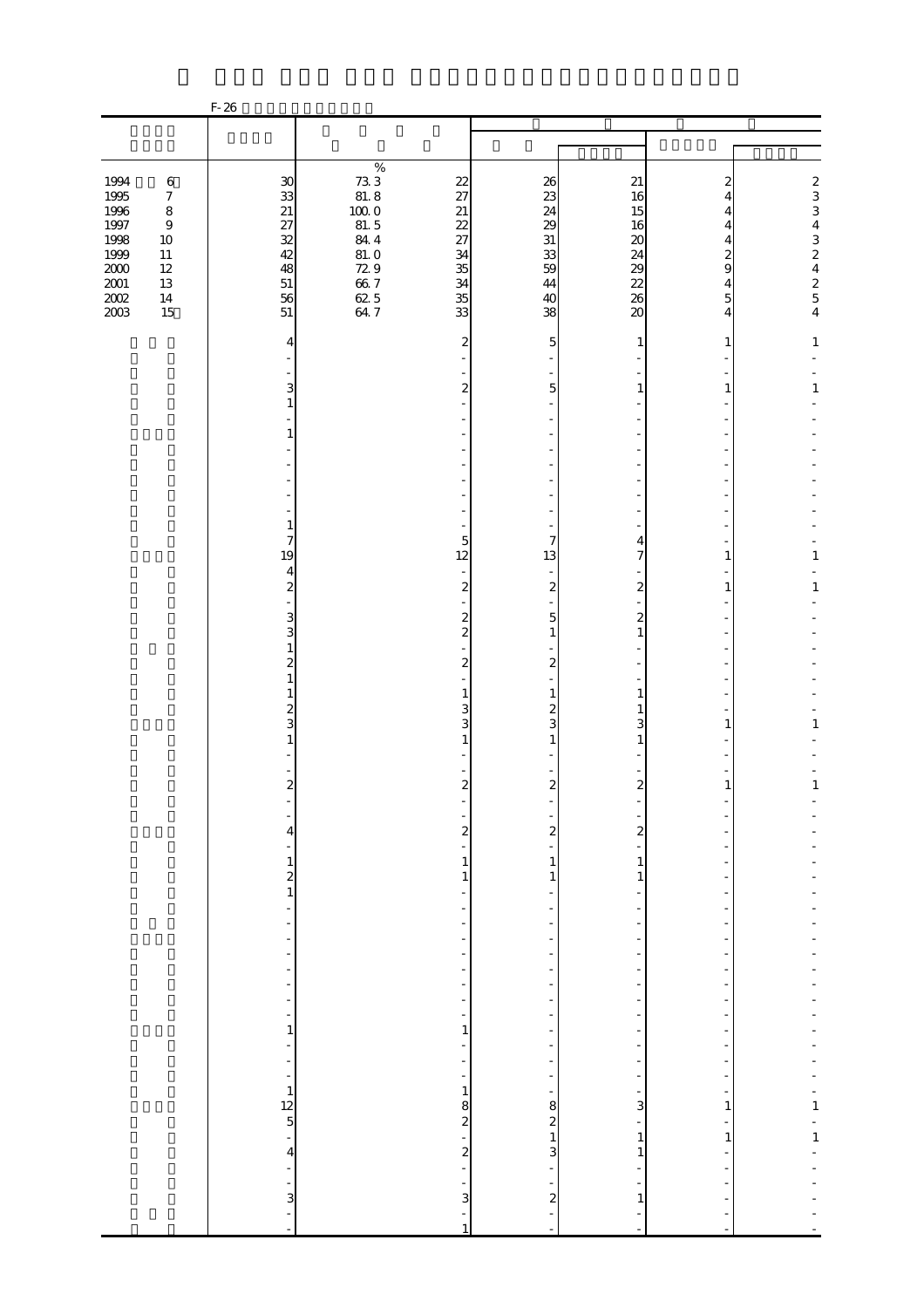|                                                                                          |                                                                                                        | $F-27$                                                                                                                                                                                                                                                                                                                                                                                                                                                                        |                                                                                                                             |                                                                                                                                                                                                                                                                                                                                                                        |                                                                                                                                                                                                                                                                                                                                                            |                                                                                                                                                                                           |                                                                                                                                                                                                                                                                                                                              |                                                                                                      |
|------------------------------------------------------------------------------------------|--------------------------------------------------------------------------------------------------------|-------------------------------------------------------------------------------------------------------------------------------------------------------------------------------------------------------------------------------------------------------------------------------------------------------------------------------------------------------------------------------------------------------------------------------------------------------------------------------|-----------------------------------------------------------------------------------------------------------------------------|------------------------------------------------------------------------------------------------------------------------------------------------------------------------------------------------------------------------------------------------------------------------------------------------------------------------------------------------------------------------|------------------------------------------------------------------------------------------------------------------------------------------------------------------------------------------------------------------------------------------------------------------------------------------------------------------------------------------------------------|-------------------------------------------------------------------------------------------------------------------------------------------------------------------------------------------|------------------------------------------------------------------------------------------------------------------------------------------------------------------------------------------------------------------------------------------------------------------------------------------------------------------------------|------------------------------------------------------------------------------------------------------|
|                                                                                          |                                                                                                        |                                                                                                                                                                                                                                                                                                                                                                                                                                                                               |                                                                                                                             |                                                                                                                                                                                                                                                                                                                                                                        |                                                                                                                                                                                                                                                                                                                                                            |                                                                                                                                                                                           |                                                                                                                                                                                                                                                                                                                              |                                                                                                      |
| 1994<br>1995<br>1996<br>1997<br>1998<br>1999<br>$2000\,$<br>$2001\,$<br>$2002\,$<br>2003 | $\,6\,$<br>$\boldsymbol{7}$<br>$\,8\,$<br>$\boldsymbol{9}$<br>10<br>11<br>$12\,$<br>13<br>$14\,$<br>15 | 371<br>357<br>366<br>437<br>429<br>417<br>564<br>586<br>630<br>643                                                                                                                                                                                                                                                                                                                                                                                                            | $\%$<br>$\begin{array}{c} 96.0 \\ 95.2 \end{array}$<br>$98\ 1$<br>95.7<br>94.4<br>$91.6$<br>$90.2$<br>$84.0$<br>830<br>81.2 | 356<br>340<br>359<br>418<br>405<br>382<br>509<br>492<br>523<br>522                                                                                                                                                                                                                                                                                                     | 648<br>506<br>587<br>658<br>663<br>640<br>754<br>847<br>887<br>822                                                                                                                                                                                                                                                                                         | 16<br>32<br>29<br>22<br>34<br>32<br>32<br>53<br>$51\,$<br>30                                                                                                                              | 201<br>68<br>115<br>128<br>171<br>147<br>176<br>149<br>207<br>165                                                                                                                                                                                                                                                            | 4<br>$\boldsymbol{6}$<br>$\begin{array}{c} 9 \\ 2 \\ 15 \end{array}$<br>$813$<br>$22$<br>$22$<br>$7$ |
|                                                                                          |                                                                                                        | 32<br>26<br>3<br>3<br>34<br>$\overline{9}$<br>$\boldsymbol{z}$<br>$\overline{7}$<br>4<br>$\mathbf{1}$<br>11<br>92<br>223<br>21<br>13<br>14<br>48<br>64<br>32<br>6<br>3<br>$\overline{9}$<br>13<br>35<br>$\mathbf{1}$<br>3<br>$\boldsymbol{z}$<br>$\overline{4}$<br>1878251543394<br>$\begin{array}{c}\n 34 \\  3 \\  4 \\  9\n \end{array}$<br>$\begin{array}{c}\n14 \\ 14 \\ 15 \\ 21 \\ 02\n\end{array}$<br>$\,1$<br>$\begin{array}{c} 6 \\ 5 \\ 6 \\ 12 \end{array}$<br>14 |                                                                                                                             | 26<br>$\boldsymbol{\chi}$<br>3<br>3<br>28<br>6<br>2<br>8<br>3<br>1<br>8<br>83<br>164<br>17<br>10<br>14<br>27<br>50<br>22<br>6<br>7<br>11<br>29<br>3<br>2<br>$\overline{4}$<br>$15\,$<br>$\overline{5}$<br>80<br>$\boldsymbol{z}$<br>14<br>35<br>$\frac{18}{7}$ $\frac{8}{3}$ $\frac{3}{3}$ $\frac{3}{5}$ $\frac{3}{7}$<br>$\,1$<br>$\overline{5}$<br>6<br>6<br>9<br>13 | 39<br>30<br>6<br>3<br>49<br>9<br>$\boldsymbol{z}$<br>16<br>5<br>8<br>9<br>148<br>212<br>13<br>15<br>22<br>$\overline{7}$<br>70<br>50<br>1<br>21<br>13<br>49<br>10<br>4<br>$\overline{7}$<br>$\frac{25}{3}$<br>167 2 38 79 21 21 6 43 9 1 20 1 1 2 9 2 2 4<br>$\frac{1}{106}$<br>$\frac{26}{15}$<br>÷,<br>$\mathbf{1}$<br>$\overline{7}$<br>$\frac{13}{12}$ | 3<br>3<br>7<br>$\mathbf{z}$<br>4<br>$\mathbf{1}$<br>1<br>5<br>3<br>$\overline{c}$<br>2<br>1<br>1<br>8<br>$\mathbf{1}$<br>$\frac{2}{3}$<br>$\overline{\mathcal{L}}$<br>4<br>$\overline{4}$ | 3<br>3<br>6<br>$\overline{c}$<br>$\mathbf{1}$<br>3<br>15<br>72<br>7<br>6<br>$\mathbf{1}$<br>13<br>36<br>6<br>3<br>7<br>4<br>$\mathbf{1}$<br>2<br>31<br>$\begin{array}{c} 2 \\ 21 \end{array}$<br>$\overline{4}$<br>4<br>9<br>8<br>$\mathbf{1}$<br>$\frac{2}{2}$<br>$\frac{20}{3}$<br>$\overline{\mathcal{L}}$<br>3<br>3<br>9 | $\overline{\mathbf{c}}$<br>$\boldsymbol{2}$<br>1<br>$\mathbf{1}$<br>4<br>$\overline{\mathbf{4}}$     |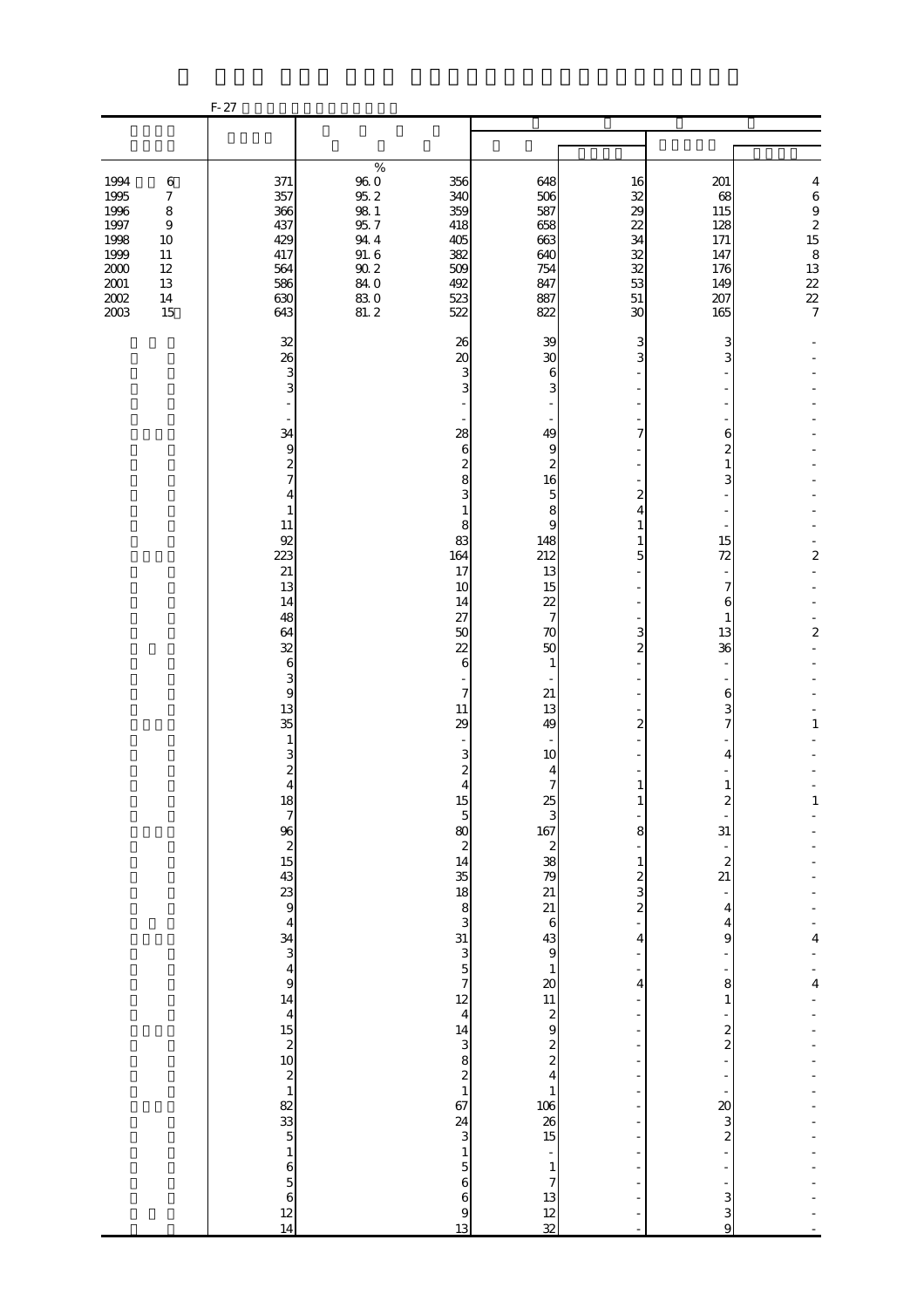|                                                                                             |                                                                                                 | $F-28$                                                                    |                                                                                                         |                                                                    |                                                                    |                                                                     |                                                         |                                                                                                |
|---------------------------------------------------------------------------------------------|-------------------------------------------------------------------------------------------------|---------------------------------------------------------------------------|---------------------------------------------------------------------------------------------------------|--------------------------------------------------------------------|--------------------------------------------------------------------|---------------------------------------------------------------------|---------------------------------------------------------|------------------------------------------------------------------------------------------------|
|                                                                                             |                                                                                                 |                                                                           |                                                                                                         |                                                                    |                                                                    |                                                                     |                                                         |                                                                                                |
|                                                                                             |                                                                                                 |                                                                           |                                                                                                         |                                                                    |                                                                    |                                                                     |                                                         |                                                                                                |
| 1994<br>1995<br>1996<br>$1997\,$<br>1998<br>1999<br>$2000\,$<br>$2001\,$<br>$200\!$<br>2003 | $\,6\,$<br>$\boldsymbol{7}$<br>$\,8\,$<br>$\,9$<br>10<br>$11\,$<br>$12\,$<br>13<br>$14\,$<br>15 | 203<br>240<br>251<br>284<br>221<br>249<br>302<br>237<br>251<br>284        | $\%$<br>97.5<br>99.2<br>$99.6\,$<br>$98\ 2$<br>$95\ 5$<br><b>980</b><br>$90\,1$<br>89.0<br>85.7<br>81.3 | 198<br>238<br>250<br>279<br>211<br>244<br>272<br>211<br>215<br>231 | 164<br>196<br>189<br>167<br>141<br>164<br>180<br>179<br>173<br>151 | 13<br>21<br>4<br>13<br>11<br>$\overline{4}$<br>13<br>18<br>18<br>11 | 22<br>26<br>17<br>15<br>25<br>31<br>12<br>11<br>16<br>7 | $\boldsymbol{7}$<br>$\mathbf{1}$<br>$\mathbf{1}$<br>$\begin{array}{c} 2 \\ 2 \\ 1 \end{array}$ |
|                                                                                             |                                                                                                 | 4<br>$\overline{\mathcal{Z}}$                                             |                                                                                                         | 3<br>2                                                             | 4<br>3                                                             | 2<br>$\overline{c}$                                                 |                                                         |                                                                                                |
|                                                                                             |                                                                                                 | $\mathbf{1}$<br>$\mathbf{1}$                                              |                                                                                                         | 1                                                                  | $\mathbf{1}$                                                       |                                                                     |                                                         |                                                                                                |
|                                                                                             |                                                                                                 | 17<br>8<br>$\overline{7}$                                                 |                                                                                                         | 19<br>12<br>$\boldsymbol{6}$                                       | 6<br>$\overline{\mathcal{Z}}$<br>3                                 |                                                                     |                                                         |                                                                                                |
|                                                                                             |                                                                                                 |                                                                           |                                                                                                         |                                                                    |                                                                    |                                                                     |                                                         |                                                                                                |
|                                                                                             |                                                                                                 | $\boldsymbol{z}$<br>21<br>84<br>14                                        |                                                                                                         | 1<br>$\overline{22}$<br>65<br>8                                    | 1<br>32<br>40<br>7                                                 | 1<br>5<br>$\mathbf{z}$                                              | 3                                                       | 1                                                                                              |
|                                                                                             |                                                                                                 | 4<br>8<br>18                                                              |                                                                                                         | $\overline{4}$<br>6<br>12                                          | $\boldsymbol{z}$<br>5<br>4                                         |                                                                     | 1<br>1                                                  |                                                                                                |
|                                                                                             |                                                                                                 | 11<br>10<br>5<br>$\mathbf{1}$                                             |                                                                                                         | 12<br>10<br>$\boldsymbol{z}$<br>1                                  | 5<br>$\overline{7}$<br>$\overline{\mathcal{Z}}$<br>$\mathbf{1}$    | 1                                                                   | 1                                                       | $\mathbf{1}$                                                                                   |
|                                                                                             |                                                                                                 | 4<br>$\overline{9}$<br>19                                                 |                                                                                                         | 4<br>6<br>17                                                       | 4<br>3<br>8                                                        | $\overline{\mathcal{Z}}$                                            |                                                         |                                                                                                |
|                                                                                             |                                                                                                 | $\boldsymbol{z}$<br>$\mathbf{1}$                                          |                                                                                                         | 2                                                                  | 3<br>1                                                             |                                                                     |                                                         |                                                                                                |
|                                                                                             |                                                                                                 |                                                                           |                                                                                                         | 13<br>$\mathbf{1}$<br>59                                           | $\mathbf{1}$<br>33                                                 | $\overline{\mathbf{c}}$                                             | 1                                                       |                                                                                                |
|                                                                                             |                                                                                                 |                                                                           |                                                                                                         | $\overline{\phantom{a}}$<br>$\overline{7}$<br>$\frac{12}{20}$      | $\frac{1}{7}$<br>$\begin{array}{c} 10 \\ 5 \\ 11 \end{array}$      | $\mathbf{1}$                                                        |                                                         |                                                                                                |
|                                                                                             |                                                                                                 |                                                                           |                                                                                                         | ÷<br>18                                                            | $\overline{\phantom{0}}$<br>9                                      | $\,1\,$<br>٠                                                        | 1                                                       |                                                                                                |
|                                                                                             |                                                                                                 |                                                                           |                                                                                                         | $4$ a a a $2$ a $7$                                                | $\begin{smallmatrix} 2\\1 \end{smallmatrix}$<br>$\mathbf{1}$<br>3  | $\overline{\phantom{a}}$                                            |                                                         |                                                                                                |
|                                                                                             |                                                                                                 |                                                                           |                                                                                                         | $\mathbf{1}$                                                       | $\overline{\mathcal{L}}$<br>4                                      | $\overline{\phantom{a}}$                                            | 1                                                       |                                                                                                |
|                                                                                             |                                                                                                 | 5 – 12 – 23 23 24 24 24 25 – 27 26 27 27 27 27 27 27 27 27 27 28 28 29 20 |                                                                                                         | $\frac{3}{2}$<br>$\frac{2}{6}$                                     | $\frac{2}{2}$<br>15<br>5                                           | 1                                                                   | $\mathbf{1}$<br>$\overline{c}$                          |                                                                                                |
|                                                                                             |                                                                                                 | $\begin{array}{c} 1 \\ 5 \\ 2 \end{array}$                                |                                                                                                         | $\,1\,$<br>$\frac{5}{2}$                                           | $\mathbf{1}$<br>$\overline{\mathcal{Z}}$                           | $\overline{\phantom{a}}$                                            |                                                         |                                                                                                |
|                                                                                             |                                                                                                 | $\overline{a}$                                                            |                                                                                                         | $\boldsymbol{z}$                                                   | $\mathbf{1}$                                                       |                                                                     |                                                         |                                                                                                |
|                                                                                             |                                                                                                 | $\frac{2}{20}$                                                            |                                                                                                         | 6                                                                  | 6                                                                  |                                                                     | 2                                                       |                                                                                                |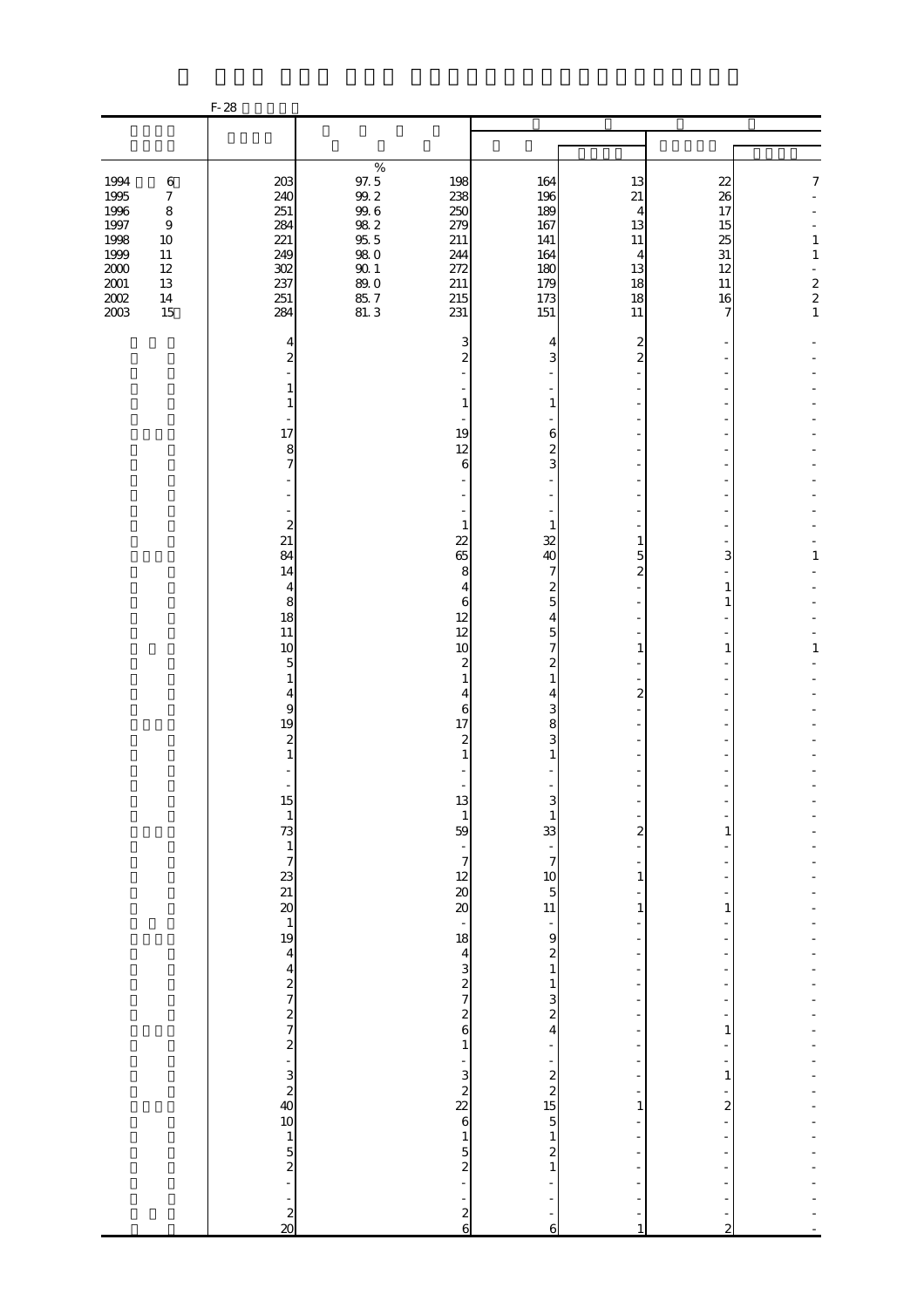|                                                                                          |                                                                                           | $F-29$                                                                                                                                                                                                                                                                                                                                                                                                                                                                         |                                                                                                    |                                                                                                                                                                                                                                                                                                                                                                                                                              |                                                                                                                                                                                                                                                                                                                                                                                    |                                                                                                                                                                                                                                                                                                                              |                                                                                                                                                                                                            |                                                                                                                         |
|------------------------------------------------------------------------------------------|-------------------------------------------------------------------------------------------|--------------------------------------------------------------------------------------------------------------------------------------------------------------------------------------------------------------------------------------------------------------------------------------------------------------------------------------------------------------------------------------------------------------------------------------------------------------------------------|----------------------------------------------------------------------------------------------------|------------------------------------------------------------------------------------------------------------------------------------------------------------------------------------------------------------------------------------------------------------------------------------------------------------------------------------------------------------------------------------------------------------------------------|------------------------------------------------------------------------------------------------------------------------------------------------------------------------------------------------------------------------------------------------------------------------------------------------------------------------------------------------------------------------------------|------------------------------------------------------------------------------------------------------------------------------------------------------------------------------------------------------------------------------------------------------------------------------------------------------------------------------|------------------------------------------------------------------------------------------------------------------------------------------------------------------------------------------------------------|-------------------------------------------------------------------------------------------------------------------------|
|                                                                                          |                                                                                           |                                                                                                                                                                                                                                                                                                                                                                                                                                                                                |                                                                                                    |                                                                                                                                                                                                                                                                                                                                                                                                                              |                                                                                                                                                                                                                                                                                                                                                                                    |                                                                                                                                                                                                                                                                                                                              |                                                                                                                                                                                                            |                                                                                                                         |
| 1994<br>1995<br>1996<br>1997<br>1998<br>1999<br>$2000\,$<br>$2001\,$<br>$2002\,$<br>2003 | $\,6\,$<br>$\boldsymbol{7}$<br>$\,8\,$<br>$\,9$<br>$10$<br>11<br>12<br>$13\,$<br>14<br>15 | 101<br>$105$<br>98<br>109<br>84<br>107<br>266<br>351<br>440<br>488                                                                                                                                                                                                                                                                                                                                                                                                             | $\%$<br>$95.0\,$<br>94.3<br><b>980</b><br>97.2<br>94.0<br>87.9<br>$77. \;1$<br>724<br>61.4<br>59.6 | 96<br>99<br>96<br>106<br>79<br>94<br>205<br>254<br>270<br>291                                                                                                                                                                                                                                                                                                                                                                | 110<br>126<br>97<br>123<br>99<br>112<br>235<br>312<br>285<br>286                                                                                                                                                                                                                                                                                                                   | 7<br>14<br>20<br>13<br>6<br>25<br>39<br>58<br>62<br>40                                                                                                                                                                                                                                                                       | 3<br>3<br>4<br>10<br>7<br>13<br>11                                                                                                                                                                         | 3<br>$\mathbf{1}$<br>$\mathbf{1}$<br>8<br>$\ddot{\mathbf{6}}$                                                           |
|                                                                                          |                                                                                           | 12<br>9<br>1<br>1<br>$\mathbf{1}$<br>33<br>$\,$ 6 $\,$<br>$\mathbf{1}$<br>11<br>4<br>3<br>8<br>41<br>125<br>16<br>8<br>8<br>14<br>$\infty$<br>$\boldsymbol{\mathcal{X}}$<br>6<br>4<br>7<br>12<br>39<br>$\boldsymbol{z}$<br>$\boldsymbol{z}$<br>4<br>$\boldsymbol{7}$<br>$\begin{array}{c} 8 \\ 16 \end{array}$<br>$\begin{array}{c}\n 102 \\  8 \\  16 \\  50 \\  14 \\  5 \\  9\n \end{array}$<br>$\begin{array}{c}\n61 \\ 5 \\ 10\n\end{array}$<br>$\frac{1}{3}$ 3 7 5 4 5 6 |                                                                                                    | 9<br>8<br>1<br>33<br>5<br>1<br>5<br>3<br>$\overline{\mathcal{Z}}$<br>17<br>30<br>73<br>5<br>7<br>7<br>9<br>9<br>20<br>5<br>1<br>2<br>8<br>15<br>1<br>3<br>5<br>$\begin{array}{c} 3 \\ 2 \\ 49 \end{array}$<br>$\begin{array}{c} 3 \\ 16 \end{array}$<br>$\frac{15}{8}$<br>$4$ 3<br>28<br>1 5 6<br>13<br>3<br>23<br>11<br>$\begin{array}{c} 4 \\ 3 \\ 5 \\ 31 \end{array}$<br>8<br>$\frac{1}{3}$ and as a s<br>$\overline{4}$ | 6<br>5<br>1<br>18<br>3<br>6<br>2<br>1<br>6<br>47<br>67<br>4<br>6<br>5<br>6<br>9<br>21<br>7<br>2<br>6<br>14<br>1<br>3<br>$\mathbf 5$<br>3<br>$\overline{\mathcal{L}}$<br>55 5 21 16 7 3 3 26 1<br>$\begin{array}{c} 6 \\ 6 \end{array}$<br>$\begin{array}{c} 10 \\ 3 \\ 14 \end{array}$<br>6<br>2<br>3<br>3<br>3<br>9<br>1<br>9<br>$\frac{1}{2}$<br>$\frac{3}{2}$<br>$\overline{c}$ | 1<br>1<br>3<br>1<br>1<br>1<br>3<br>13<br>1<br>1<br>4<br>3<br>1<br>3<br>1<br>$\mathbf{1}$<br>$\mathbf{1}$<br>4<br>3<br>÷,<br>$\,1\,$<br>6<br>$\overline{\phantom{a}}$<br>3<br>$\overline{\mathcal{L}}$<br>$\,1\,$<br>$\overline{7}$<br>$\,1\,$<br>$\,1\,$<br>$\mathbf{1}$<br>$\mathbf{1}$<br>$\boldsymbol{z}$<br>$\mathbf{1}$ | 1<br>1<br>4<br>1<br>1<br>1<br>1<br>1<br>1<br>$\mathbf{1}$<br>$\mathbf{1}$<br>$\overline{\mathbf{c}}$<br>$\overline{\mathcal{L}}$<br>$\qquad \qquad \blacksquare$<br>1<br>$\mathbf{1}$<br>$\mathbf{1}$<br>1 | 1<br>$\,1\,$<br>4<br>$\,1\,$<br>$\,1$<br>$\mathbf{1}$<br>1<br>$\frac{1}{1}$<br>$\mathbf{1}$<br>$\overline{\phantom{a}}$ |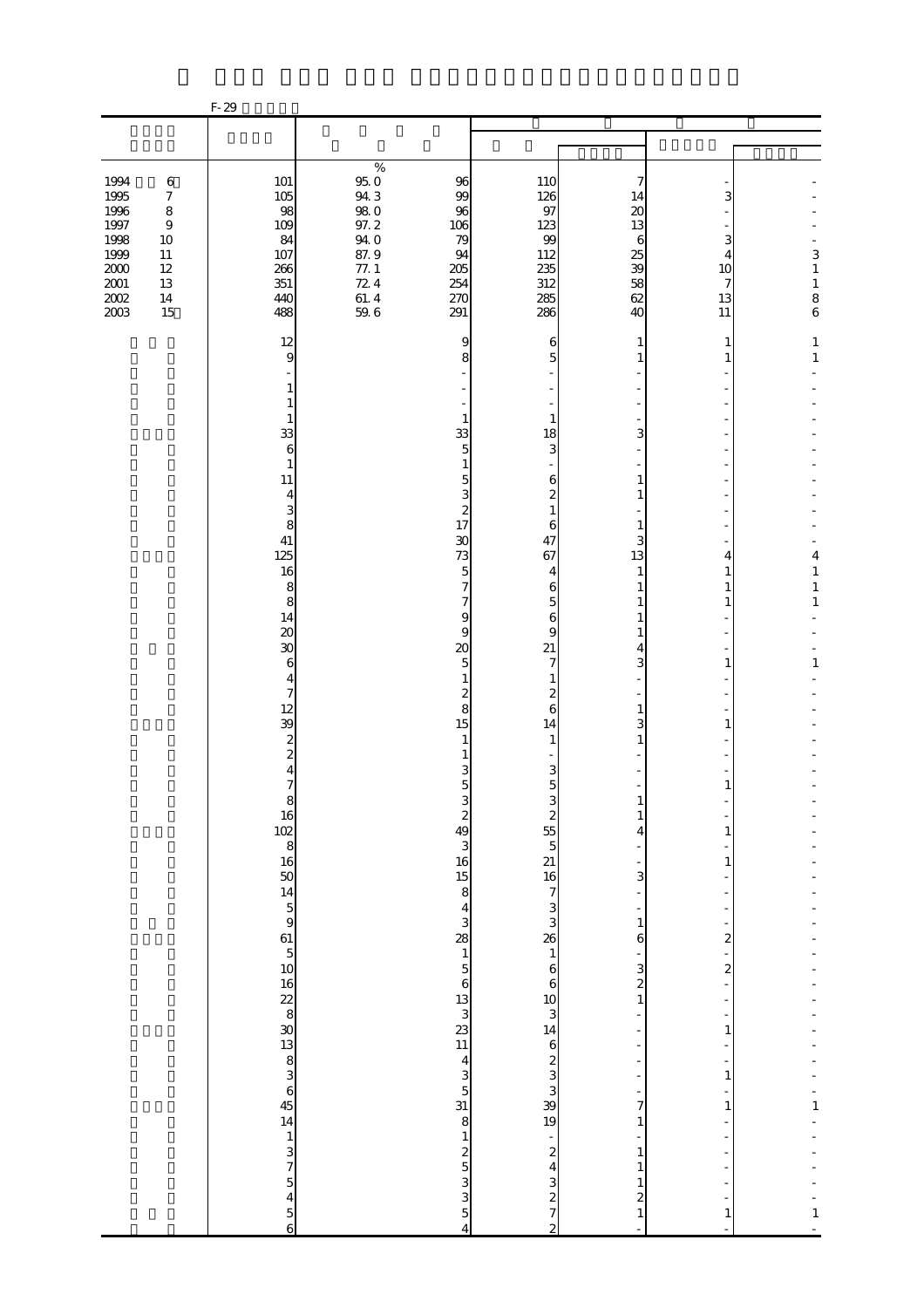| $\%$<br>$93\,5$<br>1994<br>$\,6\,$<br>199<br>186<br>195<br>25<br>14<br>$93\ 9$<br>1995<br>147<br>157<br>$\boldsymbol{7}$<br>138<br>8<br>19<br>1996<br>8<br>$86\ 1$<br>180<br>155<br>119<br>10<br>11<br>1997<br>87.3<br>$\,9$<br>213<br>186<br>201<br>8<br>19<br>$\frac{1}{2}$<br>$90\;6$<br>1998<br>192<br>281<br>10<br>174<br>63<br>10<br>67.9<br>1999<br>315<br>214<br>267<br>11<br>29<br>46<br>$2000\,$<br>633<br>$12\,$<br>526<br>333<br>332<br>24<br>58<br>$2001\,$<br>$60\,1$<br>13<br>646<br>388<br>361<br>23<br>90<br>$\overline{a}$<br>$\frac{44}{38}$ 6<br>$200\!$<br>323<br>724<br>341<br>26<br>$14\,$<br>37<br>2003<br>15<br>832<br>318<br>338<br>19<br>50<br>15<br>28<br>5<br>1<br>10<br>3<br>$\overline{c}$<br>3<br>1<br>1<br>$\overline{\mathcal{Z}}$<br>2<br>1<br>11<br>9<br>1<br>$\boldsymbol{z}$<br>63<br>16<br>10<br>3<br>13<br>5<br>4<br>10<br>2<br>1<br>5<br>3<br>З<br>1<br>3<br>$\overline{c}$<br>$\mathbf{1}$<br>15<br>17<br>7<br>80<br>34<br>44<br>2<br>9<br>214<br>83<br>93<br>4<br>27<br>$\boldsymbol{z}$<br>11<br>5<br>6<br>1<br>$\boldsymbol{z}$<br>$\boldsymbol{z}$<br>6<br>3<br>$\boldsymbol{z}$<br>4<br>12<br>28<br>13<br>45<br>17<br>21<br>40<br>1<br>37<br>17<br>14<br>1<br>24<br>2<br>14<br>4<br>$\boldsymbol{z}$<br>17<br>5<br>4<br>1<br>1<br>40<br>10<br>6<br>1<br>83<br>$\infty$<br>22<br>$\overline{a}$<br>1<br>6<br>3<br>2<br>$\boldsymbol{z}$<br>4<br>1<br>$\overline{\mathcal{Z}}$ | $F-30$ |   |   |  |                                                                                       |
|-----------------------------------------------------------------------------------------------------------------------------------------------------------------------------------------------------------------------------------------------------------------------------------------------------------------------------------------------------------------------------------------------------------------------------------------------------------------------------------------------------------------------------------------------------------------------------------------------------------------------------------------------------------------------------------------------------------------------------------------------------------------------------------------------------------------------------------------------------------------------------------------------------------------------------------------------------------------------------------------------------------------------------------------------------------------------------------------------------------------------------------------------------------------------------------------------------------------------------------------------------------------------------------------------------------------------------------------------------------------------------------------------------------------------------|--------|---|---|--|---------------------------------------------------------------------------------------|
|                                                                                                                                                                                                                                                                                                                                                                                                                                                                                                                                                                                                                                                                                                                                                                                                                                                                                                                                                                                                                                                                                                                                                                                                                                                                                                                                                                                                                             |        |   |   |  |                                                                                       |
|                                                                                                                                                                                                                                                                                                                                                                                                                                                                                                                                                                                                                                                                                                                                                                                                                                                                                                                                                                                                                                                                                                                                                                                                                                                                                                                                                                                                                             |        |   |   |  |                                                                                       |
|                                                                                                                                                                                                                                                                                                                                                                                                                                                                                                                                                                                                                                                                                                                                                                                                                                                                                                                                                                                                                                                                                                                                                                                                                                                                                                                                                                                                                             |        |   |   |  | $\overline{\mathcal{Z}}$<br>$\frac{2}{2}$<br>$\overline{\mathcal{L}}$<br>$\mathbf{1}$ |
| $\frac{37}{17}$<br>191<br>10<br>S<br>z<br>3<br>$\mathbf{1}$<br>71<br>62<br>6<br>6<br>っしょうにゅうしょう めっぱい にゅうひょう 2010 とう<br>$\mathbf{1}$<br>$\overline{\phantom{a}}$<br>13<br>$\begin{array}{c} 14 \\ 31 \end{array}$<br>$\mathbf{1}$<br>14<br>$\overline{\mathcal{L}}$<br>6<br>11<br>$\overline{7}$<br>÷<br>$\overline{4}$<br>$\overline{4}$<br>÷<br>3<br>28<br>$\boldsymbol{6}$<br>$\overline{\mathbf{c}}$<br>$\frac{22}{3}$<br>8<br>$\frac{20}{3}$<br>$\overline{\mathbf{c}}$<br>f<br>÷<br>$\,1\,$<br>$\mathbf{1}$<br>$\overline{7}$<br>$\overline{4}$<br>$\mathbf{1}$<br>$\mathbf{1}$<br>$\begin{array}{c}\n2 \\ 16\n\end{array}$<br>$\mathbf{1}$<br>÷<br>$\begin{array}{c}\n 12 \\  23 \\  4\n \end{array}$<br>1<br>1<br>$\overline{\mathbf{4}}$<br>1<br>3<br>$\,1\,$<br>$\overline{7}$<br>÷<br>$\boldsymbol{z}$<br>÷<br>41<br>$\frac{70}{20}$<br>1<br>1<br>16<br>$\blacksquare$<br>$\mathbf{1}$<br>$\overline{5}$<br>$\overline{\mathcal{L}}$<br>$\overline{\mathcal{Z}}$<br>8<br>$\overline{5}$<br>1                                                                                                                                                                                                                                                                                                                                                                                                                      | 17     | 3 | 8 |  | 1<br>$\,1\,$                                                                          |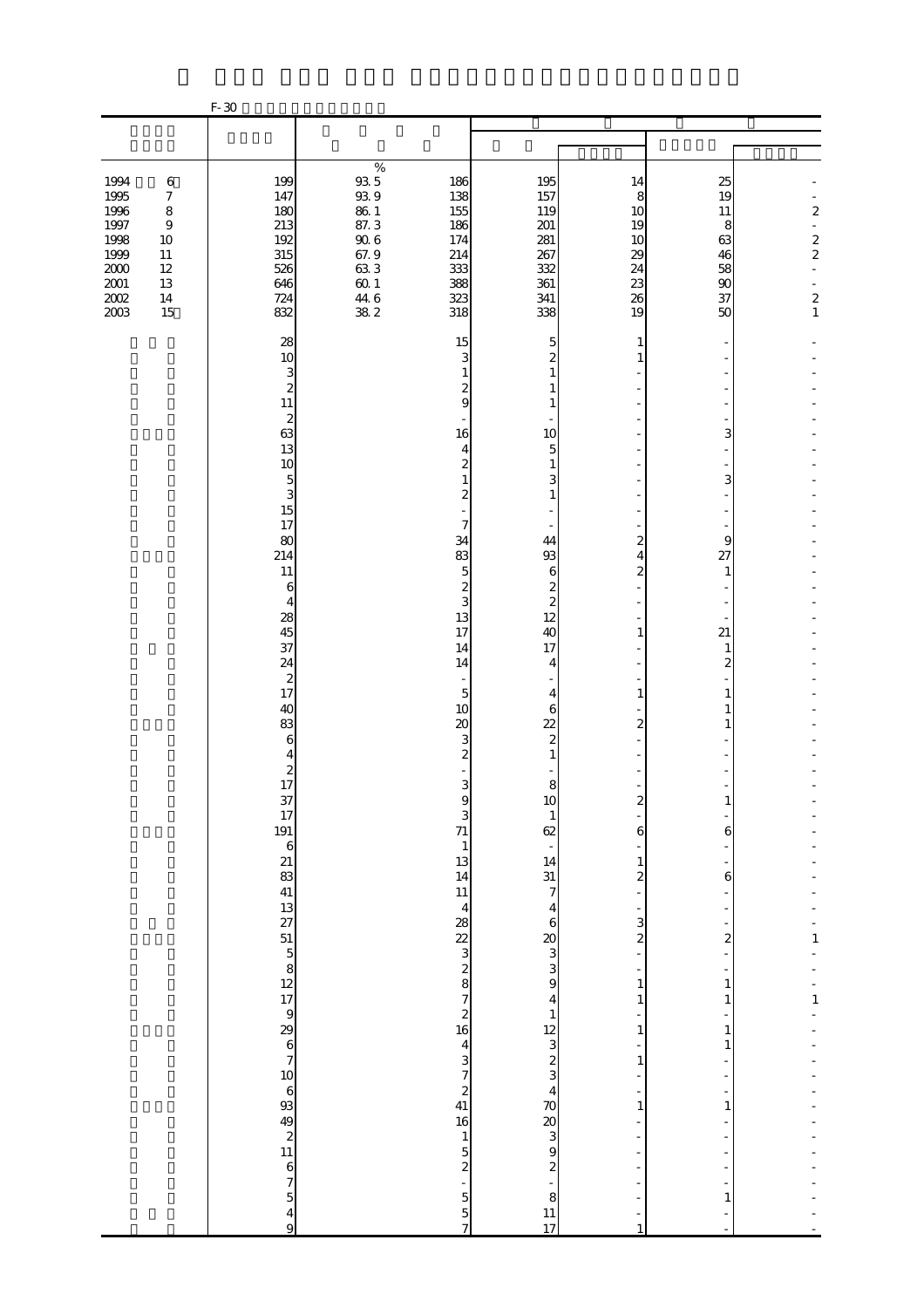|                              |                                       | $F-31$                                   |                                              |                                                                                  |                                                           |                                                                                  |                |  |
|------------------------------|---------------------------------------|------------------------------------------|----------------------------------------------|----------------------------------------------------------------------------------|-----------------------------------------------------------|----------------------------------------------------------------------------------|----------------|--|
|                              |                                       |                                          |                                              |                                                                                  |                                                           |                                                                                  |                |  |
|                              |                                       |                                          |                                              |                                                                                  |                                                           |                                                                                  |                |  |
| 1994<br>1995                 | $\,6\,$<br>$\boldsymbol{7}$           | 43<br>$\infty$                           | $\%$<br>$100\;0$<br>$90\;0$                  | 43<br>27                                                                         | 69<br>48                                                  | 4<br>4                                                                           |                |  |
| 1996<br>$1997\,$<br>1998     | $\,8\,$<br>$\boldsymbol{9}$<br>$10\,$ | 34<br>44<br>39                           | $100\;0$<br>97.7                             | 34<br>43<br>38                                                                   | 64<br>76<br>69                                            | 7<br>3<br>3                                                                      |                |  |
| 1999<br>$2000\,$<br>$2001\,$ | $11\,$<br>$12\,$<br>13                | 30<br>50<br>55                           | $\frac{97.4}{96.7}$<br><b>880</b><br>$8\!.1$ | 29<br>44<br>49                                                                   | 48<br>59<br>63                                            | 5<br>6                                                                           |                |  |
| $200\!$<br>2003              | $14\,$<br>15                          | 56<br>48                                 | 89.3<br>75.0                                 | 50<br>36                                                                         | 56<br>52                                                  | $\boldsymbol{6}$<br>6                                                            |                |  |
|                              |                                       |                                          |                                              |                                                                                  |                                                           |                                                                                  |                |  |
|                              |                                       |                                          |                                              |                                                                                  |                                                           |                                                                                  |                |  |
|                              |                                       | 3<br>1<br>1                              |                                              | $\overline{\mathbf{c}}$<br>$\mathbf{1}$                                          | 4<br>3                                                    |                                                                                  |                |  |
|                              |                                       | 1                                        |                                              | $\mathbf{1}$                                                                     | $\mathbf{1}$                                              |                                                                                  |                |  |
|                              |                                       | 9<br>12                                  |                                              | 7<br>10<br>$\overline{\phantom{a}}$                                              | 12<br>10                                                  | $\overline{4}$<br>$\mathbf{1}$                                                   |                |  |
|                              |                                       | $\boldsymbol{z}$<br>$\overline{5}$       |                                              | $\mathbf{1}$<br>$\overline{4}$                                                   | $\mathbf{1}$<br>3                                         |                                                                                  |                |  |
|                              |                                       | $\mathbf{z}$<br>$\overline{\mathcal{L}}$ |                                              | $\overline{\mathcal{Z}}$<br>$\overline{\mathcal{L}}$                             | 3<br>$\overline{\mathcal{L}}$                             | $\mathbf{1}$                                                                     |                |  |
|                              |                                       | $\mathbf{1}$                             |                                              | $\mathbf{1}$                                                                     | $\mathbf{1}$                                              |                                                                                  |                |  |
|                              |                                       | 3                                        |                                              | $\mathbf{1}$                                                                     | 1                                                         |                                                                                  |                |  |
|                              |                                       | $\mathbf{1}$                             |                                              |                                                                                  |                                                           |                                                                                  |                |  |
|                              |                                       | $\begin{array}{c} 2 \\ 11 \end{array}$   |                                              | $\mathbf{1}$<br>8<br>÷                                                           | $\mathbf{1}$<br>16                                        | $\mathbf{1}$<br>۰                                                                |                |  |
|                              |                                       | $\frac{1}{3}$<br>$\mathbf{1}$            |                                              | 3<br>$\overline{\mathbf{4}}$<br>$\,$ 1 $\,$                                      | $\begin{bmatrix} 1 \\ 3 \\ 12 \\ 1 \end{bmatrix}$         | ÷<br>-<br>$\,1\,$                                                                |                |  |
|                              |                                       | ÷,<br>÷<br>$\overline{5}$                |                                              | $\blacksquare$<br>÷<br>4                                                         | $\overline{a}$<br>$\overline{a}$                          | $\overline{\phantom{a}}$<br>÷<br>$\overline{a}$                                  | $\overline{a}$ |  |
|                              |                                       | ÷                                        |                                              | Ĩ,<br>$\frac{1}{3}$                                                              | $\frac{1}{\sqrt{2}}$<br>$\overline{\phantom{0}}$<br>$\,1$ | $\overline{\phantom{0}}$<br>÷<br>÷                                               |                |  |
|                              |                                       | $\frac{1}{2}$ $\frac{1}{2}$<br>-         |                                              | $\mathbf 1$<br>$\frac{1}{2}$<br>$\qquad \qquad \blacksquare$                     | $\mathbf{1}$                                              | $\overline{\phantom{a}}$<br>$\overline{\phantom{a}}$<br>$\overline{\phantom{0}}$ |                |  |
|                              |                                       | ÷<br>÷<br>÷                              |                                              | $\overline{\phantom{a}}$<br>$\overline{\phantom{0}}$<br>$\overline{\phantom{a}}$ | $\overline{\phantom{m}}$<br>$\overline{\phantom{0}}$<br>÷ | -<br>÷<br>$\overline{\phantom{a}}$                                               | ÷<br>÷,        |  |
|                              |                                       | f<br>$\overline{5}$<br>÷,                |                                              | $\overline{\phantom{a}}$<br>$\overline{\mathbf{r}}$<br>$\overline{\phantom{a}}$  | $\overline{\phantom{0}}$<br>7<br>$\overline{\phantom{m}}$ | f<br>$\overline{a}$<br>$\overline{\phantom{a}}$                                  |                |  |
|                              |                                       | ÷<br>$\frac{1}{2}$                       |                                              | $\overline{\phantom{a}}$<br>÷<br>$\,1\,$                                         | ÷<br>$\,1\,$                                              | ÷<br>÷<br>÷                                                                      |                |  |
|                              |                                       | $\overline{a}$<br>$\mathbf{1}$           |                                              | $\mathbf{1}$                                                                     | 3<br>f                                                    | $\overline{a}$                                                                   |                |  |
|                              |                                       | $\overline{c}$                           |                                              | $\overline{2}$                                                                   | $\overline{3}$                                            | L,                                                                               |                |  |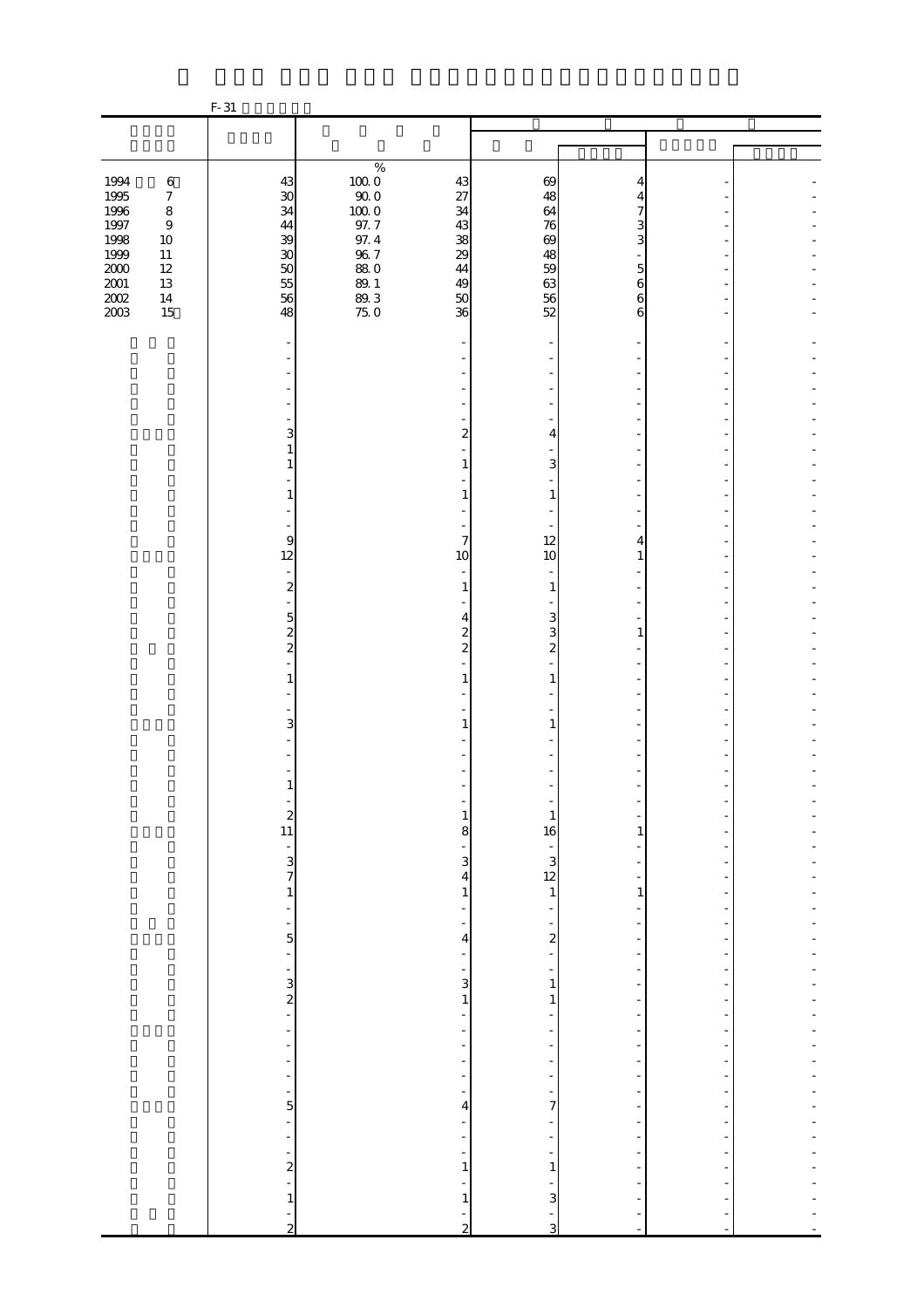|                                                                              |                                                                                    | F-32                                                                                                                                                                                                                                                                                                                                                                                                                                                                            |                                                                                                                                                                                                                                                                                                                                                                                                                                                                             |                                                                                                                                                                                                                                                                                                                                                                                                                                                                                |                                                                                                                                                                                                                                                                                                                                                                                                               |                                                                                                                                                                                                                                                                                                                                                                                                                                                          |                                                                                                                                                                                                                                                                                                                                                                                                                                                                                                       |
|------------------------------------------------------------------------------|------------------------------------------------------------------------------------|---------------------------------------------------------------------------------------------------------------------------------------------------------------------------------------------------------------------------------------------------------------------------------------------------------------------------------------------------------------------------------------------------------------------------------------------------------------------------------|-----------------------------------------------------------------------------------------------------------------------------------------------------------------------------------------------------------------------------------------------------------------------------------------------------------------------------------------------------------------------------------------------------------------------------------------------------------------------------|--------------------------------------------------------------------------------------------------------------------------------------------------------------------------------------------------------------------------------------------------------------------------------------------------------------------------------------------------------------------------------------------------------------------------------------------------------------------------------|---------------------------------------------------------------------------------------------------------------------------------------------------------------------------------------------------------------------------------------------------------------------------------------------------------------------------------------------------------------------------------------------------------------|----------------------------------------------------------------------------------------------------------------------------------------------------------------------------------------------------------------------------------------------------------------------------------------------------------------------------------------------------------------------------------------------------------------------------------------------------------|-------------------------------------------------------------------------------------------------------------------------------------------------------------------------------------------------------------------------------------------------------------------------------------------------------------------------------------------------------------------------------------------------------------------------------------------------------------------------------------------------------|
|                                                                              |                                                                                    |                                                                                                                                                                                                                                                                                                                                                                                                                                                                                 |                                                                                                                                                                                                                                                                                                                                                                                                                                                                             |                                                                                                                                                                                                                                                                                                                                                                                                                                                                                |                                                                                                                                                                                                                                                                                                                                                                                                               |                                                                                                                                                                                                                                                                                                                                                                                                                                                          |                                                                                                                                                                                                                                                                                                                                                                                                                                                                                                       |
| 1994<br>1995<br>1996<br>1997<br>1998<br>1999<br>2000<br>2001<br>2002<br>2003 | 6<br>$\boldsymbol{7}$<br>8<br>$\boldsymbol{9}$<br>10<br>11<br>12<br>13<br>14<br>15 | 66,629<br>59, 512<br>58, 592<br>58, 955<br>64,025<br>67, 635<br>55,850<br>63, 775<br>71, 782<br>90, 163                                                                                                                                                                                                                                                                                                                                                                         | $\%$<br>$99.8$<br>66,488<br>99.7<br>59, 348<br>$99.6$<br>58, 361<br>$99.6$<br>58, 726<br>$99.6$<br>63, 783<br>99.6<br>67, 383<br>99.0<br>55, 271<br>$98\ 4$<br>62, 773<br>97.9<br>70, 240<br>97.1<br>87,587                                                                                                                                                                                                                                                                 | 68,584<br>61, 127<br>61, 107<br>61, 372<br>66, 687<br>70,053<br>57, 138<br>64, 628<br>72, 283<br>89, 358                                                                                                                                                                                                                                                                                                                                                                       | 9,079<br>9,027<br>8,654<br>9,176<br>10,095<br>10, 552<br>8,607<br>9,896<br>11, 372<br>13,930                                                                                                                                                                                                                                                                                                                  | 27,389<br>24, 413<br>27, 217<br>30, 349<br>33, 212<br>32,072<br>27, 110<br>30,965<br>34, 263<br>38, 547                                                                                                                                                                                                                                                                                                                                                  | 3,499<br>3,695<br>4,056<br>5,080<br>6,044<br>5,731<br>4,683<br>5,977<br>6,808<br>7,645                                                                                                                                                                                                                                                                                                                                                                                                                |
|                                                                              |                                                                                    | 1, 291<br>1,083<br>45<br>60<br>70<br>33<br>4,938<br>442<br>460<br>2, 297<br>395<br>487<br>857<br>19, 441<br>22, 459<br>316<br>754<br>648<br>5,303<br>3,936<br>7,914<br>989<br>240<br>764<br>1,595<br>8,112<br>455<br>603<br>415<br>1,050<br>5, 237<br>352<br>19, 317<br>386<br>2,876<br>11, 230<br>4, 154<br>223<br>448<br>3,514<br>431<br>227<br>827<br>1, 202<br>827<br>1,789<br>422<br>439<br>512<br>416<br>9,302<br>6,233<br>289<br>207<br>1,058<br>824<br>363<br>292<br>36 | 1, 196<br>1, 013<br>41<br>52<br>63<br>27<br>4,659<br>422<br>433<br>2, 237<br>354<br>461<br>752<br>20, 755<br>20, 490<br>248<br>718<br>619<br>4,430<br>3,536<br>7,547<br>882<br>214<br>717<br>1,579<br>7, 723<br>399<br>521<br>390<br>924<br>5,170<br>319<br>18, 917<br>288<br>2,809<br>11, 286<br>3,989<br>160<br>385<br>3,352<br>410<br>207<br>799<br>1, 147<br>789<br>1,650<br>385<br>394<br>482<br>389<br>8,845<br>6,068<br>281<br>171<br>963<br>727<br>333<br>274<br>28 | 1, 246<br>1,049<br>48<br>54<br>66<br>29<br>4,659<br>411<br>428<br>2 2 6 8<br>352<br>434<br>766<br>21,072<br>20, 832<br>253<br>767<br>623<br>4, 457<br>3,694<br>7,559<br>919<br>230<br>725<br>1,605<br>7,823<br>418<br>528<br>393<br>941<br>5, 199<br>344<br>19, 542<br>296<br>2,857<br>11,738<br>4,073<br>166<br>412<br>3, 422<br>430<br>206<br>796<br>1, 167<br>823<br>1,684<br>395<br>395<br>493<br>401<br>9,078<br>6, 223<br>287<br>167<br>1,027<br>735<br>329<br>279<br>31 | 199<br>147<br>14<br>16<br>19<br>3<br>808<br>86<br>78<br>368<br>53<br>80<br>143<br>2580<br>3,209<br>31<br>148<br>135<br>933<br>621<br>857<br>158<br>46<br>104<br>176<br>1,285<br>82<br>106<br>82<br>138<br>821<br>56<br>3,426<br>62<br>536<br>1,955<br>750<br>29<br>94<br>663<br>91<br>49<br>174<br>217<br>132<br>367<br>$93$<br>94<br>89<br>$91\,$<br>1,393<br>908<br>38<br>15<br>190<br>111<br>87<br>41<br>3 | 864<br>706<br>42<br>39<br>50<br>27<br>2,502<br>227<br>252<br>916<br>207<br>311<br>589<br>5,599<br>10, 929<br>217<br>608<br>409<br>2,806<br>2,361<br>2,684<br>574<br>158<br>469<br>643<br>3, 407<br>227<br>265<br>200<br>449<br>2,021<br>245<br>6,797<br>240<br>1, 121<br>3, 127<br>1,918<br>127<br>264<br>1, 929<br>221<br>145<br>504<br>640<br>419<br>907<br>174<br>248<br>239<br>246<br>5,613<br>3,680<br>211<br>102<br>648<br>489<br>278<br>177<br>28 | 136<br>$9\!\!3$<br>13<br>14<br>14<br>$\boldsymbol{z}$<br>477<br>42<br>$51\,$<br>165<br>36<br>$60\,$<br>123<br>985<br>2, 133<br>$30\,$<br>126<br>108<br>689<br>428<br>421<br>121<br>$41\,$<br>$72\,$<br>$97\,$<br>748<br>$61\,$<br>$62\,$<br>57<br>78<br>447<br>43<br>1,518<br>$51\,$<br>236<br>746<br>394<br>14<br>$77\,$<br>427<br>54<br>$37\,$<br>138<br>113<br>85<br>253<br>$5\!$<br>65<br>$62\,$<br>$71\,$<br>968<br>$601$<br>$31\,$<br>10<br>$132\,$<br>$8\!1$<br>80<br>$3\!0$<br>$\overline{3}$ |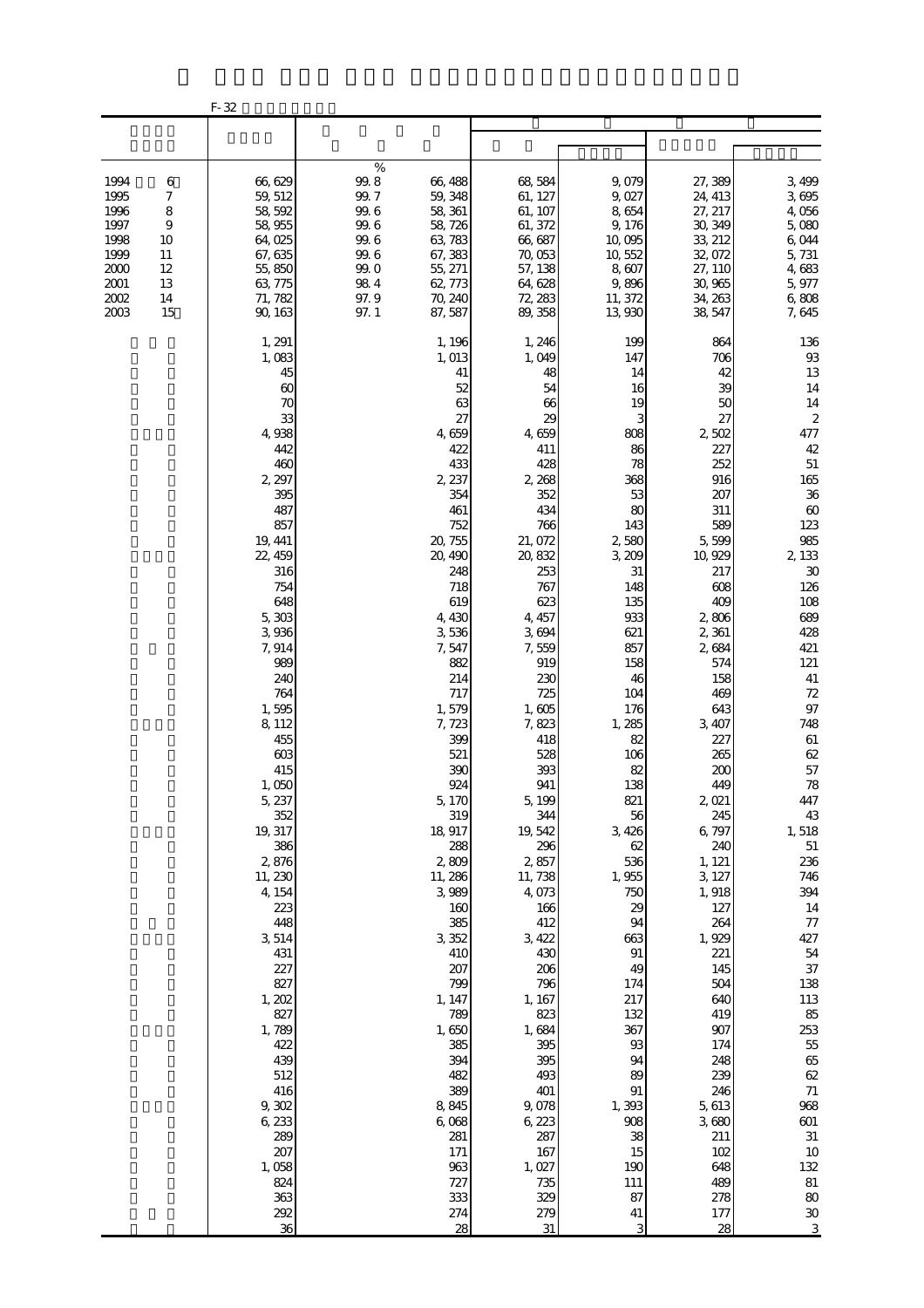|                                                                                  |                                                                               | F-33                                                                                                                                                                                                                                                                                                                                                                                              |                                                                                                        |                                                                                                                                                                                                                                                                                                                                                                                                         |                                                                                                                                                                                                                                                                                                                                                                                                          |                                                                                                                                                                                                                                                                                                                                                                                                                                                                                                                      |                                                                                                                                                                                                                                                                                                                                                                                    |                                                                                                                                                                                                                                                                                                                                                                                                                                                                                                                                                                                                                                                                                                                                            |
|----------------------------------------------------------------------------------|-------------------------------------------------------------------------------|---------------------------------------------------------------------------------------------------------------------------------------------------------------------------------------------------------------------------------------------------------------------------------------------------------------------------------------------------------------------------------------------------|--------------------------------------------------------------------------------------------------------|---------------------------------------------------------------------------------------------------------------------------------------------------------------------------------------------------------------------------------------------------------------------------------------------------------------------------------------------------------------------------------------------------------|----------------------------------------------------------------------------------------------------------------------------------------------------------------------------------------------------------------------------------------------------------------------------------------------------------------------------------------------------------------------------------------------------------|----------------------------------------------------------------------------------------------------------------------------------------------------------------------------------------------------------------------------------------------------------------------------------------------------------------------------------------------------------------------------------------------------------------------------------------------------------------------------------------------------------------------|------------------------------------------------------------------------------------------------------------------------------------------------------------------------------------------------------------------------------------------------------------------------------------------------------------------------------------------------------------------------------------|--------------------------------------------------------------------------------------------------------------------------------------------------------------------------------------------------------------------------------------------------------------------------------------------------------------------------------------------------------------------------------------------------------------------------------------------------------------------------------------------------------------------------------------------------------------------------------------------------------------------------------------------------------------------------------------------------------------------------------------------|
|                                                                                  |                                                                               |                                                                                                                                                                                                                                                                                                                                                                                                   |                                                                                                        |                                                                                                                                                                                                                                                                                                                                                                                                         |                                                                                                                                                                                                                                                                                                                                                                                                          |                                                                                                                                                                                                                                                                                                                                                                                                                                                                                                                      |                                                                                                                                                                                                                                                                                                                                                                                    |                                                                                                                                                                                                                                                                                                                                                                                                                                                                                                                                                                                                                                                                                                                                            |
| 1994<br>1995<br>1996<br>1997<br>1998<br>1999<br>2000<br>$2001\,$<br>2002<br>2003 | 6<br>7<br>$\,$ 8 $\,$<br>$\boldsymbol{9}$<br>10<br>11<br>12<br>13<br>14<br>15 | 1,391<br>1,353<br>1, 188<br>1, 258<br>1,382<br>1,502<br>1,731<br>2,388<br>2,987<br>4,519                                                                                                                                                                                                                                                                                                          | $\%$<br>99.9<br>$99.2\,$<br>100.4<br>$99.2\,$<br>99.3<br>$99\!\!.$ $5$<br>99.7<br>99.3<br>99.3<br>98.6 | 1,390<br>1,342<br>1, 193<br>1, 248<br>1,373<br>1,495<br>1,725<br>2,372<br>2,967<br>4, 457                                                                                                                                                                                                                                                                                                               | 1,334<br>1,294<br>1, 197<br>1, 197<br>1,373<br>1,486<br>1,688<br>2,322<br>2,916<br>4,345                                                                                                                                                                                                                                                                                                                 | 191<br>192<br>180<br>168<br>181<br>223<br>222<br>339<br>364<br>652                                                                                                                                                                                                                                                                                                                                                                                                                                                   | 970<br>933<br>863<br>887<br>969<br>1,051<br>1,044<br>1,226<br>1,354<br>1,813                                                                                                                                                                                                                                                                                                       | $127\,$<br>120<br>122<br>$117\,$<br>137<br>162<br>148<br>$197\,$<br>221<br>353                                                                                                                                                                                                                                                                                                                                                                                                                                                                                                                                                                                                                                                             |
|                                                                                  |                                                                               | 93<br>45<br>15<br>17<br>8<br>8<br>243<br>24<br>16<br>79<br>18<br>46<br>$\infty$<br>223<br>915<br>58<br>37<br>28<br>92<br>103<br>421<br>27<br>24<br>55<br>70<br>350<br>17<br>46<br>18<br>65<br>165<br>39<br>1,544<br>21<br>86<br>1, 226<br>137<br>25<br>49<br>154<br>21<br>23<br>38<br>57<br>$15\,$<br>75<br>13<br>23<br>10<br>29<br>922<br>679<br>36<br>23<br>99<br>39<br>19<br>21<br>$\mathbf 6$ |                                                                                                        | 85<br>36<br>15<br>20<br>7<br>7<br>243<br>23<br>15<br>79<br>19<br>47<br>60<br>228<br>904<br>56<br>38<br>30<br>74<br>98<br>421<br>36<br>23<br>54<br>74<br>341<br>19<br>49<br>18<br>$66\,$<br>151<br>38<br>1,535<br>25<br>86<br>1, 235<br>122<br>25<br>42<br>151<br>$20\,$<br>23<br>38<br>53<br>17<br>76<br>14<br>23<br>10<br>29<br>894<br>664<br>$3\!6$<br>23<br>89<br>35<br>19<br>21<br>$\boldsymbol{7}$ | 75<br>34<br>13<br>17<br>6<br>5<br>219<br>20<br>15<br>72<br>19<br>43<br>50<br>229<br>845<br>49<br>43<br>31<br>82<br>89<br>386<br>25<br>24<br>42<br>74<br>348<br>14<br>47<br>19<br>66<br>162<br>40<br>1,533<br>23<br>$71\,$<br>1, 241<br>130<br>27<br>$41\,$<br>142<br>$\pmb{\mathcal{X}}$<br>21<br>33<br>54<br>14<br>72<br>14<br>$21\,$<br>8<br>29<br>882<br>664<br>31<br>22<br>87<br>32<br>19<br>18<br>9 | 16<br>7<br>3<br>$\overline{\mathcal{Z}}$<br>$\overline{\mathcal{Z}}$<br>$\overline{\mathcal{Z}}$<br>56<br>4<br>$\boldsymbol{z}$<br>18<br>$\overline{5}$<br>16<br>11<br>42<br>108<br>3<br>6<br>6<br>20<br>7<br>39<br>9<br>3<br>5<br>10<br>43<br>3<br>6<br>$\overline{\mathcal{Z}}$<br>17<br>11<br>4<br>207<br>2<br>14<br>172<br>14<br>1<br>4<br>38<br>$\overline{5}$<br>5<br>11<br>$11\,$<br>6<br>15<br>3<br>4<br>1<br>7<br>127<br>91<br>$\boldsymbol{z}$<br>21<br>6<br>4<br>$\mathbf{1}$<br>$\overline{\mathcal{Z}}$ | 63<br>28<br>11<br>15<br>4<br>5<br>156<br>18<br>11<br>32<br>16<br>43<br>36<br>87<br>470<br>18<br>29<br>16<br>67<br>54<br>163<br>23<br>21<br>25<br>54<br>168<br>9<br>19<br>13<br>36<br>67<br>24<br>350<br>10<br>40<br>152<br>99<br>22<br>27<br>109<br>16<br>19<br>26<br>36<br>12<br>52<br>$\overline{7}$<br>17<br>4<br>24<br>358<br>189<br>18<br>16<br>76<br>21<br>18<br>$15\,$<br>5 | 14<br>$\,6\,$<br>$\frac{3}{2}$<br>$\,1\,$<br>$\begin{array}{c} 2 \\ 45 \end{array}$<br>$\overline{\mathbf{4}}$<br>$\begin{array}{c} 2 \\ 8 \\ 5 \end{array}$<br>16<br>$10$<br>23<br>79<br>$\begin{array}{c} 2 \\ 6 \end{array}$<br>$\overline{5}$<br>17<br>$\overline{5}$<br>22 8 3 3 2 9<br>29<br>$\mathbf{3}$<br>$\begin{array}{c} 6 \\ 2 \end{array}$<br>14<br>$\frac{1}{3}$<br>57<br>$\begin{array}{c} 2 \\ 5 \end{array}$<br>36<br>$11\,$<br>$\mathbf{1}$<br>$\boldsymbol{2}$<br>35<br>$\overline{4}$<br>$\mathbf 5$<br>10<br>$10\,$<br>$\overline{6}$<br>12<br>$\overline{\mathbf{c}}$<br>$\overline{\mathbf{4}}$<br>$\,1\,$<br>$\frac{5}{32}$<br>$\Box$<br>15<br>$\mathbf{3}$<br>$\boldsymbol{4}$<br>$\mathbf{1}$<br>$\overline{c}$ |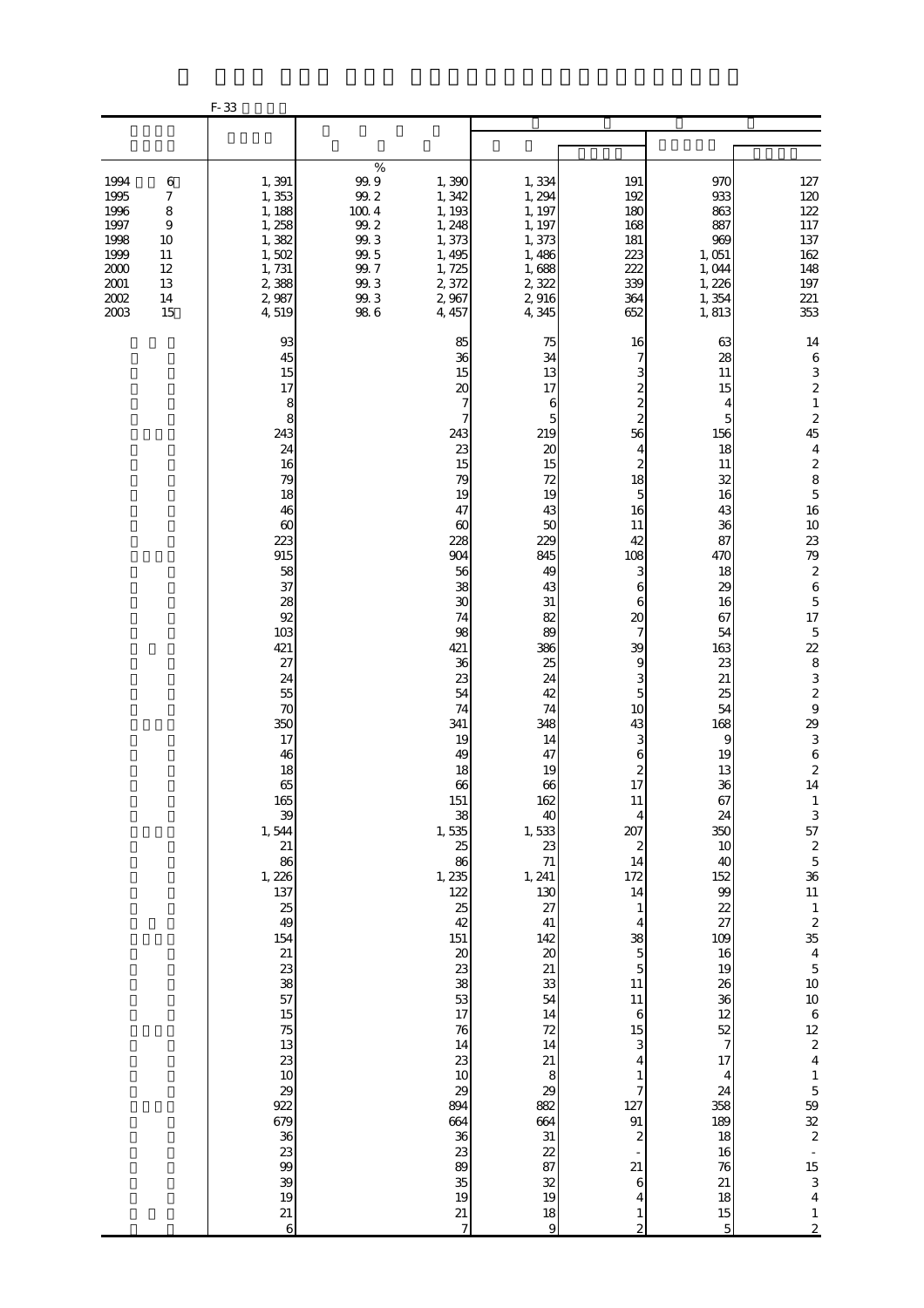|                                                  |                                                                                | F-34                                                      |                                                                      |                                                           |                                               |                                            |                                                    |                  |
|--------------------------------------------------|--------------------------------------------------------------------------------|-----------------------------------------------------------|----------------------------------------------------------------------|-----------------------------------------------------------|-----------------------------------------------|--------------------------------------------|----------------------------------------------------|------------------|
|                                                  |                                                                                |                                                           |                                                                      |                                                           |                                               |                                            |                                                    |                  |
|                                                  |                                                                                |                                                           |                                                                      |                                                           |                                               |                                            |                                                    |                  |
| 1994<br>1995<br>1996<br>$1997\,$<br>1998<br>1999 | $\,6\,$<br>$\boldsymbol{7}$<br>$\,8\,$<br>$\boldsymbol{9}$<br>$10\,$<br>$11\,$ | 44<br>$3\mathbf{1}$<br>32<br>33<br>25<br>44               | $\%$<br>97.7<br>$\frac{93}{96}$ 5<br>$100\;0$<br>$10000$<br>$100\;0$ | 43<br>29<br>31<br>33<br>25<br>44                          | 35<br>24<br>25<br>25<br>18<br>38              | 2<br>4<br>3<br>2<br>$\overline{4}$         | 1<br>$\overline{\mathcal{Z}}$<br>5                 | $\boldsymbol{z}$ |
| $2000\,$<br>$2001\,$<br>$200\!$<br>2003          | $12\,$<br>$13\,$<br>$14\,$<br>15                                               | 54<br>$\infty$<br>65<br>70                                | $92\ 6$<br>$90\;0$<br>$\frac{93.8}{92.9}$                            | $50\,$<br>54<br>$61\,$<br>65                              | 35<br>43<br>43<br>52                          | 4<br>3<br>4<br>5                           | $\overline{\mathcal{Z}}$<br>$\mathbf{1}$<br>5<br>1 | $\boldsymbol{z}$ |
|                                                  |                                                                                | $\overline{\mathbf{c}}$                                   |                                                                      | 2                                                         | $\overline{c}$                                |                                            |                                                    |                  |
|                                                  |                                                                                | 1<br>1                                                    |                                                                      | 1<br>1                                                    | 1<br>1                                        |                                            |                                                    |                  |
|                                                  |                                                                                | L,<br>5<br>L,                                             |                                                                      | 5                                                         | 4                                             |                                            |                                                    |                  |
|                                                  |                                                                                | ÷<br>$\overline{\mathcal{L}}$<br>$\overline{\mathcal{L}}$ |                                                                      | $\boldsymbol{z}$<br>$\boldsymbol{z}$                      | $\mathbf{1}$<br>$\boldsymbol{z}$              |                                            |                                                    |                  |
|                                                  |                                                                                | ÷,<br>$1\,$<br>10                                         |                                                                      | 1<br>9                                                    | 1<br>6                                        |                                            |                                                    |                  |
|                                                  |                                                                                | $\overline{22}$<br>3<br>ä,                                |                                                                      | $\infty$<br>3                                             | 16<br>$\mathbf{z}$                            | 2<br>$\mathbf{1}$                          | 1                                                  |                  |
|                                                  |                                                                                | $\mathbf{1}$<br>3<br>3                                    |                                                                      | 1<br>$\overline{\mathcal{Z}}$<br>3                        | $\mathbf{1}$<br>1<br>$\overline{\mathcal{Z}}$ |                                            |                                                    |                  |
|                                                  |                                                                                | 9<br>$\overline{\mathcal{L}}$                             |                                                                      | 8<br>$\boldsymbol{z}$                                     | $\overline{7}$<br>$\boldsymbol{z}$            | 1                                          | 1                                                  |                  |
|                                                  |                                                                                | $\mathbf{1}$<br>3                                         |                                                                      | 1<br>2                                                    | $\mathbf{1}$<br>1                             |                                            |                                                    |                  |
|                                                  |                                                                                |                                                           |                                                                      |                                                           |                                               |                                            |                                                    |                  |
|                                                  |                                                                                | $\mathbf{1}$                                              |                                                                      | 1                                                         |                                               |                                            |                                                    |                  |
|                                                  |                                                                                | 11<br>$\,1\,$<br>$\mathbf{1}$                             |                                                                      | 10<br>$\mathbf{1}$<br>$\mathbf{1}$                        | 9<br>1<br>1                                   | 1                                          |                                                    |                  |
|                                                  |                                                                                | $\begin{array}{c} 5 \\ 2 \\ 1 \end{array}$                |                                                                      | 4<br>$\begin{smallmatrix}2\\1\end{smallmatrix}$           | 4<br>1<br>1                                   | $\mathbf{1}$<br>÷,                         |                                                    |                  |
|                                                  |                                                                                | $\mathbf{1}$<br>$\frac{5}{1}$                             |                                                                      | $\mathbf{1}$<br>6<br>$\mathbf 1$                          | $\mathbf{1}$<br>5<br>$\,1\,$                  | ÷,<br>$\overline{a}$                       |                                                    |                  |
|                                                  |                                                                                | $\overline{\mathbf{c}}$<br>÷,<br>$\mathbf{1}$             |                                                                      | $\boldsymbol{z}$<br>$\,1\,$<br>$\mathbf{1}$               | $\mathbf{1}$<br>$\mathbf{1}$<br>$\mathbf{1}$  | $\overline{a}$<br>$\overline{a}$           |                                                    |                  |
|                                                  |                                                                                | $\,1\,$<br>$\mathbf{1}$<br>$\mathbf{1}$                   |                                                                      | $\,1\,$<br>1<br>$\mathbf{1}$                              | 1                                             | $\overline{a}$                             |                                                    |                  |
|                                                  |                                                                                | $\frac{1}{2}$<br>÷<br>÷                                   |                                                                      | $\overline{\phantom{0}}$<br>$\overline{\phantom{0}}$<br>÷ | $\frac{1}{2}$                                 | $\overline{a}$<br>$\overline{\phantom{a}}$ |                                                    |                  |
|                                                  |                                                                                | 11<br>$\overline{\mathbf{4}}$<br>÷                        |                                                                      | 10<br>4                                                   | 9<br>4                                        | $\overline{\mathbf{c}}$<br>$\,1$           |                                                    |                  |
|                                                  |                                                                                | $\,1\,$<br>$\mathbf{1}$<br>$\boldsymbol{z}$               |                                                                      | $\,1\,$<br>$\,1\,$<br>$\overline{\mathcal{L}}$            | 1<br>1<br>1                                   | $\mathbf{1}$                               |                                                    |                  |
|                                                  |                                                                                | $1\,$<br>$\mathbf{1}$                                     |                                                                      | 1                                                         | 1<br>1                                        |                                            |                                                    |                  |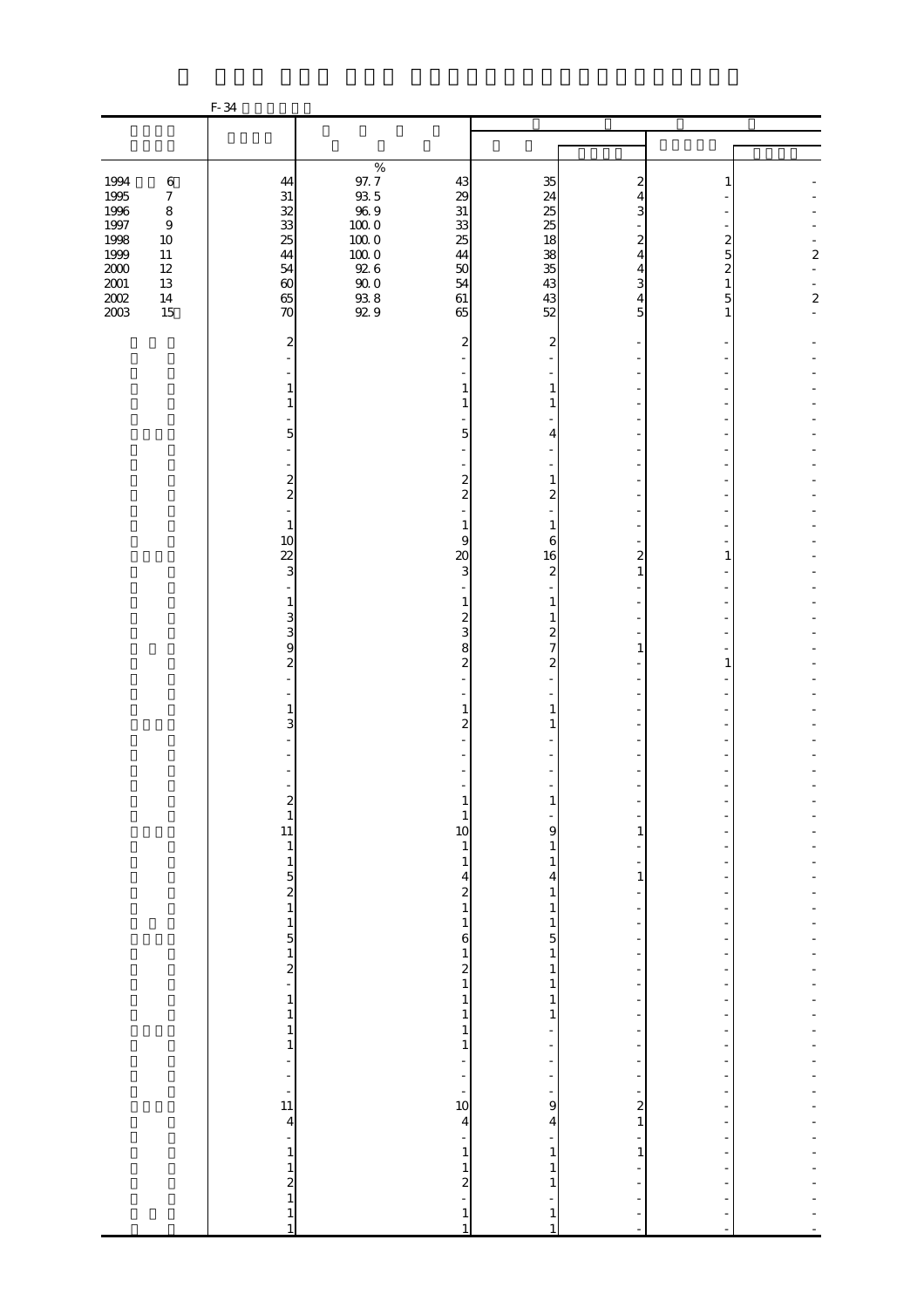|                                                                                              |                                                                                                            | $F-35$                                                               |                                                                                                                                                          |                                                                |                                                                  |                                                  |                                                          |                                                                                                                                               |
|----------------------------------------------------------------------------------------------|------------------------------------------------------------------------------------------------------------|----------------------------------------------------------------------|----------------------------------------------------------------------------------------------------------------------------------------------------------|----------------------------------------------------------------|------------------------------------------------------------------|--------------------------------------------------|----------------------------------------------------------|-----------------------------------------------------------------------------------------------------------------------------------------------|
|                                                                                              |                                                                                                            |                                                                      |                                                                                                                                                          |                                                                |                                                                  |                                                  |                                                          |                                                                                                                                               |
|                                                                                              |                                                                                                            |                                                                      |                                                                                                                                                          |                                                                |                                                                  |                                                  |                                                          |                                                                                                                                               |
| 1994<br>1995<br>1996<br>$1997\,$<br>1998<br>1999<br>$2000\,$<br>$2001\,$<br>$2002\,$<br>2003 | $\,6\,$<br>$\boldsymbol{7}$<br>$\,8\,$<br>$\boldsymbol{9}$<br>10<br>11<br>$12\,$<br>$13\,$<br>$14\,$<br>15 | 122<br>167<br>153<br>171<br>147<br>162<br>297<br>407<br>$503$<br>624 | $\%$<br>77.9<br>67.1<br>$64\,7$<br>$\begin{array}{c} 70.2 \\ 66.7 \end{array}$<br>$\begin{array}{c} 53 \\ 50 \\ 5 \end{array}$<br>49.4<br>$435$<br>$369$ | 95<br>112<br>99<br>120<br>98<br>86<br>150<br>201<br>219<br>230 | 102<br>138<br>88<br>120<br>100<br>91<br>152<br>188<br>238<br>239 | 4<br>7<br>4<br>3<br>5<br>2<br>18<br>12<br>4<br>8 | 15<br>48<br>15<br>32<br>21<br>16<br>48<br>73<br>93<br>72 | $\mathbf{1}$<br>$\mathbf{1}$<br>$\overline{a}$<br>$\boldsymbol{z}$<br>$\bar{\phantom{a}}$<br>$\begin{array}{c} 11 \\ 5 \\ 2 \\ 3 \end{array}$ |
|                                                                                              |                                                                                                            | 62                                                                   |                                                                                                                                                          | 15                                                             | 16                                                               | 2                                                | 3                                                        | $\mathbf{1}$                                                                                                                                  |
|                                                                                              |                                                                                                            | 47<br>4                                                              |                                                                                                                                                          | 10<br>3                                                        | 8<br>3                                                           |                                                  | $\overline{c}$                                           |                                                                                                                                               |
|                                                                                              |                                                                                                            | 3                                                                    |                                                                                                                                                          | 1                                                              |                                                                  |                                                  |                                                          |                                                                                                                                               |
|                                                                                              |                                                                                                            | 6<br>$\boldsymbol{z}$                                                |                                                                                                                                                          | 1                                                              | 5                                                                | 2                                                | 1                                                        | $\mathbf{1}$                                                                                                                                  |
|                                                                                              |                                                                                                            | 81<br>11                                                             |                                                                                                                                                          | 21<br>5                                                        | $\infty$<br>$\overline{\mathcal{Z}}$                             | 1                                                | 10<br>1                                                  | 1                                                                                                                                             |
|                                                                                              |                                                                                                            | $\boldsymbol{6}$<br>17                                               |                                                                                                                                                          | 1<br>6                                                         | $\mathbf{1}$<br>5                                                | 1                                                | 1<br>1                                                   | $\mathbf{1}$                                                                                                                                  |
|                                                                                              |                                                                                                            | 8<br>6                                                               |                                                                                                                                                          | 1<br>4                                                         | $\mathbf{1}$<br>8                                                |                                                  | 7                                                        |                                                                                                                                               |
|                                                                                              |                                                                                                            | 33<br>48                                                             |                                                                                                                                                          | 4<br>22                                                        | 3<br>19                                                          | 1                                                | 3                                                        |                                                                                                                                               |
|                                                                                              |                                                                                                            | 119                                                                  |                                                                                                                                                          | 53                                                             | 55                                                               | 1                                                | 16                                                       | 1                                                                                                                                             |
|                                                                                              |                                                                                                            | 13<br>10                                                             |                                                                                                                                                          | $\overline{4}$<br>6                                            | 9<br>11                                                          | 1                                                | 8                                                        | $\mathbf{1}$                                                                                                                                  |
|                                                                                              |                                                                                                            | 11<br>21                                                             |                                                                                                                                                          | 6<br>9                                                         | 5<br>7                                                           |                                                  | 1<br>$\overline{c}$                                      |                                                                                                                                               |
|                                                                                              |                                                                                                            | 18<br>17                                                             |                                                                                                                                                          | 8<br>7                                                         | 8<br>6                                                           |                                                  | $\mathbf{1}$<br>$\overline{c}$                           |                                                                                                                                               |
|                                                                                              |                                                                                                            | 12<br>$\mathbf{1}$                                                   |                                                                                                                                                          | $\mathbf{z}$<br>3                                              | $\mathbf{1}$                                                     |                                                  |                                                          |                                                                                                                                               |
|                                                                                              |                                                                                                            | 6                                                                    |                                                                                                                                                          | 3                                                              | $\boldsymbol{z}$                                                 |                                                  | 1                                                        |                                                                                                                                               |
|                                                                                              |                                                                                                            | 10<br>47                                                             |                                                                                                                                                          | 5<br>$\overline{21}$                                           | 6<br>26                                                          |                                                  | 1<br>14                                                  |                                                                                                                                               |
|                                                                                              |                                                                                                            | 3<br>3                                                               |                                                                                                                                                          | $\boldsymbol{z}$<br>$\overline{\mathcal{Z}}$                   | $\boldsymbol{z}$<br>$\overline{\mathcal{L}}$                     |                                                  |                                                          |                                                                                                                                               |
|                                                                                              |                                                                                                            | 9<br>6                                                               |                                                                                                                                                          | 7                                                              | 3                                                                |                                                  |                                                          |                                                                                                                                               |
|                                                                                              |                                                                                                            | 21<br>$\overline{5}$                                                 |                                                                                                                                                          |                                                                | $\frac{1}{2}$<br>$\boldsymbol{z}$                                |                                                  | 14                                                       |                                                                                                                                               |
|                                                                                              |                                                                                                            |                                                                      |                                                                                                                                                          | $\frac{2}{27}$                                                 | 34                                                               | 1                                                | 9                                                        |                                                                                                                                               |
|                                                                                              |                                                                                                            |                                                                      |                                                                                                                                                          | $\mathbf{1}$<br>$\overline{\mathbf{4}}$                        | f<br>$\mathbf{6}$                                                | $\mathbf{1}$                                     | $\mathbf{1}$                                             |                                                                                                                                               |
|                                                                                              |                                                                                                            |                                                                      |                                                                                                                                                          | 8<br>$\boldsymbol{6}$                                          | 10<br>$\overline{9}$                                             |                                                  | $\boldsymbol{z}$<br>5                                    |                                                                                                                                               |
|                                                                                              |                                                                                                            |                                                                      |                                                                                                                                                          | 4<br>4                                                         | $\overline{5}$<br>$\overline{\mathcal{L}}$                       |                                                  | 1                                                        |                                                                                                                                               |
|                                                                                              |                                                                                                            |                                                                      |                                                                                                                                                          |                                                                | $\begin{array}{c} 21 \\ 2 \\ 2 \end{array}$                      |                                                  | 8                                                        |                                                                                                                                               |
|                                                                                              |                                                                                                            |                                                                      |                                                                                                                                                          | $\frac{19}{2}$<br>$\frac{2}{3}$<br>$\frac{3}{6}$               |                                                                  |                                                  | 1                                                        |                                                                                                                                               |
|                                                                                              |                                                                                                            |                                                                      |                                                                                                                                                          |                                                                | $\overline{9}$                                                   |                                                  |                                                          |                                                                                                                                               |
|                                                                                              |                                                                                                            |                                                                      |                                                                                                                                                          | $\mathbf{6}$<br>9                                              | 8<br>8                                                           |                                                  | 7<br>$\overline{\mathbf{c}}$                             |                                                                                                                                               |
|                                                                                              |                                                                                                            |                                                                      |                                                                                                                                                          | $\begin{array}{c} 3 \\ 2 \\ 1 \end{array}$                     | $\boldsymbol{z}$<br>$\,1\,$                                      |                                                  | $\mathbf{1}$                                             |                                                                                                                                               |
|                                                                                              |                                                                                                            |                                                                      |                                                                                                                                                          | 3                                                              | $\mathbf{1}$<br>4                                                |                                                  | 1                                                        |                                                                                                                                               |
|                                                                                              |                                                                                                            |                                                                      |                                                                                                                                                          | 43<br>16                                                       | 40<br>14                                                         | $\frac{2}{2}$                                    | 7<br>4                                                   |                                                                                                                                               |
|                                                                                              |                                                                                                            |                                                                      |                                                                                                                                                          | $\mathbf{1}$                                                   | $\mathbf{1}$                                                     |                                                  | 2                                                        |                                                                                                                                               |
|                                                                                              |                                                                                                            |                                                                      |                                                                                                                                                          | 3<br>$\frac{3}{3}$                                             | 8<br>1                                                           |                                                  |                                                          |                                                                                                                                               |
|                                                                                              |                                                                                                            | $622$<br>$21$                                                        |                                                                                                                                                          | $\overline{\mathcal{L}}$                                       | 3<br>4                                                           |                                                  | 1                                                        |                                                                                                                                               |
|                                                                                              |                                                                                                            |                                                                      |                                                                                                                                                          | $\mathbf{1}$<br>14                                             | $\frac{2}{7}$                                                    |                                                  |                                                          |                                                                                                                                               |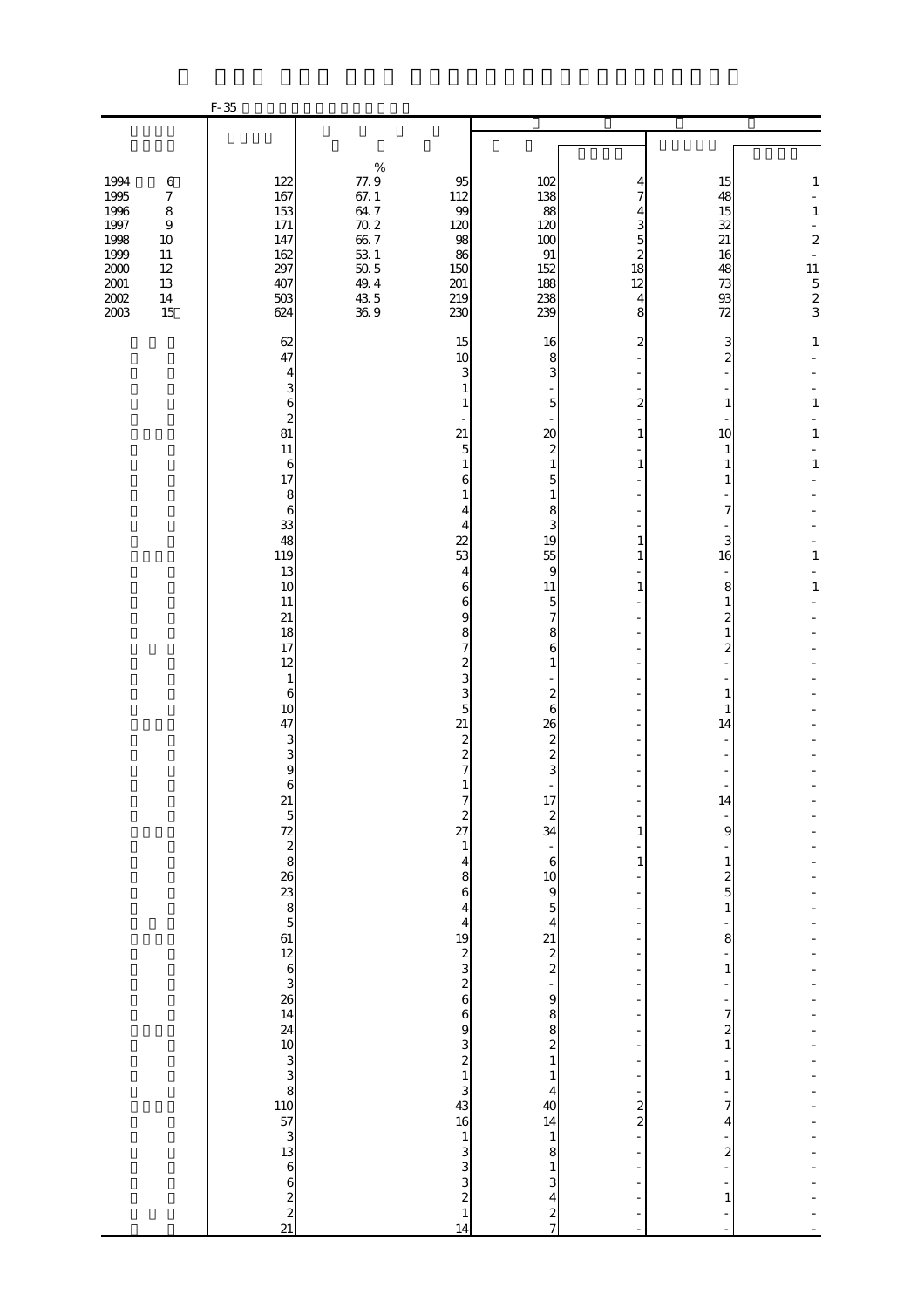|                                        |                  | F-36                                        |                                                                      |                          |                |                          |        |             |
|----------------------------------------|------------------|---------------------------------------------|----------------------------------------------------------------------|--------------------------|----------------|--------------------------|--------|-------------|
|                                        |                  |                                             |                                                                      |                          |                |                          |        |             |
|                                        |                  |                                             |                                                                      |                          |                |                          |        |             |
|                                        |                  |                                             | $\%$                                                                 |                          |                |                          |        |             |
| 1994                                   | $\,6\,$          | 13                                          | $\begin{bmatrix} 23 & 1 \\ 17 & 2 \\ 27 & 8 \\ 11 & 1 \end{bmatrix}$ | 3                        | 4              |                          |        |             |
| 1995<br>1996                           | $\boldsymbol{7}$ | 29                                          |                                                                      | 5                        | 4              | 1                        |        |             |
|                                        | $\,8\,$          | 18                                          |                                                                      | 5                        | 8              |                          | 2      |             |
| $1997\,$                               | $\,9$            | 18                                          | 44.4                                                                 | 8                        | 9              |                          |        |             |
| 1998                                   | $10\,$           | 29                                          | 24.1                                                                 | $\overline{7}$           | 7              |                          |        |             |
| $1999\,$                               | $11\,$<br>$12\,$ | 26<br>36                                    | $\frac{15}{27}$ . 8                                                  | 4<br>10                  | 8<br>15        | 3                        | 4<br>1 | $\,$ 3 $\,$ |
| $\frac{200}{200}$<br>$\frac{200}{200}$ | $13\,$           | 65                                          |                                                                      | $11\,$                   | 9              | 3                        |        |             |
|                                        | $14\,$           | 67                                          | $\frac{169}{134}$<br>13 4<br>11 1                                    | $\overline{9}$           | 14             | 3                        |        |             |
|                                        | 15               | 54                                          |                                                                      | 6                        | 8              |                          |        |             |
|                                        |                  |                                             |                                                                      |                          |                |                          |        |             |
|                                        |                  |                                             |                                                                      |                          |                |                          |        |             |
|                                        |                  |                                             |                                                                      |                          |                |                          |        |             |
|                                        |                  |                                             |                                                                      |                          |                |                          |        |             |
|                                        |                  |                                             |                                                                      |                          |                |                          |        |             |
|                                        |                  |                                             |                                                                      |                          |                |                          |        |             |
|                                        |                  | 3                                           |                                                                      |                          |                |                          |        |             |
|                                        |                  |                                             |                                                                      |                          |                |                          |        |             |
|                                        |                  | 1                                           |                                                                      |                          |                |                          |        |             |
|                                        |                  |                                             |                                                                      |                          |                |                          |        |             |
|                                        |                  |                                             |                                                                      |                          |                |                          |        |             |
|                                        |                  | $\overline{\mathcal{Z}}$                    |                                                                      |                          |                |                          |        |             |
|                                        |                  |                                             |                                                                      |                          |                |                          |        |             |
|                                        |                  | 5                                           |                                                                      |                          |                |                          |        |             |
|                                        |                  | 17                                          |                                                                      | 2                        | 2              |                          |        |             |
|                                        |                  | $\mathbf{1}$<br>$\overline{\mathcal{Z}}$    |                                                                      |                          |                |                          |        |             |
|                                        |                  | $\mathbf{1}$                                |                                                                      |                          |                |                          |        |             |
|                                        |                  |                                             |                                                                      |                          |                |                          |        |             |
|                                        |                  | 3                                           |                                                                      | 1                        | 1              |                          |        |             |
|                                        |                  | 6                                           |                                                                      |                          |                |                          |        |             |
|                                        |                  | 1                                           |                                                                      |                          |                |                          |        |             |
|                                        |                  | $\mathbf{1}$                                |                                                                      |                          |                |                          |        |             |
|                                        |                  | $\boldsymbol{z}$                            |                                                                      | 1                        | 1              |                          |        |             |
|                                        |                  |                                             |                                                                      |                          |                |                          |        |             |
|                                        |                  | 4                                           |                                                                      | 1                        |                |                          |        |             |
|                                        |                  |                                             |                                                                      |                          |                |                          |        |             |
|                                        |                  | $\overline{\mathcal{Z}}$                    |                                                                      |                          |                |                          |        |             |
|                                        |                  |                                             |                                                                      |                          |                |                          |        |             |
|                                        |                  |                                             |                                                                      |                          |                |                          |        |             |
|                                        |                  |                                             |                                                                      | $\mathbf{1}$             |                |                          |        |             |
|                                        |                  | $\begin{array}{c} 2 \\ 13 \end{array}$      |                                                                      | 1                        | 4              |                          |        |             |
|                                        |                  |                                             |                                                                      |                          |                |                          |        |             |
|                                        |                  | $\frac{1}{3}$ 8 $\frac{1}{3}$               |                                                                      |                          |                |                          |        |             |
|                                        |                  |                                             |                                                                      |                          |                |                          |        |             |
|                                        |                  |                                             |                                                                      | $\mathbf{1}$             | 4              |                          |        |             |
|                                        |                  | $\frac{1}{2}$                               |                                                                      | ÷,                       |                | $\overline{\phantom{a}}$ |        |             |
|                                        |                  | ÷,                                          |                                                                      |                          |                |                          |        |             |
|                                        |                  | -<br>$\frac{1}{2}$                          |                                                                      | ÷,<br>$\frac{1}{2}$      |                | ÷<br>$\overline{a}$      |        |             |
|                                        |                  | ÷                                           |                                                                      | $\overline{\phantom{0}}$ |                |                          |        |             |
|                                        |                  | ÷,                                          |                                                                      | $\frac{1}{2}$            |                |                          |        |             |
|                                        |                  | $\overline{\phantom{0}}$                    |                                                                      | $\frac{1}{2}$            |                |                          |        |             |
|                                        |                  | $\overline{\phantom{0}}$                    |                                                                      | $\overline{\phantom{0}}$ |                | ٠                        |        |             |
|                                        |                  | 1                                           |                                                                      | Ξ                        |                | ٠                        |        |             |
|                                        |                  | $\mathbf{1}$                                |                                                                      | $\overline{\phantom{0}}$ |                | $\overline{a}$           |        |             |
|                                        |                  | $\frac{1}{2}$                               |                                                                      | $\overline{\phantom{a}}$ |                | ۰                        |        |             |
|                                        |                  | $\overline{\phantom{m}}$                    |                                                                      | $\overline{\phantom{a}}$ | $\overline{a}$ | $\overline{\phantom{a}}$ |        |             |
|                                        |                  | f                                           |                                                                      | ÷                        | $\overline{a}$ |                          |        |             |
|                                        |                  | $\begin{array}{c} 11 \\ 2 \\ 5 \end{array}$ |                                                                      | $\frac{2}{1}$            | $\mathbf{1}$   | $\overline{\phantom{a}}$ |        |             |
|                                        |                  |                                             |                                                                      |                          |                |                          |        |             |
|                                        |                  | ÷,                                          |                                                                      | $\frac{1}{2}$            |                |                          |        |             |
|                                        |                  | $\,1\,$                                     |                                                                      | -                        |                |                          |        |             |
|                                        |                  | $\overline{\phantom{0}}$                    |                                                                      | ÷                        |                |                          |        |             |
|                                        |                  | $\overline{\mathcal{L}}$                    |                                                                      | $\boldsymbol{z}$         | $\mathbf{1}$   |                          |        |             |
|                                        |                  | $\mathbf{1}$                                |                                                                      | ÷                        |                |                          |        |             |
|                                        |                  | L,                                          |                                                                      | ÷,                       | i,             |                          |        |             |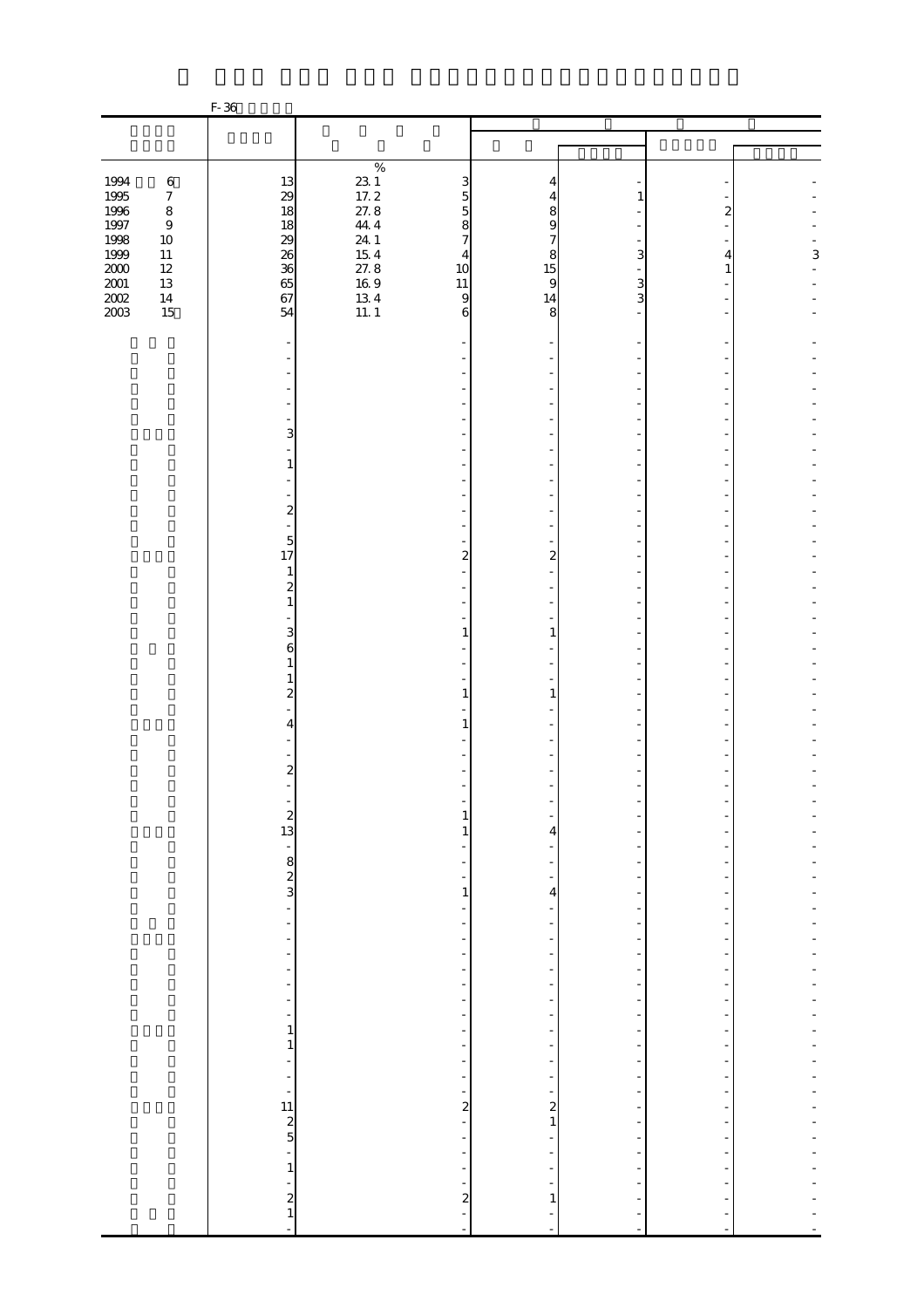|                                                                                  |                                                                                   | F-37                                                                                                                                                                                                                                                                                                                                                                                                                                                                                                                                                      |                                                                                      |                                                                                                                                                                                                                                                                                                                                                                                                                                          |                                                                                                                                                                                                                                                                                                                                                                                                                                          |                                                                                                                                                                                                                                                                                                                                                                                                       |                                                                                                                                                                                                                                                                                                                                                                                                                                     |                                                                                                                                                                                                                                                                                                                                                                                                                                                                                                                                                  |
|----------------------------------------------------------------------------------|-----------------------------------------------------------------------------------|-----------------------------------------------------------------------------------------------------------------------------------------------------------------------------------------------------------------------------------------------------------------------------------------------------------------------------------------------------------------------------------------------------------------------------------------------------------------------------------------------------------------------------------------------------------|--------------------------------------------------------------------------------------|------------------------------------------------------------------------------------------------------------------------------------------------------------------------------------------------------------------------------------------------------------------------------------------------------------------------------------------------------------------------------------------------------------------------------------------|------------------------------------------------------------------------------------------------------------------------------------------------------------------------------------------------------------------------------------------------------------------------------------------------------------------------------------------------------------------------------------------------------------------------------------------|-------------------------------------------------------------------------------------------------------------------------------------------------------------------------------------------------------------------------------------------------------------------------------------------------------------------------------------------------------------------------------------------------------|-------------------------------------------------------------------------------------------------------------------------------------------------------------------------------------------------------------------------------------------------------------------------------------------------------------------------------------------------------------------------------------------------------------------------------------|--------------------------------------------------------------------------------------------------------------------------------------------------------------------------------------------------------------------------------------------------------------------------------------------------------------------------------------------------------------------------------------------------------------------------------------------------------------------------------------------------------------------------------------------------|
|                                                                                  |                                                                                   |                                                                                                                                                                                                                                                                                                                                                                                                                                                                                                                                                           |                                                                                      |                                                                                                                                                                                                                                                                                                                                                                                                                                          |                                                                                                                                                                                                                                                                                                                                                                                                                                          |                                                                                                                                                                                                                                                                                                                                                                                                       |                                                                                                                                                                                                                                                                                                                                                                                                                                     |                                                                                                                                                                                                                                                                                                                                                                                                                                                                                                                                                  |
| 1994<br>1995<br>1996<br>1997<br>1998<br>1999<br>2000<br>2001<br>$2002\,$<br>2003 | 6<br>$\boldsymbol{7}$<br>$\,$ 8 $\,$<br>9<br>10<br>11<br>$12\,$<br>13<br>14<br>15 | 30, 119<br>31, 231<br>36, 406<br>41,064<br>46,009<br>53, 552<br>87, 943<br>145, 936<br>196, 018<br>230, 743                                                                                                                                                                                                                                                                                                                                                                                                                                               | $\%$<br>133<br>129<br>126<br>$11.1$<br>$10.2\,$<br>$9\,3$<br>7.2<br>5.3<br>49<br>4.8 | 3,999<br>4,041<br>4,585<br>4,574<br>4,714<br>4,958<br>6,364<br>7,662<br>9,607<br>11, 100                                                                                                                                                                                                                                                                                                                                                 | 2, 492<br>2, 418<br>2, 494<br>2,773<br>2,850<br>2,861<br>4,062<br>4, 222<br>4,931<br>5,331                                                                                                                                                                                                                                                                                                                                               | 81<br>95<br>110<br>98<br>115<br>142<br>208<br>238<br>269<br>298                                                                                                                                                                                                                                                                                                                                       | 546<br>534<br>605<br>777<br>825<br>861<br>1, 174<br>1, 123<br>1, 174<br>1,363                                                                                                                                                                                                                                                                                                                                                       | $24\,$<br>$31\,$<br>38<br>$21\,$<br>43<br>$51\,$<br>$52\,$<br>55<br>$7\!3$<br>${\bf 71}$                                                                                                                                                                                                                                                                                                                                                                                                                                                         |
|                                                                                  |                                                                                   | 8,790<br>5,805<br>751<br>1, 001<br>842<br>391<br>11, 328<br>1,779<br>1, 189<br>3,425<br>931<br>1,051<br>2,953<br>24, 130<br>66,303<br>5,553<br>$3,005$<br>3,990<br>18, 441<br>12,000<br>9,889<br>3,861<br>979<br>2,768<br>5,757<br>34, 116<br>1,664<br>1,391<br>987<br>4,805<br>20, 911<br>4,358<br>48,592<br>2,572<br>7, 297<br>14, 177<br>18, 244<br>3,687<br>2,615<br>14,382<br>941<br>972<br>4,543<br>5,390<br>2,536<br>5,500<br>1,339<br>2,071<br>$1,007$<br>1,083<br>17,602<br>8,015<br>1,046<br>984<br>1,867<br>1, 443<br>1, 125<br>1,056<br>2,066 |                                                                                      | 551<br>430<br>$\boldsymbol{\chi}$<br>43<br>43<br>15<br>617<br>125<br>51<br>184<br>62<br>66<br>129<br>1, 111<br>3, 286<br>186<br>163<br>201<br>585<br>740<br>683<br>264<br>52<br>131<br>281<br>1,008<br>174<br>144<br>45<br>278<br>269<br>98<br>1,785<br>132<br>383<br>352<br>532<br>270<br>116<br>1,031<br>50<br>94<br>318<br>315<br>254<br>380<br>70<br>121<br>131<br>58<br>1,331<br>365<br>48<br>177<br>130<br>121<br>66<br>152<br>272 | 182<br>111<br>14<br>23<br>24<br>10<br>266<br>57<br>17<br>67<br>36<br>40<br>49<br>594<br>1,638<br>103<br>103<br>93<br>331<br>278<br>425<br>61<br>19<br>77<br>148<br>382<br>48<br>37<br>16<br>$\infty$<br>165<br>56<br>1,014<br>$\boldsymbol{\omega}$<br>213<br>285<br>315<br>81<br>$\boldsymbol{\omega}$<br>391<br>21<br>19<br>104<br>170<br>77<br>143<br>18<br>33<br>54<br>38<br>721<br>250<br>24<br>41<br>$50$<br>45<br>43<br>37<br>231 | 7<br>1<br>3<br>7<br>3<br>$\overline{\mathcal{Z}}$<br>1<br>1<br>25<br>114<br>14<br>16<br>4<br>21<br>21<br>22<br>$\mathbf{z}$<br>$\mathbf{1}$<br>6<br>7<br>21<br>$\overline{\mathcal{Z}}$<br>1<br>$\overline{c}$<br>11<br>5<br>56<br>$\mathbf{1}$<br>14<br>14<br>21<br>3<br>3<br>31<br>4<br>7<br>16<br>4<br>13<br>$\begin{array}{c} 2 \\ 3 \\ 5 \\ 3 \end{array}$<br>24<br>13<br>$\mathbf{1}$<br>3<br>7 | 38<br>19<br>З<br>4<br>6<br>6<br>119<br>27<br>9<br>20<br>15<br>28<br>20<br>75<br>448<br>39<br>34<br>40<br>100<br>61<br>91<br>10<br>2<br>27<br>44<br>143<br>25<br>13<br>6<br>12<br>53<br>34<br>224<br>31<br>33<br>66<br>70<br>13<br>$11\,$<br>106<br>$\overline{\mathcal{Z}}$<br>3<br>26<br>53<br>22<br>42<br>8<br>5<br>$\boldsymbol{\chi}$<br>$\overline{9}$<br>168<br>$70$<br>12<br>12<br>$\boldsymbol{\chi}$<br>8<br>14<br>5<br>27 | $\ensuremath{\mathsf{3}}$<br>$\mathbf{1}$<br>$\boldsymbol{2}$<br>$\overline{\phantom{a}}$<br>$\overline{\mathbf{c}}$<br>$\Box$<br>$\boldsymbol{2}$<br>8<br>34<br>$\overline{5}$<br>$\boldsymbol{6}$<br>$\begin{array}{c} 2 \\ 5 \\ 4 \end{array}$<br>8<br>$\mathbf{1}$<br>$\,3$<br>4<br>$\begin{array}{c} 2 \\ 2 \\ 5 \end{array}$<br>$\,1\,$<br>$\,1\,$<br>$\,1\,$<br>$\boldsymbol{2}$<br>$\epsilon$<br>$\,1\,$<br>$\begin{array}{c} 1 \\ 3 \\ 1 \\ 3 \end{array}$<br>$\frac{1}{2}$<br>$\boldsymbol{6}$<br>$\boldsymbol{4}$<br>$\boldsymbol{2}$ |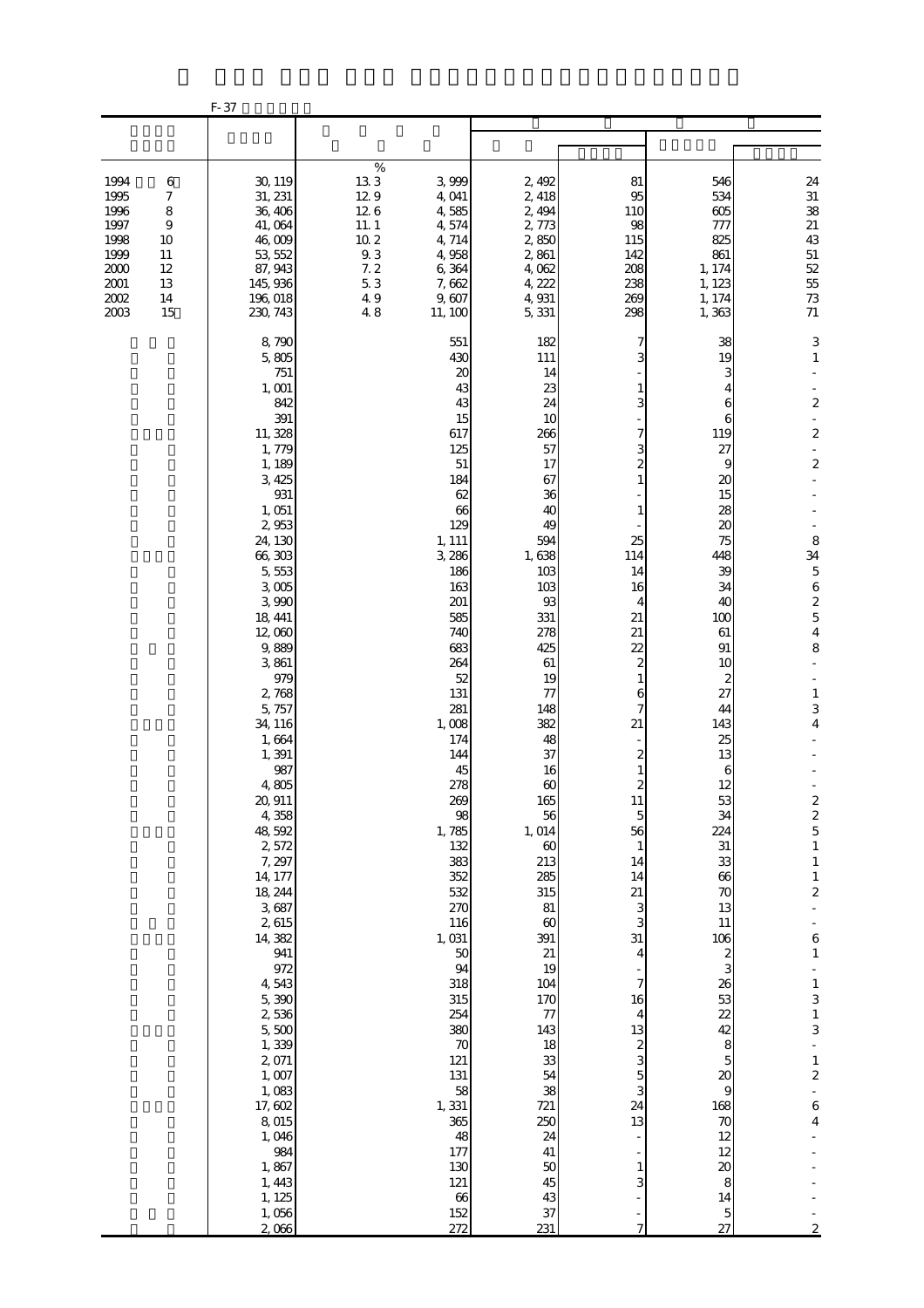|                                                                                              |                                                                                                        | F-38                                                              |                                                                                                     |                                                                 |                                                                    |                                                      |                                                           |                                                                                                                                                                        |
|----------------------------------------------------------------------------------------------|--------------------------------------------------------------------------------------------------------|-------------------------------------------------------------------|-----------------------------------------------------------------------------------------------------|-----------------------------------------------------------------|--------------------------------------------------------------------|------------------------------------------------------|-----------------------------------------------------------|------------------------------------------------------------------------------------------------------------------------------------------------------------------------|
|                                                                                              |                                                                                                        |                                                                   |                                                                                                     |                                                                 |                                                                    |                                                      |                                                           |                                                                                                                                                                        |
|                                                                                              |                                                                                                        |                                                                   | $\%$                                                                                                |                                                                 |                                                                    |                                                      |                                                           |                                                                                                                                                                        |
| 1994<br>1995<br>1996<br>$1997\,$<br>1998<br>1999<br>$2000\,$<br>$2001\,$<br>$2002\,$<br>2003 | $\,6\,$<br>$\boldsymbol{7}$<br>$\,8\,$<br>$\boldsymbol{9}$<br>10<br>11<br>$12\,$<br>13<br>$14\,$<br>15 | 106<br>139<br>153<br>114<br>95<br>103<br>107<br>111<br>132<br>156 | $98\ 1$<br>1000<br>$95\ 4$<br>$96\ 5$<br>$98\ 9$<br>$96\ 1$<br>$91.\,6$<br>$92.8\,$<br>79.5<br>79.5 | 104<br>139<br>146<br>110<br>94<br>99<br>98<br>103<br>105<br>124 | 201<br>240<br>307<br>211<br>140<br>160<br>181<br>148<br>147<br>199 | 13<br>21<br>14<br>8<br>11<br>16<br>3<br>13<br>3<br>7 | 52<br>86<br>132<br>63<br>40<br>65<br>59<br>38<br>33<br>53 | $\begin{array}{c} 12 \\ 17 \end{array}$<br>$\begin{array}{c} 11 \\ 6 \end{array}$<br>$11\,$<br>16<br>$\bar{\phantom{a}}$<br>$\begin{array}{c} 7 \\ 2 \\ 5 \end{array}$ |
|                                                                                              |                                                                                                        | 3                                                                 |                                                                                                     | 2                                                               | 2                                                                  |                                                      |                                                           |                                                                                                                                                                        |
|                                                                                              |                                                                                                        | 1<br>1                                                            |                                                                                                     |                                                                 | $\boldsymbol{z}$                                                   |                                                      |                                                           |                                                                                                                                                                        |
|                                                                                              |                                                                                                        | $\mathbf{1}$                                                      |                                                                                                     |                                                                 |                                                                    |                                                      |                                                           |                                                                                                                                                                        |
|                                                                                              |                                                                                                        | 5<br>$\mathbf{1}$                                                 |                                                                                                     | 5                                                               | 15<br>8                                                            |                                                      | 6                                                         |                                                                                                                                                                        |
|                                                                                              |                                                                                                        |                                                                   |                                                                                                     |                                                                 |                                                                    |                                                      |                                                           |                                                                                                                                                                        |
|                                                                                              |                                                                                                        |                                                                   |                                                                                                     |                                                                 |                                                                    |                                                      |                                                           |                                                                                                                                                                        |
|                                                                                              |                                                                                                        | 4<br>6                                                            |                                                                                                     | 4<br>6                                                          | $\overline{7}$<br>9                                                |                                                      | 6<br>5                                                    |                                                                                                                                                                        |
|                                                                                              |                                                                                                        | 42<br>$\overline{\mathcal{L}}$                                    |                                                                                                     | $\overline{22}$<br>$\boldsymbol{z}$                             | 43<br>6                                                            |                                                      | 12                                                        |                                                                                                                                                                        |
|                                                                                              |                                                                                                        | 8<br>$\overline{5}$                                               |                                                                                                     | 4<br>3                                                          | 3<br>4                                                             |                                                      | $\boldsymbol{z}$                                          |                                                                                                                                                                        |
|                                                                                              |                                                                                                        | 19<br>$\boldsymbol{z}$                                            |                                                                                                     | 5<br>2                                                          | 11<br>3                                                            |                                                      |                                                           |                                                                                                                                                                        |
|                                                                                              |                                                                                                        | 4                                                                 |                                                                                                     | 4                                                               | 11                                                                 |                                                      | 10                                                        |                                                                                                                                                                        |
|                                                                                              |                                                                                                        |                                                                   |                                                                                                     |                                                                 | 1                                                                  |                                                      |                                                           |                                                                                                                                                                        |
|                                                                                              |                                                                                                        | $\boldsymbol{z}$<br>11                                            |                                                                                                     | $\boldsymbol{z}$<br>11                                          | 4<br>20                                                            |                                                      | 1                                                         |                                                                                                                                                                        |
|                                                                                              |                                                                                                        | $\overline{5}$                                                    |                                                                                                     | 5                                                               | $\overline{9}$                                                     |                                                      | 1                                                         |                                                                                                                                                                        |
|                                                                                              |                                                                                                        | $\overline{\mathcal{L}}$                                          |                                                                                                     | $\boldsymbol{2}$                                                | 3                                                                  |                                                      |                                                           |                                                                                                                                                                        |
|                                                                                              |                                                                                                        | T                                                                 |                                                                                                     | $\begin{array}{c} 3 \\ 17 \\ 3 \end{array}$                     | $\sim$ 88 $\infty$                                                 | 6                                                    | 7                                                         |                                                                                                                                                                        |
|                                                                                              |                                                                                                        | $\begin{array}{c}\n3 \\ 13 \\ 1\n\end{array}$                     |                                                                                                     | $\mathbf{1}$                                                    |                                                                    | 4                                                    | 4<br>$\mathbf{1}$                                         | $\frac{1}{5}$                                                                                                                                                          |
|                                                                                              |                                                                                                        |                                                                   |                                                                                                     | $\mathbf{1}$<br>$\theta$                                        | $24$<br>$24$                                                       | -<br>$\overline{\mathcal{L}}$                        | $\boldsymbol{z}$                                          | $\frac{1}{2}$                                                                                                                                                          |
|                                                                                              |                                                                                                        | $\begin{bmatrix} 1 \\ 9 \\ 1 \\ 2 \\ 17 \end{bmatrix}$            |                                                                                                     | $\mathbf{1}$                                                    |                                                                    | ÷,                                                   |                                                           |                                                                                                                                                                        |
|                                                                                              |                                                                                                        |                                                                   |                                                                                                     | $\begin{array}{c} 2 \\ 17 \end{array}$<br>÷                     |                                                                    | ÷<br>$\overline{a}$                                  | 7                                                         |                                                                                                                                                                        |
|                                                                                              |                                                                                                        | $\begin{array}{c} 1 \\ 1 \\ 1 \\ 15 \end{array}$                  |                                                                                                     |                                                                 |                                                                    | $\overline{\phantom{a}}$                             | $\mathbf{1}$                                              |                                                                                                                                                                        |
|                                                                                              |                                                                                                        |                                                                   |                                                                                                     | $\frac{1}{2}$<br>2<br>2<br>-                                    | $\begin{array}{c} 1 \\ 2 \\ 3 \end{array}$                         |                                                      | 4<br>$\boldsymbol{z}$                                     |                                                                                                                                                                        |
|                                                                                              |                                                                                                        | $\frac{1}{2}$                                                     |                                                                                                     |                                                                 |                                                                    |                                                      | $\mathbf{1}$                                              |                                                                                                                                                                        |
|                                                                                              |                                                                                                        | $\frac{1}{1}$                                                     |                                                                                                     | -<br>$\,1\,$                                                    | $\,1$<br>$\mathbf{1}$                                              |                                                      | $\mathbf{1}$                                              |                                                                                                                                                                        |
|                                                                                              |                                                                                                        | $\begin{array}{c} 1 \\ 53 \end{array}$                            |                                                                                                     | $\mathbf{1}$<br>42                                              | $\mathbf{1}$<br>58                                                 | 1                                                    | 14                                                        |                                                                                                                                                                        |
|                                                                                              |                                                                                                        | $\bar{\phantom{a}}$<br>$\overline{\phantom{0}}$                   |                                                                                                     |                                                                 | $\,1\,$                                                            | ÷                                                    |                                                           |                                                                                                                                                                        |
|                                                                                              |                                                                                                        |                                                                   |                                                                                                     | 3                                                               | $\begin{array}{c} 5 \\ 12 \\ 11 \end{array}$                       |                                                      | $\theta$                                                  |                                                                                                                                                                        |
|                                                                                              |                                                                                                        | $4$ 3 3 2 1 4 0 4 0                                               |                                                                                                     | $\begin{array}{c} 2 \\ 3 \\ 2 \end{array}$                      | 1                                                                  | 1                                                    | $\overline{5}$                                            |                                                                                                                                                                        |
|                                                                                              |                                                                                                        |                                                                   |                                                                                                     | ÷,<br>$\overline{\mathcal{Z}}$                                  | 28                                                                 | ÷,                                                   | $\overline{a}$<br>÷,                                      |                                                                                                                                                                        |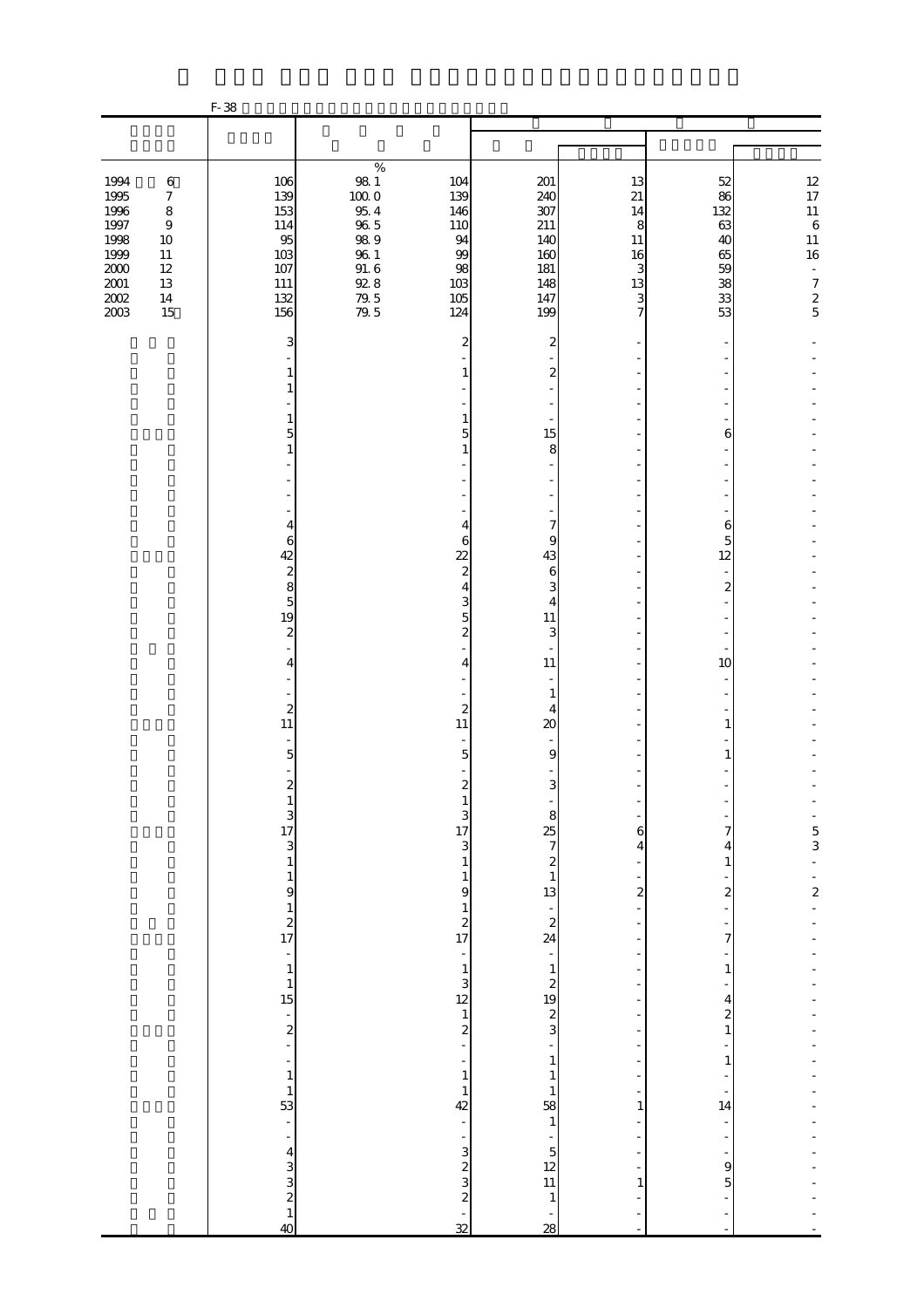|              |                  | F-39                                                 |                                                        |                                                      |                           |                                                      |                          |  |
|--------------|------------------|------------------------------------------------------|--------------------------------------------------------|------------------------------------------------------|---------------------------|------------------------------------------------------|--------------------------|--|
|              |                  |                                                      |                                                        |                                                      |                           |                                                      |                          |  |
|              |                  |                                                      |                                                        |                                                      |                           |                                                      |                          |  |
|              |                  |                                                      | $\%$                                                   |                                                      |                           |                                                      |                          |  |
| 1994         | $\,6\,$          |                                                      | $\bar{\phantom{a}}$                                    |                                                      | 1                         |                                                      |                          |  |
| 1995<br>1996 | $\boldsymbol{7}$ |                                                      |                                                        |                                                      |                           |                                                      |                          |  |
|              | $\,8\,$          |                                                      |                                                        |                                                      |                           |                                                      |                          |  |
| $1997\,$     | $\boldsymbol{9}$ | $\,1\,$                                              | $\begin{array}{c} 100.0 \\ 100.0 \\ 100.0 \end{array}$ | 1                                                    | 26                        |                                                      | 26                       |  |
| 1998<br>1999 | $10\,$<br>$11\,$ | $rac{2}{3}$                                          |                                                        | $\boldsymbol{z}$<br>3                                | 15<br>$\boldsymbol{\chi}$ |                                                      | 15<br>17                 |  |
| $2000\,$     | $12\,$           | ÷,                                                   |                                                        |                                                      | $\overline{\phantom{a}}$  |                                                      | $\overline{\phantom{a}}$ |  |
| $2001\,$     | $13\,$           | $\equiv$                                             | $\overline{\phantom{a}}$                               |                                                      | $\sim$                    |                                                      |                          |  |
| $200\!$      | $14\,$           | 3                                                    | 1000                                                   | 3                                                    | 36                        |                                                      | 32                       |  |
| 2003         | 15               | $\overline{a}$                                       | $\overline{a}$                                         |                                                      |                           |                                                      |                          |  |
|              |                  |                                                      |                                                        |                                                      |                           |                                                      |                          |  |
|              |                  |                                                      |                                                        |                                                      |                           |                                                      |                          |  |
|              |                  |                                                      |                                                        |                                                      |                           |                                                      |                          |  |
|              |                  |                                                      |                                                        |                                                      |                           |                                                      |                          |  |
|              |                  |                                                      |                                                        |                                                      |                           |                                                      |                          |  |
|              |                  |                                                      |                                                        |                                                      |                           |                                                      |                          |  |
|              |                  |                                                      |                                                        |                                                      |                           |                                                      |                          |  |
|              |                  |                                                      |                                                        |                                                      |                           |                                                      |                          |  |
|              |                  |                                                      |                                                        |                                                      |                           |                                                      |                          |  |
|              |                  |                                                      |                                                        |                                                      |                           |                                                      |                          |  |
|              |                  |                                                      |                                                        |                                                      |                           |                                                      |                          |  |
|              |                  |                                                      |                                                        |                                                      |                           |                                                      |                          |  |
|              |                  |                                                      |                                                        |                                                      |                           |                                                      |                          |  |
|              |                  |                                                      |                                                        |                                                      |                           |                                                      |                          |  |
|              |                  |                                                      |                                                        |                                                      |                           |                                                      |                          |  |
|              |                  |                                                      |                                                        |                                                      |                           |                                                      |                          |  |
|              |                  |                                                      |                                                        |                                                      |                           |                                                      |                          |  |
|              |                  |                                                      |                                                        |                                                      |                           |                                                      |                          |  |
|              |                  |                                                      |                                                        |                                                      |                           |                                                      |                          |  |
|              |                  |                                                      |                                                        |                                                      |                           |                                                      |                          |  |
|              |                  |                                                      |                                                        |                                                      |                           |                                                      |                          |  |
|              |                  |                                                      |                                                        |                                                      |                           |                                                      |                          |  |
|              |                  |                                                      |                                                        |                                                      |                           |                                                      |                          |  |
|              |                  |                                                      |                                                        |                                                      |                           |                                                      |                          |  |
|              |                  |                                                      |                                                        |                                                      |                           |                                                      |                          |  |
|              |                  |                                                      |                                                        |                                                      |                           |                                                      |                          |  |
|              |                  |                                                      |                                                        |                                                      |                           |                                                      |                          |  |
|              |                  |                                                      |                                                        |                                                      |                           |                                                      |                          |  |
|              |                  |                                                      |                                                        |                                                      |                           |                                                      |                          |  |
|              |                  |                                                      |                                                        |                                                      |                           |                                                      |                          |  |
|              |                  |                                                      |                                                        |                                                      |                           |                                                      |                          |  |
|              |                  |                                                      |                                                        |                                                      |                           |                                                      |                          |  |
|              |                  | $\blacksquare$                                       |                                                        |                                                      |                           |                                                      |                          |  |
|              |                  | $\overline{\phantom{a}}$                             |                                                        | $\overline{\phantom{a}}$                             |                           | $\overline{\phantom{a}}$                             | -                        |  |
|              |                  | $\overline{\phantom{a}}$<br>$\overline{\phantom{a}}$ |                                                        | $\overline{\phantom{a}}$<br>$\overline{\phantom{a}}$ | $\overline{a}$            | $\overline{\phantom{a}}$<br>$\overline{\phantom{a}}$ | $\overline{\phantom{a}}$ |  |
|              |                  | $\qquad \qquad \blacksquare$                         |                                                        |                                                      |                           |                                                      |                          |  |
|              |                  | $\overline{\phantom{m}}$                             |                                                        | $\overline{\phantom{a}}$                             |                           | -                                                    | -                        |  |
|              |                  | $\overline{\phantom{a}}$                             |                                                        | $\overline{\phantom{a}}$                             | -                         | $\overline{\phantom{a}}$                             | $\frac{1}{2}$            |  |
|              |                  | $\overline{\phantom{a}}$                             |                                                        | $\overline{\phantom{a}}$                             |                           | $\overline{\phantom{a}}$                             | $\frac{1}{2}$            |  |
|              |                  | $\overline{\phantom{a}}$                             |                                                        | $\overline{\phantom{a}}$                             |                           | $\overline{\phantom{a}}$                             | ÷,                       |  |
|              |                  | $\overline{\phantom{a}}$                             |                                                        | $\overline{\phantom{a}}$                             |                           | $\overline{\phantom{a}}$                             | $\blacksquare$           |  |
|              |                  | $\overline{\phantom{a}}$                             |                                                        | $\overline{\phantom{a}}$                             |                           | $\overline{\phantom{a}}$                             | $\overline{\phantom{0}}$ |  |
|              |                  | $\qquad \qquad \blacksquare$                         |                                                        |                                                      |                           | $\overline{a}$                                       |                          |  |
|              |                  | $\overline{\phantom{a}}$                             |                                                        | $\overline{\phantom{a}}$                             |                           | $\overline{\phantom{a}}$                             | $\overline{\phantom{0}}$ |  |
|              |                  | ÷,<br>$\overline{\phantom{a}}$                       |                                                        | ÷,<br>$\overline{\phantom{a}}$                       |                           | $\overline{\phantom{a}}$<br>$\overline{\phantom{a}}$ | ٠                        |  |
|              |                  |                                                      |                                                        | ÷                                                    |                           | $\overline{\phantom{a}}$                             |                          |  |
|              |                  | f                                                    |                                                        | $\overline{\phantom{a}}$                             |                           | $\overline{\phantom{a}}$                             | -                        |  |
|              |                  | $\overline{\phantom{a}}$<br>$\overline{\phantom{a}}$ |                                                        | $\overline{\phantom{a}}$                             |                           | $\overline{\phantom{a}}$                             | $\overline{a}$           |  |
|              |                  | $\overline{\phantom{a}}$                             |                                                        | $\overline{\phantom{0}}$                             |                           | ÷                                                    |                          |  |
|              |                  | ÷                                                    |                                                        | $\overline{\phantom{a}}$                             |                           | $\overline{\phantom{a}}$                             |                          |  |
|              |                  | $\overline{\phantom{a}}$                             |                                                        | $\overline{\phantom{a}}$                             |                           | $\overline{\phantom{a}}$                             | $\overline{a}$           |  |
|              |                  | $\overline{\phantom{0}}$                             |                                                        |                                                      |                           | $\overline{\phantom{a}}$                             |                          |  |
|              |                  | $\blacksquare$                                       |                                                        |                                                      |                           |                                                      |                          |  |
|              |                  | ÷                                                    |                                                        |                                                      |                           |                                                      |                          |  |
|              |                  | $\Box$                                               |                                                        | $\overline{\phantom{a}}$                             | $\ddot{\phantom{1}}$      | $\sim$                                               | $\overline{\phantom{a}}$ |  |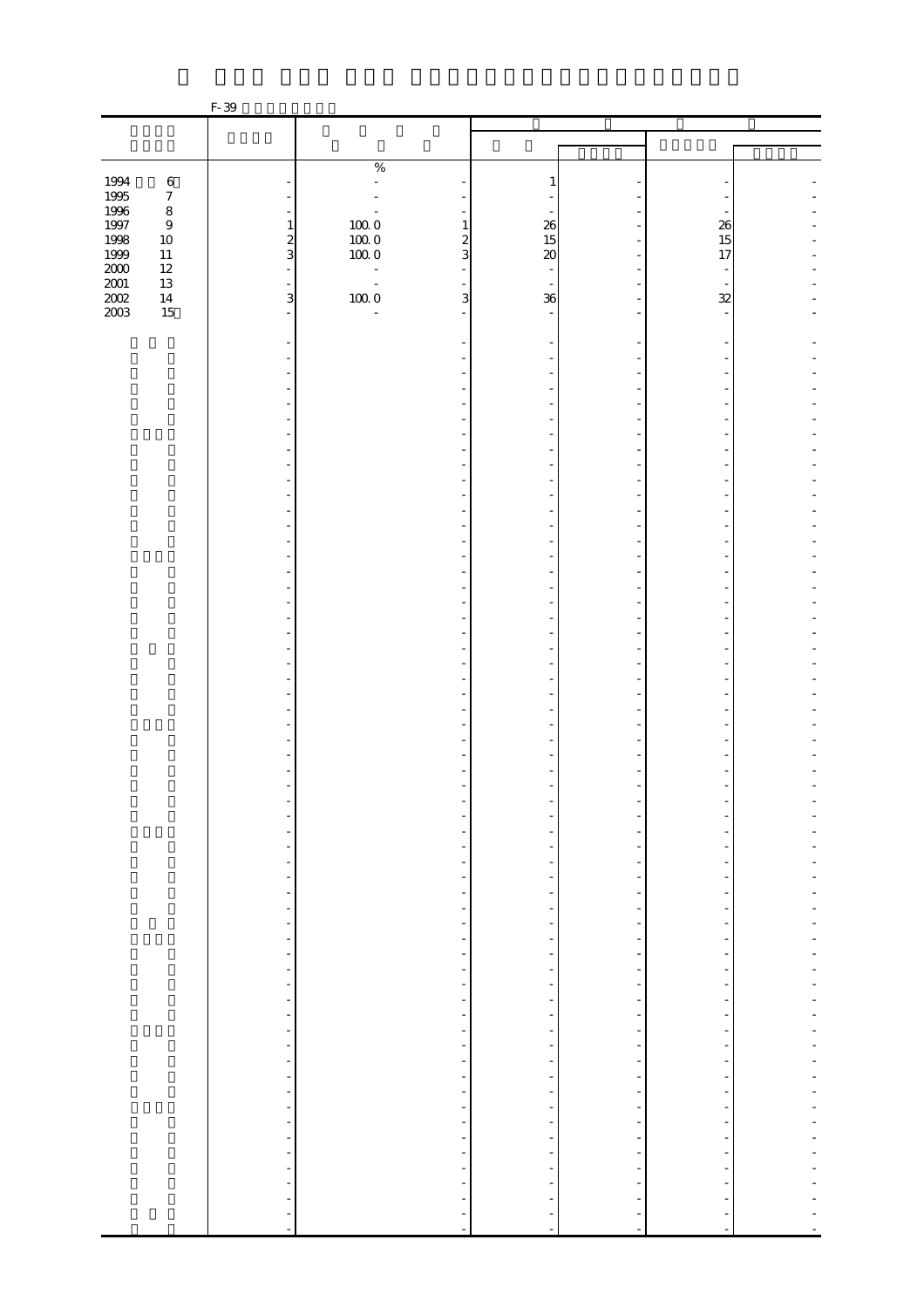|                  |                            | F-40                                       |                                               |                               |                          |                          |   |  |
|------------------|----------------------------|--------------------------------------------|-----------------------------------------------|-------------------------------|--------------------------|--------------------------|---|--|
|                  |                            |                                            |                                               |                               |                          |                          |   |  |
|                  |                            |                                            |                                               |                               |                          |                          |   |  |
|                  |                            |                                            | $\%$                                          |                               |                          |                          |   |  |
| 1994             | $\,6\,$                    |                                            | ÷,                                            |                               |                          |                          |   |  |
| 1995<br>1996     | $\boldsymbol{7}$           | 3                                          | $\begin{array}{c} 10000 \\ 10000 \end{array}$ | 3                             | 12                       |                          |   |  |
|                  | $\,8\,$                    | $\overline{\mathbf{c}}$                    |                                               | $\boldsymbol{z}$              | 4                        |                          | 3 |  |
| $1997\,$<br>1998 | $\boldsymbol{9}$<br>$10\,$ | $\,1\,$                                    | $100\ 0$<br>$60.0$                            | $\mathbf{1}$<br>3             | $\overline{c}$<br>10     |                          |   |  |
| 1999             | $11\,$                     | 5<br>5<br>5<br>5<br>9                      | $100\;0$                                      | $\overline{5}$                | $\boldsymbol{z}$         |                          | 1 |  |
| $2000\,$         | $12\,$                     |                                            | $100\;0$                                      | $\overline{5}$                | $\overline{c}$           |                          |   |  |
| $2001\,$         | $13\,$                     |                                            | $66\,7$                                       | $\boldsymbol{z}$              | 1                        |                          | 1 |  |
| $200\!$          | $14\,$                     |                                            | $889$<br>75.0                                 | 8                             | 6                        |                          | 2 |  |
| 2003             | 15                         | 8                                          |                                               | 6                             | 2                        |                          |   |  |
|                  |                            |                                            |                                               |                               |                          |                          |   |  |
|                  |                            |                                            |                                               |                               |                          |                          |   |  |
|                  |                            |                                            |                                               |                               |                          |                          |   |  |
|                  |                            |                                            |                                               |                               |                          |                          |   |  |
|                  |                            |                                            |                                               |                               |                          |                          |   |  |
|                  |                            |                                            |                                               |                               |                          |                          |   |  |
|                  |                            | 3                                          |                                               | $\overline{c}$                | 1                        |                          |   |  |
|                  |                            | L,                                         |                                               |                               |                          |                          |   |  |
|                  |                            | ÷,                                         |                                               |                               |                          |                          |   |  |
|                  |                            | 3                                          |                                               | $\boldsymbol{z}$              | 1                        |                          |   |  |
|                  |                            |                                            |                                               |                               |                          |                          |   |  |
|                  |                            |                                            |                                               |                               |                          |                          |   |  |
|                  |                            | 1                                          |                                               | 1                             |                          |                          |   |  |
|                  |                            | 1                                          |                                               | 1                             |                          |                          |   |  |
|                  |                            |                                            |                                               |                               |                          |                          |   |  |
|                  |                            |                                            |                                               |                               |                          |                          |   |  |
|                  |                            |                                            |                                               |                               |                          |                          |   |  |
|                  |                            |                                            |                                               |                               |                          |                          |   |  |
|                  |                            |                                            |                                               |                               |                          |                          |   |  |
|                  |                            | 1                                          |                                               | $\mathbf{1}$                  |                          |                          |   |  |
|                  |                            |                                            |                                               |                               |                          |                          |   |  |
|                  |                            |                                            |                                               |                               |                          |                          |   |  |
|                  |                            |                                            |                                               |                               |                          |                          |   |  |
|                  |                            | $\overline{\mathbf{c}}$                    |                                               | $\overline{2}$                | 1                        |                          |   |  |
|                  |                            |                                            |                                               |                               |                          |                          |   |  |
|                  |                            |                                            |                                               |                               |                          |                          |   |  |
|                  |                            | $\boldsymbol{z}$                           |                                               | $\mathbf{z}$                  | 1                        |                          |   |  |
|                  |                            |                                            |                                               |                               |                          |                          |   |  |
|                  |                            |                                            |                                               |                               |                          |                          |   |  |
|                  |                            |                                            |                                               |                               |                          |                          |   |  |
|                  |                            |                                            |                                               |                               |                          |                          |   |  |
|                  |                            |                                            |                                               |                               |                          |                          |   |  |
|                  |                            | $\overline{\phantom{0}}$                   |                                               | $\overline{\phantom{0}}$      |                          |                          |   |  |
|                  |                            | $\overline{\phantom{0}}$                   |                                               | $\frac{1}{2}$                 |                          |                          |   |  |
|                  |                            | $\frac{1}{2}$                              |                                               | $\overline{\phantom{a}}$      |                          | $\overline{a}$           |   |  |
|                  |                            | $\overline{\phantom{0}}$                   |                                               |                               |                          |                          |   |  |
|                  |                            | $\overline{\phantom{a}}$<br>$\blacksquare$ |                                               | -<br>$\overline{\phantom{a}}$ |                          | $\overline{\phantom{a}}$ |   |  |
|                  |                            | $\frac{1}{2}$                              |                                               | $\overline{\phantom{0}}$      |                          |                          |   |  |
|                  |                            | $\frac{1}{2}$                              |                                               | ÷                             |                          |                          |   |  |
|                  |                            | $\blacksquare$                             |                                               | $\overline{\phantom{a}}$      |                          |                          |   |  |
|                  |                            | $\overline{\phantom{0}}$                   |                                               | $\frac{1}{2}$                 |                          |                          |   |  |
|                  |                            | $\qquad \qquad \blacksquare$               |                                               | -                             |                          |                          |   |  |
|                  |                            | $\overline{\phantom{0}}$                   |                                               | $\frac{1}{2}$                 |                          | $\overline{\phantom{m}}$ |   |  |
|                  |                            | $\blacksquare$                             |                                               | $\frac{1}{\sqrt{2}}$          |                          | $\overline{a}$           |   |  |
|                  |                            | $\overline{\phantom{a}}$                   |                                               | $\overline{\phantom{a}}$      |                          | $\overline{\phantom{a}}$ |   |  |
|                  |                            | $\overline{\phantom{a}}$                   |                                               | $\overline{\phantom{0}}$      |                          |                          |   |  |
|                  |                            | $\mathbf{1}$<br>$\,1$                      |                                               | -<br>$\overline{\phantom{a}}$ |                          | $\overline{\phantom{a}}$ |   |  |
|                  |                            | $\frac{1}{2}$                              |                                               |                               |                          |                          |   |  |
|                  |                            | $\overline{\phantom{a}}$                   |                                               | $\overline{\phantom{a}}$      |                          |                          |   |  |
|                  |                            | $\blacksquare$                             |                                               | $\overline{\phantom{a}}$      |                          |                          |   |  |
|                  |                            | $\overline{\phantom{m}}$                   |                                               |                               |                          |                          |   |  |
|                  |                            | ÷,                                         |                                               |                               |                          |                          |   |  |
|                  |                            |                                            |                                               |                               |                          |                          |   |  |
|                  |                            | $\overline{\phantom{a}}$                   |                                               | $\overline{a}$                | $\overline{\phantom{a}}$ | $\blacksquare$           |   |  |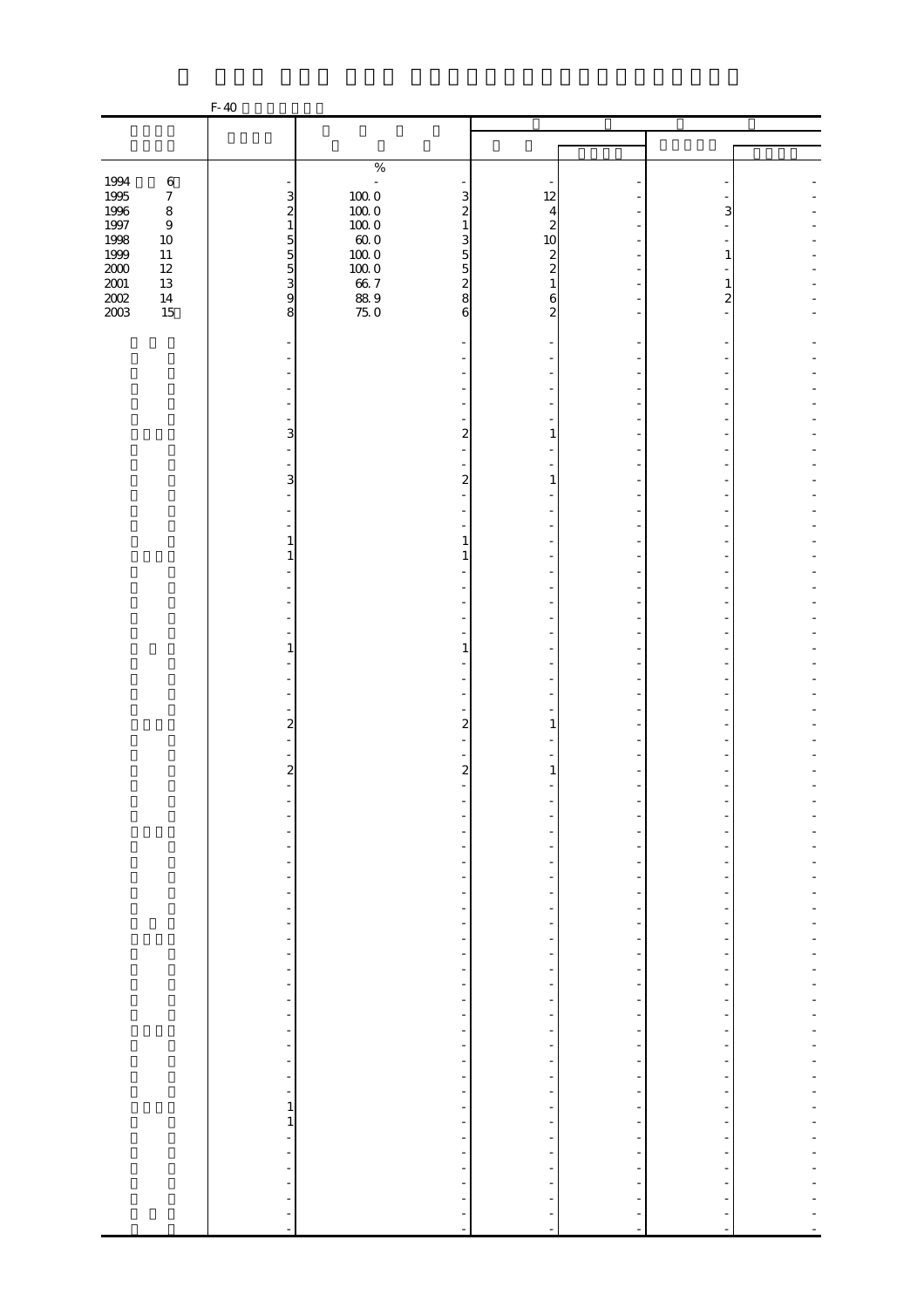|                    |                  | $F-41$                                                       |                                 |                                                      |                               |                                           |                |  |
|--------------------|------------------|--------------------------------------------------------------|---------------------------------|------------------------------------------------------|-------------------------------|-------------------------------------------|----------------|--|
|                    |                  |                                                              |                                 |                                                      |                               |                                           |                |  |
|                    |                  |                                                              |                                 |                                                      |                               |                                           |                |  |
|                    |                  |                                                              | $\%$                            |                                                      |                               |                                           |                |  |
| 1994               | $\,6\,$          |                                                              | $\mathbb{Z}$                    |                                                      |                               |                                           |                |  |
| 1995<br>1996       | $\boldsymbol{7}$ | $\mathbf{1}$                                                 | $100\;0$                        | 1                                                    | 1                             |                                           |                |  |
|                    | $\,8\,$<br>$\,9$ | $\mathbf{1}$                                                 | $\bar{\phantom{a}}$<br>$100\ 0$ | $\mathbf{1}$                                         | $\mathbf{z}$                  |                                           |                |  |
| 1997<br>1998       | $10\,$           | $\blacksquare$                                               | $\overline{\phantom{a}}$        |                                                      |                               |                                           |                |  |
| $1999\,$           | $11\,$           | $\mathbf{1}$                                                 | $100\;0$                        | 1                                                    | 1                             |                                           |                |  |
|                    | $12\,$           | L.                                                           |                                 |                                                      |                               |                                           |                |  |
| $\frac{200}{2001}$ | $13\,$<br>$14\,$ |                                                              |                                 |                                                      |                               |                                           |                |  |
| 2003               | $15\,$           | $\overline{a}$                                               |                                 | ٠                                                    |                               |                                           |                |  |
|                    |                  |                                                              |                                 |                                                      |                               |                                           |                |  |
|                    |                  |                                                              |                                 |                                                      |                               |                                           |                |  |
|                    |                  |                                                              |                                 |                                                      |                               |                                           |                |  |
|                    |                  |                                                              |                                 |                                                      |                               |                                           |                |  |
|                    |                  |                                                              |                                 |                                                      |                               |                                           |                |  |
|                    |                  |                                                              |                                 |                                                      |                               |                                           |                |  |
|                    |                  |                                                              |                                 |                                                      |                               |                                           |                |  |
|                    |                  |                                                              |                                 |                                                      |                               |                                           |                |  |
|                    |                  |                                                              |                                 |                                                      |                               |                                           |                |  |
|                    |                  |                                                              |                                 |                                                      |                               |                                           |                |  |
|                    |                  |                                                              |                                 |                                                      |                               |                                           |                |  |
|                    |                  |                                                              |                                 |                                                      |                               |                                           |                |  |
|                    |                  |                                                              |                                 |                                                      |                               |                                           |                |  |
|                    |                  |                                                              |                                 |                                                      |                               |                                           |                |  |
|                    |                  |                                                              |                                 |                                                      |                               |                                           |                |  |
|                    |                  |                                                              |                                 |                                                      |                               |                                           |                |  |
|                    |                  |                                                              |                                 |                                                      |                               |                                           |                |  |
|                    |                  |                                                              |                                 |                                                      |                               |                                           |                |  |
|                    |                  |                                                              |                                 |                                                      |                               |                                           |                |  |
|                    |                  |                                                              |                                 |                                                      |                               |                                           |                |  |
|                    |                  |                                                              |                                 |                                                      |                               |                                           |                |  |
|                    |                  |                                                              |                                 |                                                      |                               |                                           |                |  |
|                    |                  |                                                              |                                 |                                                      |                               |                                           |                |  |
|                    |                  |                                                              |                                 |                                                      |                               |                                           |                |  |
|                    |                  |                                                              |                                 |                                                      |                               |                                           |                |  |
|                    |                  |                                                              |                                 |                                                      |                               |                                           |                |  |
|                    |                  | -                                                            |                                 |                                                      |                               |                                           |                |  |
|                    |                  | $\overline{\phantom{m}}$                                     |                                 |                                                      |                               |                                           |                |  |
|                    |                  | $\frac{1}{2}$                                                |                                 | $\overline{\phantom{a}}$                             |                               | $\overline{a}$                            |                |  |
|                    |                  | $\blacksquare$                                               |                                 | $\overline{\phantom{a}}$                             | $\frac{1}{2}$                 | $\overline{a}$                            |                |  |
|                    |                  | $\overline{\phantom{a}}$<br>$\frac{1}{2}$                    |                                 | $\overline{\phantom{a}}$<br>÷                        | -                             | $\overline{\phantom{m}}$                  |                |  |
|                    |                  | $\overline{\phantom{a}}$                                     |                                 | $\overline{\phantom{a}}$                             | -                             | $\frac{1}{2}$                             |                |  |
|                    |                  | ÷,                                                           |                                 | $\overline{\phantom{a}}$                             | Ξ,                            | $\overline{a}$                            | -              |  |
|                    |                  | $\overline{\phantom{a}}$                                     |                                 | $\overline{\phantom{a}}$                             | $\frac{1}{2}$                 | $\overline{\phantom{m}}$                  |                |  |
|                    |                  | $\frac{1}{\sqrt{2}}$<br>$\overline{\phantom{a}}$             |                                 | $\overline{\phantom{a}}$<br>$\overline{\phantom{a}}$ | $\overline{\phantom{0}}$      | $\overline{\phantom{m}}$<br>$\frac{1}{2}$ | ÷              |  |
|                    |                  | $\overline{\phantom{a}}$                                     |                                 | $\overline{\phantom{a}}$                             | $\frac{1}{2}$                 | $\frac{1}{2}$                             |                |  |
|                    |                  | $\overline{\phantom{a}}$                                     |                                 | $\overline{\phantom{0}}$                             |                               |                                           |                |  |
|                    |                  | $\overline{\phantom{0}}$                                     |                                 | -                                                    | -                             | -                                         |                |  |
|                    |                  | $\frac{1}{\sqrt{2}}$<br>$\blacksquare$                       |                                 | $\overline{\phantom{0}}$<br>f                        | -<br>$\overline{\phantom{0}}$ | $\overline{\phantom{m}}$<br>$\frac{1}{2}$ | $\overline{a}$ |  |
|                    |                  | $\frac{1}{\sqrt{2}}$                                         |                                 | $\overline{\phantom{a}}$                             | ÷                             | $\frac{1}{2}$                             |                |  |
|                    |                  | $\blacksquare$                                               |                                 | $\overline{\phantom{a}}$                             | $\overline{\phantom{0}}$      | $\frac{1}{2}$                             | $\overline{a}$ |  |
|                    |                  | ÷,                                                           |                                 | ÷,                                                   | Ξ                             | $\overline{a}$                            |                |  |
|                    |                  | $\blacksquare$                                               |                                 | $\overline{\phantom{a}}$<br>$\frac{1}{2}$            | $\overline{\phantom{0}}$      | $\frac{1}{2}$<br>$\overline{\phantom{a}}$ |                |  |
|                    |                  | $\frac{1}{2}$                                                |                                 | $\overline{\phantom{a}}$                             | $\overline{\phantom{0}}$      | $\overline{\phantom{m}}$                  |                |  |
|                    |                  | $\qquad \qquad \blacksquare$                                 |                                 | $\overline{\phantom{a}}$                             | -                             | $\overline{\phantom{m}}$                  |                |  |
|                    |                  | $\qquad \qquad \blacksquare$                                 |                                 | -                                                    |                               |                                           |                |  |
|                    |                  | $\qquad \qquad \blacksquare$<br>$\qquad \qquad \blacksquare$ |                                 |                                                      |                               |                                           |                |  |
|                    |                  | ÷,                                                           |                                 |                                                      | ÷,                            |                                           |                |  |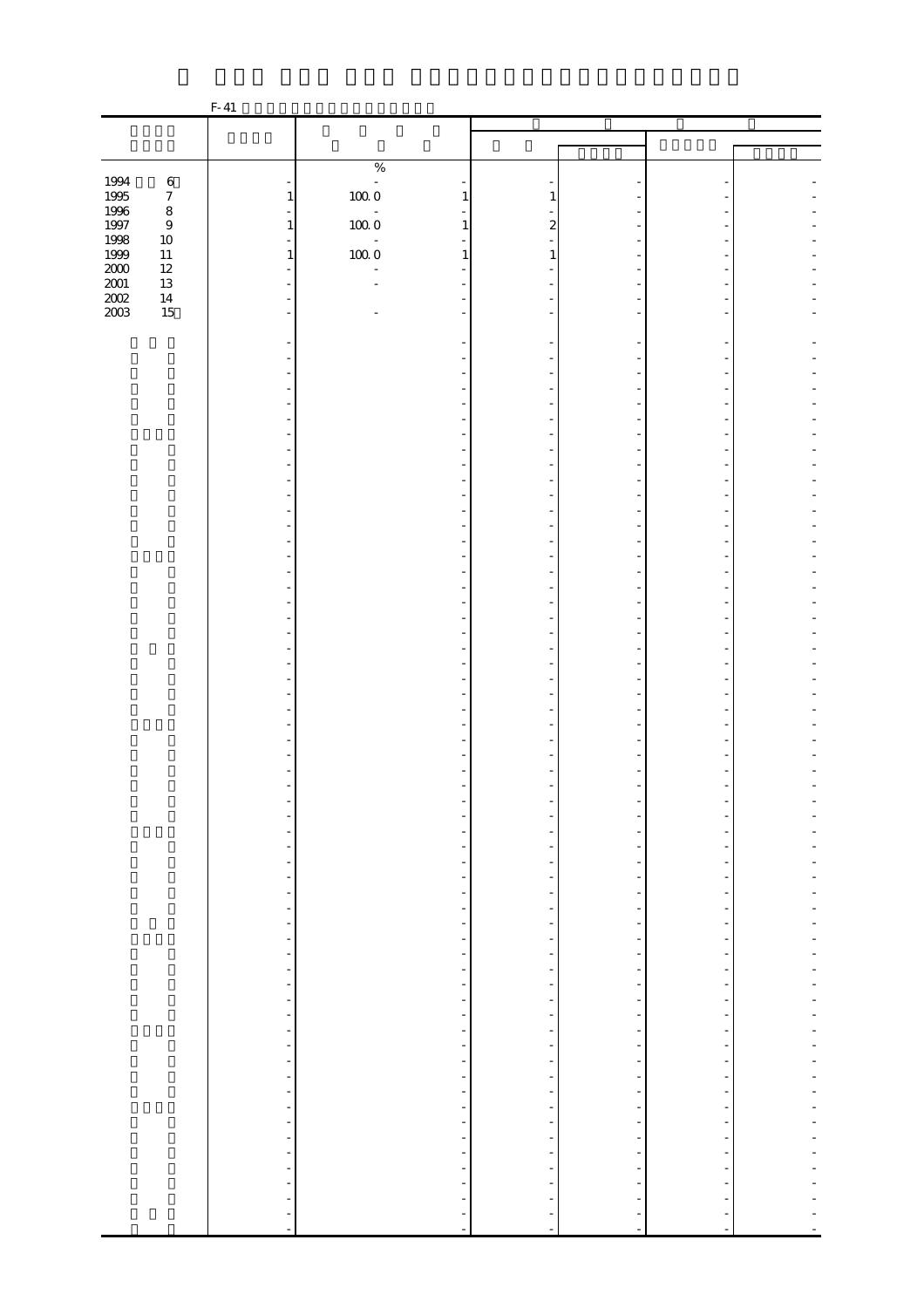|                                         |                                                 | $F-42$                                    |                                      |                                                              |                                                      |                                                                                  |                    |              |
|-----------------------------------------|-------------------------------------------------|-------------------------------------------|--------------------------------------|--------------------------------------------------------------|------------------------------------------------------|----------------------------------------------------------------------------------|--------------------|--------------|
|                                         |                                                 |                                           |                                      |                                                              |                                                      |                                                                                  |                    |              |
|                                         |                                                 |                                           |                                      |                                                              |                                                      |                                                                                  |                    |              |
| 1994<br>1995                            | $\,6\,$<br>$\boldsymbol{7}$                     | 12<br>13                                  | $\%$<br>$91.7\,$<br>$10000$          | $11\,$<br>13                                                 | 21<br>32                                             |                                                                                  | 14<br>20           |              |
| 1996<br>$1997\,$<br>1998<br>1999        | $\,8\,$<br>$\boldsymbol{9}$<br>$10\,$<br>$11\,$ | 18<br>22<br>14<br>10                      | $100\;0$<br>$100\;0$<br>92.9<br>1000 | 18<br>22<br>13<br>10                                         | 14<br>9<br>19<br>15                                  | $\mathbf{1}$                                                                     | 8<br>1<br>11<br>10 | $\mathbf{1}$ |
| $2000\,$<br>$2001\,$<br>$200\!$<br>2003 | $12\,$<br>13<br>$14\,$<br>15                    | 12<br>18<br>$\overline{9}$<br>$\infty$    | $100\;0$<br>$77.8$<br>66.7<br>65.0   | 12<br>14<br>$\,6$<br>13                                      | 12<br>$\boldsymbol{\mathcal{X}}$<br>7<br>25          |                                                                                  | 3<br>19<br>1<br>22 |              |
|                                         |                                                 |                                           |                                      |                                                              |                                                      |                                                                                  |                    |              |
|                                         |                                                 |                                           |                                      |                                                              |                                                      |                                                                                  |                    |              |
|                                         |                                                 |                                           |                                      |                                                              |                                                      |                                                                                  |                    |              |
|                                         |                                                 |                                           |                                      |                                                              |                                                      |                                                                                  |                    |              |
|                                         |                                                 |                                           |                                      |                                                              |                                                      |                                                                                  |                    |              |
|                                         |                                                 | $\frac{2}{3}$                             |                                      | $\overline{\mathbf{c}}$                                      | 6                                                    |                                                                                  | 4                  |              |
|                                         |                                                 |                                           |                                      | $\overline{2}$                                               | $\overline{a}$                                       |                                                                                  | $\overline{c}$     |              |
|                                         |                                                 |                                           |                                      |                                                              |                                                      |                                                                                  |                    |              |
|                                         |                                                 | $\mathbf{1}$<br>1                         |                                      | 1<br>1                                                       | $\boldsymbol{z}$                                     |                                                                                  | $\boldsymbol{z}$   |              |
|                                         |                                                 |                                           |                                      |                                                              |                                                      |                                                                                  |                    |              |
|                                         |                                                 | 1<br>6                                    |                                      | 2                                                            | 4                                                    |                                                                                  | 4                  |              |
|                                         |                                                 | $\overline{3}$                            |                                      | 1                                                            | $\overline{4}$                                       |                                                                                  | 4                  |              |
|                                         |                                                 | 3                                         |                                      | T                                                            |                                                      |                                                                                  |                    |              |
|                                         |                                                 | $\frac{1}{2}$<br>÷<br>$\,1$               |                                      | $\overline{\mathbf{c}}$<br>$\mathbf{1}$                      |                                                      | ÷<br>٠                                                                           |                    |              |
|                                         |                                                 | $\,1$<br>$\frac{1}{2}$                    |                                      | $\mathbf{1}$                                                 | $\overline{a}$<br>$\overline{\phantom{0}}$           | ÷,<br>÷                                                                          |                    |              |
|                                         |                                                 | ÷<br>-<br>f                               |                                      | $\overline{\phantom{a}}$<br>÷                                | $\overline{\phantom{a}}$<br>-                        | $\overline{\phantom{m}}$<br>ł,                                                   |                    |              |
|                                         |                                                 | f<br>$\overline{\phantom{0}}$<br>f        |                                      | -<br>$\overline{a}$<br>$\overline{a}$                        | $\overline{\phantom{a}}$                             | $\overline{\phantom{a}}$<br>$\overline{\phantom{a}}$<br>$\overline{\phantom{0}}$ | ٠                  |              |
|                                         |                                                 |                                           |                                      | $\overline{\phantom{a}}$<br>$\overline{\phantom{a}}$         | $\overline{\phantom{a}}$<br>$\overline{\phantom{a}}$ | ÷,<br>$\overline{\phantom{0}}$                                                   | ÷<br>۳             |              |
|                                         |                                                 | $-2$ 2                                    |                                      | $\mathbf{1}$<br>$\overline{\phantom{0}}$<br>$\,1\,$          | 3<br>f<br>$\mathbf{3}$                               | ÷,<br>$\overline{\phantom{a}}$<br>$\overline{\phantom{a}}$                       | 3<br>3             |              |
|                                         |                                                 |                                           |                                      | $\overline{\phantom{m}}$<br>$\overline{a}$<br>$\overline{a}$ | $\overline{\phantom{a}}$<br>10                       | $\overline{\phantom{0}}$<br>$\overline{a}$<br>$\overline{a}$                     | 9                  |              |
|                                         |                                                 | $\frac{1}{1}$<br>$\overline{\phantom{a}}$ |                                      | $\overline{\phantom{a}}$<br>$\overline{\phantom{a}}$         | $\overline{\phantom{a}}$                             | $\overline{\phantom{a}}$<br>÷                                                    |                    |              |
|                                         |                                                 | $\frac{1}{2}$                             |                                      | $\overline{\phantom{a}}$<br>$\boldsymbol{z}$<br>$\mathbf{1}$ | f<br>$\mathbf{9}$                                    | $\overline{\phantom{m}}$<br>-                                                    | 9                  |              |
|                                         |                                                 | ÷<br>$\mathbf{1}$                         |                                      | 1                                                            | $\mathbf{1}$<br>$\overline{\phantom{a}}$             |                                                                                  |                    |              |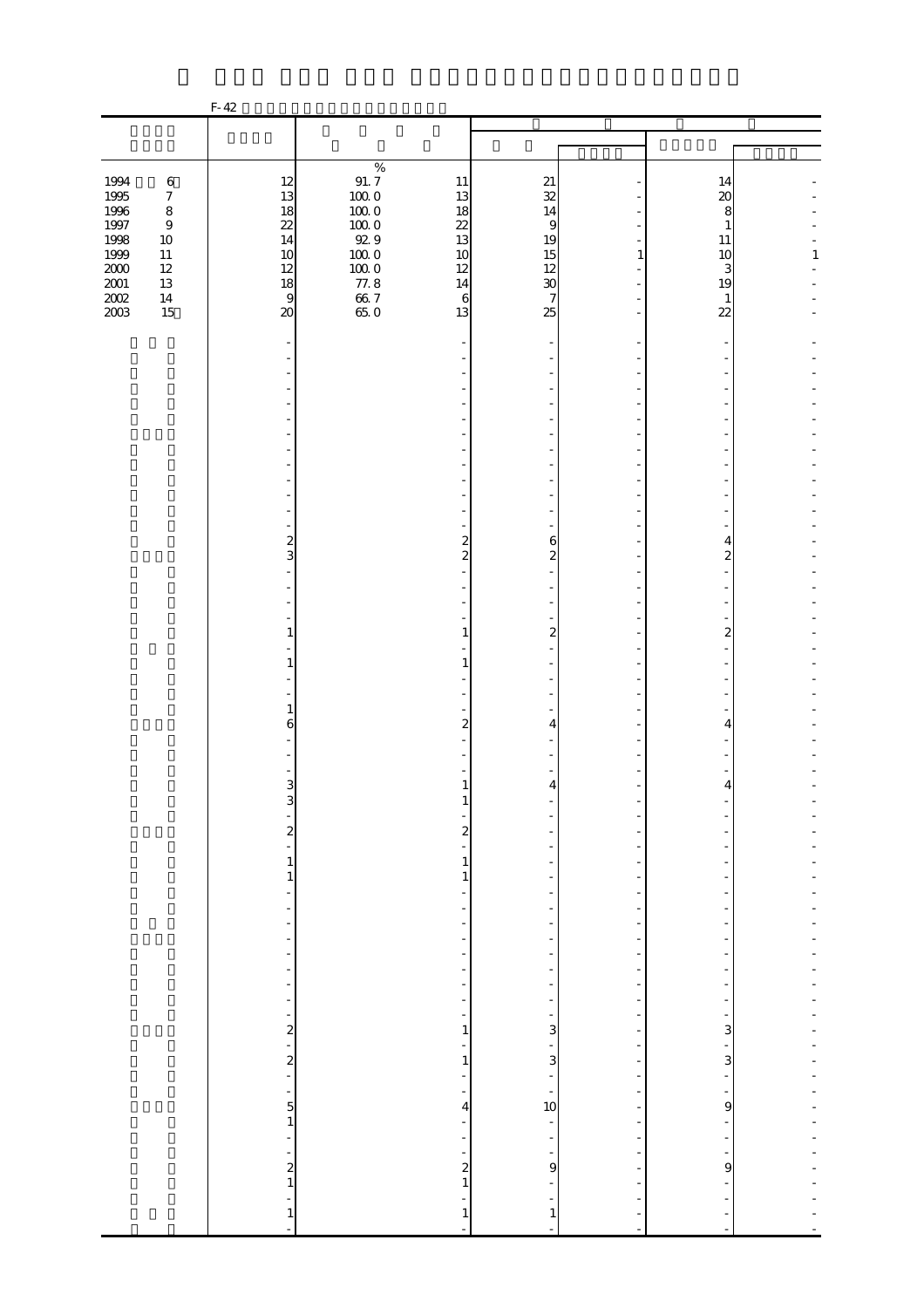|                      |                  | F-43                                                         |                                                      |                          |                                                      |                |  |
|----------------------|------------------|--------------------------------------------------------------|------------------------------------------------------|--------------------------|------------------------------------------------------|----------------|--|
|                      |                  |                                                              |                                                      |                          |                                                      |                |  |
|                      |                  |                                                              |                                                      |                          |                                                      |                |  |
|                      |                  |                                                              | $\%$                                                 |                          |                                                      |                |  |
| 1994                 | $\,6\,$          | $\frac{2}{3}$                                                | $100\;0$<br>$\boldsymbol{z}$                         | 2                        |                                                      | 1              |  |
| $1995\,$             | $\boldsymbol{7}$ |                                                              | $100\;0$<br>3                                        | $\boldsymbol{z}$<br>1    |                                                      |                |  |
| $1996\,$<br>$1997\,$ | $\,8\,$<br>$\,9$ | 3<br>$\overline{4}$                                          | $66\,7$<br>$\boldsymbol{z}$<br>$75.0\,$<br>3         | 3                        |                                                      |                |  |
| 1998                 | $10\,$           | $\mathbf{1}$                                                 | $100\;0$<br>$\mathbf{1}$                             |                          |                                                      |                |  |
| 1999                 | $11\,$           | $\overline{5}$                                               | $100\;0$<br>5                                        | $\mathbf{z}$             |                                                      |                |  |
| $2000\,$             | $12\,$           | $\,1\,$                                                      | $100\;0$<br>$\mathbf{1}$                             | 1                        |                                                      |                |  |
| $2001\,$<br>$200\!$  | $13\,$<br>$14\,$ | $\mathbf{1}$<br>$\overline{5}$                               | $100\;0$<br>1<br>$100\;0$<br>5                       | 1<br>4                   |                                                      |                |  |
| 2003                 | 15               | $\overline{a}$                                               | 1000<br>$\overline{a}$                               | 1                        |                                                      |                |  |
|                      |                  |                                                              |                                                      |                          |                                                      |                |  |
|                      |                  |                                                              |                                                      |                          |                                                      |                |  |
|                      |                  |                                                              |                                                      |                          |                                                      |                |  |
|                      |                  |                                                              |                                                      |                          |                                                      |                |  |
|                      |                  |                                                              |                                                      |                          |                                                      |                |  |
|                      |                  |                                                              |                                                      |                          |                                                      |                |  |
|                      |                  |                                                              |                                                      |                          |                                                      |                |  |
|                      |                  |                                                              |                                                      |                          |                                                      |                |  |
|                      |                  |                                                              |                                                      |                          |                                                      |                |  |
|                      |                  |                                                              |                                                      |                          |                                                      |                |  |
|                      |                  |                                                              |                                                      |                          |                                                      |                |  |
|                      |                  |                                                              |                                                      |                          |                                                      |                |  |
|                      |                  |                                                              |                                                      |                          |                                                      |                |  |
|                      |                  |                                                              |                                                      |                          |                                                      |                |  |
|                      |                  |                                                              |                                                      |                          |                                                      |                |  |
|                      |                  |                                                              |                                                      |                          |                                                      |                |  |
|                      |                  |                                                              |                                                      |                          |                                                      |                |  |
|                      |                  |                                                              |                                                      |                          |                                                      |                |  |
|                      |                  |                                                              |                                                      |                          |                                                      |                |  |
|                      |                  |                                                              |                                                      |                          |                                                      |                |  |
|                      |                  |                                                              |                                                      |                          |                                                      |                |  |
|                      |                  |                                                              |                                                      |                          |                                                      |                |  |
|                      |                  |                                                              |                                                      |                          |                                                      |                |  |
|                      |                  |                                                              |                                                      |                          |                                                      |                |  |
|                      |                  |                                                              |                                                      |                          |                                                      |                |  |
|                      |                  |                                                              |                                                      |                          |                                                      |                |  |
|                      |                  |                                                              |                                                      |                          |                                                      |                |  |
|                      |                  |                                                              |                                                      |                          |                                                      |                |  |
|                      |                  | 1                                                            | 1                                                    | 1                        |                                                      |                |  |
|                      |                  | ÷,                                                           | $\frac{1}{2}$                                        |                          |                                                      |                |  |
|                      |                  | $\overline{\phantom{0}}$                                     | $\overline{\phantom{0}}$                             | -                        | ÷                                                    |                |  |
|                      |                  | $\blacksquare$                                               | $\overline{\phantom{a}}$                             | $\overline{\phantom{0}}$ | ÷                                                    |                |  |
|                      |                  | $\,1\,$                                                      | $\,1\,$                                              | $\,1\,$                  | $\overline{\phantom{a}}$                             | $\overline{a}$ |  |
|                      |                  | $\overline{\phantom{0}}$                                     | $\overline{\phantom{0}}$                             |                          |                                                      |                |  |
|                      |                  | -<br>$\overline{\phantom{a}}$                                | ÷<br>$\overline{\phantom{a}}$                        | -<br>-                   | $\overline{\phantom{a}}$<br>$\overline{\phantom{m}}$ | $\overline{a}$ |  |
|                      |                  | $\overline{\phantom{m}}$                                     | $\overline{\phantom{0}}$                             | ÷                        | $\frac{1}{2}$                                        |                |  |
|                      |                  | $\overline{\phantom{0}}$                                     | $\overline{\phantom{a}}$                             | $\frac{1}{2}$            | $\overline{\phantom{m}}$                             |                |  |
|                      |                  | $\blacksquare$                                               | $\overline{\phantom{a}}$                             | $\frac{1}{2}$            | $\frac{1}{2}$                                        | ÷              |  |
|                      |                  | $\overline{\phantom{a}}$                                     | $\overline{\phantom{a}}$                             | -                        | $\overline{\phantom{a}}$                             |                |  |
|                      |                  | $\qquad \qquad \blacksquare$<br>$\qquad \qquad \blacksquare$ | $\overline{\phantom{a}}$<br>$\overline{\phantom{a}}$ | ÷                        | ٠<br>$\frac{1}{2}$                                   | -              |  |
|                      |                  | $\overline{\phantom{a}}$                                     | $\overline{\phantom{a}}$                             | -                        | $\overline{\phantom{m}}$                             | ۰              |  |
|                      |                  | $\overline{\phantom{a}}$                                     | $\overline{\phantom{a}}$                             | $\frac{1}{2}$            | $\overline{\phantom{m}}$                             | ÷,             |  |
|                      |                  | $\qquad \qquad \blacksquare$                                 | $\frac{1}{\sqrt{2}}$                                 |                          | $\overline{\phantom{a}}$                             |                |  |
|                      |                  | 1                                                            | 1                                                    | $\overline{a}$           | $\overline{a}$                                       |                |  |
|                      |                  | $\blacksquare$                                               | $\overline{\phantom{a}}$                             | $\frac{1}{2}$            | $\overline{\phantom{a}}$                             | $\overline{a}$ |  |
|                      |                  | $\overline{\phantom{0}}$<br>$\frac{1}{2}$                    | $\frac{1}{\sqrt{2}}$<br>$\overline{\phantom{a}}$     | -                        | $\overline{\phantom{m}}$                             |                |  |
|                      |                  | $\overline{\phantom{a}}$                                     | $\overline{\phantom{a}}$                             | -                        | $\overline{\phantom{a}}$                             | ۰              |  |
|                      |                  | $\overline{\phantom{m}}$                                     | $\overline{\phantom{0}}$                             |                          |                                                      |                |  |
|                      |                  | $\qquad \qquad \blacksquare$                                 |                                                      |                          |                                                      |                |  |
|                      |                  | $\mathbf{1}$                                                 | $\mathbf{1}$                                         | -<br>÷                   | $\sim$                                               |                |  |
|                      |                  |                                                              |                                                      |                          |                                                      |                |  |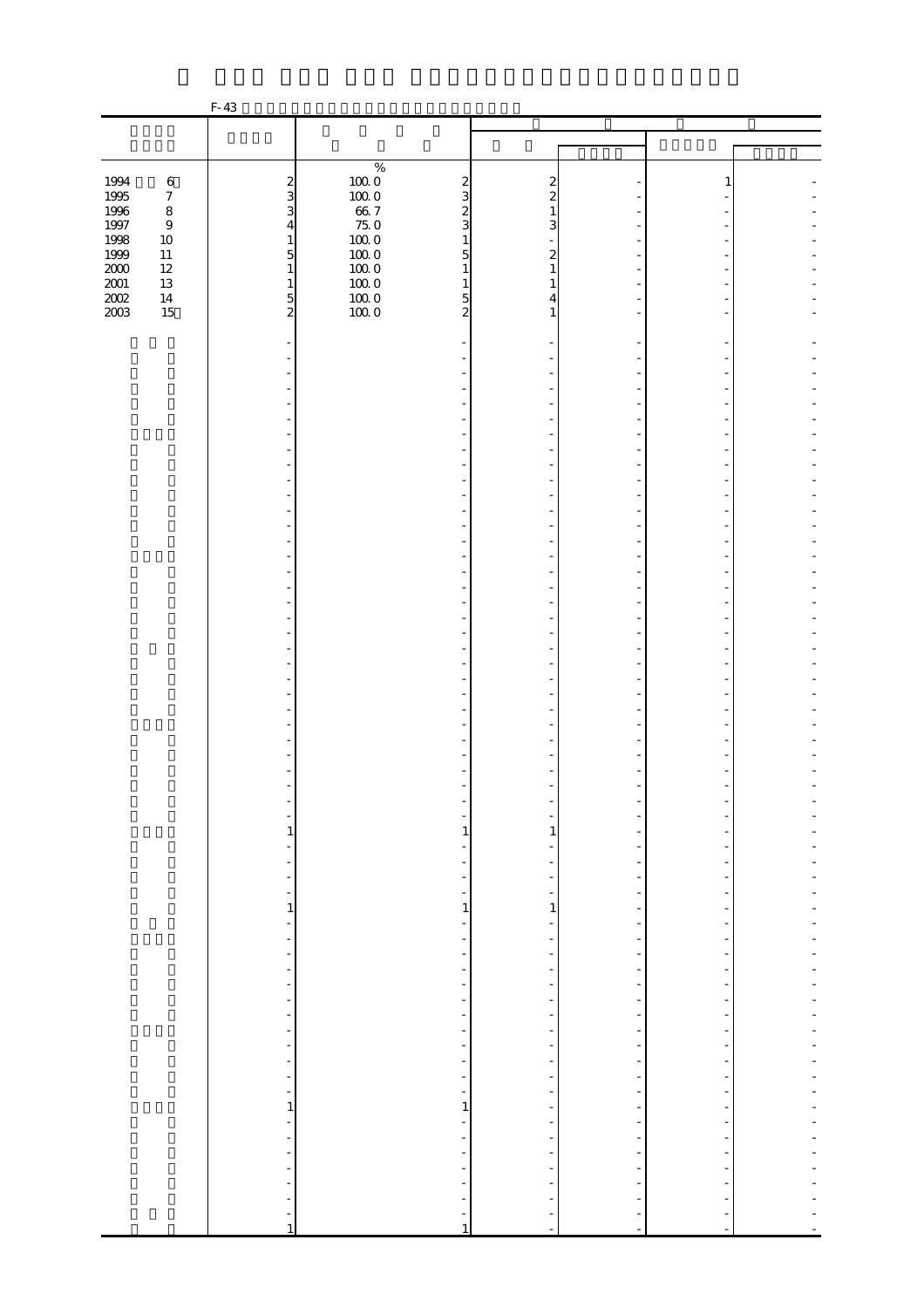|                  |                            | F-44                                      |                                            |                          |                                            |                          |  |
|------------------|----------------------------|-------------------------------------------|--------------------------------------------|--------------------------|--------------------------------------------|--------------------------|--|
|                  |                            |                                           |                                            |                          |                                            |                          |  |
|                  |                            |                                           |                                            |                          |                                            |                          |  |
|                  |                            |                                           | $\%$                                       |                          |                                            |                          |  |
| 1994             | $\,6\,$                    |                                           | $\mathbb{Z}$                               |                          |                                            |                          |  |
| $1995\,$         | $\boldsymbol{7}$           | $\frac{2}{3}$                             | $100\;0$<br>$\boldsymbol{z}$               | $\boldsymbol{z}$         |                                            |                          |  |
| 1996             | $\,8\,$                    |                                           | $100\;0$<br>3                              | 3                        |                                            |                          |  |
| $1997\,$<br>1998 | $\boldsymbol{9}$<br>$10\,$ | $\mathbf{1}$<br>3                         | $100\;0$<br>$\mathbf{1}$<br>$100\;0$<br>3  | 5<br>$\boldsymbol{z}$    |                                            |                          |  |
| 1999             | $11\,$                     | $\overline{4}$                            | $100\;0$<br>4                              | $\overline{c}$           |                                            |                          |  |
| $2000\,$         | $12\,$                     |                                           | $100\;0$<br>$\overline{4}$                 | 3                        |                                            |                          |  |
| $2001\,$         | $13\,$                     | $\frac{4}{7}$                             | $100\;0$<br>$\overline{7}$                 | $\overline{7}$           | 1                                          |                          |  |
| $200\!$          | $14\,$                     | $\boldsymbol{7}$                          | $85.7$<br>116.7<br>6                       | 5                        |                                            | 1                        |  |
| 2003             | 15                         | 6                                         | $\overline{7}$                             | 8                        |                                            | 2                        |  |
|                  |                            |                                           |                                            |                          |                                            |                          |  |
|                  |                            |                                           |                                            |                          |                                            |                          |  |
|                  |                            |                                           |                                            |                          |                                            |                          |  |
|                  |                            |                                           |                                            |                          |                                            |                          |  |
|                  |                            |                                           |                                            |                          |                                            |                          |  |
|                  |                            |                                           |                                            |                          |                                            |                          |  |
|                  |                            |                                           |                                            |                          |                                            |                          |  |
|                  |                            |                                           |                                            |                          |                                            |                          |  |
|                  |                            |                                           |                                            |                          |                                            |                          |  |
|                  |                            |                                           |                                            |                          |                                            |                          |  |
|                  |                            |                                           |                                            |                          |                                            |                          |  |
|                  |                            |                                           |                                            |                          |                                            |                          |  |
|                  |                            | $\overline{\mathbf{c}}$                   | $\overline{c}$                             | 3                        |                                            | 1                        |  |
|                  |                            | 1                                         | 1                                          | 1                        |                                            |                          |  |
|                  |                            |                                           |                                            |                          |                                            |                          |  |
|                  |                            |                                           |                                            |                          |                                            |                          |  |
|                  |                            |                                           |                                            |                          |                                            |                          |  |
|                  |                            |                                           |                                            |                          |                                            |                          |  |
|                  |                            |                                           |                                            |                          |                                            |                          |  |
|                  |                            |                                           |                                            |                          |                                            |                          |  |
|                  |                            |                                           |                                            |                          |                                            |                          |  |
|                  |                            | 1                                         | $\mathbf{1}$                               | 1                        |                                            |                          |  |
|                  |                            |                                           |                                            |                          |                                            |                          |  |
|                  |                            |                                           |                                            |                          |                                            |                          |  |
|                  |                            |                                           |                                            |                          |                                            |                          |  |
|                  |                            |                                           |                                            |                          |                                            |                          |  |
|                  |                            |                                           |                                            |                          |                                            |                          |  |
|                  |                            |                                           |                                            |                          |                                            |                          |  |
|                  |                            | $\overline{\phantom{0}}$                  |                                            |                          |                                            |                          |  |
|                  |                            | $\mathbf{1}$<br>$\overline{\phantom{0}}$  | $\overline{a}$<br>÷                        | $\overline{\mathbf{c}}$  |                                            |                          |  |
|                  |                            | $\overline{\phantom{0}}$                  | $\mathbf{1}$                               | $\,1\,$                  | $\overline{a}$                             |                          |  |
|                  |                            | $\qquad \qquad \blacksquare$              | ÷,                                         | -                        | $\frac{1}{2}$                              |                          |  |
|                  |                            | $\,1$                                     | $\,1\,$                                    | $\,1\,$                  | $\overline{\phantom{a}}$                   |                          |  |
|                  |                            | $\overline{\phantom{0}}$                  | $\overline{\phantom{0}}$                   | $\frac{1}{2}$            | $\overline{\phantom{m}}$                   | $\overline{\phantom{a}}$ |  |
|                  |                            | $\overline{\phantom{0}}$                  | ÷,                                         | Ξ                        | $\overline{\phantom{m}}$                   |                          |  |
|                  |                            | $\mathbf{1}$<br>$\overline{\phantom{a}}$  | $\mathbf{1}$<br>$\overline{\phantom{a}}$   | 1                        | $\overline{a}$<br>$\overline{\phantom{a}}$ | $\overline{a}$           |  |
|                  |                            | $\,1$                                     | $\,1$                                      | -<br>$\mathbf{1}$        |                                            |                          |  |
|                  |                            | $\blacksquare$                            | ÷                                          |                          | $\frac{1}{2}$                              |                          |  |
|                  |                            | $\overline{\phantom{a}}$                  | $\overline{\phantom{a}}$                   | $\overline{\phantom{0}}$ | $\overline{\phantom{m}}$                   | $\overline{a}$           |  |
|                  |                            | $\frac{1}{2}$                             | $\overline{\phantom{0}}$                   | $\frac{1}{2}$            | $\overline{\phantom{m}}$                   |                          |  |
|                  |                            | $\qquad \qquad \blacksquare$              | -                                          | -                        | $\overline{a}$                             |                          |  |
|                  |                            | $\blacksquare$                            | $\overline{\phantom{a}}$                   | $\frac{1}{2}$            | $\overline{\phantom{m}}$                   | ÷                        |  |
|                  |                            | $\overline{\phantom{0}}$<br>$\frac{1}{2}$ | $\overline{\phantom{a}}$<br>$\blacksquare$ | -<br>÷                   | $\overline{\phantom{m}}$<br>$\overline{a}$ | -<br>÷                   |  |
|                  |                            | $\qquad \qquad \blacksquare$              | $\overline{\phantom{0}}$                   | -                        | $\frac{1}{2}$                              |                          |  |
|                  |                            | $\mathbf{1}$                              | $\mathbf{1}$                               | 1                        | $\overline{a}$                             | $\mathbf{1}$             |  |
|                  |                            | $\overline{\phantom{0}}$                  | $\overline{\phantom{a}}$                   | $\overline{\phantom{m}}$ | $\overline{\phantom{m}}$                   | ÷                        |  |
|                  |                            | $\overline{\phantom{0}}$                  | Ĩ,                                         | Ξ                        | $\overline{\phantom{m}}$                   |                          |  |
|                  |                            | $\frac{1}{2}$                             | $\overline{\phantom{a}}$                   | ÷                        | $\frac{1}{2}$                              | -                        |  |
|                  |                            | $\,1\,$                                   | $\,1\,$                                    | $\,1\,$                  | $\overline{\phantom{a}}$                   | $\mathbf{1}$             |  |
|                  |                            | $\qquad \qquad \blacksquare$              |                                            |                          |                                            |                          |  |
|                  |                            | $\blacksquare$<br>÷,                      |                                            | ÷                        |                                            |                          |  |
|                  |                            | ÷,                                        |                                            |                          |                                            |                          |  |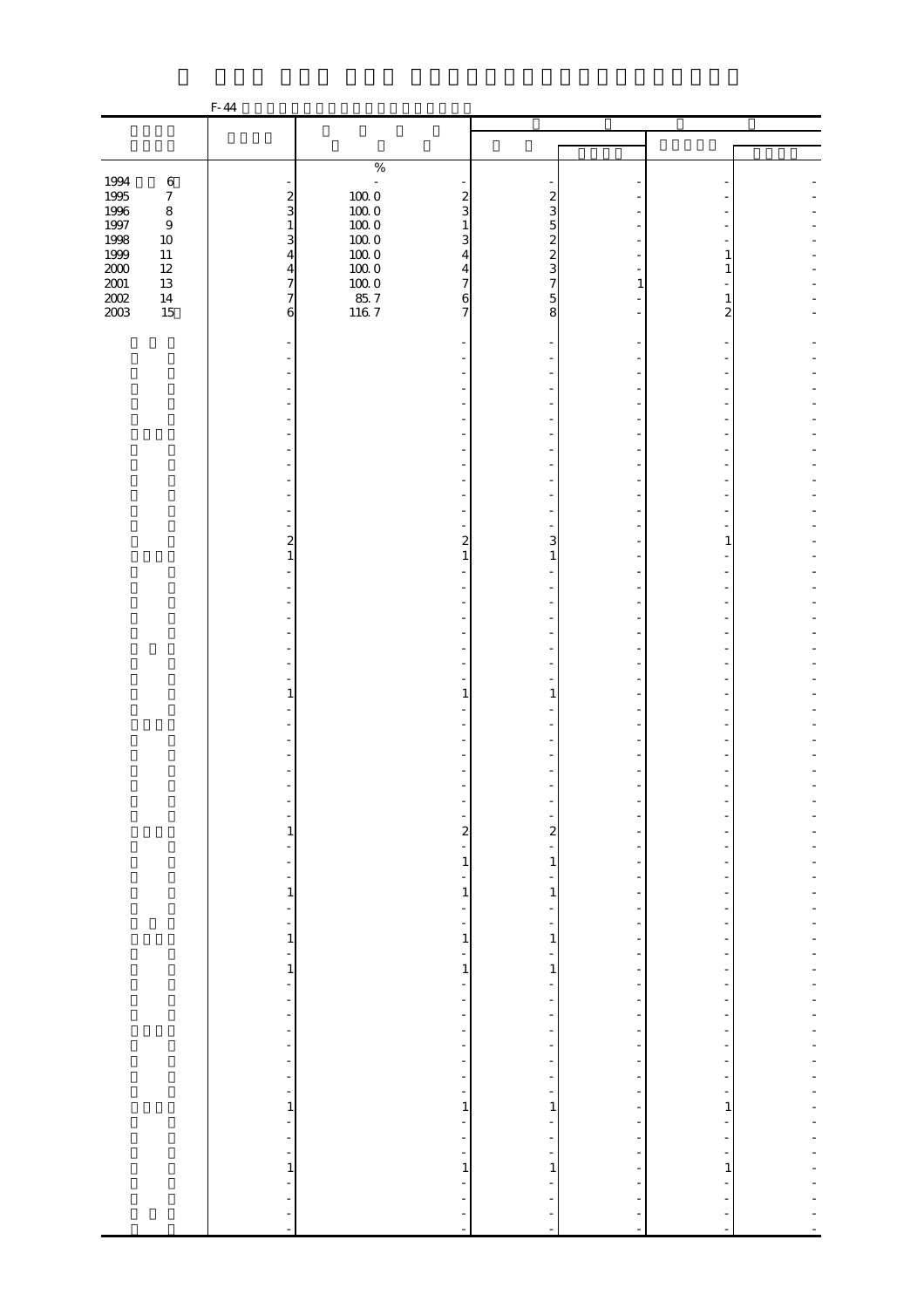|                              |                  | F-45                                |                                                      |                               |                                                      |                |  |
|------------------------------|------------------|-------------------------------------|------------------------------------------------------|-------------------------------|------------------------------------------------------|----------------|--|
|                              |                  |                                     |                                                      |                               |                                                      |                |  |
|                              |                  |                                     |                                                      |                               |                                                      |                |  |
|                              |                  |                                     | $\%$                                                 |                               |                                                      |                |  |
| 1994                         | $\,6\,$          |                                     | $\overline{a}$                                       |                               |                                                      |                |  |
| 1995                         | $\boldsymbol{7}$ |                                     |                                                      |                               |                                                      |                |  |
| 1996<br>1997                 | $\,8\,$          | ä,                                  |                                                      |                               |                                                      |                |  |
|                              | $\,9$            | $\blacksquare$                      |                                                      |                               |                                                      |                |  |
| 1998<br>1999                 | $10\,$           | $\blacksquare$                      |                                                      |                               |                                                      |                |  |
|                              | $11\,$<br>$12\,$ | $\,1\,$<br>$\overline{\phantom{a}}$ | $100\;0$<br>$\mathbf{1}$<br>$\overline{a}$           |                               |                                                      |                |  |
| 2000<br>2001<br>2002<br>2003 | $13\,$           | L,                                  |                                                      |                               |                                                      |                |  |
|                              | $14\,$           | ÷                                   |                                                      |                               |                                                      |                |  |
|                              | 15               | $\overline{\phantom{a}}$            | ٠                                                    |                               |                                                      |                |  |
|                              |                  |                                     |                                                      |                               |                                                      |                |  |
|                              |                  |                                     |                                                      |                               |                                                      |                |  |
|                              |                  |                                     |                                                      |                               |                                                      |                |  |
|                              |                  |                                     |                                                      |                               |                                                      |                |  |
|                              |                  | ÷,                                  |                                                      |                               |                                                      |                |  |
|                              |                  |                                     |                                                      |                               |                                                      |                |  |
|                              |                  |                                     |                                                      |                               |                                                      |                |  |
|                              |                  | Ĭ.                                  |                                                      |                               |                                                      |                |  |
|                              |                  |                                     |                                                      |                               |                                                      |                |  |
|                              |                  |                                     |                                                      |                               |                                                      |                |  |
|                              |                  | ä,                                  |                                                      |                               |                                                      |                |  |
|                              |                  | ä,                                  |                                                      |                               |                                                      |                |  |
|                              |                  |                                     |                                                      |                               |                                                      |                |  |
|                              |                  |                                     |                                                      |                               |                                                      |                |  |
|                              |                  |                                     |                                                      |                               |                                                      |                |  |
|                              |                  |                                     |                                                      |                               |                                                      |                |  |
|                              |                  |                                     |                                                      |                               |                                                      |                |  |
|                              |                  |                                     |                                                      |                               |                                                      |                |  |
|                              |                  |                                     |                                                      |                               |                                                      |                |  |
|                              |                  |                                     |                                                      |                               |                                                      |                |  |
|                              |                  |                                     |                                                      |                               |                                                      |                |  |
|                              |                  |                                     |                                                      |                               |                                                      |                |  |
|                              |                  |                                     |                                                      |                               |                                                      |                |  |
|                              |                  |                                     |                                                      |                               |                                                      |                |  |
|                              |                  |                                     |                                                      |                               |                                                      |                |  |
|                              |                  |                                     |                                                      |                               |                                                      |                |  |
|                              |                  |                                     |                                                      |                               |                                                      |                |  |
|                              |                  |                                     |                                                      |                               |                                                      |                |  |
|                              |                  |                                     |                                                      |                               |                                                      |                |  |
|                              |                  | -                                   |                                                      |                               |                                                      |                |  |
|                              |                  | $\overline{\phantom{a}}$            |                                                      |                               |                                                      |                |  |
|                              |                  | $\qquad \qquad \blacksquare$        | $\overline{\phantom{0}}$                             |                               |                                                      |                |  |
|                              |                  | $\qquad \qquad \blacksquare$        | $\overline{\phantom{a}}$                             |                               | $\frac{1}{2}$                                        |                |  |
|                              |                  | ÷,<br>$\blacksquare$                | $\frac{1}{\sqrt{2}}$<br>$\overline{\phantom{a}}$     | Ξ<br>$\frac{1}{2}$            | $\overline{\phantom{m}}$<br>$\overline{\phantom{m}}$ | ÷              |  |
|                              |                  | $\overline{\phantom{a}}$            | $\overline{\phantom{a}}$                             |                               | $\overline{\phantom{m}}$                             |                |  |
|                              |                  | Ť,                                  | $\overline{\phantom{a}}$                             | -                             | $\overline{a}$                                       |                |  |
|                              |                  | $\overline{\phantom{a}}$            | $\overline{\phantom{a}}$                             | $\frac{1}{2}$                 | $\overline{\phantom{a}}$                             | $\overline{a}$ |  |
|                              |                  | $\overline{\phantom{0}}$            | $\overline{\phantom{a}}$                             |                               |                                                      |                |  |
|                              |                  | $\blacksquare$                      | $\overline{\phantom{a}}$                             | $\overline{\phantom{0}}$      | $\frac{1}{2}$                                        |                |  |
|                              |                  | $\overline{\phantom{a}}$            | $\overline{\phantom{0}}$                             | -                             | $\overline{\phantom{m}}$                             | $\overline{a}$ |  |
|                              |                  | $\blacksquare$                      | $\overline{\phantom{0}}$                             |                               | $\frac{1}{2}$                                        |                |  |
|                              |                  | $\frac{1}{2}$                       | $\overline{\phantom{a}}$<br>$\overline{\phantom{a}}$ | -<br>$\overline{\phantom{0}}$ | $\overline{a}$<br>$\overline{\phantom{m}}$           |                |  |
|                              |                  | $\overline{\phantom{a}}$            | $\overline{\phantom{a}}$                             | -                             | $\frac{1}{2}$                                        | -              |  |
|                              |                  | $\blacksquare$                      | $\overline{\phantom{a}}$                             |                               | $\overline{a}$                                       |                |  |
|                              |                  | $\blacksquare$                      | $\overline{\phantom{a}}$                             | $\overline{\phantom{0}}$      | $\frac{1}{2}$                                        |                |  |
|                              |                  | ÷,                                  | f,                                                   | Ξ                             | $\overline{a}$                                       | -              |  |
|                              |                  | $\blacksquare$                      | $\overline{\phantom{a}}$                             | $\frac{1}{2}$                 | $\overline{\phantom{a}}$                             | ÷              |  |
|                              |                  | $\frac{1}{2}$                       | $\frac{1}{\sqrt{2}}$                                 |                               | $\overline{\phantom{0}}$                             |                |  |
|                              |                  |                                     | $\frac{1}{2}$                                        | $\overline{\phantom{0}}$      | $\frac{1}{2}$                                        | $\overline{a}$ |  |
|                              |                  | $\overline{\phantom{a}}$            | $\overline{\phantom{a}}$                             | $\frac{1}{2}$                 | $\overline{\phantom{a}}$                             |                |  |
|                              |                  | $\frac{1}{2}$<br>$\overline{a}$     |                                                      |                               |                                                      |                |  |
|                              |                  | $\qquad \qquad \blacksquare$        |                                                      |                               |                                                      |                |  |
|                              |                  | $\overline{\phantom{a}}$            | ÷,                                                   | ÷                             |                                                      |                |  |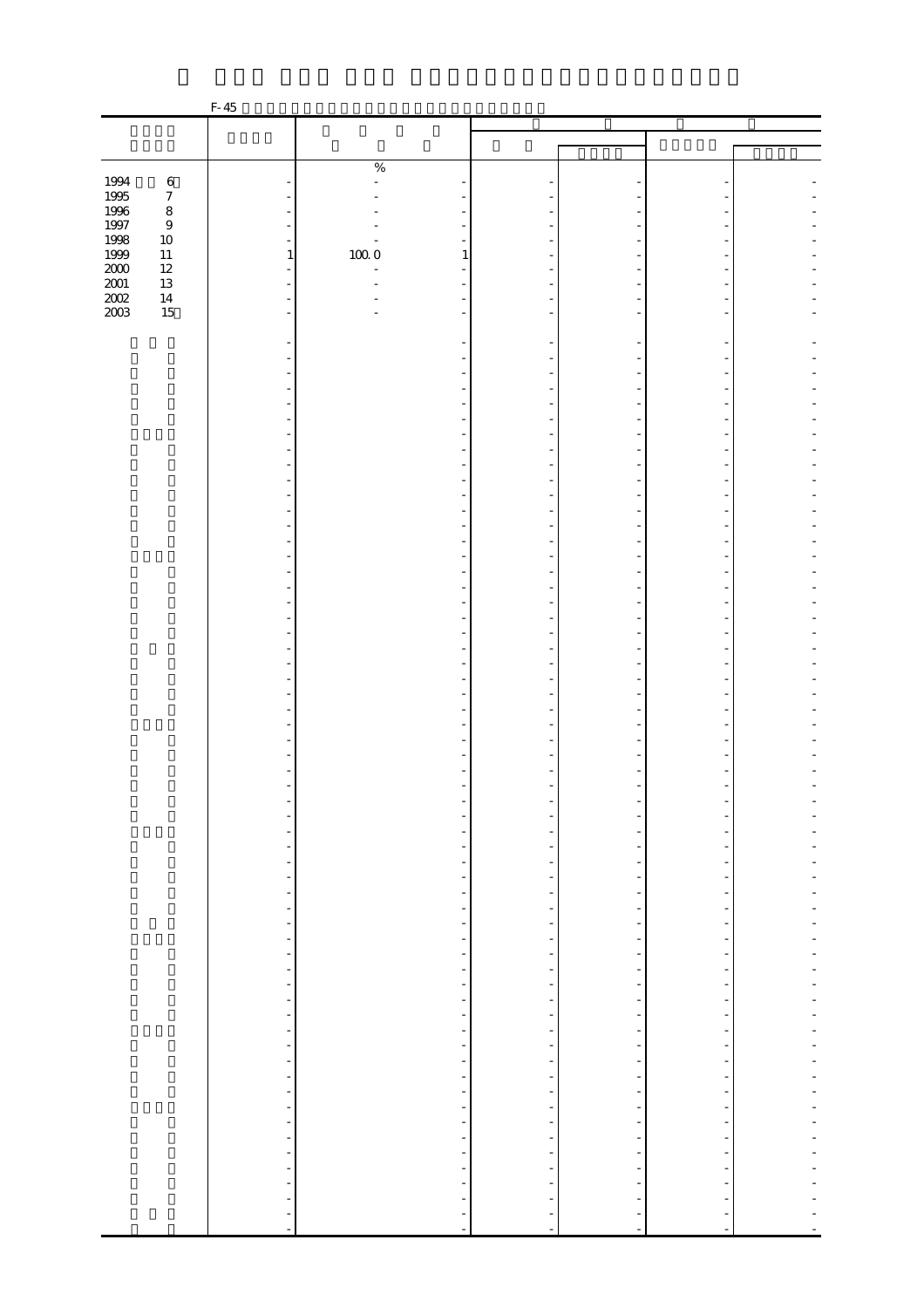|                                            |                  | F-46                                                 |                                                      |                                           |                                                      |                                                      |                |
|--------------------------------------------|------------------|------------------------------------------------------|------------------------------------------------------|-------------------------------------------|------------------------------------------------------|------------------------------------------------------|----------------|
|                                            |                  |                                                      |                                                      |                                           |                                                      |                                                      |                |
|                                            |                  |                                                      |                                                      |                                           |                                                      |                                                      |                |
|                                            |                  |                                                      | $\%$                                                 |                                           |                                                      |                                                      |                |
|                                            | $\,6\,$          |                                                      |                                                      |                                           |                                                      |                                                      |                |
|                                            | $\boldsymbol{7}$ |                                                      |                                                      |                                           |                                                      |                                                      |                |
| 1994<br>1995<br>1996<br>1997               | $\,8\,$          |                                                      |                                                      |                                           |                                                      |                                                      |                |
|                                            | $\boldsymbol{9}$ |                                                      |                                                      |                                           |                                                      |                                                      |                |
| 1998                                       | $10\,$           |                                                      |                                                      |                                           |                                                      |                                                      |                |
|                                            | $11\,$           |                                                      |                                                      |                                           |                                                      |                                                      |                |
|                                            | $12\,$           |                                                      |                                                      |                                           |                                                      |                                                      |                |
| $\frac{1999}{2000}$<br>$\frac{2001}{2002}$ | $13\,$<br>$14\,$ |                                                      |                                                      |                                           |                                                      |                                                      |                |
| $2003\,$                                   | 15               |                                                      |                                                      |                                           |                                                      |                                                      |                |
|                                            |                  |                                                      |                                                      |                                           |                                                      |                                                      |                |
|                                            |                  |                                                      |                                                      |                                           |                                                      |                                                      |                |
|                                            |                  |                                                      |                                                      |                                           |                                                      |                                                      |                |
|                                            |                  |                                                      |                                                      |                                           |                                                      |                                                      |                |
|                                            |                  |                                                      |                                                      |                                           |                                                      |                                                      |                |
|                                            |                  |                                                      |                                                      |                                           |                                                      |                                                      |                |
|                                            |                  |                                                      |                                                      |                                           |                                                      |                                                      |                |
|                                            |                  |                                                      |                                                      |                                           |                                                      |                                                      |                |
|                                            |                  |                                                      |                                                      |                                           |                                                      |                                                      |                |
|                                            |                  |                                                      |                                                      |                                           |                                                      |                                                      |                |
|                                            |                  |                                                      |                                                      |                                           |                                                      |                                                      |                |
|                                            |                  |                                                      |                                                      |                                           |                                                      |                                                      |                |
|                                            |                  |                                                      |                                                      |                                           |                                                      |                                                      |                |
|                                            |                  |                                                      |                                                      |                                           |                                                      |                                                      |                |
|                                            |                  |                                                      |                                                      |                                           |                                                      |                                                      |                |
|                                            |                  |                                                      |                                                      |                                           |                                                      |                                                      |                |
|                                            |                  |                                                      |                                                      |                                           |                                                      |                                                      |                |
|                                            |                  |                                                      |                                                      |                                           |                                                      |                                                      |                |
|                                            |                  |                                                      |                                                      |                                           |                                                      |                                                      |                |
|                                            |                  |                                                      |                                                      |                                           |                                                      |                                                      |                |
|                                            |                  |                                                      |                                                      |                                           |                                                      |                                                      |                |
|                                            |                  |                                                      |                                                      |                                           |                                                      |                                                      |                |
|                                            |                  |                                                      |                                                      |                                           |                                                      |                                                      |                |
|                                            |                  |                                                      |                                                      |                                           |                                                      |                                                      |                |
|                                            |                  |                                                      |                                                      |                                           |                                                      |                                                      |                |
|                                            |                  |                                                      |                                                      |                                           |                                                      |                                                      |                |
|                                            |                  |                                                      |                                                      |                                           |                                                      |                                                      |                |
|                                            |                  |                                                      |                                                      |                                           |                                                      |                                                      |                |
|                                            |                  |                                                      |                                                      |                                           |                                                      |                                                      |                |
|                                            |                  |                                                      |                                                      |                                           |                                                      |                                                      |                |
|                                            |                  |                                                      |                                                      |                                           | -                                                    |                                                      |                |
|                                            |                  |                                                      |                                                      |                                           | $\overline{\phantom{m}}$                             |                                                      |                |
|                                            |                  | $\blacksquare$                                       | $\overline{\phantom{a}}$                             |                                           | $\overline{\phantom{m}}$                             |                                                      |                |
|                                            |                  | $\overline{\phantom{a}}$                             | $\overline{\phantom{a}}$                             | -                                         | $\overline{\phantom{a}}$                             | $\overline{\phantom{a}}$                             |                |
|                                            |                  | $\overline{\phantom{a}}$<br>$\overline{\phantom{a}}$ | $\overline{\phantom{a}}$<br>$\overline{\phantom{a}}$ | $\overline{\phantom{0}}$<br>$\frac{1}{2}$ | $\overline{\phantom{a}}$<br>$\overline{\phantom{a}}$ | $\overline{\phantom{a}}$<br>$\blacksquare$           |                |
|                                            |                  | -                                                    | $\overline{\phantom{a}}$                             |                                           | $\overline{\phantom{0}}$                             | $\overline{\phantom{m}}$                             |                |
|                                            |                  | ÷,                                                   | $\overline{\phantom{a}}$                             | Ξ                                         | $\overline{\phantom{0}}$                             | -                                                    | $\overline{a}$ |
|                                            |                  | f,                                                   | $\overline{\phantom{a}}$                             | Ξ                                         | $\overline{\phantom{a}}$                             | $\overline{\phantom{a}}$                             |                |
|                                            |                  | f                                                    | $\frac{1}{\sqrt{2}}$                                 |                                           | f                                                    | $\overline{\phantom{0}}$                             |                |
|                                            |                  | f                                                    | $\overline{\phantom{a}}$                             |                                           | $\overline{\phantom{a}}$                             | $\overline{\phantom{0}}$                             |                |
|                                            |                  | $\frac{1}{2}$                                        | $\overline{\phantom{a}}$                             | $\frac{1}{2}$                             | $\overline{\phantom{0}}$                             | $\blacksquare$                                       |                |
|                                            |                  | $\overline{\phantom{a}}$                             | $\overline{\phantom{a}}$                             | -                                         | $\overline{\phantom{a}}$                             | $\overline{\phantom{a}}$                             | Ĭ.             |
|                                            |                  | $\overline{\phantom{a}}$                             | $\overline{\phantom{a}}$<br>$\overline{\phantom{a}}$ |                                           | $\overline{\phantom{a}}$                             | -                                                    | $\overline{a}$ |
|                                            |                  | f                                                    | $\overline{\phantom{a}}$                             | -                                         | $\overline{\phantom{a}}$<br>$\overline{\phantom{a}}$ | $\overline{\phantom{a}}$<br>$\overline{\phantom{a}}$ |                |
|                                            |                  | f<br>$\frac{1}{\sqrt{2}}$                            | $\blacksquare$                                       | Ξ<br>-                                    | $\overline{\phantom{a}}$                             | $\overline{\phantom{a}}$                             |                |
|                                            |                  | f                                                    | $\overline{\phantom{a}}$                             |                                           | $\overline{\phantom{a}}$                             | $\overline{a}$                                       |                |
|                                            |                  | $\overline{\phantom{a}}$                             | $\overline{\phantom{a}}$                             | -                                         | $\overline{\phantom{a}}$                             | ۰.                                                   | -              |
|                                            |                  | ÷,                                                   | $\overline{\phantom{a}}$                             | $\frac{1}{2}$                             | $\overline{\phantom{a}}$                             | $\overline{\phantom{a}}$                             |                |
|                                            |                  | f,                                                   | $\overline{\phantom{a}}$                             |                                           | f                                                    | $\overline{a}$                                       |                |
|                                            |                  | ÷                                                    | $\frac{1}{2}$                                        | $\overline{\phantom{0}}$                  | $\overline{\phantom{a}}$                             | $\overline{\phantom{a}}$                             |                |
|                                            |                  | $\overline{\phantom{a}}$                             | $\blacksquare$                                       | $\overline{\phantom{0}}$                  | $\overline{\phantom{a}}$                             | $\overline{\phantom{a}}$                             |                |
|                                            |                  | -                                                    |                                                      |                                           | $\overline{\phantom{a}}$                             |                                                      |                |
|                                            |                  | ÷<br>÷                                               |                                                      |                                           | $\overline{\phantom{m}}$<br>$\frac{1}{\sqrt{2}}$     | $\overline{\phantom{a}}$                             |                |
|                                            |                  | $\overline{a}$                                       | $\Box$                                               | $\frac{1}{2}$                             | $\overline{a}$                                       | $\frac{1}{2}$                                        |                |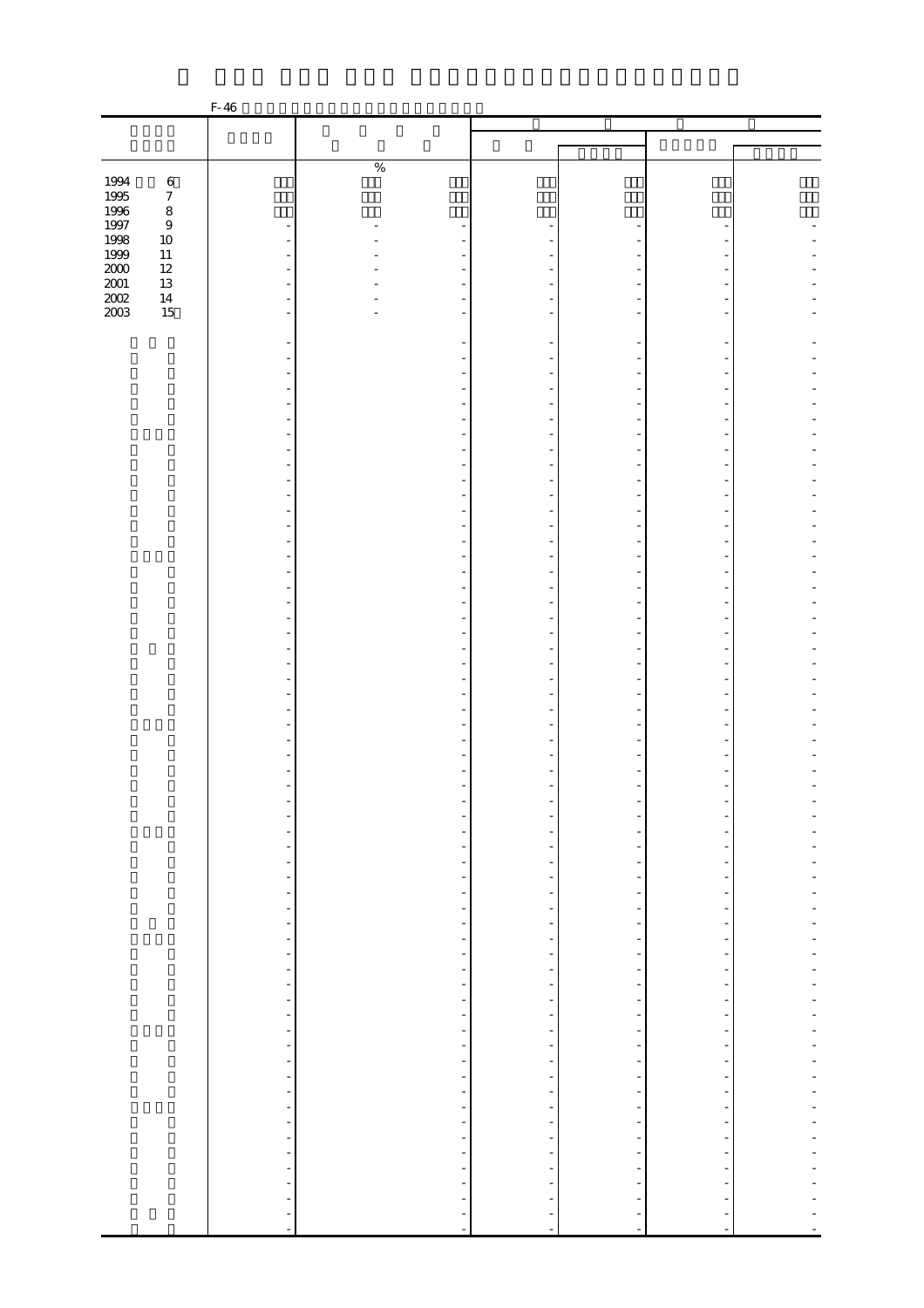|                                                      |                                                            | F-47                                             |                              |                                                                       |                                                 |                                                   |                                           |                                                                              | F-48                                        |                                                                                                                                                                                                                                                                                                                                                                                                                                 |                                                    |                                              |                                                                                                                                                                        |                                                                                                                                                                                                                                      |
|------------------------------------------------------|------------------------------------------------------------|--------------------------------------------------|------------------------------|-----------------------------------------------------------------------|-------------------------------------------------|---------------------------------------------------|-------------------------------------------|------------------------------------------------------------------------------|---------------------------------------------|---------------------------------------------------------------------------------------------------------------------------------------------------------------------------------------------------------------------------------------------------------------------------------------------------------------------------------------------------------------------------------------------------------------------------------|----------------------------------------------------|----------------------------------------------|------------------------------------------------------------------------------------------------------------------------------------------------------------------------|--------------------------------------------------------------------------------------------------------------------------------------------------------------------------------------------------------------------------------------|
|                                                      |                                                            |                                                  |                              |                                                                       |                                                 |                                                   |                                           |                                                                              |                                             |                                                                                                                                                                                                                                                                                                                                                                                                                                 |                                                    |                                              |                                                                                                                                                                        |                                                                                                                                                                                                                                      |
|                                                      |                                                            |                                                  |                              |                                                                       |                                                 |                                                   |                                           |                                                                              |                                             |                                                                                                                                                                                                                                                                                                                                                                                                                                 |                                                    |                                              |                                                                                                                                                                        |                                                                                                                                                                                                                                      |
|                                                      |                                                            |                                                  |                              |                                                                       |                                                 |                                                   |                                           |                                                                              |                                             |                                                                                                                                                                                                                                                                                                                                                                                                                                 |                                                    |                                              |                                                                                                                                                                        |                                                                                                                                                                                                                                      |
| 1994<br>1995<br>1996<br>1997                         | $\,6\,$<br>$\boldsymbol{7}$<br>$\,8\,$<br>$\boldsymbol{9}$ |                                                  | $\%$                         |                                                                       |                                                 |                                                   |                                           |                                                                              |                                             | $\%$                                                                                                                                                                                                                                                                                                                                                                                                                            |                                                    |                                              |                                                                                                                                                                        |                                                                                                                                                                                                                                      |
| 1998<br>1999<br>2000<br>$2001\,$<br>$2002\,$<br>2003 | 10<br>$11\,$<br>$12\,$<br>13<br>14<br>15                   | 12<br>28<br>87                                   | $100\;0$<br>$100\;0$<br>98.9 | 12<br>28<br>86                                                        | 8<br>17<br>39                                   | $\boldsymbol{z}$<br>6                             |                                           |                                                                              |                                             |                                                                                                                                                                                                                                                                                                                                                                                                                                 |                                                    |                                              |                                                                                                                                                                        |                                                                                                                                                                                                                                      |
|                                                      |                                                            |                                                  |                              |                                                                       |                                                 |                                                   |                                           |                                                                              |                                             |                                                                                                                                                                                                                                                                                                                                                                                                                                 |                                                    |                                              |                                                                                                                                                                        |                                                                                                                                                                                                                                      |
|                                                      |                                                            |                                                  |                              |                                                                       |                                                 |                                                   |                                           |                                                                              |                                             |                                                                                                                                                                                                                                                                                                                                                                                                                                 |                                                    |                                              |                                                                                                                                                                        |                                                                                                                                                                                                                                      |
|                                                      |                                                            |                                                  |                              |                                                                       |                                                 |                                                   |                                           |                                                                              |                                             |                                                                                                                                                                                                                                                                                                                                                                                                                                 |                                                    |                                              |                                                                                                                                                                        |                                                                                                                                                                                                                                      |
|                                                      |                                                            | 3                                                |                              | 7                                                                     |                                                 |                                                   |                                           |                                                                              |                                             |                                                                                                                                                                                                                                                                                                                                                                                                                                 |                                                    |                                              |                                                                                                                                                                        |                                                                                                                                                                                                                                      |
|                                                      |                                                            |                                                  |                              | 1                                                                     |                                                 |                                                   |                                           |                                                                              |                                             |                                                                                                                                                                                                                                                                                                                                                                                                                                 |                                                    |                                              |                                                                                                                                                                        |                                                                                                                                                                                                                                      |
|                                                      |                                                            |                                                  |                              | 4                                                                     |                                                 |                                                   |                                           |                                                                              |                                             |                                                                                                                                                                                                                                                                                                                                                                                                                                 |                                                    |                                              |                                                                                                                                                                        |                                                                                                                                                                                                                                      |
|                                                      |                                                            | 1<br>39                                          |                              | 1<br>33                                                               | 8                                               |                                                   |                                           |                                                                              |                                             |                                                                                                                                                                                                                                                                                                                                                                                                                                 |                                                    |                                              |                                                                                                                                                                        |                                                                                                                                                                                                                                      |
|                                                      |                                                            | 11<br>$\boldsymbol{z}$                           |                              | 12<br>$\boldsymbol{z}$                                                | 12<br>$\overline{5}$                            | $\overline{\mathbf{c}}$<br>$\boldsymbol{z}$       |                                           |                                                                              |                                             |                                                                                                                                                                                                                                                                                                                                                                                                                                 |                                                    |                                              |                                                                                                                                                                        |                                                                                                                                                                                                                                      |
|                                                      |                                                            |                                                  |                              |                                                                       |                                                 |                                                   | ä,                                        |                                                                              |                                             |                                                                                                                                                                                                                                                                                                                                                                                                                                 |                                                    |                                              |                                                                                                                                                                        |                                                                                                                                                                                                                                      |
|                                                      |                                                            | 3<br>$\overline{\mathcal{Z}}$                    |                              | $\mathbf{3}$<br>$\overline{\mathcal{L}}$                              | 1<br>6                                          |                                                   |                                           |                                                                              |                                             |                                                                                                                                                                                                                                                                                                                                                                                                                                 |                                                    |                                              |                                                                                                                                                                        |                                                                                                                                                                                                                                      |
|                                                      |                                                            | $\overline{c}$                                   |                              | 3                                                                     |                                                 |                                                   |                                           |                                                                              |                                             |                                                                                                                                                                                                                                                                                                                                                                                                                                 |                                                    |                                              |                                                                                                                                                                        |                                                                                                                                                                                                                                      |
|                                                      |                                                            | 1                                                |                              | 1                                                                     |                                                 |                                                   |                                           |                                                                              |                                             |                                                                                                                                                                                                                                                                                                                                                                                                                                 |                                                    |                                              |                                                                                                                                                                        |                                                                                                                                                                                                                                      |
|                                                      |                                                            | 5                                                |                              | 1<br>5                                                                | 3<br>1                                          |                                                   |                                           |                                                                              |                                             |                                                                                                                                                                                                                                                                                                                                                                                                                                 |                                                    |                                              |                                                                                                                                                                        |                                                                                                                                                                                                                                      |
|                                                      |                                                            |                                                  |                              | 1                                                                     |                                                 |                                                   |                                           |                                                                              |                                             |                                                                                                                                                                                                                                                                                                                                                                                                                                 |                                                    |                                              |                                                                                                                                                                        |                                                                                                                                                                                                                                      |
|                                                      |                                                            | 2                                                |                              | 2<br>Ŧ,                                                               | $\mathbf{r}$                                    |                                                   |                                           |                                                                              |                                             |                                                                                                                                                                                                                                                                                                                                                                                                                                 |                                                    |                                              |                                                                                                                                                                        |                                                                                                                                                                                                                                      |
|                                                      |                                                            | $\overline{\phantom{a}}$<br>15                   |                              | $\blacksquare$<br>14                                                  | $\omega$<br>8                                   | $\sim$<br>$\overline{a}$                          | $\overline{\phantom{a}}$<br>۳             | $\frac{1}{1}$                                                                | $\overline{\phantom{a}}$<br>-               | ÷,                                                                                                                                                                                                                                                                                                                                                                                                                              | $\blacksquare$<br>$\frac{1}{2}$                    | $\equiv$<br>$\blacksquare$                   | $\overline{\phantom{a}}$<br>÷,                                                                                                                                         | ÷                                                                                                                                                                                                                                    |
|                                                      |                                                            | $\frac{1}{2}$ $\frac{2}{7}$ 6                    |                              | $\begin{array}{c} -3 \\ 3 \\ 5 \\ 6 \end{array}$                      | $\begin{array}{c} 1 \\ 1 \\ 2 \\ 5 \end{array}$ | ÷,<br>$\bar{\phantom{a}}$                         | $\overline{\phantom{a}}$<br>$\omega$      |                                                                              | $\frac{1}{2}$                               | $\frac{1}{2}$<br>$\mathbb{Z}^2$                                                                                                                                                                                                                                                                                                                                                                                                 | $\blacksquare$<br>$\mathbb{R}^2$<br>$\mathbb{Z}^2$ | $\equiv$<br>$\overline{\phantom{a}}$         | $\frac{1}{2}$                                                                                                                                                          | $\overline{a}$<br>$\overline{a}$                                                                                                                                                                                                     |
|                                                      |                                                            |                                                  |                              |                                                                       | $\omega$                                        | $\mathbf{1}$<br>$\mathbf{1}$                      | $\frac{1}{2}$                             |                                                                              | $\mathbb{Z}$<br>$\frac{1}{\sqrt{2}}$        |                                                                                                                                                                                                                                                                                                                                                                                                                                 | $\mathbf{L}$<br>$\mathbb{Z}$                       | $\equiv$<br>$\equiv$<br>$\overline{a}$       | $\omega$                                                                                                                                                               | Ĭ.<br>÷<br>$\overline{a}$                                                                                                                                                                                                            |
|                                                      |                                                            | $\frac{1}{2}$ $\frac{1}{2}$ $\frac{1}{2}$        |                              | $\frac{1}{2}$                                                         | $\blacksquare$<br>$\mathbf{1}$                  | $\frac{1}{2}$<br>$\blacksquare$                   | $\overline{\phantom{a}}$                  |                                                                              | $\frac{1}{2}$                               | $\label{eq:2.1} \begin{array}{lllllllllllll} \mathbf{1} & \mathbf{1} & \mathbf{1} & \mathbf{1} & \mathbf{1} & \mathbf{1} & \mathbf{1} & \mathbf{1} & \mathbf{1} & \mathbf{1} & \mathbf{1} & \mathbf{1} & \mathbf{1} & \mathbf{1} & \mathbf{1} & \mathbf{1} & \mathbf{1} & \mathbf{1} & \mathbf{1} & \mathbf{1} & \mathbf{1} & \mathbf{1} & \mathbf{1} & \mathbf{1} & \mathbf{1} & \mathbf{1} & \mathbf{1} & \mathbf{1} & \math$ | $\frac{1}{\sqrt{2}}$                               | $\equiv$<br>$\overline{a}$                   | $\label{eq:2.1} \begin{array}{l} \mathcal{L}_{\mathcal{A}}(\mathcal{A}) = \mathcal{L}_{\mathcal{A}}(\mathcal{A}) = \mathcal{L}_{\mathcal{A}}(\mathcal{A}) \end{array}$ | $\frac{1}{2}$                                                                                                                                                                                                                        |
|                                                      |                                                            |                                                  |                              | $\frac{4}{3}$<br>$\frac{1}{2}$                                        | $\blacksquare$<br>$\frac{1}{\sqrt{2}}$          | $\frac{1}{2}$                                     | $\frac{1}{2}$                             |                                                                              | $\begin{bmatrix} 1 \\ 1 \\ 1 \end{bmatrix}$ |                                                                                                                                                                                                                                                                                                                                                                                                                                 |                                                    | $\overline{a}$<br>$\omega$                   |                                                                                                                                                                        | $\frac{1}{2}$                                                                                                                                                                                                                        |
|                                                      |                                                            | $\mathbf{1}$                                     |                              | 1                                                                     | $\overline{\phantom{a}}$<br>$\,1$               |                                                   | $\frac{1}{\sqrt{2}}$                      | $\begin{array}{c} \begin{array}{c} \hline \end{array} \\ \hline \end{array}$ | ÷,                                          |                                                                                                                                                                                                                                                                                                                                                                                                                                 | $\frac{1}{\sqrt{2}}$                               | $\overline{a}$<br>$\overline{a}$             |                                                                                                                                                                        | $\overline{a}$                                                                                                                                                                                                                       |
|                                                      |                                                            | $\frac{1}{5}$                                    |                              | $\frac{1}{2}$ $\frac{1}{2}$ $\frac{1}{2}$ $\frac{1}{2}$ $\frac{1}{2}$ | $\begin{array}{c} 2 \\ 2 \\ 1 \\ 1 \end{array}$ | $\begin{bmatrix} 1 \\ 1 \\ 1 \end{bmatrix}$       | $\frac{1}{2}$                             |                                                                              | $\frac{1}{2}$                               | $\mathbf{r} = \mathbf{r} - \mathbf{r}$                                                                                                                                                                                                                                                                                                                                                                                          | $\frac{1}{2}$                                      | $\frac{1}{\alpha}$<br>$\overline{a}$         |                                                                                                                                                                        | $\frac{1}{1}$<br>$\ddot{\phantom{0}}$                                                                                                                                                                                                |
|                                                      |                                                            | $\,1\,$                                          |                              |                                                                       |                                                 | $\mathbf{1}$                                      |                                           | $\frac{1}{2}$                                                                |                                             |                                                                                                                                                                                                                                                                                                                                                                                                                                 |                                                    | $\equiv$<br>$\overline{a}$<br>$\overline{a}$ |                                                                                                                                                                        |                                                                                                                                                                                                                                      |
|                                                      |                                                            | $\begin{bmatrix} 1 \\ 1 \\ 0 \\ 1 \end{bmatrix}$ |                              | $\epsilon$                                                            | ÷,<br>$\begin{bmatrix} 1 \\ 5 \end{bmatrix}$    | $\begin{bmatrix} 1 \\ 1 \\ -1 \\ 1 \end{bmatrix}$ | $\frac{1}{2}$<br>$\overline{\phantom{a}}$ | $\frac{1}{2}$                                                                |                                             |                                                                                                                                                                                                                                                                                                                                                                                                                                 | $\frac{1}{2}$                                      | $\equiv$<br>$\overline{a}$                   |                                                                                                                                                                        |                                                                                                                                                                                                                                      |
|                                                      |                                                            |                                                  |                              | $\overline{\phantom{a}}$                                              | $\omega$                                        | $\frac{1}{2}$                                     | $\frac{1}{2}$                             | $\frac{1}{2}$                                                                |                                             | $\label{eq:2.1} \begin{array}{l} \mathcal{L}_{\mathcal{A}}(\mathcal{A}) = \mathcal{L}_{\mathcal{A}}(\mathcal{A}) \mathcal{L}_{\mathcal{A}}(\mathcal{A}) \end{array}$                                                                                                                                                                                                                                                            |                                                    | $\omega$<br>$\sim$                           | - - - - - - - - - - - - -                                                                                                                                              | <b>The contract of the contract of the contract of the contract of the contract of the contract of the contract of the contract of the contract of the contract of the contract of the contract of the contract of the contract </b> |
|                                                      |                                                            | $\begin{bmatrix} 1 \\ 2 \\ - \end{bmatrix}$      |                              | $\frac{1}{3}$<br>$\Box$                                               | $\frac{1}{3}$<br>$\equiv$                       | $1\vert$<br>Î,                                    |                                           | $\overline{a}$                                                               | $\frac{1}{\sqrt{2}}$<br>$\omega$            | $\overline{a}$                                                                                                                                                                                                                                                                                                                                                                                                                  | $\frac{1}{2}$                                      | $\equiv$<br>$\equiv$                         | $\mathbb{Z}^2$                                                                                                                                                         | $\overline{a}$                                                                                                                                                                                                                       |
|                                                      |                                                            | $\,1\,$                                          |                              | $\blacksquare$<br>$\mathbf{1}$                                        | $\blacksquare$<br>$\blacksquare$                |                                                   |                                           | $\overline{\phantom{0}}$                                                     | ÷,<br>$\blacksquare$                        | $\frac{1}{2}$                                                                                                                                                                                                                                                                                                                                                                                                                   | $\frac{1}{2}$                                      | $\omega$<br>$\sim$                           | $\equiv$<br>$\frac{1}{2}$                                                                                                                                              | $\frac{1}{1}$                                                                                                                                                                                                                        |
|                                                      |                                                            | $\mathbf{1}$                                     |                              | $\,1\,$<br>J.                                                         | $\,1\,$<br>$\blacksquare$                       |                                                   |                                           |                                                                              | $\blacksquare$<br>$\overline{\phantom{a}}$  | $\Box$                                                                                                                                                                                                                                                                                                                                                                                                                          | ÷,<br>$\Box$                                       | $\sim$<br>$\omega$                           | $\equiv$<br>$\blacksquare$                                                                                                                                             | $\ddot{\phantom{0}}$<br>$\overline{a}$                                                                                                                                                                                               |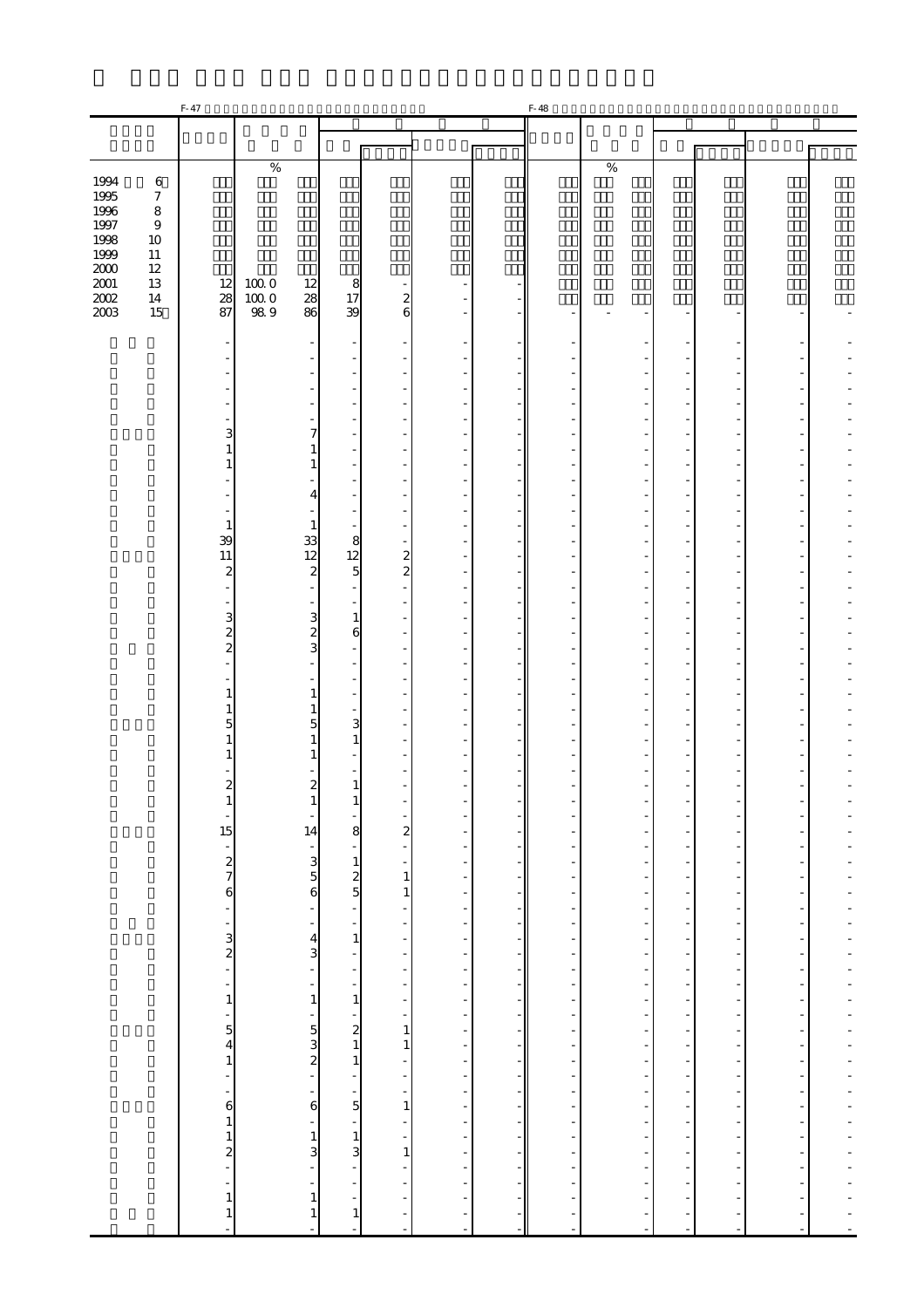| 1994<br>6<br>7<br>1995<br>8<br>1996<br>1997<br>$\boldsymbol{9}$<br>1998<br>10<br>1999<br>11<br>2000<br>12<br>2001<br>13<br>2002<br>14<br>2003<br>15 | 2, 426, 694<br>2, 435, 983<br>2, 465, 503<br>2,518,074<br>2, 690, 267<br>2, 904, 051<br>3, 256, 109<br>3, 581, 521<br>3, 693, 928<br>3, 646, 253                                                                                                                                                                                                                                                                                                                                                                                                                                                                                                                      | 1, 410, 106<br>1, 406, 213<br>1, 389, 265<br>1, 378, 119<br>1, 429, 003<br>1, 469, 709<br>1, 389, 410<br>1,388,024<br>1, 432, 548<br>1,504,436                                                                                                                                                                                                                                                                                                                                                                                                                                                                                          | 974, 158<br>970, 179<br>979, 275<br>957, 460<br>1,006,804<br>1, 080, 107<br>1, 160, 142<br>1, 195, 897<br>1, 219, 564<br>1, 269, 785                                                                                                                                                                                                                                                                                                                                                                                                                                                                                                      | 178,026<br>170, 420<br>173, 206<br>189, 504<br>194, 505<br>179, 323<br>172, 783<br>178, 872<br>181, 940<br>182, 145                                                                                                                                                                                                                                                                                                                                                                                                                                               |
|-----------------------------------------------------------------------------------------------------------------------------------------------------|-----------------------------------------------------------------------------------------------------------------------------------------------------------------------------------------------------------------------------------------------------------------------------------------------------------------------------------------------------------------------------------------------------------------------------------------------------------------------------------------------------------------------------------------------------------------------------------------------------------------------------------------------------------------------|-----------------------------------------------------------------------------------------------------------------------------------------------------------------------------------------------------------------------------------------------------------------------------------------------------------------------------------------------------------------------------------------------------------------------------------------------------------------------------------------------------------------------------------------------------------------------------------------------------------------------------------------|-------------------------------------------------------------------------------------------------------------------------------------------------------------------------------------------------------------------------------------------------------------------------------------------------------------------------------------------------------------------------------------------------------------------------------------------------------------------------------------------------------------------------------------------------------------------------------------------------------------------------------------------|-------------------------------------------------------------------------------------------------------------------------------------------------------------------------------------------------------------------------------------------------------------------------------------------------------------------------------------------------------------------------------------------------------------------------------------------------------------------------------------------------------------------------------------------------------------------|
|                                                                                                                                                     | 121, 352<br>80, 739<br>10,015<br>13,673<br>12,089<br>4,836<br>188, 527<br>26,900<br>19, 126<br>56,095<br>15, 579<br>21, 228<br>49,599<br>372 325<br>1, 078, 303<br>84, 515<br>56,037<br>60, 718<br>225, 393<br>200, 815<br>235, 184<br>48,039<br>21,581<br>45,092<br>100, 929<br>461, 145<br>23,078<br>25,586<br>17, 282<br>60,396<br>280, 548<br>54, 255<br>726, 117<br>37, 489<br>82, 591<br>348, 327<br>192, 121<br>36, 859<br>28, 730<br>193, 831<br>12, 233<br>12, 239<br>64, 301<br>73,093<br>31, 965<br>106, 819<br>17, 915<br>33,689<br>37, 118<br>18,097<br>397, 834<br>202, 039<br>23,659<br>22, 625<br>41, 706<br>24, 716<br>25, 013<br>29, 841<br>28, 235 | 45, 398<br>29, 777<br>3,859<br>4,933<br>4,550<br>2, 279<br>96, 928<br>13,815<br>9,935<br>24,695<br>9,832<br>13,506<br>25, 145<br>158, 914<br>429, 253<br>33,648<br>24, 923<br>30,019<br>71,905<br>69,995<br>88, 913<br>22, 722<br>10,696<br>21,866<br>54, 566<br>180, 264<br>12, 406<br>14, 483<br>9, 150<br>22,886<br>101, 310<br>20,029<br>253, 766<br>17,879<br>35, 208<br>105, 157<br>65, 014<br>18,094<br>12, 414<br>96, 341<br>7, 472<br>6,528<br>30,588<br>33, 106<br>18,647<br>53, 240<br>10,630<br>16, 919<br>16, 432<br>9,259<br>190, 332<br>84, 326<br>13, 484<br>15,067<br>22, 279<br>12,837<br>13, 230<br>17,561<br>11,548 | 40, 482<br>27, 117<br>3, 321<br>4, 414<br>3,768<br>1,862<br>80, 949<br>12,094<br>8,395<br>20, 587<br>7,750<br>11, 456<br>20, 667<br>131, 189<br>362, 787<br>26,006<br>21, 419<br>25, 821<br>63, 394<br>52, 726<br>76, 382<br>18, 744<br>9,852<br>18,861<br>49,582<br>139, 531<br>10, 921<br>11, 143<br>7,310<br>19, 913<br>73, 462<br>16, 782<br>224, 157<br>13, 328<br>28, 845<br>99,060<br>58, 497<br>13,300<br>11, 127<br>82, 713<br>5,388<br>4,940<br>29, 179<br>29, 513<br>13,693<br>46, 321<br>8,440<br>15, 622<br>14, 554<br>7,705<br>161, 656<br>71,893<br>11, 617<br>12, 200<br>18, 343<br>11, 370<br>11,556<br>15, 289<br>9,388 | 6,460<br>4,504<br>484<br>594<br>567<br>311<br>13,681<br>2,035<br>1, 435<br>3,683<br>1, 199<br>1,646<br>3,683<br>16, 140<br>50,004<br>3,317<br>2,570<br>2,845<br>8,924<br>8,324<br>11, 249<br>3, 109<br>1,080<br>3,001<br>5,585<br>17, 823<br>1,595<br>1,516<br>1,289<br>2,550<br>8,429<br>2, 444<br>32,078<br>2,044<br>4, 259<br>13,806<br>8, 721<br>1,683<br>1,565<br>12, 354<br>1, 143<br>964<br>3,681<br>4, 153<br>2, 413<br>6,593<br>1, 270<br>2,053<br>1,999<br>1, 271<br>27, 012<br>12, 490<br>1,679<br>2,018<br>3,280<br>1,819<br>1,705<br>2, 269<br>1,752 |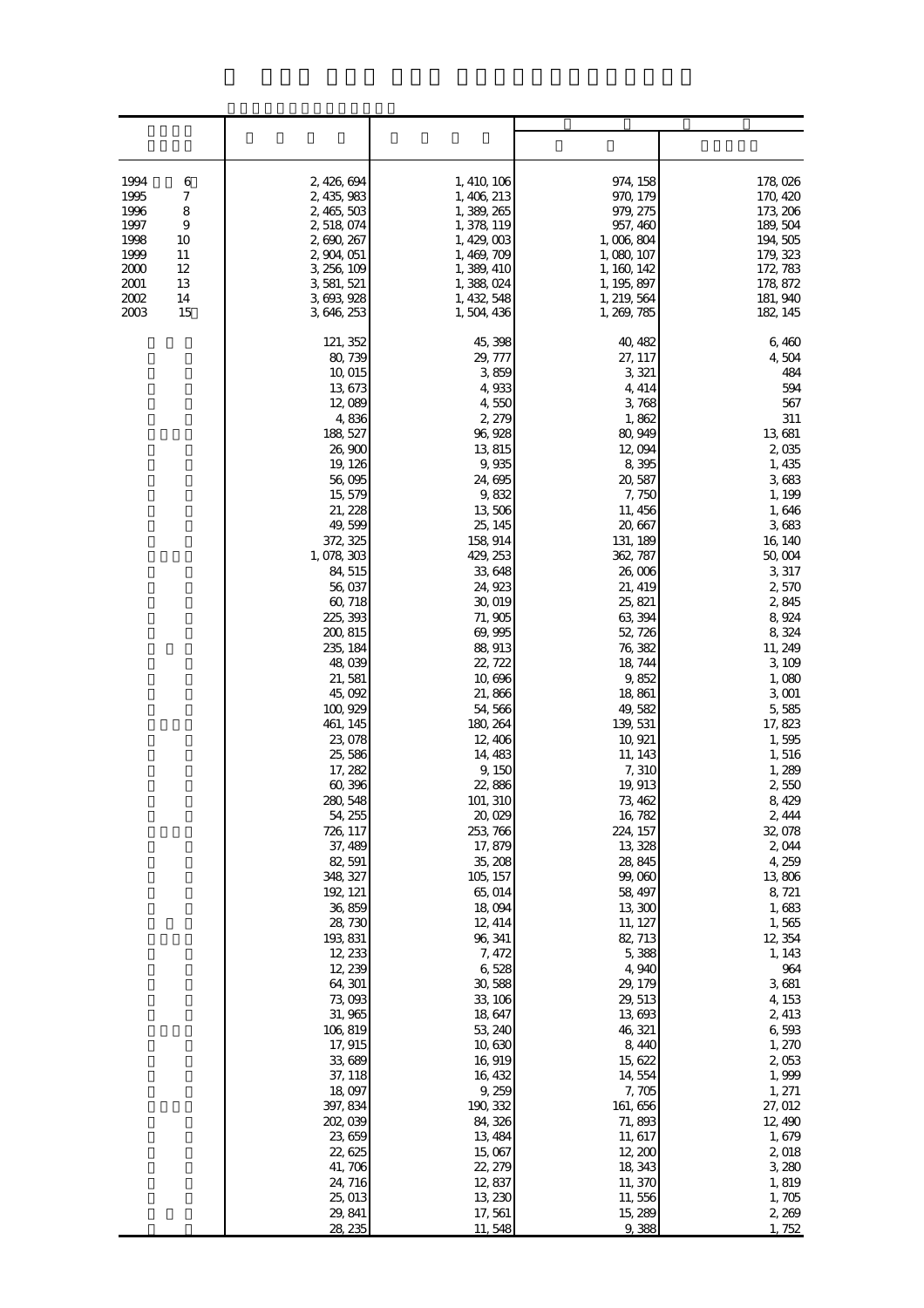| 1994<br>6<br>$\boldsymbol{7}$<br>1995<br>1996<br>8<br>$\boldsymbol{9}$<br>1997<br>1998<br>10<br>1999<br>11<br>2000<br>12<br>2001<br>13<br>2002<br>14<br>2003<br>15 | 642, 262<br>653,039<br>653, 384<br>618, 510<br>656, 721<br>738, 425<br>812, 639<br>845, 909<br>840, 189<br>856, 117                                                                                                                                                                                                                                                                                                                                                                                                                                                                                             | 642, 262<br>653,039<br>653, 384<br>618, 510<br>656, 721<br>738, 425<br>812, 639<br>845, 909<br>840, 189<br>856, 117                                                                                                                                                                                                                                                                                                                                                                                                                                                                                          | 666, 193<br>676, 927<br>683, 691<br>643, 887<br>682, 541<br>764, 752<br>850, 493<br>870, 605<br>872,006<br>890, 183                                                                                                                                                                                                                                                                                                                                                                                                                                                                                                  | 46, 758<br>44, 171<br>39, 625<br>36, 679<br>37, 120<br>37, 602<br>40, 447<br>40, 218<br>40, 165<br>37, 741                                                                                                                                                                                                                                                                                                                                                               |
|--------------------------------------------------------------------------------------------------------------------------------------------------------------------|-----------------------------------------------------------------------------------------------------------------------------------------------------------------------------------------------------------------------------------------------------------------------------------------------------------------------------------------------------------------------------------------------------------------------------------------------------------------------------------------------------------------------------------------------------------------------------------------------------------------|--------------------------------------------------------------------------------------------------------------------------------------------------------------------------------------------------------------------------------------------------------------------------------------------------------------------------------------------------------------------------------------------------------------------------------------------------------------------------------------------------------------------------------------------------------------------------------------------------------------|----------------------------------------------------------------------------------------------------------------------------------------------------------------------------------------------------------------------------------------------------------------------------------------------------------------------------------------------------------------------------------------------------------------------------------------------------------------------------------------------------------------------------------------------------------------------------------------------------------------------|--------------------------------------------------------------------------------------------------------------------------------------------------------------------------------------------------------------------------------------------------------------------------------------------------------------------------------------------------------------------------------------------------------------------------------------------------------------------------|
|                                                                                                                                                                    | 27, 489<br>18,596<br>2, 298<br>2,856<br>2,525<br>1, 214<br>53, 496<br>7,960<br>5,440<br>12, 719<br>4,963<br>8,376<br>14,038<br>72,919<br>258, 601<br>19, 671<br>15,568<br>19,965<br>46, 117<br>36, 537<br>48,894<br>12,626<br>7, 451<br>13, 118<br>38, 654<br>100, 124<br>7,577<br>7,816<br>4,781<br>13, 440<br>54, 842<br>11,668<br>147, 356<br>9,688<br>19,300<br>63,020<br>39, 041<br>8,841<br>7,466<br>54, 777<br>2,931<br>3,022<br>20, 878<br>19, 581<br>8,365<br>31, 697<br>5,546<br>11,504<br>9,738<br>4,909<br>109, 658<br>47, 205<br>9,308<br>8, 171<br>12, 733<br>7,354<br>8,624<br>10, 942<br>5, 321 | 27, 489<br>18,596<br>2, 298<br>2,856<br>2,525<br>1, 214<br>53, 496<br>7,960<br>5,440<br>12, 719<br>4,963<br>8,376<br>14,038<br>72,919<br>258, 601<br>19, 671<br>15,568<br>19,965<br>46, 117<br>36, 537<br>48,894<br>12,626<br>7, 451<br>13, 118<br>38,654<br>100, 124<br>7,577<br>7,816<br>4,781<br>13, 440<br>54, 842<br>11,668<br>147, 356<br>9,688<br>19,300<br>63,020<br>39, 041<br>8,841<br>7,466<br>54, 777<br>2,931<br>3,022<br>20, 878<br>19,581<br>8,365<br>31, 697<br>5,546<br>11,504<br>9,738<br>4,909<br>109, 658<br>47, 205<br>9,308<br>8, 171<br>12, 733<br>7,354<br>8,624<br>10, 942<br>5,321 | 27, 998<br>18, 794<br>2,328<br>3,086<br>2,558<br>1,232<br>54, 218<br>8,089<br>5,485<br>12, 815<br>4,992<br>8,498<br>14,339<br>76, 909<br>266, 151<br>20,046<br>16,305<br>21,065<br>47, 763<br>37, 315<br>49,806<br>13, 194<br>7,884<br>13, 458<br>39, 315<br>105, 142<br>7,845<br>8, 149<br>4,872<br>14, 714<br>57, 118<br>12, 444<br>154, 479<br>10,097<br>20, 178<br>65, 604<br>40, 937<br>9,590<br>8,073<br>57, 772<br>2,998<br>3, 127<br>21, 983<br>21, 013<br>8,651<br>33,802<br>5,986<br>12, 235<br>10, 449<br>5, 132<br>113, 712<br>49,055<br>9,374<br>8, 293<br>13,380<br>7,992<br>8,832<br>11, 453<br>5,333 | 1, 240<br>804<br>96<br>136<br>143<br>61<br>2,656<br>435<br>249<br>589<br>233<br>411<br>739<br>2,440<br>10, 653<br>1, 071<br>511<br>978<br>1,537<br>1,334<br>1,819<br>644<br>363<br>598<br>1,798<br>4,854<br>391<br>390<br>304<br>753<br>2,464<br>552<br>6,044<br>460<br>1,049<br>2, 477<br>1,399<br>279<br>380<br>2, 467<br>140<br>142<br>1, 018<br>$771$<br>396<br>1,501<br>306<br>593<br>423<br>179<br>5,886<br>2,304<br>568<br>441<br>785<br>333<br>520<br>575<br>360 |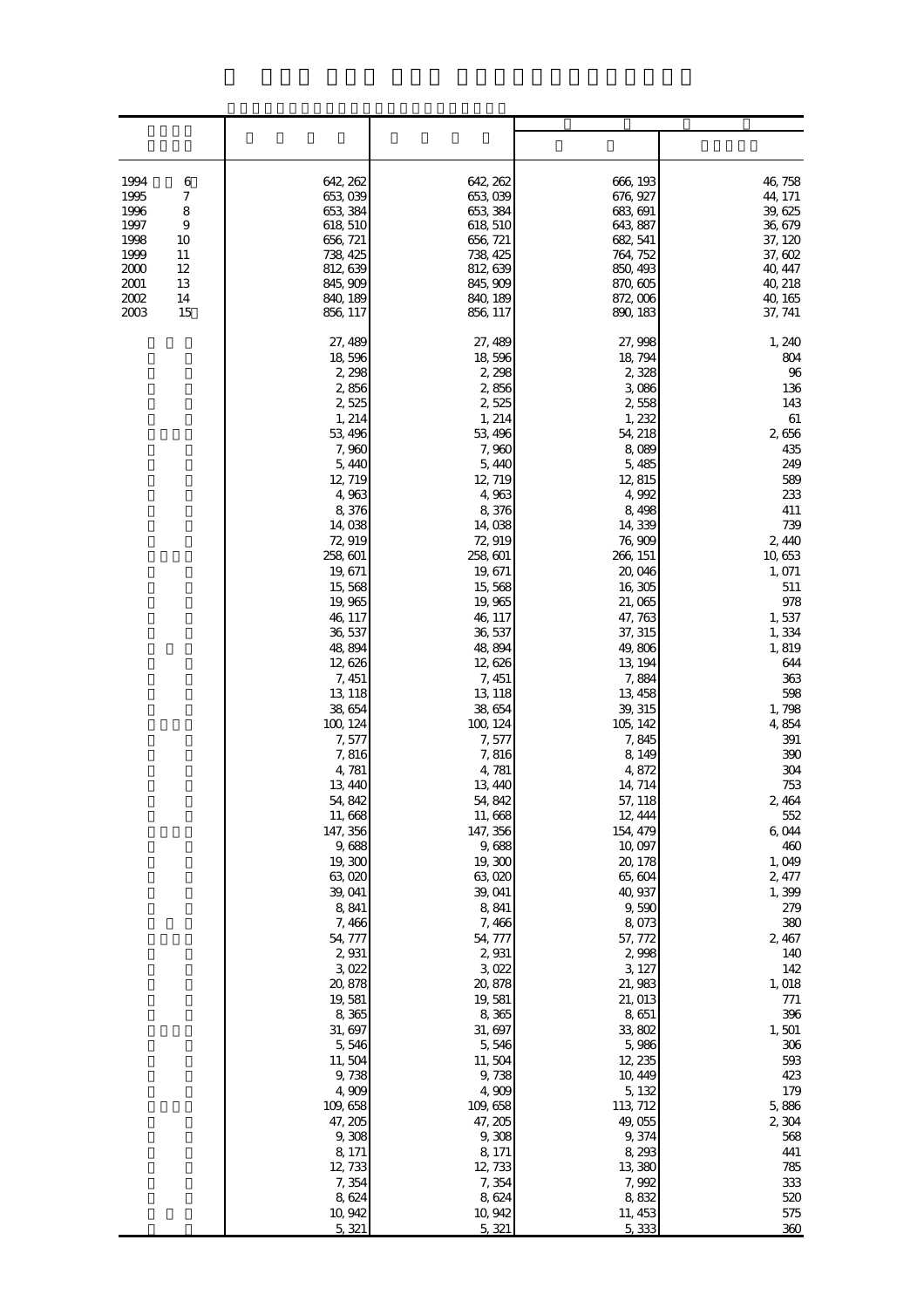|                                                                                          |                                                                                                          | A b (1)                                                                                                                                                                                                                                                                                                                                                                                                                                     |                                                                                                                                    |                                                                                                                                                                                                                                                                                                                                                                                                                                                            |                                                                                                                                                                                                                                                                                                                                                                                                                                                                                  |                                                                                                                                                                                                                                                                                                                                                               |                                                                                                                                                                                                                                                                                      |                                                                                                             |
|------------------------------------------------------------------------------------------|----------------------------------------------------------------------------------------------------------|---------------------------------------------------------------------------------------------------------------------------------------------------------------------------------------------------------------------------------------------------------------------------------------------------------------------------------------------------------------------------------------------------------------------------------------------|------------------------------------------------------------------------------------------------------------------------------------|------------------------------------------------------------------------------------------------------------------------------------------------------------------------------------------------------------------------------------------------------------------------------------------------------------------------------------------------------------------------------------------------------------------------------------------------------------|----------------------------------------------------------------------------------------------------------------------------------------------------------------------------------------------------------------------------------------------------------------------------------------------------------------------------------------------------------------------------------------------------------------------------------------------------------------------------------|---------------------------------------------------------------------------------------------------------------------------------------------------------------------------------------------------------------------------------------------------------------------------------------------------------------------------------------------------------------|--------------------------------------------------------------------------------------------------------------------------------------------------------------------------------------------------------------------------------------------------------------------------------------|-------------------------------------------------------------------------------------------------------------|
|                                                                                          |                                                                                                          |                                                                                                                                                                                                                                                                                                                                                                                                                                             |                                                                                                                                    |                                                                                                                                                                                                                                                                                                                                                                                                                                                            |                                                                                                                                                                                                                                                                                                                                                                                                                                                                                  |                                                                                                                                                                                                                                                                                                                                                               |                                                                                                                                                                                                                                                                                      |                                                                                                             |
| 1994<br>1995<br>1996<br>1997<br>1998<br>1999<br>$2000\,$<br>$2001\,$<br>$2002\,$<br>2003 | $\,6$<br>$\boldsymbol{7}$<br>$\,8\,$<br>$\boldsymbol{9}$<br>10<br>$11\,$<br>$12\,$<br>13<br>$14\,$<br>15 | 1,264<br>1,032<br>1,004<br>1,002<br>1, 314<br>1,649<br>1,786<br>2,335<br>2,436<br>2865                                                                                                                                                                                                                                                                                                                                                      | $\%$<br>$\frac{70.6}{76.7}$<br>72.4<br>$\begin{array}{c} 73.3 \\ 68.3 \end{array}$<br>$61.9$<br>$57.3$<br>47.8<br>$\frac{539}{89}$ | 892<br>792<br>727<br>734<br>897<br>1,020<br>1,024<br>1, 116<br>1, 314<br>1,402                                                                                                                                                                                                                                                                                                                                                                             | 761<br>679<br>610<br>719<br>854<br>993<br>982<br>1,094<br>1, 134<br>1,310                                                                                                                                                                                                                                                                                                                                                                                                        | 22<br>15<br>17<br>23<br>31<br>31<br>35<br>46<br>48<br>65                                                                                                                                                                                                                                                                                                      | 64<br>50<br>43<br>92<br>94<br>89<br>124<br>105<br>121<br>106                                                                                                                                                                                                                         | 33345367<br>$\frac{15}{15}$                                                                                 |
|                                                                                          |                                                                                                          | 96<br>59<br>11<br>5<br>17<br>$\overline{4}$<br>80<br>9<br>8<br>21<br>$\boldsymbol{7}$<br>$\overline{5}$<br>30<br>490<br>1,023<br>120<br>69<br>55<br>261<br>174<br>208<br>31<br>23<br>20<br>62<br>312<br>13<br>$11\,$<br>9<br>29<br>216<br>$\frac{34}{504}$<br>26<br>46<br>$\frac{18}{18}$<br>$\frac{18}{12}$<br>5 2 3 3 4 5 5 5 6 5 5 5 5 8 9 8 9 8 7<br>14<br>19<br>$\begin{array}{c} 9 \\ 9 \end{array}$<br>$\overline{\mathbf{r}}$<br>18 |                                                                                                                                    | 47<br>25<br>$\overline{4}$<br>$\boldsymbol{z}$<br>13<br>3<br>37<br>5<br>4<br>11<br>4<br>4<br>9<br>242<br>506<br>52<br>18<br>28<br>147<br>75<br>96<br>25<br>17<br>18<br>30<br>135<br>7<br>5<br>5<br>14<br>83<br>21<br>225<br>$\infty$<br>34<br>105<br>39<br>17<br>10<br>76<br>$\overline{4}$<br>$\frac{4}{17}$<br>35<br>16<br>$rac{25}{3}$<br>8<br>10<br>$\overline{4}$<br>109<br>$\frac{52}{7}$<br>11<br>10<br>$\,6$<br>$\boldsymbol{7}$<br>$\frac{3}{13}$ | 49<br>25<br>4<br>$\boldsymbol{z}$<br>15<br>3<br>35<br>$\overline{5}$<br>8<br>$\overline{7}$<br>4<br>5<br>6<br>223<br>395<br>44<br>17<br>23<br>87<br>59<br>78<br>21<br>17<br>18<br>$31\,$<br>138<br>4<br>7<br>8<br>13<br>$\frac{84}{22}$<br>251<br>$\begin{array}{c} 31 \\ 35 \\ 108 \\ 12 \end{array}$<br>$\begin{array}{c} 17 \\ 72 \\ 2 \\ 3 \end{array}$<br>$19$ 30 $12$ 30 $3$<br>$\frac{11}{12}$<br>117<br>49<br>$\mathbf 5$<br>14<br>16<br>13<br>$\overline{7}$<br>3<br>10 | 4<br>1<br>1<br>$\overline{2}$<br>3<br>$\mathbf{1}$<br>1<br>1<br>14<br>10<br>1<br>5<br>$\mathbf{z}$<br>1<br>1<br>$\overline{2}$<br>$\mathbf{1}$<br>14<br>$\boldsymbol{z}$<br>4<br>6<br>$\mathbf{1}$<br>$\mathbf{1}$<br>5<br>$\,1\,$<br>3<br>$\,1$<br>4<br>3<br>$\mathbf{1}$<br>9<br>3<br>$\mathbf{1}$<br>$\mathbf{1}$<br>1<br>$\boldsymbol{z}$<br>$\mathbf{1}$ | 6<br>$\mathbf{z}$<br>4<br>4<br>1<br>3<br>13<br>32<br>7<br>$\mathbf{1}$<br>2<br>9<br>6<br>3<br>1<br>3<br>7<br>1<br>2<br>1<br>18<br>$\,$ 6 $\,$<br>$\overline{7}$<br>5<br>5<br>$\,1\,$<br>$\boldsymbol{z}$<br>$\overline{\mathcal{Z}}$<br>3<br>3<br>18<br>10<br>$\mathbf{1}$<br>3<br>4 | $\frac{5}{2}$<br>$\mathbf{1}$<br>$\mathbf{1}$<br>5<br>$\,1\,$<br>$\overline{4}$<br>$\frac{3}{2}$<br>$\,1\,$ |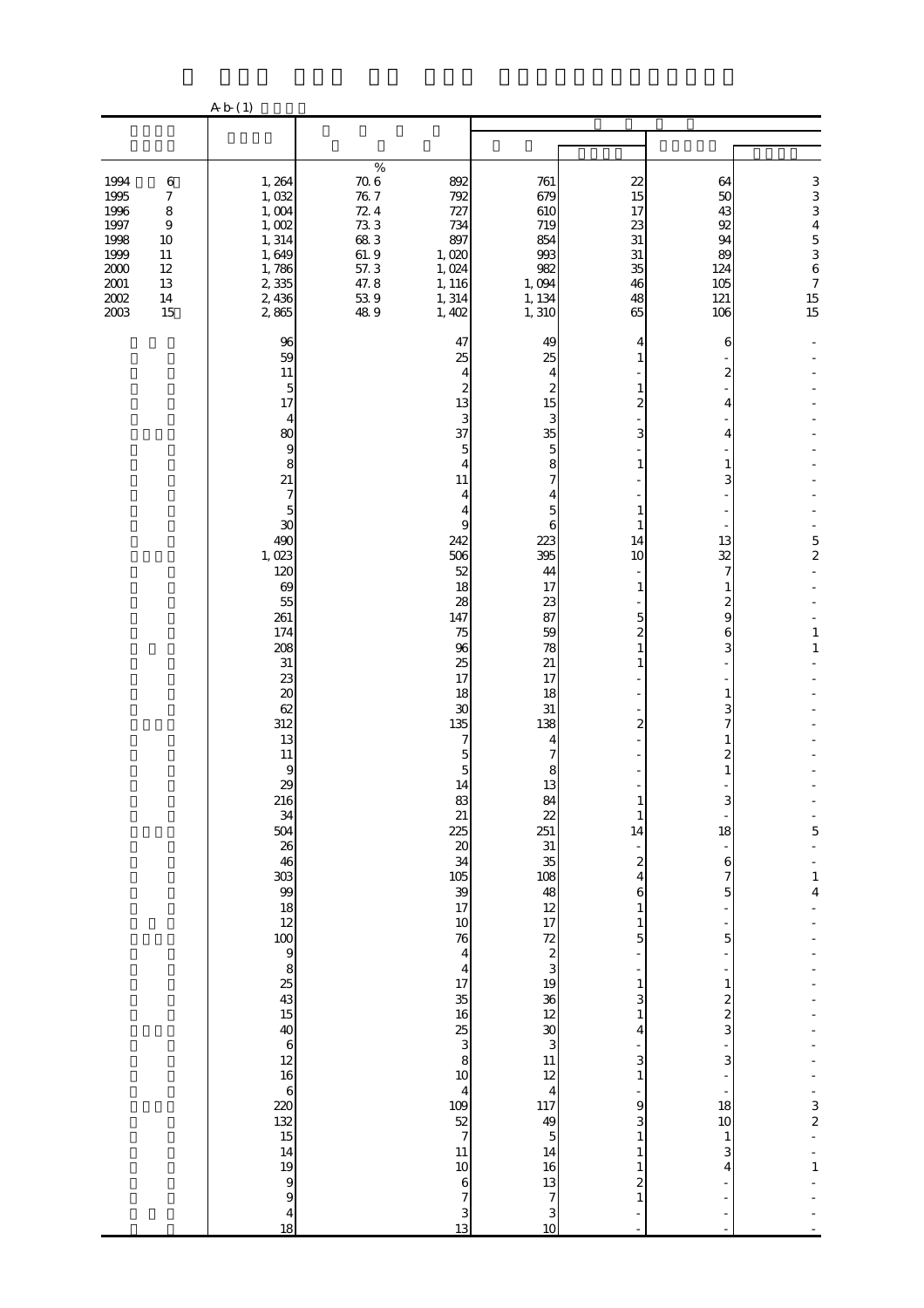|                                                  |                                                                     | A b (2)                                                                                  |                                                                    |                                                                   |                                                              |                            |             |                              |
|--------------------------------------------------|---------------------------------------------------------------------|------------------------------------------------------------------------------------------|--------------------------------------------------------------------|-------------------------------------------------------------------|--------------------------------------------------------------|----------------------------|-------------|------------------------------|
|                                                  |                                                                     |                                                                                          |                                                                    |                                                                   |                                                              |                            |             |                              |
|                                                  |                                                                     |                                                                                          |                                                                    |                                                                   |                                                              |                            |             |                              |
| 1994<br>1995<br>1996<br>$1997\,$<br>1998<br>1999 | $\,6\,$<br>$\boldsymbol{7}$<br>$\,8\,$<br>$\,9$<br>$10\,$<br>$11\,$ | 150<br>129<br>83<br>113<br>172<br>121                                                    | $\%$<br>$74.7$<br>$71.3$<br>$75\,9$<br>$\frac{79.6}{76.2}$<br>81.0 | 112<br>92<br>63<br>$90\,$<br>131<br>98                            | 109<br>$90\,$<br>63<br>87<br>121<br>93                       | 1<br>1<br>1<br>2<br>2<br>5 | 4<br>3<br>4 | $\mathbf{1}$<br>$\mathbf{1}$ |
| $2000\,$<br>$2001\,$<br>$2002\,$<br>2003         | $12\,$<br>$13\,$<br>$14\,$<br>15                                    | 136<br>237<br>146<br>148                                                                 | $75\;0$<br>$66\ 2$<br>80.8<br>79.1                                 | 102<br>157<br>118<br>117                                          | 105<br>150<br>108<br>121                                     | 1<br>7<br>3<br>3           | 3<br>1<br>6 | $\mathbf{1}$                 |
|                                                  |                                                                     | 5<br>$\overline{4}$                                                                      |                                                                    | 5                                                                 | 5<br>4                                                       |                            |             |                              |
|                                                  |                                                                     | 1<br>7                                                                                   |                                                                    | 1<br>5                                                            | 1<br>5                                                       |                            |             |                              |
|                                                  |                                                                     |                                                                                          |                                                                    |                                                                   |                                                              |                            |             |                              |
|                                                  |                                                                     | 1<br>3<br>12                                                                             |                                                                    | -1<br>10                                                          | 1<br>1<br>9                                                  |                            |             |                              |
|                                                  |                                                                     | 51<br>12<br>$\boldsymbol{z}$                                                             |                                                                    | 36<br>9<br>1                                                      | 40<br>15<br>1                                                | 1                          | 5<br>5      |                              |
|                                                  |                                                                     | 3<br>4<br>7<br>13                                                                        |                                                                    | $\overline{c}$<br>4<br>10                                         | 1<br>2<br>$\overline{\mathcal{Z}}$<br>10                     |                            |             |                              |
|                                                  |                                                                     | $\boldsymbol{z}$<br>$\overline{\mathcal{L}}$<br>$\overline{5}$                           |                                                                    | $\boldsymbol{z}$<br>$\overline{\mathcal{Z}}$<br>4                 | $\boldsymbol{z}$<br>$\overline{\mathcal{Z}}$<br>4            | 1                          |             |                              |
|                                                  |                                                                     | $\mathbf{1}$<br>10                                                                       |                                                                    | 1<br>10                                                           | 1<br>13                                                      |                            |             |                              |
|                                                  |                                                                     | 1<br>1<br>Ò                                                                              |                                                                    | $\mathbf{z}$<br>$\circ$                                           | 1<br>$\overline{c}$<br>ŏ                                     |                            |             |                              |
|                                                  |                                                                     | $2 \frac{37}{7} \frac{7}{5} \frac{5}{6} \frac{1}{1} \frac{3}{3} \frac{8}{8} \frac{1}{1}$ |                                                                    | $\begin{array}{c}\n2 \\ 28 \\ 7\n\end{array}$                     | $\overline{\mathcal{L}}$<br>$\frac{26}{7}$<br>$\overline{4}$ | 1                          |             |                              |
|                                                  |                                                                     |                                                                                          |                                                                    | $\begin{array}{c} 4 \\ 10 \end{array}$<br>$\overline{\mathbf{4}}$ | 8<br>$\overline{\mathbf{r}}$<br>$\mathbf{1}$                 | $\,1\,$                    |             |                              |
|                                                  |                                                                     |                                                                                          |                                                                    | $\begin{array}{c} 1 \\ 2 \\ 7 \end{array}$<br>÷<br>$\mathbf{1}$   | $rac{2}{8}$<br>$\overline{\phantom{0}}$<br>$\mathbf{1}$      | 1<br>÷                     |             |                              |
|                                                  |                                                                     | $\frac{1}{3}$ 3                                                                          |                                                                    | $\boldsymbol{z}$<br>$\overline{\mathbf{4}}$<br>÷,                 | 3<br>4                                                       | $\,1\,$                    |             |                              |
|                                                  |                                                                     | ÷,<br>$\frac{1}{3}$                                                                      |                                                                    | $\overline{3}$<br>÷<br>$\frac{1}{3}$                              | 3<br>$\frac{1}{3}$                                           | $\overline{\phantom{a}}$   |             |                              |
|                                                  |                                                                     | $\frac{1}{15}$                                                                           |                                                                    | $\frac{1}{13}$<br>$\mathbf{6}$                                    | $\frac{1}{12}$                                               | ÷                          | 1           |                              |
|                                                  |                                                                     | $\begin{array}{c} 2 \\ 2 \\ 1 \end{array}$                                               |                                                                    | -<br>$\begin{array}{c} 2 \\ 2 \\ 1 \end{array}$                   | $\frac{2}{2}$                                                |                            | 1           |                              |
|                                                  |                                                                     | $\mathbf{1}$<br>$\mathbf{1}$                                                             |                                                                    | 1                                                                 | $\mathbf{1}$<br>1<br>1                                       |                            |             |                              |

 $\mathcal{L}(\mathcal{L}(\mathcal{L}(\mathcal{L}(\mathcal{L}(\mathcal{L}(\mathcal{L}(\mathcal{L}(\mathcal{L}(\mathcal{L}(\mathcal{L}(\mathcal{L}(\mathcal{L}(\mathcal{L}(\mathcal{L}(\mathcal{L}(\mathcal{L}(\mathcal{L}(\mathcal{L}(\mathcal{L}(\mathcal{L}(\mathcal{L}(\mathcal{L}(\mathcal{L}(\mathcal{L}(\mathcal{L}(\mathcal{L}(\mathcal{L}(\mathcal{L}(\mathcal{L}(\mathcal{L}(\mathcal{L}(\mathcal{L}(\mathcal{L}(\mathcal{L}(\mathcal{L}(\mathcal{$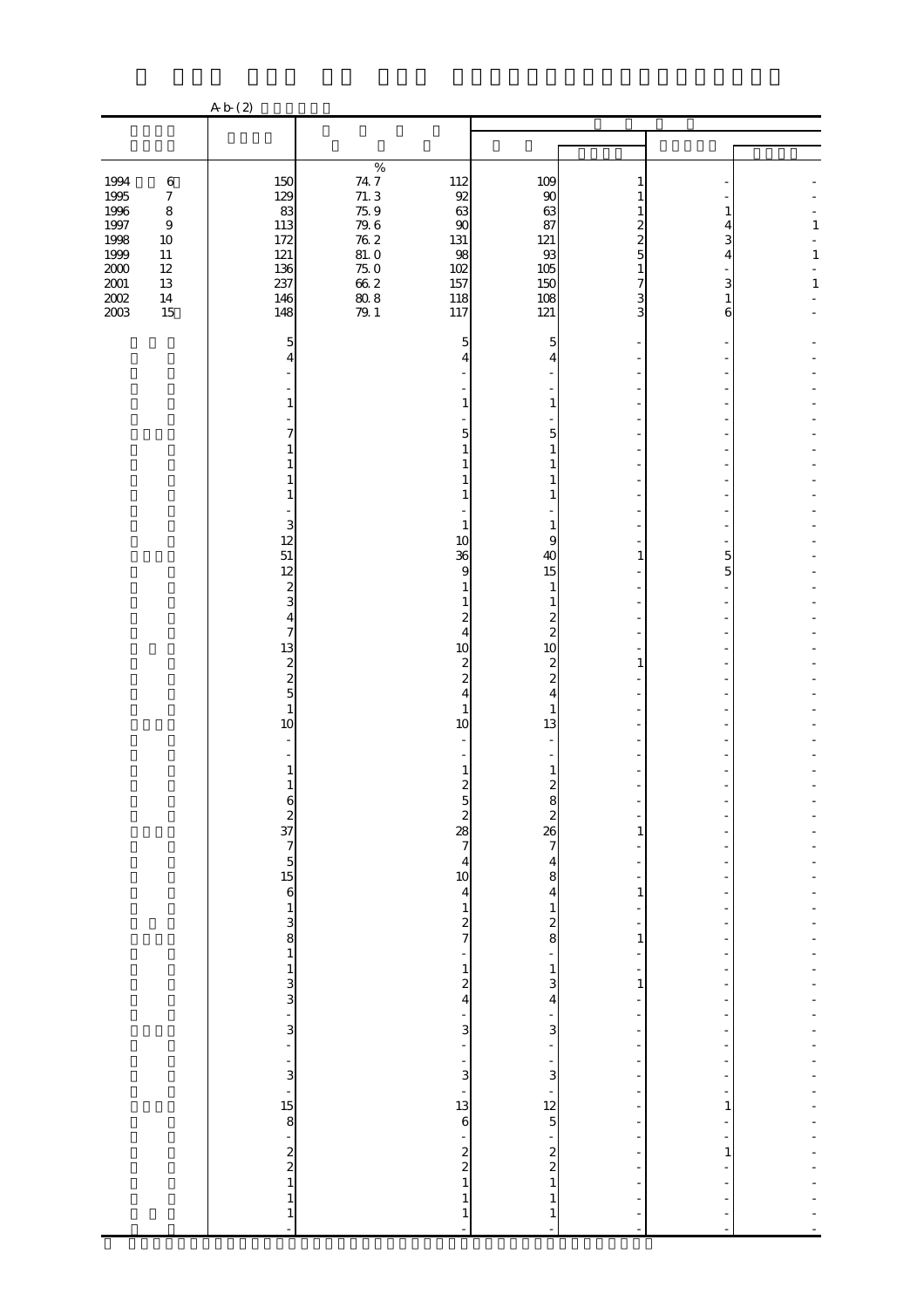|                                                                                          |                                                                                                              | A b (3)                                                                                                                                                                                                                                                                                                                                                                                                                                                                                                                                                                                                                                          |                                                                                                                                 |                                                                                                                                                                                                                                                                                                                                                                                                                                        |                                                                                                                                                                                                                                                                                                                                                                                                                                                                                                                             |                                                                                                                                                                                                                                         |                                                                                                                                                                                                                                      |                                                              |
|------------------------------------------------------------------------------------------|--------------------------------------------------------------------------------------------------------------|--------------------------------------------------------------------------------------------------------------------------------------------------------------------------------------------------------------------------------------------------------------------------------------------------------------------------------------------------------------------------------------------------------------------------------------------------------------------------------------------------------------------------------------------------------------------------------------------------------------------------------------------------|---------------------------------------------------------------------------------------------------------------------------------|----------------------------------------------------------------------------------------------------------------------------------------------------------------------------------------------------------------------------------------------------------------------------------------------------------------------------------------------------------------------------------------------------------------------------------------|-----------------------------------------------------------------------------------------------------------------------------------------------------------------------------------------------------------------------------------------------------------------------------------------------------------------------------------------------------------------------------------------------------------------------------------------------------------------------------------------------------------------------------|-----------------------------------------------------------------------------------------------------------------------------------------------------------------------------------------------------------------------------------------|--------------------------------------------------------------------------------------------------------------------------------------------------------------------------------------------------------------------------------------|--------------------------------------------------------------|
|                                                                                          |                                                                                                              |                                                                                                                                                                                                                                                                                                                                                                                                                                                                                                                                                                                                                                                  |                                                                                                                                 |                                                                                                                                                                                                                                                                                                                                                                                                                                        |                                                                                                                                                                                                                                                                                                                                                                                                                                                                                                                             |                                                                                                                                                                                                                                         |                                                                                                                                                                                                                                      |                                                              |
| 1994<br>1995<br>1996<br>1997<br>1998<br>1999<br>$2000\,$<br>$2001\,$<br>$2002\,$<br>2003 | $\,6$<br>$\boldsymbol{7}$<br>$\,8\,$<br>$\boldsymbol{9}$<br>10<br>$11\,$<br>$12\,$<br>$13\,$<br>$14\,$<br>15 | 583<br>444<br>450<br>446<br>617<br>872<br>919<br>1, 210<br>1,371<br>1,750                                                                                                                                                                                                                                                                                                                                                                                                                                                                                                                                                                        | $\%$<br>67.2<br>$80\;6$<br>$67. \;1$<br>72.2<br>66.O<br>$\begin{array}{c} 58 \\ 58 \\ 9 \end{array}$<br>44.3<br>$52\;6$<br>47.3 | 392<br>358<br>302<br>322<br>407<br>510<br>541<br>536<br>721<br>827                                                                                                                                                                                                                                                                                                                                                                     | 324<br>285<br>269<br>285<br>366<br>471<br>462<br>502<br>602<br>690                                                                                                                                                                                                                                                                                                                                                                                                                                                          | 11<br>$\,$ 6 $\,$<br>7<br>10<br>17<br>11<br>$\boldsymbol{\chi}$<br>23<br>18<br>34                                                                                                                                                       | 26<br>17<br>20<br>36<br>43<br>45<br>52<br>45<br>68<br>51                                                                                                                                                                             | $\,1\,$<br>$rac{2}{5}$<br>÷,<br>$\frac{5}{2}$ $\frac{5}{4}$  |
|                                                                                          |                                                                                                              | 71<br>43<br>8<br>4<br>13<br>3<br>52<br>$\overline{5}$<br>7<br>16<br>$\overline{5}$<br>$\overline{\mathcal{L}}$<br>17<br>309<br>626<br>83<br>64<br>38<br>157<br>127<br>$81\,$<br>19<br>10<br>12<br>35<br>232<br>7<br>5<br>$\overline{\mathcal{Z}}$<br>24<br>$\frac{172}{22}$<br>306<br>$\overline{4}$<br>22<br>207<br>55<br>$\frac{15}{3}$<br>49<br>$\begin{array}{c} 4 \\ 3 \\ 17 \end{array}$<br>$\begin{array}{c} 12 \\ 13 \end{array}$<br>17<br>$\mathbf 1$<br>$\overline{5}$<br>$\overline{7}$<br>$\frac{4}{12}$<br>$\frac{4}{12}$<br>$\frac{4}{5}$<br>$\frac{1}{10}$<br>$\overline{\mathbf{4}}$<br>$\overline{\mathbf{4}}$<br>$\frac{2}{9}$ |                                                                                                                                 | 30<br>16<br>2<br>1<br>9<br>2<br>$\overline{22}$<br>1<br>3<br>2<br>6<br>154<br>303<br>35<br>16<br>21<br>89<br>54<br>35<br>16<br>6<br>11<br>20<br>96<br>4<br>4<br>11<br>62<br>15<br>131<br>3<br>17<br>75<br>18<br>14<br>$\overline{4}$<br>37<br>$\mathbf{1}$<br>$\boldsymbol{z}$<br>12<br>$\boldsymbol{9}$<br>13<br>12<br>$\mathbf{1}$<br>4<br>4<br>3<br>42<br>17<br>$\,6$<br>$\mathbf{1}$<br>$\,$ 6 $\,$<br>1<br>3<br>$\mathbf{1}$<br>7 | 30<br>16<br>2<br>$\mathbf{1}$<br>9<br>2<br>22<br>1<br>6<br>6<br>3<br>3<br>З<br>132<br>202<br>$\boldsymbol{\chi}$<br>12<br>17<br>36<br>39<br>30<br>13<br>5<br>11<br>19<br>83<br>$\mathbf{z}$<br>6<br>10<br>48<br>17<br>127<br>$\boldsymbol{6}$<br>11<br>72<br>$\boldsymbol{\chi}$<br>$\overline{7}$<br>11<br>34<br>$\mathbf{1}$<br>$\mathbf{1}$<br>13<br>8<br>$11\,$<br>11<br>$\mathbf{1}$<br>$\boldsymbol{z}$<br>6<br>$\boldsymbol{z}$<br>49<br>17<br>4<br>$\overline{5}$<br>10<br>$\overline{5}$<br>3<br>$\mathbf{1}$<br>4 | 2<br>1<br>3<br>1<br>1<br>7<br>7<br>1<br>3<br>$\boldsymbol{z}$<br>$\mathbf{1}$<br>$\overline{2}$<br>1<br>5<br>1<br>$\overline{\mathcal{Z}}$<br>1<br>1<br>3<br>÷,<br>÷,<br>$\boldsymbol{z}$<br>$\mathbf{1}$<br>1<br>1<br>4<br>1<br>1<br>1 | 3<br>2<br>1<br>3<br>3<br>6<br>18<br>1<br>$\mathbf{1}$<br>$\overline{\mathcal{Z}}$<br>6<br>3<br>2<br>3<br>3<br>2<br>5<br>1<br>4<br>3<br>$\mathbf{1}$<br>$\mathbf{z}$<br>10<br>3<br>$\mathbf{1}$<br>$\boldsymbol{z}$<br>$\overline{4}$ | 1<br>$\overline{c}$<br>$\,1$<br>$\,1\,$<br>1<br>$\mathbf{1}$ |

注 「上がり込み」とは、昼間または夜間就寝前に屋内に侵入し、金品を強奪するものをいう。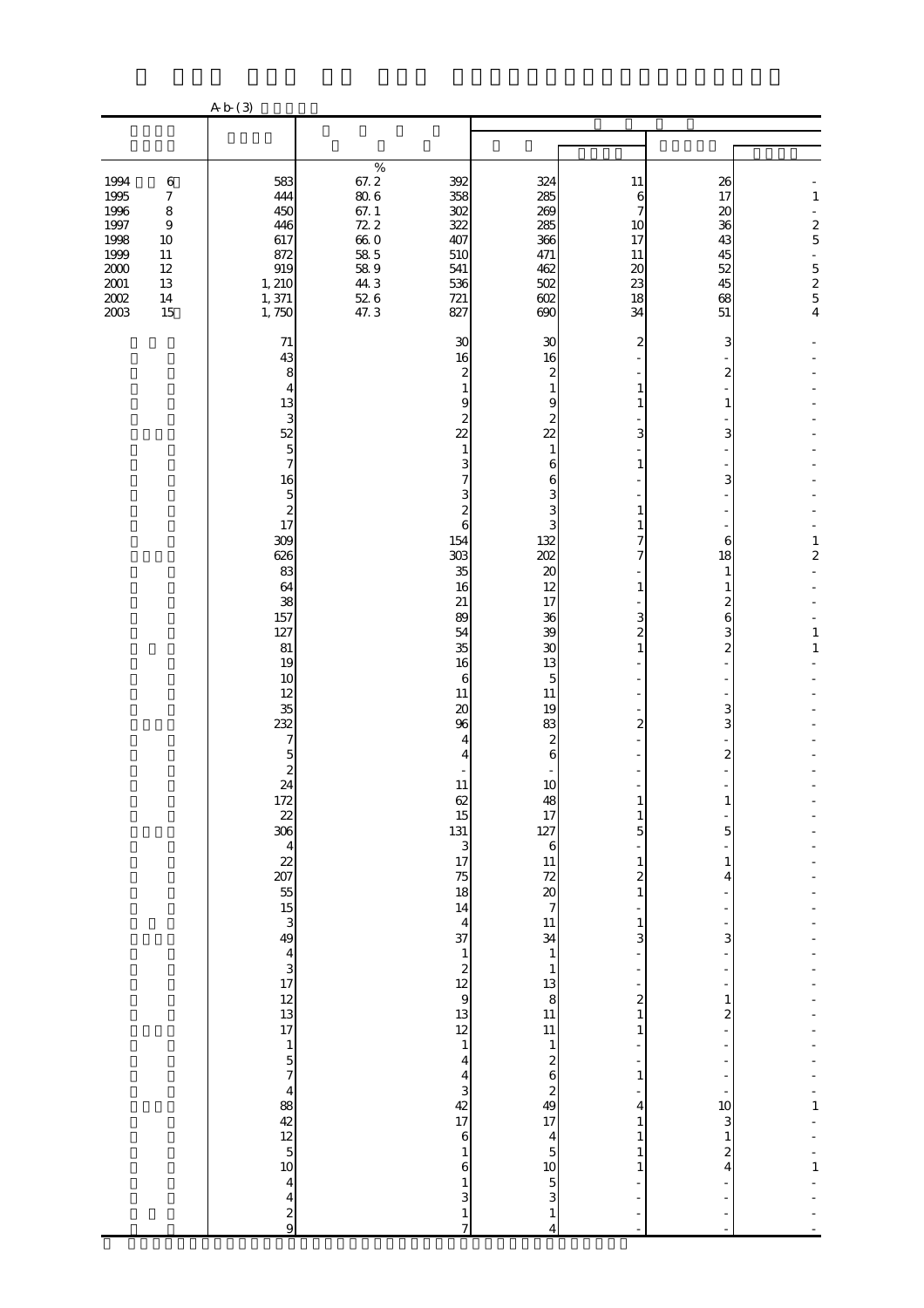|                                                                                                     |                                                                                                         | A b (4)                                                                                                                                                                                                                                                                                                                                                         |                                                                                                            |                                                                                                                                                                                                                                                                                                                                                                                                                                 |                                                                                                                                                                                                                                                                                                                                                                                                                                                                                               |                                                                                                                                           |                                                      |                                                                        |
|-----------------------------------------------------------------------------------------------------|---------------------------------------------------------------------------------------------------------|-----------------------------------------------------------------------------------------------------------------------------------------------------------------------------------------------------------------------------------------------------------------------------------------------------------------------------------------------------------------|------------------------------------------------------------------------------------------------------------|---------------------------------------------------------------------------------------------------------------------------------------------------------------------------------------------------------------------------------------------------------------------------------------------------------------------------------------------------------------------------------------------------------------------------------|-----------------------------------------------------------------------------------------------------------------------------------------------------------------------------------------------------------------------------------------------------------------------------------------------------------------------------------------------------------------------------------------------------------------------------------------------------------------------------------------------|-------------------------------------------------------------------------------------------------------------------------------------------|------------------------------------------------------|------------------------------------------------------------------------|
|                                                                                                     |                                                                                                         |                                                                                                                                                                                                                                                                                                                                                                 |                                                                                                            |                                                                                                                                                                                                                                                                                                                                                                                                                                 |                                                                                                                                                                                                                                                                                                                                                                                                                                                                                               |                                                                                                                                           |                                                      |                                                                        |
| 1994<br>1995<br>1996<br>$1997\,$<br>1998<br>1999<br>$2000\,$<br>$2001\,$<br>$200\mathrm{2}$<br>2003 | $\,6\,$<br>$\boldsymbol{7}$<br>$\,8\,$<br>$\,9$<br>$10\,$<br>$11\,$<br>$12\,$<br>$13\,$<br>$14\,$<br>15 | 163<br>141<br>192<br>121<br>173<br>226<br>212<br>305<br>312<br>379                                                                                                                                                                                                                                                                                              | $\%$<br>$61.3$<br>$68.8$<br>729<br>$69.4\,$<br>$61.8$<br>$46.5$<br>$40\;6$<br>$43\ 6$<br>$\frac{40}{38}$ 3 | 100<br>97<br>140<br>84<br>107<br>105<br>86<br>133<br>126<br>145                                                                                                                                                                                                                                                                                                                                                                 | 78<br>87<br>76<br>111<br>113<br>125<br>112<br>124<br>121<br>178                                                                                                                                                                                                                                                                                                                                                                                                                               | 2<br>1<br>2<br>2<br>3<br>$\overline{c}$<br>3<br>6<br>10                                                                                   | 6<br>5<br>5<br>18<br>16<br>9<br>12<br>10<br>12<br>13 | $\frac{3}{4}$                                                          |
|                                                                                                     |                                                                                                         | 5<br>5<br>8<br>$\boldsymbol{z}$<br>2<br>1<br>3<br>69<br>134<br>15<br>$\boldsymbol{z}$<br>7<br>43<br>21<br>29<br>$\overline{4}$<br>4<br>1<br>8<br>23<br>4<br>$\overline{\mathcal{Z}}$<br>$\overline{\mathcal{Z}}$<br>10 5 6 7 5 $\frac{5}{4}$ 4 2 4<br>$16$ 3<br>2<br>2<br>8<br>1<br>7<br>$\,1\,$<br>$\frac{4}{2}$<br>50 36 2 4 3 3 3 3 4 3 3 4<br>$\,1\,$<br>÷, |                                                                                                            | 1<br>4<br>$\mathbf{z}$<br>$\boldsymbol{z}$<br>30<br>56<br>$\mathbf{z}$<br>3<br>21<br>$\overline{7}$<br>16<br>3<br>$\boldsymbol{z}$<br>9<br>$\circ$<br>$\frac{1}{2}$ $\frac{1}{2}$ $\frac{1}{2}$<br>$\,1\,$<br>$\overline{\mathbf{4}}$<br>$\mathbf 1$<br>$\frac{2}{9}$<br>3<br>÷<br>$\,1\,$<br>4<br>$\mathbf{1}$<br>3<br>3<br>$\infty$<br>10<br>$\frac{1}{\sqrt{2}}$<br>$\overline{4}$<br>$\mathbf{1}$<br>3<br>$\mathbf{1}$<br>1 | 1<br>4<br>$\overline{c}$<br>1<br>1<br>35<br>50<br>6<br>1<br>$\mathbf{1}$<br>16<br>$\boldsymbol{6}$<br>10<br>$\boldsymbol{z}$<br>$\overline{\mathcal{Z}}$<br>1<br>5<br>14<br>4<br>1<br>ŏ<br>$\mathbf{1}$<br>$\begin{array}{c}\n 31 \\  11 \\  5\n \end{array}$<br>$\mathbf{1}$<br>$\begin{array}{c} 8 \\ 3 \\ 3 \end{array}$<br>10<br>$\,1\,$<br>$\,1\,$<br>7<br>$\mathbf{1}$<br>8<br>$\overline{7}$<br>$\mathbf{1}$<br>$\frac{25}{11}$<br>$\frac{1}{5}$<br>$\frac{1}{5}$<br>$\mathbf{1}$<br>1 | 2<br>1<br>1<br>$\overline{\mathbf{c}}$<br>$\,1\,$<br>$\,1\,$<br>1<br>$\,1\,$<br>4<br>$\overline{\mathcal{Z}}$<br>$\overline{\mathcal{L}}$ | 1<br>1<br>3<br>1<br>1<br>1<br>1<br>3<br>3<br>4<br>4  | $\overline{\mathbf{c}}$<br>$\begin{bmatrix} 2 \\ 2 \\ 2 \end{bmatrix}$ |

 $\mathbb{Z} \times \mathbb{Z} \times \mathbb{Z} \times \mathbb{Z} \times \mathbb{Z} \times \mathbb{Z} \times \mathbb{Z} \times \mathbb{Z} \times \mathbb{Z} \times \mathbb{Z} \times \mathbb{Z} \times \mathbb{Z} \times \mathbb{Z} \times \mathbb{Z} \times \mathbb{Z} \times \mathbb{Z} \times \mathbb{Z} \times \mathbb{Z} \times \mathbb{Z} \times \mathbb{Z} \times \mathbb{Z} \times \mathbb{Z} \times \mathbb{Z} \times \mathbb{Z} \times \mathbb{Z} \times \mathbb{Z} \times \mathbb{Z} \times \mathbb$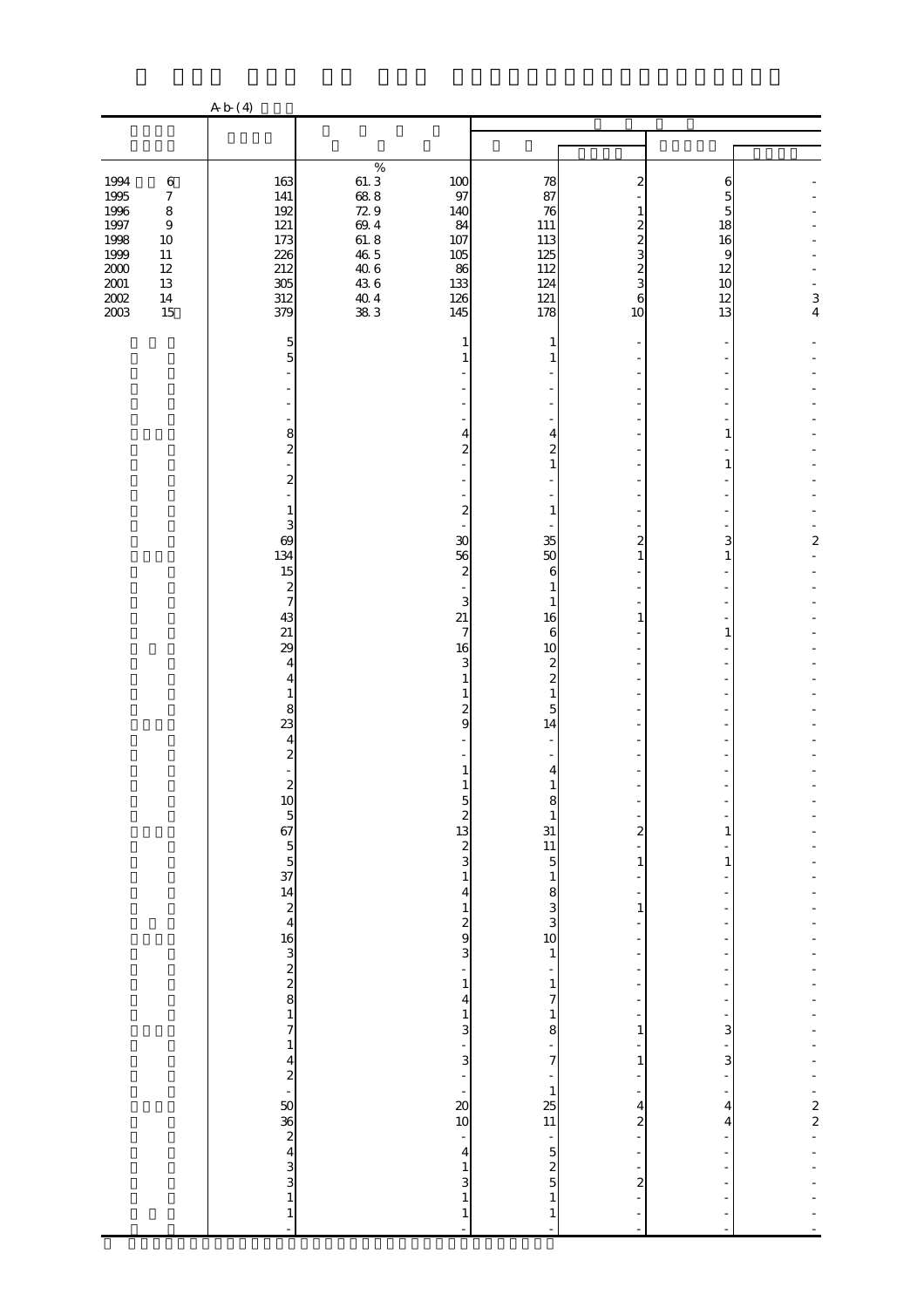|                                                                                                                                                                                                         | A b (5)                                                                                |                                                                                                                           |                                                                  |                                                              |                                                             |                                                                 |                                                                                     |
|---------------------------------------------------------------------------------------------------------------------------------------------------------------------------------------------------------|----------------------------------------------------------------------------------------|---------------------------------------------------------------------------------------------------------------------------|------------------------------------------------------------------|--------------------------------------------------------------|-------------------------------------------------------------|-----------------------------------------------------------------|-------------------------------------------------------------------------------------|
|                                                                                                                                                                                                         |                                                                                        |                                                                                                                           |                                                                  |                                                              |                                                             |                                                                 |                                                                                     |
|                                                                                                                                                                                                         |                                                                                        |                                                                                                                           |                                                                  |                                                              |                                                             |                                                                 |                                                                                     |
| 1994<br>$\,6\,$<br>1995<br>$\boldsymbol{7}$<br>1996<br>$\,8\,$<br>$1997\,$<br>$\,9$<br>1998<br>$10\,$<br>1999<br>$11\,$<br>$2000\,$<br>$12\,$<br>$2001\,$<br>$13\,$<br>$2002\,$<br>$14\,$<br>2003<br>15 | 116<br>106<br>$111\,$<br>$111\,$<br>105<br>148<br>202<br>198<br>$201\,$<br>193         | $\%$<br>$92.2\,$<br>$78\ 3$<br>$76\ 6$<br>$81. \; 1$<br>$800$<br>$655$<br>$550$<br>$\frac{53}{52}$ 0<br>$\frac{52}{48}$ 2 | 107<br>83<br>85<br>90<br>84<br>97<br>$111\,$<br>105<br>106<br>93 | 94<br>83<br>74<br>75<br>77<br>103<br>110<br>112<br>95<br>105 | 3<br>4<br>2<br>4<br>$\overline{\mathcal{Z}}$<br>5<br>4<br>4 | 12<br>16<br>7<br>7<br>7<br>7<br>11<br>$\overline{9}$<br>8<br>14 | $\mathbf{1}$<br>$\mathbf{1}$<br>$1\,$<br>$\begin{array}{c} 2 \\ 2 \\ 1 \end{array}$ |
|                                                                                                                                                                                                         | 10                                                                                     |                                                                                                                           | 7                                                                | 9                                                            | 1                                                           | 3                                                               |                                                                                     |
|                                                                                                                                                                                                         | $\overline{5}$<br>$\overline{\mathcal{L}}$<br>$\mathbf{1}$<br>$\overline{\mathcal{Z}}$ |                                                                                                                           | 2                                                                | 4<br>1<br>1<br>3                                             |                                                             | 3                                                               |                                                                                     |
|                                                                                                                                                                                                         | 5                                                                                      |                                                                                                                           | 2                                                                | 2                                                            |                                                             |                                                                 |                                                                                     |
|                                                                                                                                                                                                         | 1                                                                                      |                                                                                                                           |                                                                  | 1                                                            |                                                             |                                                                 |                                                                                     |
|                                                                                                                                                                                                         |                                                                                        |                                                                                                                           |                                                                  |                                                              |                                                             |                                                                 |                                                                                     |
|                                                                                                                                                                                                         | $\mathbf{1}$<br>3                                                                      |                                                                                                                           | 1                                                                | 1                                                            |                                                             |                                                                 |                                                                                     |
|                                                                                                                                                                                                         | 28<br>63<br>$\overline{5}$                                                             |                                                                                                                           | 11<br>32<br>$\overline{\mathcal{L}}$                             | 10<br>35<br>$\overline{c}$                                   |                                                             | 4                                                               |                                                                                     |
|                                                                                                                                                                                                         | $\mathbf{1}$                                                                           |                                                                                                                           |                                                                  | 1                                                            |                                                             |                                                                 |                                                                                     |
|                                                                                                                                                                                                         | 18<br>14                                                                               |                                                                                                                           | 6<br>8                                                           | 7<br>10                                                      |                                                             |                                                                 |                                                                                     |
|                                                                                                                                                                                                         | $11\,$<br>$\boldsymbol{2}$                                                             |                                                                                                                           | 4<br>2                                                           | $\boldsymbol{z}$<br>$\overline{\mathbf{c}}$                  |                                                             |                                                                 |                                                                                     |
|                                                                                                                                                                                                         | $\overline{5}$                                                                         |                                                                                                                           | 5<br>$\overline{\mathcal{Z}}$                                    | 7<br>$\overline{\mathcal{Z}}$                                |                                                             |                                                                 |                                                                                     |
|                                                                                                                                                                                                         | $\frac{2}{5}$<br>30                                                                    |                                                                                                                           | 3<br>11                                                          | $\overline{c}$<br>18                                         |                                                             | 3                                                               |                                                                                     |
|                                                                                                                                                                                                         | 1                                                                                      |                                                                                                                           | 1                                                                | 1                                                            |                                                             |                                                                 |                                                                                     |
|                                                                                                                                                                                                         | 4<br>$\mathbf{1}$                                                                      |                                                                                                                           | 2                                                                | $\mathbf{z}$                                                 |                                                             |                                                                 |                                                                                     |
|                                                                                                                                                                                                         |                                                                                        |                                                                                                                           |                                                                  | 14<br>$\mathbf{1}$                                           |                                                             |                                                                 |                                                                                     |
|                                                                                                                                                                                                         | $rac{2}{2}$<br>30<br>4<br>4<br>5<br>7                                                  |                                                                                                                           |                                                                  |                                                              | 1                                                           | 3                                                               | $\frac{1}{1}$                                                                       |
|                                                                                                                                                                                                         |                                                                                        |                                                                                                                           | $\begin{array}{c}\n 12 \\  3 \\  3 \\  3\n \end{array}$          | $\begin{array}{c}\n11 \\ 2 \\ 2 \\ 4 \\ 3\n\end{array}$      |                                                             | 1                                                               |                                                                                     |
|                                                                                                                                                                                                         |                                                                                        |                                                                                                                           | $\overline{a}$                                                   |                                                              | $\mathbf{1}$<br>÷,                                          | 1                                                               | $\frac{1}{1}$                                                                       |
|                                                                                                                                                                                                         | $\frac{1}{2}$ $\frac{1}{2}$ $\frac{1}{2}$ $\frac{2}{6}$                                |                                                                                                                           | 8                                                                | 9                                                            | 1                                                           |                                                                 |                                                                                     |
|                                                                                                                                                                                                         |                                                                                        |                                                                                                                           | $\mathbf{1}$                                                     | $\mathbf{1}$                                                 | ł,<br>÷                                                     |                                                                 |                                                                                     |
|                                                                                                                                                                                                         |                                                                                        |                                                                                                                           | $\mathbf{1}$<br>6                                                | $\mathbf{1}$<br>7                                            | ÷<br>$\mathbf{1}$                                           |                                                                 |                                                                                     |
|                                                                                                                                                                                                         |                                                                                        |                                                                                                                           | 3                                                                | $\mathbf{3}$                                                 | ÷                                                           |                                                                 |                                                                                     |
|                                                                                                                                                                                                         |                                                                                        |                                                                                                                           | $\mathbf{1}$                                                     | $\mathbf{1}$                                                 | ł,                                                          |                                                                 |                                                                                     |
|                                                                                                                                                                                                         |                                                                                        |                                                                                                                           | $\frac{1}{2}$                                                    | $\frac{1}{2}$                                                | ÷,<br>f                                                     |                                                                 |                                                                                     |
|                                                                                                                                                                                                         | $\frac{1}{2}$ a $\frac{1}{2}$ a $\frac{1}{2}$ a $\frac{1}{2}$ a $\frac{1}{2}$          |                                                                                                                           | 7<br>$\begin{matrix} 2 \\ 1 \end{matrix}$                        | 8<br>$\begin{smallmatrix}2\1\end{smallmatrix}$               | 1<br>÷,                                                     | 1                                                               |                                                                                     |
|                                                                                                                                                                                                         | $\,1$                                                                                  |                                                                                                                           | $\mathbf{1}$                                                     | $\overline{\mathcal{Z}}$                                     |                                                             |                                                                 |                                                                                     |
|                                                                                                                                                                                                         | $\mathbf 1$                                                                            |                                                                                                                           | 1                                                                | $1\,$                                                        |                                                             |                                                                 |                                                                                     |
|                                                                                                                                                                                                         | $\overline{\mathbf{c}}$<br>$\mathbf{1}$                                                |                                                                                                                           | $\boldsymbol{z}$                                                 | $\boldsymbol{z}$<br>$\bar{\phantom{a}}$                      | 1                                                           |                                                                 |                                                                                     |

「民主な」とは、全国の屋内に侵入し、家人等に発見されて戦争をいう。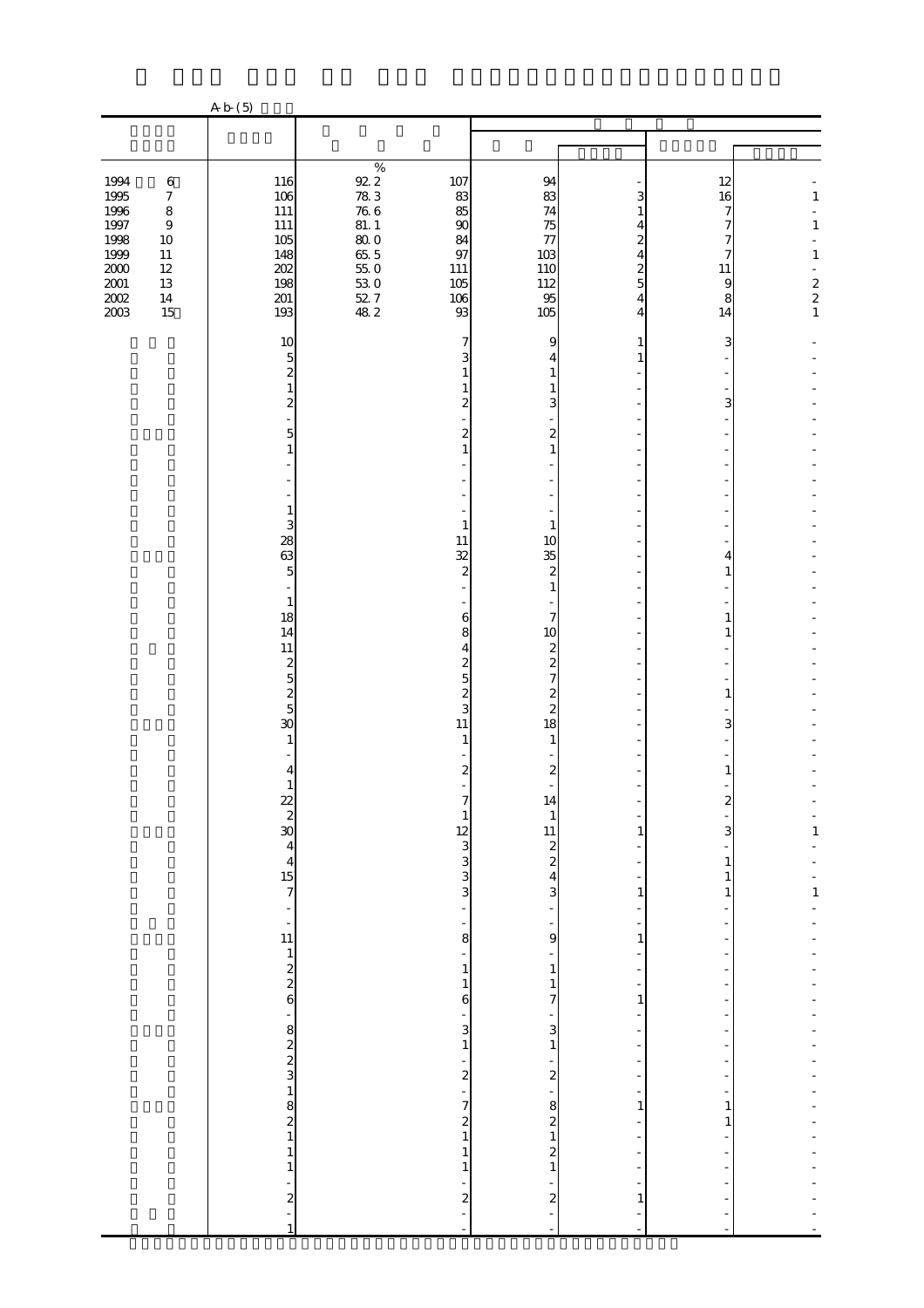|                         |                             | A b (6)                                              |                                             |                                        |                                          |                               |                               |                         |
|-------------------------|-----------------------------|------------------------------------------------------|---------------------------------------------|----------------------------------------|------------------------------------------|-------------------------------|-------------------------------|-------------------------|
|                         |                             |                                                      |                                             |                                        |                                          |                               |                               |                         |
| 1994                    | $\,6\,$                     | 252                                                  | $\%$                                        | 181                                    | 156                                      | 8                             | 20                            | $\,$ 3 $\,$             |
| 1995<br>1996            | $\boldsymbol{7}$<br>$\,8\,$ | 212<br>168                                           | $71.8$<br>$76.4$<br>81.5                    | 162<br>137                             | 134<br>128                               | 5<br>7                        | 12<br>10                      | $\,1$<br>3              |
| $1997\,$<br>1998        | $\boldsymbol{9}$<br>$10\,$  | 211<br>247                                           | $70.1\,$<br>68.O                            | 148<br>168                             | 161<br>177                               | 5<br>8                        | 27<br>25                      |                         |
| 1999                    | $11\,$                      | 282                                                  | 74.5                                        | 210                                    | 201                                      | 8                             | 24                            | $\mathbf{1}$            |
| $2000\,$<br>$2001\,$    | $12\,$<br>$13\,$            | 317<br>385                                           | $58\;0$<br>48 1                             | 184<br>185                             | 193<br>206                               | 10<br>8                       | 49<br>38                      | $\frac{1}{2}$ 5 6       |
| $200\mathrm{2}$<br>2003 | $14\,$<br>15                | 406<br>395                                           | $\begin{array}{c} 59.9 \\ 55.7 \end{array}$ | 243<br>220                             | 208<br>216                               | 17<br>14                      | 32<br>$\overline{22}$         |                         |
|                         |                             | 5<br>2                                               |                                             | 4                                      | 4                                        | 1                             |                               |                         |
|                         |                             | 1                                                    |                                             |                                        | 1                                        |                               |                               |                         |
|                         |                             | 1<br>1                                               |                                             |                                        | $\mathbf{z}$<br>$\mathbf{1}$             | 1                             |                               |                         |
|                         |                             | 8                                                    |                                             | 4                                      | 2                                        |                               |                               |                         |
|                         |                             |                                                      |                                             |                                        |                                          |                               |                               |                         |
|                         |                             | 2<br>1                                               |                                             | 3                                      |                                          |                               |                               |                         |
|                         |                             | 1<br>4                                               |                                             | $\mathbf{1}$                           | $\mathbf{1}$<br>1                        |                               |                               |                         |
|                         |                             | 72<br>149                                            |                                             | 37<br>79                               | 37<br>68                                 | 5<br>1                        | 4<br>4                        | $\overline{\mathbf{c}}$ |
|                         |                             | 5                                                    |                                             | 4                                      | $\mathbf{1}$                             |                               |                               |                         |
|                         |                             | $\mathbf{1}$<br>6                                    |                                             | 1<br>3                                 | $\boldsymbol{2}$<br>$\overline{4}$       |                               |                               |                         |
|                         |                             | 39<br>$\overline{5}$                                 |                                             | 29<br>$\boldsymbol{z}$                 | 26<br>$\boldsymbol{z}$                   | 1                             | 2<br>1                        |                         |
|                         |                             | 74<br>4                                              |                                             | 31<br>$\boldsymbol{z}$                 | 26<br>$\boldsymbol{z}$                   |                               | 1                             |                         |
|                         |                             | $\boldsymbol{z}$                                     |                                             | 3                                      | $\mathbf{1}$                             |                               |                               |                         |
|                         |                             | 13<br>17                                             |                                             | 4<br>9                                 | 4<br>10                                  |                               | 1                             |                         |
|                         |                             | 1                                                    |                                             | 2                                      |                                          |                               |                               |                         |
|                         |                             | 4<br>2                                               |                                             |                                        |                                          |                               |                               |                         |
|                         |                             | $\mathbf{1}$<br>Ò                                    |                                             |                                        | Ò                                        |                               |                               |                         |
|                         |                             | $3460$<br>$1029$<br>$17$                             |                                             | $\mathbf{1}$<br>41                     | $\mathbf{1}$                             | 5                             | 9                             | 4                       |
|                         |                             |                                                      |                                             | $\overline{5}$<br>$\overline{7}$       |                                          |                               | 3                             |                         |
|                         |                             |                                                      |                                             | 16<br>10                               |                                          | $\frac{2}{3}$                 | $\overline{\mathcal{Z}}$<br>4 | $\frac{1}{3}$           |
|                         |                             |                                                      |                                             | $\mathbf{1}$                           | $\mathbf{1}$                             | ÷                             |                               |                         |
|                         |                             | $\begin{array}{c} 2 \\ 2 \\ 16 \end{array}$          |                                             | $\begin{array}{c} 2 \\ 15 \end{array}$ | $\,1\,$<br>11                            |                               | $\overline{\mathbf{c}}$       |                         |
|                         |                             | $\overline{\phantom{a}}$<br>$\overline{\phantom{a}}$ |                                             | ÷<br>$\frac{1}{\sqrt{2}}$              | $\overline{\phantom{a}}$<br>÷,           |                               |                               |                         |
|                         |                             | $\,1\,$<br>14                                        |                                             | $\,1\,$                                | $\mathbf{1}$<br>10                       |                               | $\mathbf{1}$<br>1             |                         |
|                         |                             |                                                      |                                             | $\frac{12}{2}$<br>4                    | $\frac{1}{5}$                            | -<br>$\overline{\mathbf{c}}$  |                               |                         |
|                         |                             | $\frac{1}{2}$ 5<br>2<br>1                            |                                             | $\mathbf{1}$                           | $\mathbf{1}$                             | $\overline{a}$                |                               |                         |
|                         |                             | $\mathbf 1$                                          |                                             | $\,1\,$<br>$\mathbf{1}$                | $\begin{matrix} 2 \\ 1 \end{matrix}$     | $\overline{\mathcal{L}}$<br>÷ |                               |                         |
|                         |                             | $\mathbf{1}$<br>59                                   |                                             | $\mathbf{1}$                           | $\mathbf{1}$                             |                               | $\overline{\mathbf{c}}$       |                         |
|                         |                             | 44<br>$\frac{1}{\sqrt{2}}$                           |                                             | 27<br>17<br>$\frac{1}{\sqrt{2}}$       | $\frac{23}{14}$                          |                               | $\overline{\mathcal{Z}}$      |                         |
|                         |                             | $\frac{2}{3}$                                        |                                             | 3                                      | ÷                                        |                               |                               |                         |
|                         |                             | $\,1\,$                                              |                                             | $\mathbf{1}$                           | $\mathbf{1}$<br>$\overline{\mathcal{L}}$ |                               |                               |                         |
|                         |                             | $\mathbf{1}$<br>-                                    |                                             | -                                      | -                                        |                               |                               |                         |
|                         |                             | 8                                                    |                                             | $\overline{6}$                         | $\mathbf 6$                              |                               |                               |                         |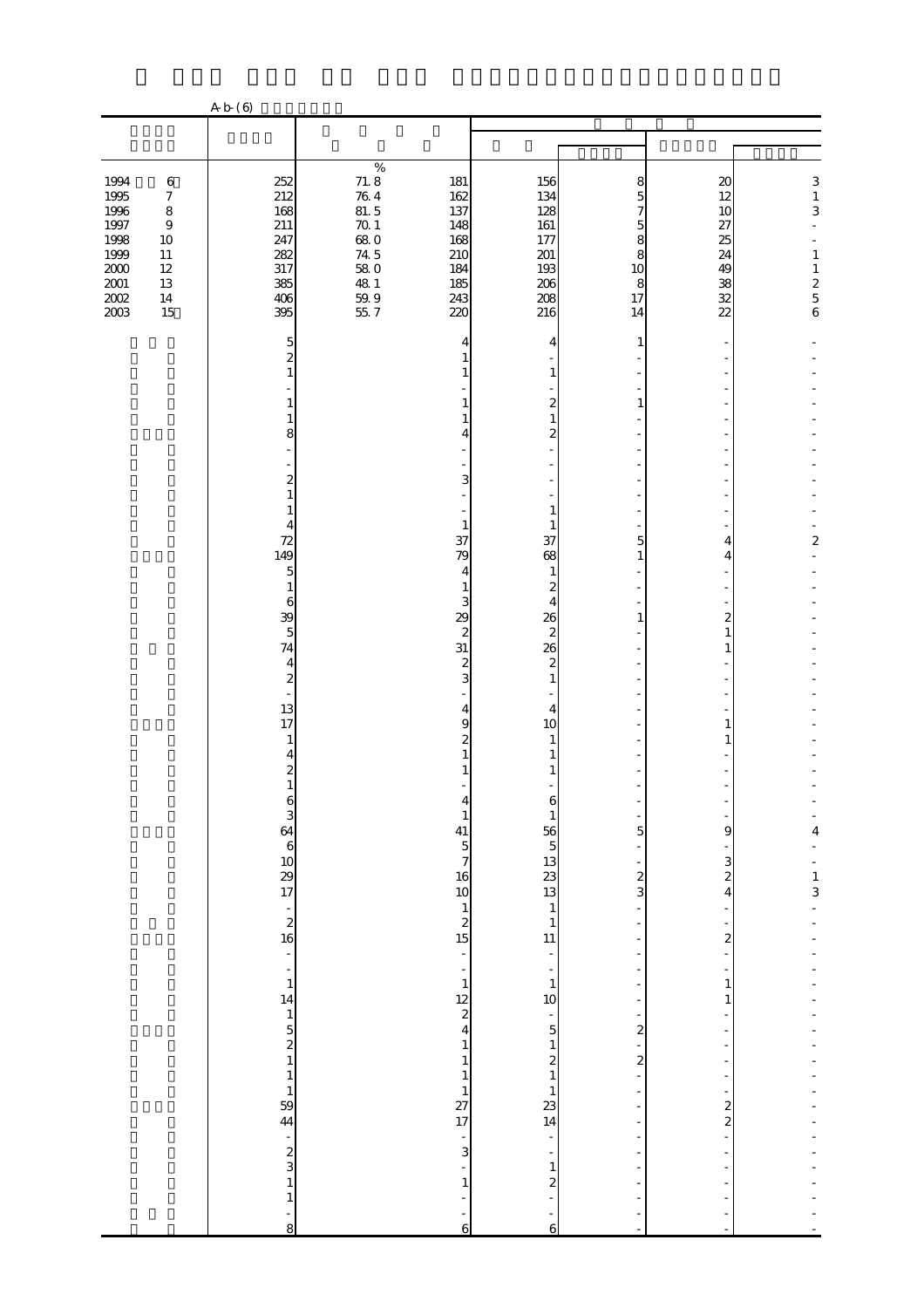|                                                                                                                                                                           | A b (7)                                                                                                                                                                                                                                                                 |                                                                                                                                                                                              |                                                                                                                                                                                                                                                                                                                                                                                                                      |                                                                                                                                                                                                                                                                                                                                                                                             |                                                                                                                                                                                                                                                                                                                                                                                                                                                                       |                                                                                                                                                                                                                                                                                                                                                                                                                                                                                                 |                                                                                                                                                                                                                                                                                                                                                                                                                                                                 |
|---------------------------------------------------------------------------------------------------------------------------------------------------------------------------|-------------------------------------------------------------------------------------------------------------------------------------------------------------------------------------------------------------------------------------------------------------------------|----------------------------------------------------------------------------------------------------------------------------------------------------------------------------------------------|----------------------------------------------------------------------------------------------------------------------------------------------------------------------------------------------------------------------------------------------------------------------------------------------------------------------------------------------------------------------------------------------------------------------|---------------------------------------------------------------------------------------------------------------------------------------------------------------------------------------------------------------------------------------------------------------------------------------------------------------------------------------------------------------------------------------------|-----------------------------------------------------------------------------------------------------------------------------------------------------------------------------------------------------------------------------------------------------------------------------------------------------------------------------------------------------------------------------------------------------------------------------------------------------------------------|-------------------------------------------------------------------------------------------------------------------------------------------------------------------------------------------------------------------------------------------------------------------------------------------------------------------------------------------------------------------------------------------------------------------------------------------------------------------------------------------------|-----------------------------------------------------------------------------------------------------------------------------------------------------------------------------------------------------------------------------------------------------------------------------------------------------------------------------------------------------------------------------------------------------------------------------------------------------------------|
|                                                                                                                                                                           |                                                                                                                                                                                                                                                                         |                                                                                                                                                                                              |                                                                                                                                                                                                                                                                                                                                                                                                                      |                                                                                                                                                                                                                                                                                                                                                                                             |                                                                                                                                                                                                                                                                                                                                                                                                                                                                       |                                                                                                                                                                                                                                                                                                                                                                                                                                                                                                 |                                                                                                                                                                                                                                                                                                                                                                                                                                                                 |
| 1994<br>$\,6$<br>1995<br>$\boldsymbol{7}$<br>1996<br>$\,$ 8 $\,$<br>1997<br>9<br>1998<br>10<br>1999<br>11<br>2000<br>12<br>$2001\,$<br>13<br>$2002\,$<br>14<br>2003<br>15 | 1,420<br>1, 245<br>1, 459<br>1,807<br>2, 112<br>2,588<br>3,387<br>4,058<br>4,548<br>4,799                                                                                                                                                                               | $\%$<br>85.1<br>87.6<br>85.5<br>82.9<br>81.3<br>69.3<br>$56\ 6$<br>49.3<br>49.5<br>51.1                                                                                                      | 1,208<br>1,090<br>1, 247<br>1, 498<br>1, 717<br>1,793<br>1, 917<br>1,999<br>2, 252<br>2,453                                                                                                                                                                                                                                                                                                                          | 1,611<br>1,490<br>1,780<br>2, 433<br>2,525<br>2,769<br>2,815<br>3,002<br>3,017<br>3,388                                                                                                                                                                                                                                                                                                     | 87<br>81<br>80<br>124<br>125<br>140<br>179<br>208<br>232<br>239                                                                                                                                                                                                                                                                                                                                                                                                       | 847<br>806<br>1,025<br>1,583<br>1, 444<br>1,522<br>1,514<br>1,565<br>1,465<br>1,665                                                                                                                                                                                                                                                                                                                                                                                                             | ${\bf 54}$<br>$\bf 44$<br>45<br>$70\,$<br>$71\,$<br>$\, 91$<br>109<br>132<br>134<br>133                                                                                                                                                                                                                                                                                                                                                                         |
|                                                                                                                                                                           | 177<br>124<br>10<br>26<br>141<br>23<br>10<br>29<br>697<br>1,856<br>76<br>50<br>59<br>608<br>420<br>476<br>38<br>10<br>33<br>86<br>350<br>247<br>$\boldsymbol{\mathcal{X}}$<br>1, 139<br>25<br>91<br>713<br>260<br>107<br>21<br>49<br>17<br>12<br>283<br>161<br>14<br>41 | 14<br>3<br>18<br>56<br>$\overline{5}$<br>13<br>15<br>$\theta$<br>36<br>$\frac{32}{18}$<br>$\boldsymbol{6}$<br>8<br>54<br>18<br>14<br>$\boldsymbol{6}$<br>19<br>15<br>15<br>$\mathbf{9}$<br>9 | 104<br>69<br>8<br>11<br>12<br>4<br>94<br>14<br>13<br>34<br>3<br>10<br>20<br>385<br>845<br>46<br>29<br>33<br>194<br>226<br>221<br>15<br>5<br>22<br>54<br>189<br>9<br>13<br>$\boldsymbol{6}$<br>22<br>115<br>24<br>507<br>18<br>52<br>254<br>145<br>24<br>14<br>85<br>$\,$ 6 $\,$<br>$\overline{5}$<br>23<br>34<br>17<br>43<br>13<br>14<br>$\,6$<br>10<br>201<br>98<br>16<br>10<br>15<br>$11\,$<br>7<br>$\Theta$<br>35 | 138<br>97<br>7<br>13<br>17<br>4<br>123<br>13<br>12<br>30<br>12<br>22<br>34<br>573<br>1, 123<br>72<br>36<br>45<br>265<br>293<br>274<br>24<br>6<br>25<br>83<br>261<br>8<br>19<br>10<br>36<br>154<br>34<br>679<br>35<br>95<br>366<br>134<br>33<br>16<br>131<br>27<br>8<br>28<br>49<br>19<br>41<br>12<br>$15\,$<br>$\,$ 6 $\,$<br>8<br>319<br>164<br>19<br>$11\,$<br>27<br>13<br>21<br>11<br>53 | 8<br>5<br>1<br>1<br>1<br>18<br>$\mathbf{1}$<br>6<br>$\boldsymbol{z}$<br>$\overline{7}$<br>$\mathbf{z}$<br>44<br>68<br>8<br>$\mathbf{1}$<br>1<br>12<br>21<br>15<br>1<br>4<br>5<br>10<br>÷,<br>6<br>4<br>48<br>$\overline{5}$<br>$\boldsymbol{9}$<br>21<br>11<br>$\overline{\mathcal{L}}$<br>13<br>$\overline{4}$<br>$\boldsymbol{z}$<br>3<br>4<br>8<br>$1\,$<br>$\frac{5}{2}$<br>$\overline{2}$<br>15<br>$\boldsymbol{z}$<br>$\,1\,$<br>$\frac{2}{2}$<br>$\frac{1}{2}$ | 72<br>58<br>$\boldsymbol{z}$<br>3<br>8<br>1<br>59<br>8<br>$\boldsymbol{z}$<br>12<br>10<br>11<br>16<br>253<br>624<br>43<br>14<br>21<br>156<br>154<br>161<br>11<br>2<br>13<br>49<br>129<br>$\mathbf{1}$<br>9<br>7<br>19<br>75<br>18<br>325<br>23<br>32<br>201<br>52<br>14<br>3<br>69<br>$\infty$<br>$\boldsymbol{z}$<br>12<br>27<br>$\,8\,$<br>13<br>$\frac{1}{2}$<br>9<br>$\frac{2}{2}$<br>121<br>54<br>$\boldsymbol{z}$<br>$\overline{4}$<br>16<br>$\overline{4}$<br>11<br>$\overline{4}$<br>26 | $\boldsymbol{7}$<br>$\mathbf 5$<br>$\,1\,$<br>$\mathbf{1}$<br>14<br>$\boldsymbol{6}$<br>$\boldsymbol{z}$<br>$\bf 4$<br>$\frac{2}{23}$<br>43<br>$\,6\,$<br>$\mathbf{1}$<br>$\boldsymbol{7}$<br>12<br>10<br>$\mathbf{1}$<br>$\frac{3}{3}$<br>5<br>$325$ 5 6 10<br>$\begin{array}{c} 3 \\ 1 \end{array}$<br>$\begin{array}{c} 9 \\ 3 \\ 2 \end{array}$<br>$\begin{array}{c}\n2 \\ 2 \\ 4\n\end{array}$<br>$\overline{\mathbf{4}}$<br>$\frac{3}{2}$<br>$\mathbf{1}$ |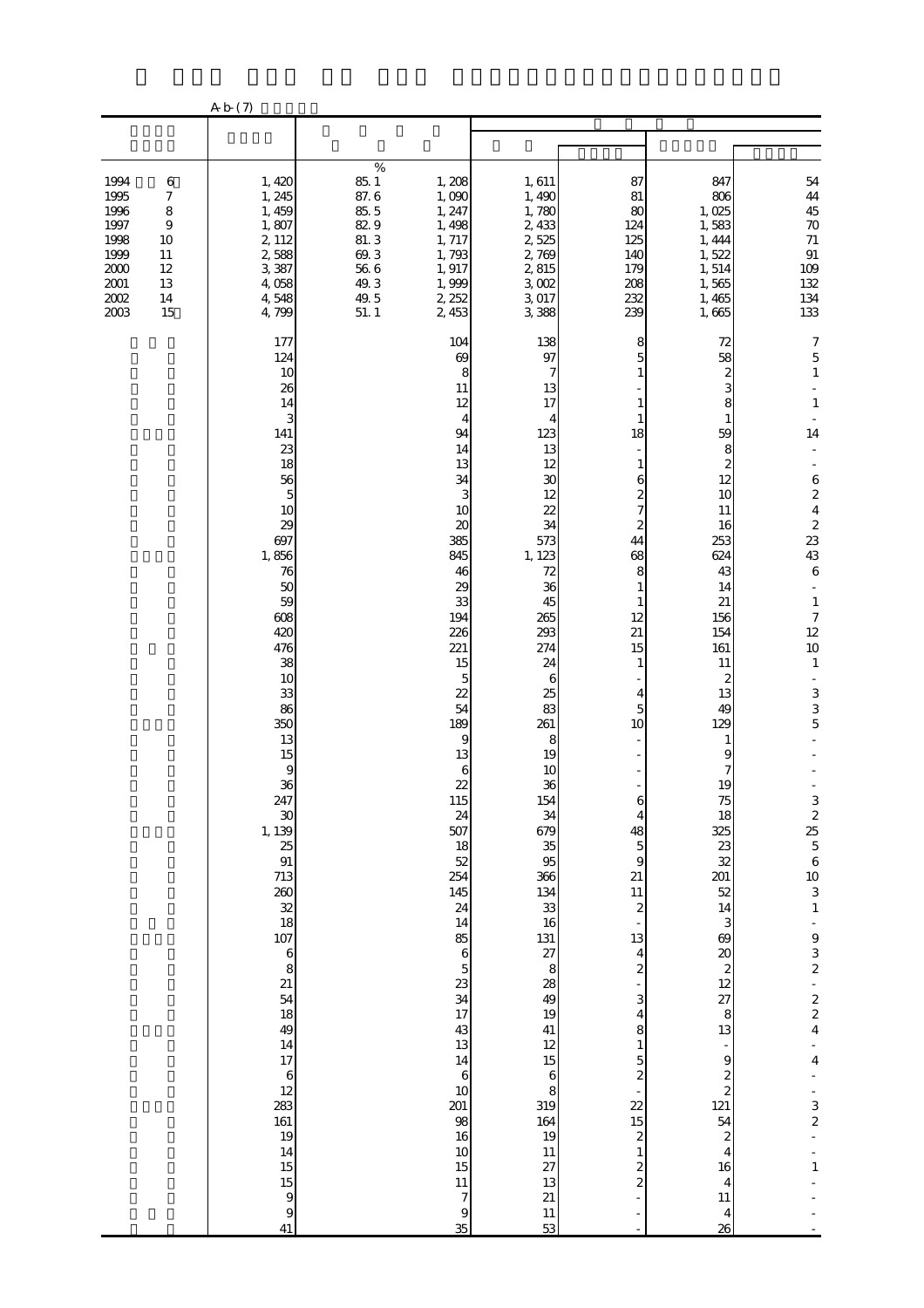|                                             |                             | A b (8)                                      |                                                 |                               |                                  |                  |                                            |
|---------------------------------------------|-----------------------------|----------------------------------------------|-------------------------------------------------|-------------------------------|----------------------------------|------------------|--------------------------------------------|
|                                             |                             |                                              |                                                 |                               |                                  |                  |                                            |
|                                             |                             |                                              |                                                 |                               |                                  |                  |                                            |
| 1994                                        | $\,6$                       | 39                                           | $\%$<br>15                                      | 35                            | 1                                |                  |                                            |
| $\begin{array}{c} 1995 \\ 1996 \end{array}$ | $\boldsymbol{7}$<br>$\,8\,$ | 26<br>32                                     | $\frac{38}{65}$ 4<br>65. 4<br>68. 8<br>17<br>22 | $\frac{29}{22}$               | 2<br>1                           | 3<br>1           |                                            |
| $1997\,$                                    | $\,9$                       | 47                                           | $31\,$                                          | 54                            | 1                                | 5                |                                            |
| 1998<br>1999                                | $10\,$<br>$11\,$            | 51<br>48                                     | $\frac{33}{37}$                                 | 48<br>52                      | 2                                | 5<br>$11\,$      |                                            |
| $2000\,$                                    | $12\,$                      | 53                                           | $660$<br>$647$<br>$563$<br>$698$                | $41\,$                        | 4                                | $\boldsymbol{6}$ | $\begin{smallmatrix}2\\1\end{smallmatrix}$ |
| $2001\,$                                    | 13<br>$14\,$                | $\boldsymbol{\pi}$<br>58                     | 40<br>25                                        | 73<br>43                      | $\overline{\mathcal{Z}}$<br>6    | 4<br>7           | ÷,<br>$\overline{\mathcal{L}}$             |
| $\frac{2002}{2003}$                         | 15                          | 54                                           | $\frac{57.1}{43.1}$<br>$\overline{22}$          | 42                            | 3                                | 5                | $\overline{a}$                             |
|                                             |                             |                                              |                                                 |                               |                                  |                  |                                            |
|                                             |                             |                                              |                                                 |                               |                                  |                  |                                            |
|                                             |                             |                                              |                                                 |                               |                                  |                  |                                            |
|                                             |                             |                                              |                                                 |                               |                                  |                  |                                            |
|                                             |                             | $\overline{\mathbf{c}}$                      | $\overline{\mathbf{c}}$                         | $\overline{\mathbf{c}}$       |                                  |                  |                                            |
|                                             |                             | 1                                            | $\overline{\mathcal{L}}$                        | $\mathbf{1}$                  |                                  |                  |                                            |
|                                             |                             |                                              |                                                 |                               |                                  |                  |                                            |
|                                             |                             |                                              |                                                 |                               |                                  |                  |                                            |
|                                             |                             | $\mathbf{1}$                                 |                                                 | $\mathbf{1}$                  |                                  |                  |                                            |
|                                             |                             | 10<br>$\overline{2}$                         | 3<br>$\overline{7}$                             | 12<br>18                      | 1                                | 4                |                                            |
|                                             |                             | $\mathbf{1}$                                 |                                                 |                               |                                  |                  |                                            |
|                                             |                             | $\frac{2}{7}$                                | $\mathbf{1}$                                    | 3                             |                                  |                  |                                            |
|                                             |                             | 6                                            | 4<br>$\mathbf{1}$                               | 13<br>$\mathbf{1}$            |                                  |                  |                                            |
|                                             |                             | $\overline{\mathbf{3}}$                      | 1                                               | $\mathbf{1}$                  |                                  |                  |                                            |
|                                             |                             |                                              |                                                 |                               |                                  |                  |                                            |
|                                             |                             | $\mathbf{1}$                                 |                                                 |                               |                                  |                  |                                            |
|                                             |                             | 8                                            | 3                                               | 3                             |                                  | 1                |                                            |
|                                             |                             |                                              |                                                 |                               |                                  |                  |                                            |
|                                             |                             |                                              |                                                 |                               |                                  |                  |                                            |
|                                             |                             | 6                                            | $\mathbf{1}$                                    | 1                             |                                  |                  |                                            |
|                                             |                             | $\mathbf{z}$                                 | $\boldsymbol{z}$                                | $\mathbf{z}$                  |                                  | 1                |                                            |
|                                             |                             | 5<br>1                                       | 1                                               | 1                             |                                  |                  |                                            |
|                                             |                             |                                              | $\frac{1}{2}$                                   |                               |                                  |                  |                                            |
|                                             |                             | $\begin{smallmatrix} 2\\1 \end{smallmatrix}$ | $\mathbf{1}$<br>$\overline{\phantom{a}}$        | $\mathbf{1}$                  | $\overline{a}$<br>$\overline{a}$ |                  |                                            |
|                                             |                             | $\mathbf{1}$                                 | $\overline{\phantom{a}}$                        | $\overline{\phantom{a}}$      | $\overline{\phantom{a}}$         |                  |                                            |
|                                             |                             | -<br>1                                       | $\overline{a}$<br>$\overline{a}$                |                               | -                                |                  |                                            |
|                                             |                             | ÷,                                           | $\overline{\phantom{a}}$                        | ÷                             | $\overline{\phantom{0}}$         |                  |                                            |
|                                             |                             | ÷<br>$\overline{a}$                          | $\overline{\phantom{m}}$<br>$\frac{1}{2}$       | $\overline{\phantom{m}}$      | -<br>$\overline{\phantom{a}}$    |                  |                                            |
|                                             |                             | -<br>$\mathbf{1}$                            | $\overline{\phantom{a}}$<br>$\frac{1}{2}$       | -<br>$\overline{\phantom{m}}$ | -<br>$\overline{\phantom{a}}$    | $\overline{a}$   |                                            |
|                                             |                             | $\overline{\phantom{a}}$                     | $\overline{\phantom{a}}$                        | -                             | $\overline{a}$                   | $\overline{a}$   |                                            |
|                                             |                             | ÷<br>÷                                       | $\overline{\phantom{a}}$<br>÷                   | $\qquad \qquad \blacksquare$  | $\overline{\phantom{a}}$         |                  |                                            |
|                                             |                             | $\overline{a}$                               | $\overline{\phantom{a}}$                        |                               | $\overline{\phantom{0}}$         |                  |                                            |
|                                             |                             | ÷                                            | $\frac{1}{2}$                                   | ÷<br>$\epsilon$               | $\overline{\phantom{a}}$         |                  |                                            |
|                                             |                             | $6\overline{5}$                              | 6 <sub>5</sub>                                  | $\overline{4}$                | $\frac{2}{2}$                    |                  |                                            |
|                                             |                             | $\mathbf{1}$                                 | ÷,<br>$\mathbf 1$                               | $\frac{1}{2}$                 | ÷<br>$\overline{\phantom{a}}$    |                  |                                            |
|                                             |                             | ÷,                                           | $\overline{\phantom{a}}$                        |                               |                                  |                  |                                            |
|                                             |                             |                                              |                                                 |                               |                                  |                  |                                            |
|                                             |                             |                                              |                                                 |                               |                                  |                  |                                            |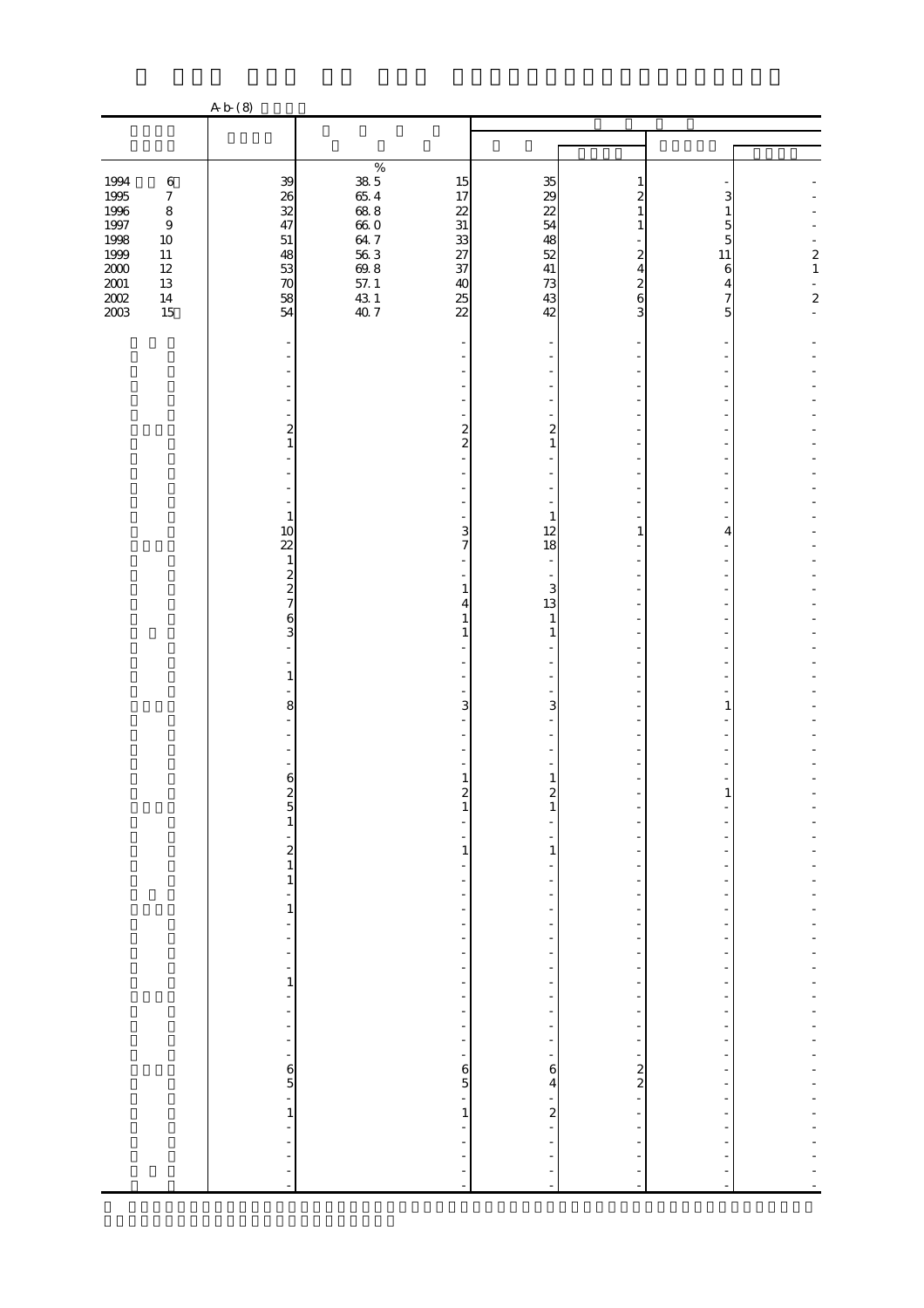|                                                                                                                                                                                                              | A b (9)                                                                                                                                                                                                                                                                                                                               |                                                                                                                                                                                                                                                                                                                                                             |                                                                                                                                                                                                                                                                                                                                                                                                                                                                                                |                                                                                                                                                                                                                                                                                                     |                                                                                                                                                                                                                                                                                            |                                                                                                                                                                                                                                                                                                                                          |
|--------------------------------------------------------------------------------------------------------------------------------------------------------------------------------------------------------------|---------------------------------------------------------------------------------------------------------------------------------------------------------------------------------------------------------------------------------------------------------------------------------------------------------------------------------------|-------------------------------------------------------------------------------------------------------------------------------------------------------------------------------------------------------------------------------------------------------------------------------------------------------------------------------------------------------------|------------------------------------------------------------------------------------------------------------------------------------------------------------------------------------------------------------------------------------------------------------------------------------------------------------------------------------------------------------------------------------------------------------------------------------------------------------------------------------------------|-----------------------------------------------------------------------------------------------------------------------------------------------------------------------------------------------------------------------------------------------------------------------------------------------------|--------------------------------------------------------------------------------------------------------------------------------------------------------------------------------------------------------------------------------------------------------------------------------------------|------------------------------------------------------------------------------------------------------------------------------------------------------------------------------------------------------------------------------------------------------------------------------------------------------------------------------------------|
|                                                                                                                                                                                                              |                                                                                                                                                                                                                                                                                                                                       |                                                                                                                                                                                                                                                                                                                                                             |                                                                                                                                                                                                                                                                                                                                                                                                                                                                                                |                                                                                                                                                                                                                                                                                                     |                                                                                                                                                                                                                                                                                            |                                                                                                                                                                                                                                                                                                                                          |
| 1994<br>$\,6$<br>1995<br>$\boldsymbol{7}$<br>1996<br>$\,8\,$<br>$1997\,$<br>$\boldsymbol{9}$<br>1998<br>$10\,$<br>1999<br>$11\,$<br>$2000\,$<br>$12\,$<br>$2001\,$<br>13<br>$2002\,$<br>$14\,$<br>2003<br>15 | 53<br>28<br>41<br>69<br>61<br>84<br>61<br>87<br>106<br>106                                                                                                                                                                                                                                                                            | $\%$<br>$96\ 2$<br>$51\,$<br>$100\;0$<br>28<br>87.8<br>36<br>$92.8\,$<br>64<br>$96\ 7$<br>59<br>$86\ 9$<br>$73\,$<br>$95\,$ $1\,$<br>58<br>$74\,7$<br>65<br>$\frac{830}{802}$<br>88<br>85                                                                                                                                                                   | $71\,$<br>37<br>99<br>185<br>127<br>168<br>157<br>210<br>$205\,$<br>249                                                                                                                                                                                                                                                                                                                                                                                                                        | 15<br>3<br>17<br>32<br>19<br>28<br>24<br>57<br>38<br>$\omega$                                                                                                                                                                                                                                       | 38<br>18<br>59<br>115<br>62<br>102<br>99<br>133<br>105<br>138                                                                                                                                                                                                                              | $\frac{10}{3}$<br>$\frac{12}{23}$<br>11<br>$\infty$<br>$\begin{array}{c} 21 \\ 49 \end{array}$<br>$30\,$<br>50                                                                                                                                                                                                                           |
|                                                                                                                                                                                                              | 7<br>5<br>$\boldsymbol{z}$<br>9<br>1<br>3<br>1<br>$\frac{2}{2}$<br>18<br>32<br>$\mathbf{1}$<br>$\mathbf{1}$<br>$\overline{4}$<br>10<br>9<br>$\mathbf{1}$<br>$\overline{5}$<br>$\mathbf{1}$<br>12<br>3<br>$\begin{array}{c}\n2 \\ 2 \\ 3\n\end{array}$<br>÷,<br>$\frac{5}{4}$<br>÷<br>$\,1$<br>÷,<br>$\frac{9}{7}$<br>$\,1$<br>$\,1\,$ | $\mathbf{1}$<br>$\mathbf{1}$<br>$\mathbf{1}$<br>16<br>$\overline{22}$<br>$\overline{\mathcal{L}}$<br>$\overline{\mathcal{L}}$<br>$\mathbf{1}$<br>$\overline{\mathcal{Z}}$<br>$\mathbf{1}$<br>$\begin{array}{c}\n 2 \\  2 \\  4\n \end{array}$<br>L,<br>$\,1\,$<br>÷<br>÷<br>$\overline{a}$<br>÷<br>$\mathbf 1$<br>$\,1\,$<br>÷,<br>$\overline{\phantom{a}}$ | 14<br>6<br>5<br>9<br>-<br>$\overline{5}$<br>8<br>24<br>$\mathbf{1}$<br>2<br>10<br>$\overline{\mathcal{Z}}$<br>$\overline{9}$<br>$\overline{\mathcal{Z}}$<br>$\overline{4}$<br>48<br>64<br>7<br>9<br>9<br>30<br>$\overline{5}$<br>$\overline{5}$<br>$11\,$<br>$\overline{\mathcal{L}}$<br>7<br>18<br>3<br>4<br>$\frac{1}{2}$<br>8<br>$\frac{5}{4}$<br>$\frac{1}{1}$<br>÷<br>÷<br>$\frac{1}{5}$<br>$\begin{array}{c} 1 \ \ 1 \ \ 1 \ \ 9 \end{array}$<br>$\frac{1}{3}$<br>-<br>÷<br>$\mathbf{1}$ | 5<br>4<br>1<br>10<br>$\boldsymbol{z}$<br>$\overline{7}$<br>1<br>14<br>15<br>2<br>$\overline{\mathcal{Z}}$<br>5<br>1<br>3<br>$\overline{\mathcal{Z}}$<br>3<br>T<br>$\frac{2}{7}$<br>$\frac{2}{3}$<br>4<br>$\overline{4}$<br>$\overline{\mathbf{c}}$<br>$\,$ 1 $\,$<br>$\mathbf{1}$<br>$\overline{a}$ | 11<br>$\overline{7}$<br>4<br>16<br>10<br>5<br>$\mathbf{1}$<br>25<br>32<br>3<br>6<br>14<br>$\mathbf{1}$<br>7<br>1<br>15<br>3<br>8<br>18<br>$\overline{\mathbf{4}}$<br>$\,$ 6 $\,$<br>6<br>$\overline{\mathcal{L}}$<br>$\frac{16}{15}$<br>$\mathbf{1}$<br>5<br>$\overline{\mathcal{Z}}$<br>3 | 5<br>$\overline{4}$<br>$\mathbf{1}$<br>7<br>$\boldsymbol{2}$<br>$\overline{4}$<br>$\,1\,$<br>10<br>14<br>$\boldsymbol{2}$<br>$\sim$<br>$\boldsymbol{2}$<br>$\mathbf 5$<br>$\blacksquare$<br>$\,1\,$<br>$\mathbf{3}$<br>$\mathbf{1}$<br>3<br>12722<br>$\overline{a}$<br>$\frac{1}{3}$<br>$\overline{a}$<br>$\frac{1}{1}$<br>$\frac{1}{1}$ |

注 「おびき出し、金品を装けておびき出し、金品を装けておびき出し、金品を装けておびき出し、金品を装けておびき出し、金品を装けておびき出し、金品をいう。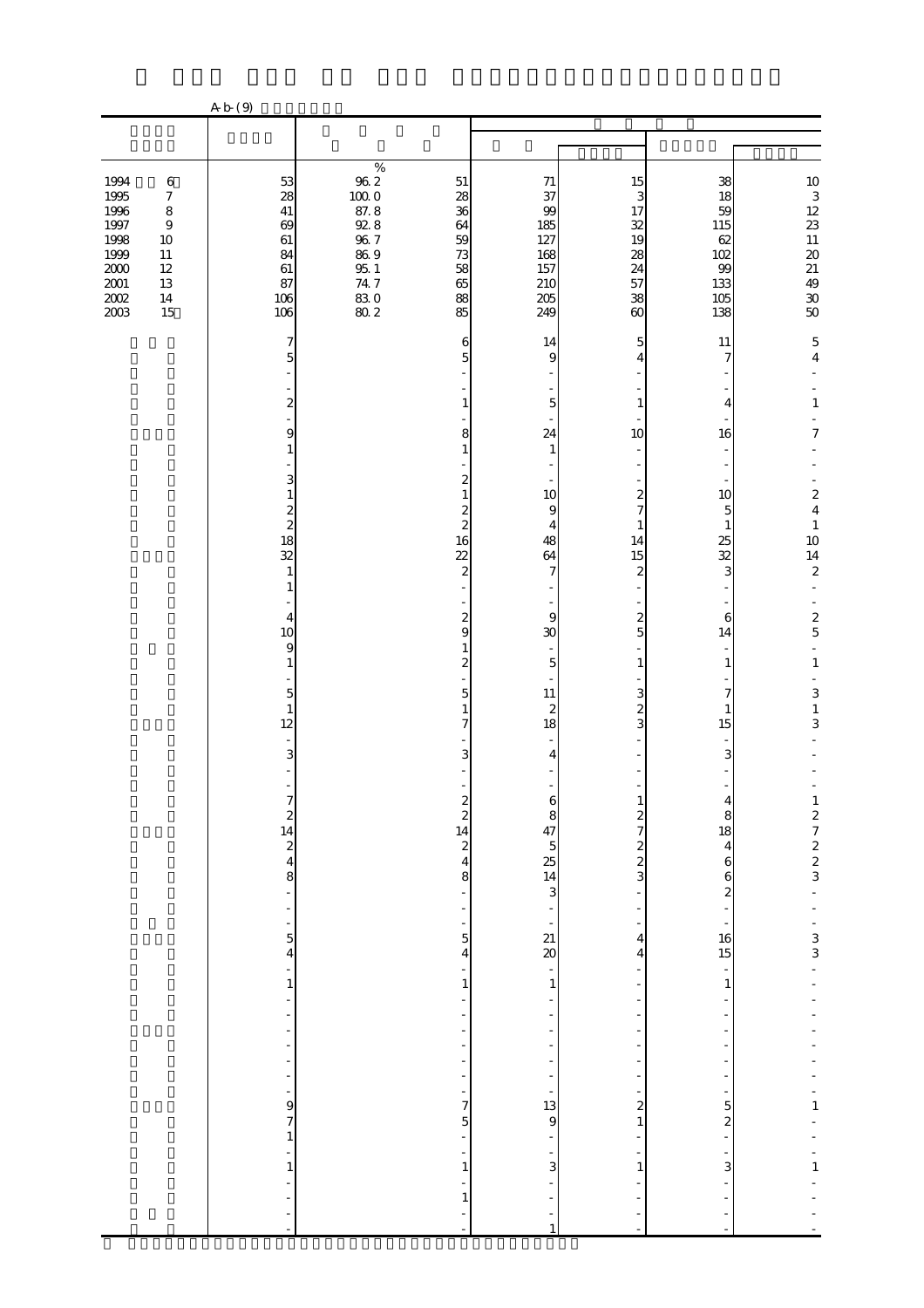|                     |                             | A b (10)                                                                   |                    |                                              |                                             |              |                          |                                                 |
|---------------------|-----------------------------|----------------------------------------------------------------------------|--------------------|----------------------------------------------|---------------------------------------------|--------------|--------------------------|-------------------------------------------------|
|                     |                             |                                                                            |                    |                                              |                                             |              |                          |                                                 |
|                     |                             |                                                                            | $\%$               |                                              |                                             |              |                          |                                                 |
| 1994<br>1995        | $\,6\,$<br>$\boldsymbol{7}$ | 133<br>132                                                                 | 84.2<br>$83\;3$    | 112<br>110                                   | 134<br>126                                  | 4<br>2       | 26<br>19                 | 1<br>$\,1\,$                                    |
| 1996<br>$1997\,$    | $\,8\,$<br>$\,9$            | 113<br>107                                                                 | 85.0<br>$80\ 4$    | 96<br>86                                     | 115<br>104                                  | 1<br>3       | 28<br>25                 | $\,1$                                           |
| 1998<br>1999        | $10\,$<br>$11\,$            | 159<br>199                                                                 | $76\ 1$<br>$72\;9$ | 121<br>145                                   | 147<br>185                                  | 3<br>5       | 27<br>49                 |                                                 |
| $2000\,$            | $12\,$                      | 199                                                                        | $68\ 3$            | 136                                          | 147                                         | 3            | 32                       | $\begin{array}{c} 1 \\ 2 \\ 2 \\ 4 \end{array}$ |
| $2001\,$<br>$200\!$ | $13\,$<br>$14\,$            | 240<br>232                                                                 | $62.1\,$           | 149<br>123                                   | 154<br>117                                  | 9<br>1       | 39<br>18                 | $\blacksquare$                                  |
| 2003                | 15                          | 321                                                                        | $\frac{53}{56}$ 1  | 180                                          | 181                                         | 4            | 34                       | $\overline{3}$                                  |
|                     |                             | 11<br>9                                                                    |                    | 10<br>$\overline{7}$                         | 10<br>7                                     |              | 1<br>1                   |                                                 |
|                     |                             | 1                                                                          |                    |                                              | 1                                           |              |                          |                                                 |
|                     |                             | 1                                                                          |                    | $\mathbf{z}$                                 | $\boldsymbol{z}$                            |              |                          |                                                 |
|                     |                             | 9                                                                          |                    | 8                                            | 6                                           |              |                          |                                                 |
|                     |                             | 3                                                                          |                    | 3                                            |                                             |              |                          |                                                 |
|                     |                             | $\overline{\mathcal{Z}}$<br>3                                              |                    | $\boldsymbol{z}$<br>$\overline{\mathcal{L}}$ | $\mathbf{1}$<br>4                           |              |                          |                                                 |
|                     |                             |                                                                            |                    |                                              |                                             |              |                          |                                                 |
|                     |                             | $\mathbf{1}$                                                               |                    | $\mathbf{1}$                                 | 1                                           |              |                          |                                                 |
|                     |                             | 65<br>89                                                                   |                    | 37<br>35                                     | 34<br>37                                    | 1<br>1       | 9<br>13                  | 1<br>$\mathbf{1}$                               |
|                     |                             | 6                                                                          |                    | $\overline{\mathcal{Z}}$                     | $\boldsymbol{z}$<br>$\mathbf{1}$            |              |                          |                                                 |
|                     |                             | $\boldsymbol{6}$                                                           |                    | 4                                            | 14                                          | $\mathbf{1}$ | 11                       | $\mathbf{1}$                                    |
|                     |                             | 26<br>32                                                                   |                    | $\overline{9}$<br>13                         | 3<br>10                                     |              | $\overline{\mathcal{Z}}$ |                                                 |
|                     |                             | 14<br>$\mathbf{1}$                                                         |                    | 4                                            | 4                                           |              |                          |                                                 |
|                     |                             |                                                                            |                    |                                              |                                             |              |                          |                                                 |
|                     |                             | $\boldsymbol{z}$<br>$\overline{c}$                                         |                    | $\boldsymbol{z}$<br>$\mathbf{1}$             | $\overline{\mathcal{L}}$<br>$\mathbf{1}$    |              |                          |                                                 |
|                     |                             | 50<br>3                                                                    |                    | 24<br>$\boldsymbol{z}$                       | 30<br>1                                     |              | 1                        |                                                 |
|                     |                             | $\overline{\mathcal{L}}$                                                   |                    | $\overline{\mathcal{Z}}$                     | $\boldsymbol{z}$<br>1                       |              |                          |                                                 |
|                     |                             | $\frac{2}{3}$                                                              |                    | $\mathbf{z}$                                 | 3                                           |              |                          |                                                 |
|                     |                             | $\begin{array}{c}\n 38 \\  2 \\  61\n \end{array}$                         |                    | 16<br>$\mathbf{1}$                           | $\mu$<br>$\mathbf{1}$                       |              |                          |                                                 |
|                     |                             |                                                                            |                    | 36                                           | 33                                          | 1            | 4                        | $\mathbf{1}$                                    |
|                     |                             | $\frac{1}{49}$                                                             |                    | $225$ 7                                      | $\begin{array}{c} 0.25 \\ 0.25 \end{array}$ |              |                          |                                                 |
|                     |                             |                                                                            |                    |                                              |                                             |              | 1<br>1                   |                                                 |
|                     |                             | $\mathbf 1$                                                                |                    | $\mathbf{1}$                                 |                                             | $\,1\,$      | $\overline{\mathcal{Z}}$ | $\mathbf{1}$                                    |
|                     |                             | $\mathbf{1}$<br>$\begin{array}{c} 8 \\ 1 \end{array}$                      |                    | $\mathbf{1}$<br>8                            | $\mathbf{1}$<br>9                           |              | 4                        |                                                 |
|                     |                             |                                                                            |                    | $\mathbf{1}$<br>$\mathbf{1}$                 | 6                                           |              | 4                        |                                                 |
|                     |                             | $\frac{1}{3}$                                                              |                    |                                              | $\mathbf 1$                                 |              |                          |                                                 |
|                     |                             | ÷,                                                                         |                    | $\frac{3}{1}$                                | $\boldsymbol{z}$                            |              |                          |                                                 |
|                     |                             | 4<br>÷                                                                     |                    | 4                                            | 4                                           |              | 1                        |                                                 |
|                     |                             | 3                                                                          |                    | 3                                            | $\mathbf{3}$                                |              | 1                        |                                                 |
|                     |                             | $\overline{a}$<br>$\mathbf{1}$                                             |                    | $\mathbf{1}$                                 | $\mathbf 1$                                 |              |                          |                                                 |
|                     |                             |                                                                            |                    | 18                                           | $\begin{array}{c} 18 \\ 9 \end{array}$      | 1            | 1<br>1                   |                                                 |
|                     |                             | $\begin{array}{c}\n 24 \\  \hline\n 15 \\  \hline\n 2 \\  3\n \end{array}$ |                    | $\begin{array}{c} 8 \\ 2 \\ 3 \end{array}$   | $\mathbf{3}$                                | $\mathbf{1}$ |                          |                                                 |
|                     |                             |                                                                            |                    |                                              | $\mathbf{1}$<br>$\overline{\mathcal{L}}$    |              |                          |                                                 |
|                     |                             | ÷                                                                          |                    |                                              |                                             |              |                          |                                                 |
|                     |                             | ÷,<br>3                                                                    |                    |                                              |                                             |              |                          |                                                 |
|                     |                             |                                                                            |                    | $\overline{4}$                               | 3                                           |              |                          |                                                 |

注 「自動車強盗」とは、自動車に乗車中の者から自動車又は金品を強奪するものをいう。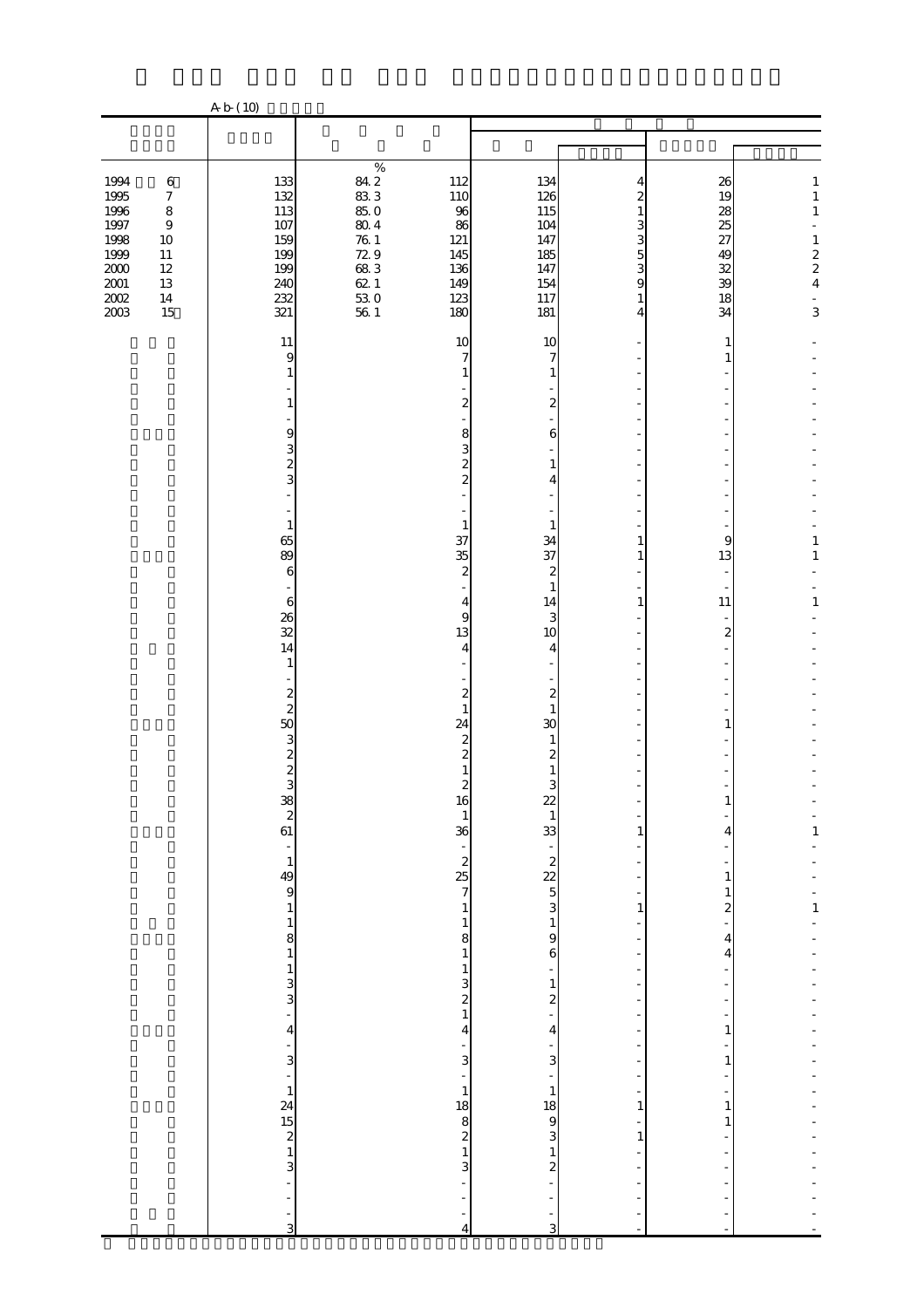|                                                                                                                                                                                                  | A b (11)                                                                                                                                                                                                                                                                                                                                                                                                                                                                                                                                                                     |                                                                                                                                                                         |                                                                                                                                                                                                                                                                                                                                                                                                                                                                                                                                                                                                                                                                                                                                                                                                                                                                           |                                                                                                                                                       |                                                                                                                                                                                                                                                                                                                                                                                                                         |                                                                                                                                                                                                                                                                                                                                               |
|--------------------------------------------------------------------------------------------------------------------------------------------------------------------------------------------------|------------------------------------------------------------------------------------------------------------------------------------------------------------------------------------------------------------------------------------------------------------------------------------------------------------------------------------------------------------------------------------------------------------------------------------------------------------------------------------------------------------------------------------------------------------------------------|-------------------------------------------------------------------------------------------------------------------------------------------------------------------------|---------------------------------------------------------------------------------------------------------------------------------------------------------------------------------------------------------------------------------------------------------------------------------------------------------------------------------------------------------------------------------------------------------------------------------------------------------------------------------------------------------------------------------------------------------------------------------------------------------------------------------------------------------------------------------------------------------------------------------------------------------------------------------------------------------------------------------------------------------------------------|-------------------------------------------------------------------------------------------------------------------------------------------------------|-------------------------------------------------------------------------------------------------------------------------------------------------------------------------------------------------------------------------------------------------------------------------------------------------------------------------------------------------------------------------------------------------------------------------|-----------------------------------------------------------------------------------------------------------------------------------------------------------------------------------------------------------------------------------------------------------------------------------------------------------------------------------------------|
|                                                                                                                                                                                                  |                                                                                                                                                                                                                                                                                                                                                                                                                                                                                                                                                                              |                                                                                                                                                                         |                                                                                                                                                                                                                                                                                                                                                                                                                                                                                                                                                                                                                                                                                                                                                                                                                                                                           |                                                                                                                                                       |                                                                                                                                                                                                                                                                                                                                                                                                                         |                                                                                                                                                                                                                                                                                                                                               |
| 1994<br>$\,6$<br>1995<br>$\boldsymbol{7}$<br>1996<br>$\,$ 8 $\,$<br>1997<br>$\boldsymbol{9}$<br>1998<br>10<br>1999<br>11<br>2000<br>$12\,$<br>$2001\,$<br>13<br>$2002\,$<br>$14\,$<br>2003<br>15 | 724<br>620<br>826<br>1,034<br>1, 119<br>1,495<br>2,070<br>2,509<br>2,888<br>2,955                                                                                                                                                                                                                                                                                                                                                                                                                                                                                            | $\%$<br>84.4<br>611<br>87.7<br>544<br>82.8<br>684<br>79.7<br>824<br><b>780</b><br>873<br>61.9<br>925<br>44.9<br>930<br>$38\ 6$<br>968<br>382<br>1, 104<br>41.5<br>1,226 | 907<br>850<br>1,058<br>1, 497<br>1,503<br>1,609<br>1,645<br>1,658<br>1,631<br>1,865                                                                                                                                                                                                                                                                                                                                                                                                                                                                                                                                                                                                                                                                                                                                                                                       | 26<br>38<br>22<br>34<br>45<br>47<br>$71\,$<br>70<br>88<br>65                                                                                          | 612<br>615<br>791<br>1, 178<br>1,098<br>1, 111<br>1, 122<br>1, 103<br>1,027<br>1, 227                                                                                                                                                                                                                                                                                                                                   | 23 27 18 25 36 38 56 57<br>67<br>46                                                                                                                                                                                                                                                                                                           |
|                                                                                                                                                                                                  | 92<br>69<br>$\overline{5}$<br>14<br>4<br>70<br>11<br>9<br>31<br>4<br>15<br>388<br>1, 262<br>44<br>32<br>30<br>451<br>274<br>334<br>27<br>6<br>15<br>49<br>194<br>$\mathbf 5$<br>$\overline{5}$<br>3<br>27<br>140<br>14<br>754<br>12<br>52<br>490<br>$\frac{175}{19}$<br>$\,$ 6 $\,$<br>43<br>$\,1\,$<br>$\overline{5}$<br>$\overline{\mathbf{r}}$<br>29<br>$\overline{\mathbf{4}}$<br>$\begin{array}{c} 15 \\ 6 \end{array}$<br>6<br>$\begin{array}{c} 3 \\ 3 \\ 137 \\ 77 \end{array}$<br>$\frac{9}{7}$<br>$\begin{array}{c} 8 \\ 5 \\ 7 \end{array}$<br>$\mathbf{1}$<br>23 | 33<br>21<br>14<br>172<br>496<br>22<br>19<br>14<br>124<br>131<br>140<br>11<br>24<br>98<br>63<br>10<br>267<br>20<br>141<br>84<br>12<br>25<br>11<br>91<br>43               | 56<br>44<br>3<br>4<br>$\boldsymbol{2}$<br>3<br>6<br>4<br>1<br>1<br>33<br>51<br>9<br>4<br>3<br>3<br>17<br>3<br>$\overline{5}$<br>17<br>9<br>296<br>707<br>45<br>23<br>17<br>169<br>189<br>188<br>9<br>13<br>$\boldsymbol{z}$<br>3<br>9<br>51<br>149<br>3<br>$\mathbf{z}$<br>$\overline{5}$<br>9<br>$\boldsymbol{z}$<br>5<br>29<br>16<br>88<br>15<br>383<br>20<br>8<br>33<br>239<br>$\infty$<br>$\infty$<br>$\overline{\mathcal{L}}$<br>$\,1\,$<br>49<br>$\,1\,$<br>$\,1\,$<br>3<br>$\frac{2}{6}$<br>12<br>$\begin{array}{c} 24 \\ 9 \end{array}$<br>12<br>$\overline{4}$<br>$\overline{7}$<br>3<br>$\overline{5}$<br>$\boldsymbol{z}$<br>4<br>÷,<br>$\begin{array}{c}\n2 \\ 167\n\end{array}$<br>$\boldsymbol{z}$<br>91<br>8<br>10<br>$\,$ 6 $\,$<br>4<br>8<br>18<br>$\overline{\mathcal{L}}$<br>$\overline{\mathbf{4}}$<br>7<br>$\overline{4}$<br>$rac{2}{20}$<br>3<br>28 | 1<br>5<br>4<br>1<br>10<br>27<br>3<br>1<br>3<br>10<br>8<br>$\boldsymbol{z}$<br>4<br>4<br>8<br>1<br>3<br>3<br>2<br>$\boldsymbol{2}$<br>8<br>6<br>1<br>1 | 45<br>41<br>1<br>3<br>31<br>8<br>1<br>10<br>2<br>10<br>180<br>504<br>35<br>10<br>10<br>126<br>121<br>150<br>9<br>2<br>5<br>36<br>97<br>5<br>4<br>19<br>$61\,$<br>8<br>255<br>16<br>19<br>177<br>32<br>11<br>31<br>$\mathbf{1}$<br>9<br>16<br>$\overline{5}$<br>$\overline{\mathbf{c}}$<br>$\mathbf{1}$<br>$\mathbf{1}$<br>82<br>43<br>$\mathbf{1}$<br>4<br>13<br>$\overline{a}$<br>$\overline{5}$<br>$\mathbf{1}$<br>15 | $\mathbf{1}$<br>$\mathbf{1}$<br>5<br>4<br>$\mathbf{1}$<br>8<br>$\infty$<br>$\overline{\mathcal{L}}$<br>$\sim$<br>÷,<br>$\frac{3}{7}$<br>$\,$ 6 $\,$<br>$\frac{2}{2}$<br>$\boldsymbol{z}$<br>$\overline{7}$<br>$\,1\,$<br>$\begin{array}{c} 1 \\ 3 \\ 2 \end{array}$<br>$\overline{\mathbf{c}}$<br>$\boldsymbol{2}$<br>$\mathbf{1}$<br>$\,1\,$ |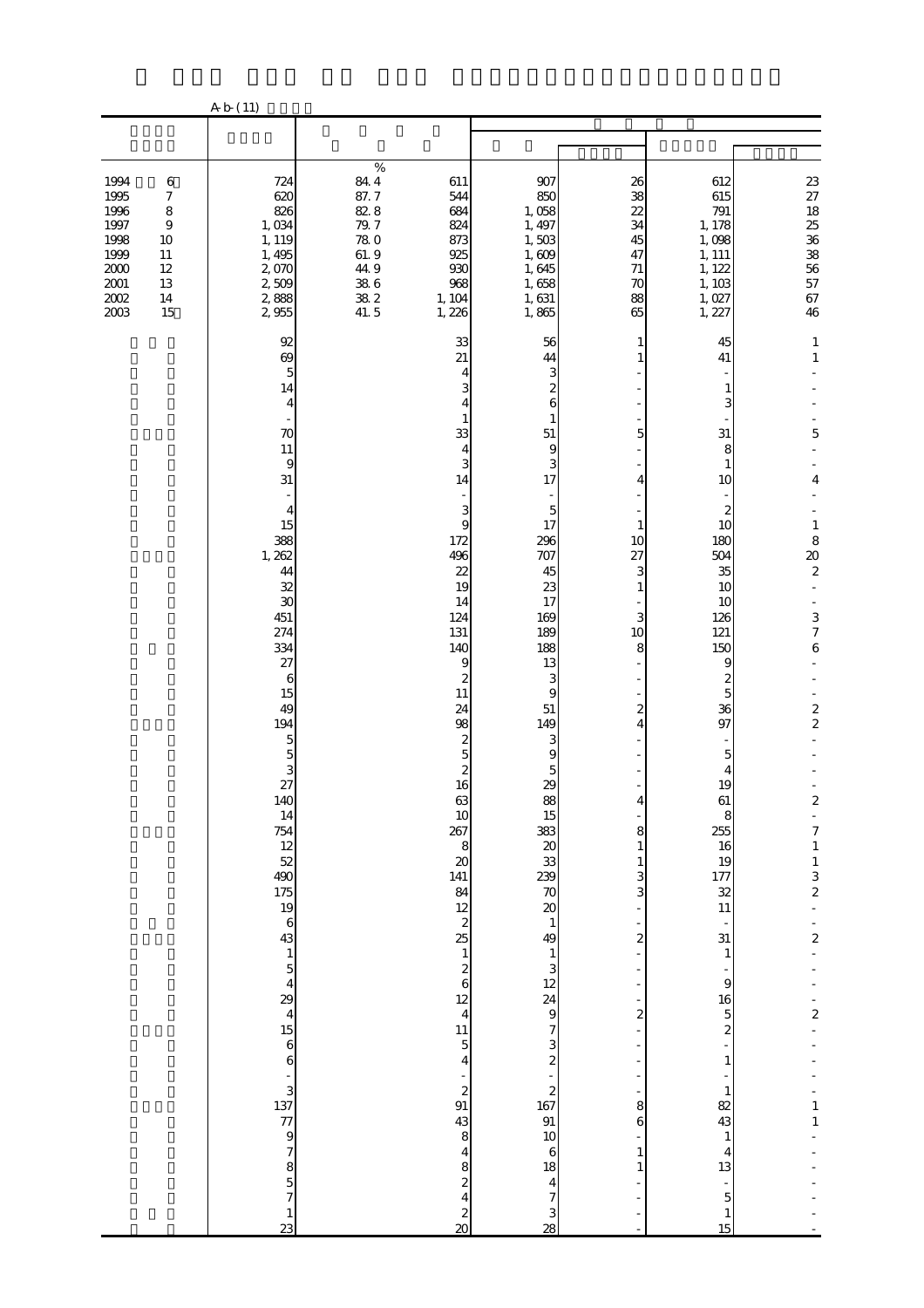|                                                                                         |                                                                                                                    | A b (12)                                                                                                                                                                                                                                                                                                                                                                                                                                                                                                                                                                                       |                                                                                                        |                                                                                                                                                                                                                                                                                                                                                                                                                                                                                                                                                                         |                                                                                                                                                                                                                                                                                                                                                                                               |                                                                                                                                                                                                                                                                                                                   |                                                                                                                                                                                                                                                                                                                                                                                                                         |                                                                                                                                                                                                                                                                                                                                 |
|-----------------------------------------------------------------------------------------|--------------------------------------------------------------------------------------------------------------------|------------------------------------------------------------------------------------------------------------------------------------------------------------------------------------------------------------------------------------------------------------------------------------------------------------------------------------------------------------------------------------------------------------------------------------------------------------------------------------------------------------------------------------------------------------------------------------------------|--------------------------------------------------------------------------------------------------------|-------------------------------------------------------------------------------------------------------------------------------------------------------------------------------------------------------------------------------------------------------------------------------------------------------------------------------------------------------------------------------------------------------------------------------------------------------------------------------------------------------------------------------------------------------------------------|-----------------------------------------------------------------------------------------------------------------------------------------------------------------------------------------------------------------------------------------------------------------------------------------------------------------------------------------------------------------------------------------------|-------------------------------------------------------------------------------------------------------------------------------------------------------------------------------------------------------------------------------------------------------------------------------------------------------------------|-------------------------------------------------------------------------------------------------------------------------------------------------------------------------------------------------------------------------------------------------------------------------------------------------------------------------------------------------------------------------------------------------------------------------|---------------------------------------------------------------------------------------------------------------------------------------------------------------------------------------------------------------------------------------------------------------------------------------------------------------------------------|
|                                                                                         |                                                                                                                    |                                                                                                                                                                                                                                                                                                                                                                                                                                                                                                                                                                                                |                                                                                                        |                                                                                                                                                                                                                                                                                                                                                                                                                                                                                                                                                                         |                                                                                                                                                                                                                                                                                                                                                                                               |                                                                                                                                                                                                                                                                                                                   |                                                                                                                                                                                                                                                                                                                                                                                                                         |                                                                                                                                                                                                                                                                                                                                 |
| 1994<br>1995<br>1996<br>1997<br>1998<br>1999<br>$2000\,$<br>$2001\,$<br>$200\!$<br>2003 | $\,6\,$<br>$\boldsymbol{7}$<br>$\,$ 8 $\,$<br>$\boldsymbol{9}$<br>10<br>$11\,$<br>$12\,$<br>$13\,$<br>$14\,$<br>15 | 471<br>439<br>447<br>550<br>722<br>762<br>1,004<br>1, 152<br>1, 264<br>1,363                                                                                                                                                                                                                                                                                                                                                                                                                                                                                                                   | %<br>89.0<br>$89.1\,$<br>91.5<br>$89.6\,$<br>$87.4\,$<br>$81.8$<br>75.3<br>67.4<br>$\frac{72}{69}$ . 0 | 419<br>391<br>409<br>493<br>631<br>623<br>756<br>777<br>912<br>940                                                                                                                                                                                                                                                                                                                                                                                                                                                                                                      | 464<br>448<br>486<br>593<br>700<br>755<br>825<br>907<br>1,021<br>1,051                                                                                                                                                                                                                                                                                                                        | 41<br>36<br>39<br>54<br>58<br>58<br>77<br>70<br>99<br>107                                                                                                                                                                                                                                                         | 171<br>151<br>146<br>260<br>252<br>249<br>255<br>286<br>308<br>261                                                                                                                                                                                                                                                                                                                                                      | 20<br>13<br>$14\,$<br>223888<br>35<br>34                                                                                                                                                                                                                                                                                        |
|                                                                                         |                                                                                                                    | 67<br>41<br>4<br>12<br>7<br>3<br>51<br>7<br>7<br>19<br>4<br>4<br>10<br>216<br>451<br>24<br>15<br>21<br>120<br>98<br>116<br>9<br>4<br>10<br>34<br>86<br>5<br>5<br>4<br>6<br>56<br>10<br>36<br>10<br>36<br>10<br>36<br>10<br>36<br>10<br>36<br>10<br>36<br>10<br>36<br>10<br>36<br>10<br>36<br>10<br>36<br>10<br>36<br>10<br>36<br>20<br>36<br>20<br>36<br>20<br>36<br>20<br>38 36 36 36 38 36 36 35 20<br>30<br>20<br>$\begin{array}{c} 11 \\ 50 \end{array}$<br>to was a was doo waxay ta waxay ta waxay ka waa mida waxa waa waxa waay dagaalka waxa waxa waxa waxa waxa waxa<br>Waxaa Google |                                                                                                        | 55<br>36<br>3<br>8<br>5<br>3<br>43<br>4<br>8<br>16<br>$\overline{\mathcal{L}}$<br>$\overline{5}$<br>8<br>157<br>285<br>$\boldsymbol{\chi}$<br>10<br>14<br>55<br>72<br>75<br>4<br>3<br>4<br>28<br>57<br>5<br>3<br>3<br>$\overline{4}$<br>$\begin{bmatrix} 33 \\ 9 \\ 189 \end{bmatrix}$<br>8<br>$\frac{26}{79}$ 54<br>11<br>11<br>47<br>$\begin{array}{c} 2 \\ 2 \\ 13 \end{array}$<br>$\frac{20}{12}$<br>$\begin{array}{c}\n 28 \\  8 \\  7\n \end{array}$<br>$\frac{6}{7}$<br>79<br>37<br>$\,$ 6 $\,$<br>$\overline{\mathbf{4}}$<br>$\frac{3}{9}$<br>$rac{2}{7}$<br>11 | 58<br>37<br>3<br>11<br>4<br>3<br>40<br>$\overline{\mathcal{L}}$<br>8<br>$\overline{9}$<br>$\boldsymbol{z}$<br>8<br>11<br>183<br>297<br>18<br>12<br>11<br>$71\,$<br>63<br>81<br>6<br>3<br>3<br>29<br>61<br>4<br>4<br>4<br>$\overline{4}$<br>$\begin{array}{c} 37 \\ 8 \\ 215 \end{array}$<br>0888524558885<br>10 6 5 115 51 51 51 6 2 4<br>9<br>$\begin{array}{c}\n14 \\ 8 \\ 21\n\end{array}$ | 2<br>3<br>$\mathbf{1}$<br>$\boldsymbol{z}$<br>18<br>25<br>3<br>7<br>6<br>7<br>1<br>1<br>3<br>$\begin{array}{c} 2 \\ 2 \\ 2 \end{array}$<br>$\overline{6}$<br>15<br>8<br>$\mathbf{1}$<br>7<br>$\overline{\mathcal{L}}$<br>3<br>$rac{2}{8}$<br>$1\,$<br>$\frac{5}{2}$<br>9<br>6<br>$\mathbf{1}$<br>$\boldsymbol{z}$ | 15<br>9<br>$\boldsymbol{z}$<br>2<br>1<br>1<br>12<br>$\mathbf{1}$<br>$\mathbf{z}$<br>4<br>5<br>35<br>75<br>5<br>4<br>24<br>17<br>11<br>1<br>1<br>12<br>15<br>1<br>3<br>1<br>48<br>3<br>$\overline{7}$<br>17<br>17<br>$\,1$<br>3<br>18<br>$\overline{\phantom{a}}$<br>$\frac{2}{2}$<br>$\begin{array}{c} 11 \\ 3 \end{array}$<br>10<br>$\overline{7}$<br>$\boldsymbol{z}$<br>$\,1\,$<br>33<br>8<br>1<br>4<br>6<br>3<br>11 | $\mathbf{1}$<br>$\mathbf{1}$<br>$\mathbf 2$<br>$\mathbf{z}$<br>$\overline{\mathbf{4}}$<br>$\begin{array}{c} 8 \\ 2 \end{array}$<br>$\boldsymbol{2}$<br>4<br>$\frac{10}{2}$<br>$\frac{2}{3}$<br>$\frac{4}{1}$<br>4<br>$\overline{\mathcal{L}}$<br>$\frac{1}{2}$<br>4<br>$\overline{\mathbf{4}}$<br>$\frac{1}{1}$<br>$\mathbf{1}$ |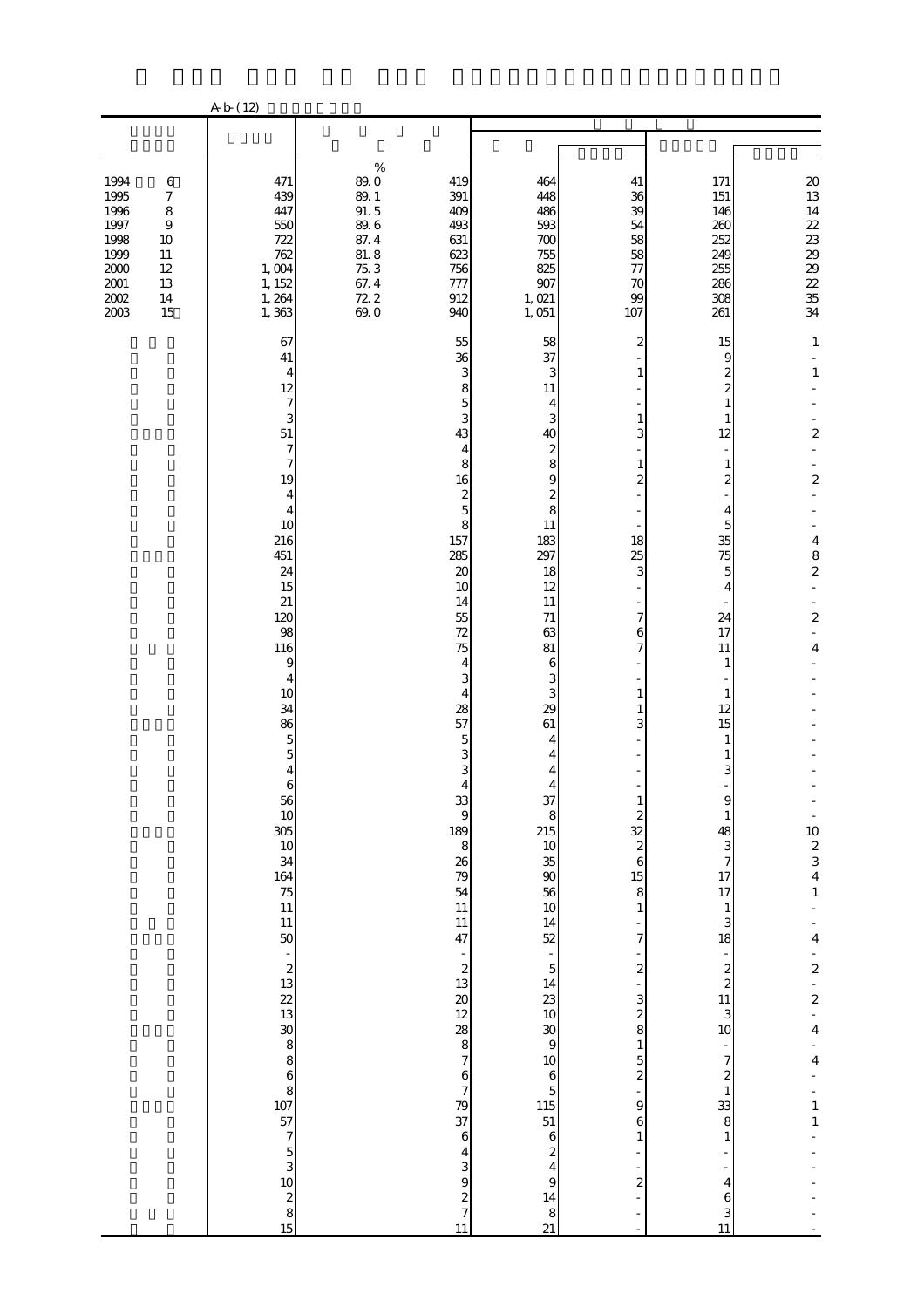|                                                                              |                                                           | C a                                                                                                                                                                                                                                                                                                                                                                                                                                                                                                                                                                                |                                                                                        |                                                                                                                                                                                                                                                                                                                                                                                                                                                                                                                           |                                                                                                                                                                                                                                                                                                                                                                                                                                       |                                                                                                                                                                                                                                                                                                                                                           |                                                                                                                                                                                                                                                                                                                                                                                     |                                                                                                                                                                                                                                                                                                                                                                                                                                                                                                                                                                                                                                                                               |
|------------------------------------------------------------------------------|-----------------------------------------------------------|------------------------------------------------------------------------------------------------------------------------------------------------------------------------------------------------------------------------------------------------------------------------------------------------------------------------------------------------------------------------------------------------------------------------------------------------------------------------------------------------------------------------------------------------------------------------------------|----------------------------------------------------------------------------------------|---------------------------------------------------------------------------------------------------------------------------------------------------------------------------------------------------------------------------------------------------------------------------------------------------------------------------------------------------------------------------------------------------------------------------------------------------------------------------------------------------------------------------|---------------------------------------------------------------------------------------------------------------------------------------------------------------------------------------------------------------------------------------------------------------------------------------------------------------------------------------------------------------------------------------------------------------------------------------|-----------------------------------------------------------------------------------------------------------------------------------------------------------------------------------------------------------------------------------------------------------------------------------------------------------------------------------------------------------|-------------------------------------------------------------------------------------------------------------------------------------------------------------------------------------------------------------------------------------------------------------------------------------------------------------------------------------------------------------------------------------|-------------------------------------------------------------------------------------------------------------------------------------------------------------------------------------------------------------------------------------------------------------------------------------------------------------------------------------------------------------------------------------------------------------------------------------------------------------------------------------------------------------------------------------------------------------------------------------------------------------------------------------------------------------------------------|
|                                                                              |                                                           |                                                                                                                                                                                                                                                                                                                                                                                                                                                                                                                                                                                    |                                                                                        |                                                                                                                                                                                                                                                                                                                                                                                                                                                                                                                           |                                                                                                                                                                                                                                                                                                                                                                                                                                       |                                                                                                                                                                                                                                                                                                                                                           |                                                                                                                                                                                                                                                                                                                                                                                     |                                                                                                                                                                                                                                                                                                                                                                                                                                                                                                                                                                                                                                                                               |
| 1994<br>1995<br>1996<br>1997<br>1998<br>1999<br>2000<br>2001<br>2002<br>2003 | 6<br>$\tau$<br>8<br>9<br>10<br>11<br>12<br>13<br>14<br>15 | 247, 661<br>234, 586<br>223, 590<br>221, 678<br>237, 703<br>260, 981<br>296, 486<br>303,698<br>338, 294<br>333, 233                                                                                                                                                                                                                                                                                                                                                                                                                                                                | $\%$<br>77.7<br>80.7<br>77.9<br>74.9<br>69.8<br>58 6<br>$36\ 8$<br>29.5<br>29.1<br>330 | 192, 510<br>189, 368<br>174, 116<br>166, 119<br>165, 818<br>152, 984<br>109, 128<br>89, 456<br>98, 335<br>109, 920                                                                                                                                                                                                                                                                                                                                                                                                        | 18, 168<br>16, 275<br>15,866<br>15,859<br>15, 480<br>15, 234<br>13,651<br>13, 712<br>13,696<br>14, 208                                                                                                                                                                                                                                                                                                                                | 1,577<br>1, 437<br>1, 445<br>1, 448<br>1,368<br>1, 270<br>1, 154<br>1, 152<br>1, 162<br>1, 183                                                                                                                                                                                                                                                            | 6,429<br>5,448<br>5,363<br>5, 129<br>4,588<br>4,283<br>3,696<br>3,807<br>3,807<br>3,827                                                                                                                                                                                                                                                                                             | 465<br>383<br>417<br>424<br>369<br>295<br>266<br>287<br>286<br>260                                                                                                                                                                                                                                                                                                                                                                                                                                                                                                                                                                                                            |
|                                                                              |                                                           | 12, 287<br>7,339<br>1, 168<br>1, 487<br>1,673<br>620<br>15, 384<br>1,606<br>1, 429<br>5,246<br>1,037<br>1,298<br>4,768<br>31, 426<br>115, 959<br>10, 765<br>6,272<br>6,853<br>24, 398<br>25, 282<br>24, 764<br>3,867<br>2,351<br>3,446<br>7,961<br>46, 793<br>1,654<br>2,578<br>1,469<br>6,616<br>29, 433<br>5,043<br>51, 593<br>3,097<br>5, 471<br>22,683<br>15, 415<br>2,753<br>2, 174<br>14,567<br>817<br>736<br>4,034<br>6,297<br>2,683<br>8, 129<br>1, 224<br>2, 279<br>3, 256<br>1,370<br>37,095<br>19, 499<br>1,811<br>1,941<br>2,902<br>1, 915<br>2, 265<br>2,783<br>3.979 |                                                                                        | 3,662<br>1,790<br>522<br>410<br>584<br>356<br>6,541<br>1, 015<br>662<br>1,462<br>745<br>985<br>1,672<br>17,040<br>30, 345<br>2,909<br>2,400<br>2, 294<br>4, 415<br>6,498<br>6,357<br>1,288<br>577<br>1,381<br>2, 226<br>14,604<br>641<br>1,675<br>643<br>2,096<br>8, 287<br>1,262<br>13, 639<br>1,160<br>2,506<br>3,440<br>4,565<br>1, 275<br>693<br>6,487<br>350<br>790<br>1,673<br>2,346<br>1,328<br>4, 114<br>$1,001$<br>671<br>1,602<br>840<br>13,488<br>5,652<br>683<br>1,030<br>2,008<br>930<br>739<br>1,543<br>903 | 793<br>411<br>58<br>124<br>140<br>60<br>1, 135<br>223<br>176<br>262<br>139<br>95<br>240<br>1,392<br>3, 292<br>191<br>188<br>226<br>549<br>517<br>669<br>226<br>108<br>209<br>409<br>1,256<br>130<br>149<br>119<br>201<br>466<br>191<br>2,715<br>163<br>293<br>1,360<br>596<br>164<br>139<br>958<br>99<br>104<br>221<br>341<br>193<br>687<br>101<br>120<br>316<br>150<br>1,980<br>592<br>107<br>155<br>196<br>177<br>153<br>290<br>310 | 95<br>42<br>14<br>19<br>13<br>7<br>85<br>18<br>16<br>19<br>7<br>7<br>18<br>122<br>236<br>9<br>8<br>18<br>31<br>45<br>39<br>22<br>12<br>27<br>25<br>76<br>8<br>12<br>6<br>16<br>19<br>15<br>282<br>10<br>26<br>165<br>52<br>16<br>13<br>79<br>8<br>10<br>15<br>30<br>16<br>49<br>4<br>12<br>20<br>13<br>159<br>30<br>6<br>20<br>22<br>17<br>10<br>23<br>31 | 200<br>104<br>11<br>35<br>34<br>16<br>385<br>76<br>55<br>89<br>47<br>20<br>98<br>141<br>843<br>40<br>39<br>44<br>151<br>124<br>125<br>72<br>47<br>67<br>134<br>340<br>47<br>36<br>29<br>57<br>96<br>75<br>609<br>58<br>60<br>217<br>186<br>40<br>48<br>327<br>44<br>35<br>64<br>129<br>55<br>247<br>40<br>36<br>114<br>57<br>735<br>196<br>41<br>57<br>62<br>46<br>46<br>131<br>156 | 21<br>11<br>$\mathbf 5$<br>$\,$ 3 $\,$<br>$\boldsymbol{2}$<br>31<br>7<br>$\overline{5}$<br>$\boldsymbol{7}$<br>$\boldsymbol{2}$<br>$\mathbf{1}$<br>$\boldsymbol{9}$<br>19<br>65<br>$\mathbf{1}$<br>$\mathbf{1}$<br>$\mathbf{1}$<br>10<br>14<br>$\,8\,$<br>$\mathbf 5$<br>$\,6$<br>10<br>$\boldsymbol{9}$<br>15<br>3<br>2<br>$\boldsymbol{z}$<br>6<br>2<br>46<br>$\mathbf{1}$<br>$\mathbf 5$<br>$31\,$<br>$\tau$<br>$\mathbf{1}$<br>$\mathbf{1}$<br>15<br>$\mathbf{1}$<br>$\boldsymbol{z}$<br>$\,$ 8 $\,$<br>$\bf 4$<br>15<br>$\boldsymbol{2}$<br>$\,$ 3 $\,$<br>$\,6$<br>$\overline{4}$<br>33<br>$\boldsymbol{9}$<br>3<br>$\,$ 6 $\,$<br>$\frac{3}{2}$<br>3<br>$\overline{7}$ |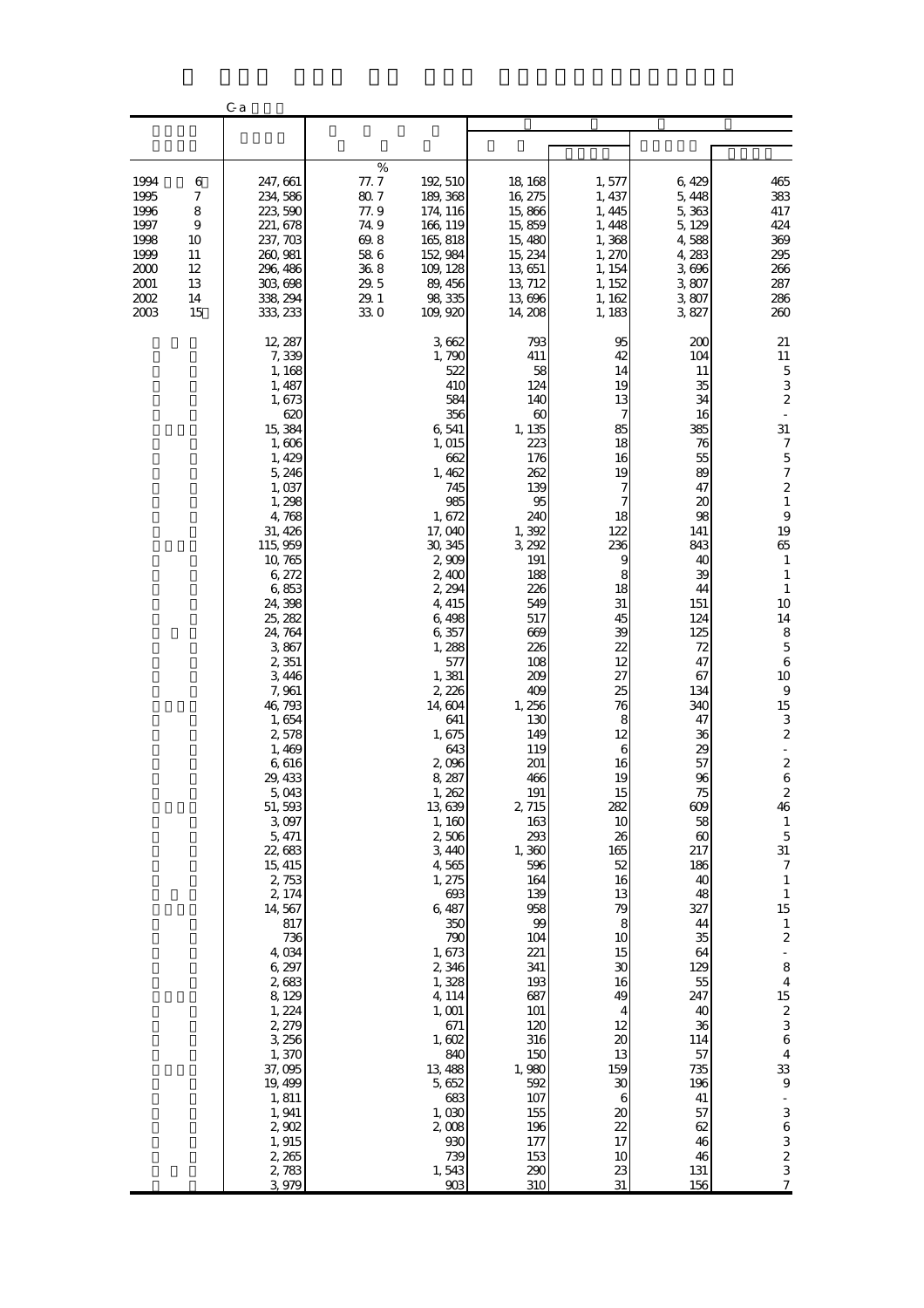|                                                                                      |                                                                     | $C-a- (1)$                                                                                                                                                                                                                                                                                                                                                                                                                                                                                                             |                                                                                       |                                                                                                                                                                                                                                                                                                                                                                                                                                                              |                                                                                                                                                                                                                                                                                                                                                                                        |                                                                                                                                                                                                                                                                                                                                                                                                          |                                                                                                                                                                                                                                                                                                                                                                                                |                                                                                                                                                                                                                                                                                                                                                                                                                                                                                                                                                |
|--------------------------------------------------------------------------------------|---------------------------------------------------------------------|------------------------------------------------------------------------------------------------------------------------------------------------------------------------------------------------------------------------------------------------------------------------------------------------------------------------------------------------------------------------------------------------------------------------------------------------------------------------------------------------------------------------|---------------------------------------------------------------------------------------|--------------------------------------------------------------------------------------------------------------------------------------------------------------------------------------------------------------------------------------------------------------------------------------------------------------------------------------------------------------------------------------------------------------------------------------------------------------|----------------------------------------------------------------------------------------------------------------------------------------------------------------------------------------------------------------------------------------------------------------------------------------------------------------------------------------------------------------------------------------|----------------------------------------------------------------------------------------------------------------------------------------------------------------------------------------------------------------------------------------------------------------------------------------------------------------------------------------------------------------------------------------------------------|------------------------------------------------------------------------------------------------------------------------------------------------------------------------------------------------------------------------------------------------------------------------------------------------------------------------------------------------------------------------------------------------|------------------------------------------------------------------------------------------------------------------------------------------------------------------------------------------------------------------------------------------------------------------------------------------------------------------------------------------------------------------------------------------------------------------------------------------------------------------------------------------------------------------------------------------------|
|                                                                                      |                                                                     |                                                                                                                                                                                                                                                                                                                                                                                                                                                                                                                        |                                                                                       |                                                                                                                                                                                                                                                                                                                                                                                                                                                              |                                                                                                                                                                                                                                                                                                                                                                                        |                                                                                                                                                                                                                                                                                                                                                                                                          |                                                                                                                                                                                                                                                                                                                                                                                                |                                                                                                                                                                                                                                                                                                                                                                                                                                                                                                                                                |
| 1994<br>1995<br>1996<br>1997<br>1998<br>1999<br>2000<br>$2001\,$<br>$2002\,$<br>2003 | 6<br>$\boldsymbol{7}$<br>8<br>9<br>10<br>11<br>12<br>13<br>14<br>15 | 90, 823<br>84, 224<br>80, 361<br>79, 746<br>87, 393<br>99, 174<br>117, 725<br>124, 387<br>147,500<br>146,808                                                                                                                                                                                                                                                                                                                                                                                                           | $\%$<br>82 6<br>87.1<br>85.5<br>783<br>71.1<br>589<br>36.7<br>$28\ 4$<br>25.7<br>30 2 | 75,063<br>73, 378<br>68,716<br>62, 427<br>62, 106<br>58, 433<br>43, 163<br>35, 319<br>37, 950<br>44, 368                                                                                                                                                                                                                                                                                                                                                     | 4,895<br>4,226<br>4,026<br>3,920<br>4,064<br>3,963<br>3,734<br>3,678<br>3, 721<br>3,776                                                                                                                                                                                                                                                                                                | 586<br>475<br>451<br>480<br>444<br>399<br>412<br>380<br>408<br>371                                                                                                                                                                                                                                                                                                                                       | 1,522<br>1, 221<br>1, 130<br>1,000<br>1,058<br>920<br>778<br>781<br>675<br>669                                                                                                                                                                                                                                                                                                                 | 139<br>100<br>$9\!8$<br>111<br>79<br>$66\,$<br>$63\,$<br>$71\,$<br>57<br>49                                                                                                                                                                                                                                                                                                                                                                                                                                                                    |
|                                                                                      |                                                                     | 4,904<br>3, 137<br>438<br>451<br>714<br>164<br>5,745<br>468<br>398<br>2, 274<br>246<br>435<br>1,924<br>17, 797<br>55, 525<br>3,908<br>2,605<br>2,674<br>12, 225<br>13,460<br>14, 925<br>1, 243<br>800<br>1, 174<br>2,511<br>20, 155<br>486<br>926<br>325<br>2,328<br>13,975<br>2, 115<br>22, 357<br>1, 001<br>2,031<br>10,735<br>6,893<br>1,090<br>607<br>4,208<br>195<br>170<br>1, 218<br>1,895<br>730<br>2512<br>362<br>790<br>993<br>367<br>13,605<br>7,385<br>644<br>684<br>1,062<br>687<br>721<br>1, 109<br>1,313 |                                                                                       | 1, 476<br>762<br>266<br>106<br>254<br>88<br>2,042<br>319<br>101<br>538<br>194<br>304<br>586<br>9,338<br>12, 289<br>696<br>1, 319<br>1,087<br>1,638<br>2,896<br>2,960<br>319<br>330<br>357<br>687<br>6,260<br>112<br>537<br>194<br>795<br>3,956<br>666<br>5,482<br>214<br>916<br>1,522<br>2,064<br>576<br>190<br>1,490<br>89<br>40<br>318<br>738<br>305<br>815<br>111<br>262<br>346<br>96<br>5, 176<br>2,372<br>218<br>318<br>774<br>314<br>151<br>673<br>356 | 180<br>93<br>16<br>29<br>30<br>12<br>263<br>65<br>40<br>68<br>20<br>25<br>45<br>501<br>900<br>40<br>58<br>75<br>144<br>151<br>202<br>52<br>37<br>46<br>95<br>345<br>28<br>57<br>15<br>43<br>164<br>38<br>654<br>34<br>82<br>314<br>152<br>44<br>28<br>222<br>$23\,$<br>15<br>55<br>76<br>53<br>169<br>15<br>36<br>85<br>33<br>542<br>167<br>25<br>38<br>63<br>52<br>36<br>$92\,$<br>69 | 27<br>9<br>3<br>5<br>7<br>25<br>7<br>2<br>9<br>1<br>3<br>3<br>44<br>66<br>$\boldsymbol{z}$<br>5<br>6<br>7<br>13<br>12<br>4<br>4<br>8<br>5<br>28<br>1<br>5<br>2<br>6<br>79<br>5<br>8<br>35<br>15<br>8<br>$\bf8$<br>25<br>4<br>$\boldsymbol{z}$<br>8<br>6<br>$\overline{5}$<br>10<br>$\mathbf{1}$<br>3<br>5<br>$\mathbf{1}$<br>67<br>10<br>4<br>8<br>15<br>$\boldsymbol{6}$<br>$\boldsymbol{z}$<br>13<br>9 | 20<br>12<br>$\overline{5}$<br>3<br>67<br>23<br>9<br>13<br>7<br>$\overline{5}$<br>10<br>35<br>160<br>6<br>9<br>12<br>29<br>24<br>24<br>13<br>18<br>5<br>20<br>47<br>12<br>11<br>1<br>3<br>13<br>85<br>8<br>6<br>42<br>15<br>7<br>7<br>48<br>$\overline{5}$<br>3<br>$\overline{7}$<br>17<br>16<br>60<br>8<br>12<br>26<br>14<br>147<br>42<br>7<br>7<br>18<br>11<br>$\overline{7}$<br>$33\,$<br>22 | $\mathbf 2$<br>$\mathbf{1}$<br>$\mathbf{1}$<br>3<br>$\,1\,$<br>$\mathbf{1}$<br>$\,1\,$<br>5<br>11<br>3<br>$\overline{4}$<br>$\mathbf{1}$<br>$\mathbf{1}$<br>$\,1\,$<br>$\mathbf{1}$<br>3<br>$\mathbf{1}$<br>$\boldsymbol{2}$<br>$\overline{\phantom{a}}$<br>11<br>$\frac{1}{8}$<br>$\,1$<br>÷<br>$\mathbf{1}$<br>$\overline{\mathbf{c}}$<br>$\overline{\mathcal{L}}$<br>÷<br>$\overline{\mathbf{c}}$<br>÷,<br>$\frac{1}{2}$<br>$\overline{\mathcal{L}}$<br>10<br>$1\,$<br>$\overline{\mathbf{4}}$<br>$\frac{1}{2}$<br>$\,1\,$<br>$\frac{2}{2}$ |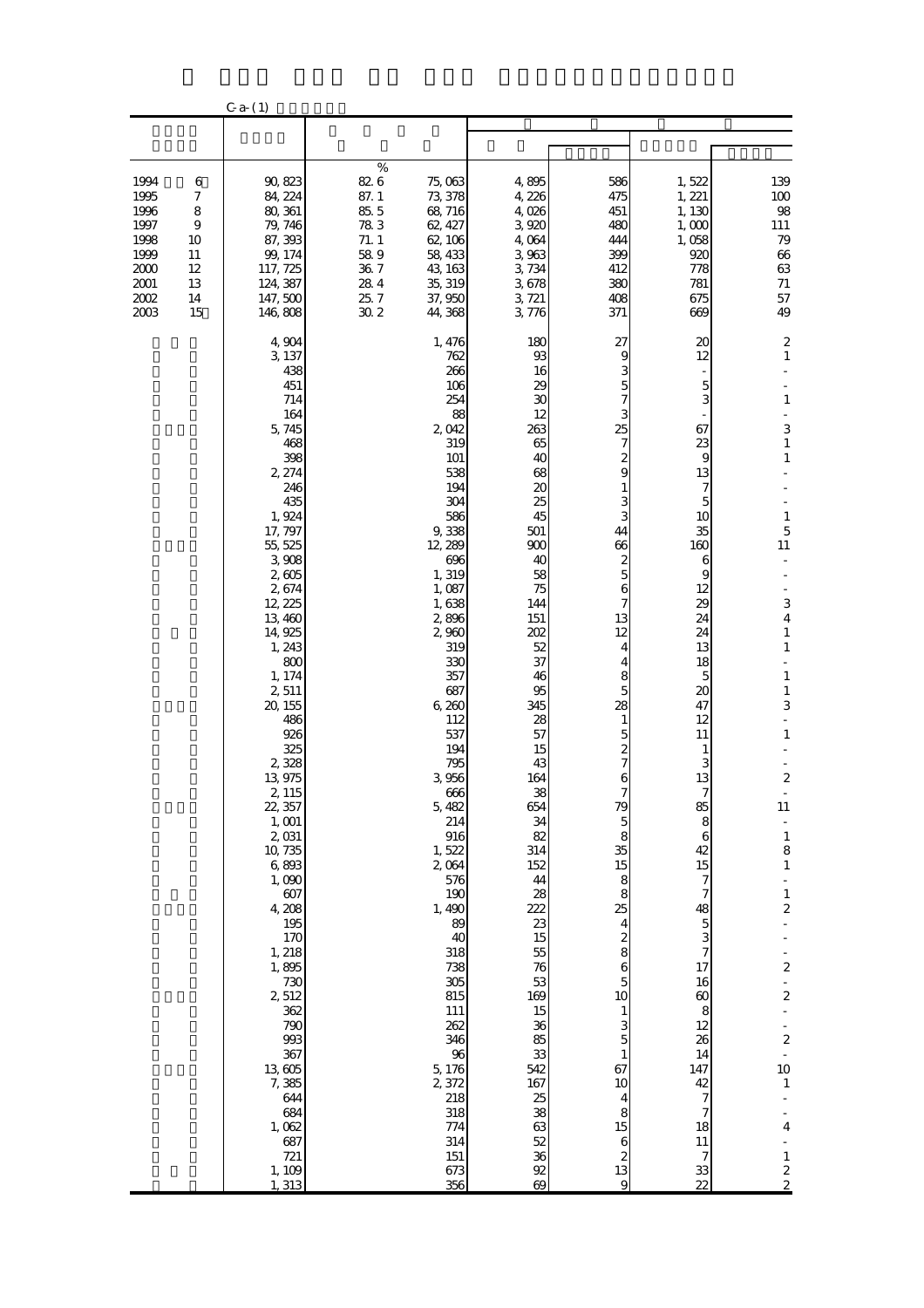|                                                                                  |                                                                     | $C-a- (2)$                                                                                                                                                                                                                                                                                                                                                                                                                                                                          |                                                                                       |                                                                                                                                                                                                                                                                                                                                                                                                                                                                |                                                                                                                                                                                                                                                                                                                                                                                                                                                                                       |                                                                                                                                                                                                              |                                                                                                                                                                                                                                                                                                                                                                                                                                                                        |                                                                                                                                                 |
|----------------------------------------------------------------------------------|---------------------------------------------------------------------|-------------------------------------------------------------------------------------------------------------------------------------------------------------------------------------------------------------------------------------------------------------------------------------------------------------------------------------------------------------------------------------------------------------------------------------------------------------------------------------|---------------------------------------------------------------------------------------|----------------------------------------------------------------------------------------------------------------------------------------------------------------------------------------------------------------------------------------------------------------------------------------------------------------------------------------------------------------------------------------------------------------------------------------------------------------|---------------------------------------------------------------------------------------------------------------------------------------------------------------------------------------------------------------------------------------------------------------------------------------------------------------------------------------------------------------------------------------------------------------------------------------------------------------------------------------|--------------------------------------------------------------------------------------------------------------------------------------------------------------------------------------------------------------|------------------------------------------------------------------------------------------------------------------------------------------------------------------------------------------------------------------------------------------------------------------------------------------------------------------------------------------------------------------------------------------------------------------------------------------------------------------------|-------------------------------------------------------------------------------------------------------------------------------------------------|
|                                                                                  |                                                                     |                                                                                                                                                                                                                                                                                                                                                                                                                                                                                     |                                                                                       |                                                                                                                                                                                                                                                                                                                                                                                                                                                                |                                                                                                                                                                                                                                                                                                                                                                                                                                                                                       |                                                                                                                                                                                                              |                                                                                                                                                                                                                                                                                                                                                                                                                                                                        |                                                                                                                                                 |
| 1994<br>1995<br>1996<br>1997<br>1998<br>1999<br>2000<br>$2001\,$<br>2002<br>2003 | 6<br>$\boldsymbol{7}$<br>8<br>9<br>10<br>11<br>12<br>13<br>14<br>15 | 29, 302<br>28,038<br>26,619<br>27, 335<br>28, 971<br>28, 268<br>28, 537<br>29,093<br>32,860<br>34, 893                                                                                                                                                                                                                                                                                                                                                                              | $\%$<br>77.8<br>848<br>688<br>$70\;6$<br>70.0<br>69.3<br>42.0<br>28 3<br>35.4<br>35.7 | 22, 793<br>23, 765<br>18, 311<br>19, 307<br>20, 268<br>19,593<br>11, 972<br>8,235<br>11, 642<br>12, 452                                                                                                                                                                                                                                                                                                                                                        | 1, 117<br>1,020<br>993<br>1,002<br>959<br>1,039<br>867<br>796<br>832<br>863                                                                                                                                                                                                                                                                                                                                                                                                           | 32<br>44<br>43<br>44<br>42<br>40<br>43<br>30<br>35<br>35                                                                                                                                                     | 283<br>229<br>303<br>289<br>292<br>259<br>256<br>232<br>261<br>243                                                                                                                                                                                                                                                                                                                                                                                                     | 10<br>$\,8\,$<br>14<br>16<br>25<br>$12\,$<br>$13\,$<br>$\boldsymbol{7}$<br>$12\,$<br>8                                                          |
|                                                                                  |                                                                     | 1,073<br>519<br>131<br>239<br>152<br>32<br>1,962<br>203<br>170<br>833<br>144<br>120<br>492<br>2, 139<br>12, 333<br>1, 423<br>721<br>905<br>2,493<br>2,340<br>2,348<br>365<br>192<br>221<br>1,325<br>5,481<br>163<br>297<br>178<br>1,010<br>3, 168<br>665<br>4, 184<br>415<br>674<br>1, 438<br>1, 109<br>$302\,$<br>246<br>2, 112<br>66<br>98<br>$731\,$<br>795<br>422<br>1, 111<br>$61\,$<br>211<br>580<br>259<br>4, 498<br>2, 471<br>328<br>149<br>380<br>219<br>161<br>312<br>478 |                                                                                       | 146<br>74<br>16<br>20<br>25<br>11<br>999<br>135<br>50<br>255<br>221<br>90<br>248<br>1,484<br>3,603<br>434<br>117<br>187<br>734<br>601<br>839<br>302<br>56<br>63<br>270<br>1,375<br>22<br>111<br>56<br>91<br>890<br>205<br>1,348<br>249<br>163<br>304<br>466<br>126<br>40<br>892<br>$\begin{array}{c} 2 \\ 28 \end{array}$<br>377<br>296<br>189<br>890<br>65<br>101<br>362<br>362<br>1,715<br>881<br>76<br>111<br>230<br>$76\,$<br>28<br>267<br>$\overline{46}$ | 29<br>12<br>3<br>$\overline{\mathbf{4}}$<br>7<br>3<br>82<br>18<br>12<br>20<br>14<br>3<br>15<br>70<br>209<br>11<br>6<br>15<br>26<br>39<br>50<br>20<br>9<br>5<br>28<br>72<br>$\boldsymbol{7}$<br>3<br>13<br>$\overline{9}$<br>23<br>17<br>143<br>$11\,$<br>19<br>83838<br>$\overline{\mathbf{4}}$<br>$\overline{9}$<br>13<br>$27$<br>$9$<br>$9$<br>$3$<br>$\begin{array}{c} 11 \\ 25 \\ 8 \end{array}$<br>149<br>40<br>$\,6$<br>18<br>24<br>$11\,$<br>$\overline{5}$<br>$\frac{29}{16}$ | 2<br>3<br>2<br>10<br>2<br>1<br>2<br>5<br>2<br>$\mathbf{1}$<br>4<br>$\mathbf{1}$<br>$\overline{\mathcal{Z}}$<br>$\mathbf{1}$<br>3<br>$\mathbf{1}$<br>$\frac{2}{1}$<br>$\mathbf{1}$<br>5<br>-<br>$\frac{2}{3}$ | 6<br>$\mathbf{z}$<br>1<br>1<br>2<br>24<br>5<br>4<br>3<br>6<br>6<br>6<br>52<br>1<br>3<br>4<br>3<br>10<br>7<br>7<br>3<br>1<br>13<br>$\overline{22}$<br>2<br>7<br>2<br>4<br>7<br>29<br>$\boldsymbol{6}$<br>8<br>$\overline{5}$<br>$\overline{7}$<br>$\boldsymbol{z}$<br>$\mathbf{1}$<br>26<br>$\overline{4}$<br>3<br>3<br>14<br>$\boldsymbol{z}$<br>12<br>$\overline{4}$<br>$\overline{5}$<br>3<br>66<br>17<br>$\overline{5}$<br>11<br>12<br>5<br>$\mathbf{1}$<br>12<br>3 | 1<br>$\mathbf{1}$<br>4<br>$\mathbf{1}$<br>$\mathbf{1}$<br>$\boldsymbol{z}$<br>1<br>$\mathbf{1}$<br>1<br>$\,1\,$<br>÷<br>$\mathbf{1}$<br>$\,1\,$ |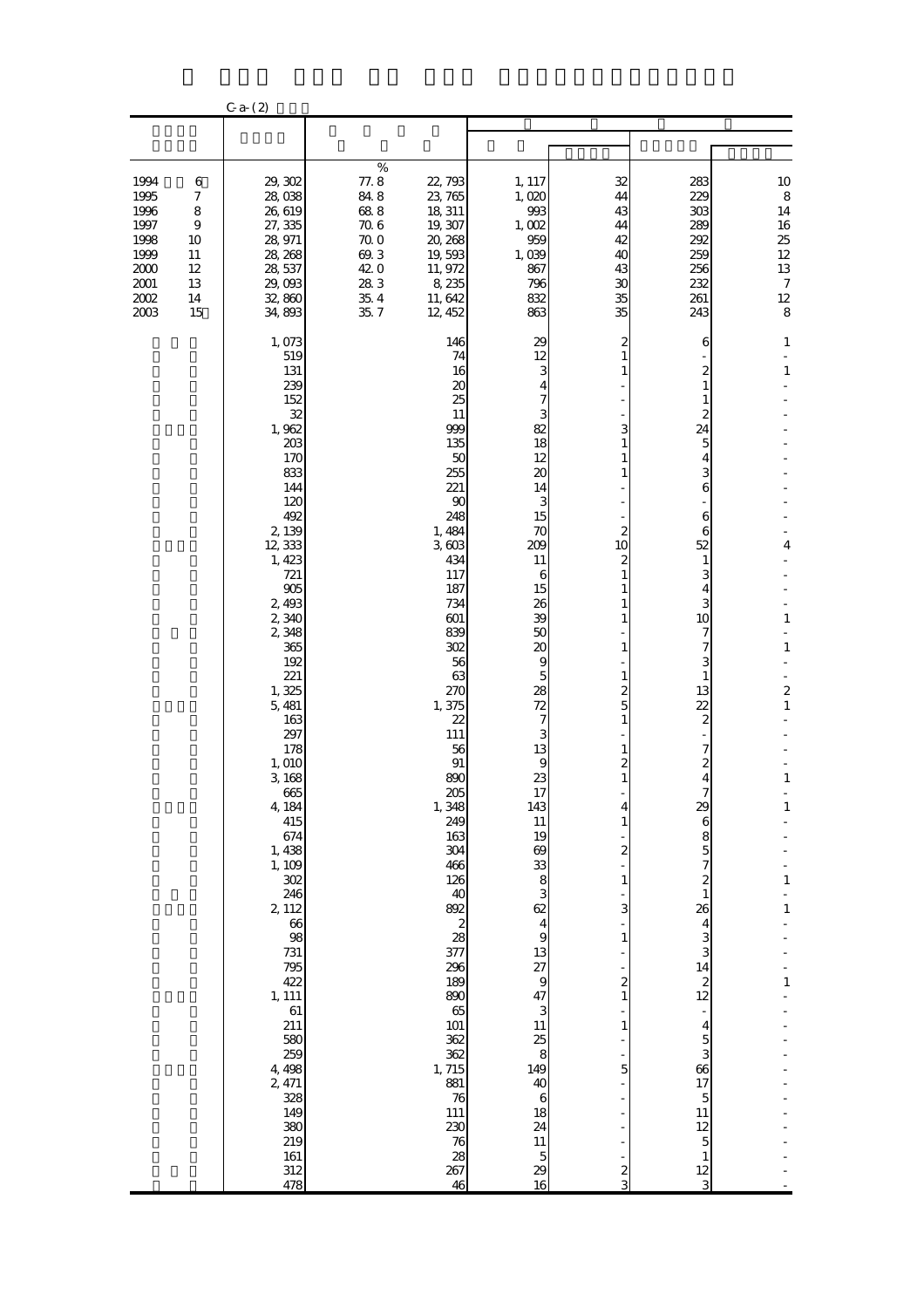|                                                                                      |                                                                                              | $C - a - (3)$                                                                                                                                                                                                                                                                                                                                                                                                                                            |                                                                                            |                                                                                                                                                                                                                                                                                                                                                                                                                                                                                                     |                                                                                                                                                                                                                                                                                                                                                                                                                                                                                                                                                  |                                                                                                                                                                                                                                                                                                                                                              |                                                                                                                                                                                                                                                                                                                                                                                                                                                          |                                                                                                                                                                                                                |
|--------------------------------------------------------------------------------------|----------------------------------------------------------------------------------------------|----------------------------------------------------------------------------------------------------------------------------------------------------------------------------------------------------------------------------------------------------------------------------------------------------------------------------------------------------------------------------------------------------------------------------------------------------------|--------------------------------------------------------------------------------------------|-----------------------------------------------------------------------------------------------------------------------------------------------------------------------------------------------------------------------------------------------------------------------------------------------------------------------------------------------------------------------------------------------------------------------------------------------------------------------------------------------------|--------------------------------------------------------------------------------------------------------------------------------------------------------------------------------------------------------------------------------------------------------------------------------------------------------------------------------------------------------------------------------------------------------------------------------------------------------------------------------------------------------------------------------------------------|--------------------------------------------------------------------------------------------------------------------------------------------------------------------------------------------------------------------------------------------------------------------------------------------------------------------------------------------------------------|----------------------------------------------------------------------------------------------------------------------------------------------------------------------------------------------------------------------------------------------------------------------------------------------------------------------------------------------------------------------------------------------------------------------------------------------------------|----------------------------------------------------------------------------------------------------------------------------------------------------------------------------------------------------------------|
|                                                                                      |                                                                                              |                                                                                                                                                                                                                                                                                                                                                                                                                                                          |                                                                                            |                                                                                                                                                                                                                                                                                                                                                                                                                                                                                                     |                                                                                                                                                                                                                                                                                                                                                                                                                                                                                                                                                  |                                                                                                                                                                                                                                                                                                                                                              |                                                                                                                                                                                                                                                                                                                                                                                                                                                          |                                                                                                                                                                                                                |
| 1994<br>1995<br>1996<br>1997<br>1998<br>1999<br>2000<br>$2001\,$<br>$2002\,$<br>2003 | 6<br>$\boldsymbol{7}$<br>$\,$ 8 $\,$<br>$\boldsymbol{9}$<br>10<br>11<br>12<br>13<br>14<br>15 | 8,016<br>7,336<br>6,847<br>6, 701<br>7,499<br>7,050<br>7,812<br>8,403<br>8,976<br>8,772                                                                                                                                                                                                                                                                                                                                                                  | $\%$<br>$78\ 2$<br>82 5<br>79.7<br>736<br>$66\ 4$<br>61.7<br>35, 3<br>26.2<br>25.7<br>26.4 | 6, 272<br>6,054<br>5, 455<br>4,930<br>4,977<br>4,347<br>2,758<br>2, 198<br>$2,305$<br>2 3 13                                                                                                                                                                                                                                                                                                                                                                                                        | 781<br>815<br>755<br>766<br>790<br>753<br>674<br>670<br>688<br>679                                                                                                                                                                                                                                                                                                                                                                                                                                                                               | 123<br>131<br>125<br>116<br>125<br>131<br>80<br>99<br>102<br>93                                                                                                                                                                                                                                                                                              | 228<br>204<br>173<br>189<br>188<br>177<br>124<br>102<br>137<br>154                                                                                                                                                                                                                                                                                                                                                                                       | $31\,$<br>$27\,$<br>17<br>17<br>18<br>$17\,$<br>$10\,$<br>$\boldsymbol{7}$<br>$10$<br>10                                                                                                                       |
|                                                                                      |                                                                                              | 217<br>142<br>26<br>20<br>18<br>11<br>387<br>45<br>27<br>146<br>28<br>18<br>123<br>614<br>2,941<br>296<br>134<br>162<br>657<br>649<br>574<br>107<br>$51\,$<br>83<br>228<br>1,065<br>50<br>79<br>47<br>198<br>586<br>$\frac{105}{1,456}$<br>76<br>204<br>572<br>444<br>88<br>72<br>374<br>24<br>27<br>84<br>166<br>$\frac{73}{210}$<br>28<br>70<br>86<br>26<br>1,508<br>673<br>$\begin{array}{c} 52 \\ 53 \end{array}$<br>99<br>$81\,$<br>98<br>86<br>366 |                                                                                            | 47<br>23<br>6<br>11<br>$\overline{5}$<br>$\overline{\mathcal{Z}}$<br>112<br>25<br>3<br>19<br>27<br>4<br>34<br>274<br>684<br>55<br>23<br>44<br>122<br>224<br>116<br>23<br>12<br>26<br>39<br>200<br>11<br>45<br>22<br>14<br>$70$<br>38<br>382<br>26<br>79<br>132<br>93<br>26<br>26<br>$\begin{array}{c}\n 9 \\  20 \\  8\n \end{array}$<br>28/7<br>14<br>$\begin{array}{c} 30 \\ 18 \end{array}$<br>455<br>140<br>$\begin{array}{c} 20 \\ 12 \end{array}$<br>112<br>56<br>21<br>46<br>$\overline{48}$ | 28<br>11<br>$\mathbf{1}$<br>10<br>4<br>$\boldsymbol{z}$<br>42<br>$\overline{5}$<br>3<br>17<br>3<br>$\boldsymbol{z}$<br>12<br>56<br>146<br>7<br>11<br>10<br>23<br>25<br>34<br>6<br>5<br>8<br>17<br>47<br>6<br>4<br>4<br>4<br>18<br>$\frac{11}{187}$<br>$\,9$<br>$\boldsymbol{\chi}$<br>96<br>39<br>13<br>$\begin{array}{c} 10 \\ 37 \\ 2 \\ 5 \\ 15 \end{array}$<br>$\begin{array}{c} 7 \\ 8 \end{array}$<br>30<br>$\frac{1}{4}$<br>18<br>8<br>106<br>26<br>$\overline{4}$<br>$\overline{4}$<br>$\overline{\mathbf{4}}$<br>17<br>$10$<br>13<br>28 | 7<br>2<br>1<br>2<br>8<br>1<br>3<br>4<br>9<br>16<br>$\mathbf{1}$<br>2<br>3<br>3<br>3<br>3<br>5<br>2<br>28<br>$\mathbf{1}$<br>$\boldsymbol{z}$<br>16<br>6<br>3<br>6<br>$\overline{\mathcal{Z}}$<br>$\overline{\mathcal{Z}}$<br>$\overline{\mathcal{Z}}$<br>3<br>$\overline{\mathcal{Z}}$<br>$\mathbf{1}$<br>11<br>1<br>1<br>3<br>$\overline{\mathcal{Z}}$<br>4 | 4<br>4<br>17<br>2<br>$\mathbf{1}$<br>12<br>1<br>1<br>4<br>26<br>3<br>8<br>1<br>4<br>$\overline{\mathcal{Z}}$<br>$\overline{\mathcal{Z}}$<br>$\overline{c}$<br>$\overline{4}$<br>11<br>1<br>1<br>3<br>27<br>$\overline{4}$<br>13<br>$\overline{9}$<br>$\mathbf{1}$<br>9<br>$\mathbf{1}$<br>$\frac{3}{3}$<br>$\overline{\mathcal{L}}$<br>13<br>$\boldsymbol{z}$<br>10<br>$\mathbf{1}$<br>43<br>$\frac{8}{3}$<br>$\frac{1}{3}$<br>3<br>$\overline{9}$<br>14 | 3<br>3<br>$\overline{\mathbf{c}}$<br>$\mathbf{1}$<br>$\,1\,$<br>$\overline{\mathbf{c}}$<br>$\frac{1}{2}$<br>$\mathbf{1}$<br>$\mathbf 1$<br>$\frac{1}{2}$<br>$\mathbf{1}$<br>$\,1\,$<br>$\mathbf{1}$<br>$\,1\,$ |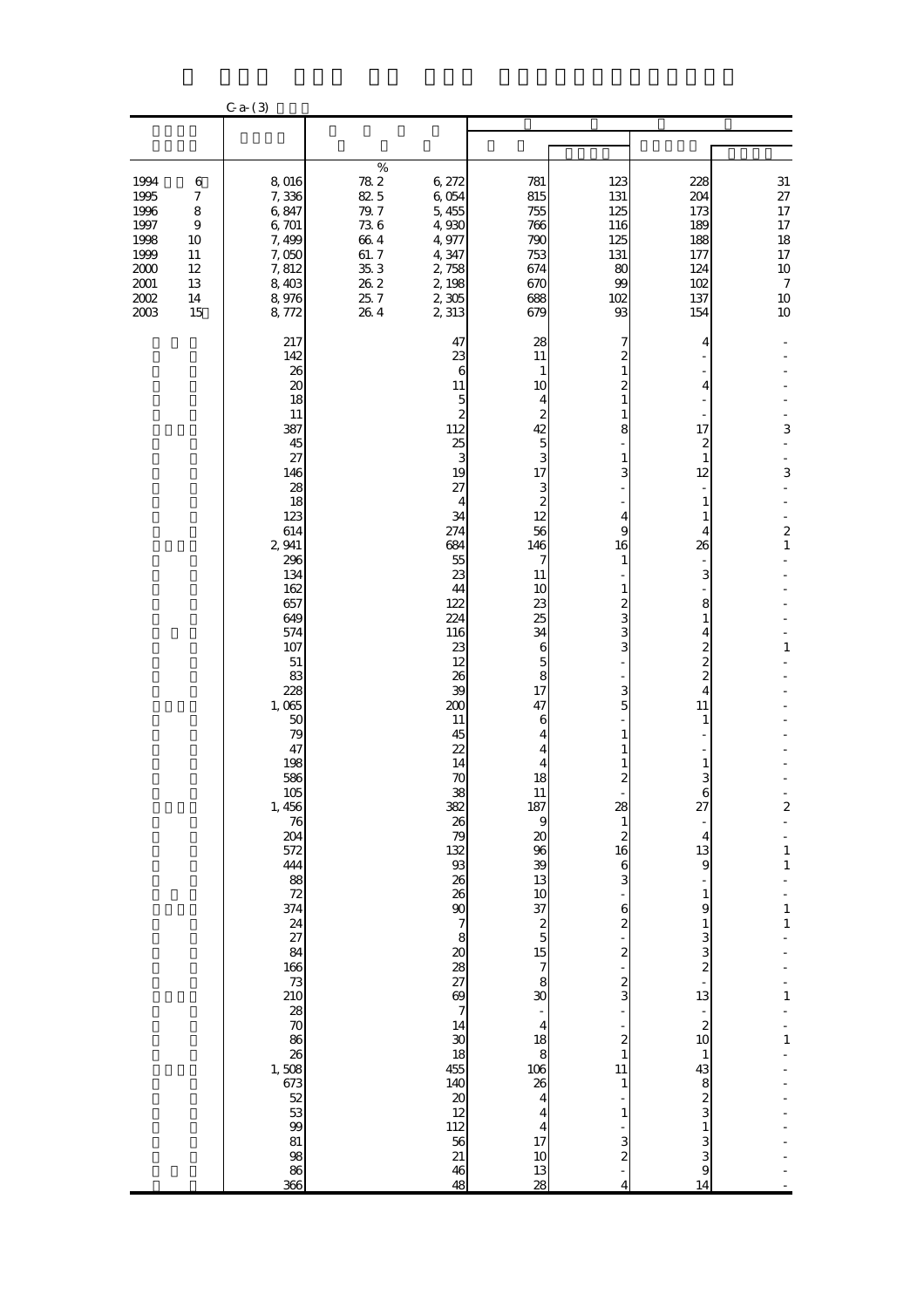|                                                                                          |                                                                                                  | $C - a - (4)$                                                                                                                                                                                                                                                                                                                      |                                                                                     |                                                                                                                                                                                                                                                                                                                                                                                        |                                                                                                                                                                                                                                                                                                                                                                                                                                                                                                                                      |                                                                                                                                                                                                                                                                                                                                                    |                                                                                                                                                                                                                |                                                                                                                                                   |
|------------------------------------------------------------------------------------------|--------------------------------------------------------------------------------------------------|------------------------------------------------------------------------------------------------------------------------------------------------------------------------------------------------------------------------------------------------------------------------------------------------------------------------------------|-------------------------------------------------------------------------------------|----------------------------------------------------------------------------------------------------------------------------------------------------------------------------------------------------------------------------------------------------------------------------------------------------------------------------------------------------------------------------------------|--------------------------------------------------------------------------------------------------------------------------------------------------------------------------------------------------------------------------------------------------------------------------------------------------------------------------------------------------------------------------------------------------------------------------------------------------------------------------------------------------------------------------------------|----------------------------------------------------------------------------------------------------------------------------------------------------------------------------------------------------------------------------------------------------------------------------------------------------------------------------------------------------|----------------------------------------------------------------------------------------------------------------------------------------------------------------------------------------------------------------|---------------------------------------------------------------------------------------------------------------------------------------------------|
|                                                                                          |                                                                                                  |                                                                                                                                                                                                                                                                                                                                    |                                                                                     |                                                                                                                                                                                                                                                                                                                                                                                        |                                                                                                                                                                                                                                                                                                                                                                                                                                                                                                                                      |                                                                                                                                                                                                                                                                                                                                                    |                                                                                                                                                                                                                |                                                                                                                                                   |
| 1994<br>1995<br>1996<br>1997<br>1998<br>1999<br>$2000\,$<br>$2001\,$<br>$2002\,$<br>2003 | $\,6$<br>$\boldsymbol{7}$<br>$\,8\,$<br>$\boldsymbol{9}$<br>10<br>11<br>$12\,$<br>13<br>14<br>15 | 1, 241<br>1,200<br>1, 234<br>1, 143<br>$1,\,061$<br>1,024<br>857<br>794<br>745<br>745                                                                                                                                                                                                                                              | $\%$<br>837<br>81.7<br>85.9<br>74.5<br>69.1<br>65.2<br>65.2<br>44.8<br>40.1<br>45.1 | 1,039<br>980<br>1,000<br>852<br>733<br>668<br>559<br>356<br>299<br>336                                                                                                                                                                                                                                                                                                                 | 289<br>278<br>277<br>314<br>224<br>227<br>178<br>150<br>150<br>130                                                                                                                                                                                                                                                                                                                                                                                                                                                                   | 64<br>58<br>63<br>69<br>42<br>50<br>37<br>40<br>26<br>26                                                                                                                                                                                                                                                                                           | 71<br>64<br>59<br>57<br>57<br>40<br>25<br>18<br>33<br>18                                                                                                                                                       | $2\hskip-2pt 0$<br>15<br>$20\,$<br>$\infty$<br>$11\,$<br>10<br>$\overline{5}$<br>$\begin{array}{c} 4 \\ 5 \end{array}$<br>$\overline{\mathbf{4}}$ |
|                                                                                          |                                                                                                  | 37<br>13<br>$\,$ 6 $\,$<br>3<br>8<br>$\boldsymbol{7}$<br>62<br>$\mathbf 6$<br>$\overline{4}$<br>19<br>4<br>12<br>17<br>24<br>216<br>14<br>11<br>21<br>14<br>54<br>16<br>$\overline{9}$<br>$\overline{4}$<br>34<br>39<br>103<br>13<br>42<br>11<br>13<br>14<br>10<br>$\%$ ងប $\approx$ 2 ដូច្នាងនិងនិងស្នាក់ 8 ដែលមានស្នាក់ 2 ដូច្នា |                                                                                     | 17<br>10<br>$\mathbf{1}$<br>$\overline{\mathcal{Z}}$<br>4<br>13<br>$\mathbf{1}$<br>$\mathbf{1}$<br>$\overline{\mathcal{Z}}$<br>$\overline{5}$<br>4<br>17<br>119<br>17<br>6<br>8<br>4<br>27<br>12<br>8<br>$1\,$<br>16<br>20<br>23<br>$\frac{2}{2}$<br>9<br>7<br>$\mathbf{z}$<br>$27$ $2$ $6$ $13$ $5$ $1$ $-$ 10<br>2222<br>$-16368988649$<br>$\,1\,$<br>$\mathbf{1}$<br>$\overline{6}$ | 17<br>$\overline{9}$<br>$\mathbf{1}$<br>$\mathbf{1}$<br>$\mathbf{1}$<br>$\overline{5}$<br>8<br>$\mathbf{1}$<br>$\mathbf{1}$<br>$\frac{1}{2}$<br>$\,1$<br>3<br>$\overline{\mathcal{Z}}$<br>10<br>36<br>$\frac{3}{5}$<br>$\,$ 6 $\,$<br>$\frac{8}{7}$<br>$\mathbf{1}$<br>$\mathbf{1}$<br>$\overline{5}$<br>7<br>3<br>$\overline{\mathbf{c}}$<br>$\mathbf{1}$<br>$\mathbf{1}$<br>$22 - 216$<br>$16$<br>$4$<br>$\frac{1}{4}$<br>$\begin{array}{c} -2 \\ 2 \\ 1 \end{array}$<br>$\begin{array}{c} 1 \\ 6 \end{array}$<br>$\,$ 1 $\,$<br>6 | $\overline{\mathbf{c}}$<br>$\overline{\mathcal{Z}}$<br>3<br>$\mathbf{1}$<br>$\mathbf{1}$<br>$\mathbf{1}$<br>1<br>7<br>$\overline{\mathcal{L}}$<br>3<br>$\overline{\mathcal{Z}}$<br>$\overline{a}$<br>$\mathbf{1}$<br>1<br>5<br>$\mathbf{1}$<br>$\overline{4}$<br>Ξ<br>÷<br>1<br>$\mathbf{1}$<br>÷<br>$\frac{5}{3}$<br>$\mathbf{1}$<br>$\mathbf{1}$ | 4<br>$\boldsymbol{z}$<br>$\boldsymbol{z}$<br>$\overline{a}$<br>ł,<br>$\boldsymbol{z}$<br>1<br>6<br>3<br>$\boldsymbol{z}$<br>$\mathbf{1}$<br>f,<br>f<br>f<br>÷,<br>f<br>$\frac{1}{1}$<br>5<br>$\mathbf{1}$<br>4 | 1<br>$\,1\,$<br>$\overline{\mathbf{c}}$<br>$\overline{\mathcal{Z}}$<br>$\mathbf{1}$<br>$\mathbf{1}$                                               |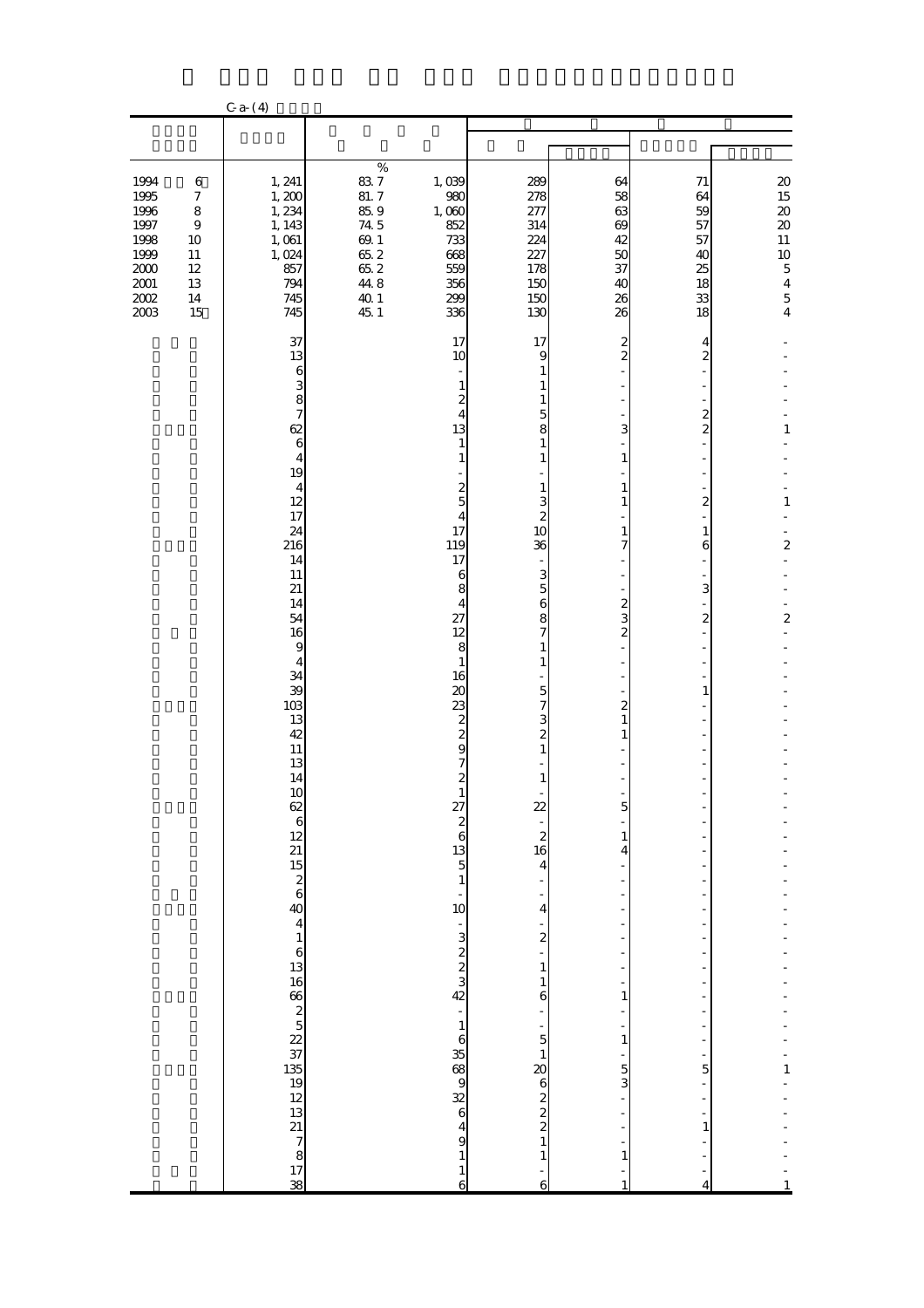|                                                                                        |                                                                                    | $C-a- (5)$                                                                                                                                                                                                                                                                                                                                                                                                                                                                             |                                                                                              |                                                                                                                                                                                                                                                                                                                                                                                                |                                                                                                                                                                                                                                                                                                                                                                                                                                     |                                                                                                                                                                                                                                                                                                                                              |                                                                                                                                                                                                                                                                                                                                                                                                                                                   |                                                                                                                                                             |
|----------------------------------------------------------------------------------------|------------------------------------------------------------------------------------|----------------------------------------------------------------------------------------------------------------------------------------------------------------------------------------------------------------------------------------------------------------------------------------------------------------------------------------------------------------------------------------------------------------------------------------------------------------------------------------|----------------------------------------------------------------------------------------------|------------------------------------------------------------------------------------------------------------------------------------------------------------------------------------------------------------------------------------------------------------------------------------------------------------------------------------------------------------------------------------------------|-------------------------------------------------------------------------------------------------------------------------------------------------------------------------------------------------------------------------------------------------------------------------------------------------------------------------------------------------------------------------------------------------------------------------------------|----------------------------------------------------------------------------------------------------------------------------------------------------------------------------------------------------------------------------------------------------------------------------------------------------------------------------------------------|---------------------------------------------------------------------------------------------------------------------------------------------------------------------------------------------------------------------------------------------------------------------------------------------------------------------------------------------------------------------------------------------------------------------------------------------------|-------------------------------------------------------------------------------------------------------------------------------------------------------------|
|                                                                                        |                                                                                    |                                                                                                                                                                                                                                                                                                                                                                                                                                                                                        |                                                                                              |                                                                                                                                                                                                                                                                                                                                                                                                |                                                                                                                                                                                                                                                                                                                                                                                                                                     |                                                                                                                                                                                                                                                                                                                                              |                                                                                                                                                                                                                                                                                                                                                                                                                                                   |                                                                                                                                                             |
| 1994<br>1995<br>1996<br>1997<br>1998<br>1999<br>$2000$<br>$2001\,$<br>$2002\,$<br>2003 | 6<br>$\boldsymbol{7}$<br>8<br>$\boldsymbol{9}$<br>10<br>11<br>12<br>13<br>14<br>15 | 4,655<br>4,996<br>5, 474<br>5,885<br>6,197<br>7,923<br>11, 942<br>10,643<br>10, 345<br>9, 262                                                                                                                                                                                                                                                                                                                                                                                          | $\%$<br>$43\ 4$<br>434<br>46 1<br>$50\;0$<br>$50\,3$<br>31.5<br>24.1<br>29.6<br>31.0<br>35.6 | 2,021<br>2, 167<br>2,523<br>2,945<br>3,120<br>2, 494<br>2,881<br>3,154<br>3, 212<br>3, 294                                                                                                                                                                                                                                                                                                     | 307<br>315<br>335<br>420<br>369<br>376<br>472<br>577<br>615<br>678                                                                                                                                                                                                                                                                                                                                                                  | 11<br>16<br>13<br>22<br>14<br>15<br>17<br>17<br>24<br>31                                                                                                                                                                                                                                                                                     | 52<br>64<br>$\infty$<br>72<br>45<br>49<br>77<br>83<br>137<br>104                                                                                                                                                                                                                                                                                                                                                                                  | $\overline{4}$<br>3<br>$\overline{5}$<br>$\overline{9}$<br>$\frac{1}{2}$<br>$\overline{\mathcal{L}}$<br>$\bf 4$<br>$\overline{\mathbf{4}}$<br>$\frac{3}{2}$ |
|                                                                                        |                                                                                    | 382<br>211<br>46<br>38<br>72<br>15<br>437<br>57<br>56<br>160<br>41<br>32<br>91<br>1,006<br>2,966<br>246<br>149<br>153<br>667<br>640<br>474<br>179<br>95<br>162<br>201<br>1, 434<br>67<br>88<br>55<br>165<br>861<br>198<br>1,420<br>127<br>173<br>463<br>$500$<br>85<br>72<br>489<br>24<br>27<br>$\begin{array}{c} 157 \\ 175 \end{array}$<br>106<br><b>236</b><br>$\begin{array}{c} 45 \\ 58 \end{array}$<br>75<br>58<br>892<br>$\frac{408}{53}$<br>66<br>$\frac{132}{49}$<br>96<br>29 |                                                                                              | 144<br>43<br>30<br>20<br>43<br>8<br>240<br>43<br>56<br>62<br>18<br>46<br>15<br>435<br>712<br>62<br>41<br>26<br>171<br>89<br>121<br>77<br>8<br>92<br>25<br>474<br>36<br>80<br>30<br>85<br>217<br>26<br>488<br>13<br>159<br>101<br>92<br>89<br>$\frac{34}{289}$<br>35<br>54<br>$\frac{63}{86}$<br>$\frac{51}{162}$<br>38<br>39<br>40<br>350<br>173<br>$11\,$<br>23<br>$\frac{43}{8}$<br>68<br>10 | 39<br>18<br>4<br>$\boldsymbol{z}$<br>15<br>64<br>19<br>14<br>15<br>12<br>3<br>1<br>56<br>104<br>5<br>1<br>3<br>34<br>13<br>22<br>10<br>$\overline{\mathcal{L}}$<br>$\overline{9}$<br>3<br>95<br>15<br>13<br>18<br>22<br>22<br>$\overline{5}$<br>122<br>$\,$ 6 $\,$<br>14<br>$\begin{array}{c} 54 \\ 35 \\ 5 \\ 8 \end{array}$<br>B<br>A<br>7<br>3<br>7<br>3<br>2<br>5<br>2<br>5<br>2<br>3<br>2<br>5<br>2<br><br><br><br><br>5<br>10 | 1<br>1<br>4<br>$\overline{\mathcal{Z}}$<br>$\mathbf{1}$<br>1<br>1<br>4<br>3<br>1<br>$\overline{2}$<br>1<br>6<br>$\mathbf{1}$<br>$\overline{5}$<br>3<br>$\,1\,$<br>$\boldsymbol{z}$<br>$\overline{\mathbf{c}}$<br>$\frac{2}{8}$<br>$\overline{\mathcal{L}}$<br>$\,1\,$<br>$\mathbf{1}$<br>$\overline{\mathcal{Z}}$<br>$\,1\,$<br>$\mathbf{1}$ | 8<br>3<br>$\overline{5}$<br>8<br>$\overline{\mathcal{L}}$<br>$\boldsymbol{6}$<br>$\overline{2}$<br>20<br>4<br>$\mathbf{1}$<br>$\overline{9}$<br>3<br>$\overline{\mathcal{L}}$<br>$\mathbf{1}$<br>5<br>$\boldsymbol{z}$<br>3<br>18<br>3<br>$\mathbf{1}$<br>14<br>$\frac{1}{1}$<br>6<br>$\mathbf{1}$<br>÷<br>$\overline{4}$<br>$\mathbf{1}$<br>$\frac{5}{2}$<br>$\mathbf{1}$<br>1<br>1<br>32<br>24<br>$\mathbf{1}$<br>$\overline{\mathcal{L}}$<br>5 | $\overline{\mathbf{c}}$<br>$\frac{1}{2}$<br>$\frac{1}{2}$<br>$\overline{\mathcal{L}}$                                                                       |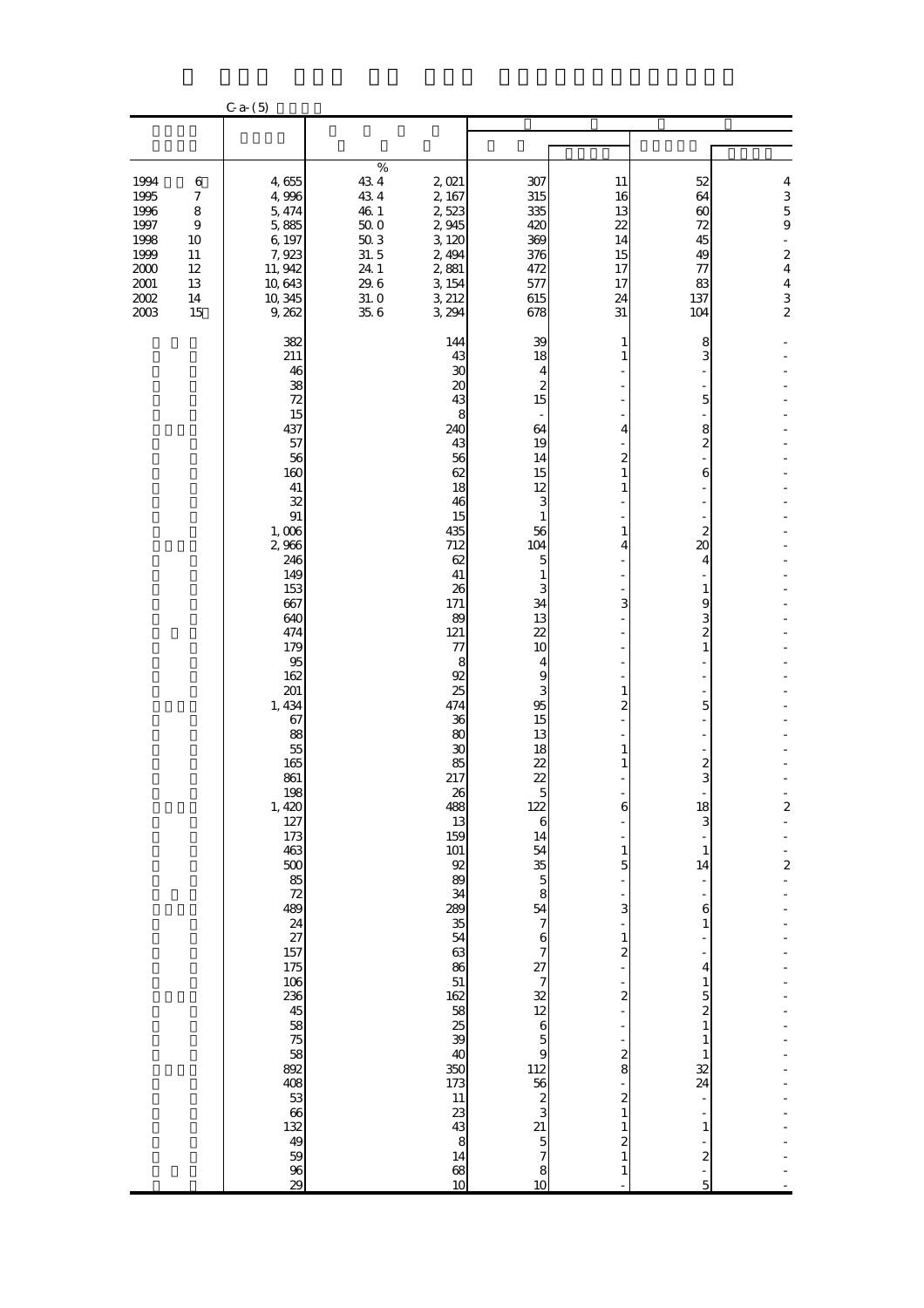|                                                                                          |                                                                                                | $C - a - (6)$                                                                                                                                                                                                                                                                                                               |                                                                                     |                                                                                                                                                                                                                                                                                                                                                    |                                                                                                                                                                                                                                                                                                                                                                                                                                                                                                       |                                                                                      |                                                                                                                                                                                                                                                                                                     |                                                                                                                                                            |
|------------------------------------------------------------------------------------------|------------------------------------------------------------------------------------------------|-----------------------------------------------------------------------------------------------------------------------------------------------------------------------------------------------------------------------------------------------------------------------------------------------------------------------------|-------------------------------------------------------------------------------------|----------------------------------------------------------------------------------------------------------------------------------------------------------------------------------------------------------------------------------------------------------------------------------------------------------------------------------------------------|-------------------------------------------------------------------------------------------------------------------------------------------------------------------------------------------------------------------------------------------------------------------------------------------------------------------------------------------------------------------------------------------------------------------------------------------------------------------------------------------------------|--------------------------------------------------------------------------------------|-----------------------------------------------------------------------------------------------------------------------------------------------------------------------------------------------------------------------------------------------------------------------------------------------------|------------------------------------------------------------------------------------------------------------------------------------------------------------|
|                                                                                          |                                                                                                |                                                                                                                                                                                                                                                                                                                             |                                                                                     |                                                                                                                                                                                                                                                                                                                                                    |                                                                                                                                                                                                                                                                                                                                                                                                                                                                                                       |                                                                                      |                                                                                                                                                                                                                                                                                                     |                                                                                                                                                            |
| 1994<br>1995<br>1996<br>1997<br>1998<br>1999<br>$2000\,$<br>$2001\,$<br>$2002\,$<br>2003 | 6<br>$\boldsymbol{7}$<br>$\,8\,$<br>$\boldsymbol{9}$<br>$10$<br>$11\,$<br>12<br>13<br>14<br>15 | 1, 142<br>1,067<br>869<br>829<br>987<br>881<br>818<br>1,054<br>1, 142<br>1, 126                                                                                                                                                                                                                                             | $\%$<br>67.8<br>77.5<br>727<br>73 1<br>54 4<br>71.9<br>40.5<br>33 2<br>35.4<br>34.4 | 774<br>827<br>632<br>606<br>537<br>633<br>331<br>350<br>404<br>387                                                                                                                                                                                                                                                                                 | 168<br>160<br>138<br>153<br>137<br>146<br>115<br>158<br>131<br>143                                                                                                                                                                                                                                                                                                                                                                                                                                    | 6<br>9<br>8<br>4<br>4<br>8<br>9<br>8<br>13<br>6                                      | 81<br>50<br>69<br>63<br>$51\,$<br>56<br>39<br>71<br>52<br>61                                                                                                                                                                                                                                        | $\begin{array}{c} 2 \\ 3 \end{array}$<br>$\overline{\mathbf{4}}$<br>3<br>$\begin{array}{c}\n2 \\ 6 \\ 2 \\ 5\n\end{array}$<br>$\overline{\mathbf{4}}$<br>3 |
|                                                                                          |                                                                                                | 58<br>$\overline{9}$<br>17<br>$\overline{5}$<br>12<br>15<br>71<br>8<br>12<br>14<br>10<br>$\overline{7}$<br>20<br>39<br>296<br>87<br>11<br>19<br>35<br>32<br>29<br>30<br>$\overline{9}$<br>28<br>16<br>178<br>$\boldsymbol{6}$<br>23<br>$\overline{\mathbf{c}}$<br>43<br>98<br>$\begin{array}{c} 16 \\ 21 \\ 53 \end{array}$ |                                                                                     | 24<br>$\mathbf{1}$<br>7<br>$\mathbf{1}$<br>3<br>12<br>42<br>4<br>8<br>9<br>7<br>$\begin{array}{c} 2 \\ 12 \end{array}$<br>27<br>95<br>35<br>3<br>9<br>9<br>12<br>$\overline{9}$<br>$\overline{5}$<br>$\frac{2}{6}$<br>$\overline{5}$<br>40<br>3<br>9<br>$\mathbf{1}$<br>6<br>20<br>40<br>15 13 6 4 2 23 3 6 2 5 7 30 4 2 18 6 66 11 9 2 5 7 18 7 7 | 9<br>$\overline{\mathbf{c}}$<br>$\mathbf{1}$<br>$\mathbf{1}$<br>4<br>$\mathbf{1}$<br>17<br>$\mathbf{1}$<br>$\mathbf{1}$<br>$\frac{2}{6}$<br>$\boldsymbol{7}$<br>10<br>25<br>$\boldsymbol{z}$<br>$\mathbf{1}$<br>$\overline{4}$<br>$\frac{5}{3}$<br>$\frac{1}{2}$ $\frac{2}{9}$<br>1<br>1<br>1<br>$^3$ $^3$<br>$\mathbf{1}$<br>29<br>$\,1\,$<br>$\begin{array}{c}\n2 \\ 10 \\ 3\n\end{array}$<br>$\frac{1}{1}$<br>$\frac{1}{9}$<br>$\overline{4}$<br>$\begin{array}{c}\n1 \\ 3 \\ 1 \\ 0\n\end{array}$ | 1<br>$\mathbf{1}$<br>1<br>$\mathbf{1}$<br>1<br>$1\,$<br>1<br>1<br>-<br>$\frac{2}{2}$ | 1<br>1<br>8<br>$\mathbf{1}$<br>3<br>4<br>4<br>9<br>$\mathbf{1}$<br>3<br>3<br>$\boldsymbol{z}$<br>L<br>3<br>1<br>1<br>1<br>15<br>$3\over 5$<br>$\boldsymbol{7}$<br>4<br>3<br>$\mathbf{1}$<br>5<br>$\overline{\mathbf{4}}$<br>$\mathbf{1}$<br>$\frac{12}{5}$<br>f<br>$\overline{a}$<br>$\overline{7}$ | $\frac{1}{1}$<br>$\frac{1}{2}$<br>$\frac{1}{2}$                                                                                                            |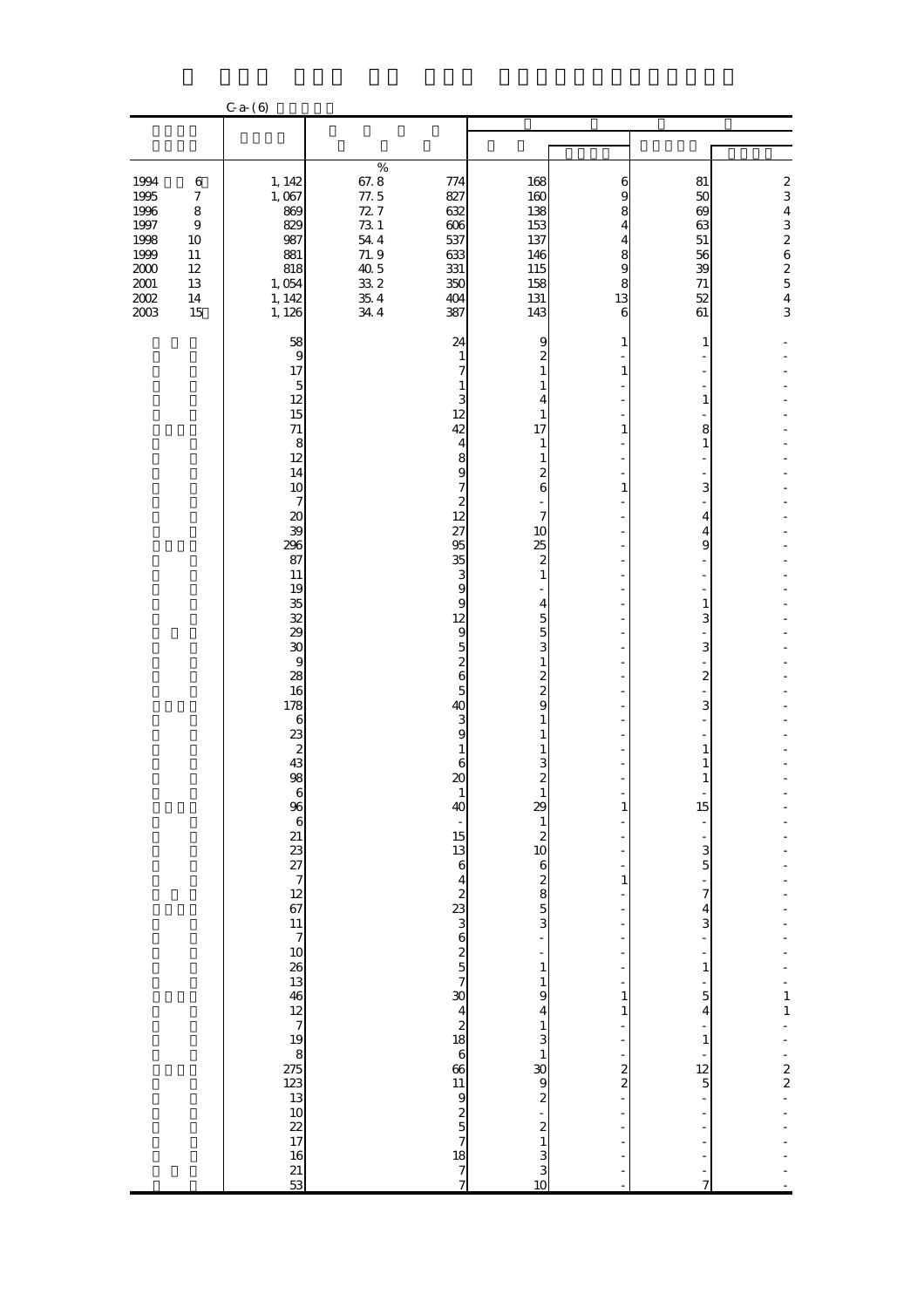|                                                                                      |                                                                     | $C-a-$ (7)                                                                                                                                                                                                                                                                                                                                                                                                                                       |                                                                                                       |                                                                                                                                                                                                                                                                                                                                                                                                          |                                                                                                                                                                                                                                                                                                                                                                                                                                                                       |                                                                                                                                                                                                                                                                                                                                                                                                                                                                   |                                                                                                                                                                                                                                                                                                                                                                                                                                   |                                                                                                                                                                                                                                                                                                                                                                                                                                                                   |
|--------------------------------------------------------------------------------------|---------------------------------------------------------------------|--------------------------------------------------------------------------------------------------------------------------------------------------------------------------------------------------------------------------------------------------------------------------------------------------------------------------------------------------------------------------------------------------------------------------------------------------|-------------------------------------------------------------------------------------------------------|----------------------------------------------------------------------------------------------------------------------------------------------------------------------------------------------------------------------------------------------------------------------------------------------------------------------------------------------------------------------------------------------------------|-----------------------------------------------------------------------------------------------------------------------------------------------------------------------------------------------------------------------------------------------------------------------------------------------------------------------------------------------------------------------------------------------------------------------------------------------------------------------|-------------------------------------------------------------------------------------------------------------------------------------------------------------------------------------------------------------------------------------------------------------------------------------------------------------------------------------------------------------------------------------------------------------------------------------------------------------------|-----------------------------------------------------------------------------------------------------------------------------------------------------------------------------------------------------------------------------------------------------------------------------------------------------------------------------------------------------------------------------------------------------------------------------------|-------------------------------------------------------------------------------------------------------------------------------------------------------------------------------------------------------------------------------------------------------------------------------------------------------------------------------------------------------------------------------------------------------------------------------------------------------------------|
|                                                                                      |                                                                     |                                                                                                                                                                                                                                                                                                                                                                                                                                                  |                                                                                                       |                                                                                                                                                                                                                                                                                                                                                                                                          |                                                                                                                                                                                                                                                                                                                                                                                                                                                                       |                                                                                                                                                                                                                                                                                                                                                                                                                                                                   |                                                                                                                                                                                                                                                                                                                                                                                                                                   |                                                                                                                                                                                                                                                                                                                                                                                                                                                                   |
| 1994<br>1995<br>1996<br>1997<br>1998<br>1999<br>$2000\,$<br>$2001\,$<br>2002<br>2003 | 6<br>$\boldsymbol{7}$<br>8<br>9<br>10<br>11<br>12<br>13<br>14<br>15 | 7,050<br>5,743<br>5,872<br>6,354<br>5,992<br>6,061<br>6,099<br>5,987<br>6,365<br>6,647                                                                                                                                                                                                                                                                                                                                                           | $\%$<br>79.2<br>75.9<br>75.2<br>$69.8\,$<br>$73\ 5$<br>$58\,$ $1\,$<br>433<br>42.8<br>$30\;6$<br>36 1 | 5,587<br>4,359<br>4, 416<br>4,438<br>4, 402<br>3,522<br>2,642<br>2,564<br>1,949<br>2,400                                                                                                                                                                                                                                                                                                                 | 1, 261<br>1, 120<br>1, 240<br>1,352<br>1, 163<br>1, 134<br>1,012<br>1,067<br>$1,001$<br>1, 239                                                                                                                                                                                                                                                                                                                                                                        | 72<br>61<br>73<br>100<br>82<br>59<br>58<br>72<br>85<br>89                                                                                                                                                                                                                                                                                                                                                                                                         | 807<br>708<br>871<br>917<br>734<br>754<br>686<br>747<br>714<br>901                                                                                                                                                                                                                                                                                                                                                                | $5\!3$<br>44<br>$55\,$<br>75<br>$\boldsymbol{\omega}$<br>44<br>46<br>$57\,$<br>$72\,$<br>67                                                                                                                                                                                                                                                                                                                                                                       |
|                                                                                      |                                                                     | 268<br>124<br>43<br>32<br>32<br>37<br>349<br>36<br>55<br>101<br>37<br>39<br>81<br>286<br>1,983<br>149<br>88<br>105<br>436<br>375<br>$301\,$<br>106<br>30<br>185<br>208<br>800<br>46<br>57<br>37<br>196<br>336<br>128<br>974<br>88<br>87<br>233<br>376<br>104<br>86<br>406<br>31<br>34<br>117<br>148<br>$\frac{76}{313}$<br>89<br>50<br>88<br>$86$<br>1, 268<br>451<br>$\begin{array}{c} 50 \\ 117 \end{array}$<br>108<br>89<br>127<br>122<br>204 |                                                                                                       | 100<br>27<br>5<br>13<br>12<br>43<br>184<br>24<br>24<br>44<br>45<br>24<br>23<br>166<br>611<br>$\infty$<br>12<br>$\infty$<br>$131\,$<br>100<br>69<br>45<br>10<br>69<br>85<br>228<br>27<br>27<br>14<br>33<br>86<br>41<br>329<br>22<br>56<br>55<br>137<br>$41\,$<br>18<br>211<br>18<br>16<br>68<br>74<br>$\frac{35}{193}$<br>34<br>12<br>53<br>94<br>378<br>86<br>$rac{5}{66}$<br>12<br>49<br>56<br>35<br>69 | 71<br>43<br>$\mathbf{1}$<br>14<br>4<br>9<br>97<br>12<br>22<br>21<br>16<br>7<br>19<br>56<br>312<br>14<br>7<br>19<br>54<br>43<br>56<br>31<br>$\mathbf{1}$<br>39<br>48<br>122<br>12<br>12<br>14<br>27<br>33<br>$\frac{24}{205}$<br>14<br>10<br>63<br>$\rm 91$<br>13<br>14<br>$\frac{109}{20}$<br>14<br>18<br>42<br>15<br>$\frac{66}{18}$<br>$\begin{bmatrix} 12 \\ 27 \\ 201 \end{bmatrix}$<br>$\begin{array}{c} 57 \\ 3 \\ 28 \\ 7 \end{array}$<br>17<br>14<br>35<br>40 | 7<br>7<br>12<br>3<br>$\frac{2}{2}$<br>$\overline{5}$<br>7<br>26<br>$\mathbf{1}$<br>$\mathbf{1}$<br>6<br>3<br>3<br>$\mathbf{1}$<br>7<br>4<br>$\overline{\mathbf{c}}$<br>$\mathbf{1}$<br>1<br>11<br>$\frac{8}{2}$<br>$1\,$<br>7<br>$\begin{smallmatrix}2\\1\end{smallmatrix}$<br>4<br>$\overline{7}$<br>$\overline{\mathbf{4}}$<br>$\mathbf{1}$<br>$\begin{array}{c}\n2 \\ 10\n\end{array}$<br>3<br>$\begin{smallmatrix}2\\1\end{smallmatrix}$<br>3<br>$\mathbf{1}$ | 52<br>36<br>12<br>$\boldsymbol{z}$<br>$\mathbf{z}$<br>68<br>10<br>18<br>15<br>11<br>14<br>32<br>212<br>10<br>5<br>12<br>41<br>30<br>25<br>24<br>34<br>31<br>90<br>8<br>7<br>11<br>22<br>23<br>19<br>152<br>13<br>6<br>42<br>70<br>7<br>14<br>88<br>15<br>$11\,$<br>13<br>37<br>12<br>48<br>16<br>$\boldsymbol{6}$<br>6<br>20<br>159<br>47<br>$\boldsymbol{z}$<br>$\boldsymbol{\chi}$<br>$\mathbf 5$<br>8<br>12<br>$\frac{29}{36}$ | 6<br>$\,$ 6 $\,$<br>11<br>÷,<br>3<br>$\frac{2}{2}$<br>÷,<br>$\overline{4}$<br>4<br>$\infty$<br>$\,1\,$<br>$\overline{\phantom{0}}$<br>$\begin{array}{c} 5 \\ 2 \\ 2 \end{array}$<br>$\,1\,$<br>÷,<br>$\boldsymbol{7}$<br>$\boldsymbol{2}$<br>6<br>L,<br>$\frac{1}{5}$<br>÷<br>$\frac{1}{5}$<br>$\frac{2}{1}$<br>3<br>$\frac{1}{5}$<br>$\frac{1}{3}$<br>$\begin{array}{c}\n2 \\ 2 \\ 10 \\ 3\n\end{array}$<br>$\begin{array}{c} 2 \\ 2 \\ 1 \\ 3 \\ 1 \end{array}$ |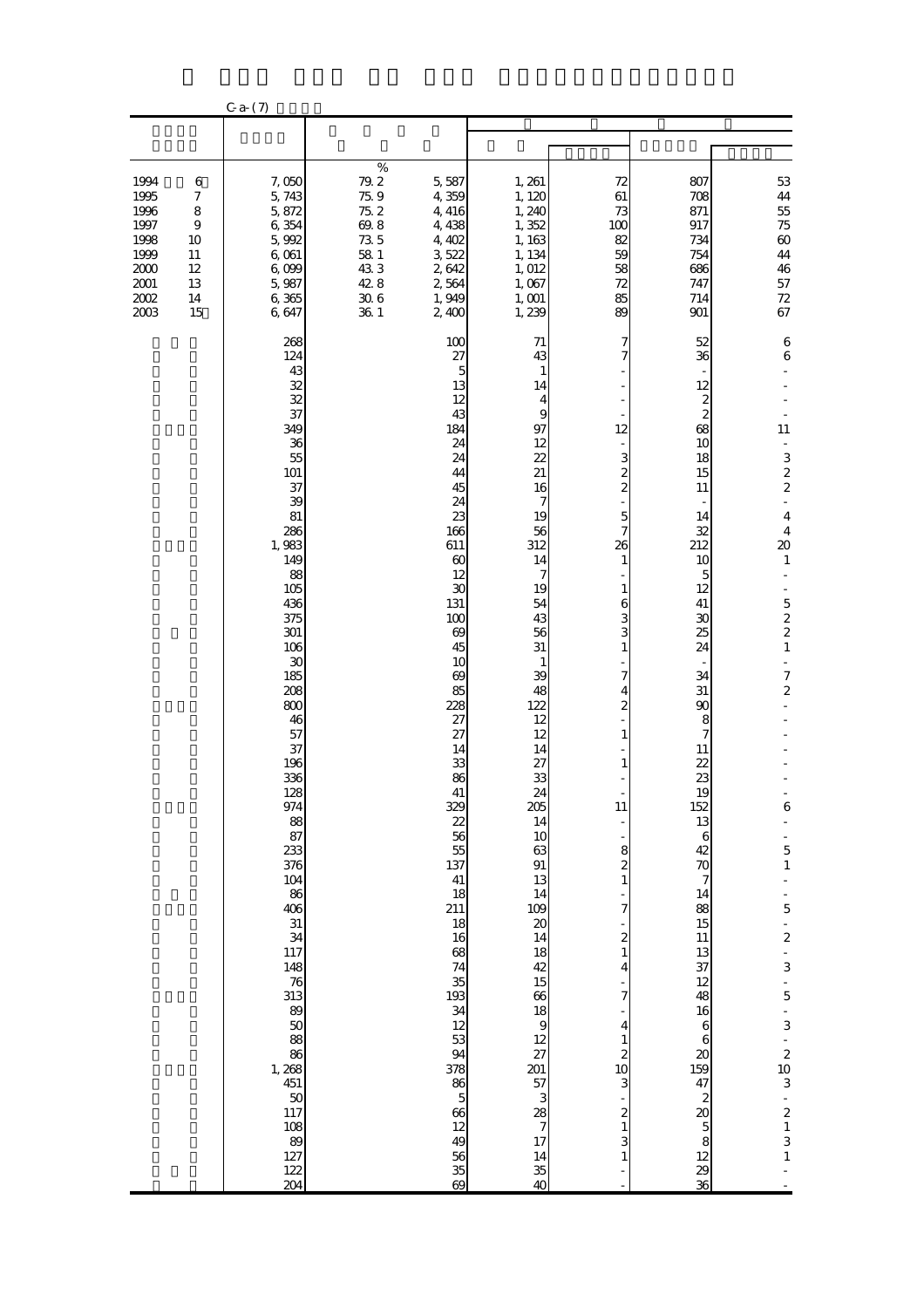|                                                                                        |                                                                                    | $C - a - (8)$                                                                                                                                                                                                                                                                                                                                                                                                                                                        |                                                                                                       |                                                                                                                                                                                                                                                                                                                                                                                                                                                                    |                                                                                                                                                                                                                                                                                                                                                                                                                                                  |                                                                                                                                                                                                                                                                                                                       |                                                                                                                                                                                                                                               |                                                                                                            |
|----------------------------------------------------------------------------------------|------------------------------------------------------------------------------------|----------------------------------------------------------------------------------------------------------------------------------------------------------------------------------------------------------------------------------------------------------------------------------------------------------------------------------------------------------------------------------------------------------------------------------------------------------------------|-------------------------------------------------------------------------------------------------------|--------------------------------------------------------------------------------------------------------------------------------------------------------------------------------------------------------------------------------------------------------------------------------------------------------------------------------------------------------------------------------------------------------------------------------------------------------------------|--------------------------------------------------------------------------------------------------------------------------------------------------------------------------------------------------------------------------------------------------------------------------------------------------------------------------------------------------------------------------------------------------------------------------------------------------|-----------------------------------------------------------------------------------------------------------------------------------------------------------------------------------------------------------------------------------------------------------------------------------------------------------------------|-----------------------------------------------------------------------------------------------------------------------------------------------------------------------------------------------------------------------------------------------|------------------------------------------------------------------------------------------------------------|
|                                                                                        |                                                                                    |                                                                                                                                                                                                                                                                                                                                                                                                                                                                      |                                                                                                       |                                                                                                                                                                                                                                                                                                                                                                                                                                                                    |                                                                                                                                                                                                                                                                                                                                                                                                                                                  |                                                                                                                                                                                                                                                                                                                       |                                                                                                                                                                                                                                               |                                                                                                            |
| 1994<br>1995<br>1996<br>1997<br>1998<br>1999<br>$2000$<br>$2001\,$<br>$2002\,$<br>2003 | 6<br>$\boldsymbol{7}$<br>8<br>$\boldsymbol{9}$<br>10<br>11<br>12<br>13<br>14<br>15 | 5,034<br>4,760<br>4, 210<br>4,611<br>5, 142<br>5,830<br>5,924<br>5,940<br>6,555<br>6,505                                                                                                                                                                                                                                                                                                                                                                             | $\%$<br>72.2<br>74 3<br>67.6<br>$59.2\,$<br>$60.9$<br>43.0<br>$35\,$ $5\,$<br>35.7<br>$28\ 7$<br>32 7 | 3,635<br>3,538<br>2,844<br>2,732<br>3, 129<br>2,506<br>2, 101<br>2, 119<br>1,884<br>2, 127                                                                                                                                                                                                                                                                                                                                                                         | 294<br>276<br>246<br>237<br>291<br>261<br>261<br>260<br>244<br>289                                                                                                                                                                                                                                                                                                                                                                               | 71<br>97<br>72<br>73<br>73<br>69<br>64<br>73<br>71<br>76                                                                                                                                                                                                                                                              | 50<br>39<br>27<br>29<br>29<br>25<br>18<br>24<br>17<br>22                                                                                                                                                                                      | 10<br>$12\,$<br>$\,$ 6 $\,$<br>$\,6$<br>$\frac{3}{2}$<br>$\overline{4}$<br>$\overline{6}$<br>$\frac{3}{3}$ |
|                                                                                        |                                                                                    | 201<br>138<br>9<br>38<br>13<br>3<br>230<br>15<br>23<br>$\infty$<br>26<br>25<br>81<br>560<br>1,878<br>125<br>73<br>107<br>439<br>483<br>280<br>68<br>69<br>38<br>196<br>680<br>41<br>68<br>56<br>144<br>309<br>$62$<br>1, 219<br>$\frac{52}{104}$<br>526<br>375<br>$\begin{array}{c} 82 \\ 80 \end{array}$<br>443<br>$\frac{35}{24}$<br>61<br>$\frac{253}{70}$<br>319<br>42<br>111<br>126<br>$\frac{40}{975}$<br>556<br>30<br>61<br>77<br>34<br>$\frac{60}{67}$<br>90 |                                                                                                       | 77<br>70<br>1<br>$\overline{5}$<br>$\mathbf{1}$<br>59<br>$\overline{9}$<br>11<br>13<br>6<br>8<br>12<br>279<br>574<br>15<br>33<br>61<br>41<br>307<br>33<br>4<br>7<br>16<br>57<br>73<br>8<br>7<br>7<br>14<br>32<br>$\approx$<br>363<br>49<br>13<br>78<br>70<br>11<br>142<br>282<br>35<br>76<br>55<br>110<br>$rac{6}{73}$<br>14<br>$\frac{1}{8}$<br>347<br>150<br>$\begin{array}{c} 11 \\ 55 \\ 17 \end{array}$<br>$\begin{array}{c} 7 \\ 82 \end{array}$<br>11<br>14 | 13<br>$\overline{9}$<br>3<br>$\mathbf{1}$<br>21<br>$\frac{5}{5}$<br>$\overline{\mathbf{4}}$<br>3<br>$\mathbf{1}$<br>3<br>23<br>72<br>$\mathbf{1}$<br>7<br>11<br>12<br>16<br>3<br>$\overline{5}$<br>3<br>14<br>12<br>$\mathbf{1}$<br>1<br>1<br>3<br>3<br>Ŕ<br>$rac{69}{5}$<br>$\begin{array}{c} 36 \\ 13 \\ 2 \\ 6 \end{array}$<br>23<br>$\mathbf{1}$<br>$\,1\,$<br>$\boldsymbol{6}$<br>11<br>$\frac{4}{17}$<br>39<br>39<br>14<br>$543$ $43$<br>4 | 6<br>4<br>1<br>1<br>5<br>3<br>1<br>1<br>6<br>14<br>$\boldsymbol{z}$<br>2<br>4<br>1<br>3<br>5<br>1<br>22<br>$\overline{\mathcal{L}}$<br>$\frac{14}{5}$<br>$\mathbf{1}$<br>6<br>$\,1\,$<br>$\sim$ $\infty$ $\infty$<br>$\frac{2}{1}$<br>10<br>$\mathbf{1}$<br>$\overline{\mathcal{Z}}$<br>$\mathbf{1}$<br>$\frac{4}{2}$ | 5<br>3<br>1<br>1<br>1<br>1<br>1<br>7<br>$\mathbf{1}$<br>$\frac{2}{2}$<br>$\,1\,$<br>$\mathbf{1}$<br>4<br>$\overline{\mathcal{L}}$<br>$\overline{\mathcal{L}}$<br>$\overline{a}$<br>f<br>÷<br>4<br>$\mathbf{1}$<br>$\mathbf{1}$<br>1<br>1<br>÷ | 1<br>$\,1\,$<br>$\mathbf{1}$<br>$\,1\,$<br>$\mathbf{1}$<br>$\,1\,$                                         |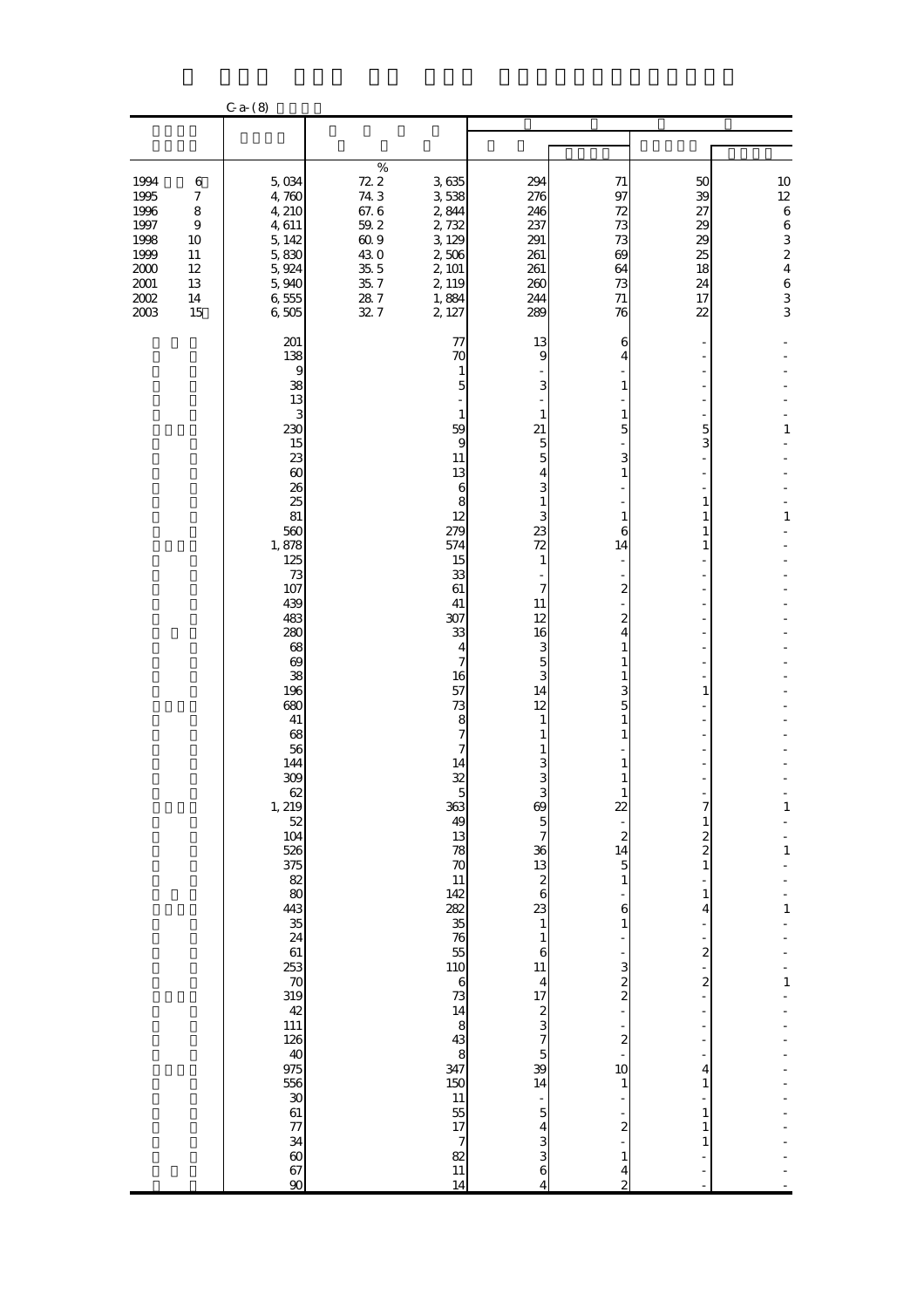|                                                                                              |                                                                                                                 | $C - a - (9)$                                                                                                                                                                                                                                                                                                                                                                                           |                                                                                                   |                                                                                                                                                                                                                                                                                                                                                                                                                                                                                                                                                                                               |                                                                                                                                                                                                                                                                                                                                                                                                                                                                                                                                                                                                                                                                                                |                                                                                                           |                                                                                                                                                                                                                                                                                                                  |                                                                                                                                                               |
|----------------------------------------------------------------------------------------------|-----------------------------------------------------------------------------------------------------------------|---------------------------------------------------------------------------------------------------------------------------------------------------------------------------------------------------------------------------------------------------------------------------------------------------------------------------------------------------------------------------------------------------------|---------------------------------------------------------------------------------------------------|-----------------------------------------------------------------------------------------------------------------------------------------------------------------------------------------------------------------------------------------------------------------------------------------------------------------------------------------------------------------------------------------------------------------------------------------------------------------------------------------------------------------------------------------------------------------------------------------------|------------------------------------------------------------------------------------------------------------------------------------------------------------------------------------------------------------------------------------------------------------------------------------------------------------------------------------------------------------------------------------------------------------------------------------------------------------------------------------------------------------------------------------------------------------------------------------------------------------------------------------------------------------------------------------------------|-----------------------------------------------------------------------------------------------------------|------------------------------------------------------------------------------------------------------------------------------------------------------------------------------------------------------------------------------------------------------------------------------------------------------------------|---------------------------------------------------------------------------------------------------------------------------------------------------------------|
|                                                                                              |                                                                                                                 |                                                                                                                                                                                                                                                                                                                                                                                                         |                                                                                                   |                                                                                                                                                                                                                                                                                                                                                                                                                                                                                                                                                                                               |                                                                                                                                                                                                                                                                                                                                                                                                                                                                                                                                                                                                                                                                                                |                                                                                                           |                                                                                                                                                                                                                                                                                                                  |                                                                                                                                                               |
| 1994<br>1995<br>1996<br>$1997\,$<br>1998<br>1999<br>$2000\,$<br>$2001\,$<br>$2002\,$<br>2003 | $\boldsymbol{6}$<br>$\boldsymbol{7}$<br>$\,8\,$<br>$\boldsymbol{9}$<br>10<br>$11\,$<br>12<br>13<br>$14\,$<br>15 | 2, 427<br>2,556<br>2,316<br>2, 404<br>2, 472<br>2,675<br>$3,021$<br>2,888<br>3,488<br>3,519                                                                                                                                                                                                                                                                                                             | $\%$<br>$66\ 4$<br>$80\;4$<br>$70.8\,$<br>68 6<br>$60.4$<br>53 2<br>$46\ 4$<br>326<br>226<br>32 5 | 1,611<br>2,056<br>1,640<br>1,650<br>1, 492<br>1, 422<br>1,403<br>941<br>787<br>1, 142                                                                                                                                                                                                                                                                                                                                                                                                                                                                                                         | 170<br>173<br>140<br>155<br>107<br>137<br>143<br>90<br>101<br>102                                                                                                                                                                                                                                                                                                                                                                                                                                                                                                                                                                                                                              | 6<br>8<br>$\overline{c}$<br>5<br>5<br>7<br>6<br>$\overline{\mathcal{Z}}$<br>$\overline{\mathcal{Z}}$<br>3 | 73<br>59<br>44<br>53<br>27<br>54<br>43<br>28<br>29<br>31                                                                                                                                                                                                                                                         | $\mathbf{1}$<br>$\overline{\mathcal{L}}$<br>$\frac{1}{2}$<br>$\overline{\mathcal{L}}$<br>$\,1\,$<br>$\,1$<br>$\overline{4}$<br>$\mathbf{1}$<br>$\overline{a}$ |
|                                                                                              |                                                                                                                 | 198<br>92<br>17<br>35<br>37<br>17<br>218<br>19<br>12<br>74<br>17<br>22<br>74<br>107<br>1,012<br>146<br>48<br>95<br>183<br>166<br>122<br>85<br>32<br>65<br>70<br>703<br>$30\,$<br>54<br>22<br>118<br>374<br>$\frac{105}{572}$<br>$41\,$<br>$\frac{50}{233}$<br>$171\,$<br>30<br>47<br>212<br>$11\,$<br>16<br>40<br>$\overline{5}4$<br>91<br>66<br>14<br>$\frac{24}{22}$<br>431<br>193<br>$88888$<br>$13$ |                                                                                                   | 62<br>14<br>$\mathbf{1}$<br>$\overline{\mathcal{Z}}$<br>42<br>3<br>160<br>7<br>4<br>7<br>12<br>99<br>31<br>$\overline{22}$<br>309<br>37<br>14<br>4<br>42<br>39<br>77<br>66<br>$\overline{4}$<br>$\overline{5}$<br>21<br>225<br>$\boldsymbol{z}$<br>76<br>$\begin{array}{c}\n2 \\ 39\n\end{array}$<br>87<br>$\begin{array}{c}\n19 \\ 102 \\ 23 \\ 20\n\end{array}$<br>11<br>41<br>÷<br>$\overline{7}$<br>$\begin{array}{c} 42 \\ 3 \\ 4 \end{array}$<br>$\blacksquare$<br>31<br>4 A 5 7 10 2 3 2 3 4 2 9 9 9 9 9 1 2 3 4 2 9 1 2 9 9 1 2 3 4 2 9 1 2 3 4 2 5 2 8 4 2 9 2 2 4 2 5 2 8 4 2 5 2 5 | 13<br>6<br>1<br>1<br>$\overline{5}$<br>10<br>$\boldsymbol{z}$<br>$\boldsymbol{z}$<br>$\,1\,$<br>$\overline{\mathbf{4}}$<br>$\mathbf{1}$<br>$\frac{2}{5}$ $\frac{2}{5}$<br>$\,1\,$<br>$\overline{\mathbf{c}}$<br>$\frac{2}{6}$<br>$\overline{\mathcal{L}}$<br>$\overline{5}$<br>14<br>$\frac{2}{3}$<br>$\frac{3}{3}$<br>$\begin{array}{c}\n\mathbf{1} & \mathbf{1} \\ \mathbf{2} & \mathbf{2} \\ \mathbf{3} & \mathbf{4}\n\end{array}$<br>$\frac{1}{1}$<br>$\frac{6}{1}$<br>$\,1$<br>$\frac{1}{5}$<br>$\begin{array}{c} 6 \\ 1 \end{array}$<br>$\,1\,$<br>$\begin{array}{c} 1 \\ 3 \\ 11 \end{array}$<br>$\boldsymbol{6}$<br>$\,1\,$<br>$\,$ 1 $\,$<br>$\overline{\mathcal{L}}$<br>$\mathbf{1}$ | 1<br>1<br>$\frac{1}{2}$<br>÷,<br>÷,<br>÷<br>$\frac{1}{2}$<br>$\frac{1}{2}$                                | ۰<br>1<br>1<br>÷,<br>7<br>÷,<br>$\mathbf{1}$<br>2<br>$\overline{\mathcal{Z}}$<br>$\boldsymbol{z}$<br>5<br>$\boldsymbol{z}$<br>$\boldsymbol{z}$<br>$\mathbf{1}$<br>3<br>$\mathbf{1}$<br>$\overline{\mathcal{Z}}$<br>÷,<br>÷<br>4<br>4<br>4<br>$\mathbf{1}$<br>$\mathbf{1}$<br>$rac{2}{7}$<br>5<br>÷<br>$1\,$<br>1 | $\frac{1}{2}$<br>$\frac{1}{2}$                                                                                                                                |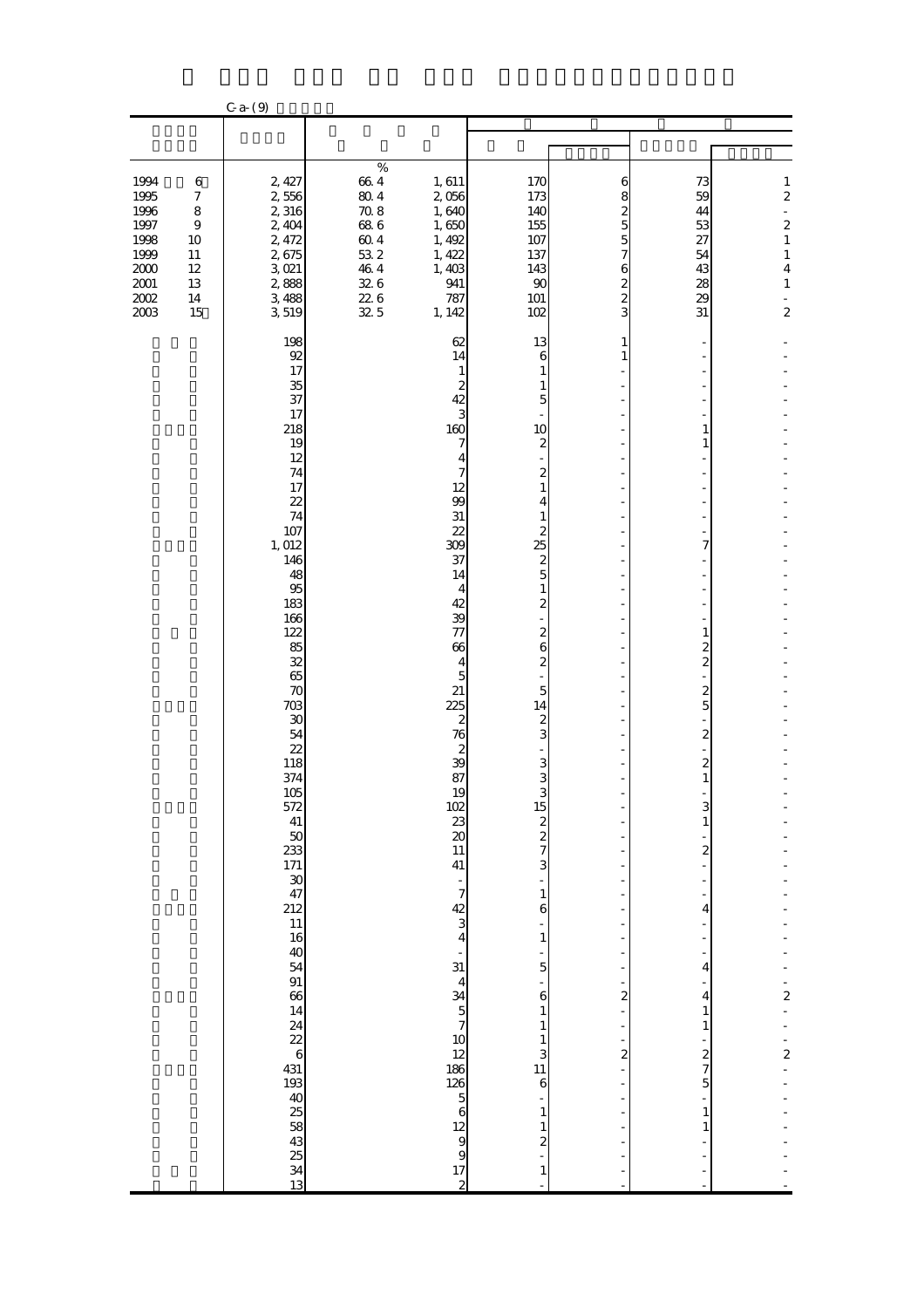|                                                                              |                                                                     | $C - a - (10)$                                                                                                                                                                                                                                                                                                                                                                                                                                                            |                                                                                       |                                                                                                                                                                                                                                                                                                                                                                                                                                          |                                                                                                                                                                                                                                                                                                                                                                                                     |                                                                                                                                                                                                                                                                                                                                                                                              |                                                                                                                                                                                                                                                                                                                                                                      |                                                                                                                                                            |
|------------------------------------------------------------------------------|---------------------------------------------------------------------|---------------------------------------------------------------------------------------------------------------------------------------------------------------------------------------------------------------------------------------------------------------------------------------------------------------------------------------------------------------------------------------------------------------------------------------------------------------------------|---------------------------------------------------------------------------------------|------------------------------------------------------------------------------------------------------------------------------------------------------------------------------------------------------------------------------------------------------------------------------------------------------------------------------------------------------------------------------------------------------------------------------------------|-----------------------------------------------------------------------------------------------------------------------------------------------------------------------------------------------------------------------------------------------------------------------------------------------------------------------------------------------------------------------------------------------------|----------------------------------------------------------------------------------------------------------------------------------------------------------------------------------------------------------------------------------------------------------------------------------------------------------------------------------------------------------------------------------------------|----------------------------------------------------------------------------------------------------------------------------------------------------------------------------------------------------------------------------------------------------------------------------------------------------------------------------------------------------------------------|------------------------------------------------------------------------------------------------------------------------------------------------------------|
|                                                                              |                                                                     |                                                                                                                                                                                                                                                                                                                                                                                                                                                                           |                                                                                       |                                                                                                                                                                                                                                                                                                                                                                                                                                          |                                                                                                                                                                                                                                                                                                                                                                                                     |                                                                                                                                                                                                                                                                                                                                                                                              |                                                                                                                                                                                                                                                                                                                                                                      |                                                                                                                                                            |
| 1994<br>1995<br>1996<br>1997<br>1998<br>1999<br>2000<br>2001<br>2002<br>2003 | 6<br>$\boldsymbol{7}$<br>8<br>9<br>10<br>11<br>12<br>13<br>14<br>15 | 39,694<br>37,603<br>36, 926<br>35, 921<br>38,668<br>43, 781<br>54, 483<br>51, 333<br>49, 411<br>43,686                                                                                                                                                                                                                                                                                                                                                                    | $\%$<br>726<br>70.3<br>73 5<br>73 5<br>71.8<br>$55\ 3$<br>324<br>29.7<br>34 2<br>37.7 | 28, 801<br>26, 451<br>27, 150<br>26, 413<br>27, 771<br>24, 222<br>17,670<br>15, 235<br>16,897<br>16, 472                                                                                                                                                                                                                                                                                                                                 | 2,368<br>2,090<br>2,073<br>1,956<br>1,865<br>1,968<br>1,718<br>1,774<br>1,648<br>1,588                                                                                                                                                                                                                                                                                                              | 93<br>99<br>99<br>92<br>92<br>101<br>95<br>82<br>64<br>77                                                                                                                                                                                                                                                                                                                                    | 519<br>505<br>430<br>390<br>312<br>344<br>300<br>312<br>250<br>201                                                                                                                                                                                                                                                                                                   | 18<br>$32\,$<br>22<br>16<br>$2\!6$<br>15<br>$11\,$<br>23<br>18<br>8                                                                                        |
|                                                                              |                                                                     | 1,880<br>1, 124<br>195<br>286<br>178<br>97<br>2,062<br>257<br>283<br>557<br>202<br>249<br>514<br>3, 734<br>14,007<br>1,393<br>897<br>1,084<br>3,059<br>2, 282<br>2, 437<br>733<br>394<br>583<br>1, 145<br>6,098<br>280<br>399<br>269<br>760<br>3, 757<br>633<br>7, 723<br>396<br>805<br>3,924<br>2,013<br>285<br>300<br>2, 212<br>75<br>87<br>629<br>1,053<br>368<br>1,071<br>161<br>336<br>376<br>198<br>4,899<br>2,635<br>206<br>268<br>336<br>271<br>398<br>320<br>465 |                                                                                       | 659<br>248<br>141<br>177<br>49<br>44<br>1, 158<br>185<br>227<br>240<br>108<br>222<br>176<br>2, 156<br>4, 278<br>714<br>352<br>232<br>619<br>749<br>731<br>165<br>22<br>365<br>329<br>2,917<br>154<br>545<br>176<br>469<br>1, 498<br>75<br>1,879<br>67<br>470<br>533<br>463<br>238<br>108<br>1, 159<br>45<br>105<br>313<br>456<br>240<br>544<br>150<br>$97\,$<br>234<br>63<br>1,722<br>732<br>133<br>116<br>246<br>79<br>154<br>178<br>84 | 84<br>39<br>8<br>15<br>12<br>10<br>120<br>20<br>15<br>19<br>14<br>16<br>36<br>215<br>360<br>31<br>24<br>22<br>52<br>48<br>73<br>29<br>7<br>31<br>43<br>139<br>10<br>18<br>20<br>14<br>63<br>14<br>298<br>18<br>34<br>175<br>46<br>11<br>14<br>106<br>$\overline{9}$<br>9<br>23<br>38<br>27<br>73<br>$\overline{9}$<br>14<br>39<br>$11\,$<br>193<br>47<br>19<br>11<br>22<br>13<br>$20\,$<br>28<br>33 | 6<br>1<br>4<br>5<br>$\overline{c}$<br>1<br>$\overline{\mathcal{Z}}$<br>13<br>15<br>1<br>$\mathbf{1}$<br>$\overline{c}$<br>3<br>1<br>3<br>$\mathbf{1}$<br>3<br>4<br>$\overline{4}$<br>22<br>$\boldsymbol{z}$<br>15<br>$\overline{5}$<br>1<br>$\mathbf{1}$<br>6<br>$\mathbf{1}$<br>3<br>$\overline{\mathcal{Z}}$<br>5<br>$\mathbf{1}$<br>$\mathbf{1}$<br>-<br>$\boldsymbol{z}$<br>$\mathbf{1}$ | 13<br>1<br>3<br>$\mathbf{z}$<br>7<br>21<br>3<br>4<br>2<br>1<br>11<br>6<br>42<br>5<br>8<br>4<br>3<br>3<br>$\boldsymbol{z}$<br>5<br>12<br>20<br>2<br>$\mathbf{z}$<br>$\mathbf{1}$<br>2<br>10<br>28<br>4<br>2<br>4<br>12<br>$\boldsymbol{6}$<br>15<br>3<br>$\mathbf{1}$<br>5<br>6<br>18<br>$\mathbf{1}$<br>3<br>13<br>$\mathbf{1}$<br>38<br>4<br>5<br>1<br>5<br>6<br>17 | 1<br>$\,1\,$<br>1<br>4<br>$\mathbf{1}$<br>$\,1\,$<br>÷,<br>$\boldsymbol{z}$<br>$\overline{\mathbf{c}}$<br>÷,<br>$\overline{\mathcal{L}}$<br>$\overline{a}$ |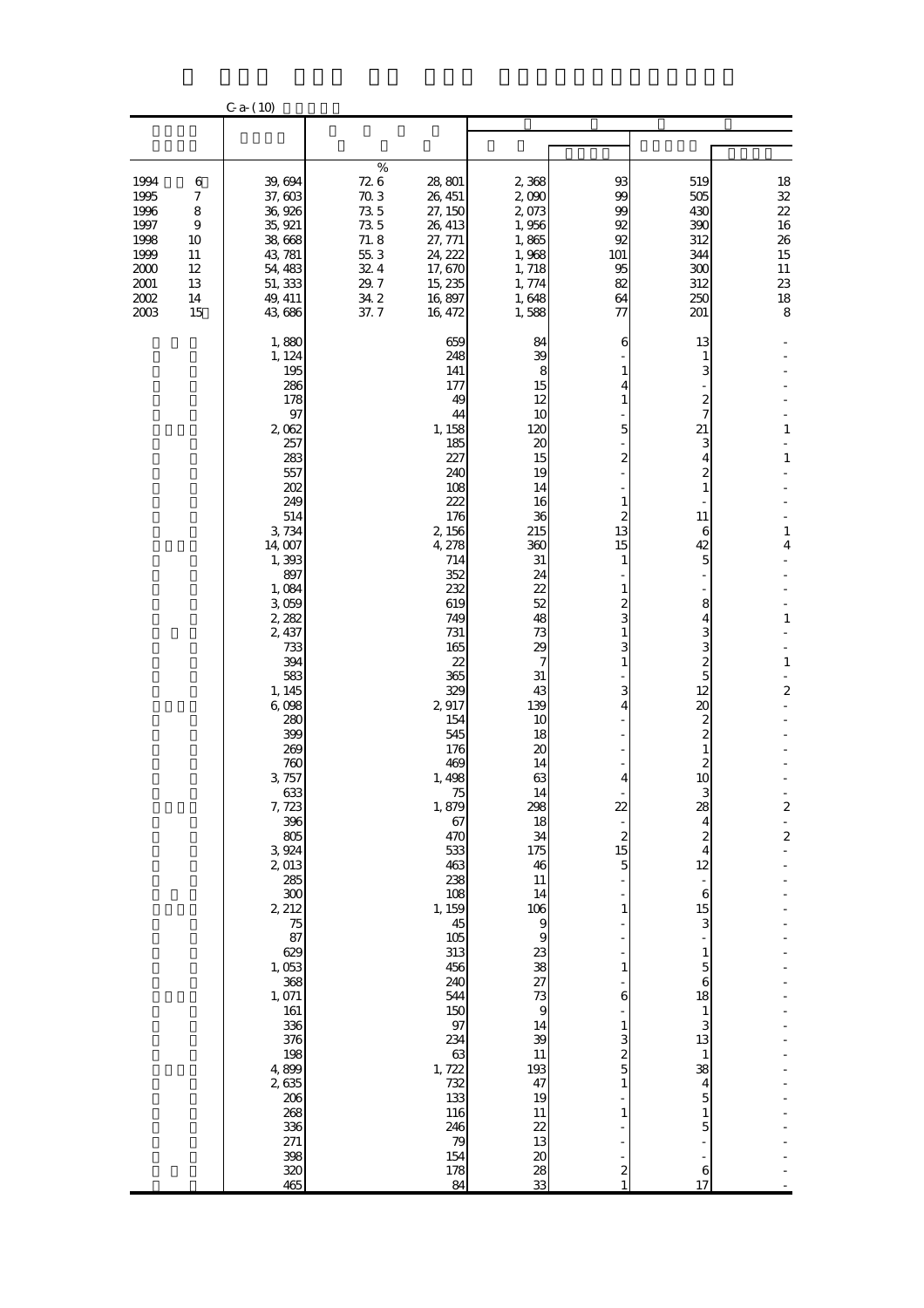|                                                                              |                                                                                    | $C-a- (11)$                                                                                                                                                                                                                                                                                                                                                                                                                                                                     |                                                                                                                                                                                                                                                                                                                                                                                                                                         |                                                                                                                                                                                                                                                                                                                                                                             |                                                                                                                                                                                                                                                                                                                                                                                                                                                            |                                                                                                                                                                                                                                                                                                                                                        |                                                                                                                                                                                                                                                                                                                                                                                         |
|------------------------------------------------------------------------------|------------------------------------------------------------------------------------|---------------------------------------------------------------------------------------------------------------------------------------------------------------------------------------------------------------------------------------------------------------------------------------------------------------------------------------------------------------------------------------------------------------------------------------------------------------------------------|-----------------------------------------------------------------------------------------------------------------------------------------------------------------------------------------------------------------------------------------------------------------------------------------------------------------------------------------------------------------------------------------------------------------------------------------|-----------------------------------------------------------------------------------------------------------------------------------------------------------------------------------------------------------------------------------------------------------------------------------------------------------------------------------------------------------------------------|------------------------------------------------------------------------------------------------------------------------------------------------------------------------------------------------------------------------------------------------------------------------------------------------------------------------------------------------------------------------------------------------------------------------------------------------------------|--------------------------------------------------------------------------------------------------------------------------------------------------------------------------------------------------------------------------------------------------------------------------------------------------------------------------------------------------------|-----------------------------------------------------------------------------------------------------------------------------------------------------------------------------------------------------------------------------------------------------------------------------------------------------------------------------------------------------------------------------------------|
|                                                                              |                                                                                    |                                                                                                                                                                                                                                                                                                                                                                                                                                                                                 |                                                                                                                                                                                                                                                                                                                                                                                                                                         |                                                                                                                                                                                                                                                                                                                                                                             |                                                                                                                                                                                                                                                                                                                                                                                                                                                            |                                                                                                                                                                                                                                                                                                                                                        |                                                                                                                                                                                                                                                                                                                                                                                         |
| 1994<br>1995<br>1996<br>1997<br>1998<br>1999<br>2000<br>2001<br>2002<br>2003 | 6<br>$\boldsymbol{7}$<br>8<br>$\boldsymbol{9}$<br>10<br>11<br>12<br>13<br>14<br>15 | 39, 648<br>40, 138<br>35, 716<br>33, 875<br>36, 728<br>41, 714<br>41, 613<br>43,678<br>48, 719<br>48,526                                                                                                                                                                                                                                                                                                                                                                        | $\%$<br>74 6<br>29, 593<br>784<br>31, 473<br>77.3<br>27,609<br>784<br>26,568<br>689<br>25, 308<br>58 2<br>24, 262<br>40.1<br>16,677<br>29.9<br>13,068<br>$30\;2$<br>14,700<br>35, 8<br>17,385                                                                                                                                                                                                                                           | 3,078<br>2,944<br>2,705<br>2, 715<br>2,612<br>2,400<br>2,085<br>2, 211<br>2, 213<br>2,311                                                                                                                                                                                                                                                                                   | 191<br>173<br>164<br>173<br>164<br>123<br>114<br>116<br>102<br>123                                                                                                                                                                                                                                                                                                                                                                                         | 1,290<br>1,265<br>1,093<br>1,054<br>855<br>796<br>666<br>773<br>839<br>786                                                                                                                                                                                                                                                                             | 56<br>$5\!3$<br>$5\!9$<br>$44\,$<br>43<br>39<br>37<br>35<br>$3\!$<br>30                                                                                                                                                                                                                                                                                                                 |
|                                                                              |                                                                                    | 1, 722<br>1, 021<br>145<br>195<br>229<br>132<br>2, 151<br>198<br>205<br>622<br>196<br>155<br>775<br>4, 441<br>14, 737<br>1,767<br>874<br>1,022<br>2,988<br>2,792<br>2,633<br>489<br>419<br>506<br>1, 247<br>7,304<br>276<br>286<br>280<br>1, 140<br>4,677<br>645<br>8,492<br>408<br>805<br>3,650<br>2, 757<br>465<br>407<br>2609<br>146<br>112<br>727<br>1, 176<br>448<br>1, 138<br>230<br>370<br>397<br>141<br>5,932<br>3,521<br>243<br>279<br>357<br>269<br>336<br>284<br>643 | 594<br>327<br>27<br>25<br>105<br>110<br>867<br>78<br>$91\,$<br>183<br>67<br>98<br>350<br>2, 447<br>5,188<br>546<br>356<br>492<br>670<br>863<br>1, 232<br>186<br>76<br>239<br>528<br>2,043<br>178<br>119<br>88<br>426<br>1, 106<br>126<br>1,986<br>172<br>381<br>344<br>926<br>109<br>54<br>1, 297<br>67<br>$99$<br>399<br>412<br>320<br>828<br>479<br>77<br>236<br>36<br>2, 135<br>762<br>106<br>209<br>403<br>246<br>121<br>161<br>127 | 113<br>69<br>11<br>9<br>21<br>3<br>195<br>20<br>33<br>41<br>31<br>15<br>55<br>223<br>597<br>33<br>33<br>36<br>106<br>79<br>142<br>28<br>19<br>38<br>83<br>199<br>28<br>23<br>14<br>41<br>65<br>28<br>410<br>27<br>48<br>196<br>80<br>43<br>16<br>189<br>16<br>24<br>58<br>64<br>27<br>88<br>19<br>$11\,$<br>43<br>15<br>297<br>98<br>12<br>17<br>17<br>21<br>25<br>45<br>62 | 7<br>3<br>3<br>1<br>4<br>3<br>$\mathbf{1}$<br>16<br>27<br>1<br>1<br>3<br>5<br>9<br>1<br>2<br>4<br>1<br>7<br>2<br>1<br>1<br>$\overline{c}$<br>31<br>$\overline{\phantom{a}}$<br>$\overline{5}$<br>19<br>5<br>$\boldsymbol{2}$<br>13<br>÷<br>$\overline{\mathcal{Z}}$<br>$\,1$<br>9<br>$\mathbf{1}$<br>$\overline{\mathbf{c}}$<br>$\mathbf{1}$<br>$\mathbf{1}$<br>16<br>$\overline{4}$<br>3<br>$\overline{\mathcal{Z}}$<br>$\mathbf{1}$<br>$\mathbf{1}$<br>5 | 32<br>23<br>1<br>1<br>7<br>88<br>6<br>12<br>17<br>14<br>6<br>33<br>29<br>169<br>4<br>12<br>4<br>28<br>22<br>43<br>11<br>12<br>11<br>22<br>87<br>18<br>13<br>3<br>16<br>24<br>13<br>126<br>11<br>23<br>36<br>31<br>21<br>$\overline{4}$<br>85<br>6<br>14<br>32<br>29<br>4<br>39<br>6<br>4<br>27<br>2<br>131<br>37<br>4<br>5<br>4<br>4<br>10<br>29<br>38 | $\mathbf 2$<br>$\mathbf{1}$<br>$\mathbf{1}$<br>3<br>$\overline{\mathcal{Z}}$<br>$\,1\,$<br>$\overline{\mathbf{c}}$<br>8<br>$\,1\,$<br>$\overline{\mathbf{4}}$<br>$\blacksquare$<br>$\boldsymbol{z}$<br>$\,1$<br>4<br>$\boldsymbol{z}$<br>$\mathbf{1}$<br>$\mathbf{1}$<br>5<br>÷,<br>$\frac{2}{2}$<br>$\,1\,$<br>1<br>$\,1$<br>$\frac{5}{2}$<br>$\frac{1}{1}$<br>$\,1\,$<br>$\mathbf{1}$ |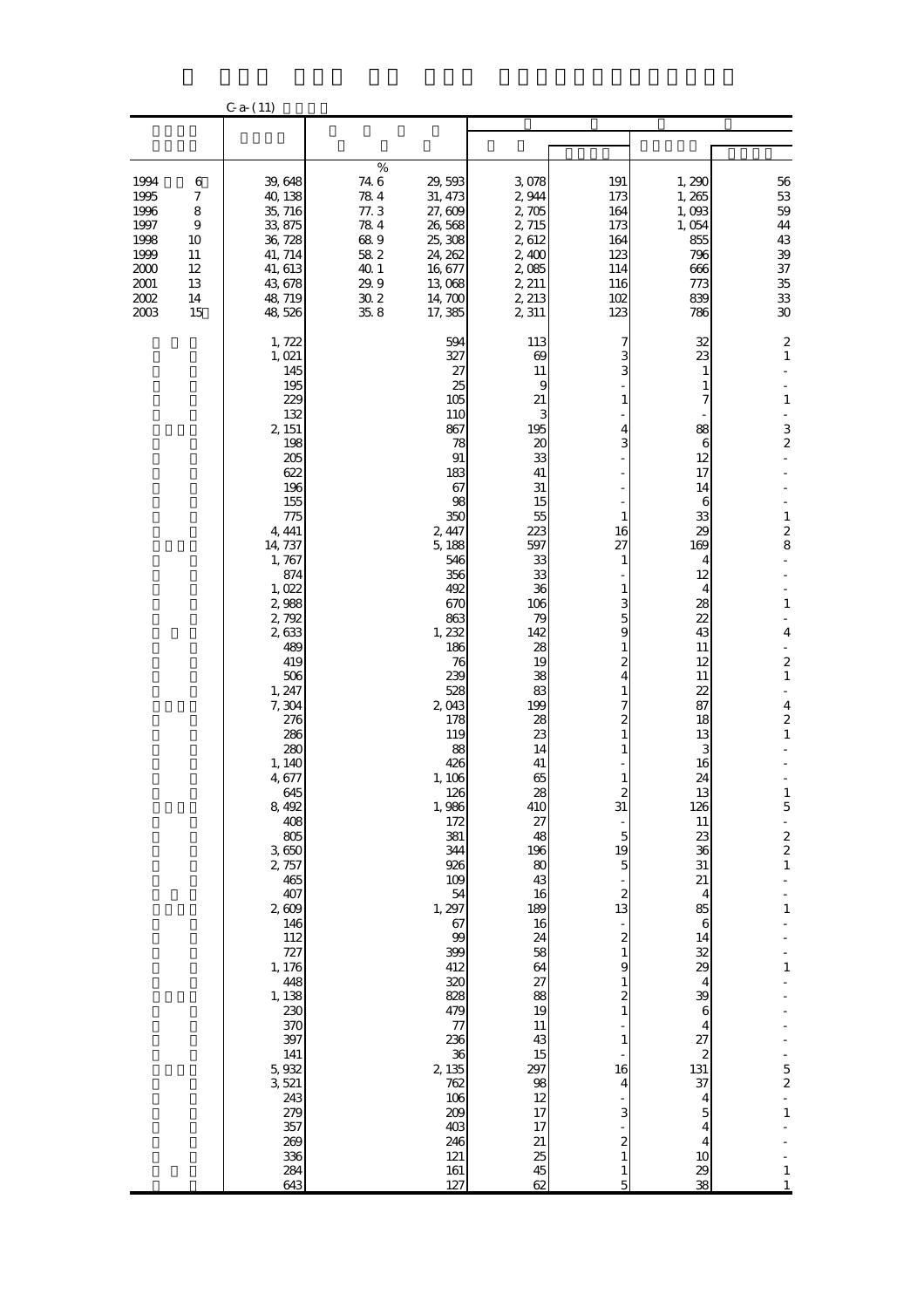|                                                                                          |                                                                                              | $C-a- (12)$                                                                                                                                                                                                                                                                          |                                                                                            |                                                                                                                                                                                                                                                                                                                                                                                                                                                                                   |                                                                                                                                                                                                                                                                                                                                                                                                                                             |                                                                  |                                                                                                                                                                                                                                  |                                                                                                                                             |
|------------------------------------------------------------------------------------------|----------------------------------------------------------------------------------------------|--------------------------------------------------------------------------------------------------------------------------------------------------------------------------------------------------------------------------------------------------------------------------------------|--------------------------------------------------------------------------------------------|-----------------------------------------------------------------------------------------------------------------------------------------------------------------------------------------------------------------------------------------------------------------------------------------------------------------------------------------------------------------------------------------------------------------------------------------------------------------------------------|---------------------------------------------------------------------------------------------------------------------------------------------------------------------------------------------------------------------------------------------------------------------------------------------------------------------------------------------------------------------------------------------------------------------------------------------|------------------------------------------------------------------|----------------------------------------------------------------------------------------------------------------------------------------------------------------------------------------------------------------------------------|---------------------------------------------------------------------------------------------------------------------------------------------|
|                                                                                          |                                                                                              |                                                                                                                                                                                                                                                                                      |                                                                                            |                                                                                                                                                                                                                                                                                                                                                                                                                                                                                   |                                                                                                                                                                                                                                                                                                                                                                                                                                             |                                                                  |                                                                                                                                                                                                                                  |                                                                                                                                             |
| 1994<br>1995<br>1996<br>1997<br>1998<br>1999<br>$2000\,$<br>$2001\,$<br>$2002\,$<br>2003 | 6<br>$\boldsymbol{7}$<br>$\,8\,$<br>$\boldsymbol{9}$<br>10<br>$11\,$<br>12<br>13<br>14<br>15 | 2,037<br>1,667<br>1, 482<br>1, 423<br>1,542<br>1,368<br>1, 499<br>1,569<br>1,631<br>1,602                                                                                                                                                                                            | $\%$<br>92 6<br>91.6<br>87.7<br><b>760</b><br>71.0<br>61.3<br>37.0<br>27.7<br>27.0<br>25.8 | 1,887<br>1,527<br>1,300<br>1,082<br>1,095<br>838<br>554<br>435<br>441<br>413                                                                                                                                                                                                                                                                                                                                                                                                      | 636<br>423<br>379<br>293<br>299<br>$302\,$<br>255<br>198<br>192<br>175                                                                                                                                                                                                                                                                                                                                                                      | 44<br>22<br>20<br>7<br>9<br>8<br>9<br>7<br>5<br>4                | 368<br>202<br>194<br>150<br>133<br>123<br>82<br>49<br>53<br>36                                                                                                                                                                   | $31\,$<br>15<br>15<br>$\overline{4}$<br>$\boldsymbol{7}$<br>$\overline{5}$<br>$\boldsymbol{7}$<br>$\mathbf{1}$<br>$\bf 4$<br>$\overline{c}$ |
|                                                                                          |                                                                                              | 81<br>47<br>9<br>9<br>12<br>$\overline{4}$<br>62<br>$\overline{9}$<br>$\overline{4}$<br>16<br>4<br>$\boldsymbol{6}$<br>23<br>69<br>533<br>78<br>39<br>40<br>129<br>67<br>81<br>21<br>$21\,$<br>10<br>47<br>299<br>12<br>14<br>11<br>73<br>156<br>$\frac{33}{242}$<br>$\frac{15}{39}$ |                                                                                            | 14<br>9<br>$\overline{\mathcal{Z}}$<br>$\mathbf{1}$<br>$\boldsymbol{z}$<br>24<br>6<br>4<br>5<br>$\begin{array}{c} 2 \\ 2 \\ 5 \end{array}$<br>$\boldsymbol{\mathsf{20}}$<br>116<br>19<br>7<br>13<br>21<br>16<br>9<br>4<br>6<br>21<br>54<br>3<br>4<br>$\boldsymbol{z}$<br>18<br>$20\,$<br>7<br>$rac{63}{21}$<br>$rac{21}{17}$<br>$\overline{\mathbf{4}}$<br>$\overline{\phantom{0}}$<br>$28$<br>$27$<br>$5$<br>$10$<br>$4$<br>31<br>$\overline{4}$<br>11 4 12 63 21 5 13 8 5 7 3 1 | 6<br>$\boldsymbol{z}$<br>$\mathbf{1}$<br>$\overline{\mathcal{Z}}$<br>1<br>15<br>1<br>1<br>6<br>1<br>4<br>$\boldsymbol{z}$<br>1<br>35<br>$\frac{2}{3}$<br>$\,$ 6 $\,$<br>10<br>$\frac{2}{2}$<br>$\mathbf{1}$<br>$\mathbf{1}$<br>8<br>27<br>3<br>3<br>9<br>$\frac{5}{7}$<br>41<br>$\mathbf{1}$<br>$\overline{9}$<br>21 8 2 - 13 - 2 3 4 4 4 11 4 2 - 5 26 8<br>$\,1$<br>$\overline{\mathbf{r}}$<br>$\begin{array}{c} 4 \\ 5 \\ 3 \end{array}$ | 1<br>1<br>1<br>1<br>$\mathbf{1}$<br>-<br>1<br>$\mathbf{1}$<br>Ē, | 6<br>1<br>1<br>4<br>3<br>3<br>5<br>8<br>$\,1$<br>$\sim$ $\sim$ $\infty$ $\infty$<br>$\mathbf{1}$<br>$\,1\,$<br>$\frac{3}{2}$<br>$\overline{\phantom{a}}$<br>$\mathbf{1}$<br>10<br>3<br>$\sim$ $\sim$ $\sim$ $\sim$<br>$\,1$<br>1 | 1<br>$\begin{array}{c} 1 \\ 1 \end{array}$                                                                                                  |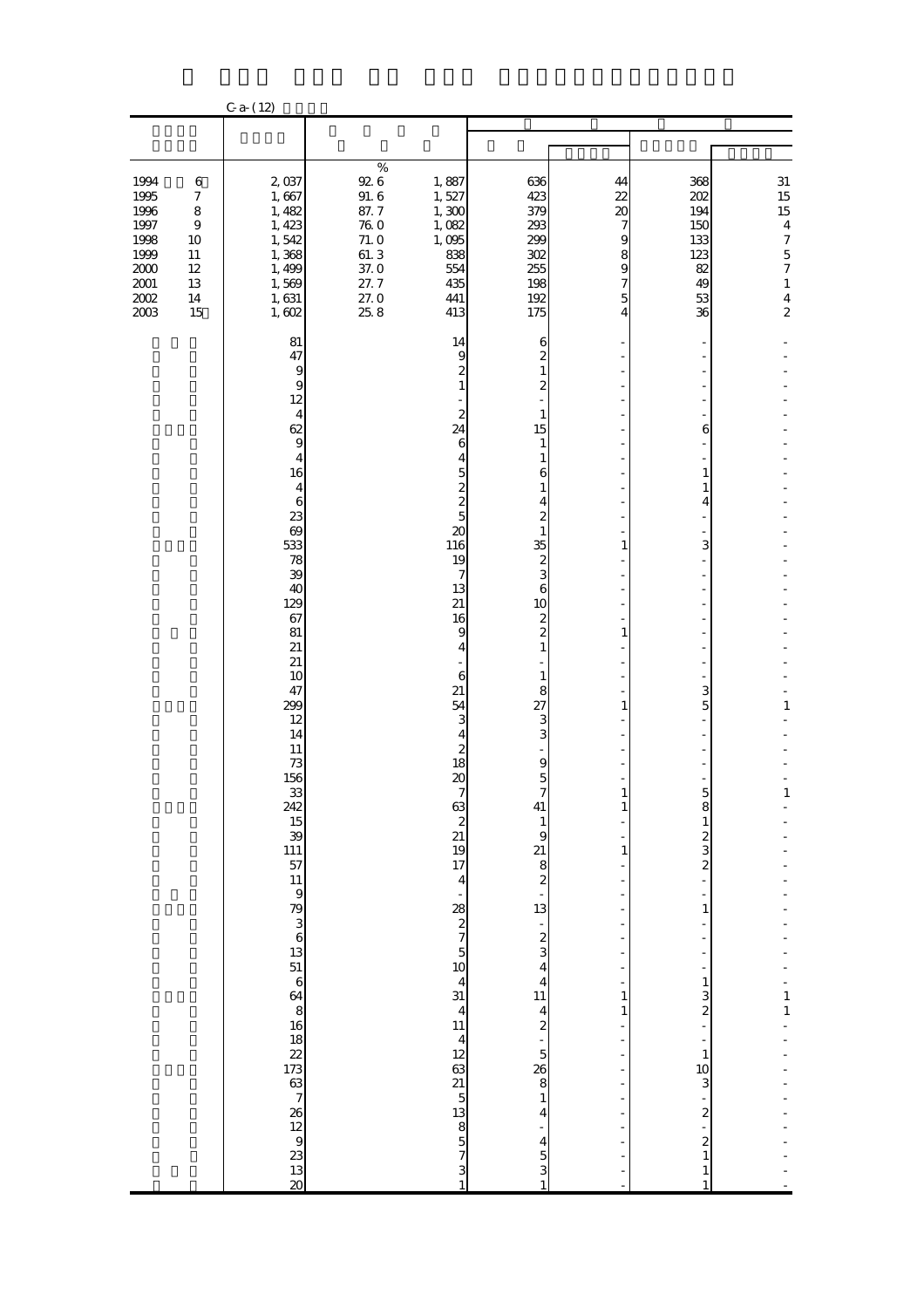|                                                                                          |                                                                                    | $C - a - (13)$                                                                                                                                                                                                                                                                                                                                                                                                                                                                    |                                                                                     |                                                                                                                                                                                                                                                                                                                                                                                                                                                         |                                                                                                                                                                                                                                                                                                                                                                                                                                                                                                                                                                                                                                                                             |                                                                                                                                                                                                                                                                                                                                                                                     |                                                                                                                                                                                                                                                                                                                                                                                                                                                                                                                                  |                                                                                                                                                                                                                                                                                                                                                                                                                                                                                                                                                                                                     |
|------------------------------------------------------------------------------------------|------------------------------------------------------------------------------------|-----------------------------------------------------------------------------------------------------------------------------------------------------------------------------------------------------------------------------------------------------------------------------------------------------------------------------------------------------------------------------------------------------------------------------------------------------------------------------------|-------------------------------------------------------------------------------------|---------------------------------------------------------------------------------------------------------------------------------------------------------------------------------------------------------------------------------------------------------------------------------------------------------------------------------------------------------------------------------------------------------------------------------------------------------|-----------------------------------------------------------------------------------------------------------------------------------------------------------------------------------------------------------------------------------------------------------------------------------------------------------------------------------------------------------------------------------------------------------------------------------------------------------------------------------------------------------------------------------------------------------------------------------------------------------------------------------------------------------------------------|-------------------------------------------------------------------------------------------------------------------------------------------------------------------------------------------------------------------------------------------------------------------------------------------------------------------------------------------------------------------------------------|----------------------------------------------------------------------------------------------------------------------------------------------------------------------------------------------------------------------------------------------------------------------------------------------------------------------------------------------------------------------------------------------------------------------------------------------------------------------------------------------------------------------------------|-----------------------------------------------------------------------------------------------------------------------------------------------------------------------------------------------------------------------------------------------------------------------------------------------------------------------------------------------------------------------------------------------------------------------------------------------------------------------------------------------------------------------------------------------------------------------------------------------------|
|                                                                                          |                                                                                    |                                                                                                                                                                                                                                                                                                                                                                                                                                                                                   |                                                                                     |                                                                                                                                                                                                                                                                                                                                                                                                                                                         |                                                                                                                                                                                                                                                                                                                                                                                                                                                                                                                                                                                                                                                                             |                                                                                                                                                                                                                                                                                                                                                                                     |                                                                                                                                                                                                                                                                                                                                                                                                                                                                                                                                  |                                                                                                                                                                                                                                                                                                                                                                                                                                                                                                                                                                                                     |
| 1994<br>1995<br>1996<br>1997<br>1998<br>1999<br>$2000\,$<br>$2001\,$<br>$2002\,$<br>2003 | 6<br>$\boldsymbol{7}$<br>8<br>$\boldsymbol{9}$<br>10<br>11<br>12<br>13<br>14<br>15 | 4, 241<br>3,855<br>4, 117<br>3,744<br>3,843<br>3,977<br>4, 125<br>4,367<br>4,625<br>4,778                                                                                                                                                                                                                                                                                                                                                                                         | $\%$<br>738<br>79.0<br>74.0<br>68 5<br>65.9<br>57.5<br>36.8<br>28 1<br>21.3<br>29.4 | 3, 128<br>3,047<br>3,045<br>2,566<br>2,534<br>2,286<br>1,518<br>1, 227<br>985<br>1,403                                                                                                                                                                                                                                                                                                                                                                  | 475<br>511<br>552<br>530<br>529<br>565<br>488<br>466<br>464<br>492                                                                                                                                                                                                                                                                                                                                                                                                                                                                                                                                                                                                          | 153<br>153<br>174<br>153<br>174<br>147<br>144<br>143<br>121<br>164                                                                                                                                                                                                                                                                                                                  | 123<br>151<br>167<br>163<br>133<br>134<br>137<br>123<br>133<br>147                                                                                                                                                                                                                                                                                                                                                                                                                                                               | 38<br>39<br>35<br>49<br>57<br>$36\,$<br>${\bf 38}$<br>$36\,$<br>$31\,$<br>56                                                                                                                                                                                                                                                                                                                                                                                                                                                                                                                        |
|                                                                                          |                                                                                    | 242<br>165<br>13<br>25<br>30<br>$\overline{9}$<br>332<br>27<br>47<br>130<br>11<br>33<br>84<br>273<br>1,571<br>93<br>110<br>95<br>292<br>408<br>190<br>125<br>$51\,$<br>84<br>123<br>414<br>40<br>62<br>43<br>108<br>121<br>40<br>729<br>145<br>118<br>206<br>185<br>$\frac{42}{33}$<br>321<br>$\frac{1}{2}$<br>38<br>38<br>38<br>$\frac{33}{162}$<br>$\frac{31}{60}$<br>24<br>734<br>331<br>$\pmb{20}$<br>$71$<br>$\begin{array}{c} 60 \\ 30 \end{array}$<br>$\infty$<br>68<br>94 |                                                                                     | 76<br>64<br>6<br>$\frac{2}{2}$<br>87<br>11<br>10<br>18<br>$rac{2}{5}$<br>41<br>180<br>316<br>14<br>15<br>30<br>25<br>75<br>37<br>25<br>21<br>38<br>36<br>127<br>7<br>5<br>14<br>19<br>76<br>6<br>219<br>$\boldsymbol{6}$<br>71<br>79<br>38<br>17<br>$\frac{8}{107}$<br>$\begin{array}{c} 11 \\ 3 \\ 8 \end{array}$<br>$51\,$<br>34<br>45 $\overline{3}$ 32<br>24<br>$\mathbf 6$<br>246<br>54 56 56 56 56 56<br>$\begin{bmatrix} 6 \\ 101 \end{bmatrix}$ | 30<br>18<br>6<br>$\overline{\mathcal{L}}$<br>$\frac{2}{2}$<br>33<br>8<br>$\overline{4}$<br>12<br>$\mathbf{1}$<br>$\boldsymbol{z}$<br>6<br>63<br>113<br>4<br>$\overline{7}$<br>$\overline{5}$<br>18<br>22<br>17<br>14<br>6<br>10<br>10<br>27<br>3<br>$\mathbf{1}$<br>$\overline{\mathcal{Z}}$<br>$\overline{7}$<br>12<br>$\overline{\mathcal{L}}$<br>120<br>$\overline{6}$<br>$\frac{11}{78}$<br>$\frac{16}{7}$ $\frac{7}{8}$ $\frac{2}{8}$<br>$\begin{array}{c} 1 \\ 3 \\ 14 \end{array}$<br>$\begin{array}{c} 6 \\ 8 \\ 8 \end{array}$<br>$\overline{4}$<br>53<br>11<br>11<br>$\boldsymbol{6}$<br>$\overline{\mathbf{4}}$<br>$\overline{\mathbf{r}}$<br>$\frac{2}{6}$<br>9 | 13<br>7<br>4<br>1<br>1<br>8<br>4<br>1<br>$\mathbf{1}$<br>$\mathbf{z}$<br>20<br>37<br>$\mathbf{1}$<br>$\overline{\mathcal{Z}}$<br>4<br>3<br>10<br>3<br>6<br>4<br>4<br>7<br>1<br>$\overline{\mathcal{Z}}$<br>3<br>44<br>$\boldsymbol{z}$<br>$\overline{5}$<br>31<br>5<br>$\mathbf{1}$<br>12<br>$1\,$<br>$\,1$<br>6<br>4<br>8<br>$\frac{2}{3}$<br>$\frac{15}{5}$<br>$\frac{2}{3}$<br>4 | 10<br>3<br>4<br>$\boldsymbol{z}$<br>$\mathbf{1}$<br>17<br>7<br>3<br>3<br>$\mathbf{1}$<br>3<br>7<br>37<br>$\boldsymbol{z}$<br>1<br>1<br>6<br>6<br>3<br>$\overline{4}$<br>4<br>4<br>6<br>9<br>$\boldsymbol{z}$<br>$\mathbf{1}$<br>$\mathbf{1}$<br>$\overline{4}$<br>26<br>$\mathbf{1}$<br>1<br>19<br>$\boldsymbol{z}$<br>$\overline{\mathcal{L}}$<br>$\mathbf{1}$<br>16<br>$\overline{4}$<br>$\mathbf{1}$<br>9<br>$\boldsymbol{z}$<br>4<br>3<br>$\mathbf{1}$<br>21<br>$\boldsymbol{z}$<br>$\overline{9}$<br>$\mathbf{1}$<br>6<br>3 | $\boldsymbol{7}$<br>$\overline{\mathcal{L}}$<br>$\overline{4}$<br>$\mathbf{1}$<br>$\overline{7}$<br>$\overline{4}$<br>$\blacksquare$<br>$\,1\,$<br>$\frac{1}{2}$<br>$\overline{\mathcal{L}}$<br>$\overline{\mathbf{4}}$<br>12<br>$\Box$<br>$\,1\,$<br>$\,1\,$<br>$\blacksquare$<br>$\overline{4}$<br>$\,1\,$<br>$\,1\,$<br>3<br>$\mathbf{1}$<br>5<br>$\,1\,$<br>$\,1\,$<br>3<br>$\overline{\phantom{a}}$<br>11<br>$\begin{array}{c} \frac{1}{2} \\ 11 \end{array}$<br>$\overline{\mathbf{4}}$<br>$\begin{array}{c} 2 \\ 2 \\ 2 \end{array}$<br>÷,<br>$2 - 4$<br>4<br>1<br>$\,1\,$<br>$\overline{c}$ |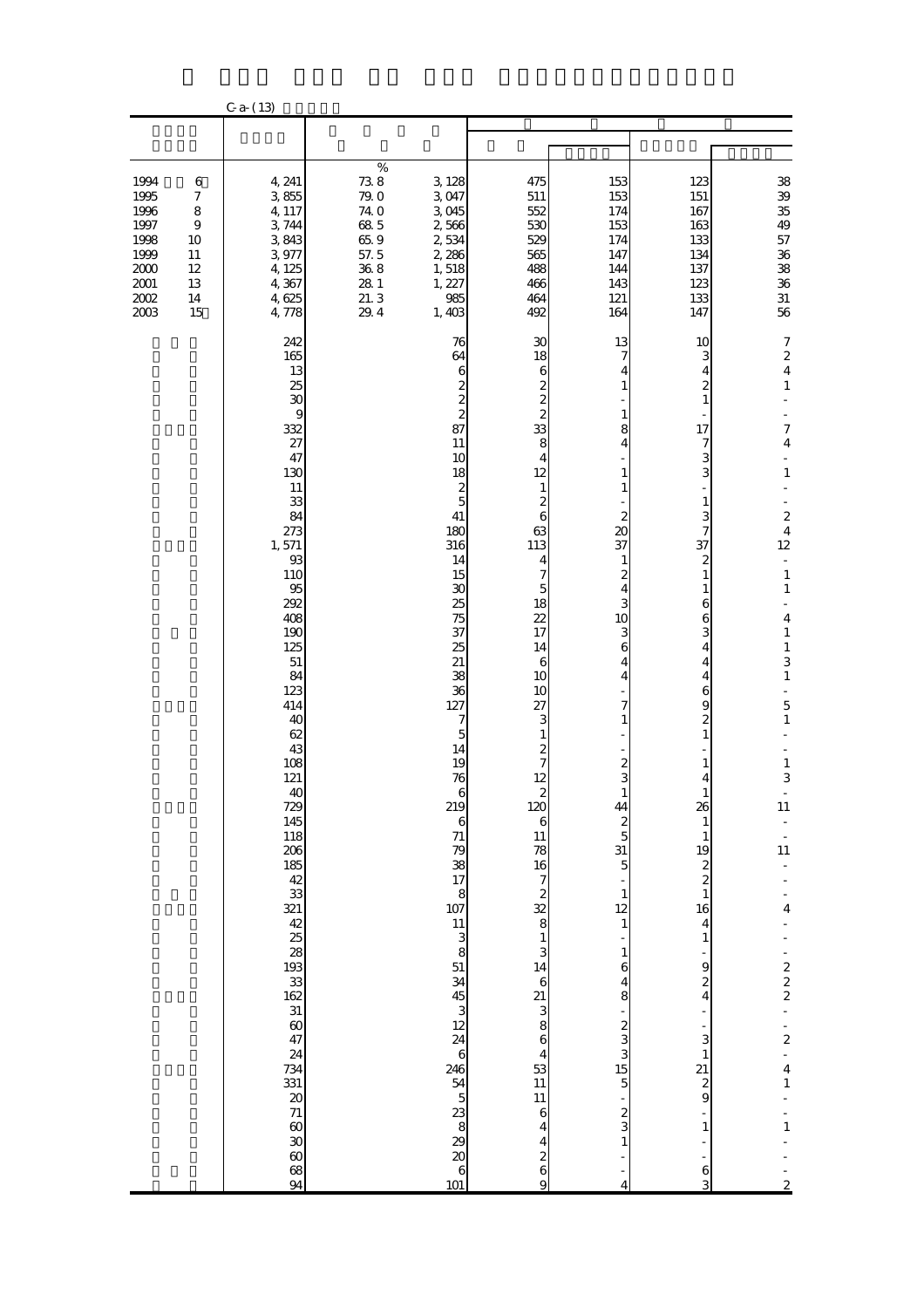|                                                                                          |                                                                                    | $C - a - (14)$                                                                                                                                                                                                                                                                                                                                                                                                   |                                                                                    |                                                                                                                                                                                                                                                                                                                                                                                                                                                                 |                                                                                                                                                                                                                                                                                                                                                                                                                                                                                                                                         |                                                                                                                                                                                                                                                                                          |                                                                                                                                                                                                                                                                                                                                                                                                        |                                                                                                                                                                                                                                            |
|------------------------------------------------------------------------------------------|------------------------------------------------------------------------------------|------------------------------------------------------------------------------------------------------------------------------------------------------------------------------------------------------------------------------------------------------------------------------------------------------------------------------------------------------------------------------------------------------------------|------------------------------------------------------------------------------------|-----------------------------------------------------------------------------------------------------------------------------------------------------------------------------------------------------------------------------------------------------------------------------------------------------------------------------------------------------------------------------------------------------------------------------------------------------------------|-----------------------------------------------------------------------------------------------------------------------------------------------------------------------------------------------------------------------------------------------------------------------------------------------------------------------------------------------------------------------------------------------------------------------------------------------------------------------------------------------------------------------------------------|------------------------------------------------------------------------------------------------------------------------------------------------------------------------------------------------------------------------------------------------------------------------------------------|--------------------------------------------------------------------------------------------------------------------------------------------------------------------------------------------------------------------------------------------------------------------------------------------------------------------------------------------------------------------------------------------------------|--------------------------------------------------------------------------------------------------------------------------------------------------------------------------------------------------------------------------------------------|
|                                                                                          |                                                                                    |                                                                                                                                                                                                                                                                                                                                                                                                                  |                                                                                    |                                                                                                                                                                                                                                                                                                                                                                                                                                                                 |                                                                                                                                                                                                                                                                                                                                                                                                                                                                                                                                         |                                                                                                                                                                                                                                                                                          |                                                                                                                                                                                                                                                                                                                                                                                                        |                                                                                                                                                                                                                                            |
| 1994<br>1995<br>1996<br>1997<br>1998<br>1999<br>$2000\,$<br>$2001\,$<br>$2002\,$<br>2003 | 6<br>$\boldsymbol{7}$<br>8<br>$\boldsymbol{9}$<br>10<br>11<br>12<br>13<br>14<br>15 | 5,484<br>4,772<br>4,658<br>4,516<br>4,681<br>4,569<br>4,643<br>5,041<br>5,767<br>5,872                                                                                                                                                                                                                                                                                                                           | $\%$<br>888<br>889<br>87.6<br>85.3<br>77.7<br>74.8<br>488<br>37.2<br>35, 7<br>40.8 | 4,869<br>4, 240<br>4,080<br>3,851<br>3,635<br>3, 419<br>2, 264<br>1,873<br>2,061<br>2 3 9 5                                                                                                                                                                                                                                                                                                                                                                     | 1,532<br>1, 242<br>1,303<br>1,285<br>1,346<br>1, 241<br>975<br>962<br>992<br>976                                                                                                                                                                                                                                                                                                                                                                                                                                                        | 76<br>59<br>97<br>69<br>66<br>76<br>44<br>52<br>64<br>42                                                                                                                                                                                                                                 | 717<br>503<br>546<br>492<br>494<br>361<br>298<br>334<br>282<br>263                                                                                                                                                                                                                                                                                                                                     | 40<br>$26\,$<br>57<br>$3\!6$<br>$\rm 30$<br>$27\,$<br>16<br>$20\,$<br>15<br>11                                                                                                                                                             |
|                                                                                          |                                                                                    | 266<br>167<br>16<br>19<br>34<br>30<br>309<br>36<br>46<br>98<br>11<br>26<br>92<br>193<br>1,765<br>247<br>62<br>95<br>271<br>612<br>129<br>102<br>38<br>88<br>121<br>757<br>69<br>94<br>47<br>177<br>265<br>$\frac{105}{1,011}$<br>89<br>158<br>382<br>225<br>62<br>95<br>334<br>$31\,$<br>30<br>$\infty$<br>162<br>$81\,$<br>384<br>53<br>68<br>201<br>62<br>853<br>362<br>47<br>46<br>68<br>57<br>94<br>83<br>96 |                                                                                    | 87<br>57<br>$\mathbf{1}$<br>6<br>11<br>12<br>129<br>25<br>27<br>37<br>7<br>10<br>23<br>114<br>604<br>75<br>25<br>14<br>91<br>274<br>38<br>15<br>4<br>37<br>31<br>310<br>44<br>73<br>12<br>56<br>101<br>$\frac{24}{583}$<br>248<br>70<br>152<br>84<br>$\overline{9}$<br>20<br>93<br>$\begin{array}{c} 4 \\ 8 \\ 9 \end{array}$<br>$\begin{array}{c} 20 \\ 52 \end{array}$<br>200<br>$\frac{16}{22}$<br>40<br>275<br>87<br>25<br>26<br>43<br>21<br>24<br>25<br>24 | 69<br>40<br>$\mathbf{1}$<br>9<br>14<br>5<br>69<br>18<br>12<br>23<br>8<br>$\overline{\mathcal{L}}$<br>6<br>68<br>186<br>23<br>14<br>6<br>33<br>42<br>21<br>$\boldsymbol{9}$<br>$\overline{\phantom{a}}$<br>9<br>22<br>88<br>$\boldsymbol{6}$<br>$\frac{5}{9}$<br>11<br>36<br>$\frac{21}{275}$<br>$\infty$<br>19<br>170<br>$\begin{array}{c} 45 \\ 5 \end{array}$<br>16<br>$\frac{36}{19}$ & $\frac{2}{5}$ & $\frac{2}{5}$<br>59<br>$\boldsymbol{6}$<br>8<br>$\infty$<br>15<br>126<br>$\frac{24}{15}$<br>10<br>18<br>21<br>14<br>10<br>14 | 9<br>4<br>$\overline{\mathcal{Z}}$<br>3<br>5<br>3<br>$\mathbf{1}$<br>1<br>2<br>3<br>1<br>1<br>1<br>$\overline{c}$<br>1<br>$\mathbf{1}$<br>17<br>$\mathbf{1}$<br>15<br>$\mathbf{1}$<br>$\overline{\mathbf{c}}$<br>$\,1$<br>$\mathbf{1}$<br>$\overline{c}$<br>$\mathbf{1}$<br>$\mathbf{1}$ | 12<br>4<br>$\overline{5}$<br>3<br>$\overline{22}$<br>$\overline{5}$<br>13<br>4<br>4<br>62<br>6<br>3<br>12<br>12<br>9<br>1<br>4<br>3<br>12<br>29<br>1<br>$\boldsymbol{z}$<br>$\overline{4}$<br>8<br>14<br>62<br>$\overline{9}$<br>6<br>32<br>10<br>$\overline{5}$<br>7<br>$\mathbf{1}$<br>$\boldsymbol{6}$<br>21<br>3<br>11<br>7<br>44<br>1<br>$\overline{5}$<br>$\boldsymbol{6}$<br>10<br>11<br>7<br>3 | $\mathbf 2$<br>$\overline{\mathcal{L}}$<br>$\frac{1}{2}$<br>$\mathbf{1}$<br>$\,1\,$<br>$\mathbf{1}$<br>$\mathbf{1}$<br>$\,1\,$<br>1<br>$\,1\,$<br>$\overline{\mathcal{L}}$<br>$\mathbf 1$<br>$\frac{1}{3}$<br>L,<br>$\mathbf 1$<br>$\,1\,$ |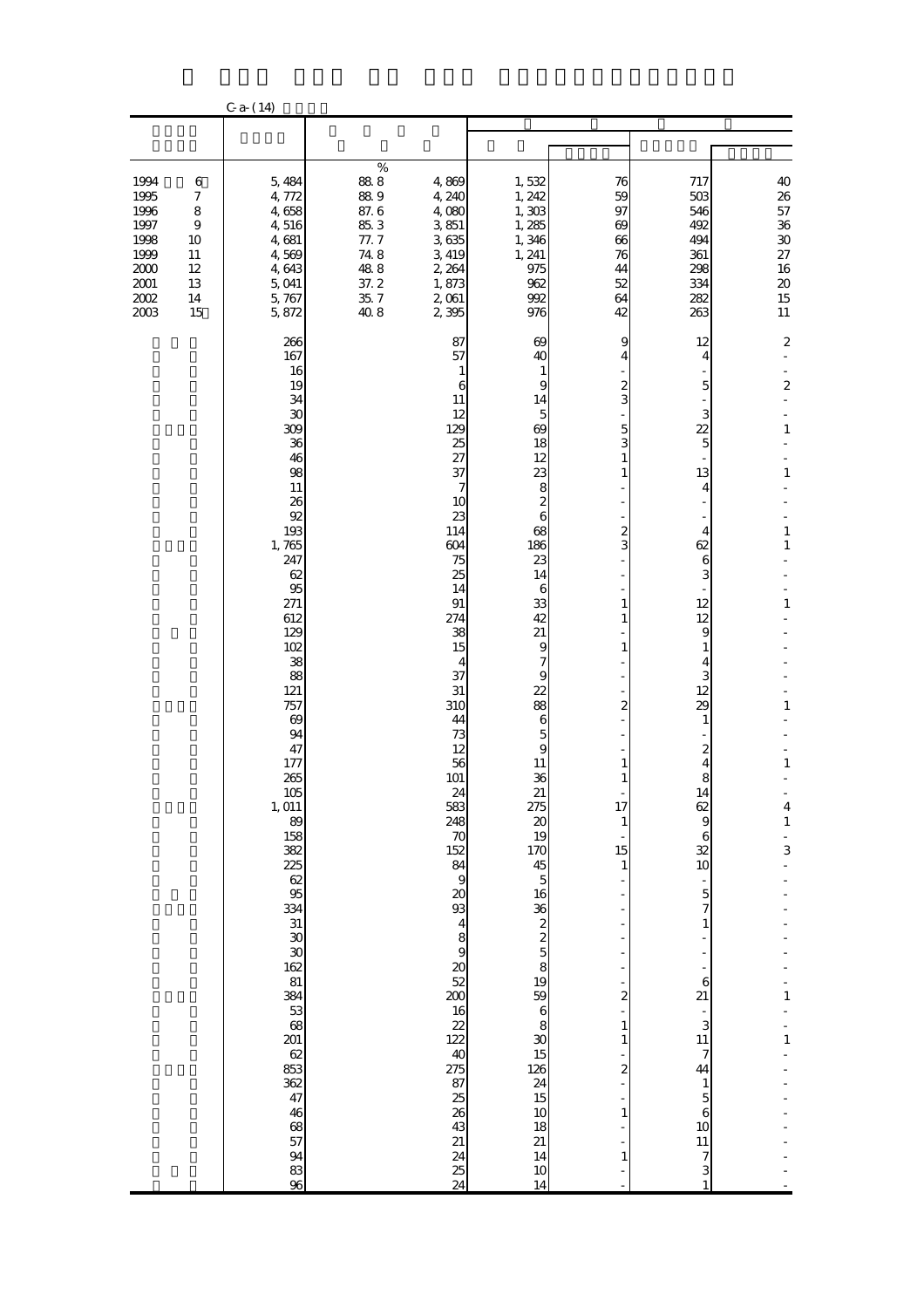|                                                                                          |                                                                                    | $C - a - (15)$                                                                                                                                                                                                                                                                                                                                                                                                                                                     |                                                                                    |                                                                                                                                                                                                                                                                                                                                                                                                          |                                                                                                                                                                                                                                                                                                                                                                                                             |                                                                                                                                                                                                                                                                                                                                                                           |                                                                                                                                                                                                                                                                                                                                                                                                                                                                                                      |                                                                                                                      |
|------------------------------------------------------------------------------------------|------------------------------------------------------------------------------------|--------------------------------------------------------------------------------------------------------------------------------------------------------------------------------------------------------------------------------------------------------------------------------------------------------------------------------------------------------------------------------------------------------------------------------------------------------------------|------------------------------------------------------------------------------------|----------------------------------------------------------------------------------------------------------------------------------------------------------------------------------------------------------------------------------------------------------------------------------------------------------------------------------------------------------------------------------------------------------|-------------------------------------------------------------------------------------------------------------------------------------------------------------------------------------------------------------------------------------------------------------------------------------------------------------------------------------------------------------------------------------------------------------|---------------------------------------------------------------------------------------------------------------------------------------------------------------------------------------------------------------------------------------------------------------------------------------------------------------------------------------------------------------------------|------------------------------------------------------------------------------------------------------------------------------------------------------------------------------------------------------------------------------------------------------------------------------------------------------------------------------------------------------------------------------------------------------------------------------------------------------------------------------------------------------|----------------------------------------------------------------------------------------------------------------------|
|                                                                                          |                                                                                    |                                                                                                                                                                                                                                                                                                                                                                                                                                                                    |                                                                                    |                                                                                                                                                                                                                                                                                                                                                                                                          |                                                                                                                                                                                                                                                                                                                                                                                                             |                                                                                                                                                                                                                                                                                                                                                                           |                                                                                                                                                                                                                                                                                                                                                                                                                                                                                                      |                                                                                                                      |
| 1994<br>1995<br>1996<br>1997<br>1998<br>1999<br>$2000\,$<br>$2001\,$<br>$2002\,$<br>2003 | 6<br>$\boldsymbol{7}$<br>8<br>$\boldsymbol{9}$<br>10<br>11<br>12<br>13<br>14<br>15 | 6,867<br>6,631<br>6,889<br>7, 191<br>6,527<br>6,686<br>7,388<br>8,521<br>10, 165<br>10, 492                                                                                                                                                                                                                                                                                                                                                                        | $\%$<br>79.2<br>830<br>77.4<br>80.0<br>72.2<br>64.9<br>35.7<br>28.0<br>27.7<br>289 | 5, 437<br>5,506<br>5,335<br>5,752<br>4,711<br>4,339<br>2,635<br>2,382<br>2,819<br>3,033                                                                                                                                                                                                                                                                                                                  | 797<br>682<br>704<br>761<br>725<br>722<br>674<br>655<br>704<br>767                                                                                                                                                                                                                                                                                                                                          | 49<br>32<br>41<br>41<br>32<br>37<br>22<br>31<br>40<br>43                                                                                                                                                                                                                                                                                                                  | 245<br>184<br>197<br>211<br>180<br>191<br>167<br>130<br>195<br>191                                                                                                                                                                                                                                                                                                                                                                                                                                   | $12\,$<br>$\overline{4}$<br>$10$<br>16<br>$\boldsymbol{7}$<br>13<br>$\,6$<br>$10$<br>$19\,$<br>5                     |
|                                                                                          |                                                                                    | 758<br>430<br>57<br>92<br>132<br>47<br>1,007<br>222<br>87<br>142<br>60<br>119<br>377<br>144<br>4, 196<br>793<br>450<br>276<br>510<br>922<br>225<br>205<br>146<br>185<br>484<br>1,322<br>75<br>89<br>86<br>143<br>736<br>193<br>$\frac{1,056}{232}$<br>190<br>166<br>268<br>98<br>102<br>661<br>119<br>$\frac{72}{183}$<br>137<br>150<br>431<br>86<br>$103$<br>206<br>36<br>917<br>$308\,$<br>66<br>73<br><b>110</b><br>53<br>79<br>151<br>$\overline{\mathcal{U}}$ |                                                                                    | 139<br>$61\,$<br>13<br>20<br>31<br>14<br>425<br>143<br>45<br>32<br>27<br>66<br>112<br>81<br>847<br>130<br>77<br>57<br>97<br>226<br>74<br>44<br>24<br>46<br>72<br>255<br>32<br>35<br>16<br>24<br>126<br>22<br>348<br>67<br>66<br>84<br>63<br>24<br>44<br>474<br>29<br>333<br>34<br>27<br>51<br>158<br>51<br>$\boldsymbol{\alpha}$<br>75<br>12<br>306<br>48<br>22<br>44<br>$\rm 91$<br>15<br>33<br>45<br>8 | 92<br>40<br>3<br>22<br>21<br>6<br>99<br>28<br>13<br>12<br>8<br>8<br>30<br>38<br>172<br>16<br>15<br>16<br>26<br>28<br>$\infty$<br>13<br>$\overline{4}$<br>8<br>26<br>53<br>5375<br>16<br>17<br>$\frac{125}{9}$<br>14<br>$\begin{array}{c} 55 \\ 25 \\ 9 \end{array}$<br>13<br>$\begin{array}{c}\n\text{60} \\ 4\n\end{array}$<br>$\frac{13}{15}$<br>16<br><u>ន ១ ១ ១ ៦ ៦ ៦ ១ ១ ១ ១ ១ ១</u><br>$\frac{11}{8}$ | 6<br>$\mathbf{1}$<br>4<br>1<br>$\overline{c}$<br>$\overline{\mathcal{Z}}$<br>1<br>10<br>$\mathbf{1}$<br>1<br>1<br>1<br>1<br>$rac{2}{3}$<br>6<br>1<br>$\overline{\mathcal{Z}}$<br>$\equiv$<br>3<br>11<br>$\mathbf{1}$<br>$\overline{4}$<br>3<br>$\mathbf{1}$<br>$\frac{2}{3}$<br>$\frac{2}{1}$<br>$\mathbf{1}$<br>1<br>$\mathbf{1}$<br>3<br>$\mathbf{1}$<br>$\overline{c}$ | 38<br>20<br>1<br>5<br>12<br>31<br>8<br>4<br>4<br>15<br>10<br>37<br>$\boldsymbol{z}$<br>3<br>7<br>6<br>7<br>4<br>$\mathbf{1}$<br>$\overline{\phantom{a}}$<br>7<br>$\mathbf{1}$<br>3<br>$\mathbf{1}$<br>$\overline{\mathcal{Z}}$<br>23<br>$\overline{\phantom{a}}$<br>13<br>8<br>$\mathbf{1}$<br>$\mathbf{1}$<br>14<br>$\mathbf{1}$<br>3<br>$\overline{\phantom{a}}$<br>3<br>15<br>$\frac{1}{2}$<br>11<br>$\overline{4}$<br>16<br>$\overline{\mathcal{Z}}$<br>$\boldsymbol{z}$<br>$\,1$<br>3<br>3<br>5 | $\mathbf{1}$<br>$1\,$<br>$\overline{\mathbf{c}}$<br>$\boldsymbol{z}$<br>$\mathbf{1}$<br>$\,1\,$<br>$\mathbf{1}$<br>1 |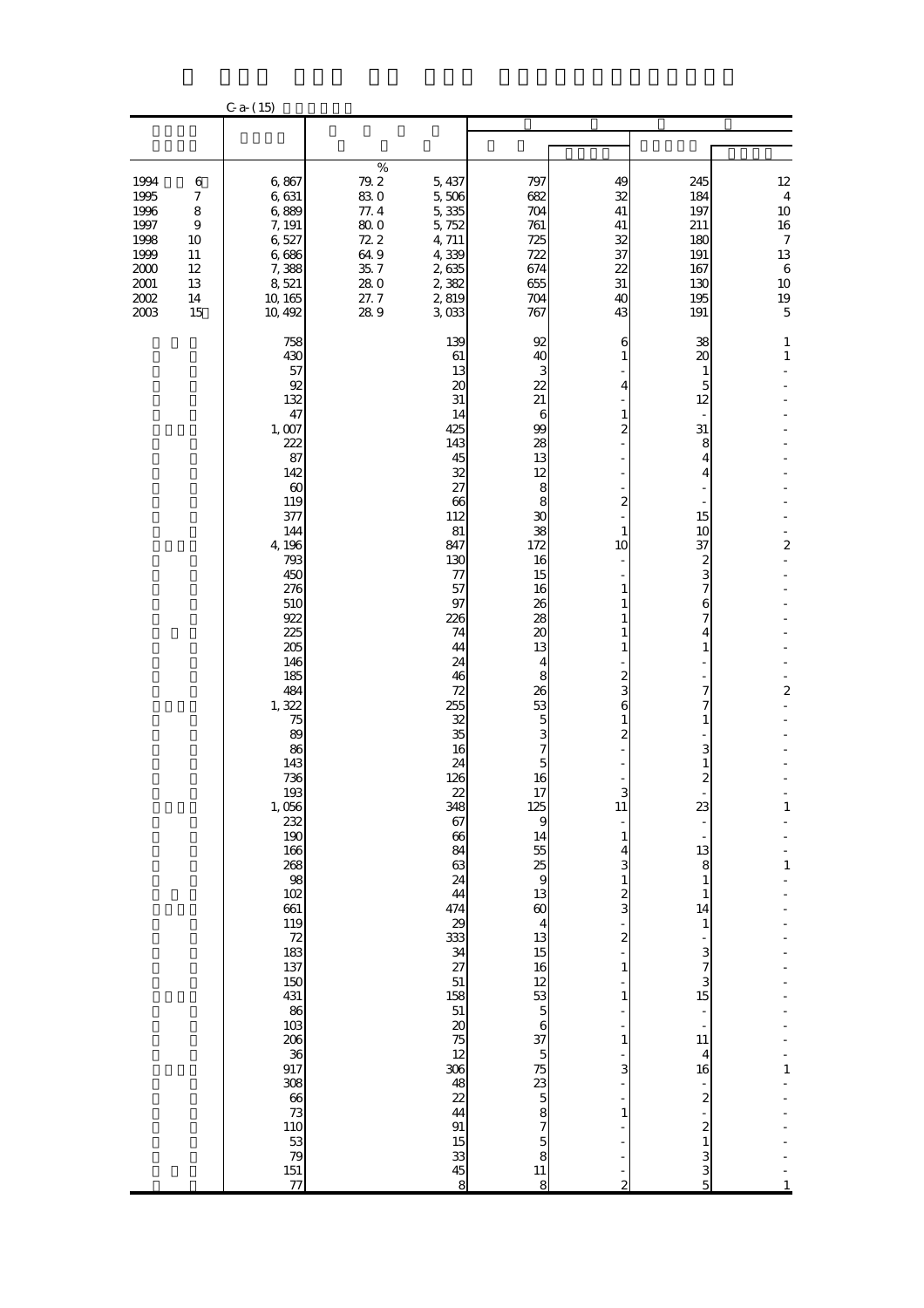|                                                                              |                                                      | C b                                                                                                                                                                                                                                                                                                                                                                                                                                                                                                                                                                                            |                                                                                  |                                                                                                                                                                                                                                                                                                                                                                                                                                                                            |                                                                                                                                                                                                                                                                                                                                                                                                                                                                    |                                                                                                                                                                                                                                                                                                                                                                                              |                                                                                                                                                                                                                                                                                                                                                                                                                                                        |                                                                                                                                                                                                                                                                                                                                                                                                                    |
|------------------------------------------------------------------------------|------------------------------------------------------|------------------------------------------------------------------------------------------------------------------------------------------------------------------------------------------------------------------------------------------------------------------------------------------------------------------------------------------------------------------------------------------------------------------------------------------------------------------------------------------------------------------------------------------------------------------------------------------------|----------------------------------------------------------------------------------|----------------------------------------------------------------------------------------------------------------------------------------------------------------------------------------------------------------------------------------------------------------------------------------------------------------------------------------------------------------------------------------------------------------------------------------------------------------------------|--------------------------------------------------------------------------------------------------------------------------------------------------------------------------------------------------------------------------------------------------------------------------------------------------------------------------------------------------------------------------------------------------------------------------------------------------------------------|----------------------------------------------------------------------------------------------------------------------------------------------------------------------------------------------------------------------------------------------------------------------------------------------------------------------------------------------------------------------------------------------|--------------------------------------------------------------------------------------------------------------------------------------------------------------------------------------------------------------------------------------------------------------------------------------------------------------------------------------------------------------------------------------------------------------------------------------------------------|--------------------------------------------------------------------------------------------------------------------------------------------------------------------------------------------------------------------------------------------------------------------------------------------------------------------------------------------------------------------------------------------------------------------|
|                                                                              |                                                      |                                                                                                                                                                                                                                                                                                                                                                                                                                                                                                                                                                                                |                                                                                  |                                                                                                                                                                                                                                                                                                                                                                                                                                                                            |                                                                                                                                                                                                                                                                                                                                                                                                                                                                    |                                                                                                                                                                                                                                                                                                                                                                                              |                                                                                                                                                                                                                                                                                                                                                                                                                                                        |                                                                                                                                                                                                                                                                                                                                                                                                                    |
| 1994<br>1995<br>1996<br>1997<br>1998<br>1999<br>2000<br>2001<br>2002<br>2003 | 6<br>7<br>8<br>9<br>10<br>11<br>12<br>13<br>14<br>15 | 663 737<br>664, 508<br>687, 960<br>696, 370<br>705, 431<br>694, 375<br>754, 939<br>827, 593<br>775, 435<br>695, 791                                                                                                                                                                                                                                                                                                                                                                                                                                                                            | %<br>$20\,1$<br>20.6<br>182<br>183<br>17.2<br>$15\ 6$<br>9.2<br>7.9<br>7.5<br>82 | 133,685<br>136, 893<br>125, 117<br>127, 704<br>121, 075<br>108, 657<br>69, 698<br>65, 435<br>57, 928<br>56, 867                                                                                                                                                                                                                                                                                                                                                            | 60,004<br>54,042<br>51, 920<br>50, 401<br>50, 426<br>48, 672<br>39, 469<br>39, 813<br>39,589<br>41, 265                                                                                                                                                                                                                                                                                                                                                            | 5,200<br>4,928<br>4,855<br>5, 163<br>5,557<br>5, 429<br>4,333<br>4,606<br>5,003<br>5,335                                                                                                                                                                                                                                                                                                     | 39, 500<br>36, 749<br>36, 832<br>37, 331<br>36,968<br>34,801<br>29, 268<br>29, 822<br>29,040<br>28, 527                                                                                                                                                                                                                                                                                                                                                | 3,696<br>3,547<br>3,696<br>4, 258<br>4,634<br>4, 453<br>3,709<br>4,010<br>4,353<br>4, 473                                                                                                                                                                                                                                                                                                                          |
|                                                                              |                                                      | 21,850<br>14,706<br>1, 713<br>2,790<br>1,997<br>644<br>29,581<br>4,656<br>3,456<br>10, 115<br>2,079<br>2, 464<br>6,811<br>85,010<br>203, 613<br>11, 797<br>8,017<br>7,629<br>54, 242<br>42, 283<br>49, 927<br>7,603<br>2,706<br>6,637<br>12, 772<br>74, 676<br>3,269<br>3,818<br>2, 132<br>8, 287<br>49, 827<br>7,343<br>156, 336<br>6,946<br>18,641<br>73,005<br>45, 286<br>6,997<br>5, 461<br>36, 202<br>1,877<br>2, 248<br>13,035<br>14, 104<br>4,938<br>22, 439<br>2,885<br>6, 201<br>9,284<br>4,009<br>66,084<br>34, 166<br>3,363<br>2, 246<br>8, 471<br>3,587<br>4,794<br>5,000<br>4,397 |                                                                                  | 1, 347<br>877<br>133<br>154<br>124<br>59<br>2, 261<br>282<br>283<br>535<br>235<br>190<br>736<br>11,044<br>14, 719<br>1,382<br>593<br>624<br>2, 441<br>2,622<br>4, 261<br>617<br>267<br>678<br>1,234<br>5,600<br>258<br>353<br>243<br>482<br>3,703<br>561<br>10,888<br>611<br>1,352<br>5,036<br>2,456<br>911<br>522<br>2,797<br>235<br>258<br>766<br>967<br>571<br>1,662<br>391<br>395<br>515<br>$361\,$<br>6,549<br>2,958<br>446<br>377<br>834<br>422<br>485<br>576<br>451 | 1, 224<br>831<br>121<br>113<br>101<br>58<br>2,128<br>307<br>268<br>537<br>183<br>187<br>646<br>5,995<br>9,966<br>626<br>442<br>443<br>1,704<br>1,551<br>2,796<br>440<br>223<br>601<br>1, 140<br>3,891<br>240<br>359<br>229<br>402<br>2, 202<br>459<br>9,337<br>352<br>1, 116<br>5, 150<br>1,748<br>542<br>429<br>2,310<br>208<br>244<br>615<br>759<br>484<br>1,393<br>305<br>350<br>444<br>294<br>5,021<br>2, 135<br>334<br>321<br>769<br>376<br>310<br>378<br>398 | 97<br>54<br>10<br>19<br>8<br>6<br>286<br>44<br>33<br>43<br>36<br>30<br>100<br>746<br>1, 274<br>54<br>40<br>72<br>274<br>179<br>306<br>85<br>22<br>78<br>164<br>561<br>52<br>71<br>41<br>47<br>305<br>45<br>1, 217<br>32<br>155<br>699<br>213<br>45<br>73<br>335<br>39<br>40<br>81<br>101<br>74<br>212<br>55<br>39<br>58<br>$\infty$<br>607<br>206<br>51<br>14<br>153<br>58<br>59<br>51<br>15 | 997<br>682<br>105<br>82<br>74<br>54<br>1,585<br>244<br>192<br>390<br>131<br>123<br>505<br>2,693<br>7, 146<br>448<br>326<br>316<br>1,384<br>1, 145<br>1,844<br>327<br>182<br>368<br>806<br>2 735<br>161<br>278<br>169<br>280<br>1,469<br>378<br>6,536<br>268<br>793<br>3,358<br>1,348<br>420<br>349<br>1,738<br>140<br>196<br>453<br>613<br>336<br>1,045<br>194<br>279<br>334<br>238<br>4,052<br>1,748<br>249<br>254<br>639<br>286<br>269<br>312<br>295 | 89<br>49<br>10<br>18<br>$\boldsymbol{6}$<br>6<br>254<br>44<br>24<br>35<br>31<br>26<br>94<br>481<br>1, 112<br>39<br>37<br>64<br>254<br>153<br>265<br>79<br>$21\,$<br>55<br>145<br>496<br>43<br>68<br>40<br>41<br>263<br>41<br>1,018<br>28<br>116<br>577<br>187<br>41<br>69<br>293<br>32<br>38<br>69<br>88<br>66<br>183<br>45<br>$36\,$<br>$50\,$<br>52<br>547<br>186<br>43<br>14<br>135<br>$5\!3$<br>55<br>48<br>13 |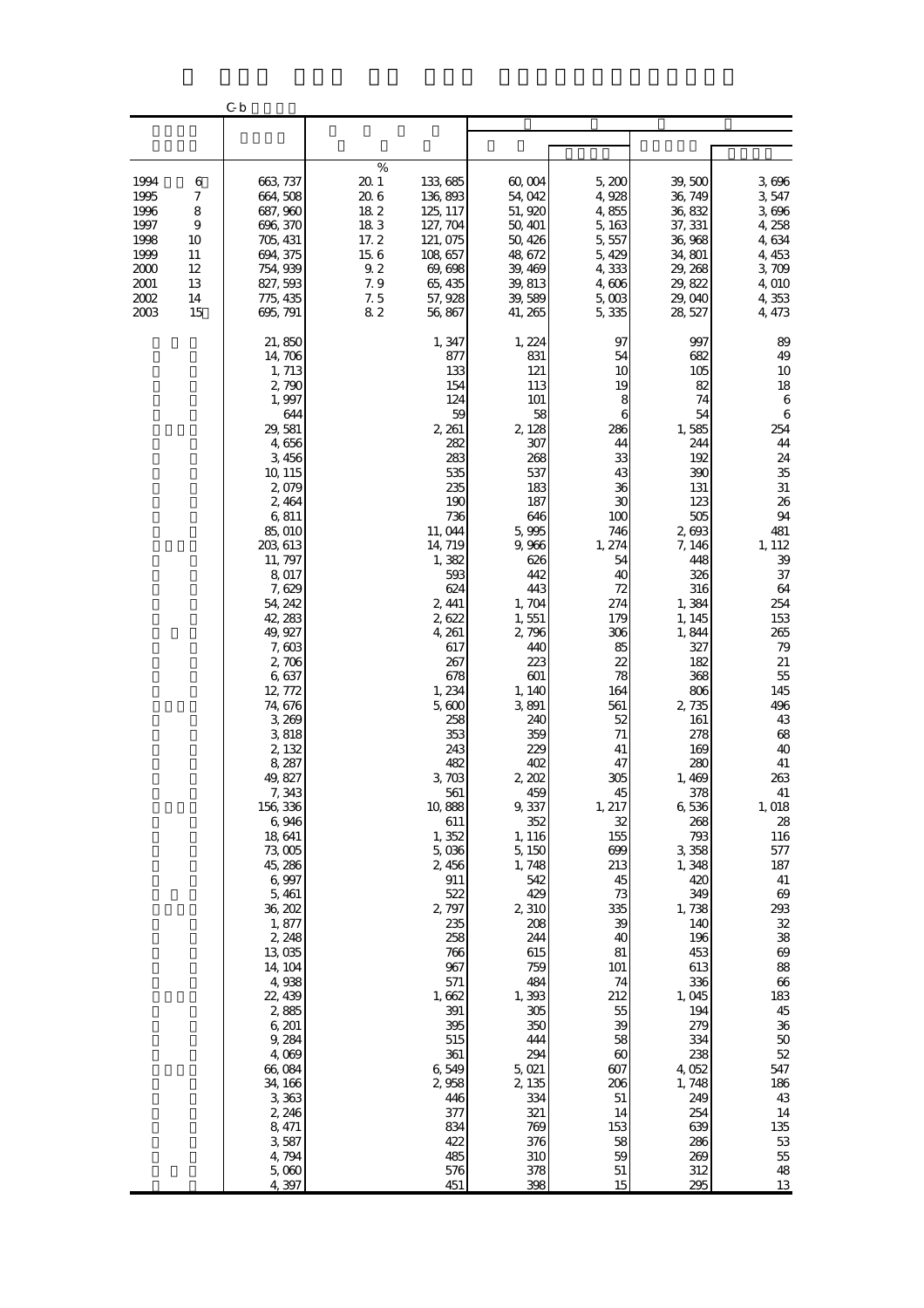|                                                                                  |                                                                     | $C-b(1)$                                                                                                                                                                                                                                                                                                                                                                                                                                                               |                                                                                            |                                                                                                                                                                                                                                                                                                                                                                                                                                 |                                                                                                                                                                                                                                                                                                                                                                                                                          |                                                                                                                                                                                                                                                                                                                                                                                                                                                                                                           |                                                                                                                                                                                                                                                                                                                                                                   |                                                                                                                                                                                                                                                                                                                                                                                                                                                                                                                                                                                                                                                                             |
|----------------------------------------------------------------------------------|---------------------------------------------------------------------|------------------------------------------------------------------------------------------------------------------------------------------------------------------------------------------------------------------------------------------------------------------------------------------------------------------------------------------------------------------------------------------------------------------------------------------------------------------------|--------------------------------------------------------------------------------------------|---------------------------------------------------------------------------------------------------------------------------------------------------------------------------------------------------------------------------------------------------------------------------------------------------------------------------------------------------------------------------------------------------------------------------------|--------------------------------------------------------------------------------------------------------------------------------------------------------------------------------------------------------------------------------------------------------------------------------------------------------------------------------------------------------------------------------------------------------------------------|-----------------------------------------------------------------------------------------------------------------------------------------------------------------------------------------------------------------------------------------------------------------------------------------------------------------------------------------------------------------------------------------------------------------------------------------------------------------------------------------------------------|-------------------------------------------------------------------------------------------------------------------------------------------------------------------------------------------------------------------------------------------------------------------------------------------------------------------------------------------------------------------|-----------------------------------------------------------------------------------------------------------------------------------------------------------------------------------------------------------------------------------------------------------------------------------------------------------------------------------------------------------------------------------------------------------------------------------------------------------------------------------------------------------------------------------------------------------------------------------------------------------------------------------------------------------------------------|
|                                                                                  |                                                                     |                                                                                                                                                                                                                                                                                                                                                                                                                                                                        |                                                                                            |                                                                                                                                                                                                                                                                                                                                                                                                                                 |                                                                                                                                                                                                                                                                                                                                                                                                                          |                                                                                                                                                                                                                                                                                                                                                                                                                                                                                                           |                                                                                                                                                                                                                                                                                                                                                                   |                                                                                                                                                                                                                                                                                                                                                                                                                                                                                                                                                                                                                                                                             |
| 1994<br>1995<br>1996<br>1997<br>1998<br>1999<br>2000<br>$2001\,$<br>2002<br>2003 | 6<br>$\boldsymbol{7}$<br>8<br>9<br>10<br>11<br>12<br>13<br>14<br>15 | 34, 725<br>35, 730<br>33, 722<br>34, 489<br>35, 884<br>43,092<br>56, 205<br>63, 275<br>62, 673<br>64, 223                                                                                                                                                                                                                                                                                                                                                              | $\%$<br>$56\ 8$<br>58 3<br>57.1<br>530<br>$50\ 7$<br>35.4<br>203<br>21.2<br>$20\ 4$<br>186 | 19, 717<br>20, 821<br>19, 264<br>18, 291<br>18, 210<br>15, 241<br>11, 415<br>13,390<br>12, 791<br>11, 931                                                                                                                                                                                                                                                                                                                       | 5,896<br>5,806<br>5,380<br>5,264<br>5,495<br>5,028<br>4,590<br>4,933<br>4,775<br>4,599                                                                                                                                                                                                                                                                                                                                   | 243<br>323<br>222<br>217<br>233<br>212<br>143<br>169<br>179<br>159                                                                                                                                                                                                                                                                                                                                                                                                                                        | 2,834<br>2,752<br>2, 257<br>2, 106<br>2,091<br>1,658<br>1,531<br>1,691<br>1,680<br>1,542                                                                                                                                                                                                                                                                          | 173<br>218<br>136<br>142<br>140<br>112<br>76<br>$76\,$<br>94<br>66                                                                                                                                                                                                                                                                                                                                                                                                                                                                                                                                                                                                          |
|                                                                                  |                                                                     | 2, 197<br>1,615<br>160<br>223<br>139<br>60<br>1, 297<br>183<br>105<br>389<br>84<br>89<br>447<br>2,331<br>22,012<br>2,489<br>824<br>948<br>4,867<br>5, 522<br>5,329<br>402<br>199<br>628<br>804<br>13, 280<br>147<br>177<br>160<br>1,730<br>9,865<br>1, 201<br>15, 783<br>427<br>1,600<br>9,635<br>3, 415<br>487<br>219<br>1, 135<br>78<br>69<br>353<br>443<br>192<br>650<br>111<br>188<br>271<br>80<br>5,538<br>4,081<br>177<br>116<br>256<br>186<br>143<br>166<br>413 |                                                                                            | 479<br>285<br>38<br>81<br>61<br>14<br>450<br>63<br>62<br>77<br>73<br>31<br>144<br>889<br>3,787<br>565<br>171<br>183<br>751<br>903<br>671<br>99<br>64<br>133<br>247<br>1, 451<br>68<br>53<br>38<br>202<br>854<br>236<br>2, 494<br>237<br>227<br>1,033<br>574<br>353<br>$\boldsymbol{70}$<br>463<br>63<br>53<br>121<br>122<br>104<br>231<br>44<br>58<br>95<br>34<br>1,687<br>1,084<br>142<br>71<br>76<br>78<br>64<br>$74\,$<br>98 | 292<br>188<br>28<br>32<br>35<br>$\overline{9}$<br>301<br>66<br>40<br>45<br>33<br>27<br>90<br>215<br>1, 141<br>135<br>68<br>90<br>168<br>229<br>135<br>58<br>40<br>86<br>132<br>496<br>45<br>36<br>29<br>110<br>207<br>69<br>1,053<br>56<br>103<br>541<br>195<br>108<br>$50\,$<br>271<br>$\frac{28}{33}$<br>83<br>70<br>57<br>173<br>16<br>53<br>76<br>28<br>657<br>298<br>$51\,$<br>40<br>47<br>44<br>$37\,$<br>47<br>93 | 14<br>6<br>3<br>4<br>9<br>$\overline{\mathcal{Z}}$<br>$\overline{\mathcal{Z}}$<br>7<br>38<br>$\frac{2}{3}$<br>7<br>5<br>4<br>$\overline{\mathcal{U}}$<br>8<br>14<br>4<br>2<br>3<br>$\overline{\mathcal{Z}}$<br>$\mathbf{1}$<br>$\frac{2}{37}$<br>$\boldsymbol{z}$<br>$\overline{4}$<br>24<br>$\overline{4}$<br>3<br>13<br>$\mathbf{6}$<br>$\frac{2}{5}$<br>6<br>$\mathbf{1}$<br>$\frac{3}{2}$<br>21<br>$\overline{4}$<br>$\frac{2}{2}$<br>$\overline{4}$<br>$\overline{\mathcal{Z}}$<br>4<br>$\mathbf{z}$ | 136<br>89<br>16<br>12<br>13<br>6<br>126<br>35<br>20<br>10<br>12<br>10<br>39<br>37<br>309<br>35<br>9<br>34<br>52<br>61<br>16<br>23<br>13<br>36<br>30<br>165<br>17<br>12<br>8<br>46<br>65<br>17<br>320<br>5<br>26<br>169<br>63<br>38<br>19<br>122<br>12<br>18<br>48<br>25<br>19<br>84<br>3<br>32<br>38<br>11<br>243<br>122<br>17<br>13<br>18<br>7<br>15<br>24<br>27 | 10<br>$\overline{4}$<br>$\mathbf{1}$<br>3<br>$\boldsymbol{2}$<br>$\blacksquare$<br>5<br>$\overline{\mathcal{L}}$<br>$\,1\,$<br>$\mathbf{1}$<br>$\,1\,$<br>$\overline{\mathbf{c}}$<br>10<br>$\mathbf{1}$<br>$\begin{array}{c} 2 \\ 2 \end{array}$<br>$\overline{\mathcal{Z}}$<br>3<br>$\blacksquare$<br>$\overline{\mathcal{I}}$<br>$\overline{\mathcal{L}}$<br>$\,1\,$<br>3<br>$\mathbf{1}$<br>$\overline{\phantom{a}}$<br>15<br>$\frac{1}{1}$<br>$11\,$<br>$\boldsymbol{2}$<br>$\,1\,$<br>÷,<br>8<br>$\blacksquare$<br>$\frac{1}{5}$<br>$\begin{array}{c} 1 \\ 2 \\ 1 \end{array}$<br>$\,1\,$<br>$\frac{8}{3}$<br>$\frac{1}{2}$<br>Ê,<br>$\,1$<br>$\overline{\mathcal{L}}$ |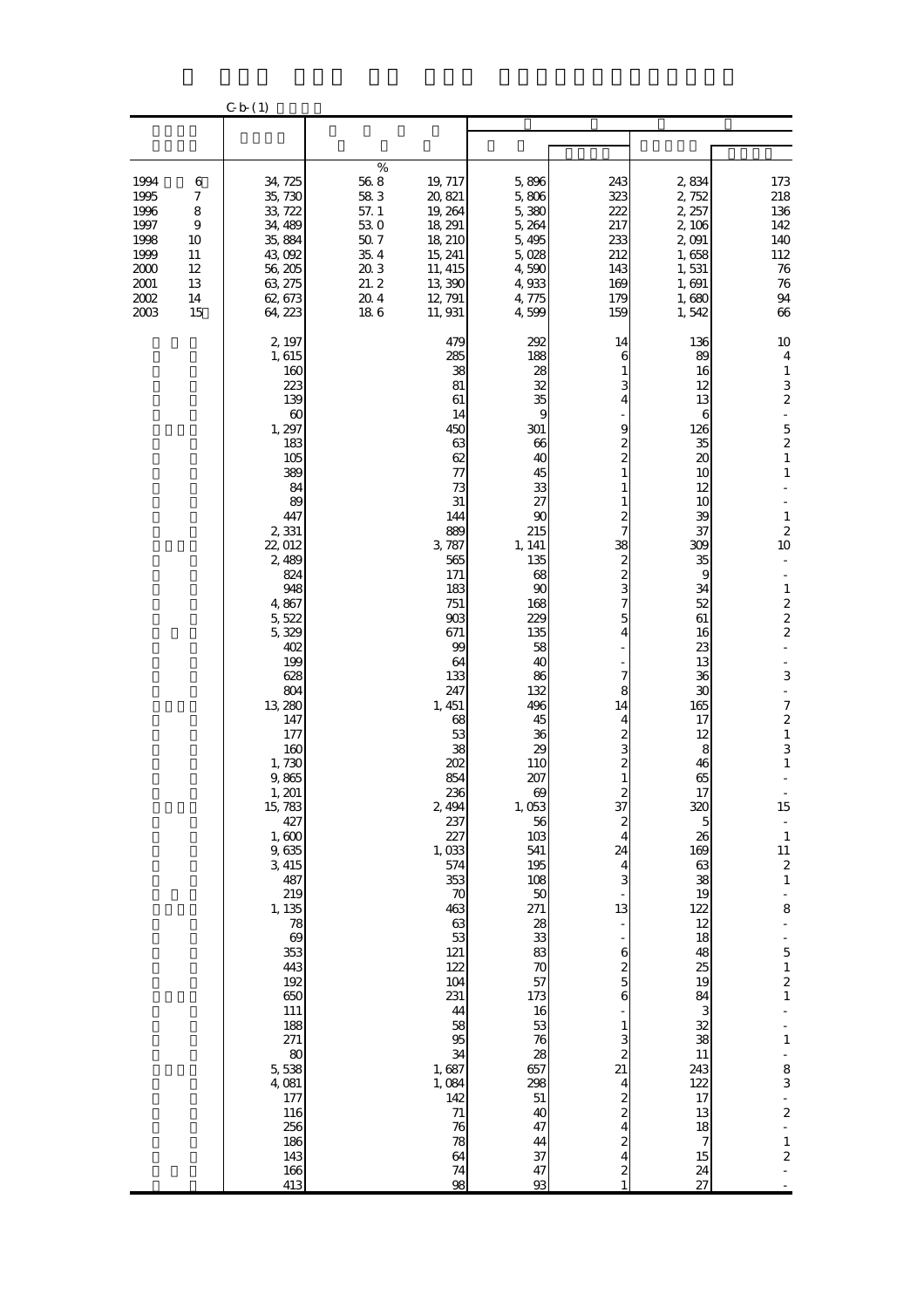|                                                                                  |                                                                     | $C-b(2)$                                                                                                                                                                                                                                                                                                                                                                                                                                                                                                        |                                                                               |                                                                                                                                                                                                                                                                                                                                                                                                                       |                                                                                                                                                                                                                                                                                                                                                                                                           |                                                                                                                                                                                                                                                                                                                                                                                                                                                 |                                                                                                                                                                                                                                                                                                                                                                                                            |                                                                                                                                                                                                                                                                                                                                                                                                                                                                                                                                                             |
|----------------------------------------------------------------------------------|---------------------------------------------------------------------|-----------------------------------------------------------------------------------------------------------------------------------------------------------------------------------------------------------------------------------------------------------------------------------------------------------------------------------------------------------------------------------------------------------------------------------------------------------------------------------------------------------------|-------------------------------------------------------------------------------|-----------------------------------------------------------------------------------------------------------------------------------------------------------------------------------------------------------------------------------------------------------------------------------------------------------------------------------------------------------------------------------------------------------------------|-----------------------------------------------------------------------------------------------------------------------------------------------------------------------------------------------------------------------------------------------------------------------------------------------------------------------------------------------------------------------------------------------------------|-------------------------------------------------------------------------------------------------------------------------------------------------------------------------------------------------------------------------------------------------------------------------------------------------------------------------------------------------------------------------------------------------------------------------------------------------|------------------------------------------------------------------------------------------------------------------------------------------------------------------------------------------------------------------------------------------------------------------------------------------------------------------------------------------------------------------------------------------------------------|-------------------------------------------------------------------------------------------------------------------------------------------------------------------------------------------------------------------------------------------------------------------------------------------------------------------------------------------------------------------------------------------------------------------------------------------------------------------------------------------------------------------------------------------------------------|
|                                                                                  |                                                                     |                                                                                                                                                                                                                                                                                                                                                                                                                                                                                                                 |                                                                               |                                                                                                                                                                                                                                                                                                                                                                                                                       |                                                                                                                                                                                                                                                                                                                                                                                                           |                                                                                                                                                                                                                                                                                                                                                                                                                                                 |                                                                                                                                                                                                                                                                                                                                                                                                            |                                                                                                                                                                                                                                                                                                                                                                                                                                                                                                                                                             |
| 1994<br>1995<br>1996<br>1997<br>1998<br>1999<br>2000<br>$2001\,$<br>2002<br>2003 | 6<br>$\boldsymbol{7}$<br>8<br>9<br>10<br>11<br>12<br>13<br>14<br>15 | 234, 162<br>241, 509<br>240, 400<br>234, 649<br>246, 364<br>242, 977<br>253, 433<br>242, 517<br>198,642<br>154, 979                                                                                                                                                                                                                                                                                                                                                                                             | $\%$<br>220<br>22.8<br>20.8<br>21.6<br>17.7<br>16 6<br>9.4<br>80<br>7.9<br>80 | 51, 429<br>55, 141<br>49,883<br>50, 610<br>43, 678<br>40, 356<br>23, 708<br>19, 440<br>15, 725<br>12, 447                                                                                                                                                                                                                                                                                                             | 21,699<br>20, 249<br>19,669<br>19, 131<br>18,697<br>17, 296<br>15, 143<br>14, 707<br>13, 106<br>11, 213                                                                                                                                                                                                                                                                                                   | 1,463<br>1,226<br>1, 252<br>1, 137<br>1,293<br>1, 146<br>1,034<br>1,028<br>948<br>714                                                                                                                                                                                                                                                                                                                                                           | 21, 173<br>19, 770<br>19, 109<br>18, 749<br>18, 202<br>16,872<br>14, 746<br>14, 288<br>12,650<br>10,669                                                                                                                                                                                                                                                                                                    | 1, 448<br>1,209<br>1,233<br>1, 131<br>1, 279<br>1, 137<br>1,028<br>1,024<br>937<br>707                                                                                                                                                                                                                                                                                                                                                                                                                                                                      |
|                                                                                  |                                                                     | 1,303<br>950<br>202<br>66<br>62<br>23<br>3, 727<br>240<br>248<br>2,302<br>45<br>134<br>758<br>15, 496<br>44,855<br>2,693<br>1,319<br>1, 180<br>10,648<br>8,075<br>16,075<br>415<br>816<br>1,006<br>2,628<br>11, 352<br>199<br>226<br>174<br>983<br>8, 213<br>1,557<br>46,865<br>1,653<br>5,870<br>21,650<br>13,807<br>2,136<br>1,749<br>6,374<br>128<br>152<br>2,022<br>3, 467<br>$605$<br>5,713<br>617<br>1,773<br>2,315<br>1,008<br>19, 294<br>10, 915<br>552<br>611<br>2,486<br>535<br>522<br>1,071<br>2,602 |                                                                               | 170<br>112<br>32<br>5<br>16<br>5<br>331<br>34<br>32<br>135<br>10<br>23<br>97<br>992<br>3,365<br>316<br>164<br>110<br>549<br>492<br>1,073<br>60<br>96<br>150<br>355<br>1,078<br>29<br>32<br>$51\,$<br>102<br>703<br>161<br>3, 184<br>146<br>486<br>1, 159<br>$901$<br>276<br>216<br>723<br>32<br>20<br>240<br>334<br>97<br>578<br>92<br>162<br>232<br>92<br>2,026<br>835<br>92<br>139<br>286<br>91<br>79<br>228<br>276 | 222<br>162<br>27<br>8<br>13<br>12<br>389<br>52<br>39<br>176<br>10<br>19<br>93<br>578<br>2,907<br>314<br>105<br>110<br>453<br>431<br>842<br>42<br>96<br>134<br>380<br>946<br>34<br>36<br>41<br>93<br>534<br>208<br>3,309<br>157<br>370<br>1,649<br>753<br>238<br>142<br>619<br>37<br>25<br>205<br>272<br>80<br>450<br>54<br>148<br>174<br>74<br>1,793<br>771<br>79<br>140<br>244<br>80<br>67<br>161<br>251 | 2<br>$\overline{c}$<br>16<br>11<br>1<br>4<br>28<br>206<br>19<br>7<br>10<br>23<br>24<br>65<br>$\mathbf{1}$<br>$\overline{9}$<br>14<br>34<br>61<br>6<br>3<br>5<br>$\overline{c}$<br>36<br>219<br>13<br>34<br>108<br>41<br>12<br>11<br>28<br>$\mathbf{1}$<br>$\mathbf{1}$<br>15<br>8<br>3<br>27<br>4<br>$\overline{\phantom{a}}$<br>9<br>$\overline{\phantom{a}}$<br>127<br>53<br>3<br>$\overline{5}$<br>25<br>6<br>3<br>$\boldsymbol{\chi}$<br>12 | 214<br>155<br>26<br>8<br>13<br>12<br>374<br>52<br>39<br>168<br>10<br>18<br>87<br>512<br>2, 742<br>289<br>87<br>106<br>424<br>414<br>798<br>41<br>92<br>130<br>361<br>911<br>33<br>35<br>40<br>91<br>507<br>205<br>3, 181<br>154<br>360<br>1,580<br>717<br>231<br>139<br>596<br>33<br>25<br>199<br>264<br>75<br>438<br>52<br>146<br>168<br>72<br>1,701<br>741<br>75<br>132<br>234<br>78<br>65<br>148<br>228 | 2<br>$\boldsymbol{2}$<br>16<br>11<br>$\mathbf{1}$<br>$\overline{4}$<br>28<br>202<br>18<br>$\boldsymbol{7}$<br>10<br>$2\!2$<br>22<br>65<br>$\mathbf{1}$<br>$\boldsymbol{9}$<br>14<br>34<br>61<br>$\,6$<br>3<br>$\overline{5}$<br>$\overline{\mathcal{L}}$<br>36<br>9<br>218<br>$13\,$<br>$3\!4$<br>108<br>$40$<br>$12\,$<br>$11\,$<br>28<br>$\mathbf{1}$<br>$\mathbf{1}$<br>15<br>$\,$ 8 $\,$<br>$\,$ 3 $\,$<br>26<br>3<br>$\boldsymbol{7}$<br>$\theta$<br>$\boldsymbol{7}$<br>126<br>$5\!2$<br>$\,3$<br>$\mathbf 5$<br>25<br>$\,6$<br>$\,3$<br>$20\,$<br>12 |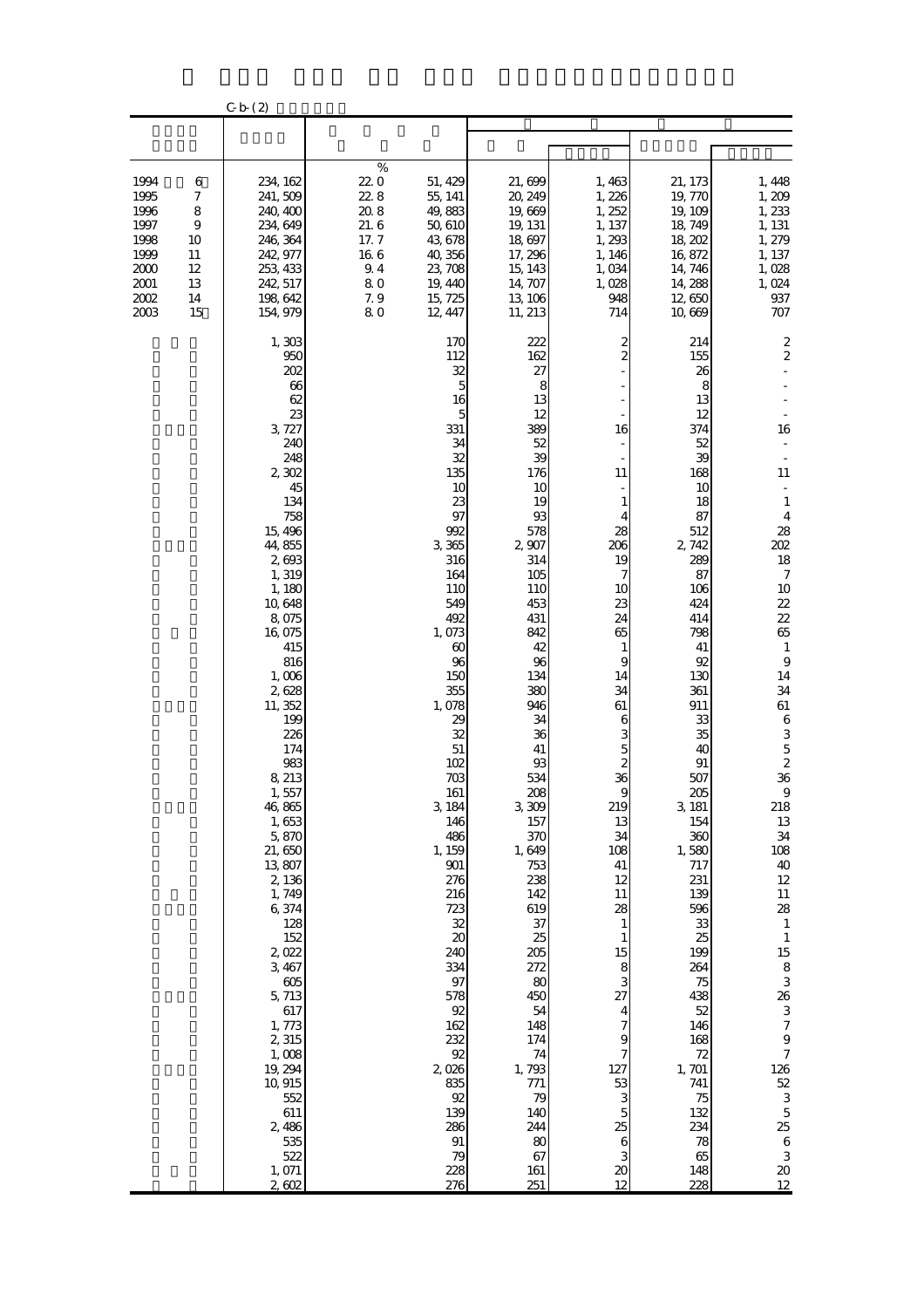|                                                                                  |                                                                     | $C-b(3)$                                                                                                                                                                                                                                                                                                                                                                                                                                                                                                                                                                               |                                                                                    |                                                                                                                                                                                                                                                                                                                                                                                                                                                   |                                                                                                                                                                                                                                                                                                                                                                                                                                              |                                                                                                                                                                                                                                                                                                                                                                                                  |                                                                                                                                                                                                                                                                                                                                                                                                                                      |                                                                                                                                                                                                                                                                                                                                                                                                                                                                                |
|----------------------------------------------------------------------------------|---------------------------------------------------------------------|----------------------------------------------------------------------------------------------------------------------------------------------------------------------------------------------------------------------------------------------------------------------------------------------------------------------------------------------------------------------------------------------------------------------------------------------------------------------------------------------------------------------------------------------------------------------------------------|------------------------------------------------------------------------------------|---------------------------------------------------------------------------------------------------------------------------------------------------------------------------------------------------------------------------------------------------------------------------------------------------------------------------------------------------------------------------------------------------------------------------------------------------|----------------------------------------------------------------------------------------------------------------------------------------------------------------------------------------------------------------------------------------------------------------------------------------------------------------------------------------------------------------------------------------------------------------------------------------------|--------------------------------------------------------------------------------------------------------------------------------------------------------------------------------------------------------------------------------------------------------------------------------------------------------------------------------------------------------------------------------------------------|--------------------------------------------------------------------------------------------------------------------------------------------------------------------------------------------------------------------------------------------------------------------------------------------------------------------------------------------------------------------------------------------------------------------------------------|--------------------------------------------------------------------------------------------------------------------------------------------------------------------------------------------------------------------------------------------------------------------------------------------------------------------------------------------------------------------------------------------------------------------------------------------------------------------------------|
|                                                                                  |                                                                     |                                                                                                                                                                                                                                                                                                                                                                                                                                                                                                                                                                                        |                                                                                    |                                                                                                                                                                                                                                                                                                                                                                                                                                                   |                                                                                                                                                                                                                                                                                                                                                                                                                                              |                                                                                                                                                                                                                                                                                                                                                                                                  |                                                                                                                                                                                                                                                                                                                                                                                                                                      |                                                                                                                                                                                                                                                                                                                                                                                                                                                                                |
| 1994<br>1995<br>1996<br>1997<br>1998<br>1999<br>2000<br>2001<br>$2002\,$<br>2003 | 6<br>$\boldsymbol{7}$<br>8<br>9<br>10<br>11<br>12<br>13<br>14<br>15 | 394, 850<br>387, 269<br>413 838<br>427, 232<br>423, 183<br>408, 306<br>445, 301<br>521, 801<br>514, 120<br>476 589                                                                                                                                                                                                                                                                                                                                                                                                                                                                     | $\%$<br>15.8<br>15.7<br>135<br>138<br>14 O<br>130<br>7.8<br>$6\ 2$<br>$5\,7$<br>68 | 62,539<br>60, 931<br>55, 970<br>58,803<br>59, 187<br>53,060<br>34, 575<br>32,605<br>29, 412<br>32, 489                                                                                                                                                                                                                                                                                                                                            | 32, 409<br>27, 987<br>26, 871<br>26,006<br>26, 234<br>26, 348<br>19,736<br>20, 173<br>21, 708<br>25, 453                                                                                                                                                                                                                                                                                                                                     | 3, 494<br>3,379<br>3,381<br>3,809<br>4,031<br>4,071<br>3, 156<br>3,409<br>3,876<br>4, 462                                                                                                                                                                                                                                                                                                        | 15, 493<br>14, 227<br>15,466<br>16, 476<br>16,675<br>16, 271<br>12, 991<br>13,843<br>14, 710<br>16, 316                                                                                                                                                                                                                                                                                                                              | 2,075<br>2,120<br>2,327<br>2,985<br>3, 215<br>3, 204<br>2,605<br>2,910<br>3,322<br>3,700                                                                                                                                                                                                                                                                                                                                                                                       |
|                                                                                  |                                                                     | 18,350<br>12, 141<br>1, 351<br>2,501<br>1,796<br>561<br>24,557<br>4,233<br>3,103<br>7, 424<br>1,950<br>2, 241<br>5,606<br>67, 183<br>136, 746<br>6,615<br>5,874<br>5,501<br>38, 727<br>28,686<br>28, 523<br>6,786<br>1,691<br>5,003<br>9,340<br>50,044<br>2,923<br>3, 415<br>1,798<br>5,574<br>31, 749<br>4,585<br>93, 688<br>4,866<br>11, 171<br>41, 720<br>28,064<br>4,374<br>3,493<br>28, 693<br>1,671<br>2,027<br>10,660<br>10, 194<br>4, 141<br>16 076<br>2, 157<br>4, 240<br>6,698<br>2,981<br>41, 252<br>19, 170<br>2,634<br>1,519<br>5,729<br>2,866<br>4,129<br>3,823<br>1,382 |                                                                                    | 698<br>480<br>63<br>68<br>47<br>40<br>1,480<br>185<br>189<br>323<br>152<br>136<br>495<br>9,163<br>7,567<br>501<br>258<br>331<br>1, 141<br>1, 227<br>2,517<br>458<br>107<br>395<br>632<br>3,071<br>161<br>268<br>154<br>178<br>2, 146<br>164<br>5, 210<br>228<br>639<br>2,844<br>981<br>282<br>236<br>1,611<br>140<br>185<br>405<br>511<br>370<br>853<br>255<br>175<br>188<br>235<br>2836<br>1,039<br>212<br>167<br>472<br>253<br>342<br>274<br>77 | 710<br>481<br>66<br>73<br>53<br>37<br>1,438<br>189<br>189<br>316<br>140<br>141<br>463<br>5,202<br>5,918<br>177<br>269<br>243<br>1,083<br>891<br>1,819<br>340<br>87<br>381<br>628<br>2,449<br>161<br>287<br>159<br>199<br>1,461<br>182<br>4, 975<br>139<br>643<br>2,960<br>800<br>196<br>237<br>1,420<br>143<br>186<br>327<br>417<br>347<br>770<br>235<br>149<br>194<br>192<br>2,571<br>1,066<br>204<br>141<br>478<br>252<br>206<br>170<br>54 | 81<br>46<br>9<br>16<br>4<br>6<br>261<br>42<br>31<br>31<br>35<br>28<br>94<br>711<br>1,030<br>33<br>31<br>59<br>244<br>150<br>237<br>84<br>13<br>57<br>122<br>486<br>42<br>66<br>33<br>43<br>268<br>34<br>961<br>17<br>117<br>567<br>168<br>30<br>62<br>294<br>38<br>39<br>60<br>91<br>66<br>179<br>51<br>$31\,$<br>46<br>$51\,$<br>459<br>149<br>46<br>7<br>124<br>50<br>52<br>29<br>$\mathbf{z}$ | 647<br>438<br>63<br>62<br>48<br>36<br>1,085<br>157<br>133<br>212<br>109<br>95<br>379<br>2, 144<br>4,095<br>124<br>230<br>176<br>908<br>670<br>1,030<br>263<br>77<br>202<br>415<br>1,659<br>111<br>231<br>121<br>143<br>897<br>156<br>3,035<br>109<br>407<br>1,609<br>568<br>151<br>191<br>1,020<br>95<br>153<br>206<br>324<br>242<br>523<br>139<br>101<br>128<br>155<br>2,108<br>885<br>157<br>109<br>387<br>201<br>189<br>140<br>40 | 77<br>43<br>$\, 9$<br>15<br>$\overline{4}$<br>6<br>233<br>42<br>$23\,$<br>23<br>31<br>25<br>89<br>451<br>900<br>$21\,$<br>30<br>$53\,$<br>230<br>129<br>198<br>$78\,$<br>12<br>38<br>111<br>428<br>$35\,$<br>64<br>32<br>38<br>227<br>$3\!2$<br>785<br>$15\,$<br>$81\,$<br>458<br>145<br>$2\!8$<br>$58\,$<br>257<br>$31\,$<br>$37\,$<br>49<br>$7\!9$<br>$61\,$<br>156<br>$4\!$<br>29<br>40<br>45<br>413<br>131<br>40<br>$\boldsymbol{7}$<br>$110\,$<br>46<br>$50\,$<br>28<br>1 |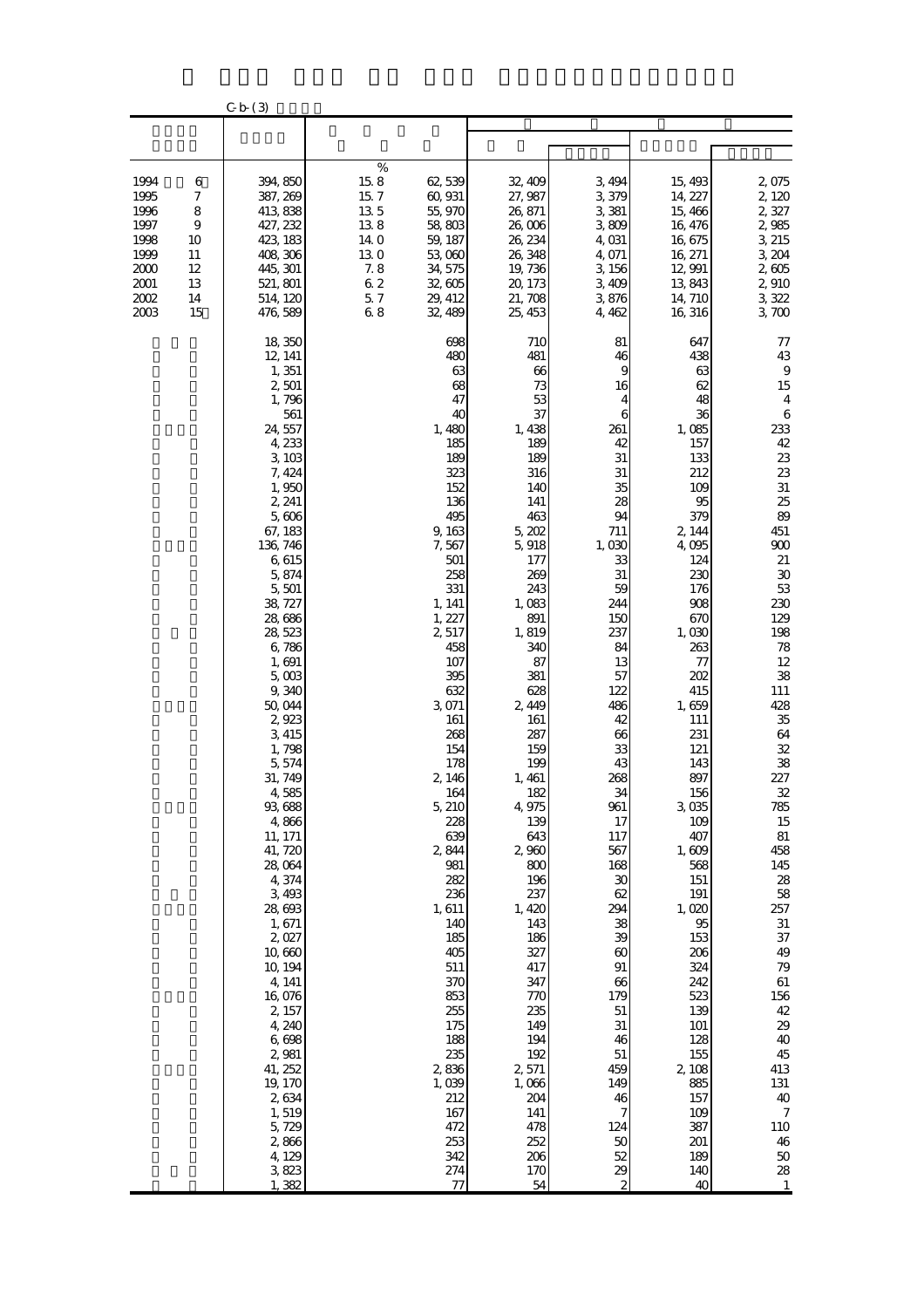|                                                                              |                                                      | Cс                                                                                                                                                                                                                                                                                                                                                                                                                                                                                                                                                                                                                  |                                                                                    |                                                                                                                                                                                                                                                                                                                                                                                                                                                                                                                                                                  |                                                                                                                                                                                                                                                                                                                                                                                                                                                                                                                                                       |                                                                                                                                                                                                                                                                                                                                                                                                                                                                                      |                                                                                                                                                                                                                                                                                                                                                                                                                                                                                      |                                                                                                                                                                                                                                                                                                                                                                                                                                                      |
|------------------------------------------------------------------------------|------------------------------------------------------|---------------------------------------------------------------------------------------------------------------------------------------------------------------------------------------------------------------------------------------------------------------------------------------------------------------------------------------------------------------------------------------------------------------------------------------------------------------------------------------------------------------------------------------------------------------------------------------------------------------------|------------------------------------------------------------------------------------|------------------------------------------------------------------------------------------------------------------------------------------------------------------------------------------------------------------------------------------------------------------------------------------------------------------------------------------------------------------------------------------------------------------------------------------------------------------------------------------------------------------------------------------------------------------|-------------------------------------------------------------------------------------------------------------------------------------------------------------------------------------------------------------------------------------------------------------------------------------------------------------------------------------------------------------------------------------------------------------------------------------------------------------------------------------------------------------------------------------------------------|--------------------------------------------------------------------------------------------------------------------------------------------------------------------------------------------------------------------------------------------------------------------------------------------------------------------------------------------------------------------------------------------------------------------------------------------------------------------------------------|--------------------------------------------------------------------------------------------------------------------------------------------------------------------------------------------------------------------------------------------------------------------------------------------------------------------------------------------------------------------------------------------------------------------------------------------------------------------------------------|------------------------------------------------------------------------------------------------------------------------------------------------------------------------------------------------------------------------------------------------------------------------------------------------------------------------------------------------------------------------------------------------------------------------------------------------------|
|                                                                              |                                                      |                                                                                                                                                                                                                                                                                                                                                                                                                                                                                                                                                                                                                     |                                                                                    |                                                                                                                                                                                                                                                                                                                                                                                                                                                                                                                                                                  |                                                                                                                                                                                                                                                                                                                                                                                                                                                                                                                                                       |                                                                                                                                                                                                                                                                                                                                                                                                                                                                                      |                                                                                                                                                                                                                                                                                                                                                                                                                                                                                      |                                                                                                                                                                                                                                                                                                                                                                                                                                                      |
| 1994<br>1995<br>1996<br>1997<br>1998<br>1999<br>2000<br>2001<br>2002<br>2003 | 6<br>7<br>8<br>9<br>10<br>11<br>12<br>13<br>14<br>15 | 646, 340<br>671, 398<br>677, 148<br>747, 495<br>845, 915<br>955, 037<br>1, 079, 739<br>1, 209, 220<br>1, 263, 759<br>1, 206, 820                                                                                                                                                                                                                                                                                                                                                                                                                                                                                    | $\%$<br>40.4<br>389<br>39.4<br>39.2<br>36.7<br>31.4<br>21.2<br>17.6<br>19.6<br>221 | 260, 924<br>261,005<br>266, 974<br>292, 825<br>310, 390<br>299, 507<br>228, 420<br>212, 752<br>247, 609<br>267, 131                                                                                                                                                                                                                                                                                                                                                                                                                                              | 86, 741<br>89, 136<br>94,889<br>109, 372<br>115, 423<br>108, 241<br>109, 490<br>115, 394<br>127, 440<br>135, 930                                                                                                                                                                                                                                                                                                                                                                                                                                      | 35, 617<br>37, 219<br>40, 242<br>48, 679<br>49, 201<br>41, 743<br>41,890<br>44, 854<br>48,809<br>50, 374                                                                                                                                                                                                                                                                                                                                                                             | 37,893<br>38,863<br>43, 111<br>55, 376<br>58, 212<br>47, 477<br>44,939<br>47, 631<br>50, 453<br>49, 158                                                                                                                                                                                                                                                                                                                                                                              | 15, 918<br>16, 571<br>18,848<br>26, 139<br>25, 959<br>18, 477<br>17,665<br>19, 259<br>19,848<br>19,067                                                                                                                                                                                                                                                                                                                                               |
|                                                                              |                                                      | 42, 258<br>28, 449<br>3,440<br>4,616<br>4,169<br>1,584<br>59, 599<br>8, 111<br>5,619<br>18, 705<br>4,800<br>6, 140<br>16, 224<br>112, 296<br>343, 387<br>31,084<br>17, 872<br>18,385<br>65,993<br>68, 288<br>75, 238<br>15,661<br>6,514<br>15,950<br>28, 402<br>173, 004<br>7,076<br>7,658<br>6,375<br>22, 907<br>106,907<br>22, OSI<br>254, 972<br>12, 314<br>24, 198<br>137, 497<br>60,548<br>11,760<br>8,655<br>55,834<br>4,016<br>3,994<br>16, 774<br>21, 127<br>9,923<br>31, 392<br>5, 276<br>9,404<br>11,605<br>5, 107<br>134, 078<br>75, 713<br>6,656<br>6,696<br>12,320<br>8,095<br>6,631<br>8,208<br>9,759 |                                                                                    | 7, 495<br>4,821<br>533<br>948<br>778<br>415<br>20, 994<br>2,719<br>1,960<br>5,734<br>2,327<br>2,524<br>5,730<br>22, 432<br>72, 341<br>7,045<br>3,557<br>4,516<br>9, 283<br>15, 001<br>14,097<br>5,038<br>1,500<br>4,559<br>7,745<br>40, 771<br>2,554<br>2,916<br>2,300<br>4,483<br>23,802<br>4, 716<br>36,660<br>3,024<br>6,087<br>10,803<br>9,851<br>4,581<br>2,314<br>19, 123<br>2,509<br>1,533<br>3,954<br>5,646<br>5, 481<br>10,070<br>2,426<br>2,784<br>2,868<br>1,992<br>37, 245<br>17, 279<br>2,046<br>3,358<br>4,323<br>2,317<br>2,049<br>2,984<br>2,889 | 5,589<br>3,770<br>429<br>596<br>484<br>310<br>13,525<br>2, 291<br>1, 421<br>3,426<br>1,513<br>1, 475<br>3,399<br>11, 285<br>36, 784<br>3,098<br>1,955<br>2, 298<br>4, 424<br>5,533<br>8,439<br>2,904<br>881<br>2,740<br>4,512<br>13,855<br>1,638<br>1,264<br>1, 287<br>2, 473<br>4 891<br>2,302<br>18,802<br>1,592<br>1,765<br>6,498<br>6,216<br>1,510<br>1, 221<br>10,850<br>1,035<br>841<br>3, 149<br>3,660<br>2, 165<br>5,728<br>1,035<br>1,746<br>1,894<br>1,053<br>19, 512<br>8,754<br>996<br>2,023<br>1,884<br>1,344<br>1,226<br>1,906<br>1,379 | 2,080<br>1,383<br>174<br>226<br>191<br>106<br>5,742<br>1,039<br>577<br>1, 423<br>675<br>617<br>1, 411<br>4,009<br>13, 464<br>989<br>669<br>821<br>1,557<br>2, 225<br>3,050<br>1, 216<br>291<br>1,058<br>1,588<br>4,904<br>691<br>465<br>541<br>954<br>1,349<br>904<br>6,085<br>669<br>504<br>1,600<br>2,384<br>530<br>398<br>4, 294<br>359<br>337<br>1, 278<br>1,390<br>930<br>2503<br>433<br>811<br>827<br>432<br>7, 293<br>3, 237<br>455<br>814<br>704<br>544<br>481<br>702<br>356 | 2, 252<br>1,615<br>153<br>206<br>165<br>113<br>5,080<br>811<br>525<br>1,379<br>458<br>540<br>1,367<br>3,051<br>13, 155<br>992<br>612<br>789<br>1,730<br>2, 285<br>2,802<br>1, 213<br>190<br>1,099<br>1, 443<br>4, 214<br>541<br>403<br>469<br>647<br>1,306<br>848<br>7,519<br>758<br>652<br>2,718<br>2,510<br>526<br>355<br>4,024<br>445<br>352<br>1, 167<br>1, 271<br>789<br>2,135<br>387<br>717<br>650<br>381<br>7, 728<br>3, 218<br>466<br>874<br>822<br>517<br>461<br>838<br>532 | 785<br>560<br>$45$<br>$77\,$<br>65<br>38<br>2,379<br>386<br>226<br>627<br>228<br>240<br>672<br>1, 137<br>5,329<br>335<br>210<br>314<br>646<br>1,053<br>1,085<br>580<br>41<br>468<br>597<br>1,576<br>251<br>180<br>237<br>224<br>312<br>372<br>2, 263<br>361<br>181<br>606<br>861<br>163<br>$\,91$<br>1,655<br>198<br>162<br>450<br>448<br>397<br>865<br>148<br>294<br>280<br>143<br>3,078<br>1, 185<br>237<br>422<br>335<br>230<br>214<br>336<br>119 |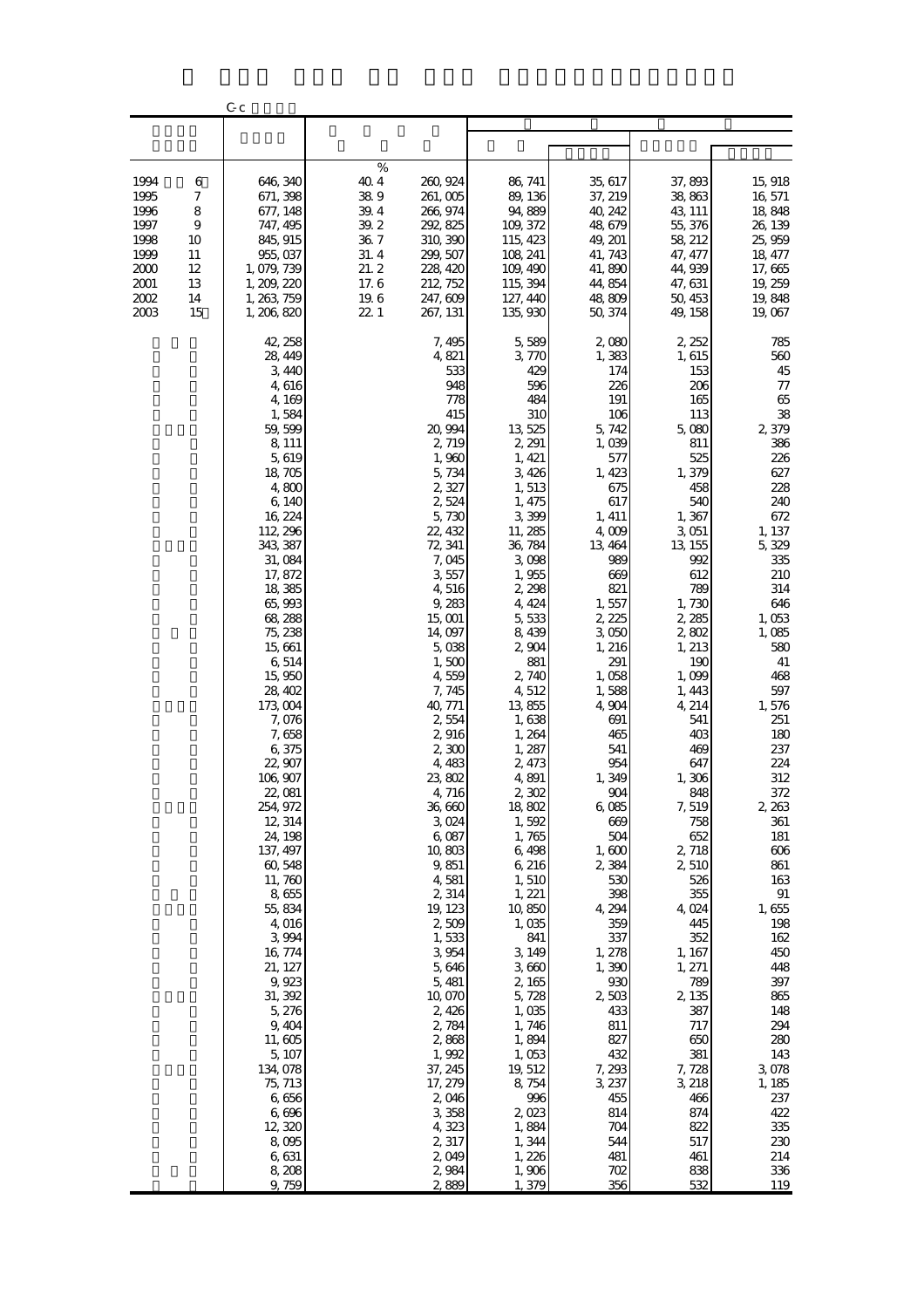|                                              |                             | $C-c- (1)$                                                   |                                                      |                         |                                                    |                                                      |                          |
|----------------------------------------------|-----------------------------|--------------------------------------------------------------|------------------------------------------------------|-------------------------|----------------------------------------------------|------------------------------------------------------|--------------------------|
|                                              |                             |                                                              |                                                      |                         |                                                    |                                                      |                          |
|                                              |                             |                                                              | $\%$                                                 |                         |                                                    |                                                      |                          |
|                                              | $\,6\,$                     | $\,8\,$                                                      | 125<br>$\frac{1}{3}$                                 | 1                       |                                                    | 1                                                    |                          |
| 1994<br>1995<br>1996                         | $\boldsymbol{7}$<br>$\,8\,$ | 14                                                           | 21.4<br>$\omega$                                     | $\overline{\mathbf{c}}$ |                                                    | $\mathbf{1}$                                         |                          |
| $1997\,$<br>1998                             | $\boldsymbol{9}$<br>$10\,$  | $\frac{4}{7}$                                                | 143<br>$\,1\,$<br>÷,<br>÷,                           | $\mathbf{1}$            |                                                    |                                                      |                          |
|                                              | $11\,$                      |                                                              | $\frac{12}{37}$ . 5<br>$\,1\,$                       |                         |                                                    |                                                      |                          |
| 1556<br>1999<br>2000<br>2001<br>2002<br>2003 | $12\,$<br>13                | 9889                                                         | $\overline{3}$<br>$\overline{\phantom{a}}$           | $\overline{\mathbf{c}}$ |                                                    |                                                      |                          |
|                                              | $14\,$<br>15                | 12<br>$\overline{4}$                                         | L.                                                   |                         |                                                    |                                                      |                          |
|                                              |                             |                                                              |                                                      |                         |                                                    |                                                      |                          |
|                                              |                             |                                                              |                                                      |                         |                                                    |                                                      |                          |
|                                              |                             |                                                              |                                                      |                         |                                                    |                                                      |                          |
|                                              |                             |                                                              |                                                      |                         |                                                    | ٠                                                    |                          |
|                                              |                             |                                                              |                                                      |                         | $\overline{a}$                                     |                                                      |                          |
|                                              |                             |                                                              |                                                      |                         |                                                    | ٠                                                    |                          |
|                                              |                             |                                                              |                                                      |                         | ÷,<br>Ē,                                           |                                                      |                          |
|                                              |                             |                                                              |                                                      |                         | L,<br>۰                                            |                                                      |                          |
|                                              |                             |                                                              |                                                      |                         |                                                    | ٠                                                    |                          |
|                                              |                             | $\overline{\mathbf{c}}$                                      |                                                      |                         | $\overline{a}$                                     |                                                      |                          |
|                                              |                             | $\mathbf{1}$                                                 |                                                      |                         |                                                    |                                                      |                          |
|                                              |                             |                                                              |                                                      |                         | $\bar{a}$                                          | ٠                                                    |                          |
|                                              |                             |                                                              |                                                      |                         | Ē,                                                 | ٠                                                    |                          |
|                                              |                             |                                                              |                                                      |                         | L,                                                 | ٠                                                    |                          |
|                                              |                             | $\mathbf{1}$                                                 |                                                      |                         | L.                                                 |                                                      |                          |
|                                              |                             |                                                              |                                                      |                         | L,                                                 | ٠                                                    |                          |
|                                              |                             |                                                              |                                                      |                         | $\overline{a}$                                     | ٠                                                    |                          |
|                                              |                             |                                                              |                                                      |                         |                                                    |                                                      |                          |
|                                              |                             |                                                              |                                                      |                         |                                                    |                                                      |                          |
|                                              |                             |                                                              |                                                      |                         | $\blacksquare$                                     |                                                      |                          |
|                                              |                             |                                                              |                                                      |                         | -                                                  |                                                      |                          |
|                                              |                             |                                                              | ÷<br>$\overline{\phantom{a}}$                        |                         | $\overline{\phantom{a}}$                           | ÷                                                    |                          |
|                                              |                             | $\frac{1}{\sqrt{2}}$<br>۳                                    | $\overline{\phantom{a}}$                             | ÷                       |                                                    | ÷                                                    |                          |
|                                              |                             | $\qquad \qquad \blacksquare$<br>$\frac{1}{2}$                | $\overline{\phantom{a}}$<br>$\overline{\phantom{0}}$ | ÷,<br>$\frac{1}{2}$     |                                                    | $\overline{\phantom{0}}$<br>$\frac{1}{\sqrt{2}}$     |                          |
|                                              |                             | $\overline{\phantom{0}}$                                     | $\overline{a}$                                       | ÷                       |                                                    | ÷                                                    | $\overline{\phantom{0}}$ |
|                                              |                             | $\overline{\phantom{0}}$<br>÷                                |                                                      | $\frac{1}{2}$           |                                                    | -<br>$\overline{\phantom{0}}$                        | ÷,                       |
|                                              |                             | f<br>$\qquad \qquad \blacksquare$                            |                                                      | $\frac{1}{2}$           |                                                    | f<br>$\overline{\phantom{0}}$                        | ÷,<br>÷                  |
|                                              |                             | ÷,                                                           |                                                      |                         |                                                    | $\overline{\phantom{0}}$                             | ÷                        |
|                                              |                             | Ť,<br>÷,                                                     | $\frac{1}{\sqrt{2}}$<br>$\overline{\phantom{0}}$     | $\frac{1}{2}$           |                                                    | $\overline{\phantom{a}}$<br>$\overline{\phantom{0}}$ | ÷<br>-                   |
|                                              |                             | $\qquad \qquad \blacksquare$<br>$\qquad \qquad \blacksquare$ | $\overline{a}$<br>L,                                 | ÷<br>÷,                 |                                                    | $\frac{1}{\sqrt{2}}$<br>÷,                           | ÷                        |
|                                              |                             |                                                              |                                                      | $\frac{1}{2}$           |                                                    | $\frac{1}{\sqrt{2}}$                                 | ÷                        |
|                                              |                             | $\frac{1}{2}$                                                | $\frac{1}{2}$                                        | $\frac{1}{2}$           | 医皮肤病 医内皮性皮炎 医内皮炎 医内皮炎 医内皮炎 医内皮炎 医内皮炎 医内皮炎 医内皮炎 医心包 | $\overline{\phantom{0}}$<br>-                        | ÷,<br>$\overline{a}$     |
|                                              |                             |                                                              |                                                      |                         |                                                    | ÷                                                    | ÷                        |
|                                              |                             |                                                              | $\frac{1}{2}$                                        | $\frac{1}{2}$           |                                                    | $\overline{\phantom{0}}$<br>÷                        | ÷                        |
|                                              |                             | -                                                            | $\overline{a}$<br>Ĭ.                                 | ÷                       |                                                    | ÷,<br>÷                                              |                          |
|                                              |                             |                                                              | ÷,                                                   |                         |                                                    | ÷                                                    |                          |
|                                              |                             | $\mathbf{1}$<br>$\mathbf{1}$                                 | Ĩ.                                                   |                         |                                                    | ŕ                                                    |                          |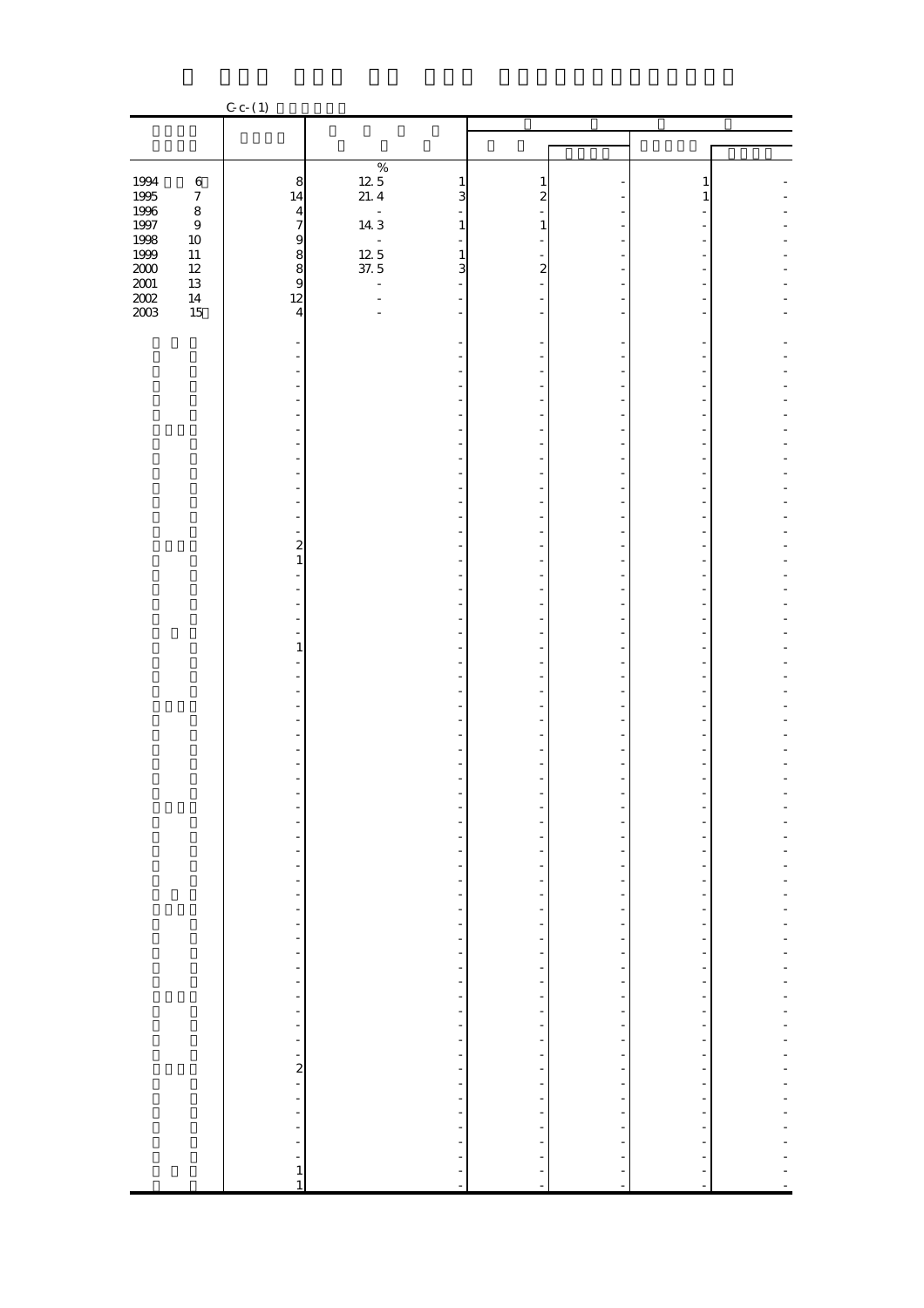|                                                                              |                                                                     | $C - C - (2)$                                                                                                                                                                                                                                                                                                                                                                                                                                                                                         |                                                                                               |                                                                                                                                                                                                                                                                                                                                                                                                                  |                                                                                                                                                                                                                                                                                                                                                                                                                            |                                                                                                                                                                                               |                                                                                                                                                                                                                                                                                                                                                                           |                                                                                                                                                                                                                                                                                                                   |
|------------------------------------------------------------------------------|---------------------------------------------------------------------|-------------------------------------------------------------------------------------------------------------------------------------------------------------------------------------------------------------------------------------------------------------------------------------------------------------------------------------------------------------------------------------------------------------------------------------------------------------------------------------------------------|-----------------------------------------------------------------------------------------------|------------------------------------------------------------------------------------------------------------------------------------------------------------------------------------------------------------------------------------------------------------------------------------------------------------------------------------------------------------------------------------------------------------------|----------------------------------------------------------------------------------------------------------------------------------------------------------------------------------------------------------------------------------------------------------------------------------------------------------------------------------------------------------------------------------------------------------------------------|-----------------------------------------------------------------------------------------------------------------------------------------------------------------------------------------------|---------------------------------------------------------------------------------------------------------------------------------------------------------------------------------------------------------------------------------------------------------------------------------------------------------------------------------------------------------------------------|-------------------------------------------------------------------------------------------------------------------------------------------------------------------------------------------------------------------------------------------------------------------------------------------------------------------|
|                                                                              |                                                                     |                                                                                                                                                                                                                                                                                                                                                                                                                                                                                                       |                                                                                               |                                                                                                                                                                                                                                                                                                                                                                                                                  |                                                                                                                                                                                                                                                                                                                                                                                                                            |                                                                                                                                                                                               |                                                                                                                                                                                                                                                                                                                                                                           |                                                                                                                                                                                                                                                                                                                   |
| 1994<br>1995<br>1996<br>1997<br>1998<br>1999<br>2000<br>2001<br>2002<br>2003 | 6<br>$\boldsymbol{7}$<br>8<br>9<br>10<br>11<br>12<br>13<br>14<br>15 | 43, 121<br>46,629<br>47, 348<br>52, 726<br>61, 192<br>73, 824<br>101, 338<br>129, 380<br>128, 539<br>120, 726                                                                                                                                                                                                                                                                                                                                                                                         | $\%$<br>19.9<br>19.2<br>19. O<br>$16\ 5$<br>17.2<br>138<br>64<br>$5\,$ $1\,$<br>$5\;6$<br>7.1 | 8,583<br>8,942<br>9,000<br>8,699<br>10, 548<br>10, 206<br>6,527<br>6,650<br>7,260<br>8,515                                                                                                                                                                                                                                                                                                                       | 2, 111<br>1,982<br>1,875<br>1,716<br>1,745<br>1,965<br>2,006<br>2,082<br>2,429<br>2 3 4 5                                                                                                                                                                                                                                                                                                                                  | 41<br>48<br>34<br>33<br>40<br>55<br>41<br>48<br>73<br>68                                                                                                                                      | 1,361<br>1, 241<br>1, 149<br>1,024<br>1,054<br>1,234<br>1,259<br>1,329<br>1,574<br>1,468                                                                                                                                                                                                                                                                                  | 33<br>$2\hskip -3pt 9$<br>26<br>$2\hskip-2pt 0$<br>$2\!3$<br>39<br>$31\,$<br>$30\,$<br>$5\hskip-2pt 0$<br>47                                                                                                                                                                                                      |
|                                                                              |                                                                     | 3,906<br>3003<br>240<br>276<br>299<br>88<br>3, 118<br>321<br>270<br>1, 472<br>150<br>196<br>709<br>6,669<br>35, 591<br>3, 122<br>1, 223<br>1,405<br>7, 141<br>8,049<br>9,738<br>890<br>585<br>882<br>2,556<br>20,668<br>397<br>331<br>323<br>1,907<br>14,988<br>2,722<br>31,045<br>1,515<br>3,047<br>16, 286<br>7, 439<br>1,726<br>1,032<br>4,040<br>162<br>204<br>1, 107<br>2,000<br>567<br>2,306<br>461<br>577<br>864<br>404<br>13, 383<br>9,306<br>476<br>387<br>689<br>403<br>343<br>513<br>1,266 |                                                                                               | 237<br>110<br>13<br>46<br>21<br>47<br>180<br>36<br>20<br>48<br>10<br>21<br>45<br>259<br>1, 942<br>191<br>73<br>111<br>262<br>316<br>617<br>52<br>32<br>111<br>177<br>1,632<br>178<br>80<br>19<br>104<br>990<br>261<br>1,937<br>125<br>547<br>499<br>350<br>296<br>120<br>428<br>$77$<br>17<br>50<br>156<br>128<br>185<br>47<br>38<br>39<br>$61\,$<br>1,715<br>1, 162<br>148<br>79<br>50<br>37<br>28<br>71<br>140 | 78<br>49<br>4<br>16<br>8<br>1<br>80<br>7<br>8<br>30<br>6<br>11<br>18<br>161<br>611<br>49<br>25<br>32<br>64<br>94<br>221<br>21<br>25<br>22<br>58<br>256<br>16<br>7<br>12<br>27<br>147<br>47<br>691<br>23<br>$\boldsymbol{\omega}$<br>413<br>111<br>53<br>31<br>89<br>12<br>23<br>35<br>19<br>74<br>21<br>8<br>26<br>19<br>305<br>114<br>$\boldsymbol{9}$<br>37<br>29<br>13<br>15<br>$\begin{array}{c} 22 \\ 66 \end{array}$ | 2<br>$\mathbf{z}$<br>3<br>13<br>1<br>2<br>5<br>$\boldsymbol{z}$<br>3<br>35<br>6<br>18<br>$\overline{5}$<br>3<br>3<br>1<br>$\mathbf{1}$<br>1<br>1<br>8<br>$\boldsymbol{z}$<br>1<br>1<br>3<br>1 | 30<br>23<br>3<br>3<br>1<br>46<br>5<br>3<br>13<br>6<br>7<br>12<br>99<br>367<br>29<br>12<br>9<br>41<br>60<br>140<br>8<br>22<br>12<br>34<br>138<br>9<br>4<br>6<br>5<br>83<br>31<br>506<br>13<br>38<br>309<br>86<br>40<br>$\boldsymbol{\chi}$<br>47<br>8<br>13<br>20<br>6<br>44<br>11<br>4<br>18<br>$11\,$<br>191<br>75<br>3<br>23<br>19<br>4<br>$\boldsymbol{9}$<br>17<br>41 | 1<br>$\mathbf{1}$<br>$\mathbf{1}$<br>11<br>$\,1$<br>$\mathbf{1}$<br>$\boldsymbol{7}$<br>÷<br>$\mathbf{1}$<br>$\,1\,$<br>3<br>$\,1$<br>$\boldsymbol{2}$<br>29<br>$\overline{\phantom{a}}$<br>$\begin{array}{c} 5 \\ 15 \\ 3 \\ 3 \end{array}$<br>3<br>$\mathbf{1}$<br>$\frac{1}{2}$<br>$\mathbf 1$<br>1<br>$\,1\,$ |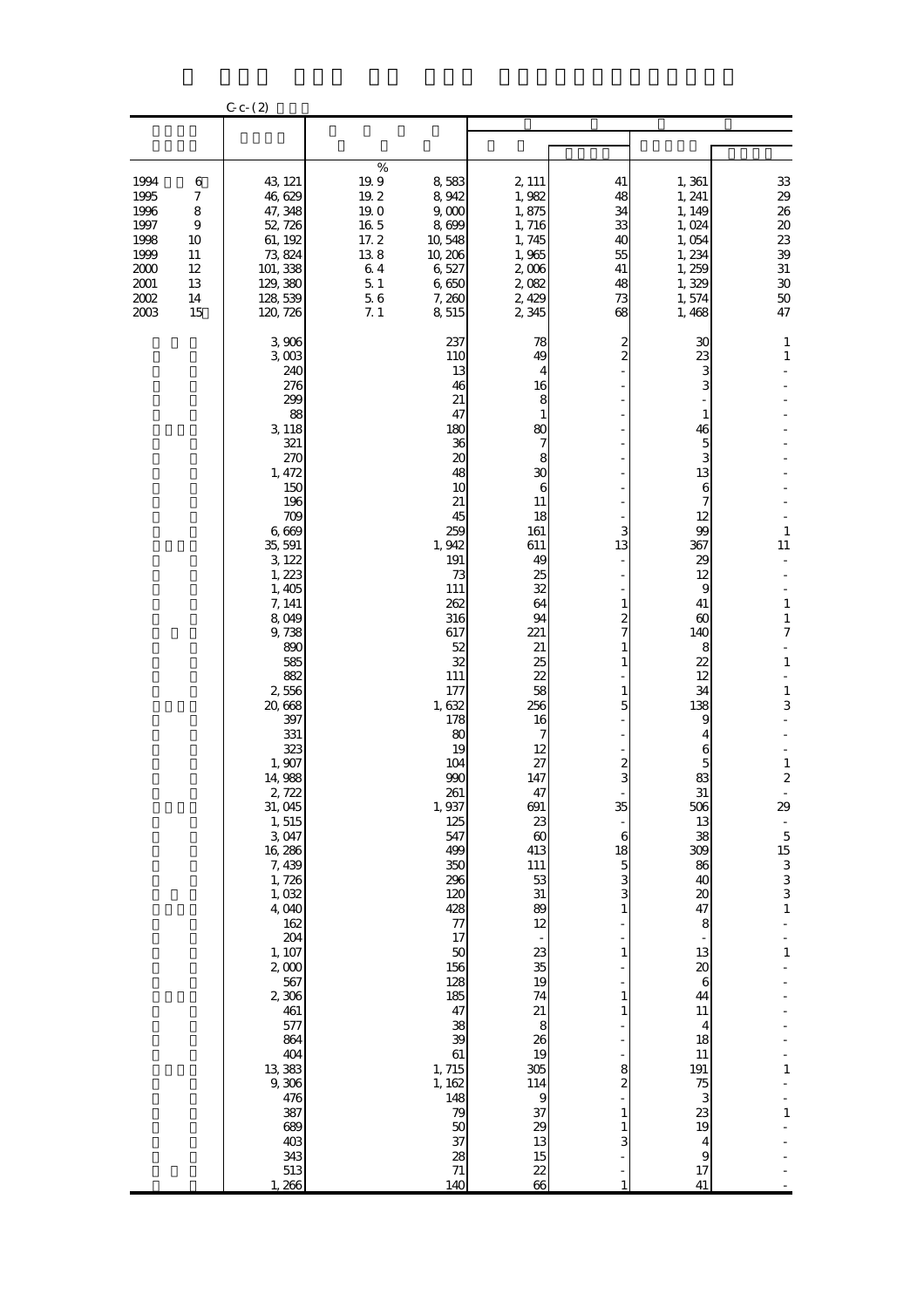|                                                                              |                                                                     | $C - C - (3)$                                                                                                                                                                                                                                                                                                                                                                                                                                                                                                                                                                               |                                                                                    |                                                                                                                                                                                                                                                                                                                                                                                                                                                                                |                                                                                                                                                                                                                                                                                                                                                                                                      |                                                                                                                                                                                                                                                                                                                                                     |                                                                                                                                                                                                                                                                                                                                                                     |                                                                                                                                                                                                                                                                                                                                                                                                                                                                                 |
|------------------------------------------------------------------------------|---------------------------------------------------------------------|---------------------------------------------------------------------------------------------------------------------------------------------------------------------------------------------------------------------------------------------------------------------------------------------------------------------------------------------------------------------------------------------------------------------------------------------------------------------------------------------------------------------------------------------------------------------------------------------|------------------------------------------------------------------------------------|--------------------------------------------------------------------------------------------------------------------------------------------------------------------------------------------------------------------------------------------------------------------------------------------------------------------------------------------------------------------------------------------------------------------------------------------------------------------------------|------------------------------------------------------------------------------------------------------------------------------------------------------------------------------------------------------------------------------------------------------------------------------------------------------------------------------------------------------------------------------------------------------|-----------------------------------------------------------------------------------------------------------------------------------------------------------------------------------------------------------------------------------------------------------------------------------------------------------------------------------------------------|---------------------------------------------------------------------------------------------------------------------------------------------------------------------------------------------------------------------------------------------------------------------------------------------------------------------------------------------------------------------|---------------------------------------------------------------------------------------------------------------------------------------------------------------------------------------------------------------------------------------------------------------------------------------------------------------------------------------------------------------------------------------------------------------------------------------------------------------------------------|
|                                                                              |                                                                     |                                                                                                                                                                                                                                                                                                                                                                                                                                                                                                                                                                                             |                                                                                    |                                                                                                                                                                                                                                                                                                                                                                                                                                                                                |                                                                                                                                                                                                                                                                                                                                                                                                      |                                                                                                                                                                                                                                                                                                                                                     |                                                                                                                                                                                                                                                                                                                                                                     |                                                                                                                                                                                                                                                                                                                                                                                                                                                                                 |
| 1994<br>1995<br>1996<br>1997<br>1998<br>1999<br>2000<br>2001<br>2002<br>2003 | 6<br>$\boldsymbol{7}$<br>8<br>9<br>10<br>11<br>12<br>13<br>14<br>15 | 228, 528<br>222, 473<br>210,080<br>217, 171<br>252, 092<br>294, 635<br>362, 762<br>432, 140<br>443, 298<br>414, 819                                                                                                                                                                                                                                                                                                                                                                                                                                                                         | $\%$<br>34.1<br>32.4<br>334<br>32.7<br>29.5<br>25.0<br>126<br>10.0<br>11.0<br>14.6 | 77, 921<br>72,061<br>70, 207<br>71,028<br>74, 473<br>73, 715<br>45,666<br>43, 176<br>48, 881<br>60, 479                                                                                                                                                                                                                                                                                                                                                                        | 3,480<br>3,069<br>2,772<br>2,639<br>2,857<br>2,892<br>2,933<br>3,027<br>3,322<br>3, 491                                                                                                                                                                                                                                                                                                              | 137<br>150<br>144<br>112<br>134<br>129<br>124<br>134<br>139<br>167                                                                                                                                                                                                                                                                                  | 1, 195<br>1,037<br>798<br>793<br>742<br>704<br>658<br>663<br>816<br>776                                                                                                                                                                                                                                                                                             | 57<br>$66\,$<br>44<br>29<br>43<br>44<br>$3\!$<br>$3\hskip-2pt 9$<br>$42\,$<br>55                                                                                                                                                                                                                                                                                                                                                                                                |
|                                                                              |                                                                     | 17, 152<br>11, 465<br>1,558<br>1,799<br>1,880<br>450<br>18, 672<br>2, 142<br>1, 450<br>7, 142<br>1, 212<br>1, 912<br>4,814<br>24, 824<br>126, 751<br>12, 308<br>6,280<br>6,467<br>24, 284<br>30, 394<br>24, 714<br>4, 116<br>2,012<br>5,968<br>10, 208<br>64,054<br>2,448<br>2,861<br>2,396<br>7,846<br>40, 413<br>8,090<br>92, 483<br>4,344<br>8,031<br>53, 248<br>20,940<br>3,402<br>2,518<br>14, 843<br>1, 162<br>884<br>4,912<br>$5,300$<br>2,585<br>8,576<br>1, 241<br>2,527<br>3,849<br>959<br>47, 464<br>31, 073<br>2, 210<br>1, 474<br>$3,706$<br>2, 251<br>2,014<br>2,030<br>2,706 |                                                                                    | 1, 244<br>823<br>54<br>93<br>229<br>45<br>3, 231<br>156<br>248<br>1,608<br>207<br>480<br>532<br>3,665<br>15, 911<br>2,239<br>825<br>965<br>1,031<br>5,948<br>2,527<br>753<br>281<br>574<br>768<br>13,485<br>493<br>621<br>452<br>493<br>10,020<br>1,406<br>9, 462<br>971<br>2, 418<br>2,063<br>1, 134<br>2, 258<br>618<br>3,108<br>212<br>126<br>281<br>934<br>1,555<br>1,621<br>350<br>587<br>596<br>88<br>8,752<br>4,672<br>455<br>276<br>1, 262<br>556<br>349<br>496<br>686 | 155<br>$103$<br>17<br>10<br>20<br>5<br>257<br>25<br>26<br>73<br>30<br>45<br>58<br>289<br>873<br>85<br>54<br>54<br>129<br>128<br>159<br>67<br>24<br>63<br>110<br>393<br>39<br>35<br>35<br>41<br>195<br>48<br>642<br>43<br>87<br>262<br>155<br>$\boldsymbol{\omega}$<br>35<br>242<br>42<br>18<br>56<br>72<br>54<br>118<br>40<br>29<br>29<br>20<br>522<br>165<br>29<br>44<br>53<br>46<br>44<br>59<br>82 | 5<br>2<br>2<br>10<br>$\overline{\mathcal{Z}}$<br>$\overline{\mathcal{Z}}$<br>3<br>3<br>11<br>41<br>7<br>3<br>5<br>5<br>9<br>3<br>$\overline{c}$<br>3<br>4<br>12<br>2<br>2<br>8<br>43<br>3<br>20<br>13<br>7<br>8<br>5<br>2<br>8<br>4<br>2<br>$\boldsymbol{z}$<br>29<br>5<br>$\overline{\mathcal{Z}}$<br>$\overline{\mathcal{Z}}$<br>3<br>6<br>5<br>6 | 47<br>25<br>16<br>2<br>$\mathbf{z}$<br>$\mathbf{z}$<br>45<br>3<br>6<br>11<br>4<br>9<br>12<br>31<br>175<br>23<br>8<br>6<br>32<br>29<br>21<br>12<br>12<br>13<br>19<br>86<br>9<br>10<br>9<br>12<br>34<br>12<br>127<br>4<br>6<br>72<br>26<br>8<br>11<br>61<br>15<br>1<br>17<br>18<br>10<br>29<br>9<br>10<br>6<br>4<br>175<br>58<br>4<br>10<br>6<br>18<br>17<br>29<br>33 | 3<br>$\mathbf{1}$<br>$\mathbf{1}$<br>$\,1\,$<br>3<br>$\overline{\mathcal{L}}$<br>$\mathbf{1}$<br>1<br>12<br>3<br>$\mathbf{1}$<br>$\overline{\mathbf{4}}$<br>3<br>$\mathbf{1}$<br>5<br>$\mathbf{1}$<br>2<br>$\boldsymbol{2}$<br>18<br>$\boldsymbol{2}$<br>$\overline{\phantom{a}}$<br>$\overline{9}$<br>$\frac{5}{2}$<br>÷<br>3<br>$\overline{\mathcal{L}}$<br>÷<br>$\,1\,$<br>$\mathbf{1}$<br>$\,1\,$<br>9<br>$\,1\,$<br>$\,1\,$<br>$\overline{\mathbf{4}}$<br>$\boldsymbol{z}$ |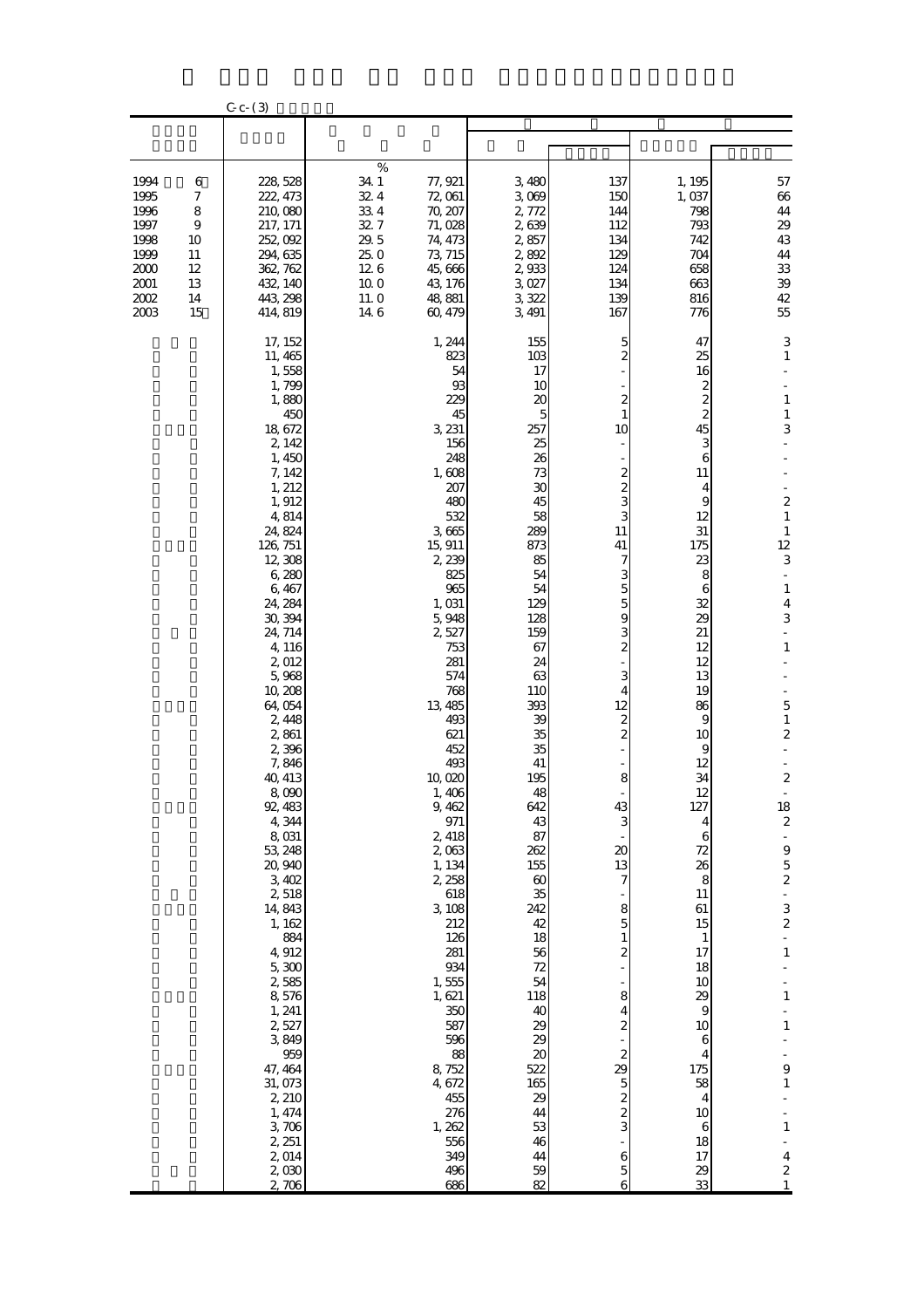|                                                                                          |                                                                                                | $C - C - (4)$                                                                                                                                                                                                                                                                                                                                                               |                                                                                            |                                                                                                                                                                                                                                                                                                                                                                                                                                                                                                                                                                                                                                           |                                                                                                                                                                                                                                                                                                                                                                                                                    |                                                                               |                                                                                                |                                                |
|------------------------------------------------------------------------------------------|------------------------------------------------------------------------------------------------|-----------------------------------------------------------------------------------------------------------------------------------------------------------------------------------------------------------------------------------------------------------------------------------------------------------------------------------------------------------------------------|--------------------------------------------------------------------------------------------|-------------------------------------------------------------------------------------------------------------------------------------------------------------------------------------------------------------------------------------------------------------------------------------------------------------------------------------------------------------------------------------------------------------------------------------------------------------------------------------------------------------------------------------------------------------------------------------------------------------------------------------------|--------------------------------------------------------------------------------------------------------------------------------------------------------------------------------------------------------------------------------------------------------------------------------------------------------------------------------------------------------------------------------------------------------------------|-------------------------------------------------------------------------------|------------------------------------------------------------------------------------------------|------------------------------------------------|
|                                                                                          |                                                                                                |                                                                                                                                                                                                                                                                                                                                                                             |                                                                                            |                                                                                                                                                                                                                                                                                                                                                                                                                                                                                                                                                                                                                                           |                                                                                                                                                                                                                                                                                                                                                                                                                    |                                                                               |                                                                                                |                                                |
| 1994<br>1995<br>1996<br>1997<br>1998<br>1999<br>$2000\,$<br>$2001\,$<br>$2002\,$<br>2003 | $\,6\,$<br>$\boldsymbol{7}$<br>$\,8\,$<br>$\boldsymbol{9}$<br>10<br>11<br>12<br>13<br>14<br>15 | 1, 418<br>1, 268<br>1,411<br>1,632<br>1,874<br>1,973<br>2,359<br>2, 921<br>3,085<br>3, 497                                                                                                                                                                                                                                                                                  | $\%$<br>$33\ 1$<br>29.3<br>24 2<br>23.9<br>24.4<br>19.4<br>14.4<br>11.4<br>$12.1\,$<br>120 | 469<br>372<br>342<br>390<br>458<br>382<br>339<br>334<br>372<br>418                                                                                                                                                                                                                                                                                                                                                                                                                                                                                                                                                                        | 166<br>143<br>99<br>126<br>111<br>128<br>112<br>115<br>162<br>197                                                                                                                                                                                                                                                                                                                                                  | 9<br>10<br>5<br>8<br>4<br>7<br>3<br>5<br>3<br>5                               | 62<br>34<br>19<br>23<br>15<br>37<br>13<br>16<br>17<br>15                                       | 4<br>$\overline{4}$<br>3<br>$\,1\,$<br>$\,1\,$ |
|                                                                                          |                                                                                                | 102<br>72<br>3<br>13<br>12<br>$\boldsymbol{z}$<br>154<br>10<br>10<br>33<br>14<br>27<br>$\infty$<br>176<br>1, 169<br>148<br>77<br>97<br>257<br>153<br>205<br>48<br>28<br>47<br>109<br>561<br>17<br>20<br>14<br>85<br>323<br>102<br>814<br>50<br>66<br>513<br>$\frac{126}{39}$<br>8500033888500038<br>17<br>336<br>138<br>13<br>19<br>45<br>15<br>14<br>18<br>$\overline{74}$ |                                                                                            | 9<br>4<br>$\mathbf 5$<br>$\overline{22}$<br>$\blacksquare$<br>$\overline{\phantom{a}}$<br>3<br>$\blacksquare$<br>$\overline{\mathcal{L}}$<br>17<br>13<br>162<br>34<br>15<br>13<br>37<br>16<br>$\boldsymbol{\chi}$<br>$\overline{4}$<br>$\overline{5}$<br>8<br>10<br>86<br>3<br>$\,1\,$<br>$\mathbf{1}$<br>19<br>52<br>10<br>48<br>$\frac{4}{7}$<br>$\frac{9}{21}$<br>$\overline{6}$<br>$\,1\,$<br>16<br>$\overline{\mathbf{4}}$<br>$\,$ 1 $\,$<br>$\overline{\mathbf{4}}$<br>$\begin{array}{c} 4 \\ 3 \\ 4 \end{array}$<br>$\frac{1}{3}$<br>$\,1\,$<br>÷<br>58<br>21<br>$\begin{array}{c} 5 \\ 5 \\ 6 \end{array}$<br>$\frac{1}{2}$<br>14 | $\frac{2}{2}$<br>L,<br>÷<br>÷<br>÷<br>8<br>÷<br>$\frac{1}{2}$<br>$\,1$<br>÷,<br>$rac{2}{5}$<br>10<br>87<br>10<br>11<br>6<br>21<br>$\mathbf{1}$<br>12<br>4<br>4<br>$\overline{9}$<br>$\boldsymbol{9}$<br>35<br>3<br>$\mathbf{1}$<br>4<br>21<br>6<br>16<br>$\,1\,$<br>÷<br>$\frac{5}{2}$<br>9<br>-<br>2322<br>$\frac{1}{1}$<br>$\mathbf{1}$<br>÷<br>29<br>$\boldsymbol{6}$<br>$\mathbf{1}$<br>$\frac{3}{5}$<br>8 ധ പ | 2<br>1<br>1<br>$\overline{\mathbf{c}}$<br>$\overline{c}$<br>1<br>$\mathbf{1}$ | ٠<br>8<br>$\mathbf{1}$<br>3<br>$\frac{2}{2}$<br>-<br>1<br>1<br>÷<br>6<br>4<br>$\boldsymbol{z}$ |                                                |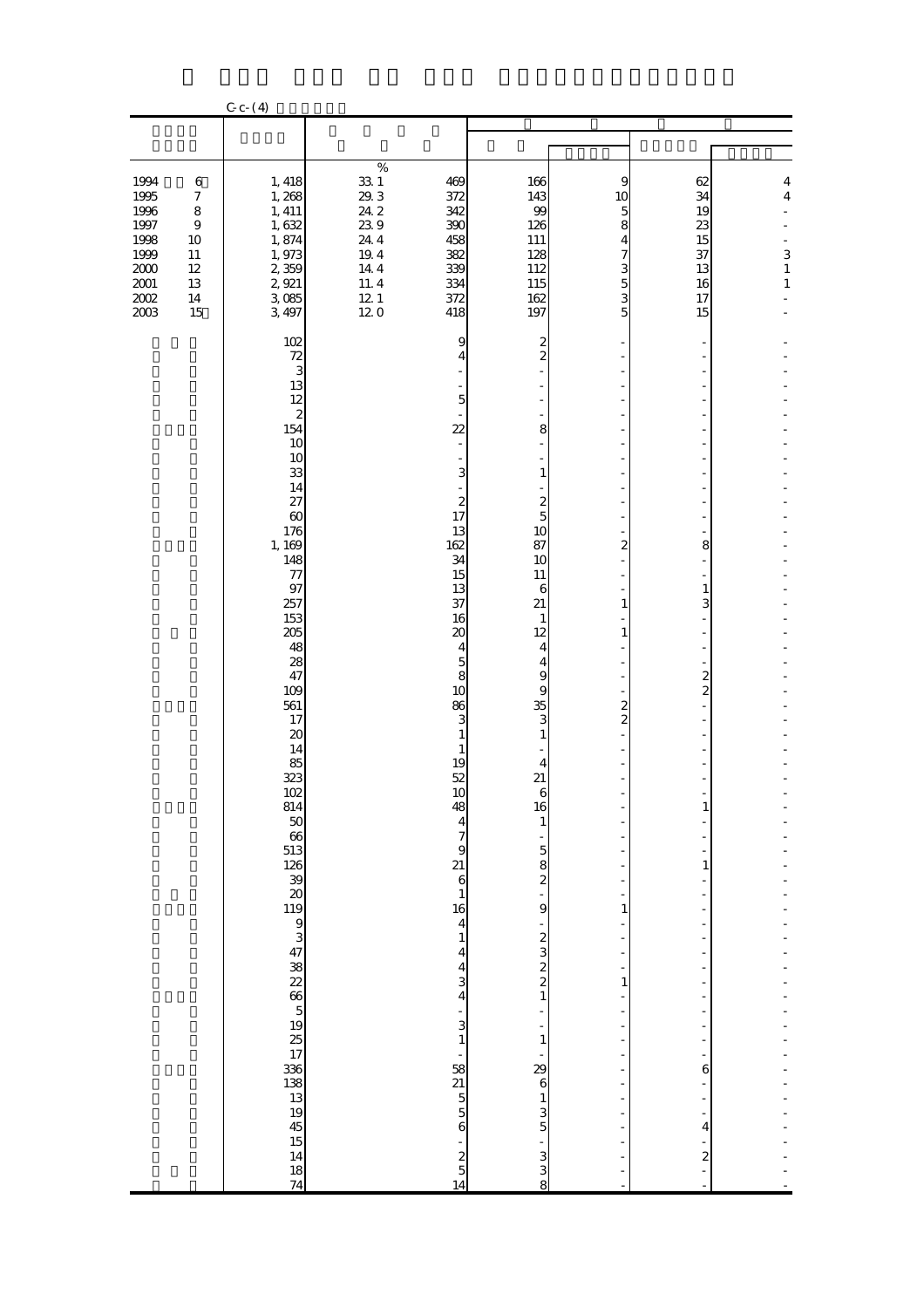|                                                                                          |                                                                                          | $C - C - (5)$                                                                                                                                                                                                                                                                                                                                                                                                                                       |                                                                                                                 |                                                                                                                                                                                                                                                                                                                                                                     |                                                                                                                                                                                                                                                                                                                                                                                                                                                                                                                                                  |                                                                                    |                                                                                                                                                                                                                                                                    |                                                                                                                  |
|------------------------------------------------------------------------------------------|------------------------------------------------------------------------------------------|-----------------------------------------------------------------------------------------------------------------------------------------------------------------------------------------------------------------------------------------------------------------------------------------------------------------------------------------------------------------------------------------------------------------------------------------------------|-----------------------------------------------------------------------------------------------------------------|---------------------------------------------------------------------------------------------------------------------------------------------------------------------------------------------------------------------------------------------------------------------------------------------------------------------------------------------------------------------|--------------------------------------------------------------------------------------------------------------------------------------------------------------------------------------------------------------------------------------------------------------------------------------------------------------------------------------------------------------------------------------------------------------------------------------------------------------------------------------------------------------------------------------------------|------------------------------------------------------------------------------------|--------------------------------------------------------------------------------------------------------------------------------------------------------------------------------------------------------------------------------------------------------------------|------------------------------------------------------------------------------------------------------------------|
|                                                                                          |                                                                                          |                                                                                                                                                                                                                                                                                                                                                                                                                                                     |                                                                                                                 |                                                                                                                                                                                                                                                                                                                                                                     |                                                                                                                                                                                                                                                                                                                                                                                                                                                                                                                                                  |                                                                                    |                                                                                                                                                                                                                                                                    |                                                                                                                  |
| 1994<br>1995<br>1996<br>1997<br>1998<br>1999<br>$2000\,$<br>$2001\,$<br>$2002\,$<br>2003 | $\boldsymbol{6}$<br>$\boldsymbol{7}$<br>$\,8\,$<br>9<br>10<br>11<br>12<br>13<br>14<br>15 | 3,610<br>3,642<br>3 910<br>4,637<br>4,673<br>4,902<br>6,532<br>7, 437<br>8,027<br>7, 291                                                                                                                                                                                                                                                                                                                                                            | $\%$<br>32 3<br>$25\ 2$<br>229<br>239<br>$26\ 6$<br>$18\ 6$<br>$10.1\,$<br>$9\!\!.$ $1\!\!$<br>$10.0\,$<br>11.6 | 1, 166<br>919<br>896<br>1, 109<br>1, 243<br>914<br>657<br>676<br>805<br>844                                                                                                                                                                                                                                                                                         | 170<br>130<br>112<br>117<br>121<br>139<br>130<br>122<br>107<br>122                                                                                                                                                                                                                                                                                                                                                                                                                                                                               | 5<br>3<br>4<br>3<br>3<br>4<br>4<br>$\overline{7}$<br>3<br>6                        | 80<br>73<br>50<br>41<br>$\infty$<br>47<br>50<br>37<br>26<br>41                                                                                                                                                                                                     | $\frac{3}{2}$<br>÷,<br>$\overline{\mathcal{L}}$<br>$\,1\,$<br>$\boldsymbol{z}$<br>$\overline{4}$<br>$\,1\,$<br>5 |
|                                                                                          |                                                                                          | 280<br>206<br>18<br>30<br>21<br>$\overline{5}$<br>196<br>20<br>19<br>$\infty$<br>24<br>16<br>57<br>768<br>2697<br>352<br>130<br>111<br>600<br>509<br>705<br>64<br>36<br>52<br>138<br>738<br>24<br>29<br>37<br>116<br>417<br>115<br>$1, \overline{303}$<br>153<br>692<br>284<br>54<br>34<br>356<br>$\frac{26}{21}$<br>143<br>116<br>$\frac{50}{238}$<br>41<br>72<br>94<br>31<br>715<br>412<br>44<br>21<br>$\boldsymbol{\pi}$<br>48<br>37<br>27<br>56 |                                                                                                                 | 18<br>15<br>$\overline{\phantom{a}}$<br>$1\,$<br>$\boldsymbol{z}$<br>45<br>4<br>$\overline{5}$<br>$\mathbf{1}$<br>$\overline{4}$<br>$\mathbf{1}$<br>30<br>84<br>244<br>15<br>3<br>$\mathbf{1}$<br>23<br>38<br>146<br>6<br>$\boldsymbol{z}$<br>$\overline{4}$<br>$\sqrt{6}$<br>123<br>17<br>5<br>$1\,$<br>6<br>87<br>៶៰៶៰៰៑៲៶ឨៜ៶៲៰ៜៜ៰៲ឨៜៜ៰៴៰៴ៜ៰៲ឨ៵៶៰ឨឨ៶ឨៜ៶៰ <b>ឨ</b> | $\frac{5}{5}$<br>÷<br>÷,<br>$\frac{1}{2}$<br>5<br>$\mathbf{1}$<br>$\mathbf{1}$<br>$\overline{\mathcal{L}}$<br>$\,1$<br>5<br>36<br>$\mathbf{1}$<br>$\mathbf{1}$<br>$\boldsymbol{z}$<br>$\overline{6}$<br>13<br>$\overline{4}$<br>$\overline{\mathbf{c}}$<br>$\mathbf{1}$<br>$\mathbf 6$<br>17<br>$\overline{4}$<br>3<br>$\mathbf{1}$<br>$\Theta$<br>19<br>$672133$<br>3<br>3<br>3<br>3<br>$\frac{1}{2}$<br>$\,1$<br>$\mathbf{1}$<br>$\frac{6}{5}$<br>$\,1\,$<br>$\frac{1}{7}$<br>$\frac{1}{2}$<br>$\frac{1}{2}$<br>$\frac{1}{2}$<br>$\frac{1}{2}$ | 3<br>$\mathbf{1}$<br>$\boldsymbol{2}$<br>1<br>1<br>$\overline{a}$<br>$\frac{2}{2}$ | ÷,<br>$\overline{\mathbf{c}}$<br>$\mathbf{1}$<br>$\mathbf{1}$<br>1<br>11<br>3<br>$\overline{4}$<br>4<br>7<br>4<br>3<br>8<br>$\overline{4}$<br>$\mathbf{1}$<br>3<br>÷<br>Ī<br>÷<br>5<br>$\overline{5}$<br>÷,<br>$\overline{7}$<br>$\frac{1}{3}$<br>$\boldsymbol{z}$ | $\overline{a}$<br>$\overline{\phantom{m}}$<br>$\frac{2}{1}$<br>$\,1\,$<br>$\frac{1}{2}$                          |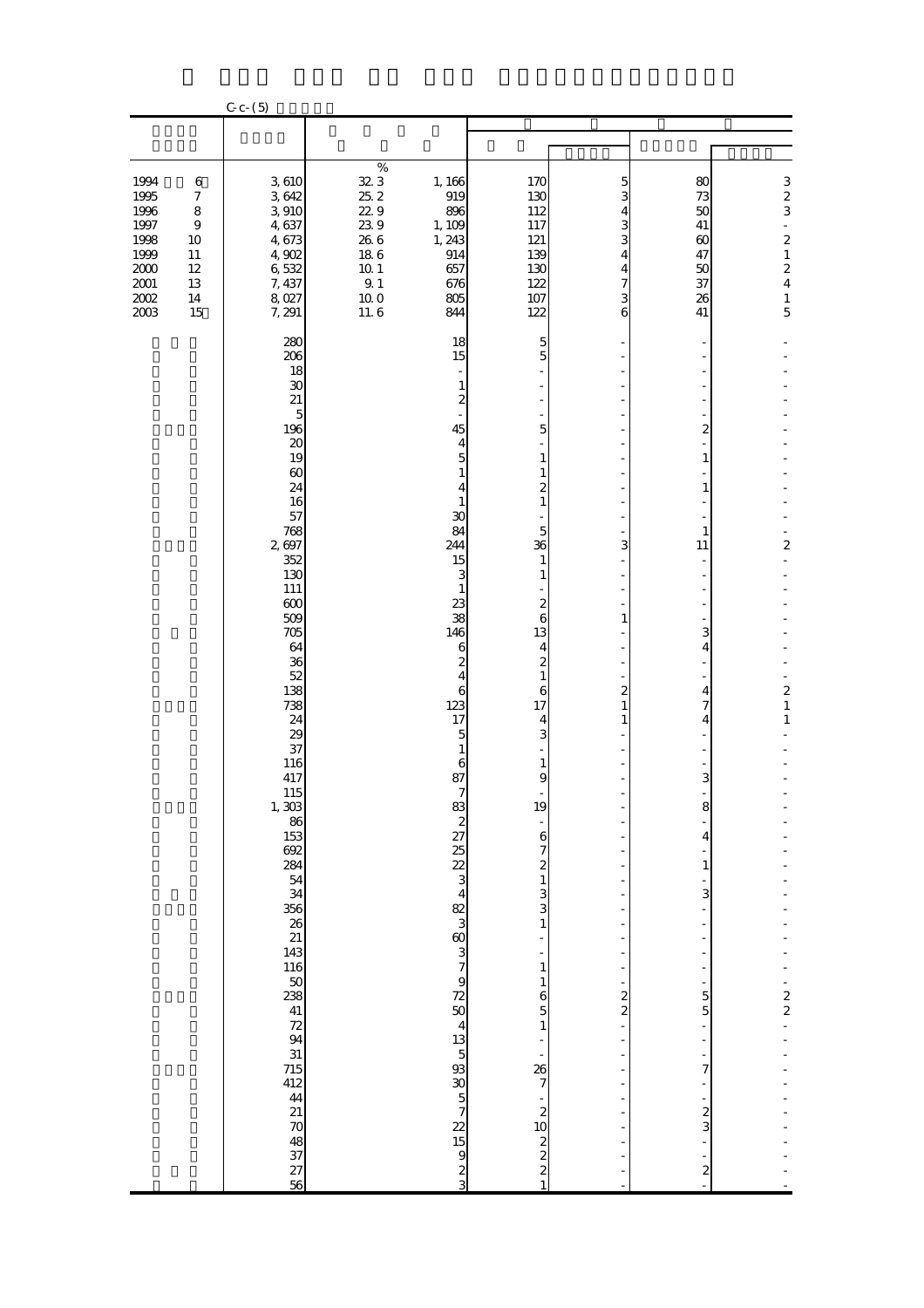|                                                                                      |                                                                               | $C - C - (6)$                                                                                                                                                                                                                                                                                                                                                                                                                                        |                                                                                    |                                                                                                                                                                                                                                                                                                                                                                         |                                                                                                                                                                                                                                                                                                                                               |                                                                                                                                                                                                                                                                                                                                                                           |                                                                                                                                                                                                                                                                                                                                                                                          |                                                                                                                                                                                                                                                                                                                                                                                                                 |
|--------------------------------------------------------------------------------------|-------------------------------------------------------------------------------|------------------------------------------------------------------------------------------------------------------------------------------------------------------------------------------------------------------------------------------------------------------------------------------------------------------------------------------------------------------------------------------------------------------------------------------------------|------------------------------------------------------------------------------------|-------------------------------------------------------------------------------------------------------------------------------------------------------------------------------------------------------------------------------------------------------------------------------------------------------------------------------------------------------------------------|-----------------------------------------------------------------------------------------------------------------------------------------------------------------------------------------------------------------------------------------------------------------------------------------------------------------------------------------------|---------------------------------------------------------------------------------------------------------------------------------------------------------------------------------------------------------------------------------------------------------------------------------------------------------------------------------------------------------------------------|------------------------------------------------------------------------------------------------------------------------------------------------------------------------------------------------------------------------------------------------------------------------------------------------------------------------------------------------------------------------------------------|-----------------------------------------------------------------------------------------------------------------------------------------------------------------------------------------------------------------------------------------------------------------------------------------------------------------------------------------------------------------------------------------------------------------|
|                                                                                      |                                                                               |                                                                                                                                                                                                                                                                                                                                                                                                                                                      |                                                                                    |                                                                                                                                                                                                                                                                                                                                                                         |                                                                                                                                                                                                                                                                                                                                               |                                                                                                                                                                                                                                                                                                                                                                           |                                                                                                                                                                                                                                                                                                                                                                                          |                                                                                                                                                                                                                                                                                                                                                                                                                 |
| 1994<br>1995<br>1996<br>1997<br>1998<br>1999<br>2000<br>$2001\,$<br>$2002\,$<br>2003 | 6<br>$\boldsymbol{7}$<br>$\,$ 8 $\,$<br>9<br>10<br>11<br>12<br>13<br>14<br>15 | 2,088<br>2,038<br>2,396<br>$3\;005$<br>2,769<br>2,990<br>3,789<br>4, 149<br>3,999<br>4,587                                                                                                                                                                                                                                                                                                                                                           | $\%$<br>843<br>83 1<br>85.3<br>86.3<br>83.2<br>81.4<br>71.4<br>64.9<br>627<br>61.5 | 1,760<br>1,693<br>2,043<br>2,593<br>2,304<br>2, 434<br>2,706<br>2,691<br>2,506<br>2,822                                                                                                                                                                                                                                                                                 | 269<br>294<br>317<br>439<br>470<br>501<br>582<br>598<br>546<br>609                                                                                                                                                                                                                                                                            | 91<br>88<br>99<br>104<br>114<br>119<br>129<br>128<br>125<br>111                                                                                                                                                                                                                                                                                                           | 81<br>94<br>114<br>161<br>178<br>125<br>174<br>152<br>131<br>173                                                                                                                                                                                                                                                                                                                         | $31\,$<br>$31\,$<br>46<br>$\overline{\phantom{a}}$<br>$41\,$<br>37<br>47<br>$32\,$<br>$36\,$<br>36                                                                                                                                                                                                                                                                                                              |
|                                                                                      |                                                                               | 236<br>166<br>12<br>22<br>22<br>14<br>559<br>116<br>70<br>121<br>69<br>97<br>86<br>338<br>932<br>49<br>45<br>77<br>124<br>187<br>112<br>151<br>$31\,$<br>38<br>118<br>393<br>52<br>127<br>$31\,$<br>14<br>147<br>$\frac{22}{1,037}$<br>49<br>61<br>$736$<br>$112$<br>$37$<br>42<br>424<br>$\begin{array}{c} 55 \\ 56 \end{array}$<br>121<br>158<br>34<br>32<br>52<br>67<br>$\frac{24}{486}$<br>$\frac{130}{29}$<br>76<br>$\frac{30}{26}$<br>59<br>53 |                                                                                    | 149<br>107<br>9<br>7<br>17<br>9<br>371<br>49<br>37<br>83<br>45<br>84<br>73<br>287<br>667<br>35<br>38<br>55<br>110<br>128<br>99<br>72<br>19<br>43<br>68<br>292<br>30<br>115<br>23<br>10<br>98<br>16<br>340<br>29<br>50<br>117<br>$\begin{array}{c} 75 \\ 38 \end{array}$<br>31<br>38 % % % 8 % 10<br>23<br>27<br>$\frac{19}{293}$<br>35 38 39 39<br>17<br>19<br>48<br>13 | 31<br>17<br>1<br>1<br>10<br>$\boldsymbol{z}$<br>54<br>5<br>11<br>4<br>10<br>15<br>9<br>106<br>135<br>15<br>6<br>9<br>17<br>21<br>29<br>11<br>$\boldsymbol{z}$<br>5<br>20<br>48<br>$\begin{array}{c} 5 \\ 2 \\ 5 \end{array}$<br>4<br>29<br>3<br>81<br>$\overline{7}$<br>$\begin{array}{c} 13 \\ 25 \\ 16 \end{array}$<br>13<br>$\overline{4}$ | 1<br>14<br>3<br>1<br>5<br>4<br>1<br>14<br>30<br>$\boldsymbol{z}$<br>$\boldsymbol{z}$<br>3<br>3<br>10<br>З<br>$\overline{\mathcal{Z}}$<br>5<br>5<br>2<br>17<br>$\boldsymbol{z}$<br>4<br>$\frac{2}{3}$ to $\frac{2}{3}$<br>3<br>4<br>$\,1\,$<br>4<br>$\mathbf{1}$<br>$\overline{\mathcal{L}}$<br>$\mathbf{1}$<br>18<br>$\overline{5}$<br>$\frac{2}{3}$<br>$\mathbf{1}$<br>7 | 8<br>4<br>1<br>2<br>1<br>19<br>1<br>6<br>4<br>$\boldsymbol{z}$<br>$\overline{\mathcal{L}}$<br>4<br>25<br>45<br>2<br>$\mathbf{1}$<br>4<br>7<br>5<br>12<br>4<br>3<br>$\overline{7}$<br>9<br>1<br>7<br>21<br>200000<br>$\,1$<br>13<br>$\frac{1}{2}$ 5 5<br>$\epsilon$<br>$\mathbf{1}$<br>4<br>$\mathbf{1}$<br>$\frac{1}{27}$<br>$\boldsymbol{6}$<br>$\overline{\mathbf{4}}$<br>5<br>1<br>10 | 4<br>$\,1\,$<br>$\overline{\mathcal{L}}$<br>$\,1\,$<br>$\begin{array}{c} 2 \\ 15 \end{array}$<br>$\,1\,$<br>$\mathbf{1}$<br>$\,$ 3 $\,$<br>$\blacksquare$<br>$\overline{7}$<br>$\overline{\mathcal{L}}$<br>$\,1\,$<br>1<br>$\,1\,$<br>$5 - 21$<br>$\begin{array}{c} 1 \\ 1 \\ 1 \end{array}$<br>$\mathbf 1$<br>$\frac{1}{2}$ - 2<br>÷,<br>$\frac{1}{2}$<br>$\ddot{\mathbf{6}}$<br>÷<br>$\,1\,$<br>$\frac{1}{5}$ |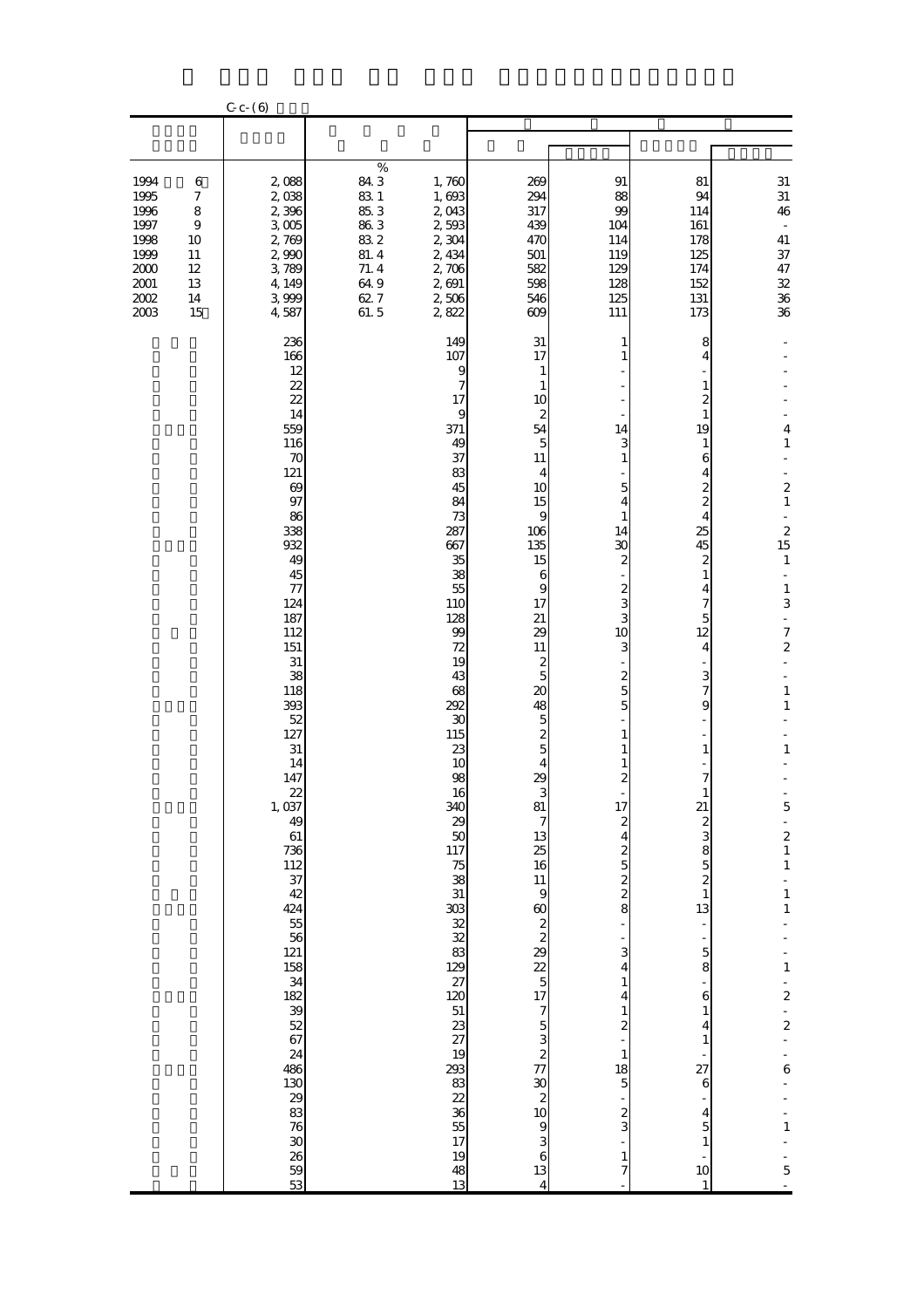|                                                                                      |                                                                     | $C - C - (7)$                                                                                                                                                                                                                                                                                                                                                                                                                                     |                                                                                              |                                                                                                                                                                                                                                                                                                                                                                                                                                                                                      |                                                                                                                                                                                                                                                                                                                                                                                                                                           |                                                                                                                                                                                                                 |                                                                                                                                                                                                                                                                                                                                                                  |                                                                                                                                                                                                                                                                                                                                                                                                                                               |
|--------------------------------------------------------------------------------------|---------------------------------------------------------------------|---------------------------------------------------------------------------------------------------------------------------------------------------------------------------------------------------------------------------------------------------------------------------------------------------------------------------------------------------------------------------------------------------------------------------------------------------|----------------------------------------------------------------------------------------------|--------------------------------------------------------------------------------------------------------------------------------------------------------------------------------------------------------------------------------------------------------------------------------------------------------------------------------------------------------------------------------------------------------------------------------------------------------------------------------------|-------------------------------------------------------------------------------------------------------------------------------------------------------------------------------------------------------------------------------------------------------------------------------------------------------------------------------------------------------------------------------------------------------------------------------------------|-----------------------------------------------------------------------------------------------------------------------------------------------------------------------------------------------------------------|------------------------------------------------------------------------------------------------------------------------------------------------------------------------------------------------------------------------------------------------------------------------------------------------------------------------------------------------------------------|-----------------------------------------------------------------------------------------------------------------------------------------------------------------------------------------------------------------------------------------------------------------------------------------------------------------------------------------------------------------------------------------------------------------------------------------------|
|                                                                                      |                                                                     |                                                                                                                                                                                                                                                                                                                                                                                                                                                   |                                                                                              |                                                                                                                                                                                                                                                                                                                                                                                                                                                                                      |                                                                                                                                                                                                                                                                                                                                                                                                                                           |                                                                                                                                                                                                                 |                                                                                                                                                                                                                                                                                                                                                                  |                                                                                                                                                                                                                                                                                                                                                                                                                                               |
| 1994<br>1995<br>1996<br>1997<br>1998<br>1999<br>$2000\,$<br>$2001\,$<br>2002<br>2003 | 6<br>$\boldsymbol{7}$<br>8<br>9<br>10<br>11<br>12<br>13<br>14<br>15 | 18,563<br>19, 220<br>20, 515<br>26,980<br>35, 763<br>41, 173<br>46,064<br>50,838<br>52, 919<br>46, 354                                                                                                                                                                                                                                                                                                                                            | $\%$<br>$50\;9$<br>49.6<br>57.0<br>49.6<br>$54\;9$<br>$50\;0$<br>32 1<br>25.4<br>348<br>32 1 | 9, 455<br>9,525<br>11,696<br>13, 373<br>19,636<br>20, 597<br>14,796<br>12, 925<br>18, 434<br>14,861                                                                                                                                                                                                                                                                                                                                                                                  | 1,406<br>1,408<br>1,845<br>2, 118<br>2,605<br>3,304<br>3,072<br>3,078<br>3,158<br>2953                                                                                                                                                                                                                                                                                                                                                    | 71<br>83<br>94<br>129<br>164<br>176<br>119<br>196<br>172<br>157                                                                                                                                                 | 835<br>973<br>1,331<br>1,568<br>1,871<br>2,420<br>2, 179<br>2, 190<br>2,166<br>1,957                                                                                                                                                                                                                                                                             | $5\!$<br>$63\,$<br>$69$<br>102<br>134<br>120<br>$9\!$<br>$151\,$<br>123<br>109                                                                                                                                                                                                                                                                                                                                                                |
|                                                                                      |                                                                     | 448<br>336<br>17<br>64<br>24<br>7<br>473<br>51<br>25<br>265<br>12<br>37<br>83<br>5, 743<br>14, 395<br>485<br>251<br>227<br>4,368<br>3,815<br>4,394<br>85<br>216<br>60<br>494<br>3,968<br>26<br>42<br>29<br>228<br>3,303<br>340<br>13, 757<br>123<br>1, 278<br>7,820<br>4,010<br>354<br>172<br>1,438<br>18<br>12<br>272<br>1,063<br>$73\,$<br>564<br>47<br>257<br>171<br>89<br>5,568<br>4,637<br>108<br>$50\,$<br>447<br>59<br>63<br>$81\,$<br>123 |                                                                                              | 96<br>69<br>$\overline{9}$<br>13<br>4<br>$\mathbf{1}$<br>145<br>10<br>$\overline{9}$<br>80<br>4<br>13<br>29<br>2520<br>4, 951<br>262<br>45<br>159<br>1,504<br>1,694<br>1, 111<br>18<br>32<br>$\overline{9}$<br>117<br>798<br>9<br>10<br>14<br>24<br>691<br>50<br>3,630<br>33<br>393<br>$2\,001$<br>1, 126<br>52<br>25<br>368<br>$\boldsymbol{6}$<br>$\mathbf{1}$<br>52<br>288<br>$21\,$<br>127<br>24<br>35<br>43<br>25<br>2, 226<br>1,872<br>40<br>11<br>173<br>14<br>21<br>29<br>66 | 87<br>$71\,$<br>7<br>3<br>$\overline{5}$<br>$\mathbf{1}$<br>84<br>$\overline{5}$<br>$\overline{5}$<br>41<br>5<br>10<br>18<br>384<br>670<br>34<br>26<br>19<br>178<br>152<br>208<br>12<br>5<br>8<br>28<br>158<br>10<br>7<br>13<br>107<br>20<br>979<br>9<br>79<br>671<br>192<br>15<br>13<br>114<br>8<br>$\mathbf{1}$<br>40<br>55<br>10<br>68<br>10<br>27<br>18<br>13<br>409<br>288<br>15<br>$\,6$<br>28<br>15<br>17<br>15<br>$\overline{25}$ | 3<br>2<br>14<br>27<br>2<br>12<br>5<br>8<br>13<br>З<br>10<br>57<br>3<br>4<br>42<br>6<br>1<br>8<br>1<br>4<br>$\overline{\mathcal{Z}}$<br>1<br>8<br>4<br>3<br>$\mathbf{1}$<br>20<br>15<br>$\overline{\mathcal{Z}}$ | 64<br>52<br>5<br>3<br>4<br>57<br>5<br>1<br>31<br>4<br>5<br>11<br>231<br>467<br>21<br>16<br>16<br>143<br>109<br>132<br>9<br>4<br>4<br>13<br>102<br>7<br>3<br>7<br>69<br>16<br>598<br>4<br>47<br>409<br>124<br>8<br>$\boldsymbol{6}$<br>91<br>$\boldsymbol{6}$<br>34<br>44<br>7<br>53<br>8<br>22<br>16<br>7<br>294<br>204<br>11<br>6<br>19<br>11<br>13<br>13<br>17 | 6<br>$\overline{\mathcal{L}}$<br>$\overline{\mathbf{4}}$<br>8<br>18<br>$\mathbf{1}$<br>$\begin{array}{c} 8 \\ 3 \end{array}$<br>6<br>11<br>$\overline{c}$<br>$\boldsymbol{9}$<br>$37\,$<br>$\frac{2}{3}$<br>27<br>$\bf 4$<br>$\,1\,$<br>6<br>$\frac{1}{4}$<br>$\,1\,$<br>$\begin{array}{c} 1 \\ 8 \end{array}$<br>$\begin{array}{c} 4 \\ 4 \\ 3 \\ 1 \end{array}$<br>15<br>12<br>$\blacksquare$<br>$\frac{1}{2}$<br>$\mathbb{Z}^d$<br>$\,1\,$ |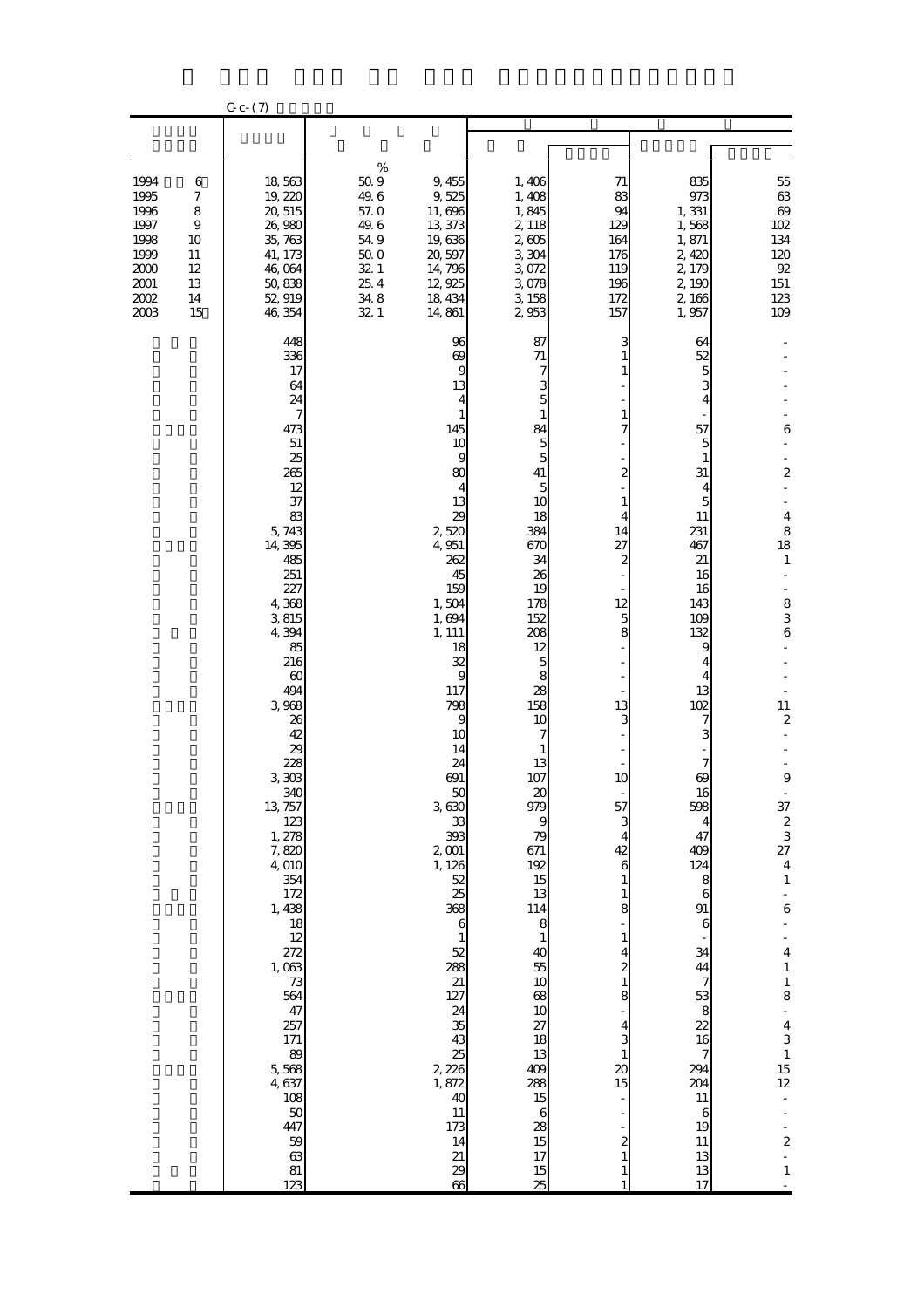| $C - C - (8)$                                                                            |                                                                     |                                                                                                                                                                                                                                                                                                                                                                                                                                                                       |                                                                                                |                                                                                                                                                                                                                                                                                                                                                                                                                             |                                                                                                                                                                                                                                                                                                                                                                                                                                                                                                                                                                                   |                                                                                                                                                                                                                                                                                                                                                              |                                                                                                                                                                                                                    |                                                                                                                                                                                                                                                                              |
|------------------------------------------------------------------------------------------|---------------------------------------------------------------------|-----------------------------------------------------------------------------------------------------------------------------------------------------------------------------------------------------------------------------------------------------------------------------------------------------------------------------------------------------------------------------------------------------------------------------------------------------------------------|------------------------------------------------------------------------------------------------|-----------------------------------------------------------------------------------------------------------------------------------------------------------------------------------------------------------------------------------------------------------------------------------------------------------------------------------------------------------------------------------------------------------------------------|-----------------------------------------------------------------------------------------------------------------------------------------------------------------------------------------------------------------------------------------------------------------------------------------------------------------------------------------------------------------------------------------------------------------------------------------------------------------------------------------------------------------------------------------------------------------------------------|--------------------------------------------------------------------------------------------------------------------------------------------------------------------------------------------------------------------------------------------------------------------------------------------------------------------------------------------------------------|--------------------------------------------------------------------------------------------------------------------------------------------------------------------------------------------------------------------|------------------------------------------------------------------------------------------------------------------------------------------------------------------------------------------------------------------------------------------------------------------------------|
|                                                                                          |                                                                     |                                                                                                                                                                                                                                                                                                                                                                                                                                                                       |                                                                                                |                                                                                                                                                                                                                                                                                                                                                                                                                             |                                                                                                                                                                                                                                                                                                                                                                                                                                                                                                                                                                                   |                                                                                                                                                                                                                                                                                                                                                              |                                                                                                                                                                                                                    |                                                                                                                                                                                                                                                                              |
| 1994<br>1995<br>1996<br>1997<br>1998<br>1999<br>$2000\,$<br>$2001\,$<br>$2002\,$<br>2003 | 6<br>$\boldsymbol{7}$<br>8<br>9<br>10<br>11<br>12<br>13<br>14<br>15 | 25,038<br>24,386<br>23, 483<br>22, 181<br>21, 019<br>21, 928<br>24,526<br>25, 691<br>24,590<br>25, 338                                                                                                                                                                                                                                                                                                                                                                | $\%$<br>$52\,$ $1\,$<br>47.2<br>49.9<br>49.9<br>45.7<br>37.3<br>$20\;4$<br>17.2<br>17.9<br>164 | 13,053<br>11, 512<br>11, 718<br>11,064<br>9,597<br>8,189<br>5,012<br>4, 412<br>4,400<br>4, 149                                                                                                                                                                                                                                                                                                                              | 1,005<br>934<br>932<br>972<br>953<br>967<br>813<br>770<br>796<br>836                                                                                                                                                                                                                                                                                                                                                                                                                                                                                                              | 192<br>150<br>155<br>160<br>173<br>163<br>123<br>117<br>148<br>197                                                                                                                                                                                                                                                                                           | 53<br>58<br>54<br>69<br>67<br>49<br>70<br>59<br>71<br>101                                                                                                                                                          | 13<br>$12\,$<br>19<br>$15\,$<br>18<br>$\boldsymbol{7}$<br>$11\,$<br>$20\,$<br>$2\!$<br>46                                                                                                                                                                                    |
|                                                                                          |                                                                     | 192<br>149<br>13<br>13<br>13<br>4<br>433<br>76<br>30<br>188<br>32<br>21<br>86<br>11,097<br>4,556<br>268<br>84<br>89<br>817<br>1,392<br>1,420<br>127<br>32<br>139<br>188<br>1,387<br>50<br>105<br>89<br>226<br>837<br>$80$<br>5,930<br>83<br>386<br>4,546<br>715<br>147<br>53<br>577<br>$\theta$<br>19<br>214<br>276<br>$\frac{59}{264}$<br>23<br>89<br>106<br>46<br>902<br>$\begin{array}{c}\n 577 \\  13 \\  55 \\  57\n \end{array}$<br>$\frac{33}{82}$<br>48<br>37 |                                                                                                | 50<br>37<br>$\boldsymbol{z}$<br>6<br>$\frac{3}{2}$<br>90<br>11<br>8<br>54<br>$\overline{5}$<br>1<br>11<br>2,103<br>850<br>9<br>3<br>7<br>69<br>435<br>200<br>7<br>3<br>$\overline{\mathcal{Z}}$<br>115<br>256<br>4<br>13<br>1<br>1<br>227<br>10<br>496<br>10<br>182<br>223<br>66<br>15<br>$\frac{1}{67}$<br>.<br>16 ග ශ ශී XX<br>18 ග ග ග<br>$\frac{11}{199}$<br>$\frac{72}{5}$ $\frac{2}{5}$<br>72<br>14<br>$\overline{6}$ | 35<br>25<br>$^2$ 3<br>4<br>1<br>38<br>12<br>6<br>14<br>$\boldsymbol{z}$<br>$\mathbf{1}$<br>3<br>280<br>145<br>6<br>2<br>36<br>34<br>51<br>3<br>$\overline{\mathcal{L}}$<br>$\mathbf{1}$<br>10<br>35<br>3<br>$\mathbf{6}$<br>$\mathbf{1}$<br>21<br>$\begin{array}{c}\n 186 \\  3 \\  35\n \end{array}$<br>$\frac{105}{37}$<br>$\mathbf{6}$<br>$\begin{array}{c}\n 33 \\  5 \\  1\n \end{array}$<br>$rac{6}{20}$<br>$\begin{array}{c}\n1 \\ 23 \\ 3 \\ 8\n\end{array}$<br>61<br>34<br>÷<br>$\begin{array}{c} 4 \\ 5 \\ 4 \end{array}$<br>$\begin{array}{c} 4 \\ 5 \\ 5 \end{array}$ | 12<br>9<br>16<br>5<br>1<br>8<br>$\boldsymbol{2}$<br>44<br>27<br>1<br>9<br>6<br>7<br>1<br>3<br>7<br>З<br>4<br>58<br>15<br>$\boldsymbol{\mathcal{S}}$<br>12<br>$\mathbf{1}$<br>5<br>$\,1\,$<br>$\mathbf{1}$<br>$\overline{\mathcal{Z}}$<br>$1\,$<br>$\overline{\mathbf{c}}$<br>$\mathbf{1}$<br>$\mathbf{1}$<br>26<br>$11\,$<br>$\boldsymbol{z}$<br>4<br>3<br>4 | 8<br>$\sqrt{6}$<br>$\boldsymbol{2}$<br>10<br>3<br>6<br>1<br>22<br>20<br>1<br>7<br>$\boldsymbol{z}$<br>8<br>1<br>1<br>4<br>4<br>31<br>10<br>16<br>4<br>$\mathbf{1}$<br>$\overline{a}$<br>6<br>$\boldsymbol{z}$<br>3 | $\mathbf 2$<br>$\overline{\mathcal{L}}$<br>$\overline{7}$<br>$\,1\,$<br>÷,<br>$\overline{6}$<br>9<br>9<br>$\,1\,$<br>$\begin{array}{c} 3 \\ 2 \\ 3 \end{array}$<br>$\overline{a}$<br>$\overline{\mathcal{L}}$<br>14<br>$\begin{array}{c} -8 \\ 5 \\ 1 \end{array}$<br>3<br>3 |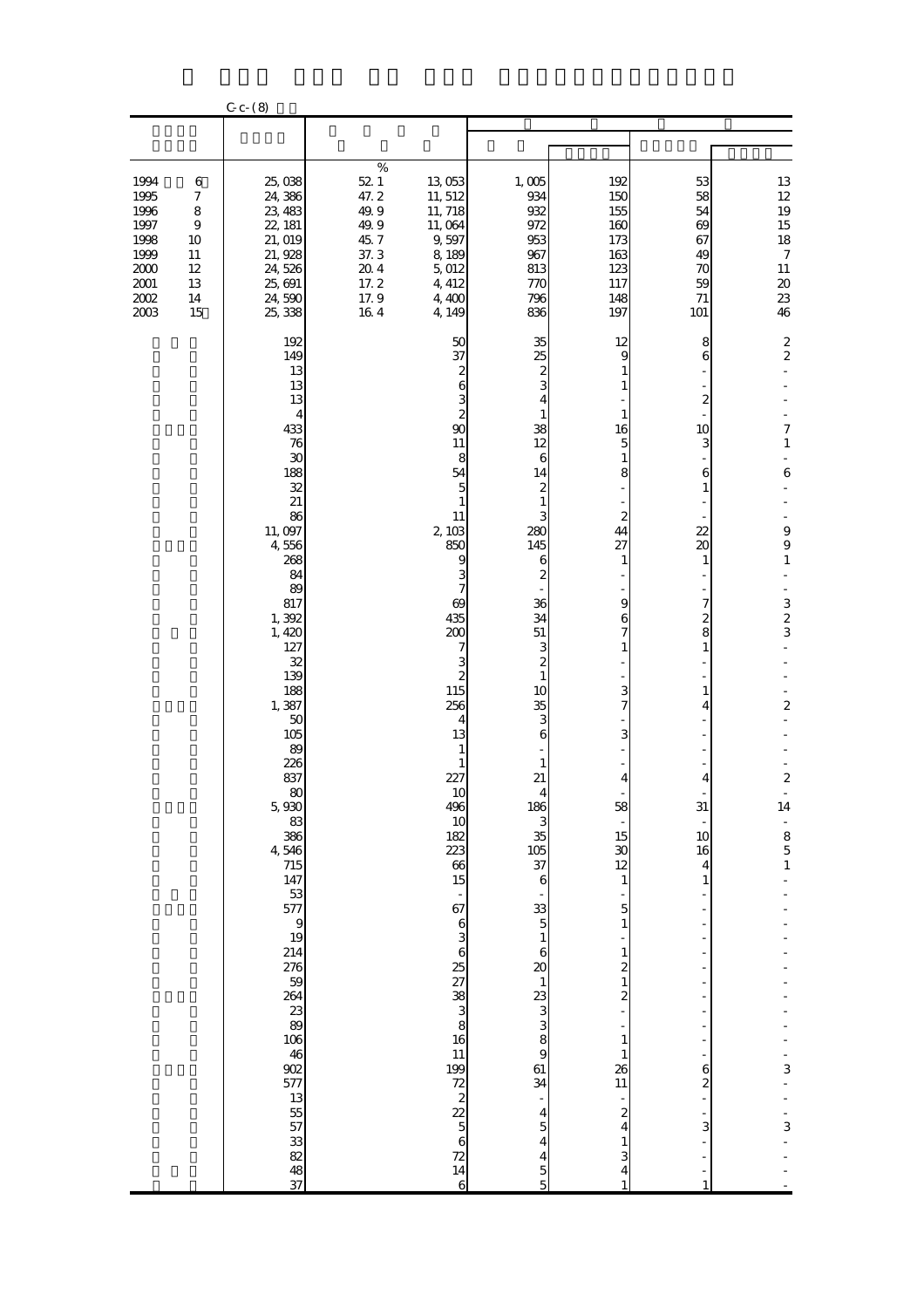|                                                                              |                                                                     | $C - C - (9)$                                                                                                                                                                                                                                                                                                                                                                                                                                                                                                                         |                                                                                    |                                                                                                                                                                                                                                                                                                                                                                                                                                                     |                                                                                                                                                                                                                                                                                                                                                                                          |                                                                                                                                                                                                                                                                        |                                                                                                                                                                                                                                                                                                                                                                             |                                                                                                                                                                                                                                                                                                                                                                                                                                |
|------------------------------------------------------------------------------|---------------------------------------------------------------------|---------------------------------------------------------------------------------------------------------------------------------------------------------------------------------------------------------------------------------------------------------------------------------------------------------------------------------------------------------------------------------------------------------------------------------------------------------------------------------------------------------------------------------------|------------------------------------------------------------------------------------|-----------------------------------------------------------------------------------------------------------------------------------------------------------------------------------------------------------------------------------------------------------------------------------------------------------------------------------------------------------------------------------------------------------------------------------------------------|------------------------------------------------------------------------------------------------------------------------------------------------------------------------------------------------------------------------------------------------------------------------------------------------------------------------------------------------------------------------------------------|------------------------------------------------------------------------------------------------------------------------------------------------------------------------------------------------------------------------------------------------------------------------|-----------------------------------------------------------------------------------------------------------------------------------------------------------------------------------------------------------------------------------------------------------------------------------------------------------------------------------------------------------------------------|--------------------------------------------------------------------------------------------------------------------------------------------------------------------------------------------------------------------------------------------------------------------------------------------------------------------------------------------------------------------------------------------------------------------------------|
|                                                                              |                                                                     |                                                                                                                                                                                                                                                                                                                                                                                                                                                                                                                                       |                                                                                    |                                                                                                                                                                                                                                                                                                                                                                                                                                                     |                                                                                                                                                                                                                                                                                                                                                                                          |                                                                                                                                                                                                                                                                        |                                                                                                                                                                                                                                                                                                                                                                             |                                                                                                                                                                                                                                                                                                                                                                                                                                |
| 1994<br>1995<br>1996<br>1997<br>1998<br>1999<br>2000<br>2001<br>2002<br>2003 | 6<br>$\boldsymbol{7}$<br>8<br>9<br>10<br>11<br>12<br>13<br>14<br>15 | 79, 407<br>108,075<br>116,853<br>146, 674<br>181, 444<br>222, 328<br>190, 490<br>170, 470<br>174, 718<br>147, 878                                                                                                                                                                                                                                                                                                                                                                                                                     | $\%$<br>280<br>27.4<br>27.8<br>28 5<br>24.2<br>20.6<br>16 1<br>11.1<br>166<br>19.0 | 22, 235<br>29, 581<br>32, 459<br>41, 746<br>43,906<br>45, 754<br>30, 707<br>18,851<br>28, 962<br>28, 152                                                                                                                                                                                                                                                                                                                                            | 1,848<br>2,025<br>1,803<br>1,781<br>2,010<br>2, 192<br>2,084<br>2,329<br>2,850<br>3, 231                                                                                                                                                                                                                                                                                                 | 75<br>107<br>109<br>87<br>103<br>109<br>94<br>99<br>126<br>116                                                                                                                                                                                                         | 800<br>802<br>740<br>821<br>789<br>1,044<br>1, 196<br>1,593<br>2,163<br>2,453                                                                                                                                                                                                                                                                                               | 28<br>$\rm 30$<br>38<br>40<br>$31\,$<br>$40$<br>$35\,$<br>$5\!9$<br>89<br>80                                                                                                                                                                                                                                                                                                                                                   |
|                                                                              |                                                                     | 3, 461<br>1,894<br>315<br>502<br>432<br>318<br>7,359<br>1, 137<br>927<br>1,992<br>533<br>626<br>2, 144<br>10, 271<br>42, 603<br>4,940<br>3,368<br>3, 291<br>9,627<br>5,597<br>7, 417<br>2,199<br>1,092<br>1,736<br>3,336<br>31,020<br>873<br>583<br>810<br>4,974<br>19,809<br>3,971<br>24,868<br>1, 331<br>2,684<br>12, 494<br>5,730<br>1,389<br>1, 240<br>8,384<br>488<br>735<br>1,630<br>3,679<br>1,852<br>4,018<br>783<br>1, 189<br>1, 440<br>$606\,$<br>15,894<br>8,069<br>1,002<br>519<br>1,817<br>1,564<br>856<br>1, 182<br>885 |                                                                                    | 433<br>184<br>8<br>204<br>20<br>17<br>1,647<br>60<br>157<br>223<br>290<br>351<br>566<br>815<br>7, 141<br>784<br>345<br>547<br>1,748<br>193<br>608<br>858<br>103<br>699<br>1,256<br>7,562<br>65<br>286<br>339<br>1,065<br>5, 111<br>696<br>1,746<br>149<br>239<br>399<br>639<br>69<br>251<br>3,766<br>1, 219<br>183<br>340<br>565<br>1, 459<br>1,352<br>344<br>239<br>237<br>532<br>3,690<br>1, 239<br>239<br>673<br>544<br>213<br>190<br>249<br>343 | 197<br>129<br>14<br>26<br>13<br>15<br>286<br>38<br>33<br>50<br>39<br>56<br>70<br>182<br>881<br>107<br>66<br>52<br>129<br>109<br>178<br>67<br>27<br>50<br>96<br>277<br>11<br>15<br>23<br>28<br>166<br>34<br>486<br>29<br>36<br>192<br>153<br>28<br>48<br>253<br>26<br>17<br>52<br>92<br>66<br>131<br>18<br>$31\,$<br>50<br>32<br>538<br>212<br>18<br>20<br>57<br>$51\,$<br>58<br>37<br>85 | 6<br>2<br>4<br>1<br>1<br>$\overline{c}$<br>5<br>29<br>4<br>1<br>7<br>3<br>10<br>1<br>7<br>2<br>28<br>$\mathbf{1}$<br>2<br>11<br>8<br>5<br>1<br>7<br>1<br>3<br>3<br>11<br>1<br>4<br>2<br>4<br>16<br>8<br>1<br>$\overline{\mathcal{Z}}$<br>2<br>$\overline{\mathcal{Z}}$ | 166<br>111<br>14<br>19<br>10<br>12<br>224<br>37<br>31<br>38<br>27<br>37<br>54<br>131<br>678<br>76<br>45<br>34<br>98<br>90<br>140<br>56<br>17<br>42<br>80<br>189<br>7<br>7<br>17<br>11<br>123<br>24<br>367<br>12<br>23<br>145<br>138<br>20<br>29<br>184<br>17<br>14<br>37<br>77<br>39<br>108<br>11<br>23<br>45<br>29<br>406<br>166<br>10<br>15<br>39<br>29<br>47<br>26<br>74 | 5<br>$\overline{4}$<br>$\mathbf{1}$<br>4<br>$\,1\,$<br>$\,1\,$<br>$rac{2}{5}$<br>18<br>$\overline{5}$<br>$\overline{\mathbf{4}}$<br>$\mathbf 6$<br>$\overline{\mathcal{L}}$<br>$\,1\,$<br>5<br>$\overline{5}$<br>21<br>$\mathbf{1}$<br>$11\,$<br>$\begin{array}{c} 7 \end{array}$<br>$\boldsymbol{z}$<br>÷<br>4<br>$\,1\,$<br>3<br>7<br>÷<br>3<br>$\,1\,$<br>3<br>11<br>$\boldsymbol{7}$<br>$1\,$<br>$\,1\,$<br>$\,1$<br>$1\,$ |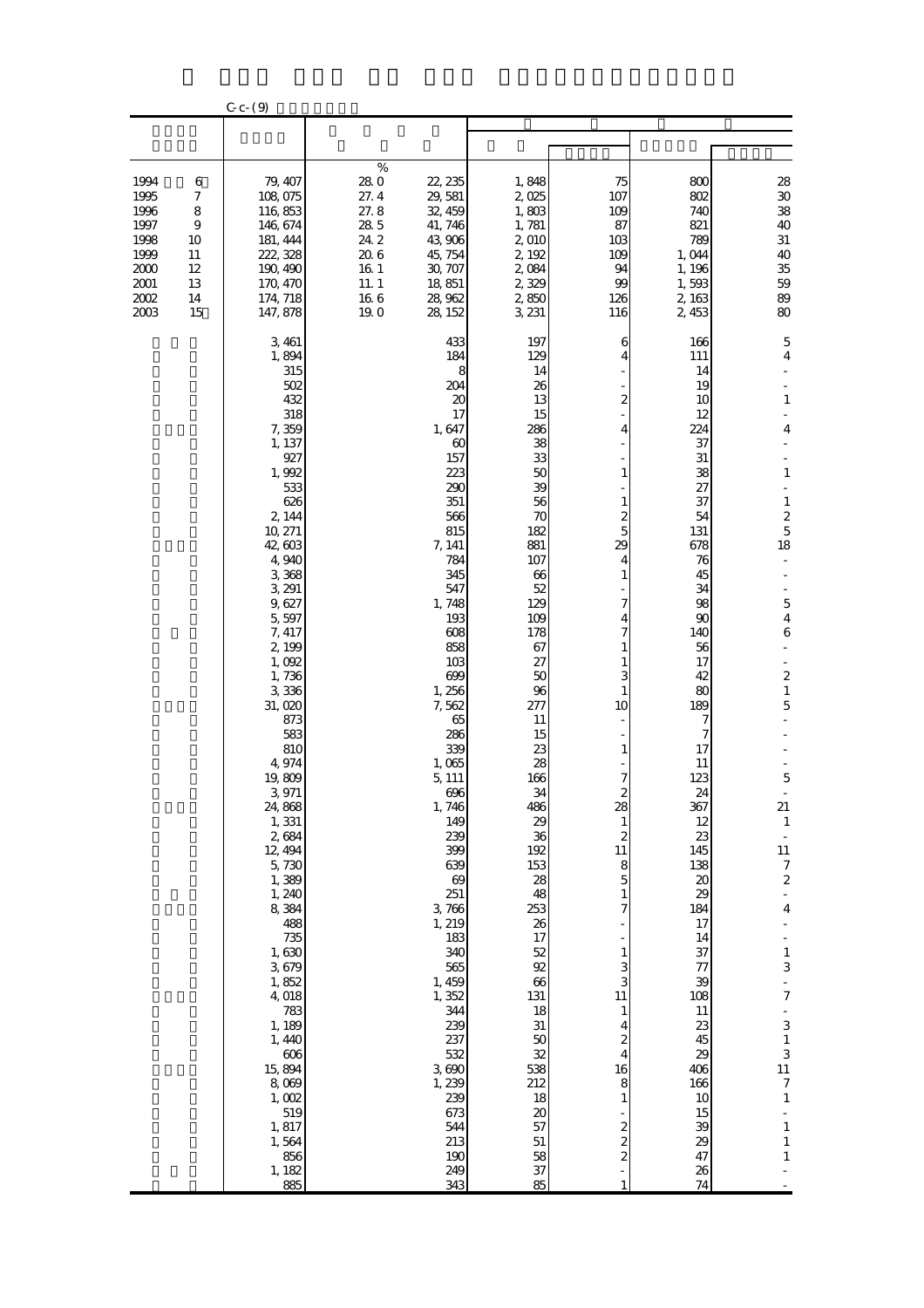|                                                                                          |                                                                                    | $C - C - (10)$                                                                                                                                                                                                                                                                                                                                                                                                                            |                                                                                                |                                                                                                                                                                                                                                                                                                                                                                                                                                 |                                                                                                                                                                                                                                                                                                                                                                                                                                                                        |                                                                                                                                                                                                                                                                                                                                                                                                                                           |                                                                                                                                                                                                                                                                                                                                                                                                                                |                                                                                                                                                                                                                                                                                                                                               |  |
|------------------------------------------------------------------------------------------|------------------------------------------------------------------------------------|-------------------------------------------------------------------------------------------------------------------------------------------------------------------------------------------------------------------------------------------------------------------------------------------------------------------------------------------------------------------------------------------------------------------------------------------|------------------------------------------------------------------------------------------------|---------------------------------------------------------------------------------------------------------------------------------------------------------------------------------------------------------------------------------------------------------------------------------------------------------------------------------------------------------------------------------------------------------------------------------|------------------------------------------------------------------------------------------------------------------------------------------------------------------------------------------------------------------------------------------------------------------------------------------------------------------------------------------------------------------------------------------------------------------------------------------------------------------------|-------------------------------------------------------------------------------------------------------------------------------------------------------------------------------------------------------------------------------------------------------------------------------------------------------------------------------------------------------------------------------------------------------------------------------------------|--------------------------------------------------------------------------------------------------------------------------------------------------------------------------------------------------------------------------------------------------------------------------------------------------------------------------------------------------------------------------------------------------------------------------------|-----------------------------------------------------------------------------------------------------------------------------------------------------------------------------------------------------------------------------------------------------------------------------------------------------------------------------------------------|--|
|                                                                                          |                                                                                    |                                                                                                                                                                                                                                                                                                                                                                                                                                           |                                                                                                |                                                                                                                                                                                                                                                                                                                                                                                                                                 |                                                                                                                                                                                                                                                                                                                                                                                                                                                                        |                                                                                                                                                                                                                                                                                                                                                                                                                                           |                                                                                                                                                                                                                                                                                                                                                                                                                                |                                                                                                                                                                                                                                                                                                                                               |  |
| 1994<br>1995<br>1996<br>1997<br>1998<br>1999<br>$2000\,$<br>$2001\,$<br>$2002\,$<br>2003 | 6<br>$\boldsymbol{7}$<br>8<br>$\boldsymbol{9}$<br>10<br>11<br>12<br>13<br>14<br>15 | 11, 915<br>11, 021<br>10,376<br>10,335<br>10, 169<br>10, 255<br>10,878<br>11, 280<br>11,554<br>11, 719                                                                                                                                                                                                                                                                                                                                    | $\%$<br>39.7<br>$40\;8$<br>37.0<br>$38\ 2$<br>$36\ 6$<br>$30\ 7$<br>17.2<br>137<br>133<br>15.7 | 4,730<br>4, 492<br>3,834<br>3,947<br>3,722<br>3, 153<br>1,876<br>1,544<br>1,536<br>1,845                                                                                                                                                                                                                                                                                                                                        | 1, 414<br>1, 300<br>1, 155<br>1,239<br>1, 143<br>969<br>831<br>744<br>768<br>1,049                                                                                                                                                                                                                                                                                                                                                                                     | 426<br>428<br>314<br>341<br>299<br>219<br>139<br>128<br>125<br>185                                                                                                                                                                                                                                                                                                                                                                        | 461<br>383<br>379<br>449<br>404<br>346<br>317<br>274<br>274<br>365                                                                                                                                                                                                                                                                                                                                                             | 108<br>85<br>62<br>120<br>$9\!8$<br>58<br>$3\hskip-2pt 9$<br>$32\,$<br>$29\,$<br>44                                                                                                                                                                                                                                                           |  |
|                                                                                          |                                                                                    | 256<br>176<br>18<br>43<br>16<br>3<br>458<br>44<br>25<br>197<br>26<br>48<br>118<br>1,396<br>3,046<br>373<br>73<br>141<br>600<br>693<br>408<br>145<br>37<br>117<br>459<br>2, 170<br>90<br>91<br>88<br>275<br>1,363<br>$\frac{263}{2,376}$<br>219<br>200<br>1, 117<br>614<br>129<br>97<br>491<br>35<br>33<br>185<br>$151\,$<br>87<br>314<br>40<br>$102$<br>108<br>64<br>1,212<br>469<br>$69$<br>$111\,$<br>103<br>87<br>$61\,$<br>118<br>194 |                                                                                                | 49<br>35<br>3<br>7<br>4<br>129<br>18<br>11<br>38<br>$\overline{9}$<br>22<br>31<br>140<br>414<br>58<br>13<br>35<br>47<br>85<br>53<br>25<br>$\overline{4}$<br>33<br>61<br>399<br>22<br>41<br>50<br>52<br>189<br>45<br>351<br>15<br>40<br>83<br>149<br>38<br>26<br>95<br>$11\,$<br>16<br>26<br>21<br>21<br>57<br>11<br>12<br>27<br>$\overline{\phantom{a}}$<br>211<br>24<br>$\overline{7}$<br>56<br>21<br>14<br>18<br>$31\,$<br>40 | 29<br>$\infty$<br>$\frac{2}{2}$<br>$\overline{5}$<br>94<br>19<br>8<br>31<br>5<br>9<br>22<br>56<br>209<br>24<br>9<br>15<br>24<br>21<br>31<br>17<br>16<br>52<br>243<br>19<br>25<br>35<br>49<br>72<br>43<br>199<br>11<br>$rac{25}{42}$<br>69<br>38<br>14<br>64<br>$\overline{9}$<br>14<br>10<br>16<br>15<br>$\begin{array}{c}\n 36 \\  8 \\  17\n \end{array}$<br>$\begin{array}{c} 3 \\ 3 \end{array}$<br>16<br>8<br>27<br>$\frac{12}{5}$<br>12<br>12<br>$\overline{27}$ | 5<br>3<br>17<br>4<br>$\overline{\mathcal{Z}}$<br>8<br>$\overline{c}$<br>$\mathbf{1}$<br>6<br>32<br>8<br>3<br>4<br>2<br>4<br>3<br>1<br>7<br>45<br>$\mathbf{1}$<br>6<br>5<br>11<br>13<br>$\boldsymbol{9}$<br>41<br>4<br>6<br>23<br>$\overline{5}$<br>3<br>14<br>$\overline{\mathbf{4}}$<br>8<br>$1\,$<br>$1\,$<br>8<br>$\overline{\mathcal{Z}}$<br>$\mathbf 1$<br>$\overline{4}$<br>$\mathbf{1}$<br>17<br>÷,<br>9<br>$1\,$<br>$\frac{2}{5}$ | 8<br>8<br>44<br>11<br>6<br>12<br>4<br>$\boldsymbol{z}$<br>9<br>18<br>80<br>5<br>3<br>8<br>11<br>5<br>15<br>6<br>2<br>25<br>75<br>4<br>14<br>7<br>14<br>23<br>13<br>70<br>$\mathbf{1}$<br>11<br>21<br>19<br>16<br>$\boldsymbol{z}$<br>18<br>$\overline{5}$<br>$\mathbf{1}$<br>3<br>$\overline{5}$<br>$\overline{4}$<br>15<br>$\frac{2}{2}$<br>11<br>$rac{1}{37}$<br>12<br>6<br>4<br>4<br>$\mathbf{1}$<br>1<br>$\mathbf{1}$<br>8 | 6<br>$\frac{3}{2}$<br>$\,1\,$<br>10<br>3<br>3<br>Ξ<br>$\mathbf{1}$<br>3<br>10<br>3<br>$\boldsymbol{4}$<br>$\begin{array}{c} 3 \\ 6 \end{array}$<br>$\blacksquare$<br>$\frac{1}{\sqrt{2}}$<br>$\overline{5}$<br>$\mathbf 1$<br>$\frac{1}{5}$<br>$\,1\,$<br>$\Box$<br>$-511$<br>3<br>$\frac{1}{2}$<br>$\frac{1}{2}$<br>$\frac{1}{1}$<br>$\,1\,$ |  |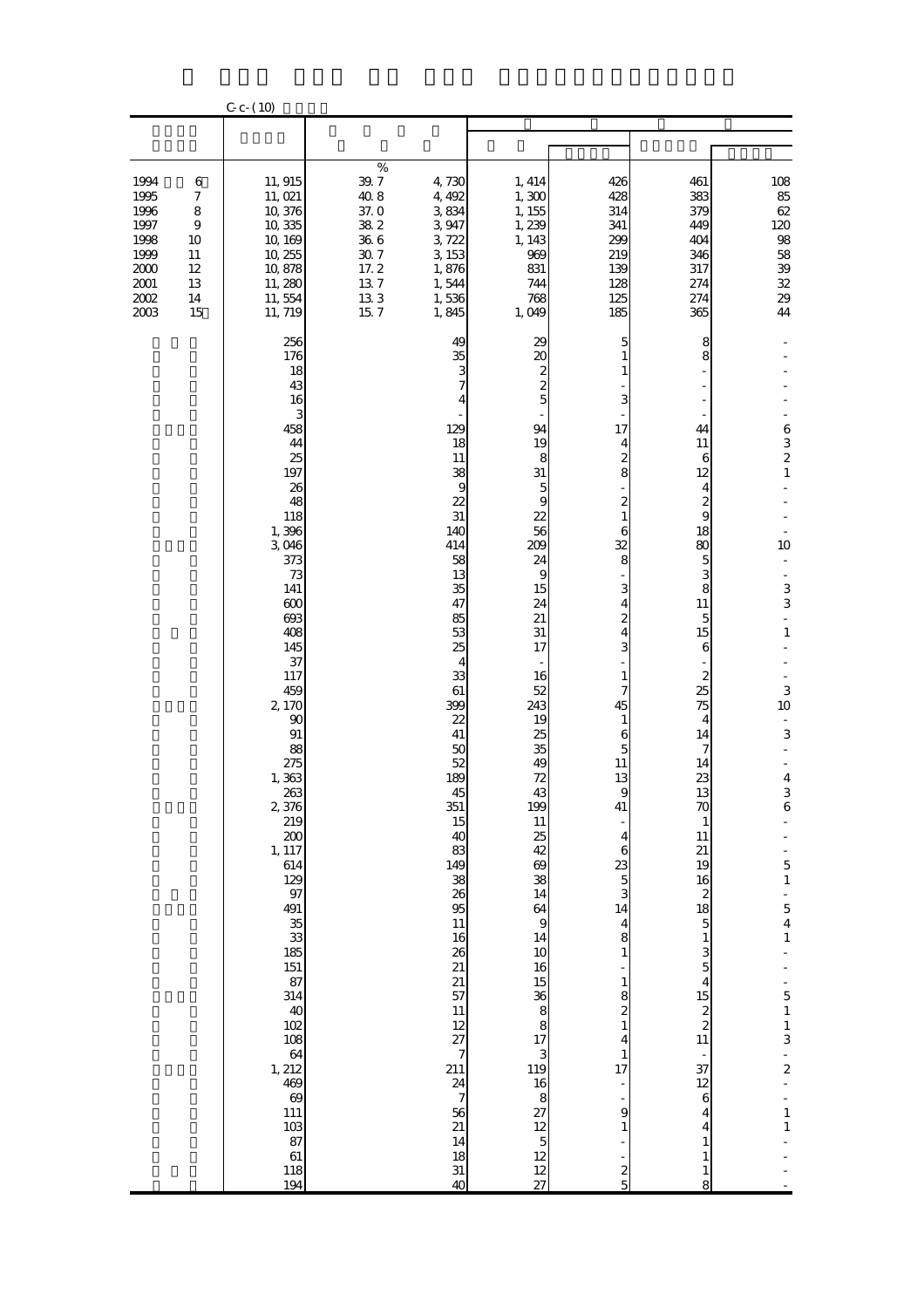|                                                                              |                                                      | $C-c-(11)$                                                                                                                                                                                                                                                                                                                                                                                                                                                                                                                                           |                                                                                   |                                                                                                                                                                                                                                                                                                                                                                                                                                                                                                                                        |                                                                                                                                                                                                                                                                                                                                                                                                                                                                                                                                       |                                                                                                                                                                                                                                                                                                                                                                                                                                                                                        |                                                                                                                                                                                                                                                                                                                                                                                                                                                                             |                                                                                                                                                                                                                                                                                                                                                                                                                                                |
|------------------------------------------------------------------------------|------------------------------------------------------|------------------------------------------------------------------------------------------------------------------------------------------------------------------------------------------------------------------------------------------------------------------------------------------------------------------------------------------------------------------------------------------------------------------------------------------------------------------------------------------------------------------------------------------------------|-----------------------------------------------------------------------------------|----------------------------------------------------------------------------------------------------------------------------------------------------------------------------------------------------------------------------------------------------------------------------------------------------------------------------------------------------------------------------------------------------------------------------------------------------------------------------------------------------------------------------------------|---------------------------------------------------------------------------------------------------------------------------------------------------------------------------------------------------------------------------------------------------------------------------------------------------------------------------------------------------------------------------------------------------------------------------------------------------------------------------------------------------------------------------------------|----------------------------------------------------------------------------------------------------------------------------------------------------------------------------------------------------------------------------------------------------------------------------------------------------------------------------------------------------------------------------------------------------------------------------------------------------------------------------------------|-----------------------------------------------------------------------------------------------------------------------------------------------------------------------------------------------------------------------------------------------------------------------------------------------------------------------------------------------------------------------------------------------------------------------------------------------------------------------------|------------------------------------------------------------------------------------------------------------------------------------------------------------------------------------------------------------------------------------------------------------------------------------------------------------------------------------------------------------------------------------------------------------------------------------------------|
|                                                                              |                                                      |                                                                                                                                                                                                                                                                                                                                                                                                                                                                                                                                                      |                                                                                   |                                                                                                                                                                                                                                                                                                                                                                                                                                                                                                                                        |                                                                                                                                                                                                                                                                                                                                                                                                                                                                                                                                       |                                                                                                                                                                                                                                                                                                                                                                                                                                                                                        |                                                                                                                                                                                                                                                                                                                                                                                                                                                                             |                                                                                                                                                                                                                                                                                                                                                                                                                                                |
| 1994<br>1995<br>1996<br>1997<br>1998<br>1999<br>2000<br>2001<br>2002<br>2003 | 6<br>7<br>8<br>9<br>10<br>11<br>12<br>13<br>14<br>15 | 82,000<br>84, 131<br>90, 496<br>106, 181<br>112, 237<br>105, 227<br>112, 559<br>126, 110<br>140,002<br>146, 308                                                                                                                                                                                                                                                                                                                                                                                                                                      | %<br>86 1<br>86.7<br>$86\ 1$<br>86 5<br>863<br>84.1<br>77.6<br>732<br>72 5<br>731 | 70,600<br>72, 927<br>77,940<br>91, 870<br>96, 828<br>88, 532<br>87, 366<br>92, 319<br>101, 445<br>106, 925                                                                                                                                                                                                                                                                                                                                                                                                                             | 65,596<br>68, 932<br>74, 723<br>89, 333<br>94,656<br>85, 832<br>86, 643<br>91, 816<br>100,849<br>105, 792                                                                                                                                                                                                                                                                                                                                                                                                                             | 33, 253<br>34,780<br>37, 709<br>46, 207<br>46,780<br>39, 346<br>39, 453<br>42, 183<br>45,808<br>46,840                                                                                                                                                                                                                                                                                                                                                                                 | 30, 815<br>32, 176<br>36, 264<br>48, 313<br>50, 944<br>39, 429<br>36, 779<br>38,804<br>40, 511<br>38,648                                                                                                                                                                                                                                                                                                                                                                    | 15, 312<br>15,983<br>18, 181<br>25, 420<br>25, 206<br>17,820<br>16,982<br>18, 513<br>18,998<br>18,035                                                                                                                                                                                                                                                                                                                                          |
|                                                                              |                                                      | 5,470<br>3, 751<br>423<br>568<br>435<br>293<br>13,664<br>2, 251<br>1,379<br>3,569<br>1, 444<br>1, 424<br>3,597<br>12,842<br>42 737<br>3,328<br>2, 216<br>2,780<br>6,118<br>6,960<br>9,574<br>3, 110<br>997<br>2,933<br>4,721<br>15,061<br>1,634<br>1,466<br>1,293<br>2,681<br>5,492<br>2,495<br>21, 138<br>1,664<br>1,966<br>7,362<br>7,368<br>1,548<br>1,230<br>10, 929<br>892<br>830<br>3,367<br>3,829<br>2,011<br>5,989<br>1,039<br>2,014<br>1,830<br>1, 106<br>18, 478<br>8,978<br>1,036<br>1,697<br>1,753<br>1,373<br>1,040<br>1, 414<br>1, 187 |                                                                                   | 4, 273<br>2,892<br>328<br>455<br>350<br>248<br>11, 928<br>2,022<br>1,188<br>3,109<br>1,350<br>1, 179<br>3,080<br>8,397<br>29, 922<br>2,511<br>1,485<br>1,983<br>3,367<br>4,760<br>6,625<br>2,527<br>765<br>2,330<br>3,569<br>10, 996<br>1,465<br>1, 188<br>1, 127<br>2 071<br>3,323<br>1,822<br>12,873<br>1, 301<br>1, 149<br>3,393<br>5,001<br>1,099<br>930<br>8,700<br>725<br>684<br>2,572<br>2,992<br>1,727<br>4,914<br>871<br>1,556<br>1,507<br>980<br>14, 922<br>7,055<br>770<br>1,499<br>1,394<br>1, 109<br>857<br>1, 254<br>984 | 4, 433<br>3,029<br>329<br>462<br>358<br>255<br>11, 438<br>1,999<br>1, 160<br>2,940<br>1, 241<br>1, 172<br>2,926<br>8,299<br>29, 292<br>2, 472<br>1,524<br>1,893<br>3,334<br>4,525<br>6,586<br>2,439<br>698<br>2, 292<br>3,529<br>10,666<br>1,391<br>1,036<br>1,075<br>2,028<br>3, 262<br>1,874<br>13,056<br>1,330<br>1, 127<br>3,665<br>4,919<br>1,095<br>920<br>8,814<br>776<br>636<br>2,611<br>3,075<br>1,716<br>4, 721<br>781<br>1,527<br>1,552<br>861<br>15,073<br>7,293<br>792<br>1,518<br>1,400<br>1,082<br>850<br>1,335<br>803 | 1, 927<br>1,296<br>165<br>206<br>165<br>95<br>5, 451<br>979<br>546<br>1,358<br>626<br>586<br>1,356<br>3,688<br>12, 676<br>915<br>629<br>784<br>1, 432<br>2, 114<br>2,875<br>1, 166<br>267<br>1,000<br>1, 494<br>4, 541<br>659<br>432<br>517<br>886<br>1, 185<br>862<br>5, 423<br>643<br>421<br>1,327<br>2, 202<br>465<br>365<br>4,021<br>327<br>302<br>1, 197<br>1,329<br>866<br>2,366<br>394<br>778<br>790<br>404<br>6,747<br>3, 110<br>432<br>739<br>642<br>512<br>423<br>599<br>290 | 1, 790<br>1, 310<br>92<br>167<br>134<br>87<br>4, 421<br>715<br>454<br>1, 211<br>379<br>452<br>1, 210<br>2, 245<br>10,520<br>773<br>489<br>651<br>1,269<br>1,893<br>2, 138<br>1,062<br>126<br>960<br>1, 159<br>3,308<br>469<br>343<br>410<br>568<br>809<br>709<br>5, 275<br>682<br>441<br>1,556<br>1,966<br>387<br>243<br>3,364<br>371<br>300<br>979<br>1,027<br>687<br>1,725<br>314<br>607<br>503<br>301<br>6,000<br>2,525<br>398<br>733<br>639<br>419<br>335<br>649<br>302 | 752<br>541<br>43<br>72<br>61<br>35<br>2, 298<br>372<br>221<br>606<br>216<br>230<br>653<br>1,053<br>5,066<br>313<br>202<br>303<br>588<br>1, 017<br>1,020<br>565<br>38<br>447<br>573<br>1,483<br>242<br>170<br>231<br>219<br>258<br>363<br>2 041<br>350<br>155<br>501<br>808<br>146<br>$81\,$<br>1,593<br>187<br>159<br>427<br>433<br>387<br>805<br>140<br>270<br>265<br>130<br>2,944<br>1, 143<br>232<br>413<br>314<br>221<br>199<br>317<br>105 |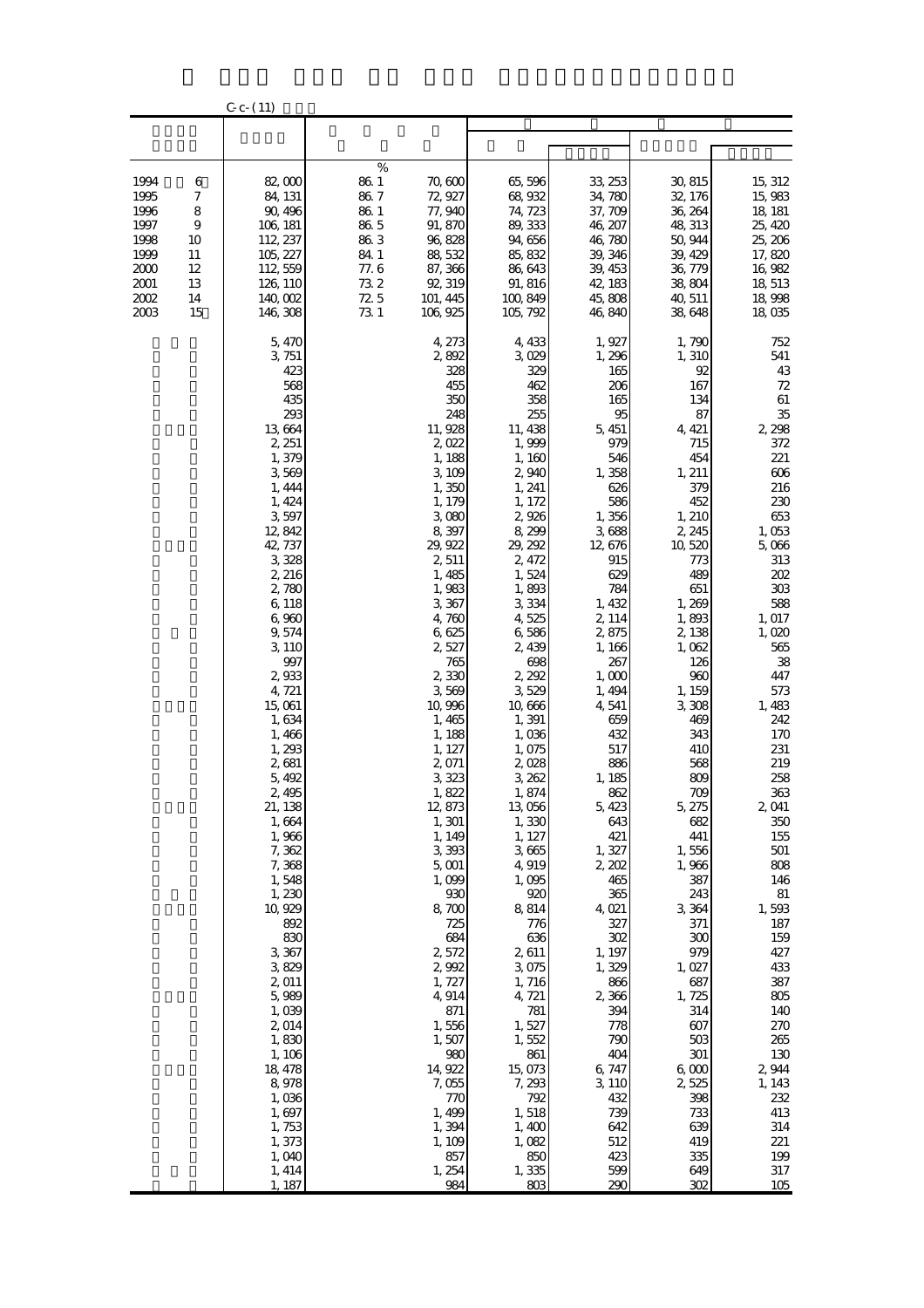|                                                                                      |                                                                     | $C - (12)$                                                                                                                                                                                                                                                                                                                                                                                                                                                                                    |                                                                                     |                                                                                                                                                                                                                                                                                                                                                                                                                         |                                                                                                                                                                                                                                                                                                                                                                                                     |                                                                                                                                                                                                                                                                                                                                                                                                                                                              |                                                                                                                                                                                                                                                                                                                                                                                                                                                                                           |                                                                                                                                                                                                                                                                                                                                                                                                                                                                                                                                                                                                                                                                                                                                              |
|--------------------------------------------------------------------------------------|---------------------------------------------------------------------|-----------------------------------------------------------------------------------------------------------------------------------------------------------------------------------------------------------------------------------------------------------------------------------------------------------------------------------------------------------------------------------------------------------------------------------------------------------------------------------------------|-------------------------------------------------------------------------------------|-------------------------------------------------------------------------------------------------------------------------------------------------------------------------------------------------------------------------------------------------------------------------------------------------------------------------------------------------------------------------------------------------------------------------|-----------------------------------------------------------------------------------------------------------------------------------------------------------------------------------------------------------------------------------------------------------------------------------------------------------------------------------------------------------------------------------------------------|--------------------------------------------------------------------------------------------------------------------------------------------------------------------------------------------------------------------------------------------------------------------------------------------------------------------------------------------------------------------------------------------------------------------------------------------------------------|-------------------------------------------------------------------------------------------------------------------------------------------------------------------------------------------------------------------------------------------------------------------------------------------------------------------------------------------------------------------------------------------------------------------------------------------------------------------------------------------|----------------------------------------------------------------------------------------------------------------------------------------------------------------------------------------------------------------------------------------------------------------------------------------------------------------------------------------------------------------------------------------------------------------------------------------------------------------------------------------------------------------------------------------------------------------------------------------------------------------------------------------------------------------------------------------------------------------------------------------------|
|                                                                                      |                                                                     |                                                                                                                                                                                                                                                                                                                                                                                                                                                                                               |                                                                                     |                                                                                                                                                                                                                                                                                                                                                                                                                         |                                                                                                                                                                                                                                                                                                                                                                                                     |                                                                                                                                                                                                                                                                                                                                                                                                                                                              |                                                                                                                                                                                                                                                                                                                                                                                                                                                                                           |                                                                                                                                                                                                                                                                                                                                                                                                                                                                                                                                                                                                                                                                                                                                              |
| 1994<br>1995<br>1996<br>1997<br>1998<br>1999<br>2000<br>$2001\,$<br>$2002\,$<br>2003 | 6<br>$\boldsymbol{7}$<br>8<br>9<br>10<br>11<br>12<br>13<br>14<br>15 | 46,997<br>45, 471<br>44,532<br>45,593<br>47,036<br>50,390<br>62, 746<br>70, 244<br>76, 170<br>74, 967                                                                                                                                                                                                                                                                                                                                                                                         | $\%$<br>28 2<br>27.5<br>25.9<br>$26\ 7$<br>26.9<br>23 1<br>10.9<br>7.5<br>64<br>9.1 | 13, 266<br>12, 499<br>11,555<br>12, 172<br>12,655<br>11,648<br>6,820<br>5,268<br>4,884<br>6,791                                                                                                                                                                                                                                                                                                                         | 1, 244<br>1, 199<br>1, 175<br>1, 129<br>1, 301<br>1,302<br>1,501<br>1,675<br>1,948<br>2, 184                                                                                                                                                                                                                                                                                                        | 289<br>267<br>277<br>277<br>322<br>283<br>329<br>405<br>515<br>630                                                                                                                                                                                                                                                                                                                                                                                           | 224<br>236<br>227<br>254<br>282<br>279<br>365<br>379<br>493<br>570                                                                                                                                                                                                                                                                                                                                                                                                                        | $42\,$<br>45<br>$\bf 44$<br>$5\!2$<br>$62\,$<br>$5\!2$<br>89<br>86<br>152<br>227                                                                                                                                                                                                                                                                                                                                                                                                                                                                                                                                                                                                                                                             |
|                                                                                      |                                                                     | 1,829<br>1,283<br>111<br>195<br>185<br>55<br>3, 110<br>395<br>314<br>921<br>252<br>410<br>818<br>16,532<br>17,062<br>1,063<br>967<br>708<br>3, 451<br>3,093<br>4,235<br>1,061<br>397<br>647<br>1, 440<br>8,510<br>329<br>523<br>332<br>1,073<br>5,436<br>817<br>15,835<br>699<br>1,968<br>8, 222<br>3,956<br>562<br>428<br>3,015<br>337<br>165<br>$1,009$<br>1,031<br>473<br>1,864<br>151<br>696<br>660<br>357<br>7, 210<br>3, 259<br>314<br>290<br>$711\,$<br>470<br>582<br>337<br>247<br>1. |                                                                                     | 117<br>$\boldsymbol{\omega}$<br>9<br>13<br>29<br>6<br>315<br>51<br>38<br>57<br>38<br>42<br>89<br>1,376<br>1,893<br>105<br>118<br>41<br>154<br>275<br>471<br>94<br>16<br>71<br>548<br>1, 115<br>32<br>136<br>33<br>35<br>836<br>43<br>795<br>63<br>182<br>199<br>273<br>54<br>24<br>267<br>40<br>$\infty$<br>68<br>92<br>47<br>155<br>39<br>35<br>41<br>40<br>758<br>225<br>20<br>38<br>$61\,$<br>25<br>156<br>52<br>181 | 74<br>42<br>$\overline{5}$<br>11<br>13<br>3<br>189<br>25<br>29<br>34<br>35<br>31<br>35<br>302<br>514<br>42<br>29<br>18<br>89<br>53<br>129<br>31<br>16<br>37<br>70<br>247<br>16<br>11<br>16<br>29<br>152<br>23<br>317<br>24<br>55<br>109<br>96<br>19<br>14<br>147<br>33<br>8<br>43<br>34<br>29<br>68<br>14<br>19<br>$\boldsymbol{\chi}$<br>15<br>326<br>87<br>16<br>23<br>40<br>16<br>49<br>27<br>68 | 29<br>14<br>$rac{2}{5}$<br>7<br>1<br>63<br>10<br>9<br>16<br>14<br>9<br>$\overline{5}$<br>67<br>163<br>15<br>13<br>5<br>32<br>19<br>36<br>11<br>$\overline{5}$<br>13<br>14<br>60<br>1<br>$rac{2}{5}$<br>8<br>35<br>90<br>8<br>10<br>28<br>30<br>8<br>$\boldsymbol{6}$<br>49<br>13<br>$\boldsymbol{z}$<br>14<br>12<br>8<br>24<br>8<br>$\overline{6}$<br>6<br>$\overline{4}$<br>85<br>19<br>$\overline{4}$<br>$\overline{4}$<br>10<br>8<br>19<br>$\frac{5}{16}$ | 13<br>6<br>$\boldsymbol{z}$<br>$\overline{\mathcal{Z}}$<br>3<br>53<br>7<br>7<br>9<br>9<br>10<br>11<br>64<br>155<br>9<br>6<br>7<br>28<br>13<br>47<br>5<br>$\mathbf{z}$<br>14<br>24<br>57<br>3<br>$\overline{\mathcal{Z}}$<br>5<br>7<br>33<br>$\tilde{ }$<br>86<br>$\,$ 8 $\,$<br>10<br>37<br>$\infty$<br>7<br>4<br>30<br>$\overline{4}$<br>$\mathbf{1}$<br>$\mathbf{9}$<br>12<br>4<br>29<br>4<br>10<br>8<br>$\boldsymbol{7}$<br>83<br>26<br>4<br>4<br>13<br>$\overline{5}$<br>8<br>8<br>15 | 6<br>$\mathbf{1}$<br>$\mathbf{1}$<br>$\boldsymbol{2}$<br>$\overline{\mathcal{L}}$<br>25<br>3<br>3<br>$\boldsymbol{6}$<br>$\,$ 6 $\,$<br>$\boldsymbol{4}$<br>3<br>27<br>63<br>$\begin{array}{c} 2 \\ 5 \end{array}$<br>3<br>14<br>$\boldsymbol{9}$<br>16<br>$\boldsymbol{2}$<br>$\mathbf 1$<br>$\mathbf 5$<br>$\,$ 6 $\,$<br>19<br>$\overline{\mathbf{4}}$<br>$\,$ 3 $\,$<br>$\hbox{9}$<br>$\ensuremath{\mathsf{3}}$<br>39<br>$\overline{\mathbf{4}}$<br>$\begin{array}{c} 2 \\ 15 \end{array}$<br>$11\,$<br>$\overline{4}$<br>3<br>10<br>3<br>$\frac{1}{4}$<br>3<br>÷<br>14<br>3<br>$\boldsymbol{4}$<br>$\overline{\mathbf{4}}$<br>$\frac{3}{24}$<br>$10\,$<br>÷<br>$\mathbf 1$<br>$\bf 4$<br>$\,1\,$<br>$\mathbf 6$<br>÷,<br>$\overline{c}$ |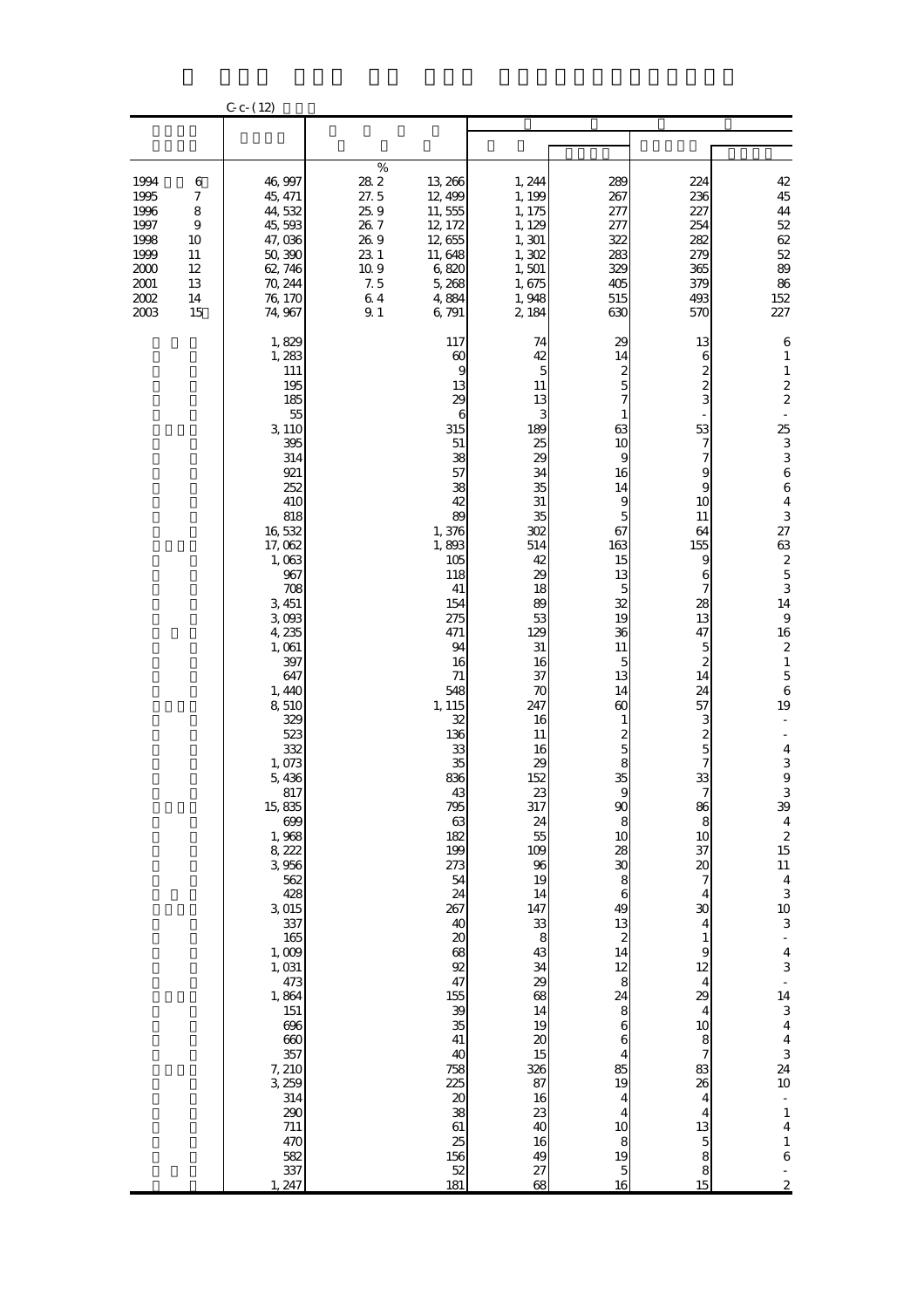|                                                                                                                                                                                                      | $D a-(1)$                                                                                                                                                                                                                                                                                                                                                                                                                                                                                                      |                                                                                                                                                                                                                                                                                                                                                        |                                                                                                                                                                                                                                                                                                                                                                                                                                                                                                                                                                                                            |                                                                                                                                                                                                                                                                                         |                                                                                                                                 |                                                                                                                                                                  |
|------------------------------------------------------------------------------------------------------------------------------------------------------------------------------------------------------|----------------------------------------------------------------------------------------------------------------------------------------------------------------------------------------------------------------------------------------------------------------------------------------------------------------------------------------------------------------------------------------------------------------------------------------------------------------------------------------------------------------|--------------------------------------------------------------------------------------------------------------------------------------------------------------------------------------------------------------------------------------------------------------------------------------------------------------------------------------------------------|------------------------------------------------------------------------------------------------------------------------------------------------------------------------------------------------------------------------------------------------------------------------------------------------------------------------------------------------------------------------------------------------------------------------------------------------------------------------------------------------------------------------------------------------------------------------------------------------------------|-----------------------------------------------------------------------------------------------------------------------------------------------------------------------------------------------------------------------------------------------------------------------------------------|---------------------------------------------------------------------------------------------------------------------------------|------------------------------------------------------------------------------------------------------------------------------------------------------------------|
|                                                                                                                                                                                                      |                                                                                                                                                                                                                                                                                                                                                                                                                                                                                                                |                                                                                                                                                                                                                                                                                                                                                        |                                                                                                                                                                                                                                                                                                                                                                                                                                                                                                                                                                                                            |                                                                                                                                                                                                                                                                                         |                                                                                                                                 |                                                                                                                                                                  |
|                                                                                                                                                                                                      |                                                                                                                                                                                                                                                                                                                                                                                                                                                                                                                |                                                                                                                                                                                                                                                                                                                                                        |                                                                                                                                                                                                                                                                                                                                                                                                                                                                                                                                                                                                            |                                                                                                                                                                                                                                                                                         |                                                                                                                                 |                                                                                                                                                                  |
| 1994<br>$\,6$<br>1995<br>$\boldsymbol{7}$<br>1996<br>$\,8\,$<br>1997<br>$\boldsymbol{9}$<br>1998<br>10<br>1999<br>$11\,$<br>$2000\,$<br>$12\,$<br>$2001\,$<br>13<br>$2002\,$<br>$14\,$<br>2003<br>15 | 3,286<br>2, 245<br>3, 267<br>3, 140<br>3,327<br>2,426<br>3,046<br>3,891<br>6,720<br>9,859                                                                                                                                                                                                                                                                                                                                                                                                                      | $\%$<br>$\frac{92}{93}$ $\frac{3}{2}$<br>3,032<br>2,092<br>92.7<br>3,030<br>$94\ 4$<br>2,963<br>92.5<br>3,077<br>87.8<br>2, 131<br>72.5<br>2, 208<br>57.2<br>2, 225<br>$\frac{50}{34}$ 2<br>3,373<br>3,366                                                                                                                                             | 221<br>205<br>266<br>216<br>322<br>235<br>240<br>345<br>369<br>384                                                                                                                                                                                                                                                                                                                                                                                                                                                                                                                                         | 18<br>24<br>15<br>14<br>42<br>29<br>19<br>57<br>43<br>41                                                                                                                                                                                                                                | 6<br>5<br>5<br>16<br>8<br>5<br>16<br>22<br>24<br>28                                                                             | $\overline{\mathcal{L}}$<br>$\overline{\phantom{a}}$<br>$\,1$<br>$\begin{array}{c} 2 \\ 6 \end{array}$<br>$\begin{array}{c} 6 \\ 13 \end{array}$                 |
|                                                                                                                                                                                                      | 227<br>145<br>8<br>33<br>31<br>10<br>778<br>104<br>90<br>116<br>152<br>67<br>249<br>1,346<br>2,667<br>218<br>164<br>207<br>443<br>476<br>602<br>147<br>50<br>128<br>232<br>1, 194<br>63<br>55<br>25<br>191<br>705<br>$\frac{155}{2}$<br>143<br>190<br>1, 285<br>337<br>162<br>98<br>561<br>$\begin{array}{c} 28 \\ 61 \end{array}$<br>216<br>174<br>82<br>249<br>$\begin{array}{c} 43 \\ 55 \\ 107 \end{array}$<br>$\frac{44}{622}$<br>23<br>71<br>$\begin{array}{c} 106 \\ 59 \end{array}$<br>$\frac{21}{27}$ | 57<br>50<br>596<br>47<br>117<br>236<br>184<br>158<br>908<br>114<br>64<br>155<br>128<br>252<br>78<br>53<br>58<br>564<br>36<br>29<br>426<br>64<br>454<br>68<br>31<br>187<br>$\begin{array}{c} 50 \\ 65 \end{array}$<br>53<br>287<br>36<br>88<br>87<br>75<br>73<br>10<br>41<br>15<br>269<br>$\boldsymbol{\alpha}$<br>$11\,$<br>86<br>94<br>24<br>11<br>16 | 13<br>7<br>$\boldsymbol{z}$<br>-1<br>$\overline{\mathcal{L}}$<br>4<br>$\overline{c}$<br>$\overline{\mathcal{Z}}$<br>29<br>4<br>5<br>4<br>4<br>5<br>3<br>8<br>8<br>44<br>103<br>12<br>6<br>11<br>16<br>26<br>16<br>3<br>$\boldsymbol{z}$<br>1<br>$\boldsymbol{z}$<br>4<br>10<br>41<br>8<br>$\boldsymbol{z}$<br>3<br>$\mathbf{1}$<br>1<br>8<br>$\infty$<br>7<br>61<br>3<br>6<br>$\frac{32}{9}$<br>$\overline{5}$<br>6<br>40<br>$\mathbf{1}$<br>$\overline{5}$<br>22<br>$\overline{5}$<br>8<br>9<br>$\overline{7}$<br>1<br>4<br>3<br>$\mathbf{1}$<br>44<br>15<br>3<br>8<br>4<br>8<br>$\overline{7}$<br>3<br>3 | 1<br>1<br>4<br>$\mathbf{1}$<br>1<br>$\boldsymbol{z}$<br>2<br>12<br>3<br>5<br>$\mathbf{z}$<br>1<br>1<br>6<br>1<br>$\mathbf{1}$<br>9<br>1<br>5<br>$\mathbf{1}$<br>$\boldsymbol{z}$<br>$\overline{a}$<br>$\mathbf{1}$<br>1<br>3<br>$\mathbf{1}$<br>$\overline{\mathcal{Z}}$<br>2<br>1<br>1 | 3<br>$\mathbf{1}$<br>2<br>3<br>13<br>$\mathbf{1}$<br>4<br>4<br>4<br>2<br>4<br>1<br>3<br>2<br>$\overline{\mathcal{Z}}$<br>1<br>1 | 3<br>$\,1\,$<br>$\boldsymbol{z}$<br>$\mathbf{1}$<br>4<br>3<br>$\,1$<br>$\overline{\mathbf{c}}$<br>$\frac{1}{2}$<br>$\overline{\mathcal{L}}$<br>1<br>$\mathbf{1}$ |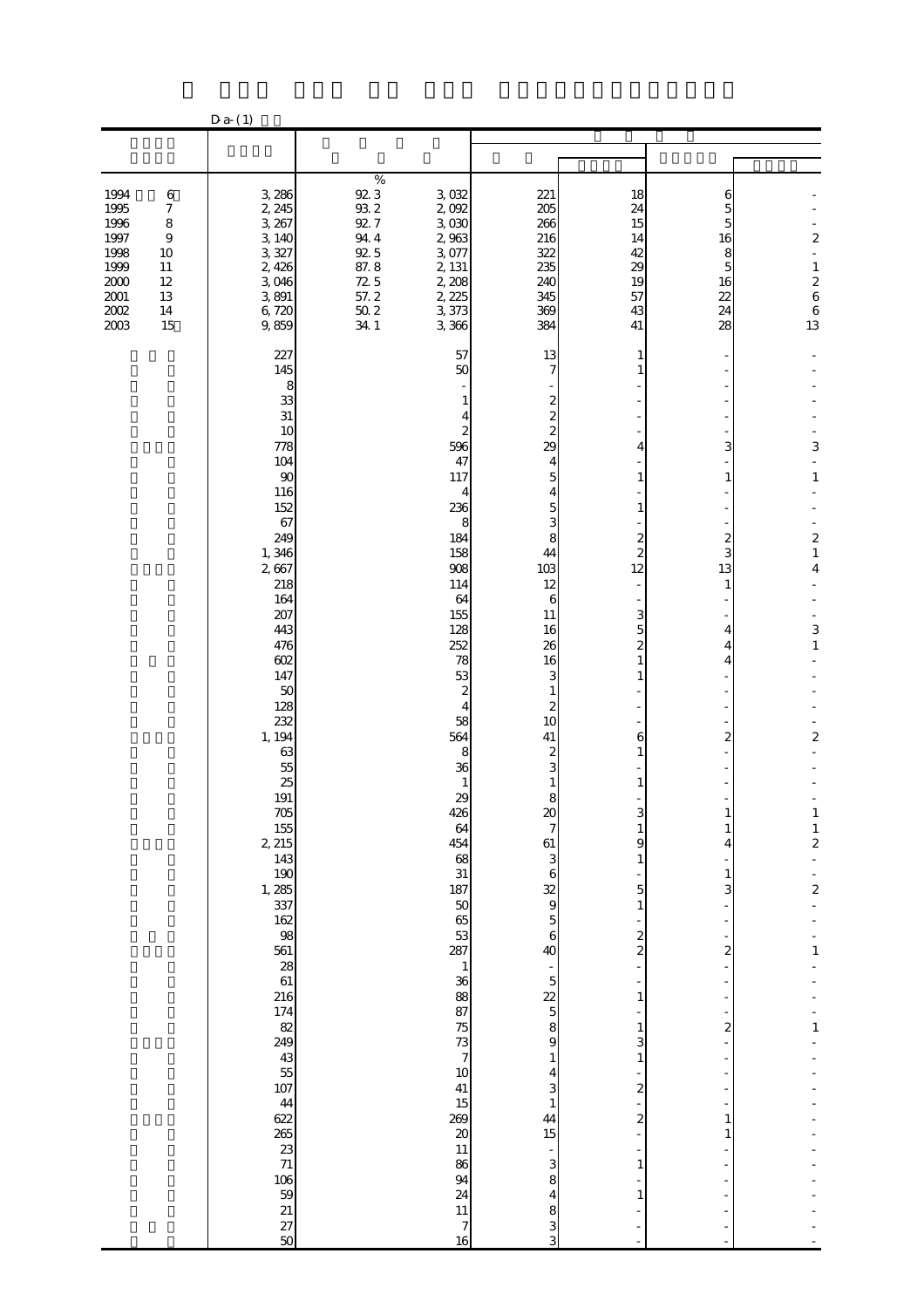|                                                        |                                                    | $D$ a- $(2)$                                                      |                                                     |                                                     |                                                                         |                                                                                   |                                                           |                                                        |
|--------------------------------------------------------|----------------------------------------------------|-------------------------------------------------------------------|-----------------------------------------------------|-----------------------------------------------------|-------------------------------------------------------------------------|-----------------------------------------------------------------------------------|-----------------------------------------------------------|--------------------------------------------------------|
|                                                        |                                                    |                                                                   |                                                     |                                                     |                                                                         |                                                                                   |                                                           |                                                        |
| 1994<br>1995<br>1996<br>1997                           | $\,6$<br>$\boldsymbol{7}$<br>8<br>$\boldsymbol{9}$ | 8,801<br>8,168<br>8,555<br>8,078                                  | $\%$<br>$94.0\,$ $94.2$<br>94.5<br>94.1             | 8,270<br>7,698<br>8,088<br>7,604                    | 559<br>457<br>464<br>505                                                | 107<br>83<br>75<br>115                                                            | 14<br>13<br>12<br>11                                      | $\begin{array}{c} 5 \\ 3 \\ 2 \end{array}$             |
| 1998<br>1999<br>$2000$<br>$2001\,$<br>$2002\,$<br>2003 | 10<br>11<br>12<br>13<br>$14\,$<br>15               | 7,956<br>7,489<br>6,919<br>5,700<br>6,375<br>5,358                | 92.7<br>$89.3\,$<br>$78\ 2$<br>72.2<br>$736$<br>658 | 7,372<br>6,686<br>5, 412<br>4,116<br>4,691<br>3,527 | 519<br>442<br>498<br>549<br>562<br>511                                  | 107<br>88<br>97<br>139<br>120<br>121                                              | 25<br>14<br>18<br>16<br>15<br>20                          | 10<br>$\boldsymbol{z}$<br>6<br>6<br>$\mathbf{9}$<br>11 |
|                                                        |                                                    | 82<br>58<br>3<br>14<br>5                                          |                                                     | 34<br>18<br>З<br>8                                  | 14<br>10<br>1<br>2                                                      |                                                                                   |                                                           |                                                        |
|                                                        |                                                    | $\mathbf{z}$<br>493<br>94<br>64<br>95<br>75                       |                                                     | 443<br>86<br>63<br>73<br>69                         | $\mathbf{1}$<br>57<br>10<br>8<br>12<br>6                                | 13<br>2<br>3<br>$\overline{\mathcal{Z}}$<br>$\overline{\mathcal{Z}}$              | 4<br>$\overline{\mathcal{Z}}$<br>$\overline{\mathcal{Z}}$ | $\overline{\mathbf{c}}$<br>$\,1\,$<br>$\,1\,$          |
|                                                        |                                                    | 30<br>135<br>571<br>1,463<br>124                                  |                                                     | 21<br>131<br>191<br>1,032<br>66                     | 10<br>11<br>67<br>120<br>7                                              | 3<br>9<br>30<br>2                                                                 | 2<br>4<br>$\mathbf{1}$                                    | $\overline{\mathbf{c}}$<br>$\mathbf{1}$                |
|                                                        |                                                    | 59<br>150<br>204<br>190<br>215<br>163                             |                                                     | 22<br>91<br>185<br>85<br>118<br>117                 | 9<br>8<br>6<br>14<br>24<br>8                                            | 3<br>2<br>$\overline{\mathcal{Z}}$<br>$\overline{\mathcal{Z}}$<br>3               | 1                                                         |                                                        |
|                                                        |                                                    | 74<br>119<br>165<br>617<br>68<br>34                               |                                                     | 62<br>96<br>190<br>443<br>56<br>23                  | 4<br>14<br>26<br>44<br>5<br>$\boldsymbol{z}$                            | 3<br>4<br>9<br>15                                                                 | 2                                                         | 1                                                      |
|                                                        |                                                    | 166<br>62<br>227<br>$60$<br>907                                   |                                                     | 152<br>23<br>139<br>50<br>441                       | $\boldsymbol{z}$<br>3<br>16<br>16<br>73                                 | 1<br>8<br>21                                                                      | 5                                                         | 5                                                      |
|                                                        |                                                    | $\begin{array}{c} 78 \\ 92 \end{array}$<br>492<br>159<br>65<br>21 |                                                     | 48<br>49<br>237<br>52<br>49<br>$\,6$                | 3<br>15<br>26<br>13<br>13<br>$\mathbf{3}$                               | $\overline{\phantom{m}}$<br>4<br>$\Theta$<br>6<br>$\overline{\mathcal{Z}}$        | 3<br>1<br>1                                               | $\frac{1}{3}$<br>$\mathbf 1$                           |
|                                                        |                                                    | 334<br>83<br>58<br>84<br>66                                       |                                                     | 297<br>82<br>$50\,$<br>96<br>33                     | 42<br>$\,$ 6 $\,$<br>$\boldsymbol{z}$<br>12<br>14                       | 11<br>$\mathbf{1}$<br>1<br>3<br>4                                                 | 1<br>1                                                    |                                                        |
|                                                        |                                                    | 43<br>161<br>37<br>91<br>$\frac{30}{3}$                           |                                                     | 36<br>108<br>28<br>72<br>8                          | $\bf8$<br>11<br>$\overline{\mathbf{4}}$<br>$\overline{\mathbf{4}}$<br>3 | $\overline{\mathcal{Z}}$<br>$\overline{c}$<br>$\overline{a}$<br>$\mathbf{1}$<br>1 |                                                           |                                                        |
|                                                        |                                                    | 730<br>176<br>21<br>240<br>74                                     |                                                     | 538<br>68<br>15<br>231<br>43                        | 83<br>20<br>$\ensuremath{\mathsf{3}}$<br>12<br>$\overline{9}$           | 19<br>4<br>1<br>1                                                                 | 4<br>4                                                    | $\frac{2}{2}$                                          |
|                                                        |                                                    | 34<br>$90\,$<br>36<br>59                                          |                                                     | 29<br>$77$<br>34<br>41                              | $\theta$<br>$\boldsymbol{7}$<br>12<br>11                                | 3<br>$\frac{2}{3}$<br>5                                                           |                                                           |                                                        |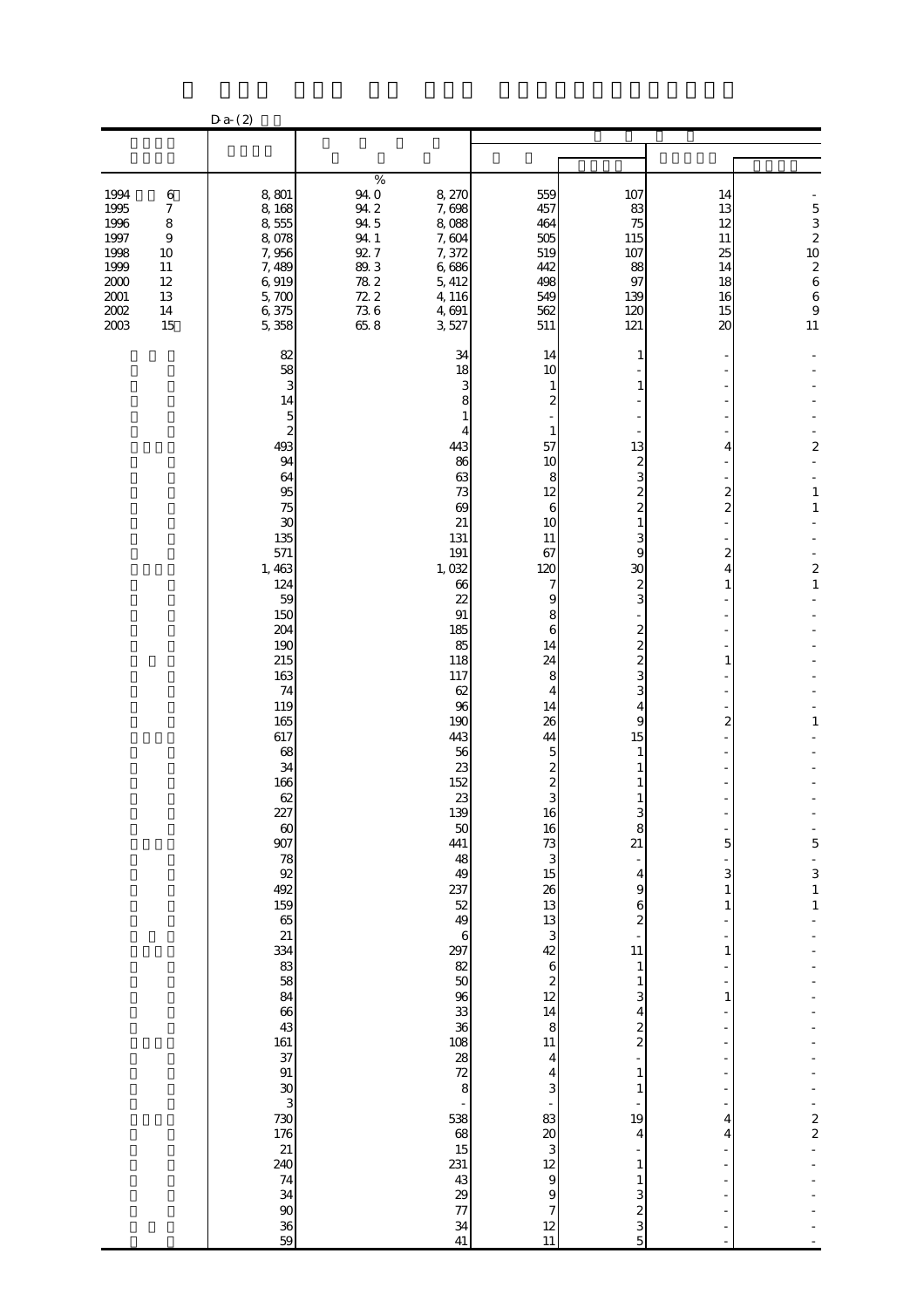|                                                                 |                             | $D a-(3)$                             |                                                                                  |                                                              |                                                           |  |
|-----------------------------------------------------------------|-----------------------------|---------------------------------------|----------------------------------------------------------------------------------|--------------------------------------------------------------|-----------------------------------------------------------|--|
|                                                                 |                             |                                       |                                                                                  |                                                              |                                                           |  |
|                                                                 |                             |                                       |                                                                                  |                                                              |                                                           |  |
| 1994                                                            | $\,6\,$<br>$\boldsymbol{7}$ | 111<br>42                             | $\%$<br>$\frac{99.1}{85.7}$<br>103.0<br>110<br>36                                | 42<br>19                                                     | 3                                                         |  |
| $\begin{array}{c} 1995 \\ 1996 \end{array}$<br>$1997\,$<br>1998 | $\,8\,$<br>$\,9$<br>$10\,$  | 66<br>97<br>96                        | 68<br>94<br>$90\,$                                                               | 20<br>47                                                     | 5<br>4                                                    |  |
| 1999<br>$2000\,$<br>$2001\,$                                    | $11\,$<br>$12\,$<br>13      | 82<br>$\overline{30}$                 | 96.9<br>93.8<br>93.8<br>73.3<br>79.7<br>59.6<br>81<br>22<br>46                   | 38888                                                        | 5<br>3                                                    |  |
| $\frac{2002}{2003}$                                             | $14\,$<br>15                | $\frac{58}{65}$<br>57                 | 49<br>34                                                                         | 18                                                           | 4<br>$\overline{a}$                                       |  |
|                                                                 |                             |                                       | 3<br>3                                                                           |                                                              |                                                           |  |
|                                                                 |                             |                                       |                                                                                  |                                                              |                                                           |  |
|                                                                 |                             | $\overline{\mathbf{c}}$<br>1          |                                                                                  |                                                              |                                                           |  |
|                                                                 |                             |                                       |                                                                                  |                                                              |                                                           |  |
|                                                                 |                             | $\mathbf{1}$<br>10<br>13              | 5<br>6                                                                           | 5<br>9                                                       | 1                                                         |  |
|                                                                 |                             | 1                                     | $\mathbf{1}$                                                                     | $\mathbf{1}$                                                 |                                                           |  |
|                                                                 |                             | $\mathbf 5$<br>3<br>4                 | 4<br>1                                                                           | 7<br>1                                                       |                                                           |  |
|                                                                 |                             |                                       |                                                                                  |                                                              |                                                           |  |
|                                                                 |                             | 12                                    | 13                                                                               |                                                              |                                                           |  |
|                                                                 |                             | 1                                     | 1                                                                                |                                                              |                                                           |  |
|                                                                 |                             | 1C<br>$\mathbf{1}$<br>14              | 11<br>$\mathbf{1}$<br>5                                                          | 4                                                            | $\mathbf{1}$                                              |  |
|                                                                 |                             | $\begin{array}{c} 1 \\ 1 \end{array}$ | $\,1\,$<br>$\overline{\phantom{a}}$                                              | $\overline{\phantom{0}}$<br>3<br>$\mathbf{3}$                | $\overline{\phantom{0}}$<br>$\mathbf{1}$                  |  |
|                                                                 |                             | $\frac{10}{2}$<br>÷                   | $\,1\,$<br>$\blacksquare$<br>÷                                                   | $\,1\,$<br>÷,                                                | -<br>$\overline{\phantom{a}}$                             |  |
|                                                                 |                             | 1<br>÷<br>÷                           | $\overline{\phantom{0}}$<br>$\overline{\phantom{a}}$<br>÷                        | -<br>$\overline{\phantom{a}}$                                | $\overline{\phantom{0}}$<br>$\overline{\phantom{a}}$<br>- |  |
|                                                                 |                             | -<br>$\,$ 1 $\,$                      | $\overline{\phantom{a}}$<br>÷                                                    | $\overline{\phantom{0}}$<br>$\overline{\phantom{a}}$         | f<br>÷<br>$\overline{\phantom{a}}$                        |  |
|                                                                 |                             | $\frac{1}{1}$<br>÷<br>$\,$ 1 $\,$     | $\frac{1}{\sqrt{2}}$<br>$\mathbf{1}$<br>$\overline{\phantom{a}}$<br>$\,1\,$      | -<br>$\overline{\phantom{m}}$                                | $\overline{\phantom{0}}$<br>÷                             |  |
|                                                                 |                             | ÷<br>÷                                | $\overline{\phantom{a}}$<br>$\overline{\phantom{a}}$<br>$\mathbf{1}$             | $\qquad \qquad \blacksquare$<br>$\qquad \qquad \blacksquare$ | $\overline{\phantom{0}}$<br>$\overline{\phantom{a}}$<br>f |  |
|                                                                 |                             | $\frac{4}{2}$                         | $\overline{\phantom{a}}$<br>$\overline{\phantom{m}}$                             | -<br>$\qquad \qquad \blacksquare$                            | $\overline{\phantom{0}}$<br>$\overline{\phantom{a}}$      |  |
|                                                                 |                             | ÷<br>$\mathbf{1}$                     | $\overline{\phantom{a}}$<br>$\overline{\phantom{a}}$<br>$\overline{\phantom{0}}$ |                                                              | $\overline{a}$<br>÷<br>$\overline{a}$                     |  |
|                                                                 |                             | $\mathbf{1}$                          | $\mathbf{1}$<br>÷,                                                               | ÷,<br>$\blacksquare$                                         | ٠<br>÷,                                                   |  |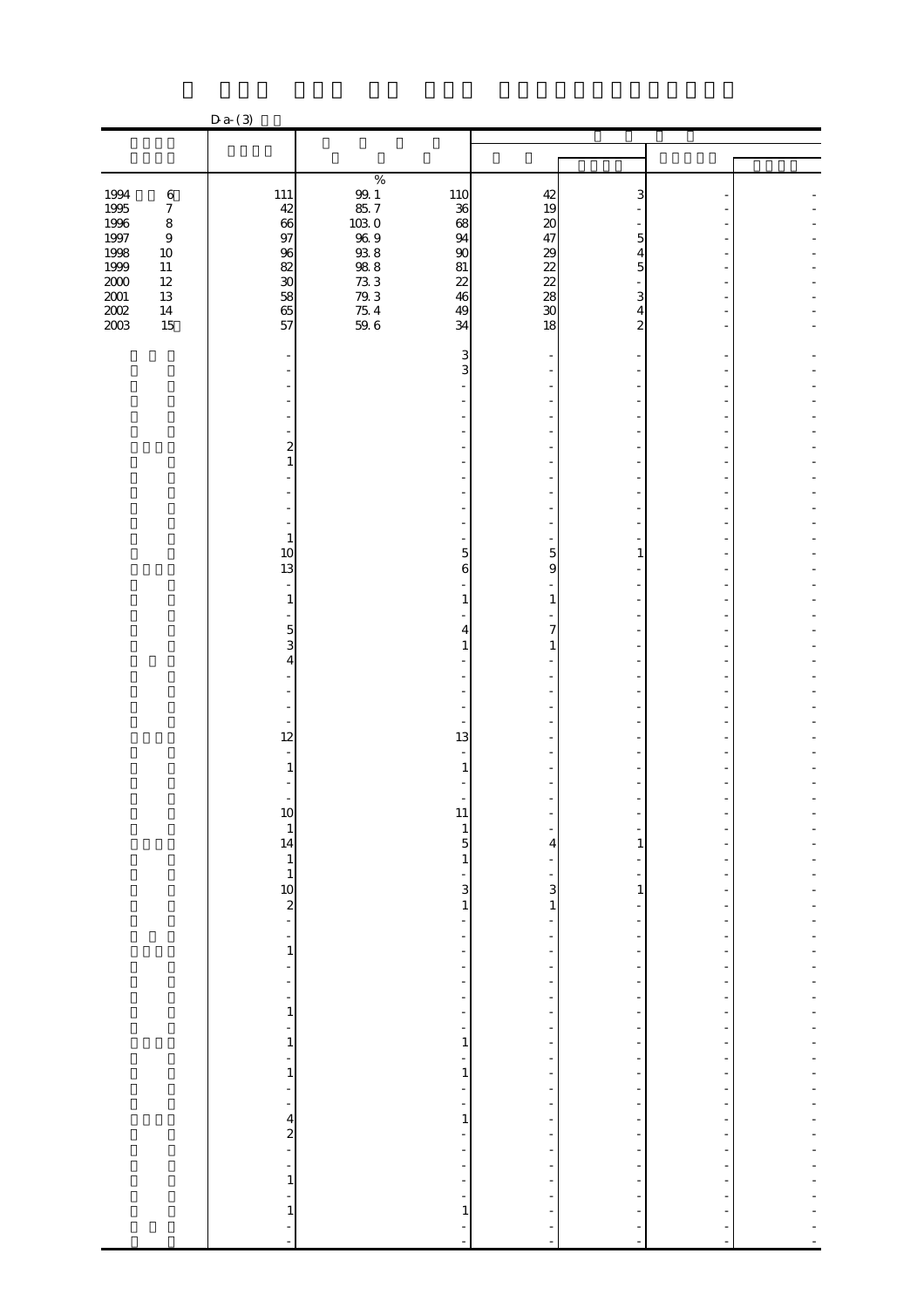|                              |                                       | $D a-(4)$                                                                                                  |                                                           |                                                                   |                                                 |  |
|------------------------------|---------------------------------------|------------------------------------------------------------------------------------------------------------|-----------------------------------------------------------|-------------------------------------------------------------------|-------------------------------------------------|--|
|                              |                                       |                                                                                                            |                                                           |                                                                   |                                                 |  |
|                              |                                       |                                                                                                            |                                                           |                                                                   |                                                 |  |
| 1994<br>1995                 | $\,6$<br>$\boldsymbol{7}$             | 322<br>247                                                                                                 | $\%$<br>97.2<br>313<br>$98\ 0$<br>242                     | 168<br>172                                                        | 18<br>13                                        |  |
| 1996<br>$1997\,$<br>1998     | $\,8\,$<br>$\boldsymbol{9}$<br>$10\,$ | 409<br>314<br>287                                                                                          | $96\ 3$<br>394<br>$9\!.4$<br>312<br>$96\ 9$<br>278        | 132<br>182<br>175                                                 | 6<br>13                                         |  |
| 1999<br>$2000\,$<br>$2001\,$ | $11\,$<br>$12\,$<br>13                | 273<br>223<br>190                                                                                          | $96\;3$<br>263<br>$90\,$ $1\,$<br>201<br>84.7<br>$161\,$  | 100<br>117<br>108                                                 | 8<br>10<br>$\boldsymbol{6}$<br>8                |  |
| $2002\,$<br>2003             | $14\,$<br>15                          | 148<br>102                                                                                                 | $\frac{83}{61}$ . 8<br>123<br>63                          | 104<br>67                                                         | 3<br>4                                          |  |
|                              |                                       | 3<br>1                                                                                                     | 1                                                         | 1                                                                 |                                                 |  |
|                              |                                       | $\overline{\mathcal{Z}}$                                                                                   | 1                                                         | 1                                                                 |                                                 |  |
|                              |                                       | 3<br>$\overline{\mathcal{Z}}$                                                                              | 1                                                         | 1                                                                 |                                                 |  |
|                              |                                       |                                                                                                            |                                                           |                                                                   |                                                 |  |
|                              |                                       | $\mathbf{1}$<br>11                                                                                         | $\mathbf{1}$<br>5                                         | $\mathbf{1}$<br>9                                                 |                                                 |  |
|                              |                                       | 24<br>1                                                                                                    | 12                                                        | 18                                                                | 1                                               |  |
|                              |                                       | 1<br>5                                                                                                     | 3<br>$\mathbf{1}$                                         | $\mathbf{1}$<br>4                                                 |                                                 |  |
|                              |                                       | 5<br>3<br>$\mathbf{1}$                                                                                     | 3                                                         | $\overline{4}$<br>3<br>$\overline{5}$                             |                                                 |  |
|                              |                                       | $\frac{2}{5}$<br>12                                                                                        | $\boldsymbol{z}$<br>9                                     | $\overline{4}$<br>$\overline{7}$                                  | 1                                               |  |
|                              |                                       |                                                                                                            |                                                           |                                                                   |                                                 |  |
|                              |                                       | $\boldsymbol{z}$<br>8                                                                                      | ŏ<br>$\mathbf{1}$                                         |                                                                   |                                                 |  |
|                              |                                       | $24$<br>$14$<br>$14$<br>$14$<br>$11$<br><br>11<br><br><br><br><br><br><br><br><br><br><br><br><br><br><br> | 15<br>$\begin{array}{c} 1 \\ 1 \end{array}$               | $\begin{array}{c} 2 \\ 15 \end{array}$<br>$\mathbf{1}$<br>$\,1\,$ | $\mathbf{1}$<br>$\overline{a}$                  |  |
|                              |                                       |                                                                                                            | $7^3$<br>$3^3$<br>$-10$                                   | $\mathbf{6}$<br>$\frac{4}{3}$                                     | -<br>$\,1\,$                                    |  |
|                              |                                       |                                                                                                            |                                                           | 6                                                                 | $\overline{\phantom{m}}$<br>1                   |  |
|                              |                                       | $\frac{1}{\sqrt{2}}$                                                                                       | $\frac{1}{\sqrt{2}}$<br>$\frac{1}{9}$                     | $\overline{\phantom{0}}$<br>÷,<br>$\boldsymbol{6}$                | $\overline{\phantom{0}}$<br>-<br>$\,1\,$        |  |
|                              |                                       | $-2$ $-2$                                                                                                  | $\,1\,$<br>$\frac{1}{2}$                                  | -<br>÷<br>4                                                       | ÷<br>$\overline{\phantom{a}}$<br>$\mathbf{1}$   |  |
|                              |                                       | $\mathbf{1}$<br>$\mathbf{1}$                                                                               | $\mathbf{1}$<br>$\,1\,$                                   | $\frac{1}{3}$<br>$\,1\,$                                          | -<br>$\,1\,$<br>-                               |  |
|                              |                                       | $\frac{1}{12}$<br>÷,                                                                                       | -<br>$\overline{\phantom{a}}$                             | 8<br>6<br>$\qquad \qquad \blacksquare$                            | f<br>$\overline{a}$<br>$\overline{\phantom{m}}$ |  |
|                              |                                       | $\frac{1}{2}$                                                                                              | ÷,<br>$\overline{\mathcal{L}}$<br>÷,                      | $\mathbf{1}$                                                      | $\overline{a}$<br>$\overline{a}$                |  |
|                              |                                       | $\overline{\mathbf{r}}$<br>÷<br>$\frac{1}{5}$                                                              | $\frac{1}{2}$<br>$\overline{\phantom{0}}$<br>$\mathbf{1}$ | ÷                                                                 |                                                 |  |
|                              |                                       |                                                                                                            | $\overline{5}$                                            | $\overline{5}$                                                    |                                                 |  |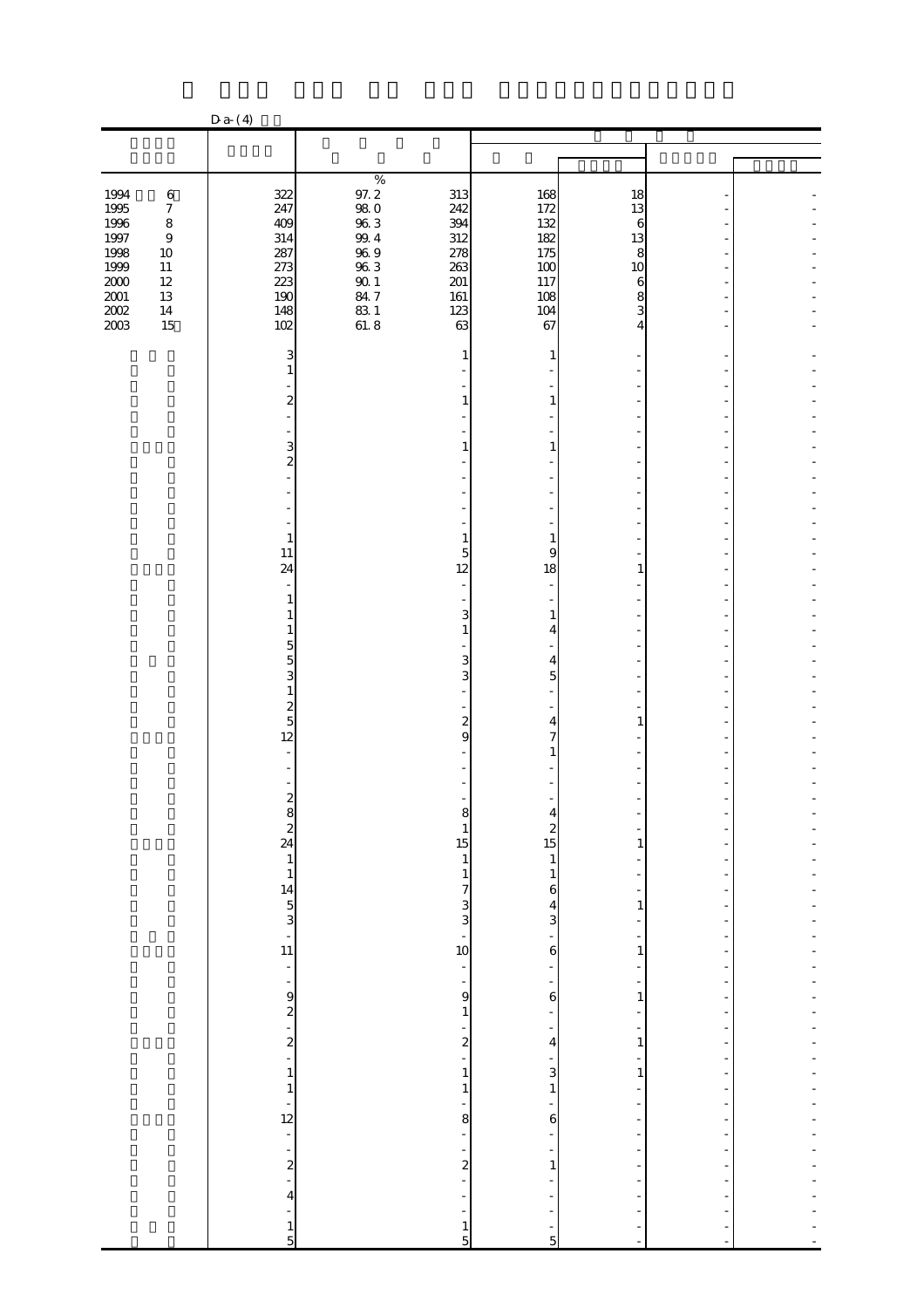|                              |                            | $D a-(5)$                                  |                                                                                  |                                                                                      |                                                                        |                |  |
|------------------------------|----------------------------|--------------------------------------------|----------------------------------------------------------------------------------|--------------------------------------------------------------------------------------|------------------------------------------------------------------------|----------------|--|
|                              |                            |                                            |                                                                                  |                                                                                      |                                                                        |                |  |
|                              |                            |                                            |                                                                                  |                                                                                      |                                                                        |                |  |
| 1994<br>1995                 | $\,6$<br>$\boldsymbol{7}$  | 261<br>117                                 | $\%$<br>$97.7\,$<br>255<br>94.0<br>110                                           | 54<br>53                                                                             | 3<br>$\boldsymbol{z}$                                                  |                |  |
| 1996<br>$1997\,$<br>1998     | $\,8\,$<br>$\,9$<br>$10\,$ | 167<br>206<br>262                          | $97.0\,$<br>162<br>$97.6\,$<br>201<br>259                                        | 35<br>56<br>$41\,$                                                                   | 3<br>7<br>4                                                            |                |  |
| 1999<br>$2000\,$<br>$2001\,$ | $11\,$<br>$12\,$<br>13     | 109<br>121<br>149                          | $989$<br>$963$<br>$89.3$<br>105<br>108<br>141                                    | 52<br>$\begin{array}{c} 29 \\ 55 \end{array}$                                        | 6<br>6<br>8                                                            |                |  |
| $200\!$<br>2003              | $14\,$<br>15               | 95<br>61                                   | $946$<br>83 2<br>50 8<br>79<br>31                                                | 37<br>13                                                                             | 3<br>$\mathbf{1}$                                                      |                |  |
|                              |                            | 1<br>1                                     | 1<br>$\mathbf{1}$                                                                | 1<br>1                                                                               |                                                                        |                |  |
|                              |                            |                                            |                                                                                  |                                                                                      |                                                                        |                |  |
|                              |                            | 6<br>1<br>1                                |                                                                                  | $\overline{\mathbf{c}}$<br>3                                                         |                                                                        |                |  |
|                              |                            | 1                                          | $\mathbf{1}$                                                                     | $\mathbf{1}$                                                                         |                                                                        |                |  |
|                              |                            | 3<br>5<br>3                                | $\mathbf{1}$<br>1                                                                | $\boldsymbol{z}$<br>$\mathbf{1}$                                                     |                                                                        |                |  |
|                              |                            | 1                                          |                                                                                  |                                                                                      |                                                                        |                |  |
|                              |                            | 1                                          |                                                                                  |                                                                                      |                                                                        |                |  |
|                              |                            |                                            |                                                                                  |                                                                                      |                                                                        |                |  |
|                              |                            | $\mathbf{1}$<br>24<br>$\mathbf{1}$         | $\infty$<br>$\mathbf{1}$                                                         | 4<br>$\boldsymbol{2}$                                                                | 1<br>$\mathbf{1}$                                                      |                |  |
|                              |                            | 16                                         | 14                                                                               |                                                                                      |                                                                        |                |  |
|                              |                            | $\frac{2}{6}$                              |                                                                                  | 3<br>$\frac{2}{2}$<br>$\boldsymbol{z}$<br>1                                          |                                                                        |                |  |
|                              |                            | ÷,<br>$\frac{1}{5}$                        | ÷                                                                                | $\,1\,$<br>$\mathbf{1}$<br>$1\,$<br>$\overline{\phantom{m}}$                         | ۰<br>$\overline{\phantom{0}}$<br>÷                                     |                |  |
|                              |                            | $\blacksquare$<br>÷                        | $\frac{1}{2}$<br>$\frac{1}{2}$<br>÷                                              | $\qquad \qquad \blacksquare$<br>$\overline{\phantom{a}}$                             | $\overline{\phantom{0}}$<br>$\overline{\phantom{a}}$<br>÷              | $\overline{a}$ |  |
|                              |                            | -<br>÷,<br>÷                               | $\overline{\phantom{a}}$<br>$\overline{\phantom{0}}$<br>$\overline{\phantom{a}}$ | -<br>$\frac{1}{2}$<br>$\frac{1}{2}$                                                  | $\overline{a}$<br>$\overline{\phantom{0}}$<br>÷                        |                |  |
|                              |                            | ÷<br>$\frac{1}{\sqrt{2}}$<br>$\frac{1}{5}$ | $\overline{\phantom{0}}$<br>$\overline{\phantom{0}}$                             | $\overline{\phantom{m}}$<br>$\frac{1}{2}$                                            | ÷<br>÷<br>$\overline{\phantom{a}}$                                     |                |  |
|                              |                            | $\mathbf{1}$<br>$\mathbf{1}$               |                                                                                  | $\begin{array}{c} 2 \\ 2 \\ 1 \end{array}$<br>$\frac{1}{2}$<br>$\mathbf{1}$<br>$\,1$ | $\overline{a}$<br>$\overline{\phantom{a}}$<br>$\overline{\phantom{a}}$ |                |  |
|                              |                            | $\begin{array}{c} 1 \ 3 \end{array}$       | $\overline{\phantom{a}}$<br>$\overline{\phantom{a}}$                             | $\qquad \qquad \blacksquare$<br>-<br>3<br>$\mathbf{1}$                               | $\overline{\phantom{a}}$<br>f<br>$\overline{a}$                        | ÷,             |  |
|                              |                            |                                            | $\overline{\phantom{0}}$<br>$\overline{\phantom{a}}$                             | $\,1\,$<br>$\mathbf{1}$<br>$\overline{\phantom{0}}$                                  | $\overline{\phantom{a}}$<br>$\frac{1}{2}$                              |                |  |
|                              |                            | $\frac{1}{2}$<br>$\overline{a}$            | $\overline{\phantom{a}}$<br>$\frac{1}{2}$<br>÷,                                  | $\frac{1}{2}$                                                                        | ÷                                                                      |                |  |
|                              |                            | $\frac{1}{2}$                              | -                                                                                | ÷,<br>$\overline{c}$<br>$\blacksquare$                                               | ÷,                                                                     |                |  |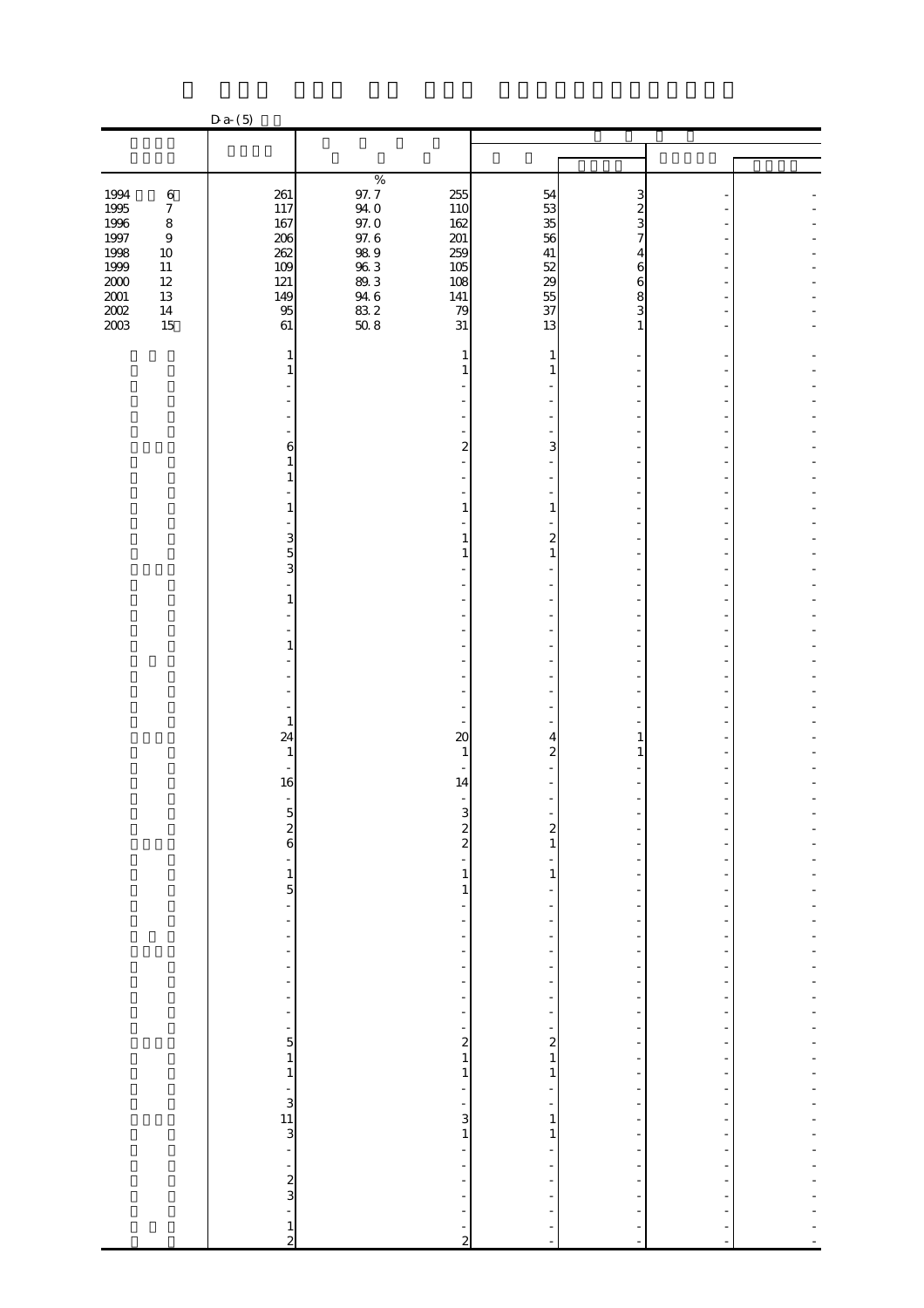|                                 |                                                 | $D$ a- $(6)$                               |                                                                   |                                                      |                                                                      |        |              |
|---------------------------------|-------------------------------------------------|--------------------------------------------|-------------------------------------------------------------------|------------------------------------------------------|----------------------------------------------------------------------|--------|--------------|
|                                 |                                                 |                                            |                                                                   |                                                      |                                                                      |        |              |
|                                 |                                                 |                                            |                                                                   |                                                      |                                                                      |        |              |
| 1994                            | $\,6$                                           | 174                                        | $\%$<br>$\frac{96}{88}$ 6<br>168                                  | 31                                                   | 5                                                                    | 1      |              |
| $1995\,$<br>1996<br>$1997\,$    | $\boldsymbol{7}$<br>$\,8\,$<br>$\boldsymbol{9}$ | 174<br>189<br>240                          | 154<br>$88\ 4$<br>167<br>238                                      | 40<br>30<br>33                                       | 7<br>4<br>3                                                          |        |              |
| 1998<br>1999                    | $10\,$<br>$11\,$                                | 157<br>127                                 | $99.2$<br>$91.1$<br>$100.8$<br>143<br>128                         |                                                      | 4<br>$\overline{7}$                                                  | 1      |              |
| $2000\,$<br>$\frac{2001}{2002}$ | $12\,$<br>13<br>$14\,$                          | 177<br>97<br>181                           | 87.0<br>154<br>$69.1\,$<br>67<br>145                              | 27<br>30<br>38<br>38<br>33                           | 3<br>$\infty$<br>$\mathbf{1}$                                        | 1<br>2 | $\mathbf{1}$ |
|                                 | 15                                              | 52                                         | $\frac{80}{78}$ 8<br>41                                           | 13                                                   | $\mathbf{1}$                                                         |        |              |
|                                 |                                                 |                                            |                                                                   |                                                      |                                                                      |        |              |
|                                 |                                                 |                                            |                                                                   |                                                      |                                                                      |        |              |
|                                 |                                                 | 1                                          | 1                                                                 |                                                      |                                                                      |        |              |
|                                 |                                                 | 1                                          | 1                                                                 |                                                      |                                                                      |        |              |
|                                 |                                                 |                                            |                                                                   |                                                      |                                                                      |        |              |
|                                 |                                                 | $\epsilon$<br>11                           | 14<br>$\mathbf{1}$                                                | $\overline{\mathbf{c}}$<br>$\overline{a}$            |                                                                      |        |              |
|                                 |                                                 | 1                                          |                                                                   |                                                      |                                                                      |        |              |
|                                 |                                                 | 1<br>$\overline{\mathcal{Z}}$              |                                                                   | $\mathbf{1}$                                         |                                                                      |        |              |
|                                 |                                                 | $\frac{2}{3}$<br>$\overline{\mathcal{Z}}$  | $\mathbf{1}$                                                      | 1                                                    |                                                                      |        |              |
|                                 |                                                 |                                            |                                                                   |                                                      |                                                                      |        |              |
|                                 |                                                 | 9<br>$\overline{\mathcal{Z}}$              | 9                                                                 | 1                                                    |                                                                      |        |              |
|                                 |                                                 | 1                                          |                                                                   |                                                      |                                                                      |        |              |
|                                 |                                                 | 6<br>-<br>7                                | A                                                                 |                                                      |                                                                      |        |              |
|                                 |                                                 | $\overline{\phantom{0}}$<br>÷              | 3<br>$\overline{\phantom{m}}$<br>$\overline{\phantom{a}}$         | 1                                                    | ÷<br>$\overline{a}$<br>-                                             |        |              |
|                                 |                                                 | $\boldsymbol{6}$<br>÷                      | $\boldsymbol{z}$<br>÷                                             | $\mathbf{1}$                                         | ÷<br>-                                                               |        |              |
|                                 |                                                 | -<br>$\,$ 1 $\,$<br>1                      | $\overline{\phantom{0}}$<br>$1\,$<br>$\qquad \qquad \blacksquare$ | $\overline{\phantom{m}}$<br>-                        | $\overline{\phantom{a}}$<br>f<br>$\overline{a}$                      |        |              |
|                                 |                                                 | ÷<br>÷,                                    | $\frac{1}{2}$<br>$\frac{1}{2}$                                    | $\overline{\phantom{m}}$                             | $\overline{\phantom{a}}$<br>÷                                        |        |              |
|                                 |                                                 | ÷<br>$\mathbf{1}$<br>÷,                    | $\overline{\phantom{a}}$<br>$\overline{\phantom{a}}$              | $\overline{\phantom{m}}$<br>$\overline{\phantom{0}}$ | $\overline{\phantom{a}}$<br>$\overline{\phantom{a}}$                 |        | ÷            |
|                                 |                                                 | 10                                         | $\overline{\phantom{0}}$<br>8<br>$\frac{1}{\sqrt{2}}$             | $\frac{1}{2}$<br>1                                   | ÷<br>$\mathbf{1}$<br>÷                                               |        |              |
|                                 |                                                 | $\frac{1}{2}$                              | $\frac{1}{\sqrt{2}}$<br>$\overline{\phantom{0}}$                  | ÷<br>÷                                               | $\overline{\phantom{0}}$<br>÷                                        |        |              |
|                                 |                                                 | $\begin{array}{c} 8 \\ 7 \\ 3 \end{array}$ | 350                                                               | $\,1$<br>6<br>4                                      | $\mathbf{1}$<br>$\overline{\phantom{0}}$<br>$\overline{\phantom{a}}$ |        |              |
|                                 |                                                 |                                            | $\frac{1}{2}$<br>$\,1\,$                                          | $\mathbf{1}$                                         | -<br>$\frac{1}{2}$                                                   |        |              |
|                                 |                                                 | L,                                         | $\overline{\phantom{a}}$<br>÷,                                    |                                                      | $\overline{\phantom{m}}$<br>$\overline{a}$                           |        |              |
|                                 |                                                 | ÷<br>1                                     | $\overline{\phantom{0}}$<br>1                                     | ÷<br>$\mathbf{1}$                                    | $\overline{a}$<br>$\blacksquare$                                     |        |              |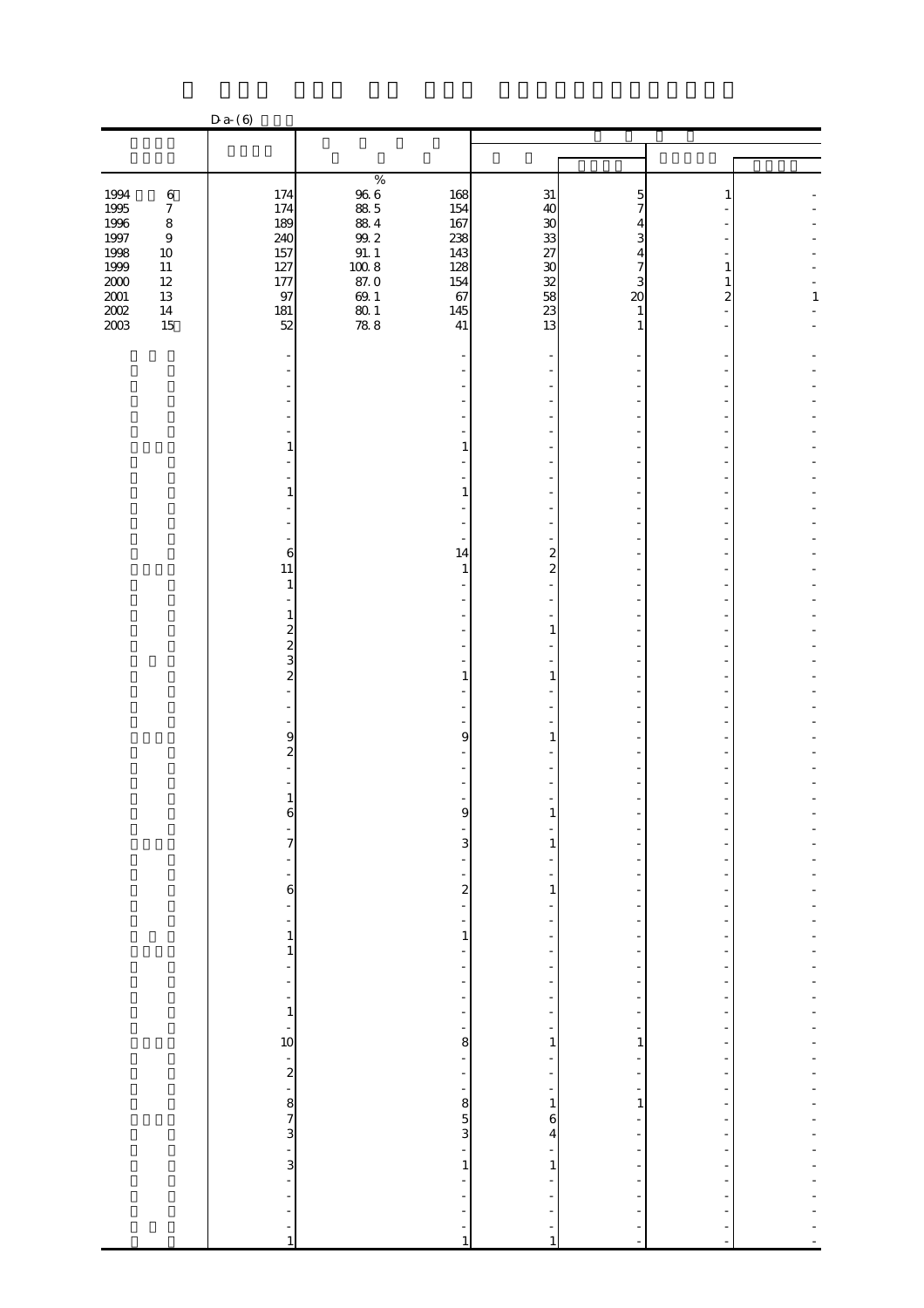|                              |                                           | $D$ a- $(7)$                                                           |                                             |                                                              |                                    |                                                              |              |  |
|------------------------------|-------------------------------------------|------------------------------------------------------------------------|---------------------------------------------|--------------------------------------------------------------|------------------------------------|--------------------------------------------------------------|--------------|--|
|                              |                                           |                                                                        |                                             |                                                              |                                    |                                                              |              |  |
|                              |                                           |                                                                        |                                             |                                                              |                                    |                                                              |              |  |
| 1994<br>$1995\,$             | $\,6$<br>$\boldsymbol{7}$                 | 122<br>68                                                              | $\%$<br>$\frac{96}{97}$ . 1                 | 118<br>66                                                    | 27<br>34                           | 2<br>$\overline{c}$                                          |              |  |
| $1996\,$<br>$1997\,$<br>1998 | $\,$ 8 $\,$<br>$\boldsymbol{9}$<br>$10\,$ | 66<br>163<br>68                                                        | $97.0\,$<br>$\frac{87.7}{101.5}$            | 64<br>143<br>69                                              | 23<br>28<br>15                     | 3<br>5                                                       |              |  |
| 1999<br>$2000\,$<br>$2001\,$ | $11\,$<br>$12\,$<br>13                    | 126<br>83<br>100                                                       | $90\ 4$<br>$76\ 0$                          | 122<br>75<br>76                                              | 24<br>18<br>37                     | $\overline{\mathcal{Z}}$<br>8                                | 1            |  |
| $\frac{2002}{2003}$          | $14\,$<br>15                              | $8\!1$<br>$\omega$                                                     | $\begin{array}{c} 74.1 \\ 68.3 \end{array}$ | $\boldsymbol{\omega}$<br>41                                  | 16<br>29                           | $\overline{\mathcal{Z}}$<br>5                                | 1            |  |
|                              |                                           |                                                                        |                                             |                                                              |                                    |                                                              |              |  |
|                              |                                           |                                                                        |                                             |                                                              |                                    |                                                              |              |  |
|                              |                                           | $\frac{2}{2}$                                                          |                                             |                                                              |                                    |                                                              |              |  |
|                              |                                           |                                                                        |                                             |                                                              |                                    |                                                              |              |  |
|                              |                                           | ٠<br>27<br>10                                                          |                                             | 23<br>4                                                      | 17<br>4                            | 3                                                            |              |  |
|                              |                                           | $\overline{a}$                                                         |                                             |                                                              |                                    |                                                              |              |  |
|                              |                                           | 6                                                                      |                                             | 3                                                            | 1<br>2                             |                                                              |              |  |
|                              |                                           | $\boldsymbol{z}$                                                       |                                             | 1                                                            | $\mathbf{1}$                       |                                                              |              |  |
|                              |                                           | $\boldsymbol{z}$<br>$\overline{c}$                                     |                                             | 2                                                            | 1                                  | 1                                                            |              |  |
|                              |                                           |                                                                        |                                             |                                                              |                                    |                                                              |              |  |
|                              |                                           | $\mathbf{1}$<br>8                                                      |                                             | 1<br>7                                                       | $\mathbf{1}$<br>1                  |                                                              | $\mathbf{1}$ |  |
|                              |                                           | $\overline{\phantom{a}}$<br>÷,<br>$\overline{\mathbf{r}}$              |                                             | 3                                                            |                                    | ÷,                                                           |              |  |
|                              |                                           | $\overline{\mathbf{4}}$<br>$\frac{1}{2}$<br>$\frac{1}{2}$              |                                             | $\overline{4}$<br>$\overline{\phantom{m}}$<br>$\overline{a}$ | $1\,$                              | $\overline{a}$<br>$\overline{\phantom{m}}$<br>÷              | $\mathbf{1}$ |  |
|                              |                                           | 4<br>$\frac{1}{2}$<br>-                                                |                                             | $\overline{\mathbf{c}}$<br>÷,<br>$\overline{a}$              | 4<br>÷,                            | 1<br>÷<br>÷                                                  |              |  |
|                              |                                           | $\mathbf{3}$<br>$\,1\,$<br>-                                           |                                             | $1\,$<br>$\mathbf{1}$                                        | 4<br>÷<br>÷                        | $\mathbf{1}$<br>÷<br>$\overline{a}$                          |              |  |
|                              |                                           | 1<br>$\frac{1}{2}$<br>$\,1\,$                                          |                                             | ۰<br>$\overline{\phantom{m}}$<br>-                           | -<br>÷<br>$\overline{\phantom{0}}$ | ÷<br>-<br>÷                                                  |              |  |
|                              |                                           | ÷,<br>$\frac{1}{2}$                                                    |                                             | $\overline{a}$<br>$\overline{\mathbf{3}}$                    | ÷<br>$\overline{\mathbf{c}}$       | ÷<br>-<br>-                                                  |              |  |
|                              |                                           | $\begin{array}{c} 6 \\ 2 \\ 1 \end{array}$<br>$\overline{\phantom{a}}$ |                                             | $\overline{\phantom{a}}$<br>$\mathbf{1}$                     | ÷<br>$\frac{1}{2}$                 | $\overline{\phantom{0}}$<br>$\overline{a}$<br>$\overline{a}$ |              |  |
|                              |                                           | $\,1\,$                                                                |                                             | $\mathbf{1}$                                                 |                                    | $\overline{a}$                                               |              |  |
|                              |                                           | $\mathbf{1}$                                                           |                                             |                                                              | $\mathbf{1}$                       |                                                              |              |  |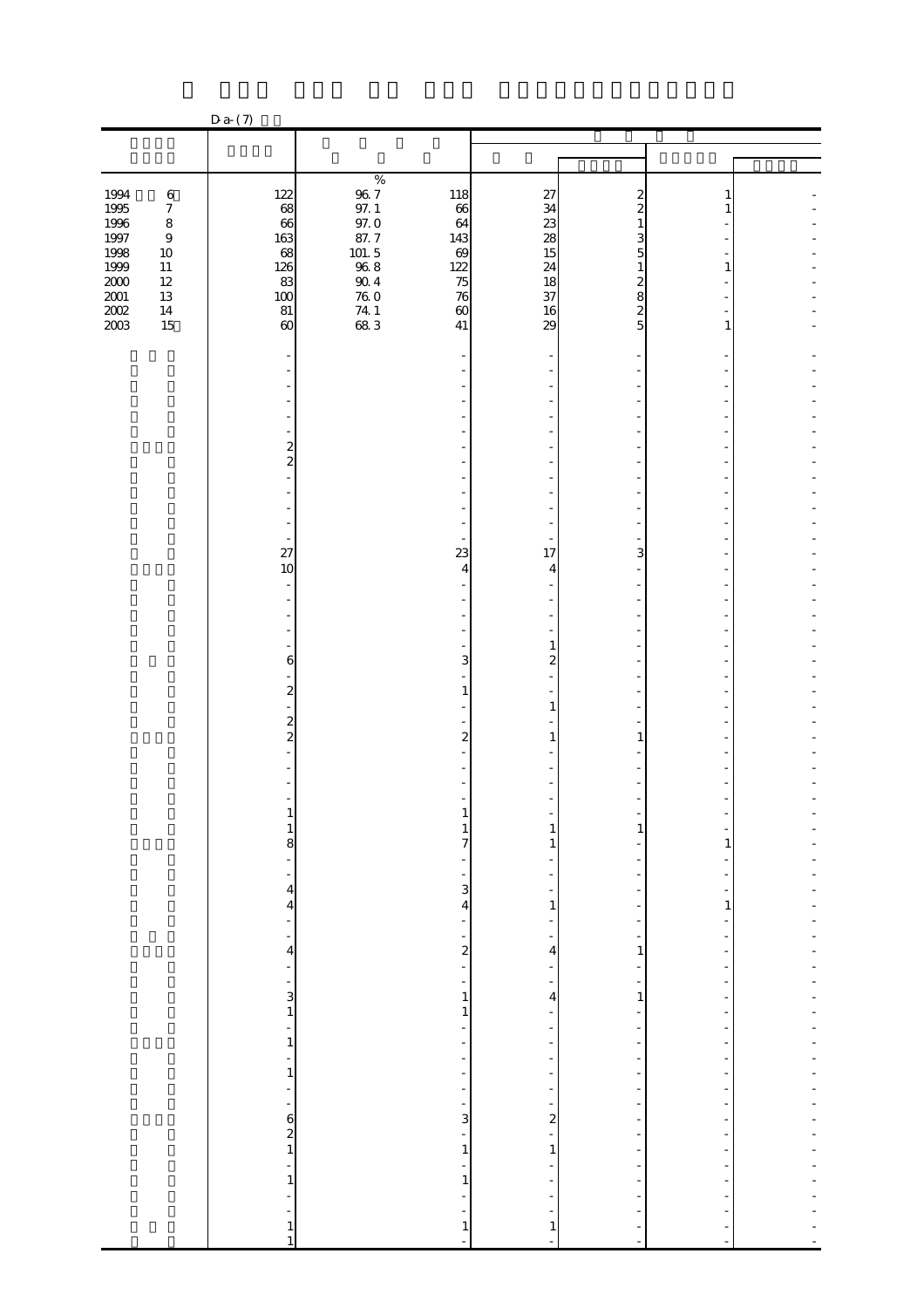|                                                                                                                                                                                        | $D a-(8)$                                                                                                                                                                                                                                                      |                                                                                                |                                                                                                                                                                                                                                                                                                                                                   |                                                                                                                                                                                                                                                               |                                                                                                                                                                            |                                                                            |                                                                                                                                           |
|----------------------------------------------------------------------------------------------------------------------------------------------------------------------------------------|----------------------------------------------------------------------------------------------------------------------------------------------------------------------------------------------------------------------------------------------------------------|------------------------------------------------------------------------------------------------|---------------------------------------------------------------------------------------------------------------------------------------------------------------------------------------------------------------------------------------------------------------------------------------------------------------------------------------------------|---------------------------------------------------------------------------------------------------------------------------------------------------------------------------------------------------------------------------------------------------------------|----------------------------------------------------------------------------------------------------------------------------------------------------------------------------|----------------------------------------------------------------------------|-------------------------------------------------------------------------------------------------------------------------------------------|
|                                                                                                                                                                                        |                                                                                                                                                                                                                                                                |                                                                                                |                                                                                                                                                                                                                                                                                                                                                   |                                                                                                                                                                                                                                                               |                                                                                                                                                                            |                                                                            |                                                                                                                                           |
|                                                                                                                                                                                        |                                                                                                                                                                                                                                                                |                                                                                                |                                                                                                                                                                                                                                                                                                                                                   |                                                                                                                                                                                                                                                               |                                                                                                                                                                            |                                                                            |                                                                                                                                           |
| 1994<br>$\boldsymbol{6}$<br>1995<br>$\boldsymbol{7}$<br>1996<br>8<br>1997<br>$\,9$<br>1998<br>10<br>1999<br>11<br>$2000\,$<br>12<br>$2001\,$<br>13<br>$2002\,$<br>$14\,$<br>2003<br>15 | 7,494<br>6,574<br>7,329<br>6,000<br>6, 272<br>4,785<br>4,371<br>3,200<br>2, 435<br>2, 124                                                                                                                                                                      | $\%$<br>97.6<br>98.0<br>$98\ 2$<br>97.7<br>97.3<br>$95.3\,$<br>92.5<br>87.0<br>$85\ 0$<br>77.7 | 7, 311<br>6,445<br>7,200<br>5,863<br>6,105<br>4,561<br>4,041<br>2,785<br>2,089<br>1,651                                                                                                                                                                                                                                                           | 647<br>568<br>578<br>595<br>619<br>478<br>454<br>432<br>423<br>380                                                                                                                                                                                            | 120<br>78<br>75<br>95<br>59<br>53<br>46<br>37<br>49<br>43                                                                                                                  | 31<br>27<br>30<br>28<br>39<br>15<br>14<br>18<br>$21\,$<br>16               | $\begin{array}{c} 13 \\ 7 \end{array}$<br>$\overline{5}$<br>10<br>$\,6\,$<br>$1\,$<br>$1\,$<br>$\begin{array}{c} 3 \\ 2 \\ 3 \end{array}$ |
|                                                                                                                                                                                        | 78<br>57<br>2<br>15<br>4<br>279<br>49<br>68<br>81<br>28<br>18<br>35<br>164<br>467<br>42<br>24<br>15<br>29<br>133<br>54<br>125<br>2<br>21<br>22                                                                                                                 |                                                                                                | 45<br>32<br>1<br>8<br>∠<br>241<br>26<br>49<br>51<br>40<br>45<br>30<br>119<br>367<br>22<br>18<br>11<br>12<br>118<br>28<br>117<br>3<br>14<br>24                                                                                                                                                                                                     | 10<br>5<br>$\boldsymbol{z}$<br>1<br>2<br>44<br>4<br>6<br>10<br>7<br>11<br>6<br>51<br>77<br>13<br>$\boldsymbol{z}$<br>$\mathbf{z}$<br>12<br>24<br>10<br>4<br>1<br>6<br>3                                                                                       | 2<br>1<br>1<br>4<br>$\overline{\mathcal{Z}}$<br>1<br>1<br>5<br>9<br>2<br>$\mathbf{1}$<br>1<br>3<br>1<br>1                                                                  | 1<br>1<br>1<br>1<br>2<br>$\overline{2}$<br>$\overline{c}$                  | 1<br>$\mathbf{1}$<br>1<br>1                                                                                                               |
|                                                                                                                                                                                        | 206<br>11<br>16<br>5<br>28<br>107<br>39<br>473<br>70<br>39<br>278<br>44<br>36<br>$\mathbf 6$<br>244<br>60<br>37<br>38<br>48<br>61<br>$rac{62}{16}$<br>$\frac{23}{9}$<br>14<br>$\frac{151}{51}$<br>14<br>26<br>13<br>$\overline{4}$<br>10<br>$\mathbf{9}$<br>24 |                                                                                                | 149<br>2<br>15<br>4<br>9<br>$\infty$<br>29<br>389<br>61<br>15<br>$\begin{array}{c} 238 \\ 23 \\ 45 \end{array}$<br>$\boldsymbol{7}$<br>$\frac{189}{57}$<br>$\frac{13}{32}$<br>$\frac{32}{21}$<br>66<br>47<br>24<br>18<br>3<br>$\overline{\mathcal{L}}$<br>$\begin{array}{c}\n105 \\ 35 \\ 8\n\end{array}$<br>24<br>$\frac{5}{2}$<br>10<br>8<br>13 | 28<br>7<br>1<br>5<br>8<br>82<br>10<br>$\overline{7}$<br>$32255$<br>$5537$<br>$\overline{5}$<br>$\overline{7}$<br>8<br>$\bf{8}$<br>11<br>$\,$ 6 $\,$<br>$\mathbf{1}$<br>$\frac{2}{2}$<br>42<br>$\frac{22}{2}$<br>$\bf 8$<br>4<br>4<br>$\overline{\mathcal{Z}}$ | 3<br>1<br>$\boldsymbol{z}$<br>6<br>$\overline{\mathcal{L}}$<br>3<br>$1\,$<br>3<br>$\mathbf{1}$<br>1<br>$\mathbf{1}$<br>11<br>8<br>$\overline{\mathcal{Z}}$<br>$\mathbf{1}$ | 2<br>5<br>$\overline{\mathcal{Z}}$<br>3<br>2<br>$\boldsymbol{z}$<br>1<br>1 | 1<br>$\mathbf{1}$                                                                                                                         |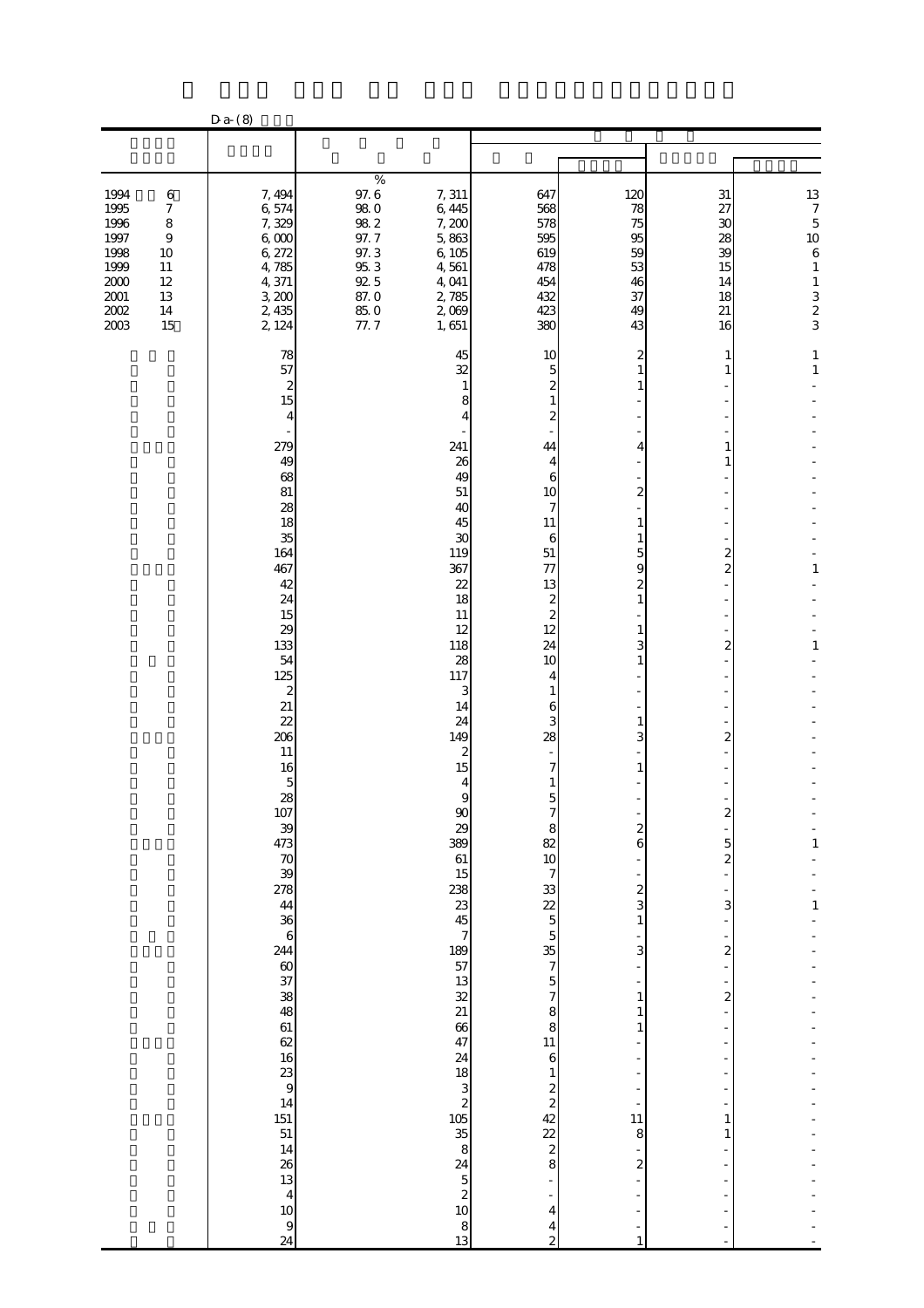|                                                                                          |                                                                                                                | $D$ a- $(9)$                                                                                                                                                                                                                                                                                                                                                                                                                                                 |                                                                                                                 |                                                                                                                                                                                                                                                                                                                                                                                                                                                                                       |                                                                                                                                                                                                                                                                                                                                                                                                                                                           |                                                                                                                                                                                                                                |                                                      |                                                                      |
|------------------------------------------------------------------------------------------|----------------------------------------------------------------------------------------------------------------|--------------------------------------------------------------------------------------------------------------------------------------------------------------------------------------------------------------------------------------------------------------------------------------------------------------------------------------------------------------------------------------------------------------------------------------------------------------|-----------------------------------------------------------------------------------------------------------------|---------------------------------------------------------------------------------------------------------------------------------------------------------------------------------------------------------------------------------------------------------------------------------------------------------------------------------------------------------------------------------------------------------------------------------------------------------------------------------------|-----------------------------------------------------------------------------------------------------------------------------------------------------------------------------------------------------------------------------------------------------------------------------------------------------------------------------------------------------------------------------------------------------------------------------------------------------------|--------------------------------------------------------------------------------------------------------------------------------------------------------------------------------------------------------------------------------|------------------------------------------------------|----------------------------------------------------------------------|
|                                                                                          |                                                                                                                |                                                                                                                                                                                                                                                                                                                                                                                                                                                              |                                                                                                                 |                                                                                                                                                                                                                                                                                                                                                                                                                                                                                       |                                                                                                                                                                                                                                                                                                                                                                                                                                                           |                                                                                                                                                                                                                                |                                                      |                                                                      |
|                                                                                          |                                                                                                                |                                                                                                                                                                                                                                                                                                                                                                                                                                                              |                                                                                                                 |                                                                                                                                                                                                                                                                                                                                                                                                                                                                                       |                                                                                                                                                                                                                                                                                                                                                                                                                                                           |                                                                                                                                                                                                                                |                                                      |                                                                      |
| 1994<br>1995<br>1996<br>1997<br>1998<br>1999<br>$2000\,$<br>$2001\,$<br>$2002\,$<br>2003 | $\,6\,$<br>$\boldsymbol{7}$<br>$\,$ 8 $\,$<br>$\boldsymbol{9}$<br>10<br>11<br>$12\,$<br>$13\,$<br>$14\,$<br>15 | 1, 450<br>1, 494<br>1, 174<br>1,374<br>1,399<br>1,386<br>1,547<br>1,316<br>1,304<br>1,350                                                                                                                                                                                                                                                                                                                                                                    | $\%$<br>$96\ 3$<br>$98\,$ $1\,$<br>$94\ 2$<br>$95\,5$<br>$96\ 1$<br>$95.3\,$<br>$90.8\,$<br>87.7<br>82 3<br>861 | 1,397<br>1,465<br>1, 106<br>1, 312<br>1,344<br>1,321<br>1, 404<br>1, 154<br>1,073<br>1, 163                                                                                                                                                                                                                                                                                                                                                                                           | 142<br>119<br>89<br>111<br>134<br>164<br>245<br>183<br>188<br>235                                                                                                                                                                                                                                                                                                                                                                                         | 27<br>30<br>19<br>18<br>29<br>33<br>$31\,$<br>31<br>56<br>63                                                                                                                                                                   | 27<br>24<br>17<br>17<br>12<br>8<br>19<br>2<br>3<br>8 | 4<br>$\begin{array}{c} 8 \\ 2 \\ 6 \end{array}$<br>$\,1\,$<br>4<br>3 |
|                                                                                          |                                                                                                                | 50<br>37<br>2<br>4<br>З<br>$\overline{4}$<br>124<br>10<br>17<br>42<br>8<br>22<br>25<br>165<br>265<br>21<br>$\overline{9}$<br>23<br>48<br>25<br>36<br>33<br>25<br>25<br>$\infty$<br>149<br>12<br>17<br>13<br>17<br>79<br>11<br>247<br>$\begin{array}{c} 9 \\ 13 \end{array}$<br>174 30 13 8 148 20 30 30 30 30 30 30 40 50 15<br>$\begin{array}{c}\n 50 \\  3 \\  14 \\  23\n \end{array}$<br>10<br>$\frac{152}{36}$<br>11<br>14<br>12<br>19<br>28<br>24<br>8 |                                                                                                                 | 36<br>25<br>1<br>3<br>3<br>108<br>7<br>11<br>32<br>5<br>25<br>28<br>146<br>242<br>27<br>7<br>19<br>48<br>27<br>26<br>32<br>23<br>19<br>14<br>123<br>5<br>17<br>12<br>$\,$ 6 $\,$<br>70<br>13<br>220<br>8<br>$\mathbf{6}$<br>$\frac{173}{17}$<br>$\begin{array}{c}\n 2 \\  136 \\  17 \\  7\n \end{array}$<br>25<br>67<br>$\boldsymbol{20}$<br>36<br>$\frac{1}{13}$<br>18<br>$\overline{5}$<br>116<br>13<br>$\mathbf{9}$<br>13<br>8<br>16<br>$\boldsymbol{30}$<br>23<br>$\overline{4}$ | 6<br>6<br>13<br>1<br>2<br>$\overline{c}$<br>1<br>5<br>2<br>54<br>50<br>9<br>1<br>2<br>13<br>4<br>11<br>3<br>1<br>2<br>4<br>32<br>$\overline{c}$<br>4<br>$\alpha$<br>$\overline{4}$<br>37<br>3<br>24<br>$\overline{7}$<br>$\begin{matrix} 2 \\ 1 \end{matrix}$<br>19<br>$\,1\,$<br>$\mathbf{1}$<br>5<br>$\overline{7}$<br>5<br>1<br>$\mathbf{1}$<br>23<br>$\mathbf{9}$<br>$\mathbf{1}$<br>$\overline{3}$<br>$\frac{2}{3}$<br>3<br>$\overline{\mathcal{L}}$ | 4<br>2<br>1<br>1<br>11<br>7<br>3<br>2<br>2<br>9<br>1<br>12<br>9<br>$\mathbf{1}$<br>$\overline{\mathcal{Z}}$<br>7<br>$\mathbf{1}$<br>3<br>3<br>11<br>$\overline{4}$<br>3<br>$\overline{\mathcal{Z}}$<br>$\,1\,$<br>$\mathbf{1}$ | 5<br>1<br>1<br>1<br>1<br>1<br>3<br>1<br>1<br>1       | 1<br>$\mathbf{1}$<br>$\overline{\mathbf{c}}$<br>$\,1\,$<br>$\,1\,$   |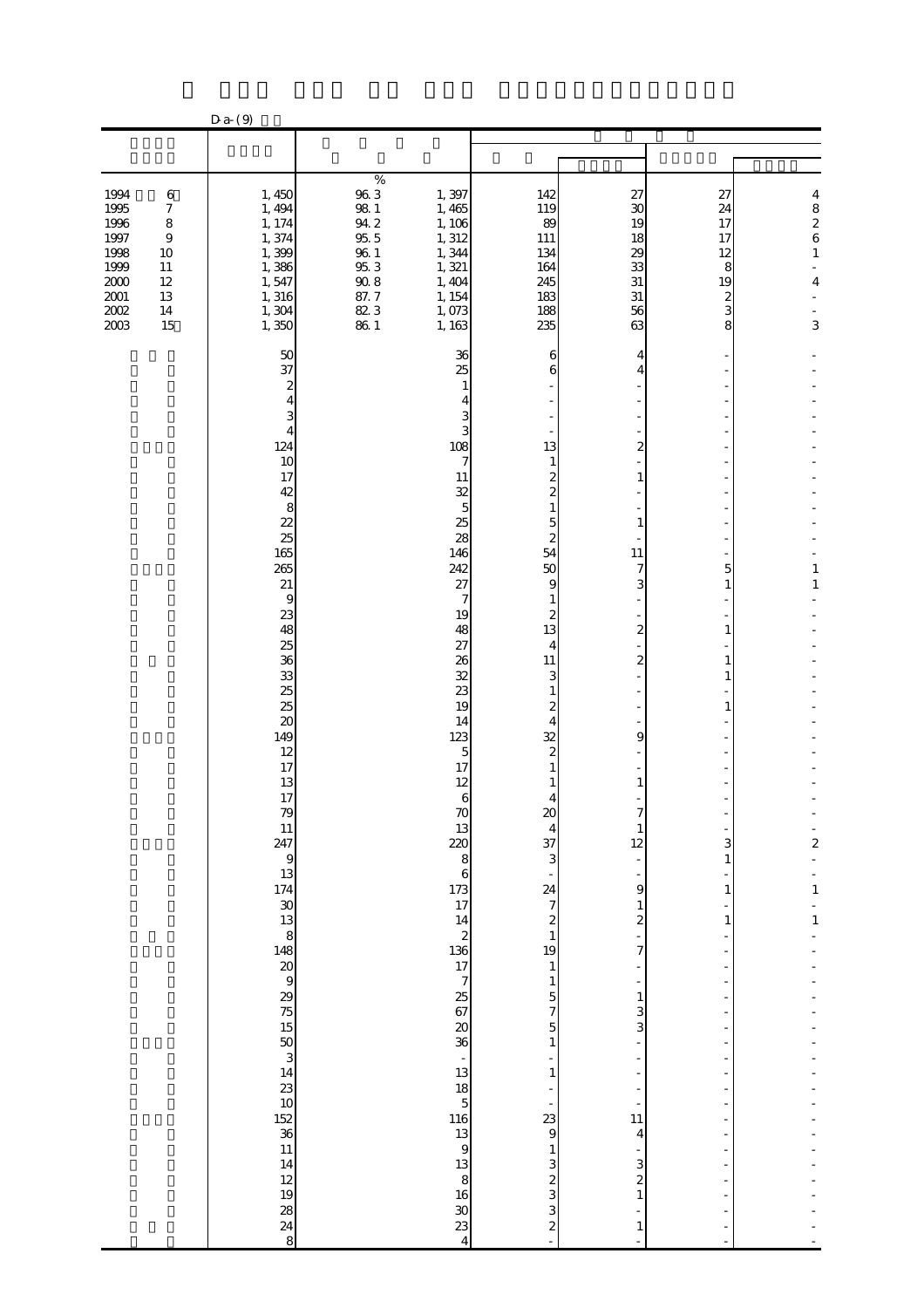|                                                                                                                                                | $D a - (10)$                                                                  |                                                                                                                                                 |                                                 |                                              |                          |  |
|------------------------------------------------------------------------------------------------------------------------------------------------|-------------------------------------------------------------------------------|-------------------------------------------------------------------------------------------------------------------------------------------------|-------------------------------------------------|----------------------------------------------|--------------------------|--|
|                                                                                                                                                |                                                                               |                                                                                                                                                 |                                                 |                                              |                          |  |
|                                                                                                                                                |                                                                               |                                                                                                                                                 |                                                 |                                              |                          |  |
| 1994<br>$\,6$<br>1995<br>$\boldsymbol{7}$<br>1996<br>$\,8\,$<br>1997<br>$\boldsymbol{9}$<br>1998<br>10<br>1999<br>$11\,$<br>$2000\,$<br>$12\,$ | 556<br>438<br>814<br>400<br>647<br>415<br>376                                 | $\%$<br>$\begin{array}{c} 99.1 \\ 98.9 \end{array}$<br>551<br>433<br>$98\ 0$<br>798<br>95.5<br>92.3<br>92.5<br>84.3<br>382<br>597<br>384<br>317 | 77<br>90<br>89<br>66<br>79<br>106<br>84         | 4<br>6<br>3<br>4<br>8<br>17<br>6             | $\overline{\mathcal{Z}}$ |  |
| $2001\,$<br>13<br>$200\!$<br>14<br>2003<br>15                                                                                                  | 462<br>576<br>869                                                             | 87.4<br>404<br>$\frac{56}{78}$ 1<br>323<br>684                                                                                                  | 75<br>89<br>110                                 | 4<br>4<br>4                                  | $\overline{c}$           |  |
|                                                                                                                                                | 3<br>$\overline{c}$<br>1                                                      | 2<br>1                                                                                                                                          | 1<br>1                                          |                                              |                          |  |
|                                                                                                                                                | 14<br>$\sim$                                                                  | 1                                                                                                                                               | ÷,                                              |                                              |                          |  |
|                                                                                                                                                | ე<br>მიათო                                                                    | 1<br>12                                                                                                                                         | ä,<br>٠<br>÷,<br>13                             |                                              |                          |  |
|                                                                                                                                                | 188<br>$\overline{\mathbf{4}}$<br>3<br>17                                     | 163<br>$\mathbf{1}$<br>$20\,$                                                                                                                   | 36<br>٠<br>4                                    | 1                                            |                          |  |
|                                                                                                                                                | 11<br>$\overline{7}$<br>57<br>84<br>$\mathbf{1}$                              | $\overline{7}$<br>$\boldsymbol{z}$<br>33<br>99<br>$\blacksquare$                                                                                | 6<br>$\boldsymbol{2}$<br>15<br>8                | $\mathbf{1}$                                 |                          |  |
|                                                                                                                                                | 1<br>3<br>160<br>$\overline{\phantom{a}}$                                     | ÷,<br>$\mathbf{1}$<br>147<br>$\overline{\phantom{a}}$                                                                                           | ٠<br>$\mathbf{1}$<br>9                          |                                              |                          |  |
|                                                                                                                                                | 85<br>3<br>2<br>2<br>66                                                       | 84<br>$\blacksquare$<br>63                                                                                                                      | 3                                               |                                              |                          |  |
|                                                                                                                                                | $\begin{array}{c}\n 4 \\  26 \\  14 \\  28 \\  36 \\  40 \\  9\n \end{array}$ | 226                                                                                                                                             | 32<br>$\frac{1}{9}$<br>9                        | $\overline{\mathbf{c}}$<br>$\mathbf{1}$<br>1 |                          |  |
|                                                                                                                                                |                                                                               | $\begin{array}{c}\n1 \\ 39 \\ 134 \\ 7 \\ 8\n\end{array}$                                                                                       | 12<br>$\mathbf 1$<br>$\mathbf{1}$<br>3          | 1                                            |                          |  |
|                                                                                                                                                | $\begin{array}{c} 1 \\ 16 \end{array}$                                        | ÷,<br>÷<br>$\frac{1}{31}$                                                                                                                       | ÷<br>3                                          | 1                                            |                          |  |
|                                                                                                                                                | $-8$<br>12<br>12<br>47                                                        | $\frac{1}{3}$<br>$\frac{1}{3}$<br>Ē,                                                                                                            |                                                 |                                              |                          |  |
|                                                                                                                                                |                                                                               | ÷,<br>99<br>39<br>$\blacksquare$                                                                                                                | ÷<br>16<br>7                                    |                                              |                          |  |
|                                                                                                                                                | $\begin{array}{c} 1 \\ 2 \\ 4 \\ 63 \end{array}$<br>$\frac{1}{2}$             | $\overline{\phantom{a}}$<br>$\mathbf{1}$<br>58<br>÷<br>$\mathbf{1}$                                                                             | 7<br>$\overline{\mathcal{L}}$<br>$\overline{a}$ |                                              |                          |  |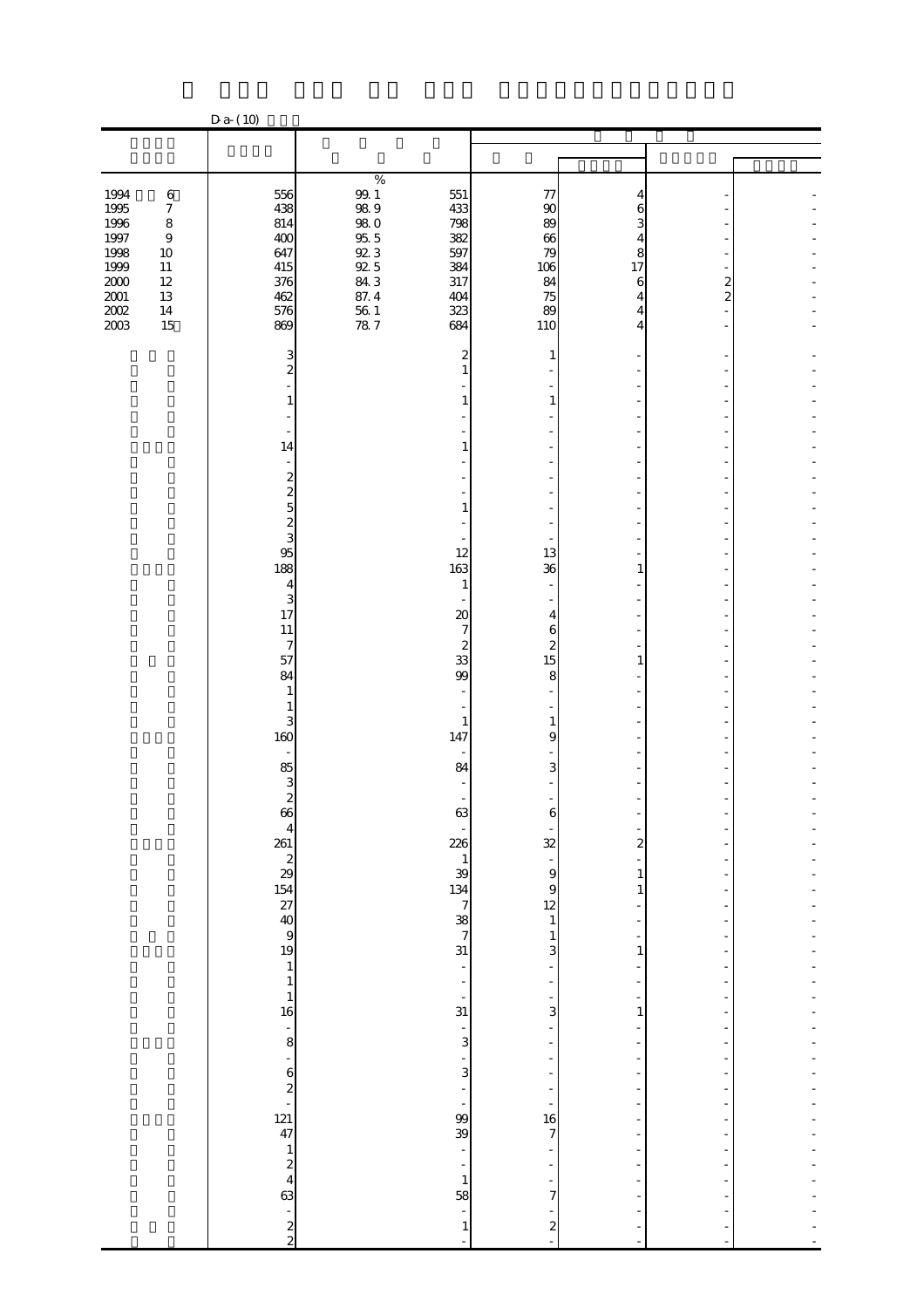|                                      |                                                | $D a - (11)$                                                   |                                        |                                                                                                   |                                                     |                                                                             |                                    |                          |
|--------------------------------------|------------------------------------------------|----------------------------------------------------------------|----------------------------------------|---------------------------------------------------------------------------------------------------|-----------------------------------------------------|-----------------------------------------------------------------------------|------------------------------------|--------------------------|
|                                      |                                                |                                                                |                                        |                                                                                                   |                                                     |                                                                             |                                    |                          |
|                                      |                                                |                                                                |                                        |                                                                                                   |                                                     |                                                                             |                                    |                          |
| 1994<br>1995<br>1996                 | $\,6$<br>$\boldsymbol{7}$<br>$\,8\,$           | 569<br>526<br>408                                              | $\%$<br>$\frac{97.9}{98.3}$<br>$96\ 6$ | 557<br>517<br>394                                                                                 | 49<br>63<br>56                                      | 18<br>$11\,$<br>11                                                          | 1<br>1<br>1                        | $\mathbf{1}$             |
| $1997\,$<br>1998<br>1999<br>$2000\,$ | $\boldsymbol{9}$<br>$10\,$<br>$11\,$<br>$12\,$ | 392<br>414<br>290<br>176                                       | $99.5$<br>$98.6$<br>$95.9$<br>$88\ 1$  | 390<br>408<br>278<br>155                                                                          | 64<br>53<br>43<br>$30\,$                            | 12<br>12<br>13<br>8                                                         | $\boldsymbol{2}$<br>$\overline{4}$ |                          |
| $2001\,$<br>$200\!$<br>2003          | 13<br>$14\,$<br>15                             | 71<br>115<br>83                                                | 77.5<br>$73.9$<br>84.3                 | 55<br>85<br>70                                                                                    | 21<br>28<br>23                                      | $\overline{\mathcal{L}}$<br>5<br>6                                          |                                    |                          |
|                                      |                                                | 7<br>$\overline{\mathcal{Z}}$                                  |                                        | 7<br>$\overline{\mathcal{Z}}$                                                                     | 1                                                   | 1                                                                           |                                    |                          |
|                                      |                                                | $\overline{5}$<br>1                                            |                                        | 5<br>$\overline{\mathbf{c}}$                                                                      | $\mathbf{1}$                                        | $\mathbf{1}$                                                                |                                    |                          |
|                                      |                                                | 1                                                              |                                        | 1                                                                                                 |                                                     |                                                                             |                                    |                          |
|                                      |                                                | 9                                                              |                                        | $\mathbf{1}$<br>9                                                                                 | 5                                                   | $\overline{\mathbf{c}}$                                                     |                                    |                          |
|                                      |                                                | 16<br>$\boldsymbol{z}$<br>4                                    |                                        | 11<br>$\boldsymbol{z}$<br>4                                                                       | 5<br>$\overline{\mathcal{L}}$                       |                                                                             |                                    |                          |
|                                      |                                                | 3<br>3<br>$\overline{\mathcal{Z}}$<br>1                        |                                        | 4<br>1                                                                                            | 3                                                   |                                                                             |                                    |                          |
|                                      |                                                | 1                                                              |                                        |                                                                                                   |                                                     |                                                                             |                                    |                          |
|                                      |                                                | $\overline{22}$<br>$\overline{\mathcal{Z}}$                    |                                        | 18                                                                                                |                                                     |                                                                             |                                    |                          |
|                                      |                                                | 1<br>$\frac{1}{2}$<br>$\begin{array}{c}\n2 \\ 10\n\end{array}$ |                                        |                                                                                                   | $\overline{\phantom{0}}$                            | ÷,                                                                          |                                    |                          |
|                                      |                                                | $\overline{\mathbf{4}}$<br>$\overline{a}$                      |                                        | $\frac{16}{2}$<br>$\frac{2}{2}$<br>$\frac{16}{2}$                                                 | 4<br>$\mathbf{1}$                                   | $\mathbf{1}$<br>$\overline{a}$<br>÷<br>÷                                    |                                    | -                        |
|                                      |                                                | $\frac{4}{2}$<br>$\frac{1}{3}$                                 |                                        | $\begin{array}{c} 1 \\ 2 \\ - \end{array}$<br>$\overline{\phantom{0}}$<br>$\overline{\mathbf{r}}$ | $\frac{1}{2}$<br>-<br>$\mathbf{1}$                  | $\,1\,$<br>÷<br>f                                                           | $\overline{a}$                     | -<br>-<br>$\overline{a}$ |
|                                      |                                                | ÷,                                                             |                                        | $\overline{\phantom{a}}$<br>$\overline{\phantom{a}}$                                              | $\overline{\phantom{m}}$<br>$\overline{a}$          | $\overline{a}$<br>$\overline{\phantom{a}}$<br>÷<br>$\overline{\phantom{a}}$ | $\overline{a}$                     | $\frac{1}{2}$            |
|                                      |                                                |                                                                |                                        | $\begin{array}{c} 1 \\ 2 \\ 1 \end{array}$                                                        | $\frac{1}{2}$<br>$\,1$<br>$\overline{3}$<br>$\,1\,$ | $\overline{\phantom{a}}$<br>÷<br>$\mathbf{1}$                               |                                    | -                        |
|                                      |                                                | - 2 - 2 - 5 7 2 - 5 7 2                                        |                                        |                                                                                                   | $\,1$<br>$\,1$                                      | ÷<br>$\,1\,$<br>÷<br>$\overline{\phantom{a}}$                               | ÷<br>÷                             | -<br>÷<br>$\overline{a}$ |
|                                      |                                                |                                                                |                                        | $\,1\,$                                                                                           | 4<br>$\,1\,$<br>$\,1\,$                             | $\mathbf{1}$<br>$\,1\,$<br>÷,<br>$\frac{1}{2}$                              | $\overline{a}$                     | $\overline{a}$<br>÷      |
|                                      |                                                | $\frac{1}{2}$<br>$\overline{a}$                                |                                        | $\mathbf{1}$<br>$\overline{\mathcal{L}}$<br>$\overline{a}$                                        | $\overline{\mathcal{L}}$<br>÷                       | $\frac{1}{2}$<br>$\overline{a}$                                             |                                    | -                        |
|                                      |                                                |                                                                |                                        | ÷<br>$\overline{a}$                                                                               | -<br>÷,                                             | $\blacksquare$                                                              |                                    |                          |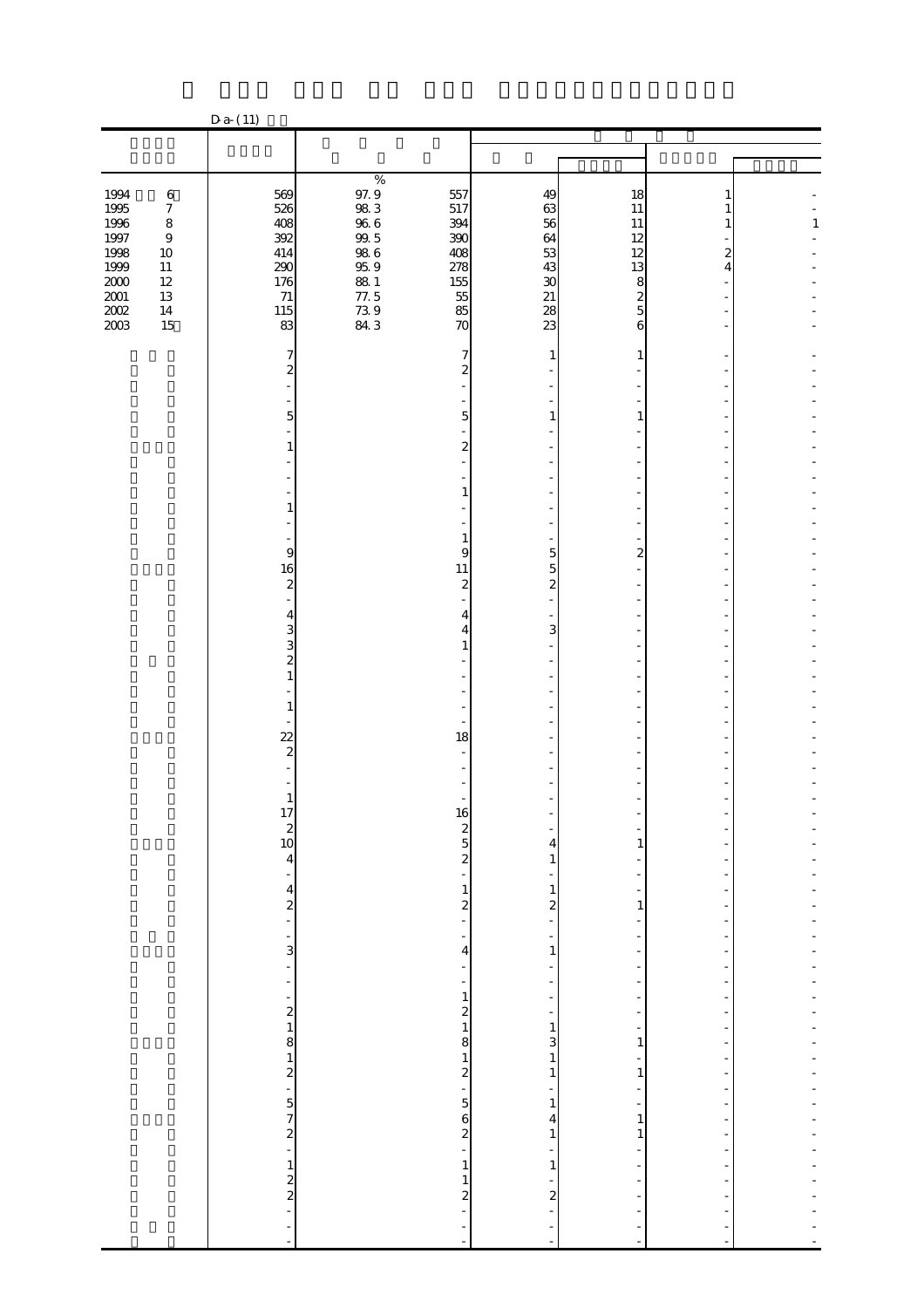|                                                                                          |                                                                                            | $D a - (12)$                                                                                                                                                                                                                                                                                                                                                                                                                                                                                                       |                                                                                                   |                                                                                                                                                                                                                                                                                                                                                                                                       |                                                                                                                                                                                                                                                                                                                                                                                                                                                                                                                |                                                                                                                                                                                                                                                                                                                                                                                                                                                                |                                                                                                                                                                                                                                    |                                                                        |
|------------------------------------------------------------------------------------------|--------------------------------------------------------------------------------------------|--------------------------------------------------------------------------------------------------------------------------------------------------------------------------------------------------------------------------------------------------------------------------------------------------------------------------------------------------------------------------------------------------------------------------------------------------------------------------------------------------------------------|---------------------------------------------------------------------------------------------------|-------------------------------------------------------------------------------------------------------------------------------------------------------------------------------------------------------------------------------------------------------------------------------------------------------------------------------------------------------------------------------------------------------|----------------------------------------------------------------------------------------------------------------------------------------------------------------------------------------------------------------------------------------------------------------------------------------------------------------------------------------------------------------------------------------------------------------------------------------------------------------------------------------------------------------|----------------------------------------------------------------------------------------------------------------------------------------------------------------------------------------------------------------------------------------------------------------------------------------------------------------------------------------------------------------------------------------------------------------------------------------------------------------|------------------------------------------------------------------------------------------------------------------------------------------------------------------------------------------------------------------------------------|------------------------------------------------------------------------|
|                                                                                          |                                                                                            |                                                                                                                                                                                                                                                                                                                                                                                                                                                                                                                    |                                                                                                   |                                                                                                                                                                                                                                                                                                                                                                                                       |                                                                                                                                                                                                                                                                                                                                                                                                                                                                                                                |                                                                                                                                                                                                                                                                                                                                                                                                                                                                |                                                                                                                                                                                                                                    |                                                                        |
| 1994<br>1995<br>1996<br>1997<br>1998<br>1999<br>$2000\,$<br>$2001\,$<br>$2002\,$<br>2003 | $\,6$<br>$\boldsymbol{7}$<br>8<br>$\boldsymbol{9}$<br>10<br>11<br>12<br>13<br>$14\,$<br>15 | 3,371<br>2,850<br>2,601<br>3,835<br>2,845<br>2,852<br>3,020<br>3, 413<br>3,936<br>3,802                                                                                                                                                                                                                                                                                                                                                                                                                            | $\%$<br>94.5<br>94.5<br>$93\ 2$<br>$95.3\,$<br>91.3<br>86.4<br>$75\,9$<br>62 5<br>$59\ 4$<br>51.4 | 3, 184<br>2,692<br>2, 424<br>3,655<br>2,598<br>2,463<br>2, 291<br>2,133<br>2,338<br>1,953                                                                                                                                                                                                                                                                                                             | 440<br>363<br>395<br>507<br>429<br>393<br>426<br>418<br>547<br>528                                                                                                                                                                                                                                                                                                                                                                                                                                             | 71<br>46<br>53<br>63<br>52<br>44<br>55<br>56<br>$81\,$<br>79                                                                                                                                                                                                                                                                                                                                                                                                   | 30<br>15<br>17<br>29<br>22<br>19<br>25<br>22<br>40<br>27                                                                                                                                                                           | 4<br>$\,1\,$<br>3<br>$\,1\,$<br>32258<br>4                             |
|                                                                                          |                                                                                            | 123<br>94<br>9<br>10<br>5<br>$\overline{5}$<br>265<br>39<br>22<br>44<br>14<br>21<br>125<br>203<br>1, 137<br>121<br>82<br>67<br>98<br>162<br>141<br>182<br>32<br>145<br>107<br>424<br>36<br>38<br>10<br>59<br>191<br>$90\,$<br>$\frac{852}{23}$<br>628<br>$\frac{1}{60}$<br>30<br>$\frac{234}{27}$<br>$\frac{27}{26}$<br>$\frac{28}{25}$<br>40<br>$\frac{120}{72}$<br>21<br>21<br>$\,6\,$<br>444<br>198<br>$11\,$<br>17<br>$\begin{array}{c} 28 \\ 64 \end{array}$<br>$\begin{array}{c} 42 \\ 65 \end{array}$<br>19 |                                                                                                   | 37<br>26<br>2<br>5<br>4<br>229<br>73<br>13<br>24<br>18<br>13<br>88<br>63<br>557<br>46<br>43<br>41<br>30<br>59<br>43<br>158<br>15<br>82<br>40<br>168<br>26<br>28<br>7<br>21<br>58<br>28<br>357<br>$\overline{4}$<br>117<br>183<br>19<br>18<br>16<br>225<br>$\infty$<br>16<br>36<br>51<br>102<br>79<br>56<br>$11\,$<br>$10$<br>$\boldsymbol{z}$<br>238<br>43<br>8<br>$10$<br>13<br>45<br>37<br>69<br>13 | 23<br>19<br>$\boldsymbol{z}$<br>$\overline{\mathcal{Z}}$<br>41<br>3<br>8<br>11<br>3<br>5<br>11<br>43<br>159<br>26<br>15<br>2<br>18<br>14<br>27<br>15<br>7<br>12<br>23<br>41<br>3<br>$\overline{5}$<br>6<br>8<br>12<br>7<br>93<br>$\overline{4}$<br>15<br>48<br>10<br>12<br>$\overline{4}$<br>49<br>$\overline{\mathbf{4}}$<br>$\mathbf 5$<br>14<br>18<br>$\bf 8$<br>11<br>$\frac{2}{3}$<br>3<br>3<br>68<br>$rac{25}{2}$<br>$\overline{\mathbf{4}}$<br>$\overline{5}$<br>8<br>13<br>$\,$ 6 $\,$<br>$\mathbf{5}$ | 1<br>6<br>$\overline{c}$<br>3<br>$\overline{c}$<br>$\overline{2}$<br>5<br>$\overline{\mathcal{Z}}$<br>1<br>4<br>5<br>1<br>3<br>12<br>2<br>3<br>3<br>12<br>$\overline{a}$<br>3<br>3<br>$\overline{\mathcal{Z}}$<br>3<br>1<br>6<br>$\mathbf{1}$<br>$\boldsymbol{2}$<br>1<br>$\frac{2}{2}$<br>$\overline{a}$<br>$\overline{\mathcal{L}}$<br>16<br>$\boldsymbol{6}$<br>1<br>$\mathbf{z}$<br>1<br>1<br>$\boldsymbol{z}$<br>$\overline{\mathcal{L}}$<br>$\mathbf{1}$ | 4<br>4<br>1<br>1<br>10<br>З<br>2<br>2<br>$\overline{\mathcal{Z}}$<br>1<br>2<br>$\mathbf{1}$<br>5<br>$\overline{\mathcal{L}}$<br>$\overline{\mathcal{L}}$<br>$\mathbf{1}$<br>3<br>2<br>$\overline{\mathbf{c}}$<br>$\mathbf{1}$<br>1 | 1<br>$\mathbf{1}$<br>1<br>$\mathbf{1}$<br>$\frac{2}{1}$<br>$\mathbf 1$ |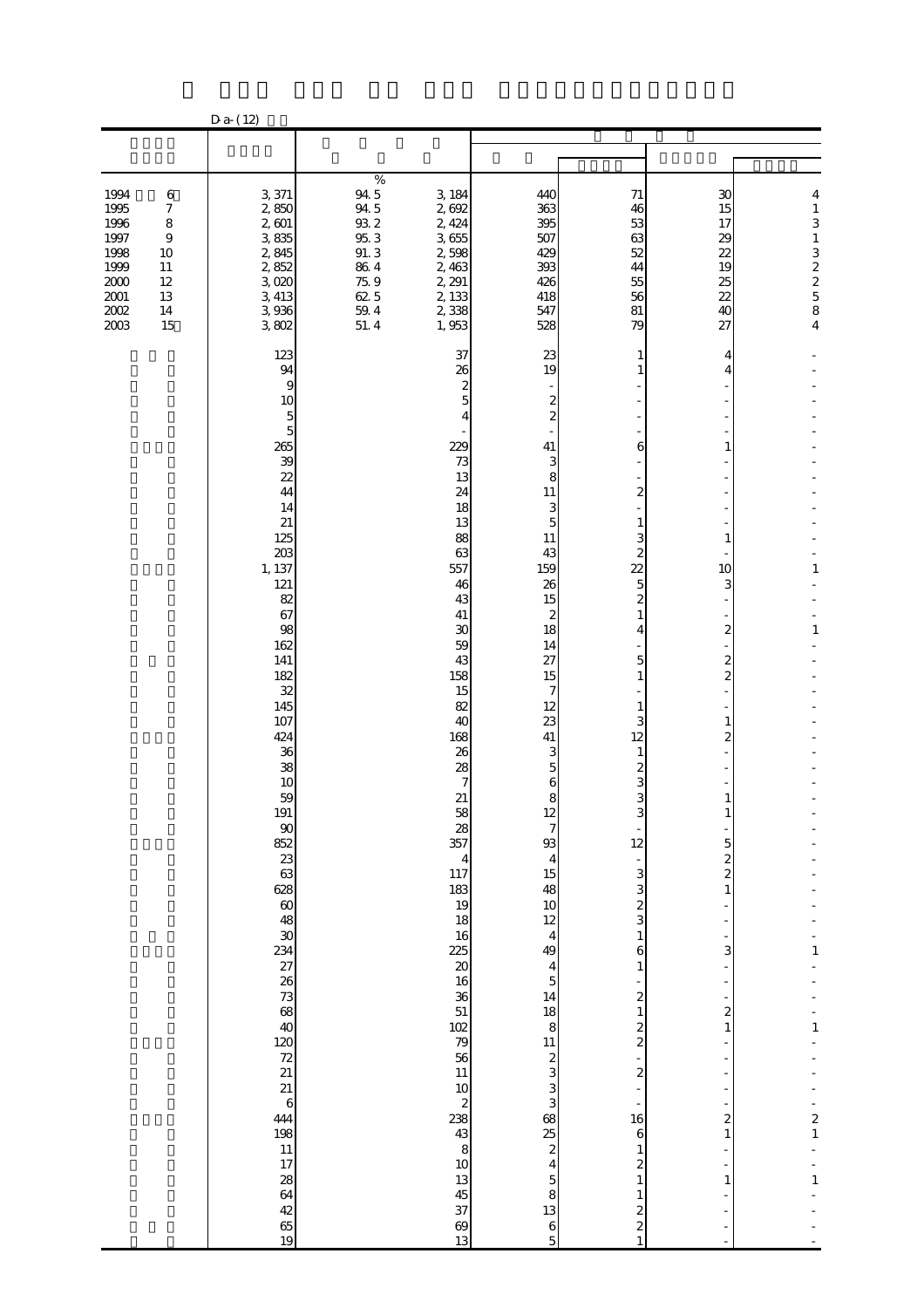|                                                                                          |                                                                                                      | $D a - (13)$                                                                                                                                                                                                                                                                                                                                                                                                                                                                                                          |                                                                                              |                                                                                                                                                                                                                                                                                                                                 |                                                                                                                                                                                                                                                                                                                                                                                                    |                                                                                                                                                                                                                                                                                                                                                                  |                                                                                                                                                                                      |                                                                                                                                                      |
|------------------------------------------------------------------------------------------|------------------------------------------------------------------------------------------------------|-----------------------------------------------------------------------------------------------------------------------------------------------------------------------------------------------------------------------------------------------------------------------------------------------------------------------------------------------------------------------------------------------------------------------------------------------------------------------------------------------------------------------|----------------------------------------------------------------------------------------------|---------------------------------------------------------------------------------------------------------------------------------------------------------------------------------------------------------------------------------------------------------------------------------------------------------------------------------|----------------------------------------------------------------------------------------------------------------------------------------------------------------------------------------------------------------------------------------------------------------------------------------------------------------------------------------------------------------------------------------------------|------------------------------------------------------------------------------------------------------------------------------------------------------------------------------------------------------------------------------------------------------------------------------------------------------------------------------------------------------------------|--------------------------------------------------------------------------------------------------------------------------------------------------------------------------------------|------------------------------------------------------------------------------------------------------------------------------------------------------|
|                                                                                          |                                                                                                      |                                                                                                                                                                                                                                                                                                                                                                                                                                                                                                                       |                                                                                              |                                                                                                                                                                                                                                                                                                                                 |                                                                                                                                                                                                                                                                                                                                                                                                    |                                                                                                                                                                                                                                                                                                                                                                  |                                                                                                                                                                                      |                                                                                                                                                      |
|                                                                                          |                                                                                                      |                                                                                                                                                                                                                                                                                                                                                                                                                                                                                                                       |                                                                                              |                                                                                                                                                                                                                                                                                                                                 |                                                                                                                                                                                                                                                                                                                                                                                                    |                                                                                                                                                                                                                                                                                                                                                                  |                                                                                                                                                                                      |                                                                                                                                                      |
| 1994<br>1995<br>1996<br>1997<br>1998<br>1999<br>$2000\,$<br>$2001\,$<br>$2002\,$<br>2003 | $\,6$<br>$\boldsymbol{7}$<br>$\,8\,$<br>$\boldsymbol{9}$<br>10<br>11<br>$12\,$<br>13<br>$14\,$<br>15 | 1,639<br>1,660<br>1,639<br>1, 712<br>1,642<br>1,784<br>2,008<br>2,061<br>2, 240<br>2, 224                                                                                                                                                                                                                                                                                                                                                                                                                             | $\%$<br>87.0<br>87.7<br>$86\ 4$<br>85.3<br>823<br>$78\;8$<br>65.9<br>63.7<br>$61.4\,$<br>564 | 1, 426<br>1, 455<br>1, 416<br>1,461<br>1,352<br>1,406<br>1,324<br>1, 313<br>1,375<br>1,255                                                                                                                                                                                                                                      | 484<br>454<br>526<br>462<br>454<br>487<br>538<br>525<br>546<br>593                                                                                                                                                                                                                                                                                                                                 | 69<br>77<br>82<br>78<br>62<br>62<br>78<br>75<br>79<br>77                                                                                                                                                                                                                                                                                                         | 24<br>18<br>22<br>26<br>21<br>14<br>15<br>16<br>13<br>19                                                                                                                             | $11\,$<br>$\boldsymbol{7}$<br>$\boldsymbol{9}$<br>10<br>$\boldsymbol{7}$<br>$\begin{array}{c} 3 \\ 6 \end{array}$<br>$\overline{9}$<br>$\frac{4}{5}$ |
|                                                                                          |                                                                                                      | 123<br>80<br>9<br>16<br>14<br>4<br>412<br>42<br>82<br>142<br>36<br>32<br>78<br>57<br>616<br>61<br>57<br>46<br>33<br>92<br>55<br>111<br>27<br>63<br>71<br>173<br>21<br>25<br>14<br>32<br>59<br>$\begin{array}{l} 2.75\,\\ 8.75\,\\ 8.75\,\\ 8.75\,\\ 8.75\,\\ 8.75\,\\ 8.75\,\\ 8.75\,\\ 8.75\,\\ 8.75\,\\ 8.75\,\\ 8.75\,\\ 8.75\,\\ 8.75\,\\ 8.75\,\\ 8.75\,\\ 8.75\,\\ 8.75\,\\ 8.75\,\\ 8.75\,\\ 8.75\,\\ 8.75\,\\ 8.75\,\\ 8.75\,\\ 8.75\,\\ 8.75\,\\ 8.75$<br>266<br>76<br>53<br>30<br>33<br>11<br>8<br>20<br>33 |                                                                                              | 43<br>27<br>3<br>8<br>4<br>1<br>320<br>16<br>111<br>$93\,$<br>29<br>23<br>48<br>18<br>391<br>32<br>37<br>20<br>13<br>47<br>34<br>105<br>13<br>44<br>46<br>51<br>12<br>14<br>8<br>$\overline{4}$<br>$\overline{4}$<br>105<br>៰ ៰ ៑ ន ន ង ន ន ង ន ន ន ជ ៑ ៰ ន ដ ន ន ត<br>141<br>38 38 39 39 30 31<br>14<br>11<br>$\boldsymbol{7}$ | 27<br>17<br>4<br>4<br>1<br>152<br>13<br>45<br>45<br>13<br>13<br>23<br>11<br>154<br>11<br>16<br>10<br>9<br>20<br>11<br>12<br>8<br>24<br>33<br>25<br>7<br>5<br>3<br>4<br>$\Omega$<br>$\frac{3}{47}$<br>$\boldsymbol{6}$<br>10<br>$\frac{10}{12}$ 3 6<br>56 3 4 12 13 14 12 15 7<br>$\frac{5}{4}$<br>$\frac{100}{22}$<br>$\frac{22}{18}$<br>$\frac{7}{15}$<br>$\frac{5}{11}$<br>$\boldsymbol{6}$<br>6 | 5<br>3<br>1<br>1<br>18<br>1<br>6<br>7<br>4<br>1<br>16<br>4<br>2<br>$\mathbf{1}$<br>2<br>2<br>$\overline{\mathcal{Z}}$<br>3<br>4<br>1<br>$\boldsymbol{z}$<br>8<br>3<br>$\boldsymbol{z}$<br>3<br>÷,<br>7<br>$\overline{4}$<br>$\mathbf{1}$<br>$\frac{2}{2}$<br>$\,1$<br>$\mathbf{1}$<br>16<br>3<br>$\overline{7}$<br>3<br>$\overline{\mathcal{L}}$<br>$\mathbf{1}$ | 9<br>1<br>4<br>4<br>3<br>$\mathbf{z}$<br>1<br>$\overline{\mathbf{c}}$<br>$\mathbf{1}$<br>$\mathbf{1}$<br>1<br>$\mathbf{1}$<br>4<br>$\mathbf{1}$<br>1<br>$\mathbf{1}$<br>$\mathbf{1}$ | 3<br>$\mathbf{1}$<br>$\boldsymbol{z}$<br>$\overline{a}$<br>1<br>$\mathbf{1}$<br>$\mathbf{1}$<br>$\mathbf 1$                                          |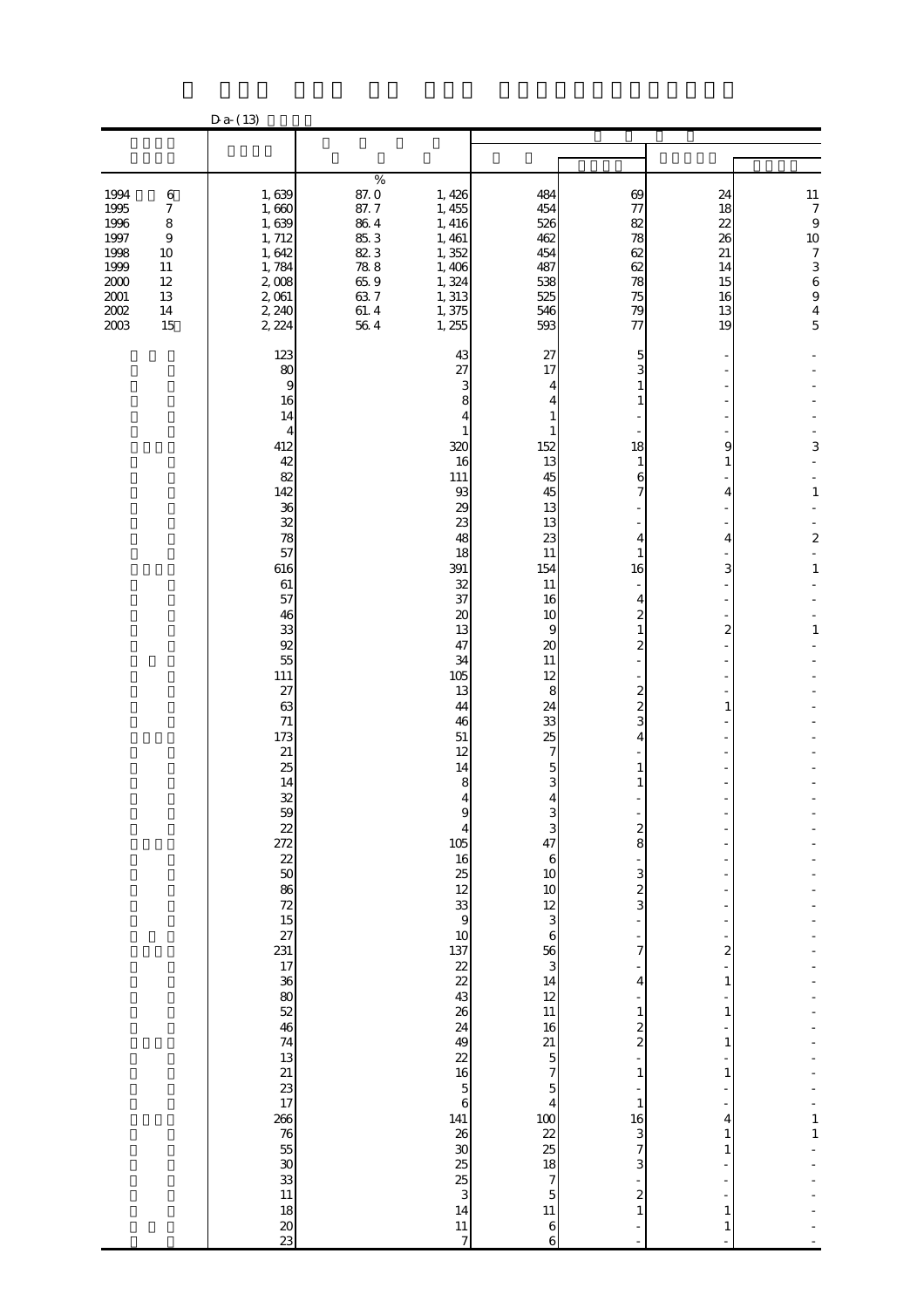|                                                                                  |                                                          | $D a-(14)$                                                                                                                                                                                                                                                                                                                                                                                                                                                                                                                                |                                                                                            |                                                                                                                                                                                                                                                                                                                                                                                                          |                                                                                                                                                                                                                                                                                                                                                                                                         |                                                                                                                                                                                                                                                                                                                                                                                                                               |                                                                                                                                                                                                                                                                 |                                                                                                                                                                                                 |
|----------------------------------------------------------------------------------|----------------------------------------------------------|-------------------------------------------------------------------------------------------------------------------------------------------------------------------------------------------------------------------------------------------------------------------------------------------------------------------------------------------------------------------------------------------------------------------------------------------------------------------------------------------------------------------------------------------|--------------------------------------------------------------------------------------------|----------------------------------------------------------------------------------------------------------------------------------------------------------------------------------------------------------------------------------------------------------------------------------------------------------------------------------------------------------------------------------------------------------|---------------------------------------------------------------------------------------------------------------------------------------------------------------------------------------------------------------------------------------------------------------------------------------------------------------------------------------------------------------------------------------------------------|-------------------------------------------------------------------------------------------------------------------------------------------------------------------------------------------------------------------------------------------------------------------------------------------------------------------------------------------------------------------------------------------------------------------------------|-----------------------------------------------------------------------------------------------------------------------------------------------------------------------------------------------------------------------------------------------------------------|-------------------------------------------------------------------------------------------------------------------------------------------------------------------------------------------------|
|                                                                                  |                                                          |                                                                                                                                                                                                                                                                                                                                                                                                                                                                                                                                           |                                                                                            |                                                                                                                                                                                                                                                                                                                                                                                                          |                                                                                                                                                                                                                                                                                                                                                                                                         |                                                                                                                                                                                                                                                                                                                                                                                                                               |                                                                                                                                                                                                                                                                 |                                                                                                                                                                                                 |
| 1994<br>1995<br>1996<br>1997<br>1998<br>1999<br>2000<br>2001<br>$2002\,$<br>2003 | $\,6$<br>7<br>8<br>9<br>10<br>11<br>12<br>13<br>14<br>15 | 4,997<br>4,403<br>4, 278<br>4,756<br>4,881<br>4,774<br>5,699<br>5, 289<br>5, 159<br>5,699                                                                                                                                                                                                                                                                                                                                                                                                                                                 | %<br>$96\ 4$<br>95.5<br>$95\ 4$<br>$94.2\,$<br>91.6<br>87.7<br>82 1<br>729<br>65.7<br>61.8 | 4,816<br>4, 204<br>4,081<br>4, 481<br>4, 471<br>4,186<br>4,656<br>3,854<br>3,387<br>3,524                                                                                                                                                                                                                                                                                                                | 2,353<br>2, 201<br>1,894<br>1,880<br>1,882<br>1,795<br>2,008<br>1,976<br>2, 253<br>2, 453                                                                                                                                                                                                                                                                                                               | 80<br>98<br>76<br>76<br>80<br>78<br>109<br>113<br>123<br>155                                                                                                                                                                                                                                                                                                                                                                  | 26<br>16<br>37<br>22<br>46<br>41<br>73<br>108<br>112<br>145                                                                                                                                                                                                     | $\boldsymbol{z}$<br>÷,<br>$\frac{3}{3}$<br>$\overline{7}$<br>$10$<br>$15$<br>$25$<br>$12$<br>$29$                                                                                               |
|                                                                                  |                                                          | 137<br>80<br>12<br>16<br>23<br>6<br>585<br>96<br>113<br>143<br>56<br>36<br>141<br>535<br>1,565<br>108<br>$75\,$<br>72<br>220<br>289<br>365<br>80<br>24<br>47<br>285<br>705<br>39<br>38<br>52<br>$77\,$<br>425<br>$74$<br>1, 005<br>55<br>96<br>557<br>$\begin{array}{c} 190 \\ 50 \\ 57 \end{array}$<br>356<br>42<br>20<br>$\begin{bmatrix} 127 \\ 79 \\ 88 \end{bmatrix}$<br>131<br>$\begin{array}{c} 17 \\ 42 \end{array}$<br>$45\,$<br>$\frac{27}{28}$<br>43<br>$\frac{91}{62}$<br>18<br>$\begin{array}{c} 50 \\ 43 \\ 85 \end{array}$ |                                                                                            | 102<br>41<br>10<br>39<br>9<br>512<br>73<br>110<br>117<br>55<br>27<br>130<br>272<br>920<br>48<br>47<br>43<br>90<br>165<br>217<br>59<br>15<br>40<br>196<br>344<br>28<br>34<br>48<br>44<br>136<br>54<br>547<br>36<br>54<br>272<br>97<br>40<br>48<br>272<br>38<br>16<br>91<br>52<br>75<br>97<br>12<br>$\infty$<br>$\overline{\mathcal{Z}}$<br>23<br>458<br>169<br>29<br>84<br>18<br>$11\,$<br>47<br>37<br>63 | 53<br>25<br>9<br>10<br>6<br>3<br>248<br>43<br>47<br>68<br>28<br>18<br>44<br>267<br>651<br>42<br>23<br>20<br>81<br>79<br>192<br>18<br>11<br>34<br>151<br>223<br>24<br>22<br>12<br>42<br>99<br>24<br>352<br>12<br>55<br>$111\,$<br>96<br>46<br>32<br>207<br>37<br>13<br>56<br>37<br>64<br>74<br>$11\,$<br>$15\,$<br>37<br>$11\,$<br>378<br>156<br>19<br>$61\,$<br>14<br>$\,$ 8 $\,$<br>33<br>$30\,$<br>57 | 7<br>3<br>3<br>1<br>25<br>36<br>1<br>4<br>6<br>12<br>1<br>3<br>8<br>15<br>$\mathbf{1}$<br>11<br>$rac{3}{27}$<br>÷,<br>$\mathbf{1}$<br>12<br>$\overline{5}$<br>$\overline{5}$<br>$\overline{4}$<br>11<br>$\boldsymbol{z}$<br>$\,$ 6 $\,$<br>$\ensuremath{\mathsf{3}}$<br>6<br>$\boldsymbol{z}$<br>3<br>$\mathbf{1}$<br>28<br>17<br>$\mathbf{1}$<br>4<br>$\mathbf{1}$<br>$\boldsymbol{z}$<br>$\boldsymbol{z}$<br>$\overline{1}$ | 3<br>3<br>$\infty$<br>37<br>4<br>1<br>6<br>12<br>9<br>5<br>9<br>2<br>30<br>$\Theta$<br>$\boldsymbol{z}$<br>$\overline{5}$<br>14<br>12<br>$\mathbf{1}$<br>$11\,$<br>13<br>$\mathbf 5$<br>8<br>21<br>13<br>$\boldsymbol{z}$<br>$\overline{4}$<br>$\boldsymbol{z}$ | 9<br>3<br>$\,1$<br>$\overline{\mathcal{Z}}$<br>4<br>$\overline{7}$<br>$\overline{\phantom{0}}$<br>$\frac{2}{1}$<br>$\overline{5}$<br>$\begin{array}{c} 6 \\ 2 \\ 1 \\ 2 \end{array}$<br>$\,1\,$ |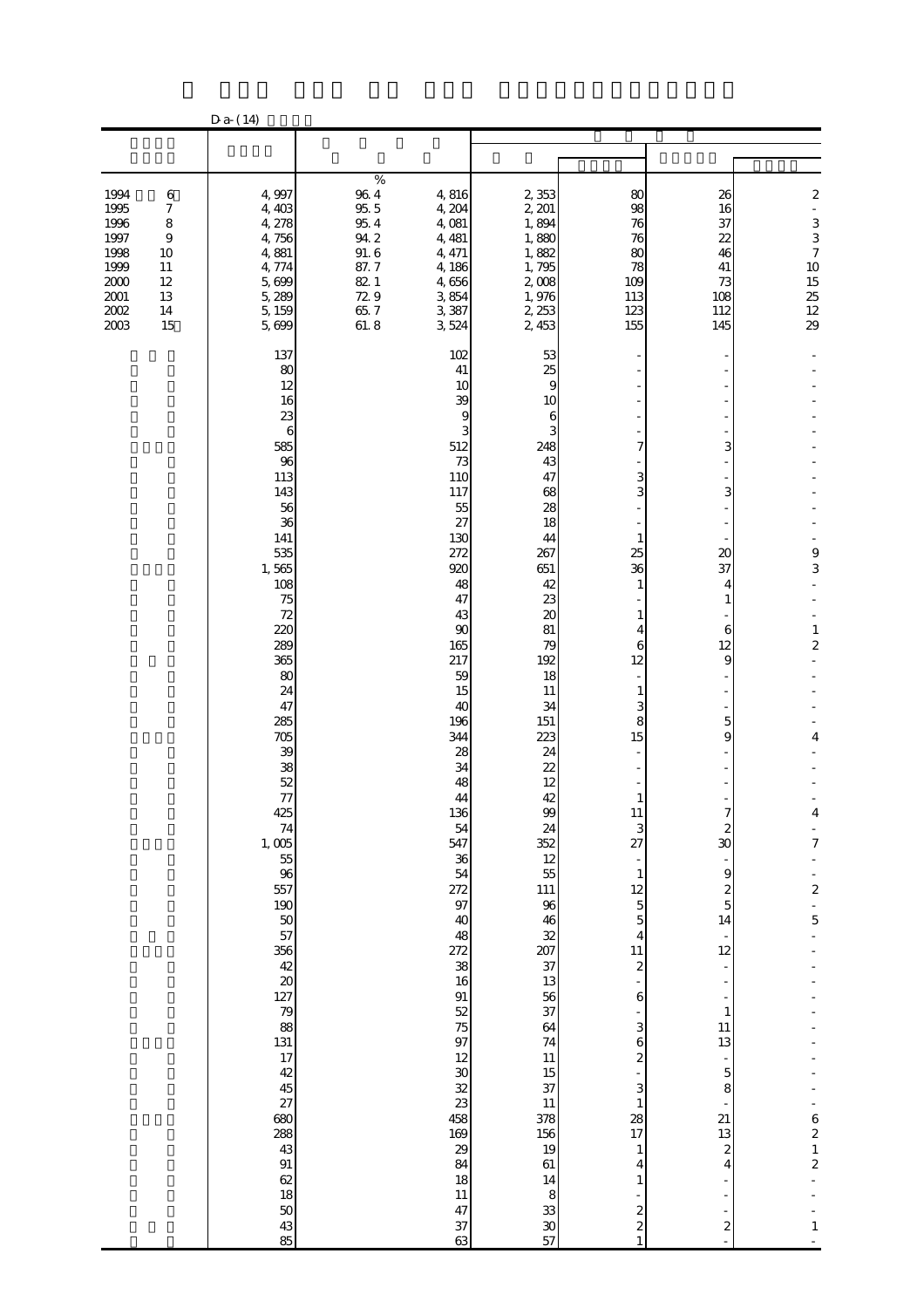|                                                                                          |                                                                                           | $D a-(15)$                                                                                                                                                                                                                                                                                                                                              |                                                                                                       |                                                                                                                                                                                                                                                                                                                                                                                                                                                         |                                                                                                                                                                                                                                                                                                                                                                                                                                                                                                                |                                                                                                                                                                                                                                                                                                                                                                                                                                                   |                                                                                                                                                                                                                                                                                                                                                                        |                                                                                                                                                                                                                                                                                   |
|------------------------------------------------------------------------------------------|-------------------------------------------------------------------------------------------|---------------------------------------------------------------------------------------------------------------------------------------------------------------------------------------------------------------------------------------------------------------------------------------------------------------------------------------------------------|-------------------------------------------------------------------------------------------------------|---------------------------------------------------------------------------------------------------------------------------------------------------------------------------------------------------------------------------------------------------------------------------------------------------------------------------------------------------------------------------------------------------------------------------------------------------------|----------------------------------------------------------------------------------------------------------------------------------------------------------------------------------------------------------------------------------------------------------------------------------------------------------------------------------------------------------------------------------------------------------------------------------------------------------------------------------------------------------------|---------------------------------------------------------------------------------------------------------------------------------------------------------------------------------------------------------------------------------------------------------------------------------------------------------------------------------------------------------------------------------------------------------------------------------------------------|------------------------------------------------------------------------------------------------------------------------------------------------------------------------------------------------------------------------------------------------------------------------------------------------------------------------------------------------------------------------|-----------------------------------------------------------------------------------------------------------------------------------------------------------------------------------------------------------------------------------------------------------------------------------|
|                                                                                          |                                                                                           |                                                                                                                                                                                                                                                                                                                                                         |                                                                                                       |                                                                                                                                                                                                                                                                                                                                                                                                                                                         |                                                                                                                                                                                                                                                                                                                                                                                                                                                                                                                |                                                                                                                                                                                                                                                                                                                                                                                                                                                   |                                                                                                                                                                                                                                                                                                                                                                        |                                                                                                                                                                                                                                                                                   |
| 1994<br>1995<br>1996<br>1997<br>1998<br>1999<br>$2000\,$<br>$2001\,$<br>$2002\,$<br>2003 | $\,6$<br>$\boldsymbol{7}$<br>$\,$ 8 $\,$<br>9<br>10<br>11<br>$12\,$<br>13<br>$14\,$<br>15 | 3,902<br>3,097<br>2,486<br>2,901<br>2,695<br>2, 491<br>2,566<br>3, 189<br>3,877<br>4,756                                                                                                                                                                                                                                                                | $\%$<br>85.3<br>$80.7\,$<br>$76\ 5$<br>76.0<br>$70.4\,$<br>62 5<br>62 5<br>$35.5\,$<br>$36\ 4$<br>367 | 3,330<br>2,498<br>1,902<br>2,206<br>1,897<br>1,556<br>1,556<br>1, 133<br>1, 410<br>1,744                                                                                                                                                                                                                                                                                                                                                                | 2,760<br>1,932<br>1, 271<br>1,527<br>1, 410<br>1, 142<br>1, 142<br>774<br>1,052<br>1,418                                                                                                                                                                                                                                                                                                                                                                                                                       | 556<br>409<br>251<br>327<br>309<br>188<br>188<br>114<br>185<br>272                                                                                                                                                                                                                                                                                                                                                                                | 268<br>216<br>195<br>310<br>389<br>277<br>277<br>124<br>228<br>294                                                                                                                                                                                                                                                                                                     | 146<br>$\frac{98}{89}$<br>150<br>175<br>$97\,$<br>$97\,$<br>$50\,$<br>$90\,$<br>125                                                                                                                                                                                               |
|                                                                                          |                                                                                           | 49<br>33<br>3<br>9<br>3<br>$\mathbf{1}$<br>217<br>63<br>20<br>62<br>15<br>6<br>51<br>1, 242<br>1, 233<br>36<br>354<br>18<br>151<br>186<br>336<br>41<br>14<br>23<br>74<br>287<br>9<br>12<br>$\overline{5}$<br>48<br>185<br>$28$<br>902<br>28<br>101<br>467<br>$\begin{array}{c} 263 \\ 21 \\ 22 \end{array}$<br>$\frac{12}{352}$ 18<br>$\frac{2}{74}$ 65 |                                                                                                       | 23<br>11<br>$\boldsymbol{z}$<br>8<br>140<br>33<br>19<br>38<br>14<br>4<br>32<br>104<br>668<br>14<br>320<br>14<br>17<br>114<br>83<br>34<br>8<br>15<br>49<br>89<br>8<br>3<br>28<br>31<br>12<br>191<br>9<br>38<br>87<br>$\begin{array}{c} 8 \\ 14 \end{array}$<br>$275$<br>13<br>2<br>44<br>37<br>179<br>46<br>$\begin{array}{c} 4 \\ 15 \\ 17 \end{array}$<br>10<br>208<br>$\overline{5}4$<br>13<br>61<br>19<br>$\boldsymbol{6}$<br>17<br>$\pmb{20}$<br>18 | 13<br>118<br>24<br>23<br>37<br>11<br>3<br>20<br>91<br>526<br>14<br>317<br>10<br>12<br>30<br>60<br>15<br>6<br>15<br>47<br>73<br>7<br>5<br>$\overline{\mathcal{L}}$<br>22<br>$\frac{25}{12}$<br>146<br>$\mathbf{9}$<br>16<br>$\begin{array}{c}\n 23 \\  80 \\  7\n \end{array}$<br>11<br><b>240</b><br>13<br>$\,$ 1<br>$\begin{array}{c} 31 \\ 21 \end{array}$<br>$\frac{174}{39}$<br>11<br>16<br>8<br>$\begin{array}{c} 172 \\ 55 \end{array}$<br>$11\,$<br>$\frac{53}{4}$<br>$\frac{4}{12}$<br>$\frac{16}{17}$ | 2<br>1<br>23<br>6<br>4<br>6<br>$\overline{\mathcal{Z}}$<br>5<br>11<br>96<br>$\boldsymbol{z}$<br>70<br>1<br>4<br>9<br>$\overline{\mathcal{Z}}$<br>4<br>4<br>7<br>3<br>$\mathbf{1}$<br>46<br>$\boldsymbol{z}$<br>$\,$ 6 $\,$<br>36<br>$\boldsymbol{z}$<br>69<br>$\boldsymbol{2}$<br>3<br>$\overline{5}$<br>59<br>5<br>$\mathbf{1}$<br>3<br>$\mathbf{1}$<br>13<br>$\overline{\mathcal{L}}$<br>4<br>$\boldsymbol{z}$<br>3<br>$\overline{\mathcal{Z}}$ | 1<br>1<br>9<br>1<br>6<br>1<br>1<br>9<br>72<br>$\mathbf{z}$<br>58<br>$\mathbf{1}$<br>3<br>4<br>1<br>3<br>2<br>$\omega$<br>$\overline{\mathbf{4}}$<br>$\overline{\mathcal{L}}$<br>$\overline{4}$<br>47<br>$\mathbf{1}$<br>$\overline{\mathcal{Z}}$<br>126<br>f<br>$rac{2}{7}$<br>117<br>$\mathbf{1}$<br>$\mathbf{1}$<br>14<br>7<br>4<br>$\boldsymbol{z}$<br>$\mathbf{1}$ | $\mathbf{1}$<br>$\mathbf{1}$<br>1<br>$\mathbf{1}$<br>4<br>32<br>29<br>$\overline{\phantom{a}}$<br>$\,1\,$<br>$\overline{\mathcal{L}}$<br>33<br>$\frac{2}{3}$<br>$\frac{3}{28}$<br>$\frac{1}{49}$<br>$\frac{3}{46}$<br>$\frac{1}{1}$<br>4<br>$\begin{array}{c} 3 \\ 1 \end{array}$ |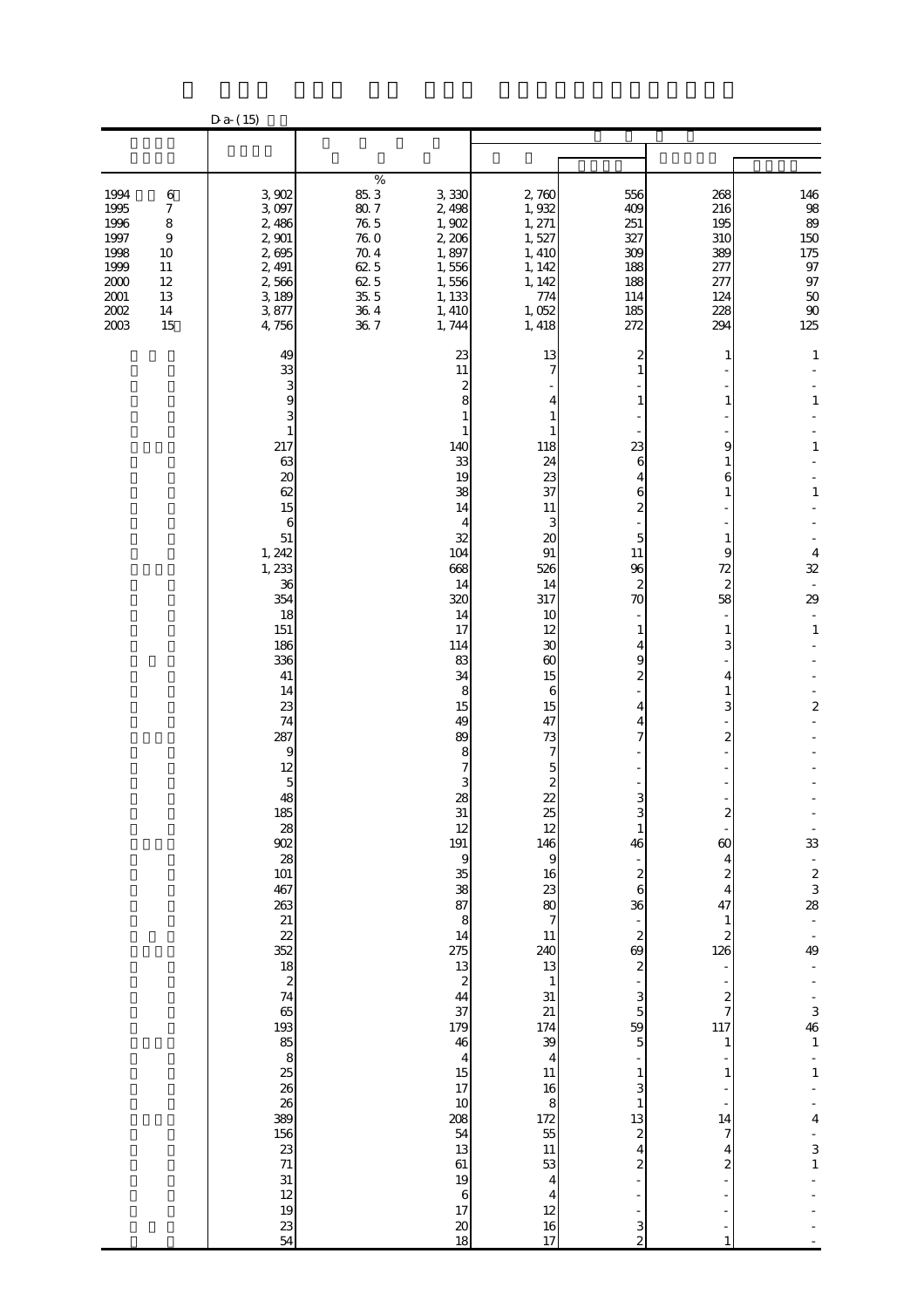|                                                                                             |                                                                                                              | D a- (16)                                                             |                                                                                                                  |                                                                                                   |                                                                  |                                                              |             |  |
|---------------------------------------------------------------------------------------------|--------------------------------------------------------------------------------------------------------------|-----------------------------------------------------------------------|------------------------------------------------------------------------------------------------------------------|---------------------------------------------------------------------------------------------------|------------------------------------------------------------------|--------------------------------------------------------------|-------------|--|
|                                                                                             |                                                                                                              |                                                                       |                                                                                                                  |                                                                                                   |                                                                  |                                                              |             |  |
|                                                                                             |                                                                                                              |                                                                       |                                                                                                                  |                                                                                                   |                                                                  |                                                              |             |  |
| 1994<br>1995<br>1996<br>$1997\,$<br>1998<br>1999<br>$2000\,$<br>$2001\,$<br>$200\!$<br>2003 | $\,6$<br>$\boldsymbol{7}$<br>$\,8\,$<br>$\boldsymbol{9}$<br>$10\,$<br>$11\,$<br>$12\,$<br>13<br>$14\,$<br>15 | 369<br>205<br>211<br>473<br>411<br>325<br>312<br>282<br>430<br>1, 136 | $\%$<br>$\frac{95}{88}$ $\frac{7}{8}$<br>97.6<br>$98\ 1$<br>$97.1$<br>$93.8$<br>$79.8$<br>$64.9$<br>$426$<br>185 | 353<br>182<br>206<br>464<br>399<br>305<br>249<br>183<br>183<br>210                                | 31<br>25<br>36<br>36<br>47<br>40<br>$61\,$<br>84<br>$51\,$<br>70 | 4<br>3<br>6<br>4<br>5<br>6<br>6<br>8<br>$\mathbf 5$<br>12    | 2<br>1<br>1 |  |
|                                                                                             |                                                                                                              | 30<br>17<br>$\boldsymbol{z}$<br>7<br>4                                |                                                                                                                  | 1<br>1                                                                                            | 1<br>1                                                           |                                                              |             |  |
|                                                                                             |                                                                                                              | 138<br>$\overline{5}$<br>33<br>19<br>26                               |                                                                                                                  | 24<br>21                                                                                          | 12<br>$\overline{\mathcal{L}}$<br>$\overline{4}$                 | $\overline{a}$<br>$\mathbf{1}$                               |             |  |
|                                                                                             |                                                                                                              | 15<br>40<br>63<br>253<br>27<br>45                                     |                                                                                                                  | $\boldsymbol{z}$<br>$\mathbf{1}$<br>15<br>11<br>$\overline{\mathcal{L}}$                          | $\overline{5}$<br>$\mathbf{1}$<br>10<br>11<br>$\mathbf{1}$       | $\mathbf{1}$<br>3                                            |             |  |
|                                                                                             |                                                                                                              | 3<br>24<br>15<br>25<br>47<br>$\overline{4}$                           |                                                                                                                  | $\overline{5}$<br>3                                                                               | $\overline{5}$<br>$\overline{4}$                                 | 3                                                            |             |  |
|                                                                                             |                                                                                                              | 16<br>47<br>129<br>18<br>20<br>18                                     |                                                                                                                  | $\mathbf{1}$<br>24<br>$\sim$<br>19                                                                | $\mathbf{1}$<br>10<br>3                                          |                                                              |             |  |
|                                                                                             |                                                                                                              | 31<br>36                                                              |                                                                                                                  | $\qquad \qquad \blacksquare$<br>5<br>10<br>$\mathbf{1}$<br>$\overline{5}$                         | 12<br>$\frac{1}{5}$<br>$\boldsymbol{z}$                          | 3<br>$\overline{\mathcal{L}}$                                |             |  |
|                                                                                             |                                                                                                              |                                                                       |                                                                                                                  | $\begin{array}{c} 2 \\ 1 \end{array}$<br>$\mathbf{1}$<br>$\begin{array}{c} 120 \\ 53 \end{array}$ | $\,1\,$<br>4<br>$\begin{array}{c} 12 \\ 5 \end{array}$           | ÷<br>$\mathbf{1}$<br>$\overline{\mathbf{c}}$<br>$\mathbf{1}$ |             |  |
|                                                                                             |                                                                                                              |                                                                       |                                                                                                                  | $\frac{1}{47}$<br>$\infty$<br>$\overline{\phantom{a}}$<br>4<br>-<br>$\overline{4}$                | $\overline{7}$<br>÷<br>1<br>$\mathbf{1}$                         | $\mathbf{1}$<br>$\mathbf{1}$<br>$\,1\,$                      |             |  |
|                                                                                             |                                                                                                              |                                                                       |                                                                                                                  | ÷<br>1<br>-<br>$\mathbf{1}$                                                                       | 1<br>$\mathbf{1}$                                                | 1<br>÷<br>$\mathbf{1}$                                       |             |  |
|                                                                                             |                                                                                                              |                                                                       |                                                                                                                  |                                                                                                   |                                                                  |                                                              |             |  |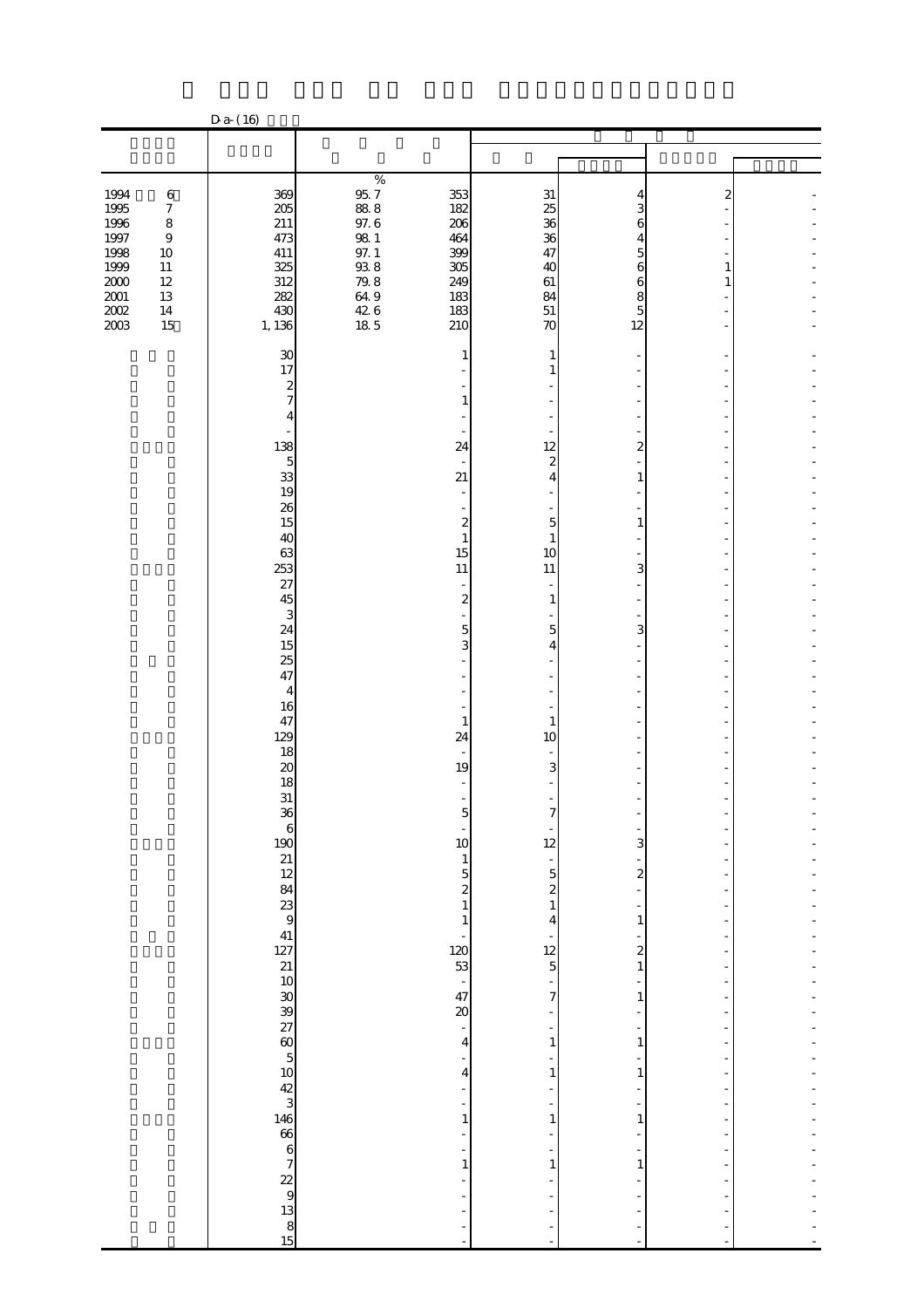|                             |                             | $Da-(17)$                                              |                                          |                                                  |                |                   |   |  |
|-----------------------------|-----------------------------|--------------------------------------------------------|------------------------------------------|--------------------------------------------------|----------------|-------------------|---|--|
|                             |                             |                                                        |                                          |                                                  |                |                   |   |  |
|                             |                             |                                                        |                                          |                                                  |                |                   |   |  |
| 1994                        | $\,6\,$                     | 307                                                    | $\%$<br>$96\ 1$                          | 295                                              | 17             | 4                 | 1 |  |
| 1995<br>1996                | $\boldsymbol{7}$<br>$\,8\,$ | 660<br>345                                             | $94\,7$<br>$96\ 5$                       | 625<br>333                                       | 49<br>30       | 21<br>3           |   |  |
| $1997\,$<br>1998            | $\,9$<br>$10\,$             | 327<br>144                                             | $9\!\!3\,9$<br>$91.\,7$                  | 307<br>132                                       | 6<br>$21\,$    | $\mathbf{1}$<br>3 |   |  |
| 1999<br>$2000\,$            | $11\,$<br>$12\,$<br>13      | 148<br>112<br>203                                      | $86\ 5$<br>$\frac{69}{85}$ $\frac{6}{2}$ | 128<br>78<br>173                                 | 15<br>13<br>13 | 6<br>4<br>3       |   |  |
| $\frac{2001}{2002}$<br>2003 | $14\,$<br>15                | $205\,$<br>184                                         | $\frac{76}{74}$ 5                        | 156<br>137                                       | 18<br>16       | $\mathbf{1}$      | 1 |  |
|                             |                             | 1                                                      |                                          |                                                  |                |                   |   |  |
|                             |                             | 1                                                      |                                          |                                                  |                |                   |   |  |
|                             |                             |                                                        |                                          |                                                  |                |                   |   |  |
|                             |                             | 7                                                      |                                          | 1                                                |                |                   |   |  |
|                             |                             |                                                        |                                          | $\mathbf{1}$                                     |                |                   |   |  |
|                             |                             | 4                                                      |                                          |                                                  |                |                   |   |  |
|                             |                             | 3<br>13                                                |                                          | 8                                                | 1              |                   |   |  |
|                             |                             | $\overline{21}$                                        |                                          | 9                                                | 2              |                   |   |  |
|                             |                             |                                                        |                                          |                                                  |                |                   |   |  |
|                             |                             | $\,8\,$<br>1                                           |                                          | 1                                                | 1              |                   |   |  |
|                             |                             | $\frac{2}{2}$                                          |                                          |                                                  |                |                   |   |  |
|                             |                             | 1                                                      |                                          | $\mathbf{1}$<br>$\overline{7}$                   |                |                   |   |  |
|                             |                             | $\overline{7}$<br>12                                   |                                          | 6                                                | 1<br>3         |                   |   |  |
|                             |                             | 5                                                      |                                          | 4                                                |                |                   |   |  |
|                             |                             | 6                                                      |                                          |                                                  | ۷              |                   |   |  |
|                             |                             | $\begin{array}{c} 1 \\ 117 \end{array}$                |                                          | 104                                              | 9              |                   |   |  |
|                             |                             | $\begin{array}{c}\n 2 \\  2 \\  8 \\  8\n \end{array}$ |                                          | $\overline{\phantom{a}}$<br>$\frac{1}{\sqrt{2}}$ |                |                   |   |  |
|                             |                             |                                                        |                                          | $\begin{array}{c} 79 \\ 2 \\ 23 \end{array}$     | $\frac{5}{2}$  | ÷<br>÷            |   |  |
|                             |                             |                                                        |                                          | ÷,<br>$\overline{\phantom{a}}$                   |                | ٠                 |   |  |
|                             |                             | $\frac{4}{2}$                                          |                                          | $\frac{1}{2}$<br>÷,                              |                | ÷,                |   |  |
|                             |                             | ÷<br>$\mathbf{1}$                                      |                                          | ÷<br>$\overline{\phantom{a}}$                    |                | ÷<br>٠            |   |  |
|                             |                             | $\mathbf{1}$<br>Ĭ.                                     |                                          | $\overline{a}$                                   |                | ٠                 |   |  |
|                             |                             | L,                                                     |                                          | ÷<br>۰                                           |                | ÷<br>÷            |   |  |
|                             |                             | ÷                                                      |                                          | ÷,<br>÷                                          |                | ÷                 |   |  |
|                             |                             | 9<br>8<br>$\overline{a}$                               |                                          | 9<br>7                                           | 1              | ٠                 | 1 |  |
|                             |                             | L,                                                     |                                          | ÷,<br>÷,<br>$\mathbf{1}$                         |                |                   |   |  |
|                             |                             | 1                                                      |                                          | 1                                                | 1              |                   | 1 |  |
|                             |                             |                                                        |                                          |                                                  | -              |                   |   |  |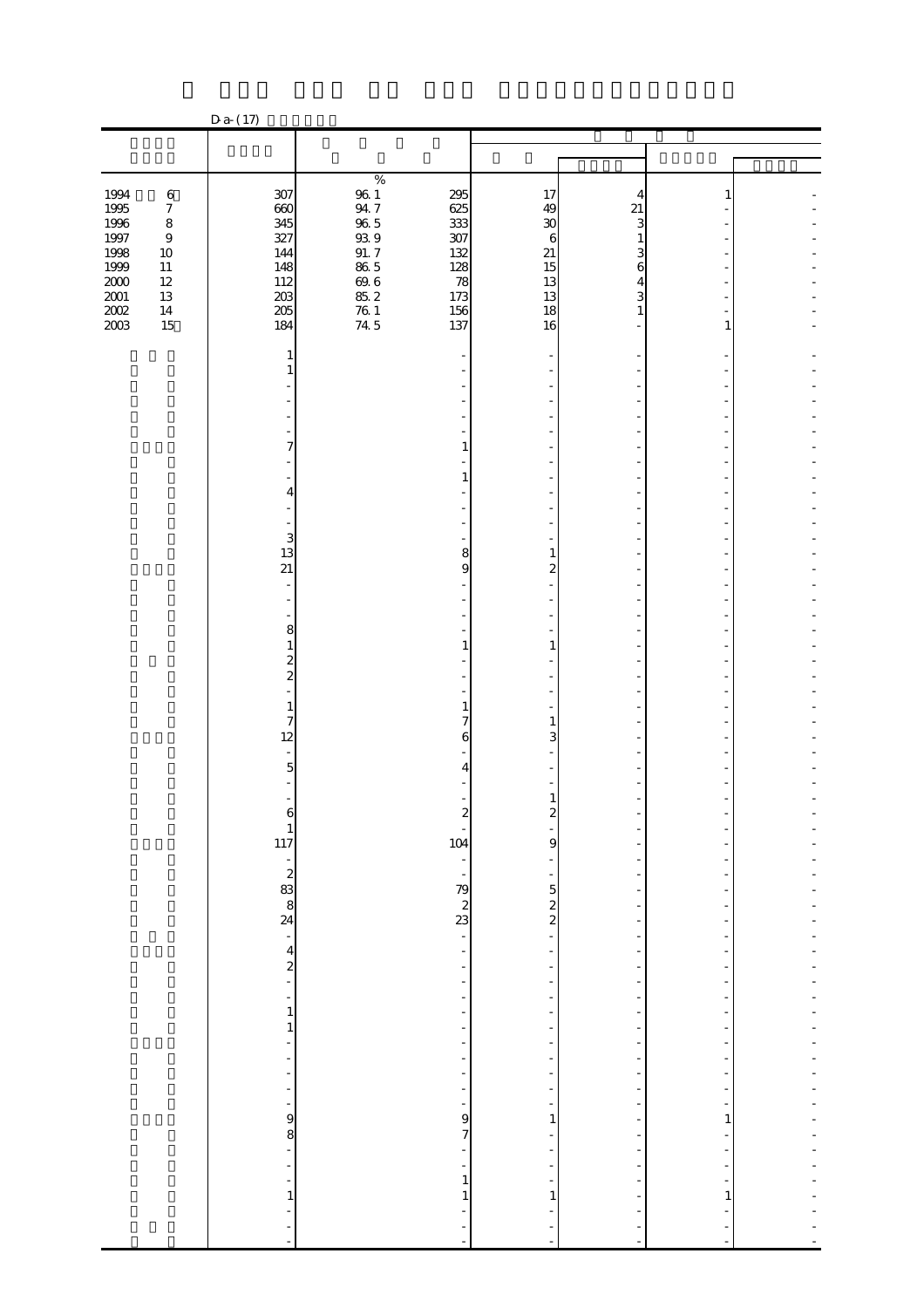|                  |                        | $D a - (18)$             |                                                         |                                   |                          |                                            |    |  |
|------------------|------------------------|--------------------------|---------------------------------------------------------|-----------------------------------|--------------------------|--------------------------------------------|----|--|
|                  |                        |                          |                                                         |                                   |                          |                                            |    |  |
|                  |                        |                          |                                                         |                                   |                          |                                            |    |  |
|                  |                        |                          | $\%$                                                    |                                   |                          |                                            |    |  |
| 1994             | $\,6$                  | 300                      | $\begin{array}{r} 76.7 \\ 67.2 \\ 102.5 \\ \end{array}$ | 230                               | 15                       | 1                                          |    |  |
| 1995             | $\boldsymbol{7}$       | 250                      |                                                         | 168                               | 13                       |                                            |    |  |
| 1996             | $\,8\,$                | 320                      |                                                         | 328                               | 23                       |                                            | 1  |  |
| $1997\,$<br>1998 | $\boldsymbol{9}$<br>10 | 131<br>399               | 77.9<br>$25\;6$                                         | 102<br>102                        | 13<br>24                 | 1<br>1                                     |    |  |
| 1999             | $11\,$                 | 236                      |                                                         | 168                               | $\boldsymbol{\chi}$      | $\mathbf{z}$                               |    |  |
| $2000\,$         | $12\,$                 | 389                      | $71.2$<br>81.5                                          | 317                               | 25                       | $\overline{\mathcal{Z}}$                   |    |  |
| $2001\,$         | 13                     | 280                      | 48.9                                                    | 137                               | 21                       | 1                                          |    |  |
| $2002\,$         | $14\,$                 | 649                      | $\frac{69.8}{16.7}$                                     | 453                               | $31\,$                   | 3                                          |    |  |
| 2003             | 15                     | 312                      |                                                         | 52                                | 17                       |                                            |    |  |
|                  |                        |                          |                                                         | 3                                 | 1                        |                                            |    |  |
|                  |                        | 6<br>4                   |                                                         | 3                                 | 1                        |                                            |    |  |
|                  |                        |                          |                                                         |                                   |                          |                                            |    |  |
|                  |                        | $\overline{\mathcal{Z}}$ |                                                         |                                   |                          |                                            |    |  |
|                  |                        |                          |                                                         |                                   |                          |                                            |    |  |
|                  |                        |                          |                                                         |                                   |                          |                                            |    |  |
|                  |                        | 14                       |                                                         |                                   |                          |                                            |    |  |
|                  |                        | $\,$ 6 $\,$              |                                                         |                                   |                          |                                            |    |  |
|                  |                        | $\frac{2}{2}$            |                                                         |                                   |                          |                                            |    |  |
|                  |                        | $\,1\,$                  |                                                         |                                   |                          |                                            |    |  |
|                  |                        |                          |                                                         |                                   |                          |                                            |    |  |
|                  |                        | 3                        |                                                         |                                   |                          |                                            |    |  |
|                  |                        | 40                       |                                                         | 3                                 | 1                        |                                            |    |  |
|                  |                        | 79                       |                                                         | 21                                | 7                        |                                            |    |  |
|                  |                        | 12                       |                                                         |                                   |                          |                                            |    |  |
|                  |                        | $11\,$                   |                                                         |                                   | Ξ                        |                                            |    |  |
|                  |                        | 7<br>12                  |                                                         | 4                                 | $\mathbf{1}$             |                                            |    |  |
|                  |                        | $\overline{5}$           |                                                         |                                   | $\boldsymbol{2}$         |                                            |    |  |
|                  |                        | 10                       |                                                         | 3                                 | $\mathbf{1}$             |                                            |    |  |
|                  |                        | $\boldsymbol{z}$         |                                                         |                                   |                          |                                            |    |  |
|                  |                        | 11                       |                                                         | 7                                 | $\mathbf{1}$             |                                            |    |  |
|                  |                        | $\overline{7}$           |                                                         | 7                                 | $\overline{\mathcal{Z}}$ |                                            |    |  |
|                  |                        | $\boldsymbol{z}$         |                                                         |                                   |                          |                                            |    |  |
|                  |                        | 42                       |                                                         | 8                                 | $\overline{c}$           |                                            |    |  |
|                  |                        | $\overline{5}$           |                                                         |                                   |                          |                                            |    |  |
|                  |                        |                          |                                                         |                                   |                          |                                            |    |  |
|                  |                        | $5\,$ $5\,$              |                                                         |                                   |                          |                                            |    |  |
|                  |                        |                          |                                                         | $\epsilon$                        |                          |                                            |    |  |
|                  |                        |                          |                                                         |                                   | $\mathbf{1}$             |                                            |    |  |
|                  |                        |                          |                                                         |                                   | 4                        | $\overline{a}$                             |    |  |
|                  |                        |                          |                                                         |                                   |                          |                                            |    |  |
|                  |                        |                          |                                                         |                                   | -                        | $\overline{\phantom{a}}$                   |    |  |
|                  |                        |                          |                                                         |                                   | $\frac{1}{3}$            | $\overline{a}$<br>$\frac{1}{2}$            |    |  |
|                  |                        |                          |                                                         | $60000$ $200000$                  | $\overline{a}$           | $\overline{\phantom{a}}$                   |    |  |
|                  |                        |                          |                                                         | $\mathbf 1$                       | ÷                        |                                            |    |  |
|                  |                        |                          |                                                         | 1                                 | -                        | $\overline{\phantom{0}}$                   |    |  |
|                  |                        |                          |                                                         | f                                 | ÷                        | -                                          |    |  |
|                  |                        |                          |                                                         | -                                 | ÷                        | $\overline{a}$                             |    |  |
|                  |                        |                          |                                                         | $\,1\,$                           | -                        | $\overline{a}$                             |    |  |
|                  |                        |                          |                                                         | ÷,                                | ÷                        | $\overline{a}$<br>$\overline{\phantom{m}}$ |    |  |
|                  |                        |                          |                                                         |                                   | $\frac{1}{1}$            | $\qquad \qquad \blacksquare$               |    |  |
|                  |                        |                          |                                                         | $\sim$ 2 $\sim$ 2 $\sim$ 2 $\sim$ | ÷                        | $\overline{a}$                             |    |  |
|                  |                        |                          |                                                         |                                   | $\overline{a}$           | $\frac{1}{2}$                              |    |  |
|                  |                        |                          |                                                         |                                   | $\,1\,$                  | $\overline{\phantom{a}}$                   | ÷, |  |
|                  |                        |                          |                                                         |                                   | -                        | $\overline{a}$                             |    |  |
|                  |                        |                          |                                                         | 6                                 | 1                        | $\overline{\phantom{0}}$                   |    |  |
|                  |                        |                          |                                                         | ÷                                 | ÷,                       | $\overline{\phantom{a}}$                   | ÷  |  |
|                  |                        |                          |                                                         | $\frac{1}{1}$ 5                   |                          | $\frac{1}{2}$                              |    |  |
|                  |                        |                          |                                                         |                                   | ÷<br>$\mathbf 1$         | $\blacksquare$                             |    |  |
|                  |                        |                          |                                                         |                                   |                          |                                            |    |  |
|                  |                        |                          |                                                         | L,                                | ÷                        |                                            |    |  |
|                  |                        | $\frac{1}{3}$            |                                                         | ÷                                 | $\overline{a}$           | $\overline{\phantom{m}}$                   |    |  |
|                  |                        |                          |                                                         | ÷,                                | $\overline{a}$           | $\overline{a}$                             |    |  |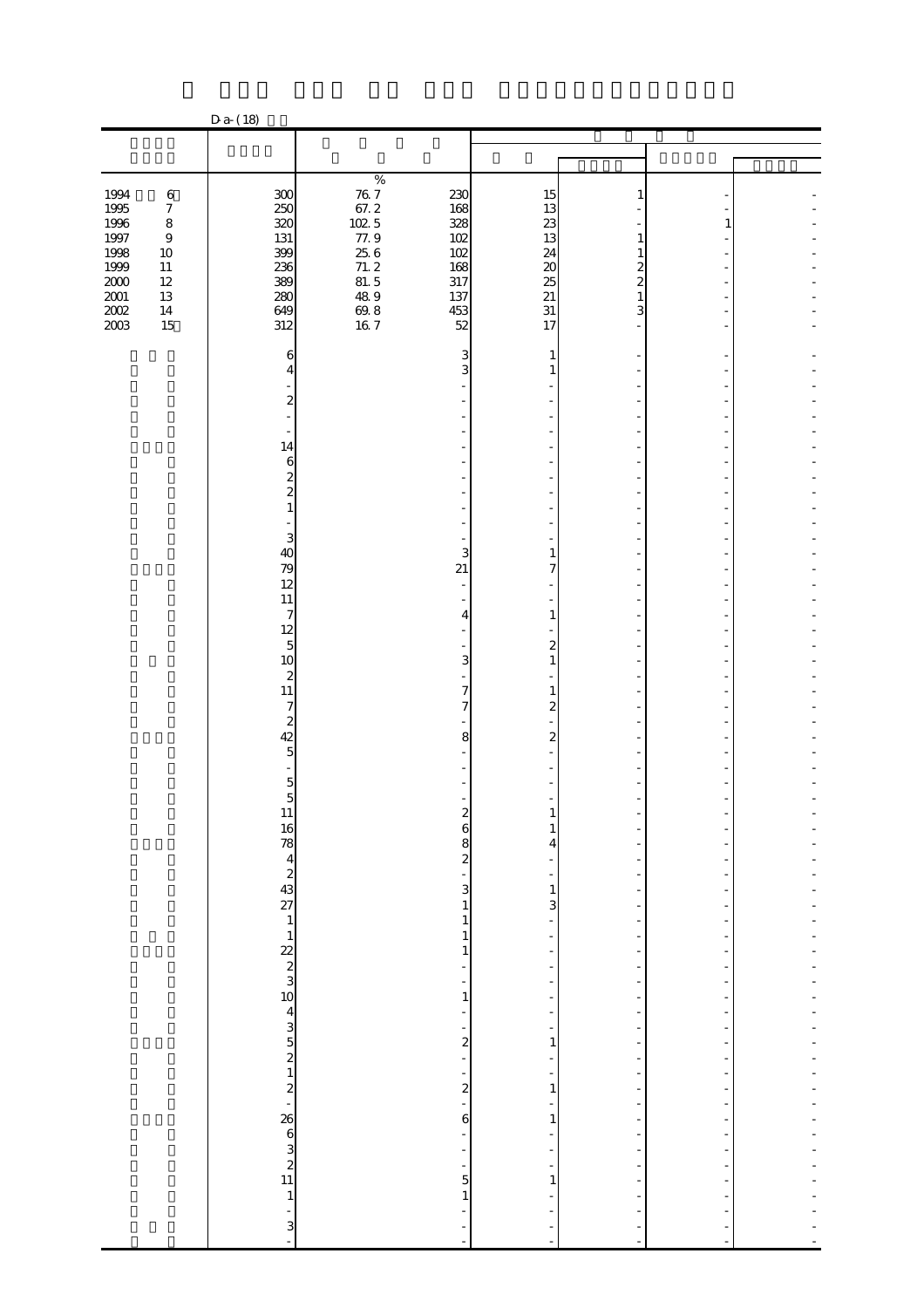|                                                                                             |                                                                                                              | D a- (19)                                                                                                                                                                                                                                                                                                                                                                            |                                                                                                                                                                                         |                                                                                                                                                                                                                                                                                                                                                                                                                                                                                                                                                                                                                                                                                                                                                                                                                                                                                    |                                                                                                                                                         |                                                                                   |                                                                                |
|---------------------------------------------------------------------------------------------|--------------------------------------------------------------------------------------------------------------|--------------------------------------------------------------------------------------------------------------------------------------------------------------------------------------------------------------------------------------------------------------------------------------------------------------------------------------------------------------------------------------|-----------------------------------------------------------------------------------------------------------------------------------------------------------------------------------------|------------------------------------------------------------------------------------------------------------------------------------------------------------------------------------------------------------------------------------------------------------------------------------------------------------------------------------------------------------------------------------------------------------------------------------------------------------------------------------------------------------------------------------------------------------------------------------------------------------------------------------------------------------------------------------------------------------------------------------------------------------------------------------------------------------------------------------------------------------------------------------|---------------------------------------------------------------------------------------------------------------------------------------------------------|-----------------------------------------------------------------------------------|--------------------------------------------------------------------------------|
|                                                                                             |                                                                                                              |                                                                                                                                                                                                                                                                                                                                                                                      |                                                                                                                                                                                         |                                                                                                                                                                                                                                                                                                                                                                                                                                                                                                                                                                                                                                                                                                                                                                                                                                                                                    |                                                                                                                                                         |                                                                                   |                                                                                |
|                                                                                             |                                                                                                              |                                                                                                                                                                                                                                                                                                                                                                                      |                                                                                                                                                                                         |                                                                                                                                                                                                                                                                                                                                                                                                                                                                                                                                                                                                                                                                                                                                                                                                                                                                                    |                                                                                                                                                         |                                                                                   |                                                                                |
| 1994<br>1995<br>1996<br>$1997\,$<br>1998<br>1999<br>$2000\,$<br>$2001\,$<br>$200\!$<br>2003 | $\,6$<br>$\boldsymbol{7}$<br>$\,8\,$<br>$\boldsymbol{9}$<br>$10\,$<br>$11\,$<br>$12\,$<br>13<br>$14\,$<br>15 | 643<br>826<br>852<br>1,086<br>914<br>668<br>807<br>630<br>733<br>913                                                                                                                                                                                                                                                                                                                 | $\%$<br>$70.9$<br>85.0<br>456<br>702<br>101.6<br>866<br>$90.6$<br>$80.3$<br>$75.3$<br>984<br>734<br>503<br>$63\ 1$<br>509<br>$47.8$<br>$52.4$<br>$56.2$<br>301<br>384<br>513            | 50<br>56<br>$\infty$<br>48<br>$51\,$<br>81<br>58<br>57<br>67<br>68                                                                                                                                                                                                                                                                                                                                                                                                                                                                                                                                                                                                                                                                                                                                                                                                                 | 3<br>5<br>11<br>8<br>6<br>8<br>10<br>7<br>9<br>9                                                                                                        | 10<br>4<br>8<br>3<br>$\mathbf{1}$<br>3<br>9<br>9<br>$\overline{\mathcal{Z}}$<br>6 | $\begin{array}{c} 2 \\ 2 \\ 1 \end{array}$<br>$\,1\,$<br>$\,1$<br>$\mathbf{1}$ |
|                                                                                             |                                                                                                              | 29<br>13<br>$\mathbf{1}$<br>15<br>113<br>$\mathbf{1}$<br>38<br>4<br>12<br>8<br>50<br>105<br>148<br>$\overline{5}$<br>18<br>$\boldsymbol{z}$<br>28<br>19<br>32<br>5<br>$\mathbf{1}$<br>21<br>17<br>120<br>49<br>3<br>19<br>39<br>10<br>25<br>3<br>3<br>3<br>3<br>3<br>3<br>3<br>3<br>3<br>3<br>3<br>3<br>3<br>3<br>$\begin{array}{c}\n14 \\ 3 \\ 1\n\end{array}$<br>$\mathbf 6$<br>17 | 24<br>15<br>95<br>35<br>10<br>42<br>17<br>49<br>11<br>13<br>10<br>57<br>49<br>$\frac{1}{165}$<br>$\begin{array}{c}\n 28 \\  132 \\  1\n\end{array}$<br>23<br>76<br>$\frac{58}{2}$<br>12 | 4<br>$\overline{7}$<br>4<br>1<br>$\mathbf{1}$<br>16<br>3<br>3<br>4<br>$\overline{5}$<br>$\overline{5}$<br>$\mathbf{1}$<br>3<br>5<br>14<br>$\sim$<br>1<br>$\overline{\mathcal{L}}$<br>$\mathbf{1}$<br>$\overline{5}$<br>1<br>3<br>$\overline{4}$<br>3<br>$\mathbf{1}$<br>$\mathbf{1}$<br>4<br>3<br>$\overline{\mathbf{c}}$<br>3<br>$\mathbf{1}$<br>$\boldsymbol{z}$<br>$\overline{\mathcal{L}}$<br>$\mathbf{1}$<br>9<br>÷,<br>$\overline{\mathbf{4}}$<br>$\frac{2}{1}$<br>$\frac{2}{2}$<br>$\overline{\mathbf{r}}$<br>$\overline{7}$<br>3<br>$\mathbf 1$<br>$\mathbf{1}$<br>$\frac{1}{3}$<br>$\mathbf{1}$<br>f<br>5<br>$\,1\,$<br>$\mathbf{1}$<br>$\begin{array}{c} 11 \\ 8 \\ 3 \end{array}$<br>$\boldsymbol{z}$<br>$\mathbf{1}$<br>$\mathbf{1}$<br>11<br>$\boldsymbol{z}$<br>$\overline{4}$<br>$\overline{\phantom{a}}$<br>$\overline{5}$<br>$\boldsymbol{z}$<br>$\boldsymbol{z}$ | $\overline{a}$<br>1<br>$\mathbf{1}$<br>3<br>$\mathbf{1}$<br>1<br>$\mathbf{1}$<br>1<br>1<br>1<br>1<br>$\overline{\mathbf{c}}$<br>÷,<br>$\mathbf{1}$<br>1 | 1<br>1<br>3<br>1<br>$\mathbf{z}$<br>$\overline{\mathbf{c}}$<br>1<br>1             |                                                                                |
|                                                                                             |                                                                                                              | $\mathbf{1}$<br>8                                                                                                                                                                                                                                                                                                                                                                    |                                                                                                                                                                                         | ÷                                                                                                                                                                                                                                                                                                                                                                                                                                                                                                                                                                                                                                                                                                                                                                                                                                                                                  |                                                                                                                                                         |                                                                                   |                                                                                |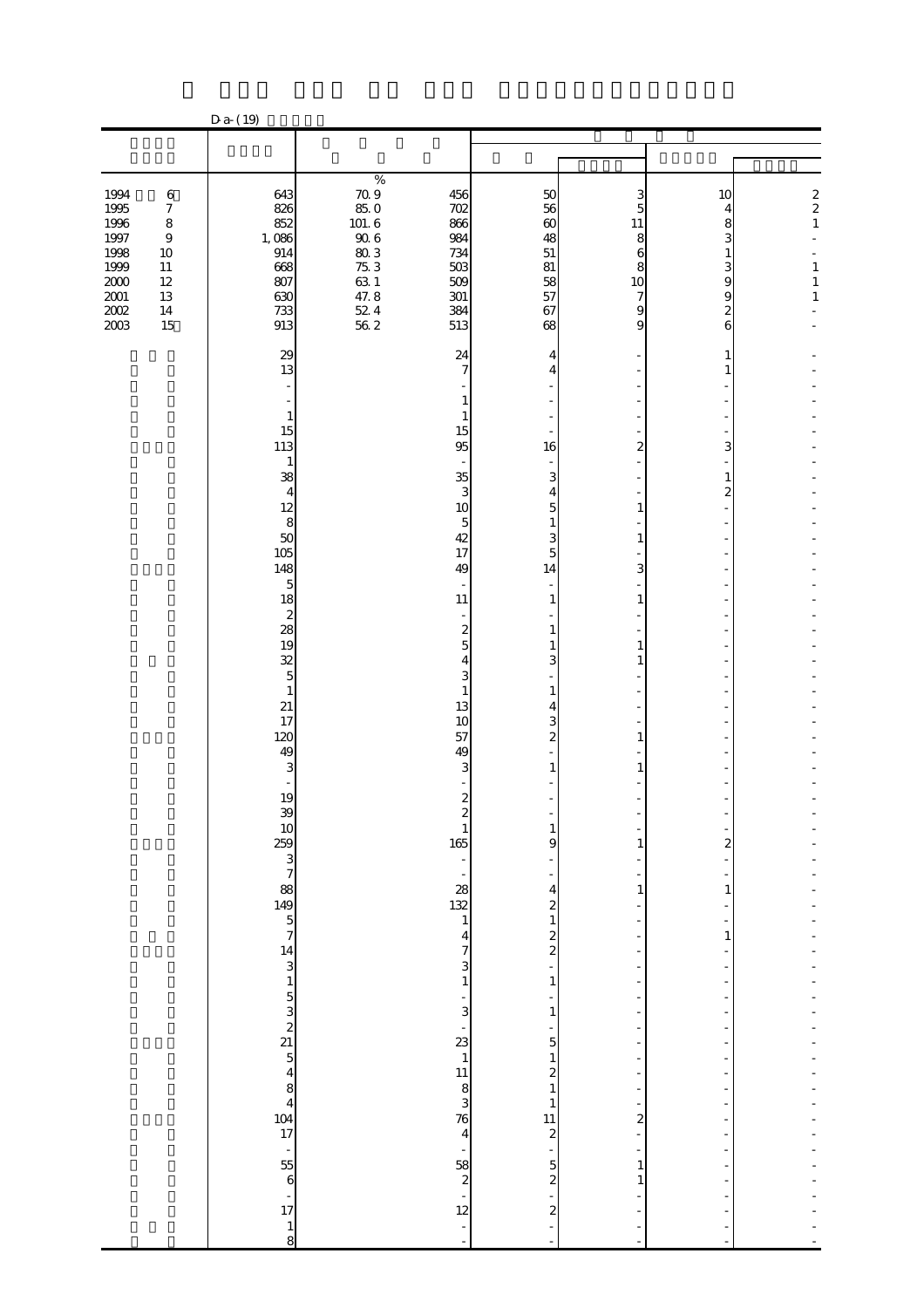|                                                              |                             | $D a - (20)$                                                   |                                                      |                         |                                                      |                  |              |
|--------------------------------------------------------------|-----------------------------|----------------------------------------------------------------|------------------------------------------------------|-------------------------|------------------------------------------------------|------------------|--------------|
|                                                              |                             |                                                                |                                                      |                         |                                                      |                  |              |
|                                                              |                             |                                                                |                                                      |                         |                                                      |                  |              |
|                                                              |                             |                                                                |                                                      |                         |                                                      |                  |              |
| 1994                                                         | $\,6\,$                     |                                                                | 19                                                   | 5                       | -1                                                   |                  |              |
| 1995<br>1997<br>1997<br>1998<br>1999<br>2002<br>2002<br>2003 | $\boldsymbol{7}$<br>$\,8\,$ | 53 53 53 53 53 53                                              | 15<br>$\overline{9}$                                 | 2<br>4                  |                                                      |                  |              |
|                                                              | $\boldsymbol{9}$            |                                                                | 30                                                   | 4                       |                                                      |                  |              |
|                                                              | $10\,$                      |                                                                | 16                                                   | 1                       |                                                      |                  |              |
|                                                              | $11\,$                      |                                                                | 44                                                   | 3                       |                                                      |                  |              |
|                                                              | $12\,$<br>$13\,$            | 96<br>104                                                      | 37<br>$31\,$                                         | $\frac{3}{3}$           | 1                                                    |                  |              |
|                                                              | $14\,$                      | 63                                                             | $\frac{29.8}{7.9}$<br>9.2<br>$\overline{5}$          | $\overline{\mathbf{c}}$ | 1                                                    | $\boldsymbol{z}$ | $\mathbf{1}$ |
|                                                              | 15                          | 87                                                             | 8                                                    | $\overline{a}$          |                                                      |                  |              |
|                                                              |                             |                                                                |                                                      |                         |                                                      |                  |              |
|                                                              |                             |                                                                |                                                      |                         |                                                      |                  |              |
|                                                              |                             |                                                                |                                                      |                         |                                                      |                  |              |
|                                                              |                             |                                                                |                                                      |                         |                                                      |                  |              |
|                                                              |                             |                                                                |                                                      |                         |                                                      |                  |              |
|                                                              |                             | 5                                                              | 5                                                    | 1                       |                                                      |                  |              |
|                                                              |                             |                                                                |                                                      |                         |                                                      |                  |              |
|                                                              |                             |                                                                |                                                      |                         |                                                      |                  |              |
|                                                              |                             | 3                                                              | 5                                                    |                         |                                                      |                  |              |
|                                                              |                             | 1                                                              |                                                      |                         |                                                      |                  |              |
|                                                              |                             | 1                                                              |                                                      |                         |                                                      |                  |              |
|                                                              |                             | 45                                                             | 1                                                    |                         |                                                      |                  |              |
|                                                              |                             | $\overline{22}$                                                | 1                                                    |                         |                                                      |                  |              |
|                                                              |                             | 1                                                              |                                                      |                         |                                                      |                  |              |
|                                                              |                             |                                                                |                                                      |                         |                                                      |                  |              |
|                                                              |                             | 1                                                              |                                                      |                         |                                                      |                  |              |
|                                                              |                             | $\overline{7}$                                                 |                                                      |                         |                                                      |                  |              |
|                                                              |                             | 12                                                             | $\mathbf{1}$                                         |                         |                                                      |                  |              |
|                                                              |                             |                                                                |                                                      |                         |                                                      |                  |              |
|                                                              |                             |                                                                |                                                      |                         |                                                      |                  |              |
|                                                              |                             | 1<br>4                                                         |                                                      |                         |                                                      |                  |              |
|                                                              |                             |                                                                |                                                      |                         |                                                      |                  |              |
|                                                              |                             |                                                                |                                                      |                         |                                                      |                  |              |
|                                                              |                             |                                                                |                                                      |                         |                                                      |                  |              |
|                                                              |                             | 3                                                              |                                                      |                         |                                                      |                  |              |
|                                                              |                             |                                                                |                                                      |                         |                                                      |                  |              |
|                                                              |                             | 4                                                              | 1                                                    | 1                       |                                                      |                  |              |
|                                                              |                             | $\mathbf{1}$                                                   |                                                      |                         |                                                      |                  |              |
|                                                              |                             | ÷<br>3                                                         | $\mathbf{1}$                                         | 1                       | $\overline{a}$                                       |                  |              |
|                                                              |                             | $\overline{a}$                                                 | Ξ                                                    |                         | -                                                    |                  |              |
|                                                              |                             | ÷                                                              | -                                                    |                         | $\overline{\phantom{a}}$                             |                  |              |
|                                                              |                             |                                                                | Ξ                                                    |                         | -                                                    |                  |              |
|                                                              |                             | 4<br>÷                                                         | -<br>$\overline{\phantom{a}}$                        |                         | $\overline{\phantom{a}}$<br>$\overline{\phantom{a}}$ |                  |              |
|                                                              |                             |                                                                | -                                                    |                         |                                                      |                  |              |
|                                                              |                             | $\frac{1}{3}$                                                  | $\overline{\phantom{a}}$                             |                         | $\overline{\phantom{a}}$                             |                  |              |
|                                                              |                             | $\mathbf{1}% _{T}=\mathbf{1}_{T}\left  \mathbf{1}\right $<br>÷ | $\overline{\phantom{a}}$                             |                         | $\overline{\phantom{a}}$<br>$\overline{\phantom{a}}$ |                  |              |
|                                                              |                             | $\overline{a}$                                                 | -<br>$\overline{\phantom{0}}$                        |                         | $\overline{\phantom{a}}$                             |                  |              |
|                                                              |                             | ÷                                                              | $\overline{\phantom{a}}$                             |                         | $\overline{\phantom{a}}$                             |                  |              |
|                                                              |                             | ÷,                                                             | $\overline{\phantom{a}}$                             |                         | $\overline{\phantom{a}}$                             |                  |              |
|                                                              |                             | ÷<br>$\overline{\phantom{0}}$                                  | $\blacksquare$<br>$\frac{1}{2}$                      |                         | $\overline{\phantom{a}}$<br>$\overline{\phantom{a}}$ |                  |              |
|                                                              |                             |                                                                | -                                                    |                         | $\overline{\phantom{a}}$                             |                  |              |
|                                                              |                             | .<br>ა ვ                                                       | $\overline{\phantom{a}}$                             |                         | $\overline{\phantom{a}}$                             |                  |              |
|                                                              |                             |                                                                | $\overline{a}$                                       |                         | $\overline{\phantom{a}}$                             |                  |              |
|                                                              |                             | ÷,<br>$\overline{a}$                                           | $\overline{\phantom{0}}$<br>$\overline{\phantom{m}}$ |                         | $\overline{\phantom{a}}$<br>$\overline{\phantom{a}}$ |                  |              |
|                                                              |                             |                                                                |                                                      |                         |                                                      |                  |              |
|                                                              |                             |                                                                |                                                      |                         |                                                      |                  |              |
|                                                              |                             |                                                                |                                                      |                         |                                                      |                  |              |
|                                                              |                             |                                                                |                                                      |                         |                                                      |                  |              |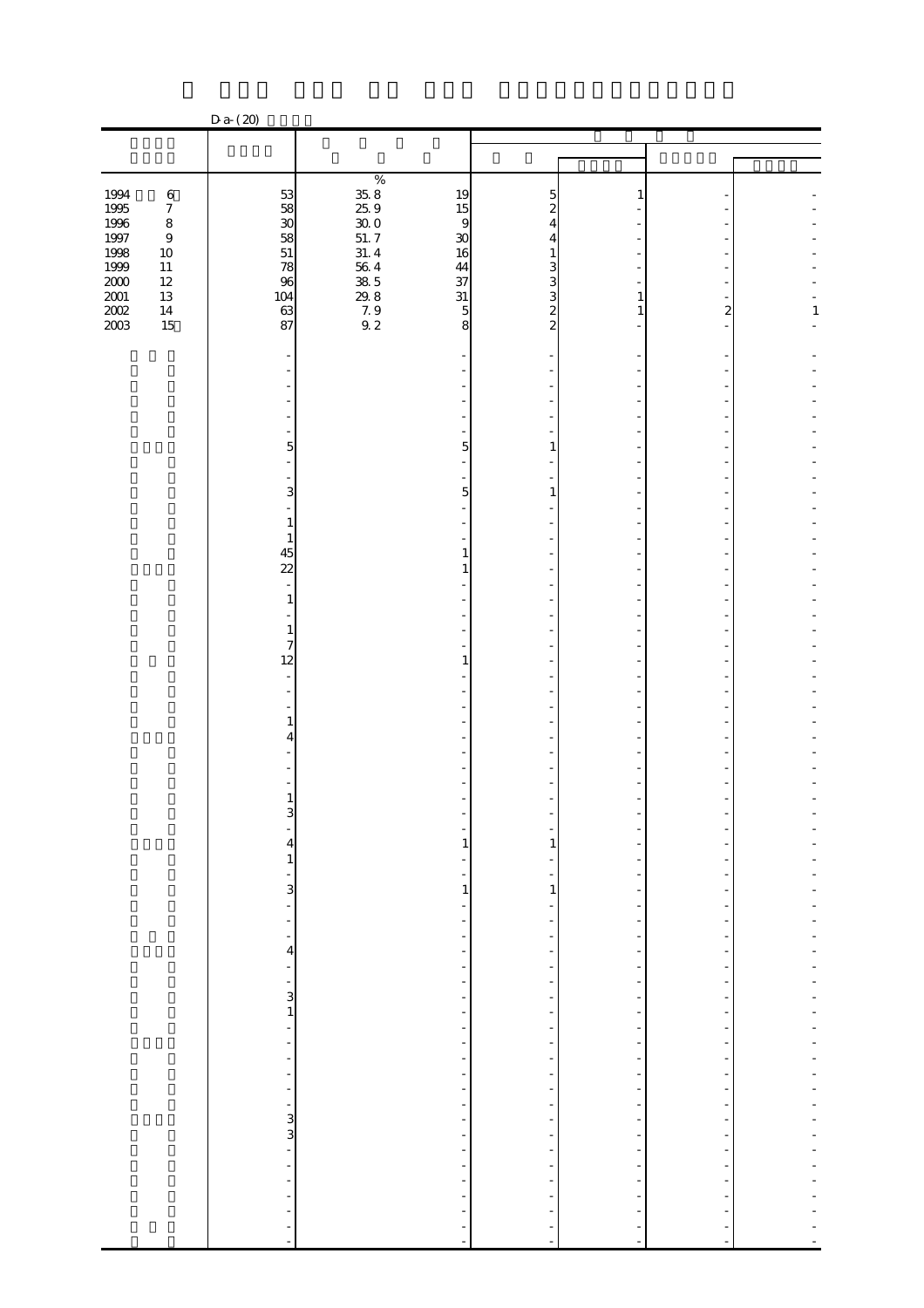|                                                                                                                                                                                                              | $D a - (21)$                                                                                                                                                                                                                                                                                                                                                              |                                                                                                                                                                                                                                                                                                                                                                       |                                                                                                                                                                                                                                                                                                                                                                                                                                                      |                                                                                                                                                                                                                                                                                                                                                                                                                                                                                                       |                                                                                                                                                   |                                                                                              |
|--------------------------------------------------------------------------------------------------------------------------------------------------------------------------------------------------------------|---------------------------------------------------------------------------------------------------------------------------------------------------------------------------------------------------------------------------------------------------------------------------------------------------------------------------------------------------------------------------|-----------------------------------------------------------------------------------------------------------------------------------------------------------------------------------------------------------------------------------------------------------------------------------------------------------------------------------------------------------------------|------------------------------------------------------------------------------------------------------------------------------------------------------------------------------------------------------------------------------------------------------------------------------------------------------------------------------------------------------------------------------------------------------------------------------------------------------|-------------------------------------------------------------------------------------------------------------------------------------------------------------------------------------------------------------------------------------------------------------------------------------------------------------------------------------------------------------------------------------------------------------------------------------------------------------------------------------------------------|---------------------------------------------------------------------------------------------------------------------------------------------------|----------------------------------------------------------------------------------------------|
|                                                                                                                                                                                                              |                                                                                                                                                                                                                                                                                                                                                                           |                                                                                                                                                                                                                                                                                                                                                                       |                                                                                                                                                                                                                                                                                                                                                                                                                                                      |                                                                                                                                                                                                                                                                                                                                                                                                                                                                                                       |                                                                                                                                                   |                                                                                              |
|                                                                                                                                                                                                              |                                                                                                                                                                                                                                                                                                                                                                           |                                                                                                                                                                                                                                                                                                                                                                       |                                                                                                                                                                                                                                                                                                                                                                                                                                                      |                                                                                                                                                                                                                                                                                                                                                                                                                                                                                                       |                                                                                                                                                   |                                                                                              |
| 1994<br>$\,6$<br>1995<br>$\boldsymbol{7}$<br>1996<br>$\,8\,$<br>$1997\,$<br>$\boldsymbol{9}$<br>1998<br>$10\,$<br>1999<br>$11\,$<br>$2000\,$<br>$12\,$<br>$2001\,$<br>13<br>$2002\,$<br>$14\,$<br>2003<br>15 | 536<br>370<br>377<br>431<br>405<br>555<br>327<br>381<br>438<br>545                                                                                                                                                                                                                                                                                                        | $\%$<br>$99.8$<br>535<br>1008<br>373<br>99.2<br>374<br>$99. \;1$<br>427<br>99.3<br>402<br>$98\ 0$<br>544<br>$98\ 2$<br>321<br>94.8<br>361<br>$\frac{95.2}{96.0}$<br>417<br>523                                                                                                                                                                                        | 362<br>335<br>351<br>349<br>366<br>570<br>389<br>423<br>538<br>518                                                                                                                                                                                                                                                                                                                                                                                   | $51\,$<br>36<br>40<br>59<br>46<br>102<br>45<br>50<br>82<br>99                                                                                                                                                                                                                                                                                                                                                                                                                                         | 7<br>3<br>4<br>$\mathbf{1}$<br>3<br>7<br>14<br>13<br>5                                                                                            | $\begin{smallmatrix}2\\1\end{smallmatrix}$<br>$\,1$<br>$\begin{array}{c} 3 \\ 1 \end{array}$ |
|                                                                                                                                                                                                              | 52<br>47<br>4<br>1<br>30<br>19<br>4<br>1<br>$\overline{\mathcal{Z}}$<br>$\overline{4}$<br>53<br>147<br>83<br>3<br>$\overline{7}$<br>10<br>$\,8\,$<br>15<br>14<br>3<br>1<br>3<br>18<br>1<br>ŏ<br>9<br>79<br>9<br>5<br>46<br>$\begin{array}{c} 11 \\ 8 \\ \hline \end{array}$<br>$\frac{1}{1}$<br>$\,1\,$<br>$\frac{1}{11}$<br>$\begin{array}{c}\n4 \\ 8 \\ 5\n\end{array}$ | 45<br>40<br>$\mathbf{1}$<br>31<br>$\boldsymbol{\alpha}$<br>46<br>145<br>86<br>10<br>13<br>15<br>1<br>16<br>-1<br>$\frac{8}{69}$<br>$\begin{array}{c} 4 \\ 40 \end{array}$<br>$\begin{array}{c} 11 \\ 9 \end{array}$<br>$\overline{\phantom{a}}$<br>$\frac{52}{3}$ $\frac{1}{22}$ 6<br>88999889<br>$\,1\,$<br>$\frac{1}{11}$<br>$\begin{array}{c} 2 \\ 16 \end{array}$ | 61<br>47<br>13<br>$\overline{4}$<br>$\mathbf{1}$<br>33<br>11<br>6<br>4<br>4<br>$\mathbf{z}$<br>4<br>8<br>$\overline{4}$<br>33<br>84<br>9<br>3<br>10<br>7<br>$\boldsymbol{z}$<br>$\boldsymbol{7}$<br>4<br>10<br>27<br>6<br>3<br>3<br>3<br>10<br>28<br>$\boldsymbol{z}$<br>÷,<br>17<br>$\overline{5}$<br>$\frac{70}{14}$<br>$\frac{1}{39}$<br>$\frac{1}{10}$<br>$6$<br>24<br>11<br>$\,1$<br>$-129$<br>3<br>3<br>3<br>3<br>3<br>3<br>3<br>$\frac{6}{3}$ | 12<br>$\boldsymbol{6}$<br>6<br>8<br>3<br>3<br>$\mathbf{1}$<br>$\mathbf{1}$<br>6<br>9<br>$\boldsymbol{z}$<br>$\overline{\mathcal{L}}$<br>$\overline{\mathcal{Z}}$<br>$\mathbf{1}$<br>$\mathbf{1}$<br>1<br>3<br>$\mathbf{I}$<br>$\begin{array}{c}\n2 \\ 24 \\ 2 \\ 1\n\end{array}$<br>$\begin{array}{c} 16 \\ 2 \\ 3 \end{array}$<br>$\frac{1}{11}$<br>$\,1\,$<br>-<br>9<br>÷<br>$\,1$<br>3<br>÷<br>÷<br>÷<br>3<br>23<br>19<br>$\frac{1}{\sqrt{2}}$<br>÷<br>$\,1\,$<br>-<br>$\boldsymbol{z}$<br>$\,1\,$ | $\mathbf{1}$<br>$\mathbf{1}$<br>1<br>$\mathbf{1}$<br>$\overline{\mathbf{c}}$<br>$\boldsymbol{z}$<br>$\overline{a}$<br>۰<br>÷<br>1<br>$\mathbf{1}$ | 1<br>$\mathbf{1}$                                                                            |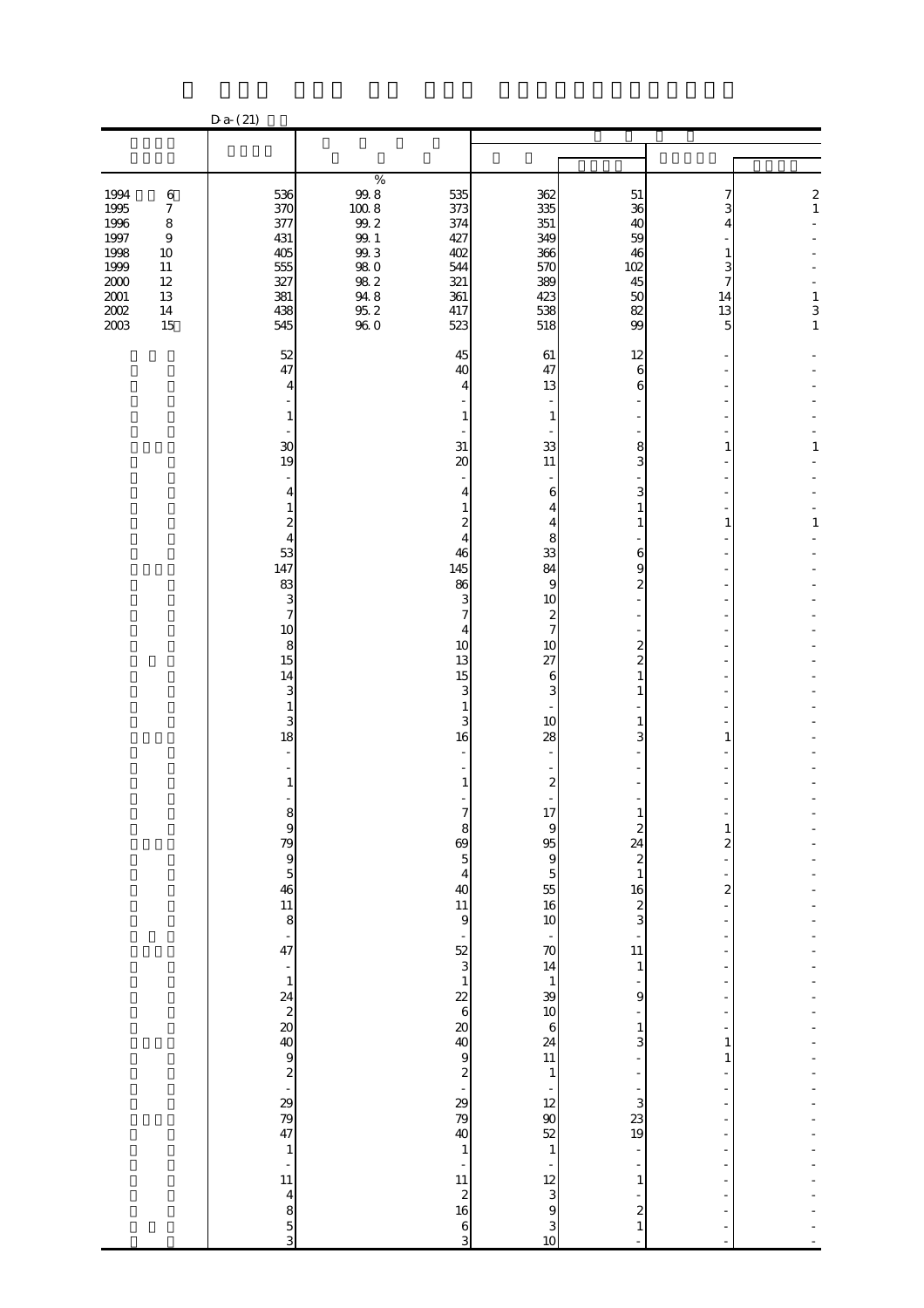|                                                                                                                                                                                                     | $D a - (22)$                                                                                                                                                                                                                                                                                                                                                                                                                                  |                                                                                                           |                                                                                                                                                                                                                                                                                                                                                                                                                                                                                                       |                                                                                                                                                                                                                                                                                                                                                                                                                                                                                 |                                                                                 |                                                   |                                                                                      |
|-----------------------------------------------------------------------------------------------------------------------------------------------------------------------------------------------------|-----------------------------------------------------------------------------------------------------------------------------------------------------------------------------------------------------------------------------------------------------------------------------------------------------------------------------------------------------------------------------------------------------------------------------------------------|-----------------------------------------------------------------------------------------------------------|-------------------------------------------------------------------------------------------------------------------------------------------------------------------------------------------------------------------------------------------------------------------------------------------------------------------------------------------------------------------------------------------------------------------------------------------------------------------------------------------------------|---------------------------------------------------------------------------------------------------------------------------------------------------------------------------------------------------------------------------------------------------------------------------------------------------------------------------------------------------------------------------------------------------------------------------------------------------------------------------------|---------------------------------------------------------------------------------|---------------------------------------------------|--------------------------------------------------------------------------------------|
|                                                                                                                                                                                                     |                                                                                                                                                                                                                                                                                                                                                                                                                                               |                                                                                                           |                                                                                                                                                                                                                                                                                                                                                                                                                                                                                                       |                                                                                                                                                                                                                                                                                                                                                                                                                                                                                 |                                                                                 |                                                   |                                                                                      |
|                                                                                                                                                                                                     |                                                                                                                                                                                                                                                                                                                                                                                                                                               |                                                                                                           |                                                                                                                                                                                                                                                                                                                                                                                                                                                                                                       |                                                                                                                                                                                                                                                                                                                                                                                                                                                                                 |                                                                                 |                                                   |                                                                                      |
| 1994<br>$\,6\,$<br>1995<br>$\boldsymbol{7}$<br>1996<br>8<br>$1997\,$<br>$\boldsymbol{9}$<br>1998<br>$10\,$<br>1999<br>$11\,$<br>$2000\,$<br>12<br>$2001\,$<br>13<br>$200\!$<br>$14\,$<br>2003<br>15 | 1,581<br>775<br>1, 175<br>1,097<br>758<br>767<br>780<br>583<br>717<br>1,355                                                                                                                                                                                                                                                                                                                                                                   | $\%$<br>94.3<br>$94\ 6$<br>$95\ 4$<br>94.5<br>$92\;6$<br>$90\;9$<br>823<br>$72\ 0$<br>$\frac{59.7}{55.6}$ | 1, 491<br>733<br>1, 121<br>1,037<br>702<br>697<br>642<br>420<br>428<br>753                                                                                                                                                                                                                                                                                                                                                                                                                            | 125<br>$101\,$<br>93<br>103<br>78<br>84<br>95<br>$\, 91$<br>$101\,$<br>119                                                                                                                                                                                                                                                                                                                                                                                                      | 12<br>19<br>11<br>18<br>5<br>7<br>12<br>19<br>14<br>$\boldsymbol{\mathsf{20}}$  | 8<br>4<br>4<br>10<br>14<br>4<br>8<br>11<br>6<br>7 | $\mathbf{1}$<br>$\overline{\mathcal{L}}$<br>3<br>$\,1\,$<br>$\,1\,$<br>$\frac{3}{3}$ |
|                                                                                                                                                                                                     | 28<br>$\boldsymbol{\chi}$<br>1<br>$\mathbf{z}$<br>4<br>1<br>95<br>$\overline{4}$<br>$\infty$<br>14<br>8<br>26<br>23<br>123<br>439<br>50<br>16<br>$\boldsymbol{z}$<br>56<br>139<br>51<br>26<br>9<br>17<br>73<br>224<br>13<br>5<br>7<br>11<br>62<br>126<br>224<br>$10800000$ $124000000$ $12400000$<br>18<br>21<br>$8\,$ s $\,$<br>$\overline{6}$<br>$\frac{106}{39}$<br>$\frac{5}{13}$<br>$\frac{13}{18}$<br>11<br>$\boldsymbol{6}$<br>11<br>3 |                                                                                                           | 9<br>21<br>4<br>4<br>2<br>9<br>16<br>190<br>26<br>$\mathbf{z}$<br>7<br>106<br>17<br>4<br>1<br>27<br>169<br>5<br>$\boldsymbol{z}$<br>43<br>116<br>267<br>-<br>$\boldsymbol{6}$<br>64<br>28<br>165<br>$\overline{4}$<br>24<br>$\overline{\phantom{0}}$<br>$\frac{2}{15}$<br>$\overline{5}$<br>$\boldsymbol{z}$<br>8<br>$\mathbf{1}$<br>$\overline{\mathcal{L}}$<br>$\overline{5}$<br>49<br>$\overline{\phantom{a}}$<br>25<br>$\overline{9}$<br>3<br>$\boldsymbol{z}$<br>$\overline{6}$<br>$\frac{2}{2}$ | 5<br>4<br>$\mathbf{1}$<br>12<br>4<br>$\boldsymbol{z}$<br>$\mathbf{1}$<br>4<br>1<br>14<br>30<br>1<br>3<br>5<br>7<br>8<br>$\mathbf{z}$<br>1<br>3<br>12<br>1<br>2<br>18<br>$\boldsymbol{z}$<br>$\overline{9}$<br>$\overline{5}$<br>$\boldsymbol{z}$<br>10<br>$\boldsymbol{z}$<br>$\overline{4}$<br>$\boldsymbol{z}$<br>$\overline{\mathcal{L}}$<br>6<br>$\mathbf{1}$<br>$\frac{2}{3}$<br>12<br>$\overline{\phantom{m}}$<br>$\mathbf{1}$<br>5<br>$\overline{\mathcal{L}}$<br>3<br>1 | 2<br>1<br>2<br>7<br>1<br>2<br>$\overline{c}$<br>2<br>2<br>1<br>1<br>2<br>3<br>1 | 4<br>З<br>1<br>2<br>2                             |                                                                                      |